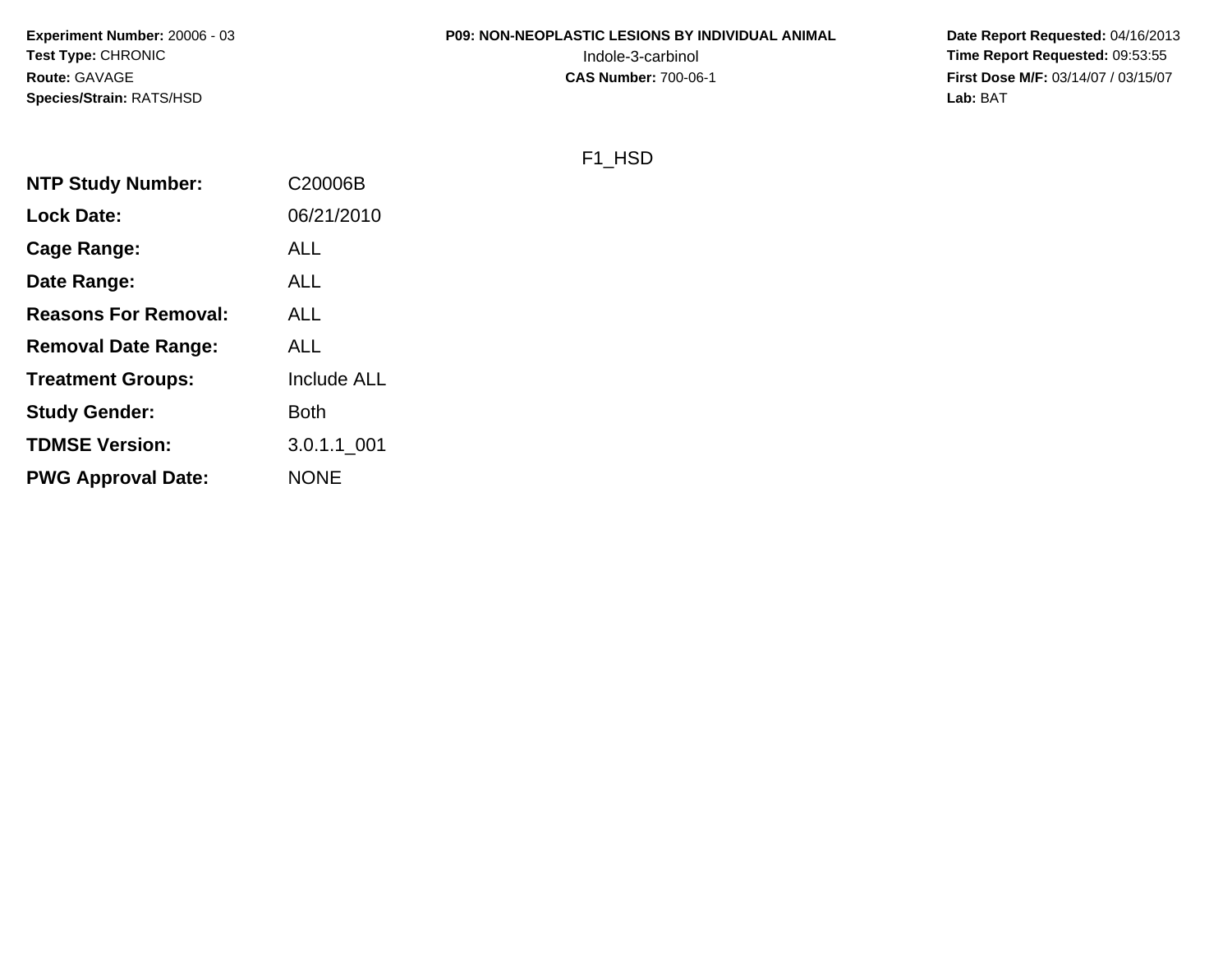#### **P09: NON-NEOPLASTIC LESIONS BY INDIVIDUAL ANIMAL**Indole-3-carbinol **Time Report Requested:** 09:53:55

 **Date Report Requested:** 04/16/2013 **First Dose M/F:** 03/14/07 / 03/15/07<br>**Lab: BAT Lab:** BAT

| DAY ON TEST<br><b>HARLAN SPRAGUE DAWLEY RATS</b><br><b>MALE</b>                           | $\frac{0}{7}$<br>$\frac{2}{7}$                          | $\frac{0}{7}$<br>$rac{2}{7}$                                              | $\begin{array}{c} 0 \\ 6 \end{array}$<br>$\ensuremath{\mathsf{3}}$<br>$\overline{4}$ | $\begin{smallmatrix}0\\1\end{smallmatrix}$<br>$\frac{9}{7}$                    | $\frac{0}{7}$<br>$\frac{2}{7}$                      | $\frac{0}{7}$<br>$\frac{2}{8}$                            | $\frac{0}{7}$<br>$\sqrt{2}$<br>8                                        | $\pmb{0}$<br>$\overline{4}$<br>$\overline{5}$<br>$\Omega$                    | $_6^0$<br>$\bf 8$<br>9                              | $_{6}^{\rm 0}$<br>$\mathbf{3}$<br>$\mathbf{1}$                                      | $\begin{array}{c} 0 \\ 6 \end{array}$<br>$\,6\,$<br>6 | 0<br>$\,6\,$<br>$\frac{8}{2}$                                           | $_4^{\rm 0}$<br>$_8^3$                                                    | $\begin{array}{c} 0 \\ 6 \end{array}$<br>$\bf 8$<br>5                       | $\begin{array}{c} 0 \\ 6 \end{array}$<br>8<br>$5\phantom{.0}$    | $\begin{array}{c} 0 \\ 5 \end{array}$<br>$\boldsymbol{9}$<br>9 | $\begin{array}{c} 0 \\ 6 \end{array}$<br>$\boldsymbol{9}$<br>5                      | $_6^0$<br>$\mathbf{3}$<br>5                | $\begin{array}{c} 0 \\ 5 \end{array}$<br>$\overline{7}$<br>5   | $\frac{0}{7}$<br>$\frac{2}{9}$                                   | $\begin{array}{c} 0 \\ 5 \end{array}$<br>$\pmb{0}$<br>5 | $\begin{array}{c} 0 \\ 5 \\ 7 \end{array}$<br>5  | $_{6}^{\rm 0}$<br>$\overline{4}$<br>$\overline{5}$       | $\begin{array}{c} 0 \\ 7 \end{array}$<br>$\overline{2}$<br>$\mathbf 0$ | 0<br>6<br>8<br>1                                                  |                       |
|-------------------------------------------------------------------------------------------|---------------------------------------------------------|---------------------------------------------------------------------------|--------------------------------------------------------------------------------------|--------------------------------------------------------------------------------|-----------------------------------------------------|-----------------------------------------------------------|-------------------------------------------------------------------------|------------------------------------------------------------------------------|-----------------------------------------------------|-------------------------------------------------------------------------------------|-------------------------------------------------------|-------------------------------------------------------------------------|---------------------------------------------------------------------------|-----------------------------------------------------------------------------|------------------------------------------------------------------|----------------------------------------------------------------|-------------------------------------------------------------------------------------|--------------------------------------------|----------------------------------------------------------------|------------------------------------------------------------------|---------------------------------------------------------|--------------------------------------------------|----------------------------------------------------------|------------------------------------------------------------------------|-------------------------------------------------------------------|-----------------------|
| 0 mg/kg<br><b>ANIMAL ID</b>                                                               | $\pmb{0}$<br>$\pmb{0}$<br>$\mathbf 0$<br>$\pmb{0}$<br>1 | $\mathbf 0$<br>$\mathsf{O}$<br>$\mathsf{O}\xspace$<br>0<br>$\overline{2}$ | $\mathbf 0$<br>$\mathbf 0$<br>$\mathbf 0$<br>$\mathbf 0$<br>3                        | $\pmb{0}$<br>$\pmb{0}$<br>$\mathbf 0$<br>$\mathbf 0$<br>$\boldsymbol{\Lambda}$ | $\mathbf 0$<br>$\mathbf 0$<br>0<br>$\mathbf 0$<br>5 | $\mathbf 0$<br>$\pmb{0}$<br>$\mathbf 0$<br>$\pmb{0}$<br>6 | $\mathbf 0$<br>$\mathbf 0$<br>$\Omega$<br>$\mathbf 0$<br>$\overline{7}$ | $\boldsymbol{0}$<br>$\boldsymbol{0}$<br>$\mathbf 0$<br>$\boldsymbol{0}$<br>8 | 0<br>$\mathbf 0$<br>$\mathbf 0$<br>$\mathbf 0$<br>9 | $\pmb{0}$<br>$\mathsf{O}\xspace$<br>$\ddot{\mathbf{0}}$<br>$\mathbf{1}$<br>$\Omega$ | $\mathbf 0$<br>$\mathbf 0$<br>0<br>$\mathbf{1}$       | $\pmb{0}$<br>$\pmb{0}$<br>$\pmb{0}$<br>$\overline{1}$<br>$\overline{2}$ | $\boldsymbol{0}$<br>$\mathsf{O}\xspace$<br>$\pmb{0}$<br>$\mathbf{1}$<br>3 | $\mathbf 0$<br>$\mathbf 0$<br>$\mathbf 0$<br>$\mathbf{1}$<br>$\overline{4}$ | $\mathbf 0$<br>$\mathbf 0$<br>$\mathbf 0$<br>$\overline{1}$<br>5 | $\pmb{0}$<br>$\mathbf 0$<br>$\mathbf 0$<br>$\overline{1}$<br>6 | $\mathsf{O}\xspace$<br>$\mathbf 0$<br>$\mathbf 0$<br>$\mathbf{1}$<br>$\overline{7}$ | 0<br>$\mathbf 0$<br>0<br>$\mathbf{1}$<br>8 | $\mathbf 0$<br>$\mathbf 0$<br>$\pmb{0}$<br>$\overline{1}$<br>9 | $\pmb{0}$<br>$\mathbf 0$<br>$\mathsf{O}\xspace$<br>$\frac{2}{0}$ | $\mathbf 0$<br>$\mathbf 0$<br>0<br>$\overline{a}$       | $\boldsymbol{0}$<br>$\mathbf 0$<br>$\frac{0}{2}$ | $\mathbf 0$<br>$\mathbf 0$<br>$\pmb{0}$<br>$\frac{2}{3}$ | $\mathbf 0$<br>$\mathbf 0$<br>$\mathbf 0$<br>$\frac{2}{4}$             | $\mathbf 0$<br>$\mathbf{0}$<br>$\mathbf 0$<br>$\overline{2}$<br>5 | males<br>$($ cont $)$ |
| <b>ALIMENTARY SYSTEM</b>                                                                  |                                                         |                                                                           |                                                                                      |                                                                                |                                                     |                                                           |                                                                         |                                                                              |                                                     |                                                                                     |                                                       |                                                                         |                                                                           |                                                                             |                                                                  |                                                                |                                                                                     |                                            |                                                                |                                                                  |                                                         |                                                  |                                                          |                                                                        |                                                                   |                       |
| Esophagus                                                                                 |                                                         |                                                                           |                                                                                      |                                                                                |                                                     |                                                           |                                                                         |                                                                              |                                                     |                                                                                     |                                                       |                                                                         |                                                                           |                                                                             |                                                                  |                                                                |                                                                                     |                                            |                                                                |                                                                  |                                                         |                                                  |                                                          |                                                                        | $+$                                                               |                       |
| Intestine Large, Cecum<br><b>Necrosis</b>                                                 |                                                         |                                                                           |                                                                                      |                                                                                |                                                     |                                                           |                                                                         |                                                                              |                                                     |                                                                                     |                                                       |                                                                         |                                                                           |                                                                             |                                                                  |                                                                |                                                                                     |                                            |                                                                |                                                                  |                                                         |                                                  |                                                          | $\ddot{}$<br>$\mathbf{3}$                                              | $+$                                                               |                       |
| Intestine Large, Colon<br>Erosion                                                         |                                                         |                                                                           |                                                                                      |                                                                                |                                                     |                                                           |                                                                         |                                                                              |                                                     |                                                                                     |                                                       |                                                                         |                                                                           |                                                                             |                                                                  |                                                                |                                                                                     |                                            |                                                                |                                                                  |                                                         |                                                  |                                                          |                                                                        | $+$                                                               |                       |
| Intestine Large, Rectum                                                                   |                                                         |                                                                           |                                                                                      |                                                                                |                                                     |                                                           |                                                                         |                                                                              |                                                     |                                                                                     |                                                       |                                                                         |                                                                           |                                                                             |                                                                  |                                                                |                                                                                     |                                            |                                                                |                                                                  |                                                         |                                                  |                                                          |                                                                        |                                                                   |                       |
| Intestine Small, Duodenum                                                                 |                                                         |                                                                           |                                                                                      |                                                                                |                                                     |                                                           |                                                                         |                                                                              |                                                     |                                                                                     |                                                       |                                                                         |                                                                           |                                                                             |                                                                  |                                                                |                                                                                     |                                            |                                                                |                                                                  |                                                         |                                                  |                                                          |                                                                        | A                                                                 |                       |
| Intestine Small, Ileum                                                                    |                                                         |                                                                           |                                                                                      |                                                                                |                                                     |                                                           |                                                                         |                                                                              |                                                     |                                                                                     |                                                       |                                                                         |                                                                           | A                                                                           |                                                                  |                                                                |                                                                                     | A                                          | A                                                              | $\ddot{}$                                                        |                                                         |                                                  | $\ddot{}$                                                | A A                                                                    |                                                                   |                       |
| Intestine Small, Jejunum                                                                  |                                                         |                                                                           |                                                                                      |                                                                                |                                                     |                                                           |                                                                         |                                                                              |                                                     |                                                                                     |                                                       |                                                                         |                                                                           |                                                                             |                                                                  |                                                                |                                                                                     | А                                          | A                                                              |                                                                  |                                                         |                                                  |                                                          | $+$                                                                    | A                                                                 |                       |
| Liver<br>Angiectasis                                                                      |                                                         |                                                                           |                                                                                      |                                                                                |                                                     |                                                           |                                                                         |                                                                              |                                                     |                                                                                     |                                                       |                                                                         |                                                                           |                                                                             |                                                                  |                                                                |                                                                                     |                                            |                                                                |                                                                  |                                                         |                                                  |                                                          |                                                                        |                                                                   |                       |
| <b>Basophilic Focus</b><br>Clear Cell Focus                                               | X                                                       | $\boldsymbol{\mathsf{X}}$                                                 |                                                                                      |                                                                                | $\mathsf{X}$                                        |                                                           | $\times$                                                                |                                                                              |                                                     |                                                                                     | X                                                     |                                                                         |                                                                           |                                                                             |                                                                  |                                                                |                                                                                     |                                            |                                                                |                                                                  |                                                         |                                                  | X                                                        |                                                                        |                                                                   |                       |
| Eosinophilic Focus<br>Hepatodiaphragmatic Nodule                                          | $\mathsf{X}$                                            | $\mathsf{X}$                                                              |                                                                                      |                                                                                |                                                     | $\boldsymbol{\mathsf{X}}$                                 |                                                                         |                                                                              |                                                     |                                                                                     | $\mathsf X$<br>$\sf X$                                |                                                                         |                                                                           |                                                                             |                                                                  |                                                                |                                                                                     |                                            |                                                                | X                                                                |                                                         |                                                  | $\pmb{\times}$                                           |                                                                        |                                                                   |                       |
| Mixed Cell Focus<br>Necrosis                                                              | X                                                       |                                                                           | $\boldsymbol{\mathsf{X}}$                                                            |                                                                                |                                                     |                                                           | X                                                                       |                                                                              |                                                     |                                                                                     |                                                       |                                                                         |                                                                           |                                                                             | $\overline{\mathbf{1}}$                                          |                                                                |                                                                                     |                                            |                                                                |                                                                  |                                                         |                                                  |                                                          | 3                                                                      |                                                                   |                       |
| Bile Duct, Fibrosis<br>Bile Duct, Hyperplasia<br>Periportal, Inflammation, Chronic Active |                                                         |                                                                           |                                                                                      | 3<br>$\overline{2}$                                                            |                                                     |                                                           |                                                                         |                                                                              |                                                     |                                                                                     |                                                       |                                                                         |                                                                           |                                                                             |                                                                  |                                                                | -1                                                                                  |                                            |                                                                |                                                                  |                                                         |                                                  |                                                          | $\overline{2}$                                                         |                                                                   |                       |

\* .. Total animals with tissue examined microscopically; Total animals with lesion and mean severity grade

+ .. Tissue examined microscopically

X .. Lesion present

I .. Insufficient tissue

M .. Missing tissue

A .. Autolysis precludes evaluation

BLANK .. Not examined microscopically 2) Mild 4) Marked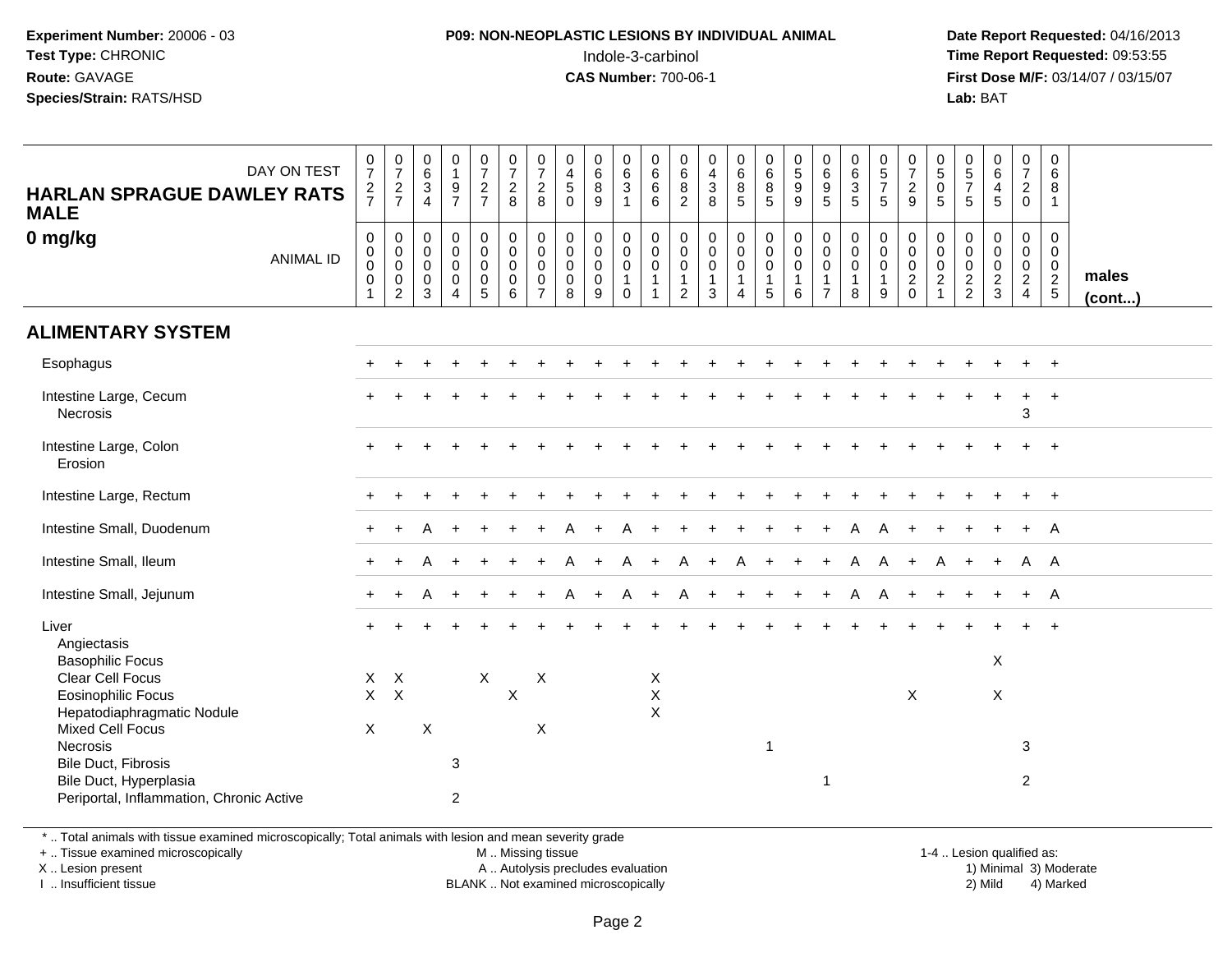#### **P09: NON-NEOPLASTIC LESIONS BY INDIVIDUAL ANIMAL**Indole-3-carbinol **Time Report Requested:** 09:53:55

 **Date Report Requested:** 04/16/2013 **First Dose M/F:** 03/14/07 / 03/15/07<br>**Lab: BAT Lab:** BAT

| DAY ON TEST<br><b>HARLAN SPRAGUE DAWLEY RATS</b><br><b>MALE</b>                                                                                 | $\frac{0}{7}$<br>$\frac{2}{7}$                                      | $\begin{smallmatrix}0\\7\end{smallmatrix}$<br>$\frac{2}{7}$ | $\begin{array}{c} 0 \\ 6 \end{array}$<br>$\frac{3}{4}$                        | $\begin{smallmatrix}0\\1\end{smallmatrix}$<br>$\frac{9}{7}$          | $\begin{smallmatrix}0\\7\end{smallmatrix}$<br>$\frac{2}{7}$              | $\frac{0}{7}$<br>$\frac{2}{8}$                                           | $\frac{0}{7}$<br>$\overline{c}$<br>8                                     | $\begin{array}{c} 0 \\ 4 \\ 5 \end{array}$<br>$\mathbf 0$         | $\begin{matrix}0\6\8\end{matrix}$<br>9          | $_{6}^{\rm 0}$<br>$\ensuremath{\mathsf{3}}$<br>$\overline{1}$ | $\begin{array}{c} 0 \\ 6 \end{array}$<br>$\,6\,$<br>6                | $\begin{matrix} 0 \\ 6 \end{matrix}$<br>8<br>$\overline{2}$     | $\begin{smallmatrix}0\\4\end{smallmatrix}$<br>$\sqrt{3}$<br>8   | 0<br>6<br>8<br>5                                                                    | $0\over 6$<br>$\frac{8}{5}$                                          | $\begin{array}{c} 0 \\ 5 \\ 9 \end{array}$<br>$\boldsymbol{9}$ | 0<br>0<br>0<br>0<br>5                                                   | $\begin{array}{c} 0 \\ 6 \end{array}$<br>$\sqrt{3}$<br>5                       | $\begin{array}{c} 0 \\ 5 \end{array}$<br>$\overline{7}$<br>5 <sup>5</sup> | $\frac{0}{7}$<br>$\frac{2}{9}$                               | $\begin{array}{c} 0 \\ 5 \end{array}$<br>$\pmb{0}$<br>5                                           | $\begin{matrix} 0 \\ 5 \end{matrix}$<br>$\overline{7}$<br>5 | $\begin{array}{c} 0 \\ 6 \end{array}$<br>$\overline{\mathbf{4}}$<br>$\overline{5}$ | $\begin{smallmatrix}0\\7\end{smallmatrix}$<br>$^2_{\rm 0}$ | 0<br>6<br>8<br>$\mathbf{1}$                    |                       |
|-------------------------------------------------------------------------------------------------------------------------------------------------|---------------------------------------------------------------------|-------------------------------------------------------------|-------------------------------------------------------------------------------|----------------------------------------------------------------------|--------------------------------------------------------------------------|--------------------------------------------------------------------------|--------------------------------------------------------------------------|-------------------------------------------------------------------|-------------------------------------------------|---------------------------------------------------------------|----------------------------------------------------------------------|-----------------------------------------------------------------|-----------------------------------------------------------------|-------------------------------------------------------------------------------------|----------------------------------------------------------------------|----------------------------------------------------------------|-------------------------------------------------------------------------|--------------------------------------------------------------------------------|---------------------------------------------------------------------------|--------------------------------------------------------------|---------------------------------------------------------------------------------------------------|-------------------------------------------------------------|------------------------------------------------------------------------------------|------------------------------------------------------------|------------------------------------------------|-----------------------|
| 0 mg/kg<br><b>ANIMAL ID</b>                                                                                                                     | $\boldsymbol{0}$<br>$\pmb{0}$<br>$\pmb{0}$<br>$\boldsymbol{0}$<br>1 | $\pmb{0}$<br>$\mathbf 0$<br>$\pmb{0}$<br>$\mathbf 0$<br>2   | $\mathsf{O}\xspace$<br>$\mathbf 0$<br>$\mathsf{O}\xspace$<br>$\mathbf 0$<br>3 | $\pmb{0}$<br>$\mathsf{O}\xspace$<br>$\ddot{\mathbf{0}}$<br>$\pmb{0}$ | $\mathbf 0$<br>$\mathbf 0$<br>$\pmb{0}$<br>$\mathbf 0$<br>$\overline{5}$ | $\pmb{0}$<br>$\mathbf 0$<br>$\mathbf 0$<br>$\mathbf 0$<br>$6\phantom{1}$ | $\pmb{0}$<br>$\mathbf 0$<br>$\mathbf 0$<br>$\mathbf 0$<br>$\overline{7}$ | $\pmb{0}$<br>$\mathbf 0$<br>$\ddot{\mathbf{0}}$<br>$\pmb{0}$<br>8 | $\pmb{0}$<br>$\overline{0}$<br>$\mathbf 0$<br>9 | 0<br>$\mathbf 0$<br>$\pmb{0}$<br>$\mathbf{1}$<br>$\mathbf 0$  | $\pmb{0}$<br>$\mathsf{O}\xspace$<br>$\boldsymbol{0}$<br>$\mathbf{1}$ | 0<br>$\pmb{0}$<br>$\mathbf 0$<br>$\mathbf{1}$<br>$\overline{2}$ | $\pmb{0}$<br>$\pmb{0}$<br>$\boldsymbol{0}$<br>$\mathbf{1}$<br>3 | $\mathbf 0$<br>$\mathbf 0$<br>$\mathbf 0$<br>$\mathbf{1}$<br>$\boldsymbol{\Lambda}$ | $\pmb{0}$<br>$\mathbf 0$<br>$\mathsf{O}\xspace$<br>$\mathbf{1}$<br>5 | $\pmb{0}$<br>$\pmb{0}$<br>$\pmb{0}$<br>$\mathbf 1$<br>6        | $\pmb{0}$<br>$\pmb{0}$<br>$\pmb{0}$<br>$\overline{1}$<br>$\overline{7}$ | $\mathsf{O}\xspace$<br>$\mathbf 0$<br>$\mathsf{O}\xspace$<br>$\mathbf{1}$<br>8 | $\mathbf 0$<br>$\mathbf 0$<br>$\pmb{0}$<br>1<br>9                         | $\begin{smallmatrix}0\0\0\end{smallmatrix}$<br>$\frac{0}{2}$ | $\pmb{0}$<br>$\mathsf{O}\xspace$<br>$\mathsf{O}\xspace$<br>$\overline{c}$<br>$\blacktriangleleft$ | 0<br>$\mathbf 0$<br>$\mathbf 0$<br>$\frac{2}{2}$            | $\mathbf 0$<br>$\pmb{0}$<br>$\frac{0}{2}$                                          | 0<br>$\mathbf 0$<br>$\frac{0}{2}$                          | 0<br>$\mathbf 0$<br>$\mathbf 0$<br>$rac{2}{5}$ | males<br>$($ cont $)$ |
| Mesentery<br>Artery, Inflammation, Chronic Active<br>Fat, Necrosis                                                                              |                                                                     |                                                             |                                                                               |                                                                      | $\ddot{}$<br>3                                                           |                                                                          |                                                                          |                                                                   |                                                 |                                                               |                                                                      |                                                                 |                                                                 |                                                                                     | $\ddot{}$<br>$\overline{4}$                                          |                                                                |                                                                         |                                                                                |                                                                           |                                                              |                                                                                                   |                                                             |                                                                                    |                                                            |                                                |                       |
| Oral Mucosa                                                                                                                                     |                                                                     |                                                             |                                                                               |                                                                      |                                                                          |                                                                          |                                                                          |                                                                   |                                                 |                                                               |                                                                      |                                                                 |                                                                 |                                                                                     |                                                                      |                                                                |                                                                         |                                                                                |                                                                           |                                                              |                                                                                                   |                                                             |                                                                                    |                                                            | $\ddot{}$                                      |                       |
| Pancreas<br>Acinus, Atrophy                                                                                                                     |                                                                     |                                                             |                                                                               |                                                                      |                                                                          |                                                                          |                                                                          |                                                                   |                                                 |                                                               |                                                                      |                                                                 |                                                                 |                                                                                     |                                                                      |                                                                |                                                                         |                                                                                |                                                                           |                                                              |                                                                                                   |                                                             |                                                                                    |                                                            |                                                |                       |
| Acinus, Hyperplasia<br>Artery, Inflammation, Chronic Active                                                                                     | 2                                                                   |                                                             |                                                                               |                                                                      | 2                                                                        |                                                                          | $\overline{\mathbf{c}}$<br>3                                             |                                                                   | 1<br>$\overline{2}$                             | 3                                                             | $\overline{2}$                                                       | $\overline{2}$                                                  |                                                                 | $\mathbf{1}$<br>$\overline{2}$                                                      | $\overline{a}$<br>$\mathbf{3}$                                       | $\mathbf{3}$                                                   | $\overline{2}$                                                          | $\mathbf{1}$                                                                   | -1                                                                        | $\overline{2}$                                               |                                                                                                   | $\mathbf{1}$<br>3                                           | $\overline{1}$                                                                     | $\mathbf{1}$                                               |                                                |                       |
| <b>Salivary Glands</b>                                                                                                                          |                                                                     |                                                             |                                                                               |                                                                      |                                                                          |                                                                          |                                                                          |                                                                   |                                                 |                                                               |                                                                      |                                                                 |                                                                 |                                                                                     |                                                                      |                                                                |                                                                         |                                                                                |                                                                           |                                                              |                                                                                                   |                                                             |                                                                                    |                                                            | $\ddot{}$                                      |                       |
| Stomach, Forestomach<br>Hyperplasia<br>Inflammation<br><b>Necrosis</b><br>Ulcer                                                                 | $\mathfrak{p}$                                                      |                                                             |                                                                               | $\overline{c}$<br>-1                                                 |                                                                          |                                                                          | $\overline{2}$                                                           |                                                                   |                                                 |                                                               | $\overline{1}$                                                       | $\overline{c}$                                                  |                                                                 | $\overline{2}$                                                                      |                                                                      |                                                                | $\sqrt{2}$<br>$\overline{3}$<br>2                                       |                                                                                |                                                                           |                                                              |                                                                                                   |                                                             |                                                                                    | 4                                                          |                                                |                       |
| Stomach, Glandular<br>Epithelium, Hyperplasia<br>Epithelium, Inflammation, Chronic Active<br>Epithelium, Mineralization<br>Epithelium, Necrosis |                                                                     |                                                             |                                                                               |                                                                      |                                                                          |                                                                          | 1                                                                        |                                                                   | 3                                               |                                                               |                                                                      |                                                                 |                                                                 |                                                                                     |                                                                      | $\overline{2}$                                                 | 3                                                                       |                                                                                | -1                                                                        |                                                              | $\mathbf{1}$                                                                                      | $\overline{2}$                                              |                                                                                    |                                                            |                                                |                       |
| Tooth<br><b>Necrosis</b>                                                                                                                        |                                                                     |                                                             |                                                                               |                                                                      |                                                                          |                                                                          |                                                                          |                                                                   |                                                 |                                                               |                                                                      |                                                                 |                                                                 |                                                                                     |                                                                      |                                                                |                                                                         |                                                                                |                                                                           |                                                              |                                                                                                   |                                                             |                                                                                    | $\ddot{}$<br>3                                             |                                                |                       |

#### **CARDIOVASCULAR SYSTEM**

\* .. Total animals with tissue examined microscopically; Total animals with lesion and mean severity grade

+ .. Tissue examined microscopically

X .. Lesion present

I .. Insufficient tissue

M .. Missing tissue

A .. Autolysis precludes evaluation

BLANK .. Not examined microscopically 2) Mild 4) Marked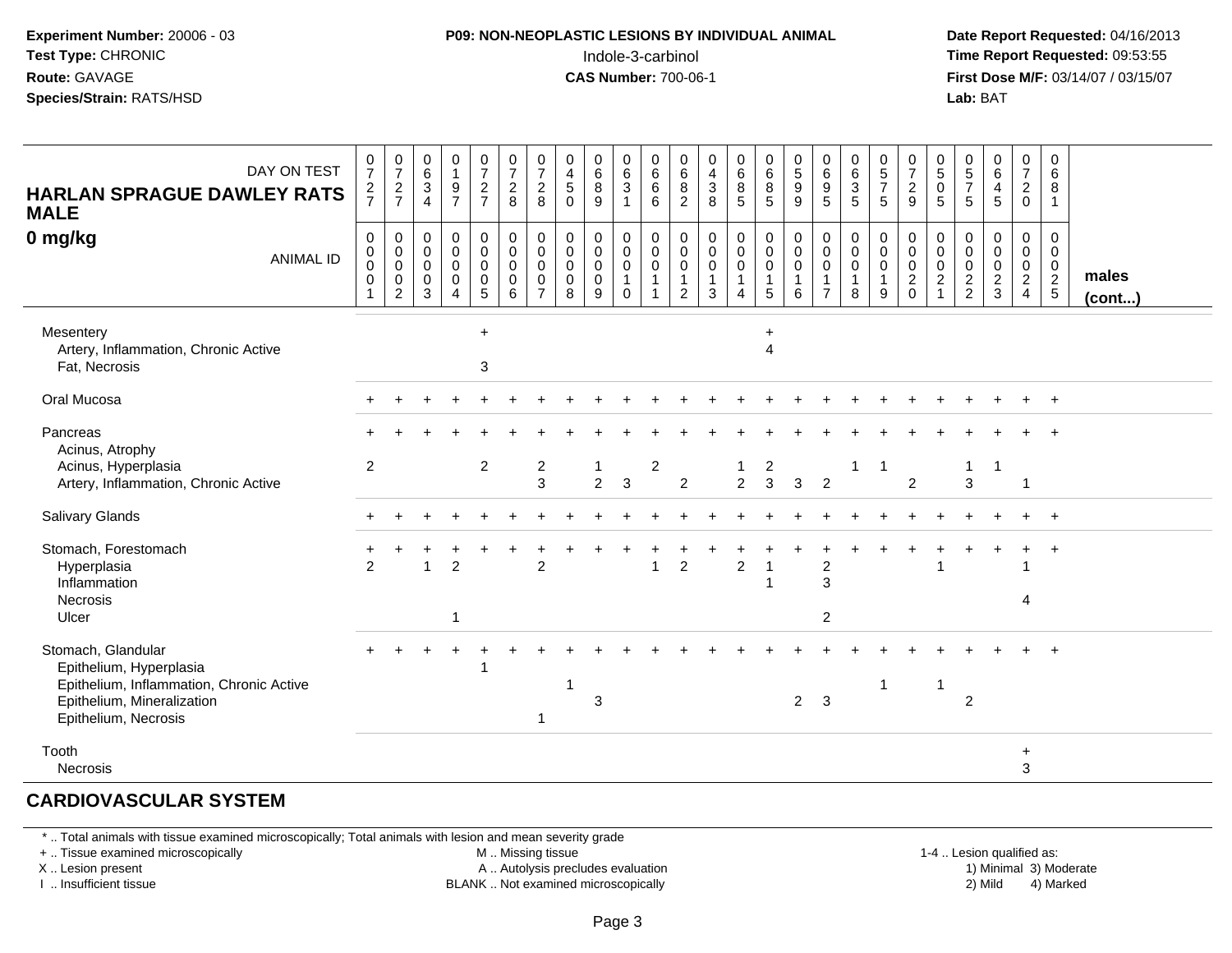#### **P09: NON-NEOPLASTIC LESIONS BY INDIVIDUAL ANIMAL**Indole-3-carbinol **Time Report Requested:** 09:53:55

 **Date Report Requested:** 04/16/2013 **First Dose M/F:** 03/14/07 / 03/15/07<br>**Lab:** BAT **Lab:** BAT

| <b>HARLAN SPRAGUE DAWLEY RATS</b><br><b>MALE</b>                                                                                                                    | DAY ON TEST      | $\frac{0}{7}$<br>$\frac{2}{7}$                                 | $\frac{0}{7}$<br>$\frac{2}{7}$                                                | 0<br>$\,6\,$<br>$\frac{3}{4}$             | $\begin{smallmatrix}0\\1\end{smallmatrix}$<br>$\frac{9}{7}$ | $\mathbf 0$<br>$\overline{7}$<br>$\frac{2}{7}$      | $\frac{0}{7}$<br>$\overline{\mathbf{c}}$<br>8     | $\pmb{0}$<br>$\overline{7}$<br>$\overline{2}$<br>8                       | 0<br>$\overline{\mathbf{4}}$<br>$\mathbf 5$<br>$\Omega$       | 0<br>$\,6\,$<br>$\bf 8$<br>9              | 0<br>$\,6\,$<br>$\mathbf{3}$<br>$\mathbf{1}$ | $\boldsymbol{0}$<br>$\,6\,$<br>$\,6\,$<br>6 | $\mathbf 0$<br>$\,6\,$<br>8<br>2                                    | 0<br>$\overline{\mathbf{4}}$<br>$\sqrt{3}$<br>8      | $\pmb{0}$<br>$\,6\,$<br>8<br>$\overline{5}$                         | 0<br>6<br>8<br>5                                               | $\begin{array}{c} 0 \\ 5 \end{array}$<br>9<br>9 | 0<br>6<br>$\begin{array}{c} 9 \\ 5 \end{array}$         | $\begin{array}{c} 0 \\ 6 \end{array}$<br>$\frac{3}{5}$       | $\begin{array}{c} 0 \\ 5 \end{array}$<br>$\overline{7}$<br>$\sqrt{5}$ | 0<br>$\overline{7}$<br>$\frac{2}{9}$                          | $\pmb{0}$<br>$\sqrt{5}$<br>$\mathbf 0$<br>5                  | 0<br>$\overline{5}$<br>$\overline{7}$<br>5       | $_6^0$<br>4<br>5                             | 0<br>$\boldsymbol{7}$<br>$\overline{c}$<br>$\mathbf 0$              | 0<br>$\,6\,$<br>8<br>$\mathbf{1}$              |                        |
|---------------------------------------------------------------------------------------------------------------------------------------------------------------------|------------------|----------------------------------------------------------------|-------------------------------------------------------------------------------|-------------------------------------------|-------------------------------------------------------------|-----------------------------------------------------|---------------------------------------------------|--------------------------------------------------------------------------|---------------------------------------------------------------|-------------------------------------------|----------------------------------------------|---------------------------------------------|---------------------------------------------------------------------|------------------------------------------------------|---------------------------------------------------------------------|----------------------------------------------------------------|-------------------------------------------------|---------------------------------------------------------|--------------------------------------------------------------|-----------------------------------------------------------------------|---------------------------------------------------------------|--------------------------------------------------------------|--------------------------------------------------|----------------------------------------------|---------------------------------------------------------------------|------------------------------------------------|------------------------|
| 0 mg/kg                                                                                                                                                             | <b>ANIMAL ID</b> | $\mathbf 0$<br>$\mathbf 0$<br>$\mathbf 0$<br>$\mathbf 0$<br>-1 | 0<br>$\boldsymbol{0}$<br>$\mathsf{O}\xspace$<br>$\mathbf 0$<br>$\overline{c}$ | 0<br>$\mathbf 0$<br>0<br>$\mathbf 0$<br>3 | 0<br>$\pmb{0}$<br>0<br>$\pmb{0}$<br>4                       | 0<br>$\mathbf 0$<br>$\mathbf 0$<br>$\mathbf 0$<br>5 | $\pmb{0}$<br>$\mathbf 0$<br>0<br>$\mathbf 0$<br>6 | $\pmb{0}$<br>$\mathbf 0$<br>$\mathbf 0$<br>$\mathbf 0$<br>$\overline{7}$ | $\mathbf 0$<br>$\mathbf 0$<br>$\mathbf 0$<br>$\mathbf 0$<br>8 | 0<br>$\mathbf 0$<br>0<br>$\mathbf 0$<br>9 | 0<br>0<br>0<br>$\mathbf{1}$<br>$\Omega$      | 0<br>$\pmb{0}$<br>0<br>1                    | 0<br>$\mathbf 0$<br>$\mathbf 0$<br>$\overline{1}$<br>$\overline{2}$ | $\mathbf 0$<br>$\mathbf 0$<br>0<br>$\mathbf{1}$<br>3 | $\boldsymbol{0}$<br>$\mathbf 0$<br>$\mathbf 0$<br>$\mathbf{1}$<br>4 | $\mathbf 0$<br>$\mathbf 0$<br>$\mathbf 0$<br>$\mathbf{1}$<br>5 | 0<br>$\mathbf 0$<br>0<br>$\mathbf{1}$<br>6      | 0<br>$\mathbf 0$<br>0<br>$\mathbf{1}$<br>$\overline{7}$ | $\mathbf 0$<br>$\mathbf 0$<br>$\pmb{0}$<br>$\mathbf{1}$<br>8 | $\mathbf 0$<br>$\mathbf 0$<br>$\mathbf 0$<br>$\overline{1}$<br>9      | $\mathbf 0$<br>$\mathbf 0$<br>0<br>$\overline{2}$<br>$\Omega$ | 0<br>$\mathbf 0$<br>$\mathbf 0$<br>$\sqrt{2}$<br>$\mathbf 1$ | 0<br>$\mathbf 0$<br>$\mathbf 0$<br>$\frac{2}{2}$ | 0<br>$\mathbf 0$<br>0<br>$\overline{a}$<br>3 | 0<br>$\mathbf 0$<br>$\mathbf 0$<br>$\overline{2}$<br>$\overline{4}$ | 0<br>$\mathbf 0$<br>$\mathbf 0$<br>$rac{2}{5}$ | males<br>$($ cont $)$  |
| <b>Blood Vessel</b><br>Dilatation<br>Inflammation, Chronic Active                                                                                                   |                  |                                                                | $\overline{2}$                                                                |                                           |                                                             |                                                     | $\overline{2}$                                    | $\overline{2}$                                                           |                                                               | $\overline{2}$                            |                                              |                                             | $\sqrt{3}$                                                          |                                                      | $\overline{2}$                                                      | 3                                                              | 3<br>$\mathbf{3}$                               | $\overline{c}$                                          |                                                              | -1                                                                    | $\overline{2}$                                                |                                                              | $\overline{2}$                                   |                                              | $\overline{2}$                                                      |                                                |                        |
| Heart<br>Cardiomyopathy<br>Mineralization<br>Atrium, Thrombosis<br>Epicardium, Inflammation                                                                         |                  | $\overline{2}$                                                 |                                                                               | 2                                         |                                                             |                                                     | 3                                                 | $\overline{c}$                                                           | 2                                                             | 3                                         | 3                                            | 3                                           | 3                                                                   | $\overline{c}$                                       | 3                                                                   | 3                                                              | $\mathbf{3}$<br>$\overline{c}$                  | 3                                                       | $\sqrt{3}$                                                   | 3                                                                     | 3                                                             | $\overline{2}$                                               | 3                                                | 4                                            | $\ddot{}$<br>3                                                      | $\ddot{}$<br>3                                 |                        |
| <b>ENDOCRINE SYSTEM</b>                                                                                                                                             |                  |                                                                |                                                                               |                                           |                                                             |                                                     |                                                   |                                                                          |                                                               |                                           |                                              |                                             |                                                                     |                                                      |                                                                     |                                                                |                                                 |                                                         |                                                              |                                                                       |                                                               |                                                              |                                                  |                                              |                                                                     |                                                |                        |
| <b>Adrenal Cortex</b><br>Degeneration, Cystic<br>Degeneration, Fatty<br>Hyperplasia<br>Necrosis                                                                     |                  |                                                                |                                                                               |                                           |                                                             |                                                     | $\overline{2}$                                    |                                                                          | $\mathsf 3$                                                   |                                           |                                              |                                             |                                                                     |                                                      | 1                                                                   | $\overline{c}$<br>3                                            | 1                                               | $\overline{2}$<br>3                                     |                                                              |                                                                       |                                                               | $\overline{2}$                                               | $\overline{2}$                                   | $\overline{\mathbf{3}}$                      | $\overline{2}$                                                      | $\overline{2}$                                 |                        |
| Adrenal Medulla<br>Angiectasis<br>Hyperplasia                                                                                                                       |                  |                                                                | $\overline{2}$                                                                |                                           |                                                             |                                                     |                                                   | 4                                                                        |                                                               | $\mathbf{1}$                              | $\overline{2}$                               | 3                                           | $\overline{\mathbf{1}}$                                             |                                                      | 2                                                                   |                                                                | $\mathbf{1}$                                    | $\mathbf{1}$                                            | -1                                                           |                                                                       |                                                               |                                                              |                                                  |                                              |                                                                     |                                                |                        |
| Islets, Pancreatic<br>Hyperplasia                                                                                                                                   |                  |                                                                |                                                                               |                                           |                                                             |                                                     |                                                   |                                                                          |                                                               |                                           |                                              |                                             |                                                                     |                                                      |                                                                     |                                                                |                                                 |                                                         |                                                              | $\overline{2}$                                                        |                                                               |                                                              |                                                  |                                              |                                                                     | $^{+}$                                         |                        |
| Parathyroid Gland<br>Hyperplasia                                                                                                                                    |                  |                                                                |                                                                               |                                           |                                                             | M                                                   | 3                                                 |                                                                          |                                                               |                                           |                                              |                                             |                                                                     |                                                      |                                                                     | 4                                                              |                                                 | $\overline{c}$                                          |                                                              |                                                                       |                                                               |                                                              |                                                  |                                              | M                                                                   | $+$                                            |                        |
| <b>Pituitary Gland</b>                                                                                                                                              |                  |                                                                |                                                                               |                                           |                                                             |                                                     |                                                   |                                                                          |                                                               |                                           |                                              |                                             |                                                                     |                                                      |                                                                     |                                                                |                                                 |                                                         |                                                              |                                                                       |                                                               |                                                              |                                                  |                                              |                                                                     | $\overline{1}$                                 |                        |
| *  Total animals with tissue examined microscopically; Total animals with lesion and mean severity grade<br>+  Tissue examined microscopically<br>X  Lesion present |                  |                                                                |                                                                               |                                           |                                                             |                                                     | M  Missing tissue                                 |                                                                          | A  Autolysis precludes evaluation                             |                                           |                                              |                                             |                                                                     |                                                      |                                                                     |                                                                |                                                 |                                                         |                                                              |                                                                       |                                                               |                                                              | 1-4  Lesion qualified as:                        |                                              |                                                                     |                                                | 1) Minimal 3) Moderate |

I .. Insufficient tissue

BLANK .. Not examined microscopically 2) Mild 4) Marked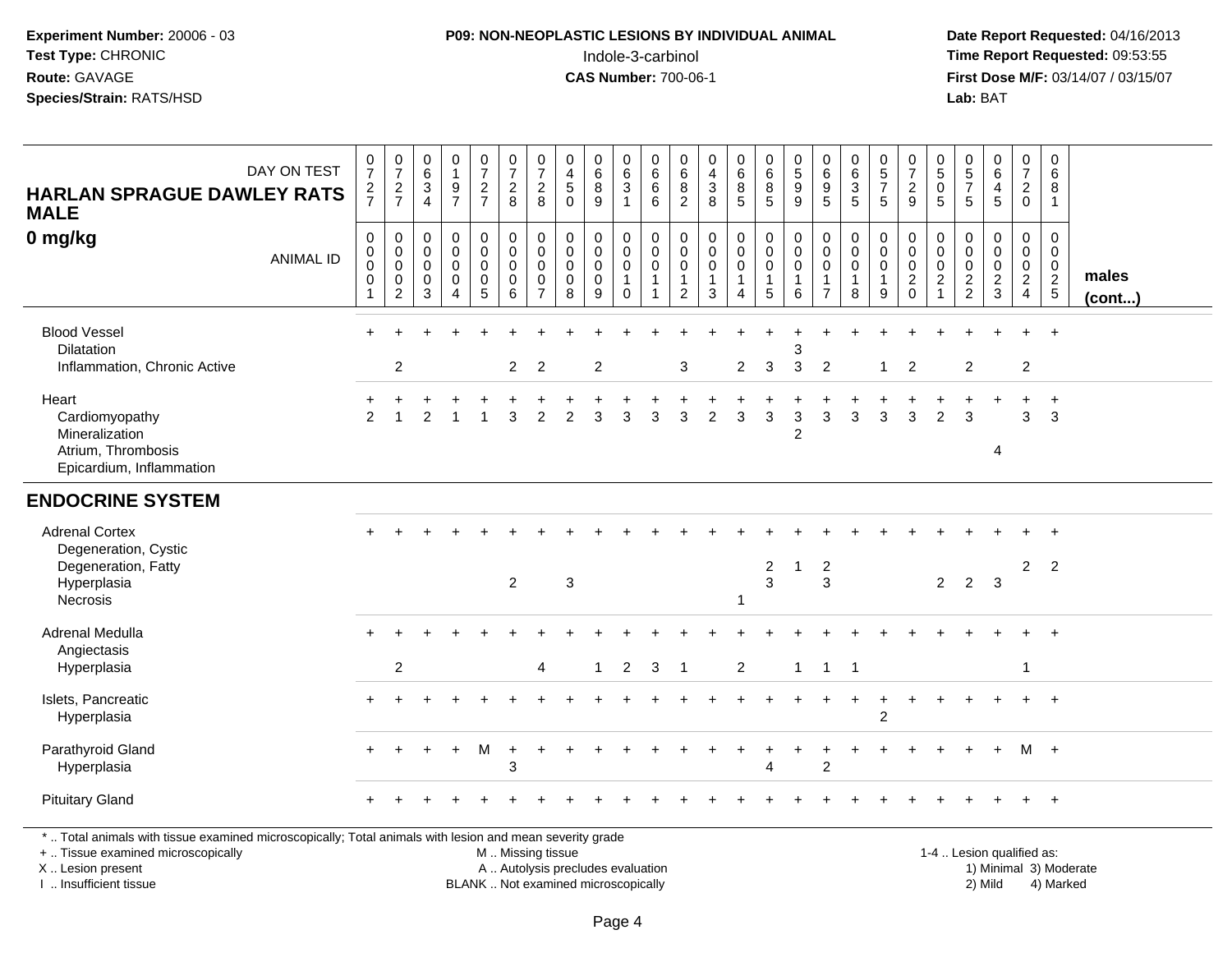### **P09: NON-NEOPLASTIC LESIONS BY INDIVIDUAL ANIMAL**Indole-3-carbinol **Time Report Requested:** 09:53:55

| <b>HARLAN SPRAGUE DAWLEY RATS</b><br><b>MALE</b>                                                                                                                                              | DAY ON TEST      | $\begin{smallmatrix}0\\7\end{smallmatrix}$<br>$rac{2}{7}$                 | $\frac{0}{7}$<br>$\frac{2}{7}$                                   | 0<br>$\,6$<br>3<br>$\overline{4}$                             | $\pmb{0}$<br>$\mathbf{1}$<br>$\boldsymbol{9}$<br>$\overline{7}$            | $\frac{0}{7}$<br>$\frac{2}{7}$            | $\frac{0}{7}$<br>8                                | $\frac{0}{7}$<br>$\overline{c}$<br>8                   | 0<br>$\frac{4}{5}$<br>$\mathbf 0$                                        | $\pmb{0}$<br>$\overline{6}$<br>8<br>9                             | $\mathbf 0$<br>$\,6\,$<br>$\overline{3}$<br>$\mathbf{1}$ | $\pmb{0}$<br>$\,6\,$<br>$\,6\,$<br>6                                                | 0<br>$\begin{array}{c} 6 \\ 8 \end{array}$<br>$\sqrt{2}$  | $\pmb{0}$<br>$\overline{4}$<br>$\overline{3}$<br>8           | $\pmb{0}$<br>$\begin{array}{c} 6 \\ 8 \end{array}$<br>$5\phantom{.0}$ | $\pmb{0}$<br>$\,6\,$<br>8<br>$\overline{5}$                    | $\pmb{0}$<br>$\mathbf 5$<br>$\boldsymbol{9}$<br>9 | $\pmb{0}$<br>$\frac{6}{9}$<br>5                                                   | $\begin{array}{c} 0 \\ 6 \\ 3 \end{array}$<br>5 | $\begin{array}{c} 0 \\ 5 \\ 7 \end{array}$<br>5    | $\frac{0}{7}$<br>$\sqrt{2}$<br>$\boldsymbol{9}$ | $\boldsymbol{0}$<br>$\sqrt{5}$<br>$\pmb{0}$<br>5                              | $\begin{array}{c} 0 \\ 5 \\ 7 \end{array}$<br>5            | 0<br>6<br>$\overline{4}$<br>$5\phantom{.0}$ | $\pmb{0}$<br>$\overline{7}$<br>$\boldsymbol{2}$<br>$\mathbf 0$ | $\mathbf 0$<br>6<br>8<br>$\mathbf{1}$                      |                        |
|-----------------------------------------------------------------------------------------------------------------------------------------------------------------------------------------------|------------------|---------------------------------------------------------------------------|------------------------------------------------------------------|---------------------------------------------------------------|----------------------------------------------------------------------------|-------------------------------------------|---------------------------------------------------|--------------------------------------------------------|--------------------------------------------------------------------------|-------------------------------------------------------------------|----------------------------------------------------------|-------------------------------------------------------------------------------------|-----------------------------------------------------------|--------------------------------------------------------------|-----------------------------------------------------------------------|----------------------------------------------------------------|---------------------------------------------------|-----------------------------------------------------------------------------------|-------------------------------------------------|----------------------------------------------------|-------------------------------------------------|-------------------------------------------------------------------------------|------------------------------------------------------------|---------------------------------------------|----------------------------------------------------------------|------------------------------------------------------------|------------------------|
| 0 mg/kg                                                                                                                                                                                       | <b>ANIMAL ID</b> | $\boldsymbol{0}$<br>$\pmb{0}$<br>$\pmb{0}$<br>$\pmb{0}$<br>$\overline{1}$ | $\mathbf 0$<br>0<br>$\mathbf 0$<br>$\mathbf 0$<br>$\overline{c}$ | $\mathbf 0$<br>$\mathbf 0$<br>$\mathbf 0$<br>$\mathbf 0$<br>3 | $\mathbf 0$<br>$\mathbf 0$<br>$\mathbf 0$<br>$\mathbf 0$<br>$\overline{4}$ | 0<br>0<br>$\mathbf 0$<br>$\mathbf 0$<br>5 | 0<br>$\mathbf 0$<br>$\pmb{0}$<br>$\mathsf 0$<br>6 | $\mathbf 0$<br>0<br>$\mathbf 0$<br>0<br>$\overline{7}$ | $\mathbf 0$<br>0<br>$\mathbf 0$<br>$\mathbf 0$<br>8                      | $\mathbf 0$<br>$\mathsf{O}\xspace$<br>$\pmb{0}$<br>$\pmb{0}$<br>9 | $\mathbf 0$<br>$\mathsf{O}$<br>0<br>$\mathbf 1$<br>0     | $\mathbf 0$<br>$\mathsf{O}\xspace$<br>$\pmb{0}$<br>$\overline{1}$<br>$\overline{1}$ | 0<br>0<br>$\mathbf 0$<br>$\overline{1}$<br>$\overline{2}$ | $\mathbf 0$<br>$\mathbf 0$<br>$\pmb{0}$<br>$\mathbf{1}$<br>3 | 0<br>$\mathsf 0$<br>$\mathsf{O}\xspace$<br>$\mathbf{1}$<br>4          | $\mathbf 0$<br>$\mathbf 0$<br>$\mathbf 0$<br>$\mathbf{1}$<br>5 | 0<br>0<br>$\pmb{0}$<br>$\mathbf{1}$<br>6          | $\mathbf 0$<br>$\mathsf{O}\xspace$<br>$\pmb{0}$<br>$\mathbf{1}$<br>$\overline{7}$ | 0<br>0<br>$\mathbf 0$<br>1<br>8                 | 0<br>$\mathbf 0$<br>$\pmb{0}$<br>$\mathbf{1}$<br>9 | $\mathbf 0$<br>0<br>$\pmb{0}$<br>$\frac{2}{0}$  | $\mathbf 0$<br>$\mathbf 0$<br>$\mathbf 0$<br>$\boldsymbol{2}$<br>$\mathbf{1}$ | $\mathbf 0$<br>$\mathbf 0$<br>$\mathbf 0$<br>$\frac{2}{2}$ | 0<br>0<br>0<br>$\frac{2}{3}$                | $\mathbf 0$<br>$\mathbf 0$<br>$\mathsf 0$<br>$\frac{2}{4}$     | $\mathbf 0$<br>$\mathbf 0$<br>$\mathbf 0$<br>$\frac{2}{5}$ | males<br>(cont)        |
| Pars Distalis, Hyperplasia                                                                                                                                                                    |                  | $\overline{c}$                                                            |                                                                  |                                                               |                                                                            | $\mathbf{1}$                              | $\mathbf{1}$                                      | $\sqrt{3}$                                             | $\mathbf{3}$                                                             |                                                                   |                                                          |                                                                                     | $\boldsymbol{2}$                                          |                                                              |                                                                       |                                                                |                                                   | $\boldsymbol{2}$                                                                  |                                                 |                                                    |                                                 | $\mathbf{1}$                                                                  | $\overline{1}$                                             |                                             |                                                                | 1                                                          |                        |
| <b>Thyroid Gland</b><br>Thrombosis                                                                                                                                                            |                  |                                                                           |                                                                  |                                                               |                                                                            |                                           |                                                   |                                                        |                                                                          |                                                                   |                                                          |                                                                                     |                                                           |                                                              |                                                                       |                                                                |                                                   |                                                                                   |                                                 |                                                    |                                                 |                                                                               |                                                            |                                             |                                                                | $+$                                                        |                        |
| C-cell, Hyperplasia<br>Follicular Cell, Hypertrophy                                                                                                                                           |                  |                                                                           | $\overline{1}$                                                   |                                                               |                                                                            | $\overline{2}$                            |                                                   |                                                        | $\overline{\mathbf{c}}$<br>$\overline{2}$                                |                                                                   | $2 \quad 1$                                              |                                                                                     |                                                           | $1 \quad 2$                                                  |                                                                       |                                                                |                                                   |                                                                                   |                                                 | $\overline{2}$                                     | $\overline{2}$<br>$\overline{2}$                |                                                                               |                                                            |                                             | 3                                                              |                                                            |                        |
| <b>GENERAL BODY SYSTEM</b>                                                                                                                                                                    |                  |                                                                           |                                                                  |                                                               |                                                                            |                                           |                                                   |                                                        |                                                                          |                                                                   |                                                          |                                                                                     |                                                           |                                                              |                                                                       |                                                                |                                                   |                                                                                   |                                                 |                                                    |                                                 |                                                                               |                                                            |                                             |                                                                |                                                            |                        |
| <b>NONE</b>                                                                                                                                                                                   |                  |                                                                           |                                                                  |                                                               |                                                                            |                                           |                                                   |                                                        |                                                                          |                                                                   |                                                          |                                                                                     |                                                           |                                                              |                                                                       |                                                                |                                                   |                                                                                   |                                                 |                                                    |                                                 |                                                                               |                                                            |                                             |                                                                |                                                            |                        |
| <b>GENITAL SYSTEM</b>                                                                                                                                                                         |                  |                                                                           |                                                                  |                                                               |                                                                            |                                           |                                                   |                                                        |                                                                          |                                                                   |                                                          |                                                                                     |                                                           |                                                              |                                                                       |                                                                |                                                   |                                                                                   |                                                 |                                                    |                                                 |                                                                               |                                                            |                                             |                                                                |                                                            |                        |
| Epididymis<br>Atrophy                                                                                                                                                                         |                  |                                                                           |                                                                  |                                                               |                                                                            |                                           |                                                   |                                                        |                                                                          |                                                                   |                                                          |                                                                                     |                                                           |                                                              |                                                                       |                                                                |                                                   |                                                                                   |                                                 |                                                    |                                                 |                                                                               |                                                            |                                             |                                                                | $+$                                                        |                        |
| <b>Preputial Gland</b><br>Cyst<br>Fibrosis<br>Inflammation                                                                                                                                    |                  |                                                                           | $\overline{c}$                                                   |                                                               |                                                                            |                                           |                                                   | 3                                                      |                                                                          | 3                                                                 |                                                          | 2                                                                                   |                                                           |                                                              |                                                                       |                                                                |                                                   |                                                                                   |                                                 |                                                    | 3                                               | $\mathbf{3}$                                                                  |                                                            | $\overline{c}$                              |                                                                | $\div$                                                     |                        |
| Prostate<br>Atrophy<br>Fibrosis<br>Hyperplasia                                                                                                                                                |                  |                                                                           |                                                                  |                                                               |                                                                            |                                           |                                                   | $\mathbf{1}$                                           |                                                                          | $\sqrt{2}$                                                        |                                                          |                                                                                     |                                                           |                                                              |                                                                       |                                                                |                                                   |                                                                                   |                                                 |                                                    |                                                 |                                                                               |                                                            |                                             |                                                                | $\ddot{+}$                                                 |                        |
| Inflammation, Acute<br>Necrosis                                                                                                                                                               |                  |                                                                           |                                                                  |                                                               |                                                                            |                                           |                                                   |                                                        |                                                                          |                                                                   |                                                          |                                                                                     |                                                           |                                                              |                                                                       |                                                                |                                                   | $\mathbf 1$                                                                       |                                                 |                                                    |                                                 |                                                                               |                                                            |                                             | 3                                                              |                                                            |                        |
| <b>Seminal Vesicle</b>                                                                                                                                                                        |                  |                                                                           |                                                                  |                                                               |                                                                            |                                           |                                                   |                                                        |                                                                          |                                                                   |                                                          |                                                                                     |                                                           |                                                              |                                                                       |                                                                |                                                   |                                                                                   |                                                 |                                                    |                                                 |                                                                               |                                                            |                                             |                                                                | $+$                                                        |                        |
| Testes                                                                                                                                                                                        |                  | $+$                                                                       | $\ddot{}$                                                        | $\div$                                                        |                                                                            | $\ddot{}$                                 | $+$                                               | $+$                                                    | $+$                                                                      | $+$                                                               | $+$                                                      | $+$                                                                                 | $+$                                                       | $+$                                                          | $+$                                                                   | $\ddot{}$                                                      |                                                   |                                                                                   | $\ddot{}$                                       | $\pm$                                              | $+$                                             | $+$                                                                           | $\ddot{}$                                                  | $+$                                         | A                                                              | $+$                                                        |                        |
| *  Total animals with tissue examined microscopically; Total animals with lesion and mean severity grade<br>+  Tissue examined microscopically<br>X  Lesion present<br>I  Insufficient tissue |                  |                                                                           |                                                                  |                                                               |                                                                            |                                           | M  Missing tissue                                 |                                                        | A  Autolysis precludes evaluation<br>BLANK  Not examined microscopically |                                                                   |                                                          |                                                                                     |                                                           |                                                              |                                                                       |                                                                |                                                   |                                                                                   |                                                 |                                                    |                                                 |                                                                               | 1-4  Lesion qualified as:                                  | 2) Mild                                     |                                                                | 4) Marked                                                  | 1) Minimal 3) Moderate |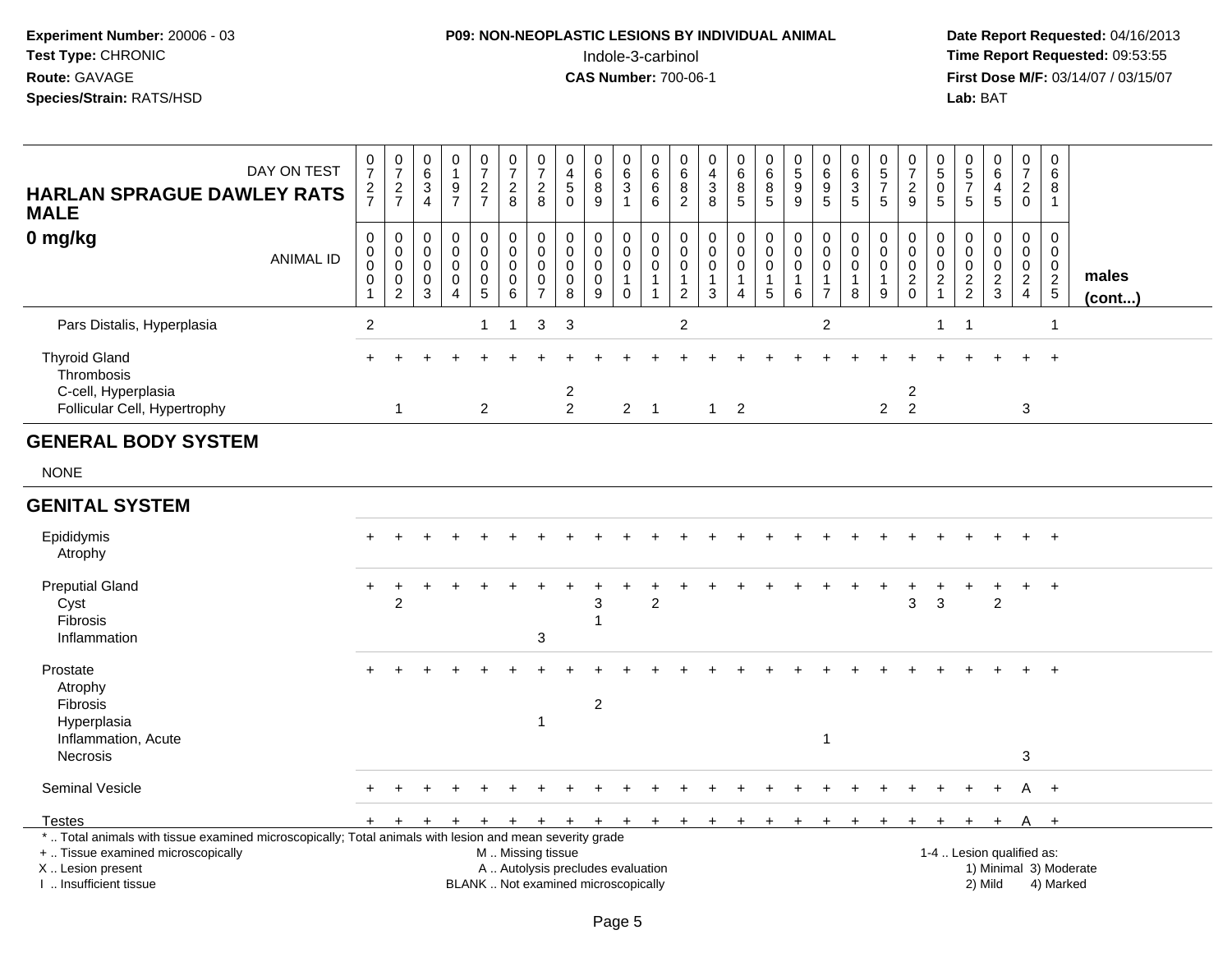#### **P09: NON-NEOPLASTIC LESIONS BY INDIVIDUAL ANIMAL**Indole-3-carbinol **Time Report Requested:** 09:53:55

 **Date Report Requested:** 04/16/2013 **First Dose M/F:** 03/14/07 / 03/15/07<br>**Lab: BAT** 

| <b>HARLAN SPRAGUE DAWLEY RATS</b><br><b>MALE</b><br>0 mg/kg                       | DAY ON TEST<br><b>ANIMAL ID</b> | $\frac{0}{7}$<br>$\frac{2}{7}$<br>$\mathbf 0$<br>$\pmb{0}$<br>$\pmb{0}$<br>$\pmb{0}$ | 0<br>$\overline{7}$<br>$\frac{2}{7}$<br>0<br>$\pmb{0}$<br>0<br>$\pmb{0}$ | 0<br>$\,6\,$<br>$\frac{3}{4}$<br>0<br>$\mathbf 0$<br>$\mathbf 0$<br>0 | 0<br>$\mathbf{1}$<br>$\frac{9}{7}$<br>$\boldsymbol{0}$<br>$\pmb{0}$<br>0<br>$\mathbf 0$ | 0<br>$\boldsymbol{7}$<br>$\frac{2}{7}$<br>$\pmb{0}$<br>$\overline{0}$<br>0<br>0 | $\frac{0}{7}$<br>$\frac{2}{8}$<br>$\pmb{0}$<br>$\mathbf 0$<br>$\mathbf 0$<br>$\overline{0}$ | 0<br>$\overline{7}$<br>$\overline{2}$<br>8<br>$\pmb{0}$<br>$\mathbf 0$<br>$\mathbf 0$<br>$\mathbf 0$ | 0<br>$\overline{\mathbf{4}}$<br>$\mathbf 5$<br>$\mathbf 0$<br>$\pmb{0}$<br>$\pmb{0}$<br>$\mathbf 0$<br>0 | 0<br>6<br>$\bf 8$<br>9<br>0<br>$\mathbf 0$<br>$\mathbf 0$<br>0 | 0<br>$\,6\,$<br>$\sqrt{3}$<br>$\mathbf{1}$<br>0<br>$\mathbf 0$<br>$\mathbf 0$<br>$\mathbf 1$ | 0<br>$\,6\,$<br>$\,6$<br>6<br>0<br>$\pmb{0}$<br>0 | $\mathbf 0$<br>$\,6\,$<br>8<br>$\overline{2}$<br>$\boldsymbol{0}$<br>$\boldsymbol{0}$<br>$\mathbf 0$<br>$\overline{\mathbf{1}}$ | $_4^{\rm 0}$<br>$\sqrt{3}$<br>8<br>$\pmb{0}$<br>$\mathbf 0$<br>$\mathbf 0$<br>$\mathbf{1}$ | 0<br>$\,6\,$<br>$\bf8$<br>$\sqrt{5}$<br>$\pmb{0}$<br>$\mathsf{O}\xspace$<br>$\mathbf 0$<br>1 | 0<br>$6^{\circ}$<br>8<br>$\overline{5}$<br>$\begin{smallmatrix}0\\0\end{smallmatrix}$<br>$\mathbf 0$<br>$\mathbf{1}$ | $\begin{array}{c} 0 \\ 5 \end{array}$<br>$\boldsymbol{9}$<br>9<br>$\pmb{0}$<br>$\mathsf 0$<br>0<br>$\mathbf{1}$ | 0<br>$\,6\,$<br>9<br>$\overline{5}$<br>0<br>$\pmb{0}$<br>0 | 0<br>6<br>3<br>5<br>$\begin{smallmatrix} 0\\0 \end{smallmatrix}$<br>$\pmb{0}$<br>1 | $\begin{smallmatrix}0\0\5\end{smallmatrix}$<br>$\overline{7}$<br>$\sqrt{5}$<br>0<br>$\pmb{0}$<br>0<br>$\overline{1}$ | $\frac{0}{7}$<br>$\boldsymbol{2}$<br>9<br>$\,0\,$<br>$\mathbf 0$<br>$\mathbf 0$<br>$\frac{2}{0}$ | $\begin{array}{c} 0 \\ 5 \end{array}$<br>0<br>5<br>0<br>$\mathbf 0$<br>0<br>$\boldsymbol{2}$ | $^{\rm 0}_{\rm 5}$<br>$\overline{7}$<br>$5\phantom{.0}$<br>0<br>$\pmb{0}$<br>0 | $_{6}^{\rm 0}$<br>$\overline{\mathbf{4}}$<br>5<br>$\pmb{0}$<br>$\mathsf{O}$<br>$\pmb{0}$<br>$\frac{2}{3}$ | 0<br>$\overline{7}$<br>$\overline{a}$<br>$\mathbf 0$<br>0<br>$\overline{0}$<br>$\overline{0}$<br>$\frac{2}{4}$ | 0<br>6<br>8<br>$\overline{1}$<br>0<br>$\pmb{0}$<br>$\frac{0}{2}$ | males        |
|-----------------------------------------------------------------------------------|---------------------------------|--------------------------------------------------------------------------------------|--------------------------------------------------------------------------|-----------------------------------------------------------------------|-----------------------------------------------------------------------------------------|---------------------------------------------------------------------------------|---------------------------------------------------------------------------------------------|------------------------------------------------------------------------------------------------------|----------------------------------------------------------------------------------------------------------|----------------------------------------------------------------|----------------------------------------------------------------------------------------------|---------------------------------------------------|---------------------------------------------------------------------------------------------------------------------------------|--------------------------------------------------------------------------------------------|----------------------------------------------------------------------------------------------|----------------------------------------------------------------------------------------------------------------------|-----------------------------------------------------------------------------------------------------------------|------------------------------------------------------------|------------------------------------------------------------------------------------|----------------------------------------------------------------------------------------------------------------------|--------------------------------------------------------------------------------------------------|----------------------------------------------------------------------------------------------|--------------------------------------------------------------------------------|-----------------------------------------------------------------------------------------------------------|----------------------------------------------------------------------------------------------------------------|------------------------------------------------------------------|--------------|
| Atrophy<br>Artery, Inflammation, Chronic Active<br>Interstitial Cell, Hyperplasia |                                 | $\mathbf{1}$                                                                         | $\overline{c}$<br>$\overline{4}$                                         | 3                                                                     | $\overline{4}$                                                                          | $\overline{5}$<br>$\mathbf{1}$                                                  | 6<br>4<br>3                                                                                 | $\overline{7}$<br>$\mathbf{1}$<br>3                                                                  | 8                                                                                                        | 9<br>$\overline{c}$                                            | $\mathbf 0$<br>3                                                                             | 2                                                 | 2<br>3<br>3                                                                                                                     | 3                                                                                          | 4<br>$\overline{c}$                                                                          | $5\overline{)}$<br>2<br>$\overline{4}$                                                                               | 6<br>$\overline{\mathbf{c}}$<br>$\overline{2}$                                                                  | $\overline{7}$<br>$\overline{1}$                           | 8                                                                                  | 9<br>1                                                                                                               | 1<br>$\overline{c}$                                                                              |                                                                                              | $\frac{2}{2}$<br>3<br>3                                                        |                                                                                                           |                                                                                                                |                                                                  | $($ cont $)$ |
| <b>HEMATOPOIETIC SYSTEM</b>                                                       |                                 |                                                                                      |                                                                          |                                                                       |                                                                                         |                                                                                 |                                                                                             |                                                                                                      |                                                                                                          |                                                                |                                                                                              |                                                   |                                                                                                                                 |                                                                                            |                                                                                              |                                                                                                                      |                                                                                                                 |                                                            |                                                                                    |                                                                                                                      |                                                                                                  |                                                                                              |                                                                                |                                                                                                           |                                                                                                                |                                                                  |              |
| <b>Bone Marrow</b><br>Hyperplasia                                                 |                                 |                                                                                      |                                                                          |                                                                       |                                                                                         |                                                                                 |                                                                                             |                                                                                                      |                                                                                                          |                                                                |                                                                                              |                                                   |                                                                                                                                 |                                                                                            |                                                                                              |                                                                                                                      |                                                                                                                 |                                                            |                                                                                    |                                                                                                                      |                                                                                                  |                                                                                              |                                                                                | $\div$                                                                                                    | $\ddot{}$<br>3                                                                                                 | $+$                                                              |              |
| Lymph Node<br>Mediastinal, Hemorrhage<br>Renal, Ectasia<br>Renal, Hemorrhage      |                                 |                                                                                      |                                                                          |                                                                       |                                                                                         |                                                                                 | $+$<br>3                                                                                    |                                                                                                      |                                                                                                          |                                                                |                                                                                              |                                                   |                                                                                                                                 |                                                                                            |                                                                                              |                                                                                                                      |                                                                                                                 |                                                            |                                                                                    |                                                                                                                      |                                                                                                  |                                                                                              |                                                                                | $\ddot{}$<br>3                                                                                            |                                                                                                                |                                                                  |              |
| Lymph Node, Mandibular<br>Hyperplasia, Plasma Cell                                |                                 |                                                                                      |                                                                          |                                                                       |                                                                                         |                                                                                 |                                                                                             |                                                                                                      |                                                                                                          |                                                                |                                                                                              |                                                   |                                                                                                                                 |                                                                                            |                                                                                              |                                                                                                                      |                                                                                                                 |                                                            |                                                                                    |                                                                                                                      |                                                                                                  |                                                                                              |                                                                                |                                                                                                           |                                                                                                                | $\pm$                                                            |              |
| Lymph Node, Mesenteric<br>Hyperplasia, Lymphoid                                   |                                 |                                                                                      |                                                                          |                                                                       |                                                                                         |                                                                                 |                                                                                             |                                                                                                      |                                                                                                          |                                                                |                                                                                              |                                                   |                                                                                                                                 |                                                                                            |                                                                                              |                                                                                                                      |                                                                                                                 |                                                            |                                                                                    |                                                                                                                      |                                                                                                  |                                                                                              |                                                                                |                                                                                                           |                                                                                                                | $\overline{+}$                                                   |              |
| Spleen<br>Hematopoietic Cell Proliferation<br>Inflammation                        |                                 | $\overline{2}$                                                                       | 3                                                                        |                                                                       | $\overline{c}$                                                                          | $\overline{2}$                                                                  | $\overline{2}$                                                                              | $\overline{2}$                                                                                       |                                                                                                          |                                                                |                                                                                              |                                                   | $\overline{2}$                                                                                                                  |                                                                                            |                                                                                              |                                                                                                                      | 3                                                                                                               |                                                            |                                                                                    | $\overline{2}$                                                                                                       | $\overline{2}$                                                                                   |                                                                                              |                                                                                |                                                                                                           | ÷                                                                                                              | $\ddot{}$<br>2                                                   |              |
| Thymus<br>Atrophy<br>Epithelial Cell, Hyperplasia                                 |                                 | 3                                                                                    | 3                                                                        | 3                                                                     | $\overline{2}$                                                                          | $\overline{2}$                                                                  | 3                                                                                           | 3                                                                                                    |                                                                                                          |                                                                |                                                                                              |                                                   | Δ                                                                                                                               | -1                                                                                         | 3                                                                                            | 2                                                                                                                    | 3                                                                                                               | М                                                          | M                                                                                  | 3                                                                                                                    |                                                                                                  |                                                                                              | 3                                                                              | $\overline{2}$                                                                                            | $\overline{4}$                                                                                                 | $\overline{+}$<br>2                                              |              |

#### **INTEGUMENTARY SYSTEM**

\* .. Total animals with tissue examined microscopically; Total animals with lesion and mean severity grade

+ .. Tissue examined microscopically

X .. Lesion present

I .. Insufficient tissue

M .. Missing tissue

A .. Autolysis precludes evaluation

BLANK .. Not examined microscopically 2) Mild 4) Marked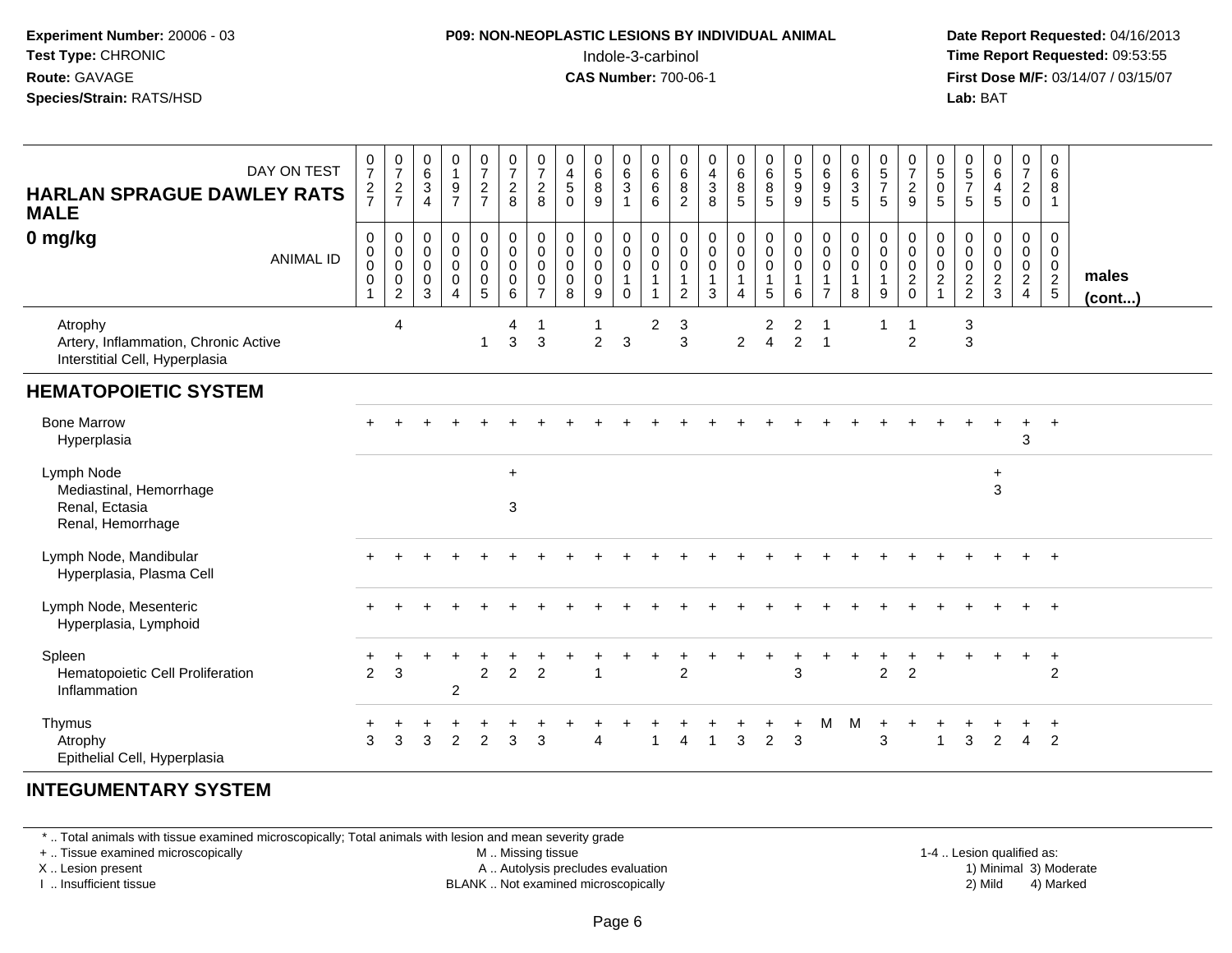### **P09: NON-NEOPLASTIC LESIONS BY INDIVIDUAL ANIMAL**Indole-3-carbinol **Time Report Requested:** 09:53:55

| DAY ON TEST<br><b>HARLAN SPRAGUE DAWLEY RATS</b><br><b>MALE</b>                                                                                                                               | $\pmb{0}$<br>$\overline{7}$<br>$\frac{2}{7}$                  | $\pmb{0}$<br>$\overline{7}$<br>$\frac{2}{7}$                               | 0<br>6<br>3<br>$\overline{4}$                       | 0<br>$\mathbf{1}$<br>$\frac{9}{7}$                     | 0<br>$\overline{7}$<br>$rac{2}{7}$                          | $\pmb{0}$<br>$\overline{7}$<br>$\boldsymbol{2}$<br>8        | $\pmb{0}$<br>$\overline{7}$<br>$\overline{c}$<br>8                         | 0<br>4<br>$\sqrt{5}$<br>$\mathbf{0}$                                     | 0<br>$\,6$<br>$\,8\,$<br>9              | 0<br>6<br>3<br>$\mathbf{1}$                                              | 0<br>$\,6\,$<br>6<br>6               | 0<br>6<br>8<br>2                                     | $\pmb{0}$<br>$\overline{4}$<br>$\sqrt{3}$<br>8           | $\mathbf 0$<br>$6\phantom{1}6$<br>8<br>$5\phantom{.0}$         | $\pmb{0}$<br>$\,6\,$<br>8<br>$5\phantom{1}$                                  | $\pmb{0}$<br>$\sqrt{5}$<br>$\boldsymbol{9}$<br>9               | $\mathbf 0$<br>6<br>9<br>5                                                  | 0<br>$\frac{6}{3}$<br>5                   | 0<br>5<br>$\overline{7}$<br>5                                  | $\boldsymbol{0}$<br>$\overline{7}$<br>$\overline{c}$<br>9                | 0<br>$\,$ 5 $\,$<br>$\mathbf 0$<br>5                        | $\mathbf 0$<br>$\frac{5}{7}$<br>5                | $\pmb{0}$<br>$\,6\,$<br>$\overline{\mathbf{4}}$<br>$\sqrt{5}$ | $\mathbf 0$<br>$\overline{7}$<br>$\overline{a}$<br>$\mathbf 0$             | 0<br>6<br>8<br>1                                        |                 |
|-----------------------------------------------------------------------------------------------------------------------------------------------------------------------------------------------|---------------------------------------------------------------|----------------------------------------------------------------------------|-----------------------------------------------------|--------------------------------------------------------|-------------------------------------------------------------|-------------------------------------------------------------|----------------------------------------------------------------------------|--------------------------------------------------------------------------|-----------------------------------------|--------------------------------------------------------------------------|--------------------------------------|------------------------------------------------------|----------------------------------------------------------|----------------------------------------------------------------|------------------------------------------------------------------------------|----------------------------------------------------------------|-----------------------------------------------------------------------------|-------------------------------------------|----------------------------------------------------------------|--------------------------------------------------------------------------|-------------------------------------------------------------|--------------------------------------------------|---------------------------------------------------------------|----------------------------------------------------------------------------|---------------------------------------------------------|-----------------|
| 0 mg/kg<br><b>ANIMAL ID</b>                                                                                                                                                                   | $\mathbf 0$<br>$\mathbf 0$<br>$\mathbf 0$<br>$\mathbf 0$<br>1 | $\mathbf 0$<br>$\mathbf 0$<br>$\mathbf 0$<br>$\mathbf 0$<br>$\overline{2}$ | $\mathbf 0$<br>$\mathbf 0$<br>$\mathbf 0$<br>0<br>3 | 0<br>$\mathbf 0$<br>0<br>$\mathbf 0$<br>$\overline{4}$ | $\pmb{0}$<br>$\mathbf 0$<br>$\mathbf 0$<br>$\mathbf 0$<br>5 | $\mathbf 0$<br>$\pmb{0}$<br>$\mathbf 0$<br>$\mathbf 0$<br>6 | $\mathbf 0$<br>$\mathbf 0$<br>$\mathbf 0$<br>$\mathbf 0$<br>$\overline{7}$ | $\mathbf 0$<br>$\mathbf 0$<br>$\mathbf 0$<br>$\mathbf 0$<br>8            | 0<br>0<br>$\pmb{0}$<br>$\mathbf 0$<br>9 | $\mathbf 0$<br>$\mathbf 0$<br>$\mathbf 0$<br>$\mathbf{1}$<br>$\mathbf 0$ | $\mathbf 0$<br>0<br>$\mathbf 0$<br>1 | $\mathbf 0$<br>$\mathbf 0$<br>0<br>$\mathbf{1}$<br>2 | $\pmb{0}$<br>$\pmb{0}$<br>$\pmb{0}$<br>$\mathbf{1}$<br>3 | $\mathbf 0$<br>$\mathbf 0$<br>$\mathbf 0$<br>$\mathbf{1}$<br>4 | $\pmb{0}$<br>$\mathbf 0$<br>$\mathbf 0$<br>$\overline{1}$<br>$5\phantom{.0}$ | $\pmb{0}$<br>$\mathbf 0$<br>$\mathbf 0$<br>$\overline{1}$<br>6 | $\mathbf 0$<br>$\mathbf 0$<br>$\mathbf 0$<br>$\mathbf{1}$<br>$\overline{7}$ | 0<br>$\mathbf 0$<br>0<br>$\mathbf 1$<br>8 | $\mathbf 0$<br>$\mathsf 0$<br>$\mathbf 0$<br>$\mathbf{1}$<br>9 | $\mathbf 0$<br>$\mathbf 0$<br>$\pmb{0}$<br>$\overline{c}$<br>$\mathbf 0$ | $\mathbf 0$<br>$\mathbf 0$<br>$\mathbf 0$<br>$\overline{c}$ | $\mathbf 0$<br>$\mathbf 0$<br>0<br>$\frac{2}{2}$ | $\mathbf 0$<br>$\mathbf 0$<br>$\mathbf 0$<br>$\frac{2}{3}$    | $\Omega$<br>$\mathbf 0$<br>$\mathbf 0$<br>$\overline{a}$<br>$\overline{4}$ | $\Omega$<br>$\mathbf 0$<br>$\mathbf 0$<br>$\frac{2}{5}$ | males<br>(cont) |
| <b>Mammary Gland</b>                                                                                                                                                                          |                                                               |                                                                            |                                                     |                                                        |                                                             |                                                             |                                                                            |                                                                          |                                         |                                                                          |                                      |                                                      |                                                          |                                                                |                                                                              |                                                                |                                                                             |                                           |                                                                |                                                                          |                                                             |                                                  |                                                               |                                                                            | $\ddot{}$                                               |                 |
| Skin<br>Cyst Epithelial Inclusion<br>Inflammation<br>Epidermis, Ulcer                                                                                                                         |                                                               | X                                                                          |                                                     |                                                        |                                                             |                                                             |                                                                            |                                                                          | X                                       |                                                                          |                                      | -1<br>3                                              |                                                          |                                                                |                                                                              |                                                                |                                                                             |                                           |                                                                |                                                                          | X                                                           |                                                  |                                                               |                                                                            | $\ddot{}$<br>X                                          |                 |
| <b>MUSCULOSKELETAL SYSTEM</b>                                                                                                                                                                 |                                                               |                                                                            |                                                     |                                                        |                                                             |                                                             |                                                                            |                                                                          |                                         |                                                                          |                                      |                                                      |                                                          |                                                                |                                                                              |                                                                |                                                                             |                                           |                                                                |                                                                          |                                                             |                                                  |                                                               |                                                                            |                                                         |                 |
| Bone<br>Fibrous Osteodystrophy                                                                                                                                                                |                                                               |                                                                            |                                                     |                                                        |                                                             |                                                             |                                                                            |                                                                          |                                         |                                                                          |                                      |                                                      |                                                          |                                                                | 3                                                                            | 3                                                              | 3                                                                           |                                           |                                                                |                                                                          |                                                             | 3                                                | 3                                                             | 3                                                                          | $\overline{+}$<br>3                                     |                 |
| <b>NERVOUS SYSTEM</b>                                                                                                                                                                         |                                                               |                                                                            |                                                     |                                                        |                                                             |                                                             |                                                                            |                                                                          |                                         |                                                                          |                                      |                                                      |                                                          |                                                                |                                                                              |                                                                |                                                                             |                                           |                                                                |                                                                          |                                                             |                                                  |                                                               |                                                                            |                                                         |                 |
| <b>Brain</b>                                                                                                                                                                                  |                                                               |                                                                            |                                                     |                                                        |                                                             |                                                             |                                                                            |                                                                          |                                         |                                                                          |                                      |                                                      |                                                          |                                                                |                                                                              |                                                                |                                                                             |                                           |                                                                |                                                                          |                                                             |                                                  |                                                               | $\ddot{}$                                                                  | $+$                                                     |                 |
| <b>RESPIRATORY SYSTEM</b>                                                                                                                                                                     |                                                               |                                                                            |                                                     |                                                        |                                                             |                                                             |                                                                            |                                                                          |                                         |                                                                          |                                      |                                                      |                                                          |                                                                |                                                                              |                                                                |                                                                             |                                           |                                                                |                                                                          |                                                             |                                                  |                                                               |                                                                            |                                                         |                 |
| Lung<br>Hemorrhage, Multifocal<br>Inflammation, Chronic<br>Necrosis                                                                                                                           | $\overline{1}$                                                |                                                                            | 1                                                   |                                                        | $\overline{2}$                                              |                                                             | $\overline{1}$                                                             |                                                                          | $\mathbf{1}$                            | $\overline{1}$                                                           |                                      |                                                      |                                                          |                                                                |                                                                              |                                                                |                                                                             |                                           |                                                                |                                                                          | $\mathbf 1$                                                 |                                                  | $\overline{c}$<br>3                                           | 3                                                                          | -1                                                      |                 |
| Alveolar Epithelium, Hyperplasia<br>Alveolus, Infiltration Cellular, Histiocyte<br>Alveolus, Mineralization                                                                                   |                                                               |                                                                            | $\mathbf{1}$                                        |                                                        |                                                             |                                                             | $\mathbf{1}$                                                               |                                                                          |                                         | $1 \quad 1$                                                              |                                      |                                                      | $1 \quad 1$                                              |                                                                |                                                                              | $\mathbf{1}$                                                   |                                                                             |                                           | $\overline{1}$                                                 |                                                                          | $\mathbf{1}$                                                |                                                  |                                                               |                                                                            | $\overline{2}$                                          |                 |
| Nose<br>Foreign Body<br>Fungus<br>Inflammation                                                                                                                                                |                                                               |                                                                            |                                                     |                                                        | $\boldsymbol{\mathsf{X}}$                                   |                                                             |                                                                            |                                                                          |                                         |                                                                          |                                      |                                                      |                                                          |                                                                | $\overline{2}$                                                               |                                                                |                                                                             |                                           |                                                                |                                                                          |                                                             |                                                  | $\ddot{}$                                                     | $\ddot{}$<br>X                                                             | $+$                                                     |                 |
| *  Total animals with tissue examined microscopically; Total animals with lesion and mean severity grade<br>+  Tissue examined microscopically<br>X  Lesion present<br>I. Insufficient tissue |                                                               |                                                                            |                                                     |                                                        |                                                             | M  Missing tissue                                           |                                                                            | A  Autolysis precludes evaluation<br>BLANK  Not examined microscopically |                                         |                                                                          |                                      |                                                      |                                                          |                                                                |                                                                              |                                                                |                                                                             |                                           |                                                                |                                                                          |                                                             | 1-4  Lesion qualified as:                        | 2) Mild                                                       |                                                                            | 1) Minimal 3) Moderate<br>4) Marked                     |                 |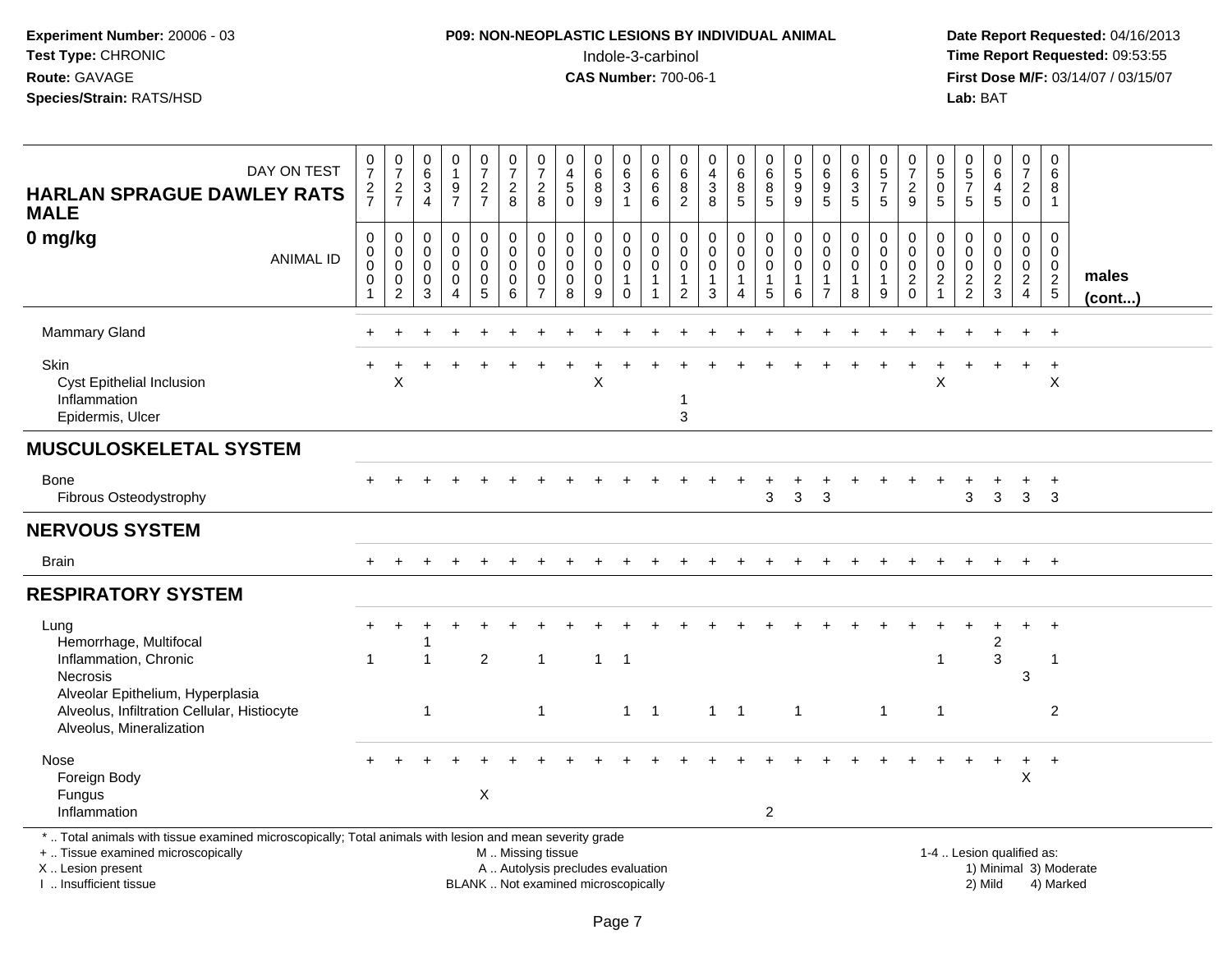### **P09: NON-NEOPLASTIC LESIONS BY INDIVIDUAL ANIMAL**Indole-3-carbinol **Time Report Requested:** 09:53:55

 **Date Report Requested:** 04/16/2013 **First Dose M/F:** 03/14/07 / 03/15/07<br>**Lab: BAT** 

| DAY ON TEST<br><b>HARLAN SPRAGUE DAWLEY RATS</b><br><b>MALE</b><br>0 mg/kg<br><b>ANIMAL ID</b> | $\frac{0}{7}$<br>$\frac{2}{7}$<br>$\boldsymbol{0}$<br>$\mathbf 0$<br>$\boldsymbol{0}$<br>$\mathbf 0$<br>$\mathbf{1}$ | $\frac{0}{7}$<br>$rac{2}{7}$<br>0<br>$\mathbf 0$<br>$\mathbf 0$<br>0<br>$\overline{c}$ | $_{6}^{\rm 0}$<br>$\mathbf{3}$<br>$\overline{4}$<br>$\pmb{0}$<br>$\boldsymbol{0}$<br>$\mathbf 0$<br>$\mathbf 0$<br>3 | $\begin{smallmatrix}0\1\end{smallmatrix}$<br>9<br>$\overline{7}$<br>0<br>$\mathsf{O}\xspace$<br>$\mathsf{O}$<br>$\mathsf 0$ | $\frac{0}{7}$<br>$\frac{2}{7}$<br>0<br>$\mathbf 0$<br>$\boldsymbol{0}$<br>0<br>5 | $\frac{0}{7}$<br>$\sqrt{2}$<br>8<br>$\begin{smallmatrix} 0\\0 \end{smallmatrix}$<br>$\mathbf 0$<br>$\mathbf 0$<br>6 | $\frac{0}{7}$<br>$\overline{2}$<br>8<br>0<br>$\mathbf 0$<br>$\mathbf 0$<br>0<br>$\overline{7}$ | $\pmb{0}$<br>$\overline{4}$<br>$\sqrt{5}$<br>$\Omega$<br>$\pmb{0}$<br>$\pmb{0}$<br>$\pmb{0}$<br>$\mathbf 0$<br>8 | $_{6}^{\rm 0}$<br>8<br>9<br>0<br>$\mathbf 0$<br>$\pmb{0}$<br>$\mathbf 0$<br>9 | $\begin{matrix} 0 \\ 6 \end{matrix}$<br>$\mathbf{3}$<br>$\overline{1}$<br>$\begin{smallmatrix} 0\\0 \end{smallmatrix}$<br>$\mathbf 0$<br>$\mathbf{1}$<br>$\mathbf 0$ | 0<br>6<br>6<br>6<br>0<br>$\mathbf 0$<br>$\mathbf 0$<br>$\mathbf{1}$ | 0<br>$\,6$<br>$\bf 8$<br>$\overline{2}$<br>0<br>$\pmb{0}$<br>$\pmb{0}$<br>2 | $\begin{smallmatrix}0\\4\end{smallmatrix}$<br>$\sqrt{3}$<br>$\overline{8}$<br>$\begin{smallmatrix} 0\\0 \end{smallmatrix}$<br>$\pmb{0}$<br>3 | $\begin{array}{c} 0 \\ 6 \end{array}$<br>$\bf 8$<br>$\overline{5}$<br>$\begin{smallmatrix}0\0\0\end{smallmatrix}$<br>$\pmb{0}$<br>$\overline{\mathbf{1}}$<br>4 | $\begin{array}{c} 0 \\ 6 \end{array}$<br>8<br>5<br>$\begin{smallmatrix} 0\\0 \end{smallmatrix}$<br>$\mathbf 0$<br>$\mathbf{1}$<br>5 | $\begin{matrix} 0 \\ 5 \end{matrix}$<br>9<br>9<br>0<br>0<br>0<br>6 | $\begin{array}{c} 0 \\ 6 \end{array}$<br>$\boldsymbol{9}$<br>5<br>$\pmb{0}$<br>$\pmb{0}$<br>0<br>$\overline{7}$ | $\begin{matrix} 0 \\ 6 \end{matrix}$<br>$\mathbf{3}$<br>$\overline{5}$<br>0<br>$\mathsf{O}$<br>$\mathsf 0$<br>8 | $\begin{matrix} 0 \\ 5 \end{matrix}$<br>$\boldsymbol{7}$<br>5<br>0<br>$\pmb{0}$<br>$\mathbf 0$<br>9 | $\frac{0}{7}$<br>$\boldsymbol{2}$<br>$\mathsf g$<br>0<br>$\mathbf 0$<br>$\mathsf 0$<br>$\frac{2}{0}$ | $\begin{matrix}0\\5\end{matrix}$<br>$\mathsf{O}$<br>5<br>0<br>$\mathbf 0$<br>$\mathbf 0$<br>$\sqrt{2}$ | $\begin{array}{c} 0 \\ 5 \end{array}$<br>$\overline{7}$<br>5<br>$\boldsymbol{0}$<br>$\mathbf 0$<br>$\pmb{0}$<br>$\frac{2}{2}$ | $\begin{matrix} 0 \\ 6 \end{matrix}$<br>4<br>5<br>0<br>$\mathbf 0$<br>$\mathbf 0$<br>$\overline{a}$<br>3 | $\frac{0}{7}$<br>$\overline{c}$<br>$\mathbf 0$<br>$\pmb{0}$<br>$\overline{0}$<br>$\mathbf 0$<br>$\frac{2}{4}$ | 0<br>6<br>8<br>$\mathbf{1}$<br>0<br>$\mathbf{0}$<br>0<br>$\frac{2}{5}$ | males<br>$($ cont $)$ |
|------------------------------------------------------------------------------------------------|----------------------------------------------------------------------------------------------------------------------|----------------------------------------------------------------------------------------|----------------------------------------------------------------------------------------------------------------------|-----------------------------------------------------------------------------------------------------------------------------|----------------------------------------------------------------------------------|---------------------------------------------------------------------------------------------------------------------|------------------------------------------------------------------------------------------------|------------------------------------------------------------------------------------------------------------------|-------------------------------------------------------------------------------|----------------------------------------------------------------------------------------------------------------------------------------------------------------------|---------------------------------------------------------------------|-----------------------------------------------------------------------------|----------------------------------------------------------------------------------------------------------------------------------------------|----------------------------------------------------------------------------------------------------------------------------------------------------------------|-------------------------------------------------------------------------------------------------------------------------------------|--------------------------------------------------------------------|-----------------------------------------------------------------------------------------------------------------|-----------------------------------------------------------------------------------------------------------------|-----------------------------------------------------------------------------------------------------|------------------------------------------------------------------------------------------------------|--------------------------------------------------------------------------------------------------------|-------------------------------------------------------------------------------------------------------------------------------|----------------------------------------------------------------------------------------------------------|---------------------------------------------------------------------------------------------------------------|------------------------------------------------------------------------|-----------------------|
| Inflammation, Chronic Active<br>Respiratory Epithelium, Hyperplasia                            |                                                                                                                      |                                                                                        |                                                                                                                      |                                                                                                                             | $\overline{2}$                                                                   | 1                                                                                                                   | $\overline{c}$                                                                                 |                                                                                                                  | 1                                                                             | -1                                                                                                                                                                   |                                                                     |                                                                             |                                                                                                                                              |                                                                                                                                                                |                                                                                                                                     |                                                                    |                                                                                                                 |                                                                                                                 |                                                                                                     |                                                                                                      |                                                                                                        |                                                                                                                               |                                                                                                          | 3                                                                                                             |                                                                        |                       |
| Trachea<br>Inflammation                                                                        |                                                                                                                      |                                                                                        |                                                                                                                      |                                                                                                                             |                                                                                  |                                                                                                                     |                                                                                                |                                                                                                                  | $\overline{2}$                                                                |                                                                                                                                                                      |                                                                     |                                                                             |                                                                                                                                              |                                                                                                                                                                |                                                                                                                                     |                                                                    |                                                                                                                 |                                                                                                                 |                                                                                                     |                                                                                                      |                                                                                                        |                                                                                                                               |                                                                                                          |                                                                                                               | $\div$                                                                 |                       |
| <b>SPECIAL SENSES SYSTEM</b>                                                                   |                                                                                                                      |                                                                                        |                                                                                                                      |                                                                                                                             |                                                                                  |                                                                                                                     |                                                                                                |                                                                                                                  |                                                                               |                                                                                                                                                                      |                                                                     |                                                                             |                                                                                                                                              |                                                                                                                                                                |                                                                                                                                     |                                                                    |                                                                                                                 |                                                                                                                 |                                                                                                     |                                                                                                      |                                                                                                        |                                                                                                                               |                                                                                                          |                                                                                                               |                                                                        |                       |
| Eye<br>Anterior Chamber, Inflammation, Acute<br>Cornea, Inflammation, Acute                    |                                                                                                                      |                                                                                        |                                                                                                                      |                                                                                                                             |                                                                                  | $\overline{1}$                                                                                                      |                                                                                                |                                                                                                                  | $\overline{2}$                                                                | $\overline{2}$                                                                                                                                                       |                                                                     |                                                                             | $\overline{2}$                                                                                                                               |                                                                                                                                                                | $\overline{4}$                                                                                                                      | $\overline{2}$                                                     |                                                                                                                 | $\overline{2}$                                                                                                  |                                                                                                     |                                                                                                      |                                                                                                        | 3                                                                                                                             |                                                                                                          | 3                                                                                                             | $\overline{ }$                                                         |                       |
| <b>Harderian Gland</b><br>Pigmentation, Porphyrin                                              |                                                                                                                      | 3                                                                                      |                                                                                                                      |                                                                                                                             |                                                                                  |                                                                                                                     |                                                                                                |                                                                                                                  |                                                                               |                                                                                                                                                                      |                                                                     |                                                                             |                                                                                                                                              |                                                                                                                                                                |                                                                                                                                     |                                                                    |                                                                                                                 |                                                                                                                 |                                                                                                     |                                                                                                      |                                                                                                        |                                                                                                                               |                                                                                                          |                                                                                                               | $^{+}$                                                                 |                       |
| <b>Lacrimal Gland</b><br>Degeneration                                                          |                                                                                                                      |                                                                                        |                                                                                                                      |                                                                                                                             |                                                                                  |                                                                                                                     |                                                                                                |                                                                                                                  |                                                                               |                                                                                                                                                                      |                                                                     |                                                                             |                                                                                                                                              |                                                                                                                                                                |                                                                                                                                     |                                                                    |                                                                                                                 |                                                                                                                 |                                                                                                     |                                                                                                      |                                                                                                        | $\ddot{}$<br>$\overline{2}$                                                                                                   |                                                                                                          |                                                                                                               |                                                                        |                       |
| <b>URINARY SYSTEM</b>                                                                          |                                                                                                                      |                                                                                        |                                                                                                                      |                                                                                                                             |                                                                                  |                                                                                                                     |                                                                                                |                                                                                                                  |                                                                               |                                                                                                                                                                      |                                                                     |                                                                             |                                                                                                                                              |                                                                                                                                                                |                                                                                                                                     |                                                                    |                                                                                                                 |                                                                                                                 |                                                                                                     |                                                                                                      |                                                                                                        |                                                                                                                               |                                                                                                          |                                                                                                               |                                                                        |                       |
| Kidney<br>Nephropathy                                                                          | 3                                                                                                                    | 3                                                                                      | 3                                                                                                                    |                                                                                                                             | 3                                                                                | 3                                                                                                                   | 3                                                                                              |                                                                                                                  |                                                                               |                                                                                                                                                                      | 3                                                                   |                                                                             | 2                                                                                                                                            | Δ                                                                                                                                                              |                                                                                                                                     |                                                                    |                                                                                                                 | 3                                                                                                               | 3                                                                                                   | 3                                                                                                    | 3                                                                                                      | 4                                                                                                                             | 3                                                                                                        | 3                                                                                                             | $\ddot{}$<br>3                                                         |                       |
| <b>Urinary Bladder</b>                                                                         |                                                                                                                      |                                                                                        |                                                                                                                      |                                                                                                                             |                                                                                  |                                                                                                                     |                                                                                                |                                                                                                                  |                                                                               |                                                                                                                                                                      |                                                                     |                                                                             |                                                                                                                                              |                                                                                                                                                                |                                                                                                                                     |                                                                    |                                                                                                                 |                                                                                                                 |                                                                                                     |                                                                                                      |                                                                                                        |                                                                                                                               |                                                                                                          |                                                                                                               | $\overline{1}$                                                         |                       |

\* .. Total animals with tissue examined microscopically; Total animals with lesion and mean severity grade

+ .. Tissue examined microscopically

X .. Lesion present

I .. Insufficient tissue

 M .. Missing tissueA .. Autolysis precludes evaluation

1-4 .. Lesion qualified as:<br>1) Minimal 3) Moderate BLANK .. Not examined microscopically 2) Mild 4) Marked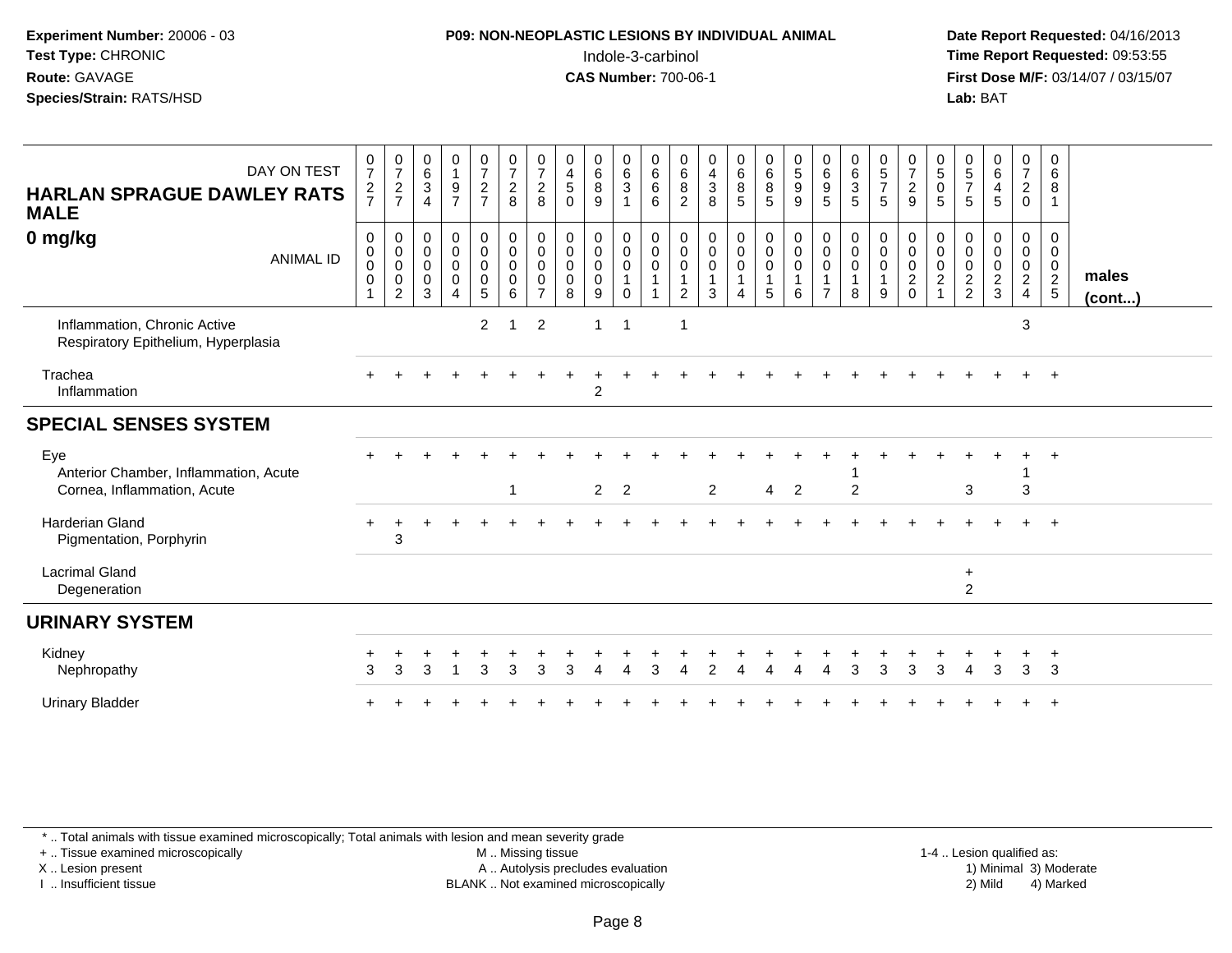#### **P09: NON-NEOPLASTIC LESIONS BY INDIVIDUAL ANIMAL**Indole-3-carbinol **Time Report Requested:** 09:53:55

 **Date Report Requested:** 04/16/2013 **First Dose M/F:** 03/14/07 / 03/15/07<br>**Lab: BAT Lab:** BAT

| DAY ON TEST<br><b>HARLAN SPRAGUE DAWLEY RATS</b><br><b>MALE</b>                                                                         | $\begin{array}{c} 0 \\ 7 \end{array}$<br>$\frac{2}{7}$ | 0<br>0<br>0<br>0<br>3                                       | $\frac{0}{7}$<br>$\sqrt{2}$<br>$9\,$         | $\frac{0}{7}$<br>$\frac{2}{7}$                             | $_{6}^{\rm 0}$<br>$\overline{8}$<br>5                                  | $\begin{array}{c} 0 \\ 6 \end{array}$<br>$\overline{8}$<br>$\overline{4}$                 | $\begin{smallmatrix}0\1\end{smallmatrix}$<br>$\bf 8$<br>8                 | $\begin{matrix}0\6\6\end{matrix}$<br>9        | $\begin{array}{c} 0 \\ 7 \end{array}$<br>$\frac{2}{8}$                | $\frac{0}{7}$<br>$\frac{2}{8}$                                  | $\begin{bmatrix} 0 \\ 4 \\ 2 \\ 1 \end{bmatrix}$                  | $\frac{0}{7}$<br>$\frac{2}{7}$                                               | $\frac{0}{7}$<br>8                                   | $\frac{0}{7}$<br>$\frac{2}{8}$                                                            | $\begin{array}{c} 0 \\ 7 \end{array}$<br>$\frac{2}{8}$                                              | $\frac{0}{7}$<br>$\mathbf{1}$<br>6                                | $\frac{0}{7}$<br>$\sqrt{2}$<br>9   | $\begin{array}{c} 0 \\ 7 \end{array}$<br>$\frac{2}{9}$                             | $\frac{0}{7}$<br>$\frac{2}{7}$                                    | $\begin{array}{c} 0 \\ 5 \\ 3 \\ 9 \end{array}$                   | $\begin{array}{c} 0 \\ 7 \end{array}$<br>$\overline{2}$<br>8 | $\frac{0}{7}$<br>$\frac{2}{6}$                          | $\begin{array}{c} 0 \\ 7 \end{array}$<br>$rac{2}{9}$             | $\pmb{0}$<br>$\overline{\mathbf{4}}$<br>$\frac{8}{5}$                  | $\pmb{0}$<br>$\overline{4}$<br>$\overline{4}$<br>$\overline{4}$        |    |                                                                                        |
|-----------------------------------------------------------------------------------------------------------------------------------------|--------------------------------------------------------|-------------------------------------------------------------|----------------------------------------------|------------------------------------------------------------|------------------------------------------------------------------------|-------------------------------------------------------------------------------------------|---------------------------------------------------------------------------|-----------------------------------------------|-----------------------------------------------------------------------|-----------------------------------------------------------------|-------------------------------------------------------------------|------------------------------------------------------------------------------|------------------------------------------------------|-------------------------------------------------------------------------------------------|-----------------------------------------------------------------------------------------------------|-------------------------------------------------------------------|------------------------------------|------------------------------------------------------------------------------------|-------------------------------------------------------------------|-------------------------------------------------------------------|--------------------------------------------------------------|---------------------------------------------------------|------------------------------------------------------------------|------------------------------------------------------------------------|------------------------------------------------------------------------|----|----------------------------------------------------------------------------------------|
| 0 mg/kg<br><b>ANIMAL ID</b>                                                                                                             | $\pmb{0}$<br>$\mathbf 0$<br>$\pmb{0}$<br>$\frac{2}{6}$ | $\pmb{0}$<br>$\begin{matrix} 0 \\ 0 \\ 2 \\ 7 \end{matrix}$ | 0<br>0<br>$\mathbf 0$<br>$\overline{c}$<br>8 | $\mathbf 0$<br>$\mathbf 0$<br>$\mathbf 0$<br>$\frac{2}{9}$ | $\pmb{0}$<br>$\mathbf 0$<br>$\mathbf 0$<br>$\mathbf{3}$<br>$\mathbf 0$ | $\begin{smallmatrix} 0\\0 \end{smallmatrix}$<br>$\pmb{0}$<br>$\sqrt{3}$<br>$\overline{1}$ | $\pmb{0}$<br>$\mathbf 0$<br>$\mathbf 0$<br>$\mathbf{3}$<br>$\overline{2}$ | 0<br>0<br>0<br>$\mathbf{3}$<br>$\overline{3}$ | $\mathbf 0$<br>$\pmb{0}$<br>$\pmb{0}$<br>$\sqrt{3}$<br>$\overline{4}$ | 0<br>$\mathbf 0$<br>$\mathsf 0$<br>$\sqrt{3}$<br>$\overline{5}$ | $\boldsymbol{0}$<br>$\mathbf 0$<br>$\mathbf 0$<br>$\sqrt{3}$<br>6 | 0<br>$\pmb{0}$<br>$\mathbf 0$<br>$\ensuremath{\mathsf{3}}$<br>$\overline{7}$ | $\pmb{0}$<br>$\pmb{0}$<br>$\pmb{0}$<br>$\frac{3}{8}$ | $\begin{smallmatrix}0\0\0\end{smallmatrix}$<br>$\pmb{0}$<br>$\mathbf 3$<br>$\overline{9}$ | $\begin{smallmatrix}0\0\0\end{smallmatrix}$<br>$\mathsf{O}\xspace$<br>$\overline{4}$<br>$\mathbf 0$ | $_{\rm 0}^{\rm 0}$<br>$\pmb{0}$<br>$\overline{a}$<br>$\mathbf{1}$ | 0<br>0<br>0<br>4<br>$\overline{2}$ | $\pmb{0}$<br>$\mathbf 0$<br>$\mathbf 0$<br>$\overline{\mathbf{4}}$<br>$\mathbf{3}$ | 0<br>$\mathbf 0$<br>$\pmb{0}$<br>$\overline{4}$<br>$\overline{4}$ | $\pmb{0}$<br>$\overline{0}$<br>$\mathsf 0$<br>$\overline{4}$<br>5 | 0<br>$\mathbf 0$<br>$\mathbf 0$<br>4<br>6                    | 0<br>0<br>$\pmb{0}$<br>$\overline{4}$<br>$\overline{7}$ | $\mathbf 0$<br>$\mathsf 0$<br>$\mathbf 0$<br>$\overline{4}$<br>8 | 0<br>$\mathsf{O}\xspace$<br>$\mathsf{O}\xspace$<br>$\overline{4}$<br>9 | $\mathbf 0$<br>$\mathbf 0$<br>$\mathbf 0$<br>$\sqrt{5}$<br>$\mathbf 0$ |    | * TOTALS                                                                               |
| <b>ALIMENTARY SYSTEM</b>                                                                                                                |                                                        |                                                             |                                              |                                                            |                                                                        |                                                                                           |                                                                           |                                               |                                                                       |                                                                 |                                                                   |                                                                              |                                                      |                                                                                           |                                                                                                     |                                                                   |                                    |                                                                                    |                                                                   |                                                                   |                                                              |                                                         |                                                                  |                                                                        |                                                                        |    |                                                                                        |
| Esophagus                                                                                                                               | $\pm$                                                  |                                                             |                                              |                                                            |                                                                        |                                                                                           |                                                                           |                                               |                                                                       |                                                                 |                                                                   |                                                                              |                                                      |                                                                                           |                                                                                                     |                                                                   |                                    |                                                                                    |                                                                   |                                                                   |                                                              |                                                         |                                                                  |                                                                        | $\ddot{}$                                                              | 50 |                                                                                        |
| Intestine Large, Cecum<br>Necrosis                                                                                                      |                                                        |                                                             |                                              |                                                            |                                                                        |                                                                                           |                                                                           |                                               |                                                                       |                                                                 |                                                                   |                                                                              |                                                      |                                                                                           |                                                                                                     |                                                                   |                                    |                                                                                    |                                                                   |                                                                   |                                                              |                                                         |                                                                  |                                                                        | $+$                                                                    | 50 | 13.0                                                                                   |
| Intestine Large, Colon<br>Erosion                                                                                                       |                                                        |                                                             |                                              |                                                            |                                                                        |                                                                                           |                                                                           |                                               |                                                                       |                                                                 |                                                                   |                                                                              |                                                      |                                                                                           |                                                                                                     |                                                                   |                                    |                                                                                    |                                                                   |                                                                   |                                                              |                                                         |                                                                  | $\ddot{}$                                                              | $\ddot{}$<br>3                                                         | 50 | 13.0                                                                                   |
| Intestine Large, Rectum                                                                                                                 |                                                        |                                                             |                                              |                                                            |                                                                        |                                                                                           |                                                                           |                                               |                                                                       |                                                                 |                                                                   |                                                                              |                                                      |                                                                                           |                                                                                                     |                                                                   |                                    |                                                                                    |                                                                   |                                                                   |                                                              |                                                         |                                                                  |                                                                        |                                                                        | 50 |                                                                                        |
| Intestine Small, Duodenum                                                                                                               |                                                        |                                                             |                                              |                                                            |                                                                        |                                                                                           |                                                                           |                                               |                                                                       |                                                                 |                                                                   |                                                                              |                                                      |                                                                                           |                                                                                                     |                                                                   |                                    |                                                                                    |                                                                   |                                                                   |                                                              |                                                         |                                                                  |                                                                        | $+$                                                                    | 43 |                                                                                        |
| Intestine Small, Ileum                                                                                                                  |                                                        |                                                             |                                              |                                                            |                                                                        |                                                                                           | А                                                                         |                                               |                                                                       |                                                                 |                                                                   |                                                                              |                                                      |                                                                                           |                                                                                                     |                                                                   |                                    |                                                                                    |                                                                   |                                                                   |                                                              |                                                         |                                                                  | A                                                                      | $+$                                                                    | 35 |                                                                                        |
| Intestine Small, Jejunum                                                                                                                |                                                        |                                                             |                                              |                                                            |                                                                        |                                                                                           | Α                                                                         |                                               |                                                                       |                                                                 |                                                                   |                                                                              |                                                      |                                                                                           |                                                                                                     |                                                                   |                                    |                                                                                    |                                                                   |                                                                   |                                                              |                                                         |                                                                  |                                                                        | $\ddot{}$                                                              | 40 |                                                                                        |
| Liver<br>Angiectasis<br><b>Basophilic Focus</b><br><b>Clear Cell Focus</b><br><b>Eosinophilic Focus</b><br>Hepatodiaphragmatic Nodule   | $\ddot{}$<br>3<br>X                                    |                                                             |                                              | X                                                          |                                                                        |                                                                                           |                                                                           |                                               | $X$ $X$<br>$\pmb{\times}$                                             |                                                                 |                                                                   | X                                                                            | X<br>$\boldsymbol{\mathsf{X}}$<br>X                  |                                                                                           | X                                                                                                   |                                                                   | $\boldsymbol{\mathsf{X}}$          |                                                                                    | X                                                                 | $\mathsf{X}$                                                      | $\times$<br>$\mathsf{X}$                                     |                                                         | X                                                                |                                                                        | $+$                                                                    | 50 | 3.0<br>1<br>3<br>14<br>10<br>$\mathbf{2}$                                              |
| <b>Mixed Cell Focus</b><br><b>Necrosis</b><br>Bile Duct, Fibrosis<br>Bile Duct, Hyperplasia<br>Periportal, Inflammation, Chronic Active |                                                        | 3                                                           |                                              | $\mathbf{1}$                                               | 1<br>$\mathbf{1}$                                                      |                                                                                           |                                                                           |                                               | $\overline{1}$                                                        |                                                                 |                                                                   |                                                                              |                                                      |                                                                                           |                                                                                                     | $\mathbf 1$                                                       | $\pmb{\times}$                     |                                                                                    |                                                                   |                                                                   |                                                              |                                                         | $\mathbf 1$                                                      |                                                                        |                                                                        |    | 4<br>$\mathbf{3}$<br>2.3<br>$\overline{2}$<br>2.0<br>$\overline{7}$<br>1.1<br>2.0<br>1 |

\* .. Total animals with tissue examined microscopically; Total animals with lesion and mean severity grade

+ .. Tissue examined microscopically

X .. Lesion present

I .. Insufficient tissue

M .. Missing tissue

A .. Autolysis precludes evaluation

BLANK .. Not examined microscopically 2) Mild 4) Marked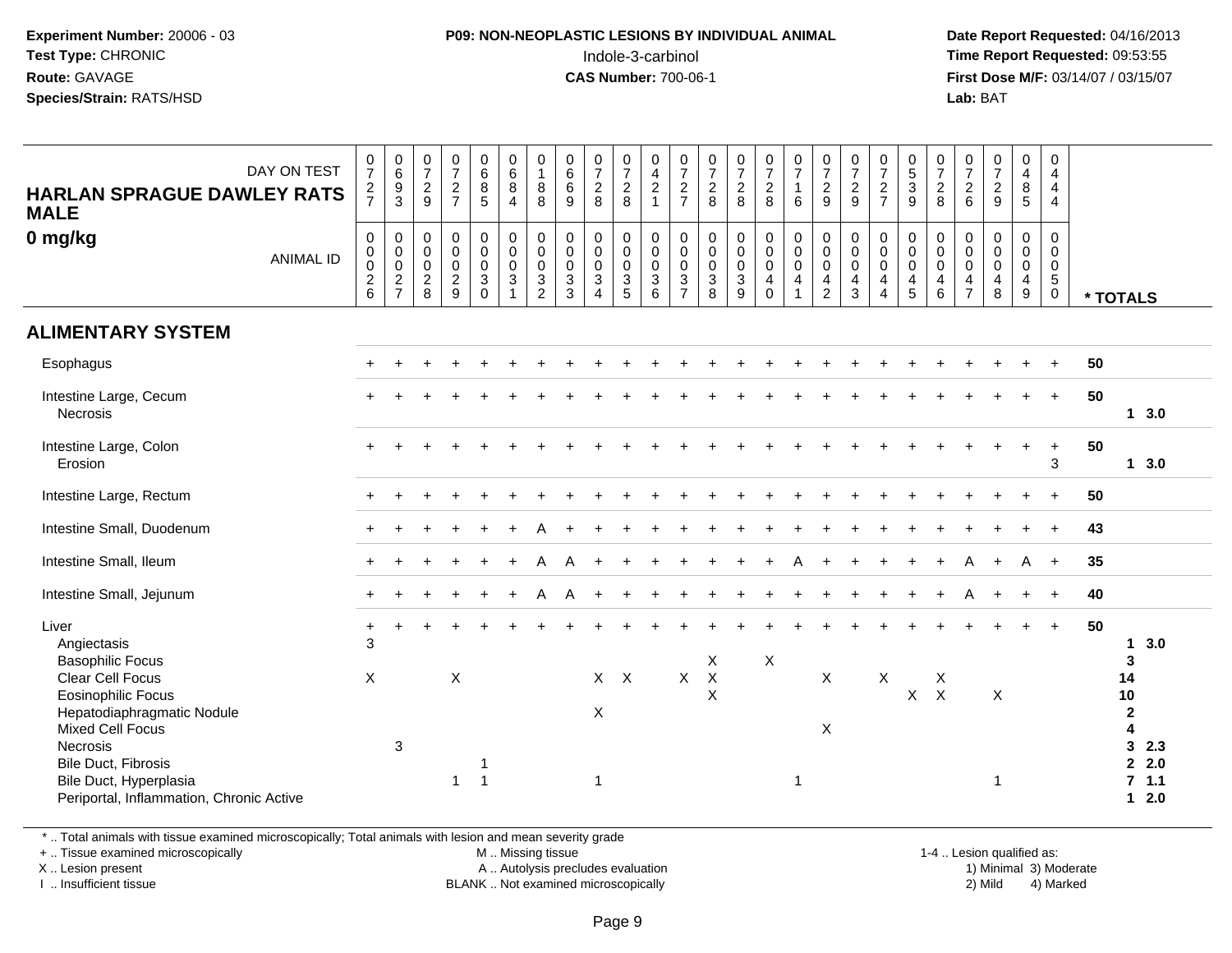#### **P09: NON-NEOPLASTIC LESIONS BY INDIVIDUAL ANIMAL**Indole-3-carbinol **Time Report Requested:** 09:53:55

 **Date Report Requested:** 04/16/2013 **First Dose M/F:** 03/14/07 / 03/15/07<br>**Lab: BAT Lab:** BAT

| DAY ON TEST<br><b>HARLAN SPRAGUE DAWLEY RATS</b><br><b>MALE</b>                                                                                 | $\frac{0}{7}$<br>$\frac{2}{7}$                       | $_{6}^{\rm 0}$<br>$\frac{9}{3}$                            | $\begin{smallmatrix}0\\7\end{smallmatrix}$<br>$\frac{2}{9}$ | $\begin{array}{c} 0 \\ 7 \end{array}$<br>$\frac{2}{7}$      | $_{6}^{\rm 0}$<br>$^8$ 5                                                      | $\begin{array}{c} 0 \\ 6 \end{array}$<br>$\bf 8$<br>$\overline{4}$                  | 0<br>$\mathbf{1}$<br>8<br>8                                             | $\begin{matrix}0\6\6\end{matrix}$<br>9                          | $\frac{0}{7}$<br>$\frac{2}{8}$                                                    | 0<br>$\frac{7}{8}$                                                           | $\mathbf 0$<br>$\frac{4}{2}$<br>$\overline{1}$                                | $\frac{0}{7}$<br>$\frac{2}{7}$                                             | $\begin{array}{c} 0 \\ 7 \\ 2 \end{array}$<br>8                   | $\frac{0}{7}$<br>8                                             | $\frac{0}{7}$<br>8                                             | $\frac{0}{7}$<br>1<br>6                                         | $\frac{0}{7}$<br>$\frac{2}{9}$                                               | $\frac{0}{7}$<br>$\frac{2}{9}$                                                    | $\frac{0}{7}$<br>$\frac{2}{7}$                     | $\begin{array}{c} 0 \\ 5 \\ 3 \\ 9 \end{array}$               | $\frac{0}{7}$<br>$\overline{a}$<br>8           | $\frac{0}{7}$<br>$\frac{2}{6}$                                  | 0729                                                                       | 0<br>$\overline{\mathbf{4}}$<br>$\frac{8}{5}$                               | 0<br>$\overline{4}$<br>$\overline{4}$<br>$\overline{4}$                            |                      |                                |                                |
|-------------------------------------------------------------------------------------------------------------------------------------------------|------------------------------------------------------|------------------------------------------------------------|-------------------------------------------------------------|-------------------------------------------------------------|-------------------------------------------------------------------------------|-------------------------------------------------------------------------------------|-------------------------------------------------------------------------|-----------------------------------------------------------------|-----------------------------------------------------------------------------------|------------------------------------------------------------------------------|-------------------------------------------------------------------------------|----------------------------------------------------------------------------|-------------------------------------------------------------------|----------------------------------------------------------------|----------------------------------------------------------------|-----------------------------------------------------------------|------------------------------------------------------------------------------|-----------------------------------------------------------------------------------|----------------------------------------------------|---------------------------------------------------------------|------------------------------------------------|-----------------------------------------------------------------|----------------------------------------------------------------------------|-----------------------------------------------------------------------------|------------------------------------------------------------------------------------|----------------------|--------------------------------|--------------------------------|
| 0 mg/kg<br><b>ANIMAL ID</b>                                                                                                                     | $\pmb{0}$<br>$\pmb{0}$<br>$\pmb{0}$<br>$\frac{2}{6}$ | $\mathbf 0$<br>$\mathbf 0$<br>$\mathbf 0$<br>$\frac{2}{7}$ | $\pmb{0}$<br>$\pmb{0}$<br>$\pmb{0}$<br>$\overline{2}$<br>8  | $\mathbf 0$<br>$\overline{0}$ <sub>0</sub><br>$\frac{2}{9}$ | 0<br>$\ddot{\mathbf{0}}$<br>$\mathsf{O}\xspace$<br>$\overline{3}$<br>$\Omega$ | $\pmb{0}$<br>$\ddot{\mathbf{0}}$<br>$\mathbf 0$<br>$\overline{3}$<br>$\overline{1}$ | $\pmb{0}$<br>$\pmb{0}$<br>$\pmb{0}$<br>$\mathfrak{S}$<br>$\overline{2}$ | $\pmb{0}$<br>$\overline{0}$ <sub>0</sub><br>$\overline{3}$<br>3 | $\pmb{0}$<br>$\ddot{\mathbf{0}}$<br>$\pmb{0}$<br>$\overline{3}$<br>$\overline{4}$ | 0<br>$\mathsf{O}\xspace$<br>$\mathbf 0$<br>$\overline{3}$<br>$5\phantom{.0}$ | $\boldsymbol{0}$<br>$\ddot{\mathbf{0}}$<br>$\mathsf 0$<br>$\overline{3}$<br>6 | $\,0\,$<br>$\boldsymbol{0}$<br>$\pmb{0}$<br>$\mathbf{3}$<br>$\overline{7}$ | $\pmb{0}$<br>$\overline{0}$<br>$\mathsf 0$<br>$\overline{3}$<br>8 | $\boldsymbol{0}$<br>$\overline{0}$<br>0<br>$\overline{3}$<br>9 | $\pmb{0}$<br>$\overline{0}$<br>0<br>$\overline{4}$<br>$\Omega$ | $\pmb{0}$<br>$\ddot{\mathbf{0}}$<br>$\pmb{0}$<br>$\overline{4}$ | $\pmb{0}$<br>$\overline{0}$ <sub>0</sub><br>$\overline{4}$<br>$\overline{2}$ | $\mathbf 0$<br>$\mathbf 0$<br>$\mathsf{O}\xspace$<br>$\overline{\mathbf{4}}$<br>3 | 0<br>$\pmb{0}$<br>$\pmb{0}$<br>4<br>$\overline{4}$ | $\,0\,$<br>$\overline{0}$ <sub>0</sub><br>$\overline{4}$<br>5 | 0<br>$\boldsymbol{0}$<br>$\mathbf 0$<br>4<br>6 | 0<br>$\pmb{0}$<br>$\pmb{0}$<br>$\overline{4}$<br>$\overline{7}$ | $\mathbf 0$<br>$\overline{0}$ <sub>0</sub><br>$\overline{\mathbf{4}}$<br>8 | 0<br>$\mathsf{O}\xspace$<br>$\mathsf 0$<br>$\overline{\mathbf{4}}$<br>$9\,$ | $\mathbf 0$<br>$\mathsf{O}\xspace$<br>$\mathbf 0$<br>$\overline{5}$<br>$\mathbf 0$ | * TOTALS             |                                |                                |
| Mesentery<br>Artery, Inflammation, Chronic Active<br>Fat, Necrosis                                                                              |                                                      |                                                            |                                                             |                                                             |                                                                               |                                                                                     |                                                                         |                                                                 |                                                                                   |                                                                              |                                                                               |                                                                            |                                                                   |                                                                |                                                                |                                                                 |                                                                              |                                                                                   |                                                    |                                                               |                                                |                                                                 |                                                                            |                                                                             |                                                                                    | $\mathbf{2}$         | 1                              | 4.0<br>13.0                    |
| Oral Mucosa                                                                                                                                     |                                                      |                                                            |                                                             |                                                             |                                                                               |                                                                                     |                                                                         |                                                                 |                                                                                   |                                                                              |                                                                               |                                                                            |                                                                   |                                                                |                                                                |                                                                 |                                                                              |                                                                                   |                                                    |                                                               |                                                |                                                                 |                                                                            |                                                                             |                                                                                    | 50                   |                                |                                |
| Pancreas<br>Acinus, Atrophy<br>Acinus, Hyperplasia                                                                                              | 1                                                    |                                                            |                                                             | $\overline{c}$                                              |                                                                               | $\overline{1}$                                                                      |                                                                         |                                                                 |                                                                                   |                                                                              |                                                                               |                                                                            |                                                                   |                                                                |                                                                |                                                                 |                                                                              |                                                                                   |                                                    |                                                               |                                                |                                                                 | $\overline{c}$                                                             |                                                                             | $+$                                                                                | 50                   | 16 1.4                         | $1 \t1.0$                      |
| Artery, Inflammation, Chronic Active                                                                                                            |                                                      | $\overline{c}$                                             | $\overline{2}$                                              | $\overline{2}$                                              | $\overline{2}$                                                                |                                                                                     |                                                                         | $\overline{2}$                                                  | $\overline{2}$                                                                    | $\overline{2}$                                                               |                                                                               |                                                                            |                                                                   |                                                                |                                                                | 1                                                               |                                                                              |                                                                                   | $\sqrt{3}$                                         |                                                               |                                                |                                                                 |                                                                            | $\overline{2}$                                                              | $\overline{2}$                                                                     |                      | 22 2.2                         |                                |
| <b>Salivary Glands</b>                                                                                                                          |                                                      |                                                            |                                                             |                                                             |                                                                               |                                                                                     |                                                                         |                                                                 |                                                                                   |                                                                              |                                                                               |                                                                            |                                                                   |                                                                |                                                                |                                                                 |                                                                              |                                                                                   |                                                    |                                                               |                                                |                                                                 |                                                                            |                                                                             | $\ddot{}$                                                                          | 50                   |                                |                                |
| Stomach, Forestomach<br>Hyperplasia<br>Inflammation<br><b>Necrosis</b><br>Ulcer                                                                 |                                                      | $\ddot{}$                                                  | $\overline{c}$                                              |                                                             |                                                                               |                                                                                     |                                                                         |                                                                 |                                                                                   |                                                                              |                                                                               |                                                                            |                                                                   |                                                                |                                                                |                                                                 | $\overline{c}$                                                               | $\overline{c}$                                                                    |                                                    |                                                               |                                                | 3                                                               | $\overline{2}$                                                             | $\ddot{}$<br>$\overline{2}$                                                 | $\ddot{}$                                                                          | 50                   | 19 1.7<br>$\mathbf{2}$<br>1    | 2.0<br>4.0<br>2, 1.5           |
| Stomach, Glandular<br>Epithelium, Hyperplasia<br>Epithelium, Inflammation, Chronic Active<br>Epithelium, Mineralization<br>Epithelium, Necrosis |                                                      |                                                            |                                                             |                                                             | $\mathbf{3}$                                                                  |                                                                                     |                                                                         |                                                                 |                                                                                   |                                                                              |                                                                               |                                                                            |                                                                   |                                                                |                                                                |                                                                 |                                                                              |                                                                                   |                                                    |                                                               |                                                | $\overline{c}$                                                  |                                                                            |                                                                             | $\overline{2}$                                                                     | 50                   | $\mathbf{3}$<br>$\overline{7}$ | 2 1.0<br>1.0<br>2.4<br>$1 1.0$ |
| Tooth<br>Necrosis                                                                                                                               |                                                      |                                                            |                                                             |                                                             |                                                                               |                                                                                     |                                                                         |                                                                 |                                                                                   |                                                                              |                                                                               |                                                                            |                                                                   |                                                                |                                                                |                                                                 |                                                                              |                                                                                   |                                                    |                                                               |                                                |                                                                 |                                                                            |                                                                             |                                                                                    | $\blacktriangleleft$ |                                | 13.0                           |

#### **CARDIOVASCULAR SYSTEM**

\* .. Total animals with tissue examined microscopically; Total animals with lesion and mean severity grade

+ .. Tissue examined microscopically

X .. Lesion present

I .. Insufficient tissue

M .. Missing tissue

A .. Autolysis precludes evaluation

BLANK .. Not examined microscopically 2) Mild 4) Marked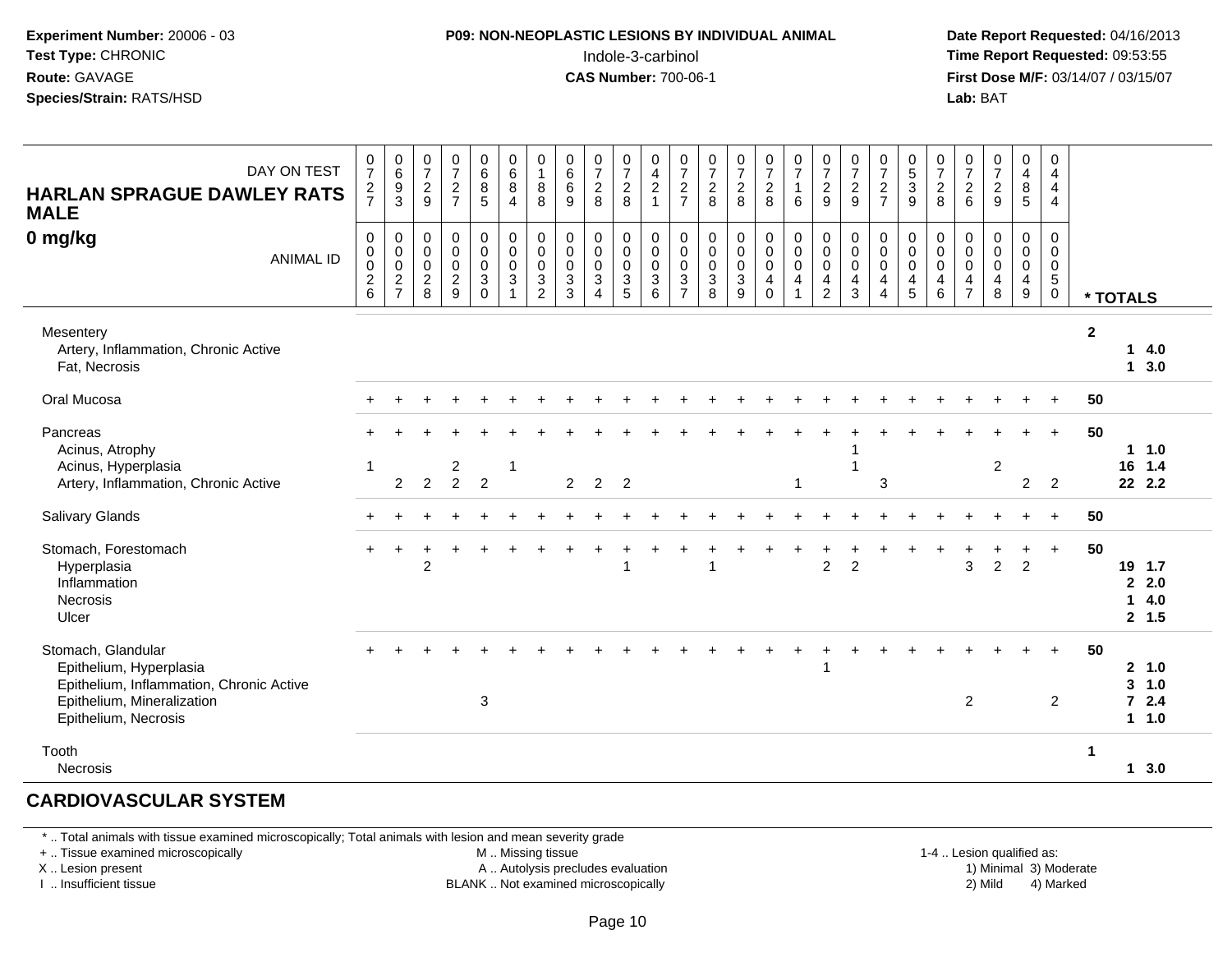#### **P09: NON-NEOPLASTIC LESIONS BY INDIVIDUAL ANIMAL**Indole-3-carbinol **Time Report Requested:** 09:53:55

 **Date Report Requested:** 04/16/2013 **First Dose M/F:** 03/14/07 / 03/15/07<br>**Lab:** BAT **Lab:** BAT

| DAY ON TEST<br><b>HARLAN SPRAGUE DAWLEY RATS</b><br><b>MALE</b>                                                                                                     | $\frac{0}{7}$<br>$\frac{2}{7}$                            | $\begin{array}{c} 0 \\ 6 \end{array}$<br>$\frac{9}{3}$           | $\frac{0}{7}$<br>$\overline{2}$<br>9                   | $\frac{0}{7}$<br>$\sqrt{2}$<br>$\overline{7}$                      | 0<br>$6\overline{6}$<br>8<br>5                                              | 0<br>$6\phantom{a}$<br>8<br>$\overline{4}$                                               | $\pmb{0}$<br>$\overline{1}$<br>$\,$ 8 $\,$<br>8                         | $\begin{array}{c} 0 \\ 6 \end{array}$<br>$\,6\,$<br>9                 | $\frac{0}{7}$<br>$\sqrt{2}$<br>8                           | $\pmb{0}$<br>$\overline{7}$<br>$_{8}^{\rm 2}$                           | 0<br>4<br>$\overline{\mathbf{c}}$<br>$\mathbf{1}$    | $\frac{0}{7}$<br>$\overline{c}$<br>$\overline{7}$                    | $\frac{0}{7}$<br>$\sqrt{2}$<br>8                             | $\frac{0}{7}$<br>$\frac{2}{8}$                                                        | $\frac{0}{7}$<br>$\sqrt{2}$<br>8                                     | $\frac{0}{7}$<br>$\mathbf{1}$<br>6                                                  | $\frac{0}{7}$<br>$\boldsymbol{2}$<br>9                 | $\frac{0}{7}$<br>$\sqrt{2}$<br>9                          | $\frac{0}{7}$<br>$\sqrt{2}$<br>$\overline{7}$                                     | $\begin{array}{c} 0 \\ 5 \end{array}$<br>$\sqrt{3}$<br>9 | $\frac{0}{7}$<br>$\frac{2}{8}$                                         | $\pmb{0}$<br>$\overline{7}$<br>$\overline{c}$<br>6     | $\begin{array}{c} 0 \\ 7 \end{array}$<br>$\overline{c}$<br>9 | 0<br>$\overline{4}$<br>8<br>5                            | $\pmb{0}$<br>$\overline{4}$<br>$\overline{4}$<br>$\overline{4}$                    |                        |              |                                   |
|---------------------------------------------------------------------------------------------------------------------------------------------------------------------|-----------------------------------------------------------|------------------------------------------------------------------|--------------------------------------------------------|--------------------------------------------------------------------|-----------------------------------------------------------------------------|------------------------------------------------------------------------------------------|-------------------------------------------------------------------------|-----------------------------------------------------------------------|------------------------------------------------------------|-------------------------------------------------------------------------|------------------------------------------------------|----------------------------------------------------------------------|--------------------------------------------------------------|---------------------------------------------------------------------------------------|----------------------------------------------------------------------|-------------------------------------------------------------------------------------|--------------------------------------------------------|-----------------------------------------------------------|-----------------------------------------------------------------------------------|----------------------------------------------------------|------------------------------------------------------------------------|--------------------------------------------------------|--------------------------------------------------------------|----------------------------------------------------------|------------------------------------------------------------------------------------|------------------------|--------------|-----------------------------------|
| 0 mg/kg<br><b>ANIMAL ID</b>                                                                                                                                         | $\mathbf 0$<br>$\pmb{0}$<br>$\pmb{0}$<br>$^2\phantom{1}6$ | $\pmb{0}$<br>$\mathbf 0$<br>$\ddot{\mathbf{0}}$<br>$\frac{2}{7}$ | 0<br>$\mathbf 0$<br>$\mathbf 0$<br>$\overline{c}$<br>8 | $\mathbf 0$<br>$\mathbf 0$<br>$\mathbf 0$<br>$\boldsymbol{2}$<br>9 | $\boldsymbol{0}$<br>$\pmb{0}$<br>$\mathsf 0$<br>$\mathbf{3}$<br>$\mathbf 0$ | $\mathsf 0$<br>$\mathbf 0$<br>$\mathbf 0$<br>$\ensuremath{\mathsf{3}}$<br>$\overline{1}$ | $\pmb{0}$<br>$\pmb{0}$<br>$\pmb{0}$<br>$\overline{3}$<br>$\overline{c}$ | $\pmb{0}$<br>$\pmb{0}$<br>$\mathbf 0$<br>$\mathbf{3}$<br>$\mathbf{3}$ | $\mathbf 0$<br>$\mathbf 0$<br>$\mathbf 0$<br>3<br>$\Delta$ | 0<br>$\mathsf{O}\xspace$<br>$\mathbf 0$<br>$\sqrt{3}$<br>$\overline{5}$ | 0<br>$\mathbf 0$<br>$\mathbf 0$<br>$\mathbf{3}$<br>6 | 0<br>0<br>$\mathbf 0$<br>$\ensuremath{\mathsf{3}}$<br>$\overline{7}$ | $\mathbf 0$<br>$\mathsf 0$<br>$\mathsf 0$<br>$\sqrt{3}$<br>8 | $\pmb{0}$<br>$\mathsf{O}\xspace$<br>$\mathbf 0$<br>$\overline{3}$<br>$\boldsymbol{9}$ | $\pmb{0}$<br>$\pmb{0}$<br>$\mathbf 0$<br>$\overline{4}$<br>$\pmb{0}$ | $\pmb{0}$<br>$\ddot{\mathbf{0}}$<br>$\mathbf 0$<br>$\overline{4}$<br>$\overline{1}$ | 0<br>$\mathbf 0$<br>$\mathbf 0$<br>4<br>$\overline{c}$ | $\mathbf 0$<br>$\pmb{0}$<br>$\mathsf{O}\xspace$<br>4<br>3 | $\pmb{0}$<br>$\pmb{0}$<br>$\mathsf{O}\xspace$<br>$\overline{4}$<br>$\overline{4}$ | 0<br>0<br>$\mathbf 0$<br>$\overline{4}$<br>$\sqrt{5}$    | $\mathbf 0$<br>$\mathbf 0$<br>$\mathbf 0$<br>$\overline{4}$<br>$\,6\,$ | 0<br>$\mathbf 0$<br>$\mathbf 0$<br>4<br>$\overline{7}$ | $\mathbf 0$<br>$\mathbf 0$<br>$\mathbf 0$<br>4<br>8          | 0<br>$\mathbf 0$<br>$\mathbf 0$<br>4<br>$\boldsymbol{9}$ | $\mathbf 0$<br>$\mathbf 0$<br>$\mathbf 0$<br>$\overline{5}$<br>$\mathsf{O}\xspace$ |                        | * TOTALS     |                                   |
| <b>Blood Vessel</b><br>Dilatation<br>Inflammation, Chronic Active                                                                                                   | $\overline{2}$                                            | 2                                                                | 3                                                      | 2                                                                  | $\overline{2}$                                                              |                                                                                          |                                                                         | $\overline{2}$                                                        | -1                                                         | 2                                                                       |                                                      | $\overline{2}$                                                       | $\mathbf 1$                                                  |                                                                                       | $\overline{2}$                                                       |                                                                                     |                                                        | $\overline{2}$                                            | -1                                                                                |                                                          |                                                                        | 2                                                      | $\overline{2}$                                               | $\overline{2}$                                           | $+$<br>$\overline{2}$                                                              | 50                     |              | 13.0<br>30 2.0                    |
| Heart<br>Cardiomyopathy<br>Mineralization<br>Atrium, Thrombosis<br>Epicardium, Inflammation                                                                         | $\ddot{}$<br>$\overline{2}$                               | 3<br>$\overline{2}$                                              | 3                                                      | 3                                                                  | 3                                                                           | 3                                                                                        | $\overline{2}$                                                          | 2                                                                     | 2                                                          | 3                                                                       |                                                      | $\overline{2}$                                                       | $\overline{2}$                                               | $\overline{2}$                                                                        | 3                                                                    | $\overline{2}$                                                                      |                                                        | 3                                                         | $\overline{2}$                                                                    |                                                          |                                                                        | 3                                                      |                                                              | 3                                                        | $\ddot{}$<br>3                                                                     | 50                     | $\mathbf{1}$ | 47 2.4<br>$12.0$<br>4.0<br>$12.0$ |
| <b>ENDOCRINE SYSTEM</b>                                                                                                                                             |                                                           |                                                                  |                                                        |                                                                    |                                                                             |                                                                                          |                                                                         |                                                                       |                                                            |                                                                         |                                                      |                                                                      |                                                              |                                                                                       |                                                                      |                                                                                     |                                                        |                                                           |                                                                                   |                                                          |                                                                        |                                                        |                                                              |                                                          |                                                                                    |                        |              |                                   |
| <b>Adrenal Cortex</b><br>Degeneration, Cystic<br>Degeneration, Fatty<br>Hyperplasia<br>Necrosis                                                                     |                                                           | $\overline{c}$                                                   | $\overline{c}$                                         |                                                                    | $\overline{2}$                                                              |                                                                                          |                                                                         | $\mathbf{3}$                                                          |                                                            | 3                                                                       |                                                      | $\overline{c}$<br>$\overline{1}$                                     |                                                              | $\mathbf{1}$                                                                          | $\overline{4}$                                                       | $\overline{c}$                                                                      | $\mathbf{1}$                                           | $\overline{1}$                                            | 2                                                                                 |                                                          |                                                                        |                                                        |                                                              | 3                                                        |                                                                                    | 50                     | 8            | 42.0<br>2.0<br>14 2.3<br>11.0     |
| Adrenal Medulla<br>Angiectasis<br>Hyperplasia                                                                                                                       |                                                           |                                                                  | 3                                                      |                                                                    |                                                                             | $\overline{2}$                                                                           |                                                                         |                                                                       | $\overline{c}$                                             |                                                                         |                                                      | 3                                                                    |                                                              |                                                                                       |                                                                      | $\overline{2}$                                                                      |                                                        |                                                           | $\overline{4}$                                                                    |                                                          | 2                                                                      |                                                        | 4                                                            |                                                          | $\ddot{}$                                                                          | 50                     |              | $12.0$<br>18 2.2                  |
| Islets, Pancreatic<br>Hyperplasia                                                                                                                                   |                                                           |                                                                  |                                                        |                                                                    |                                                                             |                                                                                          |                                                                         |                                                                       |                                                            |                                                                         |                                                      |                                                                      |                                                              |                                                                                       |                                                                      |                                                                                     |                                                        |                                                           |                                                                                   |                                                          | 2                                                                      | $\ddot{}$                                              | $\overline{2}$                                               | $\ddot{}$                                                | $+$                                                                                | 50                     |              | 32.0                              |
| Parathyroid Gland<br>Hyperplasia                                                                                                                                    |                                                           |                                                                  |                                                        | м                                                                  |                                                                             |                                                                                          |                                                                         |                                                                       |                                                            | M                                                                       |                                                      |                                                                      |                                                              |                                                                                       |                                                                      |                                                                                     |                                                        |                                                           |                                                                                   |                                                          |                                                                        |                                                        |                                                              | м                                                        | $+$                                                                                | 43                     |              | 3, 3.0                            |
| <b>Pituitary Gland</b>                                                                                                                                              |                                                           |                                                                  |                                                        |                                                                    |                                                                             |                                                                                          |                                                                         |                                                                       |                                                            |                                                                         |                                                      |                                                                      |                                                              |                                                                                       |                                                                      |                                                                                     |                                                        |                                                           |                                                                                   |                                                          |                                                                        |                                                        |                                                              |                                                          |                                                                                    | 50                     |              |                                   |
| *  Total animals with tissue examined microscopically; Total animals with lesion and mean severity grade<br>+  Tissue examined microscopically<br>X  Lesion present |                                                           |                                                                  |                                                        |                                                                    |                                                                             | M. Missing tissue                                                                        |                                                                         | A  Autolysis precludes evaluation                                     |                                                            |                                                                         |                                                      |                                                                      |                                                              |                                                                                       |                                                                      |                                                                                     |                                                        |                                                           |                                                                                   |                                                          |                                                                        |                                                        |                                                              | 1-4  Lesion qualified as:                                |                                                                                    | 1) Minimal 3) Moderate |              |                                   |

I .. Insufficient tissue

BLANK .. Not examined microscopically 2) Mild 4) Marked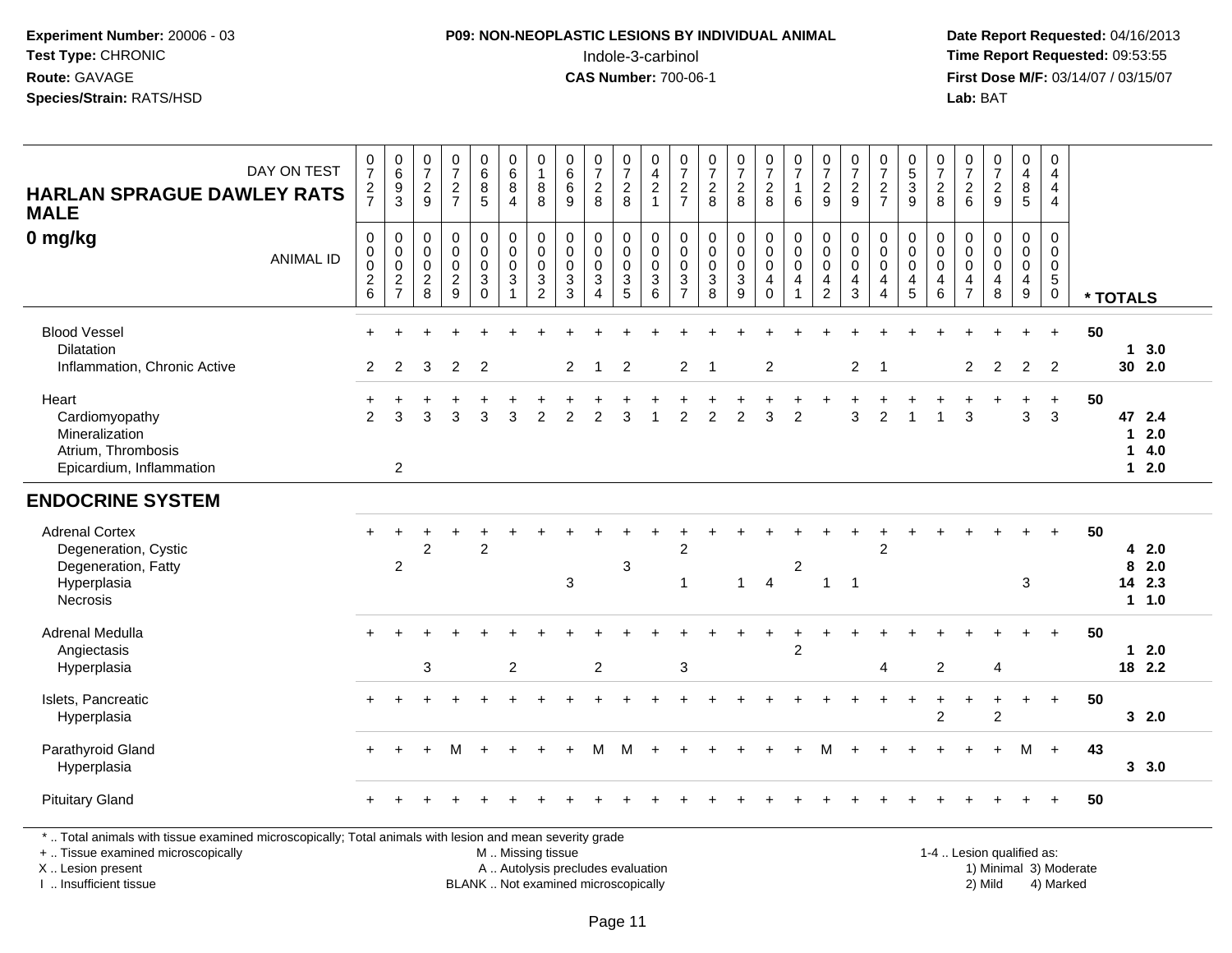### **P09: NON-NEOPLASTIC LESIONS BY INDIVIDUAL ANIMAL**Indole-3-carbinol **Time Report Requested:** 09:53:55

| <b>HARLAN SPRAGUE DAWLEY RATS</b><br><b>MALE</b>                                                                   | DAY ON TEST      | $\,0\,$<br>$\overline{7}$<br>$\frac{2}{7}$                | $\,0\,$<br>$\,6\,$<br>$\frac{9}{3}$                      | $\boldsymbol{0}$<br>$\overline{7}$<br>$\overline{c}$<br>9 | $\pmb{0}$<br>$\overline{7}$<br>$\frac{2}{7}$                 | $\pmb{0}$<br>$\,6\,$<br>$\overline{8}$<br>$5\phantom{1}$      | $\mathbf 0$<br>6<br>$\bf 8$<br>$\overline{4}$                           | 0<br>1<br>8<br>8                                                  | $\pmb{0}$<br>$^6_6$<br>9                           | $\pmb{0}$<br>$\overline{7}$<br>$\overline{c}$<br>8                       | $\pmb{0}$<br>$\overline{7}$<br>$\boldsymbol{2}$<br>8                        | $\mathbf 0$<br>$\overline{a}$<br>$\sqrt{2}$<br>$\overline{1}$                   | 0<br>$\overline{7}$<br>$\overline{c}$<br>$\overline{7}$ | $\pmb{0}$<br>$\overline{7}$<br>$\boldsymbol{2}$<br>8         | $\pmb{0}$<br>$\overline{7}$<br>$\overline{c}$<br>8 | $\pmb{0}$<br>$\overline{7}$<br>$\boldsymbol{2}$<br>8                   | 0<br>$\overline{7}$<br>1<br>6                | $\pmb{0}$<br>$\overline{7}$<br>$\overline{c}$<br>9              | $\pmb{0}$<br>$\overline{7}$<br>$\overline{c}$<br>9      | $\pmb{0}$<br>$\overline{7}$<br>$\frac{2}{7}$                             | $\,0\,$<br>$\frac{5}{3}$<br>9                                           | $\mathbf 0$<br>$\overline{7}$<br>$\overline{c}$<br>8 | $\pmb{0}$<br>$\overline{7}$<br>$\boldsymbol{2}$<br>6                          | $\pmb{0}$<br>$\overline{7}$<br>$\overline{c}$<br>9 | $\pmb{0}$<br>$\overline{4}$<br>$\bf 8$<br>5                          | $\mathbf 0$<br>4<br>4<br>4                       |                                     |                                                                     |  |
|--------------------------------------------------------------------------------------------------------------------|------------------|-----------------------------------------------------------|----------------------------------------------------------|-----------------------------------------------------------|--------------------------------------------------------------|---------------------------------------------------------------|-------------------------------------------------------------------------|-------------------------------------------------------------------|----------------------------------------------------|--------------------------------------------------------------------------|-----------------------------------------------------------------------------|---------------------------------------------------------------------------------|---------------------------------------------------------|--------------------------------------------------------------|----------------------------------------------------|------------------------------------------------------------------------|----------------------------------------------|-----------------------------------------------------------------|---------------------------------------------------------|--------------------------------------------------------------------------|-------------------------------------------------------------------------|------------------------------------------------------|-------------------------------------------------------------------------------|----------------------------------------------------|----------------------------------------------------------------------|--------------------------------------------------|-------------------------------------|---------------------------------------------------------------------|--|
| 0 mg/kg                                                                                                            | <b>ANIMAL ID</b> | $\pmb{0}$<br>$\pmb{0}$<br>$\overline{0}$<br>$\frac{2}{6}$ | $\mathbf 0$<br>$\mathbf 0$<br>$\pmb{0}$<br>$\frac{2}{7}$ | 0<br>$\mathbf 0$<br>$\boldsymbol{0}$<br>$\frac{2}{8}$     | $\mathbf 0$<br>$\mathsf 0$<br>$\mathbf 0$<br>$\sqrt{2}$<br>9 | 0<br>$\mathbf 0$<br>$\mathbf 0$<br>$\mathsf 3$<br>$\mathbf 0$ | $\pmb{0}$<br>$\mathsf 0$<br>$\mathbf 0$<br>$\mathbf{3}$<br>$\mathbf{1}$ | $\mathbf 0$<br>$\mathbf 0$<br>0<br>$\mathbf{3}$<br>$\overline{2}$ | 0<br>$\pmb{0}$<br>0<br>$\mathbf 3$<br>$\mathbf{3}$ | $\mathbf 0$<br>$\mathbf 0$<br>$\mathsf 0$<br>3<br>$\overline{4}$         | 0<br>$\mathsf{O}\xspace$<br>$\pmb{0}$<br>$\ensuremath{\mathsf{3}}$<br>$5\,$ | $\mathbf 0$<br>$\mathbf 0$<br>$\pmb{0}$<br>$\ensuremath{\mathsf{3}}$<br>$\,6\,$ | 0<br>$\mathbf 0$<br>0<br>$\sqrt{3}$<br>$\overline{7}$   | $\mathbf 0$<br>$\mathbf 0$<br>$\mathbf 0$<br>$\sqrt{3}$<br>8 | 0<br>0<br>$\mathbf 0$<br>$\mathsf 3$<br>9          | $\pmb{0}$<br>$\mathbf 0$<br>$\pmb{0}$<br>$\overline{4}$<br>$\mathbf 0$ | 0<br>$\mathbf 0$<br>0<br>4<br>$\overline{1}$ | 0<br>$\pmb{0}$<br>$\pmb{0}$<br>$\overline{4}$<br>$\overline{c}$ | $\mathbf{0}$<br>$\mathbf 0$<br>0<br>$\overline{4}$<br>3 | 0<br>$\pmb{0}$<br>$\pmb{0}$<br>$\overline{\mathbf{4}}$<br>$\overline{4}$ | $\mathbf 0$<br>$\mathbf 0$<br>$\pmb{0}$<br>$\overline{4}$<br>$\sqrt{5}$ | $\mathbf 0$<br>$\mathbf 0$<br>0<br>4<br>6            | $\mathbf 0$<br>$\mathbf 0$<br>$\mathbf 0$<br>$\overline{4}$<br>$\overline{7}$ | 0<br>0<br>0<br>4<br>8                              | $\mathbf 0$<br>$\mathbf 0$<br>$\mathbf 0$<br>$\overline{4}$<br>$9\,$ | $\Omega$<br>$\mathbf 0$<br>0<br>5<br>$\mathbf 0$ |                                     | * TOTALS                                                            |  |
| Pars Distalis, Hyperplasia                                                                                         |                  |                                                           |                                                          | $\overline{c}$                                            |                                                              |                                                               | 4                                                                       |                                                                   |                                                    | $\overline{2}$                                                           | $\overline{1}$                                                              |                                                                                 | $\overline{1}$                                          |                                                              |                                                    |                                                                        |                                              | 4                                                               |                                                         |                                                                          |                                                                         |                                                      |                                                                               | 3                                                  |                                                                      |                                                  |                                     | 17 2.0                                                              |  |
| <b>Thyroid Gland</b><br>Thrombosis<br>C-cell, Hyperplasia<br>Follicular Cell, Hypertrophy                          |                  |                                                           |                                                          |                                                           | $\overline{2}$                                               |                                                               |                                                                         |                                                                   |                                                    | 3                                                                        | 1                                                                           | $\mathbf{3}$                                                                    |                                                         | $2^{\circ}$                                                  | $\overline{2}$                                     |                                                                        | 3<br>$\mathbf{1}$                            | $\mathbf{1}$                                                    | $\overline{1}$                                          | 3                                                                        | $\overline{c}$<br>$\overline{1}$                                        |                                                      |                                                                               | $\overline{c}$                                     | $\overline{c}$                                                       | $\ddot{}$<br>$\mathbf{1}$                        | 50                                  | $12.0$<br>62.2<br>21 1.8                                            |  |
| <b>GENERAL BODY SYSTEM</b>                                                                                         |                  |                                                           |                                                          |                                                           |                                                              |                                                               |                                                                         |                                                                   |                                                    |                                                                          |                                                                             |                                                                                 |                                                         |                                                              |                                                    |                                                                        |                                              |                                                                 |                                                         |                                                                          |                                                                         |                                                      |                                                                               |                                                    |                                                                      |                                                  |                                     |                                                                     |  |
| <b>NONE</b>                                                                                                        |                  |                                                           |                                                          |                                                           |                                                              |                                                               |                                                                         |                                                                   |                                                    |                                                                          |                                                                             |                                                                                 |                                                         |                                                              |                                                    |                                                                        |                                              |                                                                 |                                                         |                                                                          |                                                                         |                                                      |                                                                               |                                                    |                                                                      |                                                  |                                     |                                                                     |  |
| <b>GENITAL SYSTEM</b>                                                                                              |                  |                                                           |                                                          |                                                           |                                                              |                                                               |                                                                         |                                                                   |                                                    |                                                                          |                                                                             |                                                                                 |                                                         |                                                              |                                                    |                                                                        |                                              |                                                                 |                                                         |                                                                          |                                                                         |                                                      |                                                                               |                                                    |                                                                      |                                                  |                                     |                                                                     |  |
| Epididymis<br>Atrophy                                                                                              |                  |                                                           |                                                          |                                                           |                                                              |                                                               |                                                                         |                                                                   |                                                    |                                                                          |                                                                             |                                                                                 |                                                         |                                                              |                                                    |                                                                        |                                              |                                                                 | $\mathsf 3$                                             |                                                                          |                                                                         |                                                      |                                                                               |                                                    |                                                                      |                                                  | 50                                  | 13.0                                                                |  |
| <b>Preputial Gland</b><br>Cyst<br>Fibrosis<br>Inflammation                                                         |                  |                                                           |                                                          |                                                           |                                                              |                                                               |                                                                         |                                                                   | $\ensuremath{\mathsf{3}}$                          |                                                                          |                                                                             |                                                                                 | 3                                                       |                                                              |                                                    |                                                                        |                                              |                                                                 |                                                         |                                                                          |                                                                         |                                                      |                                                                               |                                                    |                                                                      |                                                  | 50                                  | $72.6$<br>11.0<br>2, 3.0                                            |  |
| Prostate<br>Atrophy<br>Fibrosis<br>Hyperplasia<br>Inflammation, Acute<br>Necrosis                                  |                  | $\sqrt{3}$                                                |                                                          |                                                           | $\overline{c}$                                               |                                                               |                                                                         |                                                                   |                                                    |                                                                          |                                                                             |                                                                                 |                                                         |                                                              |                                                    |                                                                        |                                              |                                                                 | $\overline{c}$                                          |                                                                          |                                                                         |                                                      |                                                                               |                                                    |                                                                      |                                                  | 50                                  | 2.0<br>$\mathbf{1}$<br>2.0<br>$\mathbf{1}$<br>32.0<br>1 1.0<br>13.0 |  |
| Seminal Vesicle                                                                                                    |                  |                                                           |                                                          |                                                           |                                                              |                                                               |                                                                         |                                                                   |                                                    |                                                                          |                                                                             |                                                                                 |                                                         |                                                              |                                                    |                                                                        |                                              |                                                                 |                                                         |                                                                          |                                                                         |                                                      |                                                                               |                                                    |                                                                      |                                                  | 49                                  |                                                                     |  |
| Testes<br>*  Total animals with tissue examined microscopically; Total animals with lesion and mean severity grade |                  | $+$                                                       | $\ddot{}$                                                | $\pm$                                                     | $\ddot{}$                                                    | $\ddot{}$                                                     | $\pm$                                                                   | $\ddot{}$                                                         | $+$                                                | $+$                                                                      | $+$                                                                         | $+$                                                                             | $+$                                                     | $+$                                                          | $+$                                                | $\ddot{}$                                                              | $\ddot{}$                                    |                                                                 | $\ddot{}$                                               | $\ddot{}$                                                                | $\ddot{}$                                                               | $+$                                                  |                                                                               | $\ddot{}$                                          | $+$                                                                  | $\ddot{}$                                        | 49                                  |                                                                     |  |
| +  Tissue examined microscopically<br>X Lesion present<br>I. Insufficient tissue                                   |                  |                                                           |                                                          |                                                           |                                                              |                                                               | M  Missing tissue                                                       |                                                                   |                                                    | A  Autolysis precludes evaluation<br>BLANK  Not examined microscopically |                                                                             |                                                                                 |                                                         |                                                              |                                                    |                                                                        |                                              |                                                                 |                                                         |                                                                          |                                                                         |                                                      | 1-4  Lesion qualified as:                                                     | 2) Mild                                            |                                                                      |                                                  | 1) Minimal 3) Moderate<br>4) Marked |                                                                     |  |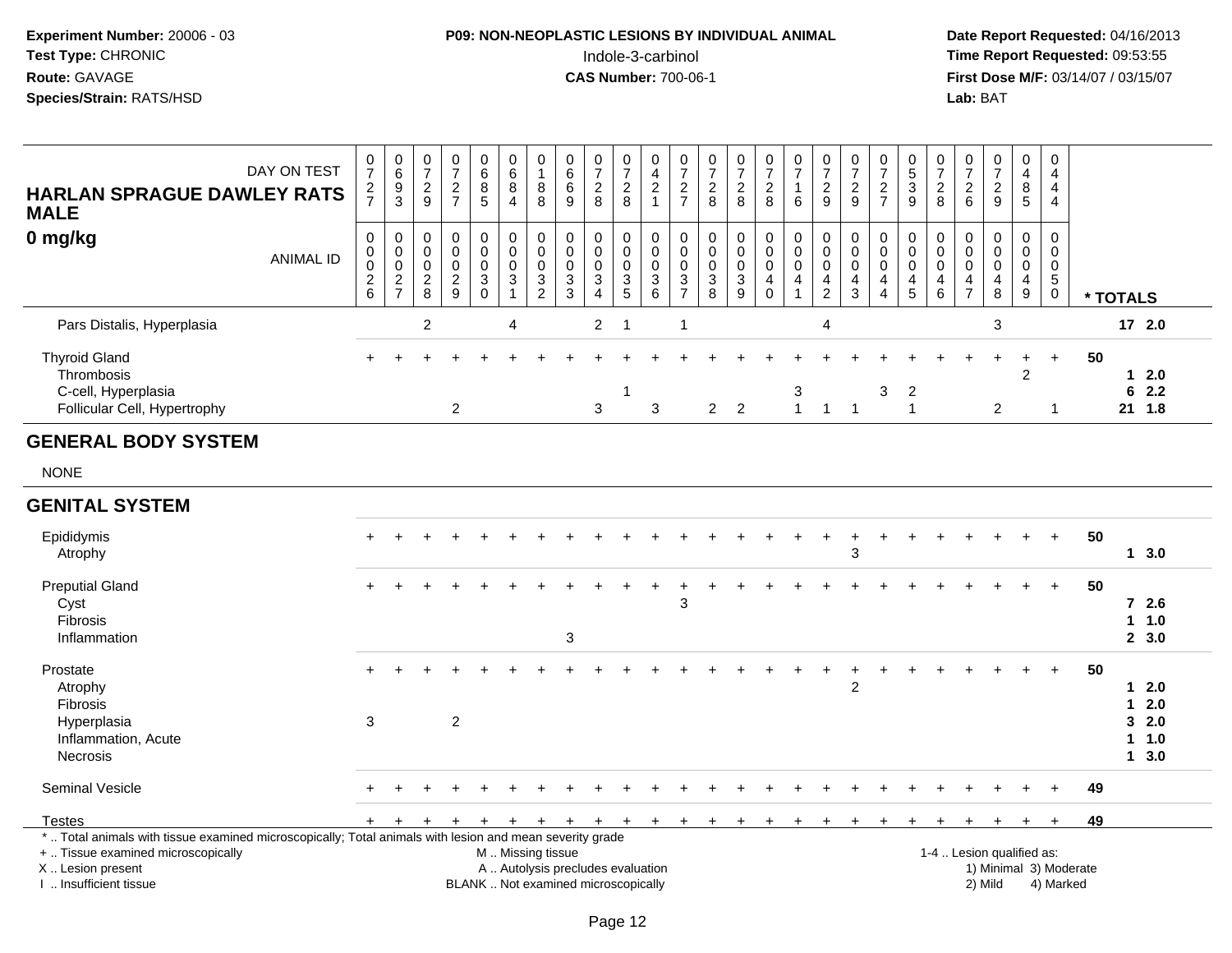#### **P09: NON-NEOPLASTIC LESIONS BY INDIVIDUAL ANIMAL**Indole-3-carbinol **Time Report Requested:** 09:53:55

 **Date Report Requested:** 04/16/2013 **First Dose M/F:** 03/14/07 / 03/15/07<br>**Lab: BAT** 

| DAY ON TEST<br><b>HARLAN SPRAGUE DAWLEY RATS</b><br><b>MALE</b><br>0 mg/kg<br><b>ANIMAL ID</b> | $\frac{0}{7}$<br>$\frac{2}{7}$<br>$\mathbf 0$<br>$\pmb{0}$<br>$\pmb{0}$<br>$^2$ 6 | $\begin{array}{c} 0 \\ 6 \end{array}$<br>$\frac{9}{3}$<br>0<br>$\pmb{0}$<br>$\pmb{0}$<br>$\frac{2}{7}$ | $\begin{array}{c} 0 \\ 7 \end{array}$<br>$\sqrt{2}$<br>$9\,$<br>$\pmb{0}$<br>$\pmb{0}$<br>$\pmb{0}$<br>$_{\rm 8}^2$ | $\frac{0}{7}$<br>$\frac{2}{7}$<br>$_{\rm 0}^{\rm 0}$<br>$\pmb{0}$<br>$\frac{2}{9}$ | $\begin{array}{c} 0 \\ 6 \\ 5 \end{array}$<br>$_{\rm 0}^{\rm 0}$<br>$\mathbf 0$<br>$\sqrt{3}$<br>$\mathbf 0$ | $\begin{array}{c} 0 \\ 6 \end{array}$<br>$\bf 8$<br>$\overline{4}$<br>$\mathsf{O}\xspace$<br>$\ddot{\mathbf{0}}$<br>$\pmb{0}$<br>$\sqrt{3}$<br>$\mathbf{1}$ | $\pmb{0}$<br>$\mathbf{1}$<br>8<br>8<br>$\pmb{0}$<br>$\pmb{0}$<br>$\mathsf{O}\xspace$<br>3<br>$\overline{c}$ | $\begin{matrix}0\0\0\0\end{matrix}$<br>$\boldsymbol{9}$<br>$\begin{smallmatrix}0\\0\\0\end{smallmatrix}$<br>$\ensuremath{\mathsf{3}}$<br>$\overline{3}$ | $\frac{0}{7}$<br>$\overline{c}$<br>8<br>$\begin{smallmatrix}0\0\0\end{smallmatrix}$<br>$\pmb{0}$<br>3<br>$\overline{4}$ | $\frac{0}{7}$<br>$\overline{c}$<br>8<br>$_{\rm 0}^{\rm 0}$<br>$\pmb{0}$<br>$\frac{3}{5}$ | $\begin{smallmatrix}0\\4\end{smallmatrix}$<br>$\overline{c}$<br>$\overline{1}$<br>$_{\rm 0}^{\rm 0}$<br>$\mathsf 0$<br>$\frac{3}{6}$ | $\frac{0}{7}$<br>$\boldsymbol{2}$<br>$\overline{7}$<br>0<br>$\pmb{0}$<br>$\mathbf 0$<br>$\ensuremath{\mathsf{3}}$<br>$\overline{7}$ | $\begin{array}{c} 0 \\ 7 \end{array}$<br>$\overline{c}$<br>8<br>$\pmb{0}$<br>$\pmb{0}$<br>$\mathbf 0$<br>$\sqrt{3}$<br>8 | $\frac{0}{7}$<br>$_{8}^2$<br>0<br>$\boldsymbol{0}$<br>$\mathsf 0$<br>3<br>9 | $\frac{0}{7}$<br>$\sqrt{2}$<br>8<br>$\pmb{0}$<br>$\overline{0}$<br>$\pmb{0}$<br>$\overline{4}$<br>$\mathbf 0$ | $\frac{0}{7}$<br>6<br>$_{\rm 0}^{\rm 0}$<br>$\pmb{0}$<br>4 | $\frac{0}{7}$<br>$\frac{2}{9}$<br>$_{\rm 0}^{\rm 0}$<br>$\pmb{0}$<br>$\overline{4}$<br>$\overline{c}$ | $\frac{0}{7}$<br>$\sqrt{2}$<br>$9\,$<br>$\pmb{0}$<br>$\mathsf 0$<br>$\pmb{0}$<br>$\overline{a}$<br>3 | $\frac{0}{7}$<br>$\frac{2}{7}$<br>0<br>$\ddot{\mathbf{0}}$<br>$\pmb{0}$<br>$\overline{\mathbf{4}}$<br>$\overline{4}$ | $\begin{array}{c} 0 \\ 5 \\ 3 \end{array}$<br>$\boldsymbol{9}$<br>$\begin{smallmatrix} 0\\0 \end{smallmatrix}$<br>$\pmb{0}$<br>4<br>$5\overline{)}$ | $\frac{0}{7}$<br>$\overline{c}$<br>8<br>$_{\rm 0}^{\rm 0}$<br>$\mathsf{O}\xspace$<br>4<br>6 | $\frac{0}{7}$<br>$\sqrt{2}$<br>6<br>0<br>$\mathbf 0$<br>$\pmb{0}$<br>4<br>$\overline{7}$ | $\begin{array}{c} 0 \\ 7 \end{array}$<br>$\frac{2}{9}$<br>$_{\rm 0}^{\rm 0}$<br>$\pmb{0}$<br>$\overline{\mathbf{4}}$<br>8 | $\pmb{0}$<br>$\overline{\mathbf{4}}$<br>$\bf 8$<br>$\sqrt{5}$<br>0<br>$\mathsf{O}\xspace$<br>$\mathsf{O}$<br>$\overline{\mathbf{4}}$<br>$\boldsymbol{9}$ | 0<br>$\overline{4}$<br>$\overline{\mathbf{4}}$<br>$\overline{4}$<br>$\mathbf 0$<br>$\mathbf 0$<br>$\mathbf 0$<br>5<br>$\mathbf 0$ | * TOTALS |                   |                    |
|------------------------------------------------------------------------------------------------|-----------------------------------------------------------------------------------|--------------------------------------------------------------------------------------------------------|---------------------------------------------------------------------------------------------------------------------|------------------------------------------------------------------------------------|--------------------------------------------------------------------------------------------------------------|-------------------------------------------------------------------------------------------------------------------------------------------------------------|-------------------------------------------------------------------------------------------------------------|---------------------------------------------------------------------------------------------------------------------------------------------------------|-------------------------------------------------------------------------------------------------------------------------|------------------------------------------------------------------------------------------|--------------------------------------------------------------------------------------------------------------------------------------|-------------------------------------------------------------------------------------------------------------------------------------|--------------------------------------------------------------------------------------------------------------------------|-----------------------------------------------------------------------------|---------------------------------------------------------------------------------------------------------------|------------------------------------------------------------|-------------------------------------------------------------------------------------------------------|------------------------------------------------------------------------------------------------------|----------------------------------------------------------------------------------------------------------------------|-----------------------------------------------------------------------------------------------------------------------------------------------------|---------------------------------------------------------------------------------------------|------------------------------------------------------------------------------------------|---------------------------------------------------------------------------------------------------------------------------|----------------------------------------------------------------------------------------------------------------------------------------------------------|-----------------------------------------------------------------------------------------------------------------------------------|----------|-------------------|--------------------|
| Atrophy<br>Artery, Inflammation, Chronic Active<br>Interstitial Cell, Hyperplasia              | 1<br>3                                                                            | 1<br>$\overline{c}$                                                                                    | 2<br>3                                                                                                              | 3<br>$\mathbf{3}$                                                                  | $\overline{c}$<br>$\overline{c}$                                                                             |                                                                                                                                                             |                                                                                                             | 3<br>3                                                                                                                                                  | -1<br>$\overline{1}$                                                                                                    | 3<br>$\overline{2}$                                                                      |                                                                                                                                      | $\overline{\mathbf{c}}$<br>$\overline{c}$                                                                                           |                                                                                                                          |                                                                             | $\overline{2}$<br>$\overline{c}$                                                                              | 4                                                          | 4                                                                                                     | 2<br>1<br>1                                                                                          | 1                                                                                                                    | -1                                                                                                                                                  |                                                                                             | $\mathbf{1}$                                                                             | $\overline{c}$<br>$\mathbf{3}$                                                                                            | 4<br>$\overline{4}$                                                                                                                                      | -1                                                                                                                                |          | 30 2.1<br>28 2.3  | 11.0               |
| <b>HEMATOPOIETIC SYSTEM</b>                                                                    |                                                                                   |                                                                                                        |                                                                                                                     |                                                                                    |                                                                                                              |                                                                                                                                                             |                                                                                                             |                                                                                                                                                         |                                                                                                                         |                                                                                          |                                                                                                                                      |                                                                                                                                     |                                                                                                                          |                                                                             |                                                                                                               |                                                            |                                                                                                       |                                                                                                      |                                                                                                                      |                                                                                                                                                     |                                                                                             |                                                                                          |                                                                                                                           |                                                                                                                                                          |                                                                                                                                   |          |                   |                    |
| <b>Bone Marrow</b><br>Hyperplasia                                                              |                                                                                   |                                                                                                        |                                                                                                                     |                                                                                    |                                                                                                              |                                                                                                                                                             |                                                                                                             |                                                                                                                                                         |                                                                                                                         |                                                                                          |                                                                                                                                      |                                                                                                                                     |                                                                                                                          |                                                                             |                                                                                                               |                                                            |                                                                                                       |                                                                                                      |                                                                                                                      |                                                                                                                                                     |                                                                                             |                                                                                          |                                                                                                                           |                                                                                                                                                          |                                                                                                                                   | 50       |                   | 13.0               |
| Lymph Node<br>Mediastinal, Hemorrhage<br>Renal, Ectasia<br>Renal, Hemorrhage                   |                                                                                   |                                                                                                        |                                                                                                                     |                                                                                    |                                                                                                              |                                                                                                                                                             |                                                                                                             |                                                                                                                                                         |                                                                                                                         | $\ddot{}$<br>4                                                                           |                                                                                                                                      |                                                                                                                                     |                                                                                                                          |                                                                             |                                                                                                               |                                                            |                                                                                                       |                                                                                                      |                                                                                                                      |                                                                                                                                                     |                                                                                             |                                                                                          |                                                                                                                           | $+$<br>3                                                                                                                                                 |                                                                                                                                   | 4        | 1<br>$\mathbf{2}$ | 3.0<br>3.5<br>13.0 |
| Lymph Node, Mandibular<br>Hyperplasia, Plasma Cell                                             | $+$                                                                               | $\ddot{}$                                                                                              | +<br>$\overline{2}$                                                                                                 |                                                                                    |                                                                                                              |                                                                                                                                                             |                                                                                                             |                                                                                                                                                         |                                                                                                                         |                                                                                          |                                                                                                                                      |                                                                                                                                     |                                                                                                                          |                                                                             |                                                                                                               |                                                            |                                                                                                       |                                                                                                      |                                                                                                                      |                                                                                                                                                     |                                                                                             |                                                                                          |                                                                                                                           |                                                                                                                                                          | $+$                                                                                                                               | 50       |                   | 12.0               |
| Lymph Node, Mesenteric<br>Hyperplasia, Lymphoid                                                |                                                                                   |                                                                                                        |                                                                                                                     |                                                                                    |                                                                                                              |                                                                                                                                                             |                                                                                                             |                                                                                                                                                         |                                                                                                                         |                                                                                          |                                                                                                                                      |                                                                                                                                     |                                                                                                                          |                                                                             |                                                                                                               |                                                            |                                                                                                       |                                                                                                      |                                                                                                                      |                                                                                                                                                     |                                                                                             |                                                                                          |                                                                                                                           | 3                                                                                                                                                        | $\ddot{}$                                                                                                                         | 50       |                   | 13.0               |
| Spleen<br>Hematopoietic Cell Proliferation<br>Inflammation                                     | 3                                                                                 |                                                                                                        | $\mathcal{P}$                                                                                                       |                                                                                    | $\overline{2}$                                                                                               | $\overline{2}$                                                                                                                                              |                                                                                                             | 3                                                                                                                                                       | 3                                                                                                                       |                                                                                          | 3                                                                                                                                    | $\overline{2}$                                                                                                                      | $\overline{2}$                                                                                                           | $\overline{2}$                                                              | $\overline{2}$                                                                                                | $\overline{2}$                                             | $\overline{2}$                                                                                        |                                                                                                      | $\overline{2}$                                                                                                       | $\overline{2}$                                                                                                                                      |                                                                                             |                                                                                          | $\overline{2}$                                                                                                            |                                                                                                                                                          | $\ddot{}$                                                                                                                         | 50       | 28 2.1            | $12.0$             |
| Thymus<br>Atrophy<br>Epithelial Cell, Hyperplasia                                              | $\pm$                                                                             | 3                                                                                                      | 2                                                                                                                   | $\overline{1}$                                                                     | $\boldsymbol{2}$<br>$\overline{2}$                                                                           | -1                                                                                                                                                          |                                                                                                             |                                                                                                                                                         |                                                                                                                         |                                                                                          | 2                                                                                                                                    | 3                                                                                                                                   | 2                                                                                                                        | $\overline{1}$                                                              | 2                                                                                                             | $\overline{2}$                                             | -1                                                                                                    | $\overline{2}$                                                                                       | $\overline{2}$                                                                                                       | 3                                                                                                                                                   | м                                                                                           | м                                                                                        | 2                                                                                                                         | $\ddot{}$<br>$\mathbf{1}$                                                                                                                                | $\ddot{}$<br>3                                                                                                                    | 46       | 41<br>1           | 2.2<br>2.0         |

#### **INTEGUMENTARY SYSTEM**

\* .. Total animals with tissue examined microscopically; Total animals with lesion and mean severity grade

+ .. Tissue examined microscopically

X .. Lesion present

I .. Insufficient tissue

M .. Missing tissue

A .. Autolysis precludes evaluation

BLANK .. Not examined microscopically 2) Mild 4) Marked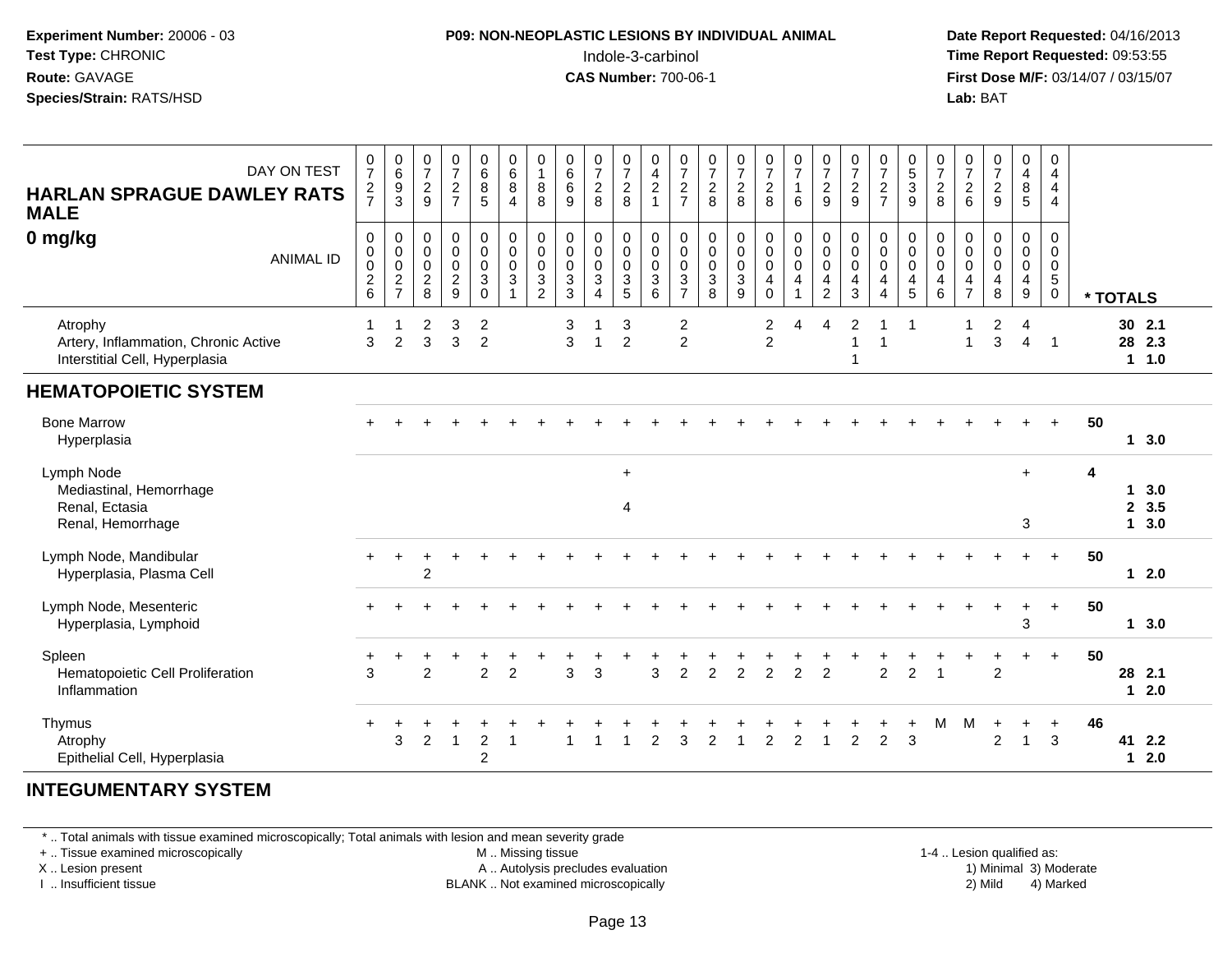### **P09: NON-NEOPLASTIC LESIONS BY INDIVIDUAL ANIMAL**Indole-3-carbinol **Time Report Requested:** 09:53:55

 **Date Report Requested:** 04/16/2013 **First Dose M/F:** 03/14/07 / 03/15/07<br>**Lab: BAT** 

| DAY ON TEST<br><b>HARLAN SPRAGUE DAWLEY RATS</b><br><b>MALE</b>                                                                                                                    | $\frac{0}{7}$<br>$\frac{2}{7}$                                      | $\begin{array}{c} 0 \\ 6 \end{array}$<br>$\frac{9}{3}$ | $\frac{0}{7}$<br>$\frac{2}{9}$                         | $\frac{0}{7}$<br>$\frac{2}{7}$               | $_{6}^{\rm 0}$<br>$\overline{8}$<br>$\overline{5}$                          | $\begin{matrix}0\\6\\8\end{matrix}$<br>$\overline{4}$ | $\begin{smallmatrix}0\\1\end{smallmatrix}$<br>$_{8}^8$   | $\begin{array}{c} 0 \\ 6 \\ 6 \end{array}$<br>9              | $\frac{0}{7}$<br>$\frac{2}{8}$                              | $\frac{0}{7}$<br>$\frac{2}{8}$                           | $_4^{\rm O}$<br>$\overline{2}$<br>$\mathbf{1}$ | $\frac{0}{7}$<br>$\frac{2}{7}$       | $\frac{0}{7}$<br>$\frac{2}{8}$                                   | $\frac{0}{7}$<br>$\frac{2}{8}$                           | $\frac{0}{7}$<br>$\frac{2}{8}$                                 | $\frac{0}{7}$<br>$\mathbf{1}$<br>6        | $\frac{0}{7}$<br>$\frac{2}{9}$                     | $\frac{0}{7}$<br>$\frac{2}{9}$                     | $\frac{0}{7}$<br>$\frac{2}{7}$                                      | $\begin{array}{c} 0 \\ 5 \\ 3 \end{array}$                                                    | $\frac{0}{7}$<br>$\frac{2}{8}$                         | $\frac{0}{7}$<br>$\frac{2}{6}$                                   | $\frac{0}{7}$<br>$\frac{2}{9}$            | $\pmb{0}$<br>$\overline{4}$<br>$\,8\,$<br>$\overline{5}$        | 0<br>$\overline{4}$<br>$\overline{4}$<br>4                 |    |                                                         |            |
|------------------------------------------------------------------------------------------------------------------------------------------------------------------------------------|---------------------------------------------------------------------|--------------------------------------------------------|--------------------------------------------------------|----------------------------------------------|-----------------------------------------------------------------------------|-------------------------------------------------------|----------------------------------------------------------|--------------------------------------------------------------|-------------------------------------------------------------|----------------------------------------------------------|------------------------------------------------|--------------------------------------|------------------------------------------------------------------|----------------------------------------------------------|----------------------------------------------------------------|-------------------------------------------|----------------------------------------------------|----------------------------------------------------|---------------------------------------------------------------------|-----------------------------------------------------------------------------------------------|--------------------------------------------------------|------------------------------------------------------------------|-------------------------------------------|-----------------------------------------------------------------|------------------------------------------------------------|----|---------------------------------------------------------|------------|
| 0 mg/kg<br><b>ANIMAL ID</b>                                                                                                                                                        | $\pmb{0}$<br>$\ddot{\mathbf{0}}$<br>$\overline{0}$<br>$\frac{2}{6}$ | 0<br>$\pmb{0}$<br>$\mathsf 0$<br>$\frac{2}{7}$         | 0<br>$\mathbf 0$<br>$\mathbf 0$<br>$\overline{c}$<br>8 | 0<br>$\mathsf 0$<br>0<br>$\overline{2}$<br>9 | 0<br>$\mathbf 0$<br>$\mathbf 0$<br>$\ensuremath{\mathsf{3}}$<br>$\mathbf 0$ | $\mathbf 0$<br>$\ddot{\mathbf{0}}$<br>0<br>3          | $\mathbf 0$<br>$\pmb{0}$<br>$\mathbf 0$<br>$\frac{3}{2}$ | $\mathbf 0$<br>$\mathbf 0$<br>$\mathbf 0$<br>$\sqrt{3}$<br>3 | 0<br>$\pmb{0}$<br>$\pmb{0}$<br>$\sqrt{3}$<br>$\overline{4}$ | 0<br>$\mathsf{O}\xspace$<br>$\mathbf 0$<br>$\frac{3}{5}$ | 0<br>0<br>0<br>3<br>6                          | 0<br>$\pmb{0}$<br>0<br>$\frac{3}{7}$ | 0<br>$\ddot{\mathbf{0}}$<br>$\mathsf{O}\xspace$<br>$\frac{3}{8}$ | 0<br>$\mathsf{O}\xspace$<br>$\mathbf 0$<br>$\frac{3}{9}$ | $\mathbf 0$<br>$\overline{0}$<br>$\pmb{0}$<br>4<br>$\mathbf 0$ | 0<br>$\mathbf 0$<br>$\mathbf 0$<br>4<br>1 | 0<br>$\pmb{0}$<br>$\pmb{0}$<br>4<br>$\overline{2}$ | 0<br>$\pmb{0}$<br>$\pmb{0}$<br>$\overline{4}$<br>3 | 0<br>$\mathbf 0$<br>$\mathbf 0$<br>$\overline{4}$<br>$\overline{4}$ | $\mathbf 0$<br>$\ddot{\mathbf{0}}$<br>$\ddot{\mathbf{0}}$<br>$\overline{4}$<br>$\overline{5}$ | $\mathbf 0$<br>0<br>$\mathbf 0$<br>4<br>$6\phantom{1}$ | $\mathbf 0$<br>$\mathbf 0$<br>$\mathbf 0$<br>4<br>$\overline{7}$ | 0<br>$\mathbf 0$<br>$\mathbf 0$<br>4<br>8 | 0<br>$\mathsf{O}$<br>$\mathsf{O}\xspace$<br>$\overline{4}$<br>9 | $\mathbf 0$<br>0<br>$\mathbf 0$<br>$5\,$<br>$\overline{0}$ |    | * TOTALS                                                |            |
| <b>Mammary Gland</b>                                                                                                                                                               |                                                                     |                                                        |                                                        |                                              |                                                                             |                                                       |                                                          |                                                              |                                                             |                                                          |                                                |                                      |                                                                  |                                                          |                                                                |                                           |                                                    |                                                    |                                                                     |                                                                                               |                                                        |                                                                  |                                           |                                                                 | $\ddot{}$                                                  | 50 |                                                         |            |
| Skin<br>Cyst Epithelial Inclusion<br>Inflammation<br>Epidermis, Ulcer                                                                                                              |                                                                     |                                                        |                                                        |                                              |                                                                             |                                                       |                                                          |                                                              | 3                                                           |                                                          |                                                |                                      |                                                                  | X                                                        |                                                                |                                           |                                                    |                                                    | $\mathbf{3}$                                                        |                                                                                               |                                                        |                                                                  |                                           |                                                                 | $\ddot{}$                                                  | 50 | 5<br>3<br>13.0                                          | 2.3        |
| <b>MUSCULOSKELETAL SYSTEM</b>                                                                                                                                                      |                                                                     |                                                        |                                                        |                                              |                                                                             |                                                       |                                                          |                                                              |                                                             |                                                          |                                                |                                      |                                                                  |                                                          |                                                                |                                           |                                                    |                                                    |                                                                     |                                                                                               |                                                        |                                                                  |                                           |                                                                 |                                                            |    |                                                         |            |
| <b>Bone</b><br>Fibrous Osteodystrophy                                                                                                                                              |                                                                     |                                                        |                                                        |                                              | 3                                                                           |                                                       |                                                          |                                                              |                                                             |                                                          |                                                |                                      |                                                                  | 3                                                        | 3                                                              |                                           |                                                    |                                                    |                                                                     |                                                                                               |                                                        | 3                                                                |                                           | $\mathbf{3}$                                                    | $\ddot{}$                                                  | 50 | 12 3.0                                                  |            |
| <b>NERVOUS SYSTEM</b>                                                                                                                                                              |                                                                     |                                                        |                                                        |                                              |                                                                             |                                                       |                                                          |                                                              |                                                             |                                                          |                                                |                                      |                                                                  |                                                          |                                                                |                                           |                                                    |                                                    |                                                                     |                                                                                               |                                                        |                                                                  |                                           |                                                                 |                                                            |    |                                                         |            |
| <b>Brain</b>                                                                                                                                                                       |                                                                     |                                                        |                                                        |                                              |                                                                             |                                                       |                                                          |                                                              |                                                             |                                                          |                                                |                                      |                                                                  |                                                          |                                                                |                                           |                                                    |                                                    |                                                                     |                                                                                               |                                                        |                                                                  |                                           |                                                                 | $+$                                                        | 50 |                                                         |            |
| <b>RESPIRATORY SYSTEM</b>                                                                                                                                                          |                                                                     |                                                        |                                                        |                                              |                                                                             |                                                       |                                                          |                                                              |                                                             |                                                          |                                                |                                      |                                                                  |                                                          |                                                                |                                           |                                                    |                                                    |                                                                     |                                                                                               |                                                        |                                                                  |                                           |                                                                 |                                                            |    |                                                         |            |
| Lung<br>Hemorrhage, Multifocal<br>Inflammation, Chronic<br>Necrosis<br>Alveolar Epithelium, Hyperplasia<br>Alveolus, Infiltration Cellular, Histiocyte<br>Alveolus, Mineralization | -1                                                                  | $\ddot{}$                                              | 4                                                      | $\mathbf{1}$                                 | -1                                                                          | 4<br>$\mathbf{1}$                                     |                                                          | $\overline{1}$                                               | $\overline{1}$                                              | $\overline{2}$<br>2                                      |                                                | $\overline{1}$<br>$\overline{2}$     |                                                                  | $\overline{\mathbf{1}}$                                  |                                                                |                                           |                                                    | 3                                                  | $\overline{1}$                                                      | -1                                                                                            |                                                        | $\overline{1}$<br>3                                              |                                           |                                                                 | $\ddot{}$<br>2                                             | 49 | 3, 1.3<br>17 1.6<br>$\mathbf{1}$<br>1<br>19 1.2<br>13.0 | 3.0<br>4.0 |
| Nose<br>Foreign Body<br>Fungus<br>Inflammation<br>*  Total animals with tissue examined microscopically; Total animals with lesion and mean severity grade                         | +<br>$\boldsymbol{\mathsf{X}}$                                      |                                                        |                                                        |                                              |                                                                             |                                                       |                                                          |                                                              |                                                             |                                                          |                                                | X                                    |                                                                  |                                                          |                                                                |                                           |                                                    |                                                    |                                                                     |                                                                                               | X                                                      |                                                                  |                                           |                                                                 | $+$                                                        | 50 | 4<br>1<br>$12.0$                                        |            |

+ .. Tissue examined microscopically

X .. Lesion present

I .. Insufficient tissue

 M .. Missing tissueA .. Autolysis precludes evaluation 1) Minimal 3 ... Autolysis precludes evaluation 1, and 30 ... (1) Minimal 3<br>1) Minimal 30 ... Autor microscopically 1990 ... (1) Minimal 30 ... (1) Minimal 30 ... (1) Minimal 30 ... (1)

BLANK .. Not examined microscopically 2) Mild 4) Marked

1-4 .. Lesion qualified as: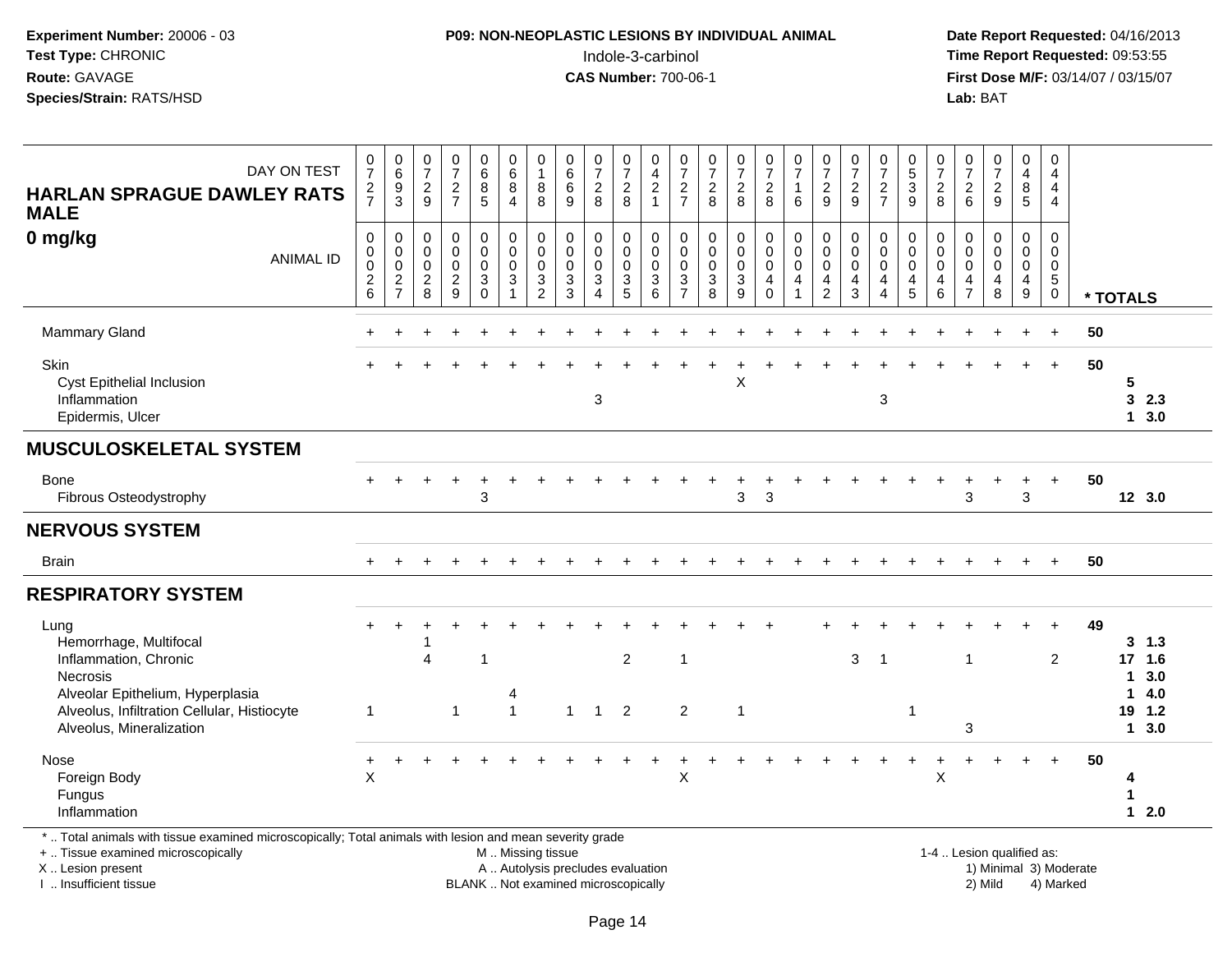#### **P09: NON-NEOPLASTIC LESIONS BY INDIVIDUAL ANIMAL**Indole-3-carbinol **Time Report Requested:** 09:53:55

 **Date Report Requested:** 04/16/2013 **First Dose M/F:** 03/14/07 / 03/15/07<br>**Lab: BAT** 

| DAY ON TEST<br><b>HARLAN SPRAGUE DAWLEY RATS</b><br><b>MALE</b>             | $\frac{0}{7}$<br>$\frac{2}{7}$           | $_{6}^{\rm 0}$<br>$\boldsymbol{9}$<br>$\mathfrak{S}$                              | $\frac{0}{7}$<br>$\boldsymbol{2}$<br>9                 | $\frac{0}{7}$<br>$\frac{2}{7}$                                         | $\begin{matrix} 0 \\ 6 \\ 8 \end{matrix}$<br>$\overline{5}$          | $_{6}^{\rm 0}$<br>8<br>$\overline{4}$   | $\begin{smallmatrix}0\1\end{smallmatrix}$<br>$\bf 8$<br>8       | $\begin{matrix} 0 \\ 6 \\ 6 \end{matrix}$<br>9                    | $\begin{array}{c} 0 \\ 7 \\ 2 \end{array}$<br>8 | $\frac{0}{7}$<br>8                                                                                     | $\begin{array}{c} 0 \\ 4 \\ 2 \end{array}$<br>$\overline{1}$ | $\frac{0}{7}$<br>$\frac{2}{7}$                                                    | $\begin{array}{c} 0 \\ 7 \\ 2 \end{array}$<br>8                           | $\frac{0}{7}$<br>$\frac{2}{8}$          | $\begin{array}{c} 0 \\ 7 \\ 2 \end{array}$<br>8                                         | $\frac{0}{7}$<br>$\mathbf{1}$<br>6                              | $\begin{array}{c} 0 \\ 7 \\ 2 \end{array}$<br>9        | $\begin{array}{c} 0 \\ 7 \\ 2 \end{array}$<br>9                                           | $\frac{0}{7}$<br>$\frac{2}{7}$                                                    | $\begin{array}{c} 0 \\ 5 \\ 3 \end{array}$<br>$\overline{9}$         | $\frac{0}{7}$<br>$\overline{c}$<br>8            | 0726                       | $\frac{0}{7}$<br>$\frac{2}{9}$                                  | 0<br>$\begin{array}{c} 4 \\ 8 \end{array}$<br>$5\phantom{.0}$ | $\pmb{0}$<br>$\overline{a}$<br>$\overline{4}$<br>$\overline{4}$ |              |          |                   |
|-----------------------------------------------------------------------------|------------------------------------------|-----------------------------------------------------------------------------------|--------------------------------------------------------|------------------------------------------------------------------------|----------------------------------------------------------------------|-----------------------------------------|-----------------------------------------------------------------|-------------------------------------------------------------------|-------------------------------------------------|--------------------------------------------------------------------------------------------------------|--------------------------------------------------------------|-----------------------------------------------------------------------------------|---------------------------------------------------------------------------|-----------------------------------------|-----------------------------------------------------------------------------------------|-----------------------------------------------------------------|--------------------------------------------------------|-------------------------------------------------------------------------------------------|-----------------------------------------------------------------------------------|----------------------------------------------------------------------|-------------------------------------------------|----------------------------|-----------------------------------------------------------------|---------------------------------------------------------------|-----------------------------------------------------------------|--------------|----------|-------------------|
| 0 mg/kg<br><b>ANIMAL ID</b>                                                 | 0<br>$_{\rm 0}^{\rm 0}$<br>$\frac{2}{6}$ | $\begin{smallmatrix}0\\0\\0\end{smallmatrix}$<br>$\overline{c}$<br>$\overline{7}$ | 0<br>$\pmb{0}$<br>$\mathbf 0$<br>$\boldsymbol{2}$<br>8 | $\begin{smallmatrix}0\\0\\0\end{smallmatrix}$<br>$\boldsymbol{2}$<br>9 | 0<br>$\pmb{0}$<br>$\pmb{0}$<br>$\ensuremath{\mathsf{3}}$<br>$\Omega$ | $_{0}^{0}$<br>$\mathbf 0$<br>$\sqrt{3}$ | $_{\rm 0}^{\rm 0}$<br>$\pmb{0}$<br>$\sqrt{3}$<br>$\overline{2}$ | 0<br>$\mathbf 0$<br>$\mathbf 0$<br>$\ensuremath{\mathsf{3}}$<br>3 | 0<br>$\pmb{0}$<br>$\pmb{0}$<br>$\sqrt{3}$       | $\boldsymbol{0}$<br>$\mathsf{O}\xspace$<br>$\mathbf 0$<br>$\ensuremath{\mathsf{3}}$<br>$5\phantom{.0}$ | 0<br>$\mathbf 0$<br>$\mathbf 0$<br>$\mathbf{3}$<br>6         | 0<br>$\pmb{0}$<br>$\boldsymbol{0}$<br>$\ensuremath{\mathsf{3}}$<br>$\overline{7}$ | $\pmb{0}$<br>$\mathbf 0$<br>$\mathbf 0$<br>$\ensuremath{\mathsf{3}}$<br>8 | $_0^0$<br>$\mathsf{O}\xspace$<br>3<br>9 | $\begin{smallmatrix}0\0\0\0\end{smallmatrix}$<br>$\overline{\mathbf{4}}$<br>$\mathbf 0$ | $\begin{smallmatrix}0\\0\\0\end{smallmatrix}$<br>$\overline{4}$ | 0<br>$\mathbf 0$<br>$\mathbf 0$<br>4<br>$\overline{2}$ | $\begin{smallmatrix} 0\\0 \end{smallmatrix}$<br>$\pmb{0}$<br>$\overline{\mathbf{4}}$<br>3 | $\begin{smallmatrix}0\0\0\end{smallmatrix}$<br>$\mathbf 0$<br>$\overline{4}$<br>4 | $\begin{smallmatrix}0\\0\\0\end{smallmatrix}$<br>$\overline{4}$<br>5 | 0<br>$\pmb{0}$<br>$\mathsf{O}\xspace$<br>4<br>6 | 0<br>0<br>$\mathsf 0$<br>4 | $_{\rm 0}^{\rm 0}$<br>$\pmb{0}$<br>$\overline{\mathbf{4}}$<br>8 | 0<br>$\pmb{0}$<br>$\mathbf 0$<br>$\overline{\mathbf{4}}$<br>9 | 0<br>$\mathbf 0$<br>$\mathbf 0$<br>$\,$ 5 $\,$<br>$\mathbf 0$   |              | * TOTALS |                   |
| Inflammation, Chronic Active<br>Respiratory Epithelium, Hyperplasia         |                                          |                                                                                   |                                                        |                                                                        |                                                                      | $\overline{c}$                          |                                                                 |                                                                   |                                                 |                                                                                                        |                                                              | $\overline{c}$<br>$\overline{c}$                                                  |                                                                           |                                         |                                                                                         |                                                                 |                                                        |                                                                                           |                                                                                   |                                                                      | $\overline{1}$                                  |                            |                                                                 |                                                               |                                                                 |              |          | $11 \t1.5$<br>2.0 |
| Trachea<br>Inflammation                                                     |                                          |                                                                                   |                                                        |                                                                        |                                                                      |                                         |                                                                 |                                                                   |                                                 |                                                                                                        |                                                              |                                                                                   |                                                                           |                                         |                                                                                         |                                                                 |                                                        |                                                                                           |                                                                                   |                                                                      |                                                 |                            |                                                                 |                                                               | $+$                                                             | 50           |          | $12.0$            |
| <b>SPECIAL SENSES SYSTEM</b>                                                |                                          |                                                                                   |                                                        |                                                                        |                                                                      |                                         |                                                                 |                                                                   |                                                 |                                                                                                        |                                                              |                                                                                   |                                                                           |                                         |                                                                                         |                                                                 |                                                        |                                                                                           |                                                                                   |                                                                      |                                                 |                            |                                                                 |                                                               |                                                                 |              |          |                   |
| Eye<br>Anterior Chamber, Inflammation, Acute<br>Cornea, Inflammation, Acute |                                          |                                                                                   | $\overline{2}$                                         | 3                                                                      |                                                                      |                                         | $\mathbf{1}$                                                    | $\overline{2}$                                                    |                                                 | $\overline{2}$                                                                                         |                                                              |                                                                                   | $\mathbf{1}$                                                              | $\overline{2}$                          | $\overline{2}$                                                                          |                                                                 |                                                        |                                                                                           | $\overline{2}$                                                                    |                                                                      |                                                 | $\mathbf{3}$               |                                                                 |                                                               | $+$                                                             | 50           |          | 2, 1.0<br>20 2.1  |
| <b>Harderian Gland</b><br>Pigmentation, Porphyrin                           |                                          |                                                                                   |                                                        |                                                                        |                                                                      |                                         |                                                                 |                                                                   |                                                 |                                                                                                        |                                                              |                                                                                   |                                                                           |                                         |                                                                                         |                                                                 |                                                        |                                                                                           |                                                                                   |                                                                      |                                                 |                            |                                                                 |                                                               | $+$                                                             | 50           |          | 1, 3.0            |
| <b>Lacrimal Gland</b><br>Degeneration                                       |                                          |                                                                                   |                                                        |                                                                        |                                                                      |                                         |                                                                 |                                                                   |                                                 |                                                                                                        |                                                              |                                                                                   |                                                                           |                                         |                                                                                         |                                                                 |                                                        |                                                                                           |                                                                                   |                                                                      |                                                 |                            |                                                                 |                                                               |                                                                 | $\mathbf{1}$ |          | 12.0              |
| <b>URINARY SYSTEM</b>                                                       |                                          |                                                                                   |                                                        |                                                                        |                                                                      |                                         |                                                                 |                                                                   |                                                 |                                                                                                        |                                                              |                                                                                   |                                                                           |                                         |                                                                                         |                                                                 |                                                        |                                                                                           |                                                                                   |                                                                      |                                                 |                            |                                                                 |                                                               |                                                                 |              |          |                   |
| Kidney<br>Nephropathy                                                       | 3                                        |                                                                                   |                                                        |                                                                        | 4                                                                    | 3                                       | 3                                                               | 3                                                                 | 3                                               | $\boldsymbol{\Lambda}$                                                                                 | 2                                                            | 3                                                                                 | 3                                                                         | 3                                       | 3                                                                                       | 2                                                               | 3                                                      | Δ                                                                                         | 3                                                                                 | $\overline{2}$                                                       | 3                                               |                            | $\Delta$                                                        | 4                                                             | $\ddot{}$<br>$\overline{4}$                                     | 50           |          | 50 3.2            |
| <b>Urinary Bladder</b>                                                      |                                          |                                                                                   |                                                        |                                                                        |                                                                      |                                         |                                                                 |                                                                   |                                                 |                                                                                                        |                                                              |                                                                                   |                                                                           |                                         |                                                                                         |                                                                 |                                                        |                                                                                           |                                                                                   |                                                                      |                                                 |                            |                                                                 |                                                               |                                                                 | 50           |          |                   |

\* .. Total animals with tissue examined microscopically; Total animals with lesion and mean severity grade

+ .. Tissue examined microscopically

X .. Lesion present

I .. Insufficient tissue

 M .. Missing tissueA .. Autolysis precludes evaluation

BLANK .. Not examined microscopically 2) Mild 4) Marked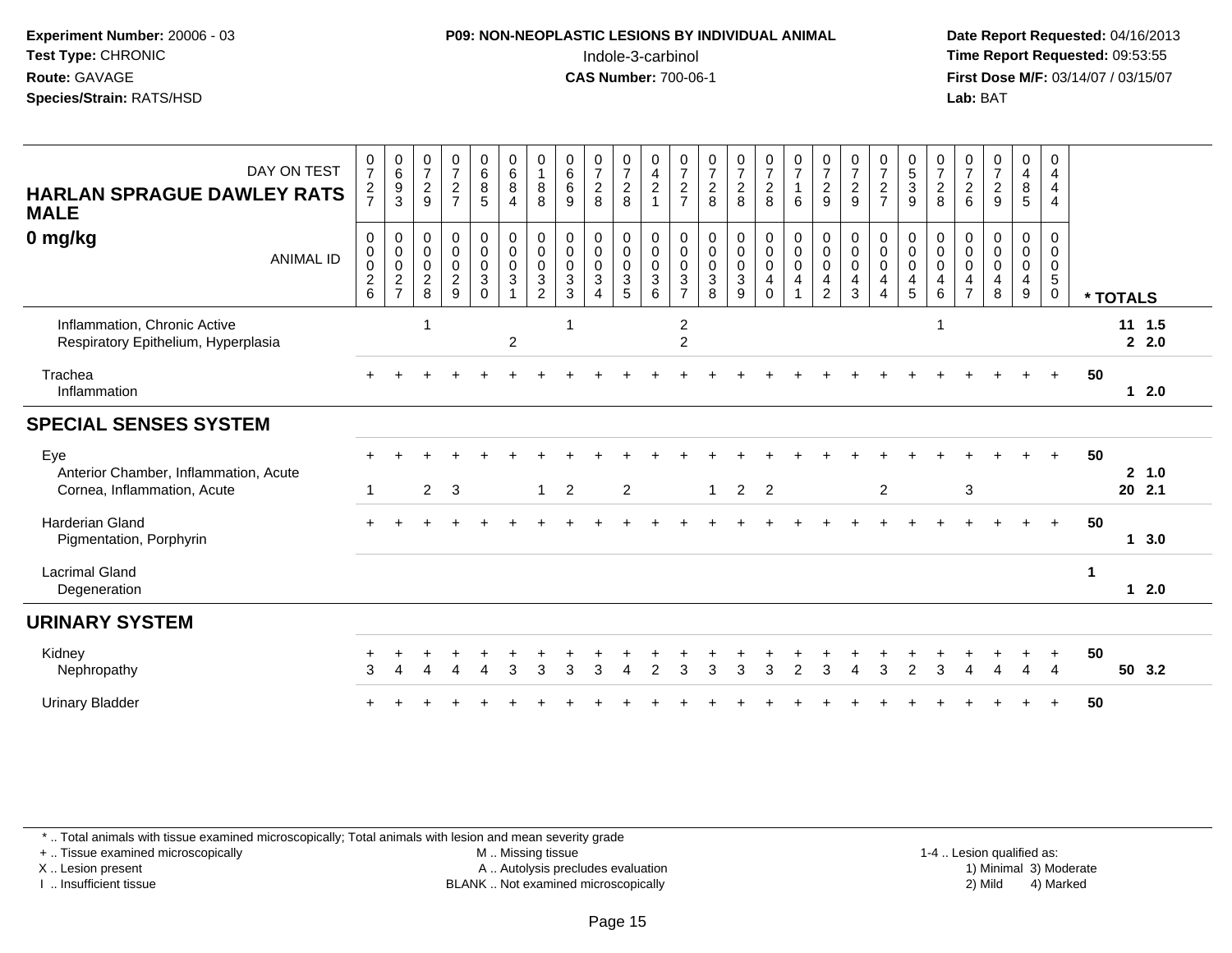#### **P09: NON-NEOPLASTIC LESIONS BY INDIVIDUAL ANIMAL**Indole-3-carbinol **Time Report Requested:** 09:53:55

 **Date Report Requested:** 04/16/2013 **First Dose M/F:** 03/14/07 / 03/15/07<br>**Lab: BAT** 

| <b>HARLAN SPRAGUE DAWLEY RATS</b><br><b>MALE</b>                         | DAY ON TEST      | $\mathbf 0$<br>$\,6$<br>$\frac{9}{2}$                      | $\frac{0}{7}$<br>$\frac{2}{9}$                           | $\begin{array}{c} 0 \\ 6 \end{array}$<br>$\sqrt{3}$<br>$\overline{7}$ | $_3^0$<br>$\bf 8$<br>$\overline{c}$                                         | $\mathbf 0$<br>$\overline{4}$<br>$\overline{4}$              | $\frac{0}{7}$<br>$\frac{2}{7}$                              | 0<br>$\,6\,$<br>8<br>9                                                     | $\boldsymbol{0}$<br>$\,6\,$<br>8<br>$\Omega$                      | $\frac{0}{5}$<br>$\,6\,$<br>9             | $\begin{array}{c} 0 \\ 3 \\ 5 \end{array}$<br>$\overline{7}$      | $\begin{array}{c} 0 \\ 6 \end{array}$<br>$\boldsymbol{9}$<br>5 | 0<br>$\,6\,$<br>$\mathbf{1}$<br>$\overline{7}$         | $\begin{smallmatrix}0\\7\end{smallmatrix}$<br>$\frac{2}{8}$ | $\begin{array}{c} 0 \\ 7 \end{array}$<br>$\frac{2}{7}$                 | $\begin{array}{c} 0 \\ 7 \end{array}$<br>$\overline{c}$<br>8 | $\begin{array}{c} 0 \\ 6 \end{array}$<br>$\overline{7}$<br>$\mathbf{1}$ | $\begin{array}{c} 0 \\ 6 \end{array}$<br>$\overline{4}$<br>8     | $\begin{smallmatrix}0\0\4\end{smallmatrix}$<br>$\overline{5}$<br>$\overline{4}$ | $\begin{array}{c} 0 \\ 7 \end{array}$<br>$\overline{c}$<br>8 | $\begin{array}{c} 0 \\ 5 \end{array}$<br>$\overline{7}$<br>$\mathbf{1}$ | 0<br>$\overline{7}$<br>$\mathbf 0$<br>3         | $\begin{array}{c} 0 \\ 6 \end{array}$<br>$\sqrt{5}$<br>$\mathbf 0$ | $\begin{smallmatrix}0\\1\end{smallmatrix}$<br>$\boldsymbol{9}$<br>$\overline{\mathbf{1}}$ | $\begin{array}{c} 0 \\ 5 \end{array}$<br>$\sqrt{5}$<br>9                      | $\mathbf 0$<br>6<br>$\mathbf 0$<br>2                         |                 |
|--------------------------------------------------------------------------|------------------|------------------------------------------------------------|----------------------------------------------------------|-----------------------------------------------------------------------|-----------------------------------------------------------------------------|--------------------------------------------------------------|-------------------------------------------------------------|----------------------------------------------------------------------------|-------------------------------------------------------------------|-------------------------------------------|-------------------------------------------------------------------|----------------------------------------------------------------|--------------------------------------------------------|-------------------------------------------------------------|------------------------------------------------------------------------|--------------------------------------------------------------|-------------------------------------------------------------------------|------------------------------------------------------------------|---------------------------------------------------------------------------------|--------------------------------------------------------------|-------------------------------------------------------------------------|-------------------------------------------------|--------------------------------------------------------------------|-------------------------------------------------------------------------------------------|-------------------------------------------------------------------------------|--------------------------------------------------------------|-----------------|
| 75 mg/kg                                                                 | <b>ANIMAL ID</b> | $\mathbf 0$<br>$\pmb{0}$<br>$\mathbf 0$<br>$\sqrt{5}$<br>1 | 0<br>$\mathsf{O}\xspace$<br>$\mathbf 0$<br>$\frac{5}{2}$ | $\mathbf 0$<br>$\mathbf 0$<br>0<br>$\sqrt{5}$<br>3                    | $\pmb{0}$<br>$\pmb{0}$<br>$\pmb{0}$<br>$\sqrt{5}$<br>$\boldsymbol{\Lambda}$ | $\mathbf 0$<br>$\mathbf 0$<br>$\mathbf 0$<br>$\sqrt{5}$<br>5 | $\mathbf 0$<br>$\pmb{0}$<br>$\mathbf 0$<br>$\,$ 5 $\,$<br>6 | $\mathbf 0$<br>$\mathbf{0}$<br>$\mathbf 0$<br>$\sqrt{5}$<br>$\overline{7}$ | $\mathbf 0$<br>$\mathbf 0$<br>$\boldsymbol{0}$<br>$\sqrt{5}$<br>8 | 0<br>$\mathbf 0$<br>$\mathbf 0$<br>5<br>9 | $\pmb{0}$<br>$\mathbf 0$<br>$\mathbf 0$<br>$\,6\,$<br>$\mathbf 0$ | 0<br>$\mathbf 0$<br>0<br>6                                     | 0<br>$\mathsf{O}\xspace$<br>$\pmb{0}$<br>$\frac{6}{2}$ | $\mathbf 0$<br>$\mathsf{O}\xspace$<br>$\pmb{0}$<br>$^6_3$   | $\mathbf 0$<br>$\mathbf 0$<br>$\mathbf 0$<br>$\,6\,$<br>$\overline{4}$ | 0<br>$\mathbf 0$<br>$\mathbf 0$<br>$\,6\,$<br>5              | $\pmb{0}$<br>$\mathbf 0$<br>$\mathbf 0$<br>$\,6\,$<br>6                 | $\mathbf 0$<br>$\mathbf 0$<br>$\mathbf 0$<br>6<br>$\overline{7}$ | 0<br>$\mathbf 0$<br>0<br>$\,6\,$<br>8                                           | $\mathbf 0$<br>$\mathbf 0$<br>$\mathbf 0$<br>$\,6\,$<br>9    | 0<br>$\mathsf{O}\xspace$<br>$\frac{0}{7}$<br>$\mathbf 0$                | $\mathbf 0$<br>0<br>$\pmb{0}$<br>$\overline{7}$ | 0<br>$\mathsf{O}\xspace$<br>$\frac{0}{7}$<br>2                     | 0<br>$\mathbf 0$<br>$\pmb{0}$<br>$\overline{7}$<br>3                                      | $\mathbf 0$<br>$\mathbf 0$<br>$\mathsf 0$<br>$\overline{7}$<br>$\overline{4}$ | 0<br>$\Omega$<br>$\mathbf 0$<br>$\overline{7}$<br>$\sqrt{5}$ | males<br>(cont) |
| <b>ALIMENTARY SYSTEM</b>                                                 |                  |                                                            |                                                          |                                                                       |                                                                             |                                                              |                                                             |                                                                            |                                                                   |                                           |                                                                   |                                                                |                                                        |                                                             |                                                                        |                                                              |                                                                         |                                                                  |                                                                                 |                                                              |                                                                         |                                                 |                                                                    |                                                                                           |                                                                               |                                                              |                 |
| Esophagus<br>Inflammation<br>Epithelium, Hyperplasia                     |                  |                                                            |                                                          |                                                                       |                                                                             |                                                              |                                                             |                                                                            |                                                                   |                                           |                                                                   |                                                                |                                                        |                                                             |                                                                        |                                                              |                                                                         |                                                                  |                                                                                 |                                                              |                                                                         |                                                 |                                                                    |                                                                                           |                                                                               | $\div$                                                       |                 |
| Intestine Large, Cecum<br>Hyperplasia, Lymphoid<br>Necrosis              |                  |                                                            |                                                          |                                                                       |                                                                             |                                                              |                                                             |                                                                            |                                                                   |                                           |                                                                   |                                                                |                                                        |                                                             |                                                                        |                                                              |                                                                         |                                                                  |                                                                                 |                                                              |                                                                         |                                                 |                                                                    |                                                                                           |                                                                               | $+$                                                          |                 |
| Intestine Large, Colon                                                   |                  |                                                            |                                                          |                                                                       |                                                                             |                                                              |                                                             |                                                                            |                                                                   |                                           |                                                                   |                                                                |                                                        |                                                             |                                                                        |                                                              |                                                                         |                                                                  |                                                                                 |                                                              |                                                                         |                                                 |                                                                    |                                                                                           |                                                                               | $+$                                                          |                 |
| Intestine Large, Rectum                                                  |                  |                                                            |                                                          |                                                                       |                                                                             |                                                              |                                                             |                                                                            |                                                                   |                                           |                                                                   |                                                                |                                                        |                                                             |                                                                        |                                                              |                                                                         |                                                                  |                                                                                 |                                                              |                                                                         |                                                 |                                                                    |                                                                                           |                                                                               | $\ddot{}$                                                    |                 |
| Intestine Small, Duodenum                                                |                  |                                                            |                                                          |                                                                       |                                                                             |                                                              |                                                             |                                                                            |                                                                   |                                           |                                                                   |                                                                |                                                        |                                                             |                                                                        |                                                              |                                                                         |                                                                  |                                                                                 |                                                              |                                                                         |                                                 |                                                                    |                                                                                           |                                                                               | $+$                                                          |                 |
| Intestine Small, Ileum                                                   |                  | A                                                          |                                                          |                                                                       |                                                                             |                                                              |                                                             |                                                                            |                                                                   |                                           |                                                                   |                                                                |                                                        |                                                             |                                                                        |                                                              |                                                                         |                                                                  |                                                                                 |                                                              |                                                                         |                                                 |                                                                    |                                                                                           | $+$                                                                           | A                                                            |                 |
| Intestine Small, Jejunum<br>Lymphatic, Ectasia                           |                  | A                                                          | $\ddot{}$<br>-1                                          | $+$                                                                   | Α                                                                           | $\overline{1}$                                               |                                                             |                                                                            |                                                                   |                                           |                                                                   |                                                                |                                                        |                                                             |                                                                        |                                                              |                                                                         |                                                                  |                                                                                 |                                                              |                                                                         |                                                 |                                                                    |                                                                                           |                                                                               | A                                                            |                 |
| Liver<br>Cholangiofibrosis                                               |                  |                                                            |                                                          |                                                                       |                                                                             |                                                              |                                                             |                                                                            |                                                                   |                                           |                                                                   |                                                                |                                                        |                                                             |                                                                        |                                                              |                                                                         |                                                                  |                                                                                 |                                                              |                                                                         |                                                 |                                                                    |                                                                                           |                                                                               |                                                              |                 |
| Clear Cell Focus<br><b>Eosinophilic Focus</b><br><b>Mixed Cell Focus</b> |                  | $\mathsf{X}$                                               | X                                                        |                                                                       |                                                                             |                                                              | $X$ $X$<br>$\times$                                         |                                                                            |                                                                   |                                           |                                                                   |                                                                |                                                        |                                                             | X                                                                      | X                                                            |                                                                         |                                                                  |                                                                                 | $\mathsf X$                                                  | $X$ $X$                                                                 |                                                 |                                                                    |                                                                                           | $\times$                                                                      |                                                              |                 |
| <b>Necrosis</b><br>Artery, Inflammation, Chronic Active                  |                  |                                                            |                                                          |                                                                       |                                                                             |                                                              |                                                             |                                                                            |                                                                   |                                           |                                                                   |                                                                | $\overline{1}$                                         |                                                             |                                                                        |                                                              | 2                                                                       |                                                                  |                                                                                 |                                                              |                                                                         |                                                 |                                                                    |                                                                                           |                                                                               |                                                              |                 |
| Bile Duct, Hyperplasia                                                   |                  |                                                            | $\mathbf 1$                                              |                                                                       |                                                                             |                                                              |                                                             |                                                                            |                                                                   |                                           |                                                                   |                                                                |                                                        |                                                             |                                                                        |                                                              | 1                                                                       |                                                                  |                                                                                 |                                                              |                                                                         |                                                 |                                                                    |                                                                                           |                                                                               |                                                              |                 |

\* .. Total animals with tissue examined microscopically; Total animals with lesion and mean severity grade

+ .. Tissue examined microscopically

X .. Lesion present

I .. Insufficient tissue

M .. Missing tissue

A .. Autolysis precludes evaluation

BLANK .. Not examined microscopically 2) Mild 4) Marked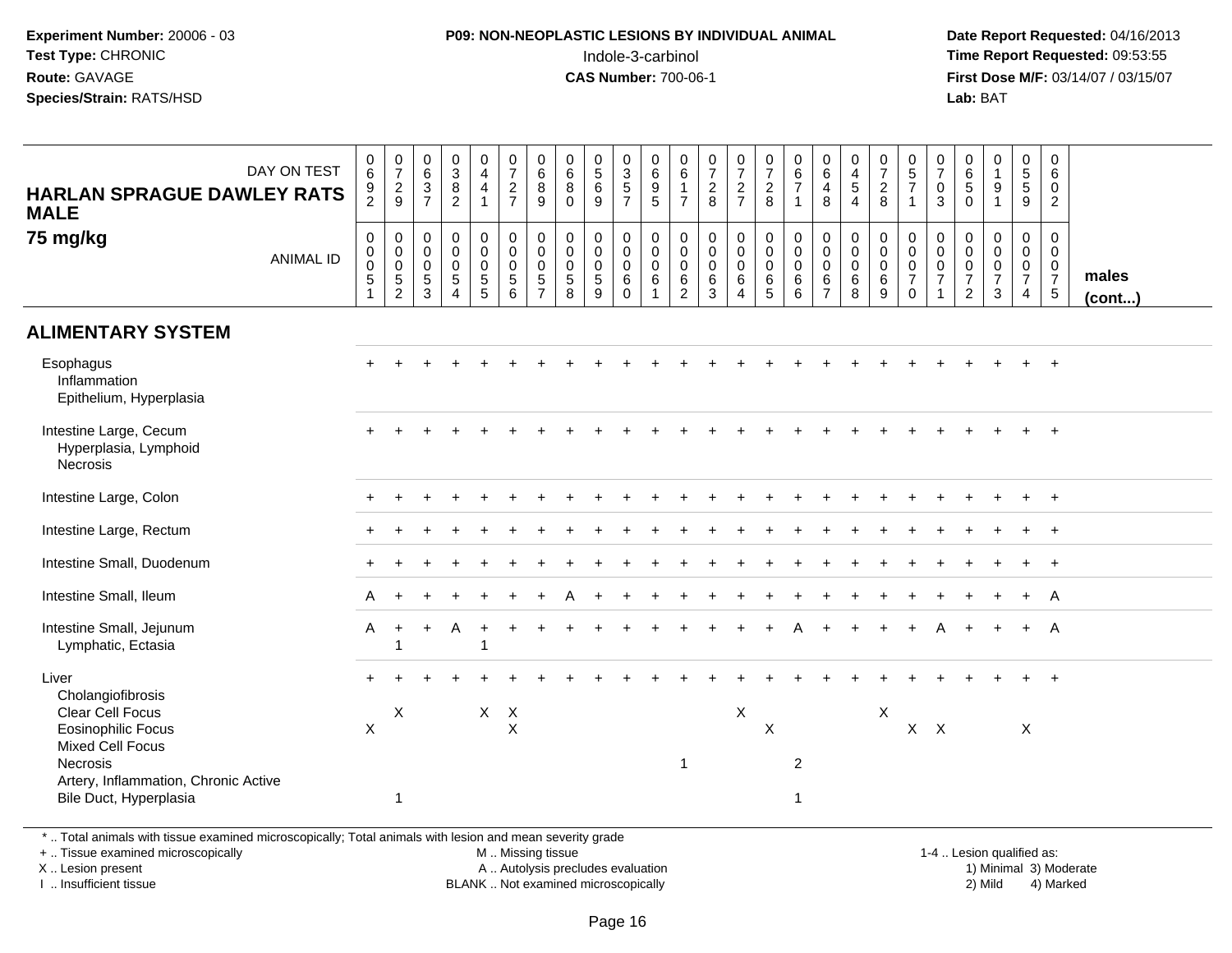#### **P09: NON-NEOPLASTIC LESIONS BY INDIVIDUAL ANIMAL**Indole-3-carbinol **Time Report Requested:** 09:53:55

 **Date Report Requested:** 04/16/2013 **First Dose M/F:** 03/14/07 / 03/15/07<br>**Lab: BAT Lab:** BAT

| DAY ON TEST<br><b>HARLAN SPRAGUE DAWLEY RATS</b><br><b>MALE</b>                                                                           | 0<br>6<br>9<br>$\overline{2}$              | $\frac{0}{7}$<br>$\frac{2}{9}$                       | $_{6}^{\rm 0}$<br>$\sqrt{3}$<br>$\overline{7}$                     | $_{3}^{\rm 0}$<br>$\bf 8$<br>$\overline{2}$                             | $\begin{smallmatrix}0\0\4\end{smallmatrix}$<br>$\overline{4}$<br>$\mathbf{1}$  | $\frac{0}{7}$<br>$\sqrt{2}$<br>$\overline{7}$               | $\begin{array}{c} 0 \\ 6 \end{array}$<br>$\, 8$<br>$9$                        | $\begin{matrix} 0 \\ 6 \end{matrix}$<br>$\,8\,$<br>$\mathbf 0$        | $0$<br>5<br>6<br>9                         | $\begin{array}{c} 0 \\ 3 \\ 5 \\ 7 \end{array}$                     | $\begin{matrix} 0 \\ 6 \\ 9 \end{matrix}$<br>$\sqrt{5}$              | $\begin{matrix} 0 \\ 6 \\ 1 \end{matrix}$<br>$\overline{7}$  | $\frac{0}{7}$<br>$\frac{2}{8}$                               | $\frac{0}{7}$<br>$\frac{2}{7}$                    | $\frac{0}{7}$<br>8                                         | $\begin{array}{c} 0 \\ 6 \\ 7 \end{array}$<br>$\mathbf{1}$          | $\begin{array}{c} 0 \\ 6 \\ 4 \end{array}$<br>8 | $\begin{array}{c} 0 \\ 4 \\ 5 \end{array}$<br>$\overline{4}$  | $\begin{smallmatrix}0\\7\end{smallmatrix}$<br>$\sqrt{2}$<br>8 | $\begin{array}{c} 0 \\ 5 \\ 7 \end{array}$<br>$\mathbf{1}$                | $\frac{0}{7}$<br>$\mathbf 0$<br>3                 | $\begin{array}{c} 0 \\ 6 \\ 5 \end{array}$<br>$\mathbf 0$ | $\begin{smallmatrix}0\1\end{smallmatrix}$<br>9<br>$\mathbf{1}$ | $\begin{array}{c} 0 \\ 5 \\ 5 \end{array}$<br>9                        | 0<br>6<br>$\mathbf 0$<br>$\overline{2}$                              |                       |
|-------------------------------------------------------------------------------------------------------------------------------------------|--------------------------------------------|------------------------------------------------------|--------------------------------------------------------------------|-------------------------------------------------------------------------|--------------------------------------------------------------------------------|-------------------------------------------------------------|-------------------------------------------------------------------------------|-----------------------------------------------------------------------|--------------------------------------------|---------------------------------------------------------------------|----------------------------------------------------------------------|--------------------------------------------------------------|--------------------------------------------------------------|---------------------------------------------------|------------------------------------------------------------|---------------------------------------------------------------------|-------------------------------------------------|---------------------------------------------------------------|---------------------------------------------------------------|---------------------------------------------------------------------------|---------------------------------------------------|-----------------------------------------------------------|----------------------------------------------------------------|------------------------------------------------------------------------|----------------------------------------------------------------------|-----------------------|
| 75 mg/kg<br><b>ANIMAL ID</b>                                                                                                              | $\pmb{0}$<br>$\pmb{0}$<br>$\mathbf 0$<br>5 | 0<br>$\pmb{0}$<br>$\mathbf 0$<br>$\overline{5}$<br>2 | $\pmb{0}$<br>$\mathsf{O}\xspace$<br>$\mathbf 0$<br>$\sqrt{5}$<br>3 | $\pmb{0}$<br>$\mathsf{O}\xspace$<br>$\pmb{0}$<br>$\sqrt{5}$<br>$\Delta$ | $\pmb{0}$<br>$\mathsf 0$<br>$\pmb{0}$<br>$\begin{array}{c} 5 \\ 5 \end{array}$ | $\pmb{0}$<br>$\mathbf 0$<br>$\mathbf 0$<br>$\,$ 5 $\,$<br>6 | $\pmb{0}$<br>$\boldsymbol{0}$<br>$\mathbf 0$<br>$\mathbf 5$<br>$\overline{7}$ | $\begin{smallmatrix} 0\\0\\0\\0 \end{smallmatrix}$<br>$\sqrt{5}$<br>8 | 0<br>$\mathsf{O}$<br>$\mathbf 0$<br>5<br>9 | $\pmb{0}$<br>$\mathbf 0$<br>$\ddot{\mathbf{0}}$<br>6<br>$\mathbf 0$ | $\pmb{0}$<br>$\begin{smallmatrix} 0\\0 \end{smallmatrix}$<br>$\,6\,$ | $\pmb{0}$<br>$_{\rm 0}^{\rm 0}$<br>$\,6\,$<br>$\overline{2}$ | $\mathsf 0$<br>$\mathbf 0$<br>$\overline{0}$<br>$\,6\,$<br>3 | 0<br>$\mathbf 0$<br>$\mathsf{O}\xspace$<br>6<br>4 | $\begin{smallmatrix}0\\0\\0\\0\end{smallmatrix}$<br>6<br>5 | $\pmb{0}$<br>$\begin{smallmatrix} 0\\0 \end{smallmatrix}$<br>6<br>6 | 0<br>$\mathbf 0$<br>0<br>6<br>$\overline{z}$    | $\begin{smallmatrix}0\\0\\0\end{smallmatrix}$<br>$\,6\,$<br>8 | 0<br>$\mathsf 0$<br>$\mathbf 0$<br>$\,6\,$<br>9               | $\,0\,$<br>$\mathbf 0$<br>$\overline{0}$<br>$\overline{7}$<br>$\mathbf 0$ | 0<br>$\mathbf 0$<br>$\mathbf 0$<br>$\overline{7}$ | 0<br>$\mathbf 0$<br>$\mathbf 0$<br>$\boldsymbol{7}$<br>2  | 0<br>$\mathsf{O}$<br>$\pmb{0}$<br>$\overline{7}$<br>3          | 0<br>$\overline{0}$<br>$\mathbf 0$<br>$\overline{7}$<br>$\overline{4}$ | 0<br>$\mathbf 0$<br>$\mathbf 0$<br>$\overline{7}$<br>$5\phantom{.0}$ | males<br>$($ cont $)$ |
| Mesentery<br>Artery, Mineralization                                                                                                       |                                            |                                                      |                                                                    |                                                                         | $\ddot{}$                                                                      |                                                             |                                                                               |                                                                       |                                            |                                                                     |                                                                      |                                                              |                                                              |                                                   |                                                            |                                                                     |                                                 |                                                               |                                                               |                                                                           |                                                   |                                                           |                                                                |                                                                        |                                                                      |                       |
| Oral Mucosa<br>Foreign Body<br>Hyperplasia, Squamous                                                                                      |                                            |                                                      |                                                                    |                                                                         |                                                                                |                                                             |                                                                               |                                                                       |                                            |                                                                     |                                                                      | Х<br>$\overline{c}$                                          |                                                              |                                                   |                                                            |                                                                     |                                                 |                                                               |                                                               |                                                                           |                                                   |                                                           |                                                                |                                                                        |                                                                      |                       |
| Pancreas<br>Thrombosis<br>Acinus, Atrophy<br>Acinus, Hyperplasia                                                                          |                                            | -1                                                   | $\mathbf{1}$                                                       |                                                                         |                                                                                |                                                             |                                                                               |                                                                       |                                            |                                                                     |                                                                      |                                                              |                                                              |                                                   |                                                            | 1                                                                   | $\mathbf{1}$                                    |                                                               |                                                               |                                                                           | $\mathbf 1$                                       |                                                           |                                                                |                                                                        |                                                                      |                       |
| Artery, Inflammation, Chronic Active                                                                                                      | -1                                         |                                                      | 3                                                                  |                                                                         |                                                                                | 2                                                           | $\overline{2}$                                                                | 3                                                                     | $\overline{2}$                             |                                                                     | 2                                                                    |                                                              | $\mathbf{1}$                                                 | $\overline{2}$                                    | $\overline{1}$                                             | $\overline{2}$                                                      |                                                 |                                                               | 3                                                             | $\overline{1}$                                                            | $\overline{2}$                                    | $\overline{2}$                                            |                                                                | $4\quad 2$                                                             |                                                                      |                       |
| Salivary Glands<br>Metaplasia                                                                                                             | $\ddot{}$<br>$\overline{c}$                |                                                      |                                                                    |                                                                         |                                                                                |                                                             |                                                                               |                                                                       |                                            |                                                                     |                                                                      |                                                              |                                                              |                                                   |                                                            |                                                                     |                                                 |                                                               |                                                               |                                                                           |                                                   |                                                           |                                                                |                                                                        |                                                                      |                       |
| Stomach, Forestomach<br>Hyperplasia<br>Ulcer                                                                                              |                                            |                                                      | $\overline{2}$                                                     | $\overline{1}$                                                          | $\overline{2}$                                                                 |                                                             |                                                                               |                                                                       |                                            | $\overline{2}$                                                      |                                                                      |                                                              |                                                              |                                                   |                                                            | $\div$<br>$\overline{4}$                                            |                                                 | $\overline{1}$                                                | +                                                             | 3                                                                         |                                                   |                                                           | $\div$                                                         | $+$                                                                    | $+$                                                                  |                       |
| Stomach, Glandular<br>Epithelium, Hyperplasia<br>Epithelium, Inflammation                                                                 |                                            |                                                      |                                                                    |                                                                         | $\mathbf{3}$                                                                   |                                                             |                                                                               |                                                                       |                                            |                                                                     |                                                                      |                                                              |                                                              |                                                   |                                                            |                                                                     |                                                 |                                                               |                                                               |                                                                           |                                                   |                                                           |                                                                |                                                                        |                                                                      |                       |
| Epithelium, Inflammation, Chronic Active<br>Epithelium, Mineralization<br>Epithelium, Ulcer<br>Epithelium, Muscularis, Hyperplasia, Focal |                                            |                                                      |                                                                    |                                                                         |                                                                                |                                                             | $\sqrt{2}$                                                                    | $\mathbf{1}$                                                          | -1                                         |                                                                     |                                                                      |                                                              |                                                              |                                                   |                                                            |                                                                     |                                                 | 2                                                             | $\boldsymbol{2}$                                              |                                                                           | 1<br>$\overline{2}$                               |                                                           |                                                                | 3                                                                      |                                                                      |                       |

#### **CARDIOVASCULAR SYSTEM**

\* .. Total animals with tissue examined microscopically; Total animals with lesion and mean severity grade

+ .. Tissue examined microscopically

X .. Lesion present

I .. Insufficient tissue

M .. Missing tissue

A .. Autolysis precludes evaluation

BLANK .. Not examined microscopically 2) Mild 4) Marked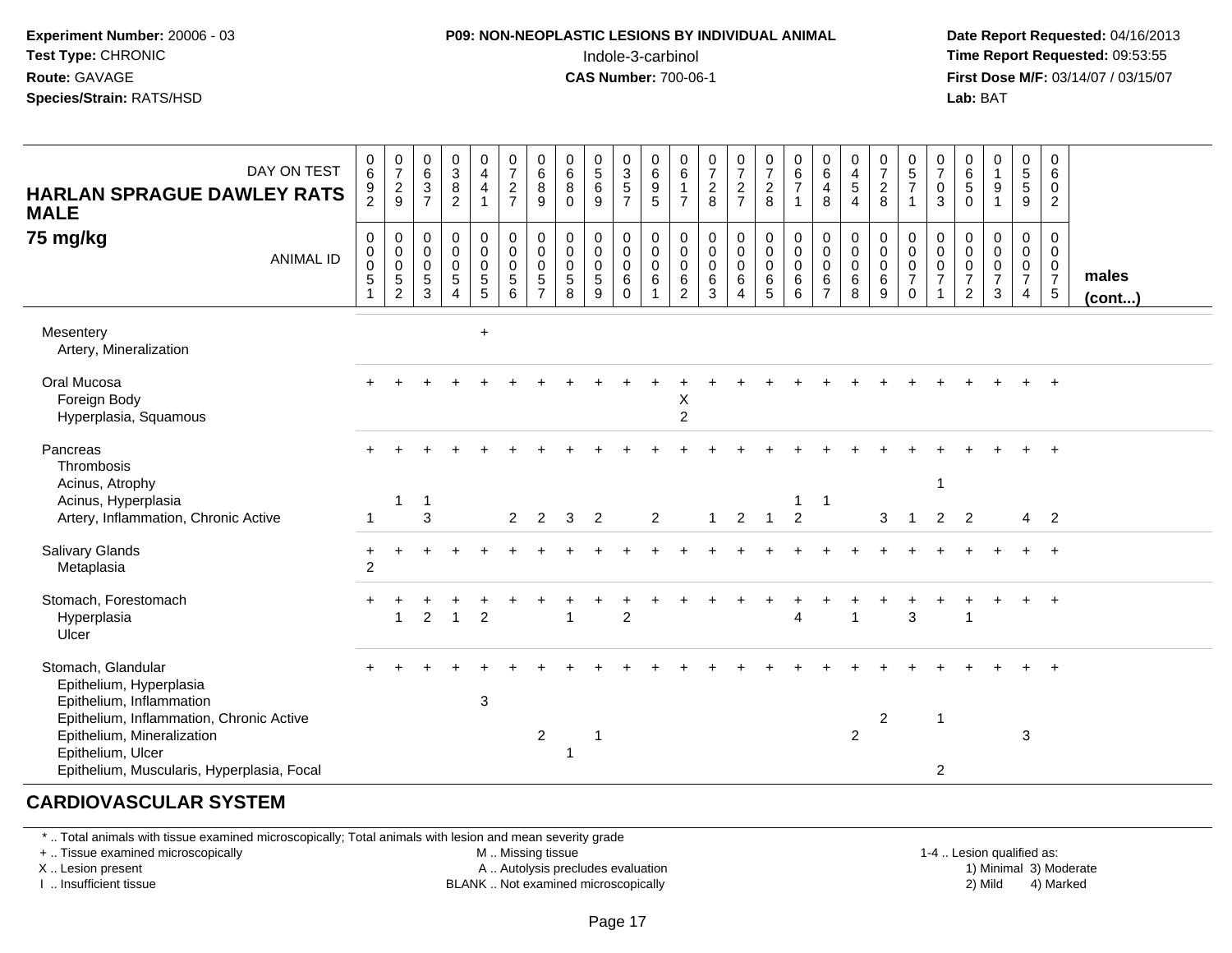#### **P09: NON-NEOPLASTIC LESIONS BY INDIVIDUAL ANIMAL**Indole-3-carbinol **Time Report Requested:** 09:53:55

 **Date Report Requested:** 04/16/2013 **First Dose M/F:** 03/14/07 / 03/15/07<br>**Lab:** BAT **Lab:** BAT

| <b>HARLAN SPRAGUE DAWLEY RATS</b><br><b>MALE</b>                                                                                                                    | DAY ON TEST      | 0<br>$\,6\,$<br>$\frac{9}{2}$                                      | $\begin{smallmatrix}0\\7\end{smallmatrix}$<br>$\frac{2}{9}$                       | 0<br>$\,6\,$<br>$\mathbf{3}$<br>$\overline{7}$                | $_{3}^{\rm 0}$<br>$\frac{8}{2}$                                                  | 0<br>$\overline{\mathbf{4}}$<br>4<br>$\overline{1}$ | $\frac{0}{7}$<br>$\frac{2}{7}$                           | 0<br>$\,6$<br>8<br>9                                            | 0<br>$\,6\,$<br>8<br>$\Omega$                    | $\begin{array}{c} 0 \\ 5 \end{array}$<br>6<br>$\overline{9}$ | 0<br>$\ensuremath{\mathsf{3}}$<br>$\frac{5}{7}$             | 0<br>$\,6\,$<br>$\boldsymbol{9}$<br>$\overline{5}$ | 0<br>$\,6\,$<br>$\mathbf{1}$<br>$\overline{7}$                       | $\frac{0}{7}$<br>$_{8}^2$                                 | $\frac{0}{7}$<br>$\frac{2}{7}$        | $\frac{0}{7}$<br>$\overline{2}$<br>8                                   | $_{6}^{\rm 0}$<br>$\overline{7}$<br>$\mathbf{1}$ | 0<br>$\,6\,$<br>4<br>8                       | $\begin{smallmatrix}0\\4\end{smallmatrix}$<br>$\sqrt{5}$<br>$\overline{4}$ | $\frac{0}{7}$<br>$\boldsymbol{2}$<br>8 | $\pmb{0}$<br>$\overline{5}$<br>$\overline{7}$<br>$\overline{1}$                 | 0<br>$\overline{7}$<br>$\mathbf 0$<br>3 | $_{6}^{\rm 0}$<br>$^5_{0}$                                          | $\begin{smallmatrix}0\1\end{smallmatrix}$<br>9<br>$\mathbf{1}$   | $\mathbf 0$<br>$\sqrt{5}$<br>5<br>9                      | $\boldsymbol{0}$<br>$\,6\,$<br>$\mathbf 0$<br>$\overline{2}$              |                        |
|---------------------------------------------------------------------------------------------------------------------------------------------------------------------|------------------|--------------------------------------------------------------------|-----------------------------------------------------------------------------------|---------------------------------------------------------------|----------------------------------------------------------------------------------|-----------------------------------------------------|----------------------------------------------------------|-----------------------------------------------------------------|--------------------------------------------------|--------------------------------------------------------------|-------------------------------------------------------------|----------------------------------------------------|----------------------------------------------------------------------|-----------------------------------------------------------|---------------------------------------|------------------------------------------------------------------------|--------------------------------------------------|----------------------------------------------|----------------------------------------------------------------------------|----------------------------------------|---------------------------------------------------------------------------------|-----------------------------------------|---------------------------------------------------------------------|------------------------------------------------------------------|----------------------------------------------------------|---------------------------------------------------------------------------|------------------------|
| 75 mg/kg                                                                                                                                                            | <b>ANIMAL ID</b> | $\mathbf 0$<br>$\pmb{0}$<br>$\overline{0}$<br>$\overline{5}$<br>-1 | $\mathsf{O}\xspace$<br>$\mathbf 0$<br>$\mathbf 0$<br>$\sqrt{5}$<br>$\overline{2}$ | $\mathbf 0$<br>$\mathbf 0$<br>$\mathbf 0$<br>$\,$ 5 $\,$<br>3 | $\mathsf 0$<br>$\mathbf 0$<br>$\pmb{0}$<br>$\,$ 5 $\,$<br>$\boldsymbol{\Lambda}$ | 0<br>$\mathbf 0$<br>0<br>$\,$ 5 $\,$<br>$\sqrt{5}$  | $\pmb{0}$<br>$\mathbf 0$<br>$\pmb{0}$<br>$\sqrt{5}$<br>6 | 0<br>$\mathbf 0$<br>$\mathbf 0$<br>$\sqrt{5}$<br>$\overline{ }$ | 0<br>$\mathbf 0$<br>$\pmb{0}$<br>$\sqrt{5}$<br>8 | 0<br>$\mathbf 0$<br>$\pmb{0}$<br>5<br>9                      | 0<br>$\mathbf 0$<br>$\mathsf{O}\xspace$<br>6<br>$\mathbf 0$ | 0<br>$\mathbf 0$<br>$\pmb{0}$<br>$\,6\,$           | 0<br>$\mathbf 0$<br>$\mathbf 0$<br>$6\phantom{1}6$<br>$\overline{2}$ | $\mathbf 0$<br>$\mathbf 0$<br>$\mathbf 0$<br>$\,6\,$<br>3 | 0<br>$\mathbf 0$<br>0<br>$\,6\,$<br>4 | $\pmb{0}$<br>$\mathbf 0$<br>$\ddot{\mathbf{0}}$<br>$\,6$<br>$\sqrt{5}$ | $\pmb{0}$<br>$\mathbf 0$<br>$\pmb{0}$<br>6<br>6  | 0<br>0<br>$\mathbf 0$<br>6<br>$\overline{z}$ | $\mathbf 0$<br>$\mathbf 0$<br>$\mathbf 0$<br>$\,6\,$<br>8                  | 0<br>$\mathbf 0$<br>0<br>$\,6$<br>9    | $\boldsymbol{0}$<br>$\mathbf 0$<br>$\mathbf 0$<br>$\overline{7}$<br>$\mathbf 0$ | 0<br>$\mathbf 0$<br>0<br>$\overline{7}$ | 0<br>$\mathbf 0$<br>$\pmb{0}$<br>$\boldsymbol{7}$<br>$\overline{2}$ | 0<br>$\mathsf{O}$<br>$\pmb{0}$<br>$\overline{7}$<br>$\mathbf{3}$ | 0<br>$\mathbf 0$<br>$\mathbf 0$<br>$\boldsymbol{7}$<br>4 | $\mathbf 0$<br>$\mathbf 0$<br>$\mathbf 0$<br>$\overline{7}$<br>$\sqrt{5}$ | males<br>(cont)        |
| <b>Blood Vessel</b><br>Inflammation, Chronic Active<br>Mineralization                                                                                               |                  | $\mathfrak{p}$                                                     | $\ddot{}$                                                                         | 3                                                             |                                                                                  |                                                     | $\overline{2}$                                           | $\overline{c}$                                                  | $\overline{2}$                                   | $\overline{2}$                                               |                                                             | 3                                                  |                                                                      |                                                           |                                       |                                                                        | $\overline{2}$                                   | 2                                            | $\mathfrak{p}$                                                             | $\overline{2}$                         | $\mathfrak{p}$                                                                  | 3                                       | $\overline{2}$                                                      |                                                                  | $\ddot{}$<br>3                                           | $\ddot{}$<br>$\sqrt{2}$<br>3                                              |                        |
| Heart<br>Cardiomyopathy<br>Atrium, Thrombosis<br>Epicardium, Inflammation                                                                                           |                  |                                                                    |                                                                                   | $\overline{c}$                                                | 3                                                                                |                                                     | 3                                                        | 3                                                               |                                                  | 3                                                            |                                                             | 3                                                  | $\overline{2}$                                                       | 3                                                         | 3                                     | 3                                                                      | 3<br>$\overline{4}$                              | 3<br>3                                       | 3                                                                          | $\overline{c}$                         | 2                                                                               | 3                                       | 3                                                                   | $\overline{2}$                                                   | 3                                                        | 3                                                                         |                        |
| <b>ENDOCRINE SYSTEM</b>                                                                                                                                             |                  |                                                                    |                                                                                   |                                                               |                                                                                  |                                                     |                                                          |                                                                 |                                                  |                                                              |                                                             |                                                    |                                                                      |                                                           |                                       |                                                                        |                                                  |                                              |                                                                            |                                        |                                                                                 |                                         |                                                                     |                                                                  |                                                          |                                                                           |                        |
| <b>Adrenal Cortex</b><br>Degeneration, Cystic<br>Degeneration, Fatty<br>Hyperplasia<br>Thrombosis                                                                   |                  |                                                                    | 2<br>$\overline{1}$                                                               |                                                               |                                                                                  | $\overline{\mathbf{1}}$                             | $\overline{c}$                                           |                                                                 | $\overline{2}$                                   | $\overline{2}$<br>$\overline{2}$                             |                                                             | $\overline{2}$                                     | $\overline{1}$                                                       |                                                           | 3                                     |                                                                        |                                                  | 2                                            |                                                                            | $\overline{2}$                         | $\overline{\phantom{0}}$                                                        |                                         |                                                                     |                                                                  | 3                                                        | $^{+}$<br>3                                                               |                        |
| Adrenal Medulla<br>Degeneration, Fatty<br>Hyperplasia                                                                                                               |                  |                                                                    | $\overline{4}$                                                                    |                                                               |                                                                                  |                                                     |                                                          | 1                                                               | $\overline{2}$                                   | 3                                                            |                                                             | 3                                                  |                                                                      | $\overline{a}$                                            | 3                                     |                                                                        | 3                                                | 3                                            |                                                                            |                                        | $\overline{c}$                                                                  | 3                                       |                                                                     |                                                                  |                                                          |                                                                           |                        |
| Islets, Pancreatic<br>Hyperplasia                                                                                                                                   |                  |                                                                    |                                                                                   |                                                               |                                                                                  |                                                     |                                                          |                                                                 |                                                  |                                                              |                                                             |                                                    |                                                                      |                                                           |                                       |                                                                        |                                                  |                                              |                                                                            |                                        |                                                                                 |                                         |                                                                     | $\ddot{}$<br>$\overline{2}$                                      | $+$                                                      | $+$                                                                       |                        |
| Parathyroid Gland<br>Hyperplasia                                                                                                                                    |                  |                                                                    | $\overline{\mathbf{1}}$                                                           |                                                               |                                                                                  |                                                     |                                                          |                                                                 |                                                  | 3                                                            |                                                             | $\overline{2}$                                     |                                                                      |                                                           |                                       |                                                                        |                                                  |                                              |                                                                            |                                        | M                                                                               | м                                       | $\ddot{}$                                                           | м                                                                | M                                                        | $+$<br>$\overline{c}$                                                     |                        |
| <b>Pituitary Gland</b><br>Pars Distalis, Hyperplasia                                                                                                                |                  | 3                                                                  |                                                                                   | $\overline{2}$                                                | $\overline{2}$                                                                   | M                                                   | $\overline{2}$                                           |                                                                 |                                                  |                                                              |                                                             |                                                    |                                                                      |                                                           |                                       |                                                                        |                                                  |                                              |                                                                            | $\overline{2}$                         | 4                                                                               | 3                                       |                                                                     | $\ddot{}$                                                        | $\ddot{}$<br>$\overline{2}$                              | $+$                                                                       |                        |
| *  Total animals with tissue examined microscopically; Total animals with lesion and mean severity grade<br>+  Tissue examined microscopically<br>X  Lesion present |                  |                                                                    |                                                                                   |                                                               |                                                                                  |                                                     | M  Missing tissue                                        |                                                                 | A  Autolysis precludes evaluation                |                                                              |                                                             |                                                    |                                                                      |                                                           |                                       |                                                                        |                                                  |                                              |                                                                            |                                        |                                                                                 |                                         |                                                                     | 1-4  Lesion qualified as:                                        |                                                          |                                                                           | 1) Minimal 3) Moderate |

I .. Insufficient tissue

BLANK .. Not examined microscopically 2) Mild 4) Marked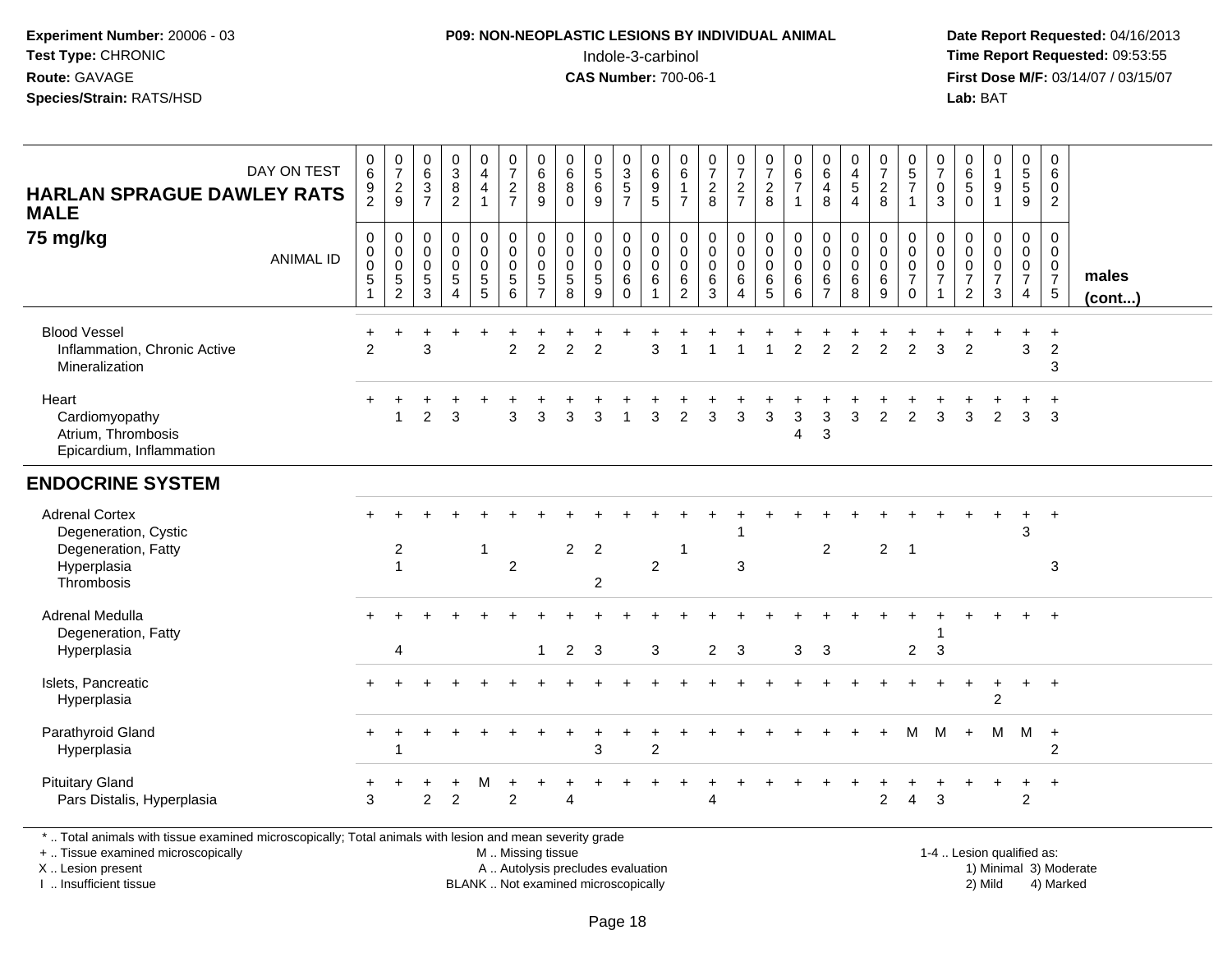### **P09: NON-NEOPLASTIC LESIONS BY INDIVIDUAL ANIMAL**Indole-3-carbinol **Time Report Requested:** 09:53:55

| DAY ON TEST<br><b>HARLAN SPRAGUE DAWLEY RATS</b><br><b>MALE</b>                                                                                                                               | 0<br>$6\phantom{a}$<br>$\frac{9}{2}$                                        | $\frac{0}{7}$<br>$\frac{2}{9}$                                  | $\mathbf 0$<br>$\,6\,$<br>3<br>$\overline{7}$                 | $\pmb{0}$<br>$\overline{3}$<br>8<br>$\overline{2}$               | 0<br>$\overline{4}$<br>4<br>$\mathbf{1}$         | $\begin{smallmatrix}0\\7\end{smallmatrix}$<br>$rac{2}{7}$ | $\pmb{0}$<br>$\overline{6}$<br>8<br>9                                | 0<br>6<br>8<br>$\Omega$                                                  | $\begin{array}{c} 0 \\ 5 \end{array}$<br>$\,6\,$<br>9     | $\pmb{0}$<br>$\overline{3}$<br>$\frac{5}{7}$     | 0<br>6<br>$\begin{array}{c} 9 \\ 5 \end{array}$                        | 0<br>$\,6\,$<br>$\overline{7}$                         | $\begin{array}{c} 0 \\ 7 \end{array}$<br>$\frac{2}{8}$             | $\frac{0}{7}$<br>$\frac{2}{7}$                          | $\begin{array}{c} 0 \\ 7 \end{array}$<br>$\frac{2}{8}$         | $\pmb{0}$<br>$6\phantom{a}$<br>$\overline{7}$<br>$\mathbf{1}$ | $\mathbf 0$<br>$6\phantom{a}$<br>$\overline{a}$<br>8                 | $\pmb{0}$<br>$\overline{4}$<br>$\sqrt{5}$<br>$\overline{4}$ | 0<br>$\overline{7}$<br>$_{8}^{\rm 2}$         | $\begin{array}{c} 0 \\ 5 \end{array}$<br>$\overline{7}$<br>$\mathbf{1}$ | 0<br>$\overline{7}$<br>0<br>3                  | 0<br>$6\phantom{a}$<br>$\sqrt{5}$<br>$\mathbf{0}$        | $\begin{smallmatrix}0\1\end{smallmatrix}$<br>9<br>$\mathbf{1}$ | $\pmb{0}$<br>$\overline{5}$<br>$\overline{9}$                       | $\mathbf 0$<br>$\,6\,$<br>$\mathbf 0$<br>$\overline{2}$                   |                        |
|-----------------------------------------------------------------------------------------------------------------------------------------------------------------------------------------------|-----------------------------------------------------------------------------|-----------------------------------------------------------------|---------------------------------------------------------------|------------------------------------------------------------------|--------------------------------------------------|-----------------------------------------------------------|----------------------------------------------------------------------|--------------------------------------------------------------------------|-----------------------------------------------------------|--------------------------------------------------|------------------------------------------------------------------------|--------------------------------------------------------|--------------------------------------------------------------------|---------------------------------------------------------|----------------------------------------------------------------|---------------------------------------------------------------|----------------------------------------------------------------------|-------------------------------------------------------------|-----------------------------------------------|-------------------------------------------------------------------------|------------------------------------------------|----------------------------------------------------------|----------------------------------------------------------------|---------------------------------------------------------------------|---------------------------------------------------------------------------|------------------------|
| 75 mg/kg<br><b>ANIMAL ID</b>                                                                                                                                                                  | $\boldsymbol{0}$<br>$\pmb{0}$<br>$\pmb{0}$<br>$\mathbf 5$<br>$\overline{1}$ | 0<br>$\mathbf 0$<br>$\mathsf 0$<br>$\sqrt{5}$<br>$\overline{2}$ | $\mathbf 0$<br>$\mathbf 0$<br>$\mathbf 0$<br>$\,$ 5 $\,$<br>3 | $\mathbf 0$<br>$\mathbf 0$<br>$\mathbf 0$<br>5<br>$\overline{4}$ | 0<br>$\mathbf 0$<br>$\mathsf 0$<br>$\frac{5}{5}$ | 0<br>$\mathbf 0$<br>$\pmb{0}$<br>$\sqrt{5}$<br>6          | $\pmb{0}$<br>$\pmb{0}$<br>$\pmb{0}$<br>$\,$ 5 $\,$<br>$\overline{7}$ | 0<br>$\mathbf 0$<br>0<br>$\sqrt{5}$<br>8                                 | $\mathbf 0$<br>$\pmb{0}$<br>$\pmb{0}$<br>$\,$ 5 $\,$<br>9 | 0<br>$\mathbf 0$<br>$\mathsf 0$<br>6<br>$\Omega$ | $\mathbf 0$<br>$\mathbf 0$<br>$\mathbf 0$<br>$\,6\,$<br>$\overline{1}$ | 0<br>$\mathbf 0$<br>$\mathbf 0$<br>6<br>$\overline{2}$ | $\mathbf 0$<br>$\mathbf 0$<br>$\mathbf 0$<br>$\,6$<br>$\mathbf{3}$ | 0<br>$\mathbf 0$<br>$\mathsf{O}$<br>6<br>$\overline{4}$ | $\boldsymbol{0}$<br>$\mathsf{O}$<br>$\pmb{0}$<br>$\frac{6}{5}$ | 0<br>$\pmb{0}$<br>$\pmb{0}$<br>$\,6$<br>6                     | $\mathbf 0$<br>$\mathbf 0$<br>$\pmb{0}$<br>$\,6\,$<br>$\overline{7}$ | $\mathbf 0$<br>$\mathbf 0$<br>$\mathbf 0$<br>$\,6$<br>8     | 0<br>$\mathbf 0$<br>$\pmb{0}$<br>$\,6\,$<br>9 | $\Omega$<br>$\mathbf 0$<br>$\mathbf 0$<br>$\overline{7}$<br>$\mathbf 0$ | $\Omega$<br>0<br>$\mathbf 0$<br>$\overline{7}$ | $\mathbf 0$<br>$\mathbf 0$<br>0<br>$\boldsymbol{7}$<br>2 | $\pmb{0}$<br>$\mathbf 0$<br>$\mathsf 0$<br>$\overline{7}$<br>3 | $\mathbf 0$<br>$\mathbf 0$<br>0<br>$\overline{7}$<br>$\overline{4}$ | $\mathbf 0$<br>$\mathbf 0$<br>$\mathbf 0$<br>$\overline{7}$<br>$\sqrt{5}$ | males<br>(cont)        |
| <b>Thyroid Gland</b><br>C-cell, Hyperplasia<br>Follicular Cell, Hyperplasia<br>Follicular Cell, Hypertrophy                                                                                   | $+$<br>3                                                                    |                                                                 | $\overline{c}$                                                |                                                                  |                                                  | $\overline{2}$                                            | 4<br>3                                                               | А                                                                        |                                                           | $\overline{2}$                                   | 2<br>2                                                                 | 4                                                      | 3                                                                  | 2                                                       | $\overline{2}$                                                 |                                                               | 2                                                                    | 3                                                           | -1                                            | -1                                                                      | 2                                              | $\overline{c}$                                           | $\ddot{}$<br>$\mathbf{1}$                                      | $\ddot{}$<br>$\overline{2}$                                         | $+$<br>$\overline{\phantom{0}}$ 1                                         |                        |
| <b>GENERAL BODY SYSTEM</b>                                                                                                                                                                    |                                                                             |                                                                 |                                                               |                                                                  |                                                  |                                                           |                                                                      |                                                                          |                                                           |                                                  |                                                                        |                                                        |                                                                    |                                                         |                                                                |                                                               |                                                                      |                                                             |                                               |                                                                         |                                                |                                                          |                                                                |                                                                     |                                                                           |                        |
| <b>NONE</b>                                                                                                                                                                                   |                                                                             |                                                                 |                                                               |                                                                  |                                                  |                                                           |                                                                      |                                                                          |                                                           |                                                  |                                                                        |                                                        |                                                                    |                                                         |                                                                |                                                               |                                                                      |                                                             |                                               |                                                                         |                                                |                                                          |                                                                |                                                                     |                                                                           |                        |
| <b>GENITAL SYSTEM</b>                                                                                                                                                                         |                                                                             |                                                                 |                                                               |                                                                  |                                                  |                                                           |                                                                      |                                                                          |                                                           |                                                  |                                                                        |                                                        |                                                                    |                                                         |                                                                |                                                               |                                                                      |                                                             |                                               |                                                                         |                                                |                                                          |                                                                |                                                                     |                                                                           |                        |
| Epididymis                                                                                                                                                                                    | $+$                                                                         |                                                                 |                                                               |                                                                  |                                                  |                                                           |                                                                      |                                                                          |                                                           |                                                  |                                                                        |                                                        |                                                                    |                                                         |                                                                |                                                               |                                                                      |                                                             |                                               |                                                                         |                                                |                                                          | $\ddot{}$                                                      | $+$                                                                 | $+$                                                                       |                        |
| <b>Preputial Gland</b>                                                                                                                                                                        |                                                                             |                                                                 |                                                               |                                                                  |                                                  |                                                           |                                                                      |                                                                          |                                                           |                                                  |                                                                        |                                                        |                                                                    |                                                         |                                                                |                                                               |                                                                      |                                                             |                                               |                                                                         |                                                |                                                          |                                                                |                                                                     | $\overline{+}$                                                            |                        |
| Prostate<br>Atrophy<br>Fibrosis<br>Hyperplasia<br>Inflammation, Acute                                                                                                                         |                                                                             |                                                                 | $\overline{2}$                                                |                                                                  |                                                  | $\overline{2}$                                            | -1                                                                   |                                                                          |                                                           |                                                  | $\mathbf{1}$                                                           | 3                                                      |                                                                    |                                                         |                                                                |                                                               |                                                                      |                                                             |                                               |                                                                         | $\overline{2}$                                 |                                                          |                                                                | $\ddot{}$                                                           | $\overline{+}$<br>$\overline{2}$                                          |                        |
| <b>Seminal Vesicle</b>                                                                                                                                                                        |                                                                             |                                                                 |                                                               |                                                                  |                                                  |                                                           |                                                                      |                                                                          |                                                           |                                                  |                                                                        |                                                        |                                                                    |                                                         |                                                                |                                                               |                                                                      |                                                             |                                               |                                                                         |                                                |                                                          |                                                                |                                                                     | $+$                                                                       |                        |
| <b>Testes</b><br>Atrophy<br>Artery, Inflammation, Chronic Active                                                                                                                              | 1                                                                           |                                                                 | 1<br>$\overline{2}$                                           |                                                                  |                                                  | $\overline{c}$<br>3                                       | $\overline{c}$<br>3                                                  | $\overline{c}$<br>$\overline{2}$                                         | $\overline{2}$<br>3                                       |                                                  | 3<br>3                                                                 | 1                                                      | -1<br>1                                                            | $\mathbf{1}$<br>1                                       | $\mathbf{3}$                                                   | 1                                                             | 1<br>$\mathbf{1}$                                                    | $\overline{1}$<br>$\overline{1}$                            | $\overline{c}$<br>3                           | $\mathbf{1}$                                                            | $\boldsymbol{2}$<br>3                          | 3<br>3                                                   | $\ddot{}$                                                      | $\ddot{}$<br>3<br>3                                                 | $+$<br>$\overline{2}$<br>$\overline{1}$                                   |                        |
| <b>HEMATOPOIETIC SYSTEM</b>                                                                                                                                                                   |                                                                             |                                                                 |                                                               |                                                                  |                                                  |                                                           |                                                                      |                                                                          |                                                           |                                                  |                                                                        |                                                        |                                                                    |                                                         |                                                                |                                                               |                                                                      |                                                             |                                               |                                                                         |                                                |                                                          |                                                                |                                                                     |                                                                           |                        |
| <b>Bone Marrow</b>                                                                                                                                                                            |                                                                             |                                                                 |                                                               |                                                                  |                                                  |                                                           |                                                                      |                                                                          |                                                           |                                                  |                                                                        |                                                        |                                                                    |                                                         |                                                                |                                                               |                                                                      |                                                             |                                               |                                                                         |                                                |                                                          |                                                                |                                                                     | $+$                                                                       |                        |
| *  Total animals with tissue examined microscopically; Total animals with lesion and mean severity grade<br>+  Tissue examined microscopically<br>X  Lesion present<br>I. Insufficient tissue |                                                                             |                                                                 |                                                               |                                                                  |                                                  | M  Missing tissue                                         |                                                                      | A  Autolysis precludes evaluation<br>BLANK  Not examined microscopically |                                                           |                                                  |                                                                        |                                                        |                                                                    |                                                         |                                                                |                                                               |                                                                      |                                                             |                                               |                                                                         |                                                | 1-4  Lesion qualified as:                                | 2) Mild                                                        |                                                                     | 4) Marked                                                                 | 1) Minimal 3) Moderate |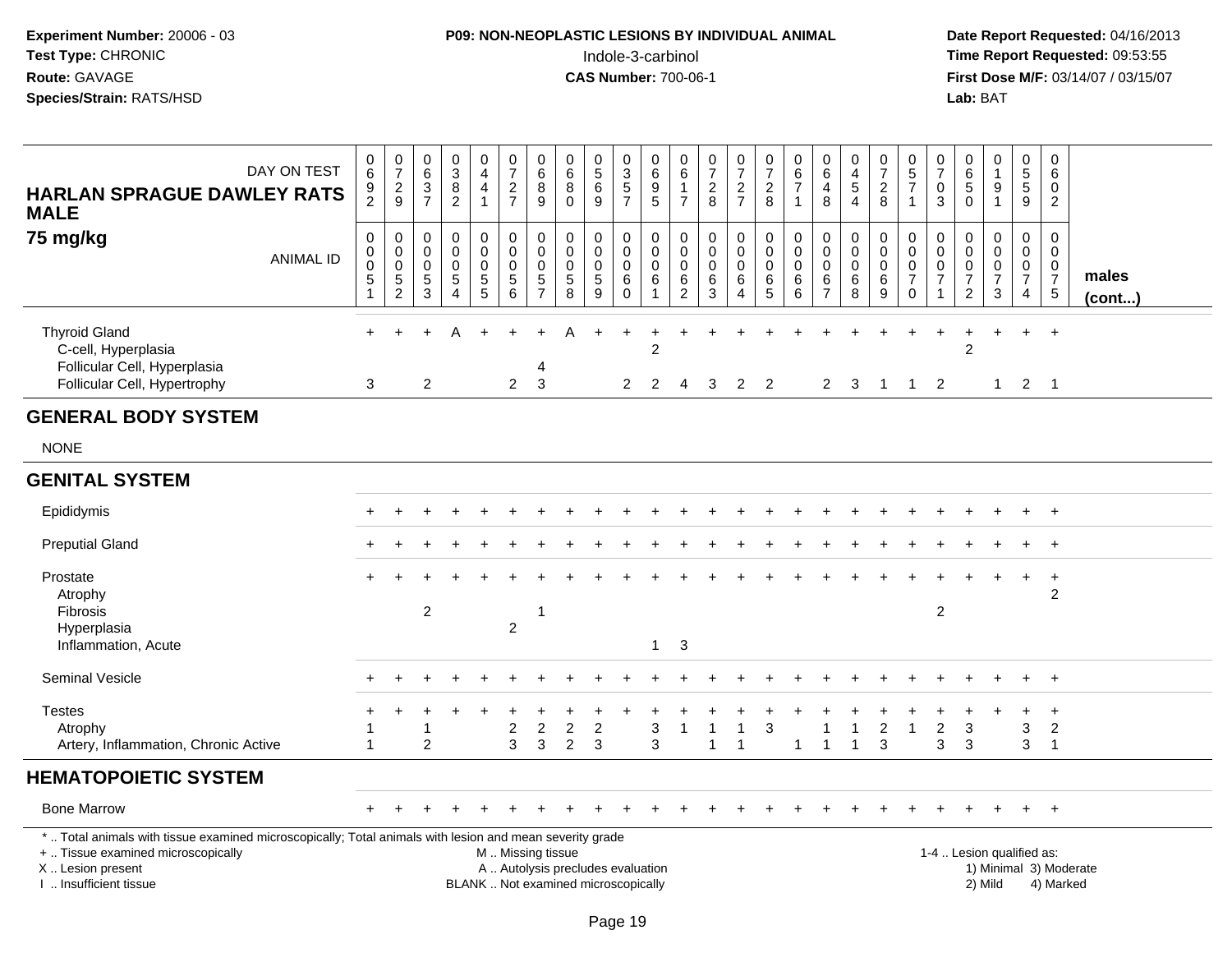#### **P09: NON-NEOPLASTIC LESIONS BY INDIVIDUAL ANIMAL**Indole-3-carbinol **Time Report Requested:** 09:53:55

| DAY ON TEST<br><b>HARLAN SPRAGUE DAWLEY RATS</b><br><b>MALE</b>                                                                                                                               | 0<br>$\,6\,$<br>$\frac{9}{2}$ | $\frac{0}{7}$<br>$\frac{2}{9}$                           | 0<br>$6\overline{6}$<br>$\ensuremath{\mathsf{3}}$<br>$\overline{7}$ | $\pmb{0}$<br>$\overline{3}$<br>$\,8\,$<br>$\overline{2}$ | $\boldsymbol{0}$<br>$\overline{4}$<br>$\overline{4}$<br>$\mathbf{1}$ | $\frac{0}{7}$<br>$\frac{2}{7}$                                                           | $\mathbf 0$<br>$6\phantom{a}$<br>8<br>$\boldsymbol{9}$   | 0<br>6<br>$\bf8$<br>$\mathbf 0$                                          | 0<br>$\overline{5}$<br>$\,6\,$<br>9                            | 0<br>$\overline{3}$<br>$\frac{5}{7}$                              | 0<br>$6\phantom{a}$<br>$\begin{array}{c} 9 \\ 5 \end{array}$ | 0<br>$6\overline{6}$<br>$\mathbf{1}$<br>$\overline{7}$ | 0<br>$\overline{7}$<br>$\overline{c}$<br>8 | $\frac{0}{7}$<br>$\frac{2}{7}$                                             | $\begin{array}{c} 0 \\ 7 \end{array}$<br>$\frac{2}{8}$ | 0<br>$\,6$<br>$\overline{7}$<br>$\mathbf{1}$                   | $\mathbf 0$<br>$6\phantom{a}$<br>$\overline{4}$<br>8           | $\mathbf 0$<br>$\overline{\mathbf{4}}$<br>$\mathbf 5$<br>$\overline{4}$ | $\frac{0}{7}$<br>$\overline{\mathbf{c}}$<br>8              | $\begin{smallmatrix}0\0\5\end{smallmatrix}$<br>$\overline{7}$<br>$\mathbf{1}$ | $\frac{0}{7}$<br>$\pmb{0}$<br>3                              | 0<br>$\,6\,$<br>5<br>$\mathbf 0$                                              | $\mathbf 0$<br>$\mathbf{1}$<br>$\boldsymbol{9}$<br>$\overline{1}$         | 0<br>$\overline{5}$<br>$\sqrt{5}$<br>9                                   | $\mathbf 0$<br>$\,6\,$<br>$\mathbf 0$<br>$\overline{2}$                        |                        |
|-----------------------------------------------------------------------------------------------------------------------------------------------------------------------------------------------|-------------------------------|----------------------------------------------------------|---------------------------------------------------------------------|----------------------------------------------------------|----------------------------------------------------------------------|------------------------------------------------------------------------------------------|----------------------------------------------------------|--------------------------------------------------------------------------|----------------------------------------------------------------|-------------------------------------------------------------------|--------------------------------------------------------------|--------------------------------------------------------|--------------------------------------------|----------------------------------------------------------------------------|--------------------------------------------------------|----------------------------------------------------------------|----------------------------------------------------------------|-------------------------------------------------------------------------|------------------------------------------------------------|-------------------------------------------------------------------------------|--------------------------------------------------------------|-------------------------------------------------------------------------------|---------------------------------------------------------------------------|--------------------------------------------------------------------------|--------------------------------------------------------------------------------|------------------------|
| 75 mg/kg<br><b>ANIMAL ID</b>                                                                                                                                                                  | 0<br>0<br>0<br>5              | $\mathbf 0$<br>$\pmb{0}$<br>$\mathbf 0$<br>$\frac{5}{2}$ | $\mathbf 0$<br>0<br>$\mathbf 0$<br>$\sqrt{5}$<br>$\overline{3}$     | 0<br>$\mathbf 0$<br>$\pmb{0}$<br>$\frac{5}{4}$           | 0<br>$\pmb{0}$<br>$\mathsf 0$<br>$\frac{5}{5}$                       | 0<br>$\mathsf{O}\xspace$<br>$\mathsf{O}\xspace$<br>$\begin{array}{c} 5 \\ 6 \end{array}$ | $\mathbf 0$<br>$\pmb{0}$<br>$\mathbf 0$<br>$\frac{5}{7}$ | 0<br>$\mathbf 0$<br>$\mathbf 0$<br>$\begin{array}{c} 5 \\ 8 \end{array}$ | $\pmb{0}$<br>$\mathbf 0$<br>$\mathbf 0$<br>$\overline{5}$<br>9 | 0<br>$\mathsf{O}\xspace$<br>$\mathbf 0$<br>$\,6\,$<br>$\mathbf 0$ | 0<br>$\pmb{0}$<br>$\mathbf 0$<br>$\,6$<br>$\mathbf{1}$       | 0<br>0<br>$\mathbf 0$<br>6<br>$\overline{2}$           | 0<br>$\mathbf 0$<br>$\mathbf 0$<br>$^6_3$  | $\mathbf 0$<br>$\pmb{0}$<br>$\mathbf 0$<br>$\,6$<br>$\boldsymbol{\Lambda}$ | $\pmb{0}$<br>$\mathbf 0$<br>$\mathbf 0$<br>$6\over 5$  | $\mathbf 0$<br>$\pmb{0}$<br>$\mathbf 0$<br>6<br>$6\phantom{1}$ | $\pmb{0}$<br>$\mathbf 0$<br>$\mathbf 0$<br>6<br>$\overline{7}$ | $\pmb{0}$<br>$\boldsymbol{0}$<br>$\mathbf 0$<br>$\,6\,$<br>8            | 0<br>$\mathsf{O}\xspace$<br>0<br>$\,6\,$<br>$\overline{9}$ | $\mathbf 0$<br>$\mathbf 0$<br>$\mathbf 0$<br>$\overline{7}$<br>$\mathbf 0$    | $\mathbf 0$<br>$\pmb{0}$<br>$\pmb{0}$<br>$\overline{7}$<br>1 | $\mathbf 0$<br>0<br>$\mathbf 0$<br>$\overline{\mathcal{I}}$<br>$\overline{c}$ | $\mathbf 0$<br>$\mathbf 0$<br>$\pmb{0}$<br>$\overline{7}$<br>$\mathbf{3}$ | 0<br>$\boldsymbol{0}$<br>$\mathbf 0$<br>$\overline{7}$<br>$\overline{4}$ | $\mathbf 0$<br>$\mathbf{0}$<br>$\mathbf 0$<br>$\overline{7}$<br>$\overline{5}$ | males<br>$($ cont $)$  |
| Hyperplasia                                                                                                                                                                                   |                               |                                                          |                                                                     |                                                          | $\overline{c}$                                                       |                                                                                          |                                                          |                                                                          |                                                                |                                                                   |                                                              |                                                        |                                            |                                                                            |                                                        |                                                                |                                                                |                                                                         |                                                            |                                                                               |                                                              |                                                                               |                                                                           |                                                                          |                                                                                |                        |
| Lymph Node<br>Bronchial, Hemorrhage<br>Deep Cervical, Hemorrhage<br>Deep Cervical, Hyperplasia, Plasma Cell                                                                                   |                               |                                                          | $\ddot{}$<br>3                                                      |                                                          |                                                                      |                                                                                          |                                                          |                                                                          |                                                                |                                                                   | $\ddot{}$                                                    |                                                        |                                            |                                                                            |                                                        | $\ddot{}$<br>3                                                 |                                                                |                                                                         |                                                            |                                                                               |                                                              |                                                                               |                                                                           | $\ddot{}$                                                                |                                                                                |                        |
| Deep Cervical, Inflammation<br>Mediastinal, Ectasia<br>Mediastinal, Hemorrhage<br>Mediastinal, Hyperplasia, Lymphoid<br>Mediastinal, Infiltration Cellular, Histiocyte                        |                               |                                                          | $\overline{\mathbf{A}}$                                             |                                                          |                                                                      |                                                                                          |                                                          |                                                                          |                                                                |                                                                   |                                                              |                                                        |                                            |                                                                            |                                                        | 3                                                              |                                                                |                                                                         |                                                            |                                                                               |                                                              |                                                                               |                                                                           | 3                                                                        |                                                                                |                        |
| Pancreatic, Hemorrhage<br>Renal, Hemorrhage                                                                                                                                                   |                               |                                                          |                                                                     |                                                          |                                                                      |                                                                                          |                                                          |                                                                          |                                                                |                                                                   | 3                                                            |                                                        |                                            |                                                                            |                                                        | 3                                                              |                                                                |                                                                         |                                                            |                                                                               |                                                              |                                                                               |                                                                           |                                                                          |                                                                                |                        |
| Lymph Node, Mandibular<br>Ectasia                                                                                                                                                             | $\ddot{}$<br>3                |                                                          |                                                                     |                                                          |                                                                      |                                                                                          |                                                          |                                                                          |                                                                |                                                                   |                                                              |                                                        |                                            |                                                                            |                                                        |                                                                |                                                                |                                                                         |                                                            |                                                                               |                                                              |                                                                               |                                                                           |                                                                          | $\overline{+}$                                                                 |                        |
| Lymph Node, Mesenteric<br>Ectasia<br>Hemorrhage                                                                                                                                               |                               |                                                          |                                                                     |                                                          |                                                                      |                                                                                          |                                                          |                                                                          |                                                                |                                                                   |                                                              |                                                        |                                            |                                                                            |                                                        |                                                                |                                                                |                                                                         |                                                            |                                                                               |                                                              |                                                                               |                                                                           |                                                                          | $\ddot{}$                                                                      |                        |
| Spleen<br>Hematopoietic Cell Proliferation                                                                                                                                                    | $\overline{2}$                | $\overline{2}$                                           |                                                                     |                                                          | $\ddot{}$<br>3                                                       | $\overline{2}$                                                                           |                                                          |                                                                          | 3                                                              |                                                                   | 3                                                            |                                                        | $\overline{2}$                             | $\overline{2}$                                                             | 1                                                      | $\overline{2}$                                                 |                                                                |                                                                         |                                                            | $\overline{2}$                                                                |                                                              | 3                                                                             | $\overline{2}$                                                            | $\ddot{}$<br>$\overline{2}$                                              | $+$                                                                            |                        |
| Thymus<br>Atrophy                                                                                                                                                                             | $\div$                        | 1                                                        | $\blacktriangleleft$                                                | 2                                                        | $\overline{4}$                                                       | $\overline{2}$                                                                           | $\overline{4}$                                           | 1                                                                        | 3                                                              | $\overline{2}$                                                    | 3                                                            | 3                                                      |                                            |                                                                            | 3                                                      |                                                                | $\overline{4}$                                                 | $\overline{A}$                                                          |                                                            | $\mathbf{1}$                                                                  | $\overline{1}$                                               | 3                                                                             |                                                                           | $\ddot{}$<br>$\overline{2}$                                              | М                                                                              |                        |
| <b>INTEGUMENTARY SYSTEM</b>                                                                                                                                                                   |                               |                                                          |                                                                     |                                                          |                                                                      |                                                                                          |                                                          |                                                                          |                                                                |                                                                   |                                                              |                                                        |                                            |                                                                            |                                                        |                                                                |                                                                |                                                                         |                                                            |                                                                               |                                                              |                                                                               |                                                                           |                                                                          |                                                                                |                        |
| <b>Mammary Gland</b>                                                                                                                                                                          |                               |                                                          |                                                                     |                                                          |                                                                      |                                                                                          |                                                          |                                                                          |                                                                |                                                                   |                                                              |                                                        |                                            |                                                                            |                                                        |                                                                |                                                                |                                                                         |                                                            |                                                                               |                                                              |                                                                               |                                                                           | $+$                                                                      | $+$                                                                            |                        |
| *  Total animals with tissue examined microscopically; Total animals with lesion and mean severity grade<br>+  Tissue examined microscopically<br>X  Lesion present<br>I  Insufficient tissue |                               |                                                          |                                                                     |                                                          |                                                                      | M  Missing tissue                                                                        |                                                          | A  Autolysis precludes evaluation<br>BLANK  Not examined microscopically |                                                                |                                                                   |                                                              |                                                        |                                            |                                                                            |                                                        |                                                                |                                                                |                                                                         |                                                            |                                                                               |                                                              |                                                                               | 1-4  Lesion qualified as:<br>2) Mild                                      |                                                                          | 4) Marked                                                                      | 1) Minimal 3) Moderate |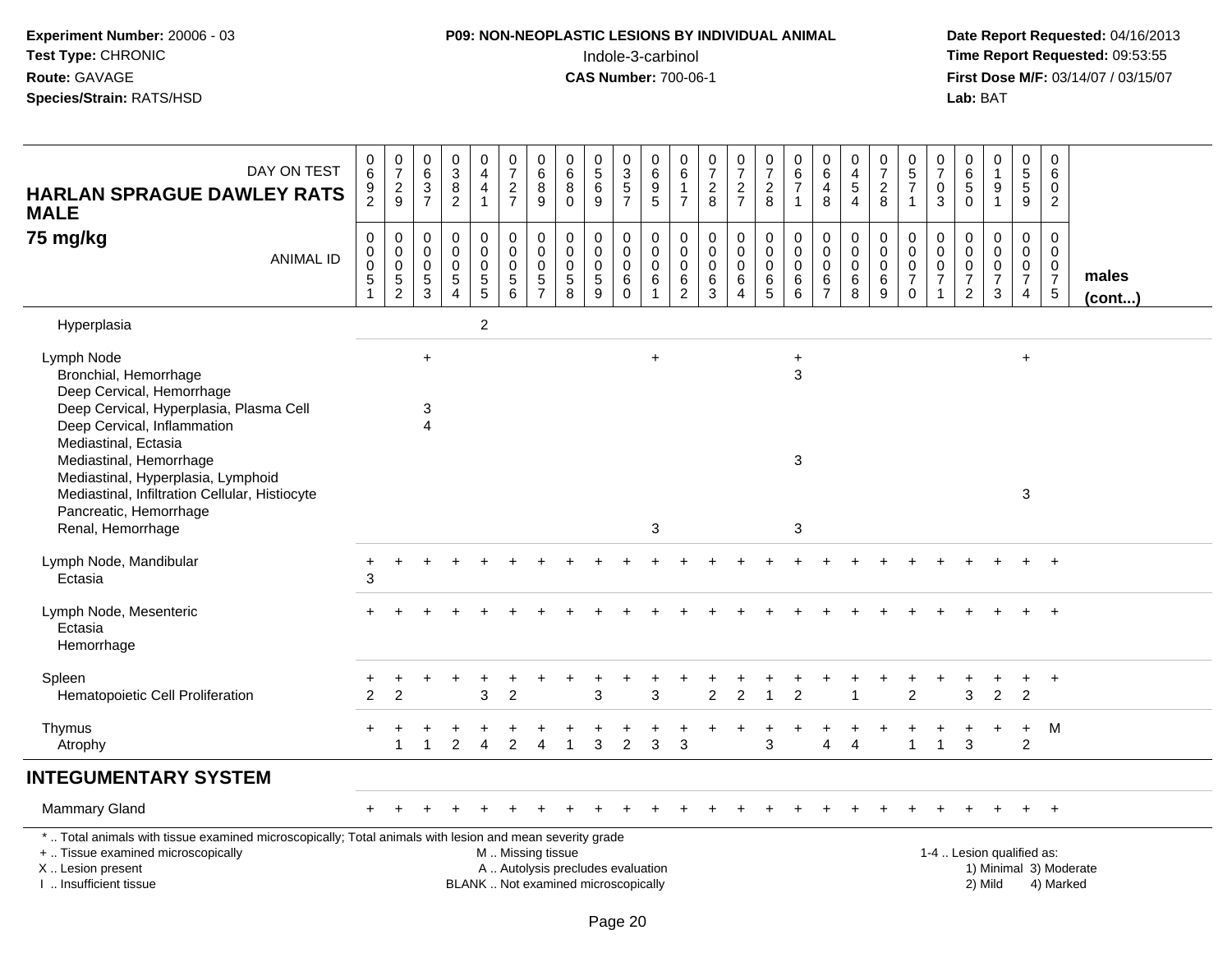#### **P09: NON-NEOPLASTIC LESIONS BY INDIVIDUAL ANIMAL**Indole-3-carbinol **Time Report Requested:** 09:53:55

| DAY ON TEST<br><b>HARLAN SPRAGUE DAWLEY RATS</b><br><b>MALE</b>                                                                                                                               | $\begin{array}{c} 0 \\ 6 \end{array}$<br>$\frac{9}{2}$ | $\begin{array}{c} 0 \\ 7 \end{array}$<br>$\frac{2}{9}$                         | $\begin{array}{c} 0 \\ 6 \end{array}$<br>$\frac{3}{7}$     | $_{3}^{\rm 0}$<br>$\bf 8$<br>$\overline{2}$            | 0<br>$\overline{4}$<br>4<br>$\mathbf{1}$           | $\frac{0}{7}$<br>$\frac{2}{7}$        | 0<br>$\,6\,$<br>8<br>9                       | $\begin{array}{c} 0 \\ 6 \end{array}$<br>$\,8\,$<br>$\mathbf 0$          | 0<br>$\overline{5}$<br>$\frac{6}{9}$     | 0<br>$\overline{3}$<br>$\frac{5}{7}$             | 0<br>6<br>$\begin{array}{c} 9 \\ 5 \end{array}$ | 0<br>$6\overline{6}$<br>$\mathbf 1$<br>$\overline{7}$        | $\frac{0}{7}$<br>$_{\rm 8}^2$           | $\frac{0}{7}$<br>$\frac{2}{7}$                       | $\frac{0}{7}$<br>$\frac{2}{8}$                        | 0<br>$\,6\,$<br>$\overline{7}$<br>$\overline{1}$ | 0<br>$\,6\,$<br>4<br>8                               | 0<br>$\overline{4}$<br>5<br>$\overline{4}$ | 0<br>$\overline{7}$<br>$_{8}^2$                                     | $\begin{array}{c} 0 \\ 5 \end{array}$<br>$\overline{7}$<br>$\mathbf{1}$ | $\frac{0}{7}$<br>0<br>3 | $\begin{array}{c} 0 \\ 6 \end{array}$<br>$\sqrt{5}$<br>$\mathbf 0$                           | 0<br>$\mathbf{1}$<br>9<br>$\mathbf{1}$                            | $\pmb{0}$<br>$\overline{5}$<br>5<br>9                                         | 0<br>6<br>0<br>$\overline{2}$                |                        |
|-----------------------------------------------------------------------------------------------------------------------------------------------------------------------------------------------|--------------------------------------------------------|--------------------------------------------------------------------------------|------------------------------------------------------------|--------------------------------------------------------|----------------------------------------------------|---------------------------------------|----------------------------------------------|--------------------------------------------------------------------------|------------------------------------------|--------------------------------------------------|-------------------------------------------------|--------------------------------------------------------------|-----------------------------------------|------------------------------------------------------|-------------------------------------------------------|--------------------------------------------------|------------------------------------------------------|--------------------------------------------|---------------------------------------------------------------------|-------------------------------------------------------------------------|-------------------------|----------------------------------------------------------------------------------------------|-------------------------------------------------------------------|-------------------------------------------------------------------------------|----------------------------------------------|------------------------|
| 75 mg/kg<br><b>ANIMAL ID</b>                                                                                                                                                                  | $\mathbf 0$<br>$\pmb{0}$<br>$\mathbf 0$<br>5           | $\mathbf 0$<br>$\mathbf 0$<br>$\boldsymbol{0}$<br>$\sqrt{5}$<br>$\overline{c}$ | $\pmb{0}$<br>$\mathbf 0$<br>$\mathbf 0$<br>$\sqrt{5}$<br>3 | 0<br>$\mathbf 0$<br>$\mathbf 0$<br>5<br>$\overline{4}$ | 0<br>$\pmb{0}$<br>$\pmb{0}$<br>$\overline{5}$<br>5 | $\pmb{0}$<br>$\pmb{0}$<br>0<br>5<br>6 | 0<br>0<br>$\mathbf 0$<br>5<br>$\overline{7}$ | $\mathbf 0$<br>$\mathbf 0$<br>$\mathbf 0$<br>$\,$ 5 $\,$<br>8            | 0<br>$\mathbf 0$<br>0<br>$\sqrt{5}$<br>9 | 0<br>$\mathbf 0$<br>$\mathbf 0$<br>6<br>$\Omega$ | 0<br>0<br>0<br>6                                | 0<br>$\mathsf{O}\xspace$<br>$\pmb{0}$<br>6<br>$\overline{2}$ | 0<br>$\ddot{\mathbf{0}}$<br>0<br>6<br>3 | 0<br>$\mathsf{O}\xspace$<br>0<br>6<br>$\overline{4}$ | 0<br>$\overline{0}$<br>$\mathbf 0$<br>6<br>$\sqrt{5}$ | 0<br>$\Omega$<br>$\mathbf 0$<br>6<br>$\,6\,$     | 0<br>$\pmb{0}$<br>$\mathbf 0$<br>6<br>$\overline{7}$ | 0<br>$\mathbf 0$<br>$\mathbf 0$<br>6<br>8  | 0<br>$\mathsf{O}\xspace$<br>$\mathsf{O}\xspace$<br>$\,6\,$<br>$9\,$ | 0<br>$\pmb{0}$<br>$\pmb{0}$<br>$\overline{7}$<br>$\mathsf{O}\xspace$    | 0<br>0<br>0<br>7        | $\mathbf 0$<br>$\mathsf{O}\xspace$<br>$\boldsymbol{0}$<br>$\boldsymbol{7}$<br>$\overline{2}$ | 0<br>$\mathbf 0$<br>$\mathbf 0$<br>$\overline{7}$<br>$\mathbf{3}$ | $\pmb{0}$<br>$\mathbf 0$<br>$\mathbf 0$<br>$\boldsymbol{7}$<br>$\overline{4}$ | 0<br>0<br>0<br>$\overline{7}$<br>$\sqrt{5}$  | males<br>(cont)        |
| Skin<br><b>Cyst Epithelial Inclusion</b><br>Inflammation<br><b>Necrosis</b>                                                                                                                   |                                                        |                                                                                |                                                            |                                                        |                                                    |                                       |                                              |                                                                          | 3                                        |                                                  |                                                 |                                                              |                                         |                                                      |                                                       |                                                  | $\pmb{\times}$                                       |                                            |                                                                     |                                                                         |                         |                                                                                              |                                                                   |                                                                               | $\ddot{}$                                    |                        |
| <b>MUSCULOSKELETAL SYSTEM</b>                                                                                                                                                                 |                                                        |                                                                                |                                                            |                                                        |                                                    |                                       |                                              |                                                                          |                                          |                                                  |                                                 |                                                              |                                         |                                                      |                                                       |                                                  |                                                      |                                            |                                                                     |                                                                         |                         |                                                                                              |                                                                   |                                                                               |                                              |                        |
| Bone<br>Fibrous Osteodystrophy                                                                                                                                                                | 3                                                      | 3                                                                              |                                                            |                                                        |                                                    |                                       |                                              | 3                                                                        | 3                                        |                                                  | 3                                               | 3                                                            |                                         |                                                      |                                                       |                                                  |                                                      | 3                                          |                                                                     |                                                                         | 3                       | 3                                                                                            |                                                                   | 3                                                                             | $\ddot{}$<br>3                               |                        |
| <b>NERVOUS SYSTEM</b>                                                                                                                                                                         |                                                        |                                                                                |                                                            |                                                        |                                                    |                                       |                                              |                                                                          |                                          |                                                  |                                                 |                                                              |                                         |                                                      |                                                       |                                                  |                                                      |                                            |                                                                     |                                                                         |                         |                                                                                              |                                                                   |                                                                               |                                              |                        |
| <b>Brain</b><br>Gliosis                                                                                                                                                                       |                                                        |                                                                                |                                                            |                                                        | -1                                                 |                                       |                                              |                                                                          |                                          |                                                  |                                                 |                                                              |                                         |                                                      |                                                       |                                                  |                                                      |                                            |                                                                     |                                                                         |                         | -1                                                                                           |                                                                   | +                                                                             | $+$                                          |                        |
| Spinal Cord<br>Degeneration                                                                                                                                                                   |                                                        |                                                                                | +<br>3                                                     |                                                        |                                                    |                                       |                                              |                                                                          |                                          |                                                  |                                                 |                                                              |                                         |                                                      |                                                       | $\ddot{}$<br>$\overline{2}$                      |                                                      |                                            |                                                                     |                                                                         |                         |                                                                                              |                                                                   |                                                                               |                                              |                        |
| <b>RESPIRATORY SYSTEM</b>                                                                                                                                                                     |                                                        |                                                                                |                                                            |                                                        |                                                    |                                       |                                              |                                                                          |                                          |                                                  |                                                 |                                                              |                                         |                                                      |                                                       |                                                  |                                                      |                                            |                                                                     |                                                                         |                         |                                                                                              |                                                                   |                                                                               |                                              |                        |
| Lung<br>Foreign Body<br>Hemorrhage, Multifocal                                                                                                                                                |                                                        |                                                                                |                                                            |                                                        |                                                    |                                       | Χ                                            |                                                                          |                                          |                                                  | 1                                               |                                                              |                                         |                                                      |                                                       |                                                  |                                                      |                                            |                                                                     |                                                                         |                         |                                                                                              |                                                                   |                                                                               | $\ddot{}$                                    |                        |
| Inflammation, Chronic<br>Alveolus, Infiltration Cellular, Histiocyte<br>Alveolus, Mineralization                                                                                              | $\overline{1}$<br>$\overline{1}$                       |                                                                                | 1<br>$\mathbf{1}$                                          | 1<br>1                                                 | $\overline{1}$                                     | $\mathbf 1$                           | 3                                            |                                                                          | 3                                        |                                                  | 3                                               | $\mathbf{1}$                                                 |                                         | $\mathbf{1}$                                         | $\overline{a}$<br>$\overline{2}$                      | $\sqrt{3}$                                       | $\sqrt{2}$                                           |                                            | $\mathbf{1}$                                                        | $\overline{1}$                                                          |                         | $\overline{1}$                                                                               |                                                                   | $\overline{2}$<br>$2^{\circ}$                                                 | $\overline{1}$<br>- 3                        |                        |
| Nose<br>Foreign Body<br>Inflammation, Chronic Active                                                                                                                                          |                                                        |                                                                                | Х<br>1                                                     |                                                        |                                                    |                                       | Х<br>1                                       |                                                                          | 1                                        |                                                  | Χ<br>$\mathbf{1}$                               |                                                              | X<br>$\mathbf{1}$                       |                                                      |                                                       |                                                  |                                                      |                                            |                                                                     |                                                                         |                         | X<br>$\overline{1}$                                                                          |                                                                   | X<br>$\mathbf{1}$                                                             | $\overline{+}$<br>$\times$<br>$\overline{1}$ |                        |
| *  Total animals with tissue examined microscopically; Total animals with lesion and mean severity grade<br>+  Tissue examined microscopically<br>X  Lesion present<br>I  Insufficient tissue |                                                        |                                                                                |                                                            |                                                        |                                                    | M. Missing tissue                     |                                              | A  Autolysis precludes evaluation<br>BLANK  Not examined microscopically |                                          |                                                  |                                                 |                                                              |                                         |                                                      |                                                       |                                                  |                                                      |                                            |                                                                     |                                                                         |                         | 1-4  Lesion qualified as:                                                                    | 2) Mild                                                           |                                                                               | 4) Marked                                    | 1) Minimal 3) Moderate |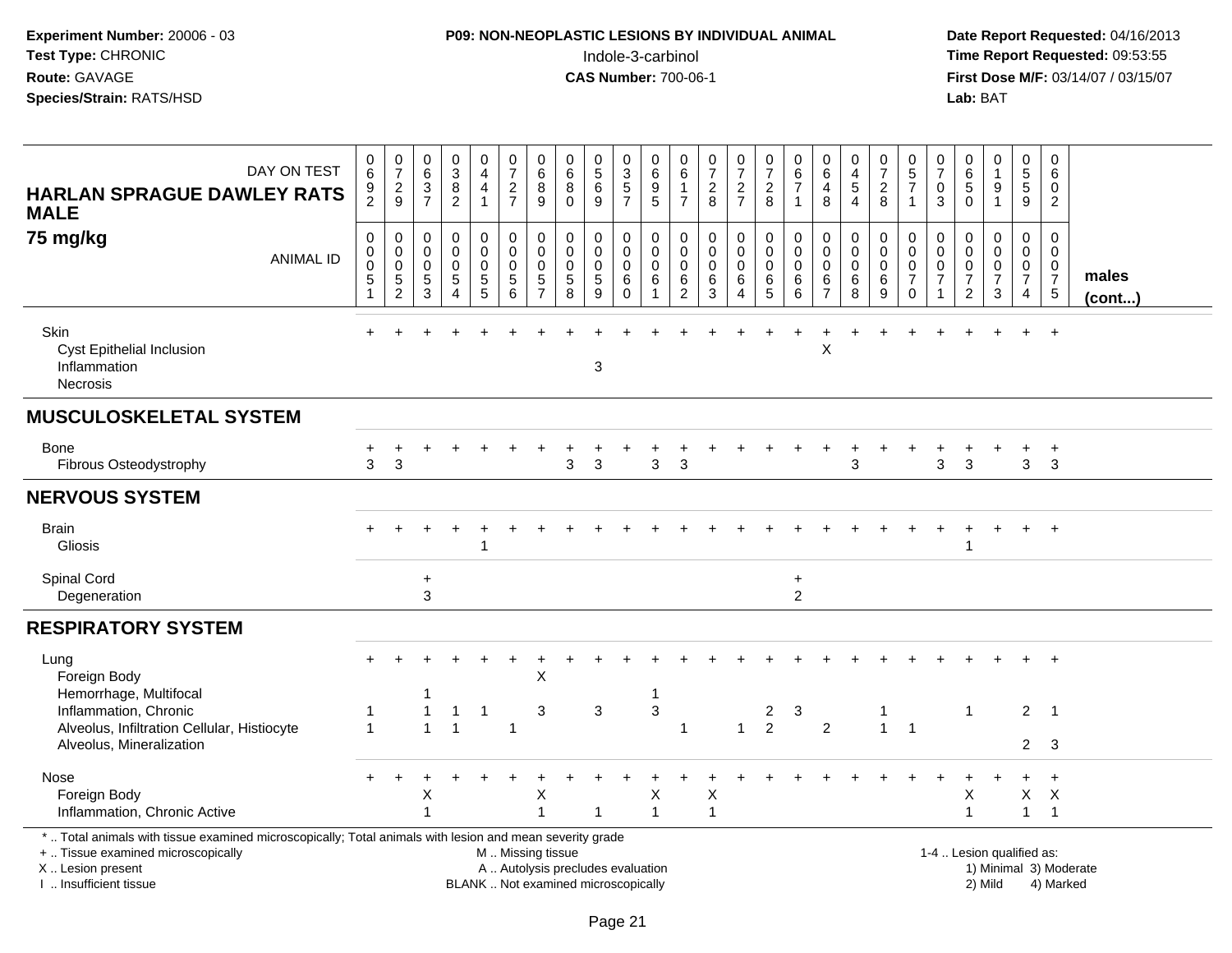#### **P09: NON-NEOPLASTIC LESIONS BY INDIVIDUAL ANIMAL**Indole-3-carbinol **Time Report Requested:** 09:53:55

 **Date Report Requested:** 04/16/2013 **First Dose M/F:** 03/14/07 / 03/15/07<br>**Lab: BAT** 

| DAY ON TEST<br><b>HARLAN SPRAGUE DAWLEY RATS</b><br><b>MALE</b><br>75 mg/kg | 0<br>6<br>9<br>$\overline{2}$<br>0 | $\frac{0}{7}$<br>$\frac{2}{9}$<br>0                     | $\begin{array}{c} 0 \\ 6 \end{array}$<br>$\ensuremath{\mathsf{3}}$<br>$\overline{7}$<br>0 | $_3^0$<br>$\bf 8$<br>$\overline{2}$<br>$\mathbf 0$ | $\begin{smallmatrix}0\0\4\end{smallmatrix}$<br>$\overline{4}$<br>$\overline{1}$ | $\frac{0}{7}$<br>$\boldsymbol{2}$<br>$\overline{7}$<br>$\mathbf 0$ | $\begin{array}{c} 0 \\ 6 \end{array}$<br>8<br>9<br>$\mathbf 0$ | $\begin{array}{c} 0 \\ 6 \end{array}$<br>8<br>$\Omega$<br>$\mathbf 0$ | $\begin{array}{c} 0 \\ 5 \end{array}$<br>6<br>9<br>0 | $\begin{array}{c} 0 \\ 3 \\ 5 \end{array}$<br>$\overline{7}$<br>0 | $_{6}^{\rm 0}$<br>$\boldsymbol{9}$<br>$5\phantom{.0}$<br>0 | $\begin{matrix} 0 \\ 6 \end{matrix}$<br>$\overline{7}$<br>0 | $\frac{0}{7}$<br>$_{8}^{\rm 2}$<br>$\mathbf 0$ | $\frac{0}{7}$<br>$\frac{2}{7}$                                        | $\frac{0}{7}$<br>$\overline{a}$<br>8<br>0 | $_{6}^{\rm 0}$<br>$\overline{7}$<br>0  | $\begin{array}{c} 0 \\ 6 \end{array}$<br>$\overline{\mathbf{4}}$<br>8<br>0 | 0<br>$\overline{4}$<br>$\sqrt{5}$<br>4<br>0 | $\begin{smallmatrix}0\\7\end{smallmatrix}$<br>$\boldsymbol{2}$<br>8<br>0 | $\begin{array}{c} 0 \\ 5 \\ 7 \end{array}$<br>-1<br>$\mathbf 0$ | $\frac{0}{7}$<br>$\mathbf 0$<br>3<br>$\mathbf 0$ | $\begin{array}{c} 0 \\ 6 \end{array}$<br>5<br>$\Omega$<br>0    | $\begin{smallmatrix}0\1\end{smallmatrix}$<br>9<br>0 | $\begin{smallmatrix}0\0\5\end{smallmatrix}$<br>$\overline{5}$<br>9<br>0 | 0<br>6<br>0<br>2<br>0                            |                       |
|-----------------------------------------------------------------------------|------------------------------------|---------------------------------------------------------|-------------------------------------------------------------------------------------------|----------------------------------------------------|---------------------------------------------------------------------------------|--------------------------------------------------------------------|----------------------------------------------------------------|-----------------------------------------------------------------------|------------------------------------------------------|-------------------------------------------------------------------|------------------------------------------------------------|-------------------------------------------------------------|------------------------------------------------|-----------------------------------------------------------------------|-------------------------------------------|----------------------------------------|----------------------------------------------------------------------------|---------------------------------------------|--------------------------------------------------------------------------|-----------------------------------------------------------------|--------------------------------------------------|----------------------------------------------------------------|-----------------------------------------------------|-------------------------------------------------------------------------|--------------------------------------------------|-----------------------|
| <b>ANIMAL ID</b>                                                            | 0<br>$\mathbf 0$<br>5              | $\pmb{0}$<br>$\pmb{0}$<br>$\,$ 5 $\,$<br>$\overline{2}$ | $\mathbf 0$<br>$\mathbf 0$<br>$\sqrt{5}$<br>3                                             | $\pmb{0}$<br>$\pmb{0}$<br>$\sqrt{5}$<br>$\Delta$   | $\begin{smallmatrix}0\0\0\end{smallmatrix}$<br>$\mathsf 0$<br>$\sqrt{5}$<br>5   | $\mathbf 0$<br>$\mathbf 0$<br>5<br>6                               | $\mathbf 0$<br>$\mathbf 0$<br>$\sqrt{5}$<br>$\overline{7}$     | $\mathbf 0$<br>$\mathbf 0$<br>$\mathbf 5$<br>8                        | 0<br>0<br>$\sqrt{5}$<br>9                            | $\mathbf 0$<br>$\mathbf 0$<br>$6\phantom{1}$<br>$\Omega$          | $\mathbf 0$<br>$\pmb{0}$<br>$\,6$                          | $\boldsymbol{0}$<br>$\boldsymbol{0}$<br>6<br>$\overline{2}$ | $\mathsf 0$<br>$\mathbf 0$<br>$\,6$<br>3       | $\begin{smallmatrix} 0\\0 \end{smallmatrix}$<br>$\mathbf 0$<br>6<br>4 | $\mathbf 0$<br>$\mathbf 0$<br>6<br>5      | $\pmb{0}$<br>$\pmb{0}$<br>$\,6\,$<br>6 | $\mathbf 0$<br>$\mathbf 0$<br>6<br>$\overline{7}$                          | $\pmb{0}$<br>$\pmb{0}$<br>6<br>8            | $\mathsf{O}\xspace$<br>$\mathbf 0$<br>6<br>9                             | $\pmb{0}$<br>$\pmb{0}$<br>$\overline{7}$<br>$\Omega$            | $\mathbf 0$<br>$\mathbf 0$<br>$\overline{7}$     | $\mathbf 0$<br>$\mathbf 0$<br>$\overline{7}$<br>$\overline{2}$ | $\mathbf 0$<br>0<br>$\overline{7}$<br>3             | $\mathbf 0$<br>$\mathbf 0$<br>$\overline{7}$<br>4                       | 0<br>$\mathbf 0$<br>$\overline{7}$<br>$\sqrt{5}$ | males<br>$($ cont $)$ |
| Thrombosis<br>Respiratory Epithelium, Hyperplasia                           |                                    |                                                         |                                                                                           |                                                    |                                                                                 |                                                                    |                                                                |                                                                       |                                                      |                                                                   |                                                            |                                                             |                                                |                                                                       |                                           |                                        | -1                                                                         |                                             |                                                                          |                                                                 |                                                  | $\mathbf 1$                                                    |                                                     |                                                                         |                                                  |                       |
| Trachea<br>Inflammation                                                     |                                    |                                                         |                                                                                           |                                                    |                                                                                 |                                                                    | $\overline{2}$                                                 |                                                                       |                                                      |                                                                   |                                                            |                                                             |                                                |                                                                       |                                           |                                        |                                                                            |                                             |                                                                          |                                                                 |                                                  |                                                                |                                                     |                                                                         | $\div$                                           |                       |
| <b>SPECIAL SENSES SYSTEM</b>                                                |                                    |                                                         |                                                                                           |                                                    |                                                                                 |                                                                    |                                                                |                                                                       |                                                      |                                                                   |                                                            |                                                             |                                                |                                                                       |                                           |                                        |                                                                            |                                             |                                                                          |                                                                 |                                                  |                                                                |                                                     |                                                                         |                                                  |                       |
| Eye<br>Anterior Chamber, Inflammation, Acute<br>Cornea, Inflammation, Acute | $\overline{2}$                     |                                                         | 2                                                                                         |                                                    |                                                                                 | $\overline{2}$                                                     |                                                                | $2^{\circ}$                                                           | $\overline{\phantom{0}}$                             |                                                                   | 2                                                          |                                                             |                                                |                                                                       | $\overline{2}$                            |                                        |                                                                            | $\overline{2}$                              | $\overline{1}$                                                           | $\overline{1}$                                                  | 3                                                | 2                                                              |                                                     | $\overline{2}$                                                          | $+$<br>$\overline{2}$                            |                       |
| Harderian Gland                                                             |                                    |                                                         |                                                                                           |                                                    |                                                                                 |                                                                    |                                                                |                                                                       |                                                      |                                                                   |                                                            |                                                             |                                                |                                                                       |                                           |                                        |                                                                            |                                             |                                                                          |                                                                 |                                                  |                                                                |                                                     |                                                                         | $+$                                              |                       |
| <b>Lacrimal Gland</b><br>Degeneration                                       |                                    |                                                         |                                                                                           |                                                    |                                                                                 |                                                                    |                                                                |                                                                       |                                                      |                                                                   |                                                            |                                                             |                                                |                                                                       |                                           |                                        |                                                                            |                                             |                                                                          |                                                                 |                                                  |                                                                |                                                     |                                                                         |                                                  |                       |
| <b>URINARY SYSTEM</b>                                                       |                                    |                                                         |                                                                                           |                                                    |                                                                                 |                                                                    |                                                                |                                                                       |                                                      |                                                                   |                                                            |                                                             |                                                |                                                                       |                                           |                                        |                                                                            |                                             |                                                                          |                                                                 |                                                  |                                                                |                                                     |                                                                         |                                                  |                       |
| Kidney<br>Metaplasia, Osseous<br>Nephropathy                                | 3                                  | 2                                                       | 3                                                                                         | 3                                                  | 2                                                                               |                                                                    | 4                                                              |                                                                       |                                                      | 2                                                                 | Δ                                                          | 3                                                           | 3                                              | 2                                                                     | 3                                         |                                        | 3                                                                          | Δ                                           | 3                                                                        | 3                                                               | 4                                                | 4                                                              | 3                                                   | 4                                                                       | $\pm$<br>- 4                                     |                       |
| <b>Urinary Bladder</b>                                                      |                                    |                                                         |                                                                                           |                                                    |                                                                                 |                                                                    |                                                                |                                                                       |                                                      |                                                                   |                                                            |                                                             |                                                |                                                                       |                                           |                                        |                                                                            |                                             |                                                                          |                                                                 |                                                  |                                                                |                                                     |                                                                         |                                                  |                       |

\* .. Total animals with tissue examined microscopically; Total animals with lesion and mean severity grade

+ .. Tissue examined microscopically

X .. Lesion present

I .. Insufficient tissue

 M .. Missing tissueA .. Autolysis precludes evaluation

1-4 .. Lesion qualified as:<br>1) Minimal 3) Moderate BLANK .. Not examined microscopically 2) Mild 4) Marked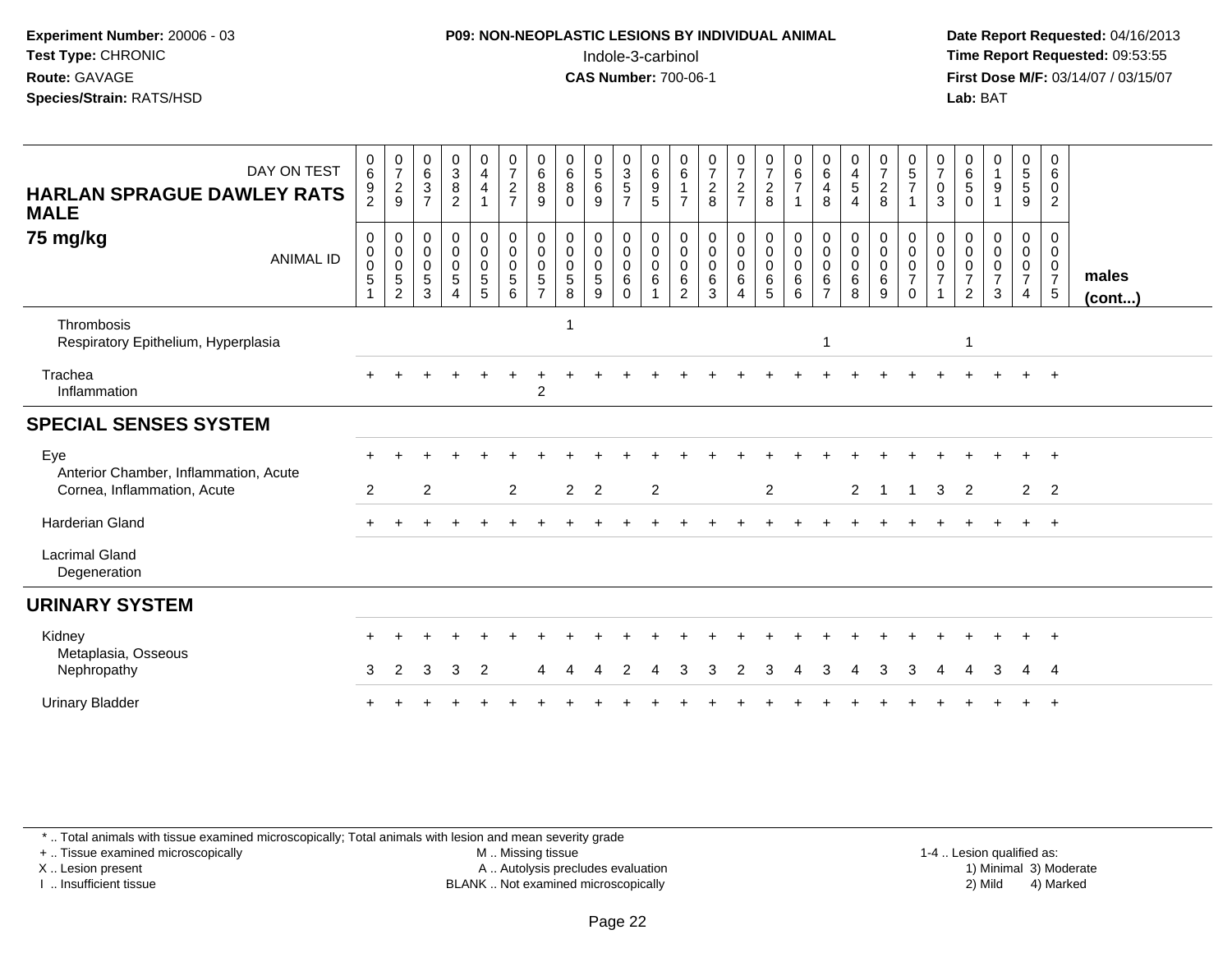#### **P09: NON-NEOPLASTIC LESIONS BY INDIVIDUAL ANIMAL**Indole-3-carbinol **Time Report Requested:** 09:53:55

 **Date Report Requested:** 04/16/2013 **First Dose M/F:** 03/14/07 / 03/15/07<br>**Lab: BAT** 

| <b>HARLAN SPRAGUE DAWLEY RATS</b><br><b>MALE</b><br>75 mg/kg                                                                                                                                | DAY ON TEST<br><b>ANIMAL ID</b> | $_{6}^{\rm 0}$<br>$\frac{3}{7}$<br>$\mathbf 0$<br>$\mathsf{O}\xspace$<br>$\frac{0}{7}$<br>6 | $\begin{array}{c} 0 \\ 6 \end{array}$<br>$\mathbf{1}$<br>$\overline{7}$<br>$\pmb{0}$<br>$\pmb{0}$<br>$\overline{0}$<br>$\overline{7}$<br>$\overline{7}$ | $_{6}^{\rm 0}$<br>$\overline{c}$<br>$\mathbf{3}$<br>$\pmb{0}$<br>$\mathbf 0$<br>$\pmb{0}$<br>$\overline{7}$<br>8 | $\begin{smallmatrix}0\\5\end{smallmatrix}$<br>$\mathbf{1}$<br>6<br>$\pmb{0}$<br>$\mathbf 0$<br>$\mathbf 0$<br>$\overline{7}$<br>9 | $\frac{0}{7}$<br>$\frac{2}{7}$<br>$\pmb{0}$<br>$\mathbf 0$<br>$\pmb{0}$<br>8<br>$\Omega$ | $\begin{smallmatrix}0\\7\end{smallmatrix}$<br>$\frac{2}{9}$<br>$\pmb{0}$<br>$\mathbf 0$<br>$\pmb{0}$<br>8 | $\frac{0}{7}$<br>$\overline{c}$<br>8<br>$\pmb{0}$<br>$\pmb{0}$<br>$\pmb{0}$<br>$\frac{8}{2}$ | $\pmb{0}$<br>$\overline{\mathbf{4}}$<br>$\overline{4}$<br>$\bf8$<br>$\mathbf 0$<br>$\mathbf 0$<br>$\mathbf 0$<br>8<br>$\overline{3}$ | $\begin{array}{c} 0 \\ 6 \end{array}$<br>$\mathbf 1$<br>6<br>$\mathbf 0$<br>$\mathbf 0$<br>$\mathsf 0$<br>8<br>$\boldsymbol{\Lambda}$ | 0<br>$\frac{4}{5}$<br>$\,6\,$<br>0<br>$\mathbf 0$<br>$\pmb{0}$<br>$\bf 8$<br>$\overline{5}$ | $\begin{array}{c} 0 \\ 5 \end{array}$<br>$\mathbf 0$<br>$\overline{5}$<br>$\pmb{0}$<br>$\mathbf 0$<br>$\mathbf 0$<br>$\, 8$<br>$6\phantom{1}$ | $\begin{array}{c} 0 \\ 6 \end{array}$<br>$\sqrt{5}$<br>5<br>0<br>$\mathbf 0$<br>$\boldsymbol{0}$<br>8<br>$\overline{7}$ | $\begin{array}{c} 0 \\ 5 \\ 3 \\ 3 \end{array}$<br>0<br>$\pmb{0}$<br>$\pmb{0}$<br>$\bf 8$<br>$\overline{8}$ | $\begin{array}{c} 0 \\ 6 \\ 5 \end{array}$<br>$\mathbf{1}$<br>$\pmb{0}$<br>$\pmb{0}$<br>$\pmb{0}$<br>$\frac{8}{9}$ | $0$<br>5<br>9<br>7<br>$\begin{smallmatrix}0\0\0\end{smallmatrix}$<br>$\mathsf{O}\xspace$<br>$\boldsymbol{9}$<br>$\mathbf 0$ | $\frac{0}{7}$<br>$\frac{2}{8}$<br>$\begin{smallmatrix}0\\0\\0\end{smallmatrix}$<br>$\boldsymbol{9}$<br>$\overline{1}$ | 0<br>$\overline{4}$<br>$\bf 8$<br>9<br>0<br>$\mathbf 0$<br>$\pmb{0}$<br>$9\,$<br>$\overline{2}$ | $\pmb{0}$<br>$\,6$<br>$\,6\,$<br>$\overline{1}$<br>$\pmb{0}$<br>$\mathbf 0$<br>$\boldsymbol{0}$<br>$\boldsymbol{9}$<br>$\overline{3}$ | $\begin{array}{c} 0 \\ 6 \\ 7 \end{array}$<br>9<br>$\mathbf 0$<br>$\mathbf 0$<br>$\pmb{0}$<br>$\boldsymbol{9}$<br>$\overline{4}$ | $0$<br>58<br>2<br>$_{\rm 0}^{\rm 0}$<br>$\ddot{\mathbf{0}}$<br>$\frac{9}{5}$ | $\begin{array}{c} 0 \\ 6 \\ 5 \end{array}$<br>0<br>$\mathsf{O}\xspace$<br>$\mathbf 0$<br>$\frac{9}{6}$ | $\frac{0}{7}$<br>$\frac{2}{7}$<br>0<br>0<br>$\pmb{0}$<br>$\frac{9}{7}$ | $\begin{matrix} 0 \\ 6 \\ 1 \end{matrix}$<br>$\overline{4}$<br>$\mathsf 0$<br>$\mathsf{O}\xspace$<br>$\pmb{0}$<br>$\frac{9}{8}$ | $\begin{smallmatrix}0\\7\end{smallmatrix}$<br>$\frac{2}{8}$<br>0<br>$\mathbf 0$<br>$\boldsymbol{0}$<br>$\boldsymbol{9}$<br>$\overline{9}$ | $\mathbf 0$<br>$\overline{7}$<br>$\overline{2}$<br>9<br>$\mathbf 0$<br>$\mathsf{O}\xspace$<br>$\mathbf{1}$<br>$\boldsymbol{0}$<br>$\mathbf 0$ |    | * TOTALS                                               |                          |  |
|---------------------------------------------------------------------------------------------------------------------------------------------------------------------------------------------|---------------------------------|---------------------------------------------------------------------------------------------|---------------------------------------------------------------------------------------------------------------------------------------------------------|------------------------------------------------------------------------------------------------------------------|-----------------------------------------------------------------------------------------------------------------------------------|------------------------------------------------------------------------------------------|-----------------------------------------------------------------------------------------------------------|----------------------------------------------------------------------------------------------|--------------------------------------------------------------------------------------------------------------------------------------|---------------------------------------------------------------------------------------------------------------------------------------|---------------------------------------------------------------------------------------------|-----------------------------------------------------------------------------------------------------------------------------------------------|-------------------------------------------------------------------------------------------------------------------------|-------------------------------------------------------------------------------------------------------------|--------------------------------------------------------------------------------------------------------------------|-----------------------------------------------------------------------------------------------------------------------------|-----------------------------------------------------------------------------------------------------------------------|-------------------------------------------------------------------------------------------------|---------------------------------------------------------------------------------------------------------------------------------------|----------------------------------------------------------------------------------------------------------------------------------|------------------------------------------------------------------------------|--------------------------------------------------------------------------------------------------------|------------------------------------------------------------------------|---------------------------------------------------------------------------------------------------------------------------------|-------------------------------------------------------------------------------------------------------------------------------------------|-----------------------------------------------------------------------------------------------------------------------------------------------|----|--------------------------------------------------------|--------------------------|--|
| <b>ALIMENTARY SYSTEM</b>                                                                                                                                                                    |                                 |                                                                                             |                                                                                                                                                         |                                                                                                                  |                                                                                                                                   |                                                                                          |                                                                                                           |                                                                                              |                                                                                                                                      |                                                                                                                                       |                                                                                             |                                                                                                                                               |                                                                                                                         |                                                                                                             |                                                                                                                    |                                                                                                                             |                                                                                                                       |                                                                                                 |                                                                                                                                       |                                                                                                                                  |                                                                              |                                                                                                        |                                                                        |                                                                                                                                 |                                                                                                                                           |                                                                                                                                               |    |                                                        |                          |  |
| Esophagus<br>Inflammation<br>Epithelium, Hyperplasia                                                                                                                                        |                                 |                                                                                             |                                                                                                                                                         |                                                                                                                  |                                                                                                                                   |                                                                                          |                                                                                                           |                                                                                              |                                                                                                                                      |                                                                                                                                       |                                                                                             |                                                                                                                                               |                                                                                                                         |                                                                                                             |                                                                                                                    |                                                                                                                             |                                                                                                                       | $\overline{c}$<br>$\overline{1}$                                                                |                                                                                                                                       |                                                                                                                                  |                                                                              |                                                                                                        |                                                                        |                                                                                                                                 |                                                                                                                                           | $\ddot{}$                                                                                                                                     | 50 | 1                                                      | 2.0<br>1 1.0             |  |
| Intestine Large, Cecum<br>Hyperplasia, Lymphoid<br>Necrosis                                                                                                                                 |                                 |                                                                                             |                                                                                                                                                         |                                                                                                                  |                                                                                                                                   |                                                                                          |                                                                                                           |                                                                                              |                                                                                                                                      |                                                                                                                                       |                                                                                             | 4                                                                                                                                             |                                                                                                                         |                                                                                                             |                                                                                                                    | 3                                                                                                                           |                                                                                                                       |                                                                                                 |                                                                                                                                       |                                                                                                                                  |                                                                              |                                                                                                        |                                                                        |                                                                                                                                 |                                                                                                                                           | $\ddot{}$                                                                                                                                     | 50 | 1<br>1                                                 | 3.0<br>4.0               |  |
| Intestine Large, Colon                                                                                                                                                                      |                                 |                                                                                             |                                                                                                                                                         |                                                                                                                  |                                                                                                                                   |                                                                                          |                                                                                                           |                                                                                              |                                                                                                                                      |                                                                                                                                       |                                                                                             |                                                                                                                                               |                                                                                                                         |                                                                                                             |                                                                                                                    |                                                                                                                             |                                                                                                                       |                                                                                                 |                                                                                                                                       |                                                                                                                                  |                                                                              |                                                                                                        |                                                                        |                                                                                                                                 |                                                                                                                                           |                                                                                                                                               | 50 |                                                        |                          |  |
| Intestine Large, Rectum                                                                                                                                                                     |                                 |                                                                                             |                                                                                                                                                         |                                                                                                                  |                                                                                                                                   |                                                                                          |                                                                                                           |                                                                                              |                                                                                                                                      |                                                                                                                                       |                                                                                             |                                                                                                                                               |                                                                                                                         |                                                                                                             |                                                                                                                    |                                                                                                                             |                                                                                                                       |                                                                                                 |                                                                                                                                       |                                                                                                                                  |                                                                              |                                                                                                        |                                                                        |                                                                                                                                 | $+$                                                                                                                                       | $\ddot{}$                                                                                                                                     | 50 |                                                        |                          |  |
| Intestine Small, Duodenum                                                                                                                                                                   |                                 | $+$                                                                                         |                                                                                                                                                         |                                                                                                                  |                                                                                                                                   |                                                                                          |                                                                                                           |                                                                                              |                                                                                                                                      |                                                                                                                                       |                                                                                             |                                                                                                                                               |                                                                                                                         |                                                                                                             |                                                                                                                    |                                                                                                                             |                                                                                                                       |                                                                                                 |                                                                                                                                       |                                                                                                                                  |                                                                              |                                                                                                        |                                                                        |                                                                                                                                 | $\ddot{}$                                                                                                                                 | $+$                                                                                                                                           | 48 |                                                        |                          |  |
| Intestine Small, Ileum                                                                                                                                                                      |                                 | $+$                                                                                         |                                                                                                                                                         | Α                                                                                                                | A                                                                                                                                 |                                                                                          |                                                                                                           |                                                                                              |                                                                                                                                      |                                                                                                                                       |                                                                                             |                                                                                                                                               |                                                                                                                         |                                                                                                             |                                                                                                                    |                                                                                                                             |                                                                                                                       |                                                                                                 |                                                                                                                                       |                                                                                                                                  |                                                                              |                                                                                                        |                                                                        |                                                                                                                                 |                                                                                                                                           | $\ddot{}$                                                                                                                                     | 43 |                                                        |                          |  |
| Intestine Small, Jejunum<br>Lymphatic, Ectasia                                                                                                                                              |                                 |                                                                                             |                                                                                                                                                         |                                                                                                                  |                                                                                                                                   |                                                                                          |                                                                                                           |                                                                                              |                                                                                                                                      | А                                                                                                                                     | A                                                                                           |                                                                                                                                               |                                                                                                                         |                                                                                                             |                                                                                                                    |                                                                                                                             |                                                                                                                       |                                                                                                 |                                                                                                                                       |                                                                                                                                  |                                                                              |                                                                                                        |                                                                        |                                                                                                                                 |                                                                                                                                           | $+$                                                                                                                                           | 39 |                                                        | 2, 1.0                   |  |
| Liver<br>Cholangiofibrosis<br>Clear Cell Focus<br><b>Eosinophilic Focus</b><br><b>Mixed Cell Focus</b><br><b>Necrosis</b><br>Artery, Inflammation, Chronic Active<br>Bile Duct, Hyperplasia |                                 |                                                                                             |                                                                                                                                                         | $\times$                                                                                                         |                                                                                                                                   | X<br>$\mathsf{X}$                                                                        | X<br>$\mathsf{X}$                                                                                         | 2                                                                                            | X                                                                                                                                    |                                                                                                                                       |                                                                                             |                                                                                                                                               | $\mathbf{1}$                                                                                                            |                                                                                                             |                                                                                                                    | X                                                                                                                           | $\times$<br>$\mathsf X$                                                                                               |                                                                                                 | -1<br>1                                                                                                                               |                                                                                                                                  |                                                                              |                                                                                                        | X<br>$\mathsf X$                                                       | X                                                                                                                               | $\mathsf X$<br>$\sf X$<br>-1                                                                                                              | $+$<br>$X$ $X$                                                                                                                                | 50 | 1<br>13<br>12<br>$\mathbf 2$<br>$\mathbf{3}$<br>1<br>4 | 2.0<br>1.3<br>1.0<br>1.0 |  |

\* .. Total animals with tissue examined microscopically; Total animals with lesion and mean severity grade

+ .. Tissue examined microscopically

X .. Lesion present

I .. Insufficient tissue

M .. Missing tissue

A .. Autolysis precludes evaluation

BLANK .. Not examined microscopically 2) Mild 4) Marked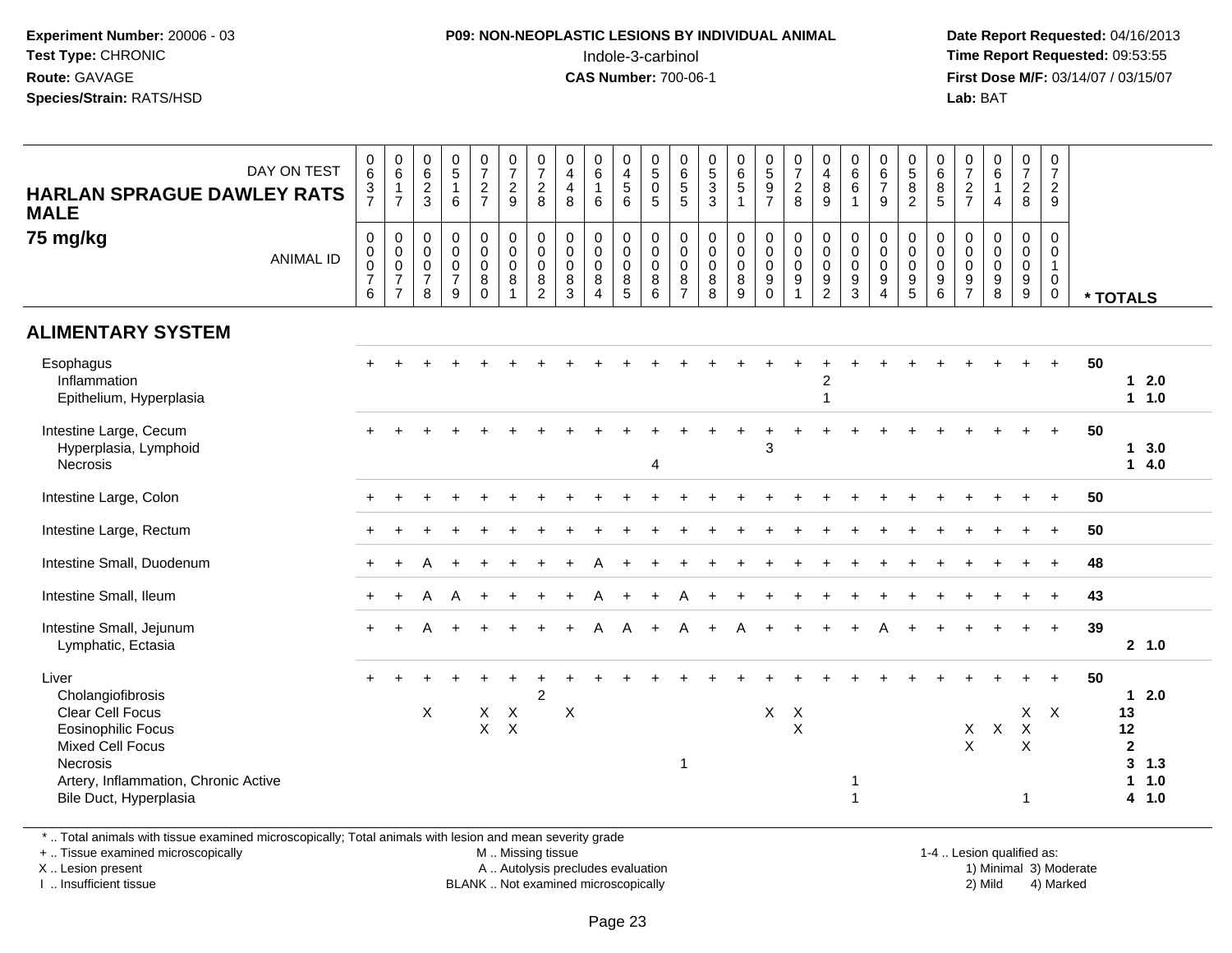#### **P09: NON-NEOPLASTIC LESIONS BY INDIVIDUAL ANIMAL**Indole-3-carbinol **Time Report Requested:** 09:53:55

 **Date Report Requested:** 04/16/2013 **First Dose M/F:** 03/14/07 / 03/15/07<br>**Lab: BAT Lab:** BAT

| DAY ON TEST<br><b>HARLAN SPRAGUE DAWLEY RATS</b><br><b>MALE</b><br>75 mg/kg<br><b>ANIMAL ID</b>                                                                                                                        | $\pmb{0}$<br>6<br>$\frac{3}{7}$<br>$\mathbf 0$<br>$\begin{array}{c} 0 \\ 0 \\ 7 \end{array}$<br>6 | $_{6}^{\rm 0}$<br>1<br>$\overline{7}$<br>$\mathbf 0$<br>$\pmb{0}$<br>$\pmb{0}$<br>$\overline{7}$<br>$\overline{7}$ | $\mathbf 0$<br>$\,6\,$<br>$\frac{2}{3}$<br>0<br>$\mathbf 0$<br>$\mathbf 0$<br>$\overline{7}$<br>8 | $\begin{array}{c} 0 \\ 5 \end{array}$<br>$\mathbf 1$<br>6<br>$\mathbf 0$<br>$\pmb{0}$<br>$\pmb{0}$<br>$\overline{7}$<br>9 | $\frac{0}{7}$<br>$\frac{2}{7}$<br>0<br>$\mathbf 0$<br>$\pmb{0}$<br>8<br>$\Omega$ | 0<br>$\overline{7}$<br>$\boldsymbol{2}$<br>9<br>$\mathbf 0$<br>$\mathbf 0$<br>$\mathbf 0$<br>8<br>$\overline{1}$ | $\frac{0}{7}$<br>$\frac{2}{8}$<br>$\pmb{0}$<br>$\pmb{0}$<br>$\pmb{0}$<br>8<br>2 | 0<br>$\overline{4}$<br>$\overline{\mathbf{4}}$<br>8<br>0<br>$\mathbf 0$<br>0<br>8<br>3 | $_{6}^{\rm 0}$<br>1<br>6<br>$\pmb{0}$<br>$\pmb{0}$<br>$\mathbf 0$<br>$\bf 8$<br>$\overline{4}$ | $\pmb{0}$<br>$\frac{4}{5}$<br>$6\phantom{1}$<br>$\mathbf 0$<br>$\mathbf 0$<br>$\mathbf 0$<br>$\bf 8$<br>5 | 0<br>$\sqrt{5}$<br>$\mathbf 0$<br>5<br>$\mathbf 0$<br>$\mathsf 0$<br>$\mathbf 0$<br>8<br>6 | $\mathbf 0$<br>$\,6\,$<br>$\mathbf 5$<br>5<br>$\mathbf 0$<br>$\boldsymbol{0}$<br>$\mathbf 0$<br>8<br>$\overline{7}$ | $^{\rm 0}_{\rm 5}$<br>$\ensuremath{\mathsf{3}}$<br>3<br>$\mathbf 0$<br>$\mathsf 0$<br>$\mathbf 0$<br>8<br>8 | $\begin{matrix} 0 \\ 6 \\ 5 \end{matrix}$<br>$\mathbf{1}$<br>0<br>$\mathsf{O}\xspace$<br>0<br>8<br>9 | $0$<br>$5$<br>$9$<br>$7$<br>$\pmb{0}$<br>$\overline{0}$<br>$\boldsymbol{9}$<br>$\Omega$ | $\frac{0}{7}$<br>$\frac{2}{8}$<br>$\pmb{0}$<br>$\pmb{0}$<br>$\pmb{0}$<br>$9\,$<br>1 | $\mathbf 0$<br>$\overline{4}$<br>8<br>9<br>$\boldsymbol{0}$<br>$\mathbf 0$<br>$\boldsymbol{0}$<br>9<br>2 | $\begin{array}{c} 0 \\ 6 \end{array}$<br>$\,6$<br>$\overline{1}$<br>$\mathbf 0$<br>$\pmb{0}$<br>$\mathbf 0$<br>$\boldsymbol{9}$<br>3 | $\begin{array}{c} 0 \\ 6 \\ 7 \end{array}$<br>9<br>0<br>$\mathbf 0$<br>$\mathbf 0$<br>9<br>$\overline{4}$ | $\begin{matrix} 0 \\ 5 \end{matrix}$<br>8<br>$\overline{2}$<br>0<br>$\mathsf{O}\xspace$<br>$\overline{0}$<br>$\frac{9}{5}$ | $\begin{array}{c} 0 \\ 6 \end{array}$<br>8<br>$\overline{5}$<br>0<br>$\mathsf{O}\xspace$<br>$\mathbf 0$<br>$\boldsymbol{9}$<br>6 | $\frac{0}{7}$<br>$\frac{2}{7}$<br>0<br>0<br>0<br>$\boldsymbol{9}$<br>$\overline{7}$ | $\begin{matrix} 0 \\ 6 \\ 1 \end{matrix}$<br>$\overline{4}$<br>$\mathbf 0$<br>$\pmb{0}$<br>$\mathbf 0$<br>$\boldsymbol{9}$<br>8 | $\frac{0}{7}$<br>$\sqrt{2}$<br>8<br>0<br>$\mathsf 0$<br>0<br>$\boldsymbol{9}$<br>9 | 0<br>$\overline{7}$<br>$\overline{2}$<br>9<br>$\Omega$<br>$\mathbf 0$<br>$\mathbf{1}$<br>$\mathbf 0$<br>$\mathbf 0$ |                  | * TOTALS                        |                                               |
|------------------------------------------------------------------------------------------------------------------------------------------------------------------------------------------------------------------------|---------------------------------------------------------------------------------------------------|--------------------------------------------------------------------------------------------------------------------|---------------------------------------------------------------------------------------------------|---------------------------------------------------------------------------------------------------------------------------|----------------------------------------------------------------------------------|------------------------------------------------------------------------------------------------------------------|---------------------------------------------------------------------------------|----------------------------------------------------------------------------------------|------------------------------------------------------------------------------------------------|-----------------------------------------------------------------------------------------------------------|--------------------------------------------------------------------------------------------|---------------------------------------------------------------------------------------------------------------------|-------------------------------------------------------------------------------------------------------------|------------------------------------------------------------------------------------------------------|-----------------------------------------------------------------------------------------|-------------------------------------------------------------------------------------|----------------------------------------------------------------------------------------------------------|--------------------------------------------------------------------------------------------------------------------------------------|-----------------------------------------------------------------------------------------------------------|----------------------------------------------------------------------------------------------------------------------------|----------------------------------------------------------------------------------------------------------------------------------|-------------------------------------------------------------------------------------|---------------------------------------------------------------------------------------------------------------------------------|------------------------------------------------------------------------------------|---------------------------------------------------------------------------------------------------------------------|------------------|---------------------------------|-----------------------------------------------|
| Mesentery<br>Artery, Mineralization                                                                                                                                                                                    |                                                                                                   |                                                                                                                    |                                                                                                   |                                                                                                                           |                                                                                  |                                                                                                                  |                                                                                 |                                                                                        |                                                                                                |                                                                                                           | $\ddot{}$<br>$\overline{c}$                                                                |                                                                                                                     |                                                                                                             |                                                                                                      |                                                                                         |                                                                                     |                                                                                                          |                                                                                                                                      |                                                                                                           |                                                                                                                            |                                                                                                                                  |                                                                                     |                                                                                                                                 |                                                                                    |                                                                                                                     | $\boldsymbol{2}$ |                                 | $12.0$                                        |
| Oral Mucosa<br>Foreign Body<br>Hyperplasia, Squamous                                                                                                                                                                   |                                                                                                   |                                                                                                                    |                                                                                                   |                                                                                                                           |                                                                                  |                                                                                                                  |                                                                                 |                                                                                        |                                                                                                |                                                                                                           |                                                                                            |                                                                                                                     |                                                                                                             |                                                                                                      |                                                                                         |                                                                                     |                                                                                                          |                                                                                                                                      |                                                                                                           |                                                                                                                            |                                                                                                                                  |                                                                                     |                                                                                                                                 |                                                                                    |                                                                                                                     | 50               | 1                               | $12.0$                                        |
| Pancreas<br>Thrombosis<br>Acinus, Atrophy<br>Acinus, Hyperplasia<br>Artery, Inflammation, Chronic Active                                                                                                               | 3<br>$\overline{2}$                                                                               | $\overline{1}$                                                                                                     |                                                                                                   | $\overline{1}$                                                                                                            | 3                                                                                |                                                                                                                  | 3                                                                               |                                                                                        | $\mathbf{1}$                                                                                   |                                                                                                           | 3                                                                                          |                                                                                                                     | 1<br>$\mathbf{1}$                                                                                           | $\overline{1}$                                                                                       |                                                                                         | $\overline{2}$                                                                      | $\overline{\mathbf{1}}$                                                                                  | $\mathbf{1}$                                                                                                                         | $\overline{\phantom{0}}$                                                                                  |                                                                                                                            | 3<br>2                                                                                                                           |                                                                                     | $\overline{1}$                                                                                                                  | $\overline{1}$                                                                     | $\overline{1}$                                                                                                      | 50               | 1.                              | 1, 3.0<br>1.0<br>$10$ 1.3<br>32 1.8           |
| Salivary Glands<br>Metaplasia                                                                                                                                                                                          |                                                                                                   |                                                                                                                    |                                                                                                   |                                                                                                                           |                                                                                  |                                                                                                                  |                                                                                 |                                                                                        |                                                                                                |                                                                                                           |                                                                                            |                                                                                                                     |                                                                                                             |                                                                                                      |                                                                                         |                                                                                     |                                                                                                          |                                                                                                                                      |                                                                                                           |                                                                                                                            |                                                                                                                                  |                                                                                     |                                                                                                                                 |                                                                                    | $+$                                                                                                                 | 50               |                                 | 12.0                                          |
| Stomach, Forestomach<br>Hyperplasia<br>Ulcer                                                                                                                                                                           |                                                                                                   |                                                                                                                    |                                                                                                   |                                                                                                                           | $\overline{2}$                                                                   |                                                                                                                  | $\overline{1}$                                                                  |                                                                                        | $\overline{2}$                                                                                 | 3<br>3                                                                                                    |                                                                                            | 3                                                                                                                   |                                                                                                             |                                                                                                      |                                                                                         |                                                                                     |                                                                                                          |                                                                                                                                      |                                                                                                           |                                                                                                                            |                                                                                                                                  |                                                                                     |                                                                                                                                 | $\ddot{}$                                                                          | $\ddot{}$                                                                                                           | 50               |                                 | 19 1.7<br>13.0                                |
| Stomach, Glandular<br>Epithelium, Hyperplasia<br>Epithelium, Inflammation<br>Epithelium, Inflammation, Chronic Active<br>Epithelium, Mineralization<br>Epithelium, Ulcer<br>Epithelium, Muscularis, Hyperplasia, Focal |                                                                                                   | 3<br>$\overline{\mathbf{c}}$<br>3                                                                                  |                                                                                                   |                                                                                                                           |                                                                                  | $\overline{2}$                                                                                                   |                                                                                 | 3                                                                                      |                                                                                                |                                                                                                           | $\overline{2}$<br>3                                                                        |                                                                                                                     | 3                                                                                                           | $\overline{2}$<br>$\overline{4}$                                                                     |                                                                                         |                                                                                     | 1                                                                                                        | 3                                                                                                                                    | 3                                                                                                         |                                                                                                                            | $\overline{2}$                                                                                                                   |                                                                                     |                                                                                                                                 |                                                                                    |                                                                                                                     | 50               | $\mathbf 1$<br>4<br>$\mathbf 1$ | 52.0<br>3.0<br>2.0<br>12 2.5<br>1.0<br>$12.0$ |

#### **CARDIOVASCULAR SYSTEM**

\* .. Total animals with tissue examined microscopically; Total animals with lesion and mean severity grade

+ .. Tissue examined microscopically

X .. Lesion present

I .. Insufficient tissue

M .. Missing tissue

A .. Autolysis precludes evaluation

BLANK .. Not examined microscopically 2) Mild 4) Marked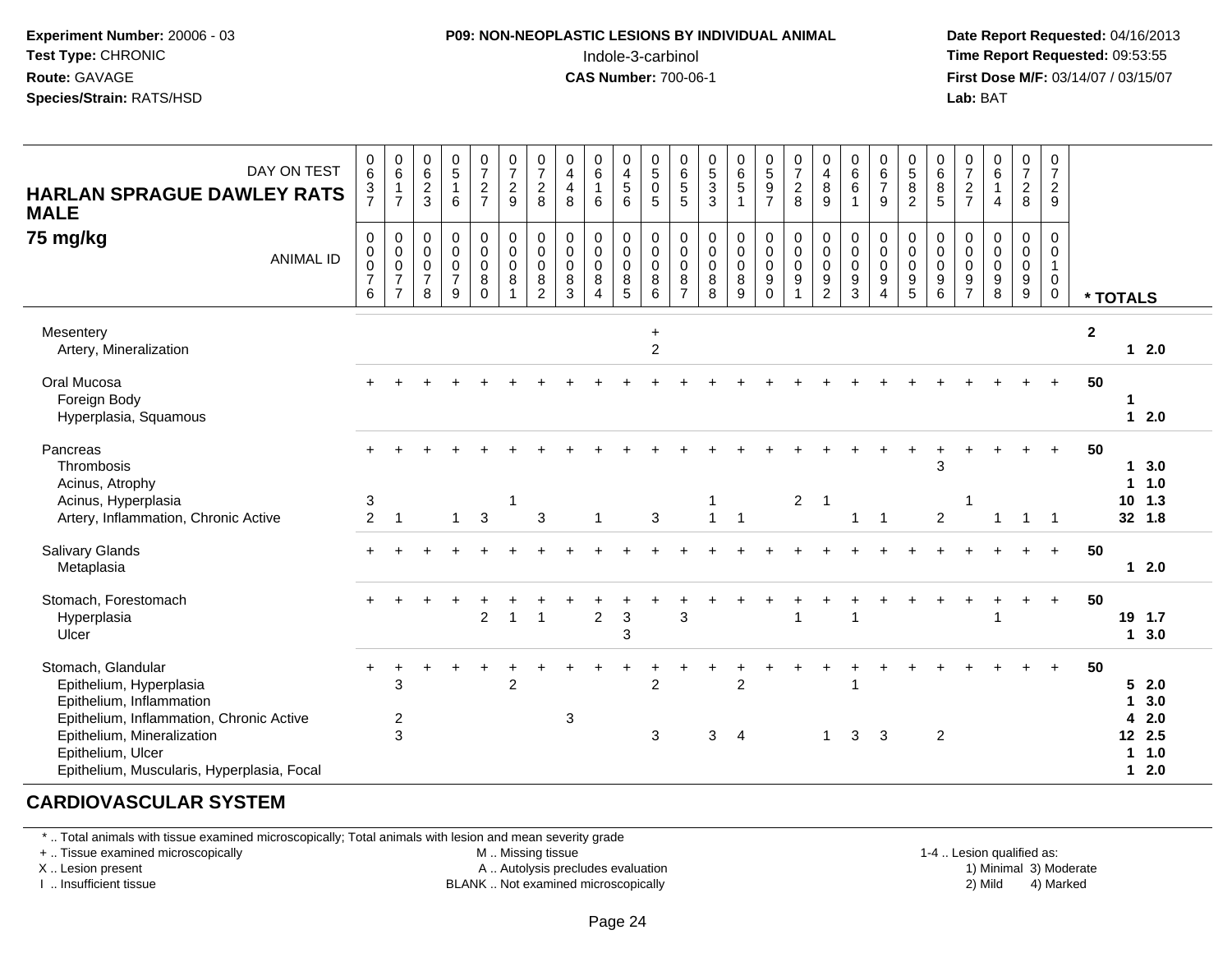### **P09: NON-NEOPLASTIC LESIONS BY INDIVIDUAL ANIMAL**Indole-3-carbinol **Time Report Requested:** 09:53:55

 **Date Report Requested:** 04/16/2013 **First Dose M/F:** 03/14/07 / 03/15/07<br>**Lab: BAT Lab:** BAT

| DAY ON TEST<br><b>HARLAN SPRAGUE DAWLEY RATS</b><br><b>MALE</b>                                          | $_{6}^{\rm 0}$<br>$\frac{3}{7}$                              | $\begin{array}{c} 0 \\ 6 \end{array}$<br>$\mathbf{1}$<br>$\overline{7}$ | $_{\rm 6}^{\rm 0}$<br>$\sqrt{2}$<br>3                            | $\begin{array}{c} 0 \\ 5 \end{array}$<br>$\mathbf{1}$<br>6   | $\frac{0}{7}$<br>$\frac{2}{7}$                             | $\begin{array}{c} 0 \\ 7 \\ 2 \end{array}$<br>9            | $\frac{0}{7}$<br>$\overline{c}$<br>8                 | $\pmb{0}$<br>$\overline{\mathbf{4}}$<br>$\overline{4}$<br>8 | $\begin{matrix} 0 \\ 6 \\ 1 \end{matrix}$<br>6                   | 0<br>$\begin{array}{c} 4 \\ 5 \end{array}$<br>6 | $\begin{array}{c} 0 \\ 5 \end{array}$<br>$\mathbf 0$<br>5 | $\pmb{0}$<br>$\,6$<br>$\,$ 5 $\,$<br>5               | $\begin{smallmatrix} 0\\5 \end{smallmatrix}$<br>$\sqrt{3}$<br>3 | $\begin{array}{c} 0 \\ 6 \\ 5 \end{array}$<br>1     | $0$<br>$5$<br>$9$<br>$7$                                                  | $\begin{array}{c} 0 \\ 7 \\ 2 \end{array}$<br>8                          | 0<br>$\overline{\mathbf{4}}$<br>8<br>9               | $\begin{array}{c} 0 \\ 6 \\ 6 \end{array}$<br>$\mathbf{1}$   | $\begin{array}{c} 0 \\ 6 \\ 7 \end{array}$<br>9        | $\begin{array}{c} 0 \\ 5 \\ 8 \end{array}$<br>$\overline{2}$    | $\begin{array}{c} 0 \\ 6 \\ 5 \end{array}$                         | 0<br>$\overline{7}$<br>$\overline{c}$<br>$\overline{7}$ | $\pmb{0}$<br>$\,6\,$<br>$\mathbf{1}$<br>4 | $\frac{0}{7}$<br>$\overline{c}$<br>8 | $\begin{array}{c} 0 \\ 7 \end{array}$<br>$\overline{c}$<br>9             |    |          |                                |  |
|----------------------------------------------------------------------------------------------------------|--------------------------------------------------------------|-------------------------------------------------------------------------|------------------------------------------------------------------|--------------------------------------------------------------|------------------------------------------------------------|------------------------------------------------------------|------------------------------------------------------|-------------------------------------------------------------|------------------------------------------------------------------|-------------------------------------------------|-----------------------------------------------------------|------------------------------------------------------|-----------------------------------------------------------------|-----------------------------------------------------|---------------------------------------------------------------------------|--------------------------------------------------------------------------|------------------------------------------------------|--------------------------------------------------------------|--------------------------------------------------------|-----------------------------------------------------------------|--------------------------------------------------------------------|---------------------------------------------------------|-------------------------------------------|--------------------------------------|--------------------------------------------------------------------------|----|----------|--------------------------------|--|
| 75 mg/kg<br><b>ANIMAL ID</b>                                                                             | 0<br>$\pmb{0}$<br>$\pmb{0}$<br>$\overline{\mathcal{I}}$<br>6 | $\pmb{0}$<br>$\pmb{0}$<br>$\pmb{0}$<br>$\overline{7}$<br>$\overline{7}$ | $\mathbf 0$<br>$\mathbf 0$<br>$\mathbf 0$<br>$\overline{7}$<br>8 | $\pmb{0}$<br>$\pmb{0}$<br>$\mathbf 0$<br>$\overline{7}$<br>9 | $\pmb{0}$<br>$\pmb{0}$<br>$\pmb{0}$<br>$\bf 8$<br>$\Omega$ | $\pmb{0}$<br>$\mathbf 0$<br>$\pmb{0}$<br>8<br>$\mathbf{1}$ | 0<br>$\pmb{0}$<br>$\mathbf 0$<br>8<br>$\overline{2}$ | 0<br>0<br>0<br>8<br>3                                       | $\pmb{0}$<br>$\pmb{0}$<br>$\pmb{0}$<br>$\,8\,$<br>$\overline{4}$ | 0<br>0<br>$\mathbf 0$<br>$\bf 8$<br>5           | $\mathbf 0$<br>$\pmb{0}$<br>$\mathbf 0$<br>8<br>6         | 0<br>$\pmb{0}$<br>$\mathbf 0$<br>8<br>$\overline{7}$ | 0<br>0<br>0<br>8<br>8                                           | $\pmb{0}$<br>$\pmb{0}$<br>$\pmb{0}$<br>$\bf 8$<br>9 | $\mathbf 0$<br>$\mathbf 0$<br>$\mathbf 0$<br>$\boldsymbol{9}$<br>$\Omega$ | $\mathsf{O}\xspace$<br>$\mathsf 0$<br>$\mathbf 0$<br>9<br>$\overline{1}$ | 0<br>$\pmb{0}$<br>$\mathbf 0$<br>9<br>$\overline{2}$ | $\pmb{0}$<br>$\pmb{0}$<br>$\pmb{0}$<br>$\boldsymbol{9}$<br>3 | 0<br>$\mathbf 0$<br>$\mathbf 0$<br>9<br>$\overline{4}$ | 0<br>$\mathsf{O}$<br>0<br>$\begin{array}{c} 9 \\ 5 \end{array}$ | $\mathbf 0$<br>$\mathbf 0$<br>$\mathbf 0$<br>$\boldsymbol{9}$<br>6 | 0<br>0<br>$\mathbf 0$<br>9<br>$\overline{7}$            | 0<br>$\mathbf 0$<br>$\mathbf 0$<br>9<br>8 | 0<br>0<br>$\mathsf 0$<br>9<br>9      | $\mathbf 0$<br>$\mathbf 0$<br>$\mathbf{1}$<br>$\mathbf 0$<br>$\mathbf 0$ |    | * TOTALS |                                |  |
| <b>Blood Vessel</b><br>Inflammation, Chronic Active<br>Mineralization                                    | ÷<br>$\overline{2}$                                          | +<br>$\overline{2}$                                                     | +<br>$\overline{2}$                                              | $\overline{2}$                                               | +<br>$\overline{a}$                                        | $\mathbf{3}$                                               | $\ddot{}$<br>$\mathsf 3$                             | +<br>$\overline{c}$                                         | 3                                                                | ÷                                               | $\overline{2}$                                            |                                                      |                                                                 | +<br>$\overline{2}$                                 |                                                                           |                                                                          |                                                      | $\overline{c}$                                               | $\ddot{}$<br>$\overline{c}$<br>3                       | $\ddot{}$                                                       | 3                                                                  | +<br>$\overline{c}$                                     |                                           | $\ddot{}$<br>$\overline{a}$          | $+$<br>$\overline{2}$                                                    | 50 |          | 38 2.1<br>2, 3.0               |  |
| Heart<br>Cardiomyopathy<br>Atrium, Thrombosis<br>Epicardium, Inflammation                                | ÷<br>3<br>3                                                  | 3                                                                       | 3                                                                | 3                                                            | $\overline{2}$                                             | 3                                                          | 3                                                    | 3                                                           | 3                                                                | $\overline{2}$                                  | 3                                                         | 3                                                    | 3                                                               | 3                                                   | -1                                                                        | 1<br>3                                                                   | $\overline{2}$                                       | 3                                                            | 3                                                      | 3                                                               | 3                                                                  | $\overline{2}$                                          | $\overline{2}$                            | 3                                    | $\ddot{}$<br>$\overline{1}$                                              | 50 | 3        | 48 2.6<br>3.3<br>$1 \quad 3.0$ |  |
| <b>ENDOCRINE SYSTEM</b>                                                                                  |                                                              |                                                                         |                                                                  |                                                              |                                                            |                                                            |                                                      |                                                             |                                                                  |                                                 |                                                           |                                                      |                                                                 |                                                     |                                                                           |                                                                          |                                                      |                                                              |                                                        |                                                                 |                                                                    |                                                         |                                           |                                      |                                                                          |    |          |                                |  |
| <b>Adrenal Cortex</b><br>Degeneration, Cystic<br>Degeneration, Fatty<br>Hyperplasia<br>Thrombosis        | м                                                            | $\ddot{}$                                                               | 2                                                                | 3                                                            | $\overline{2}$                                             |                                                            | 3                                                    | $\overline{2}$                                              | $\overline{2}$                                                   |                                                 |                                                           | $\frac{2}{2}$                                        | $\overline{2}$                                                  |                                                     | $\frac{2}{1}$                                                             | 2<br>$\mathbf{1}$                                                        | $\overline{2}$                                       | $\overline{2}$                                               |                                                        |                                                                 | 3<br>3                                                             | $\overline{2}$                                          |                                           | 3                                    | $+$                                                                      | 49 | 13<br>19 | 32.3<br>1.8<br>2.1<br>$12.0$   |  |
| Adrenal Medulla<br>Degeneration, Fatty<br>Hyperplasia                                                    | м                                                            | $\ddot{}$                                                               | $\overline{2}$                                                   | 3                                                            |                                                            | $\overline{2}$                                             | $\mathbf{1}$                                         | $\mathbf 1$                                                 |                                                                  | $\overline{\mathbf{1}}$                         |                                                           |                                                      | $\mathbf{1}$                                                    | $\overline{4}$                                      |                                                                           | $\mathbf{1}$                                                             |                                                      | $\mathbf{1}$                                                 | $\overline{2}$                                         |                                                                 |                                                                    |                                                         |                                           |                                      | $+$                                                                      | 49 |          | 11.0<br>22 2.2                 |  |
| Islets, Pancreatic<br>Hyperplasia                                                                        | $+$                                                          | $\ddot{}$                                                               | +<br>3                                                           | ÷                                                            | $\ddot{}$<br>$\overline{c}$                                |                                                            |                                                      |                                                             |                                                                  |                                                 |                                                           |                                                      |                                                                 | $\div$                                              | $\ddot{}$                                                                 | +<br>$\overline{c}$                                                      | $\div$                                               |                                                              | $\ddot{}$                                              |                                                                 |                                                                    | $\ddot{}$<br>1                                          | +<br>$\overline{c}$                       | $\ddot{}$                            | $\ddot{}$                                                                | 50 |          | 62.0                           |  |
| Parathyroid Gland<br>Hyperplasia                                                                         | $+$                                                          | $\ddot{}$<br>$\overline{2}$                                             |                                                                  |                                                              |                                                            |                                                            |                                                      |                                                             |                                                                  |                                                 |                                                           |                                                      | 3                                                               | $\overline{2}$                                      |                                                                           |                                                                          |                                                      | 3                                                            |                                                        | ٠                                                               | 3                                                                  |                                                         |                                           |                                      | $+$                                                                      | 46 |          | $10$ 2.2                       |  |
| <b>Pituitary Gland</b><br>Pars Distalis, Hyperplasia                                                     |                                                              | $\overline{2}$                                                          |                                                                  |                                                              | 3                                                          |                                                            |                                                      |                                                             |                                                                  |                                                 | -1                                                        |                                                      |                                                                 |                                                     | $\overline{1}$                                                            |                                                                          |                                                      |                                                              |                                                        | +<br>3                                                          |                                                                    | 3                                                       |                                           | $\overline{4}$                       | $\ddot{}$<br>$\overline{2}$                                              | 49 |          | 18 2.6                         |  |
| *  Total animals with tissue examined microscopically; Total animals with lesion and mean severity grade |                                                              |                                                                         |                                                                  |                                                              |                                                            |                                                            |                                                      |                                                             |                                                                  |                                                 |                                                           |                                                      |                                                                 |                                                     |                                                                           |                                                                          |                                                      |                                                              |                                                        |                                                                 |                                                                    |                                                         |                                           |                                      |                                                                          |    |          |                                |  |

+ .. Tissue examined microscopically

X .. Lesion present

I .. Insufficient tissue

M .. Missing tissue

A .. Autolysis precludes evaluation 1999 (1999) 1999 (1999) 1999 (1999) 1999 (1999) 1999 (1999) 1999 (1999) 1<br>1) Minimal 3) Mild 3) Mild 3) Mild 3) Mild 3, 2009 (1999) 1999 (1999) 1999 (1999) 1999 (1999) 1999 (1999) 199 BLANK .. Not examined microscopically 2) Mild 4) Marked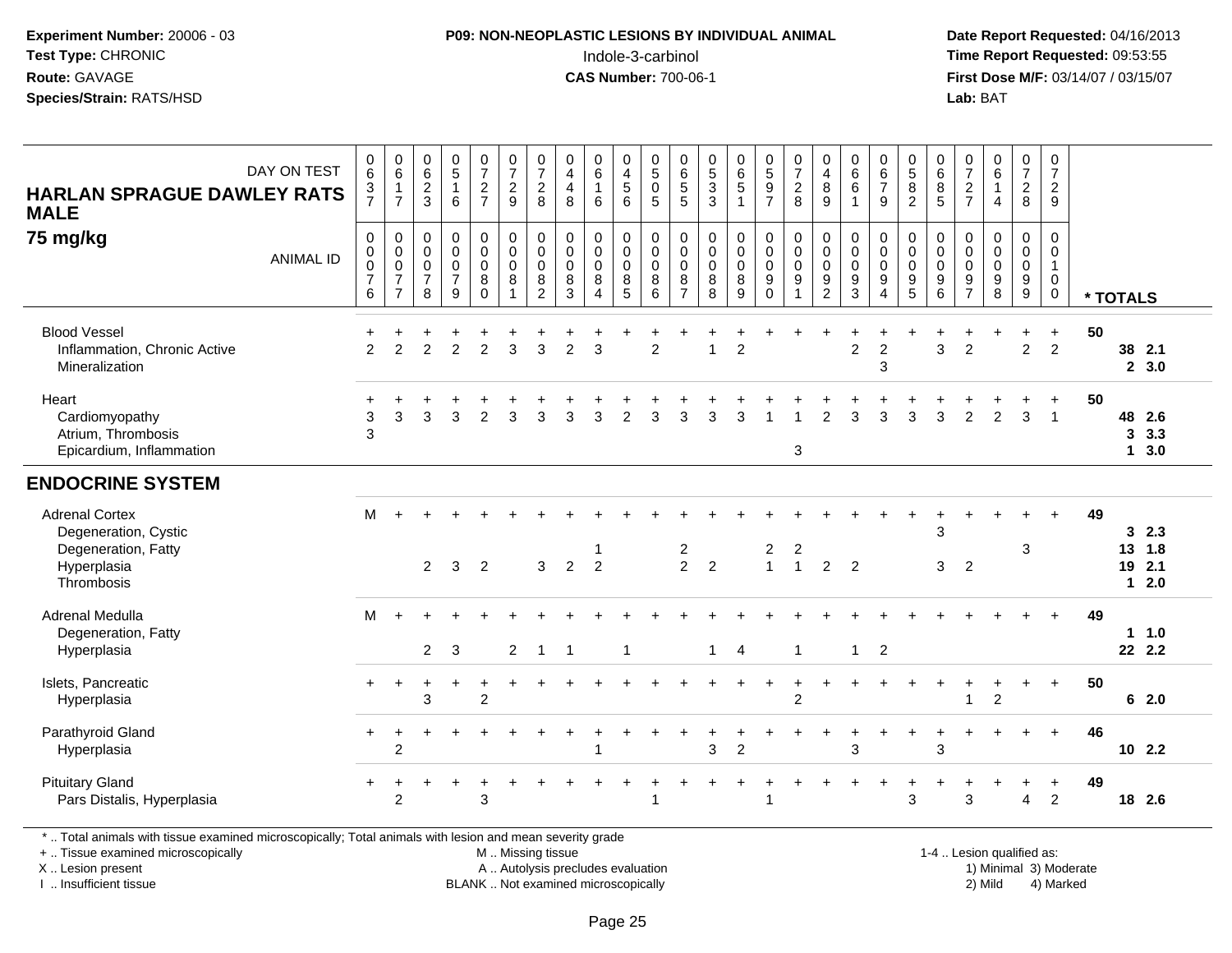### **P09: NON-NEOPLASTIC LESIONS BY INDIVIDUAL ANIMAL**Indole-3-carbinol **Time Report Requested:** 09:53:55

| DAY ON TEST<br><b>HARLAN SPRAGUE DAWLEY RATS</b><br><b>MALE</b>                                                                                                                              | $_{6}^{\rm 0}$<br>$\frac{3}{7}$                            | $\pmb{0}$<br>$\,6\,$<br>$\mathbf{1}$<br>$\overline{7}$              | $\,0\,$<br>$\,6\,$<br>$\frac{2}{3}$                              | $\begin{array}{c} 0 \\ 5 \end{array}$<br>$\mathbf{1}$<br>6       | $\frac{0}{7}$<br>$\frac{2}{7}$                    | $\frac{0}{7}$<br>$\frac{2}{9}$                                       | $\begin{array}{c} 0 \\ 7 \end{array}$<br>$_{\rm 8}^2$                                   | $\pmb{0}$<br>$\overline{4}$<br>$\overline{4}$<br>8                       | $\pmb{0}$<br>6<br>$\mathbf{1}$<br>6                                            | 0<br>$\overline{4}$<br>$\sqrt{5}$<br>6                | $\pmb{0}$<br>$\overline{5}$<br>$\boldsymbol{0}$<br>$\overline{5}$ | 0<br>6<br>5<br>$\overline{5}$                | $^{\rm 0}_{\rm 5}$<br>$\frac{3}{3}$            | $065$<br>1                                              | $0$<br>$5$<br>$9$<br>$7$                                                 | $\frac{0}{7}$<br>8                                                               | 0<br>$\overline{\mathbf{4}}$<br>8<br>$\overline{9}$    | $\pmb{0}$<br>$6\phantom{a}$<br>6<br>$\mathbf{1}$       | $_{6}^{\rm 0}$<br>$\overline{7}$<br>9  | $^{\rm 0}_{\rm 5}$<br>$^8_2$                              | $\boldsymbol{0}$<br>$\,6$<br>$^8$ 5                 | $\frac{0}{7}$<br>$\frac{2}{7}$                             | $\begin{array}{c} 0 \\ 6 \end{array}$<br>$\mathbf{1}$<br>$\overline{4}$ | $\frac{0}{7}$<br>$\frac{2}{8}$ | $\pmb{0}$<br>$\overline{7}$<br>$\frac{2}{9}$               |                                     |          |                       |  |
|----------------------------------------------------------------------------------------------------------------------------------------------------------------------------------------------|------------------------------------------------------------|---------------------------------------------------------------------|------------------------------------------------------------------|------------------------------------------------------------------|---------------------------------------------------|----------------------------------------------------------------------|-----------------------------------------------------------------------------------------|--------------------------------------------------------------------------|--------------------------------------------------------------------------------|-------------------------------------------------------|-------------------------------------------------------------------|----------------------------------------------|------------------------------------------------|---------------------------------------------------------|--------------------------------------------------------------------------|----------------------------------------------------------------------------------|--------------------------------------------------------|--------------------------------------------------------|----------------------------------------|-----------------------------------------------------------|-----------------------------------------------------|------------------------------------------------------------|-------------------------------------------------------------------------|--------------------------------|------------------------------------------------------------|-------------------------------------|----------|-----------------------|--|
| 75 mg/kg<br><b>ANIMAL ID</b>                                                                                                                                                                 | $\mathbf 0$<br>$_{\rm 0}^{\rm 0}$<br>$\boldsymbol{7}$<br>6 | $\mathbf 0$<br>0<br>$\mathbf 0$<br>$\overline{7}$<br>$\overline{7}$ | $\mathbf 0$<br>$\mathbf 0$<br>$\mathbf 0$<br>$\overline{7}$<br>8 | $\mathbf 0$<br>$\mathbf 0$<br>$\pmb{0}$<br>$\boldsymbol{7}$<br>9 | $\mathsf{O}$<br>$\mathbf 0$<br>0<br>8<br>$\Omega$ | $\pmb{0}$<br>$\pmb{0}$<br>$\ddot{\mathbf{0}}$<br>8<br>$\overline{1}$ | $\pmb{0}$<br>$\pmb{0}$<br>$\mathbf 0$<br>$\begin{smallmatrix} 8 \\ 2 \end{smallmatrix}$ | $\boldsymbol{0}$<br>$\mathbf 0$<br>$\mathbf 0$<br>$\bf 8$<br>3           | $\mathbf 0$<br>$\mathbf 0$<br>$\mathbf 0$<br>$\bf 8$<br>$\boldsymbol{\Lambda}$ | 0<br>$\mathsf{O}\xspace$<br>$\pmb{0}$<br>$\,8\,$<br>5 | $\pmb{0}$<br>$\mathsf{O}\xspace$<br>$\mathbf 0$<br>8<br>6         | 0<br>0<br>$\mathbf 0$<br>8<br>$\overline{7}$ | 0<br>$\mathbf 0$<br>$\mathbf 0$<br>$\bf8$<br>8 | $\mathsf 0$<br>$\mathbf 0$<br>$\pmb{0}$<br>$\bf 8$<br>9 | $\pmb{0}$<br>$\overline{0}$<br>$\pmb{0}$<br>$\boldsymbol{9}$<br>$\Omega$ | $\pmb{0}$<br>$\mathsf 0$<br>$\overline{0}$<br>$\boldsymbol{9}$<br>$\overline{1}$ | $\mathbf 0$<br>0<br>$\mathbf 0$<br>9<br>$\overline{c}$ | $\mathbf 0$<br>$\pmb{0}$<br>$\pmb{0}$<br>$\frac{9}{3}$ | 0<br>$\mathbf 0$<br>0<br>9<br>$\Delta$ | $\pmb{0}$<br>$\pmb{0}$<br>$\overline{0}$<br>$\frac{9}{5}$ | $\mathbf 0$<br>$\mathbf 0$<br>$\mathbf 0$<br>$^9$ 6 | $\mathbf 0$<br>$\mathbf 0$<br>$\mathbf 0$<br>$\frac{9}{7}$ | $\mathbf 0$<br>$\mathbf 0$<br>$\mathbf 0$<br>$\frac{9}{8}$              | 0<br>0<br>$\pmb{0}$<br>$^9_9$  | $\pmb{0}$<br>$\pmb{0}$<br>$\mathbf{1}$<br>$\mathbf 0$<br>0 |                                     | * TOTALS |                       |  |
| <b>Thyroid Gland</b><br>C-cell, Hyperplasia<br>Follicular Cell, Hyperplasia<br>Follicular Cell, Hypertrophy                                                                                  | $\ddot{}$<br>$\overline{2}$                                | $\mathbf{3}$                                                        |                                                                  | $\overline{2}$                                                   | $\overline{\phantom{1}}$                          |                                                                      | $\overline{2}$<br>$\mathbf{1}$                                                          | $\overline{1}$                                                           |                                                                                | 2                                                     |                                                                   |                                              |                                                | $\overline{2}$                                          | $\overline{2}$                                                           | $\overline{1}$                                                                   | $\mathbf{1}$                                           | $\overline{1}$                                         |                                        | $\overline{2}$                                            |                                                     | $\overline{c}$                                             | $\overline{1}$                                                          | $\overline{1}$                 | $+$<br>$\overline{2}$                                      | 46                                  | 1        | 42.0<br>4.0<br>34 1.9 |  |
| <b>GENERAL BODY SYSTEM</b>                                                                                                                                                                   |                                                            |                                                                     |                                                                  |                                                                  |                                                   |                                                                      |                                                                                         |                                                                          |                                                                                |                                                       |                                                                   |                                              |                                                |                                                         |                                                                          |                                                                                  |                                                        |                                                        |                                        |                                                           |                                                     |                                                            |                                                                         |                                |                                                            |                                     |          |                       |  |
| <b>NONE</b>                                                                                                                                                                                  |                                                            |                                                                     |                                                                  |                                                                  |                                                   |                                                                      |                                                                                         |                                                                          |                                                                                |                                                       |                                                                   |                                              |                                                |                                                         |                                                                          |                                                                                  |                                                        |                                                        |                                        |                                                           |                                                     |                                                            |                                                                         |                                |                                                            |                                     |          |                       |  |
| <b>GENITAL SYSTEM</b>                                                                                                                                                                        |                                                            |                                                                     |                                                                  |                                                                  |                                                   |                                                                      |                                                                                         |                                                                          |                                                                                |                                                       |                                                                   |                                              |                                                |                                                         |                                                                          |                                                                                  |                                                        |                                                        |                                        |                                                           |                                                     |                                                            |                                                                         |                                |                                                            |                                     |          |                       |  |
| Epididymis                                                                                                                                                                                   |                                                            |                                                                     |                                                                  |                                                                  |                                                   |                                                                      |                                                                                         |                                                                          |                                                                                |                                                       |                                                                   |                                              |                                                |                                                         |                                                                          |                                                                                  |                                                        |                                                        |                                        |                                                           |                                                     |                                                            |                                                                         |                                |                                                            | 50                                  |          |                       |  |
| <b>Preputial Gland</b>                                                                                                                                                                       |                                                            |                                                                     |                                                                  |                                                                  |                                                   |                                                                      |                                                                                         |                                                                          |                                                                                |                                                       |                                                                   |                                              |                                                |                                                         |                                                                          |                                                                                  |                                                        |                                                        |                                        |                                                           |                                                     |                                                            |                                                                         |                                |                                                            | 50                                  |          |                       |  |
| Prostate<br>Atrophy<br>Fibrosis<br>Hyperplasia                                                                                                                                               |                                                            |                                                                     |                                                                  |                                                                  |                                                   |                                                                      |                                                                                         |                                                                          | $\ensuremath{\mathsf{3}}$                                                      |                                                       |                                                                   |                                              |                                                |                                                         |                                                                          | $\overline{2}$                                                                   |                                                        | $\overline{c}$                                         |                                        |                                                           |                                                     |                                                            |                                                                         |                                |                                                            | 50                                  | 1<br>4   | 2.0<br>3, 1.7<br>2.3  |  |
| Inflammation, Acute                                                                                                                                                                          | $\overline{1}$                                             |                                                                     | $\mathbf{1}$                                                     |                                                                  |                                                   |                                                                      |                                                                                         |                                                                          |                                                                                |                                                       | $\overline{c}$                                                    |                                              |                                                |                                                         |                                                                          |                                                                                  |                                                        | $\mathbf{1}$                                           |                                        |                                                           |                                                     |                                                            |                                                                         |                                |                                                            |                                     |          | $6$ 1.5               |  |
| <b>Seminal Vesicle</b>                                                                                                                                                                       |                                                            |                                                                     |                                                                  |                                                                  |                                                   |                                                                      |                                                                                         |                                                                          |                                                                                |                                                       |                                                                   |                                              |                                                |                                                         |                                                                          |                                                                                  |                                                        |                                                        |                                        |                                                           |                                                     |                                                            |                                                                         |                                | $\ddot{}$                                                  | 50                                  |          |                       |  |
| <b>Testes</b><br>Atrophy<br>Artery, Inflammation, Chronic Active                                                                                                                             | 2<br>$\overline{2}$                                        | $\overline{c}$<br>3                                                 | $\mathbf{1}$                                                     | -1<br>$\overline{2}$                                             | $\boldsymbol{2}$<br>$\overline{2}$                | $\overline{c}$<br>3                                                  | $\overline{2}$<br>3                                                                     |                                                                          | 3<br>$\boldsymbol{\Lambda}$                                                    |                                                       | 3<br>3                                                            |                                              | $\overline{2}$                                 | $\overline{2}$<br>$\overline{2}$                        | $\overline{4}$                                                           | 1                                                                                |                                                        | 3<br>$\overline{2}$                                    | $\overline{2}$<br>$\overline{2}$       | $\overline{4}$                                            | $\overline{1}$<br>$\overline{1}$                    | -1<br>$\overline{1}$                                       |                                                                         | $\ddot{}$<br>$\mathbf{1}$<br>3 | $\ddot{}$<br>3<br>$\overline{2}$                           | 50                                  |          | 37 2.0<br>34 2.1      |  |
| <b>HEMATOPOIETIC SYSTEM</b>                                                                                                                                                                  |                                                            |                                                                     |                                                                  |                                                                  |                                                   |                                                                      |                                                                                         |                                                                          |                                                                                |                                                       |                                                                   |                                              |                                                |                                                         |                                                                          |                                                                                  |                                                        |                                                        |                                        |                                                           |                                                     |                                                            |                                                                         |                                |                                                            |                                     |          |                       |  |
| <b>Bone Marrow</b>                                                                                                                                                                           |                                                            |                                                                     |                                                                  |                                                                  |                                                   |                                                                      |                                                                                         |                                                                          |                                                                                |                                                       |                                                                   |                                              |                                                |                                                         |                                                                          |                                                                                  |                                                        |                                                        |                                        |                                                           |                                                     |                                                            |                                                                         |                                |                                                            | 50                                  |          |                       |  |
| *  Total animals with tissue examined microscopically; Total animals with lesion and mean severity grade<br>+  Tissue examined microscopically<br>X Lesion present<br>I  Insufficient tissue |                                                            |                                                                     |                                                                  |                                                                  |                                                   | M  Missing tissue                                                    |                                                                                         | A  Autolysis precludes evaluation<br>BLANK  Not examined microscopically |                                                                                |                                                       |                                                                   |                                              |                                                |                                                         |                                                                          |                                                                                  |                                                        |                                                        |                                        |                                                           |                                                     |                                                            | 1-4  Lesion qualified as:<br>2) Mild                                    |                                |                                                            | 1) Minimal 3) Moderate<br>4) Marked |          |                       |  |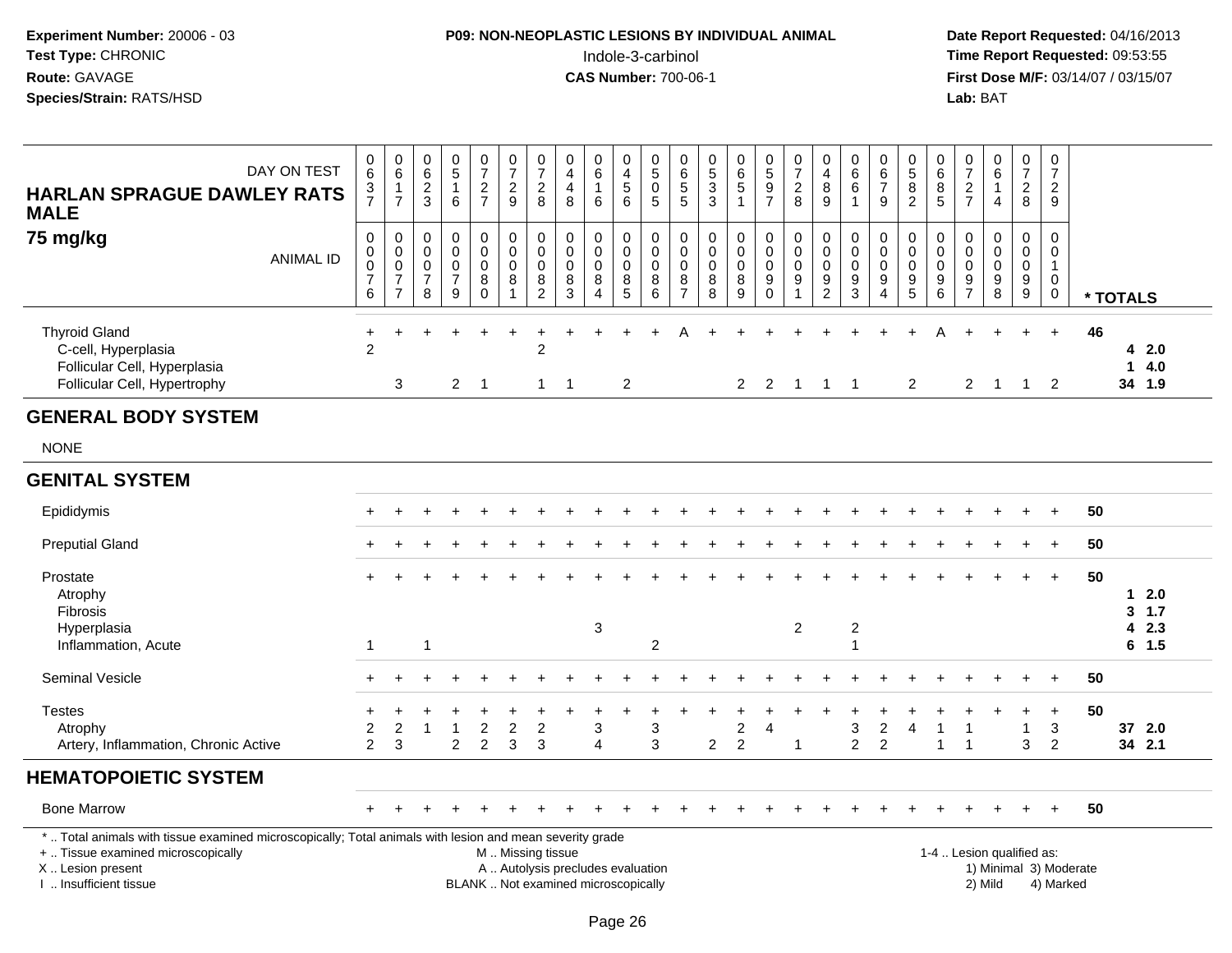#### **P09: NON-NEOPLASTIC LESIONS BY INDIVIDUAL ANIMAL**Indole-3-carbinol **Time Report Requested:** 09:53:55

| DAY ON TEST<br><b>HARLAN SPRAGUE DAWLEY RATS</b><br><b>MALE</b>                                                                                                                                                                                                                                                                      | 0<br>6<br>$\frac{3}{7}$            | $\pmb{0}$<br>$\,6\,$<br>$\frac{1}{7}$                                                      | $\begin{array}{c} 0 \\ 6 \end{array}$<br>$\frac{2}{3}$       | $\begin{array}{c} 0 \\ 5 \end{array}$<br>$\overline{1}$<br>6     | $\begin{array}{c} 0 \\ 7 \end{array}$<br>$\frac{2}{7}$        | $\frac{0}{7}$<br>$\frac{2}{9}$                                            | 0<br>$\overline{7}$<br>$\overline{c}$<br>8                          | 0<br>$\overline{4}$<br>4<br>8                                            | $\pmb{0}$<br>6<br>$\mathbf{1}$<br>6                                    | $\boldsymbol{0}$<br>$\overline{\mathbf{4}}$<br>$\,$ 5 $\,$<br>6 | $\begin{array}{c} 0 \\ 5 \end{array}$<br>$\mathbf 0$<br>$\overline{5}$ | $\pmb{0}$<br>$\,6\,$<br>$\frac{5}{5}$                                      | 0<br>$\sqrt{5}$<br>$\sqrt{3}$<br>$\mathbf{3}$   | 0<br>$\,6\,$<br>$\sqrt{5}$<br>$\overline{1}$           | $0$<br>$5$<br>$9$<br>$7$                                                | 0<br>$\overline{7}$<br>$\overline{c}$<br>8             | $\mathbf 0$<br>$\overline{4}$<br>$\bf 8$<br>9        | 0<br>$\,6\,$<br>6                                                  | $\begin{array}{c} 0 \\ 6 \end{array}$<br>$\overline{7}$<br>9                            | 0<br>$\overline{5}$<br>8<br>$\overline{2}$ | 0<br>$\,6\,$<br>$\, 8$<br>$\overline{5}$                            | 0<br>$\overline{7}$<br>$\frac{2}{7}$                                         | 0<br>$\,6\,$<br>$\mathbf{1}$<br>$\overline{4}$                   | $\frac{0}{7}$<br>$\overline{c}$<br>8                 | 0<br>$\overline{7}$<br>$\frac{2}{9}$                                    |    |                                                        |                                                                           |
|--------------------------------------------------------------------------------------------------------------------------------------------------------------------------------------------------------------------------------------------------------------------------------------------------------------------------------------|------------------------------------|--------------------------------------------------------------------------------------------|--------------------------------------------------------------|------------------------------------------------------------------|---------------------------------------------------------------|---------------------------------------------------------------------------|---------------------------------------------------------------------|--------------------------------------------------------------------------|------------------------------------------------------------------------|-----------------------------------------------------------------|------------------------------------------------------------------------|----------------------------------------------------------------------------|-------------------------------------------------|--------------------------------------------------------|-------------------------------------------------------------------------|--------------------------------------------------------|------------------------------------------------------|--------------------------------------------------------------------|-----------------------------------------------------------------------------------------|--------------------------------------------|---------------------------------------------------------------------|------------------------------------------------------------------------------|------------------------------------------------------------------|------------------------------------------------------|-------------------------------------------------------------------------|----|--------------------------------------------------------|---------------------------------------------------------------------------|
| 75 mg/kg<br><b>ANIMAL ID</b>                                                                                                                                                                                                                                                                                                         | 0<br>0<br>0<br>$\overline{7}$<br>6 | $\boldsymbol{0}$<br>$\mathsf{O}\xspace$<br>$\mathsf 0$<br>$\overline{7}$<br>$\overline{7}$ | $\mathbf 0$<br>$\pmb{0}$<br>$\pmb{0}$<br>$\overline{7}$<br>8 | $\mathbf 0$<br>$\mathbf 0$<br>$\mathbf 0$<br>$\overline{7}$<br>9 | $\pmb{0}$<br>$\mathbf 0$<br>$\mathbf 0$<br>$\, 8$<br>$\Omega$ | $\pmb{0}$<br>$\mathsf{O}\xspace$<br>$\mathbf 0$<br>$\, 8$<br>$\mathbf{1}$ | $\pmb{0}$<br>$\mathbf 0$<br>$\mathbf 0$<br>$\bf8$<br>$\overline{c}$ | $\pmb{0}$<br>$\pmb{0}$<br>$\mathbf 0$<br>$\bf 8$<br>$\mathfrak{Z}$       | $\mathsf 0$<br>$\mathbf 0$<br>$\mathbf 0$<br>$\bf 8$<br>$\overline{4}$ | $\pmb{0}$<br>$\pmb{0}$<br>$\pmb{0}$<br>$\overline{8}$<br>5      | 0<br>$\mathbf 0$<br>$\mathbf 0$<br>$\bf 8$<br>6                        | $\mathbf 0$<br>$\mathbf 0$<br>$\boldsymbol{0}$<br>$\, 8$<br>$\overline{7}$ | 0<br>$\mathbf 0$<br>$\mathbf 0$<br>$\bf 8$<br>8 | $\pmb{0}$<br>$\mathbf 0$<br>$\mathbf 0$<br>$\bf8$<br>9 | $\pmb{0}$<br>$\mathbf 0$<br>$\mathbf 0$<br>$\boldsymbol{9}$<br>$\Omega$ | 0<br>$\mathbf 0$<br>$\pmb{0}$<br>$\boldsymbol{9}$<br>1 | $\pmb{0}$<br>$\pmb{0}$<br>$\pmb{0}$<br>$\frac{9}{2}$ | $\mathbf 0$<br>$\mathbf 0$<br>$\mathbf 0$<br>$\boldsymbol{9}$<br>3 | $\mathbf 0$<br>$\mathbf 0$<br>$\mathbf 0$<br>$\boldsymbol{9}$<br>$\boldsymbol{\Lambda}$ | 0<br>$\mathbf 0$<br>0<br>9<br>5            | $\pmb{0}$<br>$\mathbf 0$<br>$\overline{0}$<br>$\boldsymbol{9}$<br>6 | $\mathbf 0$<br>$\Omega$<br>$\mathbf 0$<br>$\boldsymbol{9}$<br>$\overline{7}$ | $\pmb{0}$<br>$\mathbf 0$<br>$\mathbf 0$<br>$\boldsymbol{9}$<br>8 | $\pmb{0}$<br>$\pmb{0}$<br>$\pmb{0}$<br>$\frac{9}{9}$ | $\mathsf{O}$<br>$\mathbf 0$<br>$\mathbf{1}$<br>$\mathsf{O}\xspace$<br>0 |    | * TOTALS                                               |                                                                           |
| Hyperplasia                                                                                                                                                                                                                                                                                                                          |                                    |                                                                                            |                                                              |                                                                  |                                                               |                                                                           |                                                                     | $\overline{c}$                                                           |                                                                        |                                                                 |                                                                        |                                                                            |                                                 |                                                        |                                                                         |                                                        |                                                      |                                                                    |                                                                                         |                                            |                                                                     |                                                                              |                                                                  |                                                      |                                                                         |    |                                                        | 2.2.0                                                                     |
| Lymph Node<br>Bronchial, Hemorrhage<br>Deep Cervical, Hemorrhage<br>Deep Cervical, Hyperplasia, Plasma Cell<br>Deep Cervical, Inflammation<br>Mediastinal, Ectasia<br>Mediastinal, Hemorrhage<br>Mediastinal, Hyperplasia, Lymphoid<br>Mediastinal, Infiltration Cellular, Histiocyte<br>Pancreatic, Hemorrhage<br>Renal, Hemorrhage | $\ddot{}$<br>3<br>$\overline{2}$   |                                                                                            |                                                              |                                                                  | $\ddot{}$<br>$\overline{2}$                                   |                                                                           |                                                                     |                                                                          | $\ddot{}$<br>$\overline{4}$                                            |                                                                 |                                                                        |                                                                            |                                                 |                                                        |                                                                         |                                                        |                                                      | $\ddot{}$<br>$\mathbf{3}$                                          |                                                                                         |                                            |                                                                     |                                                                              |                                                                  |                                                      |                                                                         | 8  | 1<br>1<br>1<br>1<br>$\mathbf{1}$<br>1.<br>$\mathbf{1}$ | 13.0<br>3.0<br>3.0<br>4.0<br>3.0<br>2, 2.5<br>4.0<br>3.0<br>2.0<br>2, 3.0 |
| Lymph Node, Mandibular<br>Ectasia                                                                                                                                                                                                                                                                                                    |                                    |                                                                                            |                                                              |                                                                  |                                                               |                                                                           |                                                                     |                                                                          |                                                                        |                                                                 |                                                                        |                                                                            |                                                 |                                                        |                                                                         |                                                        |                                                      |                                                                    |                                                                                         |                                            |                                                                     |                                                                              |                                                                  |                                                      |                                                                         | 50 |                                                        | 1, 3.0                                                                    |
| Lymph Node, Mesenteric<br>Ectasia<br>Hemorrhage                                                                                                                                                                                                                                                                                      |                                    |                                                                                            |                                                              |                                                                  |                                                               |                                                                           |                                                                     |                                                                          |                                                                        |                                                                 |                                                                        |                                                                            | 3<br>1                                          |                                                        |                                                                         |                                                        |                                                      |                                                                    |                                                                                         |                                            |                                                                     |                                                                              |                                                                  |                                                      | $\ddot{}$                                                               | 50 |                                                        | $1 \quad 3.0$<br>$1 \t1.0$                                                |
| Spleen<br>Hematopoietic Cell Proliferation                                                                                                                                                                                                                                                                                           | 3                                  | $\overline{2}$                                                                             | $\mathfrak{p}$                                               | 2                                                                | $\overline{2}$                                                | $\overline{2}$                                                            | $\mathfrak{p}$                                                      | $\overline{2}$                                                           | $\overline{2}$                                                         | 3                                                               |                                                                        | $\overline{2}$                                                             |                                                 |                                                        | ٠<br>3                                                                  | $\overline{2}$                                         |                                                      |                                                                    |                                                                                         | $\overline{2}$                             | 3                                                                   |                                                                              |                                                                  | $\ddot{}$<br>$\overline{2}$                          | $\ddot{}$<br>$\overline{2}$                                             | 50 |                                                        | 33 2.2                                                                    |
| Thymus<br>Atrophy                                                                                                                                                                                                                                                                                                                    | +<br>3                             | $\overline{4}$                                                                             | $\overline{2}$                                               |                                                                  |                                                               | $\overline{c}$                                                            | 2                                                                   | $\overline{2}$                                                           | 3                                                                      | $\Delta$                                                        | 3                                                                      | 3                                                                          | Δ                                               | Δ                                                      | $\overline{c}$                                                          | 3                                                      | 3                                                    | 3                                                                  |                                                                                         | 1                                          | 3                                                                   |                                                                              |                                                                  |                                                      | $\ddot{}$<br>$\mathbf{1}$                                               | 49 |                                                        | 41 2.6                                                                    |
| <b>INTEGUMENTARY SYSTEM</b>                                                                                                                                                                                                                                                                                                          |                                    |                                                                                            |                                                              |                                                                  |                                                               |                                                                           |                                                                     |                                                                          |                                                                        |                                                                 |                                                                        |                                                                            |                                                 |                                                        |                                                                         |                                                        |                                                      |                                                                    |                                                                                         |                                            |                                                                     |                                                                              |                                                                  |                                                      |                                                                         |    |                                                        |                                                                           |
| <b>Mammary Gland</b>                                                                                                                                                                                                                                                                                                                 |                                    |                                                                                            |                                                              |                                                                  |                                                               |                                                                           |                                                                     |                                                                          |                                                                        |                                                                 |                                                                        |                                                                            |                                                 |                                                        |                                                                         |                                                        |                                                      |                                                                    |                                                                                         |                                            |                                                                     |                                                                              |                                                                  |                                                      |                                                                         | 50 |                                                        |                                                                           |
| *  Total animals with tissue examined microscopically; Total animals with lesion and mean severity grade<br>+  Tissue examined microscopically<br>X  Lesion present<br>I. Insufficient tissue                                                                                                                                        |                                    |                                                                                            |                                                              |                                                                  |                                                               | M  Missing tissue                                                         |                                                                     | A  Autolysis precludes evaluation<br>BLANK  Not examined microscopically |                                                                        |                                                                 |                                                                        |                                                                            |                                                 |                                                        |                                                                         |                                                        |                                                      |                                                                    |                                                                                         |                                            |                                                                     |                                                                              | 1-4  Lesion qualified as:<br>2) Mild                             |                                                      | 1) Minimal 3) Moderate<br>4) Marked                                     |    |                                                        |                                                                           |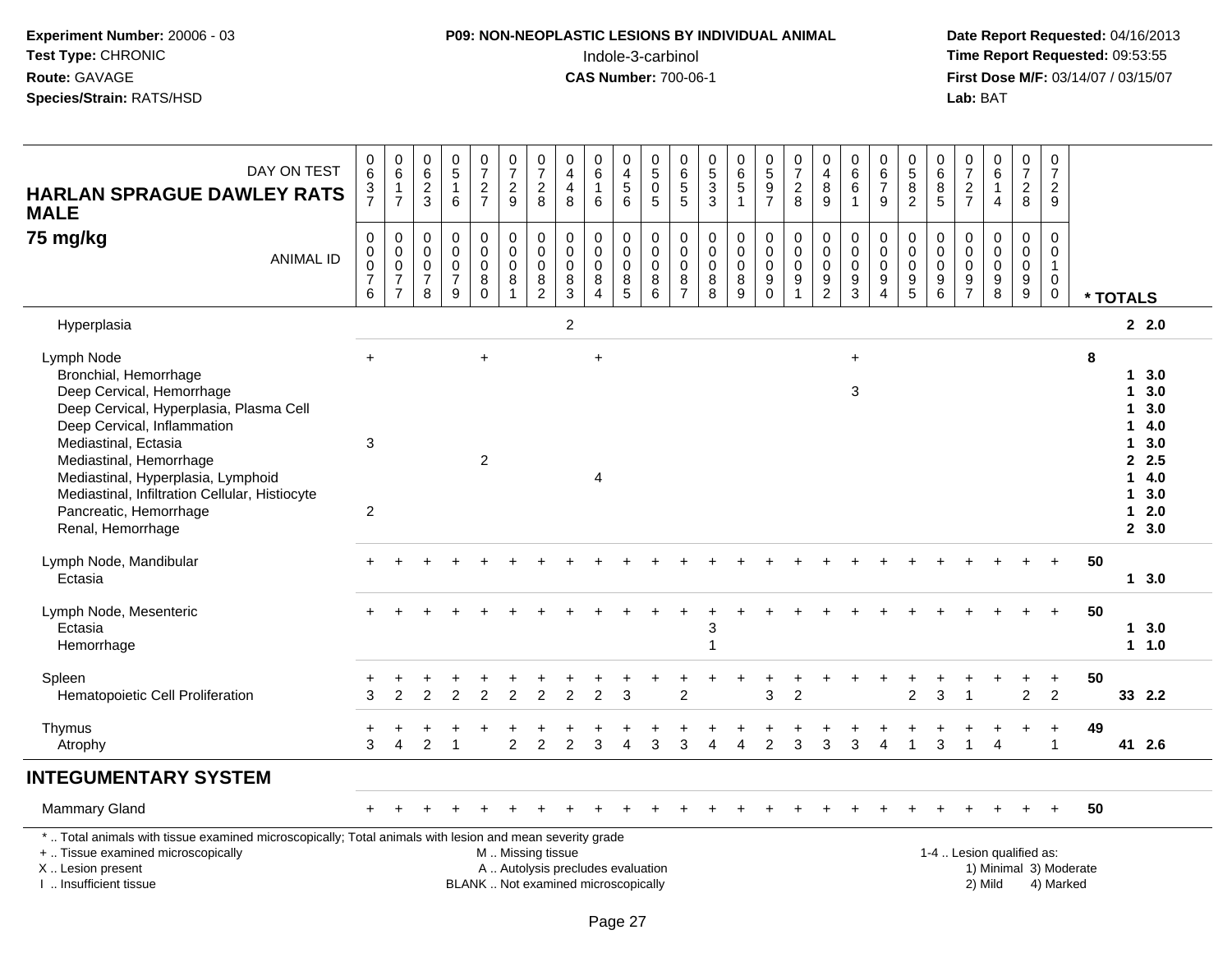### **P09: NON-NEOPLASTIC LESIONS BY INDIVIDUAL ANIMAL**Indole-3-carbinol **Time Report Requested:** 09:53:55

 **Date Report Requested:** 04/16/2013 **First Dose M/F:** 03/14/07 / 03/15/07<br>**Lab:** BAT

| DAY ON TEST<br><b>HARLAN SPRAGUE DAWLEY RATS</b><br><b>MALE</b>                                                                                                                               | 0<br>$6\overline{6}$<br>$\frac{3}{7}$              | 0<br>6<br>$\mathbf{1}$<br>$\overline{7}$                | 0<br>$6\overline{6}$<br>$\frac{2}{3}$     | $\begin{array}{c} 0 \\ 5 \end{array}$<br>$\mathbf{1}$<br>6   | 0<br>$\overline{7}$<br>$\frac{2}{7}$           | 0<br>$\overline{7}$<br>$\frac{2}{9}$               | $\frac{0}{7}$<br>$\overline{\mathbf{c}}$<br>8 | 0<br>$\overline{4}$<br>$\overline{4}$<br>8                               | $\begin{array}{c} 0 \\ 6 \end{array}$<br>$\mathbf{1}$<br>6 | 0<br>$\overline{\mathbf{4}}$<br>$\,$ 5 $\,$<br>$6\phantom{1}$ | 0<br>$\overline{5}$<br>$\mathbf 0$<br>5    | 0<br>$\,6$<br>$\mathbf 5$<br>$\overline{5}$                      | 0<br>$\overline{5}$<br>$\ensuremath{\mathsf{3}}$<br>$\overline{3}$ | $\begin{array}{c} 0 \\ 6 \end{array}$<br>$\sqrt{5}$ | $\begin{array}{c} 0 \\ 5 \end{array}$<br>$\frac{9}{7}$    | 0<br>$\overline{7}$<br>$\frac{2}{8}$                   | 0<br>4<br>8<br>9                                       | 0<br>6<br>$\,6$<br>$\overline{1}$                   | 0<br>$6\phantom{1}6$<br>$\overline{7}$<br>9                  | $\begin{array}{c} 0 \\ 5 \end{array}$<br>8<br>$\overline{2}$ | 0<br>$\,6\,$<br>8<br>$5\phantom{1}$       | 0<br>$\overline{7}$<br>$\frac{2}{7}$         | 0<br>$6\phantom{a}$<br>$\mathbf{1}$<br>$\overline{4}$              | $\frac{0}{7}$<br>$\overline{c}$<br>8    | 0<br>$\overline{7}$<br>$\overline{a}$<br>9                     |                        |                   |                 |  |
|-----------------------------------------------------------------------------------------------------------------------------------------------------------------------------------------------|----------------------------------------------------|---------------------------------------------------------|-------------------------------------------|--------------------------------------------------------------|------------------------------------------------|----------------------------------------------------|-----------------------------------------------|--------------------------------------------------------------------------|------------------------------------------------------------|---------------------------------------------------------------|--------------------------------------------|------------------------------------------------------------------|--------------------------------------------------------------------|-----------------------------------------------------|-----------------------------------------------------------|--------------------------------------------------------|--------------------------------------------------------|-----------------------------------------------------|--------------------------------------------------------------|--------------------------------------------------------------|-------------------------------------------|----------------------------------------------|--------------------------------------------------------------------|-----------------------------------------|----------------------------------------------------------------|------------------------|-------------------|-----------------|--|
| 75 mg/kg<br><b>ANIMAL ID</b>                                                                                                                                                                  | 0<br>$\pmb{0}$<br>$\pmb{0}$<br>$\overline{7}$<br>6 | 0<br>$\pmb{0}$<br>0<br>$\overline{7}$<br>$\overline{7}$ | $\mathbf 0$<br>0<br>$\mathbf 0$<br>7<br>8 | $\mathbf 0$<br>$\pmb{0}$<br>$\pmb{0}$<br>$\overline{7}$<br>9 | 0<br>$\pmb{0}$<br>$\mathbf 0$<br>8<br>$\Omega$ | 0<br>$\pmb{0}$<br>$\mathbf 0$<br>8<br>$\mathbf{1}$ | 0<br>$\pmb{0}$<br>0<br>8<br>$\overline{2}$    | 0<br>0<br>$\mathbf 0$<br>8<br>3                                          | $\mathbf 0$<br>$\pmb{0}$<br>$\mathbf 0$<br>8<br>$\Delta$   | 0<br>$\mathsf 0$<br>$\mathbf 0$<br>8<br>5                     | 0<br>$\pmb{0}$<br>$\overline{0}$<br>8<br>6 | $\mathbf 0$<br>$\mathbf 0$<br>$\mathbf 0$<br>8<br>$\overline{7}$ | $\mathbf 0$<br>$\mathbf 0$<br>$\mathbf 0$<br>8<br>8                | 0<br>$\mathbf 0$<br>$\mathbf 0$<br>8<br>9           | 0<br>$\pmb{0}$<br>$\mathsf{O}\xspace$<br>9<br>$\mathbf 0$ | 0<br>$\mathbf 0$<br>$\mathbf 0$<br>9<br>$\overline{1}$ | 0<br>$\mathbf 0$<br>$\mathbf 0$<br>9<br>$\overline{2}$ | $\mathbf 0$<br>$\mathbf 0$<br>$\mathbf 0$<br>9<br>3 | 0<br>$\pmb{0}$<br>$\mathbf 0$<br>9<br>$\boldsymbol{\Lambda}$ | $\mathbf 0$<br>$\mathsf{O}\xspace$<br>0<br>9<br>5            | 0<br>$\mathbf 0$<br>$\mathbf 0$<br>9<br>6 | 0<br>0<br>$\mathbf 0$<br>9<br>$\overline{7}$ | $\mathbf 0$<br>$\mathbf 0$<br>$\mathbf 0$<br>$\boldsymbol{9}$<br>8 | 0<br>$\pmb{0}$<br>$\mathsf 0$<br>$^9_9$ | $\mathbf 0$<br>$\mathbf 0$<br>$\mathbf{1}$<br>0<br>$\mathbf 0$ |                        | * TOTALS          |                 |  |
| Skin<br>Cyst Epithelial Inclusion<br>Inflammation<br><b>Necrosis</b>                                                                                                                          | 4                                                  |                                                         |                                           |                                                              |                                                |                                                    | $\mathsf{X}$                                  | 3<br>3                                                                   |                                                            |                                                               |                                            |                                                                  |                                                                    |                                                     |                                                           |                                                        |                                                        |                                                     |                                                              |                                                              |                                           | X                                            |                                                                    | $\ddot{}$                               | $\ddot{}$                                                      | 50                     | 3<br>$\mathbf{2}$ | 3.0<br>2, 3.5   |  |
| <b>MUSCULOSKELETAL SYSTEM</b>                                                                                                                                                                 |                                                    |                                                         |                                           |                                                              |                                                |                                                    |                                               |                                                                          |                                                            |                                                               |                                            |                                                                  |                                                                    |                                                     |                                                           |                                                        |                                                        |                                                     |                                                              |                                                              |                                           |                                              |                                                                    |                                         |                                                                |                        |                   |                 |  |
| <b>Bone</b><br>Fibrous Osteodystrophy                                                                                                                                                         |                                                    |                                                         |                                           | 3                                                            | 3                                              |                                                    |                                               |                                                                          | 3                                                          |                                                               | 3                                          |                                                                  | 3                                                                  |                                                     |                                                           |                                                        |                                                        | 3                                                   | 3                                                            |                                                              | 3                                         |                                              |                                                                    | $\div$                                  | $+$                                                            | 50                     |                   | 19 3.0          |  |
| <b>NERVOUS SYSTEM</b>                                                                                                                                                                         |                                                    |                                                         |                                           |                                                              |                                                |                                                    |                                               |                                                                          |                                                            |                                                               |                                            |                                                                  |                                                                    |                                                     |                                                           |                                                        |                                                        |                                                     |                                                              |                                                              |                                           |                                              |                                                                    |                                         |                                                                |                        |                   |                 |  |
| <b>Brain</b><br>Gliosis                                                                                                                                                                       |                                                    |                                                         |                                           |                                                              |                                                |                                                    |                                               |                                                                          |                                                            |                                                               |                                            |                                                                  |                                                                    |                                                     |                                                           |                                                        |                                                        |                                                     |                                                              |                                                              |                                           |                                              |                                                                    |                                         | $+$                                                            | 50                     |                   | 2 1.0           |  |
| Spinal Cord<br>Degeneration                                                                                                                                                                   |                                                    |                                                         |                                           |                                                              |                                                |                                                    |                                               |                                                                          |                                                            |                                                               |                                            |                                                                  |                                                                    |                                                     |                                                           |                                                        |                                                        |                                                     |                                                              |                                                              |                                           |                                              |                                                                    |                                         |                                                                | $\mathbf{2}$           |                   | 2.5             |  |
| <b>RESPIRATORY SYSTEM</b>                                                                                                                                                                     |                                                    |                                                         |                                           |                                                              |                                                |                                                    |                                               |                                                                          |                                                            |                                                               |                                            |                                                                  |                                                                    |                                                     |                                                           |                                                        |                                                        |                                                     |                                                              |                                                              |                                           |                                              |                                                                    |                                         |                                                                |                        |                   |                 |  |
| Lung<br>Foreign Body<br>Hemorrhage, Multifocal<br>Inflammation, Chronic                                                                                                                       | 1<br>$\sqrt{3}$                                    | $\boldsymbol{2}$                                        |                                           |                                                              |                                                |                                                    |                                               |                                                                          |                                                            |                                                               |                                            |                                                                  | $\mathbf{1}$                                                       |                                                     | -1                                                        |                                                        |                                                        |                                                     | 2 <sub>2</sub>                                               |                                                              | $\sqrt{3}$                                |                                              |                                                                    | $\overline{c}$<br>$\mathbf{1}$          | -1                                                             | 50                     | -1<br>3<br>21     | 1.0<br>1.9      |  |
| Alveolus, Infiltration Cellular, Histiocyte<br>Alveolus, Mineralization                                                                                                                       |                                                    | $\overline{c}$                                          | $\mathbf{1}$                              | $\overline{1}$                                               | $\overline{1}$                                 | $\mathbf{1}$                                       | $\overline{1}$                                |                                                                          | $\mathbf{1}$                                               |                                                               |                                            |                                                                  |                                                                    |                                                     |                                                           |                                                        |                                                        |                                                     |                                                              |                                                              |                                           | $\mathbf{1}$                                 | $\mathbf{1}$                                                       |                                         | $\overline{1}$                                                 |                        |                   | $22$ 1.1<br>2.5 |  |
| Nose<br>Foreign Body<br>Inflammation, Chronic Active                                                                                                                                          |                                                    |                                                         |                                           |                                                              |                                                |                                                    | $\mathbf{1}$                                  |                                                                          |                                                            |                                                               |                                            | 2                                                                |                                                                    |                                                     |                                                           | X<br>$\mathbf{1}$                                      | Χ<br>3                                                 | $\sf X$                                             | $\mathsf X$<br>$\overline{2}$                                | $\times$<br>2                                                | $\overline{1}$                            |                                              |                                                                    | $\ddot{}$                               | $+$                                                            | 50                     | 12                | $15$ 1.3        |  |
| *  Total animals with tissue examined microscopically; Total animals with lesion and mean severity grade<br>+  Tissue examined microscopically<br>X  Lesion present<br>I  Insufficient tissue |                                                    |                                                         |                                           |                                                              |                                                | M  Missing tissue                                  |                                               | A  Autolysis precludes evaluation<br>BLANK  Not examined microscopically |                                                            |                                                               |                                            |                                                                  |                                                                    |                                                     |                                                           |                                                        |                                                        |                                                     |                                                              |                                                              | 1-4  Lesion qualified as:                 |                                              | 2) Mild                                                            |                                         | 4) Marked                                                      | 1) Minimal 3) Moderate |                   |                 |  |

I .. Insufficient tissue

Page 28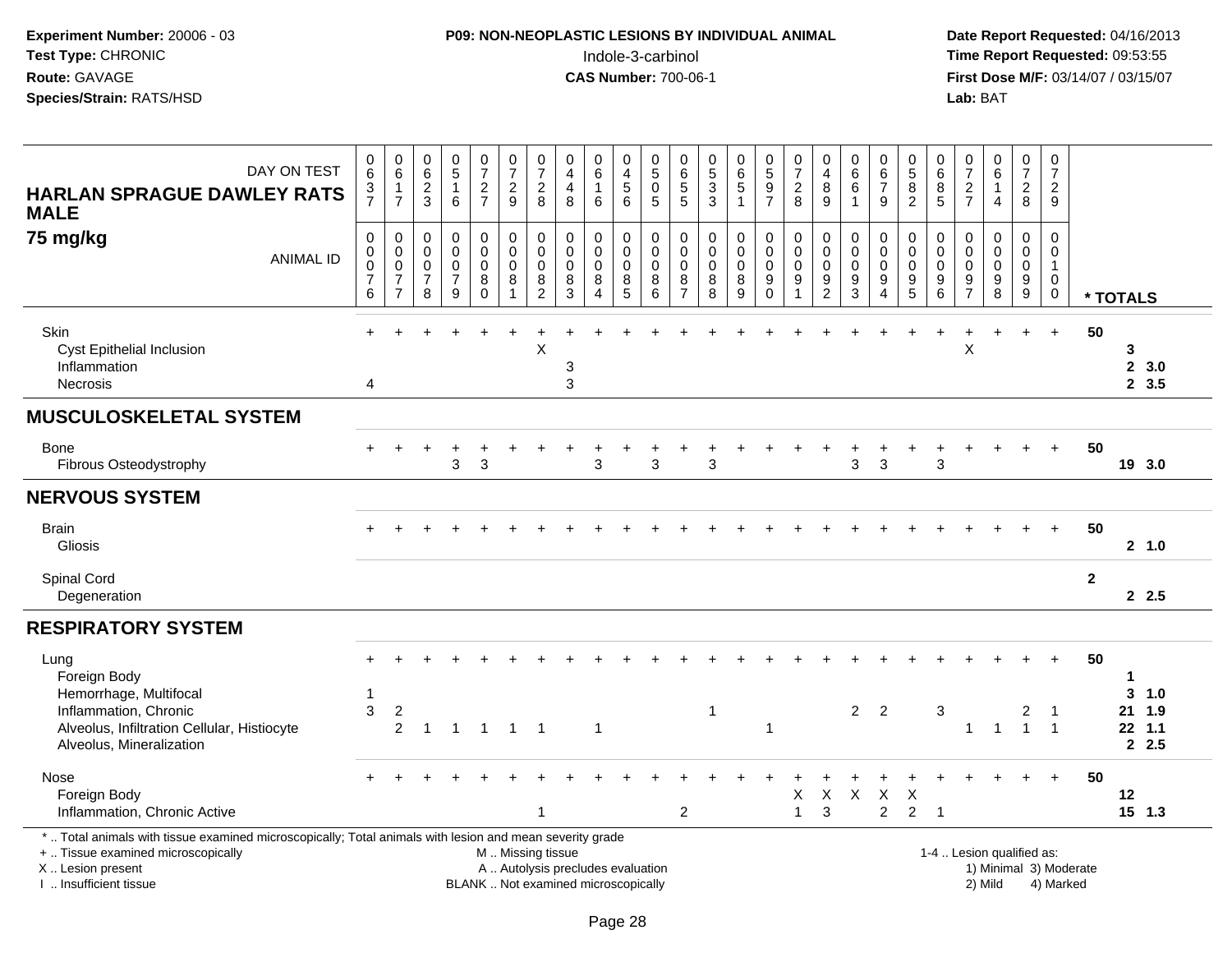#### **P09: NON-NEOPLASTIC LESIONS BY INDIVIDUAL ANIMAL**Indole-3-carbinol **Time Report Requested:** 09:53:55

 **Date Report Requested:** 04/16/2013 **First Dose M/F:** 03/14/07 / 03/15/07<br>**Lab: BAT** 

| DAY ON TEST<br><b>HARLAN SPRAGUE DAWLEY RATS</b><br><b>MALE</b>             | $\begin{array}{c} 0 \\ 6 \end{array}$<br>$\frac{3}{7}$ | $\begin{array}{c} 0 \\ 6 \end{array}$<br>$\overline{1}$<br>$\overline{7}$ | $\begin{array}{c} 0 \\ 6 \end{array}$<br>$\overline{2}$<br>3 | $\begin{array}{c} 0 \\ 5 \end{array}$<br>$\mathbf{1}$<br>6        | $\frac{0}{7}$<br>$\frac{2}{7}$                                                   | $\begin{smallmatrix}0\\7\end{smallmatrix}$<br>$\frac{2}{9}$         | $\frac{0}{7}$<br>$\boldsymbol{2}$<br>8                                        | $\begin{smallmatrix}0\0\4\end{smallmatrix}$<br>$\overline{4}$<br>8 | $\begin{array}{c} 0 \\ 6 \end{array}$<br>$\mathbf{1}$<br>6                                                | $_4^{\rm 0}$<br>5<br>6                          | $\begin{matrix} 0 \\ 5 \end{matrix}$<br>$\ddot{\mathbf{0}}$<br>$\overline{5}$ | $\begin{array}{c} 0 \\ 6 \end{array}$<br>$\frac{5}{5}$         | $\begin{array}{c} 0 \\ 5 \\ 3 \end{array}$<br>3 | $\begin{array}{c} 0 \\ 6 \\ 5 \end{array}$<br>$\mathbf{1}$      | $\begin{array}{c} 0 \\ 5 \end{array}$<br>$\overline{9}$<br>$\overline{7}$ | $\frac{0}{7}$<br>$\overline{2}$<br>8                                                  | 0<br>$\overline{4}$<br>$\bf 8$<br>9                                   | $\begin{array}{c} 0 \\ 6 \end{array}$<br>$\,6\,$<br>$\overline{1}$ | $\begin{array}{c} 0 \\ 6 \end{array}$<br>$\overline{7}$<br>9 | $\begin{array}{c} 0 \\ 5 \\ 8 \end{array}$<br>2                           | $\begin{array}{c} 0 \\ 6 \end{array}$<br>$\overline{8}$<br>$\overline{5}$ | $\frac{0}{7}$<br>$\overline{2}$<br>$\overline{7}$                        | $\begin{array}{c} 0 \\ 6 \end{array}$<br>1<br>4 | $\frac{0}{7}$<br>$\frac{2}{8}$                                   | $\begin{smallmatrix}0\\7\end{smallmatrix}$<br>$\overline{2}$<br>9 |              |          |                |  |
|-----------------------------------------------------------------------------|--------------------------------------------------------|---------------------------------------------------------------------------|--------------------------------------------------------------|-------------------------------------------------------------------|----------------------------------------------------------------------------------|---------------------------------------------------------------------|-------------------------------------------------------------------------------|--------------------------------------------------------------------|-----------------------------------------------------------------------------------------------------------|-------------------------------------------------|-------------------------------------------------------------------------------|----------------------------------------------------------------|-------------------------------------------------|-----------------------------------------------------------------|---------------------------------------------------------------------------|---------------------------------------------------------------------------------------|-----------------------------------------------------------------------|--------------------------------------------------------------------|--------------------------------------------------------------|---------------------------------------------------------------------------|---------------------------------------------------------------------------|--------------------------------------------------------------------------|-------------------------------------------------|------------------------------------------------------------------|-------------------------------------------------------------------|--------------|----------|----------------|--|
| 75 mg/kg<br><b>ANIMAL ID</b>                                                | 0<br>$\pmb{0}$<br>$\mathbf 0$<br>$\overline{7}$<br>6   | 0000007<br>$\overline{7}$                                                 | $\,0\,$<br>$\mathbf 0$<br>$\pmb{0}$<br>$\overline{7}$<br>8   | $\pmb{0}$<br>$\overline{0}$<br>$\mathbf 0$<br>$\overline{7}$<br>9 | $\begin{smallmatrix}0\0\0\end{smallmatrix}$<br>$\boldsymbol{0}$<br>8<br>$\Omega$ | $\begin{smallmatrix} 0\\0 \end{smallmatrix}$<br>$\overline{0}$<br>8 | $\begin{smallmatrix}0\\0\\0\\0\end{smallmatrix}$<br>$\bf 8$<br>$\overline{2}$ | $\begin{smallmatrix}0\\0\\0\end{smallmatrix}$<br>$\bf 8$<br>3      | $\begin{smallmatrix} 0\\0 \end{smallmatrix}$<br>$\mathsf{O}\xspace$<br>$\,8\,$<br>$\overline{\mathbf{4}}$ | $_{\rm 0}^{\rm 0}$<br>$\pmb{0}$<br>$\bf 8$<br>5 | $\begin{smallmatrix}0\\0\\0\end{smallmatrix}$<br>8<br>6                       | 0<br>$\mathbf 0$<br>$\ddot{\mathbf{0}}$<br>8<br>$\overline{7}$ | 0<br>$\pmb{0}$<br>$\pmb{0}$<br>$\bf 8$<br>8     | $\begin{smallmatrix}0\\0\\0\\0\end{smallmatrix}$<br>$\, 8$<br>9 | $_0^0$<br>$\bar{0}$<br>9<br>$\Omega$                                      | $\begin{smallmatrix}0\\0\end{smallmatrix}$<br>$\ddot{\mathbf{0}}$<br>$\boldsymbol{9}$ | 0<br>$\mathbf 0$<br>$\mathbf 0$<br>$\boldsymbol{9}$<br>$\overline{2}$ | $\pmb{0}$<br>$\mathbf 0$<br>$\mathbf 0$<br>$\boldsymbol{9}$<br>3   | 0<br>$\pmb{0}$<br>$\pmb{0}$<br>$\boldsymbol{9}$<br>Δ         | 0<br>$\ddot{\mathbf{0}}$<br>$\mathbf 0$<br>$\boldsymbol{9}$<br>$\sqrt{5}$ | $\pmb{0}$<br>$\mathbf 0$<br>$\pmb{0}$<br>$\boldsymbol{9}$<br>6            | 0<br>$\boldsymbol{0}$<br>$\pmb{0}$<br>$\boldsymbol{9}$<br>$\overline{7}$ | $\,0\,$<br>$\pmb{0}$<br>0<br>9<br>8             | 0<br>$\overline{0}$<br>$\boldsymbol{0}$<br>$\boldsymbol{9}$<br>9 | $\pmb{0}$<br>$\pmb{0}$<br>$\mathbf{1}$<br>$\pmb{0}$<br>$\pmb{0}$  |              | * TOTALS |                |  |
| Thrombosis<br>Respiratory Epithelium, Hyperplasia                           |                                                        |                                                                           |                                                              |                                                                   |                                                                                  |                                                                     |                                                                               |                                                                    |                                                                                                           |                                                 |                                                                               |                                                                |                                                 |                                                                 |                                                                           |                                                                                       |                                                                       |                                                                    |                                                              |                                                                           |                                                                           |                                                                          |                                                 |                                                                  |                                                                   |              |          | 11.0<br>2, 1.0 |  |
| Trachea<br>Inflammation                                                     |                                                        |                                                                           |                                                              |                                                                   |                                                                                  |                                                                     |                                                                               |                                                                    |                                                                                                           |                                                 |                                                                               |                                                                |                                                 |                                                                 |                                                                           |                                                                                       |                                                                       |                                                                    |                                                              |                                                                           |                                                                           |                                                                          |                                                 |                                                                  | $+$                                                               | 50           |          | 12.0           |  |
| <b>SPECIAL SENSES SYSTEM</b>                                                |                                                        |                                                                           |                                                              |                                                                   |                                                                                  |                                                                     |                                                                               |                                                                    |                                                                                                           |                                                 |                                                                               |                                                                |                                                 |                                                                 |                                                                           |                                                                                       |                                                                       |                                                                    |                                                              |                                                                           |                                                                           |                                                                          |                                                 |                                                                  |                                                                   |              |          |                |  |
| Eye<br>Anterior Chamber, Inflammation, Acute<br>Cornea, Inflammation, Acute | $\overline{2}$                                         | $\mathbf{3}$                                                              |                                                              |                                                                   | $\overline{2}$                                                                   |                                                                     |                                                                               |                                                                    | $\mathbf{1}$                                                                                              |                                                 | 3                                                                             |                                                                | 3<br>$\overline{c}$                             | $\mathbf{3}$                                                    |                                                                           |                                                                                       |                                                                       | 3                                                                  | $\overline{2}$                                               |                                                                           |                                                                           | $\overline{2}$                                                           | $\overline{2}$                                  |                                                                  | $+$                                                               | 50           | 1        | 3.0<br>25 2.1  |  |
| <b>Harderian Gland</b>                                                      |                                                        |                                                                           |                                                              |                                                                   |                                                                                  |                                                                     |                                                                               |                                                                    |                                                                                                           |                                                 |                                                                               |                                                                |                                                 |                                                                 |                                                                           |                                                                                       |                                                                       |                                                                    |                                                              |                                                                           |                                                                           |                                                                          |                                                 |                                                                  | $+$                                                               | 50           |          |                |  |
| <b>Lacrimal Gland</b><br>Degeneration                                       |                                                        |                                                                           |                                                              |                                                                   |                                                                                  |                                                                     |                                                                               |                                                                    |                                                                                                           |                                                 | $\ddot{}$<br>3                                                                |                                                                |                                                 |                                                                 |                                                                           |                                                                                       |                                                                       |                                                                    |                                                              |                                                                           |                                                                           |                                                                          |                                                 |                                                                  | $+$<br>3                                                          | $\mathbf{2}$ |          | 2, 3.0         |  |
| <b>URINARY SYSTEM</b>                                                       |                                                        |                                                                           |                                                              |                                                                   |                                                                                  |                                                                     |                                                                               |                                                                    |                                                                                                           |                                                 |                                                                               |                                                                |                                                 |                                                                 |                                                                           |                                                                                       |                                                                       |                                                                    |                                                              |                                                                           |                                                                           |                                                                          |                                                 |                                                                  |                                                                   |              |          |                |  |
| Kidney<br>Metaplasia, Osseous<br>Nephropathy                                | 4                                                      | Δ                                                                         | 3                                                            |                                                                   | 3                                                                                | 3                                                                   | 3                                                                             | 3                                                                  |                                                                                                           | 3                                               |                                                                               |                                                                |                                                 |                                                                 | 3                                                                         |                                                                                       | 3                                                                     |                                                                    | $\overline{\phantom{a}}$                                     | 3                                                                         | Δ                                                                         | 3                                                                        | 3                                               | 3                                                                | $+$<br>3                                                          | 50           | 1        | 2.0<br>49 3.3  |  |
| <b>Urinary Bladder</b>                                                      |                                                        |                                                                           |                                                              |                                                                   |                                                                                  |                                                                     |                                                                               |                                                                    |                                                                                                           |                                                 |                                                                               |                                                                |                                                 |                                                                 |                                                                           |                                                                                       |                                                                       |                                                                    |                                                              |                                                                           |                                                                           |                                                                          |                                                 |                                                                  |                                                                   | 50           |          |                |  |

\* .. Total animals with tissue examined microscopically; Total animals with lesion and mean severity grade

+ .. Tissue examined microscopically

X .. Lesion present

I .. Insufficient tissue

 M .. Missing tissueA .. Autolysis precludes evaluation

BLANK .. Not examined microscopically 2) Mild 4) Marked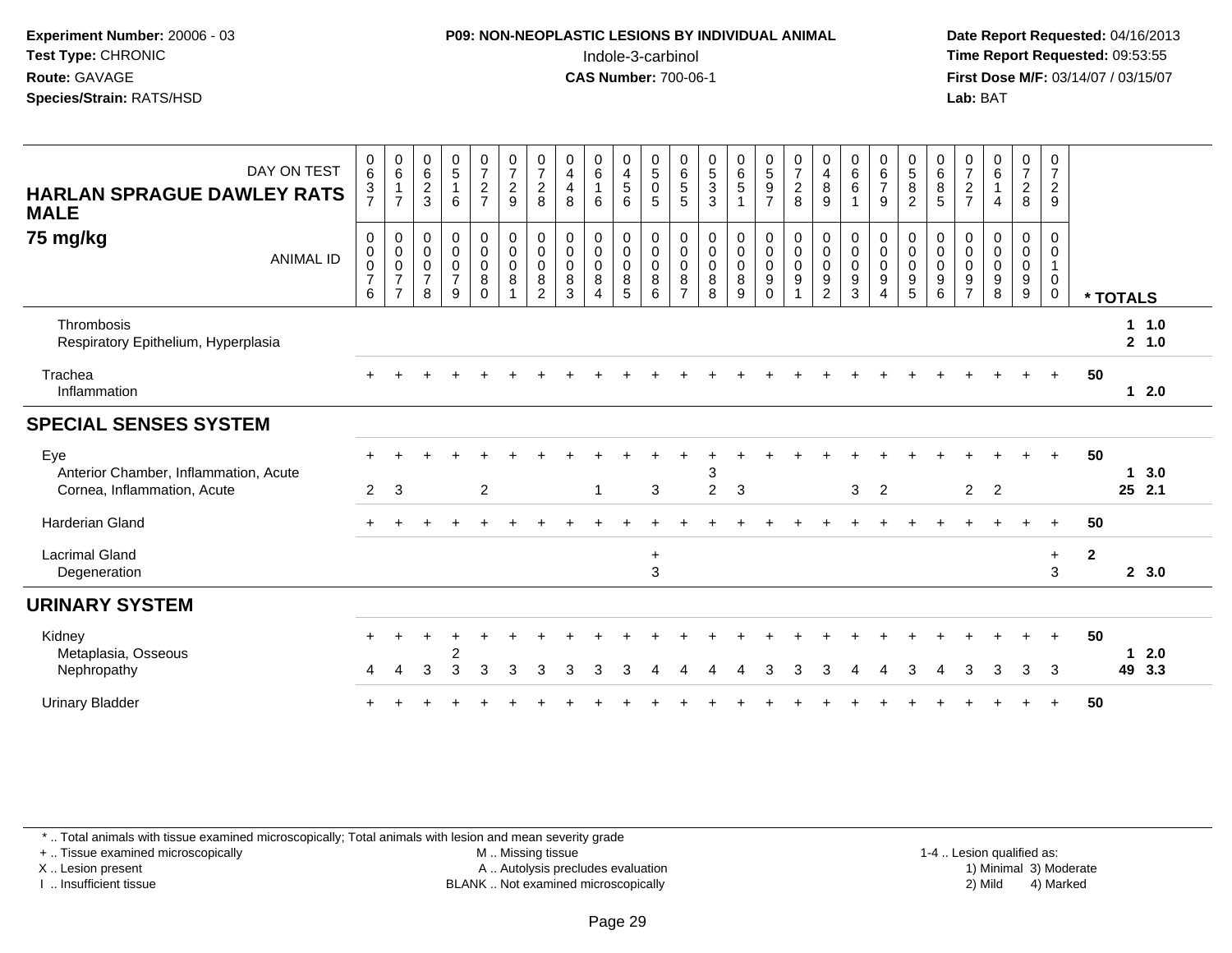### **P09: NON-NEOPLASTIC LESIONS BY INDIVIDUAL ANIMAL**Indole-3-carbinol **Time Report Requested:** 09:53:55

 **Date Report Requested:** 04/16/2013 **First Dose M/F:** 03/14/07 / 03/15/07<br>**Lab: BAT Lab:** BAT

| $_6^0$<br>$\frac{9}{3}$                                           | $\frac{0}{7}$<br>$_{\rm 8}^2$                          | $\begin{array}{c} 0 \\ 5 \end{array}$<br>8<br>$\overline{7}$             | $\frac{0}{7}$<br>$\pmb{0}$<br>$\overline{9}$                        | $\frac{0}{7}$<br>$rac{2}{7}$                                            | $\begin{array}{c} 0 \\ 5 \end{array}$<br>$\mathbf 0$<br>$\Omega$         | $^{\rm 0}_{\rm 6}$<br>$\,$ 5 $\,$<br>$\overline{7}$             | $\begin{smallmatrix}0\0\5\end{smallmatrix}$<br>$\boldsymbol{9}$<br>$\overline{4}$ | $\begin{smallmatrix}0\5\0\end{smallmatrix}$<br>$\overline{3}$ | $_{6}^{\rm 0}$<br>$\frac{2}{4}$                                | $\frac{0}{7}$<br>$\mathbf{1}$<br>$\mathbf{3}$         | $\frac{0}{7}$<br>$\frac{2}{7}$                                             | $\frac{0}{7}$<br>$\frac{2}{7}$                                           | $\begin{array}{c} 0 \\ 4 \\ 8 \end{array}$<br>$\overline{6}$               | $\frac{0}{7}$<br>$\frac{2}{9}$                                 | $\frac{0}{7}$<br>$\frac{2}{7}$                                | $\begin{smallmatrix}0\\7\end{smallmatrix}$<br>$\mathsf 0$<br>9     | $\frac{0}{7}$<br>$\frac{2}{7}$                   | $\begin{array}{c} 0 \\ 6 \end{array}$<br>$\mathbf{1}$<br>6      | $\frac{0}{7}$<br>$\frac{2}{9}$                                            | 0<br>$\overline{4}$<br>$\sqrt{2}$<br>3                                         | $\pmb{0}$<br>$\overline{\mathcal{I}}$<br>$\frac{2}{7}$      | $\begin{matrix}0\3\6\end{matrix}$<br>$\overline{7}$ | $\mathbf 0$<br>$\frac{5}{7}$<br>$\mathbf 0$                                | $\pmb{0}$<br>$\overline{7}$<br>0<br>6                            |                       |
|-------------------------------------------------------------------|--------------------------------------------------------|--------------------------------------------------------------------------|---------------------------------------------------------------------|-------------------------------------------------------------------------|--------------------------------------------------------------------------|-----------------------------------------------------------------|-----------------------------------------------------------------------------------|---------------------------------------------------------------|----------------------------------------------------------------|-------------------------------------------------------|----------------------------------------------------------------------------|--------------------------------------------------------------------------|----------------------------------------------------------------------------|----------------------------------------------------------------|---------------------------------------------------------------|--------------------------------------------------------------------|--------------------------------------------------|-----------------------------------------------------------------|---------------------------------------------------------------------------|--------------------------------------------------------------------------------|-------------------------------------------------------------|-----------------------------------------------------|----------------------------------------------------------------------------|------------------------------------------------------------------|-----------------------|
| $\pmb{0}$<br>$\overline{0}$<br>1<br>$\mathsf 0$<br>$\overline{1}$ | $\pmb{0}$<br>$\overline{0}$<br>1<br>$^{\rm 0}_{\rm 2}$ | $\mathbf 0$<br>$\mathsf{O}\xspace$<br>$\overline{1}$<br>$\mathbf 0$<br>3 | $_{\rm 0}^{\rm 0}$<br>$\overline{1}$<br>$\pmb{0}$<br>$\overline{A}$ | 0<br>$\mathsf{O}\xspace$<br>$\mathbf{1}$<br>$\pmb{0}$<br>$\overline{5}$ | $\pmb{0}$<br>$\pmb{0}$<br>$\overline{1}$<br>$\pmb{0}$<br>$6\phantom{1}6$ | $\mathbf 0$<br>$\pmb{0}$<br>$\mathbf{1}$<br>0<br>$\overline{7}$ | $\pmb{0}$<br>$\pmb{0}$<br>$\overline{1}$<br>$\pmb{0}$<br>8                        | 0<br>$\pmb{0}$<br>$\mathbf{1}$<br>$\pmb{0}$<br>9              | $_{\rm 0}^{\rm 0}$<br>$\mathbf{1}$<br>$\mathbf 1$<br>$\pmb{0}$ | $\pmb{0}$<br>$\pmb{0}$<br>$\mathbf{1}$<br>$\mathbf 1$ | $\mathbf 0$<br>$\pmb{0}$<br>$\mathbf{1}$<br>$\mathbf{1}$<br>$\overline{2}$ | $\mathbf 0$<br>$\pmb{0}$<br>$\mathbf{1}$<br>$\mathbf{1}$<br>$\mathbf{3}$ | $\mathbf 0$<br>$\pmb{0}$<br>$\mathbf{1}$<br>$\mathbf{1}$<br>$\overline{4}$ | $\begin{matrix} 0 \\ 0 \\ 1 \end{matrix}$<br>$\mathbf{1}$<br>5 | 0<br>$\mathsf{O}\xspace$<br>$\mathbf{1}$<br>$\mathbf{1}$<br>6 | 0<br>$\mathbf 0$<br>$\mathbf{1}$<br>$\mathbf{1}$<br>$\overline{7}$ | $\pmb{0}$<br>$\pmb{0}$<br>$\mathbf{1}$<br>1<br>8 | $\mathbf 0$<br>$\pmb{0}$<br>$\overline{1}$<br>$\mathbf{1}$<br>9 | $\pmb{0}$<br>$\pmb{0}$<br>$\overline{1}$<br>$\overline{c}$<br>$\mathbf 0$ | $\mathbf 0$<br>$\mathbf 0$<br>$\mathbf{1}$<br>$\boldsymbol{2}$<br>$\mathbf{1}$ | $\mathbf 0$<br>$\mathbf 0$<br>$\mathbf{1}$<br>$\frac{2}{2}$ | 0<br>$\mathsf{O}$<br>1<br>$\frac{2}{3}$             | $\pmb{0}$<br>$\pmb{0}$<br>$\mathbf{1}$<br>$\overline{a}$<br>$\overline{4}$ | 0<br>$\mathbf 0$<br>$\mathbf{1}$<br>$\sqrt{2}$<br>$\overline{5}$ | males<br>$($ cont $)$ |
|                                                                   |                                                        |                                                                          |                                                                     |                                                                         |                                                                          |                                                                 |                                                                                   |                                                               |                                                                |                                                       |                                                                            |                                                                          |                                                                            |                                                                |                                                               |                                                                    |                                                  |                                                                 |                                                                           |                                                                                |                                                             |                                                     |                                                                            |                                                                  |                       |
|                                                                   |                                                        |                                                                          |                                                                     |                                                                         |                                                                          |                                                                 |                                                                                   |                                                               |                                                                |                                                       |                                                                            |                                                                          |                                                                            |                                                                |                                                               |                                                                    |                                                  |                                                                 |                                                                           |                                                                                |                                                             |                                                     |                                                                            | $+$                                                              |                       |
|                                                                   |                                                        |                                                                          |                                                                     |                                                                         |                                                                          |                                                                 |                                                                                   |                                                               |                                                                |                                                       |                                                                            |                                                                          |                                                                            |                                                                |                                                               |                                                                    |                                                  |                                                                 |                                                                           |                                                                                |                                                             |                                                     |                                                                            |                                                                  |                       |
|                                                                   |                                                        |                                                                          |                                                                     |                                                                         |                                                                          |                                                                 |                                                                                   |                                                               |                                                                |                                                       |                                                                            |                                                                          |                                                                            |                                                                |                                                               |                                                                    |                                                  |                                                                 |                                                                           |                                                                                |                                                             |                                                     |                                                                            | $\ddot{}$                                                        |                       |
|                                                                   |                                                        |                                                                          |                                                                     |                                                                         |                                                                          |                                                                 |                                                                                   |                                                               |                                                                |                                                       |                                                                            |                                                                          |                                                                            |                                                                |                                                               |                                                                    |                                                  |                                                                 |                                                                           |                                                                                |                                                             |                                                     |                                                                            | $\ddot{+}$                                                       |                       |
| $\ddot{}$                                                         |                                                        |                                                                          |                                                                     | $\ddot{}$                                                               | 3                                                                        |                                                                 |                                                                                   |                                                               |                                                                |                                                       |                                                                            |                                                                          | $\overline{c}$                                                             |                                                                | $\overline{2}$                                                |                                                                    |                                                  |                                                                 |                                                                           |                                                                                |                                                             | 3                                                   | $+$                                                                        | $+$                                                              |                       |
|                                                                   |                                                        |                                                                          |                                                                     |                                                                         |                                                                          |                                                                 |                                                                                   |                                                               | А                                                              |                                                       |                                                                            |                                                                          |                                                                            |                                                                |                                                               |                                                                    |                                                  |                                                                 |                                                                           |                                                                                |                                                             |                                                     |                                                                            | $\ddot{}$                                                        |                       |
| $\overline{2}$                                                    | 3                                                      | A                                                                        | A                                                                   | 1                                                                       | 3                                                                        |                                                                 | $\overline{c}$                                                                    |                                                               |                                                                |                                                       | 1                                                                          | $\overline{c}$                                                           |                                                                            | $\overline{c}$                                                 | 3                                                             |                                                                    |                                                  | $\overline{c}$                                                  | $\overline{c}$                                                            | $\overline{c}$                                                                 | $\overline{c}$                                              | $\overline{c}$                                      | $\overline{c}$                                                             | $\mathsf{A}$                                                     |                       |
|                                                                   |                                                        |                                                                          |                                                                     | $\div$                                                                  | $\ddot{}$                                                                | X                                                               |                                                                                   |                                                               |                                                                |                                                       |                                                                            | X                                                                        |                                                                            | X                                                              |                                                               |                                                                    |                                                  |                                                                 |                                                                           |                                                                                |                                                             |                                                     |                                                                            | $\ddot{+}$                                                       |                       |
|                                                                   | X                                                      |                                                                          |                                                                     | X                                                                       |                                                                          |                                                                 |                                                                                   | X                                                             |                                                                | $\mathsf{X}$                                          | $\mathsf X$                                                                | $\mathsf X$                                                              |                                                                            |                                                                |                                                               |                                                                    | X                                                |                                                                 | X                                                                         |                                                                                | $\boldsymbol{\mathsf{X}}$                                   |                                                     |                                                                            |                                                                  |                       |
|                                                                   |                                                        |                                                                          |                                                                     | $\mathsf{X}$                                                            |                                                                          | X                                                               |                                                                                   |                                                               |                                                                |                                                       |                                                                            | X                                                                        |                                                                            |                                                                |                                                               | X                                                                  |                                                  |                                                                 | X                                                                         |                                                                                |                                                             |                                                     |                                                                            |                                                                  |                       |
|                                                                   |                                                        |                                                                          |                                                                     |                                                                         |                                                                          |                                                                 |                                                                                   |                                                               |                                                                |                                                       |                                                                            |                                                                          |                                                                            |                                                                |                                                               | $\mathbf{1}$                                                       |                                                  | $\ensuremath{\mathsf{3}}$                                       |                                                                           |                                                                                |                                                             |                                                     | -1                                                                         |                                                                  |                       |
|                                                                   |                                                        |                                                                          |                                                                     |                                                                         |                                                                          |                                                                 |                                                                                   |                                                               |                                                                |                                                       |                                                                            |                                                                          | 3                                                                          |                                                                |                                                               | $\overline{c}$                                                     |                                                  |                                                                 |                                                                           |                                                                                |                                                             |                                                     |                                                                            |                                                                  |                       |
|                                                                   | <b>HARLAN SPRAGUE DAWLEY RATS</b>                      |                                                                          |                                                                     |                                                                         |                                                                          |                                                                 |                                                                                   |                                                               |                                                                |                                                       | $\overline{c}$                                                             |                                                                          |                                                                            | $\overline{4}$<br>3                                            |                                                               | $X$ $X$                                                            |                                                  |                                                                 |                                                                           |                                                                                |                                                             |                                                     |                                                                            |                                                                  | $\overline{c}$        |

+ .. Tissue examined microscopically

X .. Lesion present

I .. Insufficient tissue

M .. Missing tissue

A .. Autolysis precludes evaluation 1999 (1999) 1999 (1999) 1999 (1999) 1999 (1999) Minimal 3) Minimal 3) Minimal 3) Minimal 3) Mild BLANK .. Not examined microscopically 2) Mild 4) Marked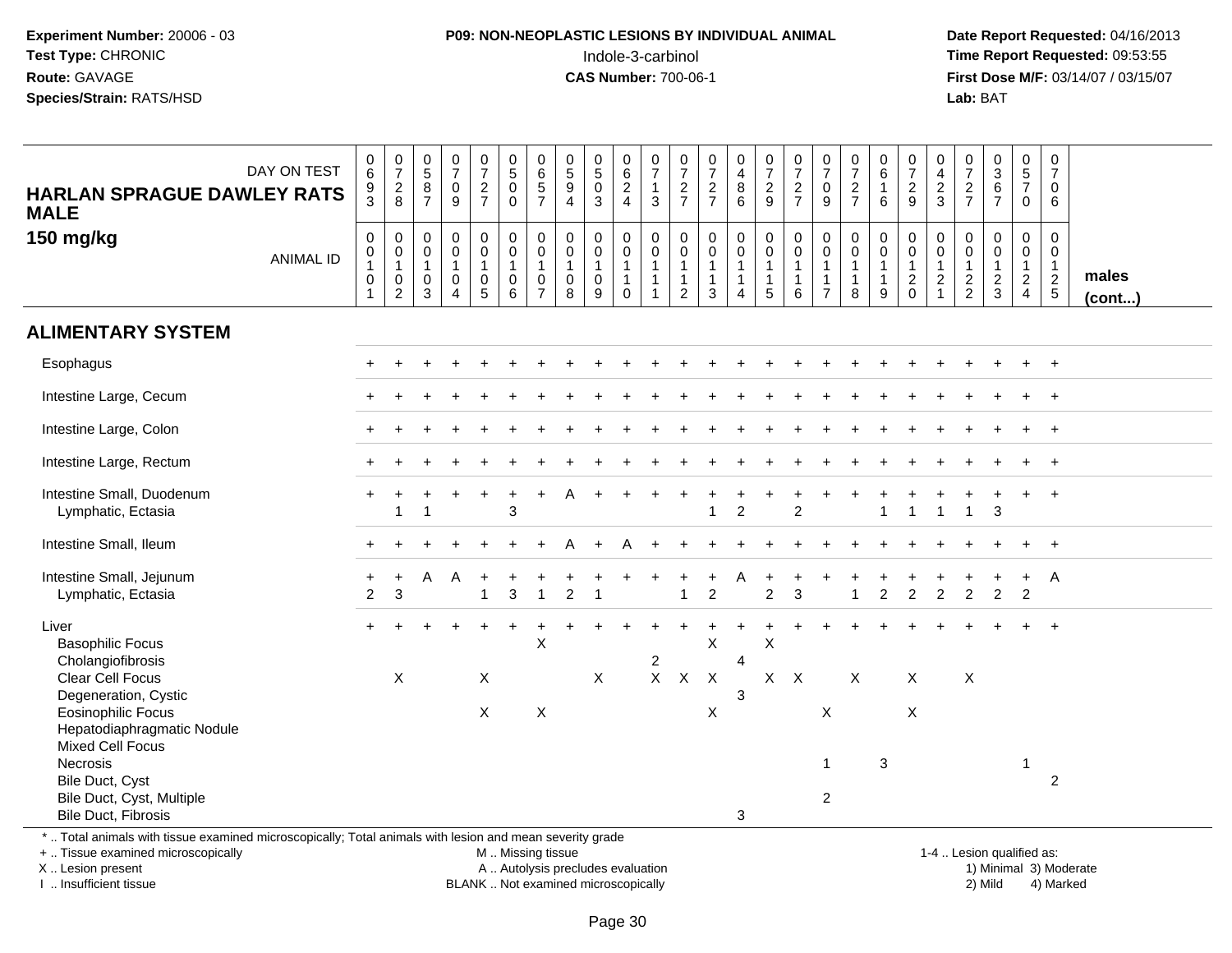#### **P09: NON-NEOPLASTIC LESIONS BY INDIVIDUAL ANIMAL**Indole-3-carbinol **Time Report Requested:** 09:53:55

 **Date Report Requested:** 04/16/2013 **First Dose M/F:** 03/14/07 / 03/15/07<br>**Lab: BAT Lab:** BAT

| DAY ON TEST<br><b>HARLAN SPRAGUE DAWLEY RATS</b><br><b>MALE</b>                                                                                           | $_{6}^{\rm 0}$<br>$\frac{9}{3}$ | $\begin{smallmatrix}0\\7\end{smallmatrix}$<br>$\frac{2}{8}$     | $\frac{0}{5}$<br>8<br>$\overline{7}$      | $\begin{array}{c} 0 \\ 7 \end{array}$<br>$\mathbf 0$<br>9                           | $\frac{0}{7}$<br>$\frac{2}{7}$       | $\begin{array}{c} 0 \\ 5 \end{array}$<br>$\mathbf 0$<br>$\mathbf 0$ | 0657                                                              | $\begin{array}{c} 0 \\ 5 \end{array}$<br>$\boldsymbol{9}$<br>$\overline{4}$ | $\begin{array}{c} 0 \\ 5 \end{array}$<br>$\mathbf 0$<br>3 | 0<br>$6\phantom{a}$<br>$\sqrt{2}$<br>$\overline{4}$          | $\frac{0}{7}$<br>$\mathbf{1}$<br>3                                | $\frac{0}{7}$<br>$\frac{2}{7}$          | $\frac{0}{7}$<br>$\overline{2}$<br>$\overline{7}$ | $\pmb{0}$<br>$\overline{4}$<br>$\bf 8$<br>6           | $\begin{array}{c} 0 \\ 7 \end{array}$<br>$\frac{2}{9}$ | $\frac{0}{7}$<br>$\frac{2}{7}$                                  | $\pmb{0}$<br>$\overline{7}$<br>$\mathbf 0$<br>9                    | $\frac{0}{7}$<br>$\overline{2}$<br>$\overline{7}$               | $_6^0$<br>$\mathbf{1}$<br>6           | $\begin{array}{c} 0 \\ 7 \end{array}$<br>$\frac{2}{9}$                      | $\mathbf 0$<br>$\overline{\mathbf{4}}$<br>$\frac{2}{3}$ | $\frac{0}{7}$<br>$\frac{2}{7}$                      | $_{3}^{\rm 0}$<br>$\,6\,$<br>$\overline{7}$                       | 0<br>$\overline{5}$<br>$\overline{7}$<br>0        | 0<br>$\overline{7}$<br>0<br>6                     |                       |
|-----------------------------------------------------------------------------------------------------------------------------------------------------------|---------------------------------|-----------------------------------------------------------------|-------------------------------------------|-------------------------------------------------------------------------------------|--------------------------------------|---------------------------------------------------------------------|-------------------------------------------------------------------|-----------------------------------------------------------------------------|-----------------------------------------------------------|--------------------------------------------------------------|-------------------------------------------------------------------|-----------------------------------------|---------------------------------------------------|-------------------------------------------------------|--------------------------------------------------------|-----------------------------------------------------------------|--------------------------------------------------------------------|-----------------------------------------------------------------|---------------------------------------|-----------------------------------------------------------------------------|---------------------------------------------------------|-----------------------------------------------------|-------------------------------------------------------------------|---------------------------------------------------|---------------------------------------------------|-----------------------|
| 150 mg/kg<br><b>ANIMAL ID</b>                                                                                                                             | 0<br>0<br>0                     | $\boldsymbol{0}$<br>$\pmb{0}$<br>$\mathbf{1}$<br>$\pmb{0}$<br>2 | 0<br>$\mathbf 0$<br>$\mathbf 1$<br>0<br>3 | $\mathbf 0$<br>$\mathbf 0$<br>$\mathbf{1}$<br>$\mathbf 0$<br>$\boldsymbol{\Lambda}$ | $\mathbf 0$<br>$\mathbf 0$<br>0<br>5 | 0<br>$\mathbf 0$<br>1<br>0<br>6                                     | 0<br>$\mathbf 0$<br>$\mathbf{1}$<br>$\mathbf 0$<br>$\overline{7}$ | $\mathbf 0$<br>$\mathbf 0$<br>$\mathbf 0$<br>8                              | $\boldsymbol{0}$<br>$\mathbf 0$<br>1<br>$\mathbf 0$<br>9  | 0<br>$\mathsf 0$<br>$\mathbf{1}$<br>$\mathbf{1}$<br>$\Omega$ | $\mathbf 0$<br>$\overline{0}$<br>$\mathbf 1$<br>$\mathbf{1}$<br>1 | 0<br>$\mathbf 0$<br>1<br>$\overline{2}$ | 0<br>$\mathbf 0$<br>1<br>$\mathbf{1}$<br>3        | $\pmb{0}$<br>$\pmb{0}$<br>1<br>$\boldsymbol{\Lambda}$ | $\mathbf 0$<br>$\mathbf 0$<br>1<br>$\sqrt{5}$          | $\mathbf 0$<br>$\mathbf 0$<br>$\mathbf{1}$<br>$\mathbf{1}$<br>6 | 0<br>$\mathbf 0$<br>$\mathbf{1}$<br>$\mathbf{1}$<br>$\overline{7}$ | $\mathbf 0$<br>$\mathbf 0$<br>$\mathbf{1}$<br>$\mathbf{1}$<br>8 | 0<br>$\mathbf 0$<br>$\mathbf{1}$<br>9 | 0<br>$\mathsf{O}\xspace$<br>$\mathbf{1}$<br>$\boldsymbol{2}$<br>$\mathbf 0$ | $\mathbf 0$<br>$\mathsf 0$<br>1<br>$\boldsymbol{2}$     | 0<br>$\mathbf 0$<br>$\overline{1}$<br>$\frac{2}{2}$ | $\mathbf 0$<br>$\mathbf 0$<br>$\mathbf{1}$<br>$\overline{c}$<br>3 | 0<br>$\mathbf 0$<br>$\mathbf{1}$<br>$\frac{2}{4}$ | 0<br>$\mathbf 0$<br>$\mathbf{1}$<br>$\frac{2}{5}$ | males<br>$($ cont $)$ |
| Bile Duct, Hyperplasia                                                                                                                                    |                                 |                                                                 |                                           |                                                                                     |                                      |                                                                     | 2                                                                 |                                                                             |                                                           |                                                              |                                                                   |                                         |                                                   |                                                       |                                                        |                                                                 |                                                                    |                                                                 |                                       |                                                                             |                                                         |                                                     |                                                                   |                                                   |                                                   |                       |
| Mesentery                                                                                                                                                 | $+$                             |                                                                 |                                           |                                                                                     |                                      |                                                                     |                                                                   |                                                                             |                                                           |                                                              |                                                                   |                                         |                                                   |                                                       |                                                        |                                                                 |                                                                    |                                                                 |                                       |                                                                             |                                                         |                                                     |                                                                   |                                                   |                                                   |                       |
| Oral Mucosa<br>Hyperplasia, Squamous                                                                                                                      |                                 |                                                                 |                                           |                                                                                     | 3                                    |                                                                     |                                                                   |                                                                             |                                                           |                                                              |                                                                   |                                         |                                                   |                                                       |                                                        |                                                                 |                                                                    |                                                                 |                                       |                                                                             |                                                         |                                                     |                                                                   |                                                   |                                                   |                       |
| Pancreas<br>Acinus, Hyperplasia<br>Artery, Inflammation, Chronic Active                                                                                   | $\overline{2}$                  |                                                                 |                                           | $\overline{2}$                                                                      | 3<br>$\overline{2}$                  |                                                                     | 3                                                                 | $\overline{2}$                                                              |                                                           | 3<br>$\overline{2}$                                          | 2                                                                 | $\overline{2}$                          | $\overline{2}$                                    |                                                       | $\overline{2}$                                         | 2                                                               |                                                                    | $\overline{2}$                                                  |                                       |                                                                             |                                                         | $\overline{c}$                                      |                                                                   |                                                   | -1                                                |                       |
| Salivary Glands                                                                                                                                           |                                 |                                                                 |                                           |                                                                                     |                                      |                                                                     |                                                                   |                                                                             |                                                           |                                                              |                                                                   |                                         |                                                   |                                                       |                                                        |                                                                 |                                                                    |                                                                 |                                       |                                                                             |                                                         |                                                     |                                                                   |                                                   |                                                   |                       |
| Stomach, Forestomach<br>Erosion<br>Hyperplasia<br>Inflammation<br>Ulcer                                                                                   |                                 |                                                                 | 3                                         |                                                                                     |                                      |                                                                     | -1                                                                | $\sqrt{3}$                                                                  |                                                           |                                                              |                                                                   |                                         | $\mathbf{3}$                                      |                                                       |                                                        | $\overline{2}$                                                  |                                                                    | $\overline{2}$                                                  | $\overline{1}$                        | $\overline{2}$                                                              |                                                         |                                                     | $\overline{c}$<br>3                                               | $\overline{2}$                                    |                                                   |                       |
| Stomach, Glandular<br>Epithelium, Amyloid Deposition<br>Epithelium, Hyperplasia<br>Epithelium, Inflammation, Chronic Active<br>Epithelium, Mineralization |                                 |                                                                 | 3<br>3                                    |                                                                                     |                                      |                                                                     |                                                                   |                                                                             |                                                           |                                                              |                                                                   |                                         |                                                   |                                                       |                                                        | $\overline{2}$                                                  |                                                                    | $\overline{2}$                                                  | 1                                     |                                                                             |                                                         |                                                     |                                                                   |                                                   | $\overline{2}$                                    |                       |
| Tooth<br>Malformation                                                                                                                                     |                                 |                                                                 |                                           |                                                                                     |                                      |                                                                     |                                                                   |                                                                             |                                                           |                                                              |                                                                   |                                         |                                                   |                                                       |                                                        |                                                                 |                                                                    |                                                                 |                                       |                                                                             |                                                         |                                                     | $\ddot{}$<br>3                                                    |                                                   |                                                   |                       |

#### **CARDIOVASCULAR SYSTEM**

\* .. Total animals with tissue examined microscopically; Total animals with lesion and mean severity grade

+ .. Tissue examined microscopically

X .. Lesion present

I .. Insufficient tissue

M .. Missing tissue

A .. Autolysis precludes evaluation

BLANK .. Not examined microscopically 2) Mild 4) Marked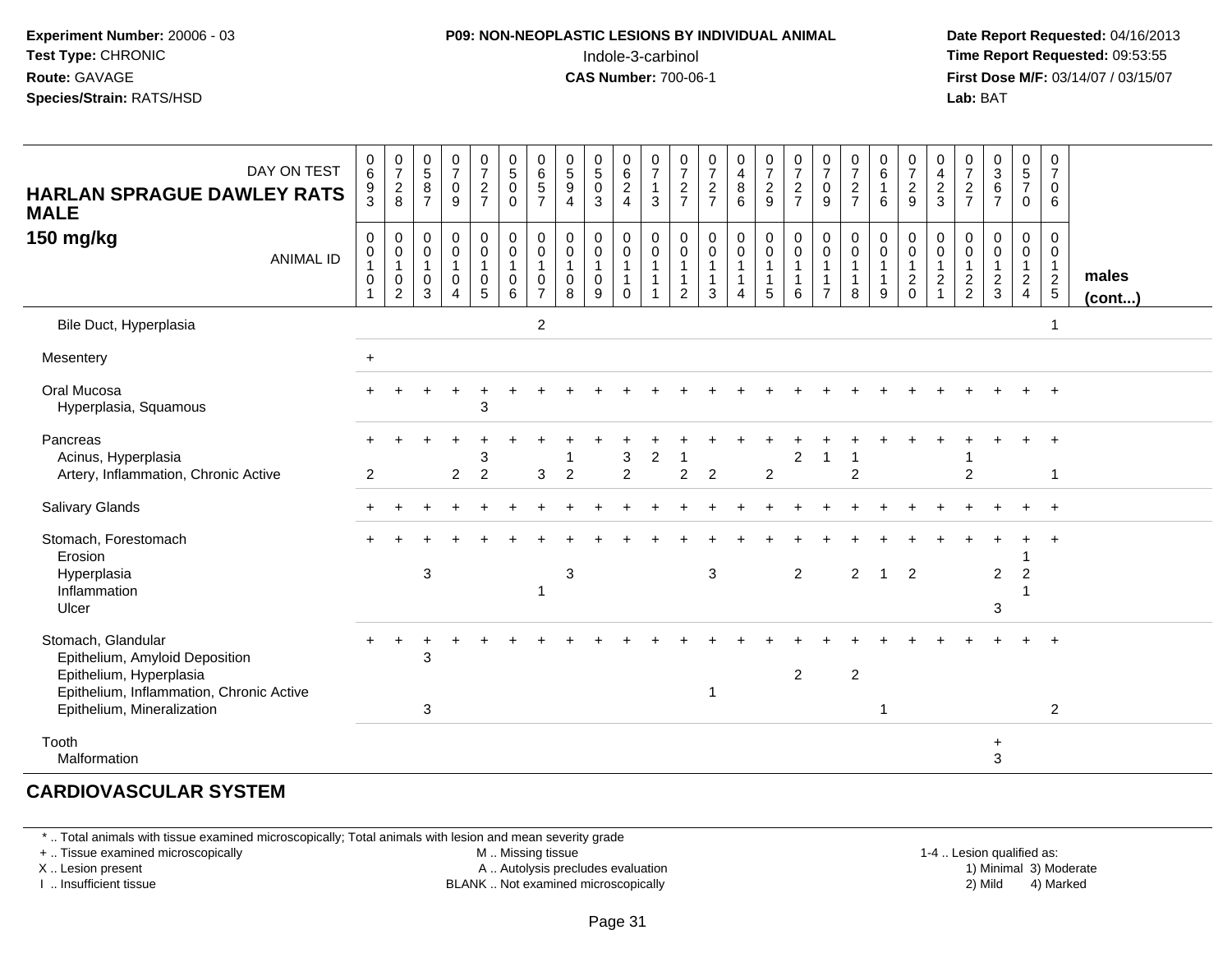### **P09: NON-NEOPLASTIC LESIONS BY INDIVIDUAL ANIMAL**Indole-3-carbinol **Time Report Requested:** 09:53:55

 **Date Report Requested:** 04/16/2013 **First Dose M/F:** 03/14/07 / 03/15/07<br>**Lab: BAT Lab:** BAT

| <b>HARLAN SPRAGUE DAWLEY RATS</b><br><b>MALE</b>                                                                       | DAY ON TEST      | $\begin{array}{c} 0 \\ 6 \end{array}$<br>9<br>$\overline{3}$    | $\frac{0}{7}$<br>$\frac{2}{8}$                                          | $\begin{array}{c} 0 \\ 5 \end{array}$<br>$\overline{8}$<br>$\overline{7}$   | $\frac{0}{7}$<br>$\boldsymbol{0}$<br>$\overline{9}$ | $\frac{0}{7}$<br>$\frac{2}{7}$                                                       | $\begin{array}{c} 0 \\ 5 \\ 0 \end{array}$<br>$\mathbf 0$                     | $\begin{array}{c} 0 \\ 6 \end{array}$<br>$\overline{5}$<br>$\overline{7}$ | $\begin{array}{c} 0 \\ 5 \end{array}$<br>$\overline{9}$<br>$\overline{4}$ | $\begin{array}{c} 0 \\ 5 \end{array}$<br>$\mathbf 0$<br>3 | $_{6}^{\rm 0}$<br>$\frac{2}{4}$                              | $\frac{0}{7}$<br>$\mathbf{1}$<br>3                                   | $\frac{0}{7}$<br>$\frac{2}{7}$                                 | $\begin{smallmatrix}0\\7\end{smallmatrix}$<br>$\frac{2}{7}$ | $\begin{array}{c} 0 \\ 4 \\ 8 \end{array}$<br>$\overline{6}$    | $\frac{0}{7}$<br>9                                                              | $\frac{0}{7}$<br>$\frac{2}{7}$           | $\frac{0}{7}$<br>$\pmb{0}$<br>$\overline{9}$                         | $\frac{0}{7}$<br>$\frac{2}{7}$                                | $\begin{array}{c} 0 \\ 6 \end{array}$<br>$\mathbf{1}$<br>$6\phantom{1}$ | $\frac{0}{7}$<br>$\frac{2}{9}$                    | 0<br>$\overline{4}$<br>$\frac{2}{3}$                                                | $\frac{0}{7}$<br>$\frac{2}{7}$                              | $\begin{array}{c} 0 \\ 3 \\ 6 \end{array}$<br>$\overline{7}$ | $\mathbf 0$<br>$\frac{5}{7}$<br>$\mathbf 0$                         | $\pmb{0}$<br>$\overline{7}$<br>$\mathbf 0$<br>6           |                       |
|------------------------------------------------------------------------------------------------------------------------|------------------|-----------------------------------------------------------------|-------------------------------------------------------------------------|-----------------------------------------------------------------------------|-----------------------------------------------------|--------------------------------------------------------------------------------------|-------------------------------------------------------------------------------|---------------------------------------------------------------------------|---------------------------------------------------------------------------|-----------------------------------------------------------|--------------------------------------------------------------|----------------------------------------------------------------------|----------------------------------------------------------------|-------------------------------------------------------------|-----------------------------------------------------------------|---------------------------------------------------------------------------------|------------------------------------------|----------------------------------------------------------------------|---------------------------------------------------------------|-------------------------------------------------------------------------|---------------------------------------------------|-------------------------------------------------------------------------------------|-------------------------------------------------------------|--------------------------------------------------------------|---------------------------------------------------------------------|-----------------------------------------------------------|-----------------------|
| 150 mg/kg                                                                                                              | <b>ANIMAL ID</b> | $\mathbf 0$<br>$\overline{0}$<br>1<br>$\pmb{0}$<br>$\mathbf{1}$ | $\mathbf 0$<br>$\pmb{0}$<br>$\mathbf{1}$<br>$\pmb{0}$<br>$\overline{c}$ | $\mathbf 0$<br>$\mathsf{O}\xspace$<br>$\mathbf{1}$<br>$\boldsymbol{0}$<br>3 | 0<br>$\mathsf{O}\xspace$<br>$\mathbf{1}$<br>0<br>4  | $\pmb{0}$<br>$\ddot{\mathbf{0}}$<br>$\mathbf{1}$<br>$\begin{matrix}0\\5\end{matrix}$ | $_{\rm 0}^{\rm 0}$<br>$\overline{1}$<br>$\begin{array}{c} 0 \\ 6 \end{array}$ | 0<br>$\mathbf 0$<br>$\overline{1}$<br>0<br>$\overline{7}$                 | $\pmb{0}$<br>$\pmb{0}$<br>$\mathbf{1}$<br>$\pmb{0}$<br>8                  | 0<br>$\mathbf 0$<br>$\mathbf 1$<br>$\pmb{0}$<br>9         | $\pmb{0}$<br>$\overline{0}$<br>1<br>$\mathbf{1}$<br>$\Omega$ | $\pmb{0}$<br>$\mathsf{O}\xspace$<br>$\mathbf{1}$<br>$\mathbf 1$<br>1 | $\mathbf 0$<br>$\mathsf 0$<br>$\mathbf{1}$<br>$\mathbf 1$<br>2 | $_{\rm 0}^{\rm 0}$<br>$\mathbf{1}$<br>$\mathbf{1}$<br>3     | 0<br>$\mathsf{O}\xspace$<br>$\overline{1}$<br>$\mathbf{1}$<br>4 | $\pmb{0}$<br>$\overline{0}$<br>$\overline{1}$<br>$\mathbf{1}$<br>$5\phantom{1}$ | 0<br>$\pmb{0}$<br>$\mathbf{1}$<br>1<br>6 | 0<br>$\mathbf 0$<br>$\overline{1}$<br>$\mathbf{1}$<br>$\overline{7}$ | 0<br>$\ddot{\mathbf{0}}$<br>$\mathbf{1}$<br>$\mathbf{1}$<br>8 | 0<br>$\mathbf 0$<br>9                                                   | $\pmb{0}$<br>$\overline{0}$<br>1<br>$\frac{2}{0}$ | $\Omega$<br>$\mathbf 0$<br>$\overline{1}$<br>$\overline{c}$<br>$\blacktriangleleft$ | $\mathbf 0$<br>$\mathbf 0$<br>$\mathbf{1}$<br>$\frac{2}{2}$ | 0<br>$\mathbf 0$<br>1<br>$\frac{2}{3}$                       | $\mathbf 0$<br>$\mathsf{O}\xspace$<br>$\mathbf{1}$<br>$\frac{2}{4}$ | 0<br>$\mathsf{O}\xspace$<br>$\mathbf{1}$<br>$\frac{2}{5}$ | males<br>$($ cont $)$ |
| <b>Blood Vessel</b><br>Inflammation, Chronic Active<br>Mineralization<br>Thrombosis                                    |                  |                                                                 |                                                                         |                                                                             | $\overline{c}$                                      | $\overline{2}$                                                                       |                                                                               | 3                                                                         | $\overline{c}$                                                            |                                                           | 3                                                            | $\overline{A}$<br>$\mathsf X$                                        | 3                                                              | $\overline{2}$                                              |                                                                 | $\overline{2}$                                                                  |                                          | $\overline{c}$                                                       | 3                                                             | 3                                                                       | $\overline{2}$                                    |                                                                                     | $\overline{c}$                                              |                                                              | +                                                                   | $\ddot{}$<br>$\overline{c}$                               |                       |
| Heart<br>Cardiomyopathy<br>Atrium, Thrombosis<br>Pericardium, Inflammation                                             |                  | 3                                                               | 3                                                                       | 3                                                                           | 3                                                   | $\overline{2}$                                                                       |                                                                               | 3                                                                         | 3                                                                         | $\overline{c}$                                            | 3<br>3                                                       | 3<br>$\overline{4}$                                                  | 3                                                              | $\overline{2}$                                              | $\overline{2}$<br>3                                             |                                                                                 |                                          | 3                                                                    | $\overline{2}$                                                | $\overline{3}$                                                          | 2                                                 |                                                                                     | $\mathfrak{p}$                                              | $\mathbf{1}$                                                 | $\overline{2}$                                                      | $\ddot{}$<br>3                                            |                       |
| <b>ENDOCRINE SYSTEM</b>                                                                                                |                  |                                                                 |                                                                         |                                                                             |                                                     |                                                                                      |                                                                               |                                                                           |                                                                           |                                                           |                                                              |                                                                      |                                                                |                                                             |                                                                 |                                                                                 |                                          |                                                                      |                                                               |                                                                         |                                                   |                                                                                     |                                                             |                                                              |                                                                     |                                                           |                       |
| <b>Adrenal Cortex</b><br>Degeneration, Cystic<br>Degeneration, Fatty<br>Hematopoietic Cell Proliferation<br>Hemorrhage |                  | +<br>2                                                          | +<br>2                                                                  |                                                                             |                                                     |                                                                                      |                                                                               |                                                                           | 1                                                                         |                                                           |                                                              |                                                                      | $\overline{c}$                                                 |                                                             |                                                                 |                                                                                 |                                          | 2<br>$\overline{2}$<br>3                                             |                                                               |                                                                         |                                                   |                                                                                     |                                                             |                                                              |                                                                     |                                                           |                       |
| Hyperplasia                                                                                                            |                  | 3                                                               | 2                                                                       | $\overline{1}$                                                              |                                                     |                                                                                      | $\overline{2}$                                                                | $\overline{4}$                                                            |                                                                           |                                                           |                                                              |                                                                      |                                                                | $\overline{2}$                                              |                                                                 |                                                                                 |                                          |                                                                      | $\overline{2}$                                                |                                                                         |                                                   |                                                                                     | 1                                                           |                                                              |                                                                     |                                                           |                       |
| Adrenal Medulla<br>Hyperplasia                                                                                         |                  |                                                                 |                                                                         | $\overline{2}$                                                              |                                                     |                                                                                      | $\overline{2}$                                                                |                                                                           |                                                                           |                                                           |                                                              |                                                                      |                                                                |                                                             |                                                                 |                                                                                 |                                          |                                                                      | $\mathbf{1}$                                                  | $\overline{2}$                                                          | $\mathbf{3}$                                      |                                                                                     |                                                             |                                                              |                                                                     | $\overline{+}$                                            |                       |
| Islets, Pancreatic<br>Hyperplasia                                                                                      |                  |                                                                 |                                                                         |                                                                             |                                                     |                                                                                      |                                                                               |                                                                           |                                                                           |                                                           |                                                              |                                                                      |                                                                |                                                             |                                                                 |                                                                                 |                                          |                                                                      |                                                               |                                                                         |                                                   |                                                                                     |                                                             |                                                              | $+$                                                                 | $+$<br>$\overline{2}$                                     |                       |
| Parathyroid Gland<br>Hyperplasia                                                                                       |                  | $\overline{1}$                                                  |                                                                         | 3                                                                           |                                                     |                                                                                      |                                                                               |                                                                           |                                                                           |                                                           |                                                              |                                                                      |                                                                |                                                             |                                                                 |                                                                                 |                                          | 3                                                                    |                                                               | 2                                                                       |                                                   |                                                                                     |                                                             |                                                              | $\overline{2}$                                                      | $\ddot{}$<br>$\overline{2}$                               |                       |
| <b>Pituitary Gland</b>                                                                                                 |                  |                                                                 |                                                                         |                                                                             |                                                     |                                                                                      |                                                                               |                                                                           |                                                                           |                                                           |                                                              |                                                                      |                                                                |                                                             |                                                                 |                                                                                 |                                          |                                                                      |                                                               |                                                                         |                                                   |                                                                                     |                                                             |                                                              |                                                                     | $\overline{1}$                                            |                       |
| *  Total animals with tissue examined microscopically; Total animals with lesion and mean severity grade               |                  |                                                                 |                                                                         |                                                                             |                                                     |                                                                                      |                                                                               |                                                                           |                                                                           |                                                           |                                                              |                                                                      |                                                                |                                                             |                                                                 |                                                                                 |                                          |                                                                      |                                                               |                                                                         |                                                   |                                                                                     |                                                             |                                                              |                                                                     |                                                           |                       |

+ .. Tissue examined microscopically

X .. Lesion present

I .. Insufficient tissue

 M .. Missing tissueA .. Autolysis precludes evaluation 1999 (1999) 1999 (1999) 1999 (1999) 1999 (1999) Minimal 3) Minimal 3) Minimal 3) Minimal 3) Mild

BLANK .. Not examined microscopically 2) Mild 4) Marked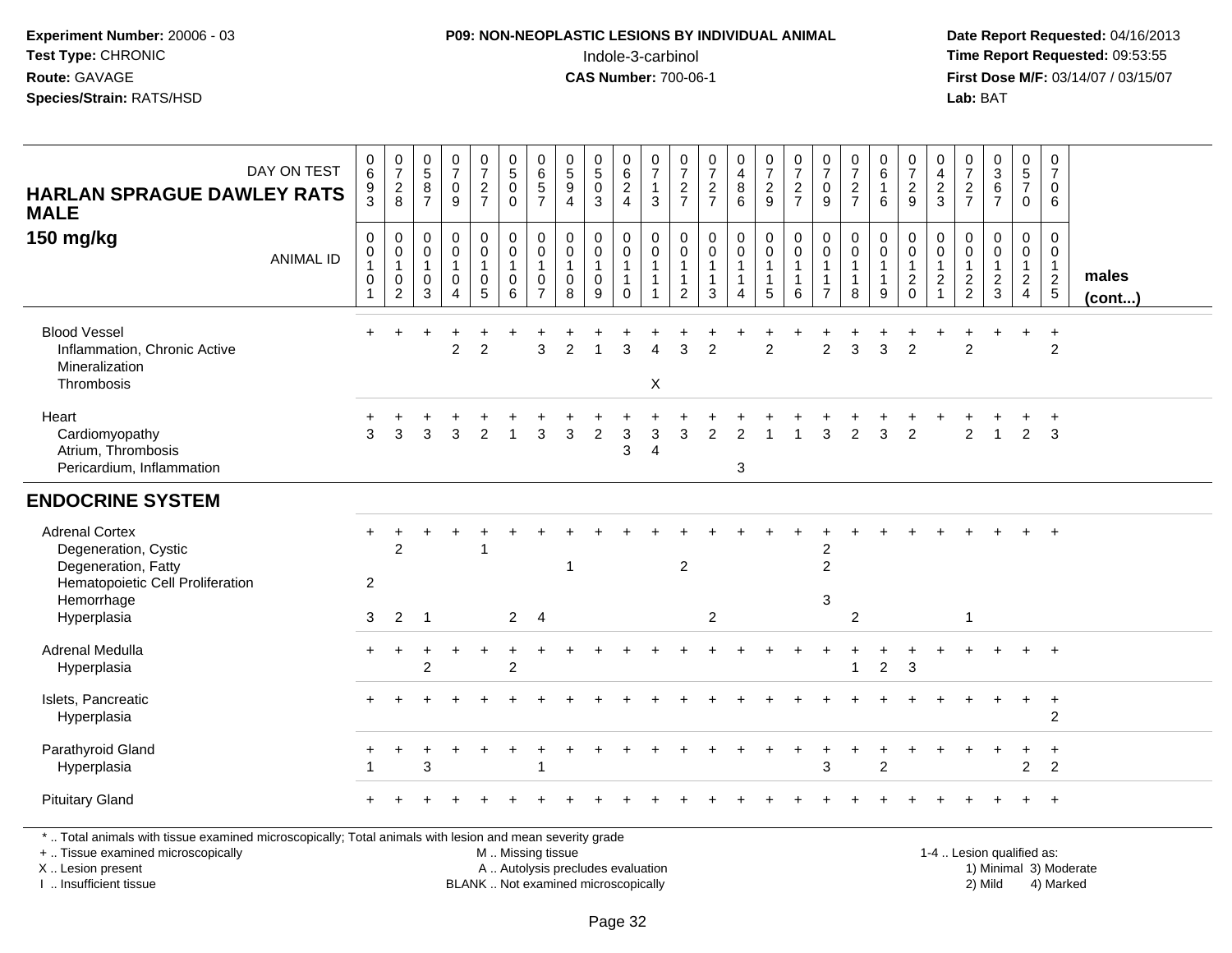#### **P09: NON-NEOPLASTIC LESIONS BY INDIVIDUAL ANIMAL**Indole-3-carbinol **Time Report Requested:** 09:53:55

 **Date Report Requested:** 04/16/2013 **First Dose M/F:** 03/14/07 / 03/15/07<br>**Lab:** BAT

| <b>HARLAN SPRAGUE DAWLEY RATS</b><br><b>MALE</b>                            | DAY ON TEST      | 0<br>6<br>$\frac{9}{3}$ | $\frac{0}{7}$<br>$\overline{c}$<br>8 | 5<br>8                | 0<br>⇁<br>9      | $\overline{0}$<br>$\overline{ }$<br>$\overline{2}$<br>$\rightarrow$ | 0<br>$\sqrt{5}$<br>$\overline{0}$ | 0<br>6<br>$\sqrt{5}$<br>$\rightarrow$ | 0<br>$\mathbf 5$<br>$\boldsymbol{9}$<br>4 | 0<br>$5\phantom{.0}$<br>$_{3}^{\rm 0}$ | 0<br>6<br>2 | 3 | 0<br>$\overline{z}$<br>$\overline{c}$<br>$\rightarrow$ | 0<br>$\frac{2}{7}$    | $\mathbf{0}$<br>4<br>8<br>6 | 0<br>$\overline{ }$<br>$\frac{2}{9}$ | 0<br>$\overline{ }$<br>$\frac{2}{7}$ | $\overline{ }$<br>0<br>9 | ⇁<br>$\frac{2}{7}$ | $\mathbf{0}$<br>6<br>6 | 0<br>-<br>റ<br>$rac{6}{9}$             | 0<br>4<br>$\overline{c}$<br>3  | 0<br>$\overline{z}$<br>$\frac{2}{7}$           | 0<br>$\mathbf{3}$<br>6<br>$\overline{ }$ | 0<br>5<br>$\overline{ }$<br>$\mathbf 0$ | 6                   |                 |  |
|-----------------------------------------------------------------------------|------------------|-------------------------|--------------------------------------|-----------------------|------------------|---------------------------------------------------------------------|-----------------------------------|---------------------------------------|-------------------------------------------|----------------------------------------|-------------|---|--------------------------------------------------------|-----------------------|-----------------------------|--------------------------------------|--------------------------------------|--------------------------|--------------------|------------------------|----------------------------------------|--------------------------------|------------------------------------------------|------------------------------------------|-----------------------------------------|---------------------|-----------------|--|
| 150 mg/kg                                                                   | <b>ANIMAL ID</b> | 0<br>0<br>0             | 0<br>$\pmb{0}$<br>0<br>2             | $\mathbf 0$<br>0<br>3 | 0<br>⌒<br>0<br>4 | 0<br>0<br>0<br>5                                                    | $\mathbf{0}$<br>0<br>0<br>6       | 0<br>$\pmb{0}$<br>0<br>$\rightarrow$  | 0<br>0<br>8                               | 0<br>$\mathsf 0$<br>0<br>9             |             |   | $\pmb{0}$<br>$\mathbf 0$<br>2                          | 0<br>$\mathbf 0$<br>3 | $\mathbf 0$<br>0<br>4       | 0<br>$\pmb{0}$<br>5                  | 0<br>$\pmb{0}$<br>6                  | $\overline{\phantom{0}}$ | 0<br>8             | $\mathbf 0$<br>0<br>9  | 0<br>0<br>റ<br>$\epsilon$<br>$\pmb{0}$ | 0<br>0<br>$\sim$<br>$\epsilon$ | $\boldsymbol{0}$<br>$\pmb{0}$<br>$\frac{2}{2}$ | $\mathbf 0$<br>0<br>$\frac{2}{3}$        | 0<br>$\mathbf 0$<br>2<br>4              | $\overline{2}$<br>5 | males<br>(cont) |  |
| Pars Distalis, Hyperplasia                                                  |                  |                         |                                      |                       |                  |                                                                     | 3                                 |                                       | $\overline{4}$                            |                                        |             |   |                                                        |                       |                             | 4                                    |                                      | 1                        |                    | $2 \quad 2 \quad 1$    |                                        |                                |                                                |                                          |                                         |                     |                 |  |
| <b>Thyroid Gland</b><br>C-cell, Hyperplasia<br>Follicular Cell, Hypertrophy |                  |                         | 4                                    |                       | $\mathcal{P}$    | $\overline{2}$                                                      |                                   |                                       |                                           | 2                                      |             |   | 2                                                      | $\overline{2}$        | 3                           | 3                                    | -2                                   |                          | 3                  |                        |                                        | $\mathcal{D}$                  | 2                                              |                                          | $+$                                     | $\overline{ }$<br>4 |                 |  |

#### **GENERAL BODY SYSTEM**

NONE

#### **GENITAL SYSTEM**Epididymis <sup>+</sup> <sup>+</sup> <sup>+</sup> <sup>+</sup> <sup>+</sup> <sup>+</sup> <sup>+</sup> <sup>+</sup> <sup>+</sup> <sup>+</sup> <sup>+</sup> <sup>+</sup> <sup>+</sup> <sup>+</sup> <sup>+</sup> <sup>+</sup> <sup>+</sup> <sup>+</sup> <sup>+</sup> <sup>+</sup> <sup>+</sup> <sup>+</sup> <sup>+</sup> <sup>+</sup> <sup>+</sup> Preputial Glandd  $+$  <sup>+</sup> <sup>+</sup> <sup>+</sup> <sup>+</sup> <sup>+</sup> <sup>+</sup> <sup>+</sup> <sup>+</sup> <sup>+</sup> <sup>+</sup> <sup>+</sup> <sup>+</sup> <sup>+</sup> <sup>+</sup> <sup>M</sup> <sup>+</sup> <sup>+</sup> <sup>+</sup> <sup>+</sup> <sup>+</sup> <sup>+</sup> <sup>+</sup> <sup>+</sup> <sup>+</sup> Cystt and  $\sim$  3 <sup>3</sup> <sup>4</sup> Prostate <sup>+</sup> <sup>+</sup> <sup>+</sup> <sup>+</sup> <sup>+</sup> <sup>+</sup> <sup>+</sup> <sup>+</sup> <sup>+</sup> <sup>+</sup> <sup>+</sup> <sup>+</sup> <sup>+</sup> <sup>+</sup> <sup>+</sup> <sup>+</sup> <sup>+</sup> <sup>+</sup> <sup>+</sup> <sup>+</sup> <sup>+</sup> <sup>+</sup> <sup>+</sup> <sup>+</sup> <sup>+</sup> Fibrosis $\sim$  2  $\sim$  2 Hyperplasiaa a  $3$   $3$   $3$   $3$   $3$ Seminal Vesicle $e$  + <sup>+</sup> <sup>+</sup> <sup>+</sup> <sup>+</sup> <sup>+</sup> <sup>+</sup> <sup>+</sup> <sup>+</sup> <sup>+</sup> <sup>+</sup> <sup>+</sup> <sup>+</sup> <sup>+</sup> <sup>+</sup> <sup>+</sup> <sup>+</sup> <sup>+</sup> <sup>+</sup> <sup>+</sup> <sup>+</sup> <sup>+</sup> <sup>+</sup> <sup>+</sup> <sup>+</sup> Hypoplasiaa  $\sim$  2 **Testes**  $\mathsf{S}$  <sup>+</sup> <sup>+</sup> <sup>+</sup> <sup>+</sup> <sup>+</sup> <sup>+</sup> <sup>+</sup> <sup>+</sup> <sup>+</sup> <sup>+</sup> <sup>+</sup> <sup>+</sup> <sup>+</sup> <sup>+</sup> <sup>+</sup> <sup>+</sup> <sup>+</sup> <sup>+</sup> <sup>+</sup> <sup>+</sup> <sup>+</sup> <sup>+</sup> <sup>+</sup> <sup>+</sup> Atrophy $\mathsf y$  3 <sup>1</sup> <sup>3</sup> <sup>1</sup> <sup>3</sup> <sup>1</sup> <sup>2</sup> <sup>3</sup> <sup>1</sup> <sup>3</sup> <sup>2</sup> <sup>2</sup> <sup>1</sup> <sup>2</sup> Pigmentation, Hemosiderin Artery, Inflammation, Chronic Active <sup>1</sup> <sup>4</sup> <sup>3</sup> <sup>4</sup> <sup>1</sup> <sup>2</sup> <sup>2</sup> <sup>3</sup> <sup>2</sup> <sup>2</sup> <sup>3</sup> <sup>2</sup> <sup>2</sup> <sup>2</sup> Interstitial Cell, Hyperplasia

\* .. Total animals with tissue examined microscopically; Total animals with lesion and mean severity grade

+ .. Tissue examined microscopically

X .. Lesion present

I .. Insufficient tissue

 M .. Missing tissueA .. Autolysis precludes evaluation

 1-4 .. Lesion qualified as: BLANK .. Not examined microscopically 2) Mild 4) Marked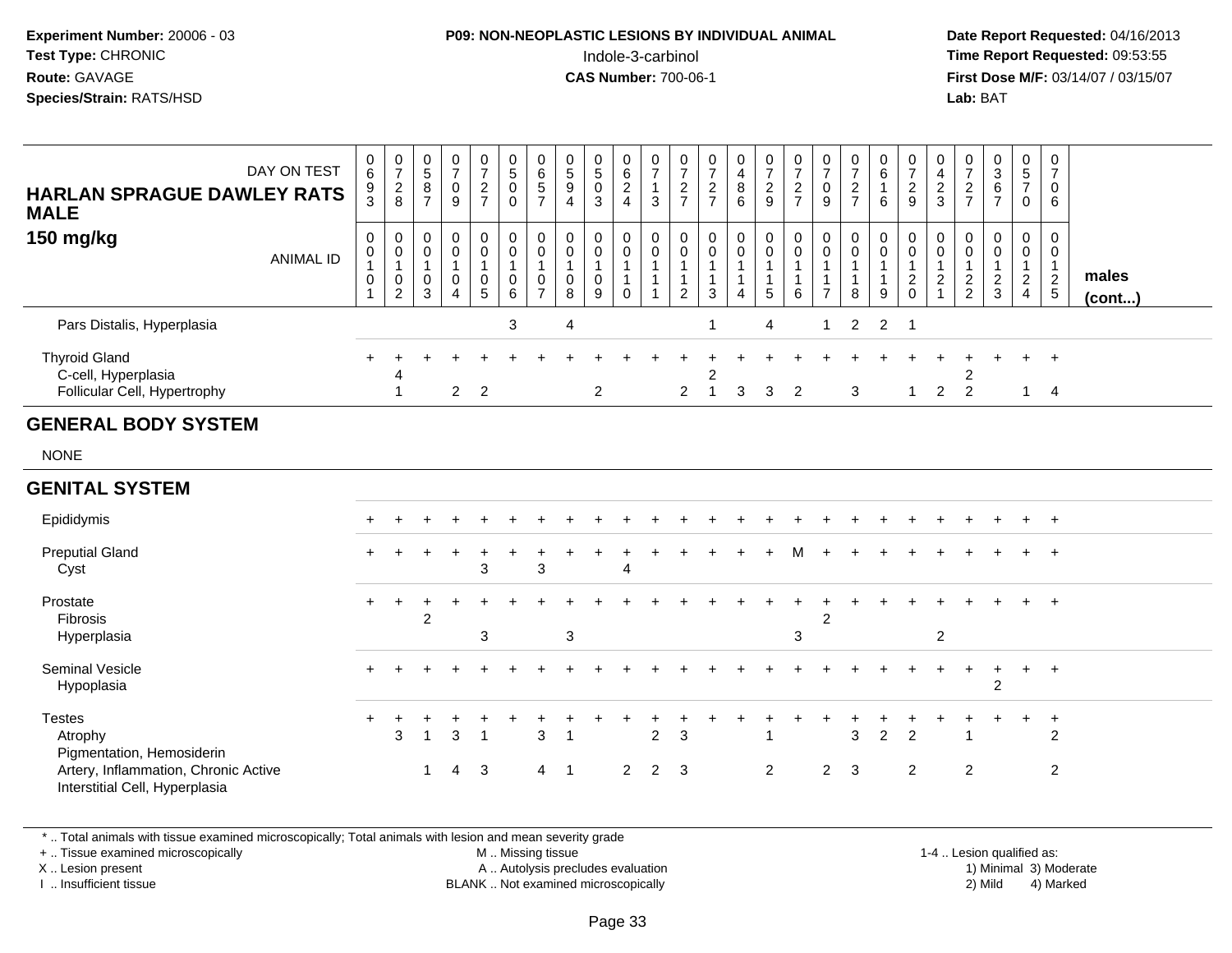#### **P09: NON-NEOPLASTIC LESIONS BY INDIVIDUAL ANIMAL**Indole-3-carbinol **Time Report Requested:** 09:53:55

 **Date Report Requested:** 04/16/2013 **First Dose M/F:** 03/14/07 / 03/15/07<br>**Lab:** BAT

| DAY ON TEST<br><b>HARLAN SPRAGUE DAWLEY RATS</b><br><b>MALE</b>                                                                                | $\begin{array}{c} 0 \\ 6 \end{array}$<br>$\frac{9}{3}$ | $\frac{0}{7}$<br>$\frac{2}{8}$                                                           | $\begin{array}{c} 0 \\ 5 \end{array}$<br>8<br>$\overline{7}$ | $\begin{array}{c} 0 \\ 7 \end{array}$<br>0<br>9                                      | $\frac{0}{7}$<br>$\frac{2}{7}$   | $\begin{array}{c} 0 \\ 5 \end{array}$<br>0<br>$\Omega$ | 0657                                                                  | $\begin{array}{c} 0 \\ 5 \\ 9 \end{array}$<br>$\overline{4}$ | $\begin{array}{c} 0 \\ 5 \\ 0 \end{array}$<br>$\mathbf{3}$               | $\begin{array}{c} 0 \\ 6 \end{array}$<br>$\overline{2}$<br>$\overline{4}$ | $\frac{0}{7}$<br>$\overline{1}$<br>$\mathbf{3}$                             | $\frac{0}{7}$<br>$\frac{2}{7}$             | $\begin{array}{c} 0 \\ 7 \end{array}$<br>$\frac{2}{7}$ | $\begin{array}{c} 0 \\ 4 \\ 8 \end{array}$<br>$\overline{6}$ | $\begin{smallmatrix}0\\7\end{smallmatrix}$<br>$\frac{2}{9}$ | $\frac{0}{7}$<br>$\frac{2}{7}$                                  | $\frac{0}{7}$<br>$\mathbf 0$<br>9                                    | $\frac{0}{7}$<br>$\overline{c}$<br>$\overline{7}$    | $_{6}^{\rm 0}$<br>$\mathbf{1}$<br>6 | $\frac{0}{7}$<br>$\frac{2}{9}$                          | 0<br>$\overline{4}$<br>$\frac{2}{3}$                                     | $\frac{0}{7}$<br>$\frac{2}{7}$                 | $\begin{array}{c} 0 \\ 3 \\ 6 \end{array}$<br>$\overline{7}$ | $\begin{array}{c} 0 \\ 5 \\ 7 \end{array}$<br>0                        | 0<br>$\overline{7}$<br>$\mathbf 0$<br>6                       |                       |
|------------------------------------------------------------------------------------------------------------------------------------------------|--------------------------------------------------------|------------------------------------------------------------------------------------------|--------------------------------------------------------------|--------------------------------------------------------------------------------------|----------------------------------|--------------------------------------------------------|-----------------------------------------------------------------------|--------------------------------------------------------------|--------------------------------------------------------------------------|---------------------------------------------------------------------------|-----------------------------------------------------------------------------|--------------------------------------------|--------------------------------------------------------|--------------------------------------------------------------|-------------------------------------------------------------|-----------------------------------------------------------------|----------------------------------------------------------------------|------------------------------------------------------|-------------------------------------|---------------------------------------------------------|--------------------------------------------------------------------------|------------------------------------------------|--------------------------------------------------------------|------------------------------------------------------------------------|---------------------------------------------------------------|-----------------------|
| 150 mg/kg<br><b>ANIMAL ID</b>                                                                                                                  | 0<br>$\pmb{0}$<br>$\overline{1}$<br>$\pmb{0}$          | $\pmb{0}$<br>$\begin{smallmatrix}0\\1\end{smallmatrix}$<br>$\mathbf 0$<br>$\overline{2}$ | $\mathbf 0$<br>$\mathbf 0$<br>$\mathbf{1}$<br>0<br>3         | $\mathbf 0$<br>$\mathbf 0$<br>$\mathbf{1}$<br>$\mathbf 0$<br>$\overline{\mathbf{4}}$ | 0<br>0<br>$\mathbf{1}$<br>0<br>5 | $\mathbf 0$<br>$\mathbf 0$<br>$\mathbf{1}$<br>0<br>6   | $\pmb{0}$<br>$\pmb{0}$<br>$\mathbf{1}$<br>$\pmb{0}$<br>$\overline{7}$ | $\mathbf 0$<br>$\mathbf 0$<br>$\overline{1}$<br>0<br>8       | $\boldsymbol{0}$<br>$\boldsymbol{0}$<br>$\mathbf{1}$<br>$\mathbf 0$<br>9 | 0<br>0<br>$\mathbf{1}$<br>$\mathbf 1$<br>$\Omega$                         | $\mathbf 0$<br>$\mathbf 0$<br>$\overline{1}$<br>$\mathbf{1}$<br>$\mathbf 1$ | 0<br>$\mathbf 0$<br>$\mathbf{1}$<br>1<br>2 | $\mathbf 0$<br>$\Omega$<br>1<br>1<br>3                 | $\pmb{0}$<br>$\pmb{0}$<br>$\mathbf{1}$<br>1<br>4             | $\mathbf 0$<br>$\mathbf 0$<br>$\overline{1}$<br>5           | $\pmb{0}$<br>$\pmb{0}$<br>$\overline{1}$<br>$\overline{1}$<br>6 | $\mathbf 0$<br>$\mathbf 0$<br>$\overline{1}$<br>-1<br>$\overline{7}$ | $\mathbf 0$<br>$\mathbf 0$<br>$\mathbf{1}$<br>1<br>8 | 0<br>0<br>$\mathbf{1}$<br>9         | $\pmb{0}$<br>$\pmb{0}$<br>$\mathbf{1}$<br>$\frac{2}{0}$ | $\mathbf 0$<br>$\pmb{0}$<br>$\mathbf{1}$<br>$\mathbf{2}$<br>$\mathbf{1}$ | $\Omega$<br>0<br>$\mathbf{1}$<br>$\frac{2}{2}$ | $\mathbf 0$<br>$\mathbf 0$<br>$\mathbf{1}$<br>$\frac{2}{3}$  | 0<br>$\mathbf 0$<br>$\overline{1}$<br>$\overline{a}$<br>$\overline{4}$ | $\mathbf 0$<br>$\mathbf 0$<br>$\overline{1}$<br>$\frac{2}{5}$ | males<br>$($ cont $)$ |
| <b>HEMATOPOIETIC SYSTEM</b>                                                                                                                    |                                                        |                                                                                          |                                                              |                                                                                      |                                  |                                                        |                                                                       |                                                              |                                                                          |                                                                           |                                                                             |                                            |                                                        |                                                              |                                                             |                                                                 |                                                                      |                                                      |                                     |                                                         |                                                                          |                                                |                                                              |                                                                        |                                                               |                       |
| <b>Bone Marrow</b><br>Hyperplasia                                                                                                              | 3                                                      |                                                                                          |                                                              |                                                                                      |                                  | $\overline{2}$                                         |                                                                       |                                                              |                                                                          |                                                                           |                                                                             |                                            |                                                        |                                                              |                                                             |                                                                 |                                                                      |                                                      |                                     |                                                         | 3                                                                        |                                                |                                                              | $\ddot{}$                                                              | $\ddot{}$                                                     |                       |
| Lymph Node<br>Bronchial, Hemorrhage<br>Iliac, Infiltration Cellular, Histiocyte<br>Lumbar, Hemorrhage                                          |                                                        |                                                                                          |                                                              |                                                                                      |                                  |                                                        |                                                                       |                                                              |                                                                          |                                                                           | ÷                                                                           |                                            |                                                        | $\ddot{}$                                                    |                                                             |                                                                 | $\ddot{}$<br>$\sqrt{3}$<br>3                                         |                                                      |                                     |                                                         |                                                                          |                                                |                                                              |                                                                        | $\ddot{}$<br>3                                                |                       |
| Mediastinal, Ectasia<br>Mediastinal, Hemorrhage                                                                                                |                                                        |                                                                                          |                                                              |                                                                                      |                                  |                                                        |                                                                       |                                                              |                                                                          |                                                                           | 3                                                                           |                                            |                                                        | 3                                                            |                                                             |                                                                 |                                                                      |                                                      |                                     |                                                         |                                                                          |                                                |                                                              |                                                                        |                                                               |                       |
| Lymph Node, Mandibular<br>Ectasia<br>Hemorrhage                                                                                                |                                                        |                                                                                          |                                                              |                                                                                      |                                  |                                                        |                                                                       |                                                              |                                                                          |                                                                           |                                                                             |                                            |                                                        | 3                                                            |                                                             |                                                                 |                                                                      |                                                      |                                     |                                                         |                                                                          |                                                |                                                              |                                                                        | $+$                                                           |                       |
| Lymph Node, Mesenteric<br>Lymphatic, Ectasia                                                                                                   |                                                        |                                                                                          |                                                              |                                                                                      |                                  |                                                        |                                                                       |                                                              |                                                                          |                                                                           |                                                                             |                                            |                                                        | $\ddot{}$<br>3                                               |                                                             |                                                                 |                                                                      |                                                      |                                     |                                                         |                                                                          |                                                |                                                              | $\ddot{}$                                                              | $+$                                                           |                       |
| Spleen<br>Hematopoietic Cell Proliferation<br>Necrosis                                                                                         | 3                                                      | 2                                                                                        |                                                              |                                                                                      | $\mathbf{1}$                     | $\overline{2}$                                         | $\overline{2}$                                                        |                                                              | 2                                                                        |                                                                           | 3                                                                           | 1                                          |                                                        | $\overline{1}$                                               | $\overline{2}$                                              | $\overline{2}$                                                  |                                                                      | $\overline{2}$                                       |                                     |                                                         | 3<br>3                                                                   | 3                                              |                                                              | $\pm$                                                                  | $\overline{+}$<br>-1                                          |                       |
| Thymus<br>Atrophy<br>Hemorrhage                                                                                                                | 3                                                      |                                                                                          | 4                                                            |                                                                                      |                                  | $\overline{c}$                                         | $\overline{4}$                                                        | 3                                                            |                                                                          | $\overline{c}$<br>3                                                       | Δ                                                                           | 2                                          | 2                                                      | 3                                                            | $\mathbf{3}$                                                | 3                                                               | Δ                                                                    |                                                      | Δ                                   | 2                                                       | $\overline{1}$                                                           |                                                | $\sqrt{3}$                                                   | $\overline{2}$                                                         | $\ddot{}$<br>3                                                |                       |
| <b>INTEGUMENTARY SYSTEM</b>                                                                                                                    |                                                        |                                                                                          |                                                              |                                                                                      |                                  |                                                        |                                                                       |                                                              |                                                                          |                                                                           |                                                                             |                                            |                                                        |                                                              |                                                             |                                                                 |                                                                      |                                                      |                                     |                                                         |                                                                          |                                                |                                                              |                                                                        |                                                               |                       |
| <b>Mammary Gland</b>                                                                                                                           |                                                        |                                                                                          |                                                              |                                                                                      |                                  |                                                        |                                                                       |                                                              |                                                                          |                                                                           |                                                                             |                                            |                                                        |                                                              |                                                             |                                                                 |                                                                      |                                                      |                                     |                                                         |                                                                          |                                                |                                                              |                                                                        | $+$                                                           |                       |
| *  Total animals with tissue examined microscopically; Total animals with lesion and mean severity grade<br>+  Tissue examined microscopically |                                                        |                                                                                          |                                                              |                                                                                      |                                  | M  Missing tissue                                      |                                                                       |                                                              |                                                                          |                                                                           |                                                                             |                                            |                                                        |                                                              |                                                             |                                                                 |                                                                      |                                                      |                                     |                                                         | 1-4  Lesion qualified as:                                                |                                                |                                                              |                                                                        |                                                               |                       |

X .. Lesion present

I .. Insufficient tissue

A .. Autolysis precludes evaluation

BLANK .. Not examined microscopically 2) Mild 4) Marked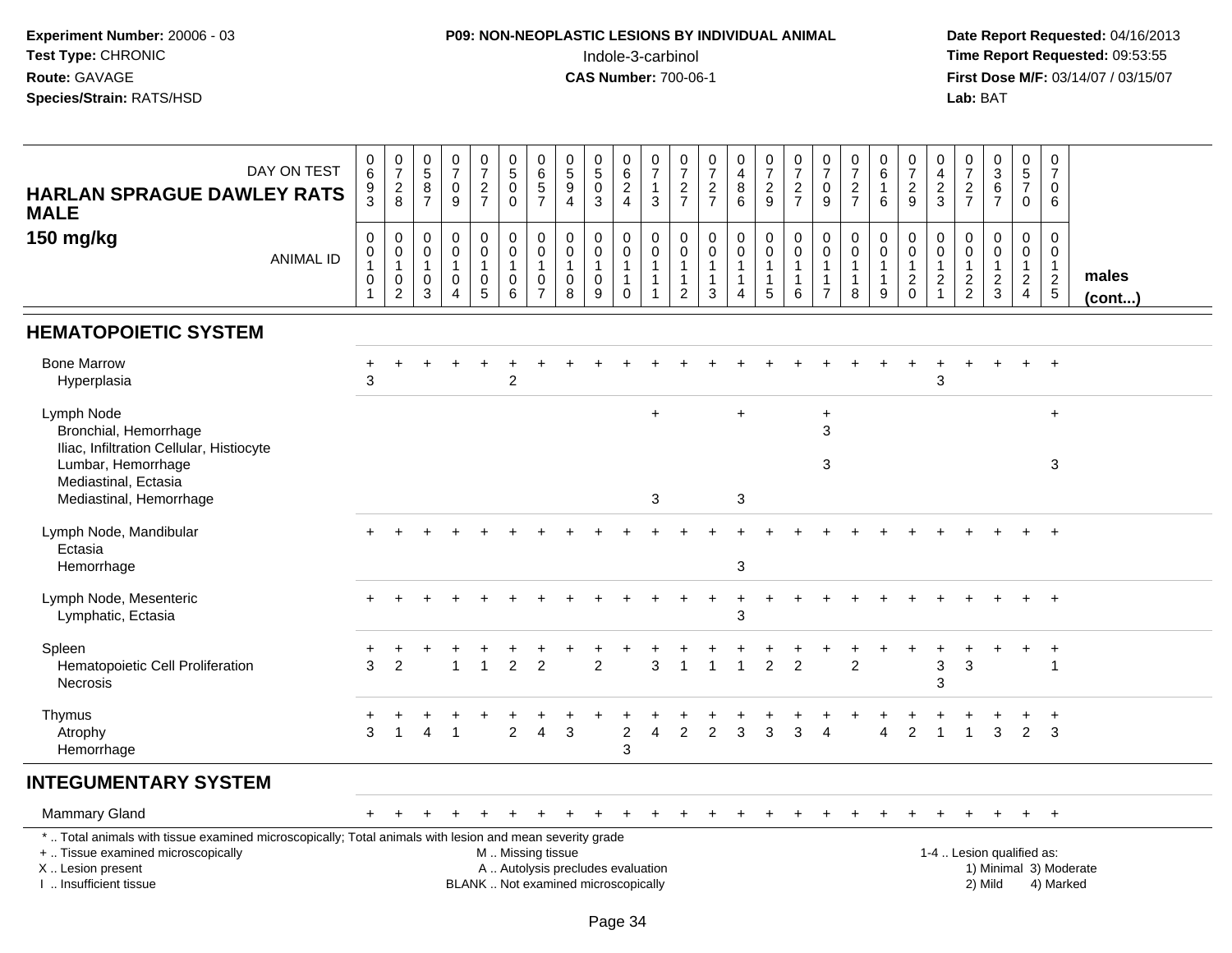## **P09: NON-NEOPLASTIC LESIONS BY INDIVIDUAL ANIMAL**Indole-3-carbinol **Time Report Requested:** 09:53:55

 **Date Report Requested:** 04/16/2013 **First Dose M/F:** 03/14/07 / 03/15/07<br>**Lab: BAT** 

| DAY ON TEST<br><b>HARLAN SPRAGUE DAWLEY RATS</b><br><b>MALE</b>                                                                                                                      | 0<br>6<br>9<br>$\overline{3}$ | $\begin{array}{c} 0 \\ 7 \end{array}$<br>$\frac{2}{8}$                                      | $\begin{array}{c} 0 \\ 5 \end{array}$<br>$\overline{8}$<br>$\overline{7}$ | $\frac{0}{7}$<br>$\pmb{0}$<br>$\overline{9}$  | $\frac{0}{7}$<br>$\frac{2}{7}$                                              | $\begin{array}{c} 0 \\ 5 \end{array}$<br>$\pmb{0}$<br>$\mathbf 0$ | $\pmb{0}$<br>$6\phantom{a}$<br>$\overline{5}$<br>$\overline{7}$ | $\begin{array}{c} 0 \\ 5 \\ 9 \end{array}$<br>$\overline{4}$      | $\begin{array}{c} 0 \\ 5 \end{array}$<br>$\ddot{\mathbf{0}}$<br>$\overline{3}$ | 0<br>$\overline{6}$<br>$\frac{2}{4}$                                    | 0<br>$\overline{7}$<br>3 | $\frac{0}{7}$<br>$\frac{2}{7}$                                                    | $\frac{0}{7}$<br>$\frac{2}{7}$                                                   | $_4^{\rm 0}$<br>$\frac{8}{6}$ | $\frac{0}{7}$<br>$\frac{2}{9}$                                         | $\frac{0}{7}$<br>$\frac{2}{7}$                          | $\frac{0}{7}$<br>$\pmb{0}$<br>9                                            | $\frac{0}{7}$<br>$\frac{2}{7}$        | 0<br>$\overline{6}$<br>$\overline{1}$<br>6                                        | $\frac{0}{7}$<br>$\frac{2}{9}$                               | 0<br>$\overline{4}$<br>$\frac{2}{3}$       | $\frac{0}{7}$<br>$\frac{2}{7}$                                      | $\begin{array}{c} 0 \\ 3 \\ 6 \end{array}$<br>$\overline{7}$ | $\mathbf 0$<br>$\overline{5}$<br>$\overline{7}$<br>$\mathbf 0$ | 0<br>$\overline{7}$<br>$\Omega$<br>6                        |                 |
|--------------------------------------------------------------------------------------------------------------------------------------------------------------------------------------|-------------------------------|---------------------------------------------------------------------------------------------|---------------------------------------------------------------------------|-----------------------------------------------|-----------------------------------------------------------------------------|-------------------------------------------------------------------|-----------------------------------------------------------------|-------------------------------------------------------------------|--------------------------------------------------------------------------------|-------------------------------------------------------------------------|--------------------------|-----------------------------------------------------------------------------------|----------------------------------------------------------------------------------|-------------------------------|------------------------------------------------------------------------|---------------------------------------------------------|----------------------------------------------------------------------------|---------------------------------------|-----------------------------------------------------------------------------------|--------------------------------------------------------------|--------------------------------------------|---------------------------------------------------------------------|--------------------------------------------------------------|----------------------------------------------------------------|-------------------------------------------------------------|-----------------|
| 150 mg/kg<br><b>ANIMAL ID</b>                                                                                                                                                        | 0<br>$\mathbf 0$<br>0         | $\begin{smallmatrix} 0\\0 \end{smallmatrix}$<br>$\begin{bmatrix} 1 \\ 0 \\ 2 \end{bmatrix}$ | $\pmb{0}$<br>$\overline{0}$<br>$\mathbf{1}$<br>$\mathbf 0$<br>3           | 0<br>$\overline{0}$<br>$\mathbf{1}$<br>0<br>4 | $_{\rm 0}^{\rm 0}$<br>$\mathbf{1}$<br>$\begin{array}{c} 0 \\ 5 \end{array}$ | $\mathsf{O}$<br>$\overline{0}$<br>$\mathbf{1}$<br>0<br>6          | 0<br>0<br>0                                                     | $\mathbf 0$<br>$\overline{0}$<br>$\mathbf{1}$<br>$\mathbf 0$<br>8 | $\mathbf 0$<br>$\mathbf 0$<br>$\mathbf{1}$<br>0<br>9                           | $\pmb{0}$<br>$\overline{0}$<br>$\mathbf{1}$<br>$\mathbf{1}$<br>$\Omega$ | 0<br>$\mathbf 0$<br>1    | $\begin{smallmatrix} 0\\0 \end{smallmatrix}$<br>$\mathbf{1}$<br>$\mathbf{1}$<br>2 | $\begin{smallmatrix}0\0\0\end{smallmatrix}$<br>$\mathbf{1}$<br>$\mathbf{1}$<br>3 | 0<br>$\mathbf 0$<br>1<br>Δ    | $\mathbf 0$<br>$\overline{0}$<br>$\overline{1}$<br>$\overline{1}$<br>5 | 0<br>$\mathbf 0$<br>$\mathbf{1}$<br>$\overline{1}$<br>6 | $\pmb{0}$<br>$\mathbf 0$<br>$\mathbf{1}$<br>$\mathbf{1}$<br>$\overline{ }$ | 0<br>$\mathbf 0$<br>$\mathbf{1}$<br>8 | $\begin{smallmatrix} 0\\0 \end{smallmatrix}$<br>$\mathbf{1}$<br>$\mathbf{1}$<br>9 | $\pmb{0}$<br>$\overline{0}$<br>$\mathbf{1}$<br>$\frac{2}{0}$ | 0<br>0<br>$\overline{1}$<br>$\overline{c}$ | $\boldsymbol{0}$<br>$\overline{0}$<br>$\mathbf{1}$<br>$\frac{2}{2}$ | 0<br>$\mathbf 0$<br>$\mathbf{1}$<br>$\frac{2}{3}$            | $\pmb{0}$<br>$\mathbf 0$<br>$\mathbf{1}$<br>$\frac{2}{4}$      | $\mathbf 0$<br>$\mathbf 0$<br>$\mathbf{1}$<br>$\frac{2}{5}$ | males<br>(cont) |
| Fibrosis                                                                                                                                                                             |                               |                                                                                             | $\overline{\mathbf{c}}$                                                   |                                               |                                                                             |                                                                   |                                                                 |                                                                   |                                                                                |                                                                         |                          |                                                                                   |                                                                                  |                               |                                                                        |                                                         |                                                                            |                                       |                                                                                   |                                                              |                                            |                                                                     |                                                              |                                                                |                                                             |                 |
| Skin<br><b>Cyst Epithelial Inclusion</b>                                                                                                                                             |                               |                                                                                             | X                                                                         |                                               |                                                                             |                                                                   |                                                                 |                                                                   |                                                                                |                                                                         |                          |                                                                                   |                                                                                  |                               |                                                                        |                                                         |                                                                            |                                       |                                                                                   |                                                              |                                            |                                                                     |                                                              |                                                                |                                                             |                 |
| <b>MUSCULOSKELETAL SYSTEM</b>                                                                                                                                                        |                               |                                                                                             |                                                                           |                                               |                                                                             |                                                                   |                                                                 |                                                                   |                                                                                |                                                                         |                          |                                                                                   |                                                                                  |                               |                                                                        |                                                         |                                                                            |                                       |                                                                                   |                                                              |                                            |                                                                     |                                                              |                                                                |                                                             |                 |
| Bone<br>Fibrous Osteodystrophy<br>Maxilla, Fracture                                                                                                                                  |                               |                                                                                             | 3                                                                         |                                               |                                                                             |                                                                   |                                                                 | $\mathfrak{S}$                                                    |                                                                                |                                                                         |                          |                                                                                   |                                                                                  |                               |                                                                        |                                                         | 3                                                                          |                                       | 3                                                                                 |                                                              |                                            |                                                                     | $\overline{2}$                                               | 3                                                              | $\ddot{}$<br>3                                              |                 |
| <b>NERVOUS SYSTEM</b>                                                                                                                                                                |                               |                                                                                             |                                                                           |                                               |                                                                             |                                                                   |                                                                 |                                                                   |                                                                                |                                                                         |                          |                                                                                   |                                                                                  |                               |                                                                        |                                                         |                                                                            |                                       |                                                                                   |                                                              |                                            |                                                                     |                                                              |                                                                |                                                             |                 |
| <b>Brain</b>                                                                                                                                                                         |                               |                                                                                             |                                                                           |                                               |                                                                             |                                                                   |                                                                 |                                                                   |                                                                                |                                                                         |                          |                                                                                   |                                                                                  |                               |                                                                        |                                                         |                                                                            |                                       |                                                                                   |                                                              |                                            |                                                                     |                                                              |                                                                | $+$                                                         |                 |
| Spinal Cord<br>Degeneration                                                                                                                                                          |                               |                                                                                             |                                                                           |                                               |                                                                             |                                                                   |                                                                 |                                                                   |                                                                                |                                                                         |                          |                                                                                   |                                                                                  |                               |                                                                        |                                                         |                                                                            |                                       |                                                                                   |                                                              |                                            |                                                                     |                                                              |                                                                |                                                             |                 |
| <b>RESPIRATORY SYSTEM</b>                                                                                                                                                            |                               |                                                                                             |                                                                           |                                               |                                                                             |                                                                   |                                                                 |                                                                   |                                                                                |                                                                         |                          |                                                                                   |                                                                                  |                               |                                                                        |                                                         |                                                                            |                                       |                                                                                   |                                                              |                                            |                                                                     |                                                              |                                                                |                                                             |                 |
| Lung<br>Edema<br>Foreign Body<br>Hemorrhage                                                                                                                                          |                               |                                                                                             |                                                                           |                                               |                                                                             |                                                                   |                                                                 |                                                                   | -1                                                                             |                                                                         |                          |                                                                                   |                                                                                  |                               |                                                                        |                                                         |                                                                            |                                       |                                                                                   |                                                              |                                            |                                                                     |                                                              |                                                                |                                                             |                 |
| Hemorrhage, Multifocal<br>Inflammation, Granulomatous                                                                                                                                |                               |                                                                                             | $\overline{2}$                                                            |                                               |                                                                             |                                                                   | $\overline{2}$                                                  |                                                                   |                                                                                |                                                                         |                          |                                                                                   |                                                                                  |                               | $\overline{1}$                                                         |                                                         | $\mathbf{1}$                                                               |                                       | $\overline{2}$                                                                    |                                                              |                                            |                                                                     |                                                              |                                                                |                                                             |                 |
| Inflammation, Chronic                                                                                                                                                                |                               |                                                                                             | $\overline{c}$                                                            |                                               |                                                                             |                                                                   | $\overline{2}$                                                  |                                                                   |                                                                                |                                                                         | $\mathbf{3}$             |                                                                                   |                                                                                  |                               | $\overline{1}$                                                         |                                                         | $\sqrt{2}$                                                                 |                                       | $\mathbf{3}$                                                                      |                                                              |                                            | $\overline{1}$                                                      |                                                              |                                                                | $\mathbf{1}$                                                |                 |
| Alveolar Epithelium, Hyperplasia<br>Alveolus, Infiltration Cellular, Histiocyte<br>Alveolus, Mineralization                                                                          | $\mathbf{1}$                  | -1                                                                                          |                                                                           | 1                                             |                                                                             | $\mathbf{1}$                                                      |                                                                 | $\overline{1}$                                                    |                                                                                |                                                                         |                          | $\mathbf 1$                                                                       |                                                                                  | $\mathbf{1}$                  |                                                                        | 3                                                       |                                                                            | $\mathbf{1}$                          |                                                                                   | $\overline{2}$                                               | $\overline{2}$                             | $\overline{1}$                                                      | $\overline{\phantom{0}}$                                     |                                                                | $\mathbf{1}$                                                |                 |
| $\Phi = -\frac{1}{2} \frac{1}{2}$ and $\Phi = -\frac{1}{2} \frac{1}{2}$ . The set of $\Phi = -\frac{1}{2} \frac{1}{2}$<br>a the control through a control of the control of the city |                               |                                                                                             |                                                                           |                                               |                                                                             |                                                                   |                                                                 |                                                                   |                                                                                |                                                                         |                          |                                                                                   |                                                                                  |                               |                                                                        |                                                         |                                                                            |                                       |                                                                                   |                                                              |                                            |                                                                     |                                                              |                                                                |                                                             |                 |

\* .. Total animals with tissue examined microscopically; Total animals with lesion and mean severity grade

+ .. Tissue examined microscopically

X .. Lesion present

I .. Insufficient tissue

M .. Missing tissue

A .. Autolysis precludes evaluation

1-4 .. Lesion qualified as:<br>1) Minimal 3) Moderate BLANK .. Not examined microscopically 2) Mild 4) Marked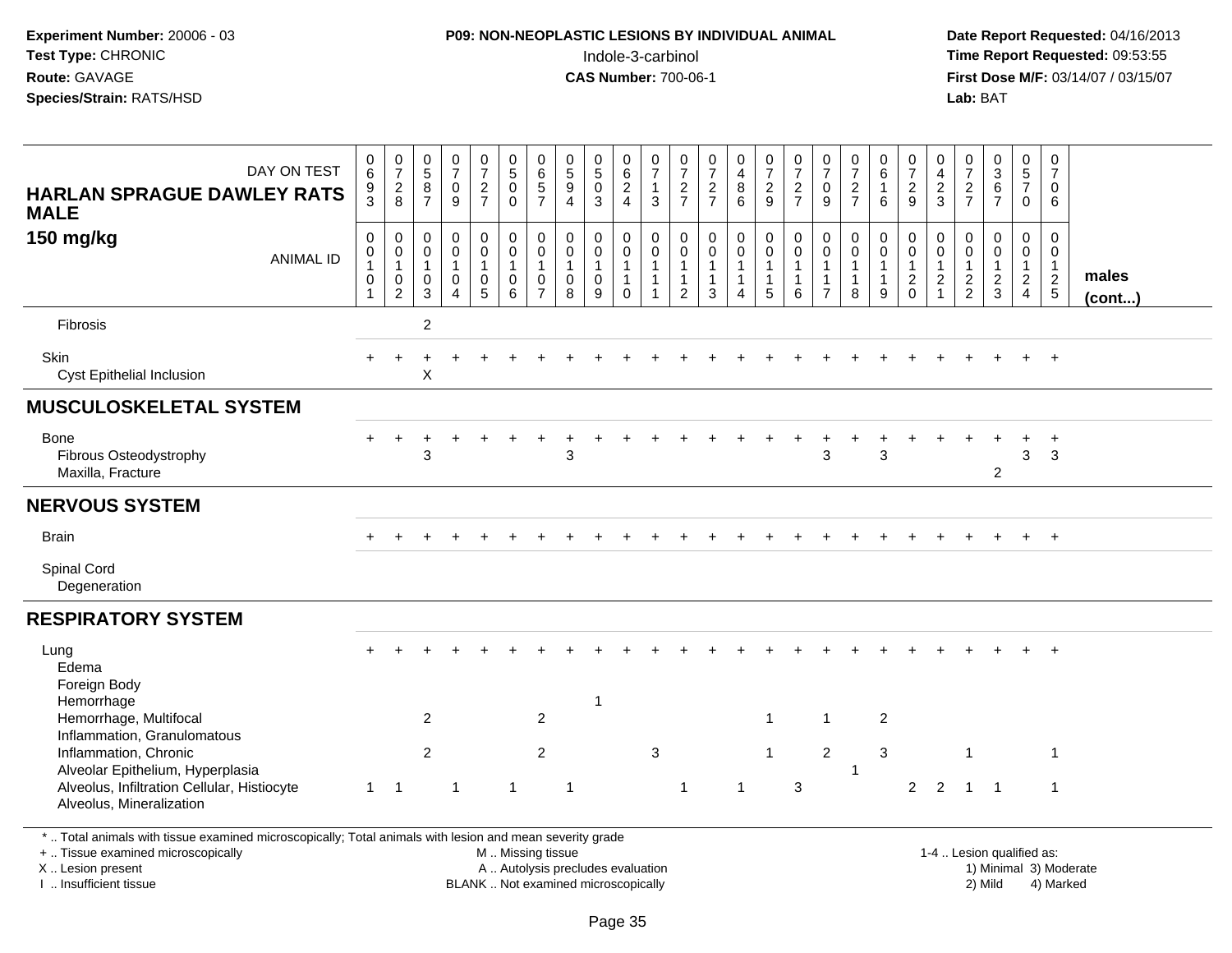### **P09: NON-NEOPLASTIC LESIONS BY INDIVIDUAL ANIMAL**Indole-3-carbinol **Time Report Requested:** 09:53:55

| DAY ON TEST<br><b>HARLAN SPRAGUE DAWLEY RATS</b><br><b>MALE</b>                                                                                                                               | $\begin{array}{c} 0 \\ 6 \end{array}$<br>9<br>3      | $\frac{0}{7}$<br>$\overline{c}$<br>8                              | $\begin{array}{c} 0 \\ 5 \end{array}$<br>8<br>$\overline{7}$          | $\frac{0}{7}$<br>$\mathbf 0$<br>9         | $\frac{0}{7}$<br>$\frac{2}{7}$                                                    | $\begin{smallmatrix}0\0\5\end{smallmatrix}$<br>$\mathbf 0$<br>$\mathbf 0$ | 0<br>$\,6\,$<br>$\mathbf 5$<br>$\overline{7}$ | $\begin{array}{c} 0 \\ 5 \end{array}$<br>$\boldsymbol{9}$<br>$\overline{4}$ | $\begin{matrix} 0 \\ 5 \end{matrix}$<br>$\mathbf 0$<br>3 | 0<br>$6\phantom{1}6$<br>$\overline{\mathbf{c}}$<br>$\overline{4}$       | 0<br>$\overline{7}$<br>1<br>3 | $\frac{0}{7}$<br>$\frac{2}{7}$                                                       | $\frac{0}{7}$<br>$\frac{2}{7}$                                  | 0<br>$\overline{\mathbf{4}}$<br>$\bf 8$<br>6                            | $\frac{0}{7}$<br>$\frac{2}{9}$                                       | $\frac{0}{7}$<br>$\overline{c}$<br>$\overline{7}$    | $\frac{0}{7}$<br>$\mathbf 0$<br>9                                          | $\frac{0}{7}$<br>$\frac{2}{7}$ | $\begin{array}{c} 0 \\ 6 \end{array}$<br>$\mathbf{1}$<br>6            | $\frac{0}{7}$<br>$\overline{\mathbf{c}}$<br>9              | 0<br>$\overline{\mathbf{4}}$<br>$\frac{2}{3}$              | $\begin{array}{c} 0 \\ 7 \end{array}$<br>$\frac{2}{7}$              | $_{3}^{\rm 0}$<br>$\,6\,$<br>$\overline{7}$             | $\pmb{0}$<br>$\overline{5}$<br>$\overline{7}$<br>$\mathbf 0$ | 0<br>$\overline{7}$<br>$\mathbf 0$<br>6 |                                     |
|-----------------------------------------------------------------------------------------------------------------------------------------------------------------------------------------------|------------------------------------------------------|-------------------------------------------------------------------|-----------------------------------------------------------------------|-------------------------------------------|-----------------------------------------------------------------------------------|---------------------------------------------------------------------------|-----------------------------------------------|-----------------------------------------------------------------------------|----------------------------------------------------------|-------------------------------------------------------------------------|-------------------------------|--------------------------------------------------------------------------------------|-----------------------------------------------------------------|-------------------------------------------------------------------------|----------------------------------------------------------------------|------------------------------------------------------|----------------------------------------------------------------------------|--------------------------------|-----------------------------------------------------------------------|------------------------------------------------------------|------------------------------------------------------------|---------------------------------------------------------------------|---------------------------------------------------------|--------------------------------------------------------------|-----------------------------------------|-------------------------------------|
| 150 mg/kg<br><b>ANIMAL ID</b>                                                                                                                                                                 | $\mathbf 0$<br>$\pmb{0}$<br>$\overline{1}$<br>0<br>1 | $\pmb{0}$<br>$\mathbf 0$<br>$\overline{1}$<br>0<br>$\overline{c}$ | $\boldsymbol{0}$<br>$\mathbf 0$<br>$\overline{1}$<br>$\mathbf 0$<br>3 | 0<br>$\mathbf 0$<br>1<br>$\mathbf 0$<br>4 | $\pmb{0}$<br>$\ddot{\mathbf{0}}$<br>$\mathbf{1}$<br>$\mathbf 0$<br>$\overline{5}$ | $\pmb{0}$<br>$\ddot{\mathbf{0}}$<br>$\mathbf{1}$<br>0<br>6                | 0<br>0<br>-1<br>0<br>$\overline{7}$           | $\mathbf 0$<br>$\mathsf{O}\xspace$<br>$\mathbf{1}$<br>0<br>8                | $\mathbf 0$<br>$\pmb{0}$<br>$\mathbf{1}$<br>0<br>9       | $\pmb{0}$<br>$\mathbf 0$<br>$\mathbf{1}$<br>$\mathbf{1}$<br>$\mathbf 0$ | 0<br>$\mathbf 0$              | $\mathsf{O}\xspace$<br>$\mathbf 0$<br>$\mathbf{1}$<br>$\mathbf{1}$<br>$\overline{c}$ | $\pmb{0}$<br>$\overline{0}$<br>$\mathbf 1$<br>$\mathbf{1}$<br>3 | $\pmb{0}$<br>$\ddot{\mathbf{0}}$<br>$\overline{1}$<br>$\mathbf{1}$<br>4 | $\mathbf 0$<br>$\overline{0}$<br>$\overline{1}$<br>$\mathbf{1}$<br>5 | $\mathbf 0$<br>$\Omega$<br>-1<br>$\overline{1}$<br>6 | $\pmb{0}$<br>$\mathbf 0$<br>$\mathbf{1}$<br>$\mathbf{1}$<br>$\overline{7}$ | 0<br>$\Omega$<br>8             | $\pmb{0}$<br>$\ddot{\mathbf{0}}$<br>$\mathbf{1}$<br>$\mathbf{1}$<br>9 | 0<br>0<br>$\mathbf{1}$<br>$\overline{c}$<br>$\overline{0}$ | 0<br>0<br>$\mathbf{1}$<br>$\overline{c}$<br>$\overline{1}$ | $\mathsf{O}\xspace$<br>$\mathbf 0$<br>$\mathbf{1}$<br>$\frac{2}{2}$ | $\pmb{0}$<br>$\pmb{0}$<br>$\mathbf{1}$<br>$\frac{2}{3}$ | $\mathsf 0$<br>$\mathbf 0$<br>$\mathbf{1}$<br>$\frac{2}{4}$  | 0<br>$\Omega$<br>-1<br>$\frac{2}{5}$    | males<br>(cont)                     |
| Nose<br>Foreign Body<br>Inflammation, Chronic Active<br>Respiratory Epithelium, Hyperplasia<br>Respiratory Epithelium, Metaplasia, Squamous                                                   |                                                      | 1                                                                 | $\overline{2}$                                                        |                                           |                                                                                   |                                                                           |                                               |                                                                             |                                                          | Х<br>$\overline{2}$                                                     |                               | X<br>-1                                                                              |                                                                 |                                                                         |                                                                      |                                                      | 1                                                                          |                                |                                                                       |                                                            |                                                            |                                                                     | $\mathsf X$<br>3                                        | $\mathsf X$<br>$\mathbf{3}$                                  | $\ddot{}$<br>$\overline{1}$             |                                     |
| Trachea<br>Inflammation                                                                                                                                                                       |                                                      |                                                                   |                                                                       |                                           |                                                                                   |                                                                           |                                               |                                                                             |                                                          |                                                                         |                               |                                                                                      |                                                                 |                                                                         |                                                                      |                                                      |                                                                            |                                |                                                                       |                                                            |                                                            |                                                                     |                                                         |                                                              | $+$                                     |                                     |
| <b>SPECIAL SENSES SYSTEM</b>                                                                                                                                                                  |                                                      |                                                                   |                                                                       |                                           |                                                                                   |                                                                           |                                               |                                                                             |                                                          |                                                                         |                               |                                                                                      |                                                                 |                                                                         |                                                                      |                                                      |                                                                            |                                |                                                                       |                                                            |                                                            |                                                                     |                                                         |                                                              |                                         |                                     |
| Ear<br>External Ear, Hyperplasia, Squamous                                                                                                                                                    |                                                      |                                                                   |                                                                       |                                           | +<br>3                                                                            |                                                                           |                                               |                                                                             |                                                          |                                                                         |                               |                                                                                      |                                                                 |                                                                         |                                                                      |                                                      |                                                                            |                                |                                                                       |                                                            |                                                            |                                                                     |                                                         |                                                              |                                         |                                     |
| Eye<br>Anterior Chamber, Inflammation, Acute<br>Cornea, Inflammation, Acute                                                                                                                   | $\overline{2}$                                       |                                                                   | 3                                                                     |                                           |                                                                                   |                                                                           |                                               |                                                                             |                                                          | $\overline{2}$                                                          | 3<br>3                        | $\overline{2}$                                                                       |                                                                 |                                                                         | $\overline{c}$                                                       |                                                      |                                                                            | $\boldsymbol{2}$               | 2<br>3                                                                |                                                            |                                                            |                                                                     |                                                         | $\overline{\mathbf{c}}$<br>3                                 | $\ddot{}$<br>3                          |                                     |
| Harderian Gland                                                                                                                                                                               |                                                      |                                                                   |                                                                       |                                           |                                                                                   |                                                                           |                                               | м                                                                           | $\div$                                                   |                                                                         |                               |                                                                                      |                                                                 |                                                                         |                                                                      |                                                      |                                                                            |                                |                                                                       |                                                            |                                                            |                                                                     | $\ddot{}$                                               | $\ddot{}$                                                    | $+$                                     |                                     |
| <b>Lacrimal Gland</b><br>Degeneration                                                                                                                                                         |                                                      |                                                                   | +<br>3                                                                | $\ddot{}$<br>$\overline{2}$               |                                                                                   |                                                                           |                                               |                                                                             |                                                          |                                                                         |                               |                                                                                      |                                                                 |                                                                         |                                                                      |                                                      |                                                                            |                                |                                                                       |                                                            |                                                            |                                                                     |                                                         |                                                              |                                         |                                     |
| <b>URINARY SYSTEM</b>                                                                                                                                                                         |                                                      |                                                                   |                                                                       |                                           |                                                                                   |                                                                           |                                               |                                                                             |                                                          |                                                                         |                               |                                                                                      |                                                                 |                                                                         |                                                                      |                                                      |                                                                            |                                |                                                                       |                                                            |                                                            |                                                                     |                                                         |                                                              |                                         |                                     |
| Kidney<br>Nephropathy<br>Renal Tubule, Dilatation                                                                                                                                             | 3                                                    | 3                                                                 |                                                                       |                                           | 3                                                                                 | 3                                                                         | 3                                             |                                                                             | 3                                                        |                                                                         |                               | 3                                                                                    | 3                                                               | 3                                                                       | 3                                                                    | 3                                                    |                                                                            |                                |                                                                       | 3                                                          |                                                            | 3                                                                   |                                                         | 3                                                            | $\overline{4}$                          |                                     |
| <b>Urinary Bladder</b>                                                                                                                                                                        |                                                      |                                                                   |                                                                       |                                           |                                                                                   |                                                                           |                                               |                                                                             |                                                          |                                                                         |                               |                                                                                      |                                                                 |                                                                         |                                                                      |                                                      |                                                                            |                                |                                                                       |                                                            |                                                            |                                                                     |                                                         |                                                              | $+$                                     |                                     |
| *  Total animals with tissue examined microscopically; Total animals with lesion and mean severity grade<br>+  Tissue examined microscopically<br>X  Lesion present<br>I  Insufficient tissue |                                                      |                                                                   |                                                                       |                                           |                                                                                   |                                                                           | M  Missing tissue                             | A  Autolysis precludes evaluation<br>BLANK  Not examined microscopically    |                                                          |                                                                         |                               |                                                                                      |                                                                 |                                                                         |                                                                      |                                                      |                                                                            |                                |                                                                       |                                                            |                                                            | 1-4  Lesion qualified as:                                           | 2) Mild                                                 |                                                              |                                         | 1) Minimal 3) Moderate<br>4) Marked |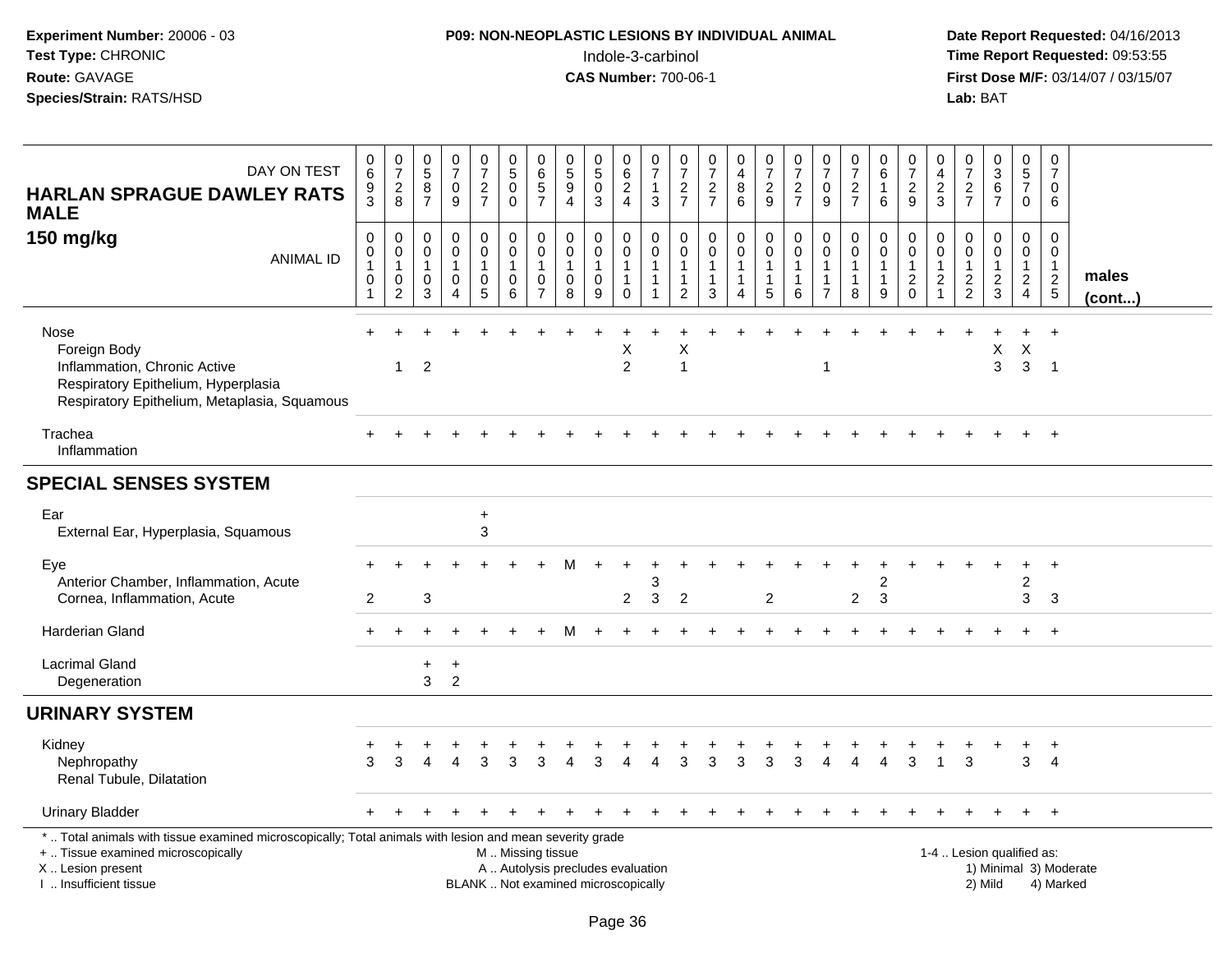#### **P09: NON-NEOPLASTIC LESIONS BY INDIVIDUAL ANIMAL**Indole-3-carbinol **Time Report Requested:** 09:53:55

 **Date Report Requested:** 04/16/2013 **First Dose M/F:** 03/14/07 / 03/15/07<br>**Lab: BAT** 

| DAY ON TEST                                                                                                                     | $\frac{0}{7}$ | $\frac{0}{7}$       | 0<br>$\overline{4}$       | $\begin{array}{c} 0 \\ 5 \end{array}$ | $\frac{0}{7}$             | $\begin{array}{c} 0 \\ 5 \end{array}$       | $\begin{array}{c} 0 \\ 5 \\ 8 \\ 3 \end{array}$ | $\begin{array}{c} 0 \\ 6 \end{array}$ | $\begin{smallmatrix}0\0\4\end{smallmatrix}$ | $\frac{0}{7}$               | 0<br>6                         | 0<br>6                              | 0<br>$\overline{4}$ | $\begin{array}{c} 0 \\ 5 \\ 4 \end{array}$ | $\begin{array}{c} 0 \\ 6 \end{array}$ | $\begin{array}{c} 0 \\ 5 \\ 4 \end{array}$ | $\frac{0}{7}$             | $\frac{0}{7}$                | $\frac{0}{7}$     | $\begin{array}{c} 0 \\ 5 \\ 3 \end{array}$ | $\begin{array}{c} 0 \\ 6 \end{array}$ | $\frac{0}{7}$                      | $\begin{matrix} 0 \\ 6 \\ 1 \end{matrix}$ | $\frac{0}{7}$                         | $\frac{0}{7}$               |              |          |
|---------------------------------------------------------------------------------------------------------------------------------|---------------|---------------------|---------------------------|---------------------------------------|---------------------------|---------------------------------------------|-------------------------------------------------|---------------------------------------|---------------------------------------------|-----------------------------|--------------------------------|-------------------------------------|---------------------|--------------------------------------------|---------------------------------------|--------------------------------------------|---------------------------|------------------------------|-------------------|--------------------------------------------|---------------------------------------|------------------------------------|-------------------------------------------|---------------------------------------|-----------------------------|--------------|----------|
| <b>HARLAN SPRAGUE DAWLEY RATS</b>                                                                                               | $\frac{2}{9}$ | $\frac{2}{9}$       | $\,8\,$<br>$\overline{2}$ | $\overline{9}$<br>$\overline{3}$      | $_{8}^2$                  | $\overline{5}$<br>8                         |                                                 | $\frac{2}{3}$                         | $\boldsymbol{9}$<br>$\overline{9}$          | $\frac{2}{9}$               | $\boldsymbol{9}$<br>$\Omega$   | 6                                   | $\,6\,$<br>8        | $6\phantom{a}$                             | $\frac{9}{7}$                         | $\overline{9}$                             | $\frac{2}{7}$             | $\mathbf{1}$<br>$\mathbf{1}$ | $\frac{2}{7}$     | $\mathbf{1}$                               | $\,6\,$<br>6                          | $\overline{1}$<br>$\overline{2}$   | $\mathbf{1}$                              | $\frac{2}{7}$                         | $\frac{2}{7}$               |              |          |
| <b>MALE</b>                                                                                                                     |               |                     |                           |                                       |                           |                                             |                                                 |                                       |                                             |                             |                                | $\overline{4}$                      |                     |                                            |                                       |                                            |                           |                              |                   |                                            |                                       |                                    |                                           |                                       |                             |              |          |
| 150 mg/kg                                                                                                                       | 0             | $\boldsymbol{0}$    | 0                         | $\mathbf 0$                           | 0                         | $\begin{smallmatrix}0\0\0\end{smallmatrix}$ | $\pmb{0}$                                       | $\mathbf 0$                           | $\mathbf 0$                                 | 0                           | $\boldsymbol{0}$               | 0                                   | $\pmb{0}$           | $\pmb{0}$                                  | $\mathbf 0$                           | $\mathbf 0$                                | $\pmb{0}$                 | $\mathbf 0$                  | 0                 |                                            | 0                                     | $\mathbf 0$                        | $\mathsf 0$                               | $\mathbf 0$                           | 0                           |              |          |
| <b>ANIMAL ID</b>                                                                                                                | $\pmb{0}$     | $\overline{0}$<br>1 | 0<br>$\overline{1}$       | $\mathbf 0$<br>$\mathbf{1}$           | $\mathbf 0$<br>1          | $\mathbf{1}$                                | $\overline{0}$<br>$\mathbf{1}$                  | $\mathbf 0$<br>$\mathbf{1}$           | $\overline{0}$<br>$\mathbf{1}$              | $\mathsf 0$<br>$\mathbf{1}$ | $\overline{0}$<br>$\mathbf{1}$ | $\mathsf{O}\xspace$<br>$\mathbf{1}$ | 0<br>$\mathbf{1}$   | $\overline{0}$<br>1                        | $\mathsf{O}\xspace$<br>$\mathbf{1}$   | $\pmb{0}$<br>$\mathbf{1}$                  | $\pmb{0}$<br>$\mathbf{1}$ | $\pmb{0}$<br>$\mathbf{1}$    | 0<br>$\mathbf{1}$ | $\begin{matrix} 0 \\ 0 \\ 1 \end{matrix}$  | $\overline{0}$<br>$\overline{1}$      | $\boldsymbol{0}$<br>$\overline{1}$ | $\mathbf 0$<br>$\mathbf{1}$               | $\mathbf 0$<br>$\mathbf{1}$           | $\mathbf 0$<br>$\mathbf{1}$ |              |          |
|                                                                                                                                 | $\frac{2}{6}$ | $\frac{2}{7}$       | $_{\rm 8}^2$              | $\frac{2}{9}$                         | $\ensuremath{\mathsf{3}}$ | $\ensuremath{\mathsf{3}}$                   | $\frac{3}{2}$                                   | $\frac{3}{3}$                         | $\mathbf 3$                                 | $\frac{3}{5}$               | $\ensuremath{\mathsf{3}}$      | $\frac{3}{7}$                       | $_8^3$              | $_9^3$                                     | $\begin{matrix} 4 \\ 0 \end{matrix}$  | 4                                          | 4                         | $\frac{4}{3}$                | 4                 | $\frac{4}{5}$                              | $\begin{array}{c} 4 \\ 6 \end{array}$ | $\frac{4}{7}$                      | $\overline{4}$                            | $\begin{array}{c} 4 \\ 9 \end{array}$ | $\sqrt{5}$                  |              |          |
|                                                                                                                                 |               |                     |                           |                                       | $\overline{0}$            | 1                                           |                                                 |                                       | $\overline{4}$                              |                             | 6                              |                                     |                     |                                            |                                       | $\overline{1}$                             | $\overline{2}$            |                              | $\overline{4}$    |                                            |                                       |                                    | $\,8\,$                                   |                                       | $\ddot{\mathbf{0}}$         | * TOTALS     |          |
| <b>ALIMENTARY SYSTEM</b>                                                                                                        |               |                     |                           |                                       |                           |                                             |                                                 |                                       |                                             |                             |                                |                                     |                     |                                            |                                       |                                            |                           |                              |                   |                                            |                                       |                                    |                                           |                                       |                             |              |          |
| Esophagus                                                                                                                       | $+$           |                     |                           |                                       |                           |                                             |                                                 |                                       |                                             |                             |                                |                                     |                     |                                            |                                       |                                            |                           |                              |                   |                                            |                                       |                                    |                                           |                                       | $+$                         | 50           |          |
| Intestine Large, Cecum                                                                                                          |               |                     |                           |                                       |                           |                                             |                                                 |                                       |                                             |                             |                                |                                     |                     |                                            |                                       |                                            |                           |                              |                   |                                            |                                       |                                    |                                           |                                       |                             | 50           |          |
|                                                                                                                                 |               |                     |                           |                                       |                           |                                             |                                                 |                                       |                                             |                             |                                |                                     |                     |                                            |                                       |                                            |                           |                              |                   |                                            |                                       |                                    |                                           |                                       |                             |              |          |
| Intestine Large, Colon                                                                                                          |               |                     |                           |                                       |                           |                                             |                                                 |                                       |                                             |                             |                                |                                     |                     |                                            |                                       |                                            |                           |                              |                   |                                            |                                       |                                    |                                           |                                       | $+$                         | 50           |          |
| Intestine Large, Rectum                                                                                                         |               |                     |                           |                                       |                           |                                             |                                                 |                                       |                                             |                             |                                |                                     |                     |                                            |                                       |                                            |                           |                              |                   |                                            |                                       |                                    |                                           |                                       |                             | 50           |          |
| Intestine Small, Duodenum                                                                                                       | $+$           |                     |                           |                                       | $\ddot{}$                 |                                             |                                                 |                                       |                                             |                             |                                |                                     |                     |                                            |                                       |                                            |                           |                              |                   | Α                                          | $\overline{1}$                        |                                    |                                           | $+$                                   | $+$                         | 47           |          |
| Lymphatic, Ectasia                                                                                                              |               |                     |                           |                                       | $\overline{2}$            |                                             |                                                 |                                       |                                             |                             |                                |                                     |                     |                                            |                                       |                                            |                           |                              |                   |                                            | $\overline{1}$                        | $\overline{c}$                     |                                           |                                       |                             |              | 15 1.5   |
| Intestine Small, Ileum                                                                                                          |               |                     |                           |                                       |                           | А                                           | $\ddot{}$                                       | А                                     |                                             |                             | A                              | А                                   |                     |                                            |                                       |                                            |                           |                              |                   |                                            |                                       | А                                  |                                           | $+$                                   | $+$                         | 42           |          |
| Intestine Small, Jejunum                                                                                                        |               |                     |                           |                                       | $\ddot{}$                 | A                                           | $+$                                             | A                                     | $\ddot{}$                                   | $\pm$                       | A                              | $+$                                 |                     |                                            | A                                     |                                            |                           |                              |                   | A                                          | $\overline{1}$                        | A                                  | $\ddot{}$                                 | $\ddot{}$                             | $+$                         | 40           |          |
| Lymphatic, Ectasia                                                                                                              | $\mathbf{1}$  | $\overline{1}$      | $\overline{2}$            |                                       |                           |                                             |                                                 |                                       |                                             | $\overline{2}$              |                                |                                     |                     |                                            |                                       |                                            |                           | $\mathbf{1}$                 | $\overline{1}$    |                                            | $\overline{2}$                        |                                    |                                           | $\overline{c}$                        | $\overline{1}$              |              | $27$ 1.7 |
| Liver                                                                                                                           |               |                     |                           |                                       |                           |                                             |                                                 |                                       |                                             |                             |                                |                                     |                     |                                            |                                       |                                            |                           |                              |                   |                                            |                                       |                                    |                                           |                                       | $\ddot{}$                   | 50           |          |
| <b>Basophilic Focus</b>                                                                                                         |               |                     |                           |                                       |                           |                                             |                                                 |                                       |                                             |                             |                                |                                     |                     |                                            |                                       |                                            |                           |                              |                   |                                            |                                       |                                    |                                           |                                       |                             | 3            |          |
| Cholangiofibrosis                                                                                                               |               |                     |                           |                                       |                           |                                             |                                                 |                                       |                                             |                             |                                |                                     |                     |                                            |                                       | $\overline{2}$                             |                           |                              |                   |                                            |                                       |                                    |                                           |                                       |                             | $\mathbf{3}$ | 2.7      |
| Clear Cell Focus                                                                                                                |               | $X$ $X$             |                           |                                       | X                         |                                             |                                                 |                                       |                                             | X                           |                                | X                                   |                     |                                            |                                       |                                            |                           |                              | X                 |                                            |                                       |                                    |                                           |                                       | X                           | 18           |          |
| Degeneration, Cystic                                                                                                            |               |                     |                           |                                       |                           |                                             |                                                 |                                       |                                             |                             |                                |                                     |                     |                                            |                                       |                                            |                           |                              |                   |                                            |                                       |                                    |                                           |                                       |                             | $\mathbf{1}$ | 3.0      |
| <b>Eosinophilic Focus</b>                                                                                                       |               | X                   |                           |                                       | $\pmb{\times}$            |                                             |                                                 |                                       |                                             |                             |                                |                                     |                     |                                            |                                       |                                            |                           | $X$ $X$                      |                   |                                            |                                       |                                    |                                           | X                                     |                             | 10           |          |
| Hepatodiaphragmatic Nodule                                                                                                      |               | $\mathsf X$         |                           |                                       |                           |                                             |                                                 |                                       |                                             |                             |                                |                                     |                     |                                            |                                       |                                            |                           |                              |                   |                                            |                                       |                                    |                                           |                                       |                             | 1            |          |
| <b>Mixed Cell Focus</b>                                                                                                         |               |                     | X                         |                                       |                           |                                             |                                                 |                                       |                                             |                             |                                |                                     |                     |                                            |                                       |                                            |                           |                              |                   |                                            |                                       |                                    |                                           |                                       |                             | 1            |          |
| Necrosis                                                                                                                        |               |                     |                           |                                       |                           | 3                                           |                                                 |                                       |                                             |                             |                                |                                     |                     |                                            |                                       |                                            |                           |                              |                   |                                            |                                       |                                    | $\overline{2}$                            |                                       |                             | 5            | 2.0      |
| Bile Duct, Cyst                                                                                                                 |               |                     |                           |                                       |                           |                                             |                                                 |                                       |                                             |                             |                                |                                     |                     |                                            |                                       |                                            |                           |                              |                   |                                            |                                       |                                    |                                           |                                       |                             | 1            | 2.0      |
| Bile Duct, Cyst, Multiple                                                                                                       |               |                     |                           |                                       |                           |                                             |                                                 |                                       |                                             |                             |                                |                                     |                     |                                            |                                       |                                            |                           |                              |                   |                                            |                                       |                                    |                                           |                                       |                             | 1            | 2.0      |
| Bile Duct, Fibrosis<br>*  Total animals with tissue examined microscopically; Total animals with lesion and mean severity grade |               |                     |                           |                                       |                           |                                             |                                                 |                                       |                                             |                             |                                |                                     |                     |                                            |                                       |                                            |                           |                              |                   |                                            |                                       |                                    |                                           |                                       |                             | $\mathbf 1$  | 3.0      |

+ .. Tissue examined microscopically

X .. Lesion present

I .. Insufficient tissue

M .. Missing tissue

A .. Autolysis precludes evaluation 1999 (1999) 1999 (1999) 1999 (1999) 1999 (1999) 1999 (1999) 1999 (1999) 1<br>1) Minimal 3) Mild 3) Mild 3) Mild 3) Mild 3, 2009 (1999) 1999 (1999) 1999 (1999) 1999 (1999) 1999 (1999) 199

BLANK .. Not examined microscopically 2) Mild 4) Marked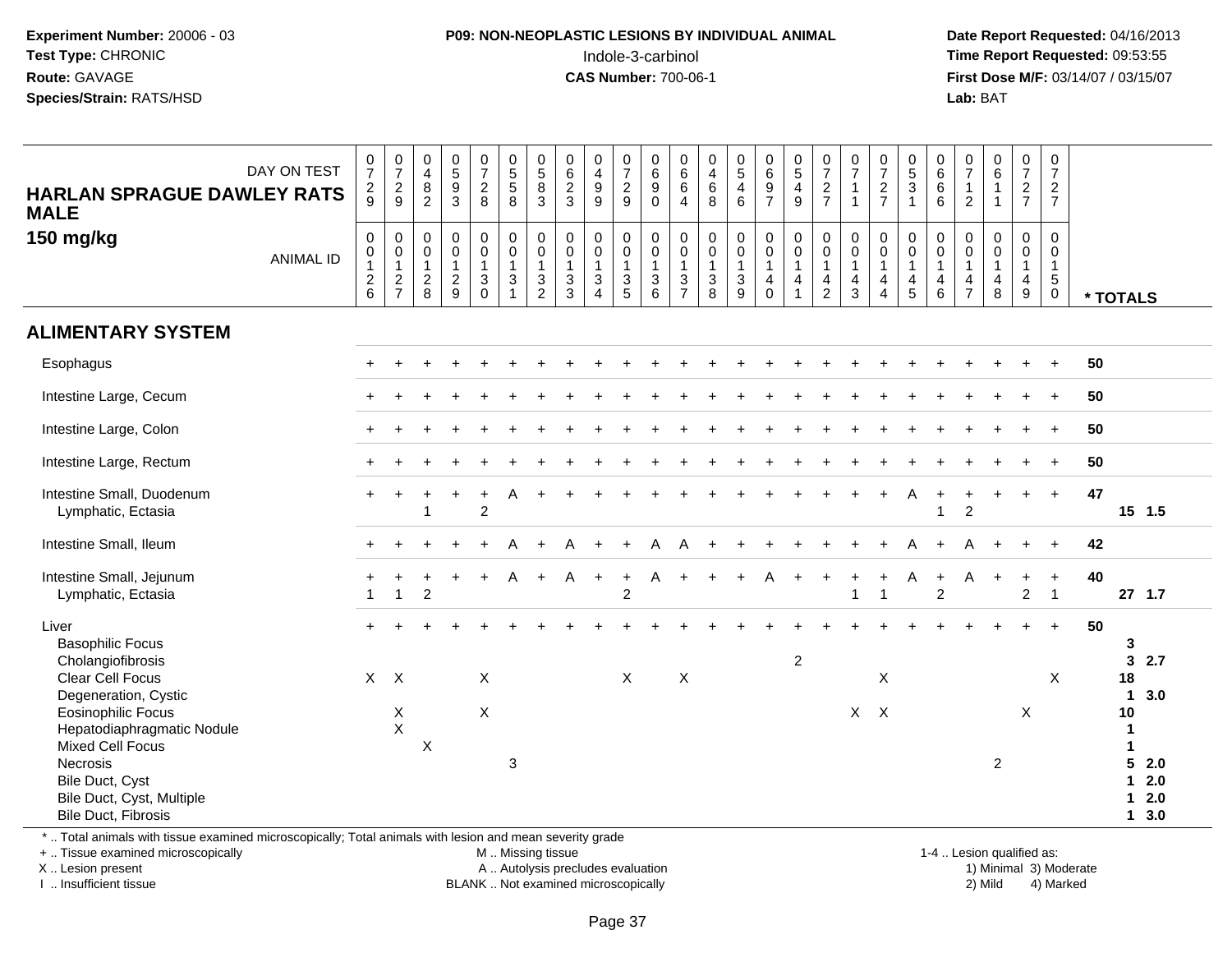#### **P09: NON-NEOPLASTIC LESIONS BY INDIVIDUAL ANIMAL**Indole-3-carbinol **Time Report Requested:** 09:53:55

 **Date Report Requested:** 04/16/2013 **First Dose M/F:** 03/14/07 / 03/15/07<br>**Lab: BAT Lab:** BAT

| DAY ON TEST<br><b>HARLAN SPRAGUE DAWLEY RATS</b><br><b>MALE</b>                                                                                           | $\frac{0}{7}$<br>$\frac{2}{9}$                         | $\frac{0}{7}$<br>$\frac{2}{9}$                                         | 0<br>$\overline{\mathbf{4}}$<br>$\bf 8$<br>$\overline{2}$ | $\begin{array}{c} 0 \\ 5 \end{array}$<br>$\overline{9}$<br>3    | $\frac{0}{7}$<br>$\overline{a}$<br>8                         | $\begin{array}{c} 0 \\ 5 \\ 5 \end{array}$<br>8                                   | $\begin{array}{c} 0 \\ 5 \\ 8 \end{array}$<br>3                                                             | $\begin{array}{c} 0 \\ 6 \end{array}$<br>$\overline{c}$<br>$\mathbf{3}$     | $\begin{array}{c} 0 \\ 4 \\ 9 \end{array}$<br>9                                              | $\frac{0}{7}$<br>$\boldsymbol{2}$<br>$9\,$             | $\begin{array}{c} 0 \\ 6 \end{array}$<br>$\boldsymbol{9}$<br>$\Omega$ | 0<br>$\,6\,$<br>6<br>4                                | $\begin{array}{c} 0 \\ 4 \\ 6 \end{array}$<br>8                                                 | $\begin{array}{c} 0 \\ 5 \\ 4 \end{array}$<br>$6\phantom{a}$                 | $\begin{array}{c} 0 \\ 6 \\ 9 \end{array}$<br>$\overline{7}$ | $\begin{array}{c} 0 \\ 5 \\ 4 \end{array}$<br>$\overline{9}$  | $\frac{0}{7}$<br>$\boldsymbol{2}$<br>$\overline{7}$           | $\frac{0}{7}$<br>$\mathbf{1}$<br>$\overline{1}$    | $\frac{0}{7}$<br>$\overline{c}$<br>$\overline{7}$     | $\begin{array}{c} 0 \\ 5 \\ 3 \end{array}$<br>$\overline{1}$                                     | $\begin{array}{c} 0 \\ 6 \end{array}$<br>$6\phantom{1}$<br>$6\phantom{1}$                | $\frac{0}{7}$<br>$\mathbf{1}$<br>2            | $\begin{array}{c} 0 \\ 6 \end{array}$<br>$\mathbf{1}$<br>$\overline{1}$            | $\frac{0}{7}$<br>$rac{2}{7}$                          | $\frac{0}{7}$<br>$\overline{2}$<br>$\overline{7}$                 |                      |                                       |                           |
|-----------------------------------------------------------------------------------------------------------------------------------------------------------|--------------------------------------------------------|------------------------------------------------------------------------|-----------------------------------------------------------|-----------------------------------------------------------------|--------------------------------------------------------------|-----------------------------------------------------------------------------------|-------------------------------------------------------------------------------------------------------------|-----------------------------------------------------------------------------|----------------------------------------------------------------------------------------------|--------------------------------------------------------|-----------------------------------------------------------------------|-------------------------------------------------------|-------------------------------------------------------------------------------------------------|------------------------------------------------------------------------------|--------------------------------------------------------------|---------------------------------------------------------------|---------------------------------------------------------------|----------------------------------------------------|-------------------------------------------------------|--------------------------------------------------------------------------------------------------|------------------------------------------------------------------------------------------|-----------------------------------------------|------------------------------------------------------------------------------------|-------------------------------------------------------|-------------------------------------------------------------------|----------------------|---------------------------------------|---------------------------|
| 150 mg/kg<br><b>ANIMAL ID</b>                                                                                                                             | $\pmb{0}$<br>$\pmb{0}$<br>$\mathbf 1$<br>$\frac{2}{6}$ | $\mathsf{O}\xspace$<br>$\overline{0}$<br>$\mathbf{1}$<br>$\frac{2}{7}$ | 0<br>$\pmb{0}$<br>$\overline{1}$<br>$\frac{2}{8}$         | $\pmb{0}$<br>$\pmb{0}$<br>$\mathbf{1}$<br>$\boldsymbol{2}$<br>9 | 0<br>$\ddot{\mathbf{0}}$<br>$\mathbf{1}$<br>3<br>$\mathbf 0$ | $_{\rm 0}^{\rm 0}$<br>$\mathbf{1}$<br>$\ensuremath{\mathsf{3}}$<br>$\overline{1}$ | $\begin{smallmatrix} 0\\0 \end{smallmatrix}$<br>$\mathbf{1}$<br>$\ensuremath{\mathsf{3}}$<br>$\overline{2}$ | 0<br>$\pmb{0}$<br>$\mathbf{1}$<br>$\ensuremath{\mathsf{3}}$<br>$\mathbf{3}$ | $\begin{smallmatrix} 0\\0 \end{smallmatrix}$<br>$\mathbf{1}$<br>$\sqrt{3}$<br>$\overline{4}$ | 0<br>$\overline{0}$<br>$\overline{1}$<br>$\frac{3}{5}$ | $\pmb{0}$<br>$\overline{0}$<br>$\overline{1}$<br>$\sqrt{3}$<br>6      | 0<br>$\pmb{0}$<br>$\mathbf{1}$<br>3<br>$\overline{7}$ | $\pmb{0}$<br>$\ddot{\mathbf{0}}$<br>$\mathbf{1}$<br>$\ensuremath{\mathsf{3}}$<br>$\overline{8}$ | $\begin{smallmatrix}0\0\0\end{smallmatrix}$<br>$\mathbf{1}$<br>$\frac{3}{9}$ | $_0^0$<br>$\mathbf{1}$<br>4<br>0                             | $\pmb{0}$<br>$\overline{0}$<br>$\mathbf{1}$<br>$\overline{4}$ | $\pmb{0}$<br>$\pmb{0}$<br>$\mathbf{1}$<br>4<br>$\overline{2}$ | $\pmb{0}$<br>$\pmb{0}$<br>$\overline{1}$<br>4<br>3 | 0<br>$\bar{0}$<br>$\mathbf{1}$<br>4<br>$\overline{4}$ | $\begin{smallmatrix}0\\0\end{smallmatrix}$<br>$\overline{1}$<br>$\overline{4}$<br>$\overline{5}$ | $\pmb{0}$<br>$\overline{0}$<br>$\mathbf{1}$<br>$\overline{\mathbf{4}}$<br>$6\phantom{1}$ | 0<br>0<br>$\mathbf{1}$<br>4<br>$\overline{7}$ | $\mathbf 0$<br>$\ddot{\mathbf{0}}$<br>$\mathbf{1}$<br>$\overline{\mathbf{4}}$<br>8 | 0<br>$\pmb{0}$<br>$\mathbf{1}$<br>$\overline{4}$<br>9 | 0<br>$\mathbf 0$<br>$\mathbf{1}$<br>$\overline{5}$<br>$\mathbf 0$ | * TOTALS             |                                       |                           |
| Bile Duct, Hyperplasia                                                                                                                                    |                                                        |                                                                        |                                                           |                                                                 |                                                              |                                                                                   |                                                                                                             |                                                                             |                                                                                              |                                                        |                                                                       |                                                       |                                                                                                 |                                                                              | $\overline{2}$                                               |                                                               |                                                               |                                                    |                                                       |                                                                                                  |                                                                                          |                                               |                                                                                    |                                                       |                                                                   |                      |                                       | 3, 1.7                    |
| Mesentery                                                                                                                                                 |                                                        |                                                                        |                                                           |                                                                 |                                                              |                                                                                   |                                                                                                             |                                                                             |                                                                                              |                                                        |                                                                       |                                                       |                                                                                                 |                                                                              |                                                              |                                                               |                                                               |                                                    |                                                       |                                                                                                  |                                                                                          |                                               |                                                                                    |                                                       |                                                                   | $\mathbf 1$          |                                       |                           |
| Oral Mucosa<br>Hyperplasia, Squamous                                                                                                                      |                                                        |                                                                        |                                                           |                                                                 |                                                              |                                                                                   | ٠<br>$\overline{c}$                                                                                         |                                                                             |                                                                                              |                                                        |                                                                       |                                                       |                                                                                                 |                                                                              |                                                              |                                                               |                                                               |                                                    |                                                       |                                                                                                  |                                                                                          |                                               |                                                                                    |                                                       | $\ddot{}$                                                         | 50                   |                                       | 2.5                       |
| Pancreas<br>Acinus, Hyperplasia<br>Artery, Inflammation, Chronic Active                                                                                   | +<br>3<br>$\overline{2}$                               | 3                                                                      |                                                           |                                                                 |                                                              |                                                                                   |                                                                                                             | 3                                                                           | $\overline{1}$                                                                               | $\mathbf{3}$                                           | $\overline{2}$                                                        | $\overline{2}$                                        |                                                                                                 | $\overline{1}$                                                               |                                                              | $\overline{2}$                                                | $\overline{1}$                                                |                                                    | $\overline{2}$                                        |                                                                                                  | 2                                                                                        |                                               | -1                                                                                 |                                                       | 4<br>$\overline{2}$                                               | 50                   | 14 1.8<br>27 1.9                      |                           |
| Salivary Glands                                                                                                                                           |                                                        |                                                                        |                                                           |                                                                 |                                                              |                                                                                   |                                                                                                             |                                                                             |                                                                                              |                                                        |                                                                       |                                                       |                                                                                                 |                                                                              | м                                                            |                                                               |                                                               |                                                    |                                                       |                                                                                                  |                                                                                          |                                               |                                                                                    |                                                       | $\ddot{}$                                                         | 49                   |                                       |                           |
| Stomach, Forestomach<br>Erosion<br>Hyperplasia<br>Inflammation<br>Ulcer                                                                                   |                                                        | 2                                                                      |                                                           |                                                                 |                                                              | $\overline{2}$                                                                    |                                                                                                             |                                                                             |                                                                                              |                                                        | $\overline{2}$                                                        | 3                                                     |                                                                                                 | -1                                                                           | $\overline{2}$                                               |                                                               | $\overline{2}$                                                | $\overline{2}$                                     |                                                       |                                                                                                  | 2                                                                                        | 3                                             |                                                                                    | 3                                                     | $\ddot{}$<br>$\overline{2}$                                       | 50                   | 19<br>4                               | 1.0<br>2.3<br>1.3<br>13.0 |
| Stomach, Glandular<br>Epithelium, Amyloid Deposition<br>Epithelium, Hyperplasia<br>Epithelium, Inflammation, Chronic Active<br>Epithelium, Mineralization |                                                        |                                                                        |                                                           |                                                                 | $\overline{2}$                                               | 3                                                                                 |                                                                                                             |                                                                             | $\mathbf{1}$<br>$\overline{2}$<br>$\overline{2}$                                             | $\overline{c}$                                         |                                                                       |                                                       |                                                                                                 | $\overline{2}$<br>3                                                          |                                                              |                                                               | 3                                                             |                                                    |                                                       |                                                                                                  |                                                                                          |                                               |                                                                                    |                                                       | $\div$                                                            | 50                   | 1<br>$\overline{7}$<br>2 <sup>1</sup> | 3.0<br>2.0<br>1.5<br>62.3 |
| Tooth<br>Malformation                                                                                                                                     |                                                        |                                                                        |                                                           |                                                                 |                                                              |                                                                                   |                                                                                                             |                                                                             |                                                                                              |                                                        |                                                                       |                                                       |                                                                                                 |                                                                              |                                                              |                                                               |                                                               |                                                    |                                                       |                                                                                                  |                                                                                          |                                               |                                                                                    |                                                       |                                                                   | $\blacktriangleleft$ |                                       | 13.0                      |

#### **CARDIOVASCULAR SYSTEM**

\* .. Total animals with tissue examined microscopically; Total animals with lesion and mean severity grade

+ .. Tissue examined microscopically

X .. Lesion present

I .. Insufficient tissue

M .. Missing tissue

A .. Autolysis precludes evaluation

1-4 .. Lesion qualified as:<br>1) Minimal 3) Moderate BLANK .. Not examined microscopically 2) Mild 4) Marked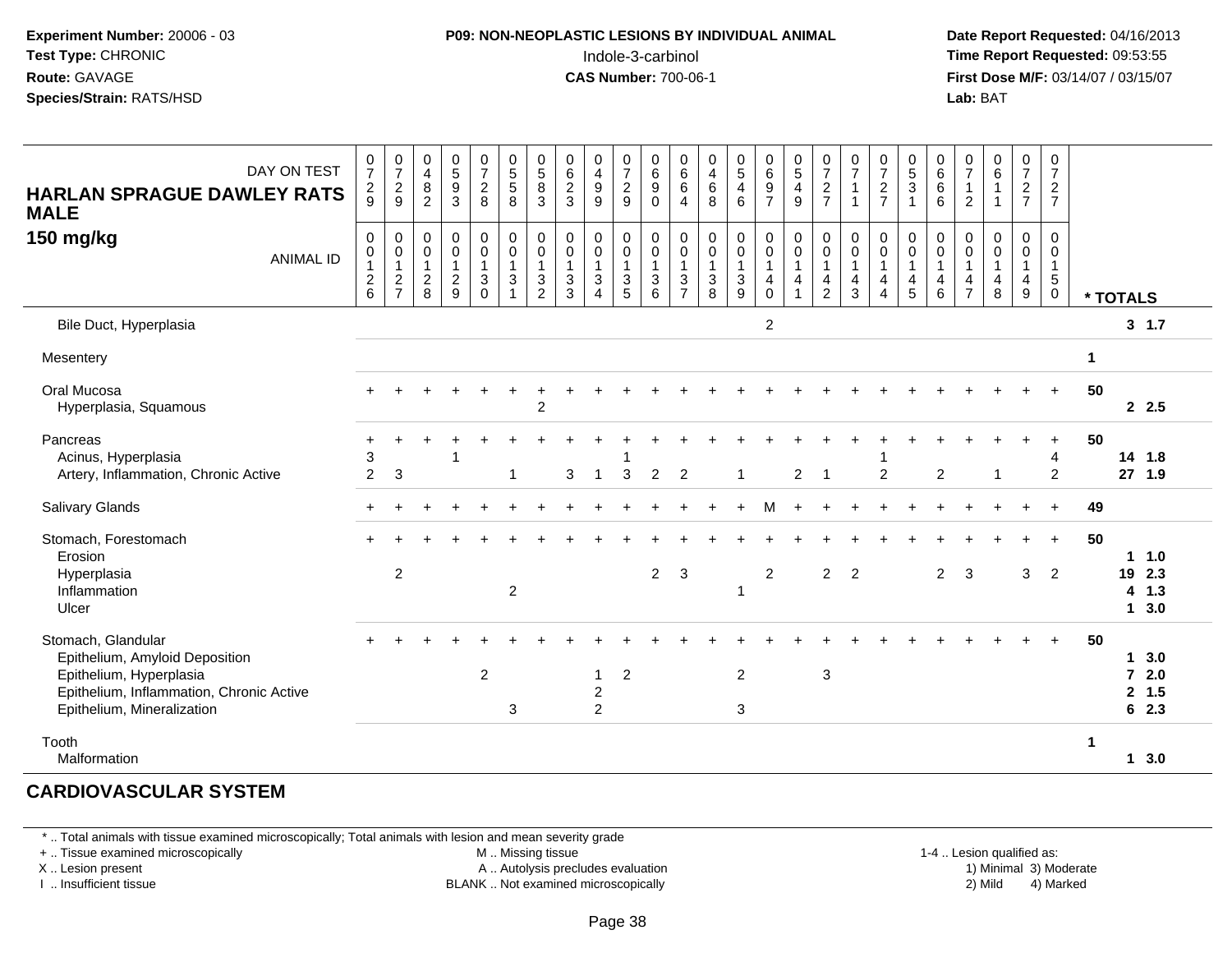#### **P09: NON-NEOPLASTIC LESIONS BY INDIVIDUAL ANIMAL**Indole-3-carbinol **Time Report Requested:** 09:53:55

 **Date Report Requested:** 04/16/2013 **First Dose M/F:** 03/14/07 / 03/15/07<br>**Lab:** BAT **Lab:** BAT

|                                                                                                                                                                     | DAY ON TEST      | $\pmb{0}$                                         | 0                                                                 | $\pmb{0}$                                        |                                                         | $\frac{0}{7}$                                                          |                                                                               | $\begin{matrix} 0 \\ 5 \end{matrix}$          | $\begin{array}{c} 0 \\ 6 \end{array}$               | $\pmb{0}$                                                                          | 0                                                    | $\pmb{0}$                                                                      | $\mathbf 0$                                                              | $\pmb{0}$                                          |                                                       |                                                                                   |                                                                | $\frac{0}{7}$                                           | $\frac{0}{7}$                              | $\frac{0}{7}$                              |                                                                                        | $\pmb{0}$                                                           | 0                                                    | $_{\rm 6}^{\rm 0}$                                   | $\frac{0}{7}$                                                                       | 0                                                  |                        |                   |                                          |
|---------------------------------------------------------------------------------------------------------------------------------------------------------------------|------------------|---------------------------------------------------|-------------------------------------------------------------------|--------------------------------------------------|---------------------------------------------------------|------------------------------------------------------------------------|-------------------------------------------------------------------------------|-----------------------------------------------|-----------------------------------------------------|------------------------------------------------------------------------------------|------------------------------------------------------|--------------------------------------------------------------------------------|--------------------------------------------------------------------------|----------------------------------------------------|-------------------------------------------------------|-----------------------------------------------------------------------------------|----------------------------------------------------------------|---------------------------------------------------------|--------------------------------------------|--------------------------------------------|----------------------------------------------------------------------------------------|---------------------------------------------------------------------|------------------------------------------------------|------------------------------------------------------|-------------------------------------------------------------------------------------|----------------------------------------------------|------------------------|-------------------|------------------------------------------|
| <b>HARLAN SPRAGUE DAWLEY RATS</b><br><b>MALE</b>                                                                                                                    |                  | $\overline{7}$<br>$\frac{2}{9}$                   | $\overline{7}$<br>$\frac{2}{9}$                                   | $\overline{4}$<br>$\frac{8}{2}$                  | $\begin{array}{c}\n0 \\ 5 \\ 3\n\end{array}$            | $\overline{2}$<br>8                                                    | $\begin{array}{c} 0 \\ 5 \\ 5 \end{array}$<br>8                               | 8<br>3                                        | $\overline{2}$<br>$\mathbf{3}$                      | $\begin{array}{c} 4 \\ 9 \end{array}$<br>$\overline{9}$                            | $\overline{7}$<br>$\overline{c}$<br>9                | $\,6\,$<br>$9\,$<br>$\Omega$                                                   | $\begin{array}{c} 6 \\ 6 \end{array}$<br>$\overline{4}$                  | $\overline{\mathbf{4}}$<br>$\,6\,$<br>8            | $\begin{array}{c} 0 \\ 5 \\ 4 \end{array}$<br>6       | $\begin{array}{c} 0 \\ 6 \\ 9 \end{array}$<br>$\overline{7}$                      | $\begin{array}{c} 0 \\ 5 \\ 4 \end{array}$<br>$\boldsymbol{9}$ | $\overline{2}$<br>$\overline{7}$                        | $\mathbf{1}$<br>$\overline{1}$             | $\overline{c}$<br>$\overline{7}$           | $\begin{array}{c} 0 \\ 5 \\ 3 \end{array}$<br>$\mathbf{1}$                             | $\begin{array}{c} 6 \\ 6 \end{array}$<br>6                          | $\overline{7}$<br>$\mathbf{1}$<br>$\overline{c}$     | $\mathbf{1}$<br>$\mathbf{1}$                         | $\frac{2}{7}$                                                                       | $\overline{7}$<br>$\overline{2}$<br>$\overline{7}$ |                        |                   |                                          |
| 150 mg/kg                                                                                                                                                           | <b>ANIMAL ID</b> | $\mathbf 0$<br>0<br>$\mathbf{1}$<br>$\frac{2}{6}$ | $\pmb{0}$<br>$\ddot{\mathbf{0}}$<br>$\mathbf{1}$<br>$\frac{2}{7}$ | $\mathbf 0$<br>0<br>$\mathbf{1}$<br>$_{\rm 8}^2$ | $\pmb{0}$<br>$\pmb{0}$<br>$\mathbf{1}$<br>$\frac{2}{9}$ | $\pmb{0}$<br>$\pmb{0}$<br>$\overline{1}$<br>$\mathbf 3$<br>$\mathbf 0$ | $\mathbf 0$<br>$\overline{0}$<br>$\overline{1}$<br>$\sqrt{3}$<br>$\mathbf{1}$ | 0<br>0<br>$\mathbf{1}$<br>3<br>$\overline{2}$ | $\mathbf 0$<br>0<br>$\mathbf{1}$<br>$\sqrt{3}$<br>3 | $\mathbf 0$<br>$\pmb{0}$<br>$\mathbf{1}$<br>$\mathbf{3}$<br>$\boldsymbol{\Lambda}$ | 0<br>0<br>$\mathbf{1}$<br>$\mathbf{3}$<br>$\sqrt{5}$ | $\mathbf 0$<br>$\overline{0}$<br>$\mathbf{1}$<br>$\mathbf 3$<br>$\overline{6}$ | $\mathbf 0$<br>$\pmb{0}$<br>$\mathbf{1}$<br>$\sqrt{3}$<br>$\overline{7}$ | $\pmb{0}$<br>$\mathbf 0$<br>$\mathbf{1}$<br>3<br>8 | 0<br>$\bar{0}$<br>$\mathbf{1}$<br>3<br>$\overline{9}$ | $\pmb{0}$<br>$\ddot{\mathbf{0}}$<br>$\mathbf{1}$<br>$\overline{4}$<br>$\mathbf 0$ | $\pmb{0}$<br>$\overline{0}$<br>$\mathbf{1}$<br>$\overline{4}$  | $\mathbf 0$<br>0<br>$\mathbf{1}$<br>4<br>$\overline{2}$ | $\mathbf 0$<br>0<br>$\mathbf{1}$<br>4<br>3 | $\mathbf 0$<br>0<br>$\mathbf{1}$<br>4<br>4 | $\mathbf 0$<br>$\ddot{\mathbf{0}}$<br>$\mathbf{1}$<br>$\overline{4}$<br>$\overline{5}$ | $\mathbf 0$<br>$\pmb{0}$<br>$\mathbf{1}$<br>$\overline{4}$<br>$\,6$ | $\Omega$<br>0<br>$\mathbf{1}$<br>4<br>$\overline{7}$ | $\mathbf 0$<br>$\mathbf 0$<br>$\mathbf{1}$<br>4<br>8 | $\mathbf 0$<br>$\mathbf 0$<br>$\mathbf{1}$<br>$\begin{array}{c} 4 \\ 9 \end{array}$ | $\mathbf 0$<br>0<br>$\mathbf{1}$<br>5<br>0         |                        | * TOTALS          |                                          |
| <b>Blood Vessel</b><br>Inflammation, Chronic Active<br>Mineralization<br>Thrombosis                                                                                 |                  | 2                                                 | $\overline{2}$                                                    |                                                  |                                                         |                                                                        |                                                                               |                                               | 3                                                   | $\overline{2}$                                                                     | $\overline{2}$                                       | 2                                                                              |                                                                          |                                                    | 3                                                     | $\overline{2}$                                                                    |                                                                | $\overline{c}$                                          | $\overline{2}$                             | $\Delta$                                   |                                                                                        | $\overline{2}$                                                      | $\overline{2}$                                       |                                                      | +<br>$\overline{2}$                                                                 | $\ddot{}$<br>$\overline{2}$                        | 50                     | 1<br>$\mathbf{1}$ | 30 2.3<br>3.0                            |
| Heart<br>Cardiomyopathy<br>Atrium, Thrombosis<br>Pericardium, Inflammation                                                                                          |                  | 3                                                 | $\mathfrak{p}$                                                    |                                                  | 3                                                       |                                                                        | 3                                                                             | 3                                             | 3                                                   | 3                                                                                  | $\overline{2}$                                       | 3                                                                              | 3                                                                        | $\mathfrak{p}$                                     | 3                                                     | 3                                                                                 | 2                                                              | 3                                                       | 2                                          | $\overline{2}$                             | 3                                                                                      | 3                                                                   | 3                                                    | 3<br>3                                               | 3                                                                                   | $\ddot{}$<br>3                                     | 50                     |                   | 49 2.5<br>3.3.3<br>13.0                  |
| <b>ENDOCRINE SYSTEM</b>                                                                                                                                             |                  |                                                   |                                                                   |                                                  |                                                         |                                                                        |                                                                               |                                               |                                                     |                                                                                    |                                                      |                                                                                |                                                                          |                                                    |                                                       |                                                                                   |                                                                |                                                         |                                            |                                            |                                                                                        |                                                                     |                                                      |                                                      |                                                                                     |                                                    |                        |                   |                                          |
| <b>Adrenal Cortex</b><br>Degeneration, Cystic<br>Degeneration, Fatty<br>Hematopoietic Cell Proliferation<br>Hemorrhage<br>Hyperplasia                               |                  | $\mathbf 1$                                       |                                                                   |                                                  |                                                         | 4                                                                      |                                                                               |                                               | $\overline{c}$                                      | $\overline{2}$                                                                     | $\overline{c}$                                       |                                                                                | 1                                                                        | 2<br>1                                             |                                                       | $\overline{2}$                                                                    |                                                                | $\overline{2}$                                          |                                            | $\overline{2}$                             | $\overline{\phantom{1}}$                                                               |                                                                     | 3                                                    | $\overline{\mathbf{1}}$                              |                                                                                     | 3                                                  | 50                     | 5<br>1<br>1       | $5 \t1.8$<br>1.6<br>2.0<br>3.0<br>19 2.1 |
| Adrenal Medulla<br>Hyperplasia                                                                                                                                      |                  |                                                   |                                                                   |                                                  |                                                         |                                                                        |                                                                               | $\overline{c}$                                | $\overline{2}$                                      |                                                                                    |                                                      | 3                                                                              |                                                                          | 1                                                  | $\overline{c}$                                        | $\overline{c}$                                                                    |                                                                | $\overline{c}$                                          | 2                                          | 4                                          |                                                                                        |                                                                     |                                                      |                                                      | $\mathbf{1}$                                                                        | $\ddot{}$<br>$\overline{2}$                        | 50                     |                   | 20 1.9                                   |
| Islets, Pancreatic<br>Hyperplasia                                                                                                                                   |                  |                                                   |                                                                   |                                                  |                                                         |                                                                        |                                                                               |                                               |                                                     |                                                                                    |                                                      |                                                                                |                                                                          |                                                    |                                                       |                                                                                   |                                                                |                                                         |                                            |                                            |                                                                                        |                                                                     |                                                      |                                                      |                                                                                     | $\ddot{}$                                          | 50                     |                   | $12.0$                                   |
| Parathyroid Gland<br>Hyperplasia                                                                                                                                    |                  |                                                   |                                                                   |                                                  |                                                         |                                                                        | 1                                                                             |                                               | $\overline{2}$                                      | $\overline{2}$                                                                     |                                                      |                                                                                |                                                                          | 1                                                  | $\overline{c}$                                        |                                                                                   |                                                                |                                                         |                                            |                                            | 4                                                                                      |                                                                     |                                                      |                                                      |                                                                                     | $+$                                                | 50                     |                   | 13 2.0                                   |
| <b>Pituitary Gland</b>                                                                                                                                              |                  |                                                   |                                                                   |                                                  |                                                         |                                                                        |                                                                               |                                               |                                                     |                                                                                    |                                                      |                                                                                |                                                                          |                                                    |                                                       |                                                                                   |                                                                |                                                         |                                            |                                            |                                                                                        |                                                                     |                                                      |                                                      |                                                                                     |                                                    | 50                     |                   |                                          |
| *  Total animals with tissue examined microscopically; Total animals with lesion and mean severity grade<br>+  Tissue examined microscopically<br>X  Lesion present |                  |                                                   |                                                                   |                                                  |                                                         |                                                                        | M  Missing tissue                                                             |                                               | A  Autolysis precludes evaluation                   |                                                                                    |                                                      |                                                                                |                                                                          |                                                    |                                                       |                                                                                   |                                                                |                                                         |                                            |                                            |                                                                                        |                                                                     |                                                      | 1-4  Lesion qualified as:                            |                                                                                     |                                                    | 1) Minimal 3) Moderate |                   |                                          |

I .. Insufficient tissue

BLANK .. Not examined microscopically 2) Mild 4) Marked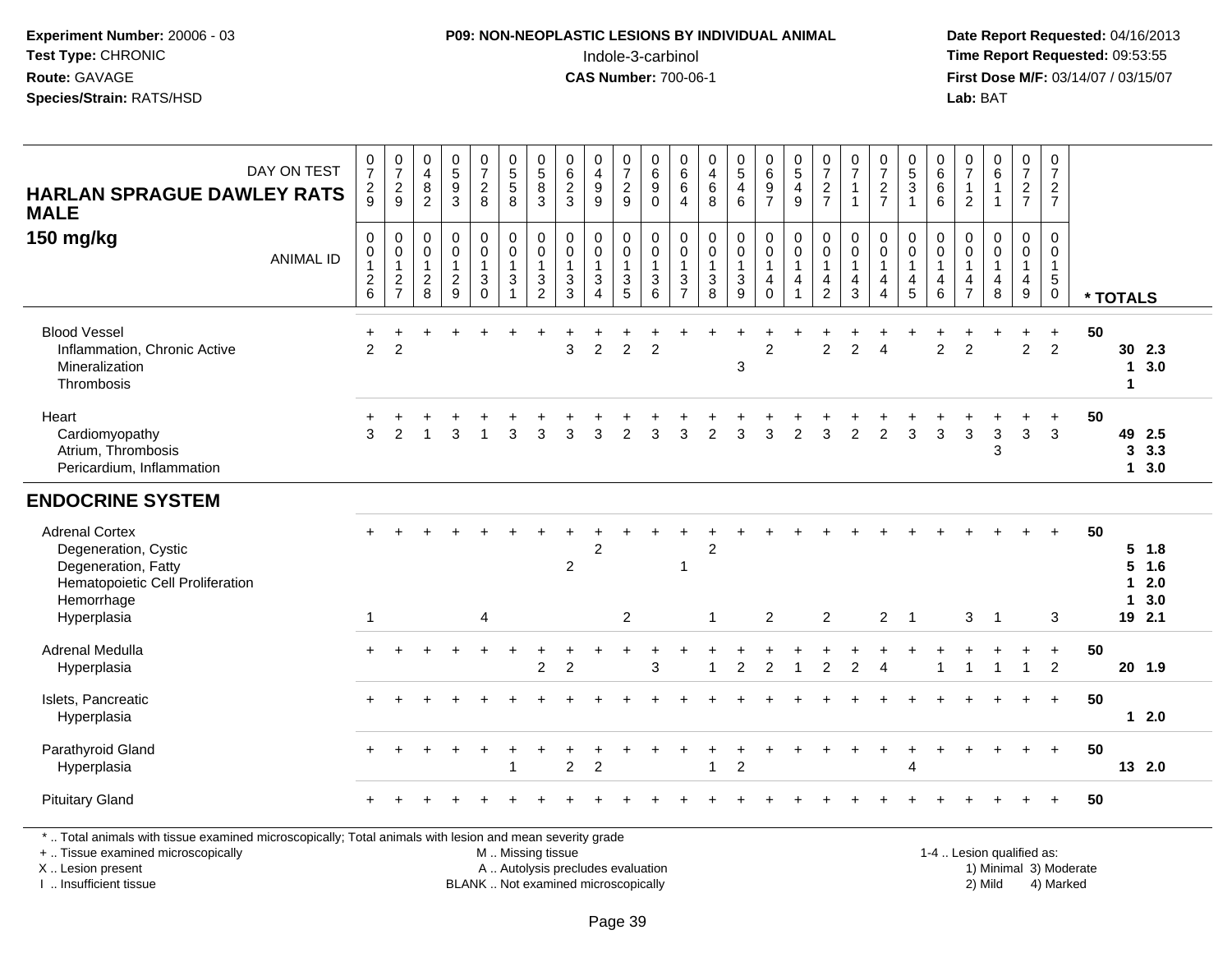#### **P09: NON-NEOPLASTIC LESIONS BY INDIVIDUAL ANIMAL**Indole-3-carbinol **Time Report Requested:** 09:53:55

 **Date Report Requested:** 04/16/2013 **First Dose M/F:** 03/14/07 / 03/15/07<br>**Lab:** BAT **Lab:** BAT

| <b>HARLAN SPRAGUE DAWLEY RATS</b><br><b>MALE</b>                            | DAY ON TEST      | $\overline{ }$<br>$\frac{2}{9}$         | 0<br>$\overline{ }$<br>$\frac{2}{9}$      | 0<br>$\overline{4}$<br>8<br>$\overline{2}$ | $\mathbf 0$<br>$\sqrt{5}$<br>$\boldsymbol{9}$<br>$\mathbf{3}$ | 0<br>$\overline{ }$<br>$\frac{2}{8}$ | $\mathbf 0$<br>5<br>$5\phantom{.0}$<br>8 | 0<br>5<br>8<br>$\mathfrak{S}$         | 0<br>6<br>$\frac{2}{3}$    | 0<br>$\overline{\mathbf{4}}$<br>9<br>9           | 0<br>$\overline{ }$<br>$\frac{2}{9}$ | $\mathbf 0$<br>$\,6$<br>9<br>$\mathbf 0$ | 0<br>$\,6\,$<br>6<br>$\overline{4}$ | 0<br>$\overline{\mathbf{4}}$<br>6<br>8 | 0<br>$\sqrt{5}$<br>$\overline{4}$<br>$6\phantom{1}$  | 0<br>6<br>9<br>$\overline{ }$ | $5\overline{)}$<br>4<br>9 | $\mathbf{0}$<br>$\overline{ }$<br>$\frac{2}{7}$ | 0<br>$\rightarrow$       | 0<br>$\overline{z}$<br>$\overline{2}$<br>$\overline{z}$ | 0<br>5<br>3                 | $6\phantom{1}$<br>$6\phantom{1}$<br>6 | 0<br>$\rightarrow$<br>っ<br>∠  | 0<br>6                   | $\overline{0}$<br>$\overline{z}$<br>$\overline{c}$<br>$\overline{ }$ | 0<br>$\overline{ }$<br>$\overline{2}$<br>$\overline{ }$ |    |          |                  |  |
|-----------------------------------------------------------------------------|------------------|-----------------------------------------|-------------------------------------------|--------------------------------------------|---------------------------------------------------------------|--------------------------------------|------------------------------------------|---------------------------------------|----------------------------|--------------------------------------------------|--------------------------------------|------------------------------------------|-------------------------------------|----------------------------------------|------------------------------------------------------|-------------------------------|---------------------------|-------------------------------------------------|--------------------------|---------------------------------------------------------|-----------------------------|---------------------------------------|-------------------------------|--------------------------|----------------------------------------------------------------------|---------------------------------------------------------|----|----------|------------------|--|
| 150 mg/kg                                                                   | <b>ANIMAL ID</b> | 0<br>$\mathbf 0$<br>$\overline{2}$<br>6 | 0<br>0<br>$\overline{2}$<br>$\rightarrow$ | 0<br>0<br>$\overline{c}$<br>8              | $\mathbf 0$<br>$\pmb{0}$<br>$\overline{2}$<br>$\overline{9}$  | 0<br>0<br>3<br>0                     | $\mathbf 0$<br>$\mathbf 0$<br>3          | 0<br>$\pmb{0}$<br>3<br>$\overline{2}$ | 0<br>$\mathbf 0$<br>3<br>3 | 0<br>$\mathbf 0$<br>$\sqrt{3}$<br>$\overline{4}$ | 0<br>0<br>3<br>5                     | $\mathbf 0$<br>$\mathbf 0$<br>3<br>6     | 0<br>0<br>3<br>$\rightarrow$        | 0<br>0<br>$\mathbf{3}$<br>8            | $\mathbf 0$<br>$\boldsymbol{0}$<br>$\mathbf{3}$<br>9 | 0<br>0<br>4<br>$\mathbf 0$    | 0<br>$\mathbf 0$<br>4     | 0<br>$\mathbf 0$<br>4<br>$\overline{2}$         | 0<br>$\pmb{0}$<br>4<br>3 | 0<br>$\pmb{0}$<br>4<br>$\overline{4}$                   | $\mathbf{0}$<br>0<br>4<br>5 | 0<br>$\mathbf 0$<br>4<br>6            | 0<br>0<br>4<br>$\overline{ }$ | 0<br>$\pmb{0}$<br>4<br>8 | 0<br>$\mathbf 0$<br>$\overline{4}$<br>9                              | $\overline{0}$<br>$\mathbf 0$<br>5<br>0                 |    | * TOTALS |                  |  |
| Pars Distalis, Hyperplasia                                                  |                  | 2                                       | 2                                         |                                            |                                                               | $\overline{2}$                       |                                          |                                       |                            |                                                  |                                      | 3                                        |                                     |                                        |                                                      |                               |                           |                                                 |                          | 3                                                       | $2 \quad 2$                 |                                       |                               |                          | 1                                                                    |                                                         |    |          | 19 2.0           |  |
| <b>Thyroid Gland</b><br>C-cell, Hyperplasia<br>Follicular Cell, Hypertrophy |                  | 2                                       | 2                                         |                                            | 2                                                             | 3<br>3                               |                                          | 3                                     |                            |                                                  | 2                                    |                                          |                                     | 2                                      |                                                      |                               |                           | 3                                               | 3                        | 2                                                       |                             | 3                                     | 3                             |                          | $\mathbf{2}$                                                         | $\pm$<br>2                                              | 48 |          | 4 2.8<br>33, 2.1 |  |

#### **GENERAL BODY SYSTEM**

NONE

#### **GENITAL SYSTEM**Epididymis <sup>+</sup> <sup>+</sup> <sup>+</sup> <sup>+</sup> <sup>+</sup> <sup>+</sup> <sup>+</sup> <sup>+</sup> <sup>+</sup> <sup>+</sup> <sup>+</sup> <sup>+</sup> <sup>+</sup> <sup>+</sup> <sup>+</sup> <sup>+</sup> <sup>+</sup> <sup>+</sup> <sup>+</sup> <sup>+</sup> <sup>+</sup> <sup>+</sup> <sup>+</sup> <sup>+</sup> <sup>+</sup> **<sup>50</sup>** Preputial Glandd  $+$  <sup>+</sup> <sup>+</sup> <sup>+</sup> <sup>+</sup> <sup>+</sup> <sup>+</sup> <sup>+</sup> <sup>+</sup> <sup>+</sup> <sup>+</sup> <sup>+</sup> <sup>+</sup> <sup>+</sup> <sup>+</sup> <sup>+</sup> <sup>+</sup> <sup>+</sup> <sup>+</sup> <sup>+</sup> <sup>+</sup> <sup>+</sup> <sup>+</sup> <sup>+</sup> <sup>+</sup> **<sup>49</sup>** Cyst **3 3.3**Prostate <sup>+</sup> <sup>+</sup> <sup>+</sup> <sup>+</sup> <sup>+</sup> <sup>+</sup> <sup>+</sup> <sup>+</sup> <sup>+</sup> <sup>+</sup> <sup>+</sup> <sup>+</sup> <sup>+</sup> <sup>+</sup> <sup>+</sup> <sup>+</sup> <sup>+</sup> <sup>+</sup> <sup>+</sup> <sup>+</sup> <sup>+</sup> <sup>+</sup> <sup>+</sup> <sup>+</sup> <sup>+</sup> **<sup>50</sup>** Fibrosis **2 2.0** $72.7$ Hyperplasia <sup>3</sup> <sup>2</sup> <sup>3</sup> **7 2.7** Seminal Vesicle $e$  + <sup>+</sup> <sup>+</sup> <sup>+</sup> <sup>+</sup> <sup>+</sup> <sup>+</sup> <sup>+</sup> <sup>+</sup> <sup>+</sup> <sup>+</sup> <sup>+</sup> <sup>+</sup> <sup>+</sup> <sup>+</sup> <sup>+</sup> <sup>+</sup> <sup>+</sup> <sup>+</sup> <sup>+</sup> <sup>+</sup> <sup>+</sup> <sup>+</sup> <sup>+</sup> <sup>+</sup> **<sup>50</sup>** Hypoplasia **1 2.0Testes**  $\mathsf{S}$  <sup>+</sup> <sup>+</sup> <sup>+</sup> <sup>+</sup> <sup>+</sup> <sup>+</sup> <sup>+</sup> <sup>+</sup> <sup>+</sup> <sup>+</sup> <sup>+</sup> <sup>+</sup> <sup>+</sup> <sup>+</sup> <sup>+</sup> <sup>+</sup> <sup>+</sup> <sup>+</sup> <sup>+</sup> <sup>+</sup> <sup>+</sup> <sup>+</sup> <sup>+</sup> <sup>+</sup> **<sup>50</sup>** Atrophy $\mathsf y$  and  $\mathsf 1$  <sup>1</sup> <sup>1</sup> <sup>1</sup> <sup>1</sup> <sup>2</sup> <sup>1</sup> <sup>1</sup> <sup>1</sup> <sup>1</sup> <sup>1</sup> <sup>1</sup> <sup>1</sup> <sup>1</sup> <sup>2</sup> <sup>2</sup> <sup>2</sup> <sup>2</sup> <sup>2</sup> <sup>2</sup> <sup>3</sup> **35 1.7** Pigmentation, Hemosiderin <sup>1</sup> **1 1.0** Artery, Inflammation, Chronic Active <sup>3</sup> <sup>2</sup> <sup>1</sup> <sup>3</sup> <sup>2</sup> <sup>2</sup> <sup>2</sup> <sup>2</sup> <sup>1</sup> <sup>2</sup> <sup>3</sup> <sup>2</sup> <sup>3</sup> <sup>2</sup> <sup>3</sup> <sup>2</sup> <sup>2</sup> <sup>3</sup> <sup>3</sup> **33 2.3** Interstitial Cell, Hyperplasiaa 11.0

\* .. Total animals with tissue examined microscopically; Total animals with lesion and mean severity grade

+ .. Tissue examined microscopically

X .. Lesion present

I .. Insufficient tissue

 M .. Missing tissueA .. Autolysis precludes evaluation

 1-4 .. Lesion qualified as: BLANK .. Not examined microscopically 2) Mild 4) Marked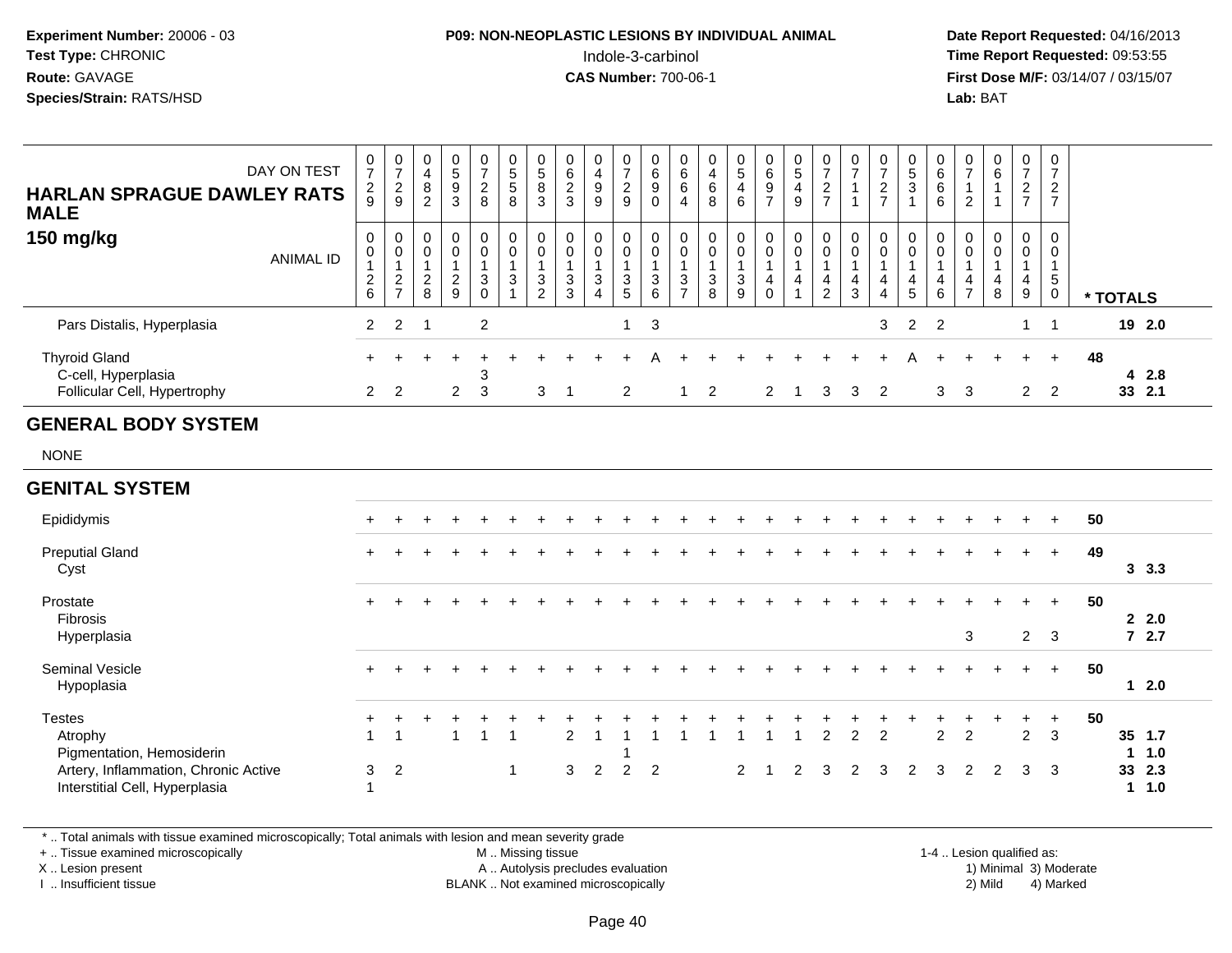#### **P09: NON-NEOPLASTIC LESIONS BY INDIVIDUAL ANIMAL**Indole-3-carbinol **Time Report Requested:** 09:53:55

 **Date Report Requested:** 04/16/2013 **First Dose M/F:** 03/14/07 / 03/15/07<br>**Lab:** BAT

| DAY ON TEST<br><b>HARLAN SPRAGUE DAWLEY RATS</b><br><b>MALE</b>                                                                                                     | $\frac{0}{7}$<br>$\frac{2}{9}$                                            | $\begin{array}{c} 0 \\ 7 \end{array}$<br>$\frac{2}{9}$ | 0<br>$\overline{\mathbf{4}}$<br>$\bf 8$<br>$\overline{2}$ | $\begin{array}{c} 0 \\ 5 \end{array}$<br>$\overline{9}$<br>$\mathfrak{Z}$ | $\frac{0}{7}$<br>$\frac{2}{8}$                                     | $\begin{array}{c} 0 \\ 5 \\ 5 \end{array}$<br>8                      | $\begin{array}{c} 0 \\ 5 \\ 8 \end{array}$<br>$\mathbf{3}$  | $\mathbf 0$<br>$\overline{6}$<br>$\overline{2}$<br>$\mathbf{3}$          | $\pmb{0}$<br>$\overline{4}$<br>$\boldsymbol{9}$<br>9                       | $\frac{0}{7}$<br>$\frac{2}{9}$                     | $\begin{array}{c} 0 \\ 6 \\ 9 \end{array}$                         | $\mathsf 0$<br>$\overline{6}$<br>$6\phantom{a}$<br>$\overline{4}$               | $\pmb{0}$<br>$\frac{4}{6}$<br>$\,8\,$              | 0,5,4,6                                                                  | $\begin{array}{c} 0 \\ 6 \end{array}$<br>$\frac{9}{7}$ | $0$<br>$5$<br>$4$<br>$9$                                  | $\frac{0}{7}$<br>$\frac{2}{7}$                                     | $\begin{array}{c} 0 \\ 7 \end{array}$<br>$\overline{1}$ | $\begin{array}{c} 0 \\ 7 \end{array}$<br>$\frac{2}{7}$                                      | $\begin{smallmatrix}0\0\5\end{smallmatrix}$<br>$\overline{3}$<br>$\mathbf{1}$ | 0<br>$\overline{6}$<br>$\overline{6}$<br>$\,6\,$                               | $\begin{array}{c} 0 \\ 7 \end{array}$<br>$\mathbf{1}$<br>$\sqrt{2}$ | $_{6}^{\rm 0}$<br>$\mathbf{1}$<br>$\mathbf{1}$   | $\frac{0}{7}$<br>$\frac{2}{7}$                                                 | $\begin{array}{c} 0 \\ 7 \end{array}$<br>$\frac{2}{7}$                                    |                        |                   |                                        |
|---------------------------------------------------------------------------------------------------------------------------------------------------------------------|---------------------------------------------------------------------------|--------------------------------------------------------|-----------------------------------------------------------|---------------------------------------------------------------------------|--------------------------------------------------------------------|----------------------------------------------------------------------|-------------------------------------------------------------|--------------------------------------------------------------------------|----------------------------------------------------------------------------|----------------------------------------------------|--------------------------------------------------------------------|---------------------------------------------------------------------------------|----------------------------------------------------|--------------------------------------------------------------------------|--------------------------------------------------------|-----------------------------------------------------------|--------------------------------------------------------------------|---------------------------------------------------------|---------------------------------------------------------------------------------------------|-------------------------------------------------------------------------------|--------------------------------------------------------------------------------|---------------------------------------------------------------------|--------------------------------------------------|--------------------------------------------------------------------------------|-------------------------------------------------------------------------------------------|------------------------|-------------------|----------------------------------------|
| 150 mg/kg<br><b>ANIMAL ID</b>                                                                                                                                       | 0<br>$\pmb{0}$<br>$\overline{1}$<br>$\begin{array}{c} 2 \\ 6 \end{array}$ | $\mathbf 0$<br>$\overline{0}$<br>$\frac{2}{7}$         | 0<br>$\pmb{0}$<br>1<br>$\overline{c}$<br>8                | $\pmb{0}$<br>$\pmb{0}$<br>$\mathbf{1}$<br>$\frac{2}{9}$                   | $\pmb{0}$<br>$\pmb{0}$<br>$\mathbf{1}$<br>$\mathbf{3}$<br>$\Omega$ | $\mathbf 0$<br>$\mathsf{O}\xspace$<br>$\overline{1}$<br>$\mathbf{3}$ | $\mathbf 0$<br>$\pmb{0}$<br>$\overline{1}$<br>$\frac{3}{2}$ | $\mathbf 0$<br>$\pmb{0}$<br>$\mathbf{1}$<br>$\mathbf{3}$<br>$\mathbf{3}$ | $\mathsf 0$<br>$\pmb{0}$<br>$\mathbf{1}$<br>$\ensuremath{\mathsf{3}}$<br>4 | 0<br>$\mathsf{O}\xspace$<br>$\mathbf{1}$<br>3<br>5 | $_{\rm 0}^{\rm 0}$<br>$\mathbf{1}$<br>$\sqrt{3}$<br>$6\phantom{1}$ | 0<br>$\mathbf 0$<br>$\mathbf{1}$<br>$\ensuremath{\mathsf{3}}$<br>$\overline{7}$ | $\pmb{0}$<br>$\pmb{0}$<br>$\overline{1}$<br>$_8^3$ | $\mathsf 0$<br>$\pmb{0}$<br>$\mathbf{1}$<br>$\sqrt{3}$<br>$\overline{9}$ | 0<br>$\pmb{0}$<br>1<br>4<br>$\Omega$                   | $_{\rm 0}^{\rm 0}$<br>$\mathbf{1}$<br>4<br>$\overline{1}$ | 0<br>$\pmb{0}$<br>$\mathbf{1}$<br>$\overline{4}$<br>$\overline{2}$ | 0<br>$\pmb{0}$<br>1<br>$\overline{4}$<br>3              | $\boldsymbol{0}$<br>$\mathsf 0$<br>$\mathbf{1}$<br>$\overline{4}$<br>$\boldsymbol{\Lambda}$ | 0<br>$\mathbf 0$<br>$\mathbf{1}$<br>4<br>5                                    | $\mathbf 0$<br>$\mathbf 0$<br>$\mathbf{1}$<br>$\overline{a}$<br>$6\phantom{1}$ | 0<br>$\Omega$<br>$\mathbf{1}$<br>4<br>$\overline{7}$                | $\pmb{0}$<br>$\pmb{0}$<br>$\mathbf{1}$<br>4<br>8 | $\mathbf 0$<br>$\pmb{0}$<br>$\mathbf{1}$<br>$\overline{4}$<br>$\boldsymbol{9}$ | $\mathsf{O}\xspace$<br>$\mathbf 0$<br>$\overline{1}$<br>$\sqrt{5}$<br>$\mathsf{O}\xspace$ |                        | * TOTALS          |                                        |
| <b>HEMATOPOIETIC SYSTEM</b>                                                                                                                                         |                                                                           |                                                        |                                                           |                                                                           |                                                                    |                                                                      |                                                             |                                                                          |                                                                            |                                                    |                                                                    |                                                                                 |                                                    |                                                                          |                                                        |                                                           |                                                                    |                                                         |                                                                                             |                                                                               |                                                                                |                                                                     |                                                  |                                                                                |                                                                                           |                        |                   |                                        |
| <b>Bone Marrow</b><br>Hyperplasia                                                                                                                                   |                                                                           |                                                        | -1                                                        |                                                                           |                                                                    |                                                                      |                                                             |                                                                          |                                                                            |                                                    |                                                                    |                                                                                 |                                                    |                                                                          |                                                        |                                                           |                                                                    |                                                         |                                                                                             |                                                                               |                                                                                |                                                                     |                                                  |                                                                                | $+$                                                                                       | 50                     |                   | 42.3                                   |
| Lymph Node<br>Bronchial, Hemorrhage<br>Iliac, Infiltration Cellular, Histiocyte<br>Lumbar, Hemorrhage<br>Mediastinal, Ectasia<br>Mediastinal, Hemorrhage            |                                                                           |                                                        |                                                           |                                                                           |                                                                    |                                                                      |                                                             | $+$<br>$\overline{2}$                                                    | $\ddot{}$<br>3                                                             |                                                    |                                                                    |                                                                                 |                                                    |                                                                          |                                                        |                                                           |                                                                    |                                                         |                                                                                             | $+$<br>3                                                                      |                                                                                | $\ddot{}$                                                           |                                                  |                                                                                |                                                                                           | 8                      | $\mathbf{1}$<br>1 | 13.0<br>2.0<br>2, 3.0<br>3.0<br>3, 3.0 |
| Lymph Node, Mandibular<br>Ectasia<br>Hemorrhage                                                                                                                     |                                                                           |                                                        |                                                           |                                                                           |                                                                    |                                                                      |                                                             |                                                                          |                                                                            |                                                    |                                                                    |                                                                                 |                                                    |                                                                          | м                                                      |                                                           |                                                                    |                                                         |                                                                                             | $\ddot{}$                                                                     | ÷<br>3                                                                         | $\div$                                                              |                                                  | $\div$                                                                         | $\ddot{}$                                                                                 | 49                     | 1                 | 3.0<br>13.0                            |
| Lymph Node, Mesenteric<br>Lymphatic, Ectasia                                                                                                                        | $\ddot{}$                                                                 |                                                        |                                                           |                                                                           |                                                                    |                                                                      |                                                             |                                                                          |                                                                            |                                                    |                                                                    |                                                                                 |                                                    |                                                                          |                                                        |                                                           |                                                                    |                                                         |                                                                                             |                                                                               |                                                                                |                                                                     |                                                  |                                                                                | $+$                                                                                       | 50                     |                   | 13.0                                   |
| Spleen<br>Hematopoietic Cell Proliferation<br>Necrosis                                                                                                              | 2                                                                         | $\overline{2}$                                         | $\overline{1}$                                            |                                                                           | $\overline{2}$                                                     |                                                                      |                                                             |                                                                          |                                                                            | $\ddot{}$<br>$\overline{2}$                        | +                                                                  | $\ddot{}$<br>$\overline{2}$                                                     |                                                    |                                                                          | $\ddot{}$<br>3                                         |                                                           | $\ddot{}$                                                          | 3                                                       | $\overline{2}$                                                                              |                                                                               | $\overline{2}$                                                                 | $\overline{2}$                                                      |                                                  | $\ddot{}$                                                                      | $+$                                                                                       | 50                     | 28                | 2.0<br>$1 \quad 3.0$                   |
| Thymus<br>Atrophy<br>Hemorrhage                                                                                                                                     | $\mathbf{1}$                                                              | $\mathbf{1}$                                           |                                                           | $\overline{2}$                                                            |                                                                    | 3                                                                    | -1                                                          |                                                                          | 3                                                                          | $\overline{c}$                                     | 2                                                                  | 3                                                                               |                                                    | 3                                                                        | $\overline{2}$                                         |                                                           | 3                                                                  | 3                                                       | 1                                                                                           | м                                                                             | Δ                                                                              | $\overline{2}$                                                      | $\Delta$                                         | 2                                                                              | $\overline{2}$                                                                            | 49                     |                   | 42 2.4<br>$1 \quad 3.0$                |
| <b>INTEGUMENTARY SYSTEM</b>                                                                                                                                         |                                                                           |                                                        |                                                           |                                                                           |                                                                    |                                                                      |                                                             |                                                                          |                                                                            |                                                    |                                                                    |                                                                                 |                                                    |                                                                          |                                                        |                                                           |                                                                    |                                                         |                                                                                             |                                                                               |                                                                                |                                                                     |                                                  |                                                                                |                                                                                           |                        |                   |                                        |
| <b>Mammary Gland</b>                                                                                                                                                |                                                                           |                                                        |                                                           |                                                                           |                                                                    |                                                                      |                                                             |                                                                          |                                                                            |                                                    |                                                                    |                                                                                 |                                                    |                                                                          |                                                        |                                                           |                                                                    |                                                         |                                                                                             |                                                                               |                                                                                |                                                                     |                                                  |                                                                                | $\ddot{}$                                                                                 | 50                     |                   |                                        |
| *  Total animals with tissue examined microscopically; Total animals with lesion and mean severity grade<br>+  Tissue examined microscopically<br>X  Lesion present |                                                                           |                                                        |                                                           |                                                                           |                                                                    | M  Missing tissue                                                    |                                                             | A  Autolysis precludes evaluation                                        |                                                                            |                                                    |                                                                    |                                                                                 |                                                    |                                                                          |                                                        |                                                           |                                                                    |                                                         |                                                                                             |                                                                               |                                                                                |                                                                     | 1-4  Lesion qualified as:                        |                                                                                |                                                                                           | 1) Minimal 3) Moderate |                   |                                        |

I .. Insufficient tissue

BLANK .. Not examined microscopically 2) Mild 4) Marked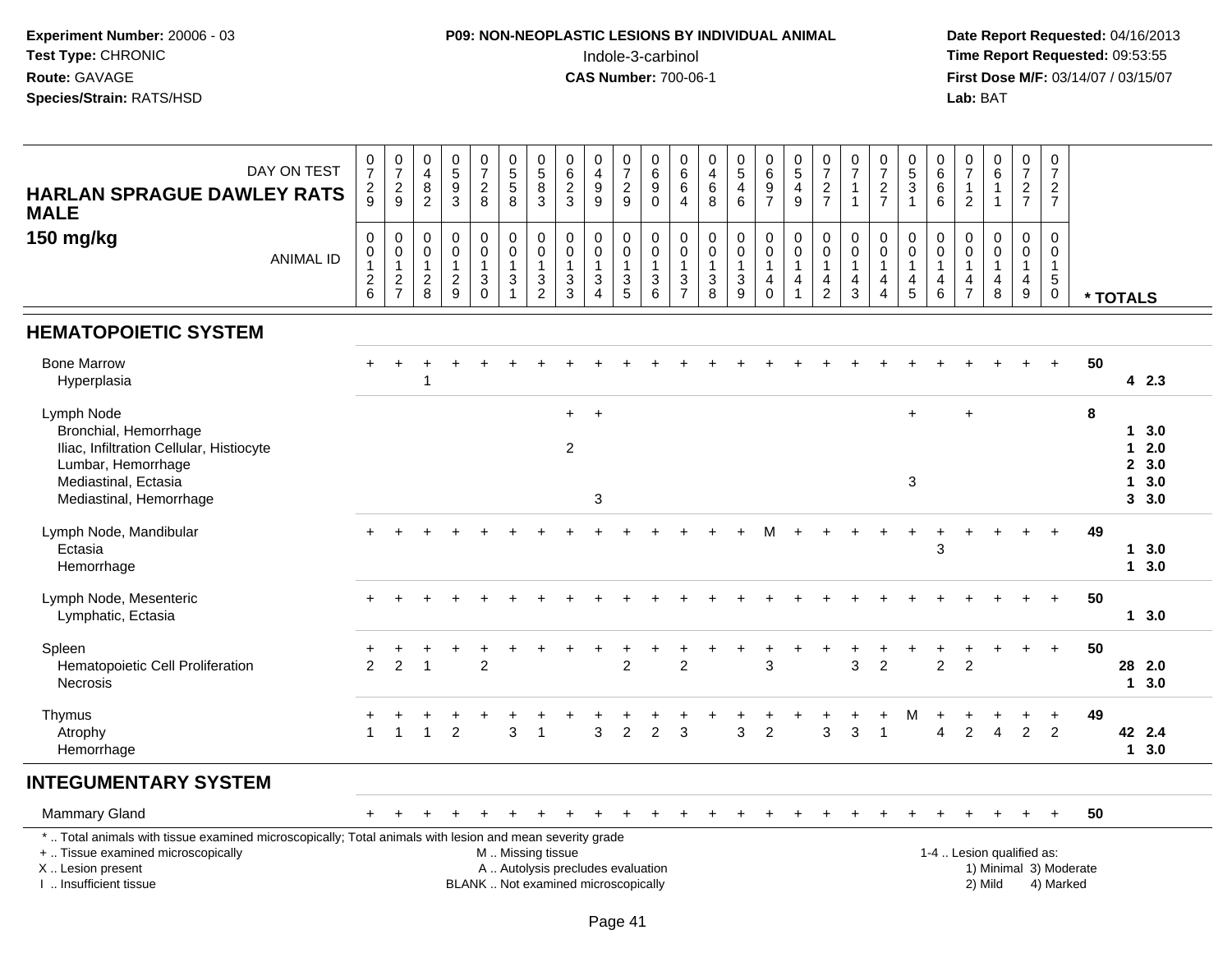### **P09: NON-NEOPLASTIC LESIONS BY INDIVIDUAL ANIMAL**Indole-3-carbinol **Time Report Requested:** 09:53:55

 **Date Report Requested:** 04/16/2013 **First Dose M/F:** 03/14/07 / 03/15/07<br>**Lab: BAT** 

| $\frac{0}{7}$<br>$\frac{2}{9}$                                | $\begin{smallmatrix}0\\7\end{smallmatrix}$<br>$\frac{2}{9}$      | $\begin{smallmatrix}0\0\4\end{smallmatrix}$<br>$\,8\,$<br>$\overline{2}$ | $\begin{array}{c} 0 \\ 5 \\ 9 \end{array}$<br>$\overline{3}$ | $\frac{0}{7}$<br>$\frac{2}{8}$                    | $\begin{array}{c} 0 \\ 5 \\ 5 \end{array}$<br>$\overline{8}$                                 | $\begin{array}{c} 0 \\ 5 \\ 8 \end{array}$<br>$\mathbf{3}$                           | $\begin{array}{c} 0 \\ 6 \end{array}$<br>$\overline{2}$<br>$\overline{3}$    | 0<br>$\overline{4}$<br>9<br>$\overline{9}$                        | $\frac{0}{7}$<br>$\frac{2}{9}$                                | $\begin{array}{c} 0 \\ 6 \end{array}$<br>$\overline{9}$<br>0 | $\begin{matrix} 0 \\ 6 \\ 6 \end{matrix}$<br>$\overline{4}$                     | $\begin{array}{c} 0 \\ 4 \\ 6 \end{array}$<br>$\overline{8}$ | $\begin{array}{c} 0 \\ 5 \\ 4 \end{array}$<br>$\overline{6}$             | 0697                                                                              | $\begin{array}{c} 0 \\ 5 \end{array}$<br>$\overline{\mathbf{4}}$<br>9 | $\frac{0}{7}$<br>$\frac{2}{7}$                                                          | $\frac{0}{7}$<br>$\mathbf{1}$<br>$\mathbf{1}$                      | $\frac{0}{7}$<br>$\frac{2}{7}$                                                        | 0,5,3,1                                                           | $\begin{matrix} 0 \\ 6 \\ 6 \end{matrix}$<br>$\overline{6}$                           | $\frac{0}{7}$<br>$\mathbf{1}$<br>$\overline{2}$                                         | $\begin{array}{c} 0 \\ 6 \end{array}$<br>$\overline{1}$<br>$\mathbf{1}$   | $\mathbf 0$<br>$\overline{7}$<br>$\frac{2}{7}$                             | $\mathbf 0$<br>$\overline{7}$<br>$\frac{2}{7}$                 |                      |                                                        |                                        |
|---------------------------------------------------------------|------------------------------------------------------------------|--------------------------------------------------------------------------|--------------------------------------------------------------|---------------------------------------------------|----------------------------------------------------------------------------------------------|--------------------------------------------------------------------------------------|------------------------------------------------------------------------------|-------------------------------------------------------------------|---------------------------------------------------------------|--------------------------------------------------------------|---------------------------------------------------------------------------------|--------------------------------------------------------------|--------------------------------------------------------------------------|-----------------------------------------------------------------------------------|-----------------------------------------------------------------------|-----------------------------------------------------------------------------------------|--------------------------------------------------------------------|---------------------------------------------------------------------------------------|-------------------------------------------------------------------|---------------------------------------------------------------------------------------|-----------------------------------------------------------------------------------------|---------------------------------------------------------------------------|----------------------------------------------------------------------------|----------------------------------------------------------------|----------------------|--------------------------------------------------------|----------------------------------------|
| $\mathbf 0$<br>$\mathbf 0$<br>$\mathbf{1}$<br>$\sqrt{2}$<br>6 | 0<br>$\mathbf 0$<br>$\mathbf{1}$<br>$\sqrt{2}$<br>$\overline{7}$ | $\pmb{0}$<br>$\mathbf 0$<br>$\mathbf{1}$<br>$\sqrt{2}$<br>8              | $\pmb{0}$<br>$\mathbf 0$<br>$\mathbf{1}$<br>$\frac{2}{9}$    | 0<br>$\mathbf 0$<br>$\mathbf{1}$<br>3<br>$\Omega$ | $\begin{smallmatrix} 0\\0 \end{smallmatrix}$<br>$\mathbf{1}$<br>$\sqrt{3}$<br>$\overline{1}$ | $\mathsf{O}\xspace$<br>$\mathbf 0$<br>$\mathbf{1}$<br>$\mathbf{3}$<br>$\overline{2}$ | $\mathbf 0$<br>$\mathbf 0$<br>$\mathbf{1}$<br>$\ensuremath{\mathsf{3}}$<br>3 | $\mathbf 0$<br>$\mathbf 0$<br>$\mathbf{1}$<br>3<br>$\overline{4}$ | $\pmb{0}$<br>$\mathbf 0$<br>$\mathbf{1}$<br>$\mathbf{3}$<br>5 | $\mathbf 0$<br>$\mathbf 0$<br>$\mathbf{1}$<br>3<br>6         | 0<br>$\mathbf 0$<br>$\mathbf{1}$<br>$\ensuremath{\mathsf{3}}$<br>$\overline{7}$ | $_{\rm 0}^{\rm 0}$<br>$\mathbf{1}$<br>$_{8}^{3}$             | $\pmb{0}$<br>$\pmb{0}$<br>$\mathbf{1}$<br>$\ensuremath{\mathsf{3}}$<br>9 | $\pmb{0}$<br>$\mathsf{O}\xspace$<br>$\mathbf{1}$<br>$\overline{4}$<br>$\mathbf 0$ | 0<br>$\mathbf 0$<br>$\mathbf{1}$<br>4<br>1                            | $\mathbf 0$<br>$\mathbf 0$<br>$\mathbf{1}$<br>$\overline{\mathbf{4}}$<br>$\overline{2}$ | $\mathbf 0$<br>$\mathbf{0}$<br>$\mathbf{1}$<br>$\overline{4}$<br>3 | $\pmb{0}$<br>$\mathbf 0$<br>$\mathbf{1}$<br>$\overline{\mathbf{4}}$<br>$\overline{4}$ | $\mathbf 0$<br>$\mathbf 0$<br>$\mathbf{1}$<br>$\overline{4}$<br>5 | $\mathbf 0$<br>$\mathbf 0$<br>$\overline{1}$<br>$\begin{array}{c} 4 \\ 6 \end{array}$ | $\mathbf 0$<br>$\mathbf 0$<br>$\mathbf{1}$<br>$\overline{\mathbf{4}}$<br>$\overline{7}$ | 0<br>$\mathbf 0$<br>$\mathbf{1}$<br>$\begin{array}{c} 4 \\ 8 \end{array}$ | $\mathbf 0$<br>$\mathbf 0$<br>$\mathbf{1}$<br>$\overline{\mathbf{4}}$<br>9 | $\mathbf 0$<br>$\mathbf 0$<br>$\mathbf{1}$<br>5<br>$\mathbf 0$ |                      |                                                        |                                        |
|                                                               |                                                                  |                                                                          |                                                              |                                                   |                                                                                              |                                                                                      |                                                                              |                                                                   |                                                               |                                                              |                                                                                 |                                                              |                                                                          |                                                                                   |                                                                       |                                                                                         |                                                                    |                                                                                       |                                                                   |                                                                                       |                                                                                         |                                                                           |                                                                            |                                                                |                      | $12.0$                                                 |                                        |
|                                                               |                                                                  |                                                                          |                                                              |                                                   |                                                                                              |                                                                                      |                                                                              |                                                                   | X                                                             |                                                              |                                                                                 |                                                              |                                                                          |                                                                                   |                                                                       |                                                                                         |                                                                    |                                                                                       |                                                                   |                                                                                       |                                                                                         |                                                                           |                                                                            | $+$                                                            | 50                   | $\mathbf{2}$                                           |                                        |
|                                                               |                                                                  |                                                                          |                                                              |                                                   |                                                                                              |                                                                                      |                                                                              |                                                                   |                                                               |                                                              |                                                                                 |                                                              |                                                                          |                                                                                   |                                                                       |                                                                                         |                                                                    |                                                                                       |                                                                   |                                                                                       |                                                                                         |                                                                           |                                                                            |                                                                |                      |                                                        |                                        |
|                                                               |                                                                  |                                                                          |                                                              |                                                   | 3                                                                                            |                                                                                      | 3                                                                            | $\mathsf 3$                                                       |                                                               |                                                              |                                                                                 |                                                              | 4                                                                        |                                                                                   |                                                                       |                                                                                         |                                                                    |                                                                                       | $\mathbf{3}$                                                      | $\sqrt{3}$                                                                            |                                                                                         | 3                                                                         |                                                                            | $\ddot{}$                                                      | 50                   | $1 \quad 2.0$                                          |                                        |
|                                                               |                                                                  |                                                                          |                                                              |                                                   |                                                                                              |                                                                                      |                                                                              |                                                                   |                                                               |                                                              |                                                                                 |                                                              |                                                                          |                                                                                   |                                                                       |                                                                                         |                                                                    |                                                                                       |                                                                   |                                                                                       |                                                                                         |                                                                           |                                                                            |                                                                |                      |                                                        |                                        |
|                                                               |                                                                  |                                                                          |                                                              |                                                   |                                                                                              |                                                                                      |                                                                              |                                                                   |                                                               |                                                              |                                                                                 |                                                              |                                                                          |                                                                                   |                                                                       |                                                                                         |                                                                    |                                                                                       |                                                                   |                                                                                       |                                                                                         |                                                                           |                                                                            | $+$                                                            | 50                   |                                                        |                                        |
|                                                               |                                                                  |                                                                          |                                                              |                                                   |                                                                                              |                                                                                      |                                                                              |                                                                   |                                                               |                                                              |                                                                                 |                                                              |                                                                          |                                                                                   |                                                                       |                                                                                         | $\ddot{}$<br>$\overline{2}$                                        |                                                                                       |                                                                   |                                                                                       |                                                                                         |                                                                           |                                                                            |                                                                | $\blacktriangleleft$ | $12.0$                                                 |                                        |
|                                                               |                                                                  |                                                                          |                                                              |                                                   |                                                                                              |                                                                                      |                                                                              |                                                                   |                                                               |                                                              |                                                                                 |                                                              |                                                                          |                                                                                   |                                                                       |                                                                                         |                                                                    |                                                                                       |                                                                   |                                                                                       |                                                                                         |                                                                           |                                                                            |                                                                |                      |                                                        |                                        |
| $\mathbf{1}$                                                  |                                                                  |                                                                          | X<br>$\mathbf{3}$                                            |                                                   | 3                                                                                            |                                                                                      |                                                                              | $\overline{2}$<br>3                                               | $\overline{1}$<br>-1                                          |                                                              | $\overline{2}$                                                                  | $\overline{1}$                                               | 3                                                                        | $\overline{1}$                                                                    |                                                                       |                                                                                         |                                                                    |                                                                                       | $\overline{1}$                                                    | $\overline{c}$                                                                        | $\overline{1}$                                                                          | 3<br>3                                                                    | $\overline{2}$                                                             | $\overline{2}$                                                 | 50                   | 3.0<br>1.<br>1<br>1.0<br>1.<br>1.6<br>7<br>2.0<br>11.0 |                                        |
|                                                               |                                                                  |                                                                          |                                                              |                                                   |                                                                                              |                                                                                      |                                                                              |                                                                   |                                                               |                                                              |                                                                                 |                                                              |                                                                          |                                                                                   |                                                                       |                                                                                         |                                                                    |                                                                                       | $\mathbf{3}$                                                      |                                                                                       |                                                                                         |                                                                           |                                                                            |                                                                |                      | 3.0<br>$\mathbf 1$                                     |                                        |
|                                                               |                                                                  | $\mathbf{1}$                                                             |                                                              |                                                   |                                                                                              |                                                                                      |                                                                              |                                                                   | 3                                                             | $\overline{1}$                                               | $\overline{1}$                                                                  |                                                              |                                                                          |                                                                                   |                                                                       |                                                                                         | $1 \quad 1$                                                        |                                                                                       |                                                                   | $\overline{c}$                                                                        |                                                                                         | 2                                                                         |                                                                            |                                                                |                      |                                                        | * TOTALS<br>13 3.1<br>24 1.8<br>19 1.4 |

\* .. Total animals with tissue examined microscopically; Total animals with lesion and mean severity grade

+ .. Tissue examined microscopically

X .. Lesion present

I .. Insufficient tissue

 M .. Missing tissueA .. Autolysis precludes evaluation

BLANK .. Not examined microscopically 2) Mild 4) Marked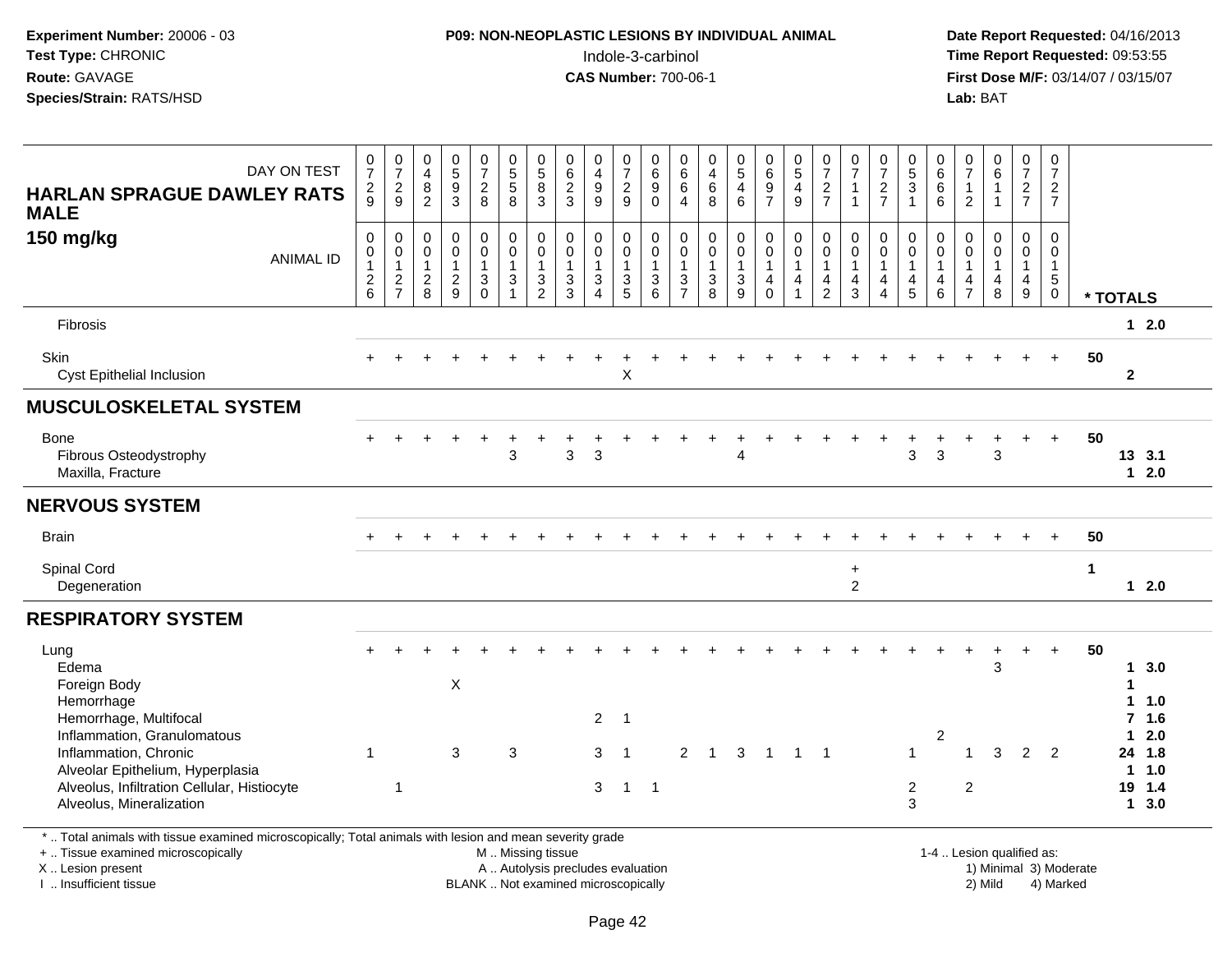## **P09: NON-NEOPLASTIC LESIONS BY INDIVIDUAL ANIMAL**Indole-3-carbinol **Time Report Requested:** 09:53:55

 **Date Report Requested:** 04/16/2013 **First Dose M/F:** 03/14/07 / 03/15/07<br>Lab: BAT

| DAY ON TEST<br><b>HARLAN SPRAGUE DAWLEY RATS</b><br><b>MALE</b>                                                                                                                              | 0<br>$\overline{7}$<br>$\overline{2}$<br>9        | $\frac{0}{7}$<br>$\overline{c}$<br>$\boldsymbol{9}$       | $\,0\,$<br>$\overline{\mathbf{4}}$<br>$\frac{8}{2}$                                         | $\begin{array}{c} 0 \\ 5 \\ 9 \end{array}$<br>$\overline{3}$ | $\frac{0}{7}$<br>$\overline{2}$<br>$\,8\,$                                           | $\begin{array}{c} 0 \\ 5 \end{array}$<br>$\,$ 5 $\,$<br>$\overline{8}$                | $\begin{smallmatrix}0\0\0\end{smallmatrix}$<br>8<br>3              | $\pmb{0}$<br>$6\phantom{a}$<br>$\overline{c}$<br>$\mathbf{3}$            | $\pmb{0}$<br>$\overline{4}$<br>$\boldsymbol{9}$<br>$\overline{9}$ | $\pmb{0}$<br>$\overline{7}$<br>$\frac{2}{9}$                | 0<br>6<br>9<br>$\mathbf 0$                                                   | 0<br>$\,6\,$<br>$\,6$<br>$\overline{4}$          | $\pmb{0}$<br>$\overline{4}$<br>$\,6$<br>$\overline{8}$                     | $\begin{array}{c} 0 \\ 5 \end{array}$<br>$\overline{4}$<br>6 | 0<br>$\,6\,$<br>$\frac{9}{7}$                                     | $\begin{array}{c} 0 \\ 5 \end{array}$<br>$\overline{\mathbf{4}}$<br>$\overline{9}$ | $\begin{array}{c} 0 \\ 7 \end{array}$<br>$\overline{2}$<br>$\overline{7}$ | 0<br>$\overline{7}$<br>1<br>$\mathbf{1}$                        | $\frac{0}{7}$<br>$\frac{2}{7}$                          | $\begin{array}{c} 0 \\ 5 \\ 3 \end{array}$<br>$\overline{1}$                    | $\pmb{0}$<br>6<br>$\,6$<br>$6\overline{6}$           | $\begin{smallmatrix}0\\7\end{smallmatrix}$<br>$\mathbf{1}$<br>$\overline{2}$ | $\pmb{0}$<br>$\,6\,$<br>$\mathbf{1}$<br>$\mathbf{1}$              | $\frac{0}{7}$<br>$\frac{2}{7}$                          | $\pmb{0}$<br>$\overline{7}$<br>$\overline{2}$<br>$\overline{7}$ |                        |          |                         |  |
|----------------------------------------------------------------------------------------------------------------------------------------------------------------------------------------------|---------------------------------------------------|-----------------------------------------------------------|---------------------------------------------------------------------------------------------|--------------------------------------------------------------|--------------------------------------------------------------------------------------|---------------------------------------------------------------------------------------|--------------------------------------------------------------------|--------------------------------------------------------------------------|-------------------------------------------------------------------|-------------------------------------------------------------|------------------------------------------------------------------------------|--------------------------------------------------|----------------------------------------------------------------------------|--------------------------------------------------------------|-------------------------------------------------------------------|------------------------------------------------------------------------------------|---------------------------------------------------------------------------|-----------------------------------------------------------------|---------------------------------------------------------|---------------------------------------------------------------------------------|------------------------------------------------------|------------------------------------------------------------------------------|-------------------------------------------------------------------|---------------------------------------------------------|-----------------------------------------------------------------|------------------------|----------|-------------------------|--|
| 150 mg/kg<br><b>ANIMAL ID</b>                                                                                                                                                                | $\mathbf 0$<br>0<br>$\mathbf{1}$<br>$\frac{2}{6}$ | $\mathbf 0$<br>$\pmb{0}$<br>$\mathbf{1}$<br>$\frac{2}{7}$ | $\mathsf{O}\xspace$<br>$\mathbf 0$<br>$\mathbf{1}$<br>$\begin{array}{c} 2 \\ 8 \end{array}$ | $\pmb{0}$<br>$\pmb{0}$<br>$\mathbf{1}$<br>$\frac{2}{9}$      | $\mathbf 0$<br>$\pmb{0}$<br>$\mathbf{1}$<br>$\ensuremath{\mathsf{3}}$<br>$\mathbf 0$ | $\pmb{0}$<br>$\pmb{0}$<br>$\mathbf{1}$<br>$\ensuremath{\mathsf{3}}$<br>$\overline{1}$ | 0<br>$\mathbf 0$<br>$\mathbf{1}$<br>$\ensuremath{\mathsf{3}}$<br>2 | $\mathbf 0$<br>$\mathbf 0$<br>$\mathbf{1}$<br>$\frac{3}{3}$              | 0<br>$\pmb{0}$<br>1<br>$\sqrt{3}$<br>$\Delta$                     | $\mathbf 0$<br>$\mathbf 0$<br>$\mathbf{1}$<br>$\frac{3}{5}$ | $\mathbf 0$<br>$\mathsf 0$<br>$\mathbf{1}$<br>$\ensuremath{\mathsf{3}}$<br>6 | $\mathbf 0$<br>$\mathbf 0$<br>1<br>$\frac{3}{7}$ | $\mathbf 0$<br>$\pmb{0}$<br>$\mathbf{1}$<br>$\ensuremath{\mathsf{3}}$<br>8 | $\pmb{0}$<br>$\mathsf 0$<br>$\mathbf{1}$<br>$\frac{3}{9}$    | 0<br>$\mathbf 0$<br>$\mathbf{1}$<br>$\overline{4}$<br>$\mathbf 0$ | $\pmb{0}$<br>$\pmb{0}$<br>$\mathbf{1}$<br>$\overline{4}$<br>$\overline{1}$         | 0<br>$\mathbf 0$<br>$\mathbf{1}$<br>4<br>$\overline{2}$                   | $\pmb{0}$<br>$\mathbf 0$<br>$\mathbf{1}$<br>$\overline{4}$<br>3 | 0<br>$\mathbf 0$<br>$\mathbf{1}$<br>4<br>$\overline{A}$ | $\pmb{0}$<br>$\pmb{0}$<br>$\mathbf{1}$<br>$\begin{array}{c} 4 \\ 5 \end{array}$ | $\mathbf 0$<br>$\mathsf 0$<br>$\mathbf{1}$<br>4<br>6 | 0<br>0<br>$\mathbf{1}$<br>4<br>$\overline{7}$                                | $\mathbf 0$<br>$\mathbf 0$<br>$\mathbf{1}$<br>$\overline{4}$<br>8 | $\mathbf 0$<br>0<br>$\mathbf{1}$<br>$\overline{4}$<br>9 | $\mathbf 0$<br>0<br>$\mathbf{1}$<br>$5\,$<br>0                  |                        | * TOTALS |                         |  |
| Nose<br>Foreign Body<br>Inflammation, Chronic Active<br>Respiratory Epithelium, Hyperplasia<br>Respiratory Epithelium, Metaplasia, Squamous                                                  | +<br>X<br>$\overline{\phantom{a}}$                |                                                           |                                                                                             | X<br>$\boldsymbol{2}$<br>$\overline{c}$                      | X<br>$\overline{c}$                                                                  |                                                                                       |                                                                    |                                                                          |                                                                   |                                                             |                                                                              |                                                  |                                                                            |                                                              |                                                                   |                                                                                    |                                                                           | 1<br>$\overline{c}$                                             | X<br>-1                                                 | X<br>$\overline{c}$                                                             | $\overline{1}$<br>$\sqrt{2}$<br>$\overline{1}$       |                                                                              | X<br>$\overline{c}$<br>$\mathbf{1}$                               | $\ddot{}$<br>X<br>$\overline{2}$                        | $+$                                                             | 50                     | 11<br>4  | 16 1.7<br>1.8<br>2, 1.0 |  |
| Trachea<br>Inflammation                                                                                                                                                                      |                                                   |                                                           |                                                                                             |                                                              |                                                                                      |                                                                                       |                                                                    |                                                                          |                                                                   |                                                             |                                                                              |                                                  |                                                                            |                                                              |                                                                   |                                                                                    |                                                                           |                                                                 |                                                         |                                                                                 |                                                      |                                                                              |                                                                   |                                                         | $\ddot{}$<br>$\overline{2}$                                     | 50                     |          | $12.0$                  |  |
| <b>SPECIAL SENSES SYSTEM</b>                                                                                                                                                                 |                                                   |                                                           |                                                                                             |                                                              |                                                                                      |                                                                                       |                                                                    |                                                                          |                                                                   |                                                             |                                                                              |                                                  |                                                                            |                                                              |                                                                   |                                                                                    |                                                                           |                                                                 |                                                         |                                                                                 |                                                      |                                                                              |                                                                   |                                                         |                                                                 |                        |          |                         |  |
| Ear<br>External Ear, Hyperplasia, Squamous                                                                                                                                                   |                                                   |                                                           |                                                                                             |                                                              |                                                                                      |                                                                                       |                                                                    |                                                                          |                                                                   |                                                             |                                                                              |                                                  |                                                                            |                                                              |                                                                   |                                                                                    |                                                                           |                                                                 |                                                         |                                                                                 |                                                      |                                                                              |                                                                   |                                                         |                                                                 | 1                      |          | 1, 3.0                  |  |
| Eye<br>Anterior Chamber, Inflammation, Acute<br>Cornea, Inflammation, Acute                                                                                                                  |                                                   |                                                           |                                                                                             |                                                              |                                                                                      |                                                                                       | $\overline{2}$                                                     |                                                                          |                                                                   |                                                             |                                                                              |                                                  |                                                                            |                                                              |                                                                   |                                                                                    | $\overline{c}$                                                            |                                                                 | $\overline{2}$                                          | $\overline{1}$                                                                  | 3                                                    |                                                                              | 2<br>3                                                            |                                                         |                                                                 | 49                     |          | 42.3<br>17 2.3          |  |
| <b>Harderian Gland</b>                                                                                                                                                                       |                                                   |                                                           |                                                                                             |                                                              |                                                                                      |                                                                                       |                                                                    |                                                                          |                                                                   |                                                             |                                                                              |                                                  |                                                                            |                                                              |                                                                   |                                                                                    |                                                                           |                                                                 |                                                         |                                                                                 |                                                      |                                                                              |                                                                   |                                                         | $\ddot{}$                                                       | 49                     |          |                         |  |
| <b>Lacrimal Gland</b><br>Degeneration                                                                                                                                                        |                                                   | $\ddot{}$<br>3                                            |                                                                                             | $\ddot{}$<br>$\overline{2}$                                  |                                                                                      |                                                                                       |                                                                    |                                                                          |                                                                   |                                                             |                                                                              |                                                  |                                                                            |                                                              |                                                                   |                                                                                    |                                                                           |                                                                 |                                                         |                                                                                 |                                                      |                                                                              |                                                                   |                                                         |                                                                 | 4                      |          | 42.5                    |  |
| <b>URINARY SYSTEM</b>                                                                                                                                                                        |                                                   |                                                           |                                                                                             |                                                              |                                                                                      |                                                                                       |                                                                    |                                                                          |                                                                   |                                                             |                                                                              |                                                  |                                                                            |                                                              |                                                                   |                                                                                    |                                                                           |                                                                 |                                                         |                                                                                 |                                                      |                                                                              |                                                                   |                                                         |                                                                 |                        |          |                         |  |
| Kidney<br>Nephropathy<br>Renal Tubule, Dilatation                                                                                                                                            | 3                                                 | 3                                                         | 3                                                                                           | 3                                                            | $\overline{2}$                                                                       |                                                                                       | 3                                                                  |                                                                          |                                                                   | 3                                                           |                                                                              |                                                  |                                                                            |                                                              |                                                                   |                                                                                    | Δ                                                                         | 3                                                               | 4                                                       | $\overline{4}$<br>3                                                             | 3                                                    | 3                                                                            | 4                                                                 | $\mathbf{3}$                                            | 3                                                               | 50                     |          | 49 3.4<br>$1 \quad 3.0$ |  |
| <b>Urinary Bladder</b>                                                                                                                                                                       |                                                   |                                                           |                                                                                             |                                                              |                                                                                      |                                                                                       |                                                                    |                                                                          |                                                                   |                                                             |                                                                              |                                                  |                                                                            |                                                              |                                                                   |                                                                                    |                                                                           |                                                                 |                                                         |                                                                                 |                                                      |                                                                              |                                                                   |                                                         | $+$                                                             | 50                     |          |                         |  |
| *  Total animals with tissue examined microscopically; Total animals with lesion and mean severity grade<br>+  Tissue examined microscopically<br>X Lesion present<br>I  Insufficient tissue |                                                   |                                                           |                                                                                             |                                                              |                                                                                      | M  Missing tissue                                                                     |                                                                    | A  Autolysis precludes evaluation<br>BLANK  Not examined microscopically |                                                                   |                                                             |                                                                              |                                                  |                                                                            |                                                              |                                                                   |                                                                                    |                                                                           |                                                                 |                                                         |                                                                                 |                                                      |                                                                              | 1-4  Lesion qualified as:<br>2) Mild                              |                                                         | 4) Marked                                                       | 1) Minimal 3) Moderate |          |                         |  |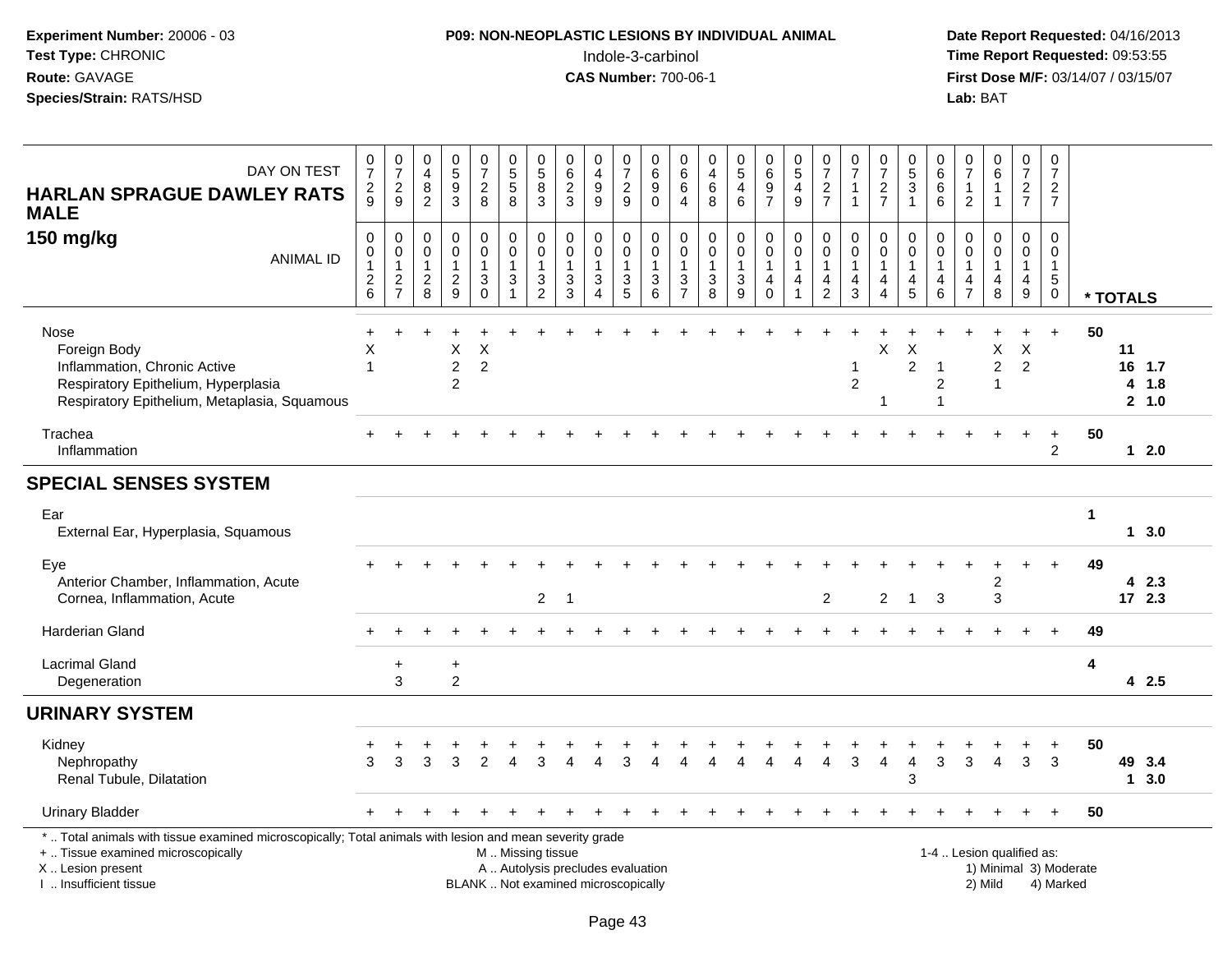### **P09: NON-NEOPLASTIC LESIONS BY INDIVIDUAL ANIMAL**Indole-3-carbinol **Time Report Requested:** 09:53:55

 **Date Report Requested:** 04/16/2013 **First Dose M/F:** 03/14/07 / 03/15/07<br>**Lab:** BAT

| <b>HARLAN SPRAGUE DAWLEY RATS</b><br><b>MALE</b>                                                                                                                         | DAY ON TEST      | $\begin{array}{c} 0 \\ 6 \end{array}$<br>$\overline{7}$<br>3 | $\frac{0}{7}$<br>$\frac{2}{7}$                             | $\begin{array}{c} 0 \\ 6 \end{array}$<br>$\overline{c}$<br>9 | $\begin{smallmatrix}0\\4\end{smallmatrix}$<br>$\overline{7}$<br>$\overline{7}$ | $\begin{array}{c} 0 \\ 5 \\ 7 \end{array}$<br>5 | $_4^{\rm O}$<br>$\boldsymbol{9}$<br>8                                                  | $\begin{matrix} 0 \\ 5 \end{matrix}$<br>$\boldsymbol{9}$<br>$\overline{7}$ | $_{6}^{\rm 0}$<br>$\mathbf{1}$<br>5                           | $_{6}^{\rm 0}$<br>$\mathbf{1}$<br>$\overline{7}$          | $\begin{array}{c} 0 \\ 5 \end{array}$<br>$\bf 8$<br>9                        | $\frac{0}{7}$<br>$\frac{2}{7}$                                | $\frac{0}{7}$<br>$\frac{2}{7}$                | $\frac{0}{7}$<br>$\frac{2}{7}$                                      | $\frac{0}{7}$<br>$_{8}^2$                                       | $\begin{array}{c} 0 \\ 6 \end{array}$<br>$\overline{4}$<br>$\mathbf 0$ | $_4^{\rm 0}$<br>$\mathbf{1}$<br>$\overline{2}$          | $\begin{array}{c} 0 \\ 6 \\ 5 \end{array}$<br>8                       | $\begin{smallmatrix}0\3\0\end{smallmatrix}$<br>$6\phantom{1}6$ | $_{6}^{\rm 0}$<br>$\bf 8$<br>$\mathbf{3}$                                          | 0<br>6<br>$\sqrt{5}$<br>9                                                   | $\frac{0}{7}$<br>$\boldsymbol{2}$<br>$\overline{7}$                            | $_{6}^{\rm 0}$<br>$\sqrt{5}$<br>8                                            | 0<br>$\overline{4}$<br>$\mathbf 0$<br>$\mathbf{1}$      | $\pmb{0}$<br>$6\phantom{a}$<br>$5\phantom{.0}$<br>$\mathbf{1}$                 | $\pmb{0}$<br>$\overline{7}$<br>$\mathbf{1}$<br>$\overline{c}$                |                       |
|--------------------------------------------------------------------------------------------------------------------------------------------------------------------------|------------------|--------------------------------------------------------------|------------------------------------------------------------|--------------------------------------------------------------|--------------------------------------------------------------------------------|-------------------------------------------------|----------------------------------------------------------------------------------------|----------------------------------------------------------------------------|---------------------------------------------------------------|-----------------------------------------------------------|------------------------------------------------------------------------------|---------------------------------------------------------------|-----------------------------------------------|---------------------------------------------------------------------|-----------------------------------------------------------------|------------------------------------------------------------------------|---------------------------------------------------------|-----------------------------------------------------------------------|----------------------------------------------------------------|------------------------------------------------------------------------------------|-----------------------------------------------------------------------------|--------------------------------------------------------------------------------|------------------------------------------------------------------------------|---------------------------------------------------------|--------------------------------------------------------------------------------|------------------------------------------------------------------------------|-----------------------|
| 300 mg/kg                                                                                                                                                                | <b>ANIMAL ID</b> | $\mathsf 0$<br>$\pmb{0}$<br>$\mathbf 1$<br>$\sqrt{5}$        | $\begin{matrix} 0 \\ 0 \\ 1 \end{matrix}$<br>$\frac{5}{2}$ | 0<br>0<br>$\overline{1}$<br>$\sqrt{5}$<br>3                  | $\pmb{0}$<br>$\mathbf 0$<br>$\overline{1}$<br>$\sqrt{5}$<br>$\overline{4}$     | 0<br>$\pmb{0}$<br>$\mathbf{1}$<br>$\frac{5}{5}$ | $\begin{smallmatrix} 0\\0 \end{smallmatrix}$<br>$\overline{1}$<br>5<br>$6\overline{6}$ | $\mathbf 0$<br>$\pmb{0}$<br>$\mathbf{1}$<br>$\sqrt{5}$<br>$\overline{7}$   | $\pmb{0}$<br>$\pmb{0}$<br>$\mathbf{1}$<br>$\overline{5}$<br>8 | $\pmb{0}$<br>$\pmb{0}$<br>$\mathbf{1}$<br>$\sqrt{5}$<br>9 | $\mathbf 0$<br>$\mathsf{O}\xspace$<br>$\mathbf{1}$<br>$\,6\,$<br>$\mathbf 0$ | $\pmb{0}$<br>$\overline{0}$<br>1<br>$\,6\,$<br>$\overline{1}$ | 0<br>0<br>$\mathbf{1}$<br>6<br>$\overline{2}$ | $\pmb{0}$<br>$\mathbf 0$<br>$\mathbf{1}$<br>$\,6\,$<br>$\mathbf{3}$ | $\pmb{0}$<br>$\mathbf 0$<br>$\mathbf{1}$<br>6<br>$\overline{4}$ | $_{\rm 0}^{\rm 0}$<br>$\overline{1}$<br>$6\over 5$                     | $\begin{matrix} 0 \\ 0 \\ 1 \end{matrix}$<br>$\,6$<br>6 | $\mathbf 0$<br>$\pmb{0}$<br>$\mathbf{1}$<br>$\,6\,$<br>$\overline{7}$ | $\begin{matrix} 0 \\ 0 \\ 1 \end{matrix}$<br>$\,6\,$<br>8      | $\begin{smallmatrix} 0\\0 \end{smallmatrix}$<br>$\overline{1}$<br>$\,6\,$<br>$9\,$ | $\mathsf 0$<br>$\pmb{0}$<br>$\overline{1}$<br>$\overline{7}$<br>$\mathbf 0$ | $\mathbf 0$<br>$\mathbf 0$<br>$\mathbf{1}$<br>$\boldsymbol{7}$<br>$\mathbf{1}$ | $\mathsf 0$<br>$\pmb{0}$<br>$\mathbf{1}$<br>$\overline{7}$<br>$\overline{2}$ | 0<br>$\mathbf 0$<br>$\mathbf{1}$<br>$\overline{7}$<br>3 | $\mathbf 0$<br>$\mathbf 0$<br>$\mathbf{1}$<br>$\overline{7}$<br>$\overline{4}$ | $\mathbf 0$<br>$\pmb{0}$<br>$\mathbf{1}$<br>$\overline{7}$<br>$\overline{5}$ | males<br>$($ cont $)$ |
| <b>ALIMENTARY SYSTEM</b>                                                                                                                                                 |                  |                                                              |                                                            |                                                              |                                                                                |                                                 |                                                                                        |                                                                            |                                                               |                                                           |                                                                              |                                                               |                                               |                                                                     |                                                                 |                                                                        |                                                         |                                                                       |                                                                |                                                                                    |                                                                             |                                                                                |                                                                              |                                                         |                                                                                |                                                                              |                       |
| Esophagus                                                                                                                                                                |                  |                                                              |                                                            |                                                              |                                                                                |                                                 |                                                                                        |                                                                            |                                                               |                                                           |                                                                              |                                                               |                                               |                                                                     |                                                                 |                                                                        |                                                         |                                                                       |                                                                |                                                                                    |                                                                             |                                                                                |                                                                              |                                                         |                                                                                | $\ddot{}$                                                                    |                       |
| Intestine Large, Cecum                                                                                                                                                   |                  |                                                              |                                                            |                                                              |                                                                                |                                                 |                                                                                        |                                                                            |                                                               |                                                           |                                                                              |                                                               |                                               |                                                                     |                                                                 |                                                                        |                                                         |                                                                       |                                                                |                                                                                    |                                                                             |                                                                                |                                                                              |                                                         |                                                                                | $\ddot{}$                                                                    |                       |
| Intestine Large, Colon                                                                                                                                                   |                  |                                                              |                                                            |                                                              |                                                                                |                                                 |                                                                                        |                                                                            |                                                               |                                                           |                                                                              |                                                               |                                               |                                                                     |                                                                 |                                                                        |                                                         |                                                                       |                                                                |                                                                                    |                                                                             |                                                                                |                                                                              |                                                         |                                                                                | $+$                                                                          |                       |
| Intestine Large, Rectum<br>Fibrosis                                                                                                                                      |                  |                                                              |                                                            |                                                              |                                                                                |                                                 |                                                                                        |                                                                            |                                                               |                                                           |                                                                              |                                                               |                                               |                                                                     |                                                                 |                                                                        |                                                         |                                                                       |                                                                |                                                                                    |                                                                             |                                                                                |                                                                              |                                                         |                                                                                | $\ddot{}$                                                                    |                       |
| Intestine Small, Duodenum<br>Lymphatic, Ectasia                                                                                                                          |                  |                                                              |                                                            | 1                                                            | $\overline{2}$                                                                 |                                                 |                                                                                        |                                                                            |                                                               | 1                                                         | $\overline{c}$                                                               | $\overline{1}$                                                |                                               |                                                                     |                                                                 |                                                                        |                                                         |                                                                       |                                                                |                                                                                    |                                                                             |                                                                                |                                                                              | $\overline{c}$                                          | $\mathbf{1}$                                                                   | $\overline{1}$                                                               |                       |
| Intestine Small, Ileum                                                                                                                                                   |                  |                                                              |                                                            |                                                              |                                                                                |                                                 |                                                                                        |                                                                            |                                                               |                                                           |                                                                              |                                                               |                                               |                                                                     |                                                                 |                                                                        |                                                         |                                                                       | Α                                                              | A                                                                                  |                                                                             |                                                                                |                                                                              |                                                         | A                                                                              | $+$                                                                          |                       |
| Intestine Small, Jejunum<br>Lymphatic, Ectasia                                                                                                                           |                  | A                                                            | 1                                                          | $\overline{2}$                                               | $\mathcal{P}$                                                                  |                                                 |                                                                                        | 3                                                                          | $\mathfrak{p}$                                                | $\overline{3}$                                            | $\overline{3}$                                                               | 3                                                             | $\overline{1}$                                | $\overline{2}$                                                      | $\overline{2}$                                                  |                                                                        | $\ddot{}$<br>3                                          | A                                                                     | 3                                                              | A                                                                                  | A                                                                           | 3                                                                              | $\overline{2}$                                                               | $\overline{3}$                                          | A                                                                              | $+$<br>3                                                                     |                       |
| Liver<br><b>Basophilic Focus</b><br>Cholangiofibrosis                                                                                                                    |                  |                                                              |                                                            |                                                              |                                                                                |                                                 |                                                                                        |                                                                            |                                                               |                                                           |                                                                              |                                                               |                                               |                                                                     |                                                                 |                                                                        |                                                         |                                                                       |                                                                |                                                                                    |                                                                             |                                                                                |                                                                              |                                                         |                                                                                |                                                                              |                       |
| Clear Cell Focus<br><b>Eosinophilic Focus</b><br>Hepatodiaphragmatic Nodule                                                                                              |                  |                                                              | X                                                          |                                                              |                                                                                |                                                 |                                                                                        |                                                                            |                                                               |                                                           |                                                                              |                                                               | $\times$                                      | $\boldsymbol{\mathsf{X}}$                                           |                                                                 |                                                                        |                                                         |                                                                       |                                                                |                                                                                    |                                                                             |                                                                                |                                                                              | $\pmb{\times}$                                          | X<br>$\mathsf X$                                                               |                                                                              |                       |
| <b>Mixed Cell Focus</b><br>Necrosis<br>Bile Duct, Cyst<br><b>Bile Duct, Fibrosis</b>                                                                                     |                  |                                                              | X                                                          |                                                              | 1                                                                              |                                                 |                                                                                        |                                                                            |                                                               |                                                           |                                                                              |                                                               | $\times$                                      |                                                                     | $\overline{2}$                                                  | 3                                                                      |                                                         |                                                                       |                                                                |                                                                                    |                                                                             |                                                                                | $\overline{2}$                                                               |                                                         |                                                                                | $\overline{2}$                                                               |                       |
| Bile Duct, Hyperplasia<br>*  Total animals with tissue examined microscopically; Total animals with lesion and mean severity grade<br>+  Tissue examined microscopically |                  |                                                              |                                                            |                                                              |                                                                                |                                                 | M  Missing tissue                                                                      |                                                                            |                                                               |                                                           | $\mathbf 1$                                                                  |                                                               |                                               |                                                                     |                                                                 |                                                                        |                                                         |                                                                       |                                                                |                                                                                    | $\overline{1}$                                                              |                                                                                | 1-4  Lesion qualified as:                                                    |                                                         |                                                                                |                                                                              |                       |

X .. Lesion present

I .. Insufficient tissue

BLANK .. Not examined microscopically

A .. Autolysis precludes evaluation and the series of the series of the series of the series of the series of the series of the series of the series of the series of the series of the series of the series of the series of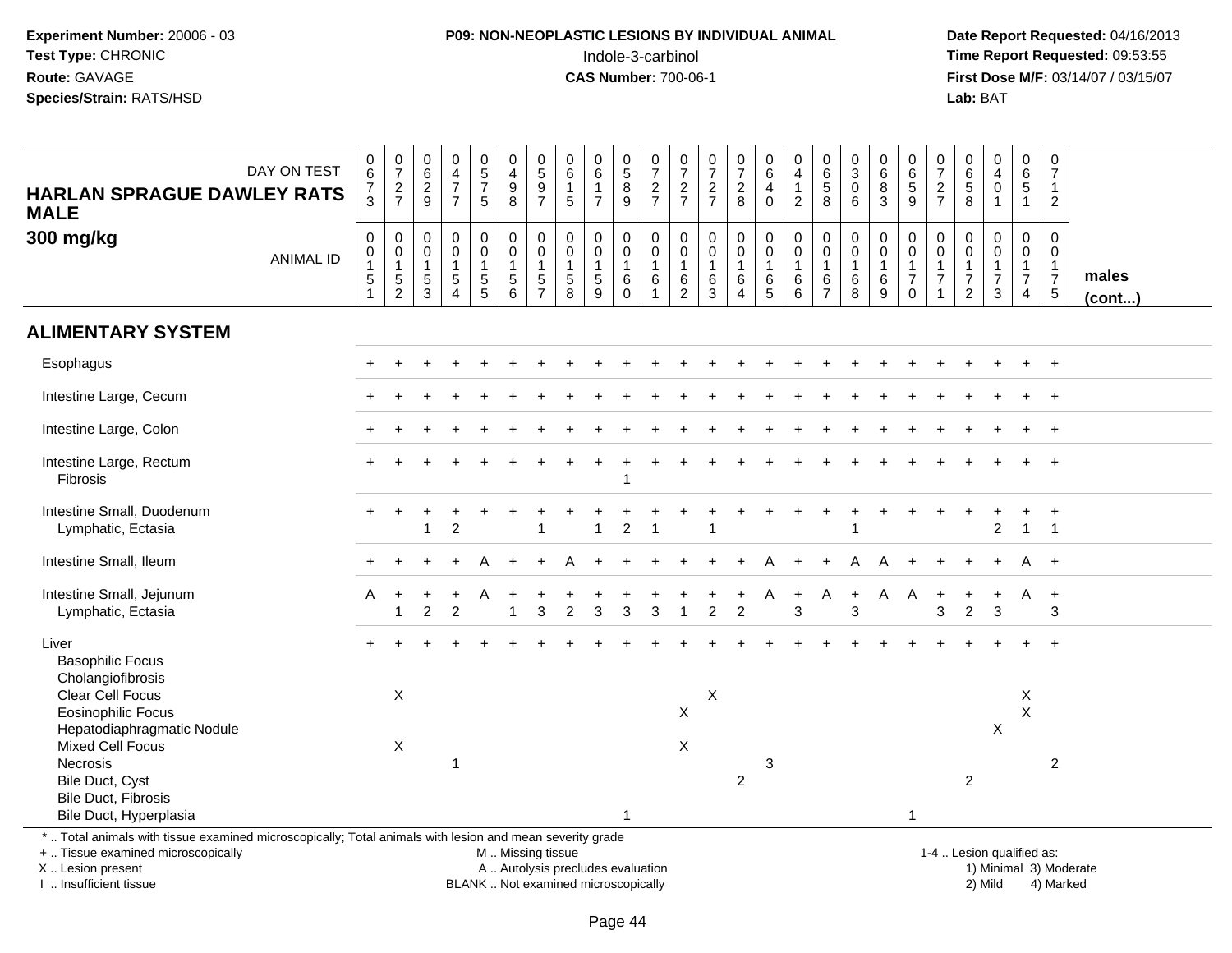#### **P09: NON-NEOPLASTIC LESIONS BY INDIVIDUAL ANIMAL**Indole-3-carbinol **Time Report Requested:** 09:53:55

 **Date Report Requested:** 04/16/2013 **First Dose M/F:** 03/14/07 / 03/15/07<br>**Lab:** BAT **Lab:** BAT

| DAY ON TEST<br><b>HARLAN SPRAGUE DAWLEY RATS</b><br><b>MALE</b>                                                                                                     | 0<br>$\,6\,$<br>$\overline{7}$<br>$\overline{3}$ | $\begin{array}{c} 0 \\ 7 \end{array}$<br>$\frac{2}{7}$ | $\pmb{0}$<br>$\,6\,$<br>$\frac{2}{9}$                            | $\mathbf 0$<br>$\overline{4}$<br>$\overline{7}$<br>$\overline{7}$    | $\begin{array}{c} 0 \\ 5 \\ 7 \end{array}$<br>5 | $\pmb{0}$<br>$\overline{4}$<br>$_{8}^{\rm 9}$               | $\begin{smallmatrix}0\\5\end{smallmatrix}$<br>$\frac{9}{7}$              | $\pmb{0}$<br>$\,6\,$<br>$\mathbf{1}$<br>5                       | $\overline{0}$<br>$\,6\,$<br>$\mathbf{1}$<br>$\overline{7}$   | $\begin{array}{c} 0 \\ 5 \end{array}$<br>8<br>$\overline{9}$ | $\pmb{0}$<br>$\overline{7}$<br>$\frac{2}{7}$                      | 0<br>$\overline{7}$<br>$\frac{2}{7}$ | $\frac{0}{7}$<br>$\frac{2}{7}$                             | $\frac{0}{7}$<br>$_{8}^2$                         | 0<br>$\,6$<br>$\overline{4}$<br>$\mathbf 0$      | 0<br>$\overline{4}$<br>1<br>$\overline{2}$                         | $\begin{matrix} 0 \\ 6 \\ 5 \end{matrix}$<br>8                                    | $_{3}^{\rm 0}$<br>$\mathbf 0$<br>6                   | $\begin{array}{c} 0 \\ 6 \end{array}$<br>$\bf 8$<br>$\mathfrak{Z}$ | 0<br>$\,6$<br>$\frac{5}{9}$                          | 0<br>$\overline{7}$<br>$\frac{2}{7}$               | $\mathbf 0$<br>6<br>$\sqrt{5}$<br>$\overline{8}$                               | $\pmb{0}$<br>$\overline{4}$<br>$\pmb{0}$     | 0<br>6<br>$\sqrt{5}$<br>$\overline{1}$                                            | $\mathbf 0$<br>$\overline{7}$<br>$\overline{1}$<br>$\overline{2}$              |                        |
|---------------------------------------------------------------------------------------------------------------------------------------------------------------------|--------------------------------------------------|--------------------------------------------------------|------------------------------------------------------------------|----------------------------------------------------------------------|-------------------------------------------------|-------------------------------------------------------------|--------------------------------------------------------------------------|-----------------------------------------------------------------|---------------------------------------------------------------|--------------------------------------------------------------|-------------------------------------------------------------------|--------------------------------------|------------------------------------------------------------|---------------------------------------------------|--------------------------------------------------|--------------------------------------------------------------------|-----------------------------------------------------------------------------------|------------------------------------------------------|--------------------------------------------------------------------|------------------------------------------------------|----------------------------------------------------|--------------------------------------------------------------------------------|----------------------------------------------|-----------------------------------------------------------------------------------|--------------------------------------------------------------------------------|------------------------|
| 300 mg/kg<br><b>ANIMAL ID</b>                                                                                                                                       | 0<br>$\pmb{0}$<br>$\overline{1}$<br>$\mathbf 5$  | 0<br>$\mathbf 0$<br>$\mathbf{1}$<br>$\,$ 5 $\,$<br>2   | $\mathbf 0$<br>$\overline{0}$<br>$\mathbf{1}$<br>$\sqrt{5}$<br>3 | $\mathbf 0$<br>$\mathbf 0$<br>$\mathbf{1}$<br>$\sqrt{5}$<br>$\Delta$ | 0<br>$\mathbf 0$<br>$\mathbf{1}$<br>5<br>5      | $\pmb{0}$<br>$\mathbf 0$<br>$\mathbf{1}$<br>$\sqrt{5}$<br>6 | 0<br>$\mathsf{O}\xspace$<br>$\mathbf{1}$<br>$\sqrt{5}$<br>$\overline{7}$ | $\mathbf 0$<br>$\mathbf 0$<br>$\overline{1}$<br>$\sqrt{5}$<br>8 | $\mathbf 0$<br>$\mathbf 0$<br>$\mathbf{1}$<br>$\sqrt{5}$<br>9 | 0<br>0<br>$\mathbf{1}$<br>$\,6\,$<br>$\Omega$                | $\mathbf 0$<br>$\mathbf 0$<br>$\mathbf{1}$<br>6<br>$\overline{1}$ | 0<br>0<br>$\mathbf{1}$<br>6<br>2     | $\mathbf 0$<br>$\mathbf 0$<br>$\mathbf{1}$<br>$\,6\,$<br>3 | 0<br>$\mathbf 0$<br>$\mathbf{1}$<br>6<br>$\Delta$ | 0<br>$\mathbf 0$<br>$\mathbf{1}$<br>$\,6\,$<br>5 | $\mathbf 0$<br>$\ddot{\mathbf{0}}$<br>$\overline{1}$<br>$\,6$<br>6 | $\mathbf 0$<br>$\mathbf 0$<br>$\overline{1}$<br>$6\phantom{1}6$<br>$\overline{7}$ | $\mathbf 0$<br>$\mathbf 0$<br>$\mathbf{1}$<br>6<br>8 | 0<br>$\mathbf 0$<br>$\mathbf{1}$<br>$6\phantom{1}6$<br>9           | 0<br>0<br>$\mathbf{1}$<br>$\overline{7}$<br>$\Omega$ | 0<br>$\mathbf 0$<br>$\mathbf{1}$<br>$\overline{7}$ | $\mathbf 0$<br>$\mathbf 0$<br>$\mathbf{1}$<br>$\overline{7}$<br>$\overline{2}$ | 0<br>$\mathbf 0$<br>1<br>$\overline{7}$<br>3 | $\mathbf 0$<br>$\overline{0}$<br>$\mathbf{1}$<br>$\overline{7}$<br>$\overline{4}$ | $\mathbf 0$<br>$\mathbf 0$<br>$\overline{1}$<br>$\boldsymbol{7}$<br>$\sqrt{5}$ | males<br>(cont)        |
| Oval Cell, Hyperplasia                                                                                                                                              |                                                  |                                                        |                                                                  |                                                                      |                                                 |                                                             |                                                                          |                                                                 |                                                               | 1                                                            |                                                                   |                                      |                                                            |                                                   |                                                  |                                                                    |                                                                                   |                                                      |                                                                    |                                                      |                                                    |                                                                                |                                              |                                                                                   |                                                                                |                        |
| Oral Mucosa<br>Hyperplasia, Squamous<br>Sebaceous Gland, Ectopic Tissue                                                                                             |                                                  |                                                        |                                                                  |                                                                      |                                                 |                                                             |                                                                          |                                                                 |                                                               |                                                              |                                                                   |                                      |                                                            |                                                   |                                                  | X                                                                  |                                                                                   |                                                      |                                                                    |                                                      |                                                    |                                                                                |                                              |                                                                                   |                                                                                |                        |
| Pancreas<br>Angiectasis<br>Acinus, Atrophy<br>Acinus, Hyperplasia<br>Artery, Inflammation, Chronic Active                                                           | $\overline{2}$                                   |                                                        |                                                                  |                                                                      | $\mathbf{1}$                                    |                                                             |                                                                          | $\mathbf{1}$                                                    |                                                               | 3                                                            |                                                                   | $\overline{1}$                       |                                                            | 4<br>$\overline{2}$                               |                                                  | $\overline{2}$                                                     | $\overline{2}$                                                                    |                                                      |                                                                    | $\boldsymbol{2}$<br>$\overline{2}$                   | $\mathbf{1}$<br>3                                  | 2                                                                              |                                              |                                                                                   |                                                                                |                        |
| Salivary Glands<br>Metaplasia                                                                                                                                       |                                                  |                                                        |                                                                  |                                                                      |                                                 |                                                             |                                                                          |                                                                 |                                                               |                                                              |                                                                   |                                      |                                                            |                                                   |                                                  |                                                                    |                                                                                   |                                                      |                                                                    |                                                      |                                                    |                                                                                |                                              |                                                                                   | $+$                                                                            |                        |
| Stomach, Forestomach<br>Hyperplasia<br>Inflammation<br>Ulcer                                                                                                        | $\ddot{}$                                        | $\overline{2}$                                         |                                                                  | $\overline{2}$                                                       |                                                 | $\overline{2}$                                              |                                                                          | $\overline{2}$                                                  |                                                               |                                                              | $\overline{c}$                                                    | 3                                    |                                                            | 3                                                 |                                                  |                                                                    | $\overline{c}$                                                                    |                                                      |                                                                    | $\overline{2}$                                       |                                                    | $\overline{2}$                                                                 |                                              |                                                                                   | $\overline{1}$                                                                 |                        |
| Stomach, Glandular<br>Epithelium, Hyperplasia<br>Epithelium, Inflammation, Chronic Active<br>Epithelium, Mineralization                                             | 2                                                |                                                        | $\overline{c}$                                                   |                                                                      | $\overline{2}$<br>$\overline{2}$                |                                                             |                                                                          |                                                                 |                                                               | $\overline{c}$                                               |                                                                   |                                      |                                                            | $\overline{2}$                                    | $\overline{2}$                                   |                                                                    |                                                                                   |                                                      | 1                                                                  |                                                      |                                                    |                                                                                |                                              |                                                                                   |                                                                                |                        |
| Tongue                                                                                                                                                              |                                                  |                                                        |                                                                  |                                                                      |                                                 |                                                             |                                                                          |                                                                 |                                                               |                                                              |                                                                   | $\ddot{}$                            |                                                            |                                                   |                                                  |                                                                    |                                                                                   |                                                      |                                                                    |                                                      |                                                    |                                                                                |                                              |                                                                                   |                                                                                |                        |
| <b>CARDIOVASCULAR SYSTEM</b>                                                                                                                                        |                                                  |                                                        |                                                                  |                                                                      |                                                 |                                                             |                                                                          |                                                                 |                                                               |                                                              |                                                                   |                                      |                                                            |                                                   |                                                  |                                                                    |                                                                                   |                                                      |                                                                    |                                                      |                                                    |                                                                                |                                              |                                                                                   |                                                                                |                        |
| <b>Blood Vessel</b>                                                                                                                                                 |                                                  |                                                        |                                                                  |                                                                      |                                                 |                                                             |                                                                          |                                                                 |                                                               |                                                              |                                                                   |                                      |                                                            |                                                   |                                                  |                                                                    |                                                                                   |                                                      |                                                                    |                                                      |                                                    |                                                                                |                                              |                                                                                   | $\overline{+}$                                                                 |                        |
| *  Total animals with tissue examined microscopically; Total animals with lesion and mean severity grade<br>+  Tissue examined microscopically<br>X  Lesion present |                                                  |                                                        |                                                                  |                                                                      |                                                 | M  Missing tissue                                           |                                                                          | A  Autolysis precludes evaluation                               |                                                               |                                                              |                                                                   |                                      |                                                            |                                                   |                                                  |                                                                    |                                                                                   |                                                      |                                                                    |                                                      |                                                    |                                                                                | 1-4  Lesion qualified as:                    |                                                                                   |                                                                                | 1) Minimal 3) Moderate |

I .. Insufficient tissue

BLANK .. Not examined microscopically 2) Mild 4) Marked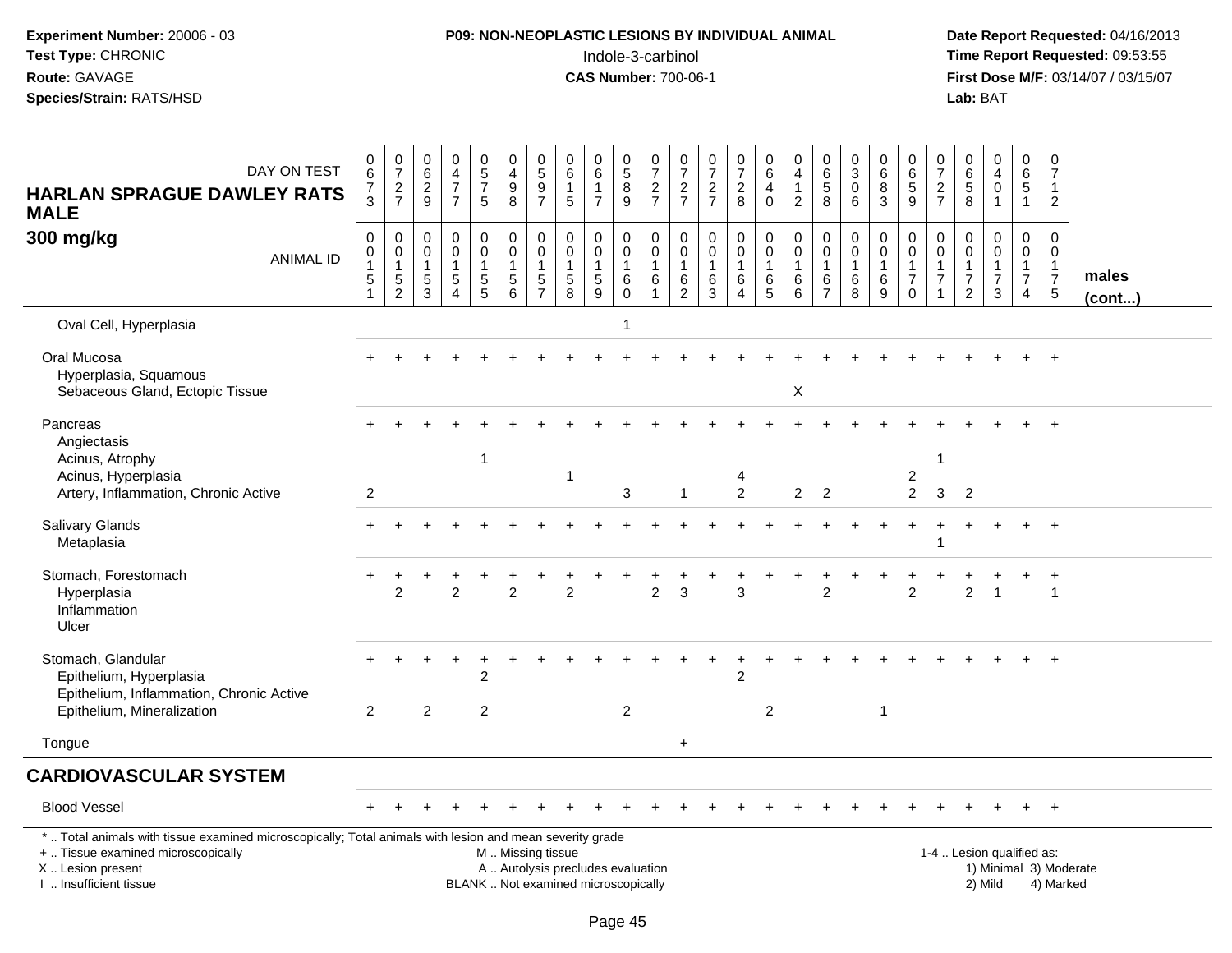## **P09: NON-NEOPLASTIC LESIONS BY INDIVIDUAL ANIMAL**Indole-3-carbinol **Time Report Requested:** 09:53:55

 **Date Report Requested:** 04/16/2013 **First Dose M/F:** 03/14/07 / 03/15/07<br>**Lab:** BAT **Lab:** BAT

| <b>HARLAN SPRAGUE DAWLEY RATS</b><br><b>MALE</b>                                                                                                                    | DAY ON TEST      | $_{6}^{\rm 0}$<br>$\frac{7}{3}$                               | $\frac{0}{7}$<br>$\frac{2}{7}$                                            | $_{6}^{\rm 0}$<br>$\frac{2}{9}$              | $_4^{\rm 0}$<br>$\overline{7}$<br>$\overline{7}$            | $\begin{array}{c} 0 \\ 5 \\ 7 \end{array}$<br>$\sqrt{5}$              | 0<br>$\overline{4}$<br>$\boldsymbol{9}$<br>8        | $\begin{array}{c} 0 \\ 5 \end{array}$<br>$\boldsymbol{9}$<br>$\overline{7}$ | 0<br>$\overline{6}$<br>$\mathbf{1}$<br>5                    | $_6^0$<br>$\mathbf{1}$<br>$\overline{7}$      | $\begin{array}{c} 0 \\ 5 \end{array}$<br>8<br>9 | $\frac{0}{7}$<br>$\frac{2}{7}$                | 0<br>$\overline{7}$<br>$\frac{2}{7}$                       | $\frac{0}{7}$<br>$\frac{2}{7}$                           | $\frac{0}{7}$<br>$\overline{c}$<br>8               | 0<br>6<br>4<br>$\mathbf 0$                       | 0<br>$\overline{\mathbf{4}}$<br>$\mathbf{1}$<br>$\overline{2}$ | 0<br>$\,6\,$<br>$\sqrt{5}$<br>8                                   | $_{3}^{\rm 0}$<br>$\pmb{0}$<br>6                       | 0<br>$6\phantom{a}$<br>8<br>3                                | $\begin{array}{c} 0 \\ 6 \end{array}$<br>$\overline{5}$<br>9      | 0<br>$\overline{7}$<br>$\sqrt{2}$<br>$\overline{7}$ | $\mathbf 0$<br>$\,6\,$<br>$\sqrt{5}$<br>8                                   | 0<br>$\overline{4}$<br>$\mathbf 0$<br>$\overline{1}$ | 0<br>6<br>$\overline{5}$<br>$\mathbf{1}$                                       | 0<br>$\overline{7}$<br>$\mathbf{1}$<br>$\overline{2}$                      |                        |
|---------------------------------------------------------------------------------------------------------------------------------------------------------------------|------------------|---------------------------------------------------------------|---------------------------------------------------------------------------|----------------------------------------------|-------------------------------------------------------------|-----------------------------------------------------------------------|-----------------------------------------------------|-----------------------------------------------------------------------------|-------------------------------------------------------------|-----------------------------------------------|-------------------------------------------------|-----------------------------------------------|------------------------------------------------------------|----------------------------------------------------------|----------------------------------------------------|--------------------------------------------------|----------------------------------------------------------------|-------------------------------------------------------------------|--------------------------------------------------------|--------------------------------------------------------------|-------------------------------------------------------------------|-----------------------------------------------------|-----------------------------------------------------------------------------|------------------------------------------------------|--------------------------------------------------------------------------------|----------------------------------------------------------------------------|------------------------|
| 300 mg/kg                                                                                                                                                           | <b>ANIMAL ID</b> | $\pmb{0}$<br>$\pmb{0}$<br>$\mathbf{1}$<br>$\overline{5}$<br>1 | $\mathbf 0$<br>$\mathsf{O}\xspace$<br>$\mathbf{1}$<br>5<br>$\overline{2}$ | 0<br>0<br>$\overline{1}$<br>$\,$ 5 $\,$<br>3 | $\pmb{0}$<br>$\mathbf 0$<br>$\mathbf{1}$<br>$\sqrt{5}$<br>4 | $\mathbf 0$<br>$\mathsf{O}\xspace$<br>$\overline{1}$<br>$\frac{5}{5}$ | 0<br>$\mathbf 0$<br>$\mathbf{1}$<br>$\sqrt{5}$<br>6 | $\mathbf 0$<br>$\mathbf 0$<br>$\mathbf{1}$<br>$\,$ 5 $\,$<br>$\overline{7}$ | $\pmb{0}$<br>$\mathbf 0$<br>$\mathbf{1}$<br>$\sqrt{5}$<br>8 | 0<br>$\overline{0}$<br>$\mathbf{1}$<br>5<br>9 | 0<br>0<br>$\mathbf{1}$<br>$\,6$<br>$\Omega$     | $\mathbf 0$<br>$\pmb{0}$<br>$\mathbf{1}$<br>6 | $\mathbf 0$<br>$\mathbf 0$<br>$\mathbf{1}$<br>$\,6\,$<br>2 | $\pmb{0}$<br>$\mathbf 0$<br>$\mathbf{1}$<br>$\,6\,$<br>3 | 0<br>$\mathsf{O}\xspace$<br>$\mathbf{1}$<br>6<br>4 | 0<br>$\mathbf 0$<br>$\mathbf{1}$<br>$\,6\,$<br>5 | 0<br>$\pmb{0}$<br>$\mathbf{1}$<br>6<br>6                       | $\mathbf 0$<br>$\mathbf 0$<br>$\mathbf{1}$<br>6<br>$\overline{7}$ | 0<br>$\mathsf{O}\xspace$<br>$\mathbf{1}$<br>$\,6$<br>8 | 0<br>$\Omega$<br>$\overline{1}$<br>$\,6$<br>$\boldsymbol{9}$ | 0<br>$\overline{0}$<br>$\mathbf{1}$<br>$\overline{7}$<br>$\Omega$ | 0<br>$\Omega$<br>$\mathbf{1}$<br>$\overline{7}$     | $\Omega$<br>$\mathbf 0$<br>$\mathbf{1}$<br>$\overline{7}$<br>$\overline{2}$ | 0<br>$\mathbf 0$<br>1<br>$\overline{7}$<br>3         | $\mathbf 0$<br>$\mathbf 0$<br>$\mathbf{1}$<br>$\overline{7}$<br>$\overline{4}$ | $\mathbf 0$<br>$\mathbf 0$<br>$\mathbf{1}$<br>$\overline{7}$<br>$\sqrt{5}$ | males<br>$($ cont $)$  |
| Inflammation, Chronic Active<br>Mineralization                                                                                                                      |                  | $\overline{2}$                                                |                                                                           |                                              |                                                             |                                                                       |                                                     |                                                                             |                                                             |                                               | 3                                               | 1                                             | 2                                                          |                                                          | $\overline{2}$                                     | 3                                                | $\mathbf 1$                                                    | $\overline{2}$                                                    |                                                        | $\mathbf{1}$                                                 | $\overline{2}$                                                    | $\overline{2}$                                      | $\overline{2}$                                                              |                                                      |                                                                                | $\mathbf{1}$                                                               |                        |
| Heart<br>Cardiomyopathy<br>Mineralization<br>Atrium, Thrombosis                                                                                                     |                  | 3                                                             |                                                                           | 3                                            |                                                             | 3                                                                     |                                                     | 2                                                                           |                                                             | 3                                             | $\overline{c}$                                  | $\overline{2}$                                | 2                                                          |                                                          | $\overline{c}$                                     | 3                                                | 3<br>3                                                         | 3                                                                 | 3                                                      | 3                                                            | 3                                                                 |                                                     | 2                                                                           |                                                      | $\overline{2}$                                                                 | $\overline{ }$<br>$\overline{1}$                                           |                        |
| <b>ENDOCRINE SYSTEM</b>                                                                                                                                             |                  |                                                               |                                                                           |                                              |                                                             |                                                                       |                                                     |                                                                             |                                                             |                                               |                                                 |                                               |                                                            |                                                          |                                                    |                                                  |                                                                |                                                                   |                                                        |                                                              |                                                                   |                                                     |                                                                             |                                                      |                                                                                |                                                                            |                        |
| <b>Adrenal Cortex</b><br>Atrophy<br>Degeneration, Cystic<br>Degeneration, Fatty<br>Hyperplasia<br>Necrosis                                                          |                  |                                                               |                                                                           |                                              | $\ddot{}$<br>3                                              |                                                                       | $\overline{2}$                                      |                                                                             | $\overline{2}$                                              |                                               | $\overline{c}$                                  | $\overline{c}$                                | $\mathbf{1}$                                               | $\overline{1}$                                           |                                                    | $\overline{c}$                                   |                                                                |                                                                   | $\overline{2}$                                         | $\frac{2}{2}$                                                | $\overline{2}$                                                    | $\overline{1}$                                      |                                                                             |                                                      |                                                                                |                                                                            |                        |
| Adrenal Medulla<br>Hyperplasia                                                                                                                                      |                  |                                                               | +                                                                         | 2                                            |                                                             |                                                                       | 3                                                   |                                                                             |                                                             |                                               |                                                 |                                               | 2                                                          |                                                          | $\overline{2}$                                     |                                                  |                                                                |                                                                   |                                                        |                                                              |                                                                   |                                                     |                                                                             | $\ddot{}$                                            | $\ddot{}$<br>$\mathbf{1}$                                                      | $\ddot{}$<br>$\overline{1}$                                                |                        |
| Islets, Pancreatic<br>Hyperplasia                                                                                                                                   |                  |                                                               | -1                                                                        |                                              |                                                             |                                                                       |                                                     |                                                                             |                                                             |                                               |                                                 |                                               |                                                            |                                                          |                                                    |                                                  |                                                                |                                                                   |                                                        |                                                              |                                                                   | 4                                                   |                                                                             |                                                      | $\ddot{}$                                                                      | $+$                                                                        |                        |
| Parathyroid Gland<br>Hyperplasia                                                                                                                                    |                  | $\overline{2}$                                                |                                                                           | $\overline{2}$                               |                                                             | $\overline{2}$                                                        |                                                     |                                                                             |                                                             | м                                             | 3                                               |                                               |                                                            |                                                          |                                                    |                                                  |                                                                |                                                                   |                                                        |                                                              |                                                                   |                                                     |                                                                             |                                                      |                                                                                | $\ddot{}$                                                                  |                        |
| <b>Pituitary Gland</b><br>Pars Distalis, Hyperplasia                                                                                                                |                  | $\mathfrak{p}$                                                |                                                                           |                                              |                                                             | 3                                                                     |                                                     |                                                                             |                                                             |                                               |                                                 |                                               |                                                            |                                                          |                                                    |                                                  |                                                                | м                                                                 |                                                        |                                                              |                                                                   |                                                     |                                                                             |                                                      |                                                                                | $\overline{+}$<br>-1                                                       |                        |
| <b>Thyroid Gland</b>                                                                                                                                                |                  |                                                               |                                                                           |                                              |                                                             |                                                                       |                                                     |                                                                             |                                                             |                                               |                                                 |                                               |                                                            |                                                          |                                                    |                                                  |                                                                |                                                                   |                                                        |                                                              |                                                                   |                                                     |                                                                             |                                                      |                                                                                | $\overline{+}$                                                             |                        |
| *  Total animals with tissue examined microscopically; Total animals with lesion and mean severity grade<br>+  Tissue examined microscopically<br>X  Lesion present |                  |                                                               |                                                                           |                                              |                                                             |                                                                       | M  Missing tissue                                   |                                                                             | A  Autolysis precludes evaluation                           |                                               |                                                 |                                               |                                                            |                                                          |                                                    |                                                  |                                                                |                                                                   |                                                        |                                                              |                                                                   |                                                     | 1-4  Lesion qualified as:                                                   |                                                      |                                                                                |                                                                            | 1) Minimal 3) Moderate |

I .. Insufficient tissue

BLANK .. Not examined microscopically 2) Mild 4) Marked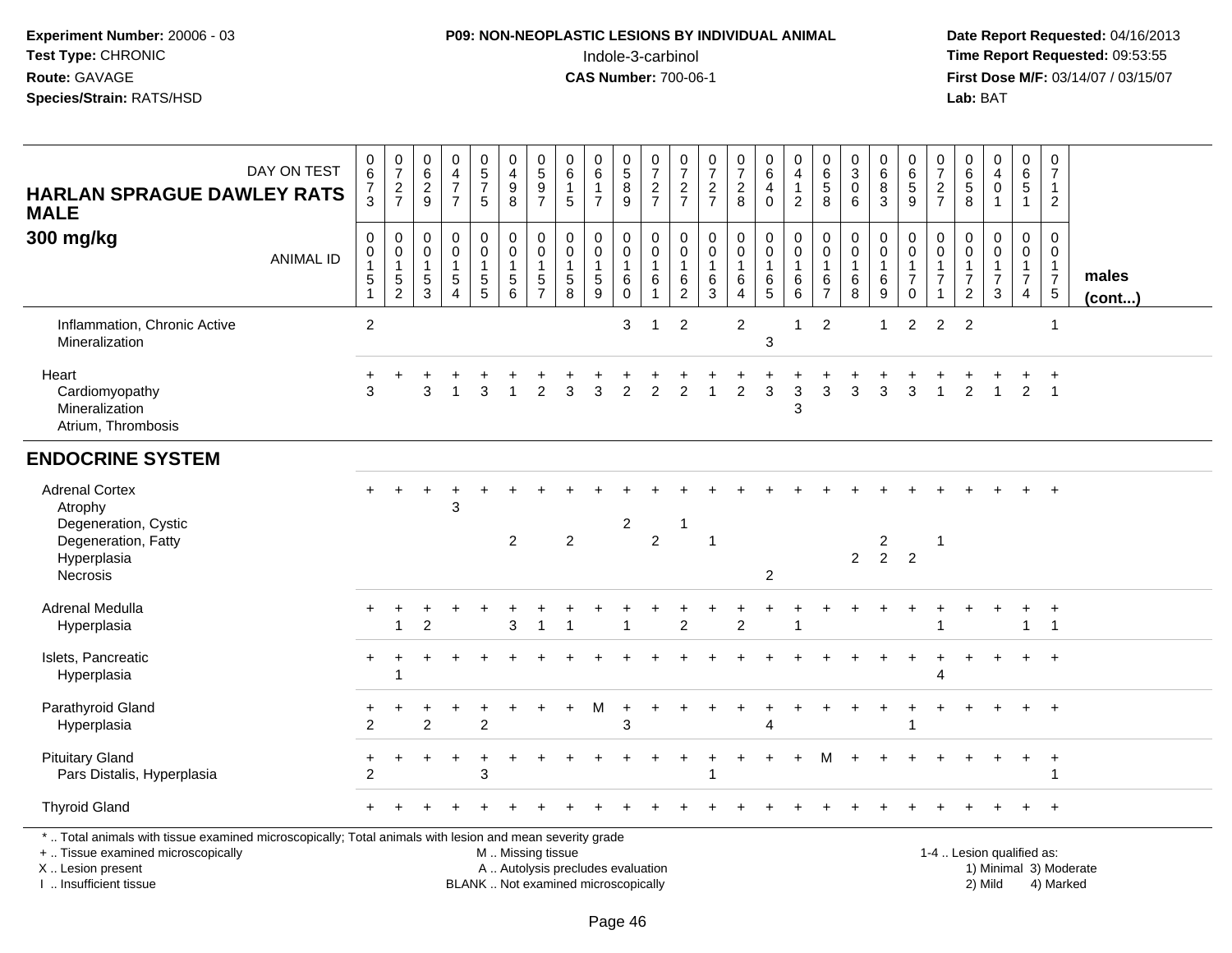#### **P09: NON-NEOPLASTIC LESIONS BY INDIVIDUAL ANIMAL**Indole-3-carbinol **Time Report Requested:** 09:53:55

 **Date Report Requested:** 04/16/2013 **First Dose M/F:** 03/14/07 / 03/15/07<br>**Lab: BAT** 

| DAY ON TEST<br><b>HARLAN SPRAGUE DAWLEY RATS</b><br><b>MALE</b>                                    | 0<br>$\frac{6}{7}$                       | $\frac{0}{7}$<br>$\frac{2}{7}$                          | $\begin{array}{c} 0 \\ 6 \end{array}$<br>$\overline{2}$<br>9 | $\begin{array}{c} 0 \\ 4 \\ 7 \end{array}$<br>$\overline{7}$                       | $\begin{array}{c} 0 \\ 5 \\ 7 \end{array}$<br>5           | $\begin{array}{c} 0 \\ 4 \\ 9 \end{array}$<br>8                                                       | $\frac{0}{5}$<br>$\boldsymbol{9}$<br>$\overline{7}$               | 0<br>$6\overline{6}$<br>$\mathbf{1}$<br>$\overline{5}$                            | $\begin{array}{c} 0 \\ 6 \end{array}$<br>$\mathbf{1}$<br>$\overline{7}$ | 0<br>8<br>9                                                       | $\frac{0}{7}$<br>$\frac{2}{7}$                                                 | 0<br>$\overline{7}$<br>$\sqrt{2}$<br>$\overline{7}$                           | $\frac{0}{7}$<br>$\frac{2}{7}$                         | $\frac{0}{7}$<br>$_{8}^2$                          | $\begin{matrix} 0 \\ 6 \end{matrix}$<br>4<br>$\mathbf 0$                                | $\begin{smallmatrix}0\0\4\end{smallmatrix}$<br>$\mathbf{1}$<br>$\overline{2}$ | $\begin{array}{c} 0 \\ 6 \\ 5 \end{array}$<br>8                 | $\begin{smallmatrix}0\\3\\0\end{smallmatrix}$<br>6                                        | 0<br>$\overline{6}$<br>8<br>$\mathbf{3}$             | 0<br>$\overline{6}$<br>5<br>$9\,$                                       | $\frac{0}{7}$<br>$\overline{c}$<br>$\overline{7}$ | $\begin{array}{c} 0 \\ 6 \\ 5 \end{array}$<br>8                                  | $\begin{smallmatrix}0\0\4\end{smallmatrix}$<br>$\overline{0}$<br>$\mathbf{1}$ | 0<br>$\overline{6}$<br>5<br>$\mathbf{1}$                               | 0<br>$\overline{7}$<br>$\mathbf{1}$<br>$\overline{2}$                           |                 |
|----------------------------------------------------------------------------------------------------|------------------------------------------|---------------------------------------------------------|--------------------------------------------------------------|------------------------------------------------------------------------------------|-----------------------------------------------------------|-------------------------------------------------------------------------------------------------------|-------------------------------------------------------------------|-----------------------------------------------------------------------------------|-------------------------------------------------------------------------|-------------------------------------------------------------------|--------------------------------------------------------------------------------|-------------------------------------------------------------------------------|--------------------------------------------------------|----------------------------------------------------|-----------------------------------------------------------------------------------------|-------------------------------------------------------------------------------|-----------------------------------------------------------------|-------------------------------------------------------------------------------------------|------------------------------------------------------|-------------------------------------------------------------------------|---------------------------------------------------|----------------------------------------------------------------------------------|-------------------------------------------------------------------------------|------------------------------------------------------------------------|---------------------------------------------------------------------------------|-----------------|
| 300 mg/kg<br><b>ANIMAL ID</b>                                                                      | $\,0\,$<br>$\pmb{0}$<br>1<br>$\,$ 5 $\,$ | $\pmb{0}$<br>$\pmb{0}$<br>$\mathbf{1}$<br>$\frac{5}{2}$ | $\mathbf 0$<br>$\pmb{0}$<br>$\mathbf{1}$<br>$\frac{5}{3}$    | $\mathbf 0$<br>$\mathbf 0$<br>$\mathbf{1}$<br>$\sqrt{5}$<br>$\boldsymbol{\Lambda}$ | 0<br>$\mathsf{O}\xspace$<br>$\mathbf{1}$<br>$\frac{5}{5}$ | $\begin{smallmatrix} 0\\0 \end{smallmatrix}$<br>$\mathbf{1}$<br>$\begin{array}{c} 5 \\ 6 \end{array}$ | $\mathbf 0$<br>$\mathbf 0$<br>$\mathbf{1}$<br>5<br>$\overline{7}$ | $\mathbf 0$<br>$\pmb{0}$<br>$\mathbf{1}$<br>$\begin{array}{c} 5 \\ 8 \end{array}$ | 0<br>$\pmb{0}$<br>$\mathbf{1}$<br>$\sqrt{5}$<br>$\overline{9}$          | $\mathbf 0$<br>$\mathbf 0$<br>$\mathbf{1}$<br>$\,6\,$<br>$\Omega$ | $\mathbf 0$<br>$\pmb{0}$<br>$\mathbf{1}$<br>$\,6\,$<br>$\overline{\mathbf{A}}$ | $\mathbf 0$<br>$\pmb{0}$<br>$\mathbf{1}$<br>$6\phantom{1}6$<br>$\overline{2}$ | $\pmb{0}$<br>$\pmb{0}$<br>$\mathbf{1}$<br>$\,6\,$<br>3 | $\mathbf 0$<br>$\pmb{0}$<br>$\mathbf{1}$<br>6<br>4 | $\begin{smallmatrix} 0\\0 \end{smallmatrix}$<br>$\mathbf{1}$<br>$\,6$<br>$\overline{5}$ | $\pmb{0}$<br>$\pmb{0}$<br>$\mathbf{1}$<br>$^6_6$                              | $\mathbf 0$<br>$\pmb{0}$<br>$\mathbf{1}$<br>6<br>$\overline{7}$ | $\begin{smallmatrix} 0\\0 \end{smallmatrix}$<br>$\mathbf{1}$<br>$\,6\,$<br>$\overline{8}$ | 0<br>$\mathsf 0$<br>$\mathbf{1}$<br>$\,6\,$<br>$9\,$ | $\pmb{0}$<br>$\pmb{0}$<br>$\mathbf{1}$<br>$\overline{7}$<br>$\mathbf 0$ | $\mathbf 0$<br>$\pmb{0}$<br>1<br>$\overline{7}$   | $\mathbf 0$<br>$\pmb{0}$<br>$\overline{1}$<br>$\boldsymbol{7}$<br>$\overline{2}$ | $\mathbf 0$<br>$\pmb{0}$<br>$\mathbf{1}$<br>$\overline{7}$<br>3               | $\boldsymbol{0}$<br>$\mathbf 0$<br>$\mathbf{1}$<br>$\overline{7}$<br>4 | $\mathbf 0$<br>$\mathbf 0$<br>$\mathbf{1}$<br>$\overline{7}$<br>$5\phantom{.0}$ | males<br>(cont) |
| C-cell, Hyperplasia<br>C-cell, Hypertrophy<br>Follicular Cell, Hypertrophy                         | 3                                        | 3                                                       | 3                                                            | $\overline{4}$                                                                     | $\mathbf{3}$                                              | $\overline{2}$                                                                                        | $\overline{4}$                                                    | 3                                                                                 |                                                                         | $\overline{2}$                                                    |                                                                                |                                                                               | 3                                                      | $\overline{1}$                                     | $\overline{2}$                                                                          |                                                                               | $2^{\circ}$                                                     | $2 \quad 3$                                                                               |                                                      |                                                                         |                                                   | $\overline{2}$                                                                   | $\overline{\mathbf{3}}$                                                       | $2 \quad 1$                                                            |                                                                                 |                 |
| <b>GENERAL BODY SYSTEM</b>                                                                         |                                          |                                                         |                                                              |                                                                                    |                                                           |                                                                                                       |                                                                   |                                                                                   |                                                                         |                                                                   |                                                                                |                                                                               |                                                        |                                                    |                                                                                         |                                                                               |                                                                 |                                                                                           |                                                      |                                                                         |                                                   |                                                                                  |                                                                               |                                                                        |                                                                                 |                 |
| <b>NONE</b>                                                                                        |                                          |                                                         |                                                              |                                                                                    |                                                           |                                                                                                       |                                                                   |                                                                                   |                                                                         |                                                                   |                                                                                |                                                                               |                                                        |                                                    |                                                                                         |                                                                               |                                                                 |                                                                                           |                                                      |                                                                         |                                                   |                                                                                  |                                                                               |                                                                        |                                                                                 |                 |
| <b>GENITAL SYSTEM</b>                                                                              |                                          |                                                         |                                                              |                                                                                    |                                                           |                                                                                                       |                                                                   |                                                                                   |                                                                         |                                                                   |                                                                                |                                                                               |                                                        |                                                    |                                                                                         |                                                                               |                                                                 |                                                                                           |                                                      |                                                                         |                                                   |                                                                                  |                                                                               |                                                                        |                                                                                 |                 |
| Epididymis                                                                                         |                                          |                                                         |                                                              |                                                                                    |                                                           |                                                                                                       |                                                                   |                                                                                   |                                                                         |                                                                   |                                                                                |                                                                               |                                                        |                                                    |                                                                                         |                                                                               |                                                                 |                                                                                           |                                                      |                                                                         |                                                   |                                                                                  |                                                                               |                                                                        | $+$                                                                             |                 |
| <b>Preputial Gland</b><br>Cyst<br>Inflammation                                                     | ٠<br>3                                   |                                                         |                                                              |                                                                                    |                                                           |                                                                                                       |                                                                   | 3                                                                                 | 3                                                                       |                                                                   |                                                                                |                                                                               |                                                        |                                                    |                                                                                         |                                                                               |                                                                 |                                                                                           |                                                      |                                                                         |                                                   |                                                                                  |                                                                               |                                                                        | $\ddot{}$                                                                       |                 |
| Prostate<br>Fibrosis<br>Hyperplasia<br>Inflammation, Acute<br>Inflammation, Chronic Active         |                                          | 2                                                       |                                                              |                                                                                    | $\overline{2}$                                            |                                                                                                       |                                                                   |                                                                                   |                                                                         | 3                                                                 | $\overline{2}$                                                                 |                                                                               | $\overline{1}$                                         |                                                    |                                                                                         |                                                                               |                                                                 |                                                                                           |                                                      |                                                                         | $\mathbf{1}$                                      |                                                                                  |                                                                               |                                                                        | $+$                                                                             |                 |
| <b>Seminal Vesicle</b><br>Inflammation, Acute                                                      |                                          |                                                         |                                                              |                                                                                    |                                                           |                                                                                                       |                                                                   |                                                                                   |                                                                         | 4                                                                 |                                                                                |                                                                               |                                                        |                                                    |                                                                                         |                                                                               |                                                                 |                                                                                           |                                                      |                                                                         |                                                   |                                                                                  |                                                                               | $\ddot{}$                                                              | $+$                                                                             |                 |
| <b>Testes</b><br>Atrophy<br>Artery, Inflammation, Chronic Active<br>Interstitial Cell, Hyperplasia | $+$<br>$\overline{c}$<br>$\overline{2}$  |                                                         | $\overline{1}$                                               |                                                                                    | +<br>$\overline{c}$<br>$\overline{2}$                     |                                                                                                       | $\mathbf{1}$                                                      |                                                                                   | $\overline{2}$                                                          | $\overline{c}$<br>$\overline{2}$                                  | -1<br>$\overline{c}$                                                           | $\mathbf{1}$<br>3                                                             |                                                        | $\ensuremath{\mathsf{3}}$                          | $\overline{a}$<br>$\overline{2}$                                                        | $\boldsymbol{2}$<br>3                                                         | $\overline{c}$                                                  |                                                                                           | $\overline{1}$                                       | 1<br>$\sqrt{3}$                                                         | $\mathbf{1}$<br>$\overline{c}$                    | $\mathbf{1}$<br>$\overline{2}$                                                   | $\overline{1}$                                                                | $+$                                                                    | $+$                                                                             |                 |

\* .. Total animals with tissue examined microscopically; Total animals with lesion and mean severity grade

+ .. Tissue examined microscopically

X .. Lesion present

I .. Insufficient tissue

M .. Missing tissue

A .. Autolysis precludes evaluation

BLANK .. Not examined microscopically 2) Mild 4) Marked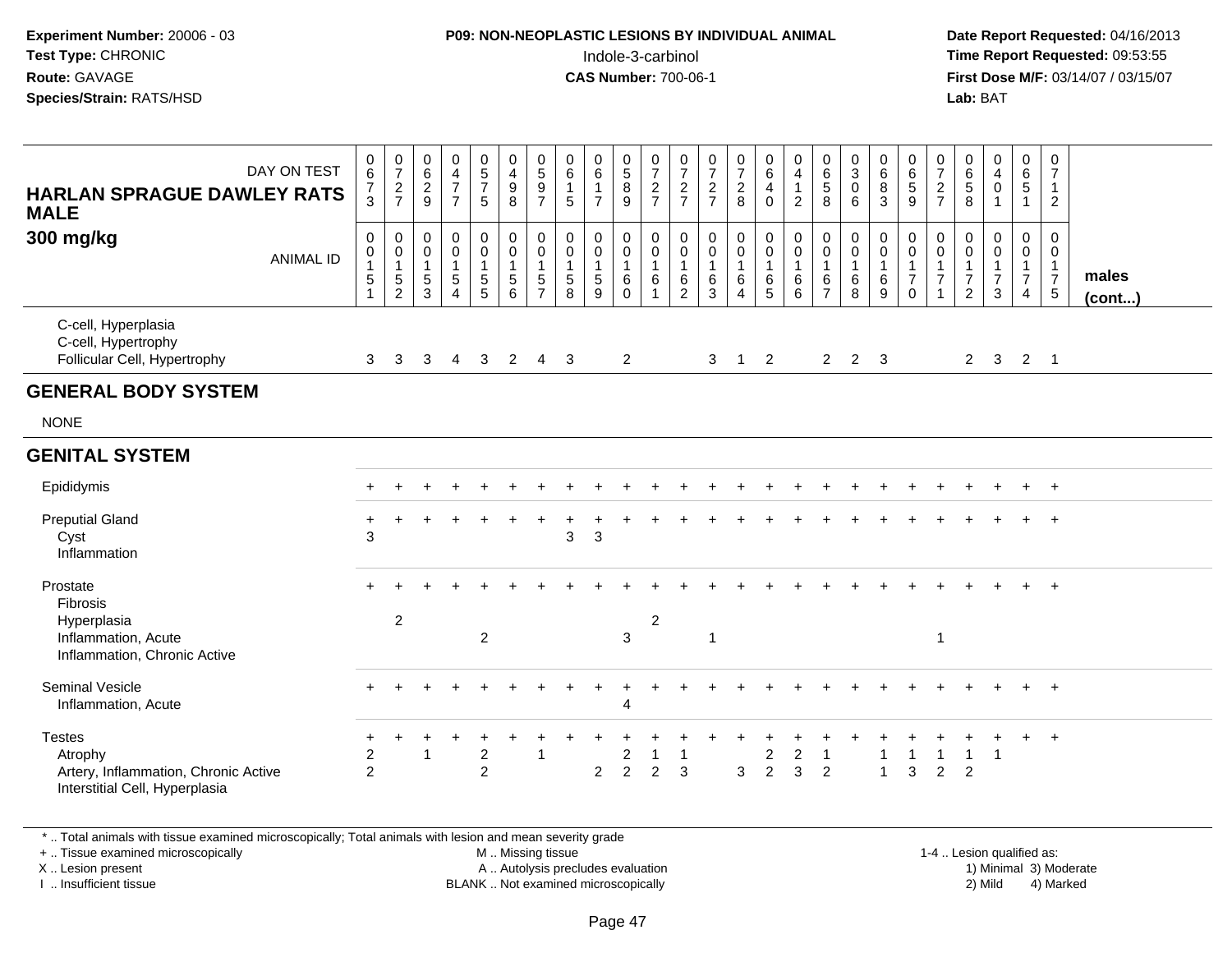#### **P09: NON-NEOPLASTIC LESIONS BY INDIVIDUAL ANIMAL**Indole-3-carbinol **Time Report Requested:** 09:53:55

 **Date Report Requested:** 04/16/2013 **First Dose M/F:** 03/14/07 / 03/15/07<br>Lab: BAT

| DAY ON TEST<br><b>HARLAN SPRAGUE DAWLEY RATS</b><br><b>MALE</b>                                                                                                                               | 0<br>$6\phantom{a}$<br>$\boldsymbol{7}$<br>$\overline{3}$                        | $\frac{0}{7}$<br>$\frac{2}{7}$                              | $\pmb{0}$<br>$\,6\,$<br>$\frac{2}{9}$                  | $\pmb{0}$<br>$\overline{4}$<br>$\overline{7}$<br>$\overline{7}$             | $\begin{array}{c} 0 \\ 5 \end{array}$<br>$\overline{7}$<br>5 | $\pmb{0}$<br>$\overline{4}$<br>9<br>$\overline{8}$                                  | $\begin{array}{c} 0 \\ 5 \end{array}$<br>$\frac{9}{7}$  | $\mathbf 0$<br>$\,6\,$<br>$\overline{1}$<br>5                                         | $\boldsymbol{0}$<br>$6\phantom{a}$<br>$\mathbf{1}$<br>$\overline{7}$ | 0<br>$\overline{5}$<br>8<br>$\overline{9}$              | $\frac{0}{7}$<br>$\frac{2}{7}$                                            | 0<br>$\overline{7}$<br>$\frac{2}{7}$                     | $\frac{0}{7}$<br>$\frac{2}{7}$                   | $\frac{0}{7}$<br>$_{\rm 8}^2$                                               | $\begin{array}{c} 0 \\ 6 \end{array}$<br>$\overline{4}$<br>$\mathbf 0$ | $\pmb{0}$<br>$\overline{4}$<br>$\overline{1}$<br>$\overline{2}$ | $\boldsymbol{0}$<br>$6\phantom{a}$<br>$\sqrt{5}$<br>$\overline{8}$ | $\mathbf 0$<br>$\overline{3}$<br>$\mathbf 0$<br>6          | 0<br>$6\phantom{a}$<br>8<br>$\overline{3}$ | $\pmb{0}$<br>$\,6\,$<br>5<br>$\overline{9}$                       | 0<br>$\overline{7}$<br>$\frac{2}{7}$                                                 | $\pmb{0}$<br>$6\phantom{a}$<br>$\sqrt{5}$<br>8                     | $\pmb{0}$<br>$\overline{4}$<br>$\pmb{0}$<br>$\mathbf{1}$        | $\mathbf 0$<br>$\,6\,$<br>$\sqrt{5}$<br>$\overline{1}$                           | $\mathbf 0$<br>$\boldsymbol{7}$<br>$\overline{1}$<br>$\overline{2}$         |                        |
|-----------------------------------------------------------------------------------------------------------------------------------------------------------------------------------------------|----------------------------------------------------------------------------------|-------------------------------------------------------------|--------------------------------------------------------|-----------------------------------------------------------------------------|--------------------------------------------------------------|-------------------------------------------------------------------------------------|---------------------------------------------------------|---------------------------------------------------------------------------------------|----------------------------------------------------------------------|---------------------------------------------------------|---------------------------------------------------------------------------|----------------------------------------------------------|--------------------------------------------------|-----------------------------------------------------------------------------|------------------------------------------------------------------------|-----------------------------------------------------------------|--------------------------------------------------------------------|------------------------------------------------------------|--------------------------------------------|-------------------------------------------------------------------|--------------------------------------------------------------------------------------|--------------------------------------------------------------------|-----------------------------------------------------------------|----------------------------------------------------------------------------------|-----------------------------------------------------------------------------|------------------------|
| 300 mg/kg<br><b>ANIMAL ID</b>                                                                                                                                                                 | $\mathsf{O}\xspace$<br>$\mathsf{O}\xspace$<br>$\overline{1}$<br>$\mathbf 5$<br>1 | $\mathbf 0$<br>$\mathbf 0$<br>$\mathbf{1}$<br>$\frac{5}{2}$ | $\mathbf 0$<br>$\mathbf 0$<br>$\overline{1}$<br>5<br>3 | $\mathbf 0$<br>$\mathbf 0$<br>$\mathbf{1}$<br>$\,$ 5 $\,$<br>$\overline{4}$ | 0<br>$\mathsf{O}$<br>$\mathbf{1}$<br>$\frac{5}{5}$           | $\mathsf 0$<br>$\mathbf 0$<br>$\mathbf{1}$<br>$\begin{array}{c} 5 \\ 6 \end{array}$ | $\pmb{0}$<br>$\pmb{0}$<br>$\mathbf{1}$<br>$\frac{5}{7}$ | $\mathbf 0$<br>$\mathbf 0$<br>$\overline{1}$<br>$\begin{array}{c} 5 \\ 8 \end{array}$ | $\mathbf 0$<br>$\mathbf 0$<br>$\mathbf{1}$<br>$\sqrt{5}$<br>9        | 0<br>$\mathbf 0$<br>$\mathbf{1}$<br>$\,6\,$<br>$\Omega$ | $\mathbf 0$<br>$\mathbf 0$<br>$\overline{1}$<br>$\,6\,$<br>$\overline{1}$ | $\mathbf 0$<br>$\pmb{0}$<br>$\mathbf{1}$<br>$\,6\,$<br>2 | $\pmb{0}$<br>$\pmb{0}$<br>$\mathbf{1}$<br>$^6_3$ | $\pmb{0}$<br>$\mathsf{O}\xspace$<br>$\mathbf{1}$<br>$\,6$<br>$\overline{4}$ | $\mathbf 0$<br>$\mathbf 0$<br>$\mathbf{1}$<br>$^6$ 5                   | $\mathbf 0$<br>$\mathsf{O}\xspace$<br>$\mathbf{1}$<br>$^6_6$    | $\boldsymbol{0}$<br>$\mathbf 0$<br>$\overline{1}$<br>$\frac{6}{7}$ | $\mathbf 0$<br>$\mathbf 0$<br>$\mathbf{1}$<br>$\,6\,$<br>8 | 0<br>$\pmb{0}$<br>$\mathbf{1}$<br>$^6_9$   | $\mathbf 0$<br>$\mathbf 0$<br>$\mathbf{1}$<br>$\overline{7}$<br>0 | $\mathbf 0$<br>$\mathsf{O}\xspace$<br>$\mathbf{1}$<br>$\overline{7}$<br>$\mathbf{1}$ | 0<br>$\pmb{0}$<br>$\mathbf{1}$<br>$\overline{7}$<br>$\overline{2}$ | $\mathbf 0$<br>$\pmb{0}$<br>$\mathbf{1}$<br>$\overline{7}$<br>3 | $\mathbf 0$<br>$\mathbf 0$<br>$\overline{1}$<br>$\overline{7}$<br>$\overline{4}$ | $\mathbf{0}$<br>$\mathbf 0$<br>$\mathbf{1}$<br>$\overline{7}$<br>$\sqrt{5}$ | males<br>(cont)        |
| <b>HEMATOPOIETIC SYSTEM</b>                                                                                                                                                                   |                                                                                  |                                                             |                                                        |                                                                             |                                                              |                                                                                     |                                                         |                                                                                       |                                                                      |                                                         |                                                                           |                                                          |                                                  |                                                                             |                                                                        |                                                                 |                                                                    |                                                            |                                            |                                                                   |                                                                                      |                                                                    |                                                                 |                                                                                  |                                                                             |                        |
| <b>Bone Marrow</b><br>Hyperplasia                                                                                                                                                             |                                                                                  |                                                             |                                                        |                                                                             |                                                              |                                                                                     |                                                         |                                                                                       |                                                                      | 2                                                       |                                                                           |                                                          |                                                  |                                                                             |                                                                        |                                                                 |                                                                    |                                                            |                                            |                                                                   |                                                                                      |                                                                    |                                                                 |                                                                                  |                                                                             |                        |
| Lymph Node<br>Angiectasis<br>Mediastinal, Hemorrhage                                                                                                                                          |                                                                                  |                                                             |                                                        |                                                                             | $+$                                                          |                                                                                     |                                                         | $+$                                                                                   |                                                                      |                                                         |                                                                           |                                                          |                                                  |                                                                             |                                                                        |                                                                 |                                                                    |                                                            |                                            |                                                                   | $\ddot{}$<br>$\overline{2}$                                                          |                                                                    |                                                                 |                                                                                  |                                                                             |                        |
| Mediastinal, Infiltration Cellular, Lipocyte<br>Mediastinal, Pigmentation, Hemosiderin<br>Pancreatic, Hemorrhage<br>Renal, Pigmentation, Hemosiderin                                          |                                                                                  |                                                             |                                                        |                                                                             | 3                                                            |                                                                                     |                                                         | $\mathbf{3}$                                                                          |                                                                      |                                                         |                                                                           |                                                          |                                                  |                                                                             |                                                                        |                                                                 |                                                                    |                                                            |                                            |                                                                   |                                                                                      |                                                                    |                                                                 |                                                                                  |                                                                             |                        |
| Lymph Node, Mandibular<br>Ectasia                                                                                                                                                             |                                                                                  |                                                             |                                                        |                                                                             |                                                              |                                                                                     |                                                         |                                                                                       |                                                                      |                                                         |                                                                           |                                                          |                                                  |                                                                             |                                                                        |                                                                 |                                                                    |                                                            |                                            |                                                                   |                                                                                      |                                                                    |                                                                 |                                                                                  |                                                                             |                        |
| Lymph Node, Mesenteric<br>Hyperplasia, Lymphoid<br>Lymphatic, Ectasia                                                                                                                         |                                                                                  |                                                             |                                                        |                                                                             |                                                              | $\mathbf{1}$                                                                        |                                                         | $\overline{2}$                                                                        |                                                                      |                                                         |                                                                           |                                                          |                                                  |                                                                             |                                                                        |                                                                 |                                                                    |                                                            |                                            |                                                                   |                                                                                      |                                                                    |                                                                 |                                                                                  | -1                                                                          |                        |
| Spleen                                                                                                                                                                                        |                                                                                  |                                                             |                                                        |                                                                             |                                                              |                                                                                     |                                                         |                                                                                       |                                                                      |                                                         |                                                                           |                                                          |                                                  |                                                                             |                                                                        |                                                                 |                                                                    |                                                            |                                            |                                                                   |                                                                                      |                                                                    |                                                                 |                                                                                  |                                                                             |                        |
| Atrophy<br>Hematopoietic Cell Proliferation                                                                                                                                                   |                                                                                  | 3                                                           |                                                        | 3                                                                           |                                                              |                                                                                     |                                                         | 2                                                                                     |                                                                      |                                                         | 2                                                                         | 3                                                        |                                                  | $\overline{2}$                                                              |                                                                        |                                                                 | 2                                                                  |                                                            |                                            | $\blacktriangleleft$                                              | $\mathbf{1}$                                                                         | $\overline{2}$                                                     | 3                                                               |                                                                                  | 2                                                                           |                        |
| Thymus<br>Atrophy                                                                                                                                                                             | 3                                                                                | 3                                                           | ٠<br>2                                                 | м                                                                           | 3                                                            | $\overline{2}$                                                                      |                                                         | $\overline{2}$                                                                        |                                                                      | 3                                                       | 3                                                                         | 3                                                        | $\overline{2}$                                   | $\overline{2}$                                                              | 3                                                                      | 3                                                               | $\overline{2}$                                                     | $\overline{2}$                                             |                                            | $\overline{2}$                                                    | $\overline{4}$                                                                       | 2                                                                  |                                                                 | $\mathbf{1}$                                                                     | $\overline{+}$<br>3                                                         |                        |
| <b>INTEGUMENTARY SYSTEM</b>                                                                                                                                                                   |                                                                                  |                                                             |                                                        |                                                                             |                                                              |                                                                                     |                                                         |                                                                                       |                                                                      |                                                         |                                                                           |                                                          |                                                  |                                                                             |                                                                        |                                                                 |                                                                    |                                                            |                                            |                                                                   |                                                                                      |                                                                    |                                                                 |                                                                                  |                                                                             |                        |
| <b>Mammary Gland</b>                                                                                                                                                                          |                                                                                  |                                                             |                                                        |                                                                             |                                                              |                                                                                     |                                                         |                                                                                       |                                                                      |                                                         |                                                                           |                                                          |                                                  |                                                                             |                                                                        |                                                                 |                                                                    |                                                            |                                            |                                                                   |                                                                                      |                                                                    |                                                                 |                                                                                  | $+$                                                                         |                        |
| *  Total animals with tissue examined microscopically; Total animals with lesion and mean severity grade<br>+  Tissue examined microscopically<br>X  Lesion present<br>I. Insufficient tissue |                                                                                  |                                                             |                                                        |                                                                             | BLANK  Not examined microscopically                          | M  Missing tissue                                                                   |                                                         |                                                                                       | A  Autolysis precludes evaluation                                    |                                                         |                                                                           |                                                          |                                                  |                                                                             |                                                                        |                                                                 |                                                                    |                                                            |                                            |                                                                   |                                                                                      |                                                                    | 2) Mild                                                         | 1-4  Lesion qualified as:                                                        | 4) Marked                                                                   | 1) Minimal 3) Moderate |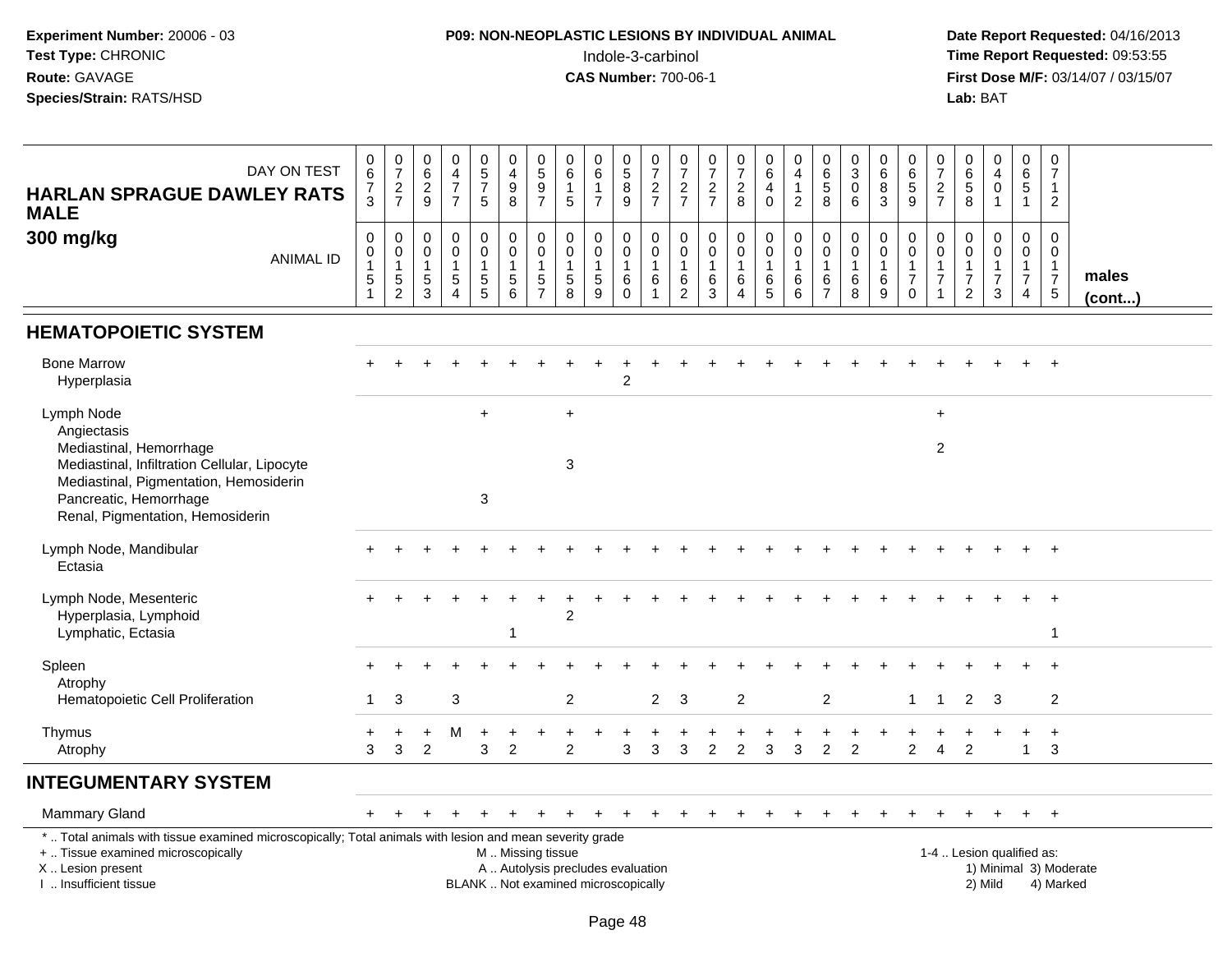## **P09: NON-NEOPLASTIC LESIONS BY INDIVIDUAL ANIMAL**Indole-3-carbinol **Time Report Requested:** 09:53:55

 **Date Report Requested:** 04/16/2013 **First Dose M/F:** 03/14/07 / 03/15/07<br>**Lab: BAT** 

| DAY ON TEST<br><b>HARLAN SPRAGUE DAWLEY RATS</b><br><b>MALE</b>                                                                                | 0<br>6<br>$\overline{7}$<br>$\overline{3}$                        | $\frac{0}{7}$<br>$\frac{2}{7}$                                    | $\begin{array}{c} 0 \\ 6 \end{array}$<br>$\sqrt{2}$<br>9  | $\begin{array}{c} 0 \\ 4 \\ 7 \end{array}$<br>$\overline{7}$                   | $\begin{array}{c} 0 \\ 5 \\ 7 \end{array}$<br>$\sqrt{5}$                            | 0<br>$\overline{\mathbf{4}}$<br>$\boldsymbol{9}$<br>8                             | $\begin{array}{c} 0 \\ 5 \end{array}$<br>$\overline{9}$<br>$\overline{7}$ | 0<br>6<br>$\mathbf{1}$<br>5                                     | $_{6}^{\rm 0}$<br>$\mathbf{1}$<br>$\overline{7}$  | 0<br>8<br>9                                     | $\frac{0}{7}$<br>$\frac{2}{7}$                | $\mathbf 0$<br>$\overline{7}$<br>$\frac{2}{7}$                    | $\frac{0}{7}$<br>$rac{2}{7}$                              | $\begin{smallmatrix}0\\7\end{smallmatrix}$<br>$\frac{2}{8}$                   | 0<br>6<br>4<br>$\mathbf 0$                             | $_4^{\rm O}$<br>$\mathbf{1}$<br>$\overline{2}$           | $\begin{array}{c} 0 \\ 6 \\ 5 \end{array}$<br>$\overline{8}$ | $\begin{smallmatrix}0\3\0\end{smallmatrix}$<br>6                | 0<br>$\overline{6}$<br>8<br>$\overline{3}$                  | 0<br>$\begin{array}{c} 6 \\ 5 \\ 9 \end{array}$                                       | 0<br>$\overline{7}$<br>$\sqrt{2}$<br>$\overline{7}$                          | 0<br>$\overline{6}$<br>$\overline{5}$<br>8                                     | $\begin{array}{c} 0 \\ 4 \\ 0 \end{array}$<br>$\mathbf{1}$ | 0<br>$\,6\,$<br>$\overline{5}$<br>$\mathbf{1}$          | 0<br>$\overline{7}$<br>$\mathbf{1}$<br>$\overline{2}$                      |                       |
|------------------------------------------------------------------------------------------------------------------------------------------------|-------------------------------------------------------------------|-------------------------------------------------------------------|-----------------------------------------------------------|--------------------------------------------------------------------------------|-------------------------------------------------------------------------------------|-----------------------------------------------------------------------------------|---------------------------------------------------------------------------|-----------------------------------------------------------------|---------------------------------------------------|-------------------------------------------------|-----------------------------------------------|-------------------------------------------------------------------|-----------------------------------------------------------|-------------------------------------------------------------------------------|--------------------------------------------------------|----------------------------------------------------------|--------------------------------------------------------------|-----------------------------------------------------------------|-------------------------------------------------------------|---------------------------------------------------------------------------------------|------------------------------------------------------------------------------|--------------------------------------------------------------------------------|------------------------------------------------------------|---------------------------------------------------------|----------------------------------------------------------------------------|-----------------------|
| 300 mg/kg<br><b>ANIMAL ID</b>                                                                                                                  | $\mathbf 0$<br>0<br>$\mathbf{1}$<br>$\,$ 5 $\,$<br>$\overline{1}$ | $\mathsf{O}\xspace$<br>$\pmb{0}$<br>$\mathbf{1}$<br>$\frac{5}{2}$ | $\mathsf{O}\xspace$<br>0<br>$\mathbf{1}$<br>$\frac{5}{3}$ | $\pmb{0}$<br>$\pmb{0}$<br>$\mathbf{1}$<br>$\sqrt{5}$<br>$\boldsymbol{\Lambda}$ | $\mathbf 0$<br>$\mathbf 0$<br>$\mathbf{1}$<br>$\begin{array}{c} 5 \\ 5 \end{array}$ | $\mathbf 0$<br>$\pmb{0}$<br>$\mathbf{1}$<br>$\begin{array}{c} 5 \\ 6 \end{array}$ | $\pmb{0}$<br>$\mathbf 0$<br>$\mathbf{1}$<br>5<br>$\overline{7}$           | $\pmb{0}$<br>$\mathbf 0$<br>$\mathbf{1}$<br>5<br>$\overline{8}$ | 0<br>$\mathbf 0$<br>$\mathbf{1}$<br>$\frac{5}{9}$ | 0<br>$\boldsymbol{0}$<br>$\mathbf{1}$<br>$^6_0$ | $\mathbf 0$<br>$\pmb{0}$<br>$\mathbf{1}$<br>6 | $\mathbf 0$<br>$\mathbf 0$<br>$\mathbf{1}$<br>6<br>$\overline{2}$ | $\pmb{0}$<br>$\mathbf 0$<br>$\mathbf{1}$<br>$\frac{6}{3}$ | $\pmb{0}$<br>$\mathsf{O}\xspace$<br>$\mathbf{1}$<br>$\,6\,$<br>$\overline{4}$ | $\pmb{0}$<br>$\mathbf 0$<br>$\mathbf{1}$<br>$6\over 5$ | 0<br>$\mathsf{O}\xspace$<br>$\mathbf{1}$<br>$\,6\,$<br>6 | 0<br>0<br>$\mathbf{1}$<br>6<br>$\overline{7}$                | 0<br>$\mathsf{O}\xspace$<br>$\mathbf{1}$<br>6<br>$\overline{8}$ | 0<br>$\mathbf 0$<br>$\mathbf{1}$<br>$\,6$<br>$\overline{9}$ | $\mathbf 0$<br>$\mathsf{O}\xspace$<br>$\overline{1}$<br>$\overline{7}$<br>$\mathbf 0$ | $\mathbf 0$<br>$\mathbf 0$<br>$\mathbf{1}$<br>$\overline{7}$<br>$\mathbf{1}$ | $\mathbf 0$<br>$\mathbf 0$<br>$\mathbf{1}$<br>$\overline{7}$<br>$\overline{c}$ | 0<br>$\mathbf 0$<br>$\mathbf{1}$<br>$\overline{7}$<br>3    | $\mathbf 0$<br>0<br>$\mathbf{1}$<br>$\overline{7}$<br>4 | $\mathbf 0$<br>$\mathbf 0$<br>$\mathbf{1}$<br>$\overline{7}$<br>$\sqrt{5}$ | males<br>$($ cont $)$ |
| Inflammation                                                                                                                                   |                                                                   |                                                                   |                                                           |                                                                                |                                                                                     |                                                                                   |                                                                           |                                                                 |                                                   |                                                 |                                               |                                                                   |                                                           |                                                                               |                                                        |                                                          |                                                              |                                                                 |                                                             |                                                                                       |                                                                              |                                                                                |                                                            |                                                         |                                                                            |                       |
| Skin<br><b>Cyst Epithelial Inclusion</b><br>Inflammation<br>Sebaceous Gland, Hyperplasia                                                       |                                                                   |                                                                   |                                                           |                                                                                |                                                                                     |                                                                                   |                                                                           |                                                                 |                                                   |                                                 |                                               | 4                                                                 |                                                           |                                                                               |                                                        |                                                          |                                                              |                                                                 |                                                             |                                                                                       | 3                                                                            |                                                                                |                                                            |                                                         | $\div$<br>X                                                                |                       |
| <b>MUSCULOSKELETAL SYSTEM</b>                                                                                                                  |                                                                   |                                                                   |                                                           |                                                                                |                                                                                     |                                                                                   |                                                                           |                                                                 |                                                   |                                                 |                                               |                                                                   |                                                           |                                                                               |                                                        |                                                          |                                                              |                                                                 |                                                             |                                                                                       |                                                                              |                                                                                |                                                            |                                                         |                                                                            |                       |
| <b>Bone</b><br>Fibrous Osteodystrophy                                                                                                          | 3                                                                 |                                                                   | 4                                                         |                                                                                | 3                                                                                   |                                                                                   |                                                                           |                                                                 |                                                   | 3                                               |                                               |                                                                   |                                                           |                                                                               | 3                                                      |                                                          |                                                              |                                                                 | 3                                                           |                                                                                       |                                                                              |                                                                                |                                                            |                                                         | $+$                                                                        |                       |
| <b>NERVOUS SYSTEM</b>                                                                                                                          |                                                                   |                                                                   |                                                           |                                                                                |                                                                                     |                                                                                   |                                                                           |                                                                 |                                                   |                                                 |                                               |                                                                   |                                                           |                                                                               |                                                        |                                                          |                                                              |                                                                 |                                                             |                                                                                       |                                                                              |                                                                                |                                                            |                                                         |                                                                            |                       |
| <b>Brain</b><br><b>Cyst Epithelial Inclusion</b><br><b>Necrosis</b>                                                                            |                                                                   |                                                                   | $\mathsf X$                                               |                                                                                |                                                                                     |                                                                                   |                                                                           |                                                                 |                                                   |                                                 |                                               |                                                                   |                                                           |                                                                               |                                                        |                                                          |                                                              |                                                                 |                                                             |                                                                                       |                                                                              |                                                                                |                                                            |                                                         | $+$                                                                        |                       |
| <b>RESPIRATORY SYSTEM</b>                                                                                                                      |                                                                   |                                                                   |                                                           |                                                                                |                                                                                     |                                                                                   |                                                                           |                                                                 |                                                   |                                                 |                                               |                                                                   |                                                           |                                                                               |                                                        |                                                          |                                                              |                                                                 |                                                             |                                                                                       |                                                                              |                                                                                |                                                            |                                                         |                                                                            |                       |
| Lung<br>Edema<br>Fibrosis                                                                                                                      |                                                                   |                                                                   |                                                           |                                                                                |                                                                                     |                                                                                   |                                                                           |                                                                 |                                                   |                                                 |                                               |                                                                   |                                                           |                                                                               |                                                        |                                                          |                                                              | $\ddot{}$<br>$\overline{2}$                                     | $\ddot{}$                                                   |                                                                                       |                                                                              |                                                                                |                                                            |                                                         | $\ddot{}$                                                                  |                       |
| Hemorrhage<br>Hemorrhage, Multifocal<br>Inflammation, Chronic<br>Mineralization                                                                | $\mathbf{1}$                                                      | $\mathbf{1}$                                                      | 2                                                         |                                                                                | 1<br>$\overline{2}$                                                                 |                                                                                   |                                                                           |                                                                 | 3<br>$\mathbf{3}$                                 | 2<br>4                                          |                                               | $\frac{2}{3}$                                                     |                                                           |                                                                               | 2 <sub>2</sub>                                         |                                                          | $\mathbf{1}$                                                 |                                                                 | $\mathbf{1}$                                                | $\overline{\phantom{0}}$ 1                                                            |                                                                              |                                                                                |                                                            | $\mathbf 1$                                             |                                                                            |                       |
| Alveolar Epithelium, Hyperplasia<br>Alveolus, Infiltration Cellular, Histiocyte<br>Alveolus, Mineralization                                    |                                                                   |                                                                   |                                                           | 2 <sub>1</sub>                                                                 |                                                                                     |                                                                                   |                                                                           |                                                                 |                                                   |                                                 |                                               |                                                                   | $\mathbf{1}$                                              | $\overline{\phantom{0}}$                                                      |                                                        |                                                          |                                                              |                                                                 | $\overline{2}$                                              |                                                                                       | $\mathbf{1}$                                                                 |                                                                                |                                                            |                                                         | $\mathbf{1}$                                                               |                       |
| *  Total animals with tissue examined microscopically; Total animals with lesion and mean severity grade<br>+  Tissue examined microscopically |                                                                   |                                                                   |                                                           |                                                                                |                                                                                     | M  Missing tissue                                                                 |                                                                           |                                                                 |                                                   |                                                 |                                               |                                                                   |                                                           |                                                                               |                                                        |                                                          |                                                              |                                                                 |                                                             |                                                                                       |                                                                              | 1-4  Lesion qualified as:                                                      |                                                            |                                                         |                                                                            |                       |

X .. Lesion present

I .. Insufficient tissue

 M .. Missing tissueA .. Autolysis precludes evaluation

BLANK .. Not examined microscopically 2) Mild 4) Marked

1-4 .. Lesion qualified as: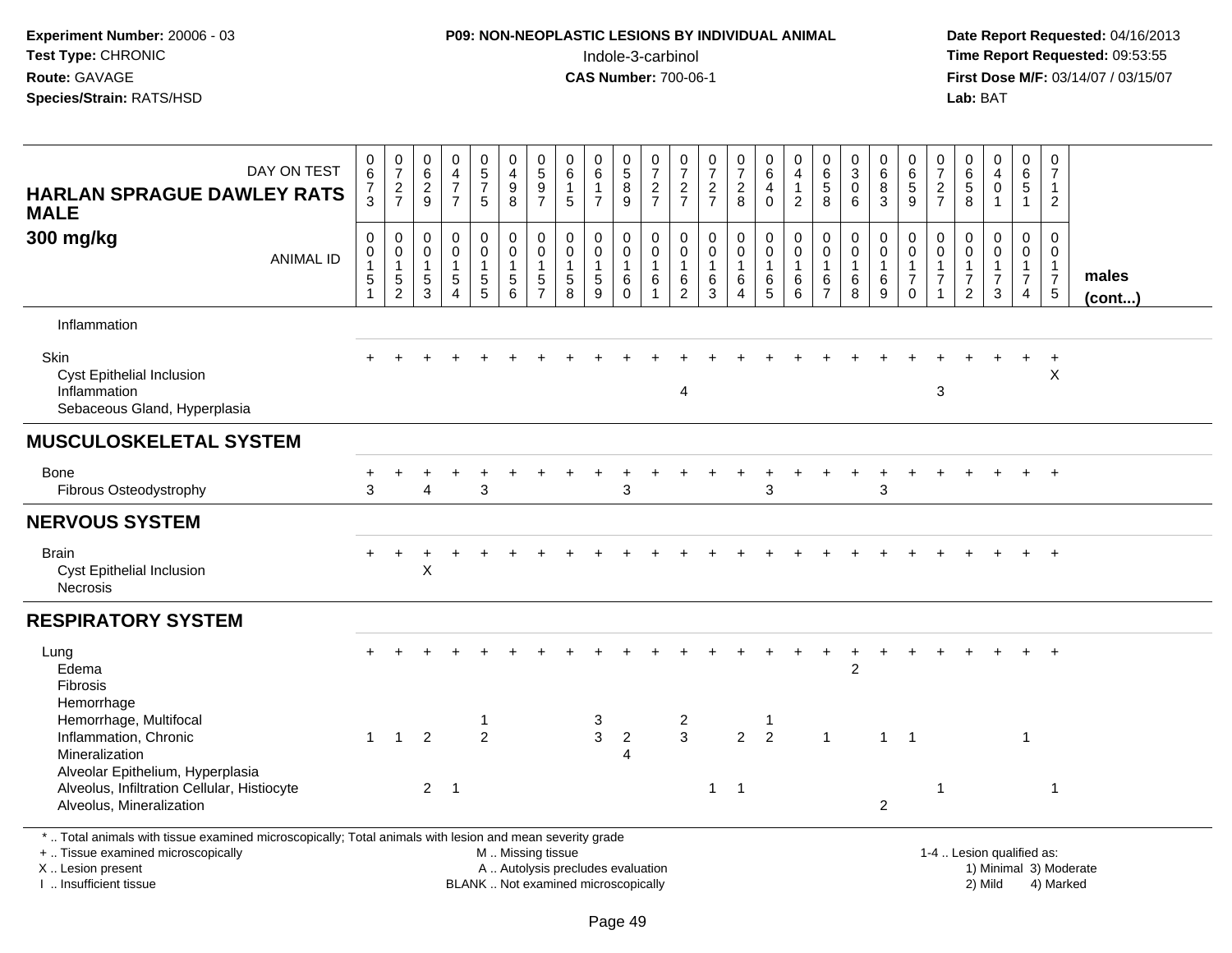#### **P09: NON-NEOPLASTIC LESIONS BY INDIVIDUAL ANIMAL**Indole-3-carbinol **Time Report Requested:** 09:53:55

 **Date Report Requested:** 04/16/2013 **First Dose M/F:** 03/14/07 / 03/15/07<br>**Lab: BAT Lab:** BAT

| DAY ON TEST<br><b>HARLAN SPRAGUE DAWLEY RATS</b><br><b>MALE</b>                                             | 0<br>$\,6\,$<br>$\overline{7}$<br>3   | $\frac{0}{7}$<br>$\frac{2}{7}$                                                | $\begin{matrix} 0 \\ 6 \end{matrix}$<br>$\overline{c}$<br>9 | 0<br>4<br>$\overline{7}$<br>$\overline{7}$           | $\begin{array}{c} 0 \\ 5 \\ 7 \end{array}$<br>$\sqrt{5}$                                              | 0<br>$\overline{\mathbf{4}}$<br>$\boldsymbol{9}$<br>8                       | $\begin{array}{c} 0 \\ 5 \\ 9 \end{array}$<br>$\overline{7}$ | $\begin{matrix} 0 \\ 6 \end{matrix}$<br>$\mathbf{1}$<br>5       | $0\over 6$<br>$\mathbf{1}$<br>$\overline{7}$ | $\begin{array}{c} 0 \\ 5 \\ 8 \end{array}$<br>$9\,$                             | $\frac{0}{7}$<br>$\overline{c}$<br>$\overline{7}$ | $\frac{0}{7}$<br>$\overline{c}$<br>$\overline{7}$ | $\frac{0}{7}$<br>$\overline{a}$<br>$\overline{7}$                                          | $\frac{0}{7}$<br>$\frac{2}{8}$                                  | $\begin{matrix} 0 \\ 6 \end{matrix}$<br>4<br>$\mathbf 0$          | 0<br>$\overline{4}$<br>$\mathbf{1}$<br>$\overline{c}$ | $\begin{array}{c} 0 \\ 6 \\ 5 \end{array}$<br>8                         | $\frac{0}{3}$<br>$\mathbf 0$<br>6                            | $\begin{matrix}0\6\8\end{matrix}$<br>$\mathfrak{Z}$                   | 0<br>$\overline{6}$<br>5<br>$9\,$                            | $\frac{0}{7}$<br>$\frac{2}{7}$                                      | $\begin{matrix} 0 \\ 6 \end{matrix}$<br>$\overline{5}$<br>8       | $\frac{0}{4}$<br>$\mathbf 0$<br>1                       | $\begin{matrix} 0 \\ 6 \end{matrix}$<br>$\overline{5}$<br>$\mathbf{1}$         | 0<br>$\overline{7}$<br>$\mathbf{1}$<br>$\overline{2}$    |                 |
|-------------------------------------------------------------------------------------------------------------|---------------------------------------|-------------------------------------------------------------------------------|-------------------------------------------------------------|------------------------------------------------------|-------------------------------------------------------------------------------------------------------|-----------------------------------------------------------------------------|--------------------------------------------------------------|-----------------------------------------------------------------|----------------------------------------------|---------------------------------------------------------------------------------|---------------------------------------------------|---------------------------------------------------|--------------------------------------------------------------------------------------------|-----------------------------------------------------------------|-------------------------------------------------------------------|-------------------------------------------------------|-------------------------------------------------------------------------|--------------------------------------------------------------|-----------------------------------------------------------------------|--------------------------------------------------------------|---------------------------------------------------------------------|-------------------------------------------------------------------|---------------------------------------------------------|--------------------------------------------------------------------------------|----------------------------------------------------------|-----------------|
| 300 mg/kg<br><b>ANIMAL ID</b>                                                                               | $\mathbf 0$<br>0<br>$\mathbf{1}$<br>5 | $\mathbf 0$<br>$\mathbf 0$<br>$\overline{1}$<br>$\,$ 5 $\,$<br>$\overline{2}$ | 0<br>$\mathbf 0$<br>$\mathbf{1}$<br>5<br>3                  | $\mathbf 0$<br>$\mathbf 0$<br>$\mathbf{1}$<br>5<br>4 | $\begin{smallmatrix} 0\\0 \end{smallmatrix}$<br>$\mathbf{1}$<br>$\begin{array}{c} 5 \\ 5 \end{array}$ | $_{\rm 0}^{\rm 0}$<br>$\mathbf{1}$<br>$\begin{array}{c} 5 \\ 6 \end{array}$ | $\mathbf 0$<br>$\pmb{0}$<br>$\overline{1}$<br>5              | $\mathbf 0$<br>$\mathbf 0$<br>$\overline{1}$<br>$\sqrt{5}$<br>8 | 0<br>$\mathbf 0$<br>$\mathbf{1}$<br>5<br>9   | $\begin{smallmatrix} 0\\0 \end{smallmatrix}$<br>$\overline{1}$<br>6<br>$\Omega$ | 0<br>$\mathbf 0$<br>$\mathbf{1}$<br>6             | $\pmb{0}$<br>0<br>$\overline{1}$<br>$\frac{6}{2}$ | $\begin{smallmatrix}0\0\0\end{smallmatrix}$<br>$\overline{1}$<br>$\,6\,$<br>$\overline{3}$ | $\pmb{0}$<br>$\pmb{0}$<br>$\overline{1}$<br>6<br>$\overline{4}$ | $_{\rm 0}^{\rm 0}$<br>$\overline{1}$<br>$\,6\,$<br>$\overline{5}$ | 0<br>$\mathbf 0$<br>$\mathbf{1}$<br>6<br>6            | $\mathbf 0$<br>$\pmb{0}$<br>$\overline{1}$<br>$\,6\,$<br>$\overline{7}$ | $\mathbf 0$<br>$\mathsf{O}\xspace$<br>$\mathbf{1}$<br>6<br>8 | $\begin{smallmatrix}0\0\0\end{smallmatrix}$<br>$\mathbf{1}$<br>$^6_9$ | 0<br>$\pmb{0}$<br>$\mathbf{1}$<br>$\overline{7}$<br>$\Omega$ | $\mathbf 0$<br>$\boldsymbol{0}$<br>$\overline{1}$<br>$\overline{7}$ | $\mathbf 0$<br>$\pmb{0}$<br>$\overline{1}$<br>$\overline{7}$<br>2 | 0<br>$\mathbf 0$<br>$\mathbf{1}$<br>$\overline{7}$<br>3 | $\mathbf 0$<br>$\mathbf 0$<br>$\mathbf{1}$<br>$\overline{7}$<br>$\overline{4}$ | $\mathbf{0}$<br>0<br>$\mathbf{1}$<br>$\overline{7}$<br>5 | males<br>(cont) |
| Nose<br>Foreign Body<br>Inflammation, Chronic Active<br>Respiratory Epithelium, Hyperplasia                 |                                       |                                                                               | Х<br>$\overline{2}$                                         |                                                      |                                                                                                       |                                                                             | X<br>$\overline{1}$                                          | 1                                                               | X<br>$\overline{c}$                          | X<br>$\overline{c}$<br>$\overline{2}$                                           | $\overline{1}$                                    | Χ<br>$\overline{1}$                               |                                                                                            | X<br>$\overline{1}$                                             |                                                                   |                                                       |                                                                         |                                                              |                                                                       |                                                              |                                                                     | 1<br>$\overline{2}$                                               |                                                         |                                                                                | $\ddot{}$                                                |                 |
| Trachea                                                                                                     |                                       |                                                                               |                                                             |                                                      |                                                                                                       |                                                                             |                                                              |                                                                 |                                              |                                                                                 |                                                   |                                                   |                                                                                            |                                                                 |                                                                   |                                                       |                                                                         |                                                              |                                                                       |                                                              |                                                                     |                                                                   |                                                         |                                                                                | $+$                                                      |                 |
| <b>SPECIAL SENSES SYSTEM</b>                                                                                |                                       |                                                                               |                                                             |                                                      |                                                                                                       |                                                                             |                                                              |                                                                 |                                              |                                                                                 |                                                   |                                                   |                                                                                            |                                                                 |                                                                   |                                                       |                                                                         |                                                              |                                                                       |                                                              |                                                                     |                                                                   |                                                         |                                                                                |                                                          |                 |
| Eye<br>Cataract<br>Anterior Chamber, Inflammation, Acute<br>Cornea, Inflammation, Acute<br>Retina, Fibrosis |                                       | 1                                                                             | $\overline{2}$                                              |                                                      |                                                                                                       |                                                                             | 2                                                            |                                                                 | $\overline{2}$                               | $\overline{1}$                                                                  | $\overline{2}$                                    |                                                   | $\mathbf{1}$                                                                               |                                                                 | 3                                                                 |                                                       |                                                                         |                                                              | $\overline{2}$<br>2                                                   | $\overline{2}$                                               | 2                                                                   |                                                                   |                                                         |                                                                                | $+$                                                      |                 |
| <b>Harderian Gland</b><br>Angiectasis                                                                       |                                       |                                                                               |                                                             |                                                      | 2                                                                                                     |                                                                             |                                                              |                                                                 |                                              |                                                                                 |                                                   |                                                   |                                                                                            |                                                                 |                                                                   |                                                       |                                                                         |                                                              |                                                                       |                                                              |                                                                     |                                                                   |                                                         | $+$                                                                            | $+$                                                      |                 |
| <b>URINARY SYSTEM</b>                                                                                       |                                       |                                                                               |                                                             |                                                      |                                                                                                       |                                                                             |                                                              |                                                                 |                                              |                                                                                 |                                                   |                                                   |                                                                                            |                                                                 |                                                                   |                                                       |                                                                         |                                                              |                                                                       |                                                              |                                                                     |                                                                   |                                                         |                                                                                |                                                          |                 |
| Kidney<br>Cyst<br>Nephropathy                                                                               | 4                                     | 3                                                                             | 4                                                           | 3                                                    | 4                                                                                                     | Δ                                                                           | 3                                                            | 3                                                               | 4                                            | 4                                                                               | 3                                                 | Δ                                                 | 2                                                                                          | 4                                                               |                                                                   | Δ                                                     | 3                                                                       | 2                                                            | 4                                                                     | 4                                                            | 3                                                                   | 3                                                                 | 3                                                       | 3                                                                              | $^{+}$<br>$\overline{\mathbf{3}}$                        |                 |
| <b>Urinary Bladder</b><br>Hemorrhage<br>Inflammation                                                        |                                       |                                                                               |                                                             |                                                      |                                                                                                       |                                                                             |                                                              |                                                                 |                                              |                                                                                 |                                                   |                                                   |                                                                                            |                                                                 |                                                                   |                                                       |                                                                         |                                                              |                                                                       |                                                              |                                                                     |                                                                   |                                                         |                                                                                | $\ddot{}$                                                |                 |

\* .. Total animals with tissue examined microscopically; Total animals with lesion and mean severity grade

+ .. Tissue examined microscopically

X .. Lesion present

I .. Insufficient tissue

 M .. Missing tissueA .. Autolysis precludes evaluation

1-4 .. Lesion qualified as:<br>1) Minimal 3) Moderate BLANK .. Not examined microscopically 2) Mild 4) Marked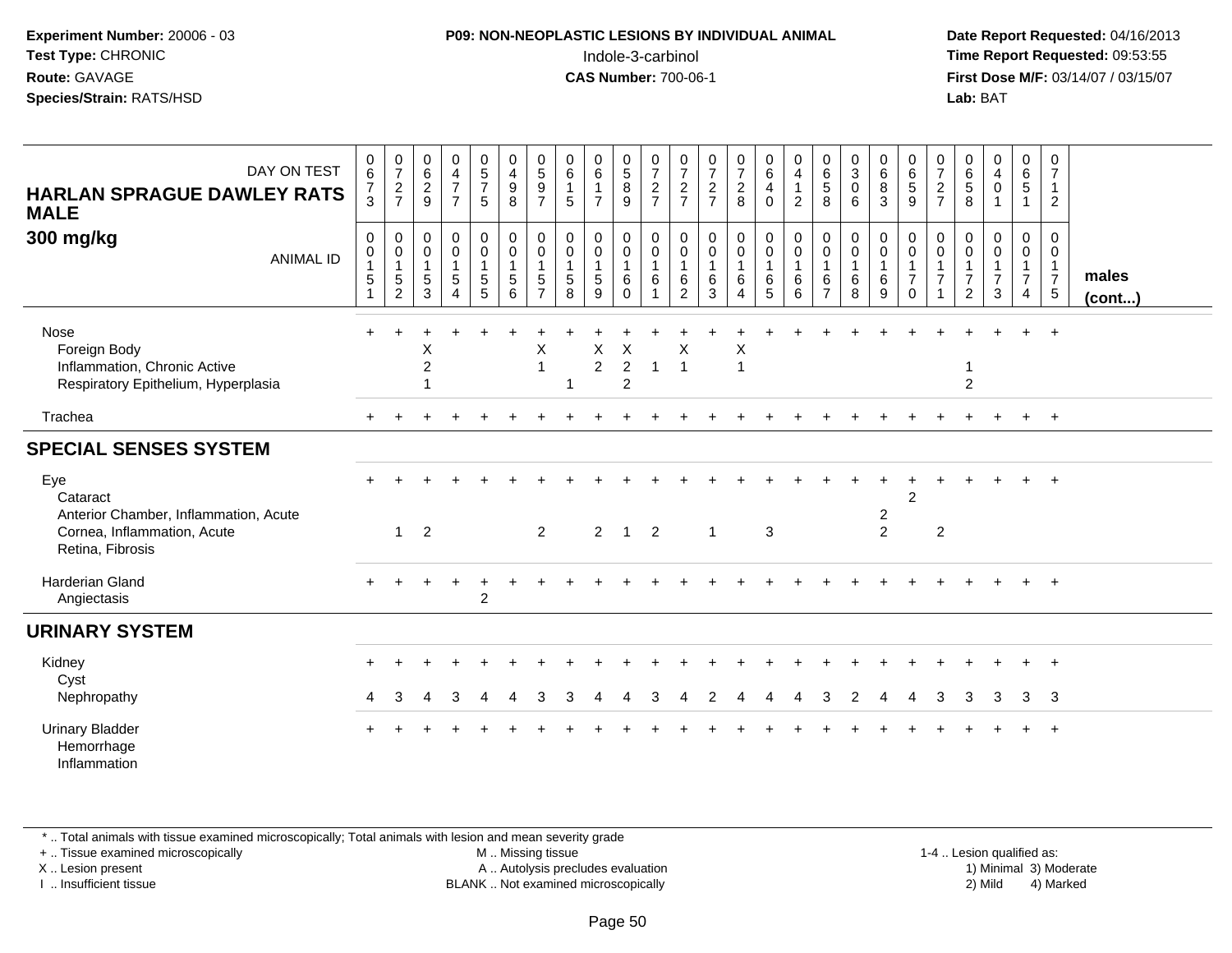#### **P09: NON-NEOPLASTIC LESIONS BY INDIVIDUAL ANIMAL**Indole-3-carbinol **Time Report Requested:** 09:53:55

 **Date Report Requested:** 04/16/2013 **First Dose M/F:** 03/14/07 / 03/15/07<br>**Lab: BAT** 

| DAY ON TEST<br><b>HARLAN SPRAGUE DAWLEY RATS</b><br><b>MALE</b><br>300 mg/kg<br><b>ANIMAL ID</b>                                                                                                                             | $_4^{\rm 0}$<br>$6\over 2$<br>0<br>$\mathbf 0$<br>$\mathbf{1}$<br>$\overline{7}$<br>6 | $\frac{0}{7}$<br>$\frac{2}{7}$<br>$\boldsymbol{0}$<br>$\pmb{0}$<br>$\overline{1}$<br>$\overline{7}$<br>$\overline{7}$ | $\frac{0}{7}$<br>$\overline{1}$<br>$\Omega$<br>$\mathbf 0$<br>$\mathbf 0$<br>$\mathbf{1}$<br>$\overline{7}$<br>8 | $\begin{array}{c} 0 \\ 7 \end{array}$<br>$\frac{2}{7}$<br>$\mathbf 0$<br>$\mathbf 0$<br>$\mathbf{1}$<br>$\overline{7}$<br>9 | $\begin{smallmatrix}0\1\end{smallmatrix}$<br>$\begin{matrix} 9 \\ 0 \end{matrix}$<br>$\mathsf{O}$<br>$\mathbf 0$<br>$\mathbf{1}$<br>8<br>$\Omega$ | $\begin{array}{c} 0 \\ 2 \\ 5 \\ 8 \end{array}$<br>$\mathsf{O}$<br>$\mathsf{O}$<br>$\overline{1}$<br>8<br>$\overline{1}$ | $\begin{array}{c} 0 \\ 6 \end{array}$<br>$\mathbf{1}$<br>$\pmb{0}$<br>$\pmb{0}$<br>$\mathbf{1}$<br>$\,8\,$<br>$\overline{2}$ | $\frac{0}{7}$<br>$\frac{2}{2}$<br>$\mathbf 0$<br>$\mathbf 0$<br>$\overline{1}$<br>$^8_3$ | $\frac{0}{7}$<br>$\frac{2}{0}$<br>$\mathbf 0$<br>$\pmb{0}$<br>$\mathbf{1}$<br>8<br>$\boldsymbol{\Lambda}$ | $\begin{array}{c} 0 \\ 7 \end{array}$<br>$\frac{2}{9}$<br>0<br>$\pmb{0}$<br>$\mathbf{1}$<br>$\bf 8$<br>5 | $\frac{0}{7}$<br>$\frac{2}{9}$<br>$\mathbf 0$<br>$\mathsf 0$<br>$\mathbf{1}$<br>8<br>6 | $_{6}^{\rm 0}$<br>$\frac{4}{5}$<br>0<br>$\mathbf 0$<br>$\mathbf{1}$<br>8<br>$\overline{7}$ | $\begin{array}{c} 0 \\ 5 \\ 1 \end{array}$<br>9<br>$\mathsf 0$<br>0<br>$\mathbf{1}$<br>8<br>8 | $\frac{0}{7}$<br>$\begin{matrix}0\\6\end{matrix}$<br>$\pmb{0}$<br>$\pmb{0}$<br>$\mathbf{1}$<br>$\bf 8$<br>$\overline{9}$ | $\begin{array}{c} 0 \\ 7 \end{array}$<br>$\frac{2}{9}$<br>$\pmb{0}$<br>$\pmb{0}$<br>$\mathbf{1}$<br>$\boldsymbol{9}$<br>$\mathbf 0$ | $\frac{0}{7}$<br>$\mathsf 0$<br>$\mathbf{1}$<br>$\mathbf 0$<br>$\mathbf 0$<br>$\overline{1}$<br>$\boldsymbol{9}$<br>$\mathbf{1}$ | $\begin{array}{c} 0 \\ 6 \end{array}$<br>6<br>1<br>$\mathbf 0$<br>$\pmb{0}$<br>$\mathbf{1}$<br>9<br>$\overline{c}$ | $\begin{array}{c} 0 \\ 4 \\ 9 \\ 6 \end{array}$<br>$\mathbf 0$<br>$\pmb{0}$<br>$\mathbf{1}$<br>$\frac{9}{3}$ | $\begin{matrix}0\\5\\3\end{matrix}$<br>$\overline{4}$<br>$\mathbf 0$<br>$\mathsf{O}$<br>$\mathbf{1}$<br>9<br>$\overline{4}$ | $\begin{smallmatrix}0\\7\end{smallmatrix}$<br>$\overline{1}$<br>9<br>$\pmb{0}$<br>$\pmb{0}$<br>$\mathbf{1}$<br>$\begin{array}{c} 9 \\ 5 \end{array}$ | $\begin{array}{c} 0 \\ 6 \end{array}$<br>$\mathbf{1}$<br>$\overline{2}$<br>$\mathbf 0$<br>$\mathsf 0$<br>$\mathbf{1}$<br>$\boldsymbol{9}$<br>$\,6\,$ | $\begin{array}{c} 0 \\ 5 \\ 2 \end{array}$<br>$\mathbf 0$<br>$\mathbf 0$<br>$\overline{1}$<br>$\frac{9}{7}$ | $\frac{0}{7}$<br>$\frac{2}{7}$<br>$\mathbf 0$<br>$\mathbf 0$<br>$\mathbf{1}$<br>$\boldsymbol{9}$<br>8 | $\begin{array}{c} 0 \\ 6 \\ 2 \end{array}$<br>$\mathbf{1}$<br>$\mathbf 0$<br>$\mathbf 0$<br>$\mathbf{1}$<br>$\boldsymbol{9}$<br>$9\,$ | $\begin{array}{c} 0 \\ 5 \\ 3 \end{array}$<br>$\mathbf{1}$<br>$\mathbf 0$<br>$\mathbf 0$<br>$\overline{c}$<br>$\boldsymbol{0}$<br>$\mathbf 0$ | * TOTALS                                                                                                                 |
|------------------------------------------------------------------------------------------------------------------------------------------------------------------------------------------------------------------------------|---------------------------------------------------------------------------------------|-----------------------------------------------------------------------------------------------------------------------|------------------------------------------------------------------------------------------------------------------|-----------------------------------------------------------------------------------------------------------------------------|---------------------------------------------------------------------------------------------------------------------------------------------------|--------------------------------------------------------------------------------------------------------------------------|------------------------------------------------------------------------------------------------------------------------------|------------------------------------------------------------------------------------------|-----------------------------------------------------------------------------------------------------------|----------------------------------------------------------------------------------------------------------|----------------------------------------------------------------------------------------|--------------------------------------------------------------------------------------------|-----------------------------------------------------------------------------------------------|--------------------------------------------------------------------------------------------------------------------------|-------------------------------------------------------------------------------------------------------------------------------------|----------------------------------------------------------------------------------------------------------------------------------|--------------------------------------------------------------------------------------------------------------------|--------------------------------------------------------------------------------------------------------------|-----------------------------------------------------------------------------------------------------------------------------|------------------------------------------------------------------------------------------------------------------------------------------------------|------------------------------------------------------------------------------------------------------------------------------------------------------|-------------------------------------------------------------------------------------------------------------|-------------------------------------------------------------------------------------------------------|---------------------------------------------------------------------------------------------------------------------------------------|-----------------------------------------------------------------------------------------------------------------------------------------------|--------------------------------------------------------------------------------------------------------------------------|
| <b>ALIMENTARY SYSTEM</b>                                                                                                                                                                                                     |                                                                                       |                                                                                                                       |                                                                                                                  |                                                                                                                             |                                                                                                                                                   |                                                                                                                          |                                                                                                                              |                                                                                          |                                                                                                           |                                                                                                          |                                                                                        |                                                                                            |                                                                                               |                                                                                                                          |                                                                                                                                     |                                                                                                                                  |                                                                                                                    |                                                                                                              |                                                                                                                             |                                                                                                                                                      |                                                                                                                                                      |                                                                                                             |                                                                                                       |                                                                                                                                       |                                                                                                                                               |                                                                                                                          |
| Esophagus                                                                                                                                                                                                                    |                                                                                       |                                                                                                                       |                                                                                                                  |                                                                                                                             |                                                                                                                                                   |                                                                                                                          |                                                                                                                              |                                                                                          |                                                                                                           |                                                                                                          |                                                                                        |                                                                                            |                                                                                               |                                                                                                                          |                                                                                                                                     |                                                                                                                                  |                                                                                                                    |                                                                                                              |                                                                                                                             |                                                                                                                                                      |                                                                                                                                                      |                                                                                                             |                                                                                                       |                                                                                                                                       | $\ddot{}$                                                                                                                                     | 50                                                                                                                       |
| Intestine Large, Cecum                                                                                                                                                                                                       |                                                                                       |                                                                                                                       |                                                                                                                  |                                                                                                                             |                                                                                                                                                   |                                                                                                                          |                                                                                                                              |                                                                                          |                                                                                                           |                                                                                                          |                                                                                        |                                                                                            |                                                                                               |                                                                                                                          |                                                                                                                                     |                                                                                                                                  |                                                                                                                    |                                                                                                              |                                                                                                                             |                                                                                                                                                      |                                                                                                                                                      |                                                                                                             |                                                                                                       |                                                                                                                                       |                                                                                                                                               | 50                                                                                                                       |
| Intestine Large, Colon                                                                                                                                                                                                       |                                                                                       |                                                                                                                       |                                                                                                                  |                                                                                                                             |                                                                                                                                                   |                                                                                                                          |                                                                                                                              |                                                                                          |                                                                                                           |                                                                                                          |                                                                                        |                                                                                            |                                                                                               |                                                                                                                          |                                                                                                                                     |                                                                                                                                  |                                                                                                                    |                                                                                                              |                                                                                                                             |                                                                                                                                                      |                                                                                                                                                      |                                                                                                             |                                                                                                       |                                                                                                                                       |                                                                                                                                               | 50                                                                                                                       |
| Intestine Large, Rectum<br>Fibrosis                                                                                                                                                                                          |                                                                                       |                                                                                                                       |                                                                                                                  |                                                                                                                             |                                                                                                                                                   |                                                                                                                          |                                                                                                                              |                                                                                          |                                                                                                           |                                                                                                          |                                                                                        |                                                                                            |                                                                                               |                                                                                                                          |                                                                                                                                     |                                                                                                                                  |                                                                                                                    |                                                                                                              |                                                                                                                             |                                                                                                                                                      |                                                                                                                                                      |                                                                                                             |                                                                                                       |                                                                                                                                       | $\ddot{}$                                                                                                                                     | 50<br>1 1.0                                                                                                              |
| Intestine Small, Duodenum<br>Lymphatic, Ectasia                                                                                                                                                                              | $+$                                                                                   |                                                                                                                       | $\ddot{}$                                                                                                        | $\ddot{}$                                                                                                                   | $\ddot{}$                                                                                                                                         | A                                                                                                                        | $\ddot{}$                                                                                                                    |                                                                                          | 3                                                                                                         |                                                                                                          |                                                                                        | $\ddot{}$                                                                                  |                                                                                               | A                                                                                                                        |                                                                                                                                     |                                                                                                                                  |                                                                                                                    |                                                                                                              |                                                                                                                             |                                                                                                                                                      |                                                                                                                                                      |                                                                                                             |                                                                                                       |                                                                                                                                       | $+$                                                                                                                                           | 48<br>14 1.4                                                                                                             |
| Intestine Small, Ileum                                                                                                                                                                                                       |                                                                                       |                                                                                                                       |                                                                                                                  |                                                                                                                             |                                                                                                                                                   |                                                                                                                          |                                                                                                                              |                                                                                          |                                                                                                           |                                                                                                          |                                                                                        |                                                                                            |                                                                                               |                                                                                                                          |                                                                                                                                     |                                                                                                                                  |                                                                                                                    |                                                                                                              |                                                                                                                             |                                                                                                                                                      |                                                                                                                                                      |                                                                                                             | А                                                                                                     | A                                                                                                                                     | $\ddot{+}$                                                                                                                                    | 38                                                                                                                       |
| Intestine Small, Jejunum<br>Lymphatic, Ectasia                                                                                                                                                                               | +<br>$\overline{1}$                                                                   | $\ddot{}$<br>$\overline{1}$                                                                                           | А                                                                                                                | $\overline{1}$                                                                                                              | $\overline{4}$                                                                                                                                    | $\overline{2}$                                                                                                           | $\overline{2}$                                                                                                               |                                                                                          | 3                                                                                                         | $\overline{1}$                                                                                           |                                                                                        | $\overline{1}$                                                                             | $\overline{2}$                                                                                | $\overline{2}$                                                                                                           | $\overline{1}$                                                                                                                      | $\mathbf{1}$                                                                                                                     | 3                                                                                                                  | $\overline{1}$                                                                                               | $\overline{2}$                                                                                                              | $\overline{1}$                                                                                                                                       | 3                                                                                                                                                    | $\overline{2}$                                                                                              | $\overline{2}$                                                                                        | $\overline{2}$                                                                                                                        | $\ddot{}$<br>$\overline{1}$                                                                                                                   | 42<br>41 2.0                                                                                                             |
| Liver<br><b>Basophilic Focus</b><br>Cholangiofibrosis<br><b>Clear Cell Focus</b><br><b>Eosinophilic Focus</b><br>Hepatodiaphragmatic Nodule<br><b>Mixed Cell Focus</b><br>Necrosis<br>Bile Duct, Cyst<br>Bile Duct, Fibrosis | 3                                                                                     |                                                                                                                       |                                                                                                                  | $\mathsf X$<br>$\overline{c}$                                                                                               |                                                                                                                                                   | $\overline{2}$                                                                                                           | X                                                                                                                            | $\overline{2}$                                                                           |                                                                                                           | $X$ $X$                                                                                                  |                                                                                        | 3                                                                                          |                                                                                               |                                                                                                                          |                                                                                                                                     | $\boldsymbol{\mathsf{X}}$<br>3                                                                                                   | $\pmb{\times}$                                                                                                     | 3                                                                                                            | Χ<br>$\overline{2}$                                                                                                         |                                                                                                                                                      |                                                                                                                                                      |                                                                                                             | $\mathsf X$<br>$\boldsymbol{\mathsf{X}}$                                                              | $+$<br>$\sf X$<br>$\boldsymbol{X}$                                                                                                    | $+$                                                                                                                                           | 50<br>$\mathbf{1}$<br>2.0<br>$\mathbf{1}$<br>9<br>6<br>1<br>$\mathbf 2$<br>$\overline{7}$<br>2.3<br>5<br>2.4<br>1.0<br>1 |
| Bile Duct, Hyperplasia<br>* Total animals with tissue examined microsconically: Total animals with lesion and mean severity grade                                                                                            |                                                                                       |                                                                                                                       |                                                                                                                  |                                                                                                                             |                                                                                                                                                   |                                                                                                                          |                                                                                                                              |                                                                                          |                                                                                                           |                                                                                                          |                                                                                        |                                                                                            |                                                                                               |                                                                                                                          |                                                                                                                                     |                                                                                                                                  |                                                                                                                    |                                                                                                              |                                                                                                                             |                                                                                                                                                      |                                                                                                                                                      |                                                                                                             |                                                                                                       |                                                                                                                                       |                                                                                                                                               | 3, 1.0                                                                                                                   |

\* ... Total animals with tissue examined microscopically; Total animals with lesion and mean severity grade

+ .. Tissue examined microscopically

X .. Lesion present

I .. Insufficient tissue

M .. Missing tissue

A .. Autolysis precludes evaluation 1999 (1999) 1999 (1999) 1999 (1999) 1999 (1999) 1999 (1999) 1999 (1999) 1<br>1999 - Nicolas Antonio Scopically 1999 (1999) 1999 (1999) 1999 (1999) 1999 (1999) 1999 (1999) 1999 (1999) 199

BLANK .. Not examined microscopically 2) Mild 4) Marked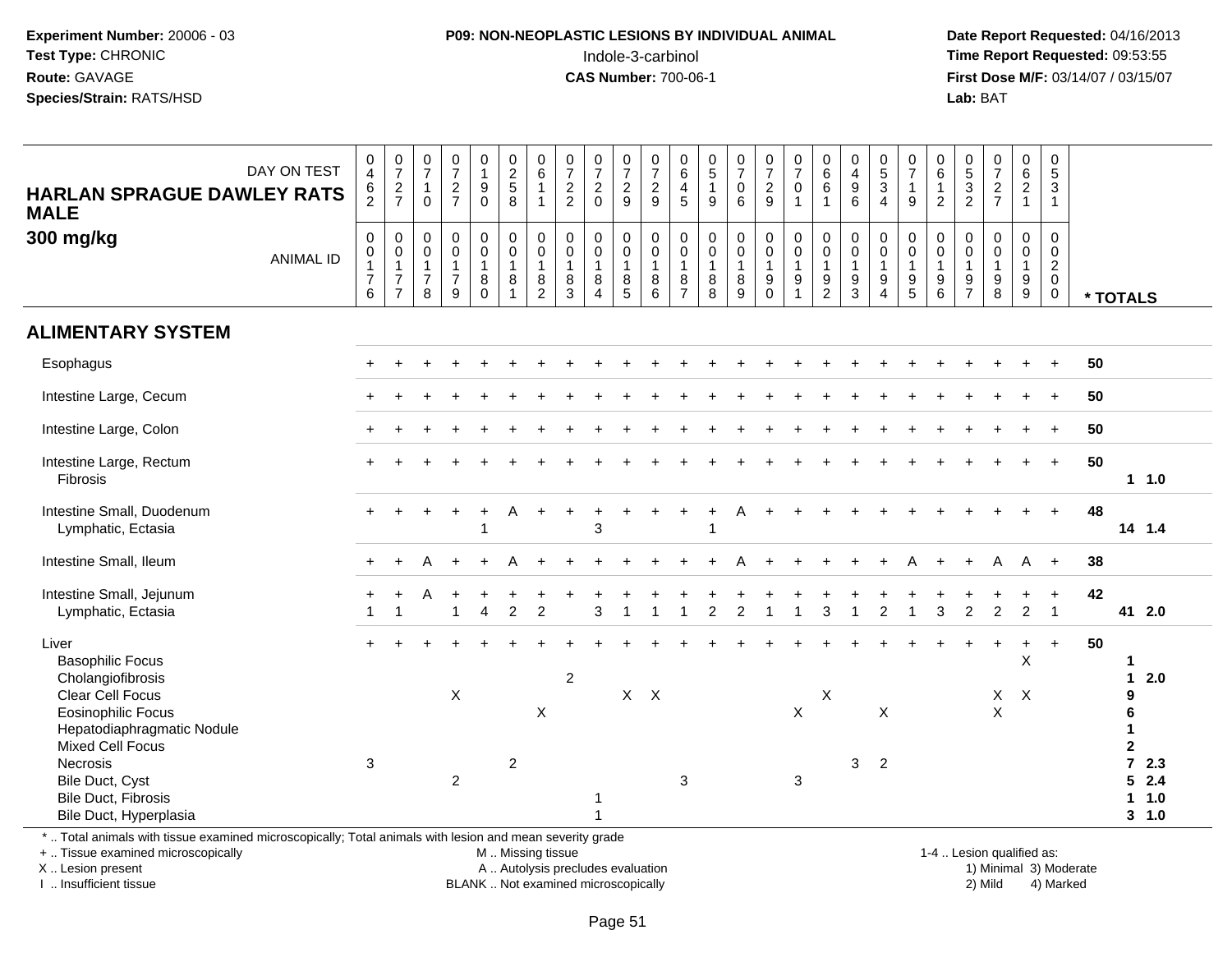#### **P09: NON-NEOPLASTIC LESIONS BY INDIVIDUAL ANIMAL**Indole-3-carbinol **Time Report Requested:** 09:53:55

 **Date Report Requested:** 04/16/2013 **First Dose M/F:** 03/14/07 / 03/15/07<br>**Lab:** BAT **Lab:** BAT

| DAY ON TEST<br><b>HARLAN SPRAGUE DAWLEY RATS</b><br><b>MALE</b>                                                                                                                               | $_4^{\rm 0}$<br>6<br>$\overline{2}$                     | $\frac{0}{7}$<br>$\frac{2}{7}$                                                           | $\frac{0}{7}$<br>$\mathbf{1}$<br>$\mathbf 0$  | $\frac{0}{7}$<br>$\frac{2}{7}$                                    | 0<br>$\mathbf{1}$<br>$\boldsymbol{9}$<br>$\mathbf 0$ | $\begin{array}{c} 0 \\ 2 \\ 5 \end{array}$<br>8                                               | $_{6}^{\rm 0}$<br>$\mathbf{1}$<br>$\mathbf{1}$                            | $\frac{0}{7}$<br>$\overline{c}$<br>$\overline{c}$     | $\frac{0}{7}$<br>$\sqrt{2}$<br>$\mathbf 0$                        | $\frac{0}{7}$<br>$\frac{2}{9}$                                            | $\begin{array}{c} 0 \\ 7 \end{array}$<br>$\overline{c}$<br>9 | $\pmb{0}$<br>$\,6\,$<br>$\overline{4}$<br>$\overline{5}$               | $\begin{array}{c} 0 \\ 5 \end{array}$<br>$\mathbf{1}$<br>9 | $\frac{0}{7}$<br>$\boldsymbol{0}$<br>$6\phantom{1}$     | $\begin{array}{c} 0 \\ 7 \end{array}$<br>$\overline{c}$<br>9 | $\frac{0}{7}$<br>$\mathbf 0$<br>$\overline{1}$   | $\begin{array}{c} 0 \\ 6 \end{array}$<br>6                            | $\begin{smallmatrix}0\0\4\end{smallmatrix}$<br>$\boldsymbol{9}$<br>$6\phantom{1}6$ | $\begin{array}{c} 0 \\ 5 \end{array}$<br>$\overline{3}$<br>$\overline{4}$ | $\frac{0}{7}$<br>$\overline{1}$<br>9                              | 0<br>6<br>1<br>$\overline{2}$              | $\frac{0}{5}$ 3<br>2                                              | $\frac{0}{7}$<br>$\frac{2}{7}$                                 | $\begin{matrix} 0 \\ 6 \\ 2 \end{matrix}$<br>$\mathbf{1}$ | $\mathbf 0$<br>$5\,$<br>$\mathfrak{S}$<br>$\mathbf{1}$                    |              |             |                           |
|-----------------------------------------------------------------------------------------------------------------------------------------------------------------------------------------------|---------------------------------------------------------|------------------------------------------------------------------------------------------|-----------------------------------------------|-------------------------------------------------------------------|------------------------------------------------------|-----------------------------------------------------------------------------------------------|---------------------------------------------------------------------------|-------------------------------------------------------|-------------------------------------------------------------------|---------------------------------------------------------------------------|--------------------------------------------------------------|------------------------------------------------------------------------|------------------------------------------------------------|---------------------------------------------------------|--------------------------------------------------------------|--------------------------------------------------|-----------------------------------------------------------------------|------------------------------------------------------------------------------------|---------------------------------------------------------------------------|-------------------------------------------------------------------|--------------------------------------------|-------------------------------------------------------------------|----------------------------------------------------------------|-----------------------------------------------------------|---------------------------------------------------------------------------|--------------|-------------|---------------------------|
| 300 mg/kg<br><b>ANIMAL ID</b>                                                                                                                                                                 | $\mathbf 0$<br>0<br>$\mathbf{1}$<br>$\overline{7}$<br>6 | $\mathbf 0$<br>$\mathsf{O}\xspace$<br>$\overline{1}$<br>$\overline{7}$<br>$\overline{7}$ | 0<br>0<br>$\mathbf{1}$<br>$\overline{7}$<br>8 | $\mathbf 0$<br>$\mathbf 0$<br>$\mathbf{1}$<br>$\overline{7}$<br>9 | 0<br>$\mathsf{O}\xspace$<br>1<br>8<br>$\Omega$       | $\pmb{0}$<br>$\pmb{0}$<br>$\mathbf{1}$<br>8<br>1                                              | $\mathbf 0$<br>$\mathsf{O}\xspace$<br>$\mathbf{1}$<br>8<br>$\overline{2}$ | 0<br>$\pmb{0}$<br>$\mathbf{1}$<br>8<br>$\overline{3}$ | $\mathbf 0$<br>$\mathbf 0$<br>$\mathbf{1}$<br>8<br>$\overline{4}$ | 0<br>$\mathbf 0$<br>$\mathbf{1}$<br>$\begin{array}{c} 8 \\ 5 \end{array}$ | 0<br>$\mathbf 0$<br>$\mathbf{1}$<br>8<br>6                   | $\mathbf 0$<br>$\boldsymbol{0}$<br>$\mathbf{1}$<br>8<br>$\overline{7}$ | 0<br>$\mathbf 0$<br>$\mathbf{1}$<br>8<br>8                 | 0<br>$\mathbf 0$<br>$\mathbf{1}$<br>8<br>$\overline{9}$ | 0<br>$\mathbf 0$<br>$\mathbf{1}$<br>9<br>$\mathbf 0$         | $\pmb{0}$<br>$\pmb{0}$<br>$\mathbf{1}$<br>9<br>1 | $\mathbf 0$<br>$\mathbf 0$<br>$\mathbf{1}$<br>$9\,$<br>$\overline{2}$ | $\mathbf 0$<br>$\mathbf 0$<br>$\mathbf{1}$<br>9<br>$\mathbf{3}$                    | 0<br>$\mathbf 0$<br>$\mathbf{1}$<br>$\boldsymbol{9}$<br>$\overline{4}$    | $\mathbf 0$<br>$\mathbf 0$<br>$\mathbf{1}$<br>9<br>$\overline{5}$ | 0<br>$\mathbf 0$<br>$\mathbf{1}$<br>9<br>6 | $\mathbf 0$<br>$\mathbf 0$<br>$\mathbf{1}$<br>9<br>$\overline{7}$ | 0<br>$\mathsf{O}$<br>$\mathbf{1}$<br>$9\,$<br>$\overline{8}$   | 0<br>$\mathsf{O}\xspace$<br>$\mathbf{1}$<br>$^9_9$        | $\mathbf 0$<br>$\mathbf 0$<br>$\sqrt{2}$<br>$\mathbf 0$<br>$\overline{0}$ |              | * TOTALS    |                           |
| Oval Cell, Hyperplasia                                                                                                                                                                        |                                                         |                                                                                          |                                               |                                                                   |                                                      |                                                                                               |                                                                           |                                                       |                                                                   |                                                                           |                                                              |                                                                        |                                                            |                                                         |                                                              |                                                  |                                                                       |                                                                                    |                                                                           |                                                                   |                                            |                                                                   |                                                                |                                                           |                                                                           |              |             | 11.0                      |
| Oral Mucosa<br>Hyperplasia, Squamous<br>Sebaceous Gland, Ectopic Tissue                                                                                                                       |                                                         |                                                                                          |                                               |                                                                   |                                                      |                                                                                               |                                                                           |                                                       |                                                                   |                                                                           |                                                              |                                                                        |                                                            |                                                         |                                                              | 3                                                |                                                                       |                                                                                    |                                                                           |                                                                   |                                            |                                                                   |                                                                |                                                           |                                                                           | 50           | 1           | $1 \quad 3.0$             |
| Pancreas<br>Angiectasis<br>Acinus, Atrophy<br>Acinus, Hyperplasia                                                                                                                             |                                                         |                                                                                          |                                               | 3                                                                 |                                                      |                                                                                               |                                                                           |                                                       |                                                                   | 2                                                                         | 4                                                            |                                                                        |                                                            | 1                                                       |                                                              | $\overline{c}$                                   |                                                                       |                                                                                    | 2                                                                         |                                                                   |                                            |                                                                   |                                                                |                                                           |                                                                           | 49           |             | 1.0<br>2, 1.0<br>$10$ 2.2 |
| Artery, Inflammation, Chronic Active                                                                                                                                                          |                                                         | $\overline{1}$                                                                           | 2                                             | $\overline{2}$                                                    |                                                      |                                                                                               |                                                                           |                                                       |                                                                   | 3                                                                         | $\overline{2}$                                               | 2                                                                      |                                                            |                                                         |                                                              | $\overline{2}$                                   |                                                                       | 2                                                                                  | $\overline{2}$                                                            | $\overline{2}$                                                    |                                            |                                                                   |                                                                | $2^{\circ}$                                               | 2                                                                         |              |             | 21 2.0                    |
| Salivary Glands<br>Metaplasia                                                                                                                                                                 |                                                         |                                                                                          |                                               | -1                                                                |                                                      |                                                                                               |                                                                           |                                                       |                                                                   |                                                                           |                                                              |                                                                        |                                                            |                                                         |                                                              |                                                  |                                                                       |                                                                                    |                                                                           |                                                                   |                                            |                                                                   |                                                                |                                                           | $\ddot{}$                                                                 | 50           |             | 2, 1.0                    |
| Stomach, Forestomach<br>Hyperplasia<br>Inflammation<br>Ulcer                                                                                                                                  | 2                                                       | 2                                                                                        | 2                                             |                                                                   |                                                      |                                                                                               |                                                                           |                                                       | 3<br>1                                                            |                                                                           |                                                              |                                                                        |                                                            |                                                         |                                                              |                                                  |                                                                       |                                                                                    |                                                                           |                                                                   |                                            |                                                                   | -1                                                             |                                                           | $\overline{+}$                                                            | 50           |             | 22 1.8<br>11.0<br>11.0    |
| Stomach, Glandular<br>Epithelium, Hyperplasia<br>Epithelium, Inflammation, Chronic Active<br>Epithelium, Mineralization                                                                       |                                                         |                                                                                          |                                               |                                                                   |                                                      |                                                                                               | $\mathbf{1}$                                                              |                                                       |                                                                   |                                                                           |                                                              | 2                                                                      |                                                            |                                                         |                                                              | $\overline{c}$<br>$\boldsymbol{2}$<br>3          |                                                                       | $\overline{1}$                                                                     |                                                                           |                                                                   |                                            |                                                                   |                                                                |                                                           |                                                                           | 50           | $\mathbf 1$ | 32.0<br>2.0<br>10 1.8     |
| Tongue                                                                                                                                                                                        |                                                         |                                                                                          |                                               |                                                                   |                                                      |                                                                                               |                                                                           |                                                       |                                                                   |                                                                           |                                                              |                                                                        |                                                            |                                                         |                                                              |                                                  |                                                                       |                                                                                    |                                                                           |                                                                   |                                            |                                                                   |                                                                |                                                           |                                                                           | $\mathbf{1}$ |             |                           |
| <b>CARDIOVASCULAR SYSTEM</b>                                                                                                                                                                  |                                                         |                                                                                          |                                               |                                                                   |                                                      |                                                                                               |                                                                           |                                                       |                                                                   |                                                                           |                                                              |                                                                        |                                                            |                                                         |                                                              |                                                  |                                                                       |                                                                                    |                                                                           |                                                                   |                                            |                                                                   |                                                                |                                                           |                                                                           |              |             |                           |
| <b>Blood Vessel</b>                                                                                                                                                                           |                                                         |                                                                                          |                                               |                                                                   |                                                      |                                                                                               |                                                                           |                                                       |                                                                   |                                                                           |                                                              |                                                                        |                                                            |                                                         |                                                              |                                                  |                                                                       |                                                                                    |                                                                           |                                                                   |                                            |                                                                   |                                                                |                                                           |                                                                           | 50           |             |                           |
| *  Total animals with tissue examined microscopically; Total animals with lesion and mean severity grade<br>+  Tissue examined microscopically<br>X  Lesion present<br>I. Insufficient tissue |                                                         |                                                                                          |                                               |                                                                   |                                                      | M  Missing tissue<br>A  Autolysis precludes evaluation<br>BLANK  Not examined microscopically |                                                                           |                                                       |                                                                   |                                                                           |                                                              |                                                                        |                                                            |                                                         |                                                              |                                                  |                                                                       |                                                                                    |                                                                           |                                                                   |                                            |                                                                   | 1-4  Lesion qualified as:<br>1) Minimal 3) Moderate<br>2) Mild |                                                           | 4) Marked                                                                 |              |             |                           |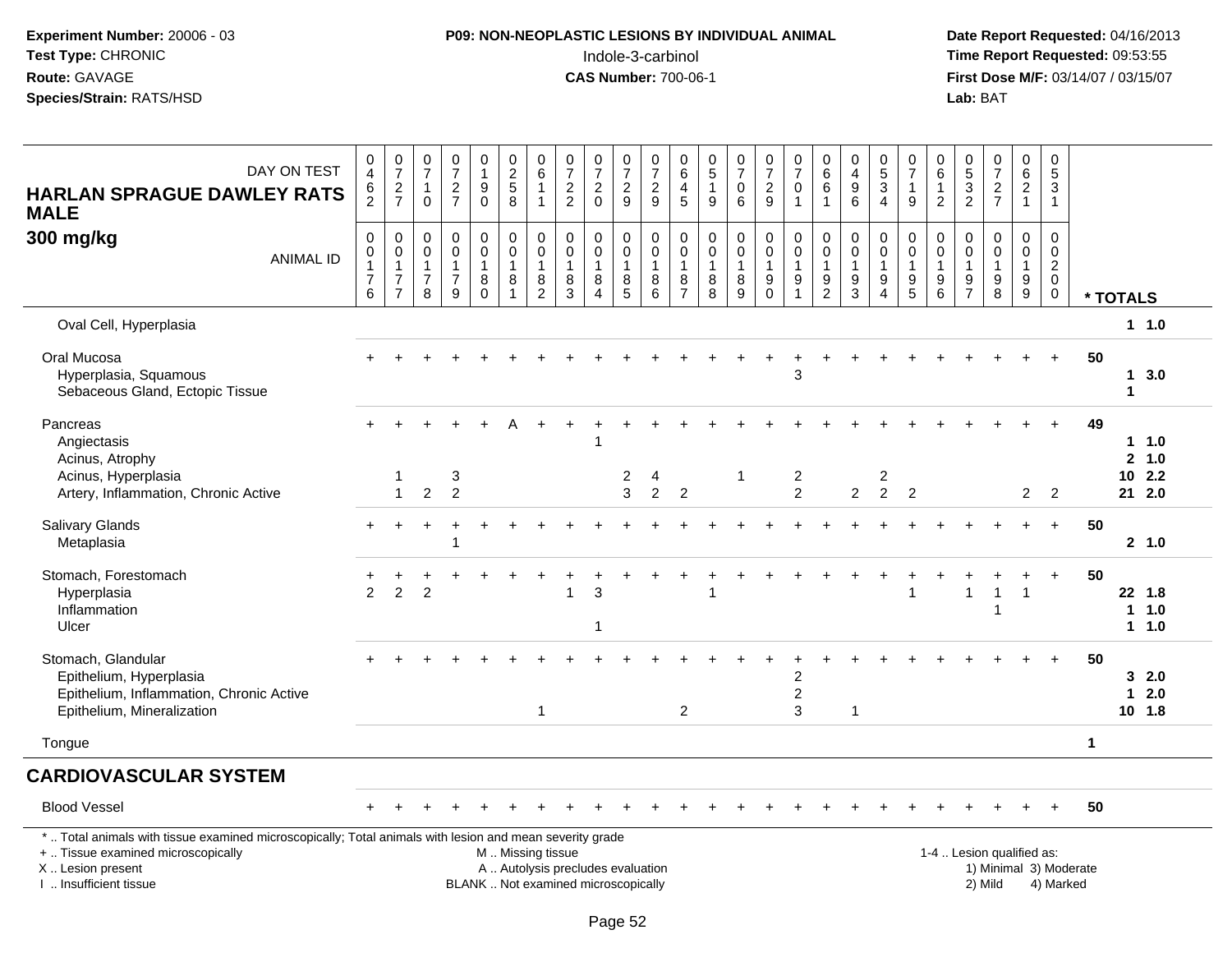#### **P09: NON-NEOPLASTIC LESIONS BY INDIVIDUAL ANIMAL**Indole-3-carbinol **Time Report Requested:** 09:53:55

 **Date Report Requested:** 04/16/2013 **First Dose M/F:** 03/14/07 / 03/15/07<br>**Lab:** BAT **Lab:** BAT

| <b>HARLAN SPRAGUE DAWLEY RATS</b><br><b>MALE</b>                                                                                                                    | DAY ON TEST      | $_4^{\rm 0}$<br>6<br>$\overline{2}$                           | $\frac{0}{7}$<br>$\frac{2}{7}$                                               | $\frac{0}{7}$<br>$\mathbf{1}$<br>$\Omega$               | $\frac{0}{7}$<br>$\frac{2}{7}$                                    | 0<br>$\mathbf{1}$<br>$\boldsymbol{9}$<br>$\mathbf 0$    | $\begin{array}{c} 0 \\ 2 \\ 5 \end{array}$<br>8                   | $\begin{array}{c} 0 \\ 6 \end{array}$<br>$\mathbf{1}$<br>$\overline{1}$ | $\frac{0}{7}$<br>$\frac{2}{2}$                              | $\frac{0}{7}$<br>$\sqrt{2}$<br>$\Omega$              | $\frac{0}{7}$<br>$\frac{2}{9}$                          | 0<br>$\overline{7}$<br>$\overline{\mathbf{c}}$<br>9 | $_{6}^{\rm 0}$<br>$\overline{4}$<br>5                 | $\begin{smallmatrix}0\0\5\end{smallmatrix}$<br>$\mathbf{1}$<br>9 | $\frac{0}{7}$<br>$\pmb{0}$<br>$6\phantom{a}$                            | $\frac{0}{7}$<br>$\sqrt{2}$<br>9                                          | $\frac{0}{7}$<br>$\pmb{0}$<br>$\overline{1}$                                   | $\begin{array}{c} 0 \\ 6 \end{array}$<br>$\,6$<br>1         | 0<br>$\overline{4}$<br>$\boldsymbol{9}$<br>6                      | $\begin{array}{c} 0 \\ 5 \\ 3 \end{array}$<br>$\overline{4}$    | $\frac{0}{7}$<br>$\mathbf{1}$<br>9                       | 0<br>$\,6\,$<br>$\mathbf{1}$<br>2                                     | $\begin{array}{c} 0 \\ 5 \end{array}$<br>$\sqrt{3}$<br>$\overline{2}$ | $\frac{0}{7}$<br>$\sqrt{2}$<br>$\overline{7}$                       | $_{6}^{\rm 0}$<br>$\overline{a}$<br>$\mathbf{1}$                         | $\pmb{0}$<br>$\overline{5}$<br>$\mathsf 3$<br>$\mathbf{1}$                         |                        |                                |                                     |  |
|---------------------------------------------------------------------------------------------------------------------------------------------------------------------|------------------|---------------------------------------------------------------|------------------------------------------------------------------------------|---------------------------------------------------------|-------------------------------------------------------------------|---------------------------------------------------------|-------------------------------------------------------------------|-------------------------------------------------------------------------|-------------------------------------------------------------|------------------------------------------------------|---------------------------------------------------------|-----------------------------------------------------|-------------------------------------------------------|------------------------------------------------------------------|-------------------------------------------------------------------------|---------------------------------------------------------------------------|--------------------------------------------------------------------------------|-------------------------------------------------------------|-------------------------------------------------------------------|-----------------------------------------------------------------|----------------------------------------------------------|-----------------------------------------------------------------------|-----------------------------------------------------------------------|---------------------------------------------------------------------|--------------------------------------------------------------------------|------------------------------------------------------------------------------------|------------------------|--------------------------------|-------------------------------------|--|
| 300 mg/kg                                                                                                                                                           | <b>ANIMAL ID</b> | $\pmb{0}$<br>$\pmb{0}$<br>$\mathbf{1}$<br>$\overline{7}$<br>6 | $\pmb{0}$<br>$\mathbf 0$<br>$\mathbf{1}$<br>$\overline{7}$<br>$\overline{7}$ | 0<br>$\mathbf 0$<br>$\mathbf{1}$<br>$\overline{7}$<br>8 | $\mathbf 0$<br>$\mathbf 0$<br>$\mathbf{1}$<br>$\overline{7}$<br>9 | $\pmb{0}$<br>$\pmb{0}$<br>$\mathbf{1}$<br>8<br>$\Omega$ | $\pmb{0}$<br>$\mathbf 0$<br>$\overline{1}$<br>8<br>$\overline{1}$ | $\pmb{0}$<br>$\pmb{0}$<br>$\mathbf{1}$<br>8<br>$\overline{c}$           | $\pmb{0}$<br>$\mathbf 0$<br>$\mathbf{1}$<br>8<br>$\sqrt{3}$ | $\mathbf 0$<br>$\mathbf 0$<br>$\mathbf{1}$<br>8<br>4 | 0<br>$\mathbf 0$<br>$\mathbf{1}$<br>8<br>$\overline{5}$ | 0<br>$\mathsf 0$<br>$\mathbf{1}$<br>8<br>6          | 0<br>$\pmb{0}$<br>$\mathbf{1}$<br>8<br>$\overline{7}$ | $\mathbf 0$<br>$\mathbf 0$<br>$\mathbf{1}$<br>$\,8\,$<br>8       | $\pmb{0}$<br>$\mathsf 0$<br>$\mathbf{1}$<br>$\bf 8$<br>$\boldsymbol{9}$ | $\pmb{0}$<br>$\pmb{0}$<br>$\mathbf{1}$<br>$\boldsymbol{9}$<br>$\mathbf 0$ | $\pmb{0}$<br>$\mathbf 0$<br>$\mathbf{1}$<br>$\boldsymbol{9}$<br>$\overline{1}$ | 0<br>$\mathbf 0$<br>1<br>$\boldsymbol{9}$<br>$\overline{c}$ | 0<br>$\mathsf{O}\xspace$<br>$\mathbf{1}$<br>$\boldsymbol{9}$<br>3 | $\pmb{0}$<br>$\pmb{0}$<br>$\mathbf{1}$<br>$\boldsymbol{9}$<br>4 | 0<br>0<br>$\mathbf{1}$<br>$\boldsymbol{9}$<br>$\sqrt{5}$ | $\mathbf 0$<br>$\mathbf 0$<br>$\overline{1}$<br>$\boldsymbol{9}$<br>6 | $\mathbf 0$<br>0<br>$\mathbf{1}$<br>$9\,$<br>$\overline{7}$           | $\mathbf 0$<br>$\mathbf 0$<br>$\mathbf{1}$<br>$\boldsymbol{9}$<br>8 | 0<br>$\mathbf 0$<br>$\mathbf{1}$<br>$\boldsymbol{9}$<br>$\boldsymbol{9}$ | $\mathsf 0$<br>$\mathbf 0$<br>$\overline{2}$<br>$\mathsf{O}\xspace$<br>$\mathbf 0$ |                        | * TOTALS                       |                                     |  |
| Inflammation, Chronic Active<br>Mineralization                                                                                                                      |                  |                                                               | $\overline{1}$                                                               | $\overline{c}$                                          | $\overline{2}$                                                    |                                                         |                                                                   |                                                                         | $\overline{2}$                                              | $\overline{2}$                                       | $\overline{2}$                                          | 2                                                   | 3                                                     |                                                                  | $\overline{2}$                                                          |                                                                           | $\overline{c}$                                                                 | $\overline{2}$                                              | $\overline{2}$                                                    | 3                                                               | 2                                                        | $\overline{2}$                                                        |                                                                       |                                                                     | $\overline{2}$                                                           | $\overline{2}$                                                                     |                        | 29 1.9                         | 13.0                                |  |
| Heart<br>Cardiomyopathy<br>Mineralization<br>Atrium, Thrombosis                                                                                                     |                  | 3                                                             | 2                                                                            | 3                                                       |                                                                   |                                                         | $\overline{2}$                                                    | $\overline{2}$<br>3                                                     | 2<br>3                                                      | 3<br>$\overline{4}$                                  | 3                                                       | 3                                                   | 3                                                     | 3                                                                | 3                                                                       | 3                                                                         | 3                                                                              | 3                                                           | 3                                                                 | $\overline{2}$                                                  | $\overline{2}$                                           | 3                                                                     |                                                                       |                                                                     | 3                                                                        | $\ddot{}$<br>3                                                                     | 50                     | 48 2.4<br>$\blacktriangleleft$ | 3.0<br>$3\quad 3.3$                 |  |
| <b>ENDOCRINE SYSTEM</b>                                                                                                                                             |                  |                                                               |                                                                              |                                                         |                                                                   |                                                         |                                                                   |                                                                         |                                                             |                                                      |                                                         |                                                     |                                                       |                                                                  |                                                                         |                                                                           |                                                                                |                                                             |                                                                   |                                                                 |                                                          |                                                                       |                                                                       |                                                                     |                                                                          |                                                                                    |                        |                                |                                     |  |
| <b>Adrenal Cortex</b><br>Atrophy<br>Degeneration, Cystic<br>Degeneration, Fatty<br>Hyperplasia<br>Necrosis                                                          |                  | $\mathbf 1$                                                   | $\overline{2}$                                                               | $\overline{c}$                                          | -1                                                                |                                                         |                                                                   |                                                                         |                                                             | $\frac{2}{2}$                                        | $\overline{2}$                                          | $\overline{\mathbf{c}}$                             | $\sqrt{3}$<br>$\overline{2}$                          |                                                                  | $\mathbf{1}$                                                            |                                                                           | $\overline{2}$                                                                 | $\mathbf{3}$                                                | 3                                                                 |                                                                 |                                                          | $\overline{1}$                                                        |                                                                       |                                                                     |                                                                          | $\mathbf{1}$                                                                       | 50                     | 4<br>16<br>6                   | 13.0<br>2.0<br>1.8<br>2.0<br>2, 1.5 |  |
| Adrenal Medulla<br>Hyperplasia                                                                                                                                      |                  | $\ddot{}$                                                     |                                                                              |                                                         |                                                                   | $\div$                                                  | $\ddot{}$                                                         |                                                                         | 2                                                           | 3                                                    |                                                         |                                                     |                                                       |                                                                  |                                                                         | $\ddot{}$                                                                 | 3                                                                              |                                                             |                                                                   |                                                                 | +                                                        | $\ddot{}$<br>-1                                                       | +                                                                     |                                                                     |                                                                          | $\ddot{}$                                                                          | 50                     | 19 1.5                         |                                     |  |
| Islets, Pancreatic<br>Hyperplasia                                                                                                                                   |                  | $+$                                                           |                                                                              |                                                         |                                                                   |                                                         |                                                                   |                                                                         |                                                             |                                                      |                                                         |                                                     |                                                       |                                                                  |                                                                         | $\ddot{}$                                                                 |                                                                                |                                                             |                                                                   |                                                                 |                                                          |                                                                       |                                                                       |                                                                     | $\ddot{}$                                                                | $+$                                                                                | 50                     |                                | 32.0                                |  |
| Parathyroid Gland<br>Hyperplasia                                                                                                                                    |                  | $+$                                                           |                                                                              |                                                         |                                                                   |                                                         |                                                                   |                                                                         |                                                             |                                                      |                                                         | 3                                                   |                                                       |                                                                  |                                                                         | $\ddot{}$                                                                 | 3                                                                              |                                                             |                                                                   |                                                                 |                                                          |                                                                       |                                                                       |                                                                     | м                                                                        | $+$                                                                                | 47                     |                                | 82.5                                |  |
| <b>Pituitary Gland</b><br>Pars Distalis, Hyperplasia                                                                                                                |                  |                                                               |                                                                              |                                                         |                                                                   |                                                         |                                                                   |                                                                         |                                                             |                                                      |                                                         |                                                     | $\boldsymbol{\Lambda}$                                |                                                                  | -1                                                                      | $\overline{c}$                                                            |                                                                                |                                                             |                                                                   | $\overline{c}$                                                  |                                                          |                                                                       |                                                                       | 2                                                                   | $\ddot{}$<br>$\overline{1}$                                              | M                                                                                  | 47                     | $12$ 1.8                       |                                     |  |
| <b>Thyroid Gland</b>                                                                                                                                                |                  | $+$                                                           |                                                                              |                                                         |                                                                   |                                                         |                                                                   |                                                                         |                                                             |                                                      |                                                         |                                                     |                                                       |                                                                  |                                                                         |                                                                           |                                                                                |                                                             |                                                                   |                                                                 |                                                          |                                                                       |                                                                       |                                                                     |                                                                          | $\overline{+}$                                                                     | 47                     |                                |                                     |  |
| *  Total animals with tissue examined microscopically; Total animals with lesion and mean severity grade<br>+  Tissue examined microscopically<br>X  Lesion present |                  |                                                               |                                                                              |                                                         |                                                                   |                                                         | M. Missing tissue                                                 |                                                                         | A  Autolysis precludes evaluation                           |                                                      |                                                         |                                                     |                                                       |                                                                  |                                                                         |                                                                           |                                                                                |                                                             |                                                                   |                                                                 |                                                          |                                                                       |                                                                       | 1-4  Lesion qualified as:                                           |                                                                          |                                                                                    | 1) Minimal 3) Moderate |                                |                                     |  |

I .. Insufficient tissue

BLANK .. Not examined microscopically 2) Mild 4) Marked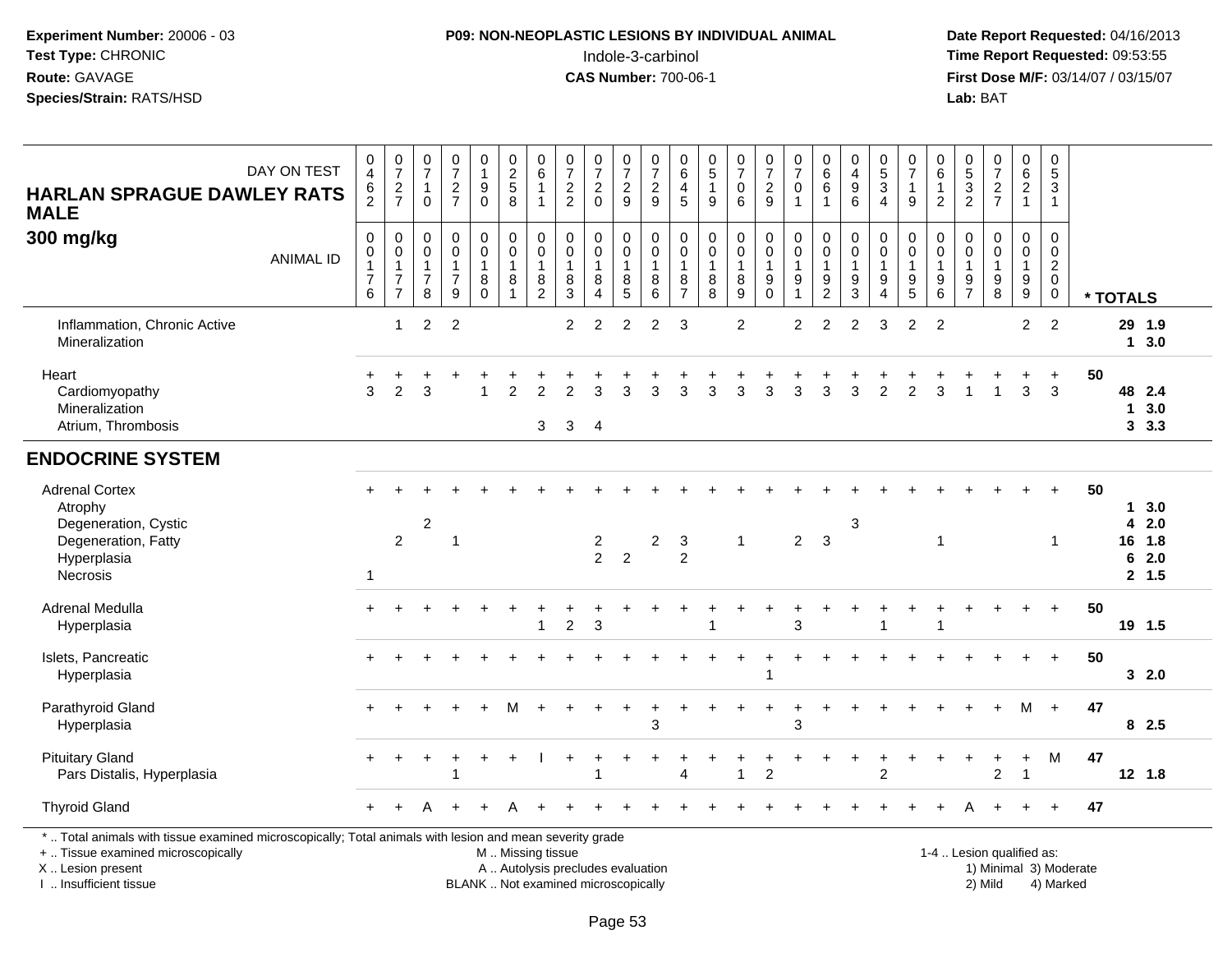#### **P09: NON-NEOPLASTIC LESIONS BY INDIVIDUAL ANIMAL**Indole-3-carbinol **Time Report Requested:** 09:53:55

 **Date Report Requested:** 04/16/2013 **First Dose M/F:** 03/14/07 / 03/15/07<br>**Lab: BAT** 

| <b>HARLAN SPRAGUE DAWLEY RATS</b><br><b>MALE</b>                                                   | DAY ON TEST      | 0<br>$\overline{4}$<br>$\frac{6}{2}$                              | $\frac{0}{7}$<br>$\frac{2}{7}$                                                 | $\begin{smallmatrix}0\\7\end{smallmatrix}$<br>$\overline{1}$<br>$\mathbf 0$ | $\frac{0}{7}$<br>$\sqrt{2}$<br>$\overline{7}$                 | $\begin{smallmatrix}0\1\end{smallmatrix}$<br>$\boldsymbol{9}$<br>$\pmb{0}$ | $\begin{array}{c} 0 \\ 2 \\ 5 \end{array}$<br>8                      | $0\over 6$<br>$\mathbf{1}$<br>$\mathbf 1$                       | $\begin{array}{c} 0 \\ 7 \\ 2 \end{array}$<br>$\overline{2}$ | $\frac{0}{7}$<br>$\overline{c}$<br>$\Omega$                                          | $\frac{0}{7}$<br>$\sqrt{2}$<br>9                             | 0<br>$\overline{7}$<br>$\boldsymbol{2}$<br>9             | $\mathbf 0$<br>$6\phantom{1}6$<br>4<br>5                          | $\begin{array}{c} 0 \\ 5 \end{array}$<br>1<br>9  | $\frac{0}{7}$<br>$\pmb{0}$<br>6                 | $\frac{0}{7}$<br>$\overline{2}$<br>9                                     | $\frac{0}{7}$<br>$\pmb{0}$<br>$\overline{1}$                   | $\pmb{0}$<br>6<br>$\,6$<br>$\overline{1}$                           | $\begin{array}{c} 0 \\ 4 \\ 9 \end{array}$<br>6                     | 0<br>$\overline{5}$<br>3<br>$\overline{4}$            | $\frac{0}{7}$<br>$\mathbf{1}$<br>9                                  | 0<br>$\,6$<br>2                            | $\begin{array}{c} 0 \\ 5 \\ 3 \end{array}$<br>$\overline{c}$ | $\frac{0}{7}$<br>$\frac{2}{7}$                          | $\begin{array}{c} 0 \\ 6 \\ 2 \end{array}$<br>$\mathbf{1}$   | 0<br>$\sqrt{5}$<br>3<br>$\mathbf{1}$                       |    |                                                 |                          |
|----------------------------------------------------------------------------------------------------|------------------|-------------------------------------------------------------------|--------------------------------------------------------------------------------|-----------------------------------------------------------------------------|---------------------------------------------------------------|----------------------------------------------------------------------------|----------------------------------------------------------------------|-----------------------------------------------------------------|--------------------------------------------------------------|--------------------------------------------------------------------------------------|--------------------------------------------------------------|----------------------------------------------------------|-------------------------------------------------------------------|--------------------------------------------------|-------------------------------------------------|--------------------------------------------------------------------------|----------------------------------------------------------------|---------------------------------------------------------------------|---------------------------------------------------------------------|-------------------------------------------------------|---------------------------------------------------------------------|--------------------------------------------|--------------------------------------------------------------|---------------------------------------------------------|--------------------------------------------------------------|------------------------------------------------------------|----|-------------------------------------------------|--------------------------|
| 300 mg/kg                                                                                          | <b>ANIMAL ID</b> | $\pmb{0}$<br>$\mathbf 0$<br>$\overline{1}$<br>$\overline{7}$<br>6 | $\mathsf 0$<br>$\mathbf 0$<br>$\mathbf{1}$<br>$\overline{7}$<br>$\overline{7}$ | $\mathbf 0$<br>$\mathbf 0$<br>$\overline{1}$<br>$\overline{7}$<br>8         | $\pmb{0}$<br>$\pmb{0}$<br>$\mathbf{1}$<br>$\overline{7}$<br>9 | $\pmb{0}$<br>$\mathbf 0$<br>$\mathbf{1}$<br>$\bf 8$<br>$\Omega$            | $\mathbf 0$<br>$\mathsf{O}\xspace$<br>$\overline{1}$<br>$\bf 8$<br>1 | 0<br>$\mathsf{O}\xspace$<br>$\mathbf{1}$<br>8<br>$\overline{2}$ | $\pmb{0}$<br>$\pmb{0}$<br>$\mathbf{1}$<br>8<br>3             | $\mathsf{O}\xspace$<br>$\pmb{0}$<br>$\mathbf{1}$<br>$\bf 8$<br>$\boldsymbol{\Delta}$ | $\mathbf 0$<br>$\mathbf 0$<br>$\overline{1}$<br>$\bf 8$<br>5 | $\pmb{0}$<br>$\pmb{0}$<br>$\overline{1}$<br>$\bf 8$<br>6 | $\mathbf 0$<br>$\mathbf 0$<br>$\mathbf{1}$<br>8<br>$\overline{7}$ | $\pmb{0}$<br>$\pmb{0}$<br>$\mathbf{1}$<br>8<br>8 | 0<br>$\boldsymbol{0}$<br>$\mathbf{1}$<br>8<br>9 | $\mathsf 0$<br>$\pmb{0}$<br>$\mathbf{1}$<br>$\boldsymbol{9}$<br>$\Omega$ | $\mathbf 0$<br>$\mathbf 0$<br>$\mathbf{1}$<br>$\boldsymbol{9}$ | $\mathbf 0$<br>$\mathbf 0$<br>$\mathbf{1}$<br>$\boldsymbol{9}$<br>2 | $\mathbf 0$<br>$\mathsf 0$<br>$\mathbf{1}$<br>$\boldsymbol{9}$<br>3 | 0<br>$\pmb{0}$<br>$\mathbf{1}$<br>9<br>$\overline{4}$ | $\pmb{0}$<br>$\mathbf 0$<br>$\overline{1}$<br>$\boldsymbol{9}$<br>5 | $\mathbf 0$<br>0<br>$\mathbf{1}$<br>9<br>6 | 0<br>$\boldsymbol{0}$<br>$\mathbf{1}$<br>9<br>$\overline{7}$ | 0<br>$\pmb{0}$<br>$\mathbf{1}$<br>$\boldsymbol{9}$<br>8 | 0<br>$\overline{0}$<br>$\mathbf{1}$<br>$\boldsymbol{9}$<br>9 | $\mathbf 0$<br>$\mathbf 0$<br>$\frac{2}{0}$<br>$\mathbf 0$ |    | * TOTALS                                        |                          |
| C-cell, Hyperplasia<br>C-cell, Hypertrophy<br>Follicular Cell, Hypertrophy                         |                  | $\overline{2}$                                                    | $\mathbf{3}$                                                                   |                                                                             | $\mathbf{2}$                                                  | 3                                                                          |                                                                      | 3                                                               | 3                                                            | $\overline{2}$                                                                       | 3                                                            | 4<br>3                                                   |                                                                   | $\overline{c}$<br>$\overline{2}$                 | $\overline{4}$                                  |                                                                          |                                                                | $\overline{2}$                                                      | 4                                                                   | $\overline{2}$                                        | 3                                                                   | $\overline{2}$                             |                                                              | $\overline{4}$<br>3                                     | $\overline{2}$<br>-1                                         | $\overline{4}$                                             |    | $\mathbf{1}$                                    | 53.2<br>2.0<br>36 2.6    |
| <b>GENERAL BODY SYSTEM</b>                                                                         |                  |                                                                   |                                                                                |                                                                             |                                                               |                                                                            |                                                                      |                                                                 |                                                              |                                                                                      |                                                              |                                                          |                                                                   |                                                  |                                                 |                                                                          |                                                                |                                                                     |                                                                     |                                                       |                                                                     |                                            |                                                              |                                                         |                                                              |                                                            |    |                                                 |                          |
| <b>NONE</b>                                                                                        |                  |                                                                   |                                                                                |                                                                             |                                                               |                                                                            |                                                                      |                                                                 |                                                              |                                                                                      |                                                              |                                                          |                                                                   |                                                  |                                                 |                                                                          |                                                                |                                                                     |                                                                     |                                                       |                                                                     |                                            |                                                              |                                                         |                                                              |                                                            |    |                                                 |                          |
| <b>GENITAL SYSTEM</b>                                                                              |                  |                                                                   |                                                                                |                                                                             |                                                               |                                                                            |                                                                      |                                                                 |                                                              |                                                                                      |                                                              |                                                          |                                                                   |                                                  |                                                 |                                                                          |                                                                |                                                                     |                                                                     |                                                       |                                                                     |                                            |                                                              |                                                         |                                                              |                                                            |    |                                                 |                          |
| Epididymis                                                                                         |                  |                                                                   |                                                                                |                                                                             |                                                               |                                                                            |                                                                      |                                                                 |                                                              |                                                                                      |                                                              |                                                          |                                                                   |                                                  |                                                 |                                                                          |                                                                |                                                                     |                                                                     |                                                       |                                                                     |                                            |                                                              |                                                         |                                                              | $+$                                                        | 50 |                                                 |                          |
| <b>Preputial Gland</b><br>Cyst<br>Inflammation                                                     |                  |                                                                   |                                                                                |                                                                             |                                                               |                                                                            |                                                                      |                                                                 |                                                              |                                                                                      |                                                              |                                                          |                                                                   | $\overline{2}$                                   |                                                 |                                                                          | $\mathbf{3}$                                                   |                                                                     |                                                                     |                                                       |                                                                     |                                            |                                                              |                                                         | $\div$<br>3                                                  | $+$                                                        | 50 | 5<br>$\mathbf{1}$                               | 2.8<br>3.0               |
| Prostate<br>Fibrosis<br>Hyperplasia<br>Inflammation, Acute<br>Inflammation, Chronic Active         |                  |                                                                   |                                                                                |                                                                             |                                                               |                                                                            |                                                                      |                                                                 | 3                                                            |                                                                                      |                                                              |                                                          |                                                                   | 1                                                | $\mathbf{1}$                                    |                                                                          | $\overline{2}$                                                 |                                                                     |                                                                     |                                                       |                                                                     |                                            | 3                                                            |                                                         |                                                              | $\ddot{}$                                                  | 50 | $\mathbf 1$<br>$\mathbf{3}$<br>6<br>$\mathbf 1$ | 2.0<br>1.7<br>2.2<br>1.0 |
| <b>Seminal Vesicle</b><br>Inflammation, Acute                                                      |                  |                                                                   |                                                                                |                                                                             |                                                               |                                                                            |                                                                      |                                                                 | $\Delta$                                                     |                                                                                      |                                                              |                                                          |                                                                   |                                                  |                                                 |                                                                          |                                                                |                                                                     |                                                                     |                                                       |                                                                     |                                            |                                                              |                                                         |                                                              | $+$                                                        | 50 |                                                 | 24.0                     |
| <b>Testes</b><br>Atrophy<br>Artery, Inflammation, Chronic Active<br>Interstitial Cell, Hyperplasia |                  | 2<br>$\overline{1}$                                               | -1                                                                             | 3                                                                           | -1<br>-1                                                      |                                                                            |                                                                      | -1<br>3                                                         | $\overline{c}$<br>$\boldsymbol{2}$<br>4                      | $\overline{c}$<br>$\overline{c}$                                                     | 2<br>3                                                       | -1<br>2                                                  | 4<br>3                                                            |                                                  | -1<br>$\mathbf{1}$                              |                                                                          | $\overline{c}$<br>$\mathbf{3}$                                 | 4<br>$\overline{2}$                                                 | 3<br>$\sqrt{3}$                                                     | $\overline{2}$                                        | -1<br>3                                                             | $\boldsymbol{2}$<br>3                      |                                                              | $\mathbf{1}$                                            | 1<br>$\overline{2}$                                          | $\ddot{}$<br>$\overline{1}$                                | 50 | 33<br>$\mathbf{2}$                              | 33 1.6<br>2.2<br>2.5     |

\* .. Total animals with tissue examined microscopically; Total animals with lesion and mean severity grade

+ .. Tissue examined microscopically

X .. Lesion present

I .. Insufficient tissue

 M .. Missing tissueA .. Autolysis precludes evaluation

1-4 .. Lesion qualified as:<br>1) Minimal 3) Moderate BLANK .. Not examined microscopically 2) Mild 4) Marked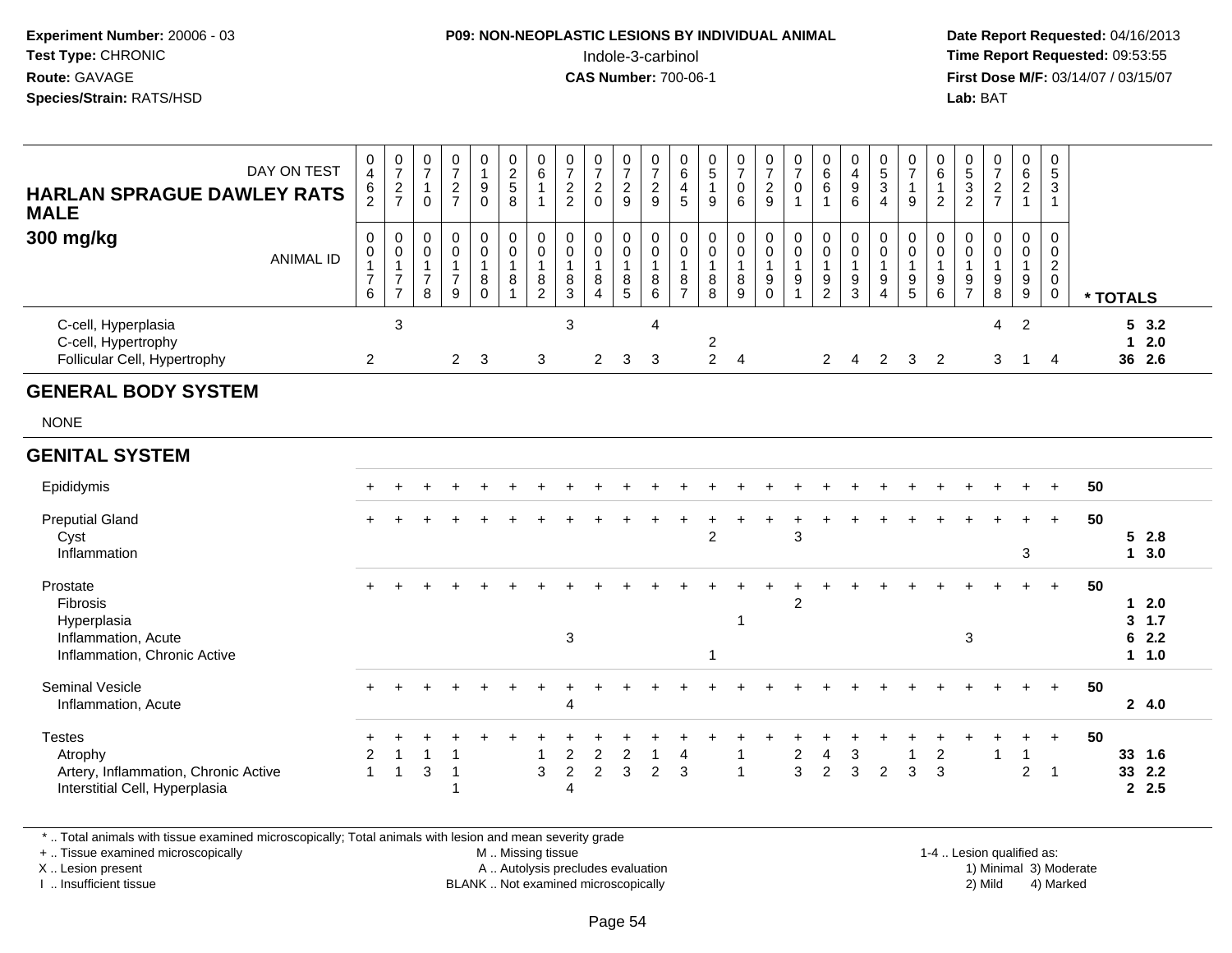I .. Insufficient tissue

#### **P09: NON-NEOPLASTIC LESIONS BY INDIVIDUAL ANIMAL**Indole-3-carbinol **Time Report Requested:** 09:53:55

 **Date Report Requested:** 04/16/2013 **First Dose M/F:** 03/14/07 / 03/15/07<br>**Lab:** BAT **Lab:** BAT

| DAY ON TEST<br><b>HARLAN SPRAGUE DAWLEY RATS</b><br><b>MALE</b> | 6<br>$\sim$ | -<br>$\epsilon$ | 0<br>0      | $\mathbf{0}$<br>$\sqrt{2}$<br>L | $\mathbf{0}$<br>9<br>0      | 0<br>$\overline{2}$<br>$\sqrt{5}$<br>8 | 0<br>6                        | 2<br>2             | ⌒      | $\sim$<br>∠<br>9 | U<br>9           | 0<br>6<br>4<br>5 | 0<br><sub>5</sub><br>9 | 0<br>0<br>6      | 9 |   | $\sqrt{2}$<br>6<br>6 | 9<br>6                 | 0<br>$\sqrt{5}$<br>3<br>4 | 0<br>⇁<br>9      | 0<br>6<br>າ      | G<br>J<br>っ    |        | 0<br>6<br>$\sim$<br>∠ | 0<br>5<br>3                       |          |
|-----------------------------------------------------------------|-------------|-----------------|-------------|---------------------------------|-----------------------------|----------------------------------------|-------------------------------|--------------------|--------|------------------|------------------|------------------|------------------------|------------------|---|---|----------------------|------------------------|---------------------------|------------------|------------------|----------------|--------|-----------------------|-----------------------------------|----------|
| 300 mg/kg<br>ANIMAL ID                                          | 0<br>6      | -               | 0<br>0<br>8 | 0<br>0<br>9                     | $\mathbf{0}$<br>0<br>8<br>0 | 0<br>0<br>8                            | 0<br>0<br>8<br>$\overline{2}$ | $\Omega$<br>8<br>3 | 8<br>4 | 8<br>5           | 0<br>U<br>8<br>6 | 0<br>0<br>8<br>– | 0<br>0<br>8<br>8       | 0<br>0<br>8<br>9 | 9 | 9 | 9<br>2               | $\mathbf{0}$<br>9<br>3 | 0<br>0<br>9<br>4          | 0<br>0<br>9<br>5 | 0<br>0<br>9<br>6 | $\overline{7}$ | 9<br>8 | 0<br>9<br>9           | 0<br>0<br>ີ<br><u>_</u><br>0<br>U | * TOTALS |
| <b>HEMATOPOIETIC SYSTEM</b><br><b>Bone Marrow</b>               | $+$         |                 |             |                                 |                             |                                        |                               |                    |        |                  |                  |                  |                        |                  |   |   |                      |                        |                           |                  |                  | $+$            |        | $+$                   | $\pm$                             | 50       |

| $+$ |    |   |                |                |   |                |                |                   |                |                                                                                                          |                                     |                                   |                |               |                |   |           |   |   | $\ddot{}$      | $+$     | $+$       | 50                             |                                     |            |
|-----|----|---|----------------|----------------|---|----------------|----------------|-------------------|----------------|----------------------------------------------------------------------------------------------------------|-------------------------------------|-----------------------------------|----------------|---------------|----------------|---|-----------|---|---|----------------|---------|-----------|--------------------------------|-------------------------------------|------------|
|     |    |   |                |                | 2 |                | $\overline{2}$ |                   |                |                                                                                                          |                                     |                                   |                |               |                |   |           |   |   |                |         |           |                                |                                     | 32.0       |
| $+$ |    |   |                |                |   |                |                |                   |                |                                                                                                          | $\ddot{}$                           |                                   |                |               |                |   | $\ddot{}$ |   |   |                |         |           | 6                              |                                     |            |
|     |    |   |                |                |   |                |                |                   |                |                                                                                                          | 2                                   |                                   |                |               |                |   |           |   |   |                |         |           |                                | 1.                                  | 2.0        |
|     |    |   |                |                |   |                |                |                   |                |                                                                                                          |                                     |                                   |                |               |                |   |           |   |   |                |         |           |                                |                                     | 2.0<br>3.0 |
|     |    |   |                |                |   |                |                |                   |                |                                                                                                          |                                     |                                   |                |               |                |   |           |   |   |                |         |           |                                |                                     | 3.0        |
|     |    |   |                |                |   |                |                |                   |                |                                                                                                          |                                     |                                   |                |               |                |   |           |   |   |                |         |           |                                |                                     | 3.0        |
|     |    |   |                |                |   |                |                |                   |                |                                                                                                          |                                     |                                   |                |               |                |   | 3         |   |   |                |         |           |                                | 1                                   | 3.0        |
|     |    |   |                |                |   |                |                |                   |                |                                                                                                          |                                     |                                   |                |               |                |   |           |   |   |                |         |           | 50                             |                                     |            |
|     |    |   |                |                |   |                |                |                   |                |                                                                                                          |                                     |                                   |                |               | 3              |   |           |   |   |                |         |           |                                |                                     | 13.0       |
|     |    |   |                |                |   |                |                |                   |                |                                                                                                          |                                     |                                   |                |               |                |   |           |   |   |                |         |           | 50                             |                                     |            |
|     |    |   |                |                |   |                |                |                   |                |                                                                                                          |                                     |                                   |                |               |                |   |           |   |   |                |         |           |                                | 1.                                  | 2.0        |
|     |    |   |                |                |   |                |                |                   |                |                                                                                                          |                                     |                                   |                |               |                |   |           |   |   |                |         |           |                                |                                     | $5 \t1.4$  |
|     |    |   |                |                |   |                |                |                   |                |                                                                                                          |                                     |                                   |                |               |                |   |           |   |   |                |         |           | 50                             |                                     |            |
|     |    |   |                |                |   |                |                |                   |                |                                                                                                          |                                     | 3                                 |                |               |                |   |           |   |   |                |         |           |                                | 1.                                  | 3.0        |
|     | 2  |   | $\overline{2}$ |                |   |                | $\overline{2}$ | 2                 |                | $\overline{2}$                                                                                           | 2                                   |                                   |                | 2             | $\overline{2}$ | 2 |           | 2 |   | $\overline{2}$ | 3       | 2         |                                |                                     | 29 2.0     |
|     |    |   |                |                |   |                |                |                   |                |                                                                                                          |                                     |                                   |                |               |                |   |           |   |   |                |         | $\ddot{}$ | 47                             |                                     |            |
| 3   | -1 | 1 |                |                |   |                | 4              |                   | $\overline{2}$ | 2                                                                                                        | 3                                   | 3                                 | $\overline{2}$ | $\mathcal{P}$ | 2              | 3 | 2         |   | 2 |                | 2       | 4         |                                |                                     | 41 2.5     |
|     |    |   |                |                |   |                |                |                   |                |                                                                                                          |                                     |                                   |                |               |                |   |           |   |   |                |         |           |                                |                                     |            |
|     |    |   |                |                |   |                |                |                   |                |                                                                                                          |                                     |                                   |                |               |                |   |           |   |   |                |         |           | 50                             |                                     |            |
|     |    |   |                |                |   |                |                |                   |                |                                                                                                          |                                     |                                   |                |               |                |   |           |   |   |                |         |           |                                |                                     |            |
|     |    |   |                |                |   |                |                |                   |                |                                                                                                          |                                     |                                   |                |               |                |   |           |   |   |                |         |           |                                |                                     |            |
|     |    |   |                |                |   |                |                |                   |                |                                                                                                          |                                     |                                   |                |               |                |   |           |   |   |                |         |           |                                |                                     |            |
|     | 3  |   |                | $\overline{1}$ |   | $\overline{2}$ | -1             | M  Missing tissue |                | *  Total animals with tissue examined microscopically; Total animals with lesion and mean severity grade | BLANK  Not examined microscopically | A  Autolysis precludes evaluation |                |               |                |   |           |   |   |                | 2) Mild |           | 2<br>1-4  Lesion qualified as: | 1) Minimal 3) Moderate<br>4) Marked | 1          |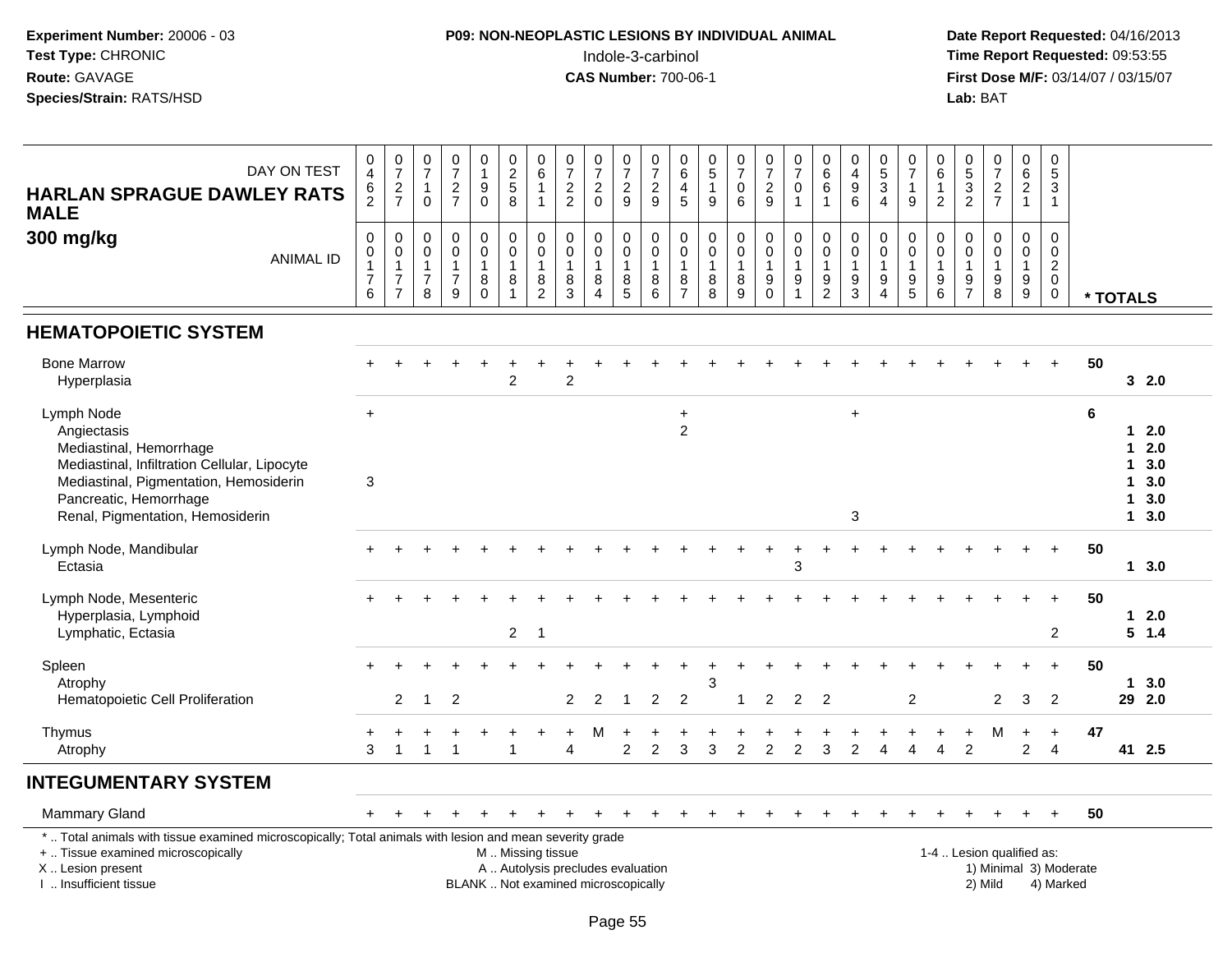## **P09: NON-NEOPLASTIC LESIONS BY INDIVIDUAL ANIMAL**Indole-3-carbinol **Time Report Requested:** 09:53:55

 **Date Report Requested:** 04/16/2013 **First Dose M/F:** 03/14/07 / 03/15/07<br>**Lab: BAT** 

| DAY ON TEST<br><b>HARLAN SPRAGUE DAWLEY RATS</b><br><b>MALE</b>                                                                                                                                                             | 0<br>$\overline{4}$<br>6<br>$\overline{2}$              | $\frac{0}{7}$<br>$\frac{2}{7}$                                             | $\frac{0}{7}$<br>$\mathbf{1}$<br>$\mathbf 0$  | $\frac{0}{7}$<br>$\sqrt{2}$<br>$\overline{7}$      | $\begin{smallmatrix}0\\1\end{smallmatrix}$<br>$\boldsymbol{9}$<br>$\mathbf 0$ | $\begin{array}{c} 0 \\ 2 \\ 5 \end{array}$<br>8                                    | 0<br>$\,6\,$<br>$\overline{1}$<br>$\mathbf{1}$                    | $\frac{0}{7}$<br>$\frac{2}{2}$                                | $\frac{0}{7}$<br>$\overline{c}$<br>$\Omega$                     | $\frac{0}{7}$<br>$\sqrt{2}$<br>9                                                  | $\frac{0}{7}$<br>$\sqrt{2}$<br>$9\,$           | $\begin{array}{c} 0 \\ 6 \end{array}$<br>$\overline{4}$<br>5                | $\begin{array}{c} 0 \\ 5 \\ 1 \end{array}$<br>9          | $\frac{0}{7}$<br>$\mathsf{O}\xspace$<br>6  | $\frac{0}{7}$<br>$\sqrt{2}$<br>$\boldsymbol{9}$                              | $\frac{0}{7}$<br>$\pmb{0}$<br>$\mathbf{1}$                                                  | $\begin{array}{c} 0 \\ 6 \end{array}$<br>$\,6\,$             | $\begin{array}{c} 0 \\ 4 \\ 9 \end{array}$<br>6                | $\begin{array}{c} 0 \\ 5 \end{array}$<br>$\sqrt{3}$<br>$\overline{4}$ | $\pmb{0}$<br>$\overline{7}$<br>$\mathbf{1}$<br>$9\,$                           | 0<br>6<br>$\mathbf{1}$<br>$\overline{2}$ | $\begin{matrix} 0 \\ 5 \end{matrix}$<br>$\frac{3}{2}$                  | $\frac{0}{7}$<br>$\frac{2}{7}$                                 | 0<br>$6\phantom{a}$<br>$\overline{2}$<br>$\mathbf{1}$ | 0<br>$\,$ 5 $\,$<br>$\ensuremath{\mathsf{3}}$<br>$\overline{1}$     |          |                                                                                     |                                                      |
|-----------------------------------------------------------------------------------------------------------------------------------------------------------------------------------------------------------------------------|---------------------------------------------------------|----------------------------------------------------------------------------|-----------------------------------------------|----------------------------------------------------|-------------------------------------------------------------------------------|------------------------------------------------------------------------------------|-------------------------------------------------------------------|---------------------------------------------------------------|-----------------------------------------------------------------|-----------------------------------------------------------------------------------|------------------------------------------------|-----------------------------------------------------------------------------|----------------------------------------------------------|--------------------------------------------|------------------------------------------------------------------------------|---------------------------------------------------------------------------------------------|--------------------------------------------------------------|----------------------------------------------------------------|-----------------------------------------------------------------------|--------------------------------------------------------------------------------|------------------------------------------|------------------------------------------------------------------------|----------------------------------------------------------------|-------------------------------------------------------|---------------------------------------------------------------------|----------|-------------------------------------------------------------------------------------|------------------------------------------------------|
| 300 mg/kg<br><b>ANIMAL ID</b>                                                                                                                                                                                               | 0<br>$\pmb{0}$<br>$\mathbf{1}$<br>$\boldsymbol{7}$<br>6 | $\pmb{0}$<br>$\pmb{0}$<br>$\mathbf{1}$<br>$\overline{7}$<br>$\overline{7}$ | 0<br>0<br>$\mathbf{1}$<br>$\overline{7}$<br>8 | $\pmb{0}$<br>$\pmb{0}$<br>1<br>$\overline{7}$<br>9 | $\mathbf 0$<br>$\mathsf{O}\xspace$<br>$\mathbf{1}$<br>$\bf 8$<br>$\Omega$     | $\boldsymbol{0}$<br>$\mathsf{O}\xspace$<br>$\mathbf{1}$<br>$\bf 8$<br>$\mathbf{1}$ | $\mathbf 0$<br>$\mathbf 0$<br>$\mathbf{1}$<br>8<br>$\overline{2}$ | $\mathbf 0$<br>$\overline{0}$<br>$\mathbf{1}$<br>$\,8\,$<br>3 | 0<br>$\mathbf 0$<br>$\mathbf{1}$<br>8<br>$\boldsymbol{\Lambda}$ | 0<br>$\ddot{\mathbf{0}}$<br>$\mathbf{1}$<br>$\begin{array}{c} 8 \\ 5 \end{array}$ | 0<br>$\pmb{0}$<br>$\mathbf{1}$<br>$\bf 8$<br>6 | 0<br>$\mathbf 0$<br>$\overline{1}$<br>$\begin{array}{c} 8 \\ 7 \end{array}$ | $\mathbf 0$<br>$\pmb{0}$<br>$\mathbf{1}$<br>$\,8\,$<br>8 | 0<br>$\mathbf 0$<br>$\mathbf{1}$<br>8<br>9 | $\begin{smallmatrix} 0\\0 \end{smallmatrix}$<br>$\overline{1}$<br>$_{0}^{9}$ | $\boldsymbol{0}$<br>$\ddot{\mathbf{0}}$<br>$\mathbf{1}$<br>$\boldsymbol{9}$<br>$\mathbf{1}$ | 0<br>0<br>$\mathbf{1}$<br>$\boldsymbol{9}$<br>$\overline{2}$ | $\mathbf 0$<br>$\overline{0}$<br>$\mathbf{1}$<br>$\frac{9}{3}$ | 0<br>0<br>$\overline{1}$<br>$\boldsymbol{9}$<br>$\overline{4}$        | $\mathbf 0$<br>$\,0\,$<br>$\overline{1}$<br>$\boldsymbol{9}$<br>$\overline{5}$ | 0<br>0<br>$\mathbf{1}$<br>9<br>6         | 0<br>$\mathbf 0$<br>$\mathbf{1}$<br>$\boldsymbol{9}$<br>$\overline{7}$ | $\boldsymbol{0}$<br>$\pmb{0}$<br>$\mathbf{1}$<br>$\frac{9}{8}$ | 0<br>0<br>$\mathbf{1}$<br>$\boldsymbol{9}$<br>9       | 0<br>$\mathbf 0$<br>$\overline{2}$<br>$\pmb{0}$<br>$\boldsymbol{0}$ | * TOTALS |                                                                                     |                                                      |
| Inflammation                                                                                                                                                                                                                |                                                         |                                                                            |                                               |                                                    |                                                                               | $\mathbf{3}$                                                                       |                                                                   |                                                               |                                                                 |                                                                                   |                                                |                                                                             |                                                          |                                            |                                                                              |                                                                                             |                                                              |                                                                |                                                                       |                                                                                |                                          |                                                                        |                                                                |                                                       |                                                                     |          |                                                                                     | $1 \quad 3.0$                                        |
| Skin<br><b>Cyst Epithelial Inclusion</b><br>Inflammation<br>Sebaceous Gland, Hyperplasia                                                                                                                                    |                                                         |                                                                            |                                               |                                                    | $\ddot{}$                                                                     | ÷.                                                                                 |                                                                   |                                                               |                                                                 |                                                                                   | $\mathbf{3}$                                   |                                                                             |                                                          |                                            |                                                                              |                                                                                             |                                                              |                                                                |                                                                       |                                                                                |                                          | X                                                                      |                                                                | $\ddot{}$                                             | $+$                                                                 | 50       | $\mathbf{2}$<br>$\mathbf{1}$                                                        | 2, 3.5<br>3.0                                        |
| <b>MUSCULOSKELETAL SYSTEM</b>                                                                                                                                                                                               |                                                         |                                                                            |                                               |                                                    |                                                                               |                                                                                    |                                                                   |                                                               |                                                                 |                                                                                   |                                                |                                                                             |                                                          |                                            |                                                                              |                                                                                             |                                                              |                                                                |                                                                       |                                                                                |                                          |                                                                        |                                                                |                                                       |                                                                     |          |                                                                                     |                                                      |
| <b>Bone</b><br>Fibrous Osteodystrophy                                                                                                                                                                                       |                                                         |                                                                            |                                               |                                                    |                                                                               |                                                                                    |                                                                   |                                                               |                                                                 |                                                                                   |                                                |                                                                             |                                                          |                                            |                                                                              | 3                                                                                           |                                                              |                                                                |                                                                       |                                                                                |                                          |                                                                        |                                                                | 3                                                     | $\ddot{}$                                                           | 50       |                                                                                     | 8, 3.1                                               |
| <b>NERVOUS SYSTEM</b>                                                                                                                                                                                                       |                                                         |                                                                            |                                               |                                                    |                                                                               |                                                                                    |                                                                   |                                                               |                                                                 |                                                                                   |                                                |                                                                             |                                                          |                                            |                                                                              |                                                                                             |                                                              |                                                                |                                                                       |                                                                                |                                          |                                                                        |                                                                |                                                       |                                                                     |          |                                                                                     |                                                      |
| <b>Brain</b><br>Cyst Epithelial Inclusion<br><b>Necrosis</b>                                                                                                                                                                |                                                         |                                                                            |                                               |                                                    |                                                                               |                                                                                    |                                                                   |                                                               |                                                                 |                                                                                   |                                                |                                                                             | $\overline{c}$                                           |                                            |                                                                              |                                                                                             |                                                              |                                                                |                                                                       |                                                                                | 3                                        |                                                                        |                                                                |                                                       |                                                                     | 50       |                                                                                     | 2.5                                                  |
| <b>RESPIRATORY SYSTEM</b>                                                                                                                                                                                                   |                                                         |                                                                            |                                               |                                                    |                                                                               |                                                                                    |                                                                   |                                                               |                                                                 |                                                                                   |                                                |                                                                             |                                                          |                                            |                                                                              |                                                                                             |                                                              |                                                                |                                                                       |                                                                                |                                          |                                                                        |                                                                |                                                       |                                                                     |          |                                                                                     |                                                      |
| Lung<br>Edema<br>Fibrosis<br>Hemorrhage<br>Hemorrhage, Multifocal<br>Inflammation, Chronic<br>Mineralization<br>Alveolar Epithelium, Hyperplasia<br>Alveolus, Infiltration Cellular, Histiocyte<br>Alveolus, Mineralization | 3                                                       |                                                                            | $\mathbf{1}$                                  | $1 \quad 1$                                        | -1                                                                            |                                                                                    | $\overline{1}$                                                    | $\overline{2}$<br>$\overline{\mathbf{c}}$<br>3                | $\mathbf{3}$                                                    |                                                                                   | 3                                              |                                                                             |                                                          | $2 \quad 1$                                |                                                                              | $\mathbf{1}$<br>$\mathbf{1}$                                                                |                                                              | 3<br>$\mathbf{3}$                                              |                                                                       |                                                                                | $\mathbf{1}$                             |                                                                        | $\mathbf{1}$                                                   | $\mathbf{1}$                                          | $\overline{1}$<br>-1                                                | 50       | 1.<br>1<br>1<br>$\mathbf{7}$<br>23<br>1<br>$\mathbf{1}$<br>13 1.2<br>$\overline{1}$ | 2.0<br>2.0<br>1.0<br>1.9<br>1.8<br>4.0<br>1.0<br>2.0 |
| *  Total animals with tissue examined microscopically; Total animals with lesion and mean severity grade<br>+  Tissue examined microscopically                                                                              |                                                         |                                                                            |                                               |                                                    |                                                                               | M  Missing tissue                                                                  |                                                                   |                                                               |                                                                 |                                                                                   |                                                |                                                                             |                                                          |                                            |                                                                              |                                                                                             |                                                              |                                                                |                                                                       |                                                                                |                                          |                                                                        | 1-4  Lesion qualified as:                                      |                                                       |                                                                     |          |                                                                                     |                                                      |

+ .. Tissue examined microscopically

X .. Lesion present

I .. Insufficient tissue

BLANK .. Not examined microscopically

1-4 .. Lesion qualified as:<br>1) Minimal 3) Moderate A .. Autolysis precludes evaluation 19 and 10 minimal 3) Moderate 1 and 20 minimal 3) Moderate 19 minimal 3) Moderat<br>19 and 19 and 19 and 19 and 19 and 19 and 19 and 19 and 19 and 19 and 19 and 19 and 19 and 19 and 19 and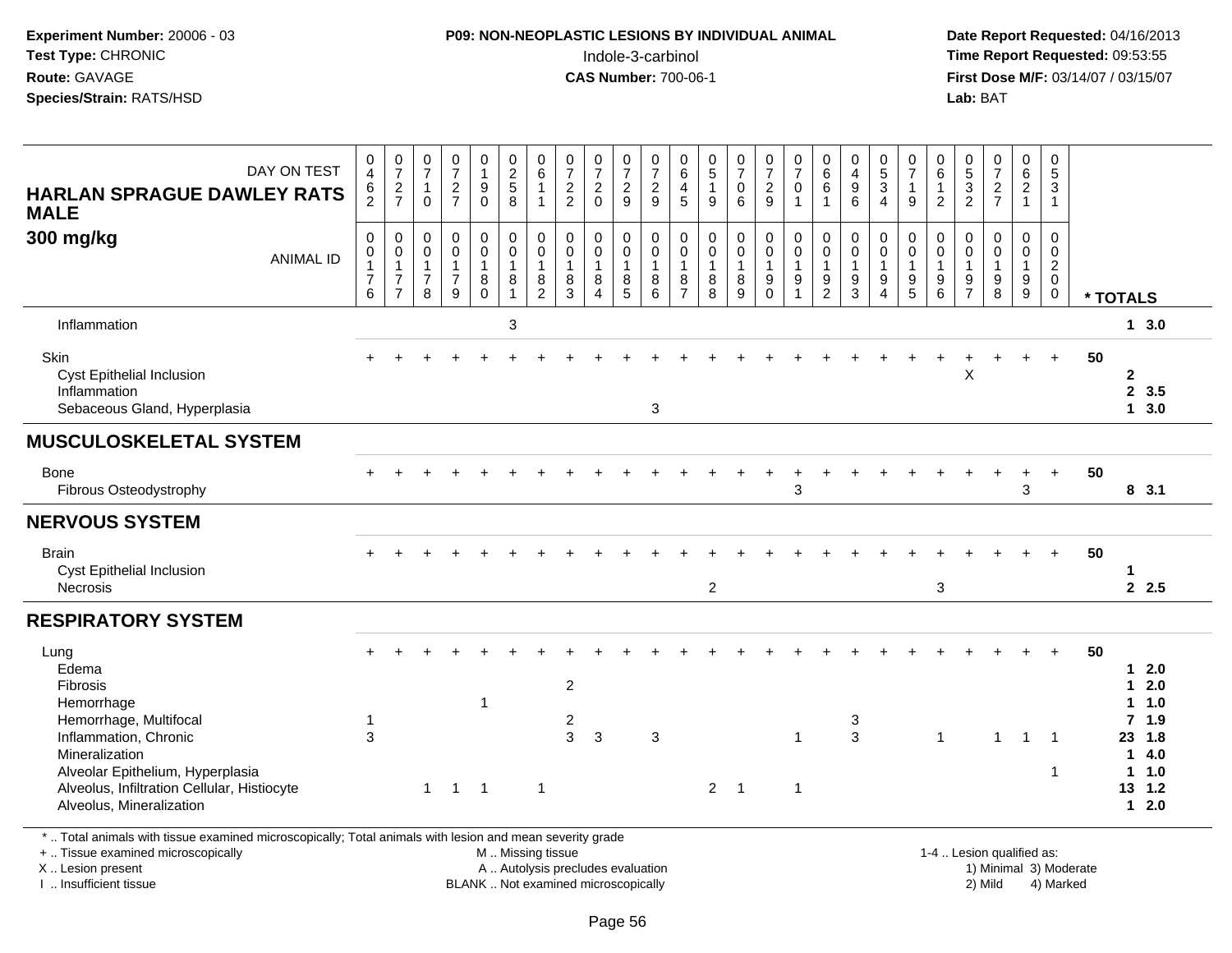#### **P09: NON-NEOPLASTIC LESIONS BY INDIVIDUAL ANIMAL**Indole-3-carbinol **Time Report Requested:** 09:53:55

 **Date Report Requested:** 04/16/2013 **First Dose M/F:** 03/14/07 / 03/15/07<br>**Lab: BAT Lab:** BAT

| DAY ON TEST<br><b>HARLAN SPRAGUE DAWLEY RATS</b><br><b>MALE</b>                                             | $\frac{0}{4}$<br>$\frac{6}{2}$                                      | $\frac{0}{7}$<br>$rac{2}{7}$                                              | $\frac{0}{7}$<br>1<br>$\Omega$                                  | $\frac{0}{7}$<br>$\overline{c}$<br>$\overline{7}$               | $\begin{smallmatrix}0\\1\end{smallmatrix}$<br>$\boldsymbol{9}$<br>$\mathbf 0$ | $\begin{array}{c} 0 \\ 2 \\ 5 \end{array}$<br>8                     | $\begin{array}{c} 0 \\ 6 \end{array}$<br>$\mathbf{1}$   | $\begin{array}{c} 0 \\ 7 \\ 2 \end{array}$<br>$\overline{c}$                 | $\frac{0}{7}$<br>$\overline{c}$<br>$\mathbf{0}$                              | $\frac{0}{7}$<br>$\overline{c}$<br>9                                  | $\frac{0}{7}$<br>$\frac{2}{9}$                          | $\begin{array}{c} 0 \\ 6 \end{array}$<br>$\overline{4}$<br>5 | $\begin{array}{c} 0 \\ 5 \end{array}$<br>$\mathbf{1}$<br>9 | $\frac{0}{7}$<br>0<br>6                         | $\frac{0}{7}$<br>$\boldsymbol{2}$<br>9                                                         | $\frac{0}{7}$<br>$\pmb{0}$                    | $\begin{matrix} 0 \\ 6 \\ 6 \end{matrix}$<br>$\overline{1}$     | $\begin{array}{c} 0 \\ 4 \\ 9 \end{array}$<br>6                 | $\begin{array}{c} 0 \\ 5 \end{array}$<br>$\mathbf{3}$<br>$\overline{4}$ | $\frac{0}{7}$<br>$\mathbf{1}$<br>$\boldsymbol{9}$                                  | $\begin{array}{c} 0 \\ 6 \end{array}$<br>$\mathbf{1}$<br>$\overline{2}$ | $\begin{array}{c} 0 \\ 5 \\ 3 \end{array}$<br>$\overline{2}$ | $\frac{0}{7}$<br>$rac{2}{7}$                                    | $\begin{matrix} 0 \\ 6 \\ 2 \end{matrix}$<br>$\mathbf{1}$ | 0<br>$5\,$<br>$\mathbf{3}$<br>$\mathbf{1}$                       |          |                                            |                   |
|-------------------------------------------------------------------------------------------------------------|---------------------------------------------------------------------|---------------------------------------------------------------------------|-----------------------------------------------------------------|-----------------------------------------------------------------|-------------------------------------------------------------------------------|---------------------------------------------------------------------|---------------------------------------------------------|------------------------------------------------------------------------------|------------------------------------------------------------------------------|-----------------------------------------------------------------------|---------------------------------------------------------|--------------------------------------------------------------|------------------------------------------------------------|-------------------------------------------------|------------------------------------------------------------------------------------------------|-----------------------------------------------|-----------------------------------------------------------------|-----------------------------------------------------------------|-------------------------------------------------------------------------|------------------------------------------------------------------------------------|-------------------------------------------------------------------------|--------------------------------------------------------------|-----------------------------------------------------------------|-----------------------------------------------------------|------------------------------------------------------------------|----------|--------------------------------------------|-------------------|
| 300 mg/kg<br><b>ANIMAL ID</b>                                                                               | $\mathbf 0$<br>$\pmb{0}$<br>$\overline{1}$<br>$\boldsymbol{7}$<br>6 | 0<br>$\boldsymbol{0}$<br>$\mathbf{1}$<br>$\overline{7}$<br>$\overline{7}$ | 0<br>$\mathsf{O}\xspace$<br>$\mathbf{1}$<br>$\overline{7}$<br>8 | $\pmb{0}$<br>$\mathbf 0$<br>$\mathbf{1}$<br>$\overline{7}$<br>9 | $\mathbf 0$<br>$\mathsf{O}\xspace$<br>$\overline{1}$<br>8<br>$\Omega$         | $\pmb{0}$<br>$\pmb{0}$<br>$\mathbf{1}$<br>$\bf 8$<br>$\overline{1}$ | 0<br>$\mathsf 0$<br>$\mathbf{1}$<br>8<br>$\overline{2}$ | $\begin{smallmatrix} 0\\0 \end{smallmatrix}$<br>$\mathbf{1}$<br>$\bf 8$<br>3 | $\begin{smallmatrix}0\0\0\end{smallmatrix}$<br>$\mathbf{1}$<br>8<br>$\Delta$ | $\begin{smallmatrix}0\0\0\end{smallmatrix}$<br>$\mathbf{1}$<br>$^8_5$ | $\pmb{0}$<br>$\pmb{0}$<br>$\overline{1}$<br>$\, 8$<br>6 | 0<br>$\pmb{0}$<br>$\mathbf{1}$<br>8<br>$\overline{7}$        | $\pmb{0}$<br>$\pmb{0}$<br>$\mathbf{1}$<br>8<br>8           | 0<br>$\boldsymbol{0}$<br>$\mathbf{1}$<br>8<br>9 | $\begin{smallmatrix}0\0\0\end{smallmatrix}$<br>$\mathbf{1}$<br>$\boldsymbol{9}$<br>$\mathbf 0$ | $\pmb{0}$<br>$\mathbf 0$<br>$\mathbf{1}$<br>9 | $\pmb{0}$<br>$\pmb{0}$<br>$\overline{1}$<br>9<br>$\overline{2}$ | $\pmb{0}$<br>$\pmb{0}$<br>$\mathbf{1}$<br>$\boldsymbol{9}$<br>3 | 0<br>$\pmb{0}$<br>$\mathbf{1}$<br>$\boldsymbol{9}$<br>$\overline{4}$    | $\begin{matrix} 0 \\ 0 \\ 1 \end{matrix}$<br>$\begin{array}{c} 9 \\ 5 \end{array}$ | 0<br>$\mathbf 0$<br>$\mathbf{1}$<br>$\boldsymbol{9}$<br>6               | 0<br>$\mathbf 0$<br>$\overline{1}$<br>9<br>$\overline{7}$    | $\pmb{0}$<br>$\pmb{0}$<br>$\mathbf{1}$<br>$\boldsymbol{9}$<br>8 | 0<br>$\mathsf{O}$<br>$\mathbf{1}$<br>9<br>9               | 0<br>$\mathbf 0$<br>$\overline{2}$<br>$\mathbf 0$<br>$\mathbf 0$ | * TOTALS |                                            |                   |
| Nose<br>Foreign Body<br>Inflammation, Chronic Active<br>Respiratory Epithelium, Hyperplasia                 |                                                                     |                                                                           |                                                                 | $\overline{2}$                                                  |                                                                               |                                                                     |                                                         | $\overline{2}$                                                               | X<br>$\overline{1}$                                                          |                                                                       | Χ<br>$\overline{2}$<br>$\overline{2}$                   |                                                              |                                                            |                                                 | 1                                                                                              | X<br>$\overline{2}$                           |                                                                 |                                                                 |                                                                         |                                                                                    |                                                                         |                                                              |                                                                 |                                                           | $\ddot{}$<br>X<br>$\overline{2}$<br>3                            | 50       | 10<br>15 1.5                               | 7.1.7             |
| Trachea                                                                                                     | $+$                                                                 |                                                                           |                                                                 |                                                                 |                                                                               |                                                                     |                                                         |                                                                              |                                                                              |                                                                       |                                                         |                                                              |                                                            |                                                 |                                                                                                |                                               |                                                                 |                                                                 |                                                                         |                                                                                    |                                                                         |                                                              |                                                                 |                                                           | $+$                                                              | 50       |                                            |                   |
| <b>SPECIAL SENSES SYSTEM</b>                                                                                |                                                                     |                                                                           |                                                                 |                                                                 |                                                                               |                                                                     |                                                         |                                                                              |                                                                              |                                                                       |                                                         |                                                              |                                                            |                                                 |                                                                                                |                                               |                                                                 |                                                                 |                                                                         |                                                                                    |                                                                         |                                                              |                                                                 |                                                           |                                                                  |          |                                            |                   |
| Eye<br>Cataract<br>Anterior Chamber, Inflammation, Acute<br>Cornea, Inflammation, Acute<br>Retina, Fibrosis |                                                                     |                                                                           | м                                                               | $\overline{2}$                                                  |                                                                               | $\overline{2}$                                                      | $\overline{\mathbf{c}}$<br>$\mathbf{3}$                 | $\mathbf{1}$                                                                 | $\overline{2}$                                                               |                                                                       | 2                                                       | 3                                                            |                                                            | $\mathbf{3}$                                    | $\mathbf{1}$                                                                                   |                                               | $\overline{1}$                                                  |                                                                 |                                                                         | $\overline{2}$                                                                     |                                                                         |                                                              |                                                                 |                                                           | 2<br>$\overline{2}$                                              | 49       | 1<br>$\mathbf{3}$<br>21 1.9<br>$\mathbf 1$ | 2.0<br>2.0<br>3.0 |
| <b>Harderian Gland</b><br>Angiectasis                                                                       |                                                                     |                                                                           |                                                                 |                                                                 |                                                                               |                                                                     |                                                         |                                                                              |                                                                              |                                                                       |                                                         |                                                              |                                                            |                                                 |                                                                                                |                                               |                                                                 |                                                                 |                                                                         |                                                                                    |                                                                         |                                                              |                                                                 |                                                           | $\div$                                                           | 50       |                                            | $12.0$            |
| <b>URINARY SYSTEM</b>                                                                                       |                                                                     |                                                                           |                                                                 |                                                                 |                                                                               |                                                                     |                                                         |                                                                              |                                                                              |                                                                       |                                                         |                                                              |                                                            |                                                 |                                                                                                |                                               |                                                                 |                                                                 |                                                                         |                                                                                    |                                                                         |                                                              |                                                                 |                                                           |                                                                  |          |                                            |                   |
| Kidney<br>Cyst<br>Nephropathy                                                                               | 4                                                                   | 3                                                                         | 3                                                               | 3                                                               | 2                                                                             | 2                                                                   | 4                                                       | 3                                                                            | 3                                                                            | 3                                                                     | 3                                                       | Δ                                                            | 3                                                          | 3                                               | 3                                                                                              | Δ                                             | 3                                                               | Δ                                                               | 4                                                                       |                                                                                    | $\pm$<br>$\overline{c}$                                                 | 3                                                            | 3                                                               | 4                                                         | 4                                                                | 50       | $\mathbf 1$<br>50 3.4                      | 2.0               |
| <b>Urinary Bladder</b><br>Hemorrhage<br>Inflammation                                                        |                                                                     |                                                                           |                                                                 |                                                                 |                                                                               |                                                                     |                                                         |                                                                              |                                                                              |                                                                       |                                                         |                                                              | 2                                                          |                                                 |                                                                                                |                                               |                                                                 |                                                                 |                                                                         |                                                                                    |                                                                         |                                                              |                                                                 |                                                           | $\ddot{}$                                                        | 50       | $\mathbf 1$                                | 2.0<br>11.0       |

\* .. Total animals with tissue examined microscopically; Total animals with lesion and mean severity grade

+ .. Tissue examined microscopically

X .. Lesion present

I .. Insufficient tissue

 M .. Missing tissueA .. Autolysis precludes evaluation

1-4 .. Lesion qualified as:<br>1) Minimal 3) Moderate BLANK .. Not examined microscopically 2) Mild 4) Marked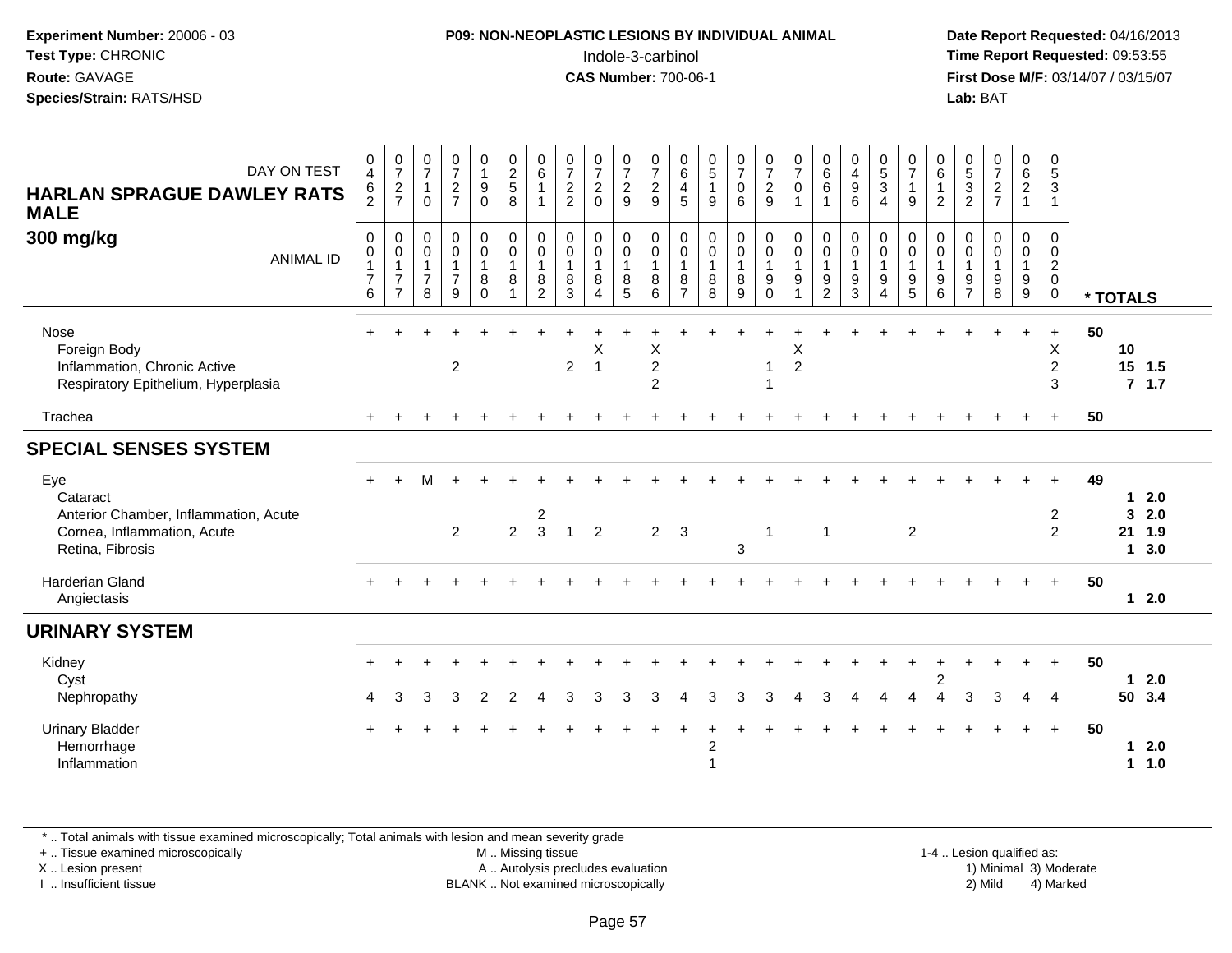**Date Report Requested:** 04/16/2013 **First Dose M/F:** 03/14/07 / 03/15/07<br>**Lab:** BAT **Lab:** BAT

\*\*\* END OF MALE DATA \*\*\*

\* .. Total animals with tissue examined microscopically; Total animals with lesion and mean severity grade

+ .. Tissue examined microscopically

X .. Lesion present

I .. Insufficient tissue

 M .. Missing tissueA .. Autolysis precludes evaluation

BLANK .. Not examined microscopically 2) Mild 4) Marked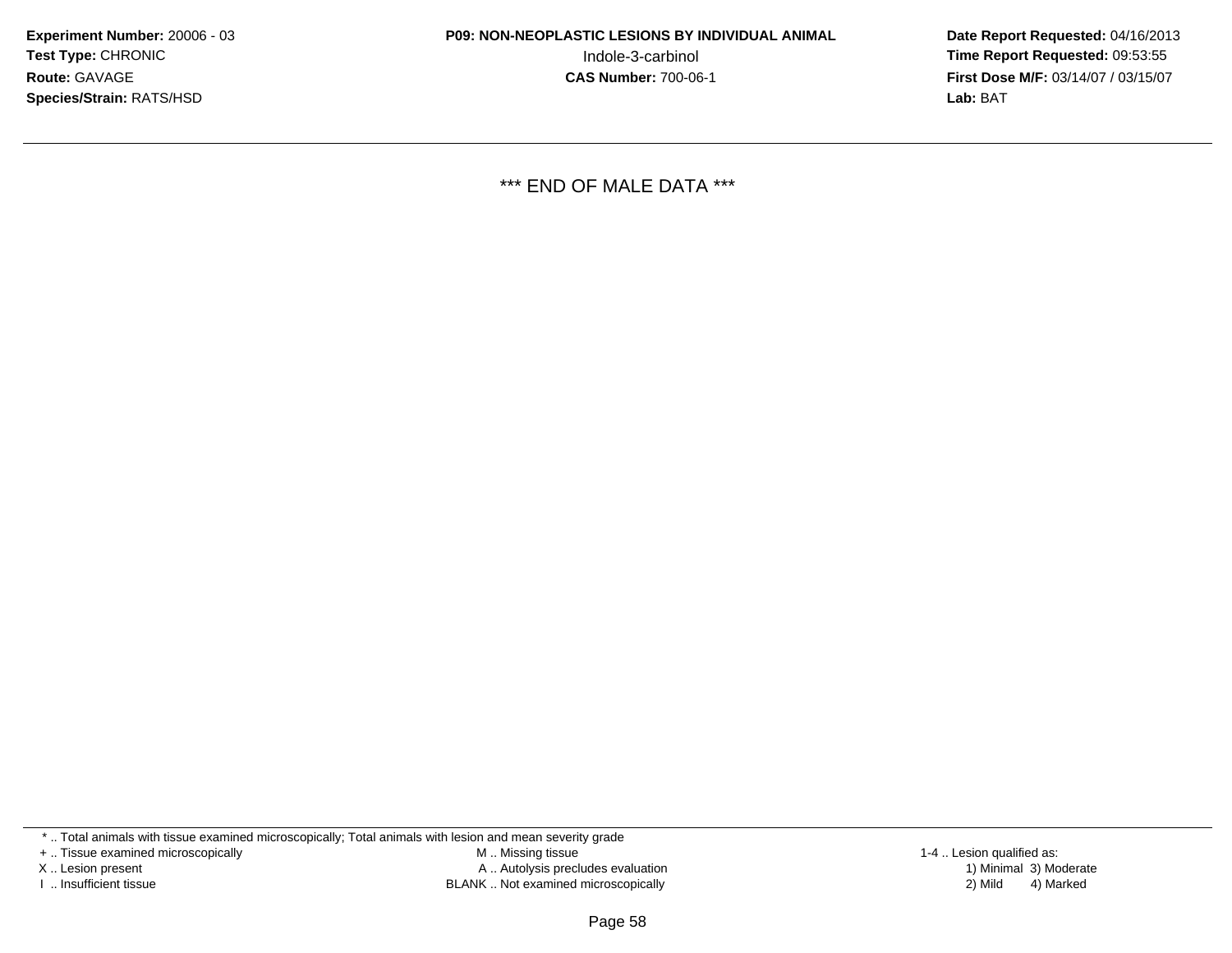## **P09: NON-NEOPLASTIC LESIONS BY INDIVIDUAL ANIMAL**Indole-3-carbinol **Time Report Requested:** 09:53:55

 **Date Report Requested:** 04/16/2013 **First Dose M/F:** 03/14/07 / 03/15/07<br>**Lab:** BAT

| DAY ON TEST<br><b>HARLAN SPRAGUE DAWLEY RATS</b><br><b>FEMALE</b>                                                                                                   | $\begin{array}{c} 0 \\ 5 \end{array}$<br>$\frac{0}{9}$ | $\begin{array}{c} 0 \\ 7 \end{array}$<br>$\mathbf{3}$<br>0 | $\frac{0}{7}$<br>$\sqrt{2}$<br>9               | $\frac{0}{7}$<br>$\frac{2}{9}$                            | $\begin{array}{c} 0 \\ 6 \end{array}$<br>$\mathbf{1}$<br>$\overline{4}$ | $\begin{smallmatrix}0\\7\end{smallmatrix}$<br>$\overline{c}$<br>9 | $\mathbf 0$<br>$\,6\,$<br>$\overline{4}$<br>$\sqrt{5}$                          | $\begin{array}{c} 0 \\ 6 \end{array}$<br>4<br>$\overline{2}$ | $\frac{0}{7}$<br>3<br>$\mathbf 0$ | $\frac{0}{7}$<br>$\mathbf{1}$<br>9               | $\begin{array}{c} 0 \\ 6 \end{array}$<br>$\bf 8$<br>$\mathbf{1}$ | $\begin{array}{c} 0 \\ 7 \end{array}$<br>$\ensuremath{\mathsf{3}}$<br>$\Omega$ | $\begin{smallmatrix} 0\\7 \end{smallmatrix}$<br>$\frac{2}{9}$ | $\begin{array}{c} 0 \\ 7 \end{array}$<br>$\ensuremath{\mathsf{3}}$<br>$\mathbf 0$ | $\begin{smallmatrix}0\\7\end{smallmatrix}$<br>$\sqrt{2}$<br>9 | $\begin{array}{c} 0 \\ 6 \end{array}$<br>$\ensuremath{\mathsf{3}}$<br>$\overline{2}$ | $_{6}^{\rm 0}$<br>$\overline{4}$<br>$\overline{2}$                                     | $\begin{array}{c} 0 \\ 3 \\ 7 \end{array}$<br>3                 | $\begin{array}{c} 0 \\ 7 \end{array}$<br>$\ensuremath{\mathsf{3}}$<br>$\overline{0}$ | $\frac{0}{7}$<br>$\frac{2}{9}$ | 0<br>$\overline{7}$<br>$\mathbf 1$<br>9         | $\frac{0}{7}$<br>$\ensuremath{\mathsf{3}}$<br>$\Omega$ | $\frac{0}{7}$<br>$\mathbf{1}$<br>9 | $\begin{array}{c} 0 \\ 5 \\ 3 \end{array}$<br>8 | $\mathsf 0$<br>4<br>$\overline{c}$<br>$\overline{2}$ |                        |
|---------------------------------------------------------------------------------------------------------------------------------------------------------------------|--------------------------------------------------------|------------------------------------------------------------|------------------------------------------------|-----------------------------------------------------------|-------------------------------------------------------------------------|-------------------------------------------------------------------|---------------------------------------------------------------------------------|--------------------------------------------------------------|-----------------------------------|--------------------------------------------------|------------------------------------------------------------------|--------------------------------------------------------------------------------|---------------------------------------------------------------|-----------------------------------------------------------------------------------|---------------------------------------------------------------|--------------------------------------------------------------------------------------|----------------------------------------------------------------------------------------|-----------------------------------------------------------------|--------------------------------------------------------------------------------------|--------------------------------|-------------------------------------------------|--------------------------------------------------------|------------------------------------|-------------------------------------------------|------------------------------------------------------|------------------------|
| 0 mg/kg<br><b>ANIMAL ID</b>                                                                                                                                         | $\pmb{0}$<br>$\frac{0}{2}$<br>$\mathbf{1}$             | $\mathbf 0$<br>$\frac{0}{2}$<br>$\overline{c}$             | $\pmb{0}$<br>$\mathbf 0$<br>$\frac{2}{0}$<br>3 | $\pmb{0}$<br>$\pmb{0}$<br>$\frac{2}{0}$<br>$\overline{4}$ | $\mathbf 0$<br>$\frac{0}{2}$<br>$\sqrt{5}$                              | 0<br>$\mathbf 0$<br>$\overline{c}$<br>$\mathbf 0$<br>6            | $\mathbf 0$<br>$\mathbf 0$<br>$\boldsymbol{2}$<br>$\mathbf 0$<br>$\overline{7}$ | $\mathbf 0$<br>$\frac{0}{2}$<br>8                            | 0<br>$\frac{0}{2}$<br>9           | $\boldsymbol{0}$<br>$\frac{0}{2}$<br>$\mathbf 0$ | $\pmb{0}$<br>$\frac{0}{2}$<br>$\mathbf 1$                        | $\mathbf 0$<br>$\pmb{0}$<br>$\frac{2}{1}$<br>$\overline{2}$                    | $\pmb{0}$<br>$\frac{0}{2}$<br>1<br>$\mathbf{3}$               | 0<br>$\mathbf 0$<br>$\frac{2}{1}$<br>4                                            | $\pmb{0}$<br>$\pmb{0}$<br>$\frac{2}{1}$<br>$\overline{5}$     | 0<br>$\pmb{0}$<br>$\sqrt{2}$<br>$\mathbf{1}$<br>6                                    | $\mathsf{O}\xspace$<br>$\pmb{0}$<br>$\boldsymbol{2}$<br>$\mathbf{1}$<br>$\overline{7}$ | $\pmb{0}$<br>$\pmb{0}$<br>$\boldsymbol{2}$<br>$\mathbf{1}$<br>8 | $\mathbf 0$<br>$\mathbf 0$<br>$\frac{2}{1}$<br>9                                     | $0002$<br>$200$                | 0<br>0<br>$\frac{2}{2}$<br>$\blacktriangleleft$ | $\mathbf 0$<br>$\mathbf 0$<br>$\frac{2}{2}$            | 0<br>$\pmb{0}$<br>$\frac{2}{3}$    | $\pmb{0}$<br>$\frac{0}{2}$<br>$\overline{4}$    | 0<br>$\mathbf 0$<br>$\frac{2}{2}$                    | females<br>(cont)      |
| <b>ALIMENTARY SYSTEM</b>                                                                                                                                            |                                                        |                                                            |                                                |                                                           |                                                                         |                                                                   |                                                                                 |                                                              |                                   |                                                  |                                                                  |                                                                                |                                                               |                                                                                   |                                                               |                                                                                      |                                                                                        |                                                                 |                                                                                      |                                |                                                 |                                                        |                                    |                                                 |                                                      |                        |
| Esophagus                                                                                                                                                           |                                                        |                                                            |                                                |                                                           |                                                                         |                                                                   |                                                                                 |                                                              |                                   |                                                  |                                                                  |                                                                                |                                                               |                                                                                   |                                                               |                                                                                      |                                                                                        |                                                                 |                                                                                      |                                |                                                 |                                                        |                                    |                                                 | $^{+}$                                               |                        |
| Intestine Large, Cecum                                                                                                                                              |                                                        |                                                            |                                                |                                                           |                                                                         |                                                                   |                                                                                 |                                                              |                                   |                                                  |                                                                  |                                                                                |                                                               |                                                                                   |                                                               |                                                                                      |                                                                                        |                                                                 |                                                                                      |                                |                                                 |                                                        |                                    |                                                 | $^{+}$                                               |                        |
| Intestine Large, Colon                                                                                                                                              |                                                        |                                                            |                                                |                                                           |                                                                         |                                                                   |                                                                                 |                                                              |                                   |                                                  |                                                                  |                                                                                |                                                               |                                                                                   |                                                               |                                                                                      |                                                                                        |                                                                 |                                                                                      |                                |                                                 |                                                        |                                    |                                                 | $\overline{+}$                                       |                        |
| Intestine Large, Rectum                                                                                                                                             |                                                        |                                                            |                                                |                                                           |                                                                         |                                                                   |                                                                                 |                                                              |                                   |                                                  |                                                                  |                                                                                |                                                               |                                                                                   |                                                               |                                                                                      |                                                                                        |                                                                 |                                                                                      |                                |                                                 |                                                        |                                    | $\pm$                                           | $+$                                                  |                        |
| Intestine Small, Duodenum                                                                                                                                           |                                                        |                                                            |                                                |                                                           |                                                                         |                                                                   |                                                                                 |                                                              |                                   |                                                  |                                                                  |                                                                                |                                                               |                                                                                   |                                                               |                                                                                      |                                                                                        |                                                                 |                                                                                      |                                |                                                 |                                                        |                                    |                                                 | $+$                                                  |                        |
| Intestine Small, Ileum                                                                                                                                              |                                                        |                                                            |                                                |                                                           |                                                                         |                                                                   |                                                                                 |                                                              |                                   |                                                  |                                                                  |                                                                                |                                                               |                                                                                   |                                                               |                                                                                      |                                                                                        |                                                                 |                                                                                      |                                |                                                 |                                                        |                                    |                                                 | $\ddot{}$                                            |                        |
| Intestine Small, Jejunum                                                                                                                                            |                                                        |                                                            |                                                |                                                           | A                                                                       |                                                                   |                                                                                 |                                                              |                                   |                                                  |                                                                  |                                                                                |                                                               |                                                                                   |                                                               |                                                                                      |                                                                                        |                                                                 |                                                                                      |                                |                                                 |                                                        |                                    |                                                 | $^{+}$                                               |                        |
| Liver<br>Angiectasis                                                                                                                                                |                                                        |                                                            |                                                |                                                           |                                                                         |                                                                   |                                                                                 |                                                              |                                   |                                                  |                                                                  |                                                                                |                                                               |                                                                                   |                                                               |                                                                                      |                                                                                        |                                                                 |                                                                                      |                                |                                                 |                                                        |                                    |                                                 | $\overline{+}$                                       |                        |
| <b>Basophilic Focus</b><br>Clear Cell Focus<br><b>Mixed Cell Focus</b><br>Necrosis<br>Pigmentation                                                                  |                                                        |                                                            | $X -$<br>$\mathsf X$                           | $\mathsf{X}$                                              | 2<br>3                                                                  |                                                                   |                                                                                 |                                                              | X<br>X                            |                                                  |                                                                  | X                                                                              | X X X X X                                                     |                                                                                   |                                                               |                                                                                      |                                                                                        |                                                                 | $\mathsf{X}$<br>X                                                                    | $X$ $X$                        |                                                 |                                                        |                                    |                                                 |                                                      |                        |
| Bile Duct, Cyst<br>Bile Duct, Cyst, Multiple<br>Bile Duct, Hyperplasia                                                                                              |                                                        |                                                            | $\overline{c}$                                 |                                                           |                                                                         |                                                                   |                                                                                 |                                                              |                                   |                                                  |                                                                  | $\overline{c}$<br>$\boldsymbol{2}$                                             | 3                                                             |                                                                                   |                                                               |                                                                                      |                                                                                        |                                                                 |                                                                                      | 3                              |                                                 |                                                        |                                    |                                                 |                                                      |                        |
| Oral Mucosa                                                                                                                                                         |                                                        |                                                            |                                                |                                                           |                                                                         |                                                                   |                                                                                 |                                                              |                                   |                                                  |                                                                  |                                                                                |                                                               |                                                                                   |                                                               |                                                                                      |                                                                                        |                                                                 |                                                                                      |                                |                                                 |                                                        |                                    |                                                 | $\overline{+}$                                       |                        |
| Pancreas                                                                                                                                                            |                                                        |                                                            |                                                |                                                           |                                                                         |                                                                   |                                                                                 |                                                              |                                   |                                                  |                                                                  |                                                                                |                                                               |                                                                                   |                                                               |                                                                                      |                                                                                        |                                                                 |                                                                                      |                                |                                                 |                                                        |                                    |                                                 | $+$                                                  |                        |
| *  Total animals with tissue examined microscopically; Total animals with lesion and mean severity grade<br>+  Tissue examined microscopically<br>X  Lesion present |                                                        |                                                            |                                                |                                                           |                                                                         | M  Missing tissue                                                 |                                                                                 | A  Autolysis precludes evaluation                            |                                   |                                                  |                                                                  |                                                                                |                                                               |                                                                                   |                                                               |                                                                                      |                                                                                        |                                                                 |                                                                                      |                                |                                                 | 1-4  Lesion qualified as:                              |                                    |                                                 |                                                      | 1) Minimal 3) Moderate |

I .. Insufficient tissue

BLANK .. Not examined microscopically 2) Mild 4) Marked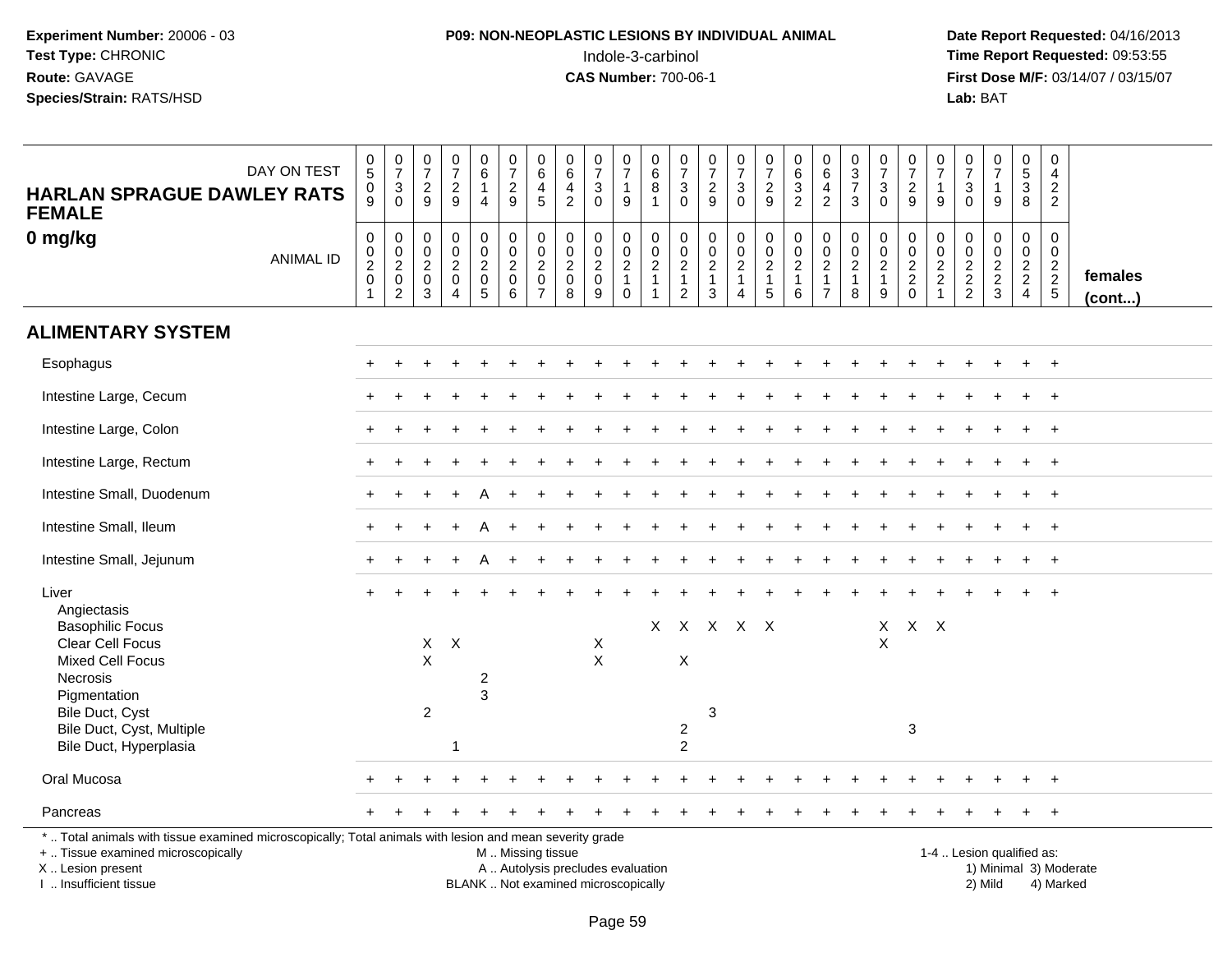## **P09: NON-NEOPLASTIC LESIONS BY INDIVIDUAL ANIMAL**Indole-3-carbinol **Time Report Requested:** 09:53:55

 **Date Report Requested:** 04/16/2013 **First Dose M/F:** 03/14/07 / 03/15/07<br>Lab: BAT

| DAY ON TEST<br><b>HARLAN SPRAGUE DAWLEY RATS</b><br><b>FEMALE</b>                                                                                                                            | $\begin{array}{c} 0 \\ 5 \end{array}$<br>$\frac{0}{9}$ | $\frac{0}{7}$<br>$\sqrt{3}$<br>$\Omega$                                                    | $\frac{0}{7}$<br>$\sqrt{2}$<br>9                                               | $\frac{0}{7}$<br>$\mathbf 2$<br>9                                           | $_{6}^{\rm 0}$<br>$\mathbf{1}$<br>4                                        | $\begin{array}{c} 0 \\ 7 \end{array}$<br>$\frac{2}{9}$      | $\begin{array}{c} 0 \\ 6 \end{array}$<br>$\overline{\mathbf{4}}$<br>5 | $\begin{array}{c} 0 \\ 6 \end{array}$<br>$\overline{\mathbf{4}}$<br>$\sqrt{2}$ | $\begin{array}{c} 0 \\ 7 \end{array}$<br>$\sqrt{3}$<br>$\Omega$ | $\begin{array}{c} 0 \\ 7 \end{array}$<br>$\mathbf{1}$<br>$9\,$                | 0<br>$\overline{6}$<br>8<br>$\mathbf{1}$                                      | $\frac{0}{7}$<br>$\sqrt{3}$<br>$\Omega$                                          | $\frac{0}{7}$<br>$\sqrt{2}$<br>$9\,$                                     | $\begin{array}{c} 0 \\ 7 \end{array}$<br>$\ensuremath{\mathsf{3}}$<br>$\Omega$  | $\begin{smallmatrix} 0\\7 \end{smallmatrix}$<br>$\frac{2}{9}$                     | $\begin{array}{c} 0 \\ 6 \end{array}$<br>$\ensuremath{\mathsf{3}}$<br>$\overline{2}$ | $\begin{array}{c} 0 \\ 6 \end{array}$<br>$\overline{a}$<br>$\sqrt{2}$  | $\begin{array}{c} 0 \\ 3 \\ 7 \end{array}$<br>$\mathbf{3}$    | $\frac{0}{7}$<br>3<br>$\Omega$                                    | $\frac{0}{7}$<br>$\sqrt{2}$<br>9                            | $\begin{array}{c} 0 \\ 7 \end{array}$<br>$\mathbf{1}$<br>$\boldsymbol{9}$ | $\begin{array}{c} 0 \\ 7 \end{array}$<br>$\sqrt{3}$<br>$\mathbf{0}$ | $\frac{0}{7}$<br>$\mathbf{1}$<br>9          | $\begin{array}{c} 0 \\ 5 \end{array}$<br>$\overline{3}$<br>8 | $\pmb{0}$<br>$\overline{4}$<br>$\mathbf 2$<br>$\overline{2}$ |                         |
|----------------------------------------------------------------------------------------------------------------------------------------------------------------------------------------------|--------------------------------------------------------|--------------------------------------------------------------------------------------------|--------------------------------------------------------------------------------|-----------------------------------------------------------------------------|----------------------------------------------------------------------------|-------------------------------------------------------------|-----------------------------------------------------------------------|--------------------------------------------------------------------------------|-----------------------------------------------------------------|-------------------------------------------------------------------------------|-------------------------------------------------------------------------------|----------------------------------------------------------------------------------|--------------------------------------------------------------------------|---------------------------------------------------------------------------------|-----------------------------------------------------------------------------------|--------------------------------------------------------------------------------------|------------------------------------------------------------------------|---------------------------------------------------------------|-------------------------------------------------------------------|-------------------------------------------------------------|---------------------------------------------------------------------------|---------------------------------------------------------------------|---------------------------------------------|--------------------------------------------------------------|--------------------------------------------------------------|-------------------------|
| $0$ mg/kg<br><b>ANIMAL ID</b>                                                                                                                                                                | $\pmb{0}$<br>$\frac{0}{2}$<br>$\overline{\mathbf{1}}$  | $\pmb{0}$<br>$\begin{smallmatrix} 0\\2 \end{smallmatrix}$<br>$\mathsf 0$<br>$\overline{2}$ | $\boldsymbol{0}$<br>$\mathbf 0$<br>$\overline{c}$<br>$\mathbf 0$<br>$\sqrt{3}$ | $\pmb{0}$<br>$\mathbf 0$<br>$\overline{c}$<br>$\mathbf 0$<br>$\overline{4}$ | $\boldsymbol{0}$<br>$\ddot{\mathbf{0}}$<br>$\frac{2}{0}$<br>$\overline{5}$ | $\pmb{0}$<br>$\overline{0}$<br>$\frac{2}{0}$<br>$6^{\circ}$ | $\pmb{0}$<br>$\frac{0}{2}$<br>$\pmb{0}$<br>$\overline{7}$             | $\begin{matrix} 0 \\ 0 \\ 2 \\ 0 \end{matrix}$<br>$\overline{8}$               | $\pmb{0}$<br>$\mathbf 0$<br>$\sqrt{2}$<br>$\pmb{0}$<br>9        | $\pmb{0}$<br>$\mathsf{O}\xspace$<br>$\sqrt{2}$<br>$\mathbf{1}$<br>$\mathbf 0$ | $\mathbf 0$<br>$\boldsymbol{0}$<br>$\sqrt{2}$<br>$\mathbf{1}$<br>$\mathbf{1}$ | $\mathsf{O}\xspace$<br>$\pmb{0}$<br>$\sqrt{2}$<br>$\mathbf{1}$<br>$\overline{c}$ | $\mathsf 0$<br>$\mathsf 0$<br>$\sqrt{2}$<br>$\mathbf{1}$<br>$\mathbf{3}$ | $\pmb{0}$<br>$\overline{0}$<br>$\overline{2}$<br>$\mathbf{1}$<br>$\overline{4}$ | $\mathbf 0$<br>$\overline{0}$<br>$\overline{2}$<br>$\mathbf{1}$<br>$\overline{5}$ | $\pmb{0}$<br>$\frac{0}{2}$<br>$\mathbf{1}$<br>$\,6\,$                                | $\pmb{0}$<br>$\pmb{0}$<br>$\sqrt{2}$<br>$\mathbf{1}$<br>$\overline{7}$ | $\pmb{0}$<br>$\pmb{0}$<br>$\overline{c}$<br>$\mathbf{1}$<br>8 | $\mathbf 0$<br>$\mathbf 0$<br>$\overline{2}$<br>$\mathbf{1}$<br>9 | $\mathbf 0$<br>$\mathbf 0$<br>$\frac{2}{2}$<br>$\mathbf{0}$ | $\pmb{0}$<br>$\begin{array}{c} 0 \\ 2 \\ 2 \end{array}$<br>$\overline{1}$ | $\mathbf 0$<br>$\boldsymbol{0}$<br>$\frac{2}{2}$                    | $\mathbf 0$<br>$\mathbf 0$<br>$\frac{2}{3}$ | $\pmb{0}$<br>$\mathbf 0$<br>$\frac{2}{2}$<br>$\overline{4}$  | $\mathbf 0$<br>$\mathbf 0$<br>$\frac{2}{2}$                  | females<br>$($ cont $)$ |
| Acinus, Hyperplasia<br>Artery, Inflammation, Chronic Active                                                                                                                                  |                                                        |                                                                                            |                                                                                |                                                                             |                                                                            |                                                             |                                                                       |                                                                                |                                                                 |                                                                               |                                                                               |                                                                                  |                                                                          |                                                                                 |                                                                                   |                                                                                      |                                                                        |                                                               |                                                                   |                                                             |                                                                           |                                                                     |                                             |                                                              |                                                              |                         |
| <b>Salivary Glands</b><br>Inflammation                                                                                                                                                       |                                                        |                                                                                            |                                                                                |                                                                             |                                                                            |                                                             |                                                                       |                                                                                |                                                                 |                                                                               |                                                                               |                                                                                  |                                                                          |                                                                                 |                                                                                   |                                                                                      |                                                                        |                                                               |                                                                   |                                                             |                                                                           |                                                                     |                                             |                                                              | $^{+}$                                                       |                         |
| Stomach, Forestomach<br>Hyperplasia<br>Inflammation<br>Ulcer                                                                                                                                 | $\overline{1}$                                         |                                                                                            |                                                                                |                                                                             | $\overline{2}$                                                             |                                                             |                                                                       |                                                                                |                                                                 |                                                                               |                                                                               |                                                                                  |                                                                          |                                                                                 |                                                                                   |                                                                                      |                                                                        |                                                               |                                                                   |                                                             |                                                                           |                                                                     |                                             |                                                              |                                                              |                         |
| Stomach, Glandular<br>Ulcer<br>Epithelium, Hyperplasia                                                                                                                                       |                                                        |                                                                                            |                                                                                |                                                                             | $\overline{2}$                                                             |                                                             |                                                                       |                                                                                |                                                                 |                                                                               |                                                                               |                                                                                  |                                                                          |                                                                                 |                                                                                   |                                                                                      |                                                                        |                                                               |                                                                   |                                                             |                                                                           |                                                                     |                                             |                                                              |                                                              |                         |
| Tongue<br>Erosion                                                                                                                                                                            |                                                        |                                                                                            |                                                                                |                                                                             |                                                                            |                                                             |                                                                       |                                                                                |                                                                 |                                                                               |                                                                               |                                                                                  |                                                                          |                                                                                 |                                                                                   |                                                                                      |                                                                        |                                                               |                                                                   |                                                             |                                                                           |                                                                     |                                             |                                                              |                                                              |                         |
| <b>CARDIOVASCULAR SYSTEM</b>                                                                                                                                                                 |                                                        |                                                                                            |                                                                                |                                                                             |                                                                            |                                                             |                                                                       |                                                                                |                                                                 |                                                                               |                                                                               |                                                                                  |                                                                          |                                                                                 |                                                                                   |                                                                                      |                                                                        |                                                               |                                                                   |                                                             |                                                                           |                                                                     |                                             |                                                              |                                                              |                         |
| <b>Blood Vessel</b><br>Inflammation, Chronic Active                                                                                                                                          |                                                        |                                                                                            |                                                                                |                                                                             |                                                                            |                                                             |                                                                       |                                                                                |                                                                 |                                                                               |                                                                               |                                                                                  |                                                                          |                                                                                 |                                                                                   |                                                                                      |                                                                        |                                                               |                                                                   |                                                             |                                                                           |                                                                     |                                             |                                                              |                                                              |                         |
| Heart<br>Cardiomyopathy<br>Epicardium, Inflammation                                                                                                                                          | +                                                      | $\overline{1}$                                                                             |                                                                                |                                                                             |                                                                            |                                                             |                                                                       |                                                                                | 1                                                               | 1                                                                             |                                                                               | $\overline{1}$                                                                   |                                                                          |                                                                                 | 1                                                                                 |                                                                                      |                                                                        |                                                               | 1                                                                 |                                                             | $\mathbf{1}$                                                              | $\overline{c}$                                                      | $\overline{1}$                              | $\overline{1}$                                               | $\overline{2}$                                               |                         |
| <b>ENDOCRINE SYSTEM</b>                                                                                                                                                                      |                                                        |                                                                                            |                                                                                |                                                                             |                                                                            |                                                             |                                                                       |                                                                                |                                                                 |                                                                               |                                                                               |                                                                                  |                                                                          |                                                                                 |                                                                                   |                                                                                      |                                                                        |                                                               |                                                                   |                                                             |                                                                           |                                                                     |                                             |                                                              |                                                              |                         |
| <b>Adrenal Cortex</b><br>Degeneration, Cystic                                                                                                                                                |                                                        |                                                                                            |                                                                                |                                                                             |                                                                            |                                                             |                                                                       |                                                                                |                                                                 | $\mathfrak{p}$                                                                | 3                                                                             |                                                                                  |                                                                          |                                                                                 | 2                                                                                 |                                                                                      |                                                                        |                                                               |                                                                   |                                                             |                                                                           |                                                                     |                                             | $\ddot{}$                                                    | $+$                                                          |                         |
| *  Total animals with tissue examined microscopically; Total animals with lesion and mean severity grade<br>+  Tissue examined microscopically<br>X Lesion present<br>I. Insufficient tissue |                                                        |                                                                                            |                                                                                |                                                                             |                                                                            | M  Missing tissue                                           |                                                                       | A  Autolysis precludes evaluation<br>BLANK  Not examined microscopically       |                                                                 |                                                                               |                                                                               |                                                                                  |                                                                          |                                                                                 |                                                                                   |                                                                                      |                                                                        |                                                               |                                                                   |                                                             |                                                                           |                                                                     | 1-4  Lesion qualified as:<br>2) Mild        |                                                              | 4) Marked                                                    | 1) Minimal 3) Moderate  |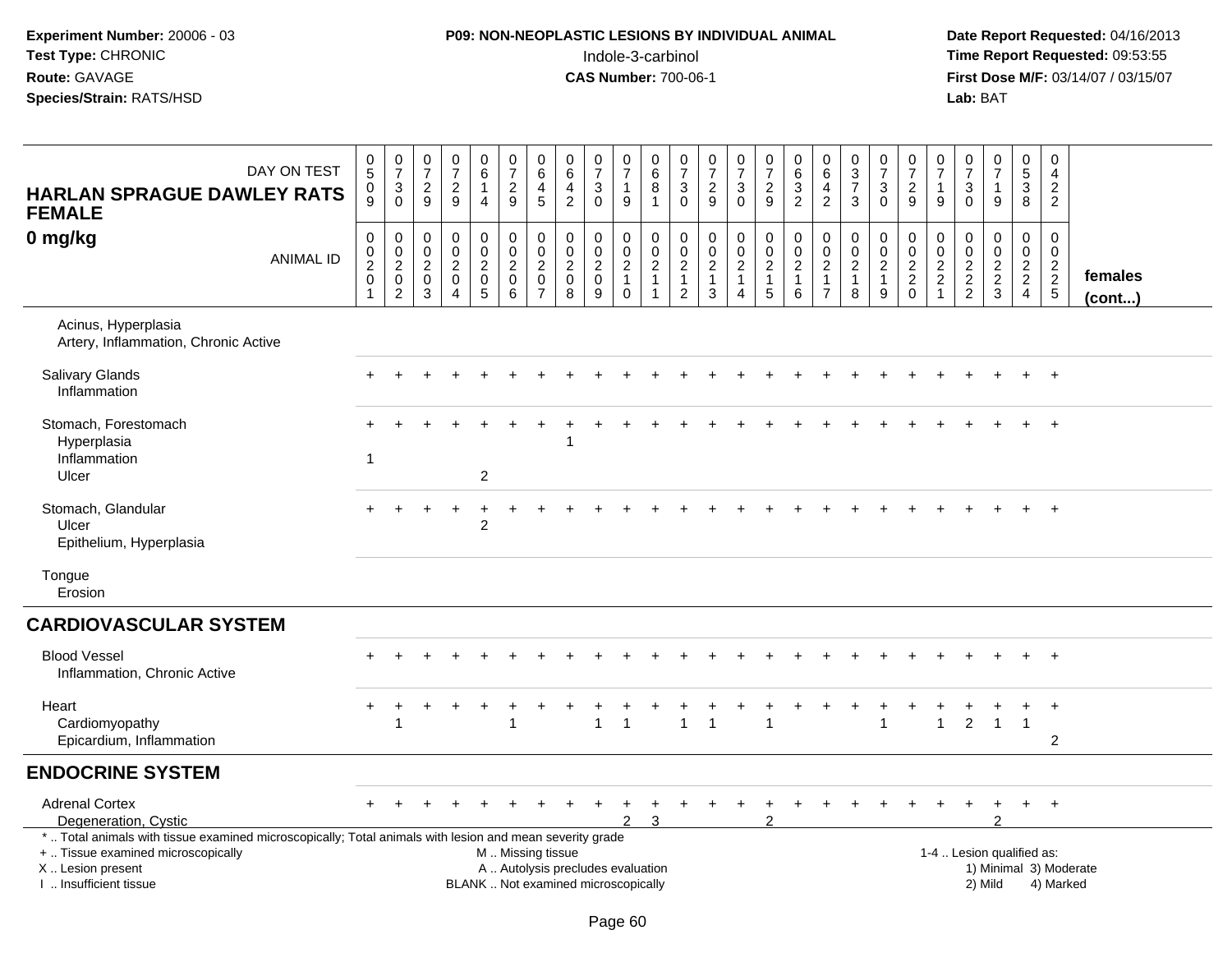# **P09: NON-NEOPLASTIC LESIONS BY INDIVIDUAL ANIMAL**Indole-3-carbinol **Time Report Requested:** 09:53:55

 **Date Report Requested:** 04/16/2013 **First Dose M/F:** 03/14/07 / 03/15/07<br>Lab: BAT

| DAY ON TEST<br><b>HARLAN SPRAGUE DAWLEY RATS</b><br><b>FEMALE</b>                                                                                                                             |                  | $\begin{array}{c} 0 \\ 5 \end{array}$<br>$\mathbf 0$<br>$\tilde{9}$ | $\frac{0}{7}$<br>$_{0}^{3}$                  | $\frac{0}{7}$<br>$\frac{2}{9}$                                    | $\begin{array}{c} 0 \\ 7 \end{array}$<br>$\frac{2}{9}$                                  | $\begin{array}{c} 0 \\ 6 \end{array}$<br>$\mathbf{1}$<br>$\overline{4}$ | $\,0\,$<br>$\overline{7}$<br>$\overline{c}$<br>$\overline{9}$ | 0<br>$6\phantom{a}$<br>4<br>5                               | 0<br>$6\phantom{a}$<br>$\overline{4}$<br>$\overline{2}$                  | $\frac{0}{7}$<br>3<br>$\mathbf 0$ | $\frac{0}{7}$<br>$\mathbf{1}$<br>9                     | $\begin{array}{c} 0 \\ 6 \end{array}$<br>8<br>$\mathbf{1}$ | $\frac{0}{7}$<br>$_0^3$                                             | $\begin{array}{c} 0 \\ 7 \end{array}$<br>$\frac{2}{9}$ | $\begin{smallmatrix}0\\7\end{smallmatrix}$<br>$\mathbf{3}$<br>$\overline{0}$ | 0<br>$\overline{7}$<br>$\boldsymbol{2}$<br>$\overline{9}$ | $\begin{array}{c} 0 \\ 6 \end{array}$<br>$\mathbf{3}$<br>$\overline{2}$ | 0<br>$6\phantom{a}$<br>$\overline{4}$<br>$\overline{2}$ | $_3^0$<br>$\overline{7}$<br>3                     | $\frac{0}{7}$<br>3<br>$\overline{0}$     | $\pmb{0}$<br>$\overline{7}$<br>$\overline{2}$<br>$\overline{9}$ | $\frac{0}{7}$<br>$\mathbf{1}$<br>9                                  | 0<br>$\overline{7}$<br>$\mathbf{3}$<br>$\Omega$ | $\frac{0}{7}$<br>$\mathbf{1}$<br>9 | $\pmb{0}$<br>$\overline{5}$<br>$\mathbf{3}$<br>8 | 0<br>$\overline{4}$<br>2<br>2                                            |                                     |                   |  |
|-----------------------------------------------------------------------------------------------------------------------------------------------------------------------------------------------|------------------|---------------------------------------------------------------------|----------------------------------------------|-------------------------------------------------------------------|-----------------------------------------------------------------------------------------|-------------------------------------------------------------------------|---------------------------------------------------------------|-------------------------------------------------------------|--------------------------------------------------------------------------|-----------------------------------|--------------------------------------------------------|------------------------------------------------------------|---------------------------------------------------------------------|--------------------------------------------------------|------------------------------------------------------------------------------|-----------------------------------------------------------|-------------------------------------------------------------------------|---------------------------------------------------------|---------------------------------------------------|------------------------------------------|-----------------------------------------------------------------|---------------------------------------------------------------------|-------------------------------------------------|------------------------------------|--------------------------------------------------|--------------------------------------------------------------------------|-------------------------------------|-------------------|--|
| 0 mg/kg                                                                                                                                                                                       | <b>ANIMAL ID</b> | $\pmb{0}$<br>$\frac{0}{2}$                                          | $\pmb{0}$<br>$\frac{0}{2}$<br>$\overline{2}$ | $\mathbf 0$<br>$\mathop{2}\limits^{\mathbb{O}}$<br>$\pmb{0}$<br>3 | $\mathsf 0$<br>$\mathbf 0$<br>$\boldsymbol{2}$<br>$\mathbf 0$<br>$\boldsymbol{\Lambda}$ | $\pmb{0}$<br>$\frac{0}{2}$<br>$\sqrt{5}$                                | $\mathbf 0$<br>$\frac{0}{2}$<br>$\mathbf 0$<br>$\,6\,$        | $\mathbf 0$<br>$\frac{0}{2}$<br>$\pmb{0}$<br>$\overline{7}$ | $\pmb{0}$<br>$\mathsf{O}\xspace$<br>$\frac{2}{0}$<br>8                   | $\mathbf 0$<br>$\frac{0}{2}$<br>9 | $\pmb{0}$<br>$\frac{0}{2}$<br>1<br>$\mathsf{O}\xspace$ | $\pmb{0}$<br>$\frac{0}{2}$<br>$\mathbf{1}$                 | $\boldsymbol{0}$<br>$\begin{array}{c} 0 \\ 2 \\ 1 \\ 2 \end{array}$ | $\pmb{0}$<br>$\mathbf 0$<br>$\frac{2}{1}$<br>3         | $\pmb{0}$<br>$\frac{0}{2}$<br>$\mathbf{1}$<br>4                              | $\pmb{0}$<br>$\frac{0}{2}$<br>$\mathbf{1}$<br>$\sqrt{5}$  | $\pmb{0}$<br>$\pmb{0}$<br>$\boldsymbol{2}$<br>$\mathbf{1}$<br>6         | $\pmb{0}$<br>$\frac{0}{2}$<br>$\frac{1}{7}$             | $\mathbf 0$<br>$\frac{0}{2}$<br>$\mathbf{1}$<br>8 | $\pmb{0}$<br>$\frac{0}{2}$<br>1<br>$9\,$ | $\pmb{0}$<br>$\frac{0}{2}$<br>$\mathbf 0$                       | $\boldsymbol{0}$<br>$\begin{array}{c} 0 \\ 2 \\ 2 \\ 1 \end{array}$ | $\mathbf 0$<br>$\mathbf 0$<br>$\frac{2}{2}$     | 0<br>$\frac{0}{2}$<br>$\mathbf{3}$ | $\mathbf 0$<br>$\frac{0}{2}$<br>$\overline{4}$   | $\mathbf 0$<br>$\mathbf 0$<br>$\begin{array}{c} 2 \\ 2 \\ 5 \end{array}$ |                                     | females<br>(cont) |  |
| Degeneration, Fatty<br>Hyperplasia<br>Hypertrophy<br>Bilateral, Degeneration, Cystic                                                                                                          |                  | $\overline{1}$                                                      |                                              |                                                                   | $\mathbf 1$                                                                             |                                                                         |                                                               | $\overline{c}$<br>3                                         |                                                                          |                                   |                                                        | $\overline{1}$                                             |                                                                     |                                                        | $\overline{2}$                                                               | $\overline{2}$                                            |                                                                         |                                                         |                                                   | 3                                        |                                                                 | $\ensuremath{\mathsf{3}}$                                           | $\overline{2}$                                  |                                    |                                                  |                                                                          |                                     |                   |  |
| Adrenal Medulla<br>Hyperplasia                                                                                                                                                                |                  |                                                                     |                                              |                                                                   |                                                                                         |                                                                         | 1                                                             | $\overline{1}$                                              |                                                                          | -1                                |                                                        |                                                            |                                                                     |                                                        |                                                                              |                                                           | 1                                                                       |                                                         |                                                   |                                          |                                                                 |                                                                     |                                                 | 1                                  |                                                  | $\overline{+}$                                                           |                                     |                   |  |
| Islets, Pancreatic                                                                                                                                                                            |                  |                                                                     |                                              |                                                                   |                                                                                         |                                                                         |                                                               |                                                             |                                                                          |                                   |                                                        |                                                            |                                                                     |                                                        |                                                                              |                                                           |                                                                         |                                                         |                                                   |                                          |                                                                 |                                                                     |                                                 |                                    |                                                  | $\overline{+}$                                                           |                                     |                   |  |
| Parathyroid Gland                                                                                                                                                                             |                  |                                                                     | м                                            |                                                                   |                                                                                         | м                                                                       |                                                               |                                                             |                                                                          |                                   |                                                        |                                                            |                                                                     |                                                        |                                                                              |                                                           |                                                                         |                                                         |                                                   |                                          | м                                                               |                                                                     |                                                 |                                    |                                                  | $+$                                                                      |                                     |                   |  |
| <b>Pituitary Gland</b><br>Pars Distalis, Hyperplasia                                                                                                                                          |                  |                                                                     | 3                                            |                                                                   |                                                                                         |                                                                         |                                                               |                                                             |                                                                          |                                   | Δ                                                      |                                                            |                                                                     | 1                                                      | $\overline{c}$                                                               | 3                                                         |                                                                         |                                                         |                                                   |                                          | $\overline{2}$                                                  |                                                                     | Δ                                               | $\mathbf{1}$                       | $\overline{c}$                                   | $\overline{+}$                                                           |                                     |                   |  |
| <b>Thyroid Gland</b><br>C-cell, Hyperplasia<br>Follicular Cell, Hyperplasia<br>Follicular Cell, Hypertrophy                                                                                   |                  | $\overline{2}$                                                      |                                              | $\overline{1}$                                                    |                                                                                         |                                                                         |                                                               | $\mathbf{1}$                                                | $\overline{2}$                                                           | 3                                 | $\mathbf{1}$                                           |                                                            | $\overline{2}$                                                      | $\overline{1}$                                         | $\overline{1}$                                                               | $\overline{2}$                                            | $\overline{2}$                                                          | $\mathbf{1}$                                            |                                                   |                                          | 2                                                               | 2                                                                   | 2                                               | $\ddot{}$<br>3                     | $+$<br>3                                         | $+$<br>$\overline{1}$                                                    |                                     |                   |  |
| <b>GENERAL BODY SYSTEM</b>                                                                                                                                                                    |                  |                                                                     |                                              |                                                                   |                                                                                         |                                                                         |                                                               |                                                             |                                                                          |                                   |                                                        |                                                            |                                                                     |                                                        |                                                                              |                                                           |                                                                         |                                                         |                                                   |                                          |                                                                 |                                                                     |                                                 |                                    |                                                  |                                                                          |                                     |                   |  |
| <b>NONE</b>                                                                                                                                                                                   |                  |                                                                     |                                              |                                                                   |                                                                                         |                                                                         |                                                               |                                                             |                                                                          |                                   |                                                        |                                                            |                                                                     |                                                        |                                                                              |                                                           |                                                                         |                                                         |                                                   |                                          |                                                                 |                                                                     |                                                 |                                    |                                                  |                                                                          |                                     |                   |  |
| <b>GENITAL SYSTEM</b>                                                                                                                                                                         |                  |                                                                     |                                              |                                                                   |                                                                                         |                                                                         |                                                               |                                                             |                                                                          |                                   |                                                        |                                                            |                                                                     |                                                        |                                                                              |                                                           |                                                                         |                                                         |                                                   |                                          |                                                                 |                                                                     |                                                 |                                    |                                                  |                                                                          |                                     |                   |  |
| <b>Clitoral Gland</b><br>Cyst<br>Inflammation                                                                                                                                                 |                  |                                                                     |                                              |                                                                   |                                                                                         |                                                                         | -1                                                            |                                                             |                                                                          |                                   |                                                        |                                                            |                                                                     |                                                        |                                                                              |                                                           |                                                                         |                                                         | 3                                                 |                                          |                                                                 |                                                                     |                                                 |                                    |                                                  | $\ddot{}$                                                                |                                     |                   |  |
| Ovary                                                                                                                                                                                         |                  | $+$                                                                 | $\ddot{}$                                    | +                                                                 | +                                                                                       | +                                                                       | $\ddot{}$                                                     | $+$                                                         | $+$                                                                      | $+$                               | $+$                                                    | $+$                                                        |                                                                     | $+$ $+$                                                | $+$                                                                          | $+$                                                       | $+$                                                                     | $+$                                                     | $+$                                               | $+$                                      | $+$                                                             | $\ddot{}$                                                           | $\ddot{}$                                       | $+$                                | $+$                                              | $^{+}$                                                                   |                                     |                   |  |
| *  Total animals with tissue examined microscopically; Total animals with lesion and mean severity grade<br>+  Tissue examined microscopically<br>X  Lesion present<br>I  Insufficient tissue |                  |                                                                     |                                              |                                                                   |                                                                                         |                                                                         | M  Missing tissue                                             |                                                             | A  Autolysis precludes evaluation<br>BLANK  Not examined microscopically |                                   |                                                        |                                                            |                                                                     |                                                        |                                                                              |                                                           |                                                                         |                                                         |                                                   |                                          |                                                                 |                                                                     | 1-4  Lesion qualified as:                       | 2) Mild                            |                                                  |                                                                          | 1) Minimal 3) Moderate<br>4) Marked |                   |  |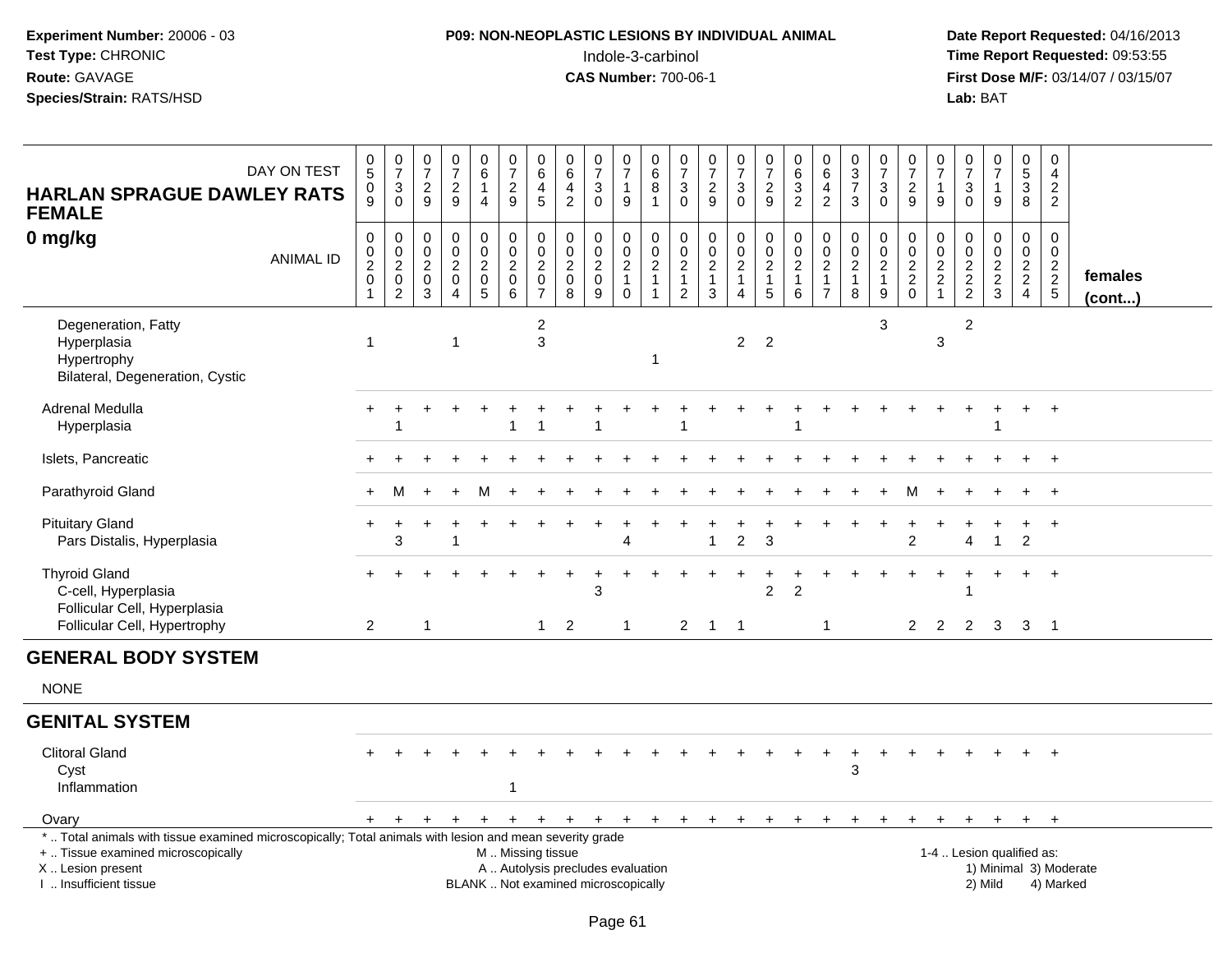#### **P09: NON-NEOPLASTIC LESIONS BY INDIVIDUAL ANIMAL**Indole-3-carbinol **Time Report Requested:** 09:53:55

 **Date Report Requested:** 04/16/2013 **First Dose M/F:** 03/14/07 / 03/15/07<br>**Lab: BAT** 

| DAY ON TEST<br><b>HARLAN SPRAGUE DAWLEY RATS</b><br><b>FEMALE</b><br>0 mg/kg<br><b>ANIMAL ID</b>                                                                | $\begin{array}{c} 0 \\ 5 \end{array}$<br>0<br>9<br>$\mathbf 0$<br>$\mathbf 0$<br>$\frac{2}{0}$<br>$\mathbf{1}$ | $\frac{0}{7}$<br>3<br>$\mathbf 0$<br>0<br>$\mathbf 0$<br>$\overline{c}$<br>$\mathbf 0$<br>$\overline{c}$ | $\frac{0}{7}$<br>$\sqrt{2}$<br>9<br>0<br>$\pmb{0}$<br>$\frac{2}{0}$<br>3 | $\frac{0}{7}$<br>$\frac{2}{9}$<br>$\mathbf 0$<br>$\mathsf{O}$<br>$\frac{2}{0}$<br>$\overline{4}$ | $\begin{matrix} 0 \\ 6 \end{matrix}$<br>$\mathbf{1}$<br>$\overline{4}$<br>0<br>$\mathbf 0$<br>$\overline{2}$<br>$\pmb{0}$<br>$\overline{5}$ | $\frac{0}{7}$<br>$\frac{2}{9}$<br>$\pmb{0}$<br>$\mathsf{O}\xspace$<br>$\frac{2}{0}$<br>6 | 0<br>$\,6\,$<br>$\overline{4}$<br>5<br>$\mathbf 0$<br>$\mathbf 0$<br>$\overline{2}$<br>$\mathbf 0$<br>$\overline{7}$ | 0<br>$\,6\,$<br>4<br>$\overline{2}$<br>$\mathbf 0$<br>$\mathbf 0$<br>$\overline{2}$<br>$\mathbf 0$<br>8 | $\frac{0}{7}$<br>$\mathbf{3}$<br>$\Omega$<br>0<br>$\mathbf 0$<br>$\overline{c}$<br>$\mathbf 0$<br>9 | $\frac{0}{7}$<br>$\mathbf{1}$<br>9<br>0<br>$\mathbf 0$<br>$\overline{c}$<br>$\mathbf{1}$<br>$\Omega$ | $\begin{array}{c} 0 \\ 6 \\ 8 \end{array}$<br>$\mathbf{1}$<br>$\,0\,$<br>$\mathbf 0$<br>$\overline{c}$<br>$\mathbf{1}$<br>1 | $\begin{smallmatrix}0\\7\end{smallmatrix}$<br>$\sqrt{3}$<br>$\mathbf 0$<br>0<br>$\mathsf{O}\xspace$<br>$\frac{2}{1}$<br>2 | $\frac{0}{7}$<br>$\frac{2}{9}$<br>$\begin{array}{c} 0 \\ 0 \\ 2 \\ 1 \end{array}$<br>3 | $\frac{0}{7}$<br>$\mathbf{3}$<br>$\mathbf 0$<br>0<br>$\mathbf 0$<br>$\frac{2}{1}$<br>4 | $\frac{0}{7}$<br>$\overline{c}$<br>9<br>0<br>$\mathbf 0$<br>$\frac{2}{1}$<br>5 | $\begin{matrix} 0 \\ 6 \\ 3 \end{matrix}$<br>$\overline{c}$<br>$\mathbf 0$<br>$\pmb{0}$<br>$\frac{2}{1}$<br>6 | $\begin{array}{c} 0 \\ 6 \\ 4 \end{array}$<br>$\overline{c}$<br>0<br>$\mathbf 0$<br>$\frac{2}{1}$<br>$\overline{7}$ | $\begin{array}{c} 0 \\ 3 \\ 7 \end{array}$<br>3<br>0<br>$\pmb{0}$<br>$\overline{c}$<br>$\mathbf{1}$<br>8 | $\frac{0}{7}$<br>$\ensuremath{\mathsf{3}}$<br>$\mathbf 0$<br>0<br>$\pmb{0}$<br>$\frac{2}{1}$<br>9 | $\frac{0}{7}$<br>$\sqrt{2}$<br>9<br>0<br>$\mathsf{O}\xspace$<br>$\frac{2}{2}$<br>$\mathbf 0$ | 0<br>$\overline{7}$<br>$\mathbf{1}$<br>9<br>0<br>$\mathbf 0$<br>$\frac{2}{2}$<br>$\mathbf{1}$ | $\frac{0}{7}$<br>$\mathbf{3}$<br>$\mathbf 0$<br>$\mathbf 0$<br>0<br>$\frac{2}{2}$ | $\frac{0}{7}$<br>$\mathbf{1}$<br>9<br>0<br>$\mathbf 0$<br>$\frac{2}{3}$ | $\begin{array}{c} 0 \\ 5 \\ 3 \end{array}$<br>8<br>0<br>$\mathbf 0$<br>$\frac{2}{2}$ | 0<br>4<br>$\overline{2}$<br>$\overline{2}$<br>$\mathbf 0$<br>$\mathbf 0$<br>$\frac{2}{2}$ | females<br>$($ cont $)$ |
|-----------------------------------------------------------------------------------------------------------------------------------------------------------------|----------------------------------------------------------------------------------------------------------------|----------------------------------------------------------------------------------------------------------|--------------------------------------------------------------------------|--------------------------------------------------------------------------------------------------|---------------------------------------------------------------------------------------------------------------------------------------------|------------------------------------------------------------------------------------------|----------------------------------------------------------------------------------------------------------------------|---------------------------------------------------------------------------------------------------------|-----------------------------------------------------------------------------------------------------|------------------------------------------------------------------------------------------------------|-----------------------------------------------------------------------------------------------------------------------------|---------------------------------------------------------------------------------------------------------------------------|----------------------------------------------------------------------------------------|----------------------------------------------------------------------------------------|--------------------------------------------------------------------------------|---------------------------------------------------------------------------------------------------------------|---------------------------------------------------------------------------------------------------------------------|----------------------------------------------------------------------------------------------------------|---------------------------------------------------------------------------------------------------|----------------------------------------------------------------------------------------------|-----------------------------------------------------------------------------------------------|-----------------------------------------------------------------------------------|-------------------------------------------------------------------------|--------------------------------------------------------------------------------------|-------------------------------------------------------------------------------------------|-------------------------|
| Atrophy<br>Cyst<br>Inflammation, Chronic Active                                                                                                                 | 3                                                                                                              | 2<br>$\overline{2}$                                                                                      | $\overline{2}$                                                           | $\overline{1}$                                                                                   | 3                                                                                                                                           | 3<br>$\overline{c}$<br>$\overline{2}$                                                    |                                                                                                                      |                                                                                                         | 2<br>$\mathbf 1$                                                                                    | 2                                                                                                    |                                                                                                                             |                                                                                                                           |                                                                                        | 2<br>$\overline{2}$                                                                    | 3<br>$\overline{a}$                                                            | Δ<br>3                                                                                                        | 3                                                                                                                   | 2                                                                                                        |                                                                                                   | $\overline{2}$                                                                               | 1                                                                                             | $\overline{2}$                                                                    |                                                                         | 1                                                                                    | $\overline{2}$<br>$\overline{1}$                                                          |                         |
| <b>Uterus</b><br>Dilatation<br>Inflammation, Histiocytic, Focal<br>Inflammation, Acute<br>Endometrium, Hyperplasia, Cystic<br>Endometrium, Metaplasia, Squamous |                                                                                                                | $\mathbf{1}$                                                                                             |                                                                          |                                                                                                  |                                                                                                                                             | -1                                                                                       | 3<br>-1                                                                                                              |                                                                                                         | $\mathbf{1}$                                                                                        | $\overline{2}$                                                                                       | -1<br>$\overline{2}$                                                                                                        |                                                                                                                           | 3                                                                                      | $\overline{2}$                                                                         | 4<br>3                                                                         | 3<br>2                                                                                                        | $\overline{2}$                                                                                                      | 3<br>3                                                                                                   |                                                                                                   | $\overline{2}$                                                                               | 3                                                                                             | 2<br>3                                                                            | $\overline{2}$<br>3                                                     | $\overline{2}$                                                                       | $\overline{1}$<br>$\overline{2}$                                                          |                         |
| Vagina                                                                                                                                                          |                                                                                                                |                                                                                                          |                                                                          |                                                                                                  |                                                                                                                                             | $+$                                                                                      |                                                                                                                      |                                                                                                         |                                                                                                     |                                                                                                      |                                                                                                                             |                                                                                                                           |                                                                                        |                                                                                        |                                                                                |                                                                                                               |                                                                                                                     |                                                                                                          |                                                                                                   |                                                                                              |                                                                                               |                                                                                   |                                                                         |                                                                                      |                                                                                           |                         |
| <b>HEMATOPOIETIC SYSTEM</b>                                                                                                                                     |                                                                                                                |                                                                                                          |                                                                          |                                                                                                  |                                                                                                                                             |                                                                                          |                                                                                                                      |                                                                                                         |                                                                                                     |                                                                                                      |                                                                                                                             |                                                                                                                           |                                                                                        |                                                                                        |                                                                                |                                                                                                               |                                                                                                                     |                                                                                                          |                                                                                                   |                                                                                              |                                                                                               |                                                                                   |                                                                         |                                                                                      |                                                                                           |                         |
| <b>Bone Marrow</b><br>Hyperplasia                                                                                                                               | 3                                                                                                              |                                                                                                          |                                                                          |                                                                                                  | 3                                                                                                                                           |                                                                                          |                                                                                                                      | 3                                                                                                       |                                                                                                     | 2                                                                                                    |                                                                                                                             |                                                                                                                           |                                                                                        |                                                                                        | $\overline{c}$                                                                 | $\overline{2}$                                                                                                | 3                                                                                                                   | 3                                                                                                        |                                                                                                   |                                                                                              | 3                                                                                             |                                                                                   | 3                                                                       |                                                                                      |                                                                                           |                         |
| Lymph Node<br>Inguinal, Hyperplasia, Lymphoid<br>Lumbar, Hemorrhage<br>Lumbar, Hyperplasia, Lymphoid                                                            |                                                                                                                |                                                                                                          |                                                                          |                                                                                                  | $+$                                                                                                                                         |                                                                                          |                                                                                                                      | $+$<br>3                                                                                                |                                                                                                     |                                                                                                      |                                                                                                                             |                                                                                                                           |                                                                                        |                                                                                        |                                                                                | $\ddot{}$                                                                                                     |                                                                                                                     |                                                                                                          |                                                                                                   |                                                                                              | $\ddot{}$<br>3                                                                                |                                                                                   |                                                                         |                                                                                      |                                                                                           |                         |
| Mediastinal, Hemorrhage<br>Mediastinal, Infiltration Cellular, Histiocyte                                                                                       |                                                                                                                |                                                                                                          |                                                                          |                                                                                                  | $\overline{4}$                                                                                                                              |                                                                                          |                                                                                                                      |                                                                                                         |                                                                                                     |                                                                                                      |                                                                                                                             |                                                                                                                           |                                                                                        |                                                                                        |                                                                                | 3                                                                                                             |                                                                                                                     |                                                                                                          |                                                                                                   |                                                                                              |                                                                                               |                                                                                   |                                                                         |                                                                                      |                                                                                           |                         |
| Lymph Node, Mandibular                                                                                                                                          |                                                                                                                |                                                                                                          |                                                                          |                                                                                                  |                                                                                                                                             |                                                                                          |                                                                                                                      |                                                                                                         |                                                                                                     |                                                                                                      |                                                                                                                             |                                                                                                                           |                                                                                        |                                                                                        |                                                                                |                                                                                                               |                                                                                                                     |                                                                                                          |                                                                                                   |                                                                                              |                                                                                               |                                                                                   |                                                                         |                                                                                      |                                                                                           |                         |
| Lymph Node, Mesenteric<br>Pigmentation, Hemosiderin                                                                                                             |                                                                                                                |                                                                                                          |                                                                          |                                                                                                  |                                                                                                                                             |                                                                                          |                                                                                                                      |                                                                                                         |                                                                                                     |                                                                                                      |                                                                                                                             |                                                                                                                           |                                                                                        |                                                                                        |                                                                                |                                                                                                               |                                                                                                                     |                                                                                                          |                                                                                                   |                                                                                              |                                                                                               |                                                                                   |                                                                         |                                                                                      |                                                                                           |                         |

\* .. Total animals with tissue examined microscopically; Total animals with lesion and mean severity grade

+ .. Tissue examined microscopically

X .. Lesion present

I .. Insufficient tissue

M .. Missing tissue

A .. Autolysis precludes evaluation

BLANK .. Not examined microscopically 2) Mild 4) Marked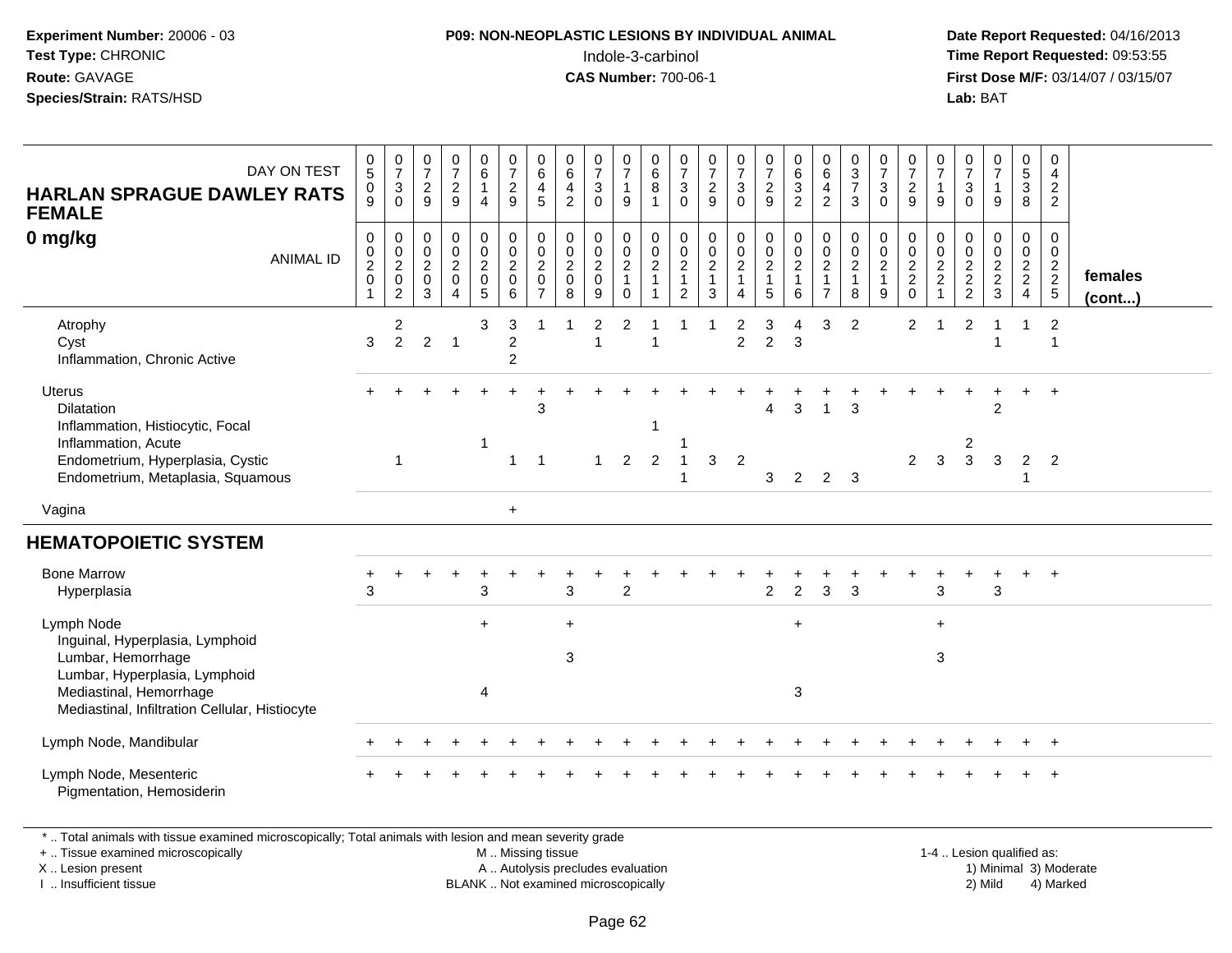#### **P09: NON-NEOPLASTIC LESIONS BY INDIVIDUAL ANIMAL**Indole-3-carbinol **Time Report Requested:** 09:53:55

 **Date Report Requested:** 04/16/2013 **First Dose M/F:** 03/14/07 / 03/15/07<br>**Lab: BAT** 

| DAY ON TEST<br><b>HARLAN SPRAGUE DAWLEY RATS</b><br><b>FEMALE</b> | $\begin{array}{c} 0 \\ 5 \end{array}$<br>0<br>$\overline{9}$ | $\frac{0}{7}$<br>3<br>$\Omega$                                  | $\frac{0}{7}$<br>$\overline{c}$<br>9  | $\frac{0}{7}$<br>$\overline{c}$<br>9                                    | 0<br>6<br>$\overline{4}$                                           | $\frac{0}{7}$<br>$\boldsymbol{2}$<br>$\overline{9}$                     | 0<br>$\,6\,$<br>4<br>5                                    | 0<br>$\,6\,$<br>4<br>$\overline{2}$                                 | $\frac{0}{7}$<br>3<br>$\mathbf 0$    | $\frac{0}{7}$<br>$\mathbf{1}$<br>$9\,$           | 0<br>$\,6$<br>8<br>$\overline{1}$       | 0<br>$\boldsymbol{7}$<br>$\sqrt{3}$<br>$\Omega$        | $\frac{0}{7}$<br>$\frac{2}{9}$  | $\frac{0}{7}$<br>$\mathbf{3}$<br>$\mathbf 0$ | 0<br>$\boldsymbol{7}$<br>$\overline{a}$<br>$\overline{9}$     | $\begin{array}{c} 0 \\ 6 \end{array}$<br>$\sqrt{3}$<br>$\overline{2}$ | 0<br>$\,6\,$<br>$\overline{4}$<br>$\overline{c}$                     | $\boldsymbol{0}$<br>$\frac{3}{7}$<br>$\mathbf{3}$     | 0<br>$\overline{7}$<br>$\mathbf 3$<br>$\mathbf{0}$    | 0<br>$\overline{7}$<br>$\sqrt{2}$<br>9                   | $\overline{0}$<br>$\overline{7}$<br>$\mathbf 1$<br>9                 | 0<br>$\overline{7}$<br>$\mathbf{3}$<br>$\Omega$                | $\frac{0}{7}$<br>$\mathbf{1}$<br>9 | $\begin{array}{c} 0 \\ 5 \end{array}$<br>$\mathbf{3}$<br>$\overline{8}$ | 0<br>4<br>$\overline{2}$<br>$\overline{2}$ |                         |
|-------------------------------------------------------------------|--------------------------------------------------------------|-----------------------------------------------------------------|---------------------------------------|-------------------------------------------------------------------------|--------------------------------------------------------------------|-------------------------------------------------------------------------|-----------------------------------------------------------|---------------------------------------------------------------------|--------------------------------------|--------------------------------------------------|-----------------------------------------|--------------------------------------------------------|---------------------------------|----------------------------------------------|---------------------------------------------------------------|-----------------------------------------------------------------------|----------------------------------------------------------------------|-------------------------------------------------------|-------------------------------------------------------|----------------------------------------------------------|----------------------------------------------------------------------|----------------------------------------------------------------|------------------------------------|-------------------------------------------------------------------------|--------------------------------------------|-------------------------|
| 0 mg/kg<br><b>ANIMAL ID</b>                                       | $\pmb{0}$<br>$\frac{0}{2}$<br>$\pmb{0}$<br>$\mathbf{1}$      | 0<br>$\mathbf 0$<br>$\sqrt{2}$<br>$\pmb{0}$<br>$\boldsymbol{2}$ | 0<br>$\mathbf 0$<br>$^2_{\rm 0}$<br>3 | $\pmb{0}$<br>$\pmb{0}$<br>$\overline{2}$<br>$\pmb{0}$<br>$\overline{4}$ | 0<br>$\mathbf 0$<br>$\overline{2}$<br>$\pmb{0}$<br>$5\phantom{.0}$ | $\pmb{0}$<br>$\begin{smallmatrix} 0\\2\\0 \end{smallmatrix}$<br>$\,6\,$ | 0<br>$\mathbf 0$<br>$\overline{2}$<br>0<br>$\overline{7}$ | $\mathbf 0$<br>$\boldsymbol{0}$<br>$\overline{c}$<br>$\pmb{0}$<br>8 | 0<br>$\pmb{0}$<br>$\frac{2}{0}$<br>9 | 0<br>$\mathbf 0$<br>$\frac{2}{1}$<br>$\mathbf 0$ | 0<br>$\frac{0}{2}$<br>$\mathbf{1}$<br>1 | 0<br>0<br>$\sqrt{2}$<br>$\mathbf{1}$<br>$\overline{2}$ | $\pmb{0}$<br>$\frac{0}{2}$<br>3 | 0<br>$\frac{0}{2}$<br>4                      | $\pmb{0}$<br>$\pmb{0}$<br>$\overline{2}$<br>$\mathbf{1}$<br>5 | 0<br>$\pmb{0}$<br>$\sqrt{2}$<br>$\mathbf{1}$<br>6                     | 0<br>$\mathbf 0$<br>$\overline{2}$<br>$\mathbf{1}$<br>$\overline{7}$ | 0<br>$\pmb{0}$<br>$\overline{2}$<br>$\mathbf{1}$<br>8 | 0<br>$\pmb{0}$<br>$\overline{2}$<br>$\mathbf{1}$<br>9 | 0<br>$\mathsf{O}\xspace$<br>$\frac{2}{2}$<br>$\mathbf 0$ | 0<br>$\mathbf 0$<br>$\overline{c}$<br>$\overline{c}$<br>$\mathbf{1}$ | 0<br>$\mathbf 0$<br>$\begin{array}{c} 2 \\ 2 \\ 2 \end{array}$ | 0<br>$\mathsf{O}$<br>$\frac{2}{3}$ | $\pmb{0}$<br>$\frac{0}{2}$<br>$\overline{4}$                            | 0<br>$\mathbf 0$<br>$\frac{2}{2}$ 5        | females<br>$($ cont $)$ |
| Spleen<br>Hematopoietic Cell Proliferation                        | $\ddot{}$<br>3                                               | ÷                                                               | 2                                     | $\ddot{}$                                                               | $\ddot{}$<br>3                                                     | $\overline{2}$                                                          | 3                                                         | Δ                                                                   | $\overline{2}$                       | $\overline{2}$                                   | $\overline{2}$                          |                                                        | 3                               |                                              | $\overline{2}$                                                | $\overline{2}$                                                        | 3                                                                    | $\overline{3}$                                        | $\overline{2}$                                        |                                                          | 3                                                                    | 3                                                              | $\mathbf{1}$                       | $\ddot{}$<br>3                                                          | $^{+}$<br>$\overline{1}$                   |                         |
| Thymus<br>Atrophy<br>Epithelial Cell, Hyperplasia                 | +<br>2                                                       | $\overline{2}$                                                  | $\overline{4}$                        | 3                                                                       | $\overline{4}$                                                     | $\overline{2}$                                                          |                                                           |                                                                     | 3                                    | $\overline{1}$                                   | 3                                       |                                                        | 3                               | 1                                            | 3                                                             | $\overline{2}$                                                        | $\overline{2}$                                                       |                                                       |                                                       |                                                          | 2                                                                    | $\overline{1}$                                                 | $\overline{2}$                     | $\ddot{}$<br>$\overline{2}$                                             | $^{+}$<br>$\overline{1}$                   |                         |
| <b>INTEGUMENTARY SYSTEM</b>                                       |                                                              |                                                                 |                                       |                                                                         |                                                                    |                                                                         |                                                           |                                                                     |                                      |                                                  |                                         |                                                        |                                 |                                              |                                                               |                                                                       |                                                                      |                                                       |                                                       |                                                          |                                                                      |                                                                |                                    |                                                                         |                                            |                         |
| Mammary Gland<br>Galactocele<br>Hyperplasia<br>Inflammation       |                                                              |                                                                 |                                       |                                                                         |                                                                    |                                                                         |                                                           |                                                                     |                                      | $\mathbf 1$                                      |                                         |                                                        | $\boldsymbol{2}$                |                                              | $\overline{\mathbf{1}}$                                       |                                                                       |                                                                      |                                                       |                                                       |                                                          |                                                                      |                                                                | $\mathbf{1}$                       |                                                                         | $\overline{1}$                             |                         |
| Inflammation, Chronic<br>Duct, Dilatation                         |                                                              |                                                                 |                                       |                                                                         |                                                                    |                                                                         |                                                           |                                                                     |                                      | 3                                                |                                         |                                                        | $\sqrt{3}$                      |                                              |                                                               |                                                                       |                                                                      |                                                       |                                                       |                                                          |                                                                      |                                                                |                                    |                                                                         |                                            |                         |
| Skin                                                              |                                                              |                                                                 |                                       |                                                                         |                                                                    |                                                                         |                                                           |                                                                     |                                      |                                                  |                                         |                                                        |                                 |                                              |                                                               |                                                                       |                                                                      |                                                       |                                                       |                                                          |                                                                      |                                                                |                                    | $+$                                                                     | $+$                                        |                         |
| <b>MUSCULOSKELETAL SYSTEM</b>                                     |                                                              |                                                                 |                                       |                                                                         |                                                                    |                                                                         |                                                           |                                                                     |                                      |                                                  |                                         |                                                        |                                 |                                              |                                                               |                                                                       |                                                                      |                                                       |                                                       |                                                          |                                                                      |                                                                |                                    |                                                                         |                                            |                         |
| Bone                                                              |                                                              |                                                                 |                                       |                                                                         |                                                                    |                                                                         |                                                           |                                                                     |                                      |                                                  |                                         |                                                        |                                 |                                              |                                                               |                                                                       |                                                                      |                                                       |                                                       |                                                          |                                                                      |                                                                |                                    | $+$                                                                     | $+$                                        |                         |
| <b>Skeletal Muscle</b>                                            |                                                              |                                                                 |                                       |                                                                         |                                                                    |                                                                         |                                                           |                                                                     |                                      |                                                  |                                         |                                                        |                                 |                                              |                                                               |                                                                       |                                                                      |                                                       |                                                       |                                                          |                                                                      |                                                                |                                    |                                                                         |                                            |                         |
| <b>NERVOUS SYSTEM</b>                                             |                                                              |                                                                 |                                       |                                                                         |                                                                    |                                                                         |                                                           |                                                                     |                                      |                                                  |                                         |                                                        |                                 |                                              |                                                               |                                                                       |                                                                      |                                                       |                                                       |                                                          |                                                                      |                                                                |                                    |                                                                         |                                            |                         |
| <b>Brain</b><br>Necrosis                                          |                                                              |                                                                 |                                       | $\ddot{}$                                                               | $\ddot{}$                                                          |                                                                         |                                                           |                                                                     |                                      |                                                  |                                         |                                                        |                                 |                                              |                                                               |                                                                       |                                                                      |                                                       | $\div$                                                |                                                          |                                                                      |                                                                | $\overline{+}$                     | $+$                                                                     | $+$                                        |                         |
| <b>RESPIRATORY SYSTEM</b>                                         |                                                              |                                                                 |                                       |                                                                         |                                                                    |                                                                         |                                                           |                                                                     |                                      |                                                  |                                         |                                                        |                                 |                                              |                                                               |                                                                       |                                                                      |                                                       |                                                       |                                                          |                                                                      |                                                                |                                    |                                                                         |                                            |                         |

#### \* .. Total animals with tissue examined microscopically; Total animals with lesion and mean severity grade

+ .. Tissue examined microscopically

X .. Lesion present

I .. Insufficient tissue

M .. Missing tissue

- A .. Autolysis precludes evaluation
- BLANK .. Not examined microscopically 2) Mild 4) Marked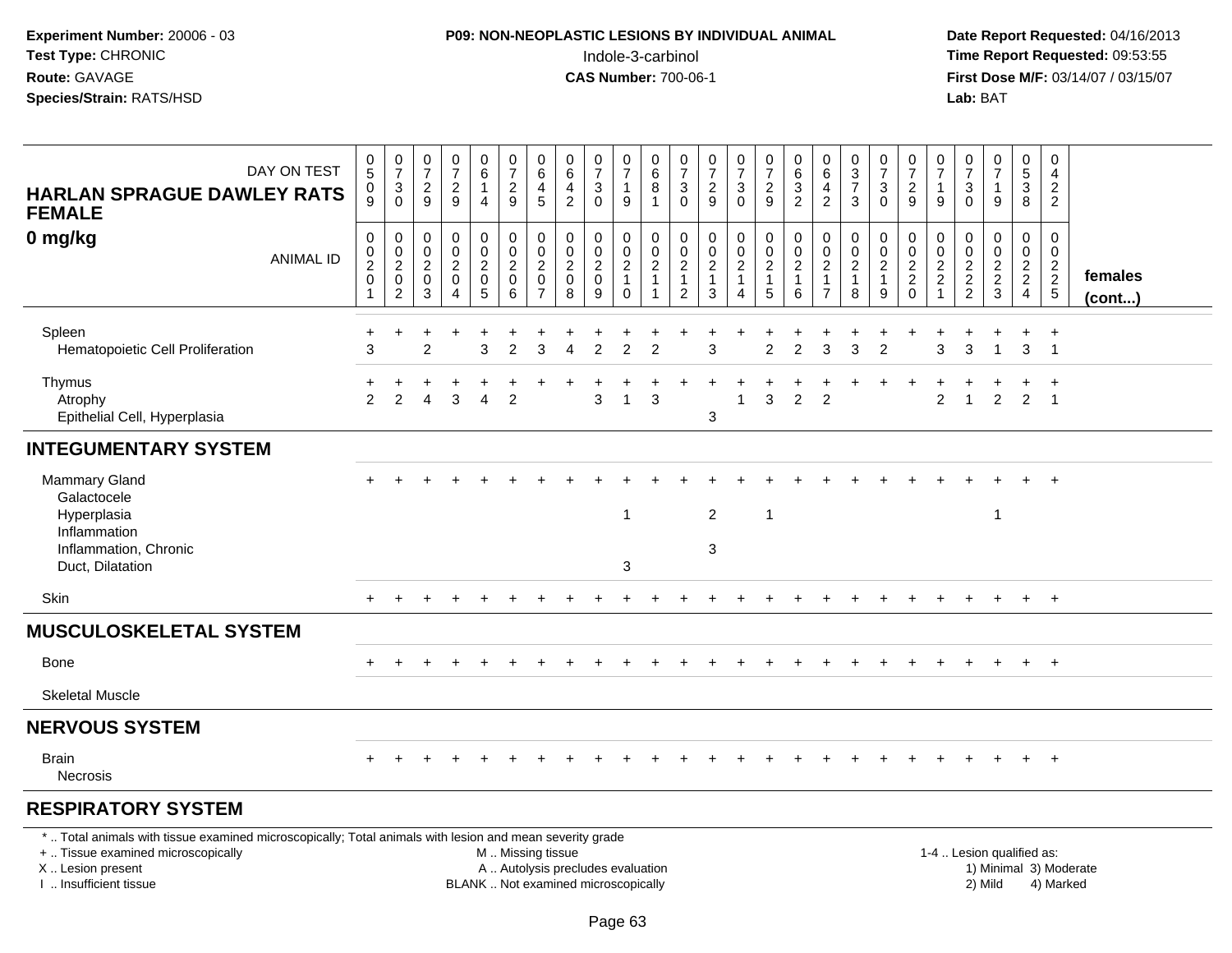#### **P09: NON-NEOPLASTIC LESIONS BY INDIVIDUAL ANIMAL**Indole-3-carbinol **Time Report Requested:** 09:53:55

 **Date Report Requested:** 04/16/2013 **First Dose M/F:** 03/14/07 / 03/15/07<br>**Lab: BAT** 

| DAY ON TEST<br><b>HARLAN SPRAGUE DAWLEY RATS</b><br><b>FEMALE</b>                                           | $\frac{0}{5}$<br>$_{9}^{\rm 0}$                                                | $\frac{0}{7}$<br>3<br>$\mathbf 0$            | $\frac{0}{7}$<br>$\frac{2}{9}$                                      | $\frac{0}{7}$<br>$\frac{2}{9}$                                                     | $\begin{array}{c} 0 \\ 6 \end{array}$<br>$\overline{1}$<br>$\overline{4}$ | $\frac{0}{7}$<br>$\overline{c}$<br>9                         | $\mathbf 0$<br>6<br>4<br>5                                            | 0<br>6<br>4<br>$\overline{2}$                                | $\frac{0}{7}$<br>3<br>0                                | $\frac{0}{7}$<br>$\mathbf{1}$<br>9            | $\begin{matrix} 0 \\ 6 \\ 8 \end{matrix}$ | $\frac{0}{7}$<br>$\sqrt{3}$<br>$\mathbf{0}$                                           | $\frac{0}{7}$<br>$\frac{2}{9}$                                       | $\frac{0}{7}$<br>$\mathsf 3$<br>$\mathbf 0$                                        | $\frac{0}{7}$<br>$\frac{2}{9}$                  | $\begin{matrix} 0 \\ 6 \end{matrix}$<br>$\mathbf{3}$<br>2 | 0<br>$6\phantom{a}$<br>$\overline{\mathbf{4}}$<br>$\overline{2}$   | $\begin{array}{c} 0 \\ 3 \\ 7 \end{array}$<br>3 | $\frac{0}{7}$<br>$\mathbf{3}$<br>$\mathbf 0$              | $\frac{0}{7}$<br>$\frac{2}{9}$                                | $\frac{0}{7}$<br>9                              | $\frac{0}{7}$<br>$\mathbf{3}$<br>$\Omega$ | $\frac{0}{7}$<br>9                | 0<br>$\frac{5}{3}$<br>8                                          | 0<br>4<br>$\overline{2}$<br>$\overline{c}$          |                   |
|-------------------------------------------------------------------------------------------------------------|--------------------------------------------------------------------------------|----------------------------------------------|---------------------------------------------------------------------|------------------------------------------------------------------------------------|---------------------------------------------------------------------------|--------------------------------------------------------------|-----------------------------------------------------------------------|--------------------------------------------------------------|--------------------------------------------------------|-----------------------------------------------|-------------------------------------------|---------------------------------------------------------------------------------------|----------------------------------------------------------------------|------------------------------------------------------------------------------------|-------------------------------------------------|-----------------------------------------------------------|--------------------------------------------------------------------|-------------------------------------------------|-----------------------------------------------------------|---------------------------------------------------------------|-------------------------------------------------|-------------------------------------------|-----------------------------------|------------------------------------------------------------------|-----------------------------------------------------|-------------------|
| 0 mg/kg<br><b>ANIMAL ID</b>                                                                                 | $\boldsymbol{0}$<br>$\pmb{0}$<br>$\overline{c}$<br>$\mathbf 0$<br>$\mathbf{1}$ | 0<br>$_2^0$<br>$\mathbf 0$<br>$\overline{c}$ | $\pmb{0}$<br>$\boldsymbol{0}$<br>$\overline{c}$<br>$\mathbf 0$<br>3 | $\mathbf 0$<br>$\boldsymbol{0}$<br>$\overline{2}$<br>$\mathbf 0$<br>$\overline{4}$ | $\mathbf 0$<br>$\pmb{0}$<br>$\frac{2}{0}$<br>$5\phantom{.0}$              | $\pmb{0}$<br>$\pmb{0}$<br>$\overline{c}$<br>$\mathbf 0$<br>6 | $\pmb{0}$<br>$\pmb{0}$<br>$\sqrt{2}$<br>$\mathbf 0$<br>$\overline{7}$ | $\mathbf 0$<br>$\mathbf 0$<br>$\sqrt{2}$<br>$\mathbf 0$<br>8 | 0<br>$\mathbf 0$<br>$\overline{c}$<br>$\mathbf 0$<br>9 | 0<br>$\mathbf 0$<br>$\frac{2}{1}$<br>$\Omega$ | 0<br>$_{2}^{\rm 0}$<br>$\overline{1}$     | 0<br>$\begin{smallmatrix} 0\\2 \end{smallmatrix}$<br>$\overline{1}$<br>$\overline{2}$ | $\begin{smallmatrix} 0\\0\\2 \end{smallmatrix}$<br>$\mathbf{1}$<br>3 | 0<br>$\begin{smallmatrix} 0\\2 \end{smallmatrix}$<br>$\mathbf 1$<br>$\overline{4}$ | $\pmb{0}$<br>$\frac{0}{2}$<br>$\mathbf{1}$<br>5 | 0<br>$\pmb{0}$<br>$\overline{c}$<br>$\mathbf{1}$<br>6     | 0<br>$\pmb{0}$<br>$\overline{c}$<br>$\mathbf{1}$<br>$\overline{7}$ | 0<br>$_{2}^{\rm 0}$<br>$\mathbf{1}$<br>8        | 0<br>$\mathsf 0$<br>$\overline{c}$<br>$\overline{1}$<br>9 | 0<br>$\begin{matrix} 0 \\ 2 \\ 2 \end{matrix}$<br>$\mathbf 0$ | 0<br>0<br>$\frac{2}{2}$<br>$\blacktriangleleft$ | $\mathbf 0$<br>$\pmb{0}$<br>$\frac{2}{2}$ | 0<br>$\mathbf 0$<br>$\frac{2}{3}$ | $\pmb{0}$<br>$\boldsymbol{0}$<br>$\frac{2}{2}$<br>$\overline{4}$ | 0<br>$\mathbf 0$<br>$\frac{2}{2}$<br>$\overline{5}$ | females<br>(cont) |
| Lung<br>Inflammation, Granulomatous<br>Inflammation, Chronic<br>Alveolus, Infiltration Cellular, Histiocyte |                                                                                | $\overline{2}$<br>$\overline{2}$             | $\overline{2}$                                                      | 3                                                                                  | 3                                                                         | $\overline{2}$                                               |                                                                       | 3                                                            | $\overline{2}$                                         |                                               | 3                                         | 3                                                                                     |                                                                      | $\overline{2}$                                                                     | 3                                               | 3                                                         | 3                                                                  |                                                 | 3                                                         | 2                                                             |                                                 | $\sqrt{2}$                                |                                   |                                                                  | $\mathbf{1}$                                        |                   |
| Nose<br>Foreign Body<br>Inflammation, Chronic Active<br>Olfactory Epithelium, Degeneration                  |                                                                                |                                              |                                                                     |                                                                                    |                                                                           |                                                              |                                                                       | 1                                                            | X<br>1                                                 |                                               | $\overline{1}$                            |                                                                                       |                                                                      |                                                                                    |                                                 |                                                           |                                                                    |                                                 |                                                           |                                                               |                                                 |                                           |                                   |                                                                  | $\overline{+}$                                      |                   |
| Trachea                                                                                                     |                                                                                |                                              |                                                                     |                                                                                    |                                                                           |                                                              |                                                                       |                                                              |                                                        |                                               |                                           |                                                                                       |                                                                      |                                                                                    |                                                 |                                                           |                                                                    |                                                 |                                                           |                                                               |                                                 |                                           |                                   |                                                                  | $+$                                                 |                   |
| <b>SPECIAL SENSES SYSTEM</b>                                                                                |                                                                                |                                              |                                                                     |                                                                                    |                                                                           |                                                              |                                                                       |                                                              |                                                        |                                               |                                           |                                                                                       |                                                                      |                                                                                    |                                                 |                                                           |                                                                    |                                                 |                                                           |                                                               |                                                 |                                           |                                   |                                                                  |                                                     |                   |
| Eye<br>Cataract                                                                                             |                                                                                |                                              |                                                                     |                                                                                    | $\overline{2}$                                                            |                                                              |                                                                       |                                                              |                                                        |                                               |                                           |                                                                                       |                                                                      |                                                                                    |                                                 |                                                           |                                                                    |                                                 |                                                           |                                                               |                                                 |                                           |                                   |                                                                  | $+$                                                 |                   |
| Harderian Gland                                                                                             |                                                                                |                                              |                                                                     |                                                                                    |                                                                           |                                                              |                                                                       |                                                              |                                                        |                                               |                                           |                                                                                       |                                                                      |                                                                                    |                                                 |                                                           |                                                                    |                                                 |                                                           |                                                               |                                                 |                                           |                                   |                                                                  | $+$                                                 |                   |
| <b>URINARY SYSTEM</b>                                                                                       |                                                                                |                                              |                                                                     |                                                                                    |                                                                           |                                                              |                                                                       |                                                              |                                                        |                                               |                                           |                                                                                       |                                                                      |                                                                                    |                                                 |                                                           |                                                                    |                                                 |                                                           |                                                               |                                                 |                                           |                                   |                                                                  |                                                     |                   |
| Kidney<br>Nephropathy                                                                                       |                                                                                |                                              |                                                                     | 2                                                                                  |                                                                           | 2                                                            |                                                                       |                                                              | $\overline{2}$                                         |                                               | $\overline{2}$                            |                                                                                       |                                                                      |                                                                                    | $\overline{2}$                                  | 3                                                         |                                                                    |                                                 | $\overline{2}$                                            | 2                                                             | $\overline{2}$                                  | 2                                         |                                   |                                                                  | $+$<br>$\overline{2}$                               |                   |
| <b>Urinary Bladder</b>                                                                                      |                                                                                |                                              |                                                                     |                                                                                    |                                                                           |                                                              |                                                                       |                                                              |                                                        |                                               |                                           |                                                                                       |                                                                      |                                                                                    |                                                 |                                                           |                                                                    |                                                 |                                                           |                                                               |                                                 |                                           |                                   |                                                                  | $\overline{+}$                                      |                   |

\* .. Total animals with tissue examined microscopically; Total animals with lesion and mean severity grade

+ .. Tissue examined microscopically

X .. Lesion present

I .. Insufficient tissue

 M .. Missing tissueA .. Autolysis precludes evaluation

BLANK .. Not examined microscopically 2) Mild 4) Marked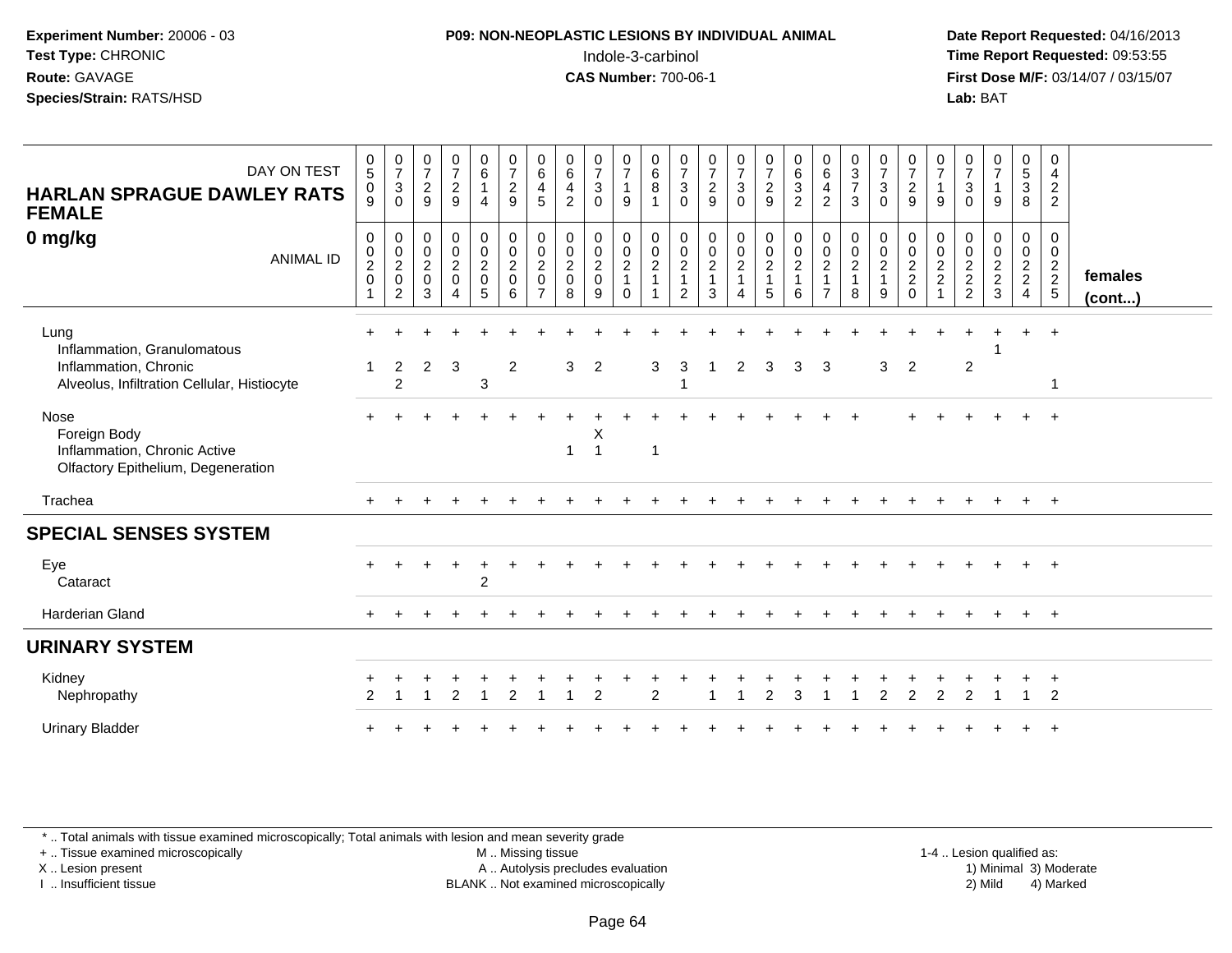## **P09: NON-NEOPLASTIC LESIONS BY INDIVIDUAL ANIMAL**Indole-3-carbinol **Time Report Requested:** 09:53:55

 **Date Report Requested:** 04/16/2013 **First Dose M/F:** 03/14/07 / 03/15/07<br>**Lab:** BAT

| <b>HARLAN SPRAGUE DAWLEY RATS</b><br><b>FEMALE</b>                                                                                                                                                   | DAY ON TEST      | $\begin{array}{c} 0 \\ 6 \end{array}$<br>$\begin{array}{c} 8 \\ 8 \end{array}$ | $_{6}^{\rm 0}$<br>$\mathbf{1}$<br>$\mathbf{1}$                            | 0<br>$\overline{4}$<br>$\bf 8$<br>8           | $\begin{smallmatrix}0\\7\end{smallmatrix}$<br>$\sqrt{3}$<br>$\mathbf 0$ | $\begin{array}{c} 0 \\ 5 \\ 5 \end{array}$<br>$\overline{8}$ | $\begin{array}{c} 0 \\ 7 \end{array}$<br>$\overline{c}$<br>$9\,$           | $\frac{0}{7}$<br>$\overline{c}$<br>9                                              | $\begin{array}{c} 0 \\ 6 \end{array}$<br>$\mathbf 1$<br>$\overline{7}$   | 0<br>$\overline{4}$<br>$\frac{2}{5}$                | $\frac{0}{3}$<br>$\overline{8}$<br>$\overline{9}$             | $\begin{array}{c} 0 \\ 6 \end{array}$<br>$\pmb{0}$<br>$\overline{7}$ | $_2^0$<br>$\bf 8$<br>8                                                            | $0$<br>5<br>5<br>5<br>2           | $\pmb{0}$<br>$\overline{4}$<br>$\overline{\mathbf{4}}$<br>$\,6\,$ | $\begin{array}{c} 0 \\ 6 \end{array}$<br>4<br>$\overline{5}$ | $\frac{0}{7}$<br>3<br>$\mathbf 0$                    | $\frac{0}{7}$<br>$\boldsymbol{2}$<br>9       | $\frac{0}{7}$<br>3<br>$\mathbf{0}$                        | $\begin{array}{c} 0 \\ 5 \\ 0 \\ 2 \end{array}$ | $\frac{0}{7}$<br>$\frac{2}{9}$                                         | $\begin{array}{c} 0 \\ 7 \end{array}$<br>3<br>$\mathbf 0$ | $\begin{array}{c} 0 \\ 6 \end{array}$<br>$\boldsymbol{9}$<br>$5\phantom{1}$ | $\frac{0}{7}$<br>$\ensuremath{\mathsf{3}}$<br>$\mathsf{O}\xspace$           | $\mathbf 0$<br>$\,6\,$<br>5<br>$\,6\,$                              | 0<br>5<br>$\mathbf{1}$<br>3                            |           |    |                                                                       |
|------------------------------------------------------------------------------------------------------------------------------------------------------------------------------------------------------|------------------|--------------------------------------------------------------------------------|---------------------------------------------------------------------------|-----------------------------------------------|-------------------------------------------------------------------------|--------------------------------------------------------------|----------------------------------------------------------------------------|-----------------------------------------------------------------------------------|--------------------------------------------------------------------------|-----------------------------------------------------|---------------------------------------------------------------|----------------------------------------------------------------------|-----------------------------------------------------------------------------------|-----------------------------------|-------------------------------------------------------------------|--------------------------------------------------------------|------------------------------------------------------|----------------------------------------------|-----------------------------------------------------------|-------------------------------------------------|------------------------------------------------------------------------|-----------------------------------------------------------|-----------------------------------------------------------------------------|-----------------------------------------------------------------------------|---------------------------------------------------------------------|--------------------------------------------------------|-----------|----|-----------------------------------------------------------------------|
| 0 mg/kg                                                                                                                                                                                              | <b>ANIMAL ID</b> | $\mathsf{O}\xspace$<br>$\begin{array}{c} 0 \\ 2 \\ 2 \end{array}$<br>6         | $\pmb{0}$<br>$\begin{array}{c} 0 \\ 2 \\ 2 \end{array}$<br>$\overline{7}$ | 0<br>0<br>$\boldsymbol{2}$<br>$\sqrt{2}$<br>8 | $\mathsf 0$<br>$\pmb{0}$<br>$\frac{2}{9}$                               | $\mathbf 0$<br>$\mathbf 0$<br>$rac{2}{3}$<br>$\mathbf 0$     | $\pmb{0}$<br>$\mathbf 0$<br>$\overline{2}$<br>$\sqrt{3}$<br>$\overline{1}$ | 0<br>$\mathbf 0$<br>$\overline{2}$<br>$\ensuremath{\mathsf{3}}$<br>$\overline{c}$ | $\mathbf 0$<br>$\mathbf 0$<br>$\overline{2}$<br>$\frac{3}{3}$            | 0<br>$\mathbf 0$<br>$\frac{2}{3}$<br>$\overline{4}$ | $\mathbf 0$<br>$\mathbf 0$<br>$\overline{2}$<br>$\frac{3}{5}$ | 0<br>$\frac{0}{2}$<br>6                                              | $\mathbf 0$<br>0<br>$\overline{2}$<br>$\ensuremath{\mathsf{3}}$<br>$\overline{7}$ | 0<br>$\mathbf 0$<br>$\frac{2}{3}$ | 0<br>$\mathbf 0$<br>$\frac{2}{3}$<br>9                            | $\pmb{0}$<br>$\mathbf 0$<br>$\frac{2}{4}$<br>$\mathbf 0$     | 0<br>$\mathbf 0$<br>$\overline{2}$<br>$\overline{4}$ | $\pmb{0}$<br>$\frac{0}{2}$<br>$\overline{2}$ | 0<br>$\mathbf 0$<br>$\overline{2}$<br>$\overline{4}$<br>3 | 0<br>$\frac{0}{2}$<br>$\overline{4}$            | $\mathbf 0$<br>$\begin{matrix} 0 \\ 2 \\ 4 \end{matrix}$<br>$\sqrt{5}$ | 0<br>$\mathbf 0$<br>$\frac{2}{4}$ 6                       | 0<br>$\mathbf 0$<br>$\boldsymbol{2}$<br>$\overline{4}$<br>$\overline{7}$    | 0<br>$\mathbf 0$<br>$\overline{2}$<br>$\begin{array}{c} 4 \\ 8 \end{array}$ | $\mathbf 0$<br>$\mathbf 0$<br>$\overline{2}$<br>$\overline{4}$<br>9 | $\mathbf 0$<br>0<br>$\overline{c}$<br>5<br>$\mathbf 0$ |           |    | * TOTALS                                                              |
| <b>ALIMENTARY SYSTEM</b>                                                                                                                                                                             |                  |                                                                                |                                                                           |                                               |                                                                         |                                                              |                                                                            |                                                                                   |                                                                          |                                                     |                                                               |                                                                      |                                                                                   |                                   |                                                                   |                                                              |                                                      |                                              |                                                           |                                                 |                                                                        |                                                           |                                                                             |                                                                             |                                                                     |                                                        |           |    |                                                                       |
| Esophagus                                                                                                                                                                                            |                  |                                                                                |                                                                           |                                               |                                                                         |                                                              |                                                                            |                                                                                   |                                                                          |                                                     |                                                               |                                                                      |                                                                                   |                                   |                                                                   |                                                              |                                                      |                                              |                                                           |                                                 |                                                                        |                                                           |                                                                             |                                                                             |                                                                     | $\ddot{}$                                              |           | 50 |                                                                       |
| Intestine Large, Cecum                                                                                                                                                                               |                  |                                                                                |                                                                           |                                               |                                                                         |                                                              |                                                                            |                                                                                   |                                                                          |                                                     |                                                               |                                                                      |                                                                                   |                                   |                                                                   |                                                              |                                                      |                                              |                                                           |                                                 |                                                                        |                                                           |                                                                             |                                                                             |                                                                     |                                                        |           | 50 |                                                                       |
| Intestine Large, Colon                                                                                                                                                                               |                  |                                                                                |                                                                           |                                               |                                                                         |                                                              |                                                                            |                                                                                   |                                                                          |                                                     |                                                               |                                                                      |                                                                                   |                                   |                                                                   |                                                              |                                                      |                                              |                                                           |                                                 |                                                                        |                                                           |                                                                             |                                                                             |                                                                     | $\ddot{}$                                              |           | 50 |                                                                       |
| Intestine Large, Rectum                                                                                                                                                                              |                  |                                                                                |                                                                           |                                               |                                                                         |                                                              |                                                                            |                                                                                   |                                                                          |                                                     |                                                               |                                                                      |                                                                                   |                                   |                                                                   |                                                              |                                                      |                                              |                                                           |                                                 |                                                                        |                                                           |                                                                             |                                                                             |                                                                     | $\div$                                                 |           | 50 |                                                                       |
| Intestine Small, Duodenum                                                                                                                                                                            |                  |                                                                                |                                                                           |                                               |                                                                         |                                                              |                                                                            |                                                                                   |                                                                          |                                                     |                                                               |                                                                      |                                                                                   |                                   |                                                                   |                                                              |                                                      |                                              |                                                           |                                                 |                                                                        |                                                           |                                                                             |                                                                             |                                                                     |                                                        |           | 48 |                                                                       |
| Intestine Small, Ileum                                                                                                                                                                               |                  | $+$                                                                            |                                                                           |                                               |                                                                         |                                                              |                                                                            |                                                                                   |                                                                          | Α                                                   | A                                                             |                                                                      |                                                                                   |                                   |                                                                   |                                                              |                                                      |                                              |                                                           |                                                 |                                                                        |                                                           |                                                                             |                                                                             | $\div$                                                              | $\ddot{}$                                              |           | 47 |                                                                       |
| Intestine Small, Jejunum                                                                                                                                                                             |                  |                                                                                |                                                                           |                                               |                                                                         |                                                              |                                                                            |                                                                                   |                                                                          | А                                                   | А                                                             |                                                                      |                                                                                   |                                   |                                                                   |                                                              |                                                      |                                              |                                                           |                                                 |                                                                        |                                                           |                                                                             |                                                                             |                                                                     | $\div$                                                 |           | 47 |                                                                       |
| Liver<br>Angiectasis<br><b>Basophilic Focus</b><br>Clear Cell Focus<br><b>Mixed Cell Focus</b><br>Necrosis<br>Pigmentation<br>Bile Duct, Cyst<br>Bile Duct, Cyst, Multiple<br>Bile Duct, Hyperplasia |                  | X                                                                              |                                                                           |                                               | $\mathsf X$<br>X                                                        |                                                              | $\boldsymbol{\mathsf{X}}$                                                  | X                                                                                 |                                                                          |                                                     |                                                               |                                                                      |                                                                                   |                                   |                                                                   |                                                              |                                                      |                                              |                                                           |                                                 |                                                                        | X                                                         |                                                                             | X<br>X<br>$\pmb{\times}$                                                    |                                                                     | $\ddot{}$<br>X                                         |           | 50 | 1.0<br>14<br>6<br>5<br>2.0<br>1.<br>3.0<br>1.<br>2.5<br>2.5<br>2, 1.5 |
| Oral Mucosa                                                                                                                                                                                          |                  |                                                                                |                                                                           |                                               |                                                                         |                                                              |                                                                            |                                                                                   |                                                                          |                                                     |                                                               |                                                                      |                                                                                   |                                   |                                                                   |                                                              |                                                      |                                              |                                                           |                                                 |                                                                        |                                                           |                                                                             |                                                                             |                                                                     |                                                        |           | 50 |                                                                       |
| Pancreas                                                                                                                                                                                             |                  |                                                                                |                                                                           |                                               |                                                                         |                                                              |                                                                            |                                                                                   |                                                                          |                                                     |                                                               |                                                                      |                                                                                   |                                   |                                                                   |                                                              |                                                      |                                              |                                                           |                                                 |                                                                        |                                                           |                                                                             |                                                                             |                                                                     |                                                        |           | 50 |                                                                       |
| *  Total animals with tissue examined microscopically; Total animals with lesion and mean severity grade<br>+  Tissue examined microscopically<br>X Lesion present<br>I  Insufficient tissue         |                  |                                                                                |                                                                           |                                               |                                                                         |                                                              | M  Missing tissue                                                          |                                                                                   | A  Autolysis precludes evaluation<br>BLANK  Not examined microscopically |                                                     |                                                               |                                                                      |                                                                                   |                                   |                                                                   |                                                              |                                                      |                                              |                                                           |                                                 |                                                                        |                                                           | 1-4  Lesion qualified as:                                                   | 1) Minimal 3) Moderate<br>2) Mild                                           |                                                                     |                                                        | 4) Marked |    |                                                                       |

I .. Insufficient tissue

Page 65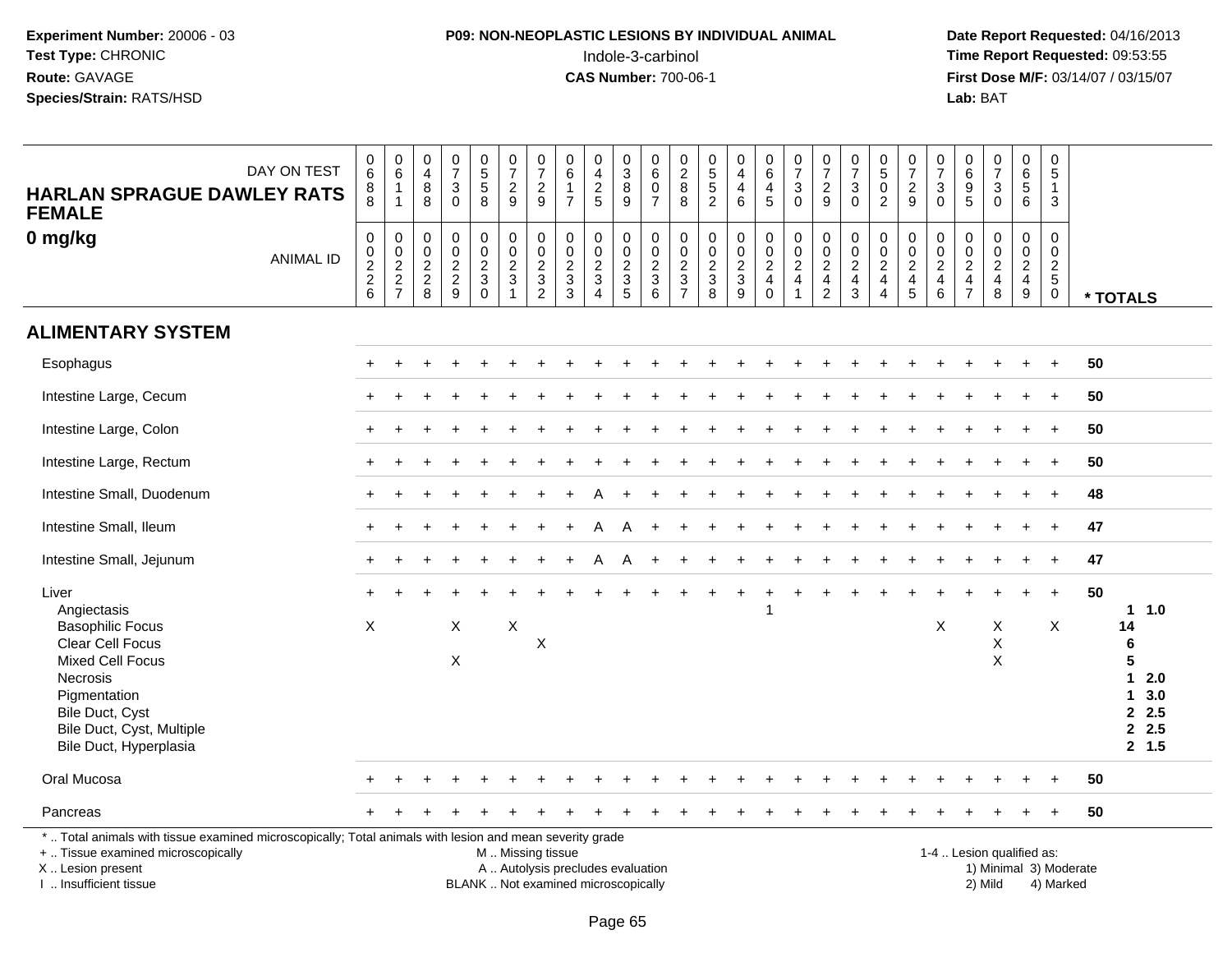#### **P09: NON-NEOPLASTIC LESIONS BY INDIVIDUAL ANIMAL**Indole-3-carbinol **Time Report Requested:** 09:53:55

 **Date Report Requested:** 04/16/2013 **First Dose M/F:** 03/14/07 / 03/15/07<br>Lab: BAT

| DAY ON TEST<br><b>HARLAN SPRAGUE DAWLEY RATS</b><br><b>FEMALE</b>                                                                                                                             | $\begin{array}{c} 0 \\ 6 \end{array}$<br>8<br>8                             | $\begin{array}{c} 0 \\ 6 \end{array}$<br>$\mathbf{1}$<br>$\overline{1}$ | 0<br>$\overline{4}$<br>$\bf 8$<br>8                                               | $\begin{array}{c} 0 \\ 7 \end{array}$<br>$\sqrt{3}$<br>$\Omega$ | $\begin{array}{c} 0 \\ 5 \\ 5 \end{array}$<br>8         | $\frac{0}{7}$<br>$\overline{a}$<br>$\overline{9}$              | $\begin{array}{c} 0 \\ 7 \end{array}$<br>$\overline{c}$<br>9                        | $\begin{array}{c} 0 \\ 6 \end{array}$<br>$\mathbf{1}$<br>$\overline{7}$                       | $0$<br>$4$<br>$2$<br>$5$                                                                               | $\begin{smallmatrix}0\3\8\end{smallmatrix}$<br>9 | $\begin{array}{c} 0 \\ 6 \end{array}$<br>$\pmb{0}$<br>$\overline{7}$ | $\begin{array}{c} 0 \\ 2 \\ 8 \end{array}$<br>8       | $\begin{array}{c} 0 \\ 5 \\ 5 \end{array}$<br>$\overline{2}$ | $\pmb{0}$<br>$\overline{4}$<br>$\overline{4}$<br>6 | $\begin{array}{c} 0 \\ 6 \\ 4 \end{array}$<br>$\overline{5}$   | $\frac{0}{7}$<br>$\sqrt{3}$<br>$\mathbf 0$                                                       | $\frac{0}{7}$<br>$\frac{2}{9}$                                                        | $\frac{0}{7}$<br>$\sqrt{3}$<br>$\mathbf 0$                                       | $\begin{array}{c} 0 \\ 5 \end{array}$<br>$\ddot{\mathbf{0}}$<br>$\overline{c}$ | $\frac{0}{7}$<br>$\frac{2}{9}$                                    | 0<br>$\overline{7}$<br>3<br>$\Omega$                     | 0<br>9<br>5                                                          | $\begin{array}{c} 0 \\ 7 \end{array}$<br>$\sqrt{3}$<br>$\mathbf 0$                    | $\begin{array}{c} 0 \\ 6 \end{array}$<br>$\overline{5}$<br>$6\phantom{1}$     | 0<br>$\,$ 5 $\,$<br>$\mathbf{1}$<br>$\mathfrak{Z}$     |                        |              |                              |
|-----------------------------------------------------------------------------------------------------------------------------------------------------------------------------------------------|-----------------------------------------------------------------------------|-------------------------------------------------------------------------|-----------------------------------------------------------------------------------|-----------------------------------------------------------------|---------------------------------------------------------|----------------------------------------------------------------|-------------------------------------------------------------------------------------|-----------------------------------------------------------------------------------------------|--------------------------------------------------------------------------------------------------------|--------------------------------------------------|----------------------------------------------------------------------|-------------------------------------------------------|--------------------------------------------------------------|----------------------------------------------------|----------------------------------------------------------------|--------------------------------------------------------------------------------------------------|---------------------------------------------------------------------------------------|----------------------------------------------------------------------------------|--------------------------------------------------------------------------------|-------------------------------------------------------------------|----------------------------------------------------------|----------------------------------------------------------------------|---------------------------------------------------------------------------------------|-------------------------------------------------------------------------------|--------------------------------------------------------|------------------------|--------------|------------------------------|
| 0 mg/kg<br><b>ANIMAL ID</b>                                                                                                                                                                   | 0<br>$\mathbf 0$<br>$\overline{2}$<br>$\begin{array}{c} 2 \\ 6 \end{array}$ | 000227                                                                  | $\mathbf 0$<br>$\mathbf 0$<br>$\sqrt{2}$<br>$\begin{array}{c} 2 \\ 8 \end{array}$ | $\mathbf 0$<br>$\pmb{0}$<br>$\overline{2}$<br>$\frac{2}{9}$     | 0<br>$\mathsf{O}\xspace$<br>$\sqrt{2}$<br>3<br>$\Omega$ | 0<br>$\pmb{0}$<br>$\overline{2}$<br>$\sqrt{3}$<br>$\mathbf{1}$ | $\begin{smallmatrix}0\\0\end{smallmatrix}$<br>$\overline{2}$<br>3<br>$\overline{2}$ | 0<br>$\pmb{0}$<br>$\sqrt{2}$<br>$\mathbf{3}$<br>3                                             | $\begin{smallmatrix} 0\\0 \end{smallmatrix}$<br>$\overline{2}$<br>$\sqrt{3}$<br>$\boldsymbol{\Lambda}$ | 0<br>$\mathsf 0$<br>$\sqrt{2}$<br>$\frac{3}{5}$  | $\pmb{0}$<br>$\pmb{0}$<br>$\overline{2}$<br>$\frac{3}{6}$            | 0<br>$\mathsf 0$<br>$\sqrt{2}$<br>3<br>$\overline{7}$ | $\mathbf 0$<br>$\mathsf{O}\xspace$<br>$\frac{2}{3}$          | 0<br>$\pmb{0}$<br>$\frac{2}{3}$<br>$\overline{9}$  | $\mathbf 0$<br>$_{2}^{\rm 0}$<br>$\overline{4}$<br>$\mathbf 0$ | $\begin{smallmatrix} 0\\0 \end{smallmatrix}$<br>$\overline{2}$<br>$\overline{4}$<br>$\mathbf{1}$ | $\boldsymbol{0}$<br>$\mathbf 0$<br>$\overline{2}$<br>$\overline{4}$<br>$\overline{2}$ | $\mathbf 0$<br>$\mathbf 0$<br>$\overline{2}$<br>$\overline{4}$<br>$\overline{3}$ | 0<br>$\mathbf 0$<br>$\overline{2}$<br>$\overline{4}$<br>$\overline{4}$         | 0<br>$\mathsf{O}\xspace$<br>$\overline{2}$<br>$\overline{4}$<br>5 | 0<br>0<br>$\overline{a}$<br>$\overline{\mathbf{4}}$<br>6 | 0<br>$\pmb{0}$<br>$\overline{2}$<br>$\overline{4}$<br>$\overline{7}$ | $\begin{smallmatrix} 0\\0 \end{smallmatrix}$<br>$\overline{2}$<br>$\overline{4}$<br>8 | $\mathbf 0$<br>$\mathbf 0$<br>$\overline{2}$<br>$\overline{4}$<br>$\mathsf g$ | $\mathbf 0$<br>0<br>$\sqrt{2}$<br>$5\phantom{.0}$<br>0 |                        | * TOTALS     |                              |
| Acinus, Hyperplasia<br>Artery, Inflammation, Chronic Active                                                                                                                                   |                                                                             |                                                                         |                                                                                   |                                                                 |                                                         |                                                                |                                                                                     |                                                                                               |                                                                                                        |                                                  |                                                                      | $\overline{c}$                                        |                                                              |                                                    |                                                                |                                                                                                  |                                                                                       |                                                                                  |                                                                                |                                                                   |                                                          | $\sqrt{3}$                                                           |                                                                                       |                                                                               |                                                        |                        | $\mathbf{1}$ | $12.0$<br>3.0                |
| <b>Salivary Glands</b><br>Inflammation                                                                                                                                                        | $\ddot{}$<br>$\overline{2}$                                                 |                                                                         |                                                                                   |                                                                 |                                                         |                                                                |                                                                                     |                                                                                               |                                                                                                        |                                                  |                                                                      |                                                       |                                                              |                                                    |                                                                |                                                                                                  |                                                                                       |                                                                                  |                                                                                |                                                                   |                                                          |                                                                      |                                                                                       |                                                                               | $+$                                                    | 50                     |              | 12.0                         |
| Stomach, Forestomach<br>Hyperplasia<br>Inflammation<br>Ulcer                                                                                                                                  |                                                                             |                                                                         |                                                                                   |                                                                 |                                                         |                                                                |                                                                                     | 3                                                                                             |                                                                                                        |                                                  |                                                                      |                                                       |                                                              |                                                    |                                                                |                                                                                                  |                                                                                       |                                                                                  |                                                                                |                                                                   |                                                          |                                                                      |                                                                                       |                                                                               | $\ddot{}$                                              | 50                     |              | 2.2.0<br>$1 \t1.0$<br>$12.0$ |
| Stomach, Glandular<br>Ulcer<br>Epithelium, Hyperplasia                                                                                                                                        |                                                                             |                                                                         |                                                                                   |                                                                 |                                                         |                                                                |                                                                                     | $\overline{2}$                                                                                |                                                                                                        |                                                  |                                                                      |                                                       |                                                              |                                                    |                                                                |                                                                                                  |                                                                                       |                                                                                  |                                                                                |                                                                   |                                                          |                                                                      |                                                                                       |                                                                               | $\ddot{}$                                              | 50                     | $\mathbf 1$  | $12.0$<br>2.0                |
| Tongue<br>Erosion                                                                                                                                                                             |                                                                             |                                                                         |                                                                                   |                                                                 |                                                         |                                                                |                                                                                     |                                                                                               | $\ddot{}$<br>3                                                                                         |                                                  |                                                                      |                                                       |                                                              |                                                    |                                                                |                                                                                                  |                                                                                       |                                                                                  |                                                                                |                                                                   |                                                          |                                                                      |                                                                                       |                                                                               |                                                        | 1                      |              | 1, 3.0                       |
| <b>CARDIOVASCULAR SYSTEM</b>                                                                                                                                                                  |                                                                             |                                                                         |                                                                                   |                                                                 |                                                         |                                                                |                                                                                     |                                                                                               |                                                                                                        |                                                  |                                                                      |                                                       |                                                              |                                                    |                                                                |                                                                                                  |                                                                                       |                                                                                  |                                                                                |                                                                   |                                                          |                                                                      |                                                                                       |                                                                               |                                                        |                        |              |                              |
| <b>Blood Vessel</b><br>Inflammation, Chronic Active                                                                                                                                           |                                                                             |                                                                         |                                                                                   |                                                                 |                                                         |                                                                |                                                                                     |                                                                                               |                                                                                                        |                                                  |                                                                      |                                                       |                                                              |                                                    |                                                                |                                                                                                  |                                                                                       |                                                                                  |                                                                                |                                                                   | $\overline{ }$                                           | ٠<br>3                                                               | $\overline{ }$                                                                        |                                                                               | $\div$                                                 | 50                     |              | $1 \quad 3.0$                |
| Heart<br>Cardiomyopathy<br>Epicardium, Inflammation                                                                                                                                           |                                                                             |                                                                         |                                                                                   |                                                                 |                                                         | $\mathbf{1}$                                                   | $\mathbf{1}$                                                                        | $\mathbf{1}$                                                                                  | $\overline{\mathbf{1}}$                                                                                |                                                  |                                                                      |                                                       |                                                              |                                                    | $\overline{2}$                                                 |                                                                                                  |                                                                                       |                                                                                  | $\overline{c}$                                                                 | $\overline{2}$                                                    |                                                          | $\overline{2}$                                                       | $\overline{1}$                                                                        | $\overline{1}$                                                                |                                                        | 50                     |              | 24 1.2<br>$12.0$             |
| <b>ENDOCRINE SYSTEM</b>                                                                                                                                                                       |                                                                             |                                                                         |                                                                                   |                                                                 |                                                         |                                                                |                                                                                     |                                                                                               |                                                                                                        |                                                  |                                                                      |                                                       |                                                              |                                                    |                                                                |                                                                                                  |                                                                                       |                                                                                  |                                                                                |                                                                   |                                                          |                                                                      |                                                                                       |                                                                               |                                                        |                        |              |                              |
| <b>Adrenal Cortex</b><br>Degeneration, Cystic                                                                                                                                                 |                                                                             |                                                                         |                                                                                   |                                                                 |                                                         |                                                                | 2                                                                                   |                                                                                               | っ                                                                                                      |                                                  |                                                                      |                                                       |                                                              | 3                                                  | 3                                                              | $\mathcal{P}$                                                                                    |                                                                                       |                                                                                  |                                                                                |                                                                   |                                                          |                                                                      |                                                                                       |                                                                               | $\mathcal{P}$                                          | 50                     |              | 16 2.3                       |
| *  Total animals with tissue examined microscopically; Total animals with lesion and mean severity grade<br>+  Tissue examined microscopically<br>X  Lesion present<br>I. Insufficient tissue |                                                                             |                                                                         |                                                                                   |                                                                 |                                                         |                                                                |                                                                                     | M. Missing tissue<br>A  Autolysis precludes evaluation<br>BLANK  Not examined microscopically |                                                                                                        |                                                  |                                                                      |                                                       |                                                              |                                                    |                                                                |                                                                                                  |                                                                                       |                                                                                  |                                                                                |                                                                   | 1-4  Lesion qualified as:                                |                                                                      | 2) Mild                                                                               |                                                                               | 4) Marked                                              | 1) Minimal 3) Moderate |              |                              |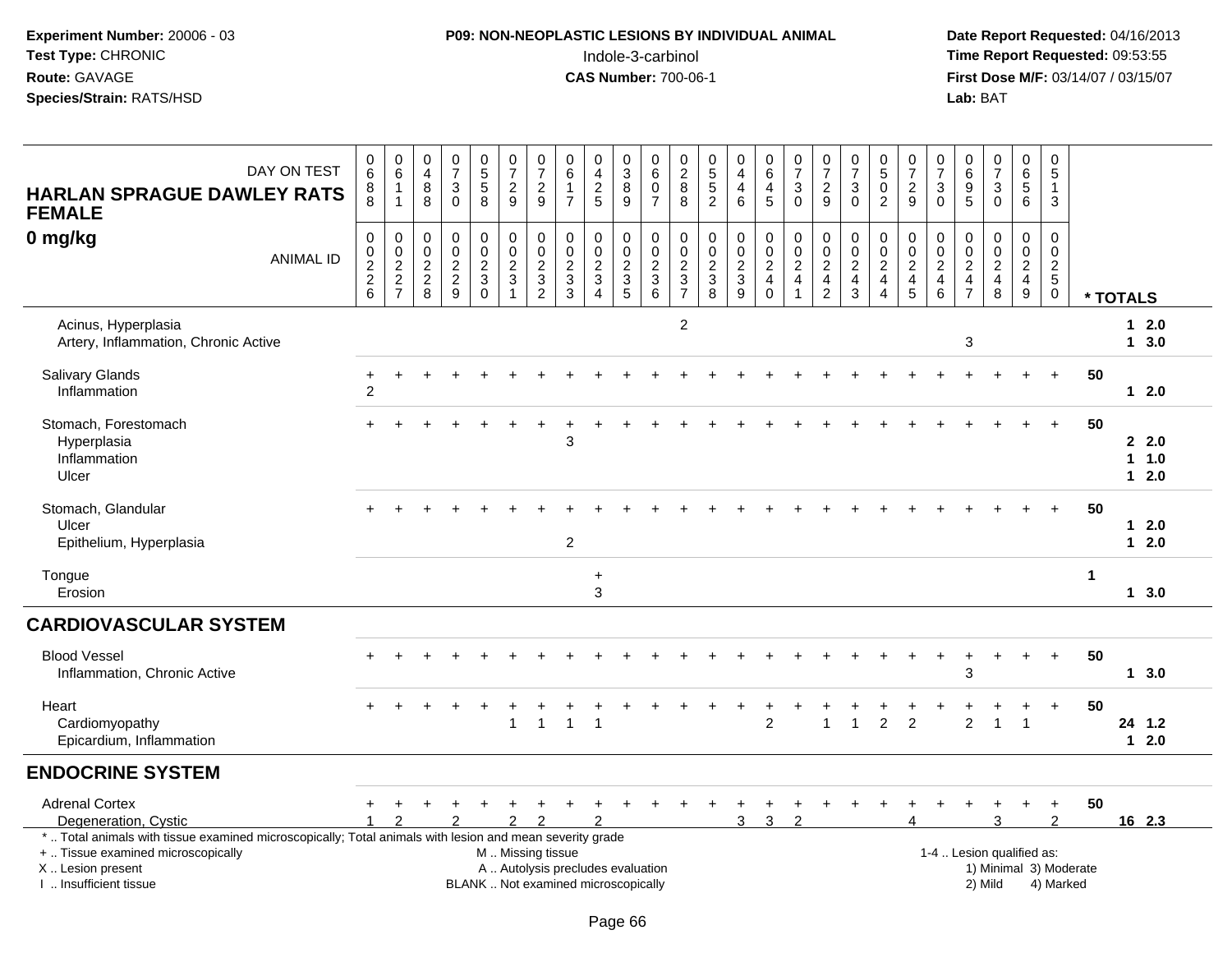#### **P09: NON-NEOPLASTIC LESIONS BY INDIVIDUAL ANIMAL**Indole-3-carbinol **Time Report Requested:** 09:53:55

 **Date Report Requested:** 04/16/2013 **First Dose M/F:** 03/14/07 / 03/15/07<br>Lab: BAT **Lab:** BAT

| DAY ON TEST<br><b>HARLAN SPRAGUE DAWLEY RATS</b><br><b>FEMALE</b>                                                                                                                             |                  | $_{6}^{\rm 0}$<br>8<br>8                               | $_{6}^{\rm 0}$<br>$\mathbf{1}$<br>$\mathbf{1}$ | 0<br>$\overline{\mathbf{4}}$<br>8<br>8                                  | $\frac{0}{7}$<br>$\ensuremath{\mathsf{3}}$<br>$\mathbf 0$ | $\begin{array}{c} 0 \\ 5 \\ 5 \end{array}$<br>8          | $\begin{array}{c} 0 \\ 7 \end{array}$<br>$\frac{2}{9}$            | $\frac{0}{7}$<br>$\sqrt{2}$<br>9                       | $\begin{array}{c} 0 \\ 6 \end{array}$<br>$\mathbf{1}$<br>$\overline{7}$  | $\pmb{0}$<br>$\overline{4}$<br>$\sqrt{2}$<br>5                         | $_3^0$<br>$\overline{8}$<br>9             | $\begin{array}{c} 0 \\ 6 \end{array}$<br>$\mathbf 0$<br>$\overline{7}$ | $\begin{array}{c} 0 \\ 2 \\ 8 \end{array}$<br>8       | $\begin{array}{c} 0 \\ 5 \\ 5 \end{array}$<br>$\overline{2}$ | $\begin{smallmatrix}0\\4\end{smallmatrix}$<br>$\overline{4}$<br>6 | $\begin{array}{c} 0 \\ 6 \end{array}$<br>$\overline{\mathbf{4}}$<br>$\sqrt{5}$     | $\begin{array}{c} 0 \\ 7 \end{array}$<br>$\sqrt{3}$<br>$\mathbf 0$ | $\begin{array}{c} 0 \\ 7 \end{array}$<br>$\sqrt{2}$<br>9                             | $\frac{0}{7}$<br>$\ensuremath{\mathsf{3}}$<br>$\mathbf 0$ | $\begin{array}{c} 0 \\ 5 \end{array}$<br>$\bar{0}$<br>$\overline{2}$            | $\begin{array}{c} 0 \\ 7 \end{array}$<br>$\sqrt{2}$<br>$\mathsf g$ | $\begin{array}{c} 0 \\ 7 \end{array}$<br>$\sqrt{3}$<br>$\mathbf 0$ | $\begin{array}{c} 0 \\ 6 \end{array}$<br>$\frac{9}{5}$                          | $\begin{smallmatrix}0\\7\end{smallmatrix}$<br>$\ensuremath{\mathsf{3}}$<br>$\Omega$ | $\pmb{0}$<br>$\overline{6}$<br>$\overline{5}$<br>6            | 0<br>$\overline{5}$<br>$\mathbf{1}$<br>3                           |                                     |          |                        |                      |
|-----------------------------------------------------------------------------------------------------------------------------------------------------------------------------------------------|------------------|--------------------------------------------------------|------------------------------------------------|-------------------------------------------------------------------------|-----------------------------------------------------------|----------------------------------------------------------|-------------------------------------------------------------------|--------------------------------------------------------|--------------------------------------------------------------------------|------------------------------------------------------------------------|-------------------------------------------|------------------------------------------------------------------------|-------------------------------------------------------|--------------------------------------------------------------|-------------------------------------------------------------------|------------------------------------------------------------------------------------|--------------------------------------------------------------------|--------------------------------------------------------------------------------------|-----------------------------------------------------------|---------------------------------------------------------------------------------|--------------------------------------------------------------------|--------------------------------------------------------------------|---------------------------------------------------------------------------------|-------------------------------------------------------------------------------------|---------------------------------------------------------------|--------------------------------------------------------------------|-------------------------------------|----------|------------------------|----------------------|
| $0$ mg/kg                                                                                                                                                                                     | <b>ANIMAL ID</b> | 0<br>0<br>$\begin{array}{c}\n2 \\ 2 \\ 6\n\end{array}$ | $0002$<br>$27$                                 | 0<br>$\boldsymbol{0}$<br>$\overline{\mathbf{c}}$<br>$\overline{c}$<br>8 | $\pmb{0}$<br>$\pmb{0}$<br>$\frac{2}{9}$                   | $\pmb{0}$<br>$\overline{0}$<br>$\frac{2}{3}$<br>$\Omega$ | $\begin{array}{c} 0 \\ 0 \\ 2 \\ 3 \end{array}$<br>$\overline{1}$ | 0<br>$\overline{0}$<br>$\frac{2}{3}$<br>$\overline{2}$ | $\mathbf 0$<br>$\ddot{\mathbf{0}}$<br>$\frac{2}{3}$<br>$\overline{3}$    | $\pmb{0}$<br>$\overline{0}$<br>$\frac{2}{3}$<br>$\boldsymbol{\Lambda}$ | 0<br>$\ddot{\mathbf{0}}$<br>$\frac{2}{3}$ | $\begin{array}{c} 0 \\ 0 \\ 2 \\ 3 \end{array}$<br>$6\phantom{1}$      | $_{\rm 0}^{\rm 0}$<br>$\frac{2}{3}$<br>$\overline{7}$ | $\pmb{0}$<br>$\pmb{0}$<br>$\frac{2}{3}$                      | 00023                                                             | $\begin{smallmatrix} 0\\0 \end{smallmatrix}$<br>$\overline{2}$<br>4<br>$\mathbf 0$ | $\begin{array}{c} 0 \\ 0 \\ 2 \\ 4 \end{array}$<br>$\overline{1}$  | 0<br>$\overline{0}$<br>$\boldsymbol{2}$<br>$\overline{\mathbf{4}}$<br>$\overline{2}$ | $\begin{array}{c} 0 \\ 0 \\ 2 \\ 4 \end{array}$<br>3      | 0<br>$\tilde{0}$<br>$\overline{\mathbf{c}}$<br>$\overline{4}$<br>$\overline{A}$ | $\begin{array}{c} 0 \\ 0 \\ 2 \\ 4 \end{array}$<br>5               | 0<br>$\overline{0}$<br>$\overline{2}$<br>4<br>$\,6\,$              | $\boldsymbol{0}$<br>$\pmb{0}$<br>$\sqrt{2}$<br>$\overline{4}$<br>$\overline{7}$ | $\mathbf 0$<br>$\overline{0}$<br>$\frac{2}{4}$<br>8                                 | $\mathbf 0$<br>$\pmb{0}$<br>$\sqrt{2}$<br>$\overline{4}$<br>9 | 0<br>$\pmb{0}$<br>$\overline{c}$<br>$5\phantom{.0}$<br>$\mathbf 0$ |                                     | * TOTALS |                        |                      |
| Degeneration, Fatty<br>Hyperplasia<br>Hypertrophy<br>Bilateral, Degeneration, Cystic                                                                                                          |                  | $\overline{c}$<br>$\overline{2}$                       | 3                                              |                                                                         | $\overline{2}$                                            |                                                          | 4                                                                 |                                                        |                                                                          |                                                                        | 3<br>$\overline{4}$                       | $\overline{1}$                                                         |                                                       | 1                                                            |                                                                   | $\overline{\mathbf{1}}$                                                            |                                                                    |                                                                                      | $\overline{c}$<br>4                                       |                                                                                 |                                                                    | -1                                                                 |                                                                                 | 4                                                                                   |                                                               | 4                                                                  |                                     |          | 18 2.3                 | 52.4<br>11.0<br>14.0 |
| Adrenal Medulla<br>Hyperplasia                                                                                                                                                                |                  | 1                                                      | 1                                              |                                                                         |                                                           |                                                          |                                                                   | $\overline{2}$                                         | -1                                                                       |                                                                        |                                           |                                                                        |                                                       |                                                              |                                                                   |                                                                                    |                                                                    |                                                                                      |                                                           | -1                                                                              | -1                                                                 |                                                                    |                                                                                 |                                                                                     |                                                               | $+$                                                                |                                     | 50       | $15$ 1.1               |                      |
| Islets, Pancreatic                                                                                                                                                                            |                  |                                                        |                                                |                                                                         |                                                           |                                                          |                                                                   |                                                        |                                                                          |                                                                        |                                           |                                                                        |                                                       |                                                              |                                                                   |                                                                                    |                                                                    |                                                                                      |                                                           |                                                                                 |                                                                    |                                                                    |                                                                                 |                                                                                     |                                                               | $+$                                                                |                                     | 50       |                        |                      |
| Parathyroid Gland                                                                                                                                                                             |                  |                                                        |                                                |                                                                         |                                                           |                                                          |                                                                   |                                                        |                                                                          |                                                                        |                                           |                                                                        |                                                       |                                                              |                                                                   |                                                                                    |                                                                    |                                                                                      |                                                           |                                                                                 |                                                                    |                                                                    |                                                                                 |                                                                                     |                                                               |                                                                    |                                     | 47       |                        |                      |
| <b>Pituitary Gland</b><br>Pars Distalis, Hyperplasia                                                                                                                                          |                  |                                                        |                                                |                                                                         | Δ                                                         |                                                          | $\overline{2}$                                                    | $\overline{2}$                                         | $\overline{4}$                                                           | 3                                                                      |                                           |                                                                        |                                                       |                                                              |                                                                   | 3                                                                                  |                                                                    |                                                                                      |                                                           |                                                                                 |                                                                    |                                                                    | 3                                                                               |                                                                                     | $\ddot{}$                                                     | $\ddot{}$<br>3                                                     |                                     | 50       | 19 2.5                 |                      |
| <b>Thyroid Gland</b><br>C-cell, Hyperplasia<br>Follicular Cell, Hyperplasia<br>Follicular Cell, Hypertrophy                                                                                   |                  | +<br>3<br>1                                            | $\overline{2}$                                 |                                                                         | $\overline{2}$                                            |                                                          | 2<br>3                                                            | $\overline{2}$                                         | $\overline{1}$                                                           |                                                                        |                                           |                                                                        | $\overline{2}$                                        | $\mathbf{1}$                                                 | $\overline{1}$                                                    | $\overline{\phantom{0}}$                                                           |                                                                    |                                                                                      | $1 \quad 1$                                               |                                                                                 |                                                                    |                                                                    |                                                                                 |                                                                                     |                                                               | $+$<br>$\mathbf{1}$                                                |                                     | 49       | $\mathbf{1}$<br>27 1.6 | $72.0$<br>2.0        |
| <b>GENERAL BODY SYSTEM</b>                                                                                                                                                                    |                  |                                                        |                                                |                                                                         |                                                           |                                                          |                                                                   |                                                        |                                                                          |                                                                        |                                           |                                                                        |                                                       |                                                              |                                                                   |                                                                                    |                                                                    |                                                                                      |                                                           |                                                                                 |                                                                    |                                                                    |                                                                                 |                                                                                     |                                                               |                                                                    |                                     |          |                        |                      |
| <b>NONE</b>                                                                                                                                                                                   |                  |                                                        |                                                |                                                                         |                                                           |                                                          |                                                                   |                                                        |                                                                          |                                                                        |                                           |                                                                        |                                                       |                                                              |                                                                   |                                                                                    |                                                                    |                                                                                      |                                                           |                                                                                 |                                                                    |                                                                    |                                                                                 |                                                                                     |                                                               |                                                                    |                                     |          |                        |                      |
| <b>GENITAL SYSTEM</b>                                                                                                                                                                         |                  |                                                        |                                                |                                                                         |                                                           |                                                          |                                                                   |                                                        |                                                                          |                                                                        |                                           |                                                                        |                                                       |                                                              |                                                                   |                                                                                    |                                                                    |                                                                                      |                                                           |                                                                                 |                                                                    |                                                                    |                                                                                 |                                                                                     |                                                               |                                                                    |                                     |          |                        |                      |
| <b>Clitoral Gland</b><br>Cyst<br>Inflammation                                                                                                                                                 |                  |                                                        |                                                |                                                                         |                                                           |                                                          |                                                                   |                                                        |                                                                          |                                                                        |                                           |                                                                        |                                                       |                                                              | 3                                                                 |                                                                                    |                                                                    | 3                                                                                    |                                                           |                                                                                 | $\ddot{}$<br>$\overline{2}$                                        | 3                                                                  |                                                                                 |                                                                                     |                                                               |                                                                    |                                     | 50       |                        | 52.8<br>1 1.0        |
| Ovary                                                                                                                                                                                         |                  | $+$                                                    | $+$                                            | $\ddot{}$                                                               | $+$                                                       | $\ddot{}$                                                | $+$                                                               |                                                        | $+$ $+$                                                                  | $+$                                                                    | $+$                                       | $+$                                                                    | $+$                                                   | $+$                                                          | $+$                                                               | $+$                                                                                | $+$                                                                | $+$                                                                                  | $\ddot{}$                                                 | $\div$                                                                          | $\ddot{}$                                                          | $\ddot{}$                                                          | $\ddot{}$                                                                       | $\ddot{}$                                                                           | $+$                                                           | $+$                                                                |                                     | 50       |                        |                      |
| *  Total animals with tissue examined microscopically; Total animals with lesion and mean severity grade<br>+  Tissue examined microscopically<br>X  Lesion present<br>I. Insufficient tissue |                  |                                                        |                                                |                                                                         |                                                           |                                                          | M  Missing tissue                                                 |                                                        | A  Autolysis precludes evaluation<br>BLANK  Not examined microscopically |                                                                        |                                           |                                                                        |                                                       |                                                              |                                                                   |                                                                                    |                                                                    |                                                                                      |                                                           |                                                                                 |                                                                    |                                                                    |                                                                                 | 1-4  Lesion qualified as:<br>2) Mild                                                |                                                               |                                                                    | 1) Minimal 3) Moderate<br>4) Marked |          |                        |                      |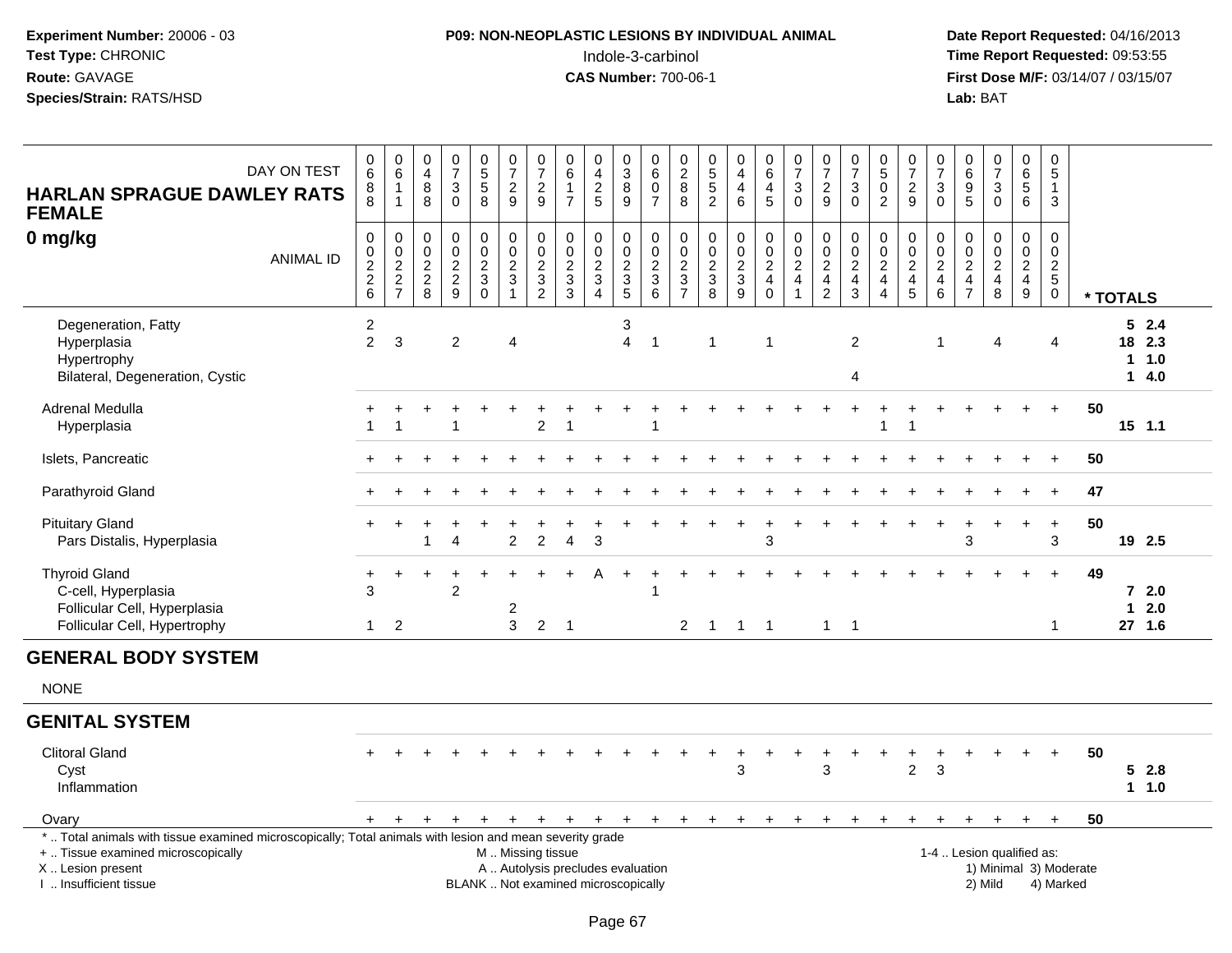#### **P09: NON-NEOPLASTIC LESIONS BY INDIVIDUAL ANIMAL**Indole-3-carbinol **Time Report Requested:** 09:53:55

 **Date Report Requested:** 04/16/2013 **First Dose M/F:** 03/14/07 / 03/15/07<br>**Lab: BAT** 

| DAY ON TEST<br><b>HARLAN SPRAGUE DAWLEY RATS</b><br><b>FEMALE</b>                                                                                                                 | $\mathbf 0$<br>6<br>8<br>8                                  | $_{6}^{\rm 0}$<br>$\mathbf{1}$<br>$\mathbf{1}$      | $\begin{smallmatrix}0\\4\end{smallmatrix}$<br>$\bf 8$<br>8 | $\frac{0}{7}$<br>$\sqrt{3}$<br>$\mathsf 0$ | $\begin{array}{c} 0 \\ 5 \\ 5 \end{array}$<br>8  | $\begin{array}{c} 0 \\ 7 \\ 2 \end{array}$<br>$\boldsymbol{9}$           | $\frac{0}{7}$<br>$\overline{2}$<br>$\boldsymbol{9}$       | $_{6}^{\rm 0}$<br>$\mathbf{1}$<br>$\overline{7}$                     | $_4^{\rm 0}$<br>$\overline{c}$<br>5                        | 0<br>$\mathbf{3}$<br>8<br>9                              | 0<br>$\overline{6}$<br>$\boldsymbol{0}$<br>$\overline{7}$   | 0<br>$\sqrt{2}$<br>8<br>8                                 | $\frac{0}{5}$<br>5<br>$\overline{c}$                                      | $\begin{smallmatrix}0\0\4\end{smallmatrix}$<br>$\overline{4}$<br>6 | $_{6}^{\rm 0}$<br>$\overline{4}$<br>5                                       | $\frac{0}{7}$<br>$\mathbf{3}$<br>$\mathbf 0$       | $\frac{0}{7}$<br>$\boldsymbol{2}$<br>9                                   | $\frac{0}{7}$<br>$\mathbf{3}$<br>$\mathbf{0}$     | $^{\rm 0}_{\rm 5}$<br>$\pmb{0}$<br>$\overline{2}$                               | $\frac{0}{7}$<br>$\overline{a}$<br>9                               | $\frac{0}{7}$<br>$\mathbf{3}$<br>$\mathbf 0$                    | $\begin{array}{c} 0 \\ 6 \end{array}$<br>$\boldsymbol{9}$<br>5 | $\frac{0}{7}$<br>$\sqrt{3}$<br>$\mathbf 0$ | $\begin{array}{c} 0 \\ 6 \end{array}$<br>$\sqrt{5}$<br>6                | $\mathbf 0$<br>$5\phantom{.0}$<br>$\mathbf{1}$<br>3                  |                |                                        |                                     |  |
|-----------------------------------------------------------------------------------------------------------------------------------------------------------------------------------|-------------------------------------------------------------|-----------------------------------------------------|------------------------------------------------------------|--------------------------------------------|--------------------------------------------------|--------------------------------------------------------------------------|-----------------------------------------------------------|----------------------------------------------------------------------|------------------------------------------------------------|----------------------------------------------------------|-------------------------------------------------------------|-----------------------------------------------------------|---------------------------------------------------------------------------|--------------------------------------------------------------------|-----------------------------------------------------------------------------|----------------------------------------------------|--------------------------------------------------------------------------|---------------------------------------------------|---------------------------------------------------------------------------------|--------------------------------------------------------------------|-----------------------------------------------------------------|----------------------------------------------------------------|--------------------------------------------|-------------------------------------------------------------------------|----------------------------------------------------------------------|----------------|----------------------------------------|-------------------------------------|--|
| 0 mg/kg<br><b>ANIMAL ID</b>                                                                                                                                                       | $\mathbf 0$<br>$\pmb{0}$<br>$\frac{2}{2}$<br>$6\phantom{a}$ | 0<br>$\mathbf 0$<br>$\frac{2}{2}$<br>$\overline{7}$ | 0<br>$\mathbf 0$<br>$\overline{c}$<br>$^2_8$               | $\pmb{0}$<br>$\pmb{0}$<br>$\frac{2}{9}$    | 0<br>$\mathbf 0$<br>$\frac{2}{3}$<br>$\mathbf 0$ | $\pmb{0}$<br>$\mathbf 0$<br>$\overline{c}$<br>$\sqrt{3}$<br>$\mathbf{1}$ | 0<br>$\mathbf 0$<br>$\overline{c}$<br>3<br>$\overline{c}$ | $\pmb{0}$<br>$\pmb{0}$<br>$\sqrt{2}$<br>$\sqrt{3}$<br>$\overline{3}$ | 0<br>$\mathsf{O}$<br>$\overline{a}$<br>3<br>$\overline{4}$ | 0<br>0<br>$\overline{c}$<br>$\sqrt{3}$<br>$\overline{5}$ | $\mathbf 0$<br>$\boldsymbol{0}$<br>$\frac{2}{3}$<br>$\,6\,$ | 0<br>$\mathbf 0$<br>$\overline{c}$<br>3<br>$\overline{7}$ | $\mathbf 0$<br>$\mathsf{O}\xspace$<br>$\overline{c}$<br>$\mathbf{3}$<br>8 | 0<br>$\mathbf 0$<br>$\frac{2}{3}$<br>9                             | $\pmb{0}$<br>$\mathbf 0$<br>$\overline{2}$<br>$\overline{4}$<br>$\mathbf 0$ | 0<br>$\pmb{0}$<br>$\overline{c}$<br>$\overline{4}$ | $\pmb{0}$<br>$\pmb{0}$<br>$\sqrt{2}$<br>$\overline{4}$<br>$\overline{2}$ | 0<br>$\mathbf 0$<br>$\frac{2}{4}$<br>$\mathbf{3}$ | 0<br>$\mathbf 0$<br>$\overline{c}$<br>$\overline{\mathbf{4}}$<br>$\overline{4}$ | 0<br>$\mathbf 0$<br>$\overline{2}$<br>$\overline{\mathbf{4}}$<br>5 | 0<br>$\mathbf 0$<br>$\overline{c}$<br>$\overline{4}$<br>$\,6\,$ | 0<br>0<br>$\frac{2}{4}$<br>$\overline{7}$                      | 0<br>$\pmb{0}$<br>$\frac{2}{4}$<br>$\,8\,$ | 0<br>0<br>$\overline{2}$<br>$\overline{\mathbf{4}}$<br>$\boldsymbol{9}$ | $\mathbf 0$<br>$\mathbf 0$<br>$\overline{2}$<br>$5\phantom{.0}$<br>0 |                | * TOTALS                               |                                     |  |
| Atrophy<br>Cyst<br>Inflammation, Chronic Active                                                                                                                                   | $\overline{2}$                                              |                                                     | $\mathbf 1$                                                | $\overline{2}$                             | 1                                                | 3                                                                        | $\overline{\mathbf{c}}$                                   | -1<br>$\overline{4}$                                                 | 1                                                          | $\mathbf 1$                                              | 3                                                           |                                                           | 3                                                                         | $\mathbf 1$                                                        | 3                                                                           | $\overline{2}$                                     | -1                                                                       | $\mathbf{1}$<br>$\overline{c}$                    |                                                                                 | $\overline{a}$                                                     | 3                                                               | 4                                                              | 4                                          | 3                                                                       | $\overline{1}$                                                       |                |                                        | 40 2.0<br>172.0<br>$12.0$           |  |
| Uterus<br>Dilatation<br>Inflammation, Histiocytic, Focal<br>Inflammation, Acute<br>Endometrium, Hyperplasia, Cystic<br>Endometrium, Metaplasia, Squamous                          | $\mathbf 1$                                                 |                                                     | $\mathbf{1}$<br>$\overline{1}$                             | $\overline{1}$                             |                                                  | 3                                                                        |                                                           | $\mathbf{1}$                                                         |                                                            | Δ                                                        | $\mathbf{1}$                                                | $\overline{2}$                                            |                                                                           | $\boldsymbol{2}$<br>$\overline{2}$                                 | $\mathbf{1}$                                                                | $\overline{2}$                                     | $\overline{1}$                                                           | $\overline{c}$<br>3                               | $\mathbf{1}$                                                                    | 3                                                                  | 3                                                               | $\overline{2}$                                                 |                                            |                                                                         | $\ddot{}$<br>$\overline{c}$<br>$\overline{1}$                        | 50             | 1.<br>5<br>29                          | 92.6<br>1.0<br>1.2<br>1.8<br>12 1.9 |  |
| Vagina                                                                                                                                                                            |                                                             |                                                     |                                                            |                                            |                                                  |                                                                          |                                                           |                                                                      |                                                            |                                                          |                                                             |                                                           |                                                                           |                                                                    |                                                                             |                                                    |                                                                          |                                                   | $\ddot{}$                                                                       |                                                                    |                                                                 |                                                                |                                            |                                                                         |                                                                      | $\overline{2}$ |                                        |                                     |  |
| <b>HEMATOPOIETIC SYSTEM</b>                                                                                                                                                       |                                                             |                                                     |                                                            |                                            |                                                  |                                                                          |                                                           |                                                                      |                                                            |                                                          |                                                             |                                                           |                                                                           |                                                                    |                                                                             |                                                    |                                                                          |                                                   |                                                                                 |                                                                    |                                                                 |                                                                |                                            |                                                                         |                                                                      |                |                                        |                                     |  |
| <b>Bone Marrow</b><br>Hyperplasia                                                                                                                                                 |                                                             | $\overline{c}$                                      | $\overline{c}$                                             |                                            |                                                  | 1                                                                        |                                                           | 3                                                                    |                                                            | $\overline{2}$                                           |                                                             | $\overline{c}$                                            |                                                                           |                                                                    | 3                                                                           |                                                    |                                                                          |                                                   | 3                                                                               |                                                                    |                                                                 | $\overline{2}$                                                 |                                            | $\mathbf{1}$                                                            | $\ddot{}$<br>3                                                       | 50             |                                        | 21 2.4                              |  |
| Lymph Node<br>Inguinal, Hyperplasia, Lymphoid<br>Lumbar, Hemorrhage<br>Lumbar, Hyperplasia, Lymphoid<br>Mediastinal, Hemorrhage<br>Mediastinal, Infiltration Cellular, Histiocyte |                                                             |                                                     |                                                            |                                            |                                                  | $+$<br>2                                                                 |                                                           |                                                                      |                                                            | $\ddot{}$<br>3                                           |                                                             |                                                           |                                                                           |                                                                    |                                                                             |                                                    |                                                                          |                                                   | $\ddot{}$<br>3                                                                  |                                                                    |                                                                 |                                                                |                                            |                                                                         |                                                                      | $\overline{7}$ | 1<br>$\mathbf{2}$<br>1<br>$\mathbf{2}$ | 3.0<br>3.0<br>3.0<br>3.5<br>12.0    |  |
| Lymph Node, Mandibular                                                                                                                                                            |                                                             |                                                     |                                                            |                                            |                                                  |                                                                          |                                                           |                                                                      |                                                            |                                                          |                                                             |                                                           |                                                                           |                                                                    |                                                                             |                                                    |                                                                          |                                                   |                                                                                 |                                                                    |                                                                 |                                                                |                                            |                                                                         |                                                                      | 50             |                                        |                                     |  |
| Lymph Node, Mesenteric<br>Pigmentation, Hemosiderin                                                                                                                               |                                                             |                                                     |                                                            |                                            | $\overline{c}$                                   |                                                                          |                                                           |                                                                      |                                                            |                                                          |                                                             |                                                           |                                                                           |                                                                    |                                                                             |                                                    |                                                                          |                                                   |                                                                                 |                                                                    |                                                                 |                                                                |                                            |                                                                         | $\ddot{}$                                                            | 50             | 1.                                     | 2.0                                 |  |

\* .. Total animals with tissue examined microscopically; Total animals with lesion and mean severity grade

+ .. Tissue examined microscopically

X .. Lesion present

I .. Insufficient tissue

M .. Missing tissue

A .. Autolysis precludes evaluation

BLANK .. Not examined microscopically 2) Mild 4) Marked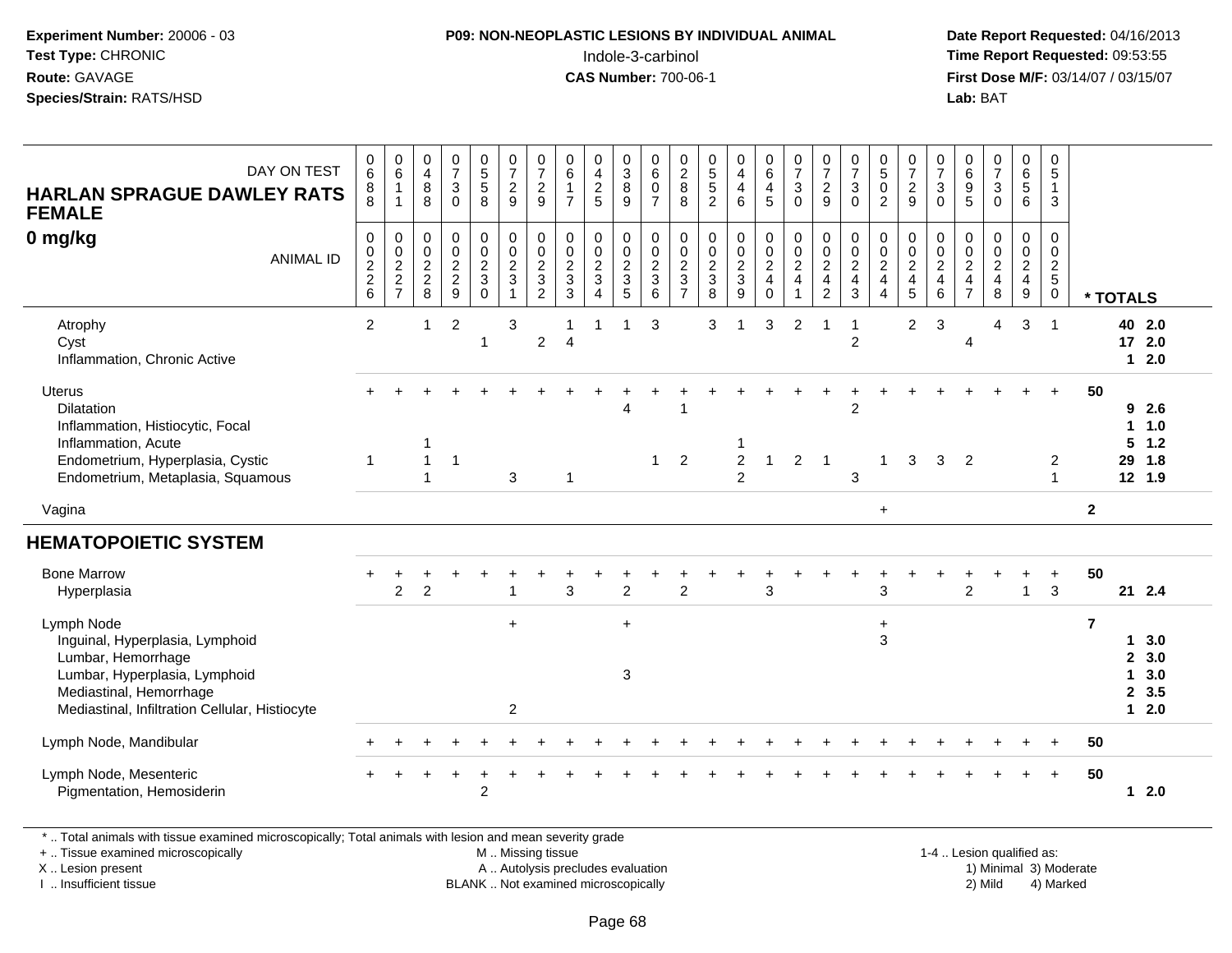### **P09: NON-NEOPLASTIC LESIONS BY INDIVIDUAL ANIMAL**Indole-3-carbinol **Time Report Requested:** 09:53:55

 **Date Report Requested:** 04/16/2013 **First Dose M/F:** 03/14/07 / 03/15/07<br>**Lab:** BAT

| DAY ON TEST<br><b>HARLAN SPRAGUE DAWLEY RATS</b><br><b>FEMALE</b>                                                                                                   | 0<br>6<br>8<br>8                                    | 0<br>$\,6\,$<br>$\mathbf{1}$<br>$\mathbf{1}$               | $\begin{smallmatrix}0\0\4\end{smallmatrix}$<br>8<br>$\overline{8}$ | $\frac{0}{7}$<br>$\sqrt{3}$<br>$\Omega$           | $\begin{array}{c} 0 \\ 5 \\ 5 \end{array}$<br>$\overline{8}$ | $\frac{0}{7}$<br>$\frac{2}{9}$                                                     | $\frac{0}{7}$<br>$\overline{2}$<br>9                  | $\begin{array}{c} 0 \\ 6 \end{array}$<br>$\mathbf{1}$<br>$\overline{7}$ | $\pmb{0}$<br>$\frac{4}{2}$<br>5                    | $\begin{array}{c} 0 \\ 3 \\ 8 \end{array}$<br>$\overline{9}$ | $\begin{array}{c} 0 \\ 6 \end{array}$<br>$\mathbf 0$<br>$\overline{7}$ | $\begin{array}{c} 0 \\ 2 \\ 8 \end{array}$<br>8        | $\begin{array}{c} 0 \\ 5 \\ 5 \end{array}$<br>$\overline{2}$         | 0<br>$\overline{4}$<br>$\overline{4}$<br>6 | 0<br>$\,6\,$<br>$\overline{4}$<br>5                               | $\frac{0}{7}$<br>$\mathsf 3$<br>$\mathbf 0$                                | $\frac{0}{7}$<br>$\frac{2}{9}$                    | $\frac{0}{7}$<br>$\sqrt{3}$<br>$\Omega$                                    | $\begin{smallmatrix}0\5\0\end{smallmatrix}$<br>$\overline{2}$              | $\frac{0}{7}$<br>$\overline{2}$<br>9                                | 0<br>$\overline{7}$<br>$\sqrt{3}$<br>$\Omega$             | $\pmb{0}$<br>$\frac{6}{9}$<br>5                                  | $\frac{0}{7}$<br>$\sqrt{3}$<br>$\Omega$                                  | $\begin{array}{c} 0 \\ 6 \\ 5 \end{array}$<br>$6^{\circ}$ | 0<br>$\overline{5}$<br>$\mathbf{1}$<br>$\mathbf{3}$   |                        |                   |                           |
|---------------------------------------------------------------------------------------------------------------------------------------------------------------------|-----------------------------------------------------|------------------------------------------------------------|--------------------------------------------------------------------|---------------------------------------------------|--------------------------------------------------------------|------------------------------------------------------------------------------------|-------------------------------------------------------|-------------------------------------------------------------------------|----------------------------------------------------|--------------------------------------------------------------|------------------------------------------------------------------------|--------------------------------------------------------|----------------------------------------------------------------------|--------------------------------------------|-------------------------------------------------------------------|----------------------------------------------------------------------------|---------------------------------------------------|----------------------------------------------------------------------------|----------------------------------------------------------------------------|---------------------------------------------------------------------|-----------------------------------------------------------|------------------------------------------------------------------|--------------------------------------------------------------------------|-----------------------------------------------------------|-------------------------------------------------------|------------------------|-------------------|---------------------------|
| 0 mg/kg<br><b>ANIMAL ID</b>                                                                                                                                         | $\pmb{0}$<br>0<br>$\boldsymbol{2}$<br>$\frac{2}{6}$ | $\pmb{0}$<br>$\overline{0}$<br>$\sqrt{2}$<br>$\frac{2}{7}$ | $\pmb{0}$<br>$\pmb{0}$<br>$\sqrt{2}$<br>$\frac{2}{8}$              | $\pmb{0}$<br>$\ddot{\mathbf{0}}$<br>$\frac{2}{9}$ | $\pmb{0}$<br>$\overline{0}$<br>$\frac{2}{3}$                 | $\pmb{0}$<br>$\ddot{\mathbf{0}}$<br>$\overline{2}$<br>$\mathbf{3}$<br>$\mathbf{1}$ | 0<br>$\mathbf 0$<br>$\sqrt{2}$<br>3<br>$\overline{2}$ | $\pmb{0}$<br>$\pmb{0}$<br>$\sqrt{2}$<br>$\mathbf{3}$<br>$\overline{3}$  | $\pmb{0}$<br>$\pmb{0}$<br>$\overline{2}$<br>3<br>4 | 0<br>$\pmb{0}$<br>$\overline{c}$<br>$\frac{3}{5}$            | $\pmb{0}$<br>$\,0\,$<br>$\frac{2}{3}$<br>6                             | 0<br>0<br>$\sqrt{2}$<br>$\mathbf{3}$<br>$\overline{7}$ | $\pmb{0}$<br>$\pmb{0}$<br>$\sqrt{2}$<br>$\sqrt{3}$<br>$\overline{8}$ | 0<br>$\mathbf 0$<br>$\frac{2}{3}$<br>9     | 0<br>$\pmb{0}$<br>$\overline{a}$<br>$\overline{4}$<br>$\mathbf 0$ | $\begin{smallmatrix}0\\0\end{smallmatrix}$<br>$\sqrt{2}$<br>$\overline{4}$ | 0<br>$\pmb{0}$<br>$\frac{2}{4}$<br>$\overline{2}$ | $\pmb{0}$<br>$\mathsf 0$<br>$\sqrt{2}$<br>$\overline{4}$<br>$\overline{3}$ | 0<br>$\mathbf 0$<br>$\sqrt{2}$<br>$\overline{4}$<br>$\boldsymbol{\Lambda}$ | 0<br>$\boldsymbol{0}$<br>$\sqrt{2}$<br>$\overline{\mathbf{4}}$<br>5 | 0<br>$\mathbf 0$<br>$\overline{c}$<br>$\overline{4}$<br>6 | $\pmb{0}$<br>0<br>$\sqrt{2}$<br>$\overline{4}$<br>$\overline{7}$ | $\pmb{0}$<br>$\pmb{0}$<br>$\overline{2}$<br>$\overline{\mathbf{4}}$<br>8 | 0<br>$\mathsf{O}\xspace$<br>$\frac{2}{4}$                 | 0<br>0<br>$\overline{2}$<br>$\sqrt{5}$<br>$\mathbf 0$ |                        | * TOTALS          |                           |
| Spleen<br>Hematopoietic Cell Proliferation                                                                                                                          |                                                     | 3                                                          |                                                                    | 3                                                 | $\overline{2}$                                               | 3                                                                                  | 3                                                     | 3                                                                       |                                                    |                                                              |                                                                        | 3                                                      |                                                                      | 3                                          | 3                                                                 | $\overline{2}$                                                             |                                                   |                                                                            | 3                                                                          |                                                                     | $\overline{2}$                                            | 3                                                                |                                                                          | $\ddot{}$<br>$\overline{2}$                               | $\ddot{}$<br>$\mathbf{3}$                             | 50                     |                   | 36 2.5                    |
| Thymus<br>Atrophy<br>Epithelial Cell, Hyperplasia                                                                                                                   |                                                     | $\ddot{}$<br>$\overline{4}$                                | м                                                                  | $\ddot{}$<br>2                                    | 4                                                            |                                                                                    | 2                                                     | $\overline{2}$                                                          | M                                                  |                                                              | 2                                                                      | -1                                                     | 2                                                                    | 3                                          | 3                                                                 | М                                                                          |                                                   | 2                                                                          | 4                                                                          |                                                                     |                                                           | 1                                                                | $\overline{c}$                                                           | $\ddot{}$<br>$\overline{2}$                               | $\ddot{}$<br>$\overline{2}$                           | 47                     |                   | 38 2.2<br>$1 \quad 3.0$   |
| <b>INTEGUMENTARY SYSTEM</b>                                                                                                                                         |                                                     |                                                            |                                                                    |                                                   |                                                              |                                                                                    |                                                       |                                                                         |                                                    |                                                              |                                                                        |                                                        |                                                                      |                                            |                                                                   |                                                                            |                                                   |                                                                            |                                                                            |                                                                     |                                                           |                                                                  |                                                                          |                                                           |                                                       |                        |                   |                           |
| <b>Mammary Gland</b><br>Galactocele<br>Hyperplasia<br>Inflammation<br>Inflammation, Chronic<br>Duct, Dilatation                                                     |                                                     |                                                            |                                                                    |                                                   |                                                              |                                                                                    |                                                       |                                                                         |                                                    |                                                              | 4                                                                      |                                                        | 2                                                                    |                                            |                                                                   |                                                                            |                                                   | -1                                                                         | $\mathsf X$                                                                | -1                                                                  |                                                           |                                                                  |                                                                          | $+$                                                       | $\ddot{}$<br>$\mathbf 1$                              | 50                     | 1<br>8<br>1<br>1. | 1.3<br>4.0<br>3.0<br>13.0 |
| Skin                                                                                                                                                                |                                                     |                                                            |                                                                    |                                                   |                                                              |                                                                                    |                                                       |                                                                         |                                                    |                                                              |                                                                        |                                                        |                                                                      |                                            |                                                                   |                                                                            |                                                   |                                                                            |                                                                            |                                                                     |                                                           |                                                                  | $\ddot{}$                                                                | $+$                                                       | $+$                                                   | 50                     |                   |                           |
| <b>MUSCULOSKELETAL SYSTEM</b>                                                                                                                                       |                                                     |                                                            |                                                                    |                                                   |                                                              |                                                                                    |                                                       |                                                                         |                                                    |                                                              |                                                                        |                                                        |                                                                      |                                            |                                                                   |                                                                            |                                                   |                                                                            |                                                                            |                                                                     |                                                           |                                                                  |                                                                          |                                                           |                                                       |                        |                   |                           |
| <b>Bone</b>                                                                                                                                                         |                                                     |                                                            |                                                                    |                                                   |                                                              |                                                                                    |                                                       |                                                                         |                                                    |                                                              |                                                                        |                                                        |                                                                      |                                            |                                                                   |                                                                            |                                                   |                                                                            |                                                                            |                                                                     |                                                           |                                                                  |                                                                          |                                                           | $+$                                                   | 50                     |                   |                           |
| <b>Skeletal Muscle</b>                                                                                                                                              |                                                     |                                                            |                                                                    |                                                   |                                                              |                                                                                    |                                                       | $+$                                                                     |                                                    |                                                              |                                                                        |                                                        |                                                                      |                                            |                                                                   |                                                                            |                                                   |                                                                            |                                                                            |                                                                     |                                                           |                                                                  |                                                                          |                                                           |                                                       | $\mathbf 1$            |                   |                           |
| <b>NERVOUS SYSTEM</b>                                                                                                                                               |                                                     |                                                            |                                                                    |                                                   |                                                              |                                                                                    |                                                       |                                                                         |                                                    |                                                              |                                                                        |                                                        |                                                                      |                                            |                                                                   |                                                                            |                                                   |                                                                            |                                                                            |                                                                     |                                                           |                                                                  |                                                                          |                                                           |                                                       |                        |                   |                           |
| <b>Brain</b><br><b>Necrosis</b>                                                                                                                                     |                                                     |                                                            |                                                                    |                                                   |                                                              |                                                                                    |                                                       | 3                                                                       |                                                    |                                                              |                                                                        |                                                        |                                                                      |                                            |                                                                   |                                                                            |                                                   |                                                                            |                                                                            |                                                                     |                                                           |                                                                  |                                                                          |                                                           | $+$                                                   | 50                     |                   | 13.0                      |
| <b>RESPIRATORY SYSTEM</b>                                                                                                                                           |                                                     |                                                            |                                                                    |                                                   |                                                              |                                                                                    |                                                       |                                                                         |                                                    |                                                              |                                                                        |                                                        |                                                                      |                                            |                                                                   |                                                                            |                                                   |                                                                            |                                                                            |                                                                     |                                                           |                                                                  |                                                                          |                                                           |                                                       |                        |                   |                           |
| *  Total animals with tissue examined microscopically; Total animals with lesion and mean severity grade<br>+  Tissue examined microscopically<br>X  Lesion present |                                                     |                                                            |                                                                    |                                                   |                                                              | M  Missing tissue                                                                  |                                                       | A  Autolysis precludes evaluation                                       |                                                    |                                                              |                                                                        |                                                        |                                                                      |                                            |                                                                   |                                                                            |                                                   |                                                                            |                                                                            |                                                                     |                                                           |                                                                  | 1-4  Lesion qualified as:                                                |                                                           |                                                       | 1) Minimal 3) Moderate |                   |                           |

I .. Insufficient tissue

BLANK .. Not examined microscopically 2) Mild 4) Marked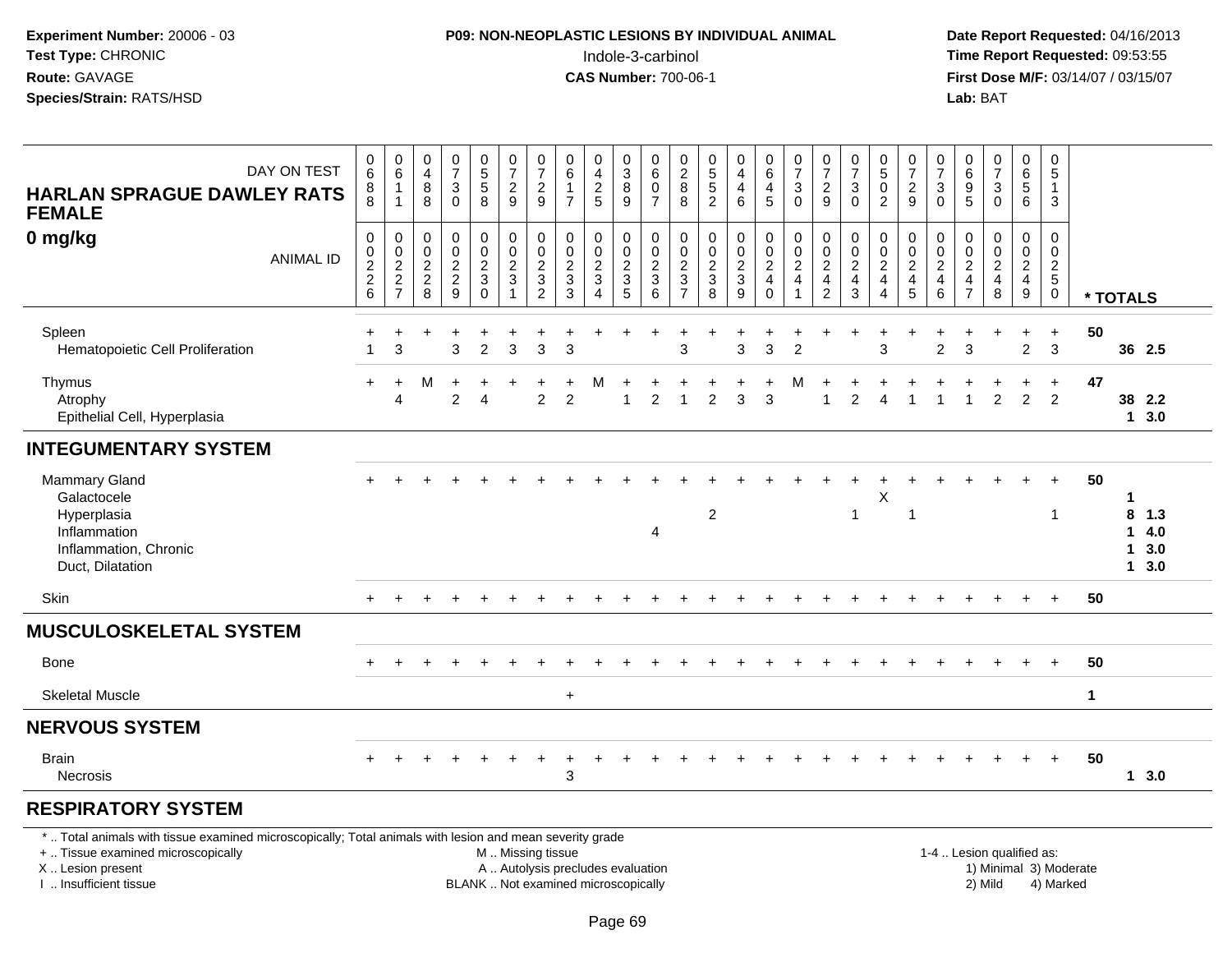#### **P09: NON-NEOPLASTIC LESIONS BY INDIVIDUAL ANIMAL**Indole-3-carbinol **Time Report Requested:** 09:53:55

 **Date Report Requested:** 04/16/2013 **First Dose M/F:** 03/14/07 / 03/15/07<br>**Lab: BAT** 

| DAY ON TEST<br><b>HARLAN SPRAGUE DAWLEY RATS</b><br><b>FEMALE</b>                                           | 0<br>$6\phantom{1}$<br>8<br>8                    | $\begin{array}{c} 0 \\ 6 \end{array}$<br>$\overline{1}$<br>$\overline{1}$ | $\mathbf 0$<br>$\overline{4}$<br>$\, 8$<br>8 | $\frac{0}{7}$<br>$\sqrt{3}$<br>$\Omega$                     | $\begin{array}{c} 0 \\ 5 \\ 5 \end{array}$<br>8 | $\begin{smallmatrix}0\\7\end{smallmatrix}$<br>$\frac{2}{9}$     | $\frac{0}{7}$<br>$\sqrt{2}$<br>$9\,$         | $\begin{matrix} 0 \\ 6 \end{matrix}$<br>$\overline{7}$ | $\begin{array}{c} 0 \\ 4 \\ 2 \end{array}$<br>5                                                       | 0<br>3<br>8<br>9                       | $_{6}^{\rm 0}$<br>$\mathbf 0$<br>$\overline{7}$ | $\begin{array}{c} 0 \\ 2 \\ 8 \end{array}$<br>8 | $\begin{array}{c} 0 \\ 5 \\ 5 \end{array}$<br>$\overline{2}$        | $\begin{smallmatrix}0\\4\end{smallmatrix}$<br>$\overline{4}$<br>6 | $\begin{array}{c} 0 \\ 6 \end{array}$<br>$\overline{\mathbf{4}}$<br>5 | $\frac{0}{7}$<br>$\mathbf{3}$<br>$\Omega$                               | $\frac{0}{7}$<br>$\overline{c}$<br>9         | 0<br>$\overline{7}$<br>$\sqrt{3}$<br>$\Omega$               | $\begin{smallmatrix}0\5\0\end{smallmatrix}$<br>$\overline{2}$             | $\frac{0}{7}$<br>$\frac{2}{9}$ | $\frac{0}{7}$<br>$\mathsf 3$<br>$\Omega$ | 0<br>$\,6\,$<br>$\boldsymbol{9}$<br>5                                                     | $\frac{0}{7}$<br>$\sqrt{3}$<br>$\Omega$              | $\begin{array}{c} 0 \\ 6 \\ 5 \end{array}$<br>6                               | 0<br>$\sqrt{5}$<br>$\mathbf{1}$<br>3                       |          |                                      |
|-------------------------------------------------------------------------------------------------------------|--------------------------------------------------|---------------------------------------------------------------------------|----------------------------------------------|-------------------------------------------------------------|-------------------------------------------------|-----------------------------------------------------------------|----------------------------------------------|--------------------------------------------------------|-------------------------------------------------------------------------------------------------------|----------------------------------------|-------------------------------------------------|-------------------------------------------------|---------------------------------------------------------------------|-------------------------------------------------------------------|-----------------------------------------------------------------------|-------------------------------------------------------------------------|----------------------------------------------|-------------------------------------------------------------|---------------------------------------------------------------------------|--------------------------------|------------------------------------------|-------------------------------------------------------------------------------------------|------------------------------------------------------|-------------------------------------------------------------------------------|------------------------------------------------------------|----------|--------------------------------------|
| 0 mg/kg<br><b>ANIMAL ID</b>                                                                                 | $\mathbf 0$<br>$\mathbf 0$<br>$\frac{2}{2}$<br>6 | 000227                                                                    | $\pmb{0}$<br>$\pmb{0}$<br>$\frac{2}{2}$<br>8 | $\pmb{0}$<br>$\pmb{0}$<br>$\sqrt{2}$<br>$\overline{2}$<br>9 | $\mathbf 0$<br>$\frac{0}{2}$<br>$\Omega$        | $\begin{array}{c} 0 \\ 0 \\ 2 \\ 3 \end{array}$<br>$\mathbf{1}$ | $\pmb{0}$<br>$\frac{0}{2}$<br>$\overline{2}$ | $\boldsymbol{0}$<br>$\mathbf 0$<br>$\frac{2}{3}$<br>3  | $\pmb{0}$<br>$\begin{smallmatrix} 0\\2 \end{smallmatrix}$<br>$\mathbf{3}$<br>$\boldsymbol{\varDelta}$ | 0<br>$\mathbf 0$<br>$\frac{2}{3}$<br>5 | $\pmb{0}$<br>$\frac{0}{2}$<br>6                 | $\,0\,$<br>$\frac{0}{2}$<br>$\overline{7}$      | $\mathbf 0$<br>$\begin{smallmatrix} 0\\2\\3 \end{smallmatrix}$<br>8 | $\begin{array}{c} 0 \\ 0 \\ 2 \\ 3 \end{array}$<br>9              | $\pmb{0}$<br>$\frac{0}{2}$<br>$\mathbf 0$                             | $\pmb{0}$<br>$\begin{array}{c} 0 \\ 2 \\ 4 \end{array}$<br>$\mathbf{1}$ | $\pmb{0}$<br>$\frac{0}{2}$<br>$\overline{2}$ | $\pmb{0}$<br>$\pmb{0}$<br>$\sqrt{2}$<br>$\overline{4}$<br>3 | $\begin{array}{c} 0 \\ 0 \\ 2 \\ 4 \end{array}$<br>$\boldsymbol{\Lambda}$ | 0<br>$\frac{0}{2}$<br>5        | $\pmb{0}$<br>$\frac{0}{2}$<br>6          | $\mathbf 0$<br>$\pmb{0}$<br>$\boldsymbol{2}$<br>$\overline{\mathbf{4}}$<br>$\overline{7}$ | 0<br>$\begin{array}{c} 0 \\ 2 \\ 4 \end{array}$<br>8 | $\mathbf 0$<br>$\begin{array}{c} 0 \\ 2 \\ 4 \end{array}$<br>$\boldsymbol{9}$ | $\mathbf 0$<br>$\mathbf 0$<br>$\frac{2}{5}$<br>$\mathbf 0$ | * TOTALS |                                      |
| Lung<br>Inflammation, Granulomatous<br>Inflammation, Chronic<br>Alveolus, Infiltration Cellular, Histiocyte | $\overline{2}$                                   | 3                                                                         | 2<br>1                                       | 2                                                           | $\overline{2}$                                  | 3                                                               | $\overline{2}$                               | 3                                                      |                                                                                                       | $\overline{c}$                         | -1                                              | $\overline{2}$                                  | $1 \quad 1$                                                         |                                                                   | $\overline{2}$                                                        | 3                                                                       | $\overline{2}$                               | -1<br>$\overline{2}$                                        |                                                                           | $\overline{c}$                 | 3                                        |                                                                                           | $\overline{2}$                                       | -1                                                                            | $\ddot{}$<br>3                                             | 50       | 11.0<br>2.3<br>34<br>13 1.5          |
| Nose<br>Foreign Body<br>Inflammation, Chronic Active<br>Olfactory Epithelium, Degeneration                  |                                                  |                                                                           | Χ<br>$\overline{2}$                          |                                                             |                                                 |                                                                 |                                              |                                                        |                                                                                                       |                                        |                                                 |                                                 |                                                                     |                                                                   | Χ<br>$\overline{2}$                                                   |                                                                         |                                              |                                                             |                                                                           | 1                              |                                          |                                                                                           |                                                      |                                                                               | $\ddot{}$                                                  | 49       | 3<br>5<br>1.4<br>1.0<br>$\mathbf{1}$ |
| Trachea                                                                                                     |                                                  |                                                                           |                                              |                                                             |                                                 |                                                                 |                                              |                                                        |                                                                                                       |                                        |                                                 |                                                 |                                                                     |                                                                   |                                                                       |                                                                         |                                              |                                                             |                                                                           |                                |                                          |                                                                                           |                                                      |                                                                               |                                                            | 50       |                                      |
| <b>SPECIAL SENSES SYSTEM</b>                                                                                |                                                  |                                                                           |                                              |                                                             |                                                 |                                                                 |                                              |                                                        |                                                                                                       |                                        |                                                 |                                                 |                                                                     |                                                                   |                                                                       |                                                                         |                                              |                                                             |                                                                           |                                |                                          |                                                                                           |                                                      |                                                                               |                                                            |          |                                      |
| Eye<br>Cataract                                                                                             |                                                  |                                                                           |                                              |                                                             |                                                 |                                                                 |                                              |                                                        |                                                                                                       |                                        |                                                 |                                                 |                                                                     |                                                                   |                                                                       |                                                                         |                                              |                                                             |                                                                           |                                |                                          |                                                                                           |                                                      |                                                                               | $+$                                                        | 50       | $12.0$                               |
| <b>Harderian Gland</b>                                                                                      |                                                  |                                                                           |                                              |                                                             |                                                 |                                                                 |                                              |                                                        |                                                                                                       |                                        |                                                 |                                                 |                                                                     |                                                                   |                                                                       |                                                                         |                                              |                                                             |                                                                           |                                |                                          |                                                                                           |                                                      |                                                                               |                                                            | 50       |                                      |
| <b>URINARY SYSTEM</b>                                                                                       |                                                  |                                                                           |                                              |                                                             |                                                 |                                                                 |                                              |                                                        |                                                                                                       |                                        |                                                 |                                                 |                                                                     |                                                                   |                                                                       |                                                                         |                                              |                                                             |                                                                           |                                |                                          |                                                                                           |                                                      |                                                                               |                                                            |          |                                      |
| Kidney<br>Nephropathy                                                                                       |                                                  |                                                                           |                                              |                                                             |                                                 |                                                                 | $\mathcal{P}$                                |                                                        | $\mathcal{P}$                                                                                         |                                        | 3                                               |                                                 |                                                                     | 2                                                                 | 3                                                                     | 2                                                                       | $\overline{2}$                               |                                                             | $\mathfrak{p}$                                                            | 3                              | $\mathcal{P}$                            | 3                                                                                         | $\mathfrak{p}$                                       | $\overline{1}$                                                                | $\ddot{}$<br>$\overline{2}$                                | 50       | 45 1.7                               |
| <b>Urinary Bladder</b>                                                                                      |                                                  |                                                                           |                                              |                                                             |                                                 |                                                                 |                                              |                                                        |                                                                                                       |                                        |                                                 |                                                 |                                                                     |                                                                   |                                                                       |                                                                         |                                              |                                                             |                                                                           |                                |                                          |                                                                                           |                                                      |                                                                               |                                                            | 49       |                                      |

\* .. Total animals with tissue examined microscopically; Total animals with lesion and mean severity grade

+ .. Tissue examined microscopically

X .. Lesion present

I .. Insufficient tissue

 M .. Missing tissueA .. Autolysis precludes evaluation

1-4 .. Lesion qualified as:<br>1) Minimal 3) Moderate BLANK .. Not examined microscopically 2) Mild 4) Marked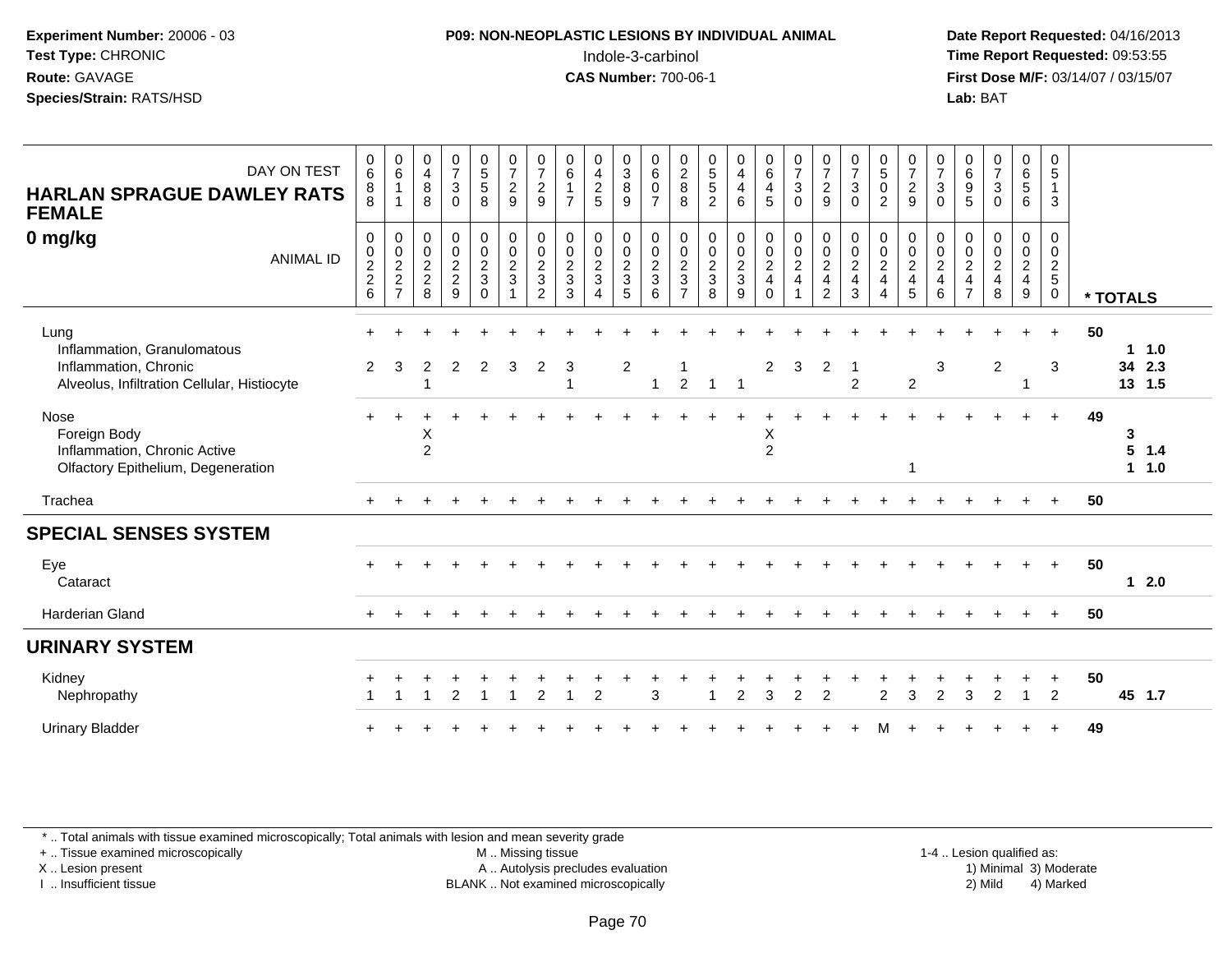#### **P09: NON-NEOPLASTIC LESIONS BY INDIVIDUAL ANIMAL**Indole-3-carbinol **Time Report Requested:** 09:53:55

 **Date Report Requested:** 04/16/2013 **First Dose M/F:** 03/14/07 / 03/15/07<br>**Lab: BAT** 

| <b>HARLAN SPRAGUE DAWLEY RATS</b><br><b>FEMALE</b>                                                                                                                                | DAY ON TEST      | $\frac{0}{7}$<br>$\mathbf{1}$<br>9              | $\frac{0}{7}$<br>$\frac{2}{9}$ | $\begin{array}{c} 0 \\ 7 \end{array}$<br>$\overline{1}$<br>9 | $\begin{smallmatrix}0\\7\end{smallmatrix}$<br>$\ensuremath{\mathsf{3}}$<br>$\Omega$ | $062$<br>22                                                                     | $\begin{matrix} 0 \\ 6 \\ 2 \end{matrix}$<br>$\overline{1}$        | $\begin{array}{c} 0 \\ 5 \end{array}$<br>$\overline{3}$                  | $\begin{matrix} 0 \\ 6 \\ 2 \\ 2 \end{matrix}$ | $\begin{array}{c} 0 \\ 6 \\ 3 \\ 3 \end{array}$ | $\begin{array}{c} 0 \\ 7 \end{array}$<br>$\mathbf{1}$<br>$\mathbf{3}$ | $0$<br>6<br>6<br>$\sqrt{5}$     | $\begin{array}{c} 0 \\ 3 \\ 7 \end{array}$<br>9                | $\begin{array}{c} 0 \\ 6 \end{array}$<br>$\overline{6}$<br>5           | $\frac{0}{7}$<br>$\mathbf{3}$<br>$\mathbf 0$                                   | $\begin{array}{c} 0 \\ 7 \end{array}$<br>$\overline{2}$<br>9                 | $\frac{0}{7}$<br>$\mathbf{3}$<br>$\mathbf 0$ | $\frac{0}{7}$<br>$\mathbf{1}$<br>$\Omega$      | $\frac{0}{7}$<br>$\mathbf{3}$<br>$\Omega$    | $\frac{0}{7}$<br>$\frac{3}{0}$ | $\frac{0}{7}$<br>$\frac{2}{9}$    | $\begin{smallmatrix}0\\7\end{smallmatrix}$<br>$\frac{0}{5}$       | $\begin{array}{c} 0 \\ 3 \\ 1 \end{array}$<br>3     | $\frac{0}{7}$<br>$\mathbf{1}$<br>9                                            | $\frac{0}{7}$<br>$\overline{2}$<br>9                          | 0<br>$\overline{5}$<br>0<br>9 |                         |
|-----------------------------------------------------------------------------------------------------------------------------------------------------------------------------------|------------------|-------------------------------------------------|--------------------------------|--------------------------------------------------------------|-------------------------------------------------------------------------------------|---------------------------------------------------------------------------------|--------------------------------------------------------------------|--------------------------------------------------------------------------|------------------------------------------------|-------------------------------------------------|-----------------------------------------------------------------------|---------------------------------|----------------------------------------------------------------|------------------------------------------------------------------------|--------------------------------------------------------------------------------|------------------------------------------------------------------------------|----------------------------------------------|------------------------------------------------|----------------------------------------------|--------------------------------|-----------------------------------|-------------------------------------------------------------------|-----------------------------------------------------|-------------------------------------------------------------------------------|---------------------------------------------------------------|-------------------------------|-------------------------|
| 75 mg/kg                                                                                                                                                                          | <b>ANIMAL ID</b> | $\mathsf{O}$<br>$\frac{0}{2}$<br>$\overline{1}$ | 000252                         | $\mathbf 0$<br>$\pmb{0}$<br>$\frac{2}{5}$<br>$\mathbf{3}$    | 0<br>$\overline{0}$<br>$\frac{2}{5}$<br>$\overline{4}$                              | $\begin{smallmatrix}0\0\0\end{smallmatrix}$<br>$\frac{2}{5}$<br>$5\phantom{.0}$ | $\pmb{0}$<br>$\overline{0}$<br>$\sqrt{2}$<br>$\sqrt{5}$<br>$\,6\,$ | 0<br>$\mathbf 0$<br>$\boldsymbol{2}$<br>$\overline{5}$<br>$\overline{7}$ | 0<br>$\frac{0}{2}$<br>8                        | 0<br>$\mathbf 0$<br>$\frac{2}{5}$<br>9          | 000260                                                                | 0<br>$\pmb{0}$<br>$\frac{2}{6}$ | $\mathbf 0$<br>$\pmb{0}$<br>$^2\phantom{1}6$<br>$\overline{2}$ | $\mathbf 0$<br>$\overline{0}$<br>$\overline{c}$<br>$\overline{6}$<br>3 | $\begin{smallmatrix}0\0\0\end{smallmatrix}$<br>$\frac{2}{6}$<br>$\overline{4}$ | $\mathbf 0$<br>$\overline{0}$<br>$\overline{c}$<br>$\,6\,$<br>$\overline{5}$ | 0<br>$\mathbf 0$<br>$\overline{c}$<br>6<br>6 | $\pmb{0}$<br>$\frac{0}{2}$ 6<br>$\overline{7}$ | 0<br>$\mathbf 0$<br>$\overline{c}$<br>6<br>8 | 00269                          | 0<br>$\frac{0}{2}$<br>$\mathbf 0$ | 0<br>$\begin{array}{c} 0 \\ 2 \\ 7 \end{array}$<br>$\overline{1}$ | 0<br>$\mathbf 0$<br>$\frac{2}{7}$<br>$\overline{2}$ | $\begin{smallmatrix} 0\\0 \end{smallmatrix}$<br>$\frac{2}{7}$<br>$\mathbf{3}$ | $\mathbf 0$<br>$\mathbf 0$<br>$\frac{2}{7}$<br>$\overline{4}$ | 0<br>0<br>$\frac{2}{7}$<br>5  | females<br>$($ cont $)$ |
| <b>ALIMENTARY SYSTEM</b>                                                                                                                                                          |                  |                                                 |                                |                                                              |                                                                                     |                                                                                 |                                                                    |                                                                          |                                                |                                                 |                                                                       |                                 |                                                                |                                                                        |                                                                                |                                                                              |                                              |                                                |                                              |                                |                                   |                                                                   |                                                     |                                                                               |                                                               |                               |                         |
| Esophagus<br>Inflammation                                                                                                                                                         |                  | $+$                                             |                                |                                                              |                                                                                     |                                                                                 | 1                                                                  |                                                                          |                                                |                                                 |                                                                       |                                 |                                                                |                                                                        |                                                                                |                                                                              |                                              |                                                |                                              |                                |                                   |                                                                   |                                                     |                                                                               |                                                               | $\div$                        |                         |
| Intestine Large, Cecum                                                                                                                                                            |                  |                                                 |                                |                                                              |                                                                                     |                                                                                 |                                                                    |                                                                          |                                                |                                                 |                                                                       |                                 |                                                                |                                                                        |                                                                                |                                                                              |                                              |                                                |                                              |                                |                                   |                                                                   |                                                     |                                                                               |                                                               | $\ddot{}$                     |                         |
| Intestine Large, Colon                                                                                                                                                            |                  |                                                 |                                |                                                              |                                                                                     |                                                                                 |                                                                    |                                                                          |                                                |                                                 |                                                                       |                                 |                                                                |                                                                        |                                                                                |                                                                              |                                              |                                                |                                              |                                |                                   |                                                                   |                                                     |                                                                               |                                                               |                               |                         |
| Intestine Large, Rectum                                                                                                                                                           |                  |                                                 |                                |                                                              |                                                                                     |                                                                                 |                                                                    |                                                                          |                                                |                                                 |                                                                       |                                 |                                                                |                                                                        |                                                                                |                                                                              |                                              |                                                |                                              |                                |                                   |                                                                   |                                                     |                                                                               |                                                               |                               |                         |
| Intestine Small, Duodenum                                                                                                                                                         |                  |                                                 |                                |                                                              |                                                                                     |                                                                                 |                                                                    |                                                                          |                                                |                                                 |                                                                       |                                 |                                                                |                                                                        |                                                                                |                                                                              |                                              |                                                |                                              |                                |                                   |                                                                   |                                                     |                                                                               | $\ddot{}$                                                     | $\overline{+}$                |                         |
| Intestine Small, Ileum                                                                                                                                                            |                  | $+$                                             |                                |                                                              |                                                                                     |                                                                                 |                                                                    |                                                                          |                                                |                                                 |                                                                       |                                 |                                                                |                                                                        |                                                                                |                                                                              |                                              |                                                |                                              |                                |                                   |                                                                   |                                                     | $\ddot{}$                                                                     | $+$                                                           | $+$                           |                         |
| Intestine Small, Jejunum                                                                                                                                                          |                  | $+$                                             |                                |                                                              |                                                                                     |                                                                                 |                                                                    |                                                                          |                                                |                                                 |                                                                       |                                 |                                                                |                                                                        |                                                                                |                                                                              |                                              |                                                |                                              |                                |                                   | A                                                                 | A                                                   | $\ddot{}$                                                                     | $\ddot{}$                                                     | $+$                           |                         |
| Liver<br><b>Basophilic Focus</b><br>Cholangiofibrosis                                                                                                                             |                  | $+$                                             |                                |                                                              |                                                                                     |                                                                                 |                                                                    |                                                                          |                                                |                                                 | X                                                                     | $\mathsf{X}$                    |                                                                |                                                                        |                                                                                |                                                                              | X                                            | $\boldsymbol{\mathsf{X}}$                      |                                              | $\ddot{}$                      | $\ddot{}$                         | $\ddot{}$<br>X                                                    |                                                     | $\ddot{}$                                                                     |                                                               | $+$                           |                         |
| Clear Cell Focus<br><b>Eosinophilic Focus</b><br><b>Mixed Cell Focus</b><br>Necrosis<br>Thrombosis<br>Bile Duct, Cyst<br>Bile Duct, Cyst, Multiple<br>Centrilobular, Degeneration |                  | X                                               |                                |                                                              |                                                                                     |                                                                                 |                                                                    |                                                                          |                                                |                                                 | X                                                                     |                                 |                                                                |                                                                        | X                                                                              |                                                                              | $\mathsf{X}$                                 | 3                                              |                                              | X<br>X                         | $X$ $X$                           | 3                                                                 |                                                     |                                                                               | X                                                             |                               |                         |
| Mesentery                                                                                                                                                                         |                  |                                                 |                                |                                                              |                                                                                     |                                                                                 |                                                                    |                                                                          |                                                |                                                 |                                                                       |                                 |                                                                |                                                                        |                                                                                |                                                                              |                                              |                                                |                                              |                                |                                   |                                                                   |                                                     |                                                                               |                                                               |                               |                         |

\* .. Total animals with tissue examined microscopically; Total animals with lesion and mean severity grade

+ .. Tissue examined microscopically

X .. Lesion present

I .. Insufficient tissue

M .. Missing tissue

A .. Autolysis precludes evaluation

BLANK .. Not examined microscopically 2) Mild 4) Marked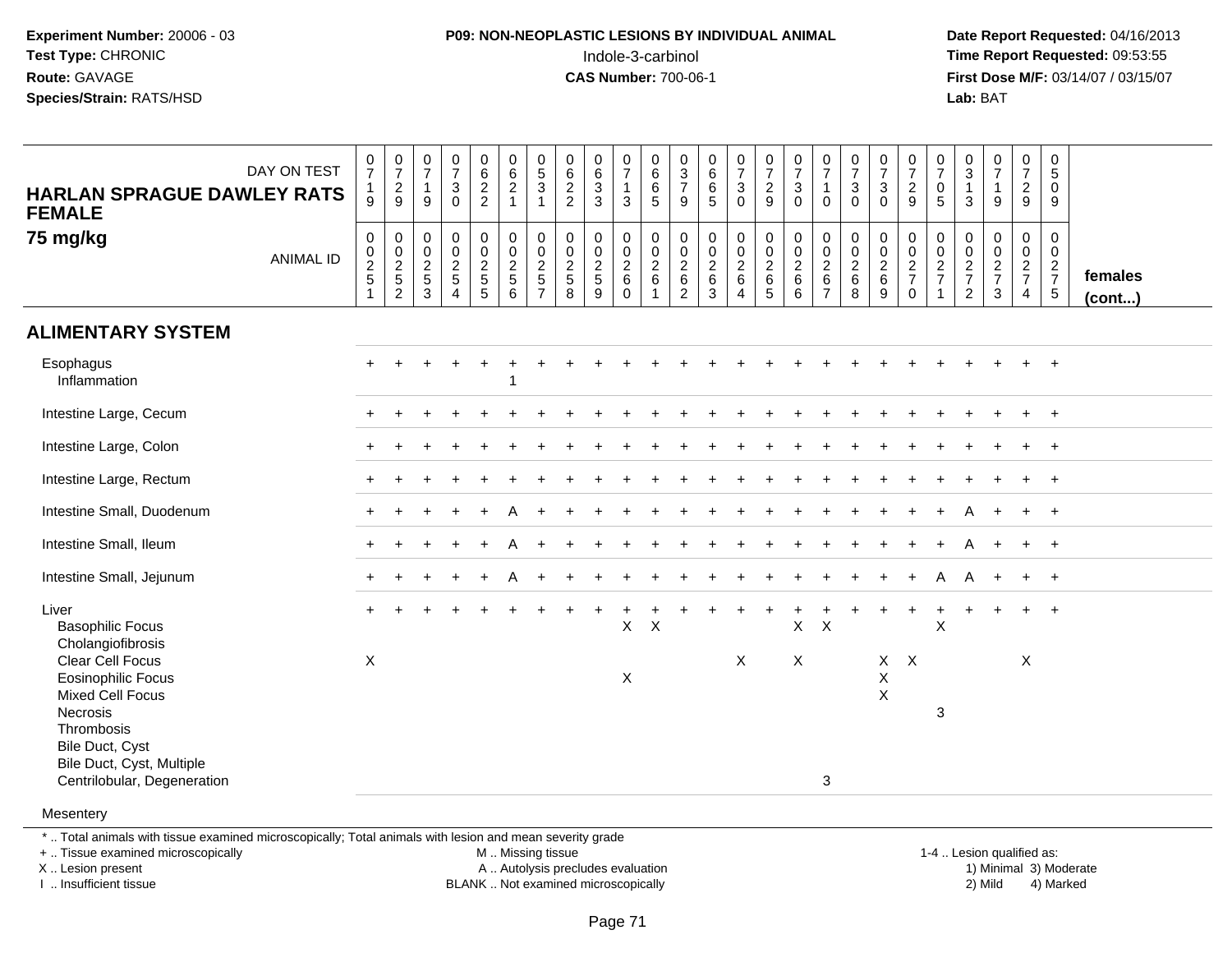#### **P09: NON-NEOPLASTIC LESIONS BY INDIVIDUAL ANIMAL**Indole-3-carbinol **Time Report Requested:** 09:53:55

 **Date Report Requested:** 04/16/2013 **First Dose M/F:** 03/14/07 / 03/15/07<br>**Lab:** BAT

| DAY ON TEST<br><b>HARLAN SPRAGUE DAWLEY RATS</b><br><b>FEMALE</b>                                                                                                                             | $\frac{0}{7}$<br>$\mathbf{1}$<br>9                            | $\frac{0}{7}$<br>$\sqrt{2}$<br>9                                  | $\frac{0}{7}$<br>$\mathbf{1}$<br>9 | $\frac{0}{7}$<br>3<br>$\mathbf 0$                   | 0<br>$\,6\,$<br>$\frac{2}{2}$         | $\begin{array}{c} 0 \\ 6 \end{array}$<br>$\sqrt{2}$<br>$\mathbf{1}$ | $\begin{array}{c} 0 \\ 5 \end{array}$<br>3<br>-1               | $\begin{array}{c} 0 \\ 6 \end{array}$<br>$\overline{2}$<br>$\overline{2}$ | $\begin{array}{c} 0 \\ 6 \end{array}$<br>$\ensuremath{\mathsf{3}}$<br>3 | $\frac{0}{7}$<br>$\mathbf{1}$<br>$\mathbf{3}$               | $_{6}^{\rm 0}$<br>$\overline{6}$<br>5           | 0<br>$\frac{3}{7}$<br>9                                       | $\begin{array}{c} 0 \\ 6 \end{array}$<br>$6\phantom{a}$<br>5        | $\begin{array}{c} 0 \\ 7 \end{array}$<br>$\sqrt{3}$<br>$\mathbf 0$ | $\frac{0}{7}$<br>$\sqrt{2}$<br>9                        | $\frac{0}{7}$<br>$\ensuremath{\mathsf{3}}$<br>$\mathbf 0$ | $\frac{0}{7}$<br>$\mathbf{1}$<br>$\Omega$                                 | $\frac{0}{7}$<br>$\ensuremath{\mathsf{3}}$<br>$\Omega$ | $\frac{0}{7}$<br>$\ensuremath{\mathsf{3}}$<br>$\mathbf 0$                | $\frac{0}{7}$<br>$\frac{2}{9}$                      | 0<br>$\overline{7}$<br>0<br>5                    | 0<br>$\sqrt{3}$<br>1<br>3                                          | $\frac{0}{7}$<br>$\mathbf{1}$<br>9                          | $\frac{0}{7}$<br>$\overline{2}$<br>9                     | $\pmb{0}$<br>5<br>$\mathbf 0$<br>9                        |                         |
|-----------------------------------------------------------------------------------------------------------------------------------------------------------------------------------------------|---------------------------------------------------------------|-------------------------------------------------------------------|------------------------------------|-----------------------------------------------------|---------------------------------------|---------------------------------------------------------------------|----------------------------------------------------------------|---------------------------------------------------------------------------|-------------------------------------------------------------------------|-------------------------------------------------------------|-------------------------------------------------|---------------------------------------------------------------|---------------------------------------------------------------------|--------------------------------------------------------------------|---------------------------------------------------------|-----------------------------------------------------------|---------------------------------------------------------------------------|--------------------------------------------------------|--------------------------------------------------------------------------|-----------------------------------------------------|--------------------------------------------------|--------------------------------------------------------------------|-------------------------------------------------------------|----------------------------------------------------------|-----------------------------------------------------------|-------------------------|
| 75 mg/kg<br><b>ANIMAL ID</b>                                                                                                                                                                  | $\mathbf 0$<br>$\pmb{0}$<br>$\overline{2}$<br>$\sqrt{5}$<br>1 | $\mathbf 0$<br>$\pmb{0}$<br>$\overline{2}$<br>5<br>$\overline{c}$ | 0<br>$\pmb{0}$<br>$rac{2}{3}$      | 0<br>$\mathsf 0$<br>$\overline{2}$<br>5<br>$\Delta$ | $\pmb{0}$<br>$0$<br>$2$<br>$5$<br>$5$ | $\pmb{0}$<br>$\pmb{0}$<br>$\overline{2}$<br>$\sqrt{5}$<br>6         | 0<br>$\mathbf 0$<br>$\sqrt{2}$<br>$\sqrt{5}$<br>$\overline{7}$ | $\pmb{0}$<br>$\mathbf 0$<br>$\overline{2}$<br>$\sqrt{5}$<br>8             | 0<br>$\mathbf 0$<br>$\mathbf 2$<br>$\sqrt{5}$<br>9                      | $\pmb{0}$<br>$\mathbf 0$<br>$\overline{2}$<br>6<br>$\Omega$ | 0<br>$\mathsf{O}\xspace$<br>$\overline{2}$<br>6 | 0<br>$\pmb{0}$<br>$\overline{2}$<br>$\,6\,$<br>$\overline{2}$ | $\pmb{0}$<br>$\mathsf{O}\xspace$<br>$\overline{2}$<br>$\frac{6}{3}$ | 0<br>$\mathbf 0$<br>$\overline{2}$<br>$\,6\,$<br>$\overline{4}$    | $\pmb{0}$<br>$\frac{0}{2}$<br>$\,6\,$<br>$\overline{5}$ | 0<br>$\mathbf 0$<br>$\overline{2}$<br>6<br>6              | $\mathbf 0$<br>$\mathbf 0$<br>$\overline{2}$<br>$\,6\,$<br>$\overline{7}$ | 0<br>$\pmb{0}$<br>$\overline{2}$<br>6<br>8             | 0<br>$\mathsf 0$<br>$\overline{2}$<br>$6\phantom{1}$<br>$\boldsymbol{9}$ | $\mathbf 0$<br>$\,0\,$<br>$\frac{2}{7}$<br>$\Omega$ | 0<br>$\mathbf 0$<br>$\sqrt{2}$<br>$\overline{7}$ | $\mathbf 0$<br>$\boldsymbol{0}$<br>$\frac{2}{7}$<br>$\overline{2}$ | $\mathbf 0$<br>$\mathbf 0$<br>$\frac{2}{7}$<br>$\mathbf{3}$ | $\mathbf 0$<br>$\mathsf{O}\xspace$<br>$\frac{2}{7}$<br>4 | $\mathbf 0$<br>$\mathbf 0$<br>$\frac{2}{7}$<br>$\sqrt{5}$ | females<br>$($ cont $)$ |
| Artery, Inflammation, Chronic Active                                                                                                                                                          |                                                               |                                                                   |                                    |                                                     |                                       |                                                                     |                                                                |                                                                           |                                                                         |                                                             |                                                 |                                                               |                                                                     |                                                                    |                                                         |                                                           |                                                                           |                                                        |                                                                          |                                                     |                                                  |                                                                    |                                                             |                                                          |                                                           |                         |
| Oral Mucosa                                                                                                                                                                                   |                                                               |                                                                   |                                    |                                                     |                                       |                                                                     |                                                                |                                                                           |                                                                         |                                                             |                                                 |                                                               |                                                                     |                                                                    |                                                         |                                                           |                                                                           |                                                        |                                                                          |                                                     |                                                  |                                                                    |                                                             |                                                          | $\overline{+}$                                            |                         |
| Pancreas<br>Acinus, Hyperplasia<br>Artery, Inflammation, Chronic Active                                                                                                                       |                                                               |                                                                   |                                    |                                                     |                                       | $\sqrt{2}$                                                          |                                                                |                                                                           |                                                                         |                                                             |                                                 |                                                               |                                                                     |                                                                    |                                                         |                                                           |                                                                           |                                                        |                                                                          | -1                                                  |                                                  |                                                                    |                                                             |                                                          | $\overline{1}$                                            |                         |
| <b>Salivary Glands</b>                                                                                                                                                                        |                                                               |                                                                   |                                    |                                                     |                                       |                                                                     |                                                                |                                                                           |                                                                         |                                                             |                                                 |                                                               |                                                                     |                                                                    |                                                         |                                                           |                                                                           |                                                        |                                                                          |                                                     |                                                  | м                                                                  |                                                             |                                                          | $+$                                                       |                         |
| Stomach, Forestomach<br>Hyperplasia<br>Pigmentation, Melanin                                                                                                                                  |                                                               |                                                                   |                                    |                                                     |                                       |                                                                     |                                                                |                                                                           |                                                                         |                                                             |                                                 |                                                               |                                                                     |                                                                    |                                                         |                                                           |                                                                           |                                                        |                                                                          |                                                     |                                                  |                                                                    |                                                             |                                                          | $\overline{1}$                                            |                         |
| Stomach, Glandular                                                                                                                                                                            |                                                               |                                                                   |                                    |                                                     |                                       |                                                                     |                                                                |                                                                           |                                                                         |                                                             |                                                 |                                                               |                                                                     |                                                                    |                                                         |                                                           |                                                                           |                                                        |                                                                          |                                                     |                                                  |                                                                    |                                                             | $+$                                                      | $+$                                                       |                         |
| Tongue<br>Inflammation                                                                                                                                                                        |                                                               |                                                                   |                                    |                                                     |                                       |                                                                     |                                                                |                                                                           |                                                                         |                                                             |                                                 |                                                               |                                                                     |                                                                    |                                                         |                                                           |                                                                           |                                                        |                                                                          |                                                     |                                                  |                                                                    |                                                             |                                                          |                                                           |                         |
| Tooth                                                                                                                                                                                         |                                                               |                                                                   |                                    |                                                     |                                       |                                                                     |                                                                |                                                                           |                                                                         |                                                             |                                                 |                                                               |                                                                     |                                                                    | $\ddot{}$                                               |                                                           |                                                                           |                                                        |                                                                          |                                                     |                                                  |                                                                    |                                                             |                                                          |                                                           |                         |
| <b>CARDIOVASCULAR SYSTEM</b>                                                                                                                                                                  |                                                               |                                                                   |                                    |                                                     |                                       |                                                                     |                                                                |                                                                           |                                                                         |                                                             |                                                 |                                                               |                                                                     |                                                                    |                                                         |                                                           |                                                                           |                                                        |                                                                          |                                                     |                                                  |                                                                    |                                                             |                                                          |                                                           |                         |
| <b>Blood Vessel</b><br>Inflammation, Chronic Active                                                                                                                                           |                                                               |                                                                   |                                    |                                                     |                                       |                                                                     |                                                                |                                                                           |                                                                         |                                                             |                                                 |                                                               |                                                                     |                                                                    |                                                         |                                                           |                                                                           |                                                        |                                                                          |                                                     |                                                  |                                                                    |                                                             |                                                          |                                                           |                         |
| Heart<br>Cardiomyopathy<br>Atrium, Thrombosis<br>Epicardium, Inflammation                                                                                                                     |                                                               |                                                                   |                                    |                                                     |                                       | 3                                                                   | 1                                                              |                                                                           |                                                                         |                                                             |                                                 |                                                               | $\mathbf 1$                                                         |                                                                    |                                                         |                                                           | $\overline{2}$                                                            | $\overline{2}$                                         | $\overline{1}$                                                           | $\overline{2}$                                      |                                                  | 3                                                                  | 3                                                           | $\ddot{}$<br>$\overline{2}$                              | $+$                                                       |                         |
| *  Total animals with tissue examined microscopically; Total animals with lesion and mean severity grade<br>+  Tissue examined microscopically<br>X  Lesion present<br>I  Insufficient tissue |                                                               |                                                                   |                                    |                                                     |                                       |                                                                     | M  Missing tissue                                              | A  Autolysis precludes evaluation<br>BLANK  Not examined microscopically  |                                                                         |                                                             |                                                 |                                                               |                                                                     |                                                                    |                                                         |                                                           |                                                                           |                                                        |                                                                          |                                                     |                                                  | 1-4  Lesion qualified as:                                          | 2) Mild                                                     |                                                          | 4) Marked                                                 | 1) Minimal 3) Moderate  |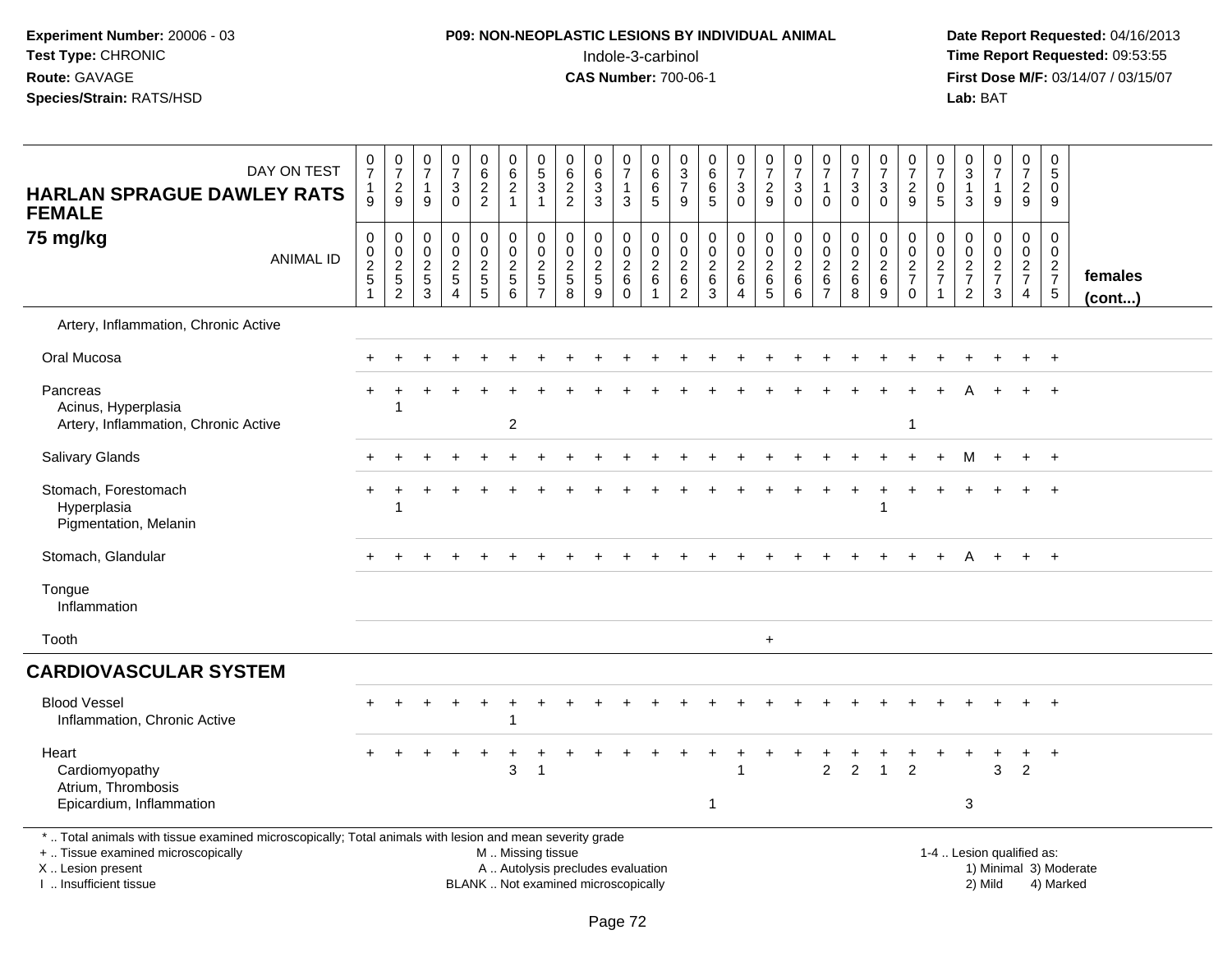| <b>P09: NON-NEOPLASTIC LESIONS BY INDIVIDUAL ANIMAL</b> | Date Rep         |
|---------------------------------------------------------|------------------|
| Indole-3-carbinol                                       | Time Rep         |
| <b>CAS Number: 700-06-1</b>                             | <b>First Dos</b> |
|                                                         | Lab: BAT         |
|                                                         |                  |

## **P09: NON-NEOPLASTIC LESIONS BY INDIVIDUAL ANIMAL**Indole-3-carbinol **Time Report Requested:** 09:53:55

 **Date Report Requested:** 04/16/2013 **First Dose M/F:** 03/14/07 / 03/15/07<br>**Lab: BAT** 

| <b>HARLAN SPRAGUE DAWLEY RATS</b><br><b>FEMALE</b>                                                                | DAY ON TEST      | $\frac{0}{7}$<br>$\mathbf{1}$<br>9 | $\frac{0}{7}$<br>$\frac{2}{9}$                                            | $\begin{smallmatrix}0\\7\end{smallmatrix}$<br>$\overline{1}$<br>9 | $\frac{0}{7}$<br>$\ensuremath{\mathsf{3}}$<br>$\Omega$         | $_{\rm 6}^{\rm 0}$<br>$\boldsymbol{2}$<br>$\overline{c}$ | $0\over 6$<br>$\overline{a}$<br>$\mathbf{1}$     | $\begin{array}{c} 0 \\ 5 \end{array}$<br>3                                 | $\begin{array}{c} 0 \\ 6 \end{array}$<br>$\overline{c}$<br>$\overline{2}$ | $_{6}^{\rm 0}$<br>$\ensuremath{\mathsf{3}}$<br>3 | $\frac{0}{7}$<br>$\overline{1}$<br>3          | $\begin{array}{c} 0 \\ 6 \end{array}$<br>$\,6\,$<br>$\overline{5}$ | $\frac{0}{3}$<br>$\overline{7}$<br>9                            | $\begin{array}{c} 0 \\ 6 \end{array}$<br>$\,6$<br>5 | $\frac{0}{7}$<br>$\mathbf{3}$<br>$\Omega$                        | $\begin{array}{c} 0 \\ 7 \\ 2 \end{array}$<br>$\overline{9}$ | $\frac{0}{7}$<br>$\sqrt{3}$<br>$\mathbf 0$           | $\frac{0}{7}$<br>$\Omega$       | $\frac{0}{7}$<br>$\mathbf 3$<br>$\Omega$                   | $\frac{0}{7}$<br>$\mathsf 3$<br>$\mathbf 0$ | $\frac{0}{7}$<br>$\boldsymbol{2}$<br>9       | $\frac{0}{7}$<br>0<br>5                                       | $_{3}^{\rm 0}$<br>3                  | $\frac{0}{7}$<br>$\mathbf{1}$<br>9   | $\frac{0}{7}$<br>$\overline{a}$<br>9   | 0<br>$\sqrt{5}$<br>0<br>9                       |                   |
|-------------------------------------------------------------------------------------------------------------------|------------------|------------------------------------|---------------------------------------------------------------------------|-------------------------------------------------------------------|----------------------------------------------------------------|----------------------------------------------------------|--------------------------------------------------|----------------------------------------------------------------------------|---------------------------------------------------------------------------|--------------------------------------------------|-----------------------------------------------|--------------------------------------------------------------------|-----------------------------------------------------------------|-----------------------------------------------------|------------------------------------------------------------------|--------------------------------------------------------------|------------------------------------------------------|---------------------------------|------------------------------------------------------------|---------------------------------------------|----------------------------------------------|---------------------------------------------------------------|--------------------------------------|--------------------------------------|----------------------------------------|-------------------------------------------------|-------------------|
| 75 mg/kg                                                                                                          | <b>ANIMAL ID</b> | $\,0\,$<br>$\frac{0}{2}$           | $\pmb{0}$<br>$\begin{array}{c} 0 \\ 2 \\ 5 \end{array}$<br>$\overline{c}$ | 0<br>$\frac{0}{2}$<br>3                                           | $\mathbf 0$<br>$\pmb{0}$<br>$\overline{2}$<br>$\mathbf 5$<br>4 | 0<br>$\pmb{0}$<br>$\frac{2}{5}$<br>5                     | $\mathbf 0$<br>$\mathbf 0$<br>$\frac{2}{5}$<br>6 | 0<br>$\mathsf{O}\xspace$<br>$\overline{\mathbf{c}}$<br>5<br>$\overline{7}$ | 0<br>$\mathbf 0$<br>$rac{2}{5}$<br>8                                      | 0<br>$\pmb{0}$<br>$\frac{2}{5}$<br>9             | 0<br>$\mathbf 0$<br>$\frac{2}{6}$<br>$\Omega$ | 0<br>$\pmb{0}$<br>$\frac{2}{6}$                                    | 0<br>$\mathbf 0$<br>$\overline{2}$<br>$\,6\,$<br>$\overline{2}$ | 0<br>$\pmb{0}$<br>$\sqrt{2}$<br>$\,6$<br>3          | 0<br>$\boldsymbol{0}$<br>$\frac{2}{6}$<br>$\boldsymbol{\Lambda}$ | $\mathbf 0$<br>$\mathsf{O}\xspace$<br>$\frac{2}{6}$<br>5     | $\pmb{0}$<br>$\pmb{0}$<br>$\sqrt{2}$<br>$\,6\,$<br>6 | 0<br>0<br>$\sqrt{2}$<br>$\,6\,$ | $\mathbf 0$<br>$\mathbf 0$<br>$\overline{2}$<br>$\,6$<br>8 | 0<br>$\pmb{0}$<br>$\frac{2}{6}$<br>9        | 0<br>$\,0\,$<br>$\frac{2}{7}$<br>$\mathbf 0$ | 0<br>$\mathbf 0$<br>$\overline{\mathbf{c}}$<br>$\overline{7}$ | 0<br>$\pmb{0}$<br>$\frac{2}{7}$<br>2 | 0<br>$\pmb{0}$<br>$\frac{2}{7}$<br>3 | 0<br>$\mathbf 0$<br>$\frac{2}{7}$<br>4 | 0<br>$\mathbf 0$<br>$\frac{2}{7}$<br>$\sqrt{5}$ | females<br>(cont) |
| <b>ENDOCRINE SYSTEM</b>                                                                                           |                  |                                    |                                                                           |                                                                   |                                                                |                                                          |                                                  |                                                                            |                                                                           |                                                  |                                               |                                                                    |                                                                 |                                                     |                                                                  |                                                              |                                                      |                                 |                                                            |                                             |                                              |                                                               |                                      |                                      |                                        |                                                 |                   |
| <b>Adrenal Cortex</b><br>Degeneration, Cystic<br>Degeneration, Fatty<br>Hyperplasia<br>Inflammation<br>Thrombosis |                  |                                    | $\overline{2}$                                                            |                                                                   |                                                                | 1                                                        |                                                  |                                                                            |                                                                           |                                                  |                                               |                                                                    | $\overline{2}$                                                  |                                                     | 3                                                                |                                                              |                                                      | $\overline{2}$                  |                                                            | 3                                           |                                              |                                                               |                                      | $\overline{2}$                       | +<br>3<br>$\overline{2}$               | $+$                                             |                   |
| Adrenal Medulla<br>Hyperplasia                                                                                    |                  | $\overline{2}$                     |                                                                           |                                                                   | $\overline{2}$                                                 |                                                          |                                                  |                                                                            |                                                                           |                                                  |                                               |                                                                    |                                                                 | 2                                                   |                                                                  |                                                              |                                                      |                                 |                                                            |                                             |                                              |                                                               |                                      |                                      |                                        |                                                 |                   |
| Islets, Pancreatic                                                                                                |                  |                                    |                                                                           |                                                                   |                                                                |                                                          |                                                  |                                                                            |                                                                           |                                                  |                                               |                                                                    |                                                                 |                                                     |                                                                  |                                                              |                                                      |                                 |                                                            |                                             |                                              |                                                               |                                      |                                      | $+$                                    | $+$                                             |                   |
| Parathyroid Gland<br>Hyperplasia                                                                                  |                  |                                    |                                                                           |                                                                   |                                                                |                                                          |                                                  |                                                                            |                                                                           |                                                  |                                               |                                                                    |                                                                 |                                                     |                                                                  |                                                              |                                                      |                                 |                                                            |                                             |                                              |                                                               |                                      |                                      | $\pm$                                  | $+$                                             |                   |
| <b>Pituitary Gland</b><br>Pars Distalis, Hyperplasia                                                              |                  |                                    |                                                                           |                                                                   |                                                                | 3                                                        | $\overline{2}$                                   |                                                                            |                                                                           |                                                  |                                               | 3                                                                  |                                                                 | $\overline{2}$                                      |                                                                  |                                                              |                                                      |                                 |                                                            |                                             | $\overline{c}$                               | 4                                                             |                                      |                                      | $+$                                    | $+$                                             |                   |
| <b>Thyroid Gland</b><br>C-cell, Hyperplasia<br>Follicular Cell, Hypertrophy                                       |                  |                                    |                                                                           | 2                                                                 | 2                                                              | 1                                                        | 3                                                |                                                                            | $\overline{2}$                                                            |                                                  |                                               | -1                                                                 |                                                                 | -1                                                  |                                                                  | 3                                                            | $\overline{2}$                                       |                                 |                                                            | $\overline{2}$                              | -1                                           |                                                               |                                      | 3                                    | $+$<br>$\mathbf{1}$                    | $+$<br>$\overline{2}$                           |                   |

### **GENERAL BODY SYSTEM**

NONE

#### **GENITAL SYSTEM**

\* .. Total animals with tissue examined microscopically; Total animals with lesion and mean severity grade

+ .. Tissue examined microscopically

X .. Lesion present

I .. Insufficient tissue

M .. Missing tissue

BLANK .. Not examined microscopically

1-4 .. Lesion qualified as:<br>1) Minimal 3) Moderate A .. Autolysis precludes evaluation 19 (1999) 1999 10: 12 (1999) 1999 10: 12 (1999) A .. Autolysis precludes evaluation 1999 10: 13 (1999) 1999 10: 13 (1999) 1999 10: 13 (1999) 1999 10: 13 (1999) 1999 10: 13 (1999) 1999 10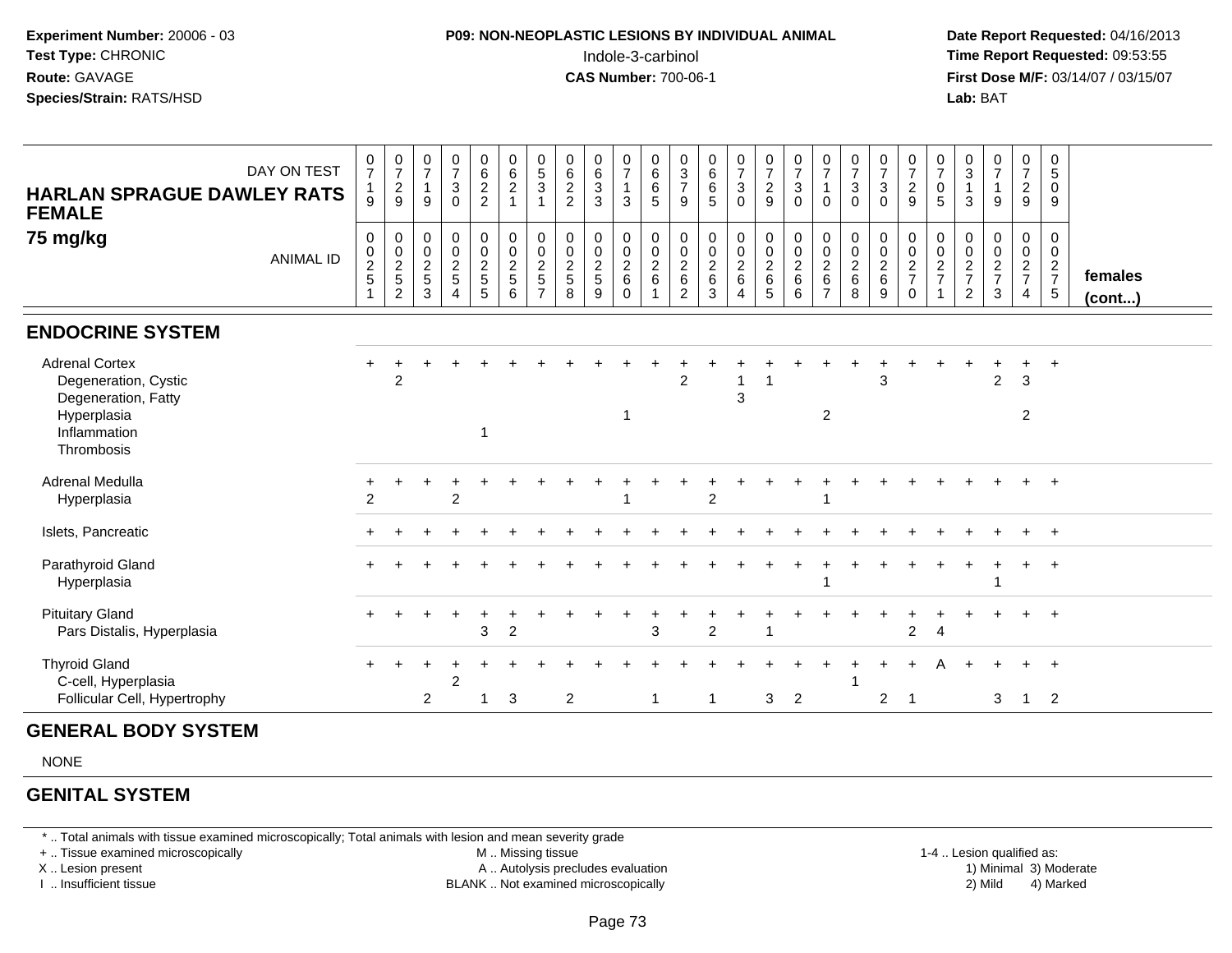## **P09: NON-NEOPLASTIC LESIONS BY INDIVIDUAL ANIMAL**Indole-3-carbinol **Time Report Requested:** 09:53:55

 **Date Report Requested:** 04/16/2013 **First Dose M/F:** 03/14/07 / 03/15/07<br>**Lab: BAT Lab:** BAT

| DAY ON TEST<br><b>HARLAN SPRAGUE DAWLEY RATS</b><br><b>FEMALE</b>                                                                                                      | $\frac{0}{7}$<br>1<br>9                         | $\frac{0}{7}$<br>$\sqrt{2}$<br>9                                  | $\pmb{0}$<br>$\overline{7}$<br>$\mathbf{1}$<br>9 | $\begin{array}{c} 0 \\ 7 \end{array}$<br>$\sqrt{3}$<br>$\Omega$                         | $\begin{matrix} 0 \\ 6 \\ 2 \end{matrix}$<br>$\overline{2}$ | $\pmb{0}$<br>$6\phantom{a}$<br>$\overline{2}$<br>$\mathbf{1}$ | $\begin{array}{c} 0 \\ 5 \\ 3 \end{array}$<br>$\mathbf{1}$ | $\begin{matrix} 0 \\ 6 \\ 2 \end{matrix}$<br>2 | $\begin{matrix} 0 \\ 6 \\ 3 \end{matrix}$<br>3         | $\begin{smallmatrix}0\\7\end{smallmatrix}$<br>$\mathbf{1}$<br>3 | $\pmb{0}$<br>$6\phantom{a}$<br>$\,6\,$<br>5                           | $\begin{array}{c} 0 \\ 3 \\ 7 \end{array}$<br>9     | $\begin{matrix} 0 \\ 6 \\ 6 \end{matrix}$<br>5 | $\begin{array}{c} 0 \\ 7 \end{array}$<br>$\mathfrak{S}$<br>$\Omega$ | $\begin{array}{c} 0 \\ 7 \\ 2 \end{array}$<br>9             | $\begin{array}{c} 0 \\ 7 \\ 3 \end{array}$<br>$\mathbf 0$ | $\frac{0}{7}$<br>$\overline{1}$<br>$\mathbf{0}$             | $\begin{array}{c} 0 \\ 7 \end{array}$<br>$\mathbf 3$<br>$\Omega$ | $\frac{0}{7}$<br>$\mathbf{3}$<br>$\Omega$ | 0<br>$\overline{7}$<br>$\overline{2}$<br>9     | $\frac{0}{7}$<br>$\pmb{0}$<br>$\sqrt{5}$ | $_{3}^{\rm 0}$<br>$\overline{1}$<br>3     | $\begin{array}{c} 0 \\ 7 \end{array}$<br>$\mathbf{1}$<br>9 | $\begin{array}{c} 0 \\ 7 \end{array}$<br>$\sqrt{2}$<br>$9\,$ | $\pmb{0}$<br>5<br>0<br>9                                       |                         |
|------------------------------------------------------------------------------------------------------------------------------------------------------------------------|-------------------------------------------------|-------------------------------------------------------------------|--------------------------------------------------|-----------------------------------------------------------------------------------------|-------------------------------------------------------------|---------------------------------------------------------------|------------------------------------------------------------|------------------------------------------------|--------------------------------------------------------|-----------------------------------------------------------------|-----------------------------------------------------------------------|-----------------------------------------------------|------------------------------------------------|---------------------------------------------------------------------|-------------------------------------------------------------|-----------------------------------------------------------|-------------------------------------------------------------|------------------------------------------------------------------|-------------------------------------------|------------------------------------------------|------------------------------------------|-------------------------------------------|------------------------------------------------------------|--------------------------------------------------------------|----------------------------------------------------------------|-------------------------|
| 75 mg/kg<br><b>ANIMAL ID</b>                                                                                                                                           | $\pmb{0}$<br>$\mathbf 0$<br>$\overline{c}$<br>5 | $\,0\,$<br>$\ddot{\mathbf{0}}$<br>$\frac{2}{5}$<br>$\overline{2}$ | 0<br>0<br>$\frac{2}{5}$<br>$\mathbf{3}$          | $\pmb{0}$<br>$\mathbf 0$<br>$\overline{c}$<br>$\overline{5}$<br>$\overline{\mathbf{4}}$ | $\pmb{0}$<br>$\mathsf{O}\xspace$<br>$\frac{2}{5}$<br>5      | $\pmb{0}$<br>$\mathsf{O}\xspace$<br>$rac{2}{5}$<br>6          | 0<br>$\pmb{0}$<br>$rac{2}{5}$<br>$\overline{7}$            | $\pmb{0}$<br>0<br>$\frac{2}{5}$<br>8           | $\pmb{0}$<br>$\ddot{\mathbf{0}}$<br>$\frac{2}{5}$<br>9 | 0<br>$\ddot{\mathbf{0}}$<br>$^2\phantom{1}6$<br>$\mathbf 0$     | $\pmb{0}$<br>$\mathbf 0$<br>$\overline{c}$<br>$\,6\,$<br>$\mathbf{1}$ | 0<br>$\mathbf 0$<br>$\frac{2}{6}$<br>$\overline{c}$ | $\pmb{0}$<br>$\frac{0}{2}$ 6<br>3              | $_0^0$<br>$\frac{2}{6}$<br>$\overline{4}$                           | 0<br>$\ddot{\mathbf{0}}$<br>$\frac{2}{6}$<br>$\overline{5}$ | $\pmb{0}$<br>$\frac{0}{2}$ 6<br>$\,6\,$                   | 0<br>$\mathbf 0$<br>$\sqrt{2}$<br>$\,6\,$<br>$\overline{7}$ | 0<br>$\mathbf 0$<br>$\boldsymbol{2}$<br>$\,6$<br>8               | 0<br>$\mathbf 0$<br>$^2\phantom{1}6$<br>9 | 0<br>$\mathsf{O}\xspace$<br>$\frac{2}{7}$<br>0 | 0<br>$\pmb{0}$<br>$\frac{2}{7}$<br>1     | 0<br>0<br>$\frac{2}{7}$<br>$\overline{2}$ | 0<br>$\mathbf 0$<br>$\frac{2}{7}$<br>3                     | 0<br>$\mathbf 0$<br>$\frac{2}{7}$<br>4                       | $\mathbf 0$<br>$\mathbf 0$<br>$\frac{2}{7}$<br>$5\phantom{.0}$ | females<br>$($ cont $)$ |
| <b>Clitoral Gland</b><br>Cyst                                                                                                                                          |                                                 |                                                                   |                                                  |                                                                                         |                                                             |                                                               |                                                            |                                                |                                                        |                                                                 |                                                                       |                                                     |                                                |                                                                     |                                                             | 3                                                         |                                                             |                                                                  |                                           |                                                |                                          |                                           |                                                            |                                                              | $\overline{+}$                                                 |                         |
| Ovary<br>Atrophy<br>Cyst<br>Inflammation, Chronic Active                                                                                                               |                                                 | $\overline{c}$                                                    |                                                  | 1                                                                                       | 3                                                           |                                                               |                                                            |                                                |                                                        |                                                                 |                                                                       |                                                     | 3                                              |                                                                     | 3                                                           | 4                                                         | 2                                                           | 3                                                                | $\overline{c}$                            | $\mathbf{3}$                                   |                                          |                                           |                                                            |                                                              | 3                                                              |                         |
| <b>Uterus</b><br>Dilatation<br>Inflammation, Acute<br>Endometrium, Hyperplasia, Cystic<br>Endometrium, Metaplasia, Squamous                                            | 3                                               | 3                                                                 |                                                  | 1<br>$\mathbf{1}$                                                                       | $\overline{c}$<br>$\mathbf{1}$<br>$\mathbf{1}$              |                                                               | $\mathbf{1}$                                               | $\mathbf 1$                                    | 3<br>$\overline{2}$                                    | $\overline{2}$                                                  | $\overline{1}$                                                        |                                                     | 2<br>$\overline{c}$<br>3                       |                                                                     | $\overline{2}$                                              |                                                           | 4<br>3                                                      |                                                                  |                                           |                                                | $\overline{2}$                           |                                           | $\mathbf{1}$<br>$\overline{2}$                             | $\overline{2}$                                               | $\ddot{}$<br>2                                                 |                         |
| Vagina                                                                                                                                                                 |                                                 |                                                                   |                                                  |                                                                                         |                                                             |                                                               |                                                            |                                                |                                                        |                                                                 |                                                                       |                                                     |                                                |                                                                     |                                                             |                                                           | $\ddot{}$                                                   |                                                                  |                                           |                                                |                                          |                                           |                                                            |                                                              |                                                                |                         |
| <b>HEMATOPOIETIC SYSTEM</b>                                                                                                                                            |                                                 |                                                                   |                                                  |                                                                                         |                                                             |                                                               |                                                            |                                                |                                                        |                                                                 |                                                                       |                                                     |                                                |                                                                     |                                                             |                                                           |                                                             |                                                                  |                                           |                                                |                                          |                                           |                                                            |                                                              |                                                                |                         |
| <b>Bone Marrow</b><br>Atrophy<br>Hyperplasia                                                                                                                           | $\overline{2}$                                  |                                                                   |                                                  |                                                                                         | $\overline{2}$                                              |                                                               |                                                            | $\overline{2}$                                 | 2                                                      | $\overline{1}$                                                  | 2                                                                     |                                                     | 3                                              |                                                                     |                                                             |                                                           | $\overline{2}$                                              |                                                                  |                                           |                                                | $\mathbf{1}$                             |                                           | 3                                                          |                                                              | 3                                                              |                         |
| Lymph Node<br>Iliac, Hyperplasia, Lymphoid<br>Inguinal, Hemorrhage<br>Lumbar, Hemorrhage<br>Lumbar, Hyperplasia, Lymphoid<br>Lumbar, Infiltration Cellular, Histiocyte |                                                 |                                                                   | $+$<br>2                                         |                                                                                         |                                                             |                                                               |                                                            |                                                | $+$                                                    |                                                                 |                                                                       |                                                     |                                                |                                                                     |                                                             |                                                           |                                                             |                                                                  |                                           |                                                | $+$<br>3                                 |                                           |                                                            |                                                              |                                                                |                         |

\* .. Total animals with tissue examined microscopically; Total animals with lesion and mean severity grade

+ .. Tissue examined microscopically

X .. Lesion present

I .. Insufficient tissue

M .. Missing tissue

A .. Autolysis precludes evaluation

BLANK .. Not examined microscopically 2) Mild 4) Marked

1-4 .. Lesion qualified as: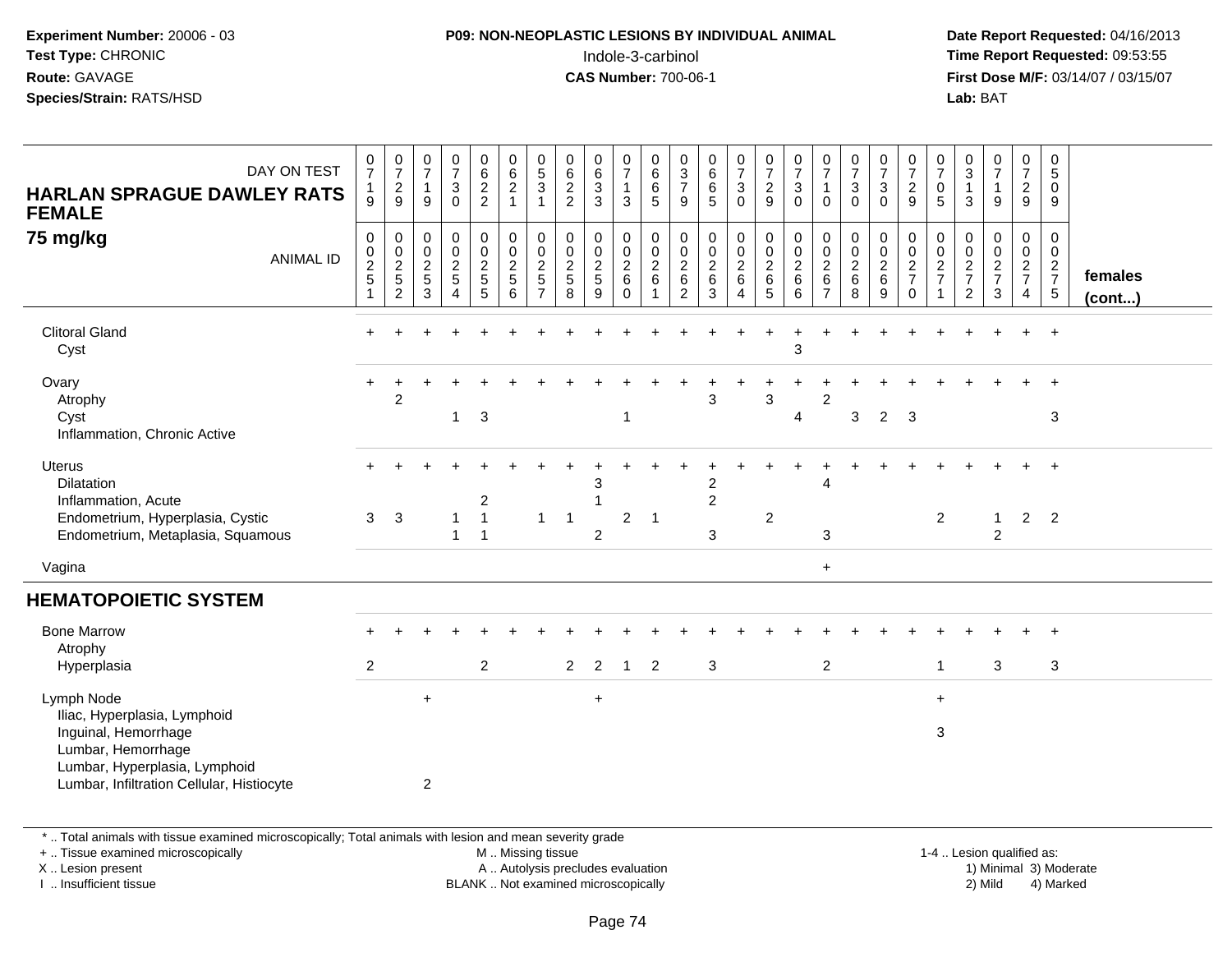# **P09: NON-NEOPLASTIC LESIONS BY INDIVIDUAL ANIMAL**Indole-3-carbinol **Time Report Requested:** 09:53:55

| DAY ON TEST<br><b>HARLAN SPRAGUE DAWLEY RATS</b><br><b>FEMALE</b>                                                                                                                             | $\begin{array}{c} 0 \\ 7 \end{array}$<br>$\mathbf{1}$<br>9     | $\frac{0}{7}$<br>$\sqrt{2}$<br>$\boldsymbol{9}$   | $\frac{0}{7}$<br>$\mathbf{1}$<br>9                    | $\frac{0}{7}$<br>3<br>$\Omega$                                      | $062$<br>22                             | $\begin{array}{c} 0 \\ 6 \end{array}$<br>$\overline{2}$<br>$\mathbf{1}$ | $\begin{smallmatrix}0\5\3\end{smallmatrix}$<br>$\overline{1}$ | $\begin{array}{c} 0 \\ 6 \end{array}$<br>$\overline{2}$<br>$\overline{2}$ | $\begin{array}{c} 0 \\ 6 \end{array}$<br>$\overline{3}$<br>$\mathbf{3}$ | $\frac{0}{7}$<br>1<br>$\sqrt{3}$                         | 0<br>$\overline{6}$<br>$\,6$<br>$\sqrt{5}$                          | $\begin{array}{c} 0 \\ 3 \\ 7 \end{array}$<br>$\boldsymbol{9}$  | $\begin{array}{c} 0 \\ 6 \end{array}$<br>$\overline{6}$<br>5 | $\begin{array}{c} 0 \\ 7 \end{array}$<br>$\ensuremath{\mathsf{3}}$<br>$\mathbf 0$ | $\frac{0}{7}$<br>$\sqrt{2}$<br>$\boldsymbol{9}$                            | $\begin{array}{c} 0 \\ 7 \end{array}$<br>3<br>$\Omega$   | $\frac{0}{7}$<br>$\mathbf{1}$<br>$\mathbf{0}$                     | $\begin{array}{c} 0 \\ 7 \end{array}$<br>3<br>$\Omega$ | $\begin{smallmatrix}0\\7\end{smallmatrix}$<br>$\ensuremath{\mathsf{3}}$<br>$\pmb{0}$ | $\frac{0}{7}$<br>$\overline{c}$<br>$\boldsymbol{9}$                                 | $\pmb{0}$<br>$\overline{7}$<br>$\pmb{0}$<br>$\sqrt{5}$     | $_{3}^{\rm 0}$<br>$\mathbf{1}$<br>$\mathbf{3}$              | $\begin{array}{c} 0 \\ 7 \end{array}$<br>$\mathbf{1}$<br>9 | $\frac{0}{7}$<br>$\overline{c}$<br>$\boldsymbol{9}$ | $\mathbf 0$<br>5<br>0<br>9                    |                        |
|-----------------------------------------------------------------------------------------------------------------------------------------------------------------------------------------------|----------------------------------------------------------------|---------------------------------------------------|-------------------------------------------------------|---------------------------------------------------------------------|-----------------------------------------|-------------------------------------------------------------------------|---------------------------------------------------------------|---------------------------------------------------------------------------|-------------------------------------------------------------------------|----------------------------------------------------------|---------------------------------------------------------------------|-----------------------------------------------------------------|--------------------------------------------------------------|-----------------------------------------------------------------------------------|----------------------------------------------------------------------------|----------------------------------------------------------|-------------------------------------------------------------------|--------------------------------------------------------|--------------------------------------------------------------------------------------|-------------------------------------------------------------------------------------|------------------------------------------------------------|-------------------------------------------------------------|------------------------------------------------------------|-----------------------------------------------------|-----------------------------------------------|------------------------|
| 75 mg/kg<br><b>ANIMAL ID</b>                                                                                                                                                                  | $\boldsymbol{0}$<br>$\pmb{0}$<br>$\frac{2}{5}$<br>$\mathbf{1}$ | 0<br>$\pmb{0}$<br>$\frac{2}{5}$<br>$\overline{2}$ | $\pmb{0}$<br>$\pmb{0}$<br>$\sqrt{2}$<br>$\frac{5}{3}$ | $\mathsf{O}$<br>$\boldsymbol{0}$<br>$\frac{2}{5}$<br>$\overline{4}$ | $\pmb{0}$<br>$\mathbf 0$<br>$rac{2}{5}$ | $\pmb{0}$<br>$\pmb{0}$<br>$\frac{2}{5}$<br>$6\overline{6}$              | $\pmb{0}$<br>$\pmb{0}$<br>$rac{2}{5}$                         | $\pmb{0}$<br>$\boldsymbol{0}$<br>$\sqrt{2}$<br>$\sqrt{5}$<br>8            | 0<br>$\pmb{0}$<br>$\frac{2}{5}$<br>$\overline{9}$                       | $\pmb{0}$<br>$\pmb{0}$<br>$\sqrt{2}$<br>6<br>$\mathbf 0$ | $\mathsf{O}\xspace$<br>$\pmb{0}$<br>$\sqrt{2}$<br>6<br>$\mathbf{1}$ | $\pmb{0}$<br>$\pmb{0}$<br>$\sqrt{2}$<br>$\,6$<br>$\overline{2}$ | 0<br>$\pmb{0}$<br>$\overline{c}$<br>$\,6$<br>$\overline{3}$  | $\mathbf 0$<br>$\overline{0}$<br>$\boldsymbol{2}$<br>6<br>$\overline{4}$          | $\pmb{0}$<br>$\overline{0}$<br>$\overline{2}$<br>$\,6\,$<br>$\overline{5}$ | $\pmb{0}$<br>$\pmb{0}$<br>$\sqrt{2}$<br>$\,6$<br>$\,6\,$ | $\pmb{0}$<br>$\pmb{0}$<br>$\sqrt{2}$<br>$\,6\,$<br>$\overline{7}$ | 0<br>$\mathbf 0$<br>$\boldsymbol{2}$<br>$\,6\,$<br>8   | 0<br>$\mathbf 0$<br>$\frac{2}{6}$<br>$\boldsymbol{9}$                                | $\mathbf 0$<br>$\pmb{0}$<br>$\overline{a}$<br>$\overline{7}$<br>$\mathsf{O}\xspace$ | 0<br>0<br>$\overline{c}$<br>$\overline{7}$<br>$\mathbf{1}$ | $\mathbf 0$<br>$\pmb{0}$<br>$\frac{2}{7}$<br>$\overline{c}$ | $\pmb{0}$<br>$\pmb{0}$<br>$\frac{2}{7}$<br>$\sqrt{3}$      | $\pmb{0}$<br>$\mathbf 0$<br>$\frac{2}{7}$<br>4      | $\pmb{0}$<br>0<br>$\frac{2}{7}$<br>$\sqrt{5}$ | females<br>(cont)      |
| Lymph Node, Mandibular                                                                                                                                                                        |                                                                |                                                   |                                                       |                                                                     |                                         |                                                                         |                                                               |                                                                           |                                                                         |                                                          |                                                                     |                                                                 |                                                              |                                                                                   |                                                                            |                                                          |                                                                   |                                                        |                                                                                      |                                                                                     |                                                            | M                                                           |                                                            | $+$                                                 | $+$                                           |                        |
| Lymph Node, Mesenteric                                                                                                                                                                        |                                                                |                                                   |                                                       |                                                                     |                                         |                                                                         |                                                               |                                                                           |                                                                         |                                                          |                                                                     |                                                                 |                                                              |                                                                                   |                                                                            |                                                          |                                                                   |                                                        |                                                                                      |                                                                                     |                                                            |                                                             |                                                            |                                                     | $\ddot{}$                                     |                        |
| Spleen<br>Hematopoietic Cell Proliferation                                                                                                                                                    | 2                                                              |                                                   | 3                                                     | $\overline{c}$                                                      | $\overline{2}$                          |                                                                         |                                                               | 3                                                                         |                                                                         |                                                          | 3                                                                   |                                                                 | 3                                                            |                                                                                   |                                                                            | $\overline{c}$                                           | 3                                                                 | $\overline{c}$                                         | 3                                                                                    | $\overline{2}$                                                                      |                                                            |                                                             | 3                                                          | $\ddot{}$<br>$\overline{2}$                         | $\ddot{}$<br>$\overline{2}$                   |                        |
| Thymus<br>Atrophy<br>Inflammation<br>Epithelial Cell, Hyperplasia                                                                                                                             | $\ddot{}$                                                      | 3                                                 | $\overline{2}$                                        |                                                                     | 3<br>$\overline{2}$                     | $\overline{c}$                                                          |                                                               | $\overline{2}$                                                            | 4                                                                       |                                                          |                                                                     |                                                                 |                                                              |                                                                                   | $\overline{c}$                                                             | 3                                                        | 3                                                                 |                                                        |                                                                                      | $\overline{1}$                                                                      | 3                                                          | $\overline{4}$                                              | $\overline{c}$                                             |                                                     | $+$                                           |                        |
| <b>INTEGUMENTARY SYSTEM</b>                                                                                                                                                                   |                                                                |                                                   |                                                       |                                                                     |                                         |                                                                         |                                                               |                                                                           |                                                                         |                                                          |                                                                     |                                                                 |                                                              |                                                                                   |                                                                            |                                                          |                                                                   |                                                        |                                                                                      |                                                                                     |                                                            |                                                             |                                                            |                                                     |                                               |                        |
| Mammary Gland<br>Hyperplasia<br>Inflammation                                                                                                                                                  |                                                                |                                                   |                                                       |                                                                     |                                         |                                                                         |                                                               |                                                                           |                                                                         |                                                          |                                                                     |                                                                 |                                                              |                                                                                   |                                                                            |                                                          |                                                                   | 1                                                      |                                                                                      |                                                                                     |                                                            |                                                             |                                                            |                                                     |                                               |                        |
| Skin<br>Cyst Epithelial Inclusion                                                                                                                                                             | $\pm$                                                          |                                                   |                                                       |                                                                     |                                         |                                                                         |                                                               |                                                                           |                                                                         | $\boldsymbol{\mathsf{X}}$                                |                                                                     |                                                                 |                                                              |                                                                                   |                                                                            |                                                          |                                                                   |                                                        |                                                                                      |                                                                                     |                                                            |                                                             |                                                            | $+$                                                 | $+$                                           |                        |
| <b>MUSCULOSKELETAL SYSTEM</b>                                                                                                                                                                 |                                                                |                                                   |                                                       |                                                                     |                                         |                                                                         |                                                               |                                                                           |                                                                         |                                                          |                                                                     |                                                                 |                                                              |                                                                                   |                                                                            |                                                          |                                                                   |                                                        |                                                                                      |                                                                                     |                                                            |                                                             |                                                            |                                                     |                                               |                        |
| <b>Bone</b><br>Fibrous Osteodystrophy                                                                                                                                                         |                                                                |                                                   |                                                       |                                                                     |                                         |                                                                         |                                                               |                                                                           |                                                                         |                                                          |                                                                     |                                                                 |                                                              |                                                                                   |                                                                            |                                                          |                                                                   |                                                        |                                                                                      |                                                                                     |                                                            |                                                             |                                                            | $+$                                                 | $+$                                           |                        |
| <b>NERVOUS SYSTEM</b>                                                                                                                                                                         |                                                                |                                                   |                                                       |                                                                     |                                         |                                                                         |                                                               |                                                                           |                                                                         |                                                          |                                                                     |                                                                 |                                                              |                                                                                   |                                                                            |                                                          |                                                                   |                                                        |                                                                                      |                                                                                     |                                                            |                                                             |                                                            |                                                     |                                               |                        |
| <b>Brain</b><br>Gliosis                                                                                                                                                                       |                                                                |                                                   |                                                       |                                                                     |                                         |                                                                         |                                                               |                                                                           |                                                                         |                                                          |                                                                     |                                                                 |                                                              |                                                                                   |                                                                            |                                                          |                                                                   |                                                        |                                                                                      |                                                                                     |                                                            |                                                             |                                                            | $+$                                                 | $+$                                           |                        |
| *  Total animals with tissue examined microscopically; Total animals with lesion and mean severity grade<br>+  Tissue examined microscopically<br>X  Lesion present<br>I. Insufficient tissue |                                                                |                                                   |                                                       |                                                                     |                                         | M  Missing tissue                                                       |                                                               | A  Autolysis precludes evaluation<br>BLANK  Not examined microscopically  |                                                                         |                                                          |                                                                     |                                                                 |                                                              |                                                                                   |                                                                            |                                                          |                                                                   |                                                        |                                                                                      |                                                                                     |                                                            | 1-4  Lesion qualified as:                                   | 2) Mild                                                    |                                                     | 4) Marked                                     | 1) Minimal 3) Moderate |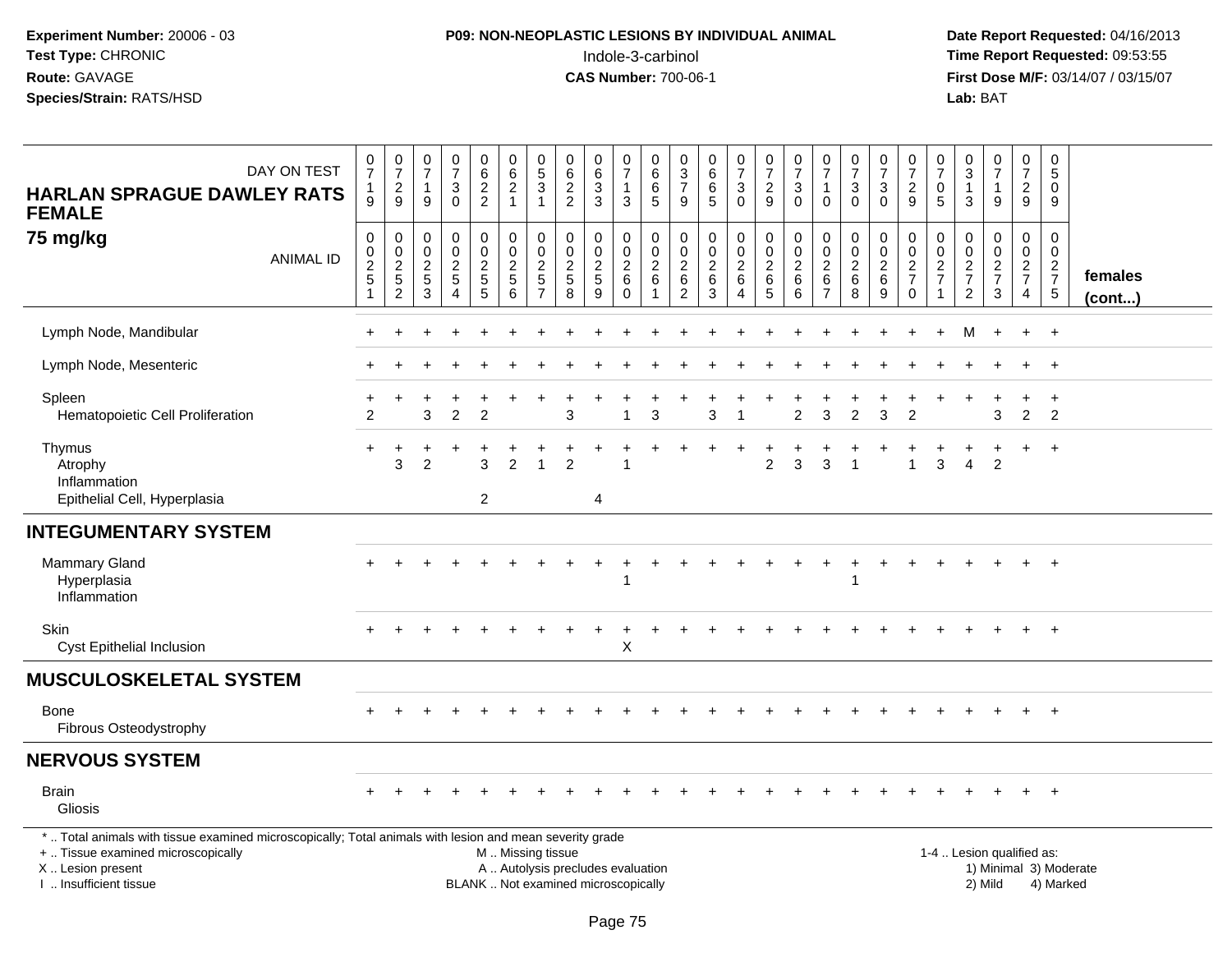## **P09: NON-NEOPLASTIC LESIONS BY INDIVIDUAL ANIMAL**Indole-3-carbinol **Time Report Requested:** 09:53:55

 **Date Report Requested:** 04/16/2013 **First Dose M/F:** 03/14/07 / 03/15/07<br>**Lab: BAT** 

| DAY ON TEST<br><b>HARLAN SPRAGUE DAWLEY RATS</b><br><b>FEMALE</b><br>75 mg/kg<br><b>ANIMAL ID</b>                                                                                                           | $\frac{0}{7}$<br>$\mathbf{1}$<br>9<br>$\mathbf 0$<br>$\pmb{0}$<br>$\frac{2}{5}$<br>$\mathbf{1}$ | $\frac{0}{7}$<br>$\overline{\mathbf{c}}$<br>9<br>0<br>$\boldsymbol{0}$<br>$\frac{2}{5}$<br>$\overline{c}$ | $\frac{0}{7}$<br>1<br>9<br>$\pmb{0}$<br>$\frac{0}{2}$<br>3 | $\frac{0}{7}$<br>$\sqrt{3}$<br>$\mathbf 0$<br>$\pmb{0}$<br>$\frac{0}{2}$<br>$\overline{4}$ | $_6^0$<br>$\frac{2}{2}$<br>0<br>$\frac{0}{2}$<br>$\overline{5}$ | $062$<br>$1$<br>$\mathbf 0$<br>$\mathsf 0$<br>$rac{2}{5}$<br>6 | $\begin{array}{c} 0 \\ 5 \end{array}$<br>$\ensuremath{\mathsf{3}}$<br>$\mathbf{1}$<br>$\mathbf 0$<br>$\mathbf 0$<br>$\overline{2}$<br>5<br>$\overline{7}$ | $\begin{matrix} 0 \\ 6 \\ 2 \end{matrix}$<br>$\overline{2}$<br>$\mathbf 0$<br>$\begin{smallmatrix} 0\\2 \end{smallmatrix}$<br>$\overline{5}$<br>8 | $_{6}^{\rm 0}$<br>$\mathbf{3}$<br>3<br>0<br>$\pmb{0}$<br>$rac{2}{5}$<br>9 | $\begin{smallmatrix}0\\7\end{smallmatrix}$<br>$\mathbf{1}$<br>3<br>$\pmb{0}$<br>$\frac{0}{2}$<br>$\Omega$ | $\begin{array}{c} 0 \\ 6 \end{array}$<br>$\,6\,$<br>5<br>0<br>$\frac{0}{2}$ 6 | $\frac{0}{3}$<br>$\overline{7}$<br>9<br>0<br>0<br>$\begin{array}{c} 2 \\ 6 \end{array}$<br>2 | $\begin{array}{c} 0 \\ 6 \end{array}$<br>$\,6\,$<br>5<br>$\pmb{0}$<br>$\frac{0}{2}$<br>$\,6\,$<br>3 | $\frac{0}{7}$<br>$\ensuremath{\mathsf{3}}$<br>$\mathbf 0$<br>$\mathbf 0$<br>$\pmb{0}$<br>$\begin{array}{c} 2 \\ 6 \end{array}$<br>4 | $\frac{0}{7}$<br>$\frac{2}{9}$<br>0<br>$\frac{0}{2}$<br>5 | $\begin{array}{c} 0 \\ 7 \end{array}$<br>$\ensuremath{\mathsf{3}}$<br>$\mathbf 0$<br>$\pmb{0}$<br>${\bf 0}$<br>$\boldsymbol{2}$<br>$\,6\,$<br>6 | $\frac{0}{7}$<br>$\mathbf{1}$<br>$\mathbf 0$<br>$\mathbf 0$<br>$\mathbf 0$<br>$\overline{2}$<br>$6\phantom{1}$ | $\frac{0}{7}$<br>$\ensuremath{\mathsf{3}}$<br>$\mathbf 0$<br>$\pmb{0}$<br>$\pmb{0}$<br>$\boldsymbol{2}$<br>$\,6\,$<br>8 | $\frac{0}{7}$<br>$\mathbf{3}$<br>$\mathbf 0$<br>0<br>$\pmb{0}$<br>$\overline{c}$<br>$\,6\,$<br>9 | $\frac{0}{7}$<br>$\frac{2}{9}$<br>$\pmb{0}$<br>$\frac{0}{2}$<br>$\Omega$ | $\frac{0}{7}$<br>0<br>5<br>0<br>$\pmb{0}$<br>$\frac{2}{7}$ | $\frac{0}{3}$<br>3<br>0<br>0<br>$\frac{2}{7}$<br>$\overline{2}$ | $\begin{smallmatrix}0\\7\end{smallmatrix}$<br>1<br>9<br>$\mathbf 0$<br>$\frac{0}{2}$<br>3 | $\frac{0}{7}$<br>$\overline{c}$<br>9<br>0<br>$\mathbf 0$<br>$rac{2}{7}$<br>$\overline{4}$ | 0<br>$5\,$<br>$\mathbf 0$<br>9<br>$\mathbf 0$<br>$\mathbf 0$<br>$\frac{2}{7}$<br>$5\phantom{.0}$ | females<br>$($ cont $)$ |
|-------------------------------------------------------------------------------------------------------------------------------------------------------------------------------------------------------------|-------------------------------------------------------------------------------------------------|-----------------------------------------------------------------------------------------------------------|------------------------------------------------------------|--------------------------------------------------------------------------------------------|-----------------------------------------------------------------|----------------------------------------------------------------|-----------------------------------------------------------------------------------------------------------------------------------------------------------|---------------------------------------------------------------------------------------------------------------------------------------------------|---------------------------------------------------------------------------|-----------------------------------------------------------------------------------------------------------|-------------------------------------------------------------------------------|----------------------------------------------------------------------------------------------|-----------------------------------------------------------------------------------------------------|-------------------------------------------------------------------------------------------------------------------------------------|-----------------------------------------------------------|-------------------------------------------------------------------------------------------------------------------------------------------------|----------------------------------------------------------------------------------------------------------------|-------------------------------------------------------------------------------------------------------------------------|--------------------------------------------------------------------------------------------------|--------------------------------------------------------------------------|------------------------------------------------------------|-----------------------------------------------------------------|-------------------------------------------------------------------------------------------|-------------------------------------------------------------------------------------------|--------------------------------------------------------------------------------------------------|-------------------------|
| Inflammation<br>Meninges, Pigmentation, Lipofuscin                                                                                                                                                          |                                                                                                 |                                                                                                           |                                                            |                                                                                            |                                                                 |                                                                | 1                                                                                                                                                         |                                                                                                                                                   |                                                                           |                                                                                                           |                                                                               |                                                                                              |                                                                                                     |                                                                                                                                     |                                                           |                                                                                                                                                 |                                                                                                                |                                                                                                                         |                                                                                                  |                                                                          |                                                            |                                                                 |                                                                                           |                                                                                           |                                                                                                  |                         |
| <b>Peripheral Nerve</b>                                                                                                                                                                                     |                                                                                                 |                                                                                                           |                                                            |                                                                                            |                                                                 |                                                                |                                                                                                                                                           |                                                                                                                                                   | $+$                                                                       |                                                                                                           |                                                                               |                                                                                              |                                                                                                     |                                                                                                                                     |                                                           |                                                                                                                                                 |                                                                                                                |                                                                                                                         |                                                                                                  |                                                                          |                                                            |                                                                 |                                                                                           |                                                                                           |                                                                                                  |                         |
| Spinal Cord<br>Hemorrhage<br>Necrosis                                                                                                                                                                       |                                                                                                 |                                                                                                           |                                                            |                                                                                            |                                                                 |                                                                |                                                                                                                                                           |                                                                                                                                                   | $\ddot{}$<br>$\overline{c}$<br>$\overline{2}$                             |                                                                                                           |                                                                               |                                                                                              |                                                                                                     |                                                                                                                                     |                                                           |                                                                                                                                                 |                                                                                                                |                                                                                                                         |                                                                                                  |                                                                          |                                                            |                                                                 |                                                                                           |                                                                                           |                                                                                                  |                         |
| <b>RESPIRATORY SYSTEM</b>                                                                                                                                                                                   |                                                                                                 |                                                                                                           |                                                            |                                                                                            |                                                                 |                                                                |                                                                                                                                                           |                                                                                                                                                   |                                                                           |                                                                                                           |                                                                               |                                                                                              |                                                                                                     |                                                                                                                                     |                                                           |                                                                                                                                                 |                                                                                                                |                                                                                                                         |                                                                                                  |                                                                          |                                                            |                                                                 |                                                                                           |                                                                                           |                                                                                                  |                         |
| Lung<br>Atelectasis<br>Foreign Body<br>Inflammation, Chronic<br>Alveolus, Infiltration Cellular, Histiocyte<br>Bronchiole, Hyperplasia<br>Mediastinum, Inflammation<br>Pleura, Inflammation, Chronic Active |                                                                                                 | 3                                                                                                         | 3                                                          | $\overline{2}$                                                                             | 3                                                               | X<br>$\mathbf{3}$                                              | $\overline{2}$                                                                                                                                            | $\overline{2}$                                                                                                                                    |                                                                           |                                                                                                           | $\overline{1}$                                                                | $\overline{1}$                                                                               | $\overline{2}$                                                                                      | 2                                                                                                                                   | $\mathbf{1}$                                              | 3                                                                                                                                               | 3                                                                                                              | $\overline{1}$                                                                                                          | $\overline{2}$                                                                                   |                                                                          | $\overline{2}$                                             | 3                                                               |                                                                                           |                                                                                           |                                                                                                  |                         |
| Nose<br>Foreign Body<br>Inflammation, Chronic Active<br>Glands, Olfactory Epithelium, Hyperplasia                                                                                                           |                                                                                                 |                                                                                                           |                                                            |                                                                                            |                                                                 | X<br>$\overline{2}$                                            |                                                                                                                                                           |                                                                                                                                                   |                                                                           |                                                                                                           |                                                                               |                                                                                              | х                                                                                                   |                                                                                                                                     |                                                           |                                                                                                                                                 |                                                                                                                |                                                                                                                         |                                                                                                  |                                                                          |                                                            |                                                                 |                                                                                           |                                                                                           |                                                                                                  |                         |
| Trachea<br>Epithelium, Necrosis                                                                                                                                                                             |                                                                                                 |                                                                                                           |                                                            |                                                                                            |                                                                 | 2                                                              |                                                                                                                                                           |                                                                                                                                                   |                                                                           |                                                                                                           |                                                                               |                                                                                              |                                                                                                     |                                                                                                                                     |                                                           |                                                                                                                                                 |                                                                                                                |                                                                                                                         |                                                                                                  |                                                                          |                                                            |                                                                 |                                                                                           |                                                                                           | $+$                                                                                              |                         |

### **SPECIAL SENSES SYSTEM**

\* .. Total animals with tissue examined microscopically; Total animals with lesion and mean severity grade

+ .. Tissue examined microscopically

X .. Lesion present

I .. Insufficient tissue

M .. Missing tissue

A .. Autolysis precludes evaluation

BLANK .. Not examined microscopically 2) Mild 4) Marked

1-4 .. Lesion qualified as:<br>1) Minimal 3) Moderate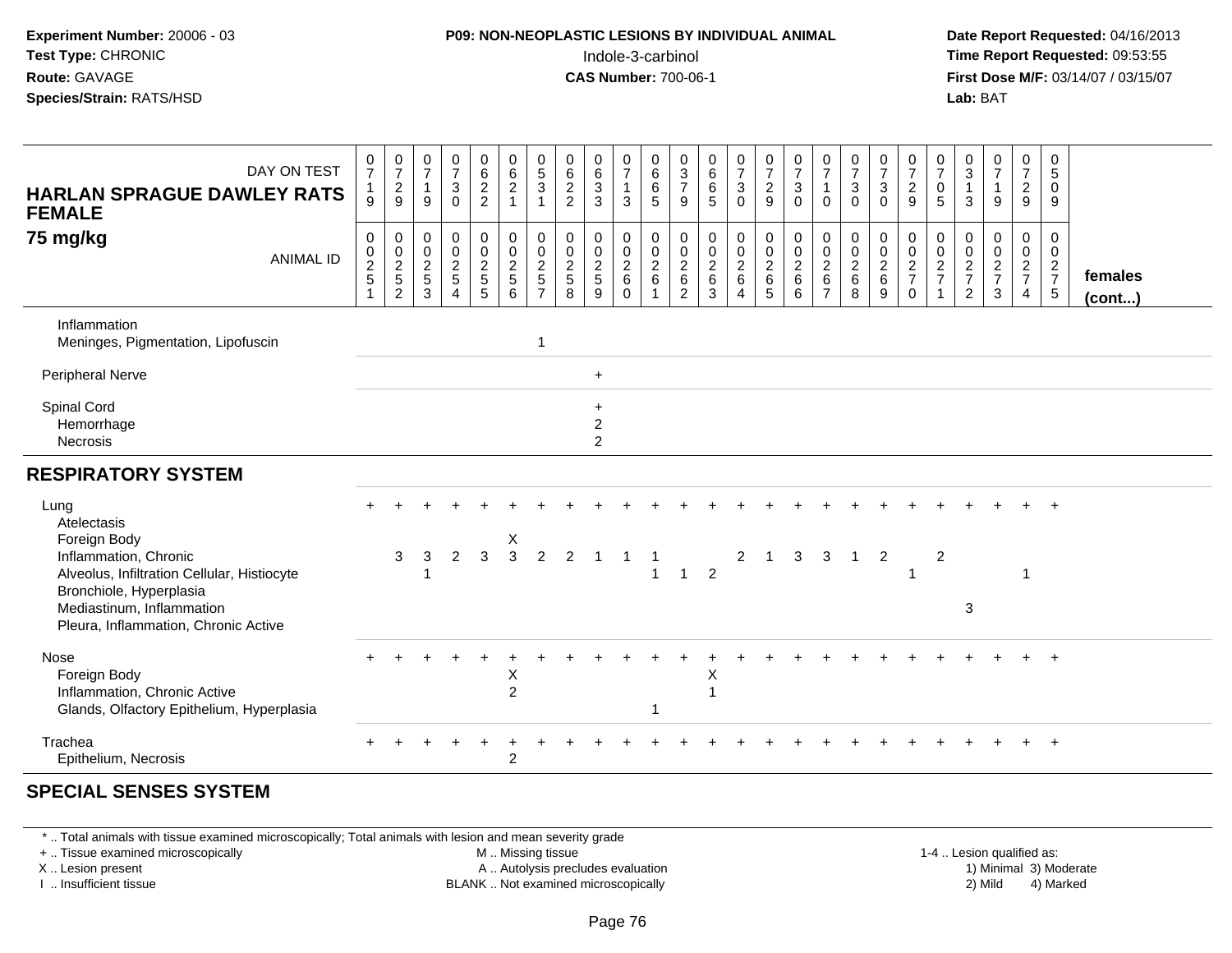# **P09: NON-NEOPLASTIC LESIONS BY INDIVIDUAL ANIMAL**Indole-3-carbinol **Time Report Requested:** 09:53:55

 **Date Report Requested:** 04/16/2013 **First Dose M/F:** 03/14/07 / 03/15/07<br>**Lab: BAT Lab:** BAT

| <b>HARLAN SPRAGUE DAWLEY RATS</b><br><b>FEMALE</b> | DAY ON TEST | $\frac{0}{7}$<br>9                                                | $\frac{0}{7}$<br>$\overline{c}$<br>$\boldsymbol{9}$ | $\frac{0}{7}$<br>$9\,$                            | $\pmb{0}$<br>$\overline{7}$<br>$\ensuremath{\mathsf{3}}$<br>0             | $\mathbf 0$<br>6<br>$\overline{c}$<br>$\overline{c}$ | $\overline{0}$<br>6<br>$\overline{a}$<br>$\blacktriangleleft$ | $\mathbf 0$<br>5<br>3                     | $\pmb{0}$<br>$\,6$<br>$\overline{c}$<br>$\boldsymbol{2}$ | 0<br>$\,6\,$<br>$\sqrt{3}$<br>3 | $\frac{0}{7}$<br>3                             | $\pmb{0}$<br>$\,6\,$<br>$\,6\,$<br>$\sqrt{5}$ | $\mathbf 0$<br>$\ensuremath{\mathsf{3}}$<br>$\overline{ }$<br>9 | $\mathbf 0$<br>$\,6$<br>6<br>5                     | 0<br>$\overline{ }$<br>3<br>$\mathbf 0$ | $\frac{0}{7}$<br>$\boldsymbol{2}$<br>9 | $\frac{0}{7}$<br>$\sqrt{3}$<br>0                                   | 0<br>$\rightarrow$<br>$\Omega$                   | $\boldsymbol{0}$<br>$\overline{ }$<br>$\ensuremath{\mathsf{3}}$<br>$\mathbf 0$ | $\frac{0}{7}$<br>$\ensuremath{\mathsf{3}}$<br>0 | $\frac{0}{7}$<br>$\overline{c}$<br>$\boldsymbol{9}$               | 0<br>$\overline{ }$<br>0<br>5   | $\pmb{0}$<br>3<br>3                               | $\mathbf 0$<br>$\overline{ }$<br>$\overline{ }$<br>9 | 0<br>$\overline{ }$<br>$\overline{c}$<br>9 | 0<br>$\sqrt{5}$<br>$\mathbf 0$<br>9           |                         |
|----------------------------------------------------|-------------|-------------------------------------------------------------------|-----------------------------------------------------|---------------------------------------------------|---------------------------------------------------------------------------|------------------------------------------------------|---------------------------------------------------------------|-------------------------------------------|----------------------------------------------------------|---------------------------------|------------------------------------------------|-----------------------------------------------|-----------------------------------------------------------------|----------------------------------------------------|-----------------------------------------|----------------------------------------|--------------------------------------------------------------------|--------------------------------------------------|--------------------------------------------------------------------------------|-------------------------------------------------|-------------------------------------------------------------------|---------------------------------|---------------------------------------------------|------------------------------------------------------|--------------------------------------------|-----------------------------------------------|-------------------------|
| 75 mg/kg                                           | ANIMAL ID   | 0<br>$\begin{array}{c} 0 \\ 2 \\ 5 \end{array}$<br>$\overline{A}$ | 0<br>$\frac{0}{2}$<br>$\overline{c}$                | $\boldsymbol{0}$<br>$\frac{0}{2}$<br>$\mathbf{3}$ | $\pmb{0}$<br>$\begin{array}{c} 0 \\ 2 \\ 5 \end{array}$<br>$\overline{4}$ | 0<br>0<br>$\frac{2}{5}$<br>5                         | 0<br>$\pmb{0}$<br>$\frac{2}{5}$<br>6                          | 0<br>0<br>$\frac{2}{5}$<br>$\overline{ }$ | 0<br>$\pmb{0}$<br>$\frac{2}{5}$<br>8                     | 0<br>0<br>$\frac{2}{5}$<br>9    | 0<br>$\pmb{0}$<br>$\frac{2}{6}$<br>$\mathbf 0$ | 0<br>$\pmb{0}$<br>$\frac{2}{6}$               | $\pmb{0}$<br>$\,0\,$<br>$\frac{2}{6}$<br>$\overline{2}$         | 0<br>$\pmb{0}$<br>$\boldsymbol{2}$<br>$\,6\,$<br>3 | 0<br>0<br>$\frac{2}{6}$<br>4            | 0<br>$\pmb{0}$<br>$\frac{2}{6}$<br>5   | 0<br>$\pmb{0}$<br>$\begin{array}{c} 2 \\ 6 \end{array}$<br>$\,6\,$ | 0<br>$\overline{c}$<br>$\,6\,$<br>$\overline{ }$ | 0<br>$\pmb{0}$<br>$\frac{2}{6}$<br>8                                           | 0<br>0<br>$\frac{2}{6}$<br>9                    | 0<br>$\pmb{0}$<br>$\overline{c}$<br>$\overline{7}$<br>$\mathbf 0$ | 0<br>$\pmb{0}$<br>$\frac{2}{7}$ | 0<br>$\pmb{0}$<br>$\frac{2}{7}$<br>$\overline{2}$ | 0<br>$\mathbf 0$<br>$\frac{2}{7}$<br>3               | 0<br>0<br>$\frac{2}{7}$<br>$\overline{4}$  | 0<br>$\pmb{0}$<br>$\frac{2}{7}$<br>$\sqrt{5}$ | females<br>$($ cont $)$ |
| Eye<br>Inflammation                                |             |                                                                   |                                                     |                                                   |                                                                           |                                                      |                                                               |                                           |                                                          |                                 |                                                |                                               |                                                                 |                                                    |                                         |                                        |                                                                    |                                                  |                                                                                |                                                 |                                                                   |                                 |                                                   |                                                      | $+$                                        | $+$                                           |                         |
| <b>Harderian Gland</b><br>Inflammation             |             | $\pm$                                                             |                                                     |                                                   |                                                                           |                                                      |                                                               |                                           |                                                          |                                 |                                                |                                               |                                                                 |                                                    |                                         |                                        |                                                                    |                                                  |                                                                                |                                                 |                                                                   |                                 |                                                   |                                                      | $+$                                        | $+$                                           |                         |
| <b>URINARY SYSTEM</b>                              |             |                                                                   |                                                     |                                                   |                                                                           |                                                      |                                                               |                                           |                                                          |                                 |                                                |                                               |                                                                 |                                                    |                                         |                                        |                                                                    |                                                  |                                                                                |                                                 |                                                                   |                                 |                                                   |                                                      |                                            |                                               |                         |
| Kidney<br>Nephropathy                              |             |                                                                   |                                                     |                                                   | 2                                                                         | 2                                                    | 2                                                             | 3                                         |                                                          | 3                               | 3                                              | 2                                             |                                                                 |                                                    | $\overline{2}$                          |                                        |                                                                    | 2                                                | 3                                                                              | $\overline{2}$                                  | 3                                                                 | 2                               |                                                   | 2                                                    | $\pm$<br>$\overline{2}$                    | $\pm$<br>$\overline{2}$                       |                         |
| <b>Urinary Bladder</b>                             |             |                                                                   |                                                     |                                                   |                                                                           |                                                      |                                                               |                                           |                                                          |                                 |                                                |                                               |                                                                 |                                                    |                                         |                                        |                                                                    |                                                  |                                                                                |                                                 |                                                                   |                                 |                                                   |                                                      | $+$                                        | $+$                                           |                         |

\* .. Total animals with tissue examined microscopically; Total animals with lesion and mean severity grade

+ .. Tissue examined microscopically

X .. Lesion present

I .. Insufficient tissue

M .. Missing tissue

Lesion present A .. Autolysis precludes evaluation 1) Minimal 3) Moderate

 1-4 .. Lesion qualified as: BLANK .. Not examined microscopically 2) Mild 4) Marked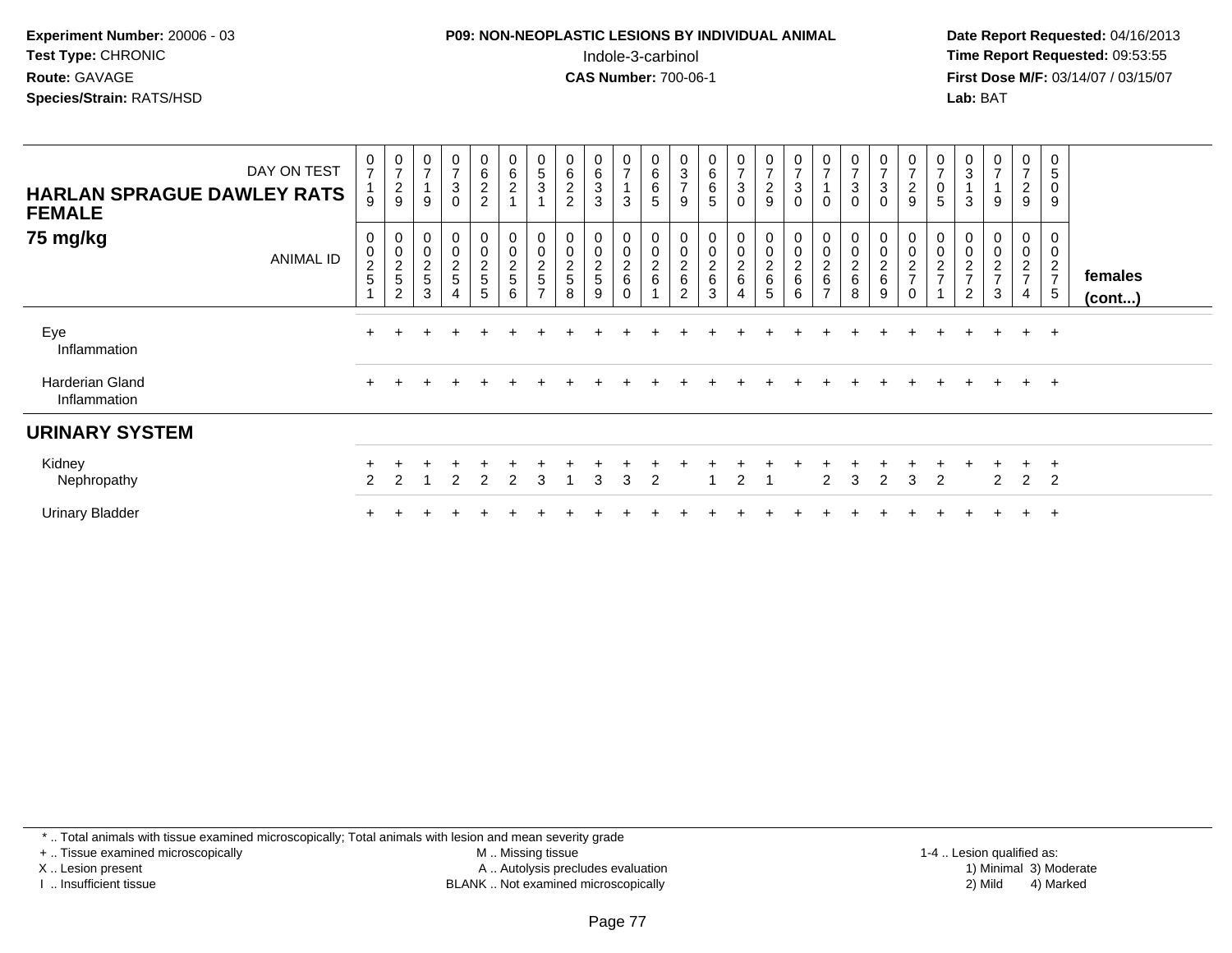# **P09: NON-NEOPLASTIC LESIONS BY INDIVIDUAL ANIMAL**Indole-3-carbinol **Time Report Requested:** 09:53:55

 **Date Report Requested:** 04/16/2013 **First Dose M/F:** 03/14/07 / 03/15/07<br>**Lab:** BAT

| DAY ON TEST<br><b>HARLAN SPRAGUE DAWLEY RATS</b><br><b>FEMALE</b>                                                                              | $\begin{array}{c} 0 \\ 7 \end{array}$<br>$\frac{2}{9}$              | $\begin{array}{c} 0 \\ 6 \end{array}$<br>$\overline{4}$<br>$\overline{5}$ | $\frac{0}{7}$<br>$\ensuremath{\mathsf{3}}$<br>$\Omega$ | $\frac{0}{7}$<br>$\sqrt{3}$<br>$\Omega$                           | $_{6}^{\rm 0}$<br>$\mathbf{1}$<br>$6\phantom{1}$         | $\begin{array}{c} 0 \\ 6 \\ 7 \end{array}$<br>$\overline{0}$ | $\begin{array}{c} 0 \\ 7 \end{array}$<br>$\sqrt{3}$<br>$\mathbf 0$ | $\begin{array}{c} 0 \\ 6 \end{array}$<br>$\overline{4}$<br>$\overline{5}$ | $\pmb{0}$<br>$\overline{4}$<br>$\overline{9}$<br>$\overline{2}$ | $\begin{array}{c} 0 \\ 6 \end{array}$<br>$\mathbf{1}$<br>$\mathbf{1}$ | $_3^0$<br>$\overline{8}$<br>8                 | $\frac{0}{7}$<br>$\frac{2}{9}$                                    | $\pmb{0}$<br>4<br>8<br>$\overline{1}$             | $\begin{array}{c} 0 \\ 4 \\ 2 \\ 0 \end{array}$           | $\begin{smallmatrix} 0\\7 \end{smallmatrix}$<br>$\frac{3}{0}$ | $\begin{array}{c} 0 \\ 6 \end{array}$<br>$\,6$<br>9         | $\pmb{0}$<br>$\overline{4}$<br>$\overline{6}$<br>$\sqrt{3}$ | $\frac{0}{7}$<br>$\pmb{0}$<br>$6\phantom{1}$                      | $\frac{0}{7}$<br>3<br>$\overline{0}$                | $_6^0$<br>$\overline{6}$<br>$\overline{4}$          | 0<br>3<br>3<br>5                                          | $\begin{array}{c} 0 \\ 7 \end{array}$<br>$_0^3$                    | $\begin{smallmatrix}0\\1\end{smallmatrix}$<br>$\bf 8$<br>$\overline{7}$ | $\begin{smallmatrix}0\\7\end{smallmatrix}$<br>$\mathsf 3$<br>$\ddot{\mathbf{0}}$ | $\frac{0}{7}$<br>3<br>$\mathbf 0$                   |                      |                                                                 |
|------------------------------------------------------------------------------------------------------------------------------------------------|---------------------------------------------------------------------|---------------------------------------------------------------------------|--------------------------------------------------------|-------------------------------------------------------------------|----------------------------------------------------------|--------------------------------------------------------------|--------------------------------------------------------------------|---------------------------------------------------------------------------|-----------------------------------------------------------------|-----------------------------------------------------------------------|-----------------------------------------------|-------------------------------------------------------------------|---------------------------------------------------|-----------------------------------------------------------|---------------------------------------------------------------|-------------------------------------------------------------|-------------------------------------------------------------|-------------------------------------------------------------------|-----------------------------------------------------|-----------------------------------------------------|-----------------------------------------------------------|--------------------------------------------------------------------|-------------------------------------------------------------------------|----------------------------------------------------------------------------------|-----------------------------------------------------|----------------------|-----------------------------------------------------------------|
| 75 mg/kg<br><b>ANIMAL ID</b>                                                                                                                   | $\boldsymbol{0}$<br>$\begin{array}{c} 0 \\ 2 \\ 7 \end{array}$<br>6 | $\pmb{0}$<br>$\begin{array}{c} 0 \\ 2 \\ 7 \end{array}$<br>$\overline{7}$ | $\pmb{0}$<br>$\mathbf 0$<br>$\frac{2}{7}$<br>8         | $\pmb{0}$<br>$\mathbf 0$<br>$\overline{c}$<br>$\overline{7}$<br>9 | $\mathbf 0$<br>$\mathbf 0$<br>$\frac{2}{8}$<br>$\bar{0}$ | $\pmb{0}$<br>$\mathbf 0$<br>$\frac{2}{8}$<br>$\mathbf{1}$    | $\pmb{0}$<br>$\pmb{0}$<br>$_{8}^{\rm 2}$<br>$\overline{2}$         | $\begin{smallmatrix} 0\\0 \end{smallmatrix}$<br>$\frac{2}{8}$<br>3        | $\pmb{0}$<br>$\mathbf 0$<br>$\sqrt{2}$<br>8<br>$\overline{4}$   | $\,0\,$<br>$\mathbf 0$<br>$\frac{2}{8}$<br>$\overline{5}$             | $\pmb{0}$<br>$\mathsf 0$<br>$_{\rm 8}^2$<br>6 | 0<br>$\mathsf{O}\xspace$<br>$\overline{c}$<br>8<br>$\overline{7}$ | $\pmb{0}$<br>0<br>$\frac{2}{8}$<br>$\overline{8}$ | $\pmb{0}$<br>$\pmb{0}$<br>$\frac{2}{8}$<br>$\overline{9}$ | $\pmb{0}$<br>$\mathsf 0$<br>$\frac{2}{9}$<br>$\mathbf 0$      | $\pmb{0}$<br>$\mathbf 0$<br>$\frac{2}{9}$<br>$\overline{1}$ | $\pmb{0}$<br>$\mathbf 0$<br>$\frac{2}{9}$<br>$\overline{2}$ | $\pmb{0}$<br>$\mathbf 0$<br>$\boldsymbol{2}$<br>9<br>$\mathbf{3}$ | 0<br>$\mathbf 0$<br>$\frac{2}{9}$<br>$\overline{4}$ | 0<br>$\mathbf 0$<br>$\frac{2}{9}$<br>$\overline{5}$ | $\pmb{0}$<br>$\pmb{0}$<br>$\frac{2}{9}$<br>$\overline{6}$ | $\boldsymbol{0}$<br>$\mathbf 0$<br>$\frac{2}{9}$<br>$\overline{7}$ | $\mathbf 0$<br>$\mathbf 0$<br>$\frac{2}{9}$<br>$\overline{8}$           | 0<br>$\mathbf 0$<br>$\frac{2}{9}$                                                | 0<br>$\mathbf 0$<br>3<br>$\mathbf 0$<br>$\mathbf 0$ | * TOTALS             |                                                                 |
| <b>ALIMENTARY SYSTEM</b>                                                                                                                       |                                                                     |                                                                           |                                                        |                                                                   |                                                          |                                                              |                                                                    |                                                                           |                                                                 |                                                                       |                                               |                                                                   |                                                   |                                                           |                                                               |                                                             |                                                             |                                                                   |                                                     |                                                     |                                                           |                                                                    |                                                                         |                                                                                  |                                                     |                      |                                                                 |
| Esophagus<br>Inflammation                                                                                                                      |                                                                     |                                                                           |                                                        |                                                                   |                                                          |                                                              |                                                                    |                                                                           |                                                                 |                                                                       |                                               |                                                                   |                                                   | $\mathbf{3}$                                              |                                                               |                                                             |                                                             |                                                                   |                                                     |                                                     |                                                           |                                                                    |                                                                         |                                                                                  |                                                     | 50                   | 2.2.0                                                           |
| Intestine Large, Cecum                                                                                                                         |                                                                     |                                                                           |                                                        |                                                                   |                                                          |                                                              |                                                                    |                                                                           |                                                                 |                                                                       |                                               |                                                                   |                                                   |                                                           |                                                               |                                                             |                                                             |                                                                   |                                                     |                                                     |                                                           |                                                                    |                                                                         |                                                                                  |                                                     | 50                   |                                                                 |
| Intestine Large, Colon                                                                                                                         |                                                                     |                                                                           |                                                        |                                                                   |                                                          |                                                              |                                                                    |                                                                           |                                                                 |                                                                       |                                               |                                                                   |                                                   |                                                           |                                                               |                                                             |                                                             |                                                                   |                                                     |                                                     |                                                           |                                                                    |                                                                         |                                                                                  |                                                     | 50                   |                                                                 |
| Intestine Large, Rectum                                                                                                                        |                                                                     |                                                                           |                                                        |                                                                   |                                                          |                                                              |                                                                    |                                                                           |                                                                 |                                                                       |                                               |                                                                   |                                                   |                                                           |                                                               |                                                             |                                                             |                                                                   |                                                     |                                                     |                                                           |                                                                    |                                                                         |                                                                                  | $\ddot{}$                                           | 50                   |                                                                 |
| Intestine Small, Duodenum                                                                                                                      |                                                                     |                                                                           |                                                        |                                                                   |                                                          |                                                              |                                                                    |                                                                           |                                                                 |                                                                       |                                               |                                                                   |                                                   |                                                           |                                                               |                                                             |                                                             |                                                                   |                                                     |                                                     |                                                           |                                                                    |                                                                         |                                                                                  | $\ddot{}$                                           | 47                   |                                                                 |
| Intestine Small, Ileum                                                                                                                         | $\pm$                                                               |                                                                           |                                                        |                                                                   |                                                          |                                                              |                                                                    |                                                                           |                                                                 |                                                                       |                                               |                                                                   |                                                   |                                                           |                                                               |                                                             |                                                             |                                                                   |                                                     |                                                     |                                                           |                                                                    |                                                                         |                                                                                  | $\ddot{}$                                           | 47                   |                                                                 |
| Intestine Small, Jejunum                                                                                                                       |                                                                     |                                                                           |                                                        |                                                                   |                                                          |                                                              |                                                                    |                                                                           |                                                                 |                                                                       |                                               |                                                                   |                                                   |                                                           |                                                               |                                                             |                                                             |                                                                   |                                                     |                                                     |                                                           |                                                                    |                                                                         |                                                                                  |                                                     | 46                   |                                                                 |
| Liver<br><b>Basophilic Focus</b><br>Cholangiofibrosis<br>Clear Cell Focus<br><b>Eosinophilic Focus</b>                                         |                                                                     |                                                                           | X                                                      |                                                                   |                                                          |                                                              |                                                                    |                                                                           |                                                                 |                                                                       |                                               |                                                                   |                                                   |                                                           | X                                                             |                                                             |                                                             |                                                                   |                                                     | X                                                   |                                                           |                                                                    |                                                                         | Χ                                                                                | $\ddot{}$                                           | 50<br>$\overline{7}$ | 6<br>1<br>1.0<br>4                                              |
| <b>Mixed Cell Focus</b><br><b>Necrosis</b><br>Thrombosis<br>Bile Duct, Cyst<br>Bile Duct, Cyst, Multiple<br>Centrilobular, Degeneration        |                                                                     |                                                                           |                                                        |                                                                   |                                                          |                                                              |                                                                    |                                                                           | 4                                                               |                                                                       |                                               |                                                                   |                                                   |                                                           |                                                               | $\overline{2}$                                              |                                                             | $\overline{c}$                                                    |                                                     |                                                     |                                                           |                                                                    |                                                                         | $\overline{c}$                                                                   |                                                     | $\mathbf{1}$         | $\mathbf{2}$<br>3.5<br>2.0<br>1<br>2.0<br>1<br>2.0<br>1<br>13.0 |
| Mesentery                                                                                                                                      | $\ddot{}$                                                           |                                                                           |                                                        |                                                                   |                                                          |                                                              |                                                                    | $+$                                                                       |                                                                 |                                                                       |                                               |                                                                   |                                                   |                                                           |                                                               |                                                             |                                                             |                                                                   |                                                     |                                                     |                                                           |                                                                    |                                                                         |                                                                                  |                                                     | $\overline{2}$       |                                                                 |
| *  Total animals with tissue examined microscopically; Total animals with lesion and mean severity grade<br>+  Tissue examined microscopically |                                                                     |                                                                           |                                                        |                                                                   |                                                          | M  Missing tissue                                            |                                                                    |                                                                           |                                                                 |                                                                       |                                               |                                                                   |                                                   |                                                           |                                                               |                                                             |                                                             |                                                                   |                                                     |                                                     |                                                           |                                                                    | 1-4  Lesion qualified as:                                               |                                                                                  |                                                     |                      |                                                                 |

X .. Lesion present

I .. Insufficient tissue

BLANK .. Not examined microscopically

A .. Autolysis precludes evaluation and the series of the series of the series of the series of the series of the series of the series of the series of the series of the series of the series of the series of the series of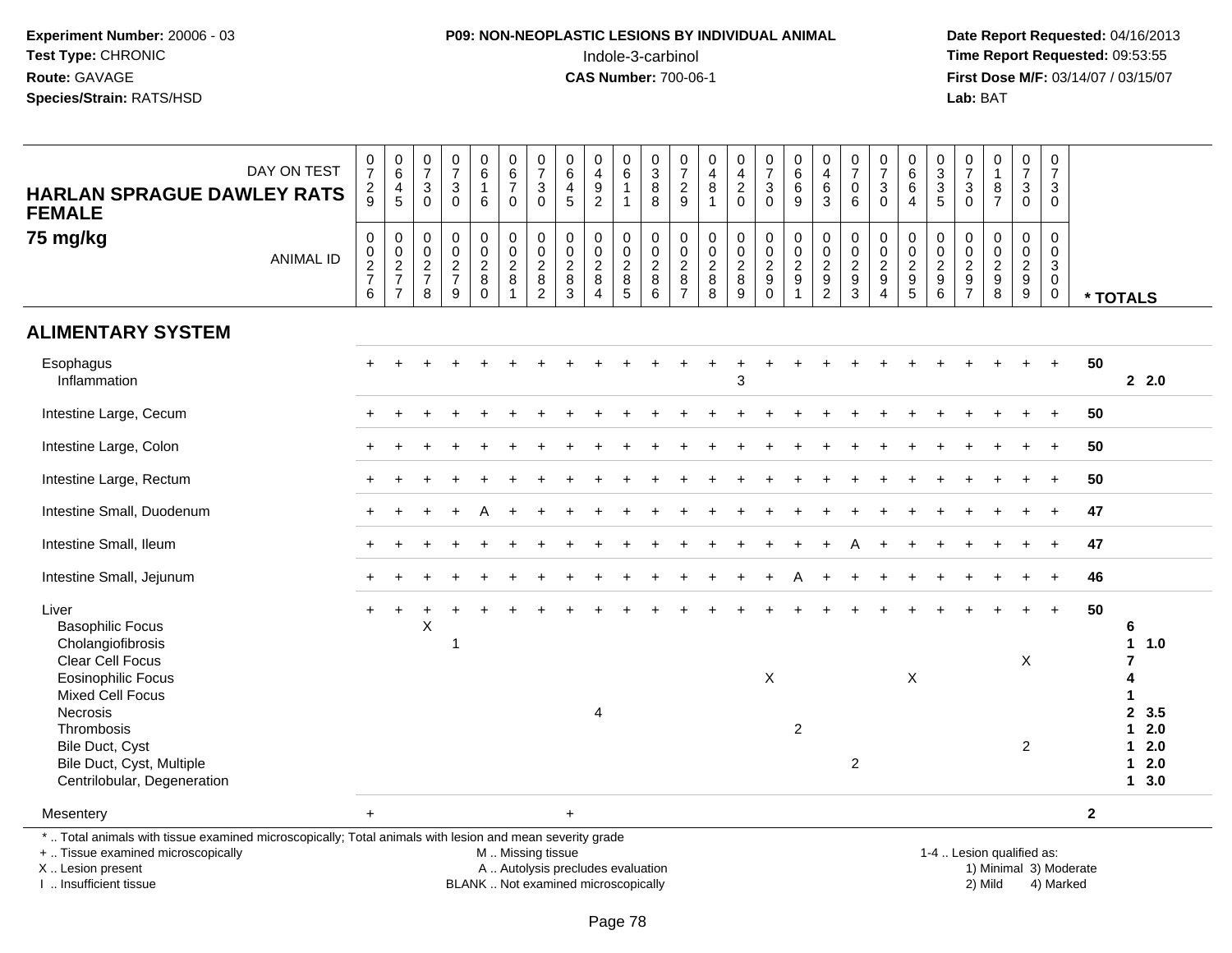# **P09: NON-NEOPLASTIC LESIONS BY INDIVIDUAL ANIMAL**Indole-3-carbinol **Time Report Requested:** 09:53:55

 **Date Report Requested:** 04/16/2013 **First Dose M/F:** 03/14/07 / 03/15/07<br>**Lab:** BAT

| DAY ON TEST                                                                                                                                   | $\frac{0}{7}$                         | $\begin{array}{c} 0 \\ 6 \end{array}$ | $\frac{0}{7}$<br>$\sqrt{3}$                    | $\frac{0}{7}$<br>$\sqrt{3}$     | 0<br>$6\phantom{a}$<br>$\mathbf{1}$               | $\begin{array}{c} 0 \\ 6 \\ 7 \end{array}$                      | $\begin{array}{c} 0 \\ 7 \end{array}$<br>3                      | $_{6}^{\rm 0}$<br>$\overline{4}$                        | 0<br>$\overline{\mathbf{4}}$<br>$\boldsymbol{9}$ | 0<br>$6\phantom{a}$<br>$\mathbf{1}$ | $\begin{array}{c} 0 \\ 3 \\ 8 \end{array}$       | 0<br>$\overline{7}$<br>$\overline{c}$                      | 0<br>$\overline{\mathbf{4}}$<br>8                  | 0<br>$\frac{4}{2}$                   | $\frac{0}{7}$<br>$\mathbf{3}$                                                      | $\begin{array}{c} 0 \\ 6 \end{array}$<br>$\,6\,$                  | 0<br>$\overline{\mathbf{4}}$<br>6                     | $\frac{0}{7}$<br>$\pmb{0}$                                        | $\frac{0}{7}$<br>$\ensuremath{\mathsf{3}}$                               | 0<br>$\,6\,$<br>$\,6\,$                                      | 0<br>$\ensuremath{\mathsf{3}}$<br>$\sqrt{3}$            | $\frac{0}{7}$<br>$\mathbf{3}$         | $\begin{smallmatrix}0\1\end{smallmatrix}$<br>8              | $\begin{smallmatrix}0\\7\end{smallmatrix}$<br>$\mathbf{3}$ | 0<br>$\overline{7}$<br>3                                                 |             |                     |     |
|-----------------------------------------------------------------------------------------------------------------------------------------------|---------------------------------------|---------------------------------------|------------------------------------------------|---------------------------------|---------------------------------------------------|-----------------------------------------------------------------|-----------------------------------------------------------------|---------------------------------------------------------|--------------------------------------------------|-------------------------------------|--------------------------------------------------|------------------------------------------------------------|----------------------------------------------------|--------------------------------------|------------------------------------------------------------------------------------|-------------------------------------------------------------------|-------------------------------------------------------|-------------------------------------------------------------------|--------------------------------------------------------------------------|--------------------------------------------------------------|---------------------------------------------------------|---------------------------------------|-------------------------------------------------------------|------------------------------------------------------------|--------------------------------------------------------------------------|-------------|---------------------|-----|
| <b>HARLAN SPRAGUE DAWLEY RATS</b><br><b>FEMALE</b>                                                                                            | $\frac{2}{9}$                         | $\frac{4}{5}$                         | $\Omega$                                       | $\Omega$                        | 6                                                 | $\mathbf 0$                                                     | $\Omega$                                                        | 5                                                       | $\overline{2}$                                   |                                     | 8                                                | 9                                                          | 1                                                  | $\Omega$                             | $\Omega$                                                                           | 9                                                                 | 3                                                     | 6                                                                 | $\mathbf{0}$                                                             | $\overline{4}$                                               | 5                                                       | $\Omega$                              | $\overline{7}$                                              | 0                                                          | $\mathbf 0$                                                              |             |                     |     |
| 75 mg/kg<br><b>ANIMAL ID</b>                                                                                                                  | $\pmb{0}$<br>$\frac{0}{2}$<br>$\,6\,$ | 00027<br>$\overline{7}$               | $\mathbf 0$<br>$\pmb{0}$<br>$\frac{2}{7}$<br>8 | $\pmb{0}$<br>$\frac{0}{2}$<br>9 | 0<br>$\pmb{0}$<br>$\overline{2}$<br>8<br>$\Omega$ | $\begin{array}{c} 0 \\ 0 \\ 2 \\ 8 \end{array}$<br>$\mathbf{1}$ | $\pmb{0}$<br>$\pmb{0}$<br>$\overline{2}$<br>8<br>$\overline{2}$ | 0<br>$\pmb{0}$<br>$\overline{2}$<br>8<br>$\overline{3}$ | $\pmb{0}$<br>$\frac{0}{2}$<br>$\overline{4}$     | 0<br>$\mathbf 0$<br>$rac{2}{8}$     | $\pmb{0}$<br>$\frac{0}{2}$<br>$\,8\,$<br>$\,6\,$ | 0<br>$\boldsymbol{0}$<br>$\sqrt{2}$<br>8<br>$\overline{7}$ | $\pmb{0}$<br>$\pmb{0}$<br>$\overline{c}$<br>8<br>8 | 0<br>$\pmb{0}$<br>$\frac{2}{8}$<br>9 | $\begin{smallmatrix} 0\\0\\2 \end{smallmatrix}$<br>$\boldsymbol{9}$<br>$\mathbf 0$ | $\begin{array}{c} 0 \\ 0 \\ 2 \\ 9 \end{array}$<br>$\overline{1}$ | $\pmb{0}$<br>$\pmb{0}$<br>$\sqrt{2}$<br>$\frac{9}{2}$ | $\begin{array}{c} 0 \\ 0 \\ 2 \\ 9 \end{array}$<br>$\overline{3}$ | 0<br>$\mathsf 0$<br>$\overline{2}$<br>$\boldsymbol{9}$<br>$\overline{4}$ | $\,0\,$<br>$\begin{array}{c}\n0 \\ 2 \\ 9 \\ 5\n\end{array}$ | 0<br>$\mathbf 0$<br>$\sqrt{2}$<br>$\boldsymbol{9}$<br>6 | $\pmb{0}$<br>$0$<br>$2$<br>$9$<br>$7$ | 0<br>$\mathsf{O}\xspace$<br>$\overline{2}$<br>$\frac{9}{8}$ | $\pmb{0}$<br>$\begin{array}{c} 0 \\ 2 \\ 9 \end{array}$    | 0<br>$\mathsf{O}\xspace$<br>$\mathfrak{S}$<br>$\mathsf 0$<br>$\mathbf 0$ |             | * TOTALS            |     |
| Artery, Inflammation, Chronic Active                                                                                                          | $\mathbf{3}$                          |                                       |                                                |                                 |                                                   |                                                                 |                                                                 |                                                         |                                                  |                                     |                                                  |                                                            |                                                    |                                      |                                                                                    |                                                                   |                                                       |                                                                   |                                                                          |                                                              |                                                         |                                       |                                                             |                                                            |                                                                          |             | $1 \quad 3.0$       |     |
| Oral Mucosa                                                                                                                                   | $+$                                   |                                       |                                                |                                 |                                                   |                                                                 |                                                                 |                                                         |                                                  |                                     |                                                  |                                                            |                                                    |                                      |                                                                                    |                                                                   |                                                       |                                                                   |                                                                          |                                                              |                                                         |                                       |                                                             |                                                            | $\ddot{}$                                                                | 50          |                     |     |
| Pancreas<br>Acinus, Hyperplasia<br>Artery, Inflammation, Chronic Active                                                                       |                                       |                                       |                                                |                                 |                                                   |                                                                 | $\overline{2}$                                                  |                                                         |                                                  |                                     |                                                  |                                                            |                                                    |                                      | $\overline{2}$                                                                     |                                                                   |                                                       | -1                                                                |                                                                          |                                                              |                                                         |                                       |                                                             |                                                            | $\overline{ }$                                                           | 49          | $3 \t1.3$<br>4 1.5  |     |
| <b>Salivary Glands</b>                                                                                                                        |                                       |                                       |                                                |                                 |                                                   |                                                                 |                                                                 |                                                         |                                                  |                                     |                                                  |                                                            |                                                    |                                      |                                                                                    |                                                                   |                                                       |                                                                   |                                                                          |                                                              |                                                         |                                       |                                                             |                                                            |                                                                          | 49          |                     |     |
| Stomach, Forestomach<br>Hyperplasia<br>Pigmentation, Melanin                                                                                  | 3                                     |                                       |                                                |                                 |                                                   |                                                                 | 4                                                               |                                                         |                                                  |                                     |                                                  |                                                            |                                                    |                                      |                                                                                    |                                                                   |                                                       | 3                                                                 |                                                                          |                                                              | $\boldsymbol{2}$                                        |                                       |                                                             |                                                            |                                                                          | 50          | 52.4<br>$12.0$      |     |
| Stomach, Glandular                                                                                                                            |                                       |                                       |                                                |                                 |                                                   |                                                                 |                                                                 |                                                         |                                                  |                                     |                                                  |                                                            |                                                    |                                      |                                                                                    |                                                                   |                                                       |                                                                   |                                                                          |                                                              |                                                         |                                       |                                                             |                                                            |                                                                          | 49          |                     |     |
| Tongue<br>Inflammation                                                                                                                        | $+$<br>3                              |                                       |                                                |                                 |                                                   |                                                                 |                                                                 |                                                         |                                                  |                                     |                                                  |                                                            |                                                    |                                      |                                                                                    |                                                                   |                                                       |                                                                   |                                                                          |                                                              |                                                         |                                       |                                                             |                                                            |                                                                          | $\mathbf 1$ | $1 \quad 3.0$       |     |
| Tooth                                                                                                                                         |                                       |                                       |                                                |                                 |                                                   |                                                                 |                                                                 |                                                         |                                                  |                                     |                                                  |                                                            |                                                    |                                      |                                                                                    |                                                                   |                                                       |                                                                   |                                                                          |                                                              |                                                         |                                       |                                                             |                                                            |                                                                          | $\mathbf 1$ |                     |     |
| <b>CARDIOVASCULAR SYSTEM</b>                                                                                                                  |                                       |                                       |                                                |                                 |                                                   |                                                                 |                                                                 |                                                         |                                                  |                                     |                                                  |                                                            |                                                    |                                      |                                                                                    |                                                                   |                                                       |                                                                   |                                                                          |                                                              |                                                         |                                       |                                                             |                                                            |                                                                          |             |                     |     |
| <b>Blood Vessel</b><br>Inflammation, Chronic Active                                                                                           |                                       |                                       |                                                |                                 |                                                   |                                                                 | $\overline{2}$                                                  |                                                         |                                                  |                                     |                                                  |                                                            |                                                    |                                      |                                                                                    |                                                                   |                                                       |                                                                   |                                                                          |                                                              |                                                         |                                       |                                                             |                                                            | $\ddot{}$                                                                | 50          | $3 \t1.3$           |     |
| Heart<br>Cardiomyopathy<br>Atrium, Thrombosis<br>Epicardium, Inflammation                                                                     |                                       |                                       |                                                | $\overline{2}$                  | $\overline{2}$                                    |                                                                 | $\overline{2}$                                                  |                                                         |                                                  |                                     |                                                  |                                                            |                                                    | 3                                    |                                                                                    | 2                                                                 |                                                       | 3<br>4                                                            | $\overline{c}$                                                           |                                                              |                                                         |                                       |                                                             | $\ddot{}$<br>$\overline{2}$                                | $\ddot{}$<br>$\overline{1}$                                              | 50          | 24 1.7<br>14.0<br>3 | 2.3 |
| * Total animals with tissue examined microscopically; Total animals with lesion and mean severity grade<br>+  Tissue examined microscopically |                                       |                                       |                                                |                                 |                                                   |                                                                 | M  Missing tissue                                               |                                                         |                                                  |                                     |                                                  |                                                            |                                                    |                                      |                                                                                    |                                                                   |                                                       |                                                                   |                                                                          |                                                              |                                                         |                                       | 1-4  Lesion qualified as:                                   |                                                            |                                                                          |             |                     |     |

X .. Lesion present

I .. Insufficient tissue

Lesion present **A** .. Autolysis precludes evaluation 1996 and the server all the server all the server all the server and the server all the server all the server all the server all the server all the server all the server

BLANK .. Not examined microscopically 2) Mild 4) Marked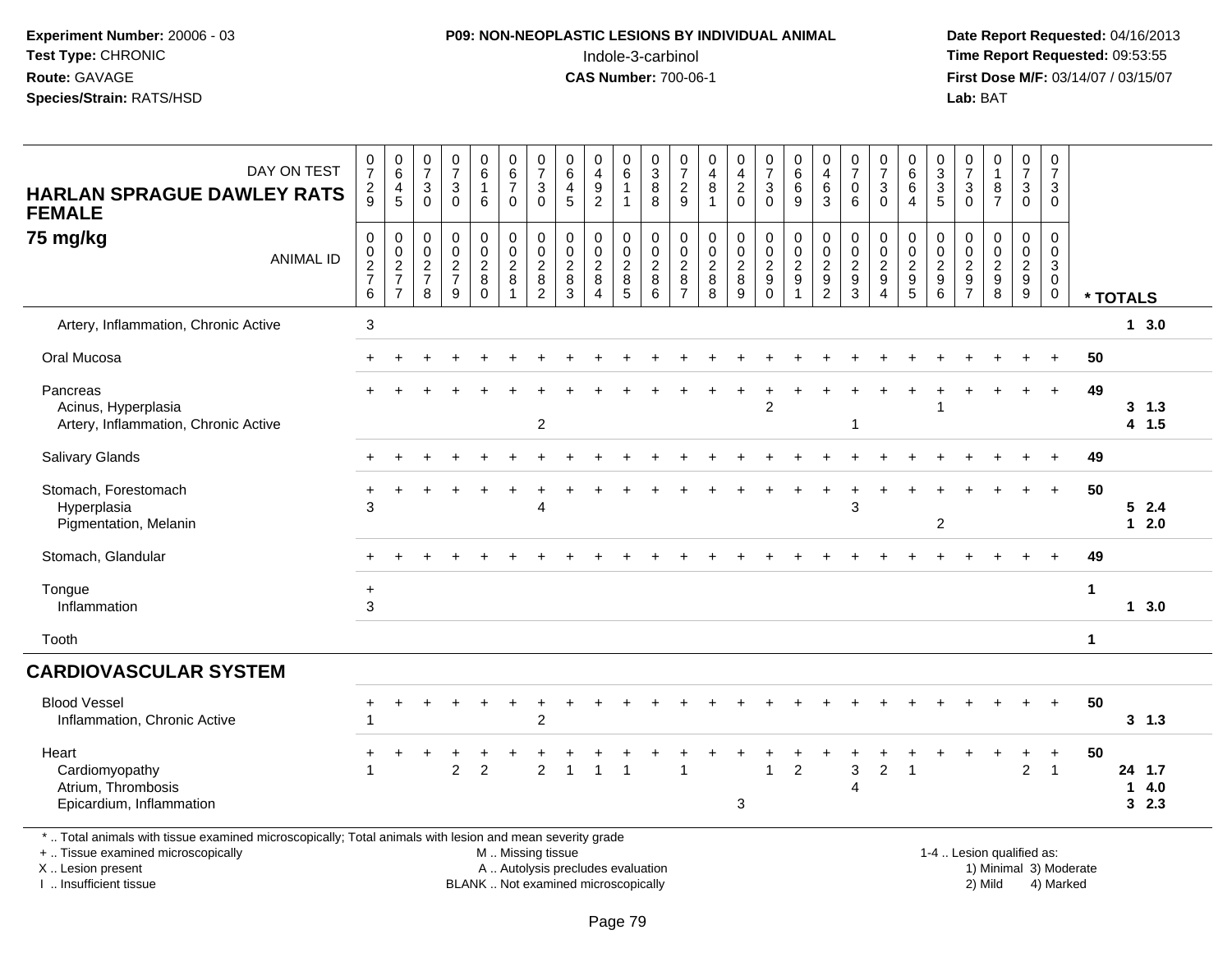## **P09: NON-NEOPLASTIC LESIONS BY INDIVIDUAL ANIMAL**Indole-3-carbinol **Time Report Requested:** 09:53:55

 **Date Report Requested:** 04/16/2013 **First Dose M/F:** 03/14/07 / 03/15/07<br>**Lab: BAT** 

| DAY ON TEST<br><b>HARLAN SPRAGUE DAWLEY RATS</b><br><b>FEMALE</b><br>75 mg/kg<br><b>ANIMAL ID</b>                 | $\frac{0}{7}$<br>$\frac{2}{9}$<br>0<br>$\frac{0}{2}$<br>6 | $\begin{array}{c} 0 \\ 6 \end{array}$<br>$\overline{4}$<br>$\overline{5}$<br>00027<br>$\overline{7}$ | $\frac{0}{7}$<br>$\mathbf{3}$<br>$\Omega$<br>$\boldsymbol{0}$<br>$\pmb{0}$<br>$\frac{2}{7}$<br>8 | $\begin{array}{c} 0 \\ 7 \end{array}$<br>$\sqrt{3}$<br>$\Omega$<br>$\pmb{0}$<br>$\pmb{0}$<br>$\frac{2}{7}$<br>9 | $0$ 6<br>1<br>6<br>$\begin{array}{c} 0 \\ 0 \\ 2 \\ 8 \end{array}$<br>$\Omega$ | $\begin{array}{c} 0 \\ 6 \\ 7 \end{array}$<br>$\mathbf 0$<br>$\pmb{0}$<br>$\frac{0}{2}$<br>$\overline{1}$ | $\begin{array}{c} 0 \\ 7 \\ 3 \end{array}$<br>$\mathbf 0$<br>$\pmb{0}$<br>$\frac{0}{2}$<br>$\overline{2}$ | $\begin{array}{c} 0 \\ 6 \end{array}$<br>$\overline{4}$<br>$\sqrt{5}$<br>$\pmb{0}$<br>$\begin{array}{c} 0 \\ 2 \\ 8 \end{array}$<br>3 | $\begin{array}{c} 0 \\ 4 \\ 9 \end{array}$<br>$\overline{2}$<br>$\pmb{0}$<br>$\frac{0}{2}$<br>$\, 8$<br>$\overline{4}$ | $\begin{array}{c} 0 \\ 6 \\ 1 \end{array}$<br>0<br>$\frac{0}{2}$<br>5 | $\begin{array}{c} 0 \\ 3 \\ 8 \end{array}$<br>8<br>$\begin{array}{c} 0 \\ 0 \\ 2 \\ 8 \end{array}$<br>6 | $\begin{array}{c} 0 \\ 7 \\ 2 \end{array}$<br>$\boldsymbol{9}$<br>$\pmb{0}$<br>$\frac{0}{2}$<br>$\overline{7}$ | $\begin{array}{c} 0 \\ 4 \\ 8 \end{array}$<br>$\pmb{0}$<br>$\frac{0}{2}$<br>8 | $\begin{array}{c} 0 \\ 4 \\ 2 \end{array}$<br>$\mathbf 0$<br>$\begin{array}{c} 0 \\ 0 \\ 2 \\ 8 \end{array}$<br>9 | $\begin{array}{c} 0 \\ 7 \\ 3 \end{array}$<br>$\pmb{0}$<br>$\pmb{0}$<br>$\frac{0}{2}$<br>$\mathbf 0$ | $0$<br>6<br>6<br>9<br>$\pmb{0}$<br>$\frac{0}{2}$<br>$\mathbf{1}$ | $\begin{array}{c} 0 \\ 4 \\ 6 \end{array}$<br>3<br>$\pmb{0}$<br>$\frac{0}{2}$<br>$\overline{2}$ | $\frac{0}{7}$<br>$\pmb{0}$<br>6<br>$\pmb{0}$<br>$\frac{0}{2}$<br>3 | $\begin{array}{c} 0 \\ 7 \\ 3 \end{array}$<br>$\mathbf 0$<br>$\begin{array}{c} 0 \\ 0 \\ 2 \\ 9 \end{array}$<br>$\overline{4}$ | $\begin{matrix}0\0\0\0\end{matrix}$<br>$\overline{4}$<br>0<br>$\frac{0}{2}$<br>$\sqrt{5}$ | $\begin{array}{c} 0 \\ 3 \\ 3 \end{array}$<br>5<br>$\pmb{0}$<br>$\frac{0}{2}$<br>6 | $\frac{0}{7}$<br>$\ensuremath{\mathsf{3}}$<br>$\Omega$<br>0<br>$\pmb{0}$<br>$\frac{2}{9}$<br>$\overline{7}$ | $\begin{smallmatrix}0\\1\end{smallmatrix}$<br>$\bf 8$<br>$\overline{7}$<br>0<br>$\frac{0}{2}$<br>8 | $\begin{array}{c} 0 \\ 7 \\ 3 \end{array}$<br>$\pmb{0}$<br>$\pmb{0}$<br>$\frac{0}{2}$<br>$\boldsymbol{9}$ | 0<br>$\overline{7}$<br>$\mathbf{3}$<br>$\mathbf 0$<br>$\mathbf 0$<br>$\mathbf 0$<br>$\mathsf 3$<br>$\ddot{\mathbf{0}}$<br>$\mathbf 0$ |                                                                            |  |
|-------------------------------------------------------------------------------------------------------------------|-----------------------------------------------------------|------------------------------------------------------------------------------------------------------|--------------------------------------------------------------------------------------------------|-----------------------------------------------------------------------------------------------------------------|--------------------------------------------------------------------------------|-----------------------------------------------------------------------------------------------------------|-----------------------------------------------------------------------------------------------------------|---------------------------------------------------------------------------------------------------------------------------------------|------------------------------------------------------------------------------------------------------------------------|-----------------------------------------------------------------------|---------------------------------------------------------------------------------------------------------|----------------------------------------------------------------------------------------------------------------|-------------------------------------------------------------------------------|-------------------------------------------------------------------------------------------------------------------|------------------------------------------------------------------------------------------------------|------------------------------------------------------------------|-------------------------------------------------------------------------------------------------|--------------------------------------------------------------------|--------------------------------------------------------------------------------------------------------------------------------|-------------------------------------------------------------------------------------------|------------------------------------------------------------------------------------|-------------------------------------------------------------------------------------------------------------|----------------------------------------------------------------------------------------------------|-----------------------------------------------------------------------------------------------------------|---------------------------------------------------------------------------------------------------------------------------------------|----------------------------------------------------------------------------|--|
|                                                                                                                   |                                                           |                                                                                                      |                                                                                                  |                                                                                                                 |                                                                                |                                                                                                           |                                                                                                           |                                                                                                                                       |                                                                                                                        |                                                                       |                                                                                                         |                                                                                                                |                                                                               |                                                                                                                   |                                                                                                      |                                                                  |                                                                                                 |                                                                    |                                                                                                                                |                                                                                           |                                                                                    |                                                                                                             |                                                                                                    |                                                                                                           |                                                                                                                                       | * TOTALS                                                                   |  |
| <b>ENDOCRINE SYSTEM</b>                                                                                           |                                                           |                                                                                                      |                                                                                                  |                                                                                                                 |                                                                                |                                                                                                           |                                                                                                           |                                                                                                                                       |                                                                                                                        |                                                                       |                                                                                                         |                                                                                                                |                                                                               |                                                                                                                   |                                                                                                      |                                                                  |                                                                                                 |                                                                    |                                                                                                                                |                                                                                           |                                                                                    |                                                                                                             |                                                                                                    |                                                                                                           |                                                                                                                                       |                                                                            |  |
| <b>Adrenal Cortex</b><br>Degeneration, Cystic<br>Degeneration, Fatty<br>Hyperplasia<br>Inflammation<br>Thrombosis |                                                           | $\overline{2}$                                                                                       |                                                                                                  | $\mathbf{1}$                                                                                                    | 3                                                                              |                                                                                                           | 2<br>$\overline{2}$                                                                                       |                                                                                                                                       | $\overline{2}$                                                                                                         |                                                                       |                                                                                                         |                                                                                                                | 3                                                                             |                                                                                                                   | $\overline{c}$                                                                                       | $\overline{2}$                                                   |                                                                                                 | $\frac{2}{2}$                                                      |                                                                                                                                | $\overline{2}$<br>3                                                                       |                                                                                    |                                                                                                             |                                                                                                    | $\ddot{}$<br>$\overline{2}$                                                                               | $+$<br>2                                                                                                                              | 50<br>12, 2.1<br>2.0<br>3<br>11<br>2.0<br>1.0<br>-1<br>2.0<br>$\mathbf{1}$ |  |
| Adrenal Medulla<br>Hyperplasia                                                                                    |                                                           | 2                                                                                                    | $\overline{2}$                                                                                   |                                                                                                                 |                                                                                | $\overline{2}$                                                                                            | 3                                                                                                         |                                                                                                                                       |                                                                                                                        |                                                                       |                                                                                                         |                                                                                                                |                                                                               |                                                                                                                   | 1                                                                                                    |                                                                  |                                                                                                 |                                                                    |                                                                                                                                |                                                                                           |                                                                                    | 1                                                                                                           |                                                                                                    | 3                                                                                                         | $\ddot{}$                                                                                                                             | 50<br>13 1.8                                                               |  |
| Islets, Pancreatic                                                                                                |                                                           |                                                                                                      |                                                                                                  |                                                                                                                 |                                                                                |                                                                                                           |                                                                                                           |                                                                                                                                       |                                                                                                                        |                                                                       |                                                                                                         |                                                                                                                |                                                                               |                                                                                                                   |                                                                                                      |                                                                  |                                                                                                 |                                                                    |                                                                                                                                |                                                                                           |                                                                                    |                                                                                                             |                                                                                                    |                                                                                                           |                                                                                                                                       | 50                                                                         |  |
| Parathyroid Gland<br>Hyperplasia                                                                                  |                                                           |                                                                                                      |                                                                                                  |                                                                                                                 |                                                                                |                                                                                                           |                                                                                                           |                                                                                                                                       |                                                                                                                        |                                                                       |                                                                                                         |                                                                                                                |                                                                               |                                                                                                                   |                                                                                                      |                                                                  |                                                                                                 |                                                                    |                                                                                                                                |                                                                                           |                                                                                    |                                                                                                             |                                                                                                    | $\pm$                                                                                                     | $+$                                                                                                                                   | 49<br>2, 1.0                                                               |  |
| <b>Pituitary Gland</b><br>Pars Distalis, Hyperplasia                                                              |                                                           |                                                                                                      |                                                                                                  |                                                                                                                 | -1                                                                             | $\mathbf{3}$                                                                                              |                                                                                                           | $\overline{c}$                                                                                                                        | -1                                                                                                                     |                                                                       |                                                                                                         |                                                                                                                |                                                                               |                                                                                                                   |                                                                                                      |                                                                  |                                                                                                 |                                                                    |                                                                                                                                |                                                                                           |                                                                                    | $\overline{c}$                                                                                              | 1                                                                                                  | $\overline{c}$                                                                                            | $\ddot{}$                                                                                                                             | 50<br>14 2.1                                                               |  |
| <b>Thyroid Gland</b><br>C-cell, Hyperplasia<br>Follicular Cell, Hypertrophy                                       | $\overline{2}$                                            |                                                                                                      |                                                                                                  | 1                                                                                                               | $\overline{2}$                                                                 | 1                                                                                                         | -1                                                                                                        |                                                                                                                                       |                                                                                                                        |                                                                       |                                                                                                         |                                                                                                                | 3                                                                             |                                                                                                                   |                                                                                                      |                                                                  |                                                                                                 | -1                                                                 | -1                                                                                                                             | 2                                                                                         |                                                                                    | $\overline{4}$                                                                                              |                                                                                                    | $\overline{1}$                                                                                            | $+$<br>$\overline{2}$                                                                                                                 | 49<br>2.0<br>5<br>23<br>1.7                                                |  |

### **GENERAL BODY SYSTEM**

NONE

#### **GENITAL SYSTEM**

\* .. Total animals with tissue examined microscopically; Total animals with lesion and mean severity grade

+ .. Tissue examined microscopically

X .. Lesion present

I .. Insufficient tissue

 M .. Missing tissueA .. Autolysis precludes evaluation

1-4 .. Lesion qualified as:<br>1) Minimal 3) Moderate BLANK .. Not examined microscopically 2) Mild 4) Marked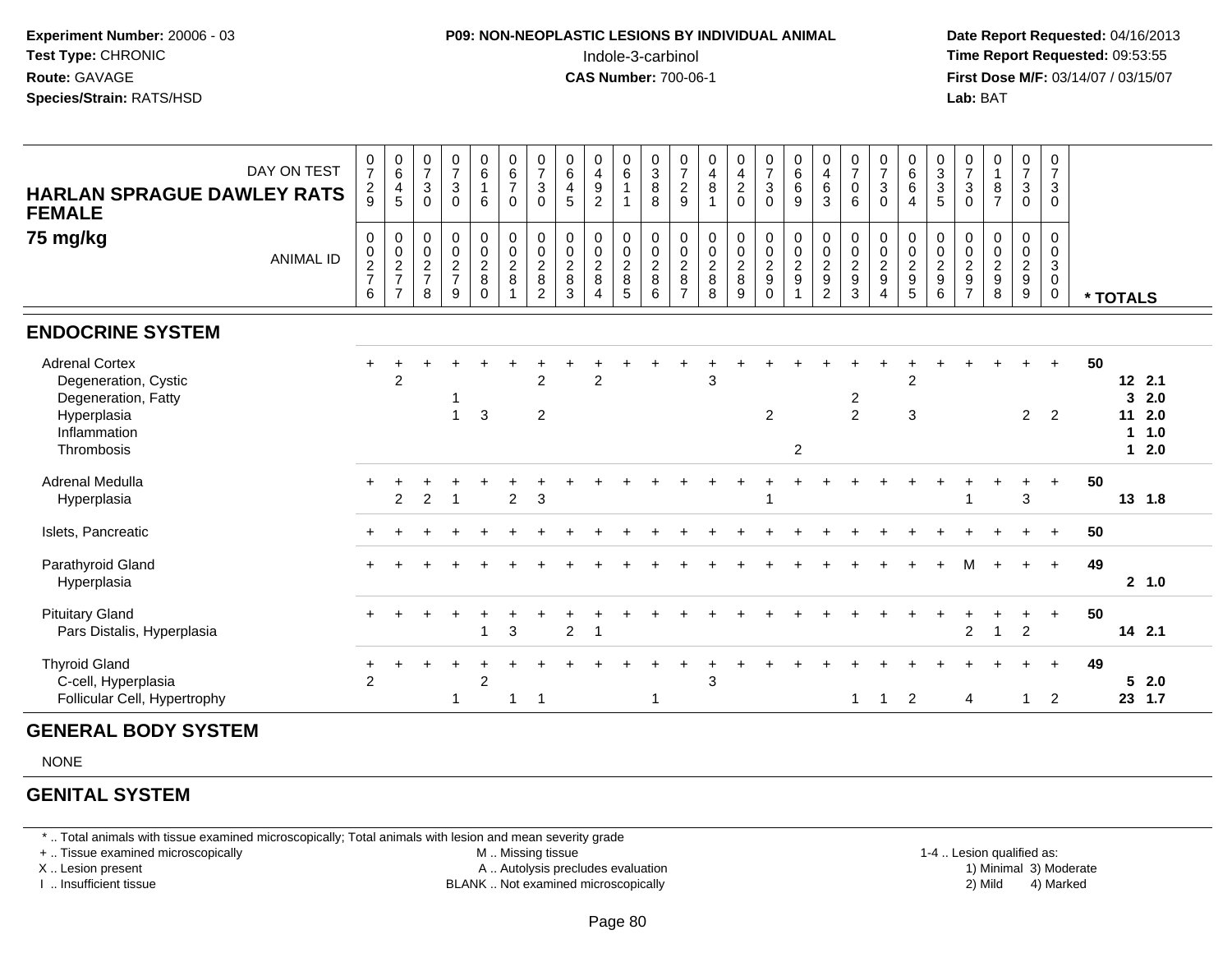## **P09: NON-NEOPLASTIC LESIONS BY INDIVIDUAL ANIMAL**Indole-3-carbinol **Time Report Requested:** 09:53:55

 **Date Report Requested:** 04/16/2013 **First Dose M/F:** 03/14/07 / 03/15/07<br>**Lab: BAT Lab:** BAT

| $\frac{0}{7}$<br>$\frac{2}{9}$               | $_{6}^{\rm 0}$<br>$\overline{4}$<br>$\sqrt{5}$ | $\begin{smallmatrix}0\\7\end{smallmatrix}$<br>3<br>$\mathbf 0$ | $\begin{smallmatrix}0\\7\end{smallmatrix}$<br>$\overline{3}$<br>$\mathbf 0$ | $\begin{array}{c} 0 \\ 6 \end{array}$<br>$\mathbf{1}$<br>6 | $\begin{array}{c} 0 \\ 6 \\ 7 \end{array}$<br>$\mathbf 0$ | $\frac{0}{7}$<br>$\mathbf{3}$<br>$\mathbf 0$                | $\begin{array}{c} 0 \\ 6 \\ 4 \end{array}$<br>5        | $\begin{array}{c} 0 \\ 4 \\ 9 \end{array}$<br>$\overline{2}$      | $\begin{array}{c} 0 \\ 6 \end{array}$  | $\begin{smallmatrix}0\3\8\end{smallmatrix}$<br>8 | $\frac{0}{7}$<br>$\sqrt{2}$<br>9                    | $\begin{array}{c} 0 \\ 4 \\ 8 \end{array}$<br>$\overline{1}$ | $\begin{array}{c} 0 \\ 4 \\ 2 \end{array}$<br>$\mathbf 0$ | $\begin{array}{c} 0 \\ 7 \\ 3 \end{array}$<br>$\mathbf 0$       | $\begin{matrix} 0 \\ 6 \\ 6 \end{matrix}$<br>$\boldsymbol{9}$ | 0<br>$\begin{array}{c} 4 \\ 6 \end{array}$<br>3 | $\frac{0}{7}$<br>$\mathbf 0$<br>6              | $\frac{0}{7}$<br>$\ensuremath{\mathsf{3}}$<br>$\mathbf 0$ | $\begin{array}{c} 0 \\ 6 \end{array}$<br>6<br>4 | $\begin{smallmatrix}0\3\3\end{smallmatrix}$<br>$\sqrt{5}$ | $\frac{0}{7}$<br>$\ensuremath{\mathsf{3}}$<br>$\mathbf 0$ | $\begin{array}{c} 0 \\ 1 \\ 8 \\ 7 \end{array}$ | $\begin{smallmatrix}0\\7\end{smallmatrix}$<br>$\mathsf 3$<br>$\mathbf 0$ | 0<br>$\overline{7}$<br>3<br>$\mathbf 0$                                 |             |                       |                                 |
|----------------------------------------------|------------------------------------------------|----------------------------------------------------------------|-----------------------------------------------------------------------------|------------------------------------------------------------|-----------------------------------------------------------|-------------------------------------------------------------|--------------------------------------------------------|-------------------------------------------------------------------|----------------------------------------|--------------------------------------------------|-----------------------------------------------------|--------------------------------------------------------------|-----------------------------------------------------------|-----------------------------------------------------------------|---------------------------------------------------------------|-------------------------------------------------|------------------------------------------------|-----------------------------------------------------------|-------------------------------------------------|-----------------------------------------------------------|-----------------------------------------------------------|-------------------------------------------------|--------------------------------------------------------------------------|-------------------------------------------------------------------------|-------------|-----------------------|---------------------------------|
| $\pmb{0}$<br>$\pmb{0}$<br>$\frac{2}{7}$<br>6 | $\pmb{0}$<br>$\frac{0}{2}$<br>$\overline{7}$   | 0<br>$\mathbf 0$<br>$\frac{2}{7}$<br>8                         | $\begin{array}{c} 0 \\ 0 \\ 2 \\ 7 \end{array}$<br>9                        | 0<br>$\mathsf{O}\xspace$<br>$\frac{2}{8}$<br>$\Omega$      | $\mathbf 0$<br>$\mathbf 0$<br>$\frac{2}{8}$<br>1          | $\pmb{0}$<br>$\mathbf 0$<br>$\frac{2}{8}$<br>$\overline{2}$ | $\mathsf{O}\xspace$<br>$\pmb{0}$<br>$\frac{2}{8}$<br>3 | $\pmb{0}$<br>$\pmb{0}$<br>$\frac{2}{8}$<br>$\boldsymbol{\Lambda}$ | 0<br>$\mathbf 0$<br>$\frac{2}{8}$<br>5 | $\pmb{0}$<br>$\frac{0}{2}$<br>6                  | 0<br>$\mathsf 0$<br>$\frac{2}{8}$<br>$\overline{7}$ | $\pmb{0}$<br>$\pmb{0}$<br>$\frac{2}{8}$<br>8                 | $\pmb{0}$<br>$\pmb{0}$<br>$\frac{2}{8}$<br>9              | $\mathsf 0$<br>$\mathsf{O}\xspace$<br>$\frac{2}{9}$<br>$\Omega$ | $\pmb{0}$<br>$\frac{0}{2}$<br>$\mathbf{1}$                    | $\pmb{0}$<br>$\mathbf 0$<br>$\frac{2}{9}$       | $\pmb{0}$<br>$\mathsf 0$<br>$\frac{2}{9}$<br>3 | 0<br>$\pmb{0}$<br>$\frac{2}{9}$<br>$\overline{4}$         | 0<br>$\pmb{0}$<br>$\frac{2}{9}$<br>$\sqrt{5}$   | $\mathbf 0$<br>$\mathbf 0$<br>$\frac{2}{9}$<br>6          | 0<br>$\mathbf 0$<br>$\frac{2}{9}$                         | $\pmb{0}$<br>$0$<br>$9$<br>$8$                  | 0<br>$\mathbf 0$<br>$\frac{2}{9}$                                        | $\mathbf 0$<br>$\mathbf 0$<br>$\mathbf 3$<br>$\mathbf 0$<br>$\mathbf 0$ |             |                       |                                 |
| $\ddot{}$<br>$\overline{c}$                  | $\ddot{}$                                      |                                                                |                                                                             |                                                            |                                                           |                                                             |                                                        |                                                                   |                                        |                                                  |                                                     |                                                              |                                                           |                                                                 |                                                               |                                                 |                                                |                                                           |                                                 |                                                           |                                                           |                                                 |                                                                          | $+$                                                                     | 50          |                       | 2.5                             |
| $\ddot{}$<br>3                               | 2                                              | 3                                                              | 3<br>$\overline{2}$                                                         | 3                                                          | $\overline{2}$                                            | $\overline{1}$                                              | 3                                                      |                                                                   | $\overline{2}$                         | $\overline{1}$                                   | $\overline{2}$<br>3                                 | 1                                                            | $\overline{2}$                                            |                                                                 |                                                               |                                                 | $\overline{2}$                                 | 3                                                         | 2                                               |                                                           |                                                           |                                                 | 3                                                                        | $\ddot{}$<br>3                                                          | 50          | $\mathbf{1}$          | 2.0<br>13 2.4<br>3.0            |
| $\div$<br>4<br>3<br>3                        |                                                | 3<br>3<br>3                                                    | $\overline{2}$                                                              | 3<br>$\overline{3}$<br>$\overline{c}$                      | 4<br>$\overline{\mathbf{c}}$                              | $\overline{c}$<br>3                                         |                                                        | 4<br>$\overline{2}$                                               |                                        | -1                                               | $\overline{\mathbf{c}}$                             | $\overline{c}$                                               | $\overline{c}$<br>$\mathbf{1}$                            | $\overline{c}$<br>$\overline{1}$                                |                                                               | $\mathbf{1}$                                    | $\overline{c}$<br>$\overline{1}$               | $\boldsymbol{2}$                                          | 3<br>$\sqrt{2}$<br>3                            | 4<br>$\overline{1}$                                       | 3<br>$\overline{2}$                                       |                                                 | $\mathbf{1}$<br>3                                                        | $+$<br>3                                                                | 50          | 9                     | 3.4<br>2.1<br>1.6<br>18 2.2     |
|                                              |                                                |                                                                |                                                                             |                                                            |                                                           |                                                             |                                                        |                                                                   |                                        |                                                  |                                                     |                                                              |                                                           |                                                                 |                                                               |                                                 |                                                |                                                           |                                                 |                                                           |                                                           |                                                 |                                                                          |                                                                         | $\mathbf 1$ |                       |                                 |
|                                              |                                                |                                                                |                                                                             |                                                            |                                                           |                                                             |                                                        |                                                                   |                                        |                                                  |                                                     |                                                              |                                                           |                                                                 |                                                               |                                                 |                                                |                                                           |                                                 |                                                           |                                                           |                                                 |                                                                          |                                                                         |             |                       |                                 |
| $\overline{c}$                               |                                                | 1                                                              |                                                                             | $\mathbf{1}$                                               | $\overline{c}$                                            |                                                             | $\overline{c}$                                         |                                                                   | $\mathbf{3}$                           | $\overline{1}$                                   |                                                     |                                                              |                                                           |                                                                 | $\overline{2}$                                                |                                                 | $\overline{c}$                                 |                                                           |                                                 | $\mathbf{3}$                                              |                                                           |                                                 |                                                                          | $+$                                                                     | 50          | 1                     | 3.0<br>202.0                    |
| $+$<br>3                                     |                                                |                                                                |                                                                             |                                                            |                                                           |                                                             |                                                        |                                                                   |                                        |                                                  |                                                     |                                                              |                                                           |                                                                 | $\ddot{}$<br>$\overline{c}$                                   |                                                 |                                                |                                                           | $\ddot{}$<br>$\ensuremath{\mathsf{3}}$          |                                                           |                                                           |                                                 |                                                                          |                                                                         | 6           | 1<br>1<br>1<br>1<br>1 | 2.0<br>3.0<br>3.0<br>3.0<br>2.0 |
|                                              |                                                |                                                                |                                                                             |                                                            |                                                           |                                                             |                                                        |                                                                   |                                        |                                                  |                                                     |                                                              |                                                           |                                                                 |                                                               |                                                 |                                                |                                                           |                                                 |                                                           |                                                           |                                                 |                                                                          |                                                                         |             |                       | * TOTALS<br>23<br>12<br>28      |

\* .. Total animals with tissue examined microscopically; Total animals with lesion and mean severity grade

+ .. Tissue examined microscopically

X .. Lesion present

I .. Insufficient tissue

M .. Missing tissue

A .. Autolysis precludes evaluation

BLANK .. Not examined microscopically 2) Mild 4) Marked

1-4 .. Lesion qualified as: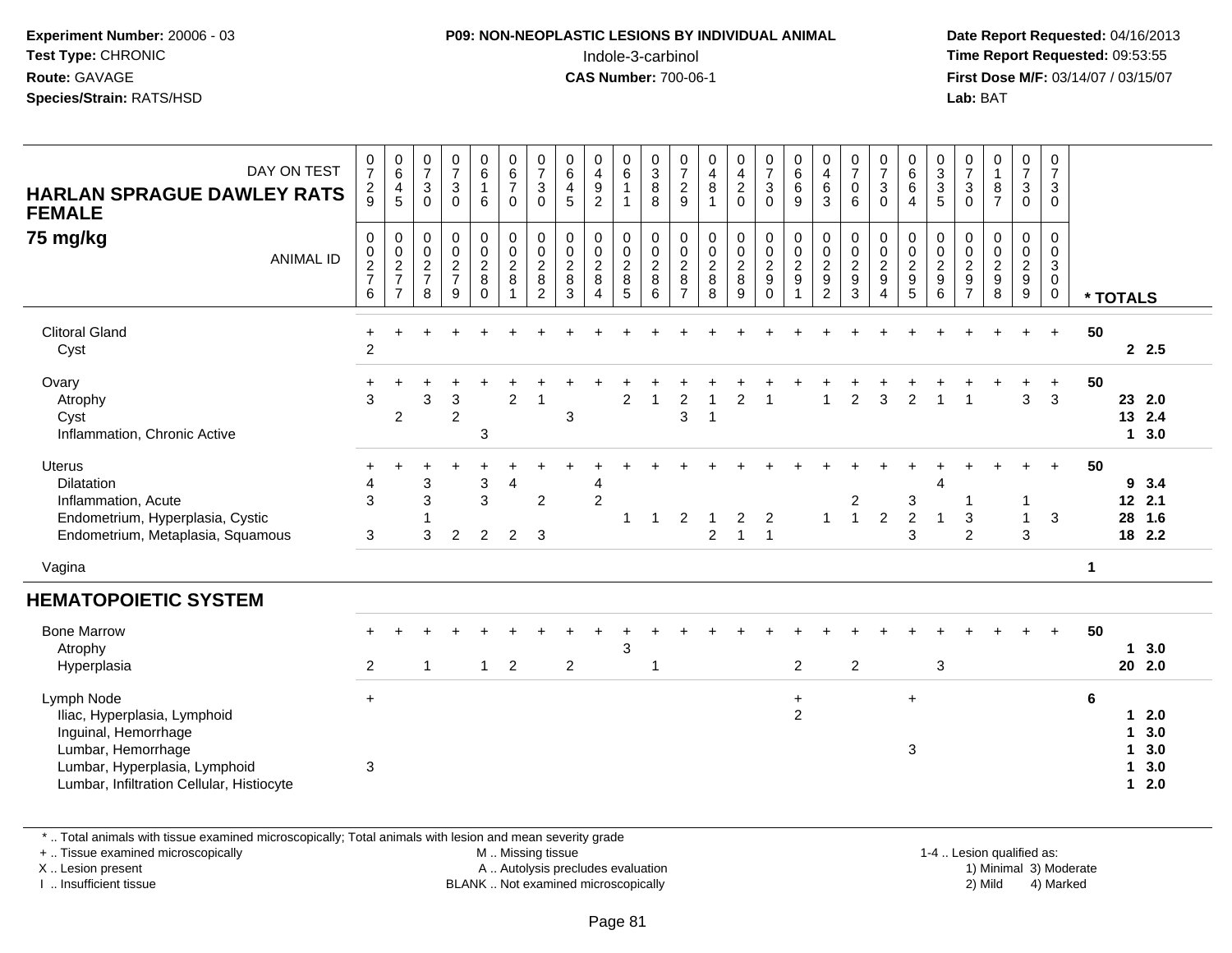# **P09: NON-NEOPLASTIC LESIONS BY INDIVIDUAL ANIMAL**Indole-3-carbinol **Time Report Requested:** 09:53:55

| DAY ON TEST<br><b>HARLAN SPRAGUE DAWLEY RATS</b><br><b>FEMALE</b>                                                                                                                             | $\frac{0}{7}$<br>$\frac{2}{9}$  | $_{6}^{\rm 0}$<br>$\overline{\mathbf{4}}$<br>$\sqrt{5}$ | 0<br>$\overline{7}$<br>$\ensuremath{\mathsf{3}}$<br>$\Omega$ | $\frac{0}{7}$<br>$\sqrt{3}$<br>$\Omega$             | $\begin{array}{c} 0 \\ 6 \end{array}$<br>$\mathbf{1}$<br>$\,6\,$ | $\begin{array}{c} 0 \\ 6 \end{array}$<br>$\overline{7}$<br>$\mathbf 0$ | $\frac{0}{7}$<br>$\mathfrak{S}$<br>$\mathbf{0}$                    | $\begin{array}{c} 0 \\ 6 \end{array}$<br>$\overline{4}$<br>$\overline{5}$         | $_4^{\rm 0}$<br>$\boldsymbol{9}$<br>$\overline{2}$                  | $_{6}^{\rm 0}$<br>$\mathbf{1}$<br>$\mathbf{1}$ | $\begin{smallmatrix}0\3\8\end{smallmatrix}$<br>$\,8\,$        | $\frac{0}{7}$<br>$\sqrt{2}$<br>$\boldsymbol{9}$           | $\pmb{0}$<br>$\overline{4}$<br>$\bf 8$<br>$\overline{1}$    | $_4^{\rm 0}$<br>$\frac{2}{0}$                                     | $\begin{array}{c} 0 \\ 7 \end{array}$<br>$\ensuremath{\mathsf{3}}$<br>$\pmb{0}$ | $\begin{array}{c} 0 \\ 6 \end{array}$<br>$6\phantom{a}$<br>$\boldsymbol{9}$ | $\pmb{0}$<br>$\overline{\mathbf{4}}$<br>$\,6\,$<br>$\mathbf{3}$ | $\frac{0}{7}$<br>$\pmb{0}$<br>6                                  | $\frac{0}{7}$<br>$\ensuremath{\mathsf{3}}$<br>$\pmb{0}$ | $\begin{array}{c} 0 \\ 6 \end{array}$<br>$\,6\,$<br>$\overline{4}$ | $_3^0$<br>$\ensuremath{\mathsf{3}}$<br>5            | $\frac{0}{7}$<br>$\sqrt{3}$<br>$\overline{0}$ | $\begin{smallmatrix}0\\1\end{smallmatrix}$<br>$\bf 8$<br>$\overline{7}$ | $\frac{0}{7}$<br>$\sqrt{3}$<br>$\mathsf{O}\xspace$ | $\frac{0}{7}$<br>$\mathsf 3$<br>$\mathbf 0$                           |                        |              |                       |
|-----------------------------------------------------------------------------------------------------------------------------------------------------------------------------------------------|---------------------------------|---------------------------------------------------------|--------------------------------------------------------------|-----------------------------------------------------|------------------------------------------------------------------|------------------------------------------------------------------------|--------------------------------------------------------------------|-----------------------------------------------------------------------------------|---------------------------------------------------------------------|------------------------------------------------|---------------------------------------------------------------|-----------------------------------------------------------|-------------------------------------------------------------|-------------------------------------------------------------------|---------------------------------------------------------------------------------|-----------------------------------------------------------------------------|-----------------------------------------------------------------|------------------------------------------------------------------|---------------------------------------------------------|--------------------------------------------------------------------|-----------------------------------------------------|-----------------------------------------------|-------------------------------------------------------------------------|----------------------------------------------------|-----------------------------------------------------------------------|------------------------|--------------|-----------------------|
| 75 mg/kg<br><b>ANIMAL ID</b>                                                                                                                                                                  | $\pmb{0}$<br>$\frac{0}{2}$<br>6 | $\pmb{0}$<br>$\frac{0}{2}$<br>$\overline{7}$            | $\mathsf 0$<br>0<br>$\sqrt{2}$<br>$\overline{7}$<br>8        | $\mathbf 0$<br>$\overline{0}$<br>$\frac{2}{7}$<br>9 | 0<br>$\pmb{0}$<br>$\overline{\mathbf{c}}$<br>8<br>$\mathbf 0$    | $\mathbf 0$<br>$\pmb{0}$<br>$\frac{2}{8}$<br>$\overline{1}$            | $\pmb{0}$<br>$\boldsymbol{0}$<br>$\sqrt{2}$<br>8<br>$\overline{2}$ | $\pmb{0}$<br>$\ddot{\mathbf{0}}$<br>$\boldsymbol{2}$<br>$\bf 8$<br>$\overline{3}$ | $\mathbf 0$<br>$\pmb{0}$<br>$\frac{2}{8}$<br>$\boldsymbol{\Lambda}$ | 0<br>$\pmb{0}$<br>$\frac{2}{8}$                | $\mathsf 0$<br>$\mathbf 0$<br>$\frac{2}{8}$<br>$\overline{6}$ | $\pmb{0}$<br>$\pmb{0}$<br>$\frac{2}{8}$<br>$\overline{7}$ | $\mathbf 0$<br>$\pmb{0}$<br>$\frac{2}{8}$<br>$\overline{8}$ | 0<br>$\mathsf 0$<br>$\boldsymbol{2}$<br>$\bf 8$<br>$\overline{9}$ | $\begin{smallmatrix} 0\\0 \end{smallmatrix}$<br>$\frac{2}{9}$                   | $_{\rm 0}^{\rm 0}$<br>$\overline{2}$<br>$\boldsymbol{9}$<br>$\mathbf{1}$    | $\pmb{0}$<br>$\pmb{0}$<br>$\frac{2}{9}$                         | $\mathbf 0$<br>$\overline{0}$<br>$\frac{2}{9}$<br>$\overline{3}$ | 0<br>$\pmb{0}$<br>$\frac{2}{9}$<br>$\overline{4}$       | $\boldsymbol{0}$<br>$0$<br>9<br>9<br>5                             | 0<br>$\pmb{0}$<br>$\overline{\mathbf{c}}$<br>9<br>6 | $\pmb{0}$<br>$\mathbf 0$<br>$\frac{2}{9}$     | $\mathsf 0$<br>$\pmb{0}$<br>$\frac{2}{9}$                               | $\pmb{0}$<br>$\mathbf 0$<br>$\frac{2}{9}$          | $\mathbf 0$<br>$\pmb{0}$<br>$\mathsf 3$<br>$\mathbf 0$<br>$\mathbf 0$ |                        | * TOTALS     |                       |
| Lymph Node, Mandibular                                                                                                                                                                        |                                 |                                                         |                                                              |                                                     |                                                                  |                                                                        |                                                                    |                                                                                   |                                                                     |                                                |                                                               |                                                           |                                                             |                                                                   |                                                                                 |                                                                             |                                                                 |                                                                  |                                                         |                                                                    |                                                     |                                               |                                                                         |                                                    | $\overline{+}$                                                        | 49                     |              |                       |
| Lymph Node, Mesenteric                                                                                                                                                                        |                                 |                                                         |                                                              |                                                     |                                                                  |                                                                        |                                                                    |                                                                                   |                                                                     |                                                |                                                               |                                                           |                                                             |                                                                   |                                                                                 |                                                                             |                                                                 |                                                                  |                                                         |                                                                    |                                                     |                                               |                                                                         |                                                    | $\overline{ }$                                                        | 50                     |              |                       |
| Spleen<br>Hematopoietic Cell Proliferation                                                                                                                                                    | $\ddot{}$<br>$\overline{c}$     | $\div$                                                  |                                                              |                                                     | 3                                                                | 3                                                                      | $\mathcal{P}$                                                      | 3                                                                                 | $\Delta$                                                            | $\overline{2}$                                 |                                                               |                                                           |                                                             | $\mathfrak{p}$                                                    |                                                                                 | 3                                                                           |                                                                 | $\mathcal{P}$                                                    |                                                         | 3                                                                  | 3                                                   | $\overline{2}$                                |                                                                         | $+$                                                | $\ddot{}$<br>$\overline{2}$                                           | 50                     |              | 32 2.4                |
| Thymus<br>Atrophy<br>Inflammation<br>Epithelial Cell, Hyperplasia                                                                                                                             | +<br>3                          | ÷                                                       |                                                              |                                                     | 4                                                                |                                                                        | $\boldsymbol{2}$                                                   | 3                                                                                 | $\overline{4}$                                                      | $\overline{2}$                                 | 3                                                             |                                                           |                                                             | 4<br>3                                                            | $\mathbf{1}$                                                                    | $\mathbf{3}$                                                                |                                                                 | 4                                                                | 1                                                       | 3                                                                  |                                                     | $\overline{c}$                                | $\overline{2}$                                                          | ٠<br>3                                             | $\ddot{}$<br>$\overline{1}$                                           | 50                     | $\mathbf{1}$ | 31 2.3<br>3.0<br>43.3 |
| <b>INTEGUMENTARY SYSTEM</b>                                                                                                                                                                   |                                 |                                                         |                                                              |                                                     |                                                                  |                                                                        |                                                                    |                                                                                   |                                                                     |                                                |                                                               |                                                           |                                                             |                                                                   |                                                                                 |                                                                             |                                                                 |                                                                  |                                                         |                                                                    |                                                     |                                               |                                                                         |                                                    |                                                                       |                        |              |                       |
| <b>Mammary Gland</b><br>Hyperplasia<br>Inflammation                                                                                                                                           | $\sqrt{3}$                      |                                                         |                                                              |                                                     |                                                                  |                                                                        |                                                                    |                                                                                   |                                                                     |                                                |                                                               |                                                           |                                                             |                                                                   |                                                                                 |                                                                             |                                                                 |                                                                  |                                                         |                                                                    |                                                     |                                               |                                                                         |                                                    |                                                                       | 50                     |              | $3 - 1.0$<br>13.0     |
| Skin<br>Cyst Epithelial Inclusion                                                                                                                                                             | $+$                             |                                                         |                                                              |                                                     |                                                                  |                                                                        |                                                                    |                                                                                   |                                                                     |                                                |                                                               |                                                           |                                                             |                                                                   |                                                                                 |                                                                             |                                                                 |                                                                  |                                                         |                                                                    |                                                     |                                               |                                                                         |                                                    | $+$                                                                   | 50                     | $\mathbf{1}$ |                       |
| <b>MUSCULOSKELETAL SYSTEM</b>                                                                                                                                                                 |                                 |                                                         |                                                              |                                                     |                                                                  |                                                                        |                                                                    |                                                                                   |                                                                     |                                                |                                                               |                                                           |                                                             |                                                                   |                                                                                 |                                                                             |                                                                 |                                                                  |                                                         |                                                                    |                                                     |                                               |                                                                         |                                                    |                                                                       |                        |              |                       |
| <b>Bone</b><br>Fibrous Osteodystrophy                                                                                                                                                         |                                 |                                                         |                                                              |                                                     | 3                                                                |                                                                        |                                                                    |                                                                                   |                                                                     |                                                |                                                               |                                                           |                                                             |                                                                   |                                                                                 |                                                                             |                                                                 |                                                                  |                                                         |                                                                    |                                                     |                                               |                                                                         |                                                    | $+$                                                                   | 50                     |              | 13.0                  |
| <b>NERVOUS SYSTEM</b>                                                                                                                                                                         |                                 |                                                         |                                                              |                                                     |                                                                  |                                                                        |                                                                    |                                                                                   |                                                                     |                                                |                                                               |                                                           |                                                             |                                                                   |                                                                                 |                                                                             |                                                                 |                                                                  |                                                         |                                                                    |                                                     |                                               |                                                                         |                                                    |                                                                       |                        |              |                       |
| <b>Brain</b><br><b>Gliosis</b>                                                                                                                                                                |                                 |                                                         |                                                              |                                                     |                                                                  |                                                                        |                                                                    |                                                                                   |                                                                     |                                                |                                                               |                                                           |                                                             |                                                                   |                                                                                 |                                                                             |                                                                 |                                                                  |                                                         |                                                                    |                                                     |                                               | $\ddot{}$<br>$\overline{2}$                                             | ÷.                                                 | $+$                                                                   | 50                     |              | $12.0$                |
| *  Total animals with tissue examined microscopically; Total animals with lesion and mean severity grade<br>+  Tissue examined microscopically<br>X  Lesion present<br>I  Insufficient tissue |                                 |                                                         |                                                              |                                                     |                                                                  | M  Missing tissue                                                      |                                                                    | A  Autolysis precludes evaluation<br>BLANK  Not examined microscopically          |                                                                     |                                                |                                                               |                                                           |                                                             |                                                                   |                                                                                 |                                                                             |                                                                 |                                                                  |                                                         |                                                                    |                                                     |                                               | 2) Mild                                                                 | 1-4  Lesion qualified as:                          | 4) Marked                                                             | 1) Minimal 3) Moderate |              |                       |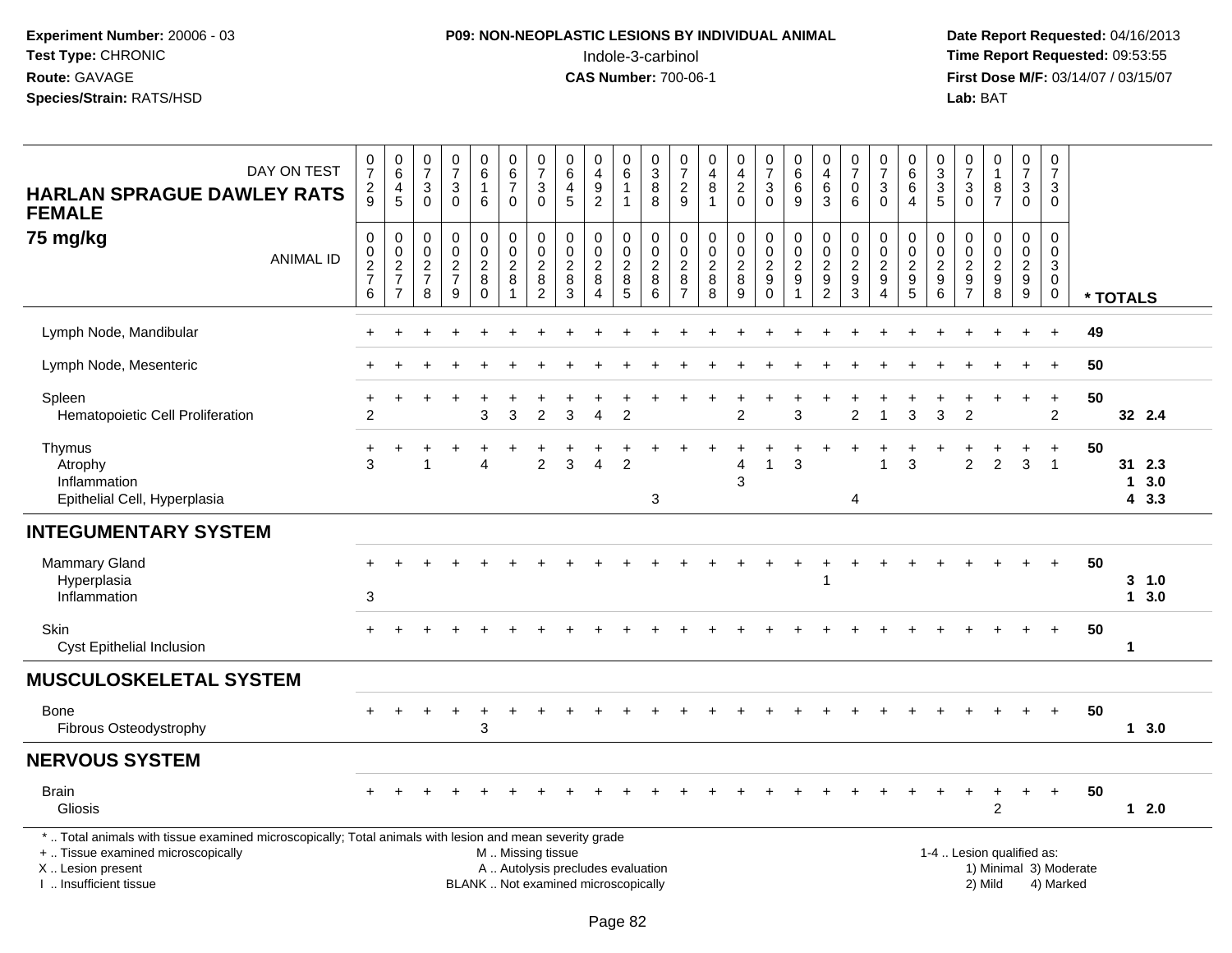| Experiment Number: 20006 - 03<br>Test Type: CHRONIC<br>Route: GAVAGE<br>Species/Strain: RATS/HSD                                                                    |                  |                                              |                                                                   |                                                       |                                                                       |                                                   |                                                           |                                                                                | P09: NON-NEOPLASTIC LESIONS BY INDIVIDUAL ANIMAL<br>Indole-3-carbinol<br><b>CAS Number: 700-06-1</b> |                                              |                                                     |                                                               |                                                     |                                                         |                                                        |                                                                           |                                                                       |                                                              |                                                 |                                                                                |                                          |                                                 | Lab: BAT                                                                    |                                                            |                                                     | Date Report Requested: 04/16/2013<br>Time Report Requested: 09:53:55<br>First Dose M/F: 03/14/07 / 03/15/07 |                                                                       |                                    |
|---------------------------------------------------------------------------------------------------------------------------------------------------------------------|------------------|----------------------------------------------|-------------------------------------------------------------------|-------------------------------------------------------|-----------------------------------------------------------------------|---------------------------------------------------|-----------------------------------------------------------|--------------------------------------------------------------------------------|------------------------------------------------------------------------------------------------------|----------------------------------------------|-----------------------------------------------------|---------------------------------------------------------------|-----------------------------------------------------|---------------------------------------------------------|--------------------------------------------------------|---------------------------------------------------------------------------|-----------------------------------------------------------------------|--------------------------------------------------------------|-------------------------------------------------|--------------------------------------------------------------------------------|------------------------------------------|-------------------------------------------------|-----------------------------------------------------------------------------|------------------------------------------------------------|-----------------------------------------------------|-------------------------------------------------------------------------------------------------------------|-----------------------------------------------------------------------|------------------------------------|
| <b>HARLAN SPRAGUE DAWLEY RATS</b><br><b>FEMALE</b>                                                                                                                  | DAY ON TEST      | $\pmb{0}$<br>$\overline{7}$<br>$\frac{2}{9}$ | $\begin{array}{c} 0 \\ 6 \end{array}$<br>$\frac{4}{5}$            | $\frac{0}{7}$<br>3<br>$\Omega$                        | 0<br>$\overline{7}$<br>3<br>$\Omega$                                  | 0<br>6<br>6                                       | $\begin{array}{c} 0 \\ 6 \\ 7 \end{array}$<br>$\mathbf 0$ | $\frac{0}{7}$<br>$\mathsf 3$<br>$\overline{0}$                                 | 0<br>$\,6\,$<br>4<br>5                                                                               | 0<br>4<br>$\boldsymbol{9}$<br>$\overline{2}$ | 0<br>6<br>$\mathbf{1}$<br>$\mathbf{1}$              | $\begin{smallmatrix}0\3\8\end{smallmatrix}$<br>$\overline{8}$ | $\frac{0}{7}$<br>$\frac{2}{9}$                      | 0<br>$\overline{\mathbf{4}}$<br>$\bf 8$<br>$\mathbf{1}$ | 0<br>$\overline{4}$<br>$\boldsymbol{2}$<br>$\mathbf 0$ | $\begin{array}{c} 0 \\ 7 \end{array}$<br>3<br>$\mathbf 0$                 | 0<br>$\,6\,$<br>$\,6$<br>9                                            | $\begin{smallmatrix}0\0\4\end{smallmatrix}$<br>$\frac{6}{3}$ | $\frac{0}{7}$<br>$\mathbf 0$<br>$6^{\circ}$     | $\frac{0}{7}$<br>$\ensuremath{\mathsf{3}}$<br>$\bar{0}$                        | 0<br>$\,6\,$<br>6<br>$\overline{4}$      | $\begin{array}{c} 0 \\ 3 \\ 3 \\ 5 \end{array}$ | $\frac{0}{7}$<br>3<br>$\Omega$                                              | 0<br>$\mathbf{1}$<br>$\begin{array}{c} 8 \\ 7 \end{array}$ | 0<br>$\boldsymbol{7}$<br>3<br>$\mathbf 0$           | 0<br>$\overline{7}$<br>3<br>$\Omega$                                                                        |                                                                       |                                    |
| 75 mg/kg                                                                                                                                                            | <b>ANIMAL ID</b> | 0<br>$\mathbf 0$<br>$\frac{2}{7}$<br>6       | 0<br>$\begin{array}{c} 0 \\ 2 \\ 7 \end{array}$<br>$\overline{7}$ | 0<br>$\mathsf 0$<br>$\sqrt{2}$<br>$\overline{7}$<br>8 | $\mathbf 0$<br>$\mathbf 0$<br>$\overline{2}$<br>$\boldsymbol{7}$<br>9 | 0<br>$\pmb{0}$<br>$\overline{c}$<br>8<br>$\Omega$ | 0<br>$\mathsf 0$<br>$\frac{2}{8}$<br>$\mathbf{1}$         | 0<br>$\pmb{0}$<br>$\sqrt{2}$<br>$\begin{smallmatrix} 8 \\ 2 \end{smallmatrix}$ | $\mathbf 0$<br>$\mathbf 0$<br>$\boldsymbol{2}$<br>$\bf 8$<br>$\mathbf{3}$                            | 0<br>$\Omega$<br>$\overline{2}$<br>8<br>4    | $\Omega$<br>$\mathbf 0$<br>$\overline{c}$<br>8<br>5 | $\mathbf 0$<br>$\pmb{0}$<br>$\sqrt{2}$<br>$\,8\,$<br>6        | 0<br>$\mathbf 0$<br>$\overline{c}$<br>$\frac{8}{7}$ | 0<br>$\mathsf 0$<br>$\boldsymbol{2}$<br>8<br>8          | 0<br>$\mathbf 0$<br>$\overline{c}$<br>$\bf 8$<br>9     | $\Omega$<br>$\mathbf 0$<br>$\overline{c}$<br>$\boldsymbol{9}$<br>$\Omega$ | $\mathbf 0$<br>$\mathbf 0$<br>$\overline{c}$<br>$\boldsymbol{9}$<br>1 | 0<br>$\pmb{0}$<br>$\frac{2}{9}$                              | 0<br>$\mathbf 0$<br>$\sqrt{2}$<br>$\frac{9}{3}$ | $\mathbf 0$<br>$\mathbf 0$<br>$\sqrt{2}$<br>$\boldsymbol{9}$<br>$\overline{4}$ | 0<br>$\mathbf 0$<br>$\sqrt{2}$<br>9<br>5 | $\Omega$<br>0<br>$\overline{c}$<br>9<br>6       | $\Omega$<br>$\mathbf 0$<br>$\sqrt{2}$<br>$\boldsymbol{9}$<br>$\overline{7}$ | 0<br>$\mathsf 0$<br>$\sqrt{2}$<br>9<br>8                   | $\Omega$<br>$\mathbf 0$<br>$\overline{2}$<br>9<br>9 | $\Omega$<br>$\Omega$<br>3<br>0<br>0                                                                         | * TOTALS                                                              |                                    |
| Inflammation<br>Meninges, Pigmentation, Lipofuscin                                                                                                                  |                  |                                              |                                                                   |                                                       |                                                                       | $\overline{c}$                                    |                                                           |                                                                                |                                                                                                      |                                              |                                                     |                                                               |                                                     |                                                         |                                                        |                                                                           |                                                                       |                                                              |                                                 |                                                                                |                                          |                                                 |                                                                             |                                                            |                                                     |                                                                                                             |                                                                       | $12.0$<br>$1 1.0$                  |
| <b>Peripheral Nerve</b>                                                                                                                                             |                  |                                              |                                                                   |                                                       |                                                                       |                                                   |                                                           |                                                                                |                                                                                                      |                                              |                                                     |                                                               |                                                     |                                                         |                                                        |                                                                           |                                                                       |                                                              |                                                 |                                                                                |                                          |                                                 |                                                                             | $\ddot{}$                                                  |                                                     |                                                                                                             | $\mathbf{2}$                                                          |                                    |
| Spinal Cord<br>Hemorrhage<br>Necrosis                                                                                                                               |                  |                                              |                                                                   |                                                       |                                                                       |                                                   |                                                           |                                                                                |                                                                                                      |                                              |                                                     |                                                               |                                                     |                                                         |                                                        |                                                                           |                                                                       |                                                              |                                                 |                                                                                |                                          |                                                 |                                                                             |                                                            |                                                     |                                                                                                             | $\mathbf 1$<br>$\mathbf{1}$                                           | 2.0<br>$12.0$                      |
| <b>RESPIRATORY SYSTEM</b>                                                                                                                                           |                  |                                              |                                                                   |                                                       |                                                                       |                                                   |                                                           |                                                                                |                                                                                                      |                                              |                                                     |                                                               |                                                     |                                                         |                                                        |                                                                           |                                                                       |                                                              |                                                 |                                                                                |                                          |                                                 |                                                                             |                                                            |                                                     |                                                                                                             |                                                                       |                                    |
| Lung<br>Atelectasis<br>Foreign Body<br>Inflammation, Chronic<br>Alveolus, Infiltration Cellular, Histiocyte<br>Bronchiole, Hyperplasia<br>Mediastinum, Inflammation |                  | 3                                            |                                                                   |                                                       | 3                                                                     | -1                                                | $\overline{1}$                                            |                                                                                |                                                                                                      | $\mathbf{1}$                                 | 1<br>$\mathbf{1}$                                   | $\overline{c}$                                                | 3                                                   |                                                         | Χ<br>4<br>$\overline{c}$                               | $\overline{2}$                                                            | 3                                                                     | $\overline{1}$<br>$\overline{1}$                             | 3<br>3                                          | X<br>$\ensuremath{\mathsf{3}}$<br>$\overline{2}$                               | 3<br>$\mathbf{1}$                        |                                                 | $\sqrt{3}$                                                                  |                                                            | $\overline{2}$                                      | 3                                                                                                           | 50<br>$\mathbf 1$<br>$\mathbf{2}$<br>30 <sup>°</sup><br>16<br>1<br>1. | 2.2<br>1.5<br>3.0<br>3.0<br>$12.0$ |
| Pleura, Inflammation, Chronic Active<br>Nose<br>Foreign Body<br>Inflammation, Chronic Active<br>Glands, Olfactory Epithelium, Hyperplasia                           |                  |                                              |                                                                   |                                                       |                                                                       | 3                                                 | $\mathbf 1$                                               |                                                                                |                                                                                                      |                                              |                                                     |                                                               |                                                     |                                                         |                                                        |                                                                           |                                                                       |                                                              |                                                 |                                                                                |                                          |                                                 |                                                                             |                                                            |                                                     |                                                                                                             | 50<br>$\mathbf 2$                                                     | 4<br>1.8<br>1 1.0                  |

#### Trachea<sup>+</sup>Epithelium, Necrosis **1 2.0**

### **SPECIAL SENSES SYSTEM**

\* .. Total animals with tissue examined microscopically; Total animals with lesion and mean severity grade

+ .. Tissue examined microscopically

X .. Lesion present

I .. Insufficient tissue

M .. Missing tissue

BLANK .. Not examined microscopically

1-4 .. Lesion qualified as:<br>1) Minimal 3) Moderate A .. Autolysis precludes evaluation and the series of the series of the series of the series of the series of the series of the series of the series of the series of the series of the series of the series of the series of

<sup>+</sup> <sup>+</sup> <sup>+</sup> <sup>+</sup> <sup>+</sup> <sup>+</sup> <sup>+</sup> <sup>+</sup> <sup>+</sup> <sup>+</sup> <sup>+</sup> <sup>+</sup> <sup>+</sup> <sup>+</sup> <sup>+</sup> <sup>+</sup> <sup>+</sup> <sup>+</sup> <sup>+</sup> <sup>+</sup> <sup>+</sup> <sup>+</sup> <sup>+</sup> <sup>+</sup> **<sup>50</sup>**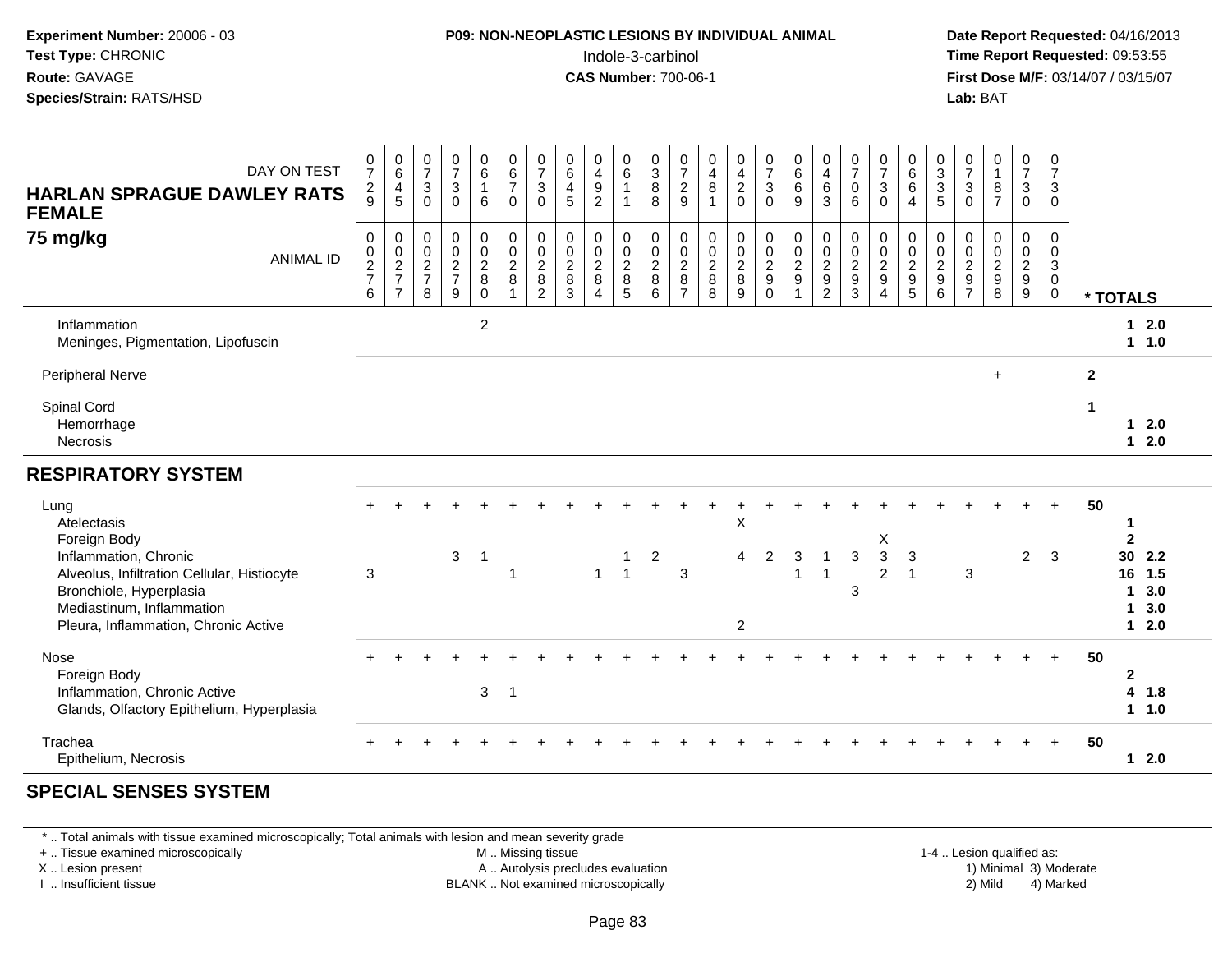## **P09: NON-NEOPLASTIC LESIONS BY INDIVIDUAL ANIMAL**Indole-3-carbinol **Time Report Requested:** 09:53:55

 **Date Report Requested:** 04/16/2013 **First Dose M/F:** 03/14/07 / 03/15/07<br>**Lab: BAT Lab:** BAT

| <b>HARLAN SPRAGUE DAWLEY RATS</b><br><b>FEMALE</b> | DAY ON TEST      | 0<br>$\overline{7}$<br>$\frac{2}{9}$ | $\begin{array}{c} 0 \\ 6 \end{array}$<br>$\overline{4}$<br>$\overline{5}$ | 0<br>$\overline{ }$<br>3<br>$\Omega$ | $\pmb{0}$<br>$\overline{7}$<br>$\mathbf{3}$<br>$\mathbf 0$ | $\pmb{0}$<br>6<br>6                      | 0<br>6<br>$\overline{ }$<br>$\mathbf 0$ | $\boldsymbol{0}$<br>$\overline{7}$<br>$\sqrt{3}$<br>$\boldsymbol{0}$ | $\pmb{0}$<br>$\,6$<br>$\overline{4}$<br>5 | $\mathbf 0$<br>4<br>$\boldsymbol{9}$<br>$\overline{2}$ | 0<br>6                  | $_{3}^{\rm 0}$<br>$\,8\,$<br>8                        | 0<br>$\overline{ }$<br>$\frac{2}{9}$               | $\pmb{0}$<br>$\overline{\mathbf{4}}$<br>$\bf 8$<br>$\overline{A}$ | $\pmb{0}$<br>$\overline{\mathbf{4}}$<br>$^2_{0}$ | 0<br>$\overline{7}$<br>3<br>0       | $\begin{array}{c} 0 \\ 6 \end{array}$<br>6<br>9 | 0<br>$\overline{\mathbf{4}}$<br>$\,6\,$<br>3                | 0<br>$\overline{ }$<br>0<br>6   | 0<br>$\overline{z}$<br>$\sqrt{3}$<br>$\mathbf 0$  | 0<br>6<br>6<br>4             | 0<br>$\sqrt{3}$<br>$\ensuremath{\mathsf{3}}$<br>5         | 0<br>$\overline{ }$<br>3<br>0                       | $\pmb{0}$<br>$\bf8$<br>$\overline{7}$             | 0<br>$\overline{ }$<br>$\ensuremath{\mathsf{3}}$<br>0 | 0<br>$\overline{7}$<br>$\mathsf 3$<br>$\mathbf 0$              |    |           |
|----------------------------------------------------|------------------|--------------------------------------|---------------------------------------------------------------------------|--------------------------------------|------------------------------------------------------------|------------------------------------------|-----------------------------------------|----------------------------------------------------------------------|-------------------------------------------|--------------------------------------------------------|-------------------------|-------------------------------------------------------|----------------------------------------------------|-------------------------------------------------------------------|--------------------------------------------------|-------------------------------------|-------------------------------------------------|-------------------------------------------------------------|---------------------------------|---------------------------------------------------|------------------------------|-----------------------------------------------------------|-----------------------------------------------------|---------------------------------------------------|-------------------------------------------------------|----------------------------------------------------------------|----|-----------|
| 75 mg/kg                                           | <b>ANIMAL ID</b> | 0<br>$\pmb{0}$<br>$\frac{2}{7}$<br>6 | 00027<br>$\overline{7}$                                                   | 0<br>$\pmb{0}$<br>$\frac{2}{7}$<br>8 | $\pmb{0}$<br>$\frac{2}{7}$<br>9                            | 0<br>$\mathsf 0$<br>$_{8}^2$<br>$\Omega$ | 0<br>0<br>$\frac{2}{8}$                 | $\pmb{0}$<br>$\pmb{0}$<br>$\frac{2}{8}$<br>$\overline{c}$            | 0<br>$\pmb{0}$<br>$\frac{2}{8}$<br>3      | $\pmb{0}$<br>$\overline{c}$<br>8<br>$\overline{4}$     | 0<br>0<br>$_{8}^2$<br>5 | $\boldsymbol{0}$<br>$\mathsf 0$<br>$\frac{2}{8}$<br>6 | 0<br>$\mathbf 0$<br>$_{\rm 8}^2$<br>$\overline{ }$ | $\pmb{0}$<br>$\pmb{0}$<br>$\frac{2}{8}$<br>8                      | $\pmb{0}$<br>$\pmb{0}$<br>$\frac{2}{8}$<br>9     | 0<br>0<br>$\frac{2}{9}$<br>$\Omega$ | 0<br>$\mathbf 0$<br>$\frac{2}{9}$               | $\mathbf 0$<br>$\pmb{0}$<br>$\frac{2}{9}$<br>$\overline{c}$ | $\pmb{0}$<br>$\frac{2}{9}$<br>3 | 0<br>$\pmb{0}$<br>$\frac{2}{9}$<br>$\overline{4}$ | 0<br>0<br>$\frac{2}{9}$<br>5 | 0<br>$\pmb{0}$<br>$\overline{c}$<br>$\boldsymbol{9}$<br>6 | 0<br>$\overline{\mathbf{c}}$<br>9<br>$\overline{ }$ | $\pmb{0}$<br>$\boldsymbol{2}$<br>$\mathsf g$<br>8 | 0<br>0<br>$\frac{2}{9}$<br>9                          | 0<br>$\mathbf 0$<br>$\mathbf{3}$<br>$\mathbf 0$<br>$\mathbf 0$ |    | * TOTALS  |
| Eye<br>Inflammation                                |                  |                                      |                                                                           |                                      |                                                            |                                          |                                         |                                                                      |                                           |                                                        |                         |                                                       |                                                    |                                                                   |                                                  |                                     |                                                 |                                                             |                                 |                                                   |                              |                                                           |                                                     | 3                                                 | $\div$                                                | $+$                                                            | 50 | 3.0       |
| <b>Harderian Gland</b><br>Inflammation             |                  | $+$                                  |                                                                           |                                      |                                                            | $\mathbf +$<br>2                         |                                         |                                                                      |                                           |                                                        |                         |                                                       |                                                    |                                                                   |                                                  |                                     |                                                 |                                                             |                                 |                                                   |                              |                                                           |                                                     |                                                   | $+$                                                   | $+$                                                            | 50 | 2.0       |
| <b>URINARY SYSTEM</b>                              |                  |                                      |                                                                           |                                      |                                                            |                                          |                                         |                                                                      |                                           |                                                        |                         |                                                       |                                                    |                                                                   |                                                  |                                     |                                                 |                                                             |                                 |                                                   |                              |                                                           |                                                     |                                                   |                                                       |                                                                |    |           |
| Kidney<br>Nephropathy                              |                  | $\overline{2}$                       | 3                                                                         | 2                                    |                                                            | 3                                        |                                         | 3                                                                    |                                           | $\overline{2}$                                         |                         |                                                       |                                                    |                                                                   |                                                  | 2                                   | 2                                               |                                                             | 4                               | $\overline{2}$                                    | 2                            |                                                           |                                                     |                                                   | +<br>3                                                | $+$                                                            | 50 | 41<br>2.0 |
| <b>Urinary Bladder</b>                             |                  |                                      |                                                                           |                                      |                                                            |                                          |                                         |                                                                      |                                           |                                                        |                         |                                                       |                                                    |                                                                   |                                                  |                                     |                                                 |                                                             |                                 |                                                   |                              |                                                           |                                                     |                                                   | $\div$                                                |                                                                | 50 |           |

\* .. Total animals with tissue examined microscopically; Total animals with lesion and mean severity grade

+ .. Tissue examined microscopically

X .. Lesion present

I .. Insufficient tissue

 M .. Missing tissueA .. Autolysis precludes evaluation

 1-4 .. Lesion qualified as: BLANK .. Not examined microscopically 2) Mild 4) Marked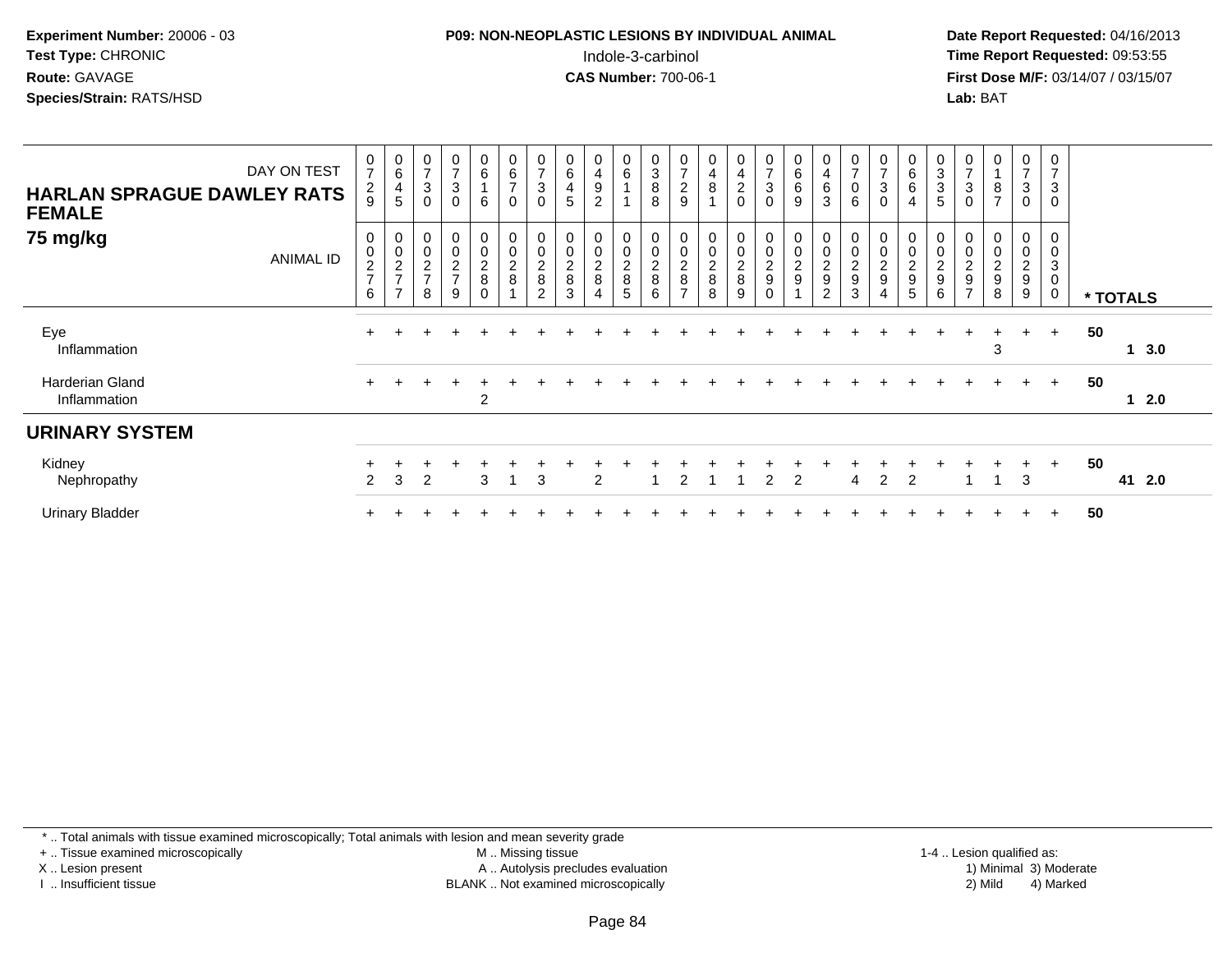## **P09: NON-NEOPLASTIC LESIONS BY INDIVIDUAL ANIMAL**Indole-3-carbinol **Time Report Requested:** 09:53:55

 **Date Report Requested:** 04/16/2013 **First Dose M/F:** 03/14/07 / 03/15/07<br>**Lab: BAT** 

| DAY ON TEST<br><b>HARLAN SPRAGUE DAWLEY RATS</b><br><b>FEMALE</b>                                             | $_{6}^{\rm 0}$<br>1<br>$\mathbf{1}$          | $\begin{smallmatrix}0\\4\end{smallmatrix}$<br>$\overline{4}$<br>$\,6$ | $\begin{array}{c} 0 \\ 6 \end{array}$<br>$\mathbf{1}$<br>5 | $\begin{array}{c} 0 \\ 7 \end{array}$<br>$\mathsf 3$<br>$\mathbf 0$                    | $\begin{array}{c} 0 \\ 7 \end{array}$<br>$\mathbf{3}$<br>$\mathbf 0$ | $\begin{array}{c} 0 \\ 7 \end{array}$<br>$\mathbf{3}$<br>$\mathbf 0$ | $\begin{array}{c} 0 \\ 5 \end{array}$<br>$\overline{4}$<br>8 | $_{6}^{\rm 0}$<br>$\mathbf 3$<br>9       | $\frac{0}{7}$<br>3<br>$\Omega$       | $\begin{array}{c} 0 \\ 5 \\ 1 \end{array}$<br>6               | $\frac{0}{7}$<br>$\sqrt{3}$<br>$\mathbf 0$ | $\frac{0}{7}$<br>$\overline{c}$<br>9           | $\frac{0}{2}$<br>9                                  | $\begin{array}{c} 0 \\ 6 \end{array}$<br>$\bf8$<br>8               | $\pmb{0}$<br>$\,6\,$<br>$\, 8$<br>8               | $\frac{0}{7}$<br>$\overline{c}$<br>$\overline{7}$ | $\begin{array}{c} 0 \\ 5 \\ 9 \end{array}$<br>$6\phantom{1}$ | $\frac{0}{7}$<br>$\overline{a}$<br>9    | $_{6}^{\rm 0}$<br>$\mathbf 0$<br>8                      | $\begin{array}{c} 0 \\ 6 \end{array}$<br>$\overline{\mathbf{4}}$<br>$\overline{5}$ | $0$<br>5<br>2<br>6                                                  | $\begin{array}{c} 0 \\ 6 \end{array}$<br>$\overline{4}$<br>5 | $\begin{array}{c} 0 \\ 6 \\ 3 \end{array}$<br>$\mathbf{1}$   | $_{3}^{\rm 0}$<br>9<br>3                    | 0<br>$\overline{7}$<br>$\overline{2}$<br>9                     |                   |
|---------------------------------------------------------------------------------------------------------------|----------------------------------------------|-----------------------------------------------------------------------|------------------------------------------------------------|----------------------------------------------------------------------------------------|----------------------------------------------------------------------|----------------------------------------------------------------------|--------------------------------------------------------------|------------------------------------------|--------------------------------------|---------------------------------------------------------------|--------------------------------------------|------------------------------------------------|-----------------------------------------------------|--------------------------------------------------------------------|---------------------------------------------------|---------------------------------------------------|--------------------------------------------------------------|-----------------------------------------|---------------------------------------------------------|------------------------------------------------------------------------------------|---------------------------------------------------------------------|--------------------------------------------------------------|--------------------------------------------------------------|---------------------------------------------|----------------------------------------------------------------|-------------------|
| 150 mg/kg<br><b>ANIMAL ID</b>                                                                                 | $\pmb{0}$<br>$\frac{0}{3}$<br>$\overline{1}$ | $\begin{matrix} 0 \\ 0 \\ 3 \end{matrix}$<br>$^{\rm 0}_{\rm 2}$       | $\mathbf 0$<br>$_{3}^{\rm 0}$<br>$\boldsymbol{0}$<br>3     | $\begin{smallmatrix}0\\0\\3\end{smallmatrix}$<br>$\mathbf 0$<br>$\boldsymbol{\Lambda}$ | 0<br>$\overline{0}$<br>$\ensuremath{\mathsf{3}}$<br>$\pmb{0}$<br>5   | $\mathbf 0$<br>$\overline{0}$<br>$\overline{3}$<br>$\mathbf 0$<br>6  | 0<br>$\mathbf 0$<br>3<br>0<br>$\overline{7}$                 | 0<br>$\frac{0}{3}$<br>$_{\rm 8}^{\rm 0}$ | 0<br>$\frac{0}{3}$<br>$\pmb{0}$<br>9 | $\begin{matrix} 0 \\ 0 \\ 3 \\ 1 \end{matrix}$<br>$\mathbf 0$ | $\pmb{0}$<br>$\frac{0}{3}$<br>$\mathbf{1}$ | $\mathbf 0$<br>$_{3}^{\rm 0}$<br>$\frac{1}{2}$ | $\begin{matrix} 0 \\ 0 \\ 3 \\ 1 \end{matrix}$<br>3 | $\begin{smallmatrix}0\0\0\3\end{smallmatrix}$<br>$\mathbf{1}$<br>4 | $\mathbf 0$<br>$\frac{0}{3}$<br>$\mathbf{1}$<br>5 | 0<br>$\overline{0}$<br>3<br>1<br>6                | $\pmb{0}$<br>$\frac{0}{3}$<br>$\mathbf{1}$<br>$\overline{7}$ | 0<br>$\frac{0}{3}$<br>$\mathbf{1}$<br>8 | $\begin{matrix} 0 \\ 0 \\ 3 \\ 1 \end{matrix}$<br>$9\,$ | 0<br>$\begin{array}{c} 0 \\ 3 \\ 2 \\ 0 \end{array}$                               | $\boldsymbol{0}$<br>$\begin{array}{c} 0 \\ 3 \\ 2 \\ 1 \end{array}$ | 0<br>$\ddot{\mathbf{0}}$<br>$\frac{3}{2}$                    | $\pmb{0}$<br>$\begin{array}{c} 0 \\ 3 \\ 2 \\ 3 \end{array}$ | $\mathbf 0$<br>$\mathbf 0$<br>$\frac{3}{2}$ | $\mathbf 0$<br>0<br>$\begin{array}{c} 3 \\ 2 \\ 5 \end{array}$ | females<br>(cont) |
| <b>ALIMENTARY SYSTEM</b>                                                                                      |                                              |                                                                       |                                                            |                                                                                        |                                                                      |                                                                      |                                                              |                                          |                                      |                                                               |                                            |                                                |                                                     |                                                                    |                                                   |                                                   |                                                              |                                         |                                                         |                                                                                    |                                                                     |                                                              |                                                              |                                             |                                                                |                   |
| Esophagus                                                                                                     |                                              |                                                                       |                                                            |                                                                                        |                                                                      |                                                                      |                                                              |                                          |                                      |                                                               |                                            |                                                |                                                     |                                                                    |                                                   |                                                   |                                                              |                                         |                                                         |                                                                                    |                                                                     |                                                              |                                                              |                                             | $\ddot{}$                                                      |                   |
| Intestine Large, Cecum                                                                                        |                                              |                                                                       |                                                            |                                                                                        |                                                                      |                                                                      |                                                              |                                          |                                      |                                                               |                                            |                                                |                                                     |                                                                    |                                                   |                                                   |                                                              |                                         |                                                         |                                                                                    |                                                                     |                                                              |                                                              |                                             | $\ddot{}$                                                      |                   |
| Intestine Large, Colon                                                                                        |                                              |                                                                       |                                                            |                                                                                        |                                                                      |                                                                      |                                                              |                                          |                                      |                                                               |                                            |                                                |                                                     |                                                                    |                                                   |                                                   |                                                              |                                         |                                                         |                                                                                    |                                                                     |                                                              |                                                              |                                             |                                                                |                   |
| Intestine Large, Rectum<br>Metaplasia                                                                         |                                              |                                                                       |                                                            |                                                                                        |                                                                      |                                                                      |                                                              |                                          |                                      |                                                               |                                            |                                                |                                                     |                                                                    |                                                   |                                                   |                                                              |                                         |                                                         |                                                                                    |                                                                     |                                                              |                                                              | $\overline{2}$                              | $\ddot{}$                                                      |                   |
| Intestine Small, Duodenum<br>Lymphatic, Ectasia                                                               |                                              |                                                                       |                                                            |                                                                                        |                                                                      |                                                                      |                                                              |                                          |                                      |                                                               |                                            |                                                | 1                                                   |                                                                    |                                                   | 1                                                 |                                                              |                                         |                                                         |                                                                                    |                                                                     |                                                              |                                                              |                                             | $\ddot{}$<br>$\mathbf{1}$                                      |                   |
| Intestine Small, Ileum                                                                                        |                                              |                                                                       |                                                            |                                                                                        |                                                                      |                                                                      |                                                              |                                          |                                      |                                                               |                                            |                                                |                                                     |                                                                    |                                                   |                                                   |                                                              |                                         |                                                         |                                                                                    |                                                                     |                                                              |                                                              |                                             | $\ddot{}$                                                      |                   |
| Intestine Small, Jejunum<br>Lymphatic, Ectasia                                                                | $+$                                          | $\ddot{}$                                                             |                                                            | $\mathfrak{p}$                                                                         |                                                                      |                                                                      |                                                              |                                          |                                      |                                                               | $\overline{1}$                             | $\overline{2}$                                 | 3                                                   | $\mathbf{1}$                                                       | $\overline{2}$                                    | 3                                                 |                                                              | $\overline{ }$                          |                                                         | $\overline{2}$                                                                     |                                                                     |                                                              |                                                              | $\overline{1}$                              | $\overline{+}$<br>$\overline{2}$                               |                   |
| Liver<br>Angiectasis                                                                                          | $+$                                          |                                                                       |                                                            |                                                                                        | $\overline{c}$                                                       |                                                                      |                                                              |                                          |                                      |                                                               |                                            |                                                |                                                     |                                                                    |                                                   |                                                   |                                                              |                                         |                                                         |                                                                                    |                                                                     |                                                              |                                                              |                                             |                                                                |                   |
| <b>Basophilic Focus</b><br><b>Clear Cell Focus</b><br><b>Eosinophilic Focus</b><br>Hepatodiaphragmatic Nodule | X<br>X                                       | X                                                                     | $\boldsymbol{\mathsf{X}}$                                  | X<br>$\pmb{\times}$                                                                    | $\sf X$<br>$\boldsymbol{\mathsf{X}}$                                 |                                                                      |                                                              |                                          | X                                    |                                                               |                                            |                                                |                                                     |                                                                    | $\boldsymbol{\mathsf{X}}$                         | X                                                 | $\mathsf X$                                                  |                                         |                                                         |                                                                                    |                                                                     |                                                              | X                                                            |                                             | Χ                                                              |                   |
| <b>Mixed Cell Focus</b><br>Bile Duct, Cyst<br>Bile Duct, Cyst, Multiple                                       | X                                            |                                                                       | $\boldsymbol{\mathsf{X}}$                                  | $\overline{2}$                                                                         |                                                                      | X                                                                    |                                                              |                                          |                                      |                                                               | X                                          |                                                |                                                     |                                                                    |                                                   | $\overline{4}$                                    |                                                              | $\sqrt{2}$                              |                                                         |                                                                                    |                                                                     |                                                              |                                                              |                                             | 2                                                              |                   |
| Mesentery                                                                                                     |                                              |                                                                       |                                                            |                                                                                        |                                                                      |                                                                      |                                                              |                                          |                                      |                                                               |                                            |                                                |                                                     |                                                                    |                                                   |                                                   |                                                              |                                         |                                                         | $\ddot{}$                                                                          |                                                                     |                                                              |                                                              |                                             |                                                                |                   |

\* .. Total animals with tissue examined microscopically; Total animals with lesion and mean severity grade

+ .. Tissue examined microscopically

X .. Lesion present

I .. Insufficient tissue

M .. Missing tissue

A .. Autolysis precludes evaluation

BLANK .. Not examined microscopically 2) Mild 4) Marked

1-4 .. Lesion qualified as: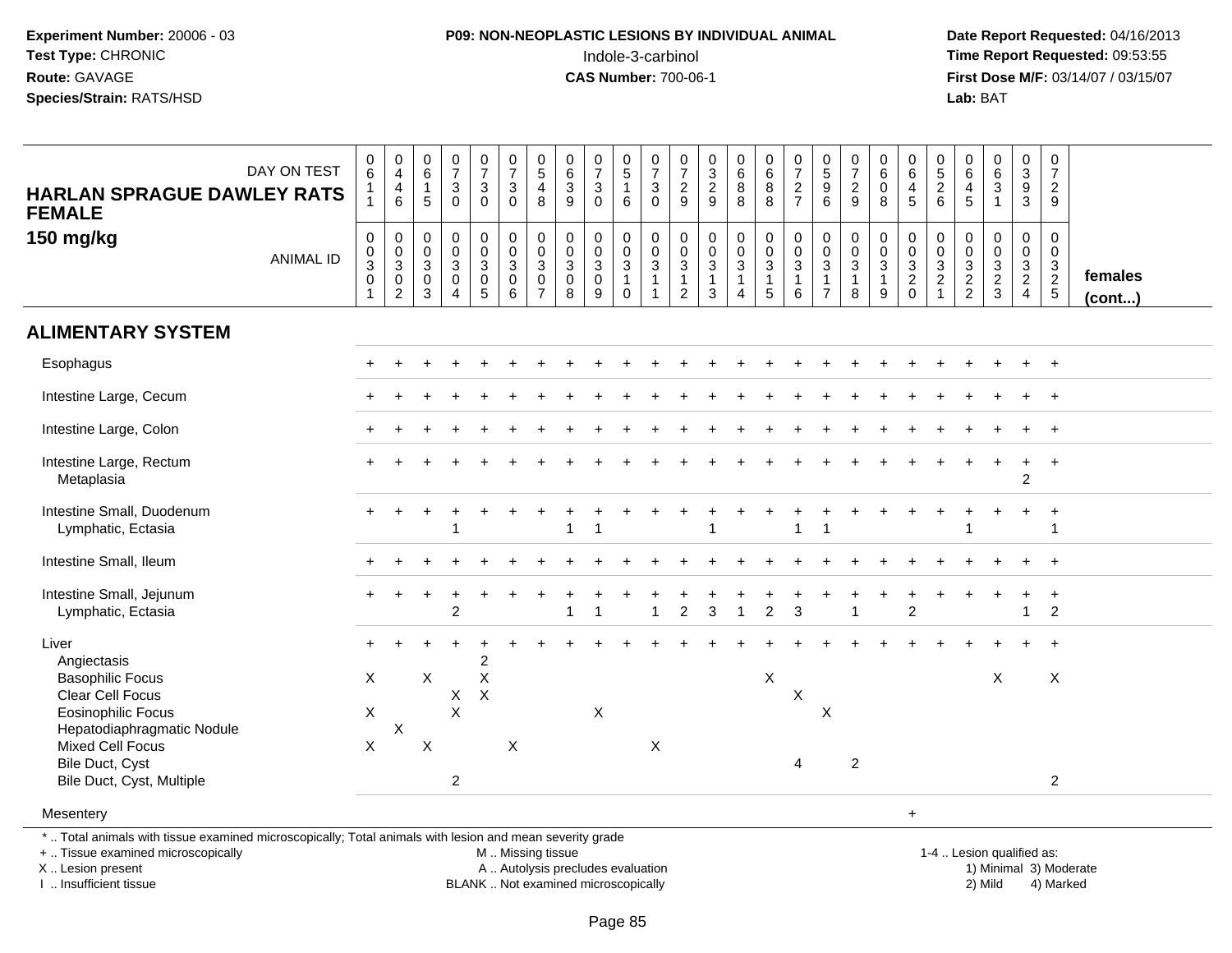# **P09: NON-NEOPLASTIC LESIONS BY INDIVIDUAL ANIMAL**Indole-3-carbinol **Time Report Requested:** 09:53:55

| DAY ON TEST<br><b>HARLAN SPRAGUE DAWLEY RATS</b><br><b>FEMALE</b>                                                                                                                             | 0<br>6<br>1<br>$\mathbf{1}$                             | $\pmb{0}$<br>$\overline{4}$<br>4<br>$\,6\,$                                                 | 0<br>6<br>-1<br>5                        | $\begin{array}{c} 0 \\ 7 \end{array}$<br>$\sqrt{3}$<br>$\mathbf 0$                    | $\pmb{0}$<br>$\overline{7}$<br>$\sqrt{3}$<br>$\mathbf 0$                               | $\pmb{0}$<br>$\overline{7}$<br>$\sqrt{3}$<br>$\mathbf 0$                     | $\begin{array}{c} 0 \\ 5 \end{array}$<br>4<br>8        | $\pmb{0}$<br>$\,6\,$<br>$\ensuremath{\mathsf{3}}$<br>9                    | $\frac{0}{7}$<br>3<br>$\mathbf 0$                    | 0<br>$5\,$<br>$\mathbf{1}$<br>$6\phantom{1}$                          | $\pmb{0}$<br>$\overline{7}$<br>$\mathbf{3}$<br>$\mathbf 0$ | $\mathbf 0$<br>$\overline{7}$<br>$\overline{2}$<br>9                     | $\mathbf 0$<br>$\sqrt{3}$<br>$\overline{2}$<br>9                                          | $\pmb{0}$<br>$\,6\,$<br>$\bf 8$<br>$\,8\,$                                            | 0<br>6<br>8<br>8                                                | $\pmb{0}$<br>$\overline{7}$<br>$\overline{c}$<br>$\overline{7}$ | 0<br>$\sqrt{5}$<br>9<br>$6\phantom{1}$                             | $\pmb{0}$<br>$\overline{7}$<br>$\overline{2}$<br>9               | 0<br>$6\phantom{1}$<br>0<br>8                       | $\mathbf 0$<br>6<br>4<br>$\overline{5}$                | 0<br>5<br>$\overline{2}$<br>6                                                    | $\Omega$<br>6<br>4<br>5                                                  | $\begin{array}{c} 0 \\ 6 \end{array}$<br>$\overline{3}$<br>$\mathbf{1}$ | $\pmb{0}$<br>$\sqrt{3}$<br>$\overline{9}$<br>3                      | $\pmb{0}$<br>$\overline{7}$<br>$\overline{2}$<br>9                       |                         |
|-----------------------------------------------------------------------------------------------------------------------------------------------------------------------------------------------|---------------------------------------------------------|---------------------------------------------------------------------------------------------|------------------------------------------|---------------------------------------------------------------------------------------|----------------------------------------------------------------------------------------|------------------------------------------------------------------------------|--------------------------------------------------------|---------------------------------------------------------------------------|------------------------------------------------------|-----------------------------------------------------------------------|------------------------------------------------------------|--------------------------------------------------------------------------|-------------------------------------------------------------------------------------------|---------------------------------------------------------------------------------------|-----------------------------------------------------------------|-----------------------------------------------------------------|--------------------------------------------------------------------|------------------------------------------------------------------|-----------------------------------------------------|--------------------------------------------------------|----------------------------------------------------------------------------------|--------------------------------------------------------------------------|-------------------------------------------------------------------------|---------------------------------------------------------------------|--------------------------------------------------------------------------|-------------------------|
| 150 mg/kg<br><b>ANIMAL ID</b>                                                                                                                                                                 | $\mathbf 0$<br>0<br>$\overline{3}$<br>$\mathbf 0$<br>-1 | $\mathsf{O}\xspace$<br>$\pmb{0}$<br>$\overline{3}$<br>$\mathsf{O}\xspace$<br>$\overline{2}$ | $\mathbf 0$<br>0<br>$\sqrt{3}$<br>0<br>3 | $\mathsf 0$<br>$\mathsf{O}\xspace$<br>$\overline{3}$<br>$\mathbf 0$<br>$\overline{A}$ | $\mathbf 0$<br>$\mathbf 0$<br>$\ensuremath{\mathsf{3}}$<br>$\pmb{0}$<br>$\overline{5}$ | $\pmb{0}$<br>$\mathbf 0$<br>$\overline{3}$<br>$\mathbf 0$<br>$6\phantom{1}6$ | $\mathbf 0$<br>$\mathbf 0$<br>3<br>0<br>$\overline{7}$ | $\pmb{0}$<br>$\mathbf 0$<br>$\overline{3}$<br>$\pmb{0}$<br>$\overline{8}$ | 0<br>$\mathbf 0$<br>$\mathbf{3}$<br>$\mathbf 0$<br>9 | $\,0\,$<br>$\pmb{0}$<br>$\overline{3}$<br>$\mathbf{1}$<br>$\mathbf 0$ | $\mathbf 0$<br>$\pmb{0}$<br>$\sqrt{3}$<br>$\overline{1}$   | $\mathbf 0$<br>$\pmb{0}$<br>$\sqrt{3}$<br>$\mathbf{1}$<br>$\overline{2}$ | $\mathbf 0$<br>$\mathbf 0$<br>$\ensuremath{\mathsf{3}}$<br>$\mathbf{1}$<br>$\overline{3}$ | $\pmb{0}$<br>$\mathbf 0$<br>$\overline{3}$<br>$\mathbf{1}$<br>$\overline{\mathbf{4}}$ | $\pmb{0}$<br>$\mathbf 0$<br>$\overline{3}$<br>$\mathbf{1}$<br>5 | $\mathbf 0$<br>$\pmb{0}$<br>$\overline{3}$<br>1<br>6            | 0<br>$\pmb{0}$<br>$\mathbf{3}$<br>$\overline{1}$<br>$\overline{7}$ | 0<br>$\pmb{0}$<br>$\ensuremath{\mathsf{3}}$<br>$\mathbf{1}$<br>8 | 0<br>$\mathbf 0$<br>$\sqrt{3}$<br>$\mathbf{1}$<br>9 | $\mathbf 0$<br>$\pmb{0}$<br>$\frac{3}{2}$ <sub>0</sub> | $\mathbf 0$<br>$\mathbf 0$<br>$\mathbf{3}$<br>$\boldsymbol{2}$<br>$\overline{ }$ | $\mathbf 0$<br>$\mathbf 0$<br>$\ensuremath{\mathsf{3}}$<br>$\frac{2}{2}$ | 0<br>$\mathbf 0$<br>$\sqrt{3}$<br>$\frac{2}{3}$                         | $\mathbf 0$<br>$\mathsf{O}\xspace$<br>$\mathbf{3}$<br>$\frac{2}{4}$ | $\mathbf 0$<br>$\mathbf 0$<br>$\ensuremath{\mathsf{3}}$<br>$\frac{2}{5}$ | females<br>$($ cont $)$ |
| Oral Mucosa<br>Hyperplasia, Squamous                                                                                                                                                          |                                                         |                                                                                             |                                          |                                                                                       |                                                                                        |                                                                              |                                                        |                                                                           |                                                      |                                                                       |                                                            |                                                                          |                                                                                           |                                                                                       |                                                                 |                                                                 |                                                                    |                                                                  |                                                     |                                                        |                                                                                  |                                                                          |                                                                         |                                                                     | $+$                                                                      |                         |
| Pancreas<br>Artery, Inflammation, Chronic Active                                                                                                                                              |                                                         |                                                                                             |                                          |                                                                                       |                                                                                        |                                                                              |                                                        | 3                                                                         |                                                      |                                                                       |                                                            |                                                                          |                                                                                           |                                                                                       |                                                                 |                                                                 |                                                                    |                                                                  |                                                     |                                                        |                                                                                  |                                                                          |                                                                         |                                                                     |                                                                          |                         |
| Salivary Glands                                                                                                                                                                               |                                                         |                                                                                             |                                          |                                                                                       |                                                                                        |                                                                              |                                                        |                                                                           |                                                      |                                                                       |                                                            |                                                                          |                                                                                           |                                                                                       |                                                                 |                                                                 |                                                                    |                                                                  |                                                     |                                                        |                                                                                  |                                                                          |                                                                         |                                                                     | $\overline{+}$                                                           |                         |
| Stomach, Forestomach<br>Hyperplasia                                                                                                                                                           |                                                         |                                                                                             | 3                                        |                                                                                       | $\overline{2}$                                                                         |                                                                              | $\mathfrak{p}$                                         |                                                                           | $\overline{2}$                                       |                                                                       |                                                            |                                                                          |                                                                                           |                                                                                       |                                                                 |                                                                 |                                                                    | $\overline{c}$                                                   |                                                     |                                                        |                                                                                  |                                                                          |                                                                         |                                                                     | $\ddot{}$                                                                |                         |
| Stomach, Glandular<br>Erosion<br>Epithelium, Hyperplasia<br>Epithelium, Mineralization                                                                                                        |                                                         |                                                                                             |                                          |                                                                                       |                                                                                        |                                                                              | $\mathbf{1}$                                           |                                                                           |                                                      |                                                                       |                                                            |                                                                          |                                                                                           |                                                                                       |                                                                 | 3                                                               |                                                                    | $\overline{c}$                                                   |                                                     |                                                        |                                                                                  |                                                                          |                                                                         |                                                                     | $\overline{+}$                                                           |                         |
| <b>CARDIOVASCULAR SYSTEM</b>                                                                                                                                                                  |                                                         |                                                                                             |                                          |                                                                                       |                                                                                        |                                                                              |                                                        |                                                                           |                                                      |                                                                       |                                                            |                                                                          |                                                                                           |                                                                                       |                                                                 |                                                                 |                                                                    |                                                                  |                                                     |                                                        |                                                                                  |                                                                          |                                                                         |                                                                     |                                                                          |                         |
| <b>Blood Vessel</b><br>Degeneration, Focal<br>Inflammation, Chronic Active<br>Thrombosis                                                                                                      |                                                         |                                                                                             |                                          |                                                                                       |                                                                                        | $\overline{c}$                                                               |                                                        | 3<br>3                                                                    |                                                      |                                                                       | $\sqrt{2}$                                                 |                                                                          |                                                                                           |                                                                                       |                                                                 |                                                                 |                                                                    | $\sqrt{3}$                                                       |                                                     |                                                        |                                                                                  |                                                                          |                                                                         |                                                                     | $\overline{+}$                                                           |                         |
| Heart<br>Cardiomyopathy<br>Pericardium, Inflammation                                                                                                                                          |                                                         |                                                                                             | $\overline{2}$                           | -1                                                                                    |                                                                                        | $\mathbf{1}$<br>$\overline{c}$                                               | $\mathsf 3$                                            | 3                                                                         | $\overline{1}$                                       |                                                                       |                                                            |                                                                          |                                                                                           |                                                                                       | $\overline{2}$                                                  | $\overline{2}$                                                  |                                                                    |                                                                  |                                                     |                                                        |                                                                                  |                                                                          |                                                                         |                                                                     | $\overline{1}$<br>$\mathbf 1$                                            |                         |
| <b>ENDOCRINE SYSTEM</b>                                                                                                                                                                       |                                                         |                                                                                             |                                          |                                                                                       |                                                                                        |                                                                              |                                                        |                                                                           |                                                      |                                                                       |                                                            |                                                                          |                                                                                           |                                                                                       |                                                                 |                                                                 |                                                                    |                                                                  |                                                     |                                                        |                                                                                  |                                                                          |                                                                         |                                                                     |                                                                          |                         |
| <b>Adrenal Cortex</b>                                                                                                                                                                         |                                                         |                                                                                             |                                          |                                                                                       |                                                                                        |                                                                              |                                                        |                                                                           |                                                      |                                                                       |                                                            |                                                                          |                                                                                           |                                                                                       |                                                                 |                                                                 |                                                                    |                                                                  |                                                     |                                                        |                                                                                  |                                                                          |                                                                         | $+$                                                                 | $+$                                                                      |                         |
| *  Total animals with tissue examined microscopically; Total animals with lesion and mean severity grade<br>+  Tissue examined microscopically<br>X  Lesion present<br>I  Insufficient tissue |                                                         |                                                                                             |                                          |                                                                                       |                                                                                        | M  Missing tissue                                                            |                                                        | A  Autolysis precludes evaluation<br>BLANK  Not examined microscopically  |                                                      |                                                                       |                                                            |                                                                          |                                                                                           |                                                                                       |                                                                 |                                                                 |                                                                    |                                                                  |                                                     |                                                        |                                                                                  | 1-4  Lesion qualified as:                                                | 2) Mild                                                                 |                                                                     | 4) Marked                                                                | 1) Minimal 3) Moderate  |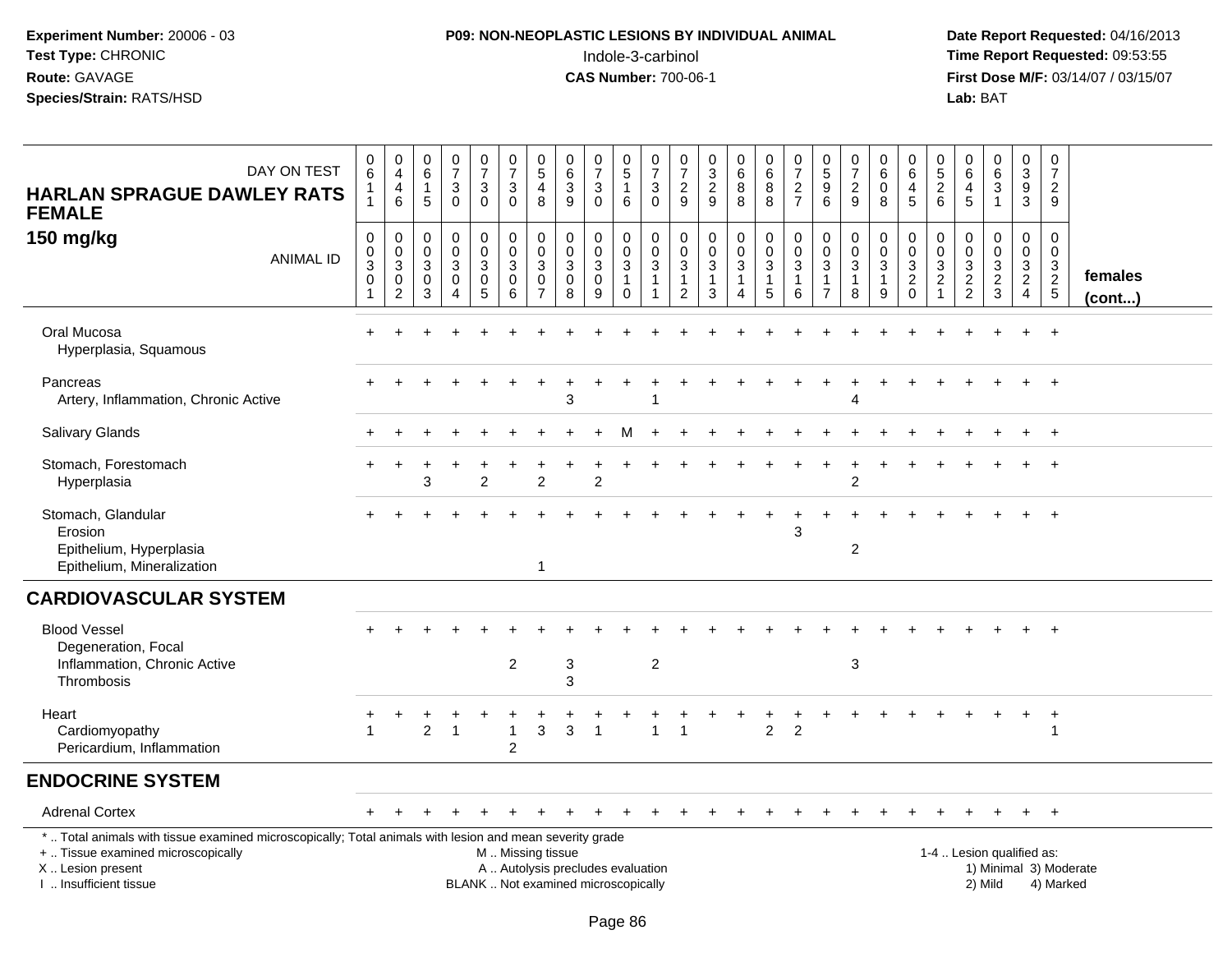# **P09: NON-NEOPLASTIC LESIONS BY INDIVIDUAL ANIMAL**Indole-3-carbinol **Time Report Requested:** 09:53:55

| DAY ON TEST<br><b>HARLAN SPRAGUE DAWLEY RATS</b><br><b>FEMALE</b>                                                                                                                             | 0<br>6<br>$\mathbf{1}$<br>$\mathbf{1}$       | $\begin{smallmatrix}0\\4\end{smallmatrix}$<br>$\overline{4}$<br>$6\phantom{1}6$ | $\pmb{0}$<br>$\,6\,$<br>$\mathbf{1}$<br>5          | $\pmb{0}$<br>$\overline{7}$<br>$\ensuremath{\mathsf{3}}$<br>$\Omega$  | $\frac{0}{7}$<br>$\ensuremath{\mathsf{3}}$<br>$\Omega$                          | $\begin{array}{c} 0 \\ 7 \end{array}$<br>$\ensuremath{\mathsf{3}}$<br>$\mathbf 0$             | $\begin{array}{c} 0 \\ 5 \end{array}$<br>4<br>8                               | 0<br>$\,6\,$<br>$\ensuremath{\mathsf{3}}$<br>9  | $\begin{array}{c} 0 \\ 7 \end{array}$<br>$\ensuremath{\mathsf{3}}$<br>$\mathbf{0}$ | $\begin{array}{c} 0 \\ 5 \end{array}$<br>$\mathbf{1}$<br>6                  | $\frac{0}{7}$<br>$\frac{3}{0}$                                                      | 0<br>$\overline{7}$<br>$\overline{c}$<br>9                        | $\mathbf 0$<br>$\sqrt{3}$<br>$\overline{c}$<br>9                       | $_{6}^{\rm 0}$<br>8<br>8                             | $\pmb{0}$<br>6<br>$_{8}^8$                                                      | $\frac{0}{7}$<br>$\frac{2}{7}$                      | $\pmb{0}$<br>$\,$ 5 $\,$<br>$\begin{array}{c} 9 \\ 6 \end{array}$          | $\frac{0}{7}$<br>$\frac{2}{9}$                  | $\begin{array}{c} 0 \\ 6 \end{array}$<br>$\pmb{0}$<br>8 | 0<br>$\,6\,$<br>$\overline{4}$<br>5                    | 0<br>$\sqrt{5}$<br>$\overline{c}$<br>6                                   | $\mathbf 0$<br>6<br>4<br>5                                               | $\begin{array}{c} 0 \\ 6 \end{array}$<br>$\overline{3}$<br>$\mathbf{1}$ | $\mathbf 0$<br>$\frac{3}{9}$                   | $\mathbf 0$<br>$\overline{7}$<br>$\overline{c}$<br>9 |                                     |
|-----------------------------------------------------------------------------------------------------------------------------------------------------------------------------------------------|----------------------------------------------|---------------------------------------------------------------------------------|----------------------------------------------------|-----------------------------------------------------------------------|---------------------------------------------------------------------------------|-----------------------------------------------------------------------------------------------|-------------------------------------------------------------------------------|-------------------------------------------------|------------------------------------------------------------------------------------|-----------------------------------------------------------------------------|-------------------------------------------------------------------------------------|-------------------------------------------------------------------|------------------------------------------------------------------------|------------------------------------------------------|---------------------------------------------------------------------------------|-----------------------------------------------------|----------------------------------------------------------------------------|-------------------------------------------------|---------------------------------------------------------|--------------------------------------------------------|--------------------------------------------------------------------------|--------------------------------------------------------------------------|-------------------------------------------------------------------------|------------------------------------------------|------------------------------------------------------|-------------------------------------|
| 150 mg/kg<br><b>ANIMAL ID</b>                                                                                                                                                                 | $\mathbf 0$<br>$_{3}^{\rm 0}$<br>$\mathbf 0$ | $\pmb{0}$<br>$\frac{0}{3}$<br>$\overline{2}$                                    | $\mathbf 0$<br>0<br>$\sqrt{3}$<br>$\mathsf 0$<br>3 | $\pmb{0}$<br>$\mathbf 0$<br>$\sqrt{3}$<br>$\pmb{0}$<br>$\overline{4}$ | $\pmb{0}$<br>$\mathbf 0$<br>$\sqrt{3}$<br>$\begin{array}{c} 0 \\ 5 \end{array}$ | $\begin{smallmatrix}0\0\0\3\end{smallmatrix}$<br>$\begin{matrix}0\\6\end{matrix}$             | $\mathbf 0$<br>$\mathbf 0$<br>$\overline{3}$<br>$\mathbf 0$<br>$\overline{7}$ | $\pmb{0}$<br>$_{3}^{\rm 0}$<br>$\mathbf 0$<br>8 | $\pmb{0}$<br>$\mathsf{O}\xspace$<br>$\overline{3}$<br>$\pmb{0}$<br>9               | $\mathbf 0$<br>$\mathbf 0$<br>$\overline{3}$<br>$\mathbf{1}$<br>$\mathbf 0$ | $\mathbf 0$<br>$\overline{0}$<br>$\overline{3}$<br>$\overline{1}$<br>$\overline{1}$ | $\mathbf 0$<br>$\mathbf 0$<br>3<br>$\mathbf{1}$<br>$\overline{c}$ | $\pmb{0}$<br>$\mathbf 0$<br>$\sqrt{3}$<br>$\mathbf{1}$<br>$\mathbf{3}$ | 0<br>$\mathbf 0$<br>$\mathbf{3}$<br>$\mathbf 1$<br>4 | $\begin{smallmatrix}0\\0\\3\end{smallmatrix}$<br>$\mathbf{1}$<br>$\overline{5}$ | $\mathsf{O}$<br>$_{3}^{\rm 0}$<br>$\mathbf{1}$<br>6 | $\pmb{0}$<br>$\pmb{0}$<br>$\overline{3}$<br>$\mathbf{1}$<br>$\overline{7}$ | $\pmb{0}$<br>$\frac{0}{3}$<br>$\mathbf{1}$<br>8 | $\pmb{0}$<br>$\frac{0}{3}$<br>$\mathbf{1}$<br>9         | $\mathbf 0$<br>$\pmb{0}$<br>$\frac{3}{2}$ <sub>0</sub> | $\mathbf 0$<br>$\mathbf 0$<br>$\mathbf{3}$<br>$\sqrt{2}$<br>$\mathbf{1}$ | $\mathbf 0$<br>$\mathbf 0$<br>$\ensuremath{\mathsf{3}}$<br>$\frac{2}{2}$ | 0<br>$\mathbf 0$<br>$\overline{3}$<br>$\frac{2}{3}$                     | $\mathbf 0$<br>$\frac{0}{3}$<br>$\overline{4}$ | $\mathbf 0$<br>$\mathbf 0$<br>$\frac{3}{2}$          | females<br>(cont)                   |
| Degeneration, Cystic<br>Hyperplasia<br>Necrosis<br>Thrombosis                                                                                                                                 |                                              |                                                                                 | 3                                                  | $\overline{c}$<br>3                                                   |                                                                                 |                                                                                               | $\overline{c}$<br>3                                                           |                                                 |                                                                                    | $\overline{c}$                                                              |                                                                                     | $\overline{c}$                                                    |                                                                        | 2<br>$\overline{2}$                                  | $\overline{1}$                                                                  |                                                     |                                                                            | $\overline{2}$                                  | $\mathbf{3}$                                            | $\mathbf{3}$<br>$\overline{c}$                         | $\overline{1}$                                                           |                                                                          |                                                                         |                                                |                                                      |                                     |
| Adrenal Medulla<br>Hyperplasia                                                                                                                                                                |                                              |                                                                                 |                                                    |                                                                       |                                                                                 |                                                                                               |                                                                               | $\overline{2}$                                  | $\overline{c}$                                                                     |                                                                             | $\overline{c}$                                                                      |                                                                   |                                                                        |                                                      |                                                                                 |                                                     |                                                                            |                                                 |                                                         |                                                        |                                                                          | 3                                                                        |                                                                         |                                                | $\ddot{}$<br>$\mathbf{1}$                            |                                     |
| Islets, Pancreatic                                                                                                                                                                            |                                              |                                                                                 |                                                    |                                                                       |                                                                                 |                                                                                               |                                                                               |                                                 |                                                                                    |                                                                             |                                                                                     |                                                                   |                                                                        |                                                      |                                                                                 |                                                     |                                                                            |                                                 |                                                         |                                                        |                                                                          |                                                                          |                                                                         |                                                | $\ddot{}$                                            |                                     |
| Parathyroid Gland                                                                                                                                                                             |                                              |                                                                                 |                                                    |                                                                       |                                                                                 |                                                                                               |                                                                               |                                                 |                                                                                    |                                                                             |                                                                                     |                                                                   |                                                                        |                                                      |                                                                                 |                                                     |                                                                            |                                                 |                                                         |                                                        |                                                                          |                                                                          |                                                                         |                                                | $\ddot{}$                                            |                                     |
| <b>Pituitary Gland</b><br>Pars Distalis, Hyperplasia                                                                                                                                          | 4                                            | 2                                                                               |                                                    |                                                                       |                                                                                 | 3                                                                                             |                                                                               |                                                 |                                                                                    |                                                                             |                                                                                     |                                                                   |                                                                        | 4                                                    | 3                                                                               | $\overline{4}$                                      | Δ                                                                          | $\overline{2}$                                  |                                                         | $\overline{4}$                                         |                                                                          |                                                                          |                                                                         |                                                | $\overline{+}$                                       |                                     |
| <b>Thyroid Gland</b><br>C-cell, Hyperplasia<br>Follicular Cell, Hyperplasia<br>Follicular Cell, Hypertrophy                                                                                   |                                              | $2 \quad 1$                                                                     |                                                    | $\overline{2}$                                                        |                                                                                 |                                                                                               |                                                                               | $\overline{1}$                                  | $\overline{c}$                                                                     |                                                                             |                                                                                     |                                                                   |                                                                        |                                                      | 3                                                                               |                                                     | $\overline{1}$                                                             |                                                 | Δ                                                       | 3                                                      |                                                                          |                                                                          | $\overline{2}$<br>2                                                     | $\ddot{}$<br>1                                 | $\ddot{}$<br>$\mathbf{1}$                            |                                     |
| <b>GENERAL BODY SYSTEM</b>                                                                                                                                                                    |                                              |                                                                                 |                                                    |                                                                       |                                                                                 |                                                                                               |                                                                               |                                                 |                                                                                    |                                                                             |                                                                                     |                                                                   |                                                                        |                                                      |                                                                                 |                                                     |                                                                            |                                                 |                                                         |                                                        |                                                                          |                                                                          |                                                                         |                                                |                                                      |                                     |
| <b>NONE</b>                                                                                                                                                                                   |                                              |                                                                                 |                                                    |                                                                       |                                                                                 |                                                                                               |                                                                               |                                                 |                                                                                    |                                                                             |                                                                                     |                                                                   |                                                                        |                                                      |                                                                                 |                                                     |                                                                            |                                                 |                                                         |                                                        |                                                                          |                                                                          |                                                                         |                                                |                                                      |                                     |
| <b>GENITAL SYSTEM</b>                                                                                                                                                                         |                                              |                                                                                 |                                                    |                                                                       |                                                                                 |                                                                                               |                                                                               |                                                 |                                                                                    |                                                                             |                                                                                     |                                                                   |                                                                        |                                                      |                                                                                 |                                                     |                                                                            |                                                 |                                                         |                                                        |                                                                          |                                                                          |                                                                         |                                                |                                                      |                                     |
| <b>Clitoral Gland</b><br>Cyst                                                                                                                                                                 |                                              |                                                                                 |                                                    |                                                                       |                                                                                 | 3                                                                                             |                                                                               |                                                 |                                                                                    |                                                                             |                                                                                     |                                                                   |                                                                        |                                                      |                                                                                 |                                                     |                                                                            |                                                 |                                                         |                                                        |                                                                          |                                                                          |                                                                         |                                                | $+$                                                  |                                     |
| Ovary<br>Atrophy                                                                                                                                                                              |                                              |                                                                                 | 3                                                  | 2                                                                     | $\overline{2}$                                                                  |                                                                                               |                                                                               | 1                                               | 3                                                                                  | $\overline{2}$                                                              | -1                                                                                  | 1                                                                 |                                                                        | $\mathbf{1}$                                         | $\mathbf{1}$                                                                    |                                                     |                                                                            | -1                                              | 3                                                       | 2                                                      |                                                                          |                                                                          | 3                                                                       |                                                | $\ddot{}$<br>3                                       |                                     |
| *  Total animals with tissue examined microscopically; Total animals with lesion and mean severity grade<br>+  Tissue examined microscopically<br>X  Lesion present<br>I. Insufficient tissue |                                              |                                                                                 |                                                    |                                                                       |                                                                                 | M  Missing tissue<br>A  Autolysis precludes evaluation<br>BLANK  Not examined microscopically |                                                                               |                                                 |                                                                                    |                                                                             |                                                                                     |                                                                   |                                                                        |                                                      |                                                                                 |                                                     |                                                                            |                                                 |                                                         |                                                        |                                                                          | 1-4  Lesion qualified as:                                                | 2) Mild                                                                 |                                                |                                                      | 1) Minimal 3) Moderate<br>4) Marked |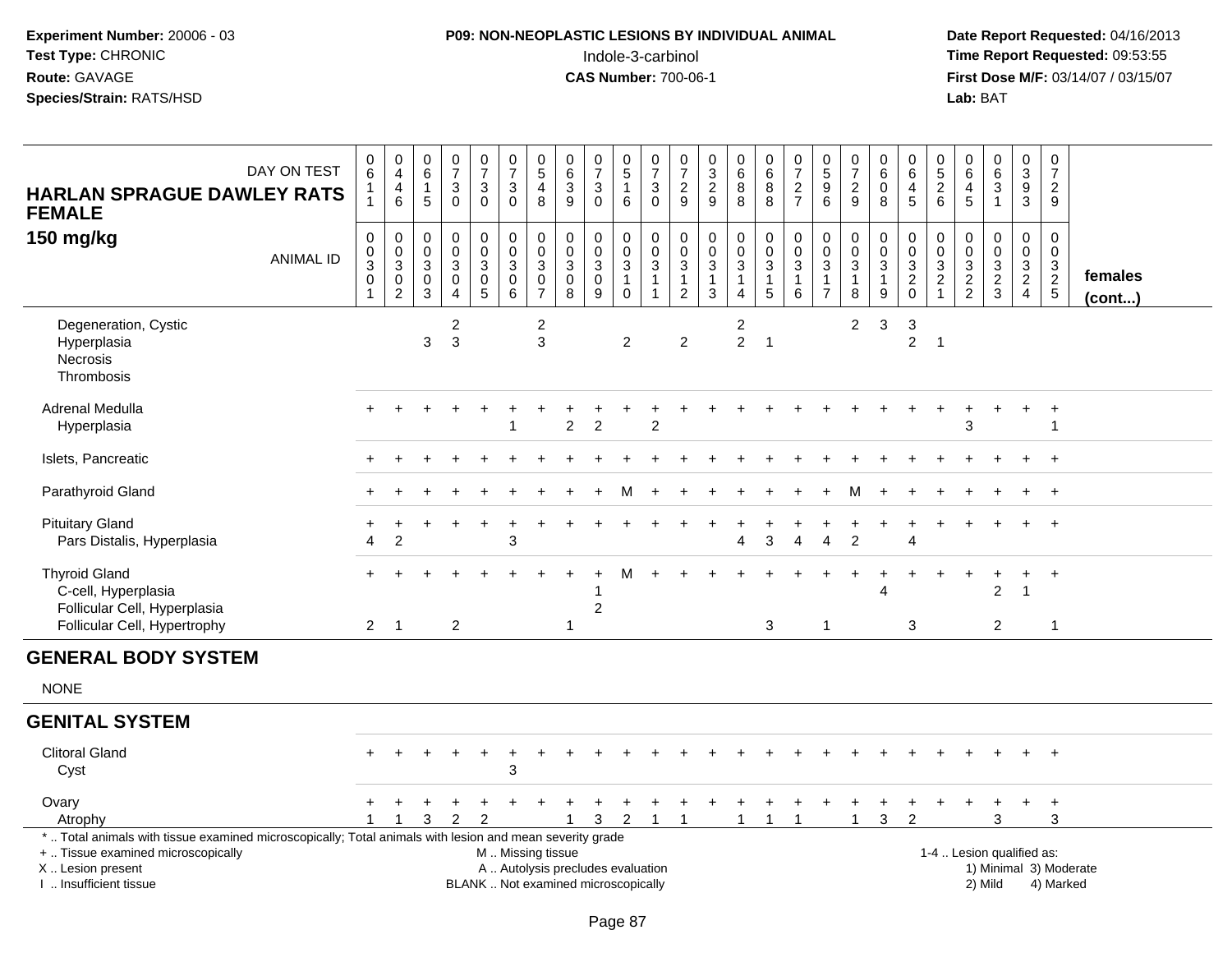# **P09: NON-NEOPLASTIC LESIONS BY INDIVIDUAL ANIMAL**Indole-3-carbinol **Time Report Requested:** 09:53:55

| DAY ON TEST<br><b>HARLAN SPRAGUE DAWLEY RATS</b><br><b>FEMALE</b>                                                                                                                             | 0<br>$\,6\,$<br>1<br>1                                         | $\pmb{0}$<br>$\overline{\mathbf{4}}$<br>$\overline{\mathbf{4}}$<br>$\,6$ | $\begin{array}{c} 0 \\ 6 \end{array}$<br>$\mathbf{1}$<br>5 | $\frac{0}{7}$<br>$\ensuremath{\mathsf{3}}$<br>$\mathbf 0$               | $\begin{smallmatrix}0\\7\end{smallmatrix}$<br>$\ensuremath{\mathsf{3}}$<br>$\mathbf 0$ | $\frac{0}{7}$<br>$\ensuremath{\mathsf{3}}$<br>$\mathbf 0$      | $\begin{array}{c} 0 \\ 5 \end{array}$<br>$\overline{4}$<br>8 | 0<br>$\,6\,$<br>$\ensuremath{\mathsf{3}}$<br>9                           | $\begin{array}{c} 0 \\ 7 \end{array}$<br>$\ensuremath{\mathsf{3}}$<br>$\mathbf 0$ | $\begin{array}{c} 0 \\ 5 \end{array}$<br>$\mathbf{1}$<br>$\,6\,$  | $\frac{0}{7}$<br>$\ensuremath{\mathsf{3}}$<br>$\mathbf 0$                  | 0<br>$\overline{7}$<br>$\overline{c}$<br>9                               | $\begin{array}{c} 0 \\ 3 \\ 2 \\ 9 \end{array}$                | $\begin{array}{c} 0 \\ 6 \end{array}$<br>$\bf 8$<br>8 | $\begin{array}{c} 0 \\ 6 \end{array}$<br>$\,8\,$<br>8                          | $\begin{array}{c} 0 \\ 7 \end{array}$<br>$\frac{2}{7}$ | $\begin{smallmatrix}0\0\5\end{smallmatrix}$<br>$\overline{9}$<br>6           | $\frac{0}{7}$<br>$\overline{c}$<br>9                  | $\pmb{0}$<br>6<br>$\pmb{0}$<br>8                                     | 0<br>$\overline{6}$<br>4<br>$\overline{5}$             | 0<br>$\sqrt{5}$<br>$\sqrt{2}$<br>6       | $\,0\,$<br>$\,6\,$<br>$\overline{4}$<br>5                                     | $\begin{array}{c} 0 \\ 6 \end{array}$<br>$\mathbf 3$<br>$\mathbf{1}$ | $\pmb{0}$<br>$\frac{3}{9}$                | 0<br>$\overline{7}$<br>$\overline{2}$<br>9       |                         |
|-----------------------------------------------------------------------------------------------------------------------------------------------------------------------------------------------|----------------------------------------------------------------|--------------------------------------------------------------------------|------------------------------------------------------------|-------------------------------------------------------------------------|----------------------------------------------------------------------------------------|----------------------------------------------------------------|--------------------------------------------------------------|--------------------------------------------------------------------------|-----------------------------------------------------------------------------------|-------------------------------------------------------------------|----------------------------------------------------------------------------|--------------------------------------------------------------------------|----------------------------------------------------------------|-------------------------------------------------------|--------------------------------------------------------------------------------|--------------------------------------------------------|------------------------------------------------------------------------------|-------------------------------------------------------|----------------------------------------------------------------------|--------------------------------------------------------|------------------------------------------|-------------------------------------------------------------------------------|----------------------------------------------------------------------|-------------------------------------------|--------------------------------------------------|-------------------------|
| 150 mg/kg<br><b>ANIMAL ID</b>                                                                                                                                                                 | $\mathbf 0$<br>$\pmb{0}$<br>$\overline{3}$<br>$\mathbf 0$<br>1 | 0<br>$\,0\,$<br>$\overline{3}$<br>$\mathbf 0$<br>$\overline{2}$          | 0<br>0<br>$\mathbf{3}$<br>0<br>$\mathbf{3}$                | $\pmb{0}$<br>$\pmb{0}$<br>$\overline{3}$<br>$\pmb{0}$<br>$\overline{4}$ | 0<br>$\mathbf 0$<br>$\overline{3}$<br>$\mathbf 0$<br>$\overline{5}$                    | $\mathbf 0$<br>$\pmb{0}$<br>$\overline{3}$<br>$\mathbf 0$<br>6 | 0<br>$\mathbf 0$<br>3<br>$\mathbf 0$<br>$\overline{7}$       | $\pmb{0}$<br>$\boldsymbol{0}$<br>$\mathbf{3}$<br>$\mathbf 0$<br>8        | 0<br>$\mathsf{O}\xspace$<br>$\sqrt{3}$<br>$\mathsf{O}\xspace$<br>9                | 0<br>$\mathbf 0$<br>$\overline{3}$<br>$\mathbf{1}$<br>$\mathsf 0$ | $\mathbf 0$<br>$\pmb{0}$<br>$\overline{3}$<br>$\mathbf{1}$<br>$\mathbf{1}$ | $\mathbf 0$<br>$\pmb{0}$<br>$\sqrt{3}$<br>$\mathbf{1}$<br>$\overline{2}$ | $\mathbf 0$<br>$\frac{0}{3}$<br>$\mathbf{1}$<br>$\overline{3}$ | 0<br>$\mathsf 0$<br>$\sqrt{3}$<br>$\mathbf{1}$<br>4   | $\mathbf 0$<br>$\mathbf 0$<br>$\overline{3}$<br>$\mathbf{1}$<br>$\overline{5}$ | $\mathbf 0$<br>$\pmb{0}$<br>$\mathfrak{S}$<br>1<br>6   | $\mathbf 0$<br>$\pmb{0}$<br>$\overline{3}$<br>$\mathbf{1}$<br>$\overline{7}$ | 0<br>$\pmb{0}$<br>$\overline{3}$<br>$\mathbf{1}$<br>8 | 0<br>$\pmb{0}$<br>$\overline{3}$<br>$\mathbf{1}$<br>$\boldsymbol{9}$ | $\mathbf 0$<br>$\pmb{0}$<br>$\frac{3}{2}$ <sub>0</sub> | 0<br>0<br>$\sqrt{3}$<br>$\boldsymbol{2}$ | $\mathbf 0$<br>$\boldsymbol{0}$<br>$\ensuremath{\mathsf{3}}$<br>$\frac{2}{2}$ | $\mathbf 0$<br>$\mathbf 0$<br>$\overline{3}$<br>$\frac{2}{3}$        | $\mathbf 0$<br>$\pmb{0}$<br>$\frac{3}{2}$ | $\mathbf 0$<br>$\mathbf 0$<br>3<br>$\frac{2}{5}$ | females<br>$($ cont $)$ |
| Cyst<br>Inflammation, Acute<br>Necrosis, Fibrinoid                                                                                                                                            |                                                                |                                                                          | 3                                                          | $\overline{2}$                                                          |                                                                                        |                                                                | $\overline{a}$                                               | $\overline{2}$                                                           |                                                                                   |                                                                   |                                                                            |                                                                          |                                                                | $\overline{2}$                                        |                                                                                | 4                                                      | $\overline{2}$                                                               |                                                       | 3                                                                    | $\overline{4}$                                         |                                          |                                                                               |                                                                      |                                           |                                                  |                         |
| <b>Uterus</b><br>Cyst<br><b>Dilatation</b><br>Inflammation, Acute<br>Thrombosis                                                                                                               |                                                                | $\mathbf{1}$                                                             | $\overline{2}$                                             |                                                                         | -1                                                                                     |                                                                |                                                              | 3                                                                        |                                                                                   | Δ                                                                 |                                                                            |                                                                          |                                                                |                                                       | 3                                                                              |                                                        |                                                                              |                                                       | 3                                                                    |                                                        |                                          | 4                                                                             |                                                                      |                                           |                                                  |                         |
| Endometrium, Hyperplasia, Cystic<br>Endometrium, Metaplasia, Squamous                                                                                                                         | $\overline{2}$<br>$\mathbf{1}$                                 | $\mathbf{3}$                                                             | 1<br>3                                                     |                                                                         | $\mathbf{1}$                                                                           |                                                                |                                                              | 3<br>3                                                                   | $\ensuremath{\mathsf{3}}$                                                         | 3                                                                 | $\overline{2}$                                                             |                                                                          | $2 \quad 2 \quad 2$                                            |                                                       | $\mathbf{1}$<br>$\overline{c}$                                                 | $\overline{1}$                                         |                                                                              | 3                                                     | $\mathbf{1}$                                                         |                                                        | 1                                        | 3                                                                             | 2                                                                    |                                           | $\overline{a}$<br>3                              |                         |
| <b>HEMATOPOIETIC SYSTEM</b>                                                                                                                                                                   |                                                                |                                                                          |                                                            |                                                                         |                                                                                        |                                                                |                                                              |                                                                          |                                                                                   |                                                                   |                                                                            |                                                                          |                                                                |                                                       |                                                                                |                                                        |                                                                              |                                                       |                                                                      |                                                        |                                          |                                                                               |                                                                      |                                           |                                                  |                         |
| <b>Bone Marrow</b><br>Atrophy<br>Hyperplasia                                                                                                                                                  | -1                                                             |                                                                          |                                                            |                                                                         |                                                                                        |                                                                |                                                              | 3                                                                        |                                                                                   | $\overline{2}$                                                    |                                                                            |                                                                          | 3                                                              |                                                       | $\overline{2}$                                                                 | $\overline{2}$                                         |                                                                              | $\mathbf{1}$                                          | $\overline{2}$                                                       | 3                                                      |                                          | 3                                                                             | $\overline{1}$                                                       | $\overline{2}$                            |                                                  |                         |
| Lymph Node<br>Inguinal, Hyperplasia, Lymphoid<br>Lumbar, Infiltration Cellular, Histiocyte<br>Mediastinal, Ectasia<br>Mediastinal, Hemorrhage                                                 |                                                                |                                                                          |                                                            |                                                                         |                                                                                        |                                                                |                                                              |                                                                          |                                                                                   |                                                                   |                                                                            |                                                                          |                                                                |                                                       | $+$<br>3                                                                       |                                                        |                                                                              |                                                       |                                                                      | $\ddot{}$<br>3                                         |                                          |                                                                               |                                                                      |                                           |                                                  |                         |
| Lymph Node, Mandibular                                                                                                                                                                        |                                                                |                                                                          |                                                            |                                                                         |                                                                                        |                                                                |                                                              |                                                                          |                                                                                   |                                                                   |                                                                            |                                                                          |                                                                |                                                       |                                                                                |                                                        |                                                                              |                                                       |                                                                      |                                                        |                                          |                                                                               |                                                                      |                                           | $\overline{+}$                                   |                         |
| Lymph Node, Mesenteric<br>Lymphatic, Ectasia                                                                                                                                                  |                                                                |                                                                          |                                                            |                                                                         |                                                                                        |                                                                |                                                              |                                                                          |                                                                                   |                                                                   |                                                                            |                                                                          |                                                                |                                                       |                                                                                |                                                        |                                                                              |                                                       |                                                                      |                                                        |                                          |                                                                               |                                                                      |                                           | $^{+}$                                           |                         |
| Spleen                                                                                                                                                                                        |                                                                |                                                                          |                                                            |                                                                         |                                                                                        |                                                                |                                                              |                                                                          |                                                                                   |                                                                   |                                                                            |                                                                          |                                                                |                                                       |                                                                                |                                                        |                                                                              |                                                       |                                                                      |                                                        |                                          |                                                                               |                                                                      |                                           | $+$                                              |                         |
| *  Total animals with tissue examined microscopically; Total animals with lesion and mean severity grade<br>+  Tissue examined microscopically<br>X  Lesion present<br>I  Insufficient tissue |                                                                |                                                                          |                                                            |                                                                         |                                                                                        | M  Missing tissue                                              |                                                              | A  Autolysis precludes evaluation<br>BLANK  Not examined microscopically |                                                                                   |                                                                   |                                                                            |                                                                          |                                                                |                                                       |                                                                                |                                                        |                                                                              |                                                       |                                                                      |                                                        |                                          | 1-4  Lesion qualified as:                                                     | 2) Mild                                                              |                                           | 1) Minimal 3) Moderate<br>4) Marked              |                         |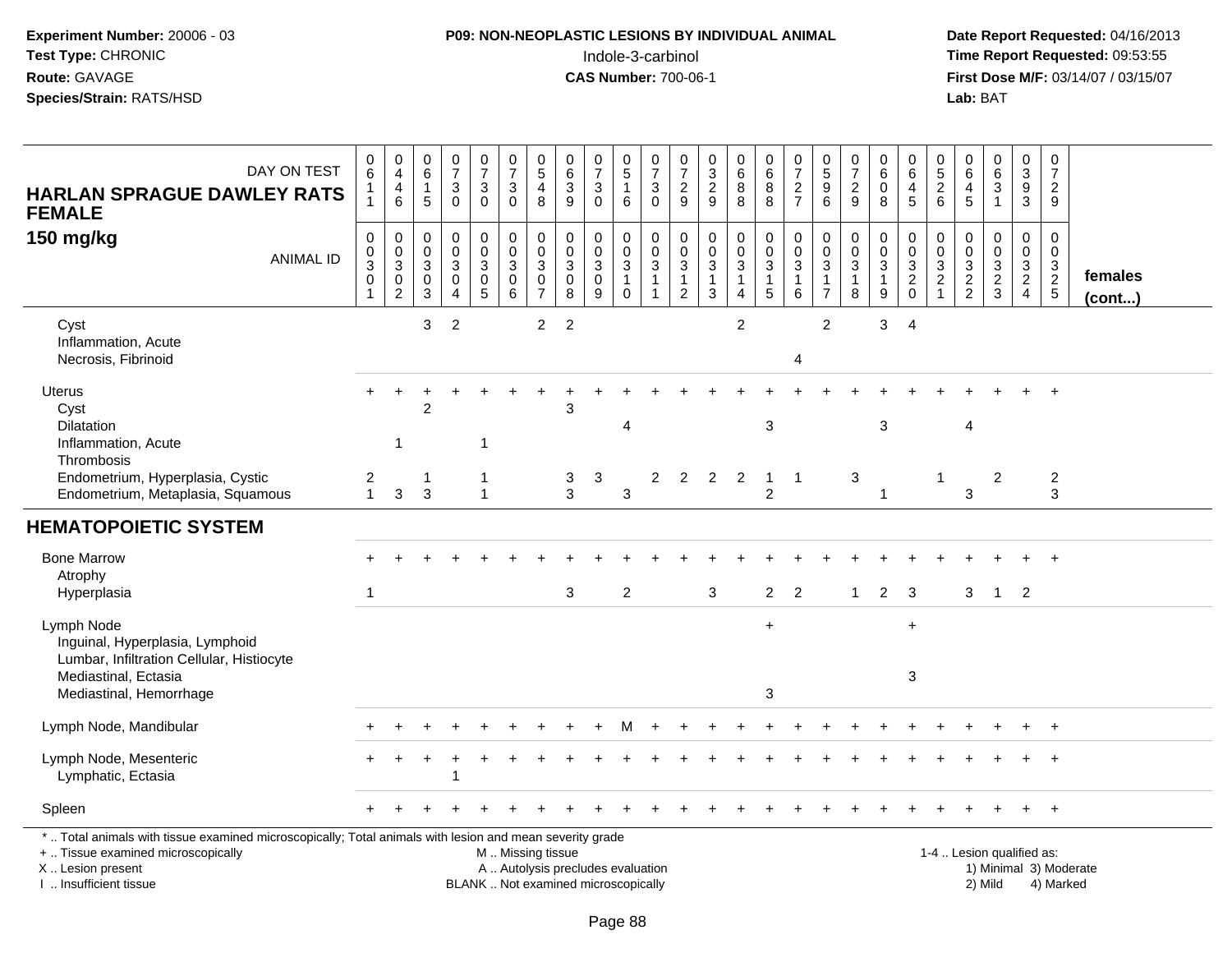# **P09: NON-NEOPLASTIC LESIONS BY INDIVIDUAL ANIMAL**Indole-3-carbinol **Time Report Requested:** 09:53:55

| DAY ON TEST<br><b>HARLAN SPRAGUE DAWLEY RATS</b><br><b>FEMALE</b>                                                                                                                             | $\mathbf 0$<br>6<br>1<br>$\mathbf{1}$                   | 0<br>$\overline{4}$<br>4<br>6              | $_{6}^{\rm 0}$<br>$\mathbf{1}$<br>5                                | $\frac{0}{7}$<br>$\mathbf{3}$<br>$\Omega$                                              | $\begin{array}{c} 0 \\ 7 \end{array}$<br>$\ensuremath{\mathsf{3}}$<br>$\mathbf 0$ | $\frac{0}{7}$<br>$\sqrt{3}$<br>$\mathbf 0$                                          | $\begin{array}{c} 0 \\ 5 \end{array}$<br>$\overline{4}$<br>8           | $\mathbf 0$<br>$\overline{6}$<br>$\sqrt{3}$<br>9                         | $\pmb{0}$<br>$\overline{7}$<br>$\frac{3}{0}$               | $\mathbf 0$<br>$\overline{5}$<br>$\mathbf{1}$<br>6                              | 0<br>$\overline{7}$<br>$\sqrt{3}$<br>$\mathbf 0$     | $\frac{0}{7}$<br>$\boldsymbol{2}$<br>9                                   | $_{3}^{\rm 0}$<br>$\frac{2}{9}$                                         | 0<br>$6\overline{6}$<br>$_{8}^8$ | $\pmb{0}$<br>$\overline{6}$<br>$\frac{8}{8}$    | 0<br>$\overline{7}$<br>$\overline{\mathbf{c}}$<br>$\overline{7}$ | $\begin{array}{c} 0 \\ 5 \end{array}$<br>$9\,$<br>6                        | $\frac{0}{7}$<br>$\frac{2}{9}$                     | $\begin{array}{c} 0 \\ 6 \end{array}$<br>$\pmb{0}$<br>8                            | 0<br>$\overline{6}$<br>4<br>5                       | $\pmb{0}$<br>$\overline{5}$<br>$\frac{2}{6}$                             | $\pmb{0}$<br>$\overline{6}$<br>$\overline{a}$<br>5 | $\mathbf 0$<br>$\overline{6}$<br>$\mathbf{3}$<br>$\mathbf{1}$ | $\mathbf 0$<br>$\overline{3}$<br>$9\,$<br>3                        | 0<br>$\overline{7}$<br>$\overline{2}$<br>9                   |                                     |
|-----------------------------------------------------------------------------------------------------------------------------------------------------------------------------------------------|---------------------------------------------------------|--------------------------------------------|--------------------------------------------------------------------|----------------------------------------------------------------------------------------|-----------------------------------------------------------------------------------|-------------------------------------------------------------------------------------|------------------------------------------------------------------------|--------------------------------------------------------------------------|------------------------------------------------------------|---------------------------------------------------------------------------------|------------------------------------------------------|--------------------------------------------------------------------------|-------------------------------------------------------------------------|----------------------------------|-------------------------------------------------|------------------------------------------------------------------|----------------------------------------------------------------------------|----------------------------------------------------|------------------------------------------------------------------------------------|-----------------------------------------------------|--------------------------------------------------------------------------|----------------------------------------------------|---------------------------------------------------------------|--------------------------------------------------------------------|--------------------------------------------------------------|-------------------------------------|
| 150 mg/kg<br><b>ANIMAL ID</b>                                                                                                                                                                 | $\boldsymbol{0}$<br>$\,0\,$<br>3<br>0<br>$\overline{1}$ | 0<br>$\pmb{0}$<br>3<br>0<br>$\overline{c}$ | $\mathsf{O}\xspace$<br>$\mathbf 0$<br>$\sqrt{3}$<br>$\pmb{0}$<br>3 | $\boldsymbol{0}$<br>$\mathbf 0$<br>$\mathbf{3}$<br>$\pmb{0}$<br>$\boldsymbol{\Lambda}$ | $\pmb{0}$<br>$\pmb{0}$<br>$\begin{array}{c} 3 \\ 0 \\ 5 \end{array}$              | $\mathsf 0$<br>$\ddot{\mathbf{0}}$<br>$\mathfrak{Z}$<br>$\pmb{0}$<br>$6\phantom{1}$ | $\pmb{0}$<br>$\pmb{0}$<br>$\mathbf 3$<br>$\mathbf 0$<br>$\overline{7}$ | $\pmb{0}$<br>$\mathbf 0$<br>$\mathbf{3}$<br>$\mathbf 0$<br>8             | $\mathbf 0$<br>$\pmb{0}$<br>$\sqrt{3}$<br>$\mathbf 0$<br>9 | $\pmb{0}$<br>$\mathsf{O}\xspace$<br>$\mathbf{3}$<br>$\mathbf{1}$<br>$\mathbf 0$ | 0<br>$\mathbf 0$<br>3<br>$\mathbf{1}$<br>$\mathbf 1$ | $\pmb{0}$<br>$\mathbf 0$<br>$\sqrt{3}$<br>$\mathbf{1}$<br>$\overline{2}$ | $\boldsymbol{0}$<br>$\overline{0}$<br>$\mathbf{3}$<br>$\mathbf{1}$<br>3 | 0<br>$\mathbf 0$<br>3<br>1<br>4  | $\pmb{0}$<br>$\frac{0}{3}$<br>$\mathbf{1}$<br>5 | 0<br>$\mathbf 0$<br>$\mathbf{3}$<br>$\mathbf{1}$<br>6            | $\mathbf 0$<br>$\pmb{0}$<br>$\mathbf{3}$<br>$\mathbf{1}$<br>$\overline{7}$ | 0<br>$\mathsf{O}\xspace$<br>3<br>$\mathbf{1}$<br>8 | $\pmb{0}$<br>$\ddot{\mathbf{0}}$<br>$\ensuremath{\mathsf{3}}$<br>$\mathbf{1}$<br>9 | 0<br>$\mathbf 0$<br>3<br>$\overline{2}$<br>$\Omega$ | $\pmb{0}$<br>$\mathbf 0$<br>$\sqrt{3}$<br>$\overline{c}$<br>$\mathbf{1}$ | 0<br>$\pmb{0}$<br>$\frac{3}{2}$                    | $\mathbf 0$<br>$\mathbf 0$<br>3<br>$\overline{2}$<br>3        | $\mathbf 0$<br>$\boldsymbol{0}$<br>$\frac{3}{2}$<br>$\overline{4}$ | $\mathbf 0$<br>$\Omega$<br>3<br>$\sqrt{2}$<br>$\overline{5}$ | females<br>$($ cont $)$             |
| Hematopoietic Cell Proliferation                                                                                                                                                              | 3                                                       | 2                                          | -1                                                                 | 3                                                                                      |                                                                                   | $\overline{2}$                                                                      | 3                                                                      | 3                                                                        | $\overline{2}$                                             | 2                                                                               | 2                                                    |                                                                          | 3                                                                       | 2                                | 3                                               | 4                                                                | 2                                                                          | 2                                                  | 3                                                                                  | $\overline{2}$                                      |                                                                          | 3                                                  | 2                                                             | 3                                                                  | $\overline{2}$                                               |                                     |
| Thymus<br>Atrophy<br>Inflammation<br>Epithelial Cell, Hyperplasia                                                                                                                             | $\mathcal{P}$                                           | $\mathfrak{p}$                             | 2                                                                  |                                                                                        | 3                                                                                 | 3                                                                                   | 3                                                                      | 3<br>$\overline{2}$                                                      | $\mathfrak{p}$<br>$\overline{2}$                           | $\mathfrak{p}$                                                                  |                                                      | $\overline{c}$                                                           |                                                                         |                                  |                                                 | 3                                                                | 3                                                                          | 3                                                  | 3                                                                                  |                                                     | $\overline{2}$                                                           | 2                                                  |                                                               | $\overline{1}$                                                     | $\ddot{}$<br>2                                               |                                     |
| <b>INTEGUMENTARY SYSTEM</b>                                                                                                                                                                   |                                                         |                                            |                                                                    |                                                                                        |                                                                                   |                                                                                     |                                                                        |                                                                          |                                                            |                                                                                 |                                                      |                                                                          |                                                                         |                                  |                                                 |                                                                  |                                                                            |                                                    |                                                                                    |                                                     |                                                                          |                                                    |                                                               |                                                                    |                                                              |                                     |
| Mammary Gland<br>Hyperplasia                                                                                                                                                                  |                                                         |                                            |                                                                    |                                                                                        |                                                                                   | $\overline{2}$                                                                      |                                                                        |                                                                          | -1                                                         |                                                                                 | $\overline{2}$                                       |                                                                          |                                                                         |                                  |                                                 |                                                                  |                                                                            |                                                    |                                                                                    |                                                     |                                                                          |                                                    |                                                               |                                                                    | $\overline{+}$<br>1                                          |                                     |
| Skin                                                                                                                                                                                          |                                                         |                                            |                                                                    |                                                                                        |                                                                                   |                                                                                     |                                                                        |                                                                          |                                                            |                                                                                 |                                                      |                                                                          |                                                                         |                                  |                                                 |                                                                  |                                                                            |                                                    |                                                                                    |                                                     |                                                                          |                                                    |                                                               |                                                                    | $+$                                                          |                                     |
| <b>MUSCULOSKELETAL SYSTEM</b>                                                                                                                                                                 |                                                         |                                            |                                                                    |                                                                                        |                                                                                   |                                                                                     |                                                                        |                                                                          |                                                            |                                                                                 |                                                      |                                                                          |                                                                         |                                  |                                                 |                                                                  |                                                                            |                                                    |                                                                                    |                                                     |                                                                          |                                                    |                                                               |                                                                    |                                                              |                                     |
| Bone<br>Fibrous Osteodystrophy                                                                                                                                                                |                                                         |                                            |                                                                    |                                                                                        |                                                                                   |                                                                                     | 3                                                                      |                                                                          |                                                            |                                                                                 |                                                      |                                                                          |                                                                         |                                  |                                                 |                                                                  |                                                                            |                                                    |                                                                                    |                                                     |                                                                          |                                                    |                                                               |                                                                    |                                                              |                                     |
| <b>Skeletal Muscle</b><br>Degeneration                                                                                                                                                        |                                                         |                                            |                                                                    |                                                                                        |                                                                                   |                                                                                     |                                                                        |                                                                          |                                                            |                                                                                 |                                                      |                                                                          |                                                                         |                                  |                                                 |                                                                  |                                                                            |                                                    |                                                                                    |                                                     | $\ddot{}$<br>$\mathbf{1}$                                                |                                                    |                                                               |                                                                    |                                                              |                                     |
| <b>NERVOUS SYSTEM</b>                                                                                                                                                                         |                                                         |                                            |                                                                    |                                                                                        |                                                                                   |                                                                                     |                                                                        |                                                                          |                                                            |                                                                                 |                                                      |                                                                          |                                                                         |                                  |                                                 |                                                                  |                                                                            |                                                    |                                                                                    |                                                     |                                                                          |                                                    |                                                               |                                                                    |                                                              |                                     |
| <b>Brain</b>                                                                                                                                                                                  |                                                         |                                            |                                                                    |                                                                                        |                                                                                   |                                                                                     |                                                                        |                                                                          |                                                            |                                                                                 |                                                      |                                                                          |                                                                         |                                  |                                                 |                                                                  |                                                                            |                                                    |                                                                                    |                                                     |                                                                          |                                                    |                                                               | $+$                                                                | $+$                                                          |                                     |
| <b>RESPIRATORY SYSTEM</b>                                                                                                                                                                     |                                                         |                                            |                                                                    |                                                                                        |                                                                                   |                                                                                     |                                                                        |                                                                          |                                                            |                                                                                 |                                                      |                                                                          |                                                                         |                                  |                                                 |                                                                  |                                                                            |                                                    |                                                                                    |                                                     |                                                                          |                                                    |                                                               |                                                                    |                                                              |                                     |
| Lung<br>Inflammation, Chronic<br>Alveolus, Infiltration Cellular, Histiocyte                                                                                                                  | 3                                                       | $\overline{2}$                             | $\overline{2}$                                                     | 3                                                                                      | 3                                                                                 | 3                                                                                   | 3                                                                      |                                                                          | 3                                                          | $\overline{2}$                                                                  | 3                                                    | -1                                                                       | $\mathbf{1}$                                                            | $\overline{2}$                   | $\overline{2}$                                  | +<br>3                                                           | $\mathbf{1}$<br>$\overline{1}$                                             | $\ddot{}$<br>3                                     | 3                                                                                  | 3                                                   | 1                                                                        | $\ddot{}$<br>$\overline{2}$                        | $\ddot{}$<br>$\overline{2}$                                   | $+$                                                                | $+$<br>1                                                     |                                     |
| *  Total animals with tissue examined microscopically; Total animals with lesion and mean severity grade<br>+  Tissue examined microscopically<br>X  Lesion present<br>I  Insufficient tissue |                                                         |                                            |                                                                    |                                                                                        |                                                                                   | M  Missing tissue                                                                   |                                                                        | A  Autolysis precludes evaluation<br>BLANK  Not examined microscopically |                                                            |                                                                                 |                                                      |                                                                          |                                                                         |                                  |                                                 |                                                                  |                                                                            |                                                    |                                                                                    |                                                     |                                                                          | 1-4  Lesion qualified as:                          | 2) Mild                                                       |                                                                    |                                                              | 1) Minimal 3) Moderate<br>4) Marked |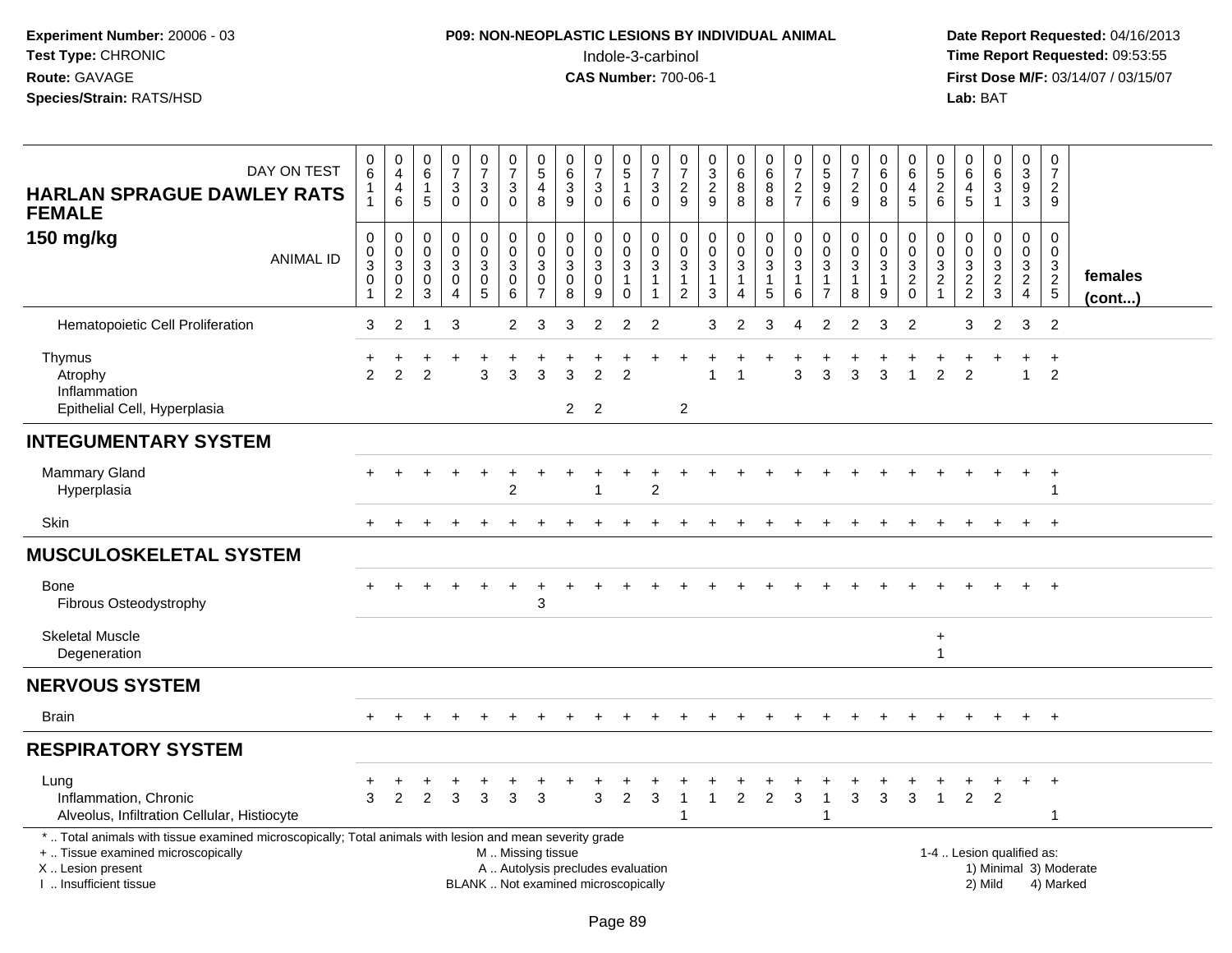| <b>P09: NON-NEOPLASTIC LESIONS BY INDIVIDUAL ANIMAL</b> | Date Rep         |
|---------------------------------------------------------|------------------|
| Indole-3-carbinol                                       | Time Rep         |
| <b>CAS Number: 700-06-1</b>                             | <b>First Dos</b> |
|                                                         | Lab: BAT         |
|                                                         |                  |

# **P09: NON-NEOPLASTIC LESIONS BY INDIVIDUAL ANIMAL**Indole-3-carbinol **Time Report Requested:** 09:53:55

 **Date Report Requested:** 04/16/2013 **First Dose M/F:** 03/14/07 / 03/15/07<br>**Lab: BAT** 

| DAY ON TEST<br><b>HARLAN SPRAGUE DAWLEY RATS</b><br><b>FEMALE</b>                                                         | $_{6}^{\rm 0}$<br>$\mathbf{1}$<br>$\mathbf{1}$            | $\pmb{0}$<br>$\overline{4}$<br>$\overline{\mathbf{4}}$<br>$\,6\,$ | $\begin{matrix} 0 \\ 6 \\ 1 \end{matrix}$<br>5   | $\frac{0}{7}$<br>$\sqrt{3}$<br>$\Omega$                                                   | $\frac{0}{7}$<br>3<br>$\Omega$                                           | $\begin{array}{c} 0 \\ 7 \\ 3 \end{array}$<br>$\mathbf 0$       | $\begin{array}{c} 0 \\ 5 \\ 4 \end{array}$<br>8             | $\begin{matrix} 0 \\ 6 \\ 3 \end{matrix}$<br>9                                 | $\frac{0}{7}$<br>$\sqrt{3}$<br>$\mathbf{0}$                     | $\begin{array}{c} 0 \\ 5 \\ 1 \end{array}$<br>6                          | $\begin{matrix} 0 \\ 7 \\ 3 \end{matrix}$<br>$\Omega$        | $\frac{0}{7}$<br>$\overline{c}$<br>9                 | $\begin{array}{c} 0 \\ 3 \\ 2 \end{array}$<br>9                        | $\begin{matrix}0\6\8\end{matrix}$<br>8                 | $\begin{matrix}0\6\8\end{matrix}$<br>8                                 | $\frac{0}{7}$<br>$\frac{2}{7}$                                       | $\begin{array}{c} 0 \\ 5 \\ 9 \end{array}$<br>6                              | $\frac{0}{7}$<br>$\overline{2}$<br>9                          | $\begin{matrix} 0 \\ 6 \\ 0 \end{matrix}$<br>8                  | $\begin{array}{c} 0 \\ 6 \\ 4 \end{array}$<br>$\overline{5}$ | $\begin{array}{c} 0 \\ 5 \\ 2 \end{array}$<br>6       | $\begin{matrix} 0 \\ 6 \\ 4 \end{matrix}$<br>5               | $\begin{matrix} 0 \\ 6 \\ 3 \end{matrix}$<br>$\overline{1}$ | $\begin{smallmatrix}0\3\9\end{smallmatrix}$<br>$\mathbf{3}$                    | $\begin{matrix} 0 \\ 7 \\ 2 \end{matrix}$<br>9 |                   |
|---------------------------------------------------------------------------------------------------------------------------|-----------------------------------------------------------|-------------------------------------------------------------------|--------------------------------------------------|-------------------------------------------------------------------------------------------|--------------------------------------------------------------------------|-----------------------------------------------------------------|-------------------------------------------------------------|--------------------------------------------------------------------------------|-----------------------------------------------------------------|--------------------------------------------------------------------------|--------------------------------------------------------------|------------------------------------------------------|------------------------------------------------------------------------|--------------------------------------------------------|------------------------------------------------------------------------|----------------------------------------------------------------------|------------------------------------------------------------------------------|---------------------------------------------------------------|-----------------------------------------------------------------|--------------------------------------------------------------|-------------------------------------------------------|--------------------------------------------------------------|-------------------------------------------------------------|--------------------------------------------------------------------------------|------------------------------------------------|-------------------|
| 150 mg/kg<br><b>ANIMAL ID</b>                                                                                             | $\pmb{0}$<br>$\frac{0}{3}$<br>$\pmb{0}$<br>$\overline{1}$ | $\pmb{0}$<br>$\frac{0}{3}$<br>$\mathbf 0$<br>2                    | $\mathbf 0$<br>$\frac{0}{3}$<br>$\mathbf 0$<br>3 | $\pmb{0}$<br>$\pmb{0}$<br>$\overline{3}$<br>$\mathsf{O}\xspace$<br>$\boldsymbol{\Lambda}$ | $\mathbf 0$<br>$\mathsf{O}\xspace$<br>$\overline{3}$<br>$\mathbf 0$<br>5 | $\begin{smallmatrix}0\\0\\3\end{smallmatrix}$<br>$\pmb{0}$<br>6 | $\mathsf 0$<br>$\frac{0}{3}$<br>$\pmb{0}$<br>$\overline{7}$ | $\pmb{0}$<br>$\mathsf{O}\xspace$<br>$\overline{3}$<br>$\mathsf{O}\xspace$<br>8 | $\begin{smallmatrix}0\\0\\3\end{smallmatrix}$<br>$\pmb{0}$<br>9 | 0<br>$\mathsf{O}\xspace$<br>$\overline{3}$<br>$\overline{1}$<br>$\Omega$ | $\,0\,$<br>$\frac{0}{3}$<br>$\overline{1}$<br>$\overline{1}$ | $\pmb{0}$<br>$\mathbf 0$<br>$\overline{3}$<br>1<br>2 | $\begin{smallmatrix} 0\\0\\3 \end{smallmatrix}$<br>$\overline{1}$<br>3 | $\pmb{0}$<br>$\frac{0}{3}$<br>$\mathbf{1}$<br>$\Delta$ | $\begin{smallmatrix} 0\\0\\3 \end{smallmatrix}$<br>$\overline{1}$<br>5 | $\begin{smallmatrix}0\\0\\3\end{smallmatrix}$<br>$\overline{1}$<br>6 | $\pmb{0}$<br>$\mathbf 0$<br>$\overline{3}$<br>$\mathbf{1}$<br>$\overline{7}$ | $\pmb{0}$<br>$\pmb{0}$<br>$\overline{3}$<br>$\mathbf{1}$<br>8 | 0<br>$\mathsf{O}\xspace$<br>$\overline{3}$<br>$\mathbf{1}$<br>9 | $\pmb{0}$<br>$\frac{0}{3}$<br>$\frac{2}{0}$                  | $\boldsymbol{0}$<br>$\frac{0}{3}$<br>$\boldsymbol{2}$ | $\pmb{0}$<br>$\begin{array}{c} 0 \\ 3 \\ 2 \\ 2 \end{array}$ | $\pmb{0}$<br>$\pmb{0}$<br>$\overline{3}$<br>$\frac{2}{3}$   | $\pmb{0}$<br>$\mathbf 0$<br>$\overline{3}$<br>$\overline{2}$<br>$\overline{4}$ | $\pmb{0}$<br>$\frac{0}{3}$<br>$\frac{2}{5}$    | females<br>(cont) |
| Bronchiole, Hyperplasia                                                                                                   |                                                           |                                                                   |                                                  |                                                                                           |                                                                          |                                                                 |                                                             |                                                                                |                                                                 |                                                                          |                                                              |                                                      |                                                                        |                                                        |                                                                        |                                                                      |                                                                              |                                                               |                                                                 |                                                              |                                                       |                                                              |                                                             |                                                                                |                                                |                   |
| Nose<br>Angiectasis<br>Foreign Body<br>Inflammation, Chronic Active<br>Olfactory Epithelium, Atrophy                      |                                                           |                                                                   | $\overline{ }$                                   |                                                                                           |                                                                          |                                                                 |                                                             |                                                                                |                                                                 |                                                                          | X<br>3                                                       |                                                      | -1                                                                     |                                                        |                                                                        |                                                                      | 1                                                                            |                                                               |                                                                 |                                                              |                                                       |                                                              |                                                             |                                                                                |                                                |                   |
| Olfactory Epithelium, Degeneration<br>Respiratory Epithelium, Hyperplasia<br>Respiratory Epithelium, Metaplasia, Squamous |                                                           |                                                                   |                                                  |                                                                                           |                                                                          |                                                                 |                                                             |                                                                                | 1                                                               |                                                                          | 3                                                            |                                                      | $\overline{2}$                                                         |                                                        |                                                                        |                                                                      |                                                                              |                                                               |                                                                 |                                                              |                                                       |                                                              |                                                             |                                                                                |                                                |                   |
| Trachea                                                                                                                   |                                                           |                                                                   |                                                  |                                                                                           |                                                                          |                                                                 |                                                             |                                                                                |                                                                 |                                                                          |                                                              |                                                      |                                                                        |                                                        |                                                                        |                                                                      |                                                                              |                                                               |                                                                 |                                                              |                                                       |                                                              |                                                             | $\pm$                                                                          | $+$                                            |                   |
| <b>SPECIAL SENSES SYSTEM</b>                                                                                              |                                                           |                                                                   |                                                  |                                                                                           |                                                                          |                                                                 |                                                             |                                                                                |                                                                 |                                                                          |                                                              |                                                      |                                                                        |                                                        |                                                                        |                                                                      |                                                                              |                                                               |                                                                 |                                                              |                                                       |                                                              |                                                             |                                                                                |                                                |                   |
| Eye<br>Inflammation                                                                                                       |                                                           |                                                                   |                                                  |                                                                                           |                                                                          |                                                                 |                                                             |                                                                                |                                                                 |                                                                          | 3                                                            |                                                      |                                                                        |                                                        |                                                                        |                                                                      |                                                                              |                                                               |                                                                 |                                                              |                                                       |                                                              |                                                             |                                                                                | $+$                                            |                   |
| Harderian Gland<br>Hyperplasia, Focal                                                                                     |                                                           |                                                                   |                                                  |                                                                                           |                                                                          |                                                                 |                                                             |                                                                                |                                                                 |                                                                          |                                                              |                                                      |                                                                        |                                                        |                                                                        |                                                                      |                                                                              |                                                               |                                                                 |                                                              |                                                       |                                                              |                                                             |                                                                                | $\overline{ }$                                 |                   |
| <b>URINARY SYSTEM</b>                                                                                                     |                                                           |                                                                   |                                                  |                                                                                           |                                                                          |                                                                 |                                                             |                                                                                |                                                                 |                                                                          |                                                              |                                                      |                                                                        |                                                        |                                                                        |                                                                      |                                                                              |                                                               |                                                                 |                                                              |                                                       |                                                              |                                                             |                                                                                |                                                |                   |
| Kidney<br>Nephropathy                                                                                                     |                                                           | $\overline{2}$                                                    | 3                                                | 2                                                                                         | 3                                                                        | 3                                                               | 3                                                           | 3                                                                              | 3                                                               |                                                                          | 3                                                            | 2                                                    | 2                                                                      |                                                        |                                                                        | $\overline{2}$                                                       | $\overline{2}$                                                               | 3                                                             |                                                                 | $\ddot{}$<br>$\overline{2}$                                  | $\ddot{}$<br>$\mathbf{3}$                             | $\ddot{}$                                                    | +<br>3                                                      | $\ddot{}$<br>$\overline{2}$                                                    | $^{+}$<br>3                                    |                   |
| <b>Urinary Bladder</b><br>Hyperplasia                                                                                     |                                                           |                                                                   |                                                  |                                                                                           |                                                                          |                                                                 |                                                             |                                                                                |                                                                 |                                                                          |                                                              |                                                      |                                                                        |                                                        |                                                                        |                                                                      |                                                                              |                                                               |                                                                 |                                                              |                                                       |                                                              |                                                             |                                                                                |                                                |                   |

\* .. Total animals with tissue examined microscopically; Total animals with lesion and mean severity grade

+ .. Tissue examined microscopically

X .. Lesion present

I .. Insufficient tissue

M .. Missing tissue

BLANK .. Not examined microscopically

 1-4 .. Lesion qualified as: A .. Autolysis precludes evaluation 19 and 10 minimal 3) Moderate 1 and 20 minimal 3) Moderate 19 minimal 3) Moderat<br>19 and 19 and 19 and 19 and 19 and 19 and 19 and 19 and 19 and 19 and 19 and 19 and 19 and 19 and 19 and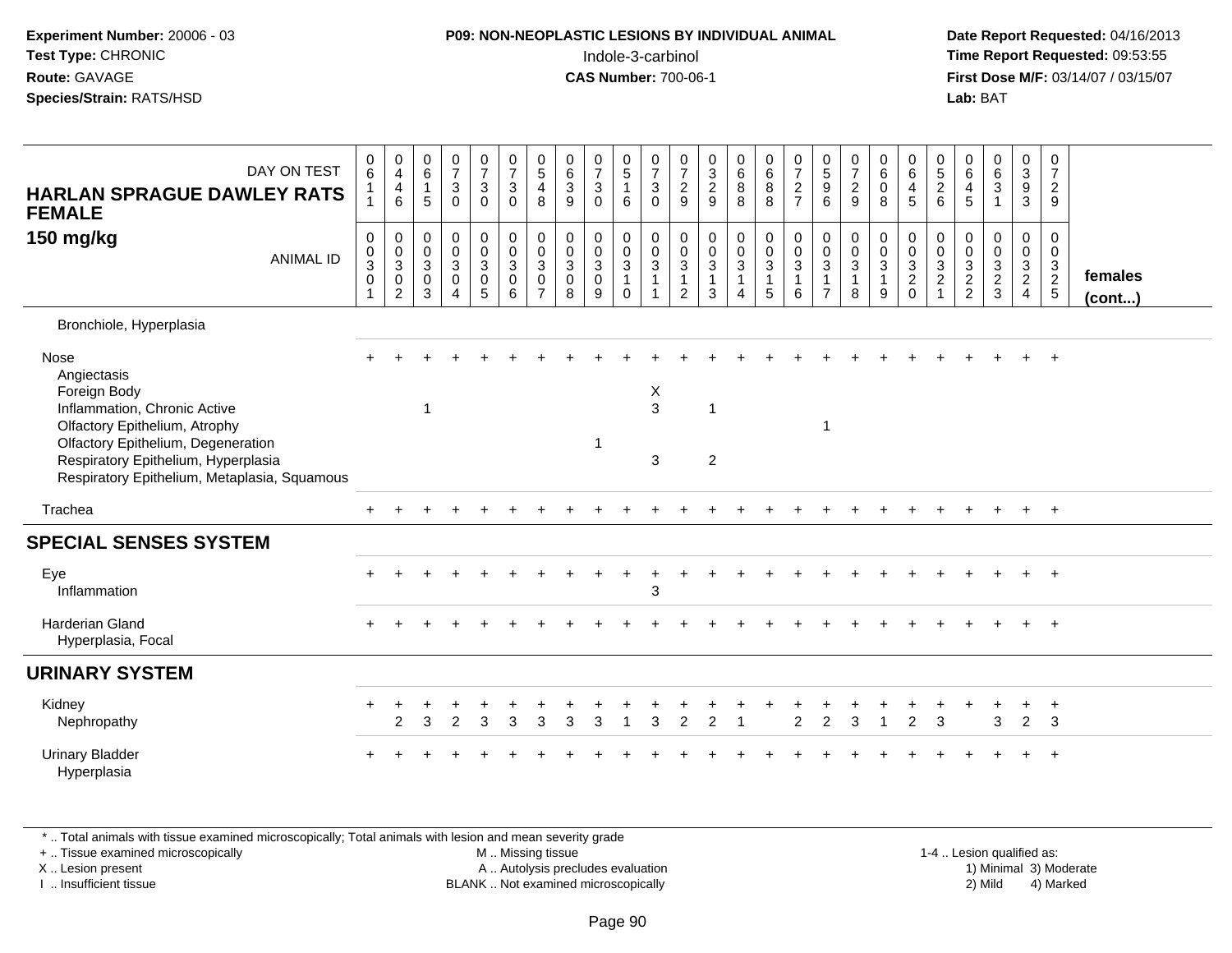# **P09: NON-NEOPLASTIC LESIONS BY INDIVIDUAL ANIMAL**Indole-3-carbinol **Time Report Requested:** 09:53:55

 **Date Report Requested:** 04/16/2013 **First Dose M/F:** 03/14/07 / 03/15/07<br>**Lab:** BAT **Lab:** BAT

|                                                                                                                                                |                  |                                       |                                                       |                                                         |                                                 |                                                    |                                                                               |                                                          |                                                                               |                                                                                                |                                                                              |                                                                    |                                                              |                                                     |                                                          |                                                                              |                                                                                                  |                                                                                 |                                                                |                                                                                                   |                                                                                    |                                                           |                                                                                     |                                                                   |                                                                                            | $\pmb{0}$                                                                   |              |                         |            |
|------------------------------------------------------------------------------------------------------------------------------------------------|------------------|---------------------------------------|-------------------------------------------------------|---------------------------------------------------------|-------------------------------------------------|----------------------------------------------------|-------------------------------------------------------------------------------|----------------------------------------------------------|-------------------------------------------------------------------------------|------------------------------------------------------------------------------------------------|------------------------------------------------------------------------------|--------------------------------------------------------------------|--------------------------------------------------------------|-----------------------------------------------------|----------------------------------------------------------|------------------------------------------------------------------------------|--------------------------------------------------------------------------------------------------|---------------------------------------------------------------------------------|----------------------------------------------------------------|---------------------------------------------------------------------------------------------------|------------------------------------------------------------------------------------|-----------------------------------------------------------|-------------------------------------------------------------------------------------|-------------------------------------------------------------------|--------------------------------------------------------------------------------------------|-----------------------------------------------------------------------------|--------------|-------------------------|------------|
| <b>HARLAN SPRAGUE DAWLEY RATS</b>                                                                                                              | DAY ON TEST      | $\frac{0}{7}$<br>$\sqrt{3}$           | $\begin{array}{c} 0 \\ 7 \end{array}$<br>$\mathbf{3}$ | $\frac{0}{7}$<br>$\ensuremath{\mathsf{3}}$              | $\frac{0}{7}$<br>$\frac{2}{9}$                  | $\begin{matrix}0\6\6\end{matrix}$                  | $\begin{array}{c} 0 \\ 6 \end{array}$<br>$\overline{4}$                       | $\begin{array}{c} 0 \\ 6 \end{array}$<br>$\overline{4}$  | $\begin{array}{c} 0 \\ 7 \end{array}$<br>$\frac{2}{9}$                        | $\begin{array}{c} 0 \\ 7 \end{array}$<br>$\overline{c}$                                        | $^{\rm 0}_{\rm 5}$<br>$\boldsymbol{9}$                                       | $\frac{0}{7}$<br>$\ensuremath{\mathsf{3}}$                         | $\frac{0}{7}$<br>3                                           | $\begin{array}{c} 0 \\ 6 \end{array}$<br>$\bf 8$    | $\begin{smallmatrix}0\\1\end{smallmatrix}$<br>$\bf 8$    | $\begin{array}{c} 0 \\ 6 \end{array}$<br>$\ensuremath{\mathsf{3}}$           | $\frac{0}{7}$<br>$\mathbf{1}$                                                                    | $\begin{array}{c} 0 \\ 7 \end{array}$<br>3                                      | $\begin{array}{c} 0 \\ 6 \end{array}$<br>$\overline{4}$        | $\frac{0}{7}$<br>3                                                                                | $\begin{smallmatrix}0\\1\end{smallmatrix}$<br>6                                    | $\begin{array}{c} 0 \\ 6 \end{array}$<br>$\overline{4}$   | $_{3}^{\rm 0}$<br>$\,0\,$                                                           | $\begin{array}{c} 0 \\ 6 \end{array}$<br>$\mathbf{1}$             | $_{3}^{\rm 0}$<br>$\boldsymbol{9}$                                                         | $\overline{7}$<br>3                                                         |              |                         |            |
| <b>FEMALE</b>                                                                                                                                  |                  | $\Omega$                              | $\mathbf 0$                                           | $\Omega$                                                |                                                 | $\overline{4}$                                     | $6\phantom{1}$                                                                | $6\phantom{1}$                                           |                                                                               | 9                                                                                              | $\mathbf 0$                                                                  | $\mathbf 0$                                                        | $\overline{0}$                                               | 8                                                   | 9                                                        | $\overline{1}$                                                               | 9                                                                                                | $\Omega$                                                                        | $\mathbf{3}$                                                   | $\mathbf 0$                                                                                       | $\mathbf 0$                                                                        | $6\phantom{1}$                                            | $\overline{7}$                                                                      | $\overline{4}$                                                    | $\overline{7}$                                                                             | $\mathbf 0$                                                                 |              |                         |            |
| 150 mg/kg                                                                                                                                      | <b>ANIMAL ID</b> | $\pmb{0}$<br>$0$<br>$3$<br>$2$<br>$6$ | $0003$<br>$27$                                        | 0<br>$\mathbf 0$<br>$\mathbf{3}$<br>$\overline{c}$<br>8 | $\begin{array}{c} 0 \\ 0 \\ 2 \\ 9 \end{array}$ | $_{\rm 0}^{\rm 0}$<br>$\frac{3}{3}$<br>$\mathbf 0$ | $\begin{smallmatrix} 0\\0\\3 \end{smallmatrix}$<br>$\sqrt{3}$<br>$\mathbf{1}$ | $\begin{matrix}0\\0\\3\\3\end{matrix}$<br>$\overline{2}$ | $\begin{smallmatrix} 0\\0 \end{smallmatrix}$<br>$\frac{3}{3}$<br>$\mathbf{3}$ | $\begin{smallmatrix}0\\0\end{smallmatrix}$<br>$\overline{3}$<br>$\mathbf{3}$<br>$\overline{4}$ | 0<br>$\ddot{\mathbf{0}}$<br>$\overline{3}$<br>$\ensuremath{\mathsf{3}}$<br>5 | $\begin{smallmatrix} 0\\0 \end{smallmatrix}$<br>$\frac{3}{3}$<br>6 | 0<br>$\overline{0}$<br>$\overline{3}$<br>3<br>$\overline{7}$ | $\begin{matrix} 0 \\ 0 \\ 3 \\ 3 \end{matrix}$<br>8 | $\begin{matrix}0\\0\\3\\3\end{matrix}$<br>$\overline{9}$ | $\begin{smallmatrix}0\\0\\3\end{smallmatrix}$<br>$\overline{4}$<br>$\pmb{0}$ | $\begin{smallmatrix} 0\\0 \end{smallmatrix}$<br>$\overline{3}$<br>$\overline{4}$<br>$\mathbf{1}$ | $\pmb{0}$<br>$\overline{0}$<br>$\ensuremath{\mathsf{3}}$<br>4<br>$\overline{c}$ | $\begin{matrix} 0 \\ 0 \\ 3 \\ 4 \end{matrix}$<br>$\mathbf{3}$ | $\begin{smallmatrix}0\0\0\end{smallmatrix}$<br>$\overline{3}$<br>$\overline{4}$<br>$\overline{4}$ | $\begin{smallmatrix}0\\0\\3\end{smallmatrix}$<br>$\overline{4}$<br>$5\phantom{.0}$ | $\begin{matrix} 0 \\ 0 \\ 3 \\ 4 \end{matrix}$<br>$\,6\,$ | $\boldsymbol{0}$<br>$\pmb{0}$<br>$\overline{3}$<br>$\overline{4}$<br>$\overline{7}$ | $\pmb{0}$<br>$\mathsf 0$<br>$\overline{3}$<br>$\overline{4}$<br>8 | $\mathbf 0$<br>$\ddot{\mathbf{0}}$<br>$\overline{3}$<br>$\overline{4}$<br>$\boldsymbol{9}$ | $\mathsf 0$<br>$\mathbf 0$<br>$\mathbf{3}$<br>$\overline{5}$<br>$\mathbf 0$ |              | * TOTALS                |            |
| <b>ALIMENTARY SYSTEM</b>                                                                                                                       |                  |                                       |                                                       |                                                         |                                                 |                                                    |                                                                               |                                                          |                                                                               |                                                                                                |                                                                              |                                                                    |                                                              |                                                     |                                                          |                                                                              |                                                                                                  |                                                                                 |                                                                |                                                                                                   |                                                                                    |                                                           |                                                                                     |                                                                   |                                                                                            |                                                                             |              |                         |            |
| Esophagus                                                                                                                                      |                  |                                       |                                                       |                                                         |                                                 |                                                    |                                                                               |                                                          |                                                                               |                                                                                                |                                                                              |                                                                    |                                                              |                                                     |                                                          |                                                                              |                                                                                                  |                                                                                 |                                                                |                                                                                                   |                                                                                    |                                                           |                                                                                     |                                                                   |                                                                                            |                                                                             | 50           |                         |            |
| Intestine Large, Cecum                                                                                                                         |                  |                                       |                                                       |                                                         |                                                 |                                                    |                                                                               |                                                          |                                                                               |                                                                                                |                                                                              |                                                                    |                                                              |                                                     |                                                          |                                                                              |                                                                                                  |                                                                                 |                                                                |                                                                                                   |                                                                                    |                                                           |                                                                                     |                                                                   |                                                                                            | $\ddot{}$                                                                   | 50           |                         |            |
| Intestine Large, Colon                                                                                                                         |                  |                                       |                                                       |                                                         |                                                 |                                                    |                                                                               |                                                          |                                                                               |                                                                                                |                                                                              |                                                                    |                                                              |                                                     |                                                          |                                                                              |                                                                                                  |                                                                                 |                                                                |                                                                                                   |                                                                                    |                                                           |                                                                                     |                                                                   |                                                                                            |                                                                             | 50           |                         |            |
| Intestine Large, Rectum<br>Metaplasia                                                                                                          |                  |                                       |                                                       |                                                         |                                                 |                                                    |                                                                               |                                                          |                                                                               |                                                                                                |                                                                              |                                                                    |                                                              |                                                     |                                                          |                                                                              |                                                                                                  |                                                                                 |                                                                |                                                                                                   |                                                                                    |                                                           |                                                                                     |                                                                   |                                                                                            | $\overline{1}$                                                              | 50           |                         | $12.0$     |
| Intestine Small, Duodenum<br>Lymphatic, Ectasia                                                                                                |                  |                                       |                                                       |                                                         |                                                 |                                                    |                                                                               |                                                          |                                                                               |                                                                                                |                                                                              | $\mathbf{1}$                                                       | $\overline{c}$                                               |                                                     | $\overline{2}$                                           |                                                                              |                                                                                                  | 1                                                                               |                                                                | $\overline{1}$                                                                                    |                                                                                    |                                                           | А                                                                                   | $\ddot{}$                                                         | A                                                                                          | $+$<br>$\overline{2}$                                                       | 48           | 16 1.2                  |            |
| Intestine Small, Ileum                                                                                                                         |                  |                                       |                                                       |                                                         |                                                 |                                                    |                                                                               |                                                          |                                                                               |                                                                                                |                                                                              |                                                                    |                                                              |                                                     |                                                          |                                                                              |                                                                                                  |                                                                                 |                                                                |                                                                                                   |                                                                                    |                                                           |                                                                                     | A                                                                 | A                                                                                          | $+$                                                                         | 48           |                         |            |
| Intestine Small, Jejunum<br>Lymphatic, Ectasia                                                                                                 |                  |                                       |                                                       |                                                         | $\overline{1}$                                  | $\overline{2}$                                     |                                                                               |                                                          | 1                                                                             | -1                                                                                             |                                                                              | $\overline{2}$                                                     | $\overline{2}$                                               |                                                     | $\mathbf{3}$                                             | $\overline{2}$                                                               |                                                                                                  | $\overline{2}$                                                                  |                                                                | 3                                                                                                 | $\mathbf{3}$                                                                       | $\overline{1}$                                            | $\overline{2}$                                                                      | A                                                                 | $\mathsf{A}$                                                                               | $+$<br>$\mathbf{1}$                                                         | 48           | 30 1.7                  |            |
| Liver<br>Angiectasis<br><b>Basophilic Focus</b><br>Clear Cell Focus                                                                            |                  | X                                     |                                                       |                                                         |                                                 |                                                    |                                                                               |                                                          | $X$ $X$                                                                       |                                                                                                |                                                                              |                                                                    |                                                              | $X$ $X$                                             |                                                          |                                                                              |                                                                                                  | $\overline{\mathbf{c}}$<br>$\mathsf X$                                          |                                                                |                                                                                                   |                                                                                    |                                                           |                                                                                     |                                                                   |                                                                                            | $\ddot{}$                                                                   | 50           | $\mathbf{2}$<br>11<br>4 | 2.0        |
| <b>Eosinophilic Focus</b><br>Hepatodiaphragmatic Nodule<br>Mixed Cell Focus                                                                    |                  |                                       |                                                       | X                                                       |                                                 |                                                    |                                                                               | X                                                        |                                                                               | X                                                                                              |                                                                              |                                                                    |                                                              | X                                                   |                                                          |                                                                              |                                                                                                  |                                                                                 |                                                                |                                                                                                   |                                                                                    |                                                           |                                                                                     |                                                                   |                                                                                            |                                                                             |              | 5<br>$\mathbf 3$<br>5   |            |
| Bile Duct, Cyst<br>Bile Duct, Cyst, Multiple                                                                                                   |                  | 2                                     |                                                       |                                                         |                                                 |                                                    |                                                                               |                                                          |                                                                               |                                                                                                | $\overline{2}$                                                               |                                                                    |                                                              |                                                     |                                                          |                                                                              |                                                                                                  |                                                                                 |                                                                |                                                                                                   |                                                                                    |                                                           |                                                                                     |                                                                   |                                                                                            |                                                                             |              | 4                       | 2.5<br>2.0 |
| Mesentery                                                                                                                                      |                  |                                       |                                                       |                                                         |                                                 |                                                    |                                                                               |                                                          |                                                                               |                                                                                                |                                                                              |                                                                    |                                                              |                                                     |                                                          |                                                                              |                                                                                                  |                                                                                 | $\ddot{}$                                                      |                                                                                                   |                                                                                    |                                                           |                                                                                     |                                                                   |                                                                                            |                                                                             | $\mathbf{2}$ |                         |            |
| *  Total animals with tissue examined microscopically; Total animals with lesion and mean severity grade<br>+  Tissue examined microscopically |                  |                                       |                                                       |                                                         |                                                 |                                                    | M  Missing tissue                                                             |                                                          |                                                                               |                                                                                                |                                                                              |                                                                    |                                                              |                                                     |                                                          |                                                                              |                                                                                                  |                                                                                 |                                                                |                                                                                                   |                                                                                    |                                                           |                                                                                     | 1-4  Lesion qualified as:                                         |                                                                                            |                                                                             |              |                         |            |

X .. Lesion present

I .. Insufficient tissue

BLANK .. Not examined microscopically

A .. Autolysis precludes evaluation and the series of the series of the series of the series of the series of the series of the series of the series of the series of the series of the series of the series of the series of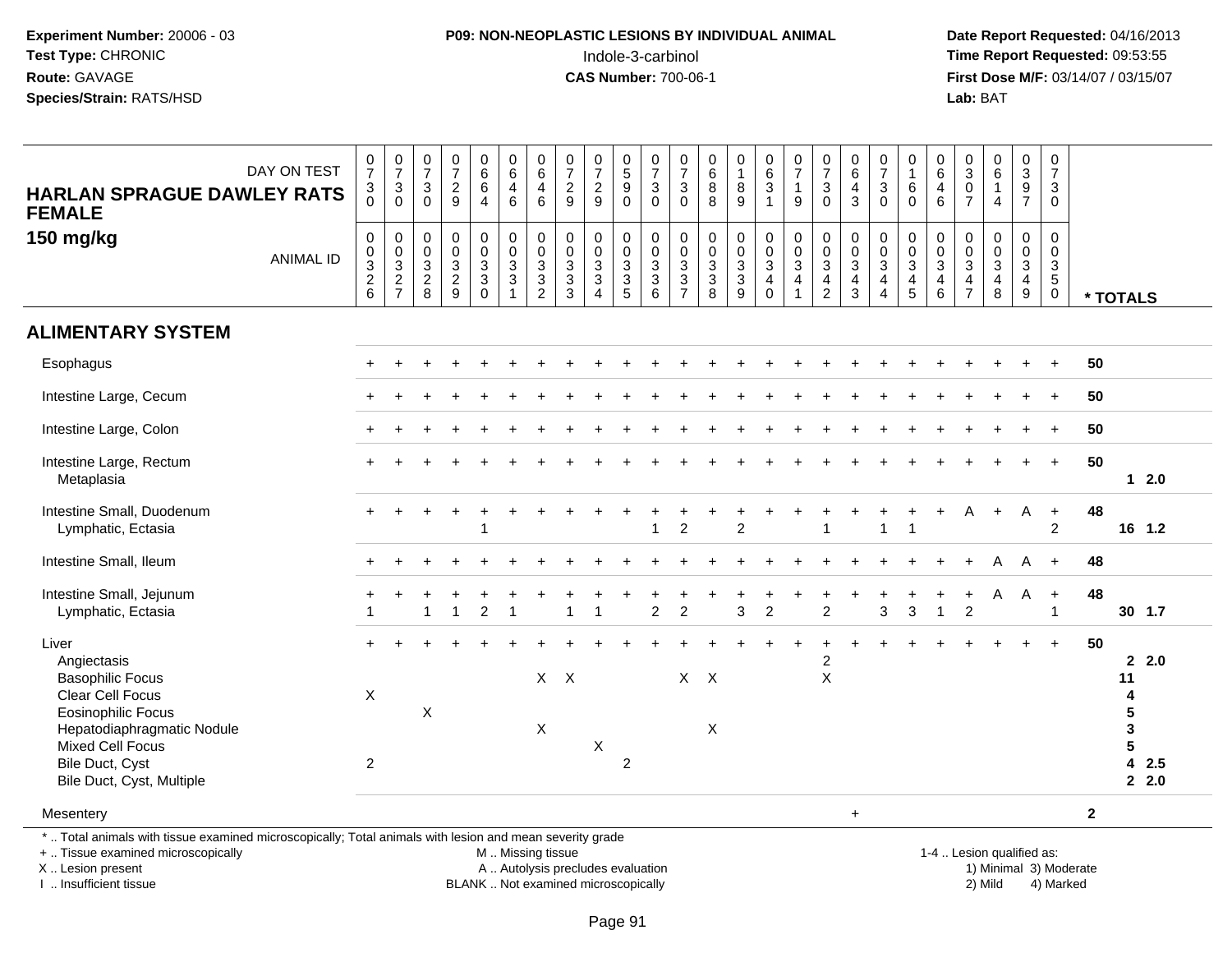# **P09: NON-NEOPLASTIC LESIONS BY INDIVIDUAL ANIMAL**Indole-3-carbinol **Time Report Requested:** 09:53:55

| DAY ON TEST<br><b>HARLAN SPRAGUE DAWLEY RATS</b><br><b>FEMALE</b>                                                                                                                             | $\begin{array}{c} 0 \\ 7 \end{array}$<br>3<br>$\Omega$            | $\begin{array}{c} 0 \\ 7 \end{array}$<br>$\mathbf{3}$<br>$\Omega$ | $\frac{0}{7}$<br>$\mathbf{3}$<br>$\Omega$                                    | $\frac{0}{7}$<br>$\overline{c}$<br>9              | $\begin{array}{c} 0 \\ 6 \end{array}$<br>$\,6\,$<br>$\overline{4}$                | $\begin{array}{c} 0 \\ 6 \end{array}$<br>$\overline{4}$<br>$6\phantom{1}6$ | $\begin{array}{c} 0 \\ 6 \end{array}$<br>$\overline{\mathbf{4}}$<br>$6\phantom{1}6$ | $\frac{0}{7}$<br>$\sqrt{2}$<br>9                                                        | $\frac{0}{7}$<br>$\overline{c}$<br>9                                     | $\begin{array}{c} 0 \\ 5 \end{array}$<br>$\boldsymbol{9}$<br>$\mathbf 0$      | 0<br>$\overline{7}$<br>3<br>$\Omega$                               | $\frac{0}{7}$<br>$\sqrt{3}$<br>$\Omega$              | $\begin{array}{c} 0 \\ 6 \\ 8 \end{array}$<br>8              | 0<br>$\mathbf{1}$<br>8<br>$\overline{9}$                           | $\begin{array}{c} 0 \\ 6 \end{array}$<br>$\sqrt{3}$<br>$\mathbf{1}$                             | $\frac{0}{7}$<br>$\overline{1}$<br>9             | $\frac{0}{7}$<br>$\sqrt{3}$<br>$\mathbf{0}$                                                 | $\begin{array}{c} 0 \\ 6 \end{array}$<br>$\overline{\mathbf{4}}$<br>$\mathbf{3}$ | $\frac{0}{7}$<br>3<br>$\mathbf{0}$                                                          | 0<br>$\mathbf{1}$<br>6<br>$\Omega$                                 | 0<br>$\,6\,$<br>$\overline{4}$<br>6                             | $_{3}^{\rm 0}$<br>$\overline{0}$<br>$\overline{7}$                                                | $\begin{array}{c} 0 \\ 6 \end{array}$<br>$\mathbf{1}$<br>4 | $_{3}^{\rm 0}$<br>$\overline{9}$<br>$\overline{7}$                            | 0<br>$\overline{7}$<br>3<br>$\Omega$                          |                        |                                      |
|-----------------------------------------------------------------------------------------------------------------------------------------------------------------------------------------------|-------------------------------------------------------------------|-------------------------------------------------------------------|------------------------------------------------------------------------------|---------------------------------------------------|-----------------------------------------------------------------------------------|----------------------------------------------------------------------------|-------------------------------------------------------------------------------------|-----------------------------------------------------------------------------------------|--------------------------------------------------------------------------|-------------------------------------------------------------------------------|--------------------------------------------------------------------|------------------------------------------------------|--------------------------------------------------------------|--------------------------------------------------------------------|-------------------------------------------------------------------------------------------------|--------------------------------------------------|---------------------------------------------------------------------------------------------|----------------------------------------------------------------------------------|---------------------------------------------------------------------------------------------|--------------------------------------------------------------------|-----------------------------------------------------------------|---------------------------------------------------------------------------------------------------|------------------------------------------------------------|-------------------------------------------------------------------------------|---------------------------------------------------------------|------------------------|--------------------------------------|
| 150 mg/kg<br><b>ANIMAL ID</b>                                                                                                                                                                 | $\mathbf 0$<br>$\pmb{0}$<br>$\overline{3}$<br>$\overline{c}$<br>6 | 0<br>$\pmb{0}$<br>$\overline{3}$<br>$\sqrt{2}$<br>$\overline{7}$  | 0<br>0<br>$\ensuremath{\mathsf{3}}$<br>$\begin{array}{c} 2 \\ 8 \end{array}$ | 0<br>$\mathsf 0$<br>$\mathbf{3}$<br>$\frac{2}{9}$ | 0<br>$\mathsf{O}\xspace$<br>$\ensuremath{\mathsf{3}}$<br>$\mathbf{3}$<br>$\Omega$ | $_{\rm 0}^{\rm 0}$<br>$\frac{3}{3}$<br>$\overline{1}$                      | $\boldsymbol{0}$<br>$\mathbf 0$<br>$\ensuremath{\mathsf{3}}$<br>$\frac{3}{2}$       | $\mathbf 0$<br>$\mathbf 0$<br>$\ensuremath{\mathsf{3}}$<br>$\sqrt{3}$<br>$\overline{3}$ | 0<br>$\mathsf{O}\xspace$<br>$\ensuremath{\mathsf{3}}$<br>$\sqrt{3}$<br>4 | $\mathbf 0$<br>$\mathsf{O}$<br>$\ensuremath{\mathsf{3}}$<br>$\mathbf{3}$<br>5 | 0<br>$\mathbf 0$<br>$\ensuremath{\mathsf{3}}$<br>$\mathbf{3}$<br>6 | 0<br>0<br>$\ensuremath{\mathsf{3}}$<br>$\frac{3}{7}$ | $\pmb{0}$<br>$\mathsf{O}$<br>$\sqrt{3}$<br>$\mathbf{3}$<br>8 | 0<br>$\mathbf 0$<br>$\overline{3}$<br>$\sqrt{3}$<br>$\overline{9}$ | $\begin{smallmatrix} 0\\0 \end{smallmatrix}$<br>$\overline{3}$<br>$\overline{a}$<br>$\mathbf 0$ | 0<br>$\mathbf 0$<br>$\sqrt{3}$<br>$\overline{4}$ | $\mathbf 0$<br>$\mathbf 0$<br>$\ensuremath{\mathsf{3}}$<br>$\overline{4}$<br>$\overline{2}$ | 0<br>$\mathsf{O}\xspace$<br>$\ensuremath{\mathsf{3}}$<br>4<br>3                  | $\mathbf 0$<br>$\mathbf 0$<br>$\ensuremath{\mathsf{3}}$<br>$\overline{4}$<br>$\overline{4}$ | 0<br>$\pmb{0}$<br>$\ensuremath{\mathsf{3}}$<br>$\overline{4}$<br>5 | $\mathbf 0$<br>$\mathbf 0$<br>$\sqrt{3}$<br>$\overline{4}$<br>6 | $\pmb{0}$<br>$\mathsf{O}\xspace$<br>$\ensuremath{\mathsf{3}}$<br>$\overline{4}$<br>$\overline{7}$ | 0<br>$\mathbf 0$<br>$\mathbf{3}$<br>4<br>8                 | $\mathbf 0$<br>$\mathsf{O}\xspace$<br>$\overline{3}$<br>4<br>$\boldsymbol{9}$ | 0<br>$\mathbf 0$<br>$\mathbf{3}$<br>$\sqrt{5}$<br>$\mathbf 0$ |                        | * TOTALS                             |
| Oral Mucosa<br>Hyperplasia, Squamous                                                                                                                                                          | $+$                                                               |                                                                   |                                                                              |                                                   |                                                                                   |                                                                            |                                                                                     |                                                                                         |                                                                          |                                                                               |                                                                    |                                                      |                                                              |                                                                    |                                                                                                 |                                                  |                                                                                             |                                                                                  |                                                                                             |                                                                    |                                                                 |                                                                                                   |                                                            | $+$                                                                           | $+$                                                           | 50                     | $1 1.0$                              |
| Pancreas<br>Artery, Inflammation, Chronic Active                                                                                                                                              |                                                                   |                                                                   |                                                                              |                                                   |                                                                                   |                                                                            |                                                                                     |                                                                                         |                                                                          |                                                                               |                                                                    |                                                      |                                                              |                                                                    |                                                                                                 |                                                  |                                                                                             |                                                                                  |                                                                                             |                                                                    |                                                                 |                                                                                                   |                                                            |                                                                               | $\ddot{}$                                                     | 49                     | 32.7                                 |
| Salivary Glands                                                                                                                                                                               |                                                                   |                                                                   |                                                                              |                                                   |                                                                                   |                                                                            |                                                                                     |                                                                                         |                                                                          |                                                                               |                                                                    |                                                      |                                                              |                                                                    |                                                                                                 |                                                  |                                                                                             |                                                                                  |                                                                                             | м                                                                  |                                                                 |                                                                                                   |                                                            |                                                                               |                                                               | 48                     |                                      |
| Stomach, Forestomach<br>Hyperplasia                                                                                                                                                           |                                                                   |                                                                   | $\overline{2}$                                                               |                                                   |                                                                                   |                                                                            |                                                                                     |                                                                                         |                                                                          |                                                                               |                                                                    | $\overline{c}$                                       |                                                              |                                                                    |                                                                                                 |                                                  |                                                                                             |                                                                                  |                                                                                             |                                                                    |                                                                 |                                                                                                   |                                                            |                                                                               | $+$                                                           | 50                     | $72.1$                               |
| Stomach, Glandular<br>Erosion<br>Epithelium, Hyperplasia<br>Epithelium, Mineralization                                                                                                        |                                                                   |                                                                   |                                                                              |                                                   |                                                                                   |                                                                            |                                                                                     |                                                                                         |                                                                          |                                                                               |                                                                    |                                                      |                                                              |                                                                    |                                                                                                 |                                                  |                                                                                             |                                                                                  |                                                                                             |                                                                    |                                                                 |                                                                                                   |                                                            |                                                                               | ÷                                                             | 50                     | 13.0<br>$12.0$<br>$1 1.0$            |
| <b>CARDIOVASCULAR SYSTEM</b>                                                                                                                                                                  |                                                                   |                                                                   |                                                                              |                                                   |                                                                                   |                                                                            |                                                                                     |                                                                                         |                                                                          |                                                                               |                                                                    |                                                      |                                                              |                                                                    |                                                                                                 |                                                  |                                                                                             |                                                                                  |                                                                                             |                                                                    |                                                                 |                                                                                                   |                                                            |                                                                               |                                                               |                        |                                      |
| <b>Blood Vessel</b><br>Degeneration, Focal<br>Inflammation, Chronic Active<br>Thrombosis                                                                                                      |                                                                   |                                                                   |                                                                              |                                                   |                                                                                   |                                                                            |                                                                                     |                                                                                         |                                                                          |                                                                               |                                                                    |                                                      |                                                              |                                                                    |                                                                                                 |                                                  |                                                                                             |                                                                                  |                                                                                             |                                                                    |                                                                 |                                                                                                   |                                                            | $\overline{c}$                                                                | $\ddot{}$                                                     | 50                     | $12.0$<br>42.5<br>$\mathbf 1$<br>3.0 |
| Heart<br>Cardiomyopathy<br>Pericardium, Inflammation                                                                                                                                          | $\mathbf{1}$                                                      | $\overline{2}$                                                    |                                                                              | 3                                                 |                                                                                   |                                                                            | $\overline{2}$                                                                      | 3                                                                                       | 3                                                                        |                                                                               | $\overline{2}$                                                     |                                                      | $\overline{2}$                                               | 3                                                                  | $\overline{2}$                                                                                  |                                                  |                                                                                             |                                                                                  |                                                                                             |                                                                    |                                                                 |                                                                                                   |                                                            | $\ddot{}$                                                                     | $\ddot{}$<br>$\overline{1}$                                   | 50                     | 24 1.8<br>2.5                        |
| <b>ENDOCRINE SYSTEM</b>                                                                                                                                                                       |                                                                   |                                                                   |                                                                              |                                                   |                                                                                   |                                                                            |                                                                                     |                                                                                         |                                                                          |                                                                               |                                                                    |                                                      |                                                              |                                                                    |                                                                                                 |                                                  |                                                                                             |                                                                                  |                                                                                             |                                                                    |                                                                 |                                                                                                   |                                                            |                                                                               |                                                               |                        |                                      |
| <b>Adrenal Cortex</b>                                                                                                                                                                         |                                                                   |                                                                   |                                                                              |                                                   |                                                                                   |                                                                            |                                                                                     |                                                                                         |                                                                          |                                                                               |                                                                    |                                                      |                                                              |                                                                    |                                                                                                 |                                                  |                                                                                             |                                                                                  |                                                                                             |                                                                    |                                                                 |                                                                                                   |                                                            |                                                                               |                                                               | 50                     |                                      |
| *  Total animals with tissue examined microscopically; Total animals with lesion and mean severity grade<br>+  Tissue examined microscopically<br>X  Lesion present<br>I  Insufficient tissue |                                                                   |                                                                   |                                                                              |                                                   |                                                                                   |                                                                            | M  Missing tissue                                                                   | A  Autolysis precludes evaluation<br>BLANK  Not examined microscopically                |                                                                          |                                                                               |                                                                    |                                                      |                                                              |                                                                    |                                                                                                 |                                                  |                                                                                             |                                                                                  |                                                                                             |                                                                    |                                                                 |                                                                                                   | 2) Mild                                                    | 1-4  Lesion qualified as:                                                     | 4) Marked                                                     | 1) Minimal 3) Moderate |                                      |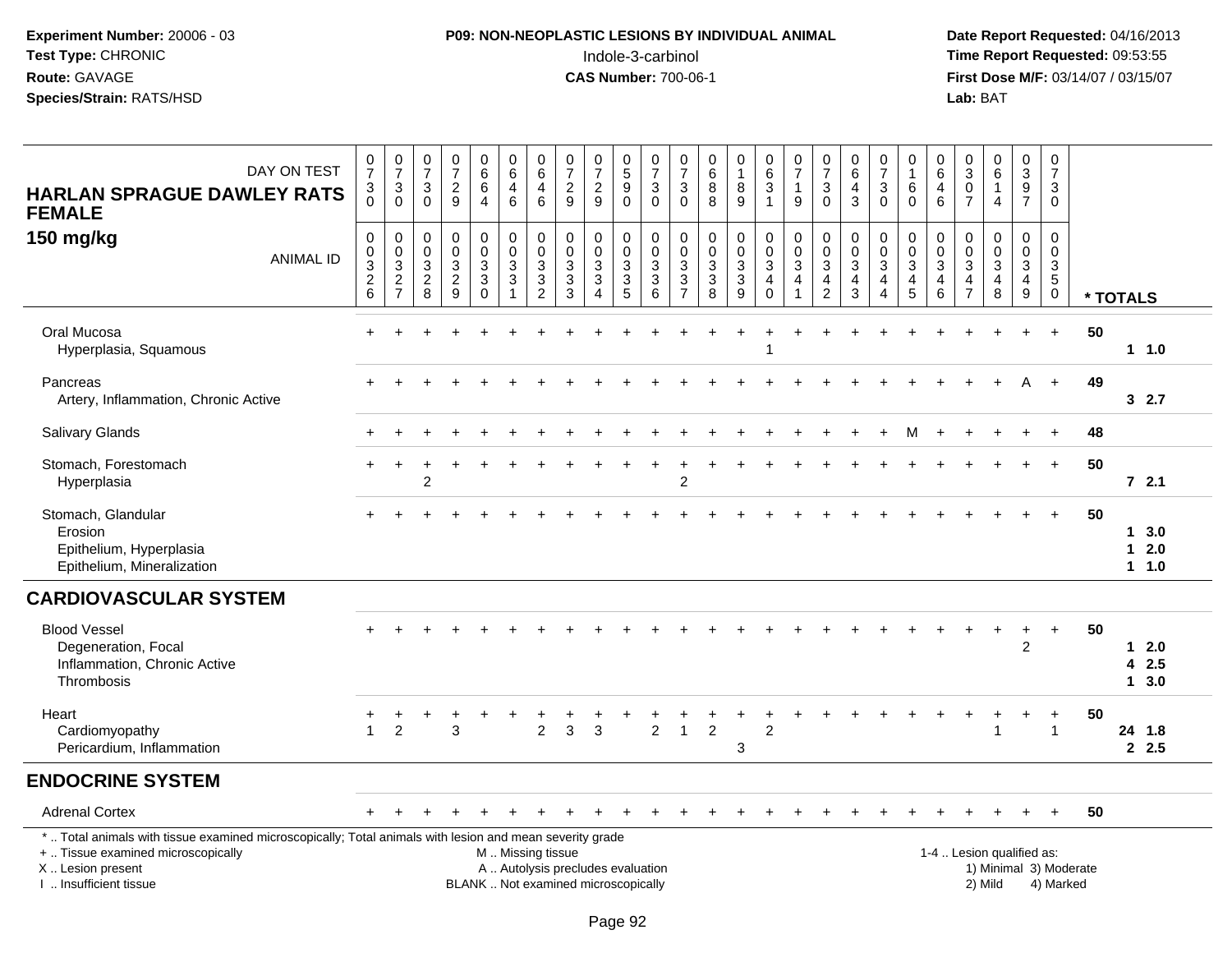# **P09: NON-NEOPLASTIC LESIONS BY INDIVIDUAL ANIMAL**Indole-3-carbinol **Time Report Requested:** 09:53:55

| DAY ON TEST<br><b>HARLAN SPRAGUE DAWLEY RATS</b><br><b>FEMALE</b>                                                                                                                             | $\frac{0}{7}$<br>$\frac{3}{0}$ | $\frac{0}{7}$<br>$_0^3$                                      | $\frac{0}{7}$<br>3<br>$\Omega$       | $\begin{array}{c} 0 \\ 7 \end{array}$<br>$\frac{2}{9}$ | $\begin{array}{c} 0 \\ 6 \end{array}$<br>$\,6\,$<br>$\overline{4}$ | $\begin{array}{c} 0 \\ 6 \end{array}$<br>$\overline{4}$<br>$\,6\,$    | $\pmb{0}$<br>6<br>$\overline{\mathbf{4}}$<br>$\,6\,$ | $\begin{matrix} 0 \\ 7 \end{matrix}$<br>$\frac{2}{9}$                                              | $\frac{0}{7}$<br>$\frac{2}{9}$                                    | $\begin{array}{c} 0 \\ 5 \end{array}$<br>$\boldsymbol{9}$<br>$\Omega$ | $\frac{0}{7}$<br>$\frac{3}{0}$       | $\frac{0}{7}$<br>$\mathbf{3}$<br>$\mathsf{O}\xspace$ | $\begin{array}{c} 0 \\ 6 \end{array}$<br>$\bf 8$<br>8 | $\begin{smallmatrix}0\\1\end{smallmatrix}$<br>$\frac{8}{9}$ | $\begin{array}{c} 0 \\ 6 \end{array}$<br>$\sqrt{3}$<br>$\overline{1}$                      | $\begin{array}{c} 0 \\ 7 \end{array}$<br>$\mathbf{1}$<br>$9\,$   | $\frac{0}{7}$<br>3<br>$\Omega$                                                | $_6^0$<br>$\frac{4}{3}$                             | $\frac{0}{7}$<br>3<br>$\mathbf{0}$                                          | $\begin{smallmatrix}0\\1\end{smallmatrix}$<br>$\,6\,$<br>$\mathbf 0$ | $_{6}^{\rm 0}$<br>$\overline{4}$<br>6     | $_{3}^{\rm 0}$<br>$\boldsymbol{0}$<br>$\overline{7}$                         | $\begin{array}{c} 0 \\ 6 \end{array}$<br>$\mathbf{1}$<br>$\overline{4}$ | $\pmb{0}$<br>$\overline{3}$<br>$\frac{9}{7}$                    | 0<br>$\overline{7}$<br>3<br>$\Omega$                        |                                     |          |                                      |             |
|-----------------------------------------------------------------------------------------------------------------------------------------------------------------------------------------------|--------------------------------|--------------------------------------------------------------|--------------------------------------|--------------------------------------------------------|--------------------------------------------------------------------|-----------------------------------------------------------------------|------------------------------------------------------|----------------------------------------------------------------------------------------------------|-------------------------------------------------------------------|-----------------------------------------------------------------------|--------------------------------------|------------------------------------------------------|-------------------------------------------------------|-------------------------------------------------------------|--------------------------------------------------------------------------------------------|------------------------------------------------------------------|-------------------------------------------------------------------------------|-----------------------------------------------------|-----------------------------------------------------------------------------|----------------------------------------------------------------------|-------------------------------------------|------------------------------------------------------------------------------|-------------------------------------------------------------------------|-----------------------------------------------------------------|-------------------------------------------------------------|-------------------------------------|----------|--------------------------------------|-------------|
| 150 mg/kg<br><b>ANIMAL ID</b>                                                                                                                                                                 | 0<br>0<br>$\frac{3}{2}$        | $\pmb{0}$<br>$\begin{array}{c} 0 \\ 3 \\ 2 \\ 7 \end{array}$ | 0<br>$\pmb{0}$<br>$\frac{3}{2}$<br>8 | $\pmb{0}$<br>$\pmb{0}$<br>$\frac{3}{2}$                | $\pmb{0}$<br>$\ddot{\mathbf{0}}$<br>$_3^3$<br>$\Omega$             | $\mathbf 0$<br>$\ddot{\mathbf{0}}$<br>$\frac{3}{3}$<br>$\overline{1}$ | $\pmb{0}$<br>$\overline{0}$<br>$\frac{3}{2}$         | $\pmb{0}$<br>$\mathbf 0$<br>$\ensuremath{\mathsf{3}}$<br>$\ensuremath{\mathsf{3}}$<br>$\mathbf{3}$ | $\pmb{0}$<br>$\pmb{0}$<br>$\frac{3}{3}$<br>$\boldsymbol{\Lambda}$ | $\pmb{0}$<br>$\ddot{\mathbf{0}}$<br>$\frac{3}{3}$                     | 0<br>$\frac{0}{3}$<br>$6\phantom{1}$ | $\pmb{0}$<br>$\overline{0}$<br>$\frac{3}{3}$         | 0<br>$\pmb{0}$<br>$\frac{3}{8}$                       | $0003$<br>$33$                                              | 0<br>$\overline{0}$<br>$\ensuremath{\mathsf{3}}$<br>$\overline{\mathbf{4}}$<br>$\mathbf 0$ | $\begin{matrix} 0 \\ 0 \\ 3 \\ 4 \end{matrix}$<br>$\overline{1}$ | 0<br>$\mathbf 0$<br>$\mathbf{3}$<br>$\overline{\mathbf{4}}$<br>$\overline{c}$ | $\mathbf 0$<br>$\frac{0}{3}$<br>$\overline{4}$<br>3 | $\mathbf 0$<br>$\ddot{\mathbf{0}}$<br>3<br>$\overline{4}$<br>$\overline{4}$ | $\begin{matrix} 0 \\ 0 \\ 3 \\ 4 \end{matrix}$<br>5                  | 0<br>$\overline{0}$<br>$\frac{3}{4}$<br>6 | $\mathbf 0$<br>$\pmb{0}$<br>$\mathbf{3}$<br>$\overline{4}$<br>$\overline{7}$ | $\mathbf 0$<br>$\overline{0}$<br>$\frac{3}{4}$<br>8                     | $\mathbf 0$<br>$\pmb{0}$<br>$\mathbf{3}$<br>$\overline{4}$<br>9 | 0<br>$\pmb{0}$<br>$\mathbf{3}$<br>$\sqrt{5}$<br>$\mathbf 0$ |                                     | * TOTALS |                                      |             |
| Degeneration, Cystic<br>Hyperplasia<br>Necrosis<br>Thrombosis                                                                                                                                 |                                | 1<br>$\overline{2}$                                          |                                      | $\overline{4}$                                         | $\overline{1}$                                                     | $\overline{\phantom{0}}$                                              |                                                      | $\sqrt{2}$                                                                                         |                                                                   |                                                                       |                                      | 3                                                    | $\mathbf 1$                                           |                                                             | 2<br>$\mathbf{1}$                                                                          | $\mathbf{1}$                                                     | $\overline{4}$                                                                |                                                     |                                                                             |                                                                      | $\overline{1}$                            |                                                                              | $\overline{c}$<br>3                                                     |                                                                 | 3                                                           |                                     |          | $11 \t2.4$<br>18 1.9<br>$\mathbf{1}$ | 2.0<br>13.0 |
| Adrenal Medulla<br>Hyperplasia                                                                                                                                                                |                                |                                                              |                                      |                                                        |                                                                    |                                                                       | -1                                                   |                                                                                                    | 3                                                                 |                                                                       | 3                                    |                                                      |                                                       |                                                             | 1                                                                                          |                                                                  |                                                                               |                                                     | $\overline{c}$                                                              |                                                                      |                                           |                                                                              |                                                                         | $+$                                                             | $+$                                                         |                                     | 50       | $11 \t1.9$                           |             |
| Islets, Pancreatic                                                                                                                                                                            |                                |                                                              |                                      |                                                        |                                                                    |                                                                       |                                                      |                                                                                                    |                                                                   |                                                                       |                                      |                                                      |                                                       |                                                             |                                                                                            |                                                                  |                                                                               |                                                     |                                                                             |                                                                      |                                           |                                                                              |                                                                         |                                                                 | $+$                                                         |                                     | 50       |                                      |             |
| Parathyroid Gland                                                                                                                                                                             |                                |                                                              |                                      |                                                        |                                                                    |                                                                       |                                                      |                                                                                                    |                                                                   |                                                                       |                                      |                                                      |                                                       |                                                             |                                                                                            |                                                                  | м                                                                             |                                                     |                                                                             |                                                                      |                                           |                                                                              |                                                                         |                                                                 |                                                             |                                     | 46       |                                      |             |
| <b>Pituitary Gland</b><br>Pars Distalis, Hyperplasia                                                                                                                                          | +<br>$\overline{4}$            |                                                              |                                      |                                                        |                                                                    | 3                                                                     | 3                                                    |                                                                                                    |                                                                   |                                                                       |                                      | $\overline{4}$                                       | $\overline{c}$                                        |                                                             | $\overline{2}$                                                                             |                                                                  |                                                                               |                                                     | $\boldsymbol{\varDelta}$                                                    | $\ddot{}$                                                            | $\Delta$                                  |                                                                              |                                                                         | $\ddot{}$                                                       | $\ddot{}$<br>3                                              |                                     | 50       | 18 3.3                               |             |
| <b>Thyroid Gland</b><br>C-cell, Hyperplasia<br>Follicular Cell, Hyperplasia<br>Follicular Cell, Hypertrophy                                                                                   |                                | 3                                                            | $\mathbf{1}$                         | $\overline{1}$                                         | $\overline{2}$                                                     | $\overline{1}$                                                        | $\overline{1}$                                       | $\overline{2}$                                                                                     | $\overline{2}$                                                    | $\overline{\phantom{0}}^2$                                            |                                      | 3                                                    | $\overline{1}$                                        | $\overline{2}$                                              |                                                                                            | $\mathbf{1}$                                                     | 3<br>$\overline{1}$                                                           |                                                     | 3                                                                           |                                                                      |                                           |                                                                              |                                                                         | A                                                               | $+$<br>$\mathbf{1}$                                         |                                     | 48       | $\mathbf{1}$<br>24 1.7               | 62.3<br>2.0 |
| <b>GENERAL BODY SYSTEM</b>                                                                                                                                                                    |                                |                                                              |                                      |                                                        |                                                                    |                                                                       |                                                      |                                                                                                    |                                                                   |                                                                       |                                      |                                                      |                                                       |                                                             |                                                                                            |                                                                  |                                                                               |                                                     |                                                                             |                                                                      |                                           |                                                                              |                                                                         |                                                                 |                                                             |                                     |          |                                      |             |
| <b>NONE</b>                                                                                                                                                                                   |                                |                                                              |                                      |                                                        |                                                                    |                                                                       |                                                      |                                                                                                    |                                                                   |                                                                       |                                      |                                                      |                                                       |                                                             |                                                                                            |                                                                  |                                                                               |                                                     |                                                                             |                                                                      |                                           |                                                                              |                                                                         |                                                                 |                                                             |                                     |          |                                      |             |
| <b>GENITAL SYSTEM</b>                                                                                                                                                                         |                                |                                                              |                                      |                                                        |                                                                    |                                                                       |                                                      |                                                                                                    |                                                                   |                                                                       |                                      |                                                      |                                                       |                                                             |                                                                                            |                                                                  |                                                                               |                                                     |                                                                             |                                                                      |                                           |                                                                              |                                                                         |                                                                 |                                                             |                                     |          |                                      |             |
| <b>Clitoral Gland</b><br>Cyst                                                                                                                                                                 |                                |                                                              |                                      | 3                                                      |                                                                    |                                                                       |                                                      |                                                                                                    |                                                                   |                                                                       |                                      |                                                      |                                                       |                                                             |                                                                                            |                                                                  |                                                                               |                                                     |                                                                             |                                                                      | +<br>$\mathbf{3}$                         |                                                                              |                                                                         |                                                                 |                                                             |                                     | 50       |                                      | 3, 3.0      |
| Ovary<br>Atrophy                                                                                                                                                                              | $\mathcal{P}$                  | 3                                                            |                                      |                                                        |                                                                    | 3                                                                     | $\overline{2}$                                       | 3                                                                                                  | 3                                                                 | $\boldsymbol{2}$                                                      | $\sqrt{2}$                           |                                                      |                                                       |                                                             | 3                                                                                          | $\mathbf{3}$                                                     | $\ensuremath{\mathsf{3}}$                                                     |                                                     | $\overline{c}$                                                              |                                                                      |                                           | $\overline{2}$                                                               | $\overline{c}$                                                          | +<br>$\overline{c}$                                             | $\ddot{}$<br>$\overline{2}$                                 |                                     | 50       | 37 2.0                               |             |
| *  Total animals with tissue examined microscopically; Total animals with lesion and mean severity grade<br>+  Tissue examined microscopically<br>X  Lesion present<br>I. Insufficient tissue |                                |                                                              |                                      |                                                        |                                                                    | M  Missing tissue                                                     |                                                      | A  Autolysis precludes evaluation<br>BLANK  Not examined microscopically                           |                                                                   |                                                                       |                                      |                                                      |                                                       |                                                             |                                                                                            |                                                                  |                                                                               |                                                     |                                                                             |                                                                      |                                           |                                                                              | 2) Mild                                                                 | 1-4  Lesion qualified as:                                       |                                                             | 1) Minimal 3) Moderate<br>4) Marked |          |                                      |             |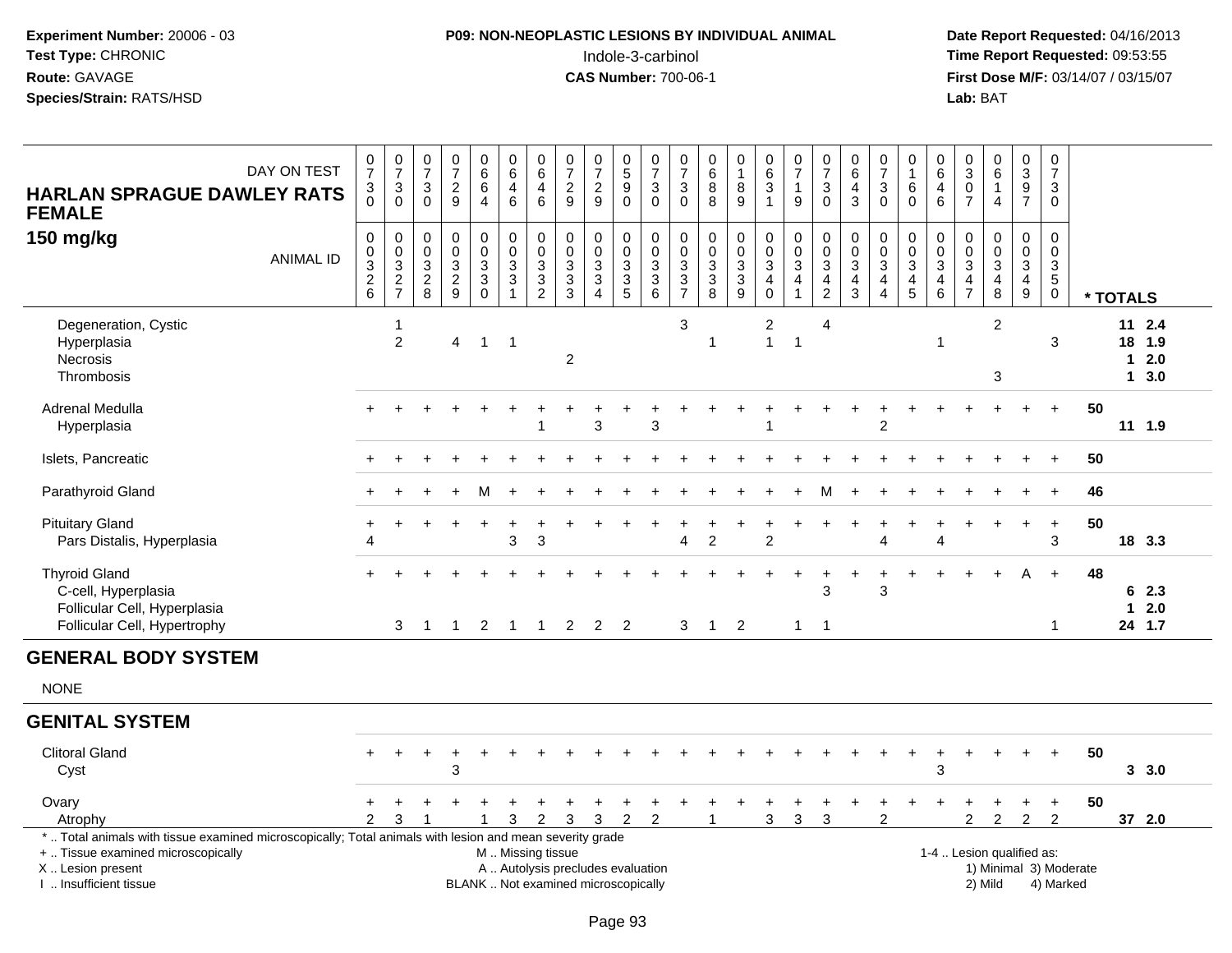# **P09: NON-NEOPLASTIC LESIONS BY INDIVIDUAL ANIMAL**Indole-3-carbinol **Time Report Requested:** 09:53:55

| DAY ON TEST<br><b>HARLAN SPRAGUE DAWLEY RATS</b><br><b>FEMALE</b>                                                                                                                             | $\frac{0}{7}$<br>3<br>$\Omega$                       | $\frac{0}{7}$<br>$\ensuremath{\mathsf{3}}$<br>$\mathbf 0$                               | $\frac{0}{7}$<br>$\ensuremath{\mathsf{3}}$<br>$\mathbf 0$ | $\begin{array}{c} 0 \\ 7 \end{array}$<br>$\frac{2}{9}$ | $\begin{array}{c} 0 \\ 6 \end{array}$<br>6<br>$\overline{4}$ | $\pmb{0}$<br>$\,6\,$<br>$\overline{4}$<br>$6\phantom{1}$               | 0<br>$\,6$<br>4<br>$6\phantom{1}$            | $\frac{0}{7}$<br>$\frac{2}{9}$                                           | $\frac{0}{7}$<br>$\frac{2}{9}$                                | $\begin{array}{c} 0 \\ 5 \end{array}$<br>9<br>$\overline{0}$ | $\mathbf 0$<br>$\overline{7}$<br>$_{0}^{3}$                | 0<br>$\overline{7}$<br>3<br>$\Omega$                                                         | 0<br>$\,6\,$<br>8<br>8                                    | 0<br>$\mathbf{1}$<br>8<br>$\overline{9}$              | $\pmb{0}$<br>6<br>$\mathbf{3}$<br>$\mathbf{1}$              | $\begin{array}{c} 0 \\ 7 \end{array}$<br>$\mathbf{1}$<br>9   | $\begin{array}{c} 0 \\ 7 \end{array}$<br>$\sqrt{3}$<br>$\mathbf{0}$                     | 0<br>$\,6\,$<br>$\overline{4}$<br>$\mathbf{3}$                                          | 0<br>$\overline{7}$<br>3<br>$\mathbf{0}$                             | 0<br>$\mathbf{1}$<br>$\,6$<br>$\mathbf 0$               | $\pmb{0}$<br>$\,6\,$<br>4<br>$6\phantom{a}$               | 0<br>$\sqrt{3}$<br>0<br>$\overline{7}$                                            | $\begin{array}{c} 0 \\ 6 \end{array}$<br>$\mathbf{1}$<br>$\overline{4}$ | 0<br>$\sqrt{3}$<br>9<br>$\overline{7}$                  | 0<br>$\overline{7}$<br>3<br>$\Omega$                                 |                        |                          |                                                |
|-----------------------------------------------------------------------------------------------------------------------------------------------------------------------------------------------|------------------------------------------------------|-----------------------------------------------------------------------------------------|-----------------------------------------------------------|--------------------------------------------------------|--------------------------------------------------------------|------------------------------------------------------------------------|----------------------------------------------|--------------------------------------------------------------------------|---------------------------------------------------------------|--------------------------------------------------------------|------------------------------------------------------------|----------------------------------------------------------------------------------------------|-----------------------------------------------------------|-------------------------------------------------------|-------------------------------------------------------------|--------------------------------------------------------------|-----------------------------------------------------------------------------------------|-----------------------------------------------------------------------------------------|----------------------------------------------------------------------|---------------------------------------------------------|-----------------------------------------------------------|-----------------------------------------------------------------------------------|-------------------------------------------------------------------------|---------------------------------------------------------|----------------------------------------------------------------------|------------------------|--------------------------|------------------------------------------------|
| 150 mg/kg<br><b>ANIMAL ID</b>                                                                                                                                                                 | $\mathbf 0$<br>$\pmb{0}$<br>3<br>$\overline{2}$<br>6 | $\pmb{0}$<br>$\pmb{0}$<br>$\ensuremath{\mathsf{3}}$<br>$\overline{2}$<br>$\overline{7}$ | 0<br>$\pmb{0}$<br>$\sqrt{3}$<br>$\sqrt{2}$<br>8           | $\pmb{0}$<br>$\pmb{0}$<br>$_2^3$<br>9                  | $\mathbf 0$<br>$\pmb{0}$<br>$\frac{3}{3}$<br>$\Omega$        | $\pmb{0}$<br>$\pmb{0}$<br>$\sqrt{3}$<br>$\overline{3}$<br>$\mathbf{1}$ | 0<br>$\mathbf 0$<br>3<br>3<br>$\overline{c}$ | $\pmb{0}$<br>$_{3}^{\rm 0}$<br>$\overline{3}$<br>3                       | $\mathbf 0$<br>$\mathbf 0$<br>$\frac{3}{3}$<br>$\overline{4}$ | 0<br>$\pmb{0}$<br>$\sqrt{3}$<br>$\overline{3}$<br>5          | $\boldsymbol{0}$<br>$\boldsymbol{0}$<br>$\frac{3}{3}$<br>6 | 0<br>$\mathbf 0$<br>$\ensuremath{\mathsf{3}}$<br>$\ensuremath{\mathsf{3}}$<br>$\overline{7}$ | $\mathbf 0$<br>$\pmb{0}$<br>$\sqrt{3}$<br>$\sqrt{3}$<br>8 | 0<br>$\mathbf 0$<br>$\sqrt{3}$<br>$\overline{3}$<br>9 | $\pmb{0}$<br>$\frac{0}{3}$<br>$\overline{4}$<br>$\mathbf 0$ | $\pmb{0}$<br>$\frac{0}{3}$<br>$\overline{4}$<br>$\mathbf{1}$ | $\pmb{0}$<br>$\pmb{0}$<br>$\ensuremath{\mathsf{3}}$<br>$\overline{4}$<br>$\overline{2}$ | $\mathbf 0$<br>$\mathbf 0$<br>$\ensuremath{\mathsf{3}}$<br>$\overline{\mathbf{4}}$<br>3 | 0<br>$\mathbf 0$<br>$\ensuremath{\mathsf{3}}$<br>$\overline{4}$<br>4 | 0<br>$\frac{0}{3}$<br>$\overline{4}$<br>$5\phantom{.0}$ | 0<br>$\pmb{0}$<br>$\mathbf{3}$<br>$\overline{4}$<br>$\,6$ | 0<br>$\mathbf 0$<br>$\ensuremath{\mathsf{3}}$<br>$\overline{4}$<br>$\overline{7}$ | $\mathbf 0$<br>$\pmb{0}$<br>$\overline{3}$<br>$\overline{4}$<br>8       | 0<br>$\mathbf 0$<br>$\mathbf{3}$<br>$\overline{4}$<br>9 | $\Omega$<br>$\pmb{0}$<br>$\sqrt{3}$<br>$\overline{5}$<br>$\mathbf 0$ |                        | * TOTALS                 |                                                |
| Cyst<br>Inflammation, Acute<br>Necrosis, Fibrinoid                                                                                                                                            |                                                      |                                                                                         | 3                                                         | 3                                                      |                                                              |                                                                        | 3                                            |                                                                          | $\mathbf{1}$                                                  | $\overline{2}$                                               | 3                                                          | 3                                                                                            |                                                           |                                                       |                                                             | $\overline{2}$                                               |                                                                                         |                                                                                         | $\sqrt{3}$                                                           |                                                         |                                                           |                                                                                   |                                                                         |                                                         |                                                                      |                        | 1                        | 16 2.5<br>3.0<br>14.0                          |
| <b>Uterus</b><br>Cyst<br>Dilatation<br>Inflammation, Acute<br>Thrombosis<br>Endometrium, Hyperplasia, Cystic<br>Endometrium, Metaplasia, Squamous                                             | 3                                                    | $\overline{c}$<br>$\mathbf{1}$                                                          | 4<br>3<br>3<br>3                                          |                                                        | $\overline{2}$                                               | -1                                                                     | 4<br>$\overline{c}$                          |                                                                          | 2<br>$\mathbf{1}$                                             | $\overline{c}$                                               | 2<br>$\overline{1}$                                        |                                                                                              | 3<br>$\mathbf{1}$                                         |                                                       | $\overline{2}$<br>$\mathbf{1}$<br>$\overline{2}$            |                                                              | $\overline{c}$                                                                          | $\overline{\mathbf{c}}$                                                                 | $\overline{c}$<br>$\ensuremath{\mathsf{3}}$<br>3                     |                                                         | $\overline{c}$<br>3<br>2                                  |                                                                                   |                                                                         | 3                                                       | $\overline{2}$                                                       | 50                     | $\overline{7}$<br>6<br>1 | 2.5<br>3.6<br>1.8<br>2.0<br>29 2.0<br>$20$ 2.1 |
| <b>HEMATOPOIETIC SYSTEM</b>                                                                                                                                                                   |                                                      |                                                                                         |                                                           |                                                        |                                                              |                                                                        |                                              |                                                                          |                                                               |                                                              |                                                            |                                                                                              |                                                           |                                                       |                                                             |                                                              |                                                                                         |                                                                                         |                                                                      |                                                         |                                                           |                                                                                   |                                                                         |                                                         |                                                                      |                        |                          |                                                |
| <b>Bone Marrow</b><br>Atrophy<br>Hyperplasia                                                                                                                                                  |                                                      |                                                                                         | $\overline{2}$                                            |                                                        | $\overline{2}$                                               | $\overline{2}$                                                         | -3                                           |                                                                          |                                                               | 3                                                            |                                                            |                                                                                              | $\overline{c}$                                            | $\overline{2}$                                        |                                                             |                                                              |                                                                                         |                                                                                         |                                                                      | $\overline{2}$                                          | 3                                                         | 3                                                                                 | $\overline{2}$                                                          | $\overline{2}$                                          |                                                                      | 50                     |                          | $12.0$<br>23 2.2                               |
| Lymph Node<br>Inguinal, Hyperplasia, Lymphoid<br>Lumbar, Infiltration Cellular, Histiocyte<br>Mediastinal, Ectasia<br>Mediastinal, Hemorrhage                                                 |                                                      |                                                                                         |                                                           |                                                        |                                                              |                                                                        |                                              |                                                                          |                                                               | $\ddot{}$<br>3                                               |                                                            |                                                                                              |                                                           |                                                       |                                                             |                                                              |                                                                                         |                                                                                         |                                                                      |                                                         |                                                           |                                                                                   |                                                                         | +<br>$\overline{2}$                                     |                                                                      | 4                      | 1.<br>1<br>1             | 2.0<br>3.0<br>3.0<br>13.0                      |
| Lymph Node, Mandibular                                                                                                                                                                        |                                                      |                                                                                         |                                                           |                                                        |                                                              |                                                                        |                                              |                                                                          |                                                               |                                                              |                                                            |                                                                                              |                                                           |                                                       |                                                             |                                                              |                                                                                         |                                                                                         |                                                                      |                                                         |                                                           |                                                                                   |                                                                         |                                                         |                                                                      | 49                     |                          |                                                |
| Lymph Node, Mesenteric<br>Lymphatic, Ectasia                                                                                                                                                  |                                                      |                                                                                         |                                                           |                                                        |                                                              |                                                                        |                                              |                                                                          |                                                               |                                                              |                                                            |                                                                                              |                                                           |                                                       |                                                             |                                                              |                                                                                         |                                                                                         |                                                                      |                                                         |                                                           |                                                                                   |                                                                         |                                                         | $\ddot{}$                                                            | 50                     |                          | 11.0                                           |
| Spleen                                                                                                                                                                                        |                                                      |                                                                                         |                                                           |                                                        |                                                              |                                                                        |                                              |                                                                          |                                                               |                                                              |                                                            |                                                                                              |                                                           |                                                       |                                                             |                                                              |                                                                                         |                                                                                         |                                                                      |                                                         |                                                           |                                                                                   |                                                                         |                                                         | $\ddot{}$                                                            | 50                     |                          |                                                |
| *  Total animals with tissue examined microscopically; Total animals with lesion and mean severity grade<br>+  Tissue examined microscopically<br>X  Lesion present<br>I  Insufficient tissue |                                                      |                                                                                         |                                                           |                                                        |                                                              | M  Missing tissue                                                      |                                              | A  Autolysis precludes evaluation<br>BLANK  Not examined microscopically |                                                               |                                                              |                                                            |                                                                                              |                                                           |                                                       |                                                             |                                                              |                                                                                         |                                                                                         |                                                                      |                                                         | 1-4  Lesion qualified as:                                 |                                                                                   | 2) Mild                                                                 |                                                         | 4) Marked                                                            | 1) Minimal 3) Moderate |                          |                                                |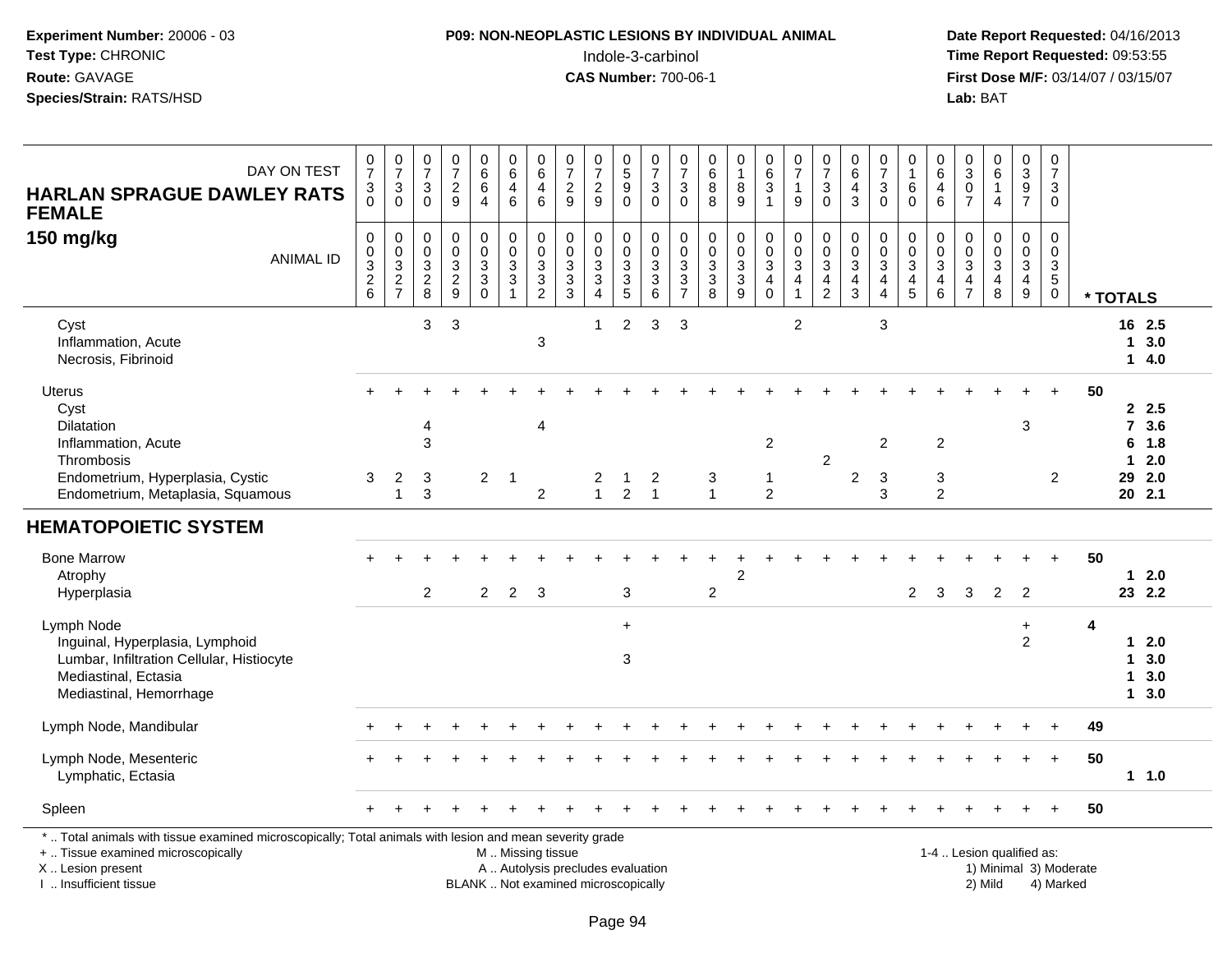# **P09: NON-NEOPLASTIC LESIONS BY INDIVIDUAL ANIMAL**Indole-3-carbinol **Time Report Requested:** 09:53:55

| DAY ON TEST<br><b>HARLAN SPRAGUE DAWLEY RATS</b><br><b>FEMALE</b>                                                                                                                             | $\begin{array}{c} 0 \\ 7 \end{array}$<br>$\frac{3}{0}$ | $\frac{0}{7}$<br>$_{0}^{3}$                                    | $\frac{0}{7}$<br>3<br>$\mathbf 0$                       | $\frac{0}{7}$<br>$\frac{2}{9}$                                  | $_{6}^{\rm 0}$<br>6<br>4                                                  | $_{6}^{\rm 0}$<br>$\overline{4}$<br>6              | $\begin{array}{c} 0 \\ 6 \end{array}$<br>$\overline{4}$<br>$6\phantom{a}$ | $\frac{0}{7}$<br>$\frac{2}{9}$                                           | $\begin{array}{c} 0 \\ 7 \end{array}$<br>$\frac{2}{9}$                | $\begin{array}{c} 0 \\ 5 \end{array}$<br>9<br>$\overline{0}$ | $\frac{0}{7}$<br>$\frac{3}{0}$  | $\frac{0}{7}$<br>$\mathbf{3}$<br>$\mathbf 0$                                    | 0<br>$6\phantom{a}$<br>$\bf 8$<br>$\overline{8}$                 | $\begin{smallmatrix}0\\1\end{smallmatrix}$<br>$^8_9$ | 0<br>$\overline{6}$<br>3<br>$\overline{1}$                    | $\begin{array}{c} 0 \\ 7 \end{array}$<br>$\mathbf{1}$<br>$\boldsymbol{9}$  | 0<br>$\overline{7}$<br>$\mathbf{3}$<br>$\Omega$                  | $_{6}^{\rm 0}$<br>$\overline{4}$<br>$\mathbf{3}$        | $\frac{0}{7}$<br>3<br>$\overline{0}$                              | 0<br>$\mathbf{1}$<br>6<br>$\overline{0}$                                | $\mathbf 0$<br>6<br>$\overline{4}$<br>$6\phantom{a}$                                      | 0<br>$\ensuremath{\mathsf{3}}$<br>0<br>$\overline{7}$                                   | $\pmb{0}$<br>$\overline{6}$<br>$\mathbf{1}$<br>$\overline{4}$              | 0<br>$\overline{3}$<br>9<br>$\overline{7}$                            | $\begin{array}{c} 0 \\ 7 \end{array}$<br>3<br>$\mathbf 0$      |                        |          |                          |  |
|-----------------------------------------------------------------------------------------------------------------------------------------------------------------------------------------------|--------------------------------------------------------|----------------------------------------------------------------|---------------------------------------------------------|-----------------------------------------------------------------|---------------------------------------------------------------------------|----------------------------------------------------|---------------------------------------------------------------------------|--------------------------------------------------------------------------|-----------------------------------------------------------------------|--------------------------------------------------------------|---------------------------------|---------------------------------------------------------------------------------|------------------------------------------------------------------|------------------------------------------------------|---------------------------------------------------------------|----------------------------------------------------------------------------|------------------------------------------------------------------|---------------------------------------------------------|-------------------------------------------------------------------|-------------------------------------------------------------------------|-------------------------------------------------------------------------------------------|-----------------------------------------------------------------------------------------|----------------------------------------------------------------------------|-----------------------------------------------------------------------|----------------------------------------------------------------|------------------------|----------|--------------------------|--|
| 150 mg/kg<br><b>ANIMAL ID</b>                                                                                                                                                                 | 0<br>0<br>$\sqrt{3}$<br>$\frac{2}{6}$                  | $\mathbf 0$<br>$\begin{array}{c} 0 \\ 3 \\ 2 \\ 7 \end{array}$ | 0<br>$\pmb{0}$<br>$\mathbf{3}$<br>$\boldsymbol{2}$<br>8 | $\mathbf 0$<br>$\mathbf 0$<br>$\sqrt{3}$<br>$\overline{2}$<br>9 | $\pmb{0}$<br>$\mathbf 0$<br>$\mathbf{3}$<br>$\overline{3}$<br>$\mathbf 0$ | 0<br>$\mathsf{O}\xspace$<br>3<br>$\mathbf{3}$<br>1 | $\pmb{0}$<br>$\frac{0}{3}$<br>$\frac{3}{2}$                               | $\mathbf 0$<br>$\pmb{0}$<br>$\mathbf{3}$<br>3<br>$\mathbf{3}$            | $\pmb{0}$<br>$\mathbf 0$<br>3<br>$\sqrt{3}$<br>$\boldsymbol{\Lambda}$ | 0<br>$\mathbf 0$<br>3<br>3<br>5                              | 0<br>$\mathbf 0$<br>$_3^3$<br>6 | 0<br>$\mathbf 0$<br>$\mathbf{3}$<br>$\ensuremath{\mathsf{3}}$<br>$\overline{7}$ | 0<br>$\pmb{0}$<br>$\mathbf{3}$<br>$\ensuremath{\mathsf{3}}$<br>8 | $\mathbf 0$<br>$\frac{0}{3}$<br>$\overline{3}$<br>9  | 0<br>$\pmb{0}$<br>3<br>$\overline{\mathbf{4}}$<br>$\mathbf 0$ | $\mathbf 0$<br>$\pmb{0}$<br>$\mathbf{3}$<br>$\overline{4}$<br>$\mathbf{1}$ | 0<br>$\pmb{0}$<br>3<br>$\overline{\mathbf{4}}$<br>$\overline{2}$ | 0<br>$\mathbf 0$<br>$\mathbf{3}$<br>$\overline{4}$<br>3 | 0<br>$\mathbf 0$<br>3<br>$\overline{4}$<br>$\boldsymbol{\Lambda}$ | 0<br>$\pmb{0}$<br>$\mathbf{3}$<br>$\begin{array}{c} 4 \\ 5 \end{array}$ | $\mathbf 0$<br>$\mathbf 0$<br>$\overline{3}$<br>$\overline{\mathbf{4}}$<br>$6\phantom{1}$ | $\mathbf 0$<br>$\mathbf 0$<br>$\mathbf{3}$<br>$\overline{\mathbf{4}}$<br>$\overline{7}$ | $\mathbf 0$<br>$\mathbf 0$<br>$\mathbf{3}$<br>$\overline{\mathbf{4}}$<br>8 | $\mathbf 0$<br>$\mathbf 0$<br>3<br>$\overline{4}$<br>$\boldsymbol{9}$ | $\mathbf 0$<br>$\mathbf 0$<br>3<br>$\overline{5}$<br>$\pmb{0}$ |                        | * TOTALS |                          |  |
| Hematopoietic Cell Proliferation                                                                                                                                                              |                                                        |                                                                | 3                                                       |                                                                 | $\mathbf{1}$                                                              |                                                    | $\overline{2}$                                                            | 2                                                                        | $\overline{2}$                                                        | 3                                                            | $\overline{2}$                  | $\overline{2}$                                                                  | 3                                                                | $\overline{2}$                                       | -1                                                            | -1                                                                         | 3                                                                |                                                         |                                                                   | 3                                                                       | $\mathbf{3}$                                                                              |                                                                                         |                                                                            | $\overline{2}$                                                        | $\overline{2}$                                                 |                        |          | 40 2.3                   |  |
| Thymus<br>Atrophy<br>Inflammation<br>Epithelial Cell, Hyperplasia                                                                                                                             | ÷<br>1                                                 | ÷<br>$\overline{2}$                                            | ÷                                                       | $\overline{2}$                                                  | $\ddot{}$                                                                 | ÷<br>$\overline{2}$                                | $\overline{2}$                                                            |                                                                          |                                                                       | 3                                                            | $\boldsymbol{\Lambda}$          |                                                                                 |                                                                  | 2                                                    | ÷<br>$\overline{c}$                                           |                                                                            |                                                                  | $\overline{2}$                                          | $\ddot{}$<br>3                                                    | $+$                                                                     | $\overline{ }$                                                                            | $\ddot{}$<br>3                                                                          | $+$                                                                        | $\begin{array}{c} + \end{array}$<br>$\overline{2}$                    | M                                                              | 49                     |          | 34 2.2<br>$12.0$<br>32.0 |  |
| <b>INTEGUMENTARY SYSTEM</b>                                                                                                                                                                   |                                                        |                                                                |                                                         |                                                                 |                                                                           |                                                    |                                                                           |                                                                          |                                                                       |                                                              |                                 |                                                                                 |                                                                  |                                                      |                                                               |                                                                            |                                                                  |                                                         |                                                                   |                                                                         |                                                                                           |                                                                                         |                                                                            |                                                                       |                                                                |                        |          |                          |  |
| <b>Mammary Gland</b><br>Hyperplasia                                                                                                                                                           |                                                        |                                                                |                                                         | -1                                                              |                                                                           |                                                    |                                                                           |                                                                          |                                                                       |                                                              |                                 | $\boldsymbol{2}$                                                                |                                                                  |                                                      |                                                               |                                                                            | 1                                                                |                                                         |                                                                   |                                                                         |                                                                                           |                                                                                         |                                                                            |                                                                       |                                                                | 50                     |          | 7.1.4                    |  |
| Skin                                                                                                                                                                                          |                                                        |                                                                |                                                         |                                                                 |                                                                           |                                                    |                                                                           |                                                                          |                                                                       |                                                              |                                 |                                                                                 |                                                                  |                                                      |                                                               |                                                                            |                                                                  |                                                         |                                                                   |                                                                         |                                                                                           |                                                                                         |                                                                            |                                                                       |                                                                | 50                     |          |                          |  |
| <b>MUSCULOSKELETAL SYSTEM</b>                                                                                                                                                                 |                                                        |                                                                |                                                         |                                                                 |                                                                           |                                                    |                                                                           |                                                                          |                                                                       |                                                              |                                 |                                                                                 |                                                                  |                                                      |                                                               |                                                                            |                                                                  |                                                         |                                                                   |                                                                         |                                                                                           |                                                                                         |                                                                            |                                                                       |                                                                |                        |          |                          |  |
| <b>Bone</b><br>Fibrous Osteodystrophy                                                                                                                                                         |                                                        |                                                                |                                                         |                                                                 |                                                                           |                                                    |                                                                           |                                                                          |                                                                       |                                                              |                                 |                                                                                 |                                                                  |                                                      |                                                               |                                                                            |                                                                  |                                                         |                                                                   |                                                                         |                                                                                           |                                                                                         |                                                                            |                                                                       |                                                                | 50                     |          | 13.0                     |  |
| <b>Skeletal Muscle</b><br>Degeneration                                                                                                                                                        |                                                        |                                                                |                                                         |                                                                 |                                                                           |                                                    |                                                                           |                                                                          |                                                                       |                                                              |                                 |                                                                                 |                                                                  |                                                      |                                                               |                                                                            |                                                                  |                                                         |                                                                   |                                                                         |                                                                                           |                                                                                         |                                                                            |                                                                       |                                                                | 1                      |          | $1 1.0$                  |  |
| <b>NERVOUS SYSTEM</b>                                                                                                                                                                         |                                                        |                                                                |                                                         |                                                                 |                                                                           |                                                    |                                                                           |                                                                          |                                                                       |                                                              |                                 |                                                                                 |                                                                  |                                                      |                                                               |                                                                            |                                                                  |                                                         |                                                                   |                                                                         |                                                                                           |                                                                                         |                                                                            |                                                                       |                                                                |                        |          |                          |  |
| <b>Brain</b>                                                                                                                                                                                  | $+$                                                    |                                                                |                                                         |                                                                 |                                                                           |                                                    |                                                                           |                                                                          |                                                                       |                                                              |                                 |                                                                                 |                                                                  |                                                      |                                                               |                                                                            |                                                                  |                                                         |                                                                   |                                                                         |                                                                                           |                                                                                         |                                                                            |                                                                       | $+$                                                            | 50                     |          |                          |  |
| <b>RESPIRATORY SYSTEM</b>                                                                                                                                                                     |                                                        |                                                                |                                                         |                                                                 |                                                                           |                                                    |                                                                           |                                                                          |                                                                       |                                                              |                                 |                                                                                 |                                                                  |                                                      |                                                               |                                                                            |                                                                  |                                                         |                                                                   |                                                                         |                                                                                           |                                                                                         |                                                                            |                                                                       |                                                                |                        |          |                          |  |
| Lung<br>Inflammation, Chronic<br>Alveolus, Infiltration Cellular, Histiocyte                                                                                                                  | ÷<br>$\overline{2}$                                    | 1                                                              | 3                                                       | 3                                                               | -1                                                                        | $\overline{2}$                                     | $\overline{2}$                                                            | 2                                                                        | 3                                                                     | 2                                                            | 3                               | $\overline{2}$                                                                  | 2<br>$\mathbf{1}$                                                | $\overline{1}$<br>$\overline{2}$                     | 3                                                             | 3                                                                          |                                                                  | $\overline{2}$                                          | 3                                                                 |                                                                         | 3                                                                                         |                                                                                         | 2                                                                          | ÷<br>$\mathbf 1$                                                      | $\ddot{}$<br>$\overline{2}$                                    | 50                     |          | 38 2.3<br>$11 \t1.5$     |  |
| *  Total animals with tissue examined microscopically; Total animals with lesion and mean severity grade<br>+  Tissue examined microscopically<br>X  Lesion present<br>I. Insufficient tissue |                                                        |                                                                |                                                         |                                                                 |                                                                           | M  Missing tissue                                  |                                                                           | A  Autolysis precludes evaluation<br>BLANK  Not examined microscopically |                                                                       |                                                              |                                 |                                                                                 |                                                                  |                                                      |                                                               |                                                                            |                                                                  |                                                         |                                                                   |                                                                         |                                                                                           |                                                                                         | 1-4  Lesion qualified as:<br>2) Mild                                       |                                                                       | 4) Marked                                                      | 1) Minimal 3) Moderate |          |                          |  |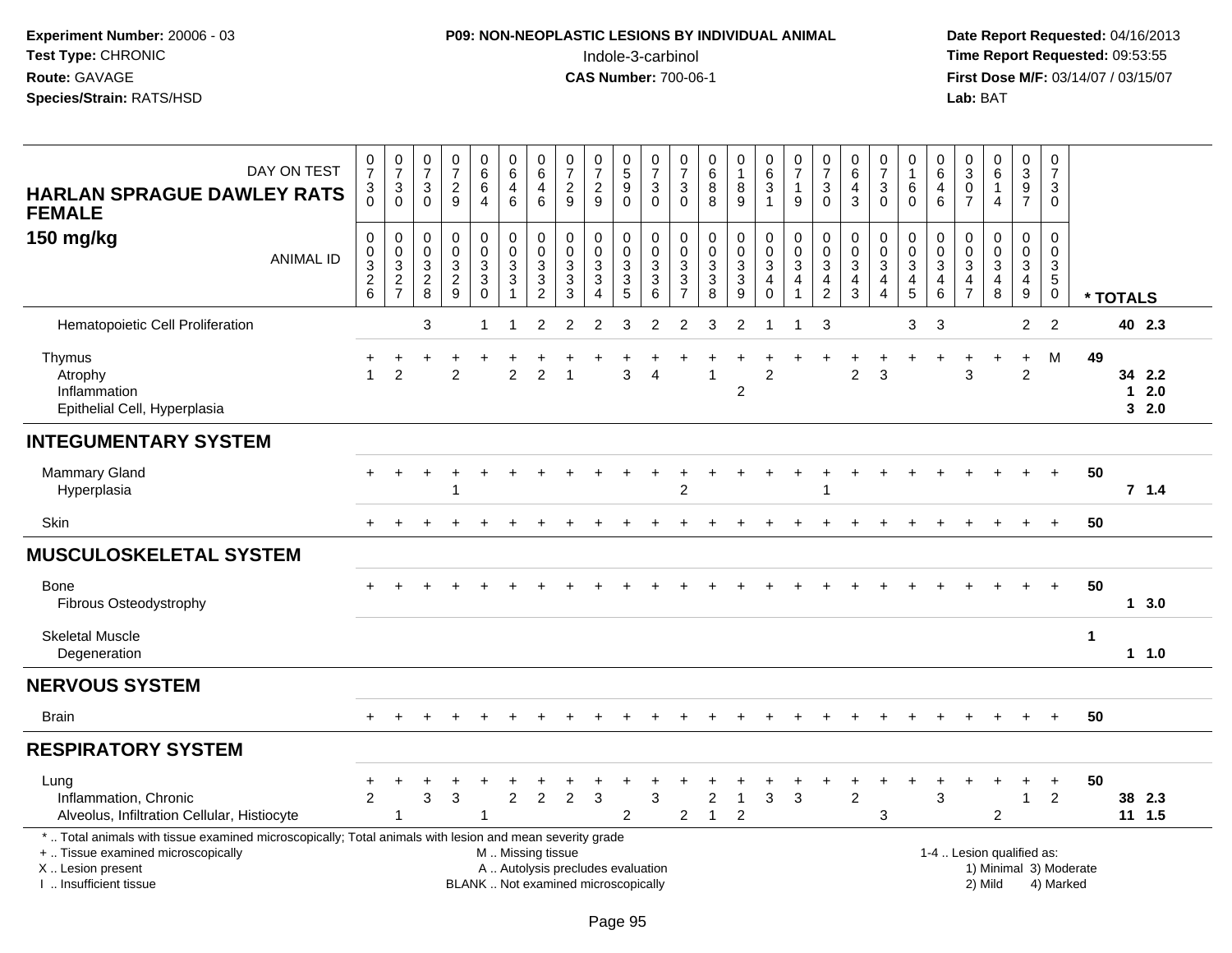| Experiment Number: 20006 - 03<br>Test Type: CHRONIC<br>Route: GAVAGE<br>Species/Strain: RATS/HSD                                                                                                                                  |                                                                                  |                                                 |                                                              |                                                         |                                                                            |                                                                           |                                                           |                                                             |                                                         |                                                             | P09: NON-NEOPLASTIC LESIONS BY INDIVIDUAL ANIMAL<br>Indole-3-carbinol<br><b>CAS Number: 700-06-1</b> |                                                   |                                                                   |                                                                                 |                                                                             |                                    |                                                                                |                                                                         |                                                           |                                                                   |                                                                |                                                          | Lab: BAT                                                                     |                                                                                     |                                                                        | Date Report Requested: 04/16/2013<br>Time Report Requested: 09:53:55<br>First Dose M/F: 03/14/07 / 03/15/07 |                                        |                                               |
|-----------------------------------------------------------------------------------------------------------------------------------------------------------------------------------------------------------------------------------|----------------------------------------------------------------------------------|-------------------------------------------------|--------------------------------------------------------------|---------------------------------------------------------|----------------------------------------------------------------------------|---------------------------------------------------------------------------|-----------------------------------------------------------|-------------------------------------------------------------|---------------------------------------------------------|-------------------------------------------------------------|------------------------------------------------------------------------------------------------------|---------------------------------------------------|-------------------------------------------------------------------|---------------------------------------------------------------------------------|-----------------------------------------------------------------------------|------------------------------------|--------------------------------------------------------------------------------|-------------------------------------------------------------------------|-----------------------------------------------------------|-------------------------------------------------------------------|----------------------------------------------------------------|----------------------------------------------------------|------------------------------------------------------------------------------|-------------------------------------------------------------------------------------|------------------------------------------------------------------------|-------------------------------------------------------------------------------------------------------------|----------------------------------------|-----------------------------------------------|
| DAY ON TEST<br><b>HARLAN SPRAGUE DAWLEY RATS</b><br><b>FEMALE</b>                                                                                                                                                                 | $\begin{smallmatrix}0\\7\end{smallmatrix}$<br>3<br>$\Omega$                      | $\frac{0}{7}$<br>$\sqrt{3}$<br>$\Omega$         | $\frac{0}{7}$<br>$\sqrt{3}$<br>$\overline{0}$                | $\frac{0}{7}$<br>$\frac{2}{9}$                          | $_{6}^{\rm 0}$<br>6<br>$\overline{4}$                                      | $\begin{array}{c} 0 \\ 6 \end{array}$<br>$\overline{4}$<br>$6\phantom{a}$ | $\begin{array}{c} 0 \\ 6 \end{array}$<br>$\frac{4}{6}$    | $\frac{0}{7}$<br>$\frac{2}{9}$                              | $\frac{0}{7}$<br>$\frac{2}{9}$                          | $\frac{0}{5}$<br>$\boldsymbol{9}$<br>$\overline{0}$         | $\frac{0}{7}$<br>$\ensuremath{\mathsf{3}}$<br>$\overline{0}$                                         | $\frac{0}{7}$<br>$\sqrt{3}$<br>$\Omega$           | $\begin{array}{c} 0 \\ 6 \end{array}$<br>$\, 8$<br>8              | $\begin{smallmatrix}0\\1\end{smallmatrix}$<br>$^8_9$                            | $\begin{matrix} 0 \\ 6 \end{matrix}$<br>$\mathbf{3}$<br>$\mathbf{1}$        | $\frac{0}{7}$<br>$\mathbf{1}$<br>9 | $\frac{0}{7}$<br>$\sqrt{3}$<br>$\Omega$                                        | $\begin{array}{c} 0 \\ 6 \end{array}$<br>$\overline{4}$<br>$\mathbf{3}$ | $\frac{0}{7}$<br>$\ensuremath{\mathsf{3}}$<br>$\Omega$    | 0<br>$\tilde{1}$<br>$\,6\,$<br>$\Omega$                           | 0<br>$6\phantom{1}$<br>$\overline{4}$<br>$6\phantom{a}$        | $_{3}^{\rm 0}$<br>$\mathsf 0$<br>$\overline{7}$          | $\begin{array}{c} 0 \\ 6 \end{array}$<br>$\mathbf{1}$<br>$\overline{4}$      | $\begin{array}{c} 0 \\ 3 \\ 9 \\ 7 \end{array}$                                     | $\begin{smallmatrix}0\\7\end{smallmatrix}$<br>$\mathsf 3$<br>$\Omega$  |                                                                                                             |                                        |                                               |
| 150 mg/kg<br><b>ANIMAL ID</b>                                                                                                                                                                                                     | $\mathsf 0$<br>$\pmb{0}$<br>$\overline{3}$<br>$\boldsymbol{2}$<br>$6\phantom{1}$ | 0<br>$\mathbf 0$<br>$\sqrt{3}$<br>$\frac{2}{7}$ | $\mathbf 0$<br>$\mathbf 0$<br>$\mathbf{3}$<br>$_{8}^{\rm 2}$ | 0<br>$\mathbf 0$<br>$\mathbf{3}$<br>$\overline{c}$<br>9 | $\mathbf 0$<br>$\mathbf 0$<br>$\sqrt{3}$<br>$\mathbf{3}$<br>$\overline{0}$ | $\mathbf 0$<br>$\pmb{0}$<br>$\mathfrak{Z}$<br>3                           | $\mathbf 0$<br>$\mathbf 0$<br>$\sqrt{3}$<br>$\frac{3}{2}$ | $\pmb{0}$<br>$\mathbf 0$<br>$\sqrt{3}$<br>$\mathbf{3}$<br>3 | 0<br>$\mathbf 0$<br>3<br>$\mathbf{3}$<br>$\overline{4}$ | $\mathbf 0$<br>$\pmb{0}$<br>$\overline{3}$<br>$\frac{3}{5}$ | $\mathbf 0$<br>$\pmb{0}$<br>$\mathsf 3$<br>$\mathbf{3}$<br>6                                         | $\mathbf 0$<br>0<br>$\mathbf{3}$<br>$\frac{3}{7}$ | $\mathbf 0$<br>$\mathsf{O}\xspace$<br>$\sqrt{3}$<br>$\frac{3}{8}$ | 0<br>$\mathbf 0$<br>$\ensuremath{\mathsf{3}}$<br>$\mathbf{3}$<br>$\overline{9}$ | $\pmb{0}$<br>$\mathbf 0$<br>$\overline{3}$<br>$\overline{4}$<br>$\mathbf 0$ | 0<br>0<br>3<br>4<br>$\mathbf{1}$   | $\mathbf 0$<br>$\mathbf 0$<br>$\mathbf{3}$<br>$\overline{4}$<br>$\overline{2}$ | $\mathbf 0$<br>$\pmb{0}$<br>$\overline{3}$<br>4<br>$\overline{3}$       | 0<br>$\mathbf 0$<br>$\mathfrak{S}$<br>4<br>$\overline{4}$ | $\mathbf 0$<br>$\mathbf 0$<br>$\mathbf{3}$<br>4<br>$\overline{5}$ | $\Omega$<br>$\mathbf 0$<br>$\mathbf{3}$<br>4<br>$6\phantom{a}$ | $\mathbf 0$<br>$\Omega$<br>$\mathbf{3}$<br>$\frac{4}{7}$ | $\mathbf 0$<br>$\mathbf 0$<br>$\mathfrak{Z}$<br>$\overline{\mathbf{4}}$<br>8 | 0<br>$\mathsf{O}\xspace$<br>$\overline{3}$<br>$\begin{array}{c} 4 \\ 9 \end{array}$ | $\mathbf 0$<br>$\mathbf 0$<br>$\mathsf 3$<br>$\sqrt{5}$<br>$\mathbf 0$ | * TOTALS                                                                                                    |                                        |                                               |
| Bronchiole, Hyperplasia                                                                                                                                                                                                           |                                                                                  |                                                 |                                                              |                                                         |                                                                            |                                                                           |                                                           |                                                             |                                                         |                                                             |                                                                                                      |                                                   |                                                                   |                                                                                 |                                                                             |                                    |                                                                                |                                                                         |                                                           |                                                                   |                                                                |                                                          |                                                                              |                                                                                     | $\mathbf{1}$                                                           |                                                                                                             |                                        | 1 1.0                                         |
| Nose<br>Angiectasis<br>Foreign Body<br>Inflammation, Chronic Active<br>Olfactory Epithelium, Atrophy<br>Olfactory Epithelium, Degeneration<br>Respiratory Epithelium, Hyperplasia<br>Respiratory Epithelium, Metaplasia, Squamous | X<br>2<br>$\overline{1}$<br>$\overline{1}$                                       |                                                 |                                                              |                                                         |                                                                            |                                                                           |                                                           | $\overline{c}$                                              |                                                         |                                                             |                                                                                                      |                                                   |                                                                   | $\mathbf{1}$                                                                    |                                                                             |                                    |                                                                                |                                                                         |                                                           |                                                                   |                                                                |                                                          |                                                                              | A                                                                                   | $+$<br>X<br>$\overline{1}$                                             | 49                                                                                                          | $\mathbf{1}$<br>3<br>$\mathbf{1}$<br>3 | 2.0<br>5 1.6<br>2, 1.0<br>1.0<br>2.0<br>1 1.0 |
| Trachea                                                                                                                                                                                                                           |                                                                                  |                                                 |                                                              |                                                         |                                                                            |                                                                           |                                                           |                                                             |                                                         |                                                             |                                                                                                      |                                                   |                                                                   |                                                                                 |                                                                             |                                    |                                                                                |                                                                         |                                                           |                                                                   |                                                                |                                                          |                                                                              |                                                                                     |                                                                        | 50                                                                                                          |                                        |                                               |
| <b>SPECIAL SENSES SYSTEM</b>                                                                                                                                                                                                      |                                                                                  |                                                 |                                                              |                                                         |                                                                            |                                                                           |                                                           |                                                             |                                                         |                                                             |                                                                                                      |                                                   |                                                                   |                                                                                 |                                                                             |                                    |                                                                                |                                                                         |                                                           |                                                                   |                                                                |                                                          |                                                                              |                                                                                     |                                                                        |                                                                                                             |                                        |                                               |
| Eye<br>Inflammation                                                                                                                                                                                                               |                                                                                  |                                                 |                                                              |                                                         |                                                                            |                                                                           |                                                           |                                                             |                                                         |                                                             |                                                                                                      |                                                   |                                                                   |                                                                                 |                                                                             |                                    |                                                                                |                                                                         |                                                           |                                                                   |                                                                |                                                          |                                                                              |                                                                                     | $+$                                                                    | 50                                                                                                          |                                        | 13.0                                          |
| Harderian Gland<br>Hyperplasia, Focal                                                                                                                                                                                             |                                                                                  |                                                 |                                                              |                                                         |                                                                            |                                                                           |                                                           |                                                             |                                                         |                                                             |                                                                                                      |                                                   |                                                                   |                                                                                 |                                                                             |                                    |                                                                                |                                                                         |                                                           |                                                                   |                                                                |                                                          |                                                                              |                                                                                     | $\ddot{}$<br>$\mathbf{1}$                                              | 50                                                                                                          |                                        | 1 1.0                                         |
| <b>URINARY SYSTEM</b>                                                                                                                                                                                                             |                                                                                  |                                                 |                                                              |                                                         |                                                                            |                                                                           |                                                           |                                                             |                                                         |                                                             |                                                                                                      |                                                   |                                                                   |                                                                                 |                                                                             |                                    |                                                                                |                                                                         |                                                           |                                                                   |                                                                |                                                          |                                                                              |                                                                                     |                                                                        |                                                                                                             |                                        |                                               |
| Kidney<br>Nephropathy                                                                                                                                                                                                             |                                                                                  |                                                 | $\overline{c}$                                               | $\overline{2}$                                          | $\boldsymbol{2}$                                                           | $\boldsymbol{2}$                                                          | 3                                                         | 3                                                           | $\ensuremath{\mathsf{3}}$                               | $\sqrt{2}$                                                  | $\boldsymbol{2}$                                                                                     | 1                                                 | $\overline{c}$                                                    |                                                                                 | $\overline{c}$                                                              | $\boldsymbol{2}$                   | $\overline{2}$                                                                 | $\sqrt{2}$                                                              | $\mathbf{3}$                                              |                                                                   |                                                                |                                                          |                                                                              | $\overline{c}$                                                                      | $\ddot{}$<br>$\overline{1}$                                            | 50                                                                                                          |                                        | 42 2.2                                        |
| <b>Urinary Bladder</b><br>Hyperplasia                                                                                                                                                                                             |                                                                                  |                                                 |                                                              |                                                         |                                                                            |                                                                           |                                                           |                                                             |                                                         |                                                             |                                                                                                      |                                                   |                                                                   |                                                                                 |                                                                             |                                    |                                                                                |                                                                         |                                                           |                                                                   |                                                                |                                                          | $\div$<br>3                                                                  | $\ddot{}$                                                                           | $+$                                                                    | 50                                                                                                          |                                        | 1, 3.0                                        |

\* .. Total animals with tissue examined microscopically; Total animals with lesion and mean severity grade

+ .. Tissue examined microscopically

X .. Lesion present

I .. Insufficient tissue

 M .. Missing tissueLesion present **A** .. Autolysis precludes evaluation 1996 and the server all the server all the server all the server and the server all the server all the server all the server all the server all the server all the server

 1-4 .. Lesion qualified as: BLANK .. Not examined microscopically 2) Mild 4) Marked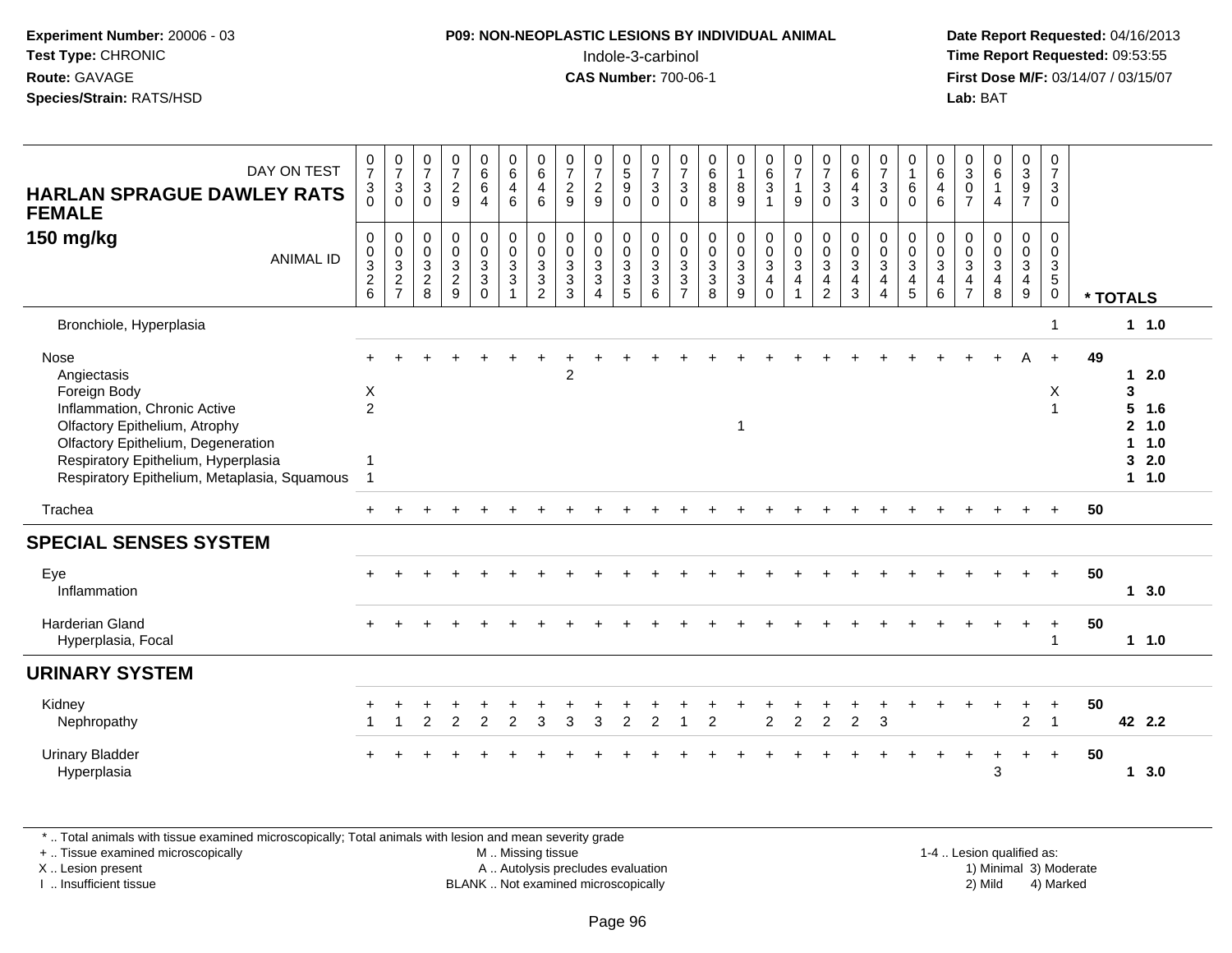## **P09: NON-NEOPLASTIC LESIONS BY INDIVIDUAL ANIMAL**Indole-3-carbinol **Time Report Requested:** 09:53:55

 **Date Report Requested:** 04/16/2013 **First Dose M/F:** 03/14/07 / 03/15/07<br>**Lab: BAT** 

| <b>HARLAN SPRAGUE DAWLEY RATS</b><br><b>FEMALE</b>                                                                              | DAY ON TEST      | 0<br>$6\overline{6}$<br>$\frac{2}{2}$                                     | $\begin{smallmatrix}0\\1\end{smallmatrix}$<br>$\frac{7}{5}$    | $\frac{0}{7}$<br>$\frac{2}{9}$            | $\begin{array}{c} 0 \\ 7 \end{array}$<br>$\mathbf 3$<br>$\Omega$       | $\begin{smallmatrix}0\3\5\end{smallmatrix}$<br>6 | $\begin{array}{c} 0 \\ 7 \end{array}$<br>$\frac{2}{9}$ | $\frac{0}{7}$<br>$\mathbf{3}$<br>$\Omega$ | $\begin{array}{c} 0 \\ 6 \end{array}$<br>$\mathbf{3}$<br>$\Omega$ | $\frac{0}{7}$<br>$\frac{2}{9}$       | $\mathbf 0$<br>$\overline{7}$<br>$\mathbf{3}$<br>$\Omega$  | $\pmb{0}$<br>$\mathbf{1}$<br>$\boldsymbol{7}$<br>6                  | $\frac{0}{7}$<br>$\mathbf{3}$<br>$\Omega$       | $\frac{0}{7}$<br>$\frac{2}{9}$                                      | $\begin{smallmatrix}0\0\4\end{smallmatrix}$<br>$\mathbf{1}$<br>6 | $_{6}^{\rm 0}$<br>$\frac{9}{2}$                                | $\frac{0}{7}$<br>$\mathbf{1}$<br>9                                        | $\begin{smallmatrix}0\\7\end{smallmatrix}$<br>$\frac{2}{9}$ | $\begin{array}{c} 0 \\ 7 \end{array}$<br>$\frac{3}{0}$ | $\begin{array}{c} 0 \\ 7 \end{array}$<br>$\mathbf 0$<br>$\overline{1}$ | $\pmb{0}$<br>$\,6\,$<br>8<br>8                             | $\mathbf 0$<br>$\,6\,$<br>6<br>5                            | $\frac{0}{7}$<br>$\frac{2}{9}$                    | $\frac{0}{7}$<br>$\mathbf{3}$<br>$\overline{0}$ | $\begin{smallmatrix}0\\7\end{smallmatrix}$<br>$\frac{2}{9}$           | $\pmb{0}$<br>$\overline{7}$<br>$\mathbf{3}$<br>0        |                         |
|---------------------------------------------------------------------------------------------------------------------------------|------------------|---------------------------------------------------------------------------|----------------------------------------------------------------|-------------------------------------------|------------------------------------------------------------------------|--------------------------------------------------|--------------------------------------------------------|-------------------------------------------|-------------------------------------------------------------------|--------------------------------------|------------------------------------------------------------|---------------------------------------------------------------------|-------------------------------------------------|---------------------------------------------------------------------|------------------------------------------------------------------|----------------------------------------------------------------|---------------------------------------------------------------------------|-------------------------------------------------------------|--------------------------------------------------------|------------------------------------------------------------------------|------------------------------------------------------------|-------------------------------------------------------------|---------------------------------------------------|-------------------------------------------------|-----------------------------------------------------------------------|---------------------------------------------------------|-------------------------|
| 300 mg/kg                                                                                                                       | <b>ANIMAL ID</b> | $\pmb{0}$<br>$\begin{array}{c} 0 \\ 3 \\ 5 \end{array}$<br>$\overline{1}$ | $\mathsf 0$<br>$\begin{array}{c} 0 \\ 3 \\ 5 \\ 2 \end{array}$ | $\mathbf 0$<br>$\mathbf 0$<br>$rac{3}{3}$ | $\pmb{0}$<br>$\mathbf 0$<br>$\sqrt{3}$<br>$\sqrt{5}$<br>$\overline{4}$ | 0<br>$\ddot{\mathbf{0}}$<br>$rac{3}{5}$          | $\pmb{0}$<br>$\pmb{0}$<br>$\overline{3}$<br>5<br>6     | $\pmb{0}$<br>$\pmb{0}$<br>$rac{3}{5}$     | $\mathbf 0$<br>$\mathbf 0$<br>$\mathbf{3}$<br>$\sqrt{5}$<br>8     | 0<br>$\pmb{0}$<br>$\frac{3}{5}$<br>9 | 0<br>$\mathsf{O}\xspace$<br>$\sqrt{3}$<br>6<br>$\mathbf 0$ | $\mathbf 0$<br>$\overline{0}$<br>$\overline{3}$ 6<br>$\overline{1}$ | 0<br>0<br>$\sqrt{3}$<br>$\,6$<br>$\overline{2}$ | $\pmb{0}$<br>$\pmb{0}$<br>$\overline{3}$<br>$\,6\,$<br>$\mathbf{3}$ | 0<br>$\pmb{0}$<br>$\mathfrak{S}$<br>6<br>$\overline{4}$          | $\mathsf 0$<br>$\begin{array}{c} 0 \\ 3 \\ 6 \\ 5 \end{array}$ | $\pmb{0}$<br>$\ddot{\mathbf{0}}$<br>$\overline{3}$<br>$\overline{6}$<br>6 | 0<br>$\pmb{0}$<br>$\sqrt{3}$<br>$\,6$<br>$\overline{7}$     | $\mathbf 0$<br>$\frac{0}{3}$<br>8                      | $\mathbf 0$<br>$\overline{0}$<br>$\frac{3}{6}$<br>$\boldsymbol{9}$     | $\mathbf 0$<br>$\mathbf 0$<br>$\frac{3}{7}$<br>$\mathsf 0$ | $\mathbf 0$<br>$\mathbf 0$<br>$\frac{3}{7}$<br>$\mathbf{1}$ | 0<br>$\pmb{0}$<br>$\frac{3}{7}$<br>$\overline{c}$ | 0<br>$\boldsymbol{0}$<br>$\frac{3}{7}$<br>3     | $\mathbf 0$<br>$\mathsf{O}\xspace$<br>$\frac{3}{7}$<br>$\overline{4}$ | 0<br>$\mathsf{O}\xspace$<br>$\frac{3}{7}$<br>$\sqrt{5}$ | females<br>$($ cont $)$ |
| <b>ALIMENTARY SYSTEM</b>                                                                                                        |                  |                                                                           |                                                                |                                           |                                                                        |                                                  |                                                        |                                           |                                                                   |                                      |                                                            |                                                                     |                                                 |                                                                     |                                                                  |                                                                |                                                                           |                                                             |                                                        |                                                                        |                                                            |                                                             |                                                   |                                                 |                                                                       |                                                         |                         |
| Esophagus<br>Perforation                                                                                                        |                  |                                                                           |                                                                |                                           |                                                                        |                                                  |                                                        |                                           |                                                                   |                                      |                                                            | $\boldsymbol{\mathsf{X}}$                                           |                                                 |                                                                     |                                                                  |                                                                |                                                                           |                                                             |                                                        |                                                                        |                                                            |                                                             |                                                   |                                                 |                                                                       |                                                         |                         |
| Intestine Large, Cecum                                                                                                          |                  |                                                                           |                                                                |                                           |                                                                        |                                                  |                                                        |                                           |                                                                   |                                      |                                                            |                                                                     |                                                 |                                                                     |                                                                  |                                                                |                                                                           |                                                             |                                                        |                                                                        |                                                            |                                                             |                                                   |                                                 |                                                                       | $\overline{+}$                                          |                         |
| Intestine Large, Colon                                                                                                          |                  |                                                                           |                                                                |                                           |                                                                        |                                                  |                                                        |                                           |                                                                   |                                      |                                                            |                                                                     |                                                 |                                                                     |                                                                  |                                                                |                                                                           |                                                             |                                                        |                                                                        |                                                            |                                                             |                                                   |                                                 |                                                                       | $^+$                                                    |                         |
| Intestine Large, Rectum                                                                                                         |                  |                                                                           |                                                                |                                           |                                                                        |                                                  |                                                        |                                           |                                                                   |                                      |                                                            |                                                                     |                                                 |                                                                     |                                                                  |                                                                |                                                                           |                                                             |                                                        |                                                                        |                                                            |                                                             |                                                   |                                                 |                                                                       | $\overline{+}$                                          |                         |
| Intestine Small, Duodenum<br>Lymphatic, Ectasia                                                                                 |                  | 2                                                                         | $\boldsymbol{\Lambda}$                                         | -1                                        | $\overline{\mathbf{1}}$                                                | $\mathbf 1$                                      | 2                                                      |                                           |                                                                   | $\overline{1}$                       | $\mathbf{1}$                                               | 3                                                                   |                                                 | $\overline{1}$                                                      | A                                                                | $\overline{2}$                                                 |                                                                           | $\overline{1}$                                              | $\overline{2}$                                         | $\overline{2}$                                                         | 3                                                          | 2                                                           |                                                   | $\mathbf{1}$                                    | $\overline{2}$                                                        | $\overline{1}$                                          |                         |
| Intestine Small, Ileum                                                                                                          |                  |                                                                           |                                                                |                                           |                                                                        |                                                  |                                                        |                                           |                                                                   |                                      |                                                            |                                                                     |                                                 |                                                                     |                                                                  |                                                                |                                                                           |                                                             |                                                        |                                                                        |                                                            |                                                             |                                                   |                                                 |                                                                       | $+$                                                     |                         |
| Intestine Small, Jejunum<br>Lymphatic, Ectasia                                                                                  |                  | 3                                                                         | 3                                                              | $\overline{c}$                            | $\overline{2}$                                                         | $\overline{c}$                                   | $\overline{c}$                                         | $\overline{c}$                            | 3                                                                 | 3                                    | 3                                                          | 4                                                                   | $\overline{c}$                                  | 3                                                                   | $\mathbf{3}$                                                     | $\overline{c}$                                                 | $\mathbf{3}$                                                              | $\overline{c}$                                              | 3                                                      | $\sqrt{3}$                                                             | 3                                                          | 3                                                           | $\overline{c}$                                    | 3                                               | $\overline{2}$                                                        | $+$<br>$\overline{2}$                                   |                         |
| Liver<br>Angiectasis                                                                                                            |                  |                                                                           |                                                                |                                           |                                                                        |                                                  |                                                        |                                           |                                                                   |                                      |                                                            |                                                                     |                                                 |                                                                     |                                                                  |                                                                |                                                                           |                                                             |                                                        |                                                                        |                                                            |                                                             |                                                   |                                                 |                                                                       | $\overline{1}$                                          |                         |
| <b>Basophilic Focus</b><br>Clear Cell Focus<br><b>Eosinophilic Focus</b><br>Hepatodiaphragmatic Nodule<br>Inflammation, Chronic |                  |                                                                           |                                                                | $\boldsymbol{\mathsf{X}}$                 | $\boldsymbol{\mathsf{X}}$<br>$\mathsf X$                               |                                                  | X                                                      | $\boldsymbol{\mathsf{X}}$                 | $\mathsf{X}$                                                      | $\sf X$                              | 2                                                          |                                                                     |                                                 | X<br>$\mathsf{X}$                                                   |                                                                  | X                                                              | X<br>Χ<br>X                                                               | $\sf X$<br>$X$ $X$                                          | $X$ $X$                                                |                                                                        |                                                            | X<br>$\mathsf X$<br>$\mathsf X$<br>X                        | $\boldsymbol{\mathsf{X}}$                         |                                                 | $X$ $X$ $X$                                                           |                                                         |                         |
| <b>Mixed Cell Focus</b><br>Bile Duct, Cyst<br>Bile Duct, Cyst, Multiple                                                         |                  |                                                                           |                                                                |                                           | X                                                                      |                                                  |                                                        | $\overline{2}$                            |                                                                   | $\sqrt{3}$                           |                                                            |                                                                     |                                                 |                                                                     |                                                                  |                                                                | $X$ $X$                                                                   |                                                             |                                                        |                                                                        |                                                            | $\times$                                                    |                                                   |                                                 | 3                                                                     |                                                         |                         |

\* .. Total animals with tissue examined microscopically; Total animals with lesion and mean severity grade

+ .. Tissue examined microscopically

X .. Lesion present

I .. Insufficient tissue

M .. Missing tissue

A .. Autolysis precludes evaluation

 1-4 .. Lesion qualified as: BLANK .. Not examined microscopically 2) Mild 4) Marked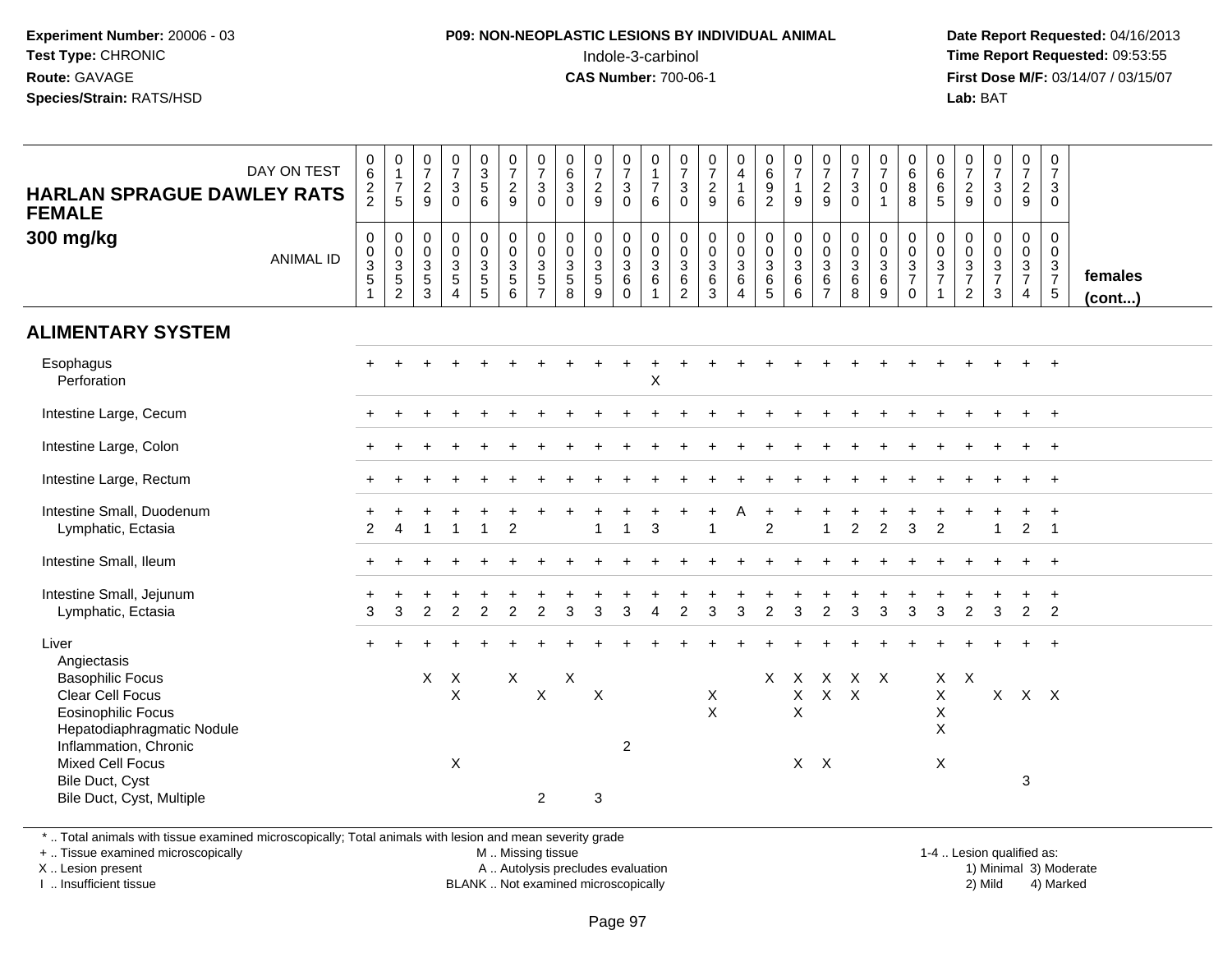# **P09: NON-NEOPLASTIC LESIONS BY INDIVIDUAL ANIMAL**Indole-3-carbinol **Time Report Requested:** 09:53:55

 **Date Report Requested:** 04/16/2013 **First Dose M/F:** 03/14/07 / 03/15/07<br>**Lab:** BAT

| DAY ON TEST<br><b>HARLAN SPRAGUE DAWLEY RATS</b><br><b>FEMALE</b>                                                                             | 0<br>6<br>$\frac{2}{2}$                          | 0<br>$\mathbf{1}$<br>$\boldsymbol{7}$<br>5                                | $\frac{0}{7}$<br>$\overline{c}$<br>9                                   | $\frac{0}{7}$<br>$\ensuremath{\mathsf{3}}$<br>$\mathbf 0$         | $\begin{array}{c} 0 \\ 3 \\ 5 \end{array}$<br>6             | $\frac{0}{7}$<br>$\overline{c}$<br>9                                                           | $\frac{0}{7}$<br>$\mathbf{3}$<br>$\Omega$                                | $\begin{array}{c} 0 \\ 6 \end{array}$<br>$\ensuremath{\mathsf{3}}$<br>$\mathbf 0$ | $\frac{0}{7}$<br>$\frac{2}{9}$                                 | $\frac{0}{7}$<br>$\sqrt{3}$<br>$\mathbf 0$                       | $\mathbf 0$<br>$\overline{1}$<br>$\boldsymbol{7}$<br>$6\phantom{1}6$ | $\frac{0}{7}$<br>$\mathbf{3}$<br>$\Omega$         | $\frac{0}{7}$<br>$\overline{c}$<br>9                         | 0<br>$\overline{4}$<br>$\mathbf{1}$<br>6                | $\begin{array}{c} 0 \\ 6 \\ 9 \end{array}$<br>$\overline{2}$                   | $\frac{0}{7}$<br>$\mathbf{1}$<br>$\overline{9}$                   | $\begin{array}{c} 0 \\ 7 \end{array}$<br>$\frac{2}{9}$                          | $\begin{array}{c} 0 \\ 7 \end{array}$<br>$\sqrt{3}$<br>$\mathbf 0$ | $\frac{0}{7}$<br>$\mathbf 0$<br>1                | 0<br>$6\overline{6}$<br>8<br>8                                 | $\begin{array}{c} 0 \\ 6 \end{array}$<br>$\,6\,$<br>5 | $\frac{0}{7}$<br>$\frac{2}{9}$                    | $\begin{array}{c} 0 \\ 7 \end{array}$<br>$\frac{3}{0}$ | $\begin{array}{c} 0 \\ 7 \end{array}$<br>$\overline{2}$<br>9 | $\pmb{0}$<br>$\overline{7}$<br>3<br>$\Omega$    |                         |
|-----------------------------------------------------------------------------------------------------------------------------------------------|--------------------------------------------------|---------------------------------------------------------------------------|------------------------------------------------------------------------|-------------------------------------------------------------------|-------------------------------------------------------------|------------------------------------------------------------------------------------------------|--------------------------------------------------------------------------|-----------------------------------------------------------------------------------|----------------------------------------------------------------|------------------------------------------------------------------|----------------------------------------------------------------------|---------------------------------------------------|--------------------------------------------------------------|---------------------------------------------------------|--------------------------------------------------------------------------------|-------------------------------------------------------------------|---------------------------------------------------------------------------------|--------------------------------------------------------------------|--------------------------------------------------|----------------------------------------------------------------|-------------------------------------------------------|---------------------------------------------------|--------------------------------------------------------|--------------------------------------------------------------|-------------------------------------------------|-------------------------|
| 300 mg/kg<br><b>ANIMAL ID</b>                                                                                                                 | $\pmb{0}$<br>$_{3}^{\rm 0}$<br>5<br>$\mathbf{1}$ | $\pmb{0}$<br>$\begin{array}{c} 0 \\ 3 \\ 5 \end{array}$<br>$\overline{2}$ | $\pmb{0}$<br>$\pmb{0}$<br>$\ensuremath{\mathsf{3}}$<br>$\sqrt{5}$<br>3 | $\pmb{0}$<br>$\pmb{0}$<br>$\frac{3}{5}$<br>$\boldsymbol{\Lambda}$ | $\begin{smallmatrix} 0\\0 \end{smallmatrix}$<br>$rac{3}{5}$ | $\begin{smallmatrix} 0\\0 \end{smallmatrix}$<br>$\overline{3}$<br>$\sqrt{5}$<br>$6\phantom{a}$ | $\mathbf 0$<br>$\mathbf 0$<br>$\sqrt{3}$<br>$\sqrt{5}$<br>$\overline{7}$ | $_{\rm 0}^{\rm 0}$<br>$\frac{3}{5}$<br>8                                          | $\mathbf 0$<br>$\begin{array}{c} 0 \\ 3 \\ 5 \end{array}$<br>9 | $\pmb{0}$<br>$\pmb{0}$<br>$\overline{3}$<br>$\,6$<br>$\mathbf 0$ | $\pmb{0}$<br>$\overline{0}$<br>$\overline{3}$ 6<br>$\overline{1}$    | 0<br>0<br>$\sqrt{3}$<br>$\,6\,$<br>$\overline{2}$ | $\mathbf 0$<br>$\mathbf 0$<br>$\overline{3}$<br>$\,6\,$<br>3 | 0<br>$\pmb{0}$<br>$\overline{3}$<br>6<br>$\overline{4}$ | $\begin{smallmatrix} 0\\0 \end{smallmatrix}$<br>$\overline{3}$<br>$\,6\,$<br>5 | $_{\rm 0}^{\rm 0}$<br>$\overline{3}$<br>$\,6\,$<br>$6\phantom{1}$ | $\begin{smallmatrix} 0\\0 \end{smallmatrix}$<br>$\frac{3}{6}$<br>$\overline{7}$ | $\mathbf 0$<br>$\mathbf 0$<br>$\overline{3}$<br>6<br>8             | 0<br>$\pmb{0}$<br>$\overline{3}$<br>$\,6\,$<br>9 | $\begin{array}{c} 0 \\ 0 \\ 3 \\ 7 \end{array}$<br>$\mathbf 0$ | $\pmb{0}$<br>$\frac{0}{3}$<br>$\mathbf{1}$            | 0<br>$\pmb{0}$<br>$\frac{3}{7}$<br>$\overline{c}$ | $_{\rm 0}^{\rm 0}$<br>$\frac{3}{7}$<br>$\mathbf{3}$    | 0<br>$\mathbf 0$<br>$\frac{3}{7}$<br>$\overline{4}$          | 0<br>$\mathbf 0$<br>$\frac{3}{7}$<br>$\sqrt{5}$ | females<br>$($ cont $)$ |
| Mesentery                                                                                                                                     |                                                  |                                                                           |                                                                        |                                                                   |                                                             |                                                                                                |                                                                          |                                                                                   |                                                                |                                                                  |                                                                      |                                                   |                                                              |                                                         |                                                                                |                                                                   |                                                                                 |                                                                    |                                                  |                                                                |                                                       |                                                   |                                                        |                                                              |                                                 |                         |
| Oral Mucosa<br>Hyperplasia, Squamous                                                                                                          |                                                  |                                                                           |                                                                        |                                                                   | $\ddot{}$                                                   |                                                                                                |                                                                          |                                                                                   |                                                                |                                                                  |                                                                      |                                                   |                                                              |                                                         |                                                                                |                                                                   |                                                                                 |                                                                    |                                                  |                                                                |                                                       |                                                   |                                                        |                                                              | $\ddot{}$                                       |                         |
| Pancreas<br>Acinus, Hyperplasia<br>Artery, Inflammation, Chronic Active                                                                       |                                                  |                                                                           |                                                                        |                                                                   |                                                             |                                                                                                | 1                                                                        |                                                                                   | 3                                                              |                                                                  |                                                                      |                                                   |                                                              |                                                         |                                                                                |                                                                   |                                                                                 |                                                                    |                                                  |                                                                |                                                       |                                                   |                                                        |                                                              | $+$                                             |                         |
| <b>Salivary Glands</b>                                                                                                                        |                                                  |                                                                           |                                                                        |                                                                   |                                                             |                                                                                                |                                                                          |                                                                                   |                                                                |                                                                  |                                                                      |                                                   |                                                              |                                                         |                                                                                |                                                                   |                                                                                 |                                                                    |                                                  |                                                                |                                                       |                                                   |                                                        |                                                              |                                                 |                         |
| Stomach, Forestomach<br>Hyperplasia<br>Inflammation                                                                                           |                                                  |                                                                           |                                                                        |                                                                   |                                                             |                                                                                                |                                                                          |                                                                                   |                                                                |                                                                  |                                                                      |                                                   |                                                              |                                                         |                                                                                |                                                                   |                                                                                 |                                                                    |                                                  |                                                                |                                                       |                                                   |                                                        |                                                              | $\pm$                                           |                         |
| Stomach, Glandular                                                                                                                            |                                                  | $\ddot{}$                                                                 |                                                                        | $\div$                                                            | ÷                                                           |                                                                                                |                                                                          |                                                                                   |                                                                |                                                                  |                                                                      |                                                   |                                                              |                                                         |                                                                                |                                                                   |                                                                                 |                                                                    |                                                  |                                                                | $\ddot{}$                                             |                                                   |                                                        | $+$                                                          | $+$                                             |                         |
| Tongue<br>Cyst                                                                                                                                |                                                  |                                                                           |                                                                        |                                                                   |                                                             |                                                                                                |                                                                          |                                                                                   |                                                                |                                                                  |                                                                      |                                                   |                                                              |                                                         |                                                                                |                                                                   |                                                                                 |                                                                    |                                                  |                                                                |                                                       |                                                   |                                                        |                                                              |                                                 |                         |
| <b>CARDIOVASCULAR SYSTEM</b>                                                                                                                  |                                                  |                                                                           |                                                                        |                                                                   |                                                             |                                                                                                |                                                                          |                                                                                   |                                                                |                                                                  |                                                                      |                                                   |                                                              |                                                         |                                                                                |                                                                   |                                                                                 |                                                                    |                                                  |                                                                |                                                       |                                                   |                                                        |                                                              |                                                 |                         |
| <b>Blood Vessel</b><br>Inflammation, Chronic Active                                                                                           | ٠                                                |                                                                           |                                                                        |                                                                   |                                                             |                                                                                                | 3                                                                        |                                                                                   |                                                                |                                                                  |                                                                      |                                                   |                                                              |                                                         |                                                                                |                                                                   |                                                                                 |                                                                    |                                                  |                                                                |                                                       |                                                   |                                                        |                                                              | $\ddot{}$                                       |                         |
| Heart<br>Cardiomyopathy<br>Epicardium, Inflammation                                                                                           |                                                  | 2                                                                         |                                                                        | $\overline{\mathbf{1}}$                                           |                                                             |                                                                                                |                                                                          | -1                                                                                |                                                                |                                                                  |                                                                      | $\overline{2}$                                    | $\overline{2}$                                               | $\overline{1}$                                          |                                                                                | $\overline{2}$                                                    |                                                                                 |                                                                    |                                                  |                                                                |                                                       |                                                   |                                                        | $\overline{2}$                                               | $\overline{1}$                                  |                         |
| <b>ENDOCRINE SYSTEM</b>                                                                                                                       |                                                  |                                                                           |                                                                        |                                                                   |                                                             |                                                                                                |                                                                          |                                                                                   |                                                                |                                                                  |                                                                      |                                                   |                                                              |                                                         |                                                                                |                                                                   |                                                                                 |                                                                    |                                                  |                                                                |                                                       |                                                   |                                                        |                                                              |                                                 |                         |
| * Total animals with tissue examined microscopically; Total animals with lesion and mean severity grade<br>+  Tissue examined microscopically |                                                  |                                                                           |                                                                        |                                                                   |                                                             | M  Missing tissue                                                                              |                                                                          |                                                                                   |                                                                |                                                                  |                                                                      |                                                   |                                                              |                                                         |                                                                                |                                                                   |                                                                                 |                                                                    |                                                  |                                                                |                                                       |                                                   | 1-4  Lesion qualified as:                              |                                                              |                                                 |                         |

X .. Lesion present

I .. Insufficient tissue

BLANK .. Not examined microscopically

A .. Autolysis precludes evaluation and the series of the series of the series of the series of the series of the series of the series of the series of the series of the series of the series of the series of the series of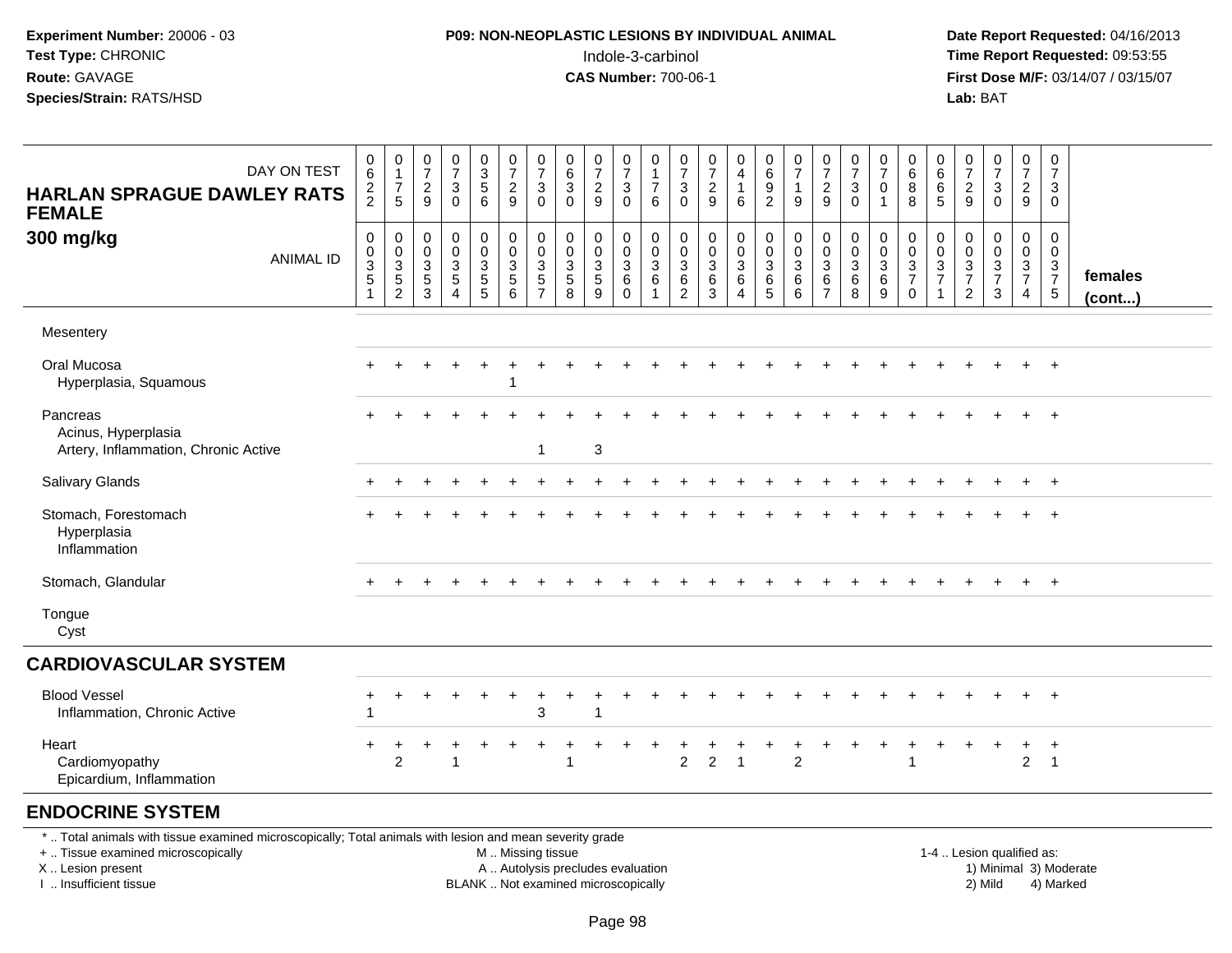# **P09: NON-NEOPLASTIC LESIONS BY INDIVIDUAL ANIMAL**Indole-3-carbinol **Time Report Requested:** 09:53:55

| DAY ON TEST<br><b>HARLAN SPRAGUE DAWLEY RATS</b><br><b>FEMALE</b><br>300 mg/kg<br><b>ANIMAL ID</b>                                                                                           | $_{6}^{\rm 0}$<br>$\frac{2}{2}$<br>$\pmb{0}$<br>$\pmb{0}$<br>$\ensuremath{\mathsf{3}}$<br>$\,$ 5 $\,$<br>$\mathbf{1}$ | $\begin{smallmatrix}0\\1\end{smallmatrix}$<br>$\boldsymbol{7}$<br>$\sqrt{5}$<br>$\pmb{0}$<br>$\begin{array}{c} 0 \\ 3 \\ 5 \\ 2 \end{array}$ | $\begin{array}{c} 0 \\ 7 \end{array}$<br>$\frac{2}{9}$<br>$\mathbf 0$<br>0<br>$\mathsf 3$<br>$\frac{5}{3}$ | $\frac{0}{7}$<br>$\ensuremath{\mathsf{3}}$<br>$\Omega$<br>$\mathbf 0$<br>$\mathbf 0$<br>$\sqrt{3}$<br>$\overline{5}$<br>$\overline{4}$ | $_{3}^{\rm 0}$<br>$\overline{5}$<br>$\,6\,$<br>$\pmb{0}$<br>$\mathbf 0$<br>$\ensuremath{\mathsf{3}}$<br>$\begin{array}{c} 5 \\ 5 \end{array}$ | $\begin{array}{c} 0 \\ 7 \end{array}$<br>$\sqrt{2}$<br>9<br>$\pmb{0}$<br>$\pmb{0}$<br>$\mathbf{3}$<br>$\sqrt{5}$<br>6 | $\frac{0}{7}$<br>$\ensuremath{\mathsf{3}}$<br>$\mathbf{0}$<br>$\mathbf 0$<br>$\pmb{0}$<br>$\mathbf{3}$<br>5<br>$\overline{7}$ | $\begin{array}{c} 0 \\ 6 \end{array}$<br>$\overline{3}$<br>$\mathbf{0}$<br>$\pmb{0}$<br>$\pmb{0}$<br>$\sqrt{3}$<br>$\sqrt{5}$<br>$\overline{8}$ | $\frac{0}{7}$<br>$\overline{c}$<br>9<br>$\mathbf 0$<br>$\pmb{0}$<br>$\frac{3}{5}$<br>$\overline{9}$ | $\frac{0}{7}$<br>$_0^3$<br>$\pmb{0}$<br>$\pmb{0}$<br>$\mathbf{3}$<br>6<br>$\ddot{\mathbf{0}}$ | 0<br>$\mathbf{1}$<br>$\overline{7}$<br>6<br>$\mathsf 0$<br>$\pmb{0}$<br>$\sqrt{3}$<br>$\,6$<br>$\overline{1}$ | $\frac{0}{7}$<br>$\ensuremath{\mathsf{3}}$<br>$\mathbf{0}$<br>$\mathbf 0$<br>$\boldsymbol{0}$<br>$\ensuremath{\mathsf{3}}$<br>6<br>$\overline{2}$ | $\begin{array}{c} 0 \\ 7 \end{array}$<br>$\sqrt{2}$<br>9<br>$\pmb{0}$<br>$\mathbf 0$<br>$\sqrt{3}$<br>$\,6\,$<br>$\overline{3}$ | $\begin{smallmatrix}0\\4\end{smallmatrix}$<br>$\mathbf{1}$<br>$\,6\,$<br>$\pmb{0}$<br>$\overline{0}$<br>$\frac{3}{6}$<br>$\overline{4}$ | $_{6}^{\rm 0}$<br>$\overline{9}$<br>$\overline{2}$<br>$\mathsf 0$<br>$\mathbf 0$<br>$\mathsf 3$<br>6<br>$\overline{5}$ | $\frac{0}{7}$<br>1<br>$\boldsymbol{9}$<br>$\boldsymbol{0}$<br>$\ddot{\mathbf{0}}$<br>3<br>6<br>$\overline{6}$ | $\frac{0}{7}$<br>$\sqrt{2}$<br>$\boldsymbol{9}$<br>$\mathbf 0$<br>$\mathbf 0$<br>3<br>$\,6\,$<br>$\overline{7}$ | $\begin{array}{c} 0 \\ 7 \end{array}$<br>$\ensuremath{\mathsf{3}}$<br>$\mathbf 0$<br>$\pmb{0}$<br>$\pmb{0}$<br>$\ensuremath{\mathsf{3}}$<br>$\,6$<br>$\overline{8}$ | $\begin{array}{c} 0 \\ 7 \end{array}$<br>$\pmb{0}$<br>$\mathbf{1}$<br>$\mathbf 0$<br>$\mathbf 0$<br>3<br>6<br>9 | $\begin{array}{c} 0 \\ 6 \end{array}$<br>$\overline{8}$<br>$\boldsymbol{0}$<br>$\pmb{0}$<br>$\frac{3}{7}$<br>$\pmb{0}$ | 0<br>$6\phantom{1}6$<br>$\,6\,$<br>$\sqrt{5}$<br>0<br>0<br>$\mathbf{3}$<br>$\overline{7}$ | $\frac{0}{7}$<br>$\sqrt{2}$<br>9<br>$\boldsymbol{0}$<br>$\pmb{0}$<br>$\frac{3}{7}$<br>$\overline{c}$ | $\frac{0}{7}$<br>$\mathbf{3}$<br>$\mathbf 0$<br>0<br>$\mathsf{O}\xspace$<br>$\frac{3}{7}$<br>3 | $\frac{0}{7}$<br>$\frac{2}{9}$<br>$\pmb{0}$<br>$\overline{0}$<br>$\frac{3}{7}$<br>$\overline{4}$ | $\begin{array}{c} 0 \\ 7 \end{array}$<br>3<br>0<br>$\mathsf 0$<br>0<br>3<br>$\overline{7}$<br>$5\,$ | females<br>(cont)      |
|----------------------------------------------------------------------------------------------------------------------------------------------------------------------------------------------|-----------------------------------------------------------------------------------------------------------------------|----------------------------------------------------------------------------------------------------------------------------------------------|------------------------------------------------------------------------------------------------------------|----------------------------------------------------------------------------------------------------------------------------------------|-----------------------------------------------------------------------------------------------------------------------------------------------|-----------------------------------------------------------------------------------------------------------------------|-------------------------------------------------------------------------------------------------------------------------------|-------------------------------------------------------------------------------------------------------------------------------------------------|-----------------------------------------------------------------------------------------------------|-----------------------------------------------------------------------------------------------|---------------------------------------------------------------------------------------------------------------|---------------------------------------------------------------------------------------------------------------------------------------------------|---------------------------------------------------------------------------------------------------------------------------------|-----------------------------------------------------------------------------------------------------------------------------------------|------------------------------------------------------------------------------------------------------------------------|---------------------------------------------------------------------------------------------------------------|-----------------------------------------------------------------------------------------------------------------|---------------------------------------------------------------------------------------------------------------------------------------------------------------------|-----------------------------------------------------------------------------------------------------------------|------------------------------------------------------------------------------------------------------------------------|-------------------------------------------------------------------------------------------|------------------------------------------------------------------------------------------------------|------------------------------------------------------------------------------------------------|--------------------------------------------------------------------------------------------------|-----------------------------------------------------------------------------------------------------|------------------------|
| <b>Adrenal Cortex</b><br>Degeneration, Cystic<br>Degeneration, Fatty<br>Hyperplasia<br>Inflammation<br>Necrosis                                                                              | $+$<br>$\mathbf{1}$                                                                                                   |                                                                                                                                              | 2<br>$\overline{1}$                                                                                        |                                                                                                                                        | $\overline{c}$<br>1                                                                                                                           |                                                                                                                       | 3<br>$\overline{c}$                                                                                                           |                                                                                                                                                 |                                                                                                     | $\overline{2}$                                                                                |                                                                                                               | 3                                                                                                                                                 | 3                                                                                                                               | $\mathbf{1}$                                                                                                                            | 2                                                                                                                      | $\overline{c}$<br>$\overline{c}$                                                                              |                                                                                                                 |                                                                                                                                                                     | 3                                                                                                               |                                                                                                                        |                                                                                           | 3<br>$\overline{4}$                                                                                  | 1<br>$\overline{2}$                                                                            |                                                                                                  | $\ddot{}$<br>$\overline{2}$<br>$\mathbf{1}$                                                         |                        |
| Adrenal Medulla<br>Hyperplasia                                                                                                                                                               |                                                                                                                       |                                                                                                                                              | 1                                                                                                          | Δ                                                                                                                                      |                                                                                                                                               | 1                                                                                                                     | 4                                                                                                                             |                                                                                                                                                 | $\mathbf 1$                                                                                         |                                                                                               |                                                                                                               |                                                                                                                                                   |                                                                                                                                 |                                                                                                                                         |                                                                                                                        | $\overline{2}$                                                                                                | -1                                                                                                              |                                                                                                                                                                     |                                                                                                                 |                                                                                                                        |                                                                                           |                                                                                                      |                                                                                                |                                                                                                  | $\ddot{}$<br>-1                                                                                     |                        |
| Islets, Pancreatic                                                                                                                                                                           |                                                                                                                       |                                                                                                                                              |                                                                                                            |                                                                                                                                        |                                                                                                                                               |                                                                                                                       |                                                                                                                               |                                                                                                                                                 |                                                                                                     |                                                                                               |                                                                                                               |                                                                                                                                                   |                                                                                                                                 |                                                                                                                                         |                                                                                                                        |                                                                                                               |                                                                                                                 |                                                                                                                                                                     |                                                                                                                 |                                                                                                                        |                                                                                           |                                                                                                      |                                                                                                |                                                                                                  | $\ddot{}$                                                                                           |                        |
| Parathyroid Gland                                                                                                                                                                            |                                                                                                                       |                                                                                                                                              |                                                                                                            |                                                                                                                                        |                                                                                                                                               |                                                                                                                       |                                                                                                                               |                                                                                                                                                 |                                                                                                     |                                                                                               |                                                                                                               |                                                                                                                                                   |                                                                                                                                 |                                                                                                                                         |                                                                                                                        |                                                                                                               |                                                                                                                 |                                                                                                                                                                     |                                                                                                                 |                                                                                                                        |                                                                                           |                                                                                                      | М                                                                                              | $+$                                                                                              | $+$                                                                                                 |                        |
| <b>Pituitary Gland</b><br>Pars Distalis, Hyperplasia                                                                                                                                         |                                                                                                                       |                                                                                                                                              | 3                                                                                                          |                                                                                                                                        |                                                                                                                                               |                                                                                                                       |                                                                                                                               |                                                                                                                                                 | $\overline{c}$                                                                                      | 3                                                                                             |                                                                                                               | $\overline{c}$                                                                                                                                    |                                                                                                                                 |                                                                                                                                         |                                                                                                                        | 3                                                                                                             |                                                                                                                 |                                                                                                                                                                     |                                                                                                                 | $\ddot{}$                                                                                                              | M                                                                                         | $\ddot{}$                                                                                            | $\ddot{}$<br>1                                                                                 | $+$                                                                                              | $+$                                                                                                 |                        |
| <b>Thyroid Gland</b><br>C-cell, Hyperplasia<br>Follicular Cell, Hyperplasia<br>Follicular Cell, Hypertrophy                                                                                  | $+$                                                                                                                   | $\ddot{}$                                                                                                                                    | 4<br>$\overline{1}$                                                                                        |                                                                                                                                        | +<br>3                                                                                                                                        |                                                                                                                       | 4                                                                                                                             | $\mathbf{1}$                                                                                                                                    | 2                                                                                                   |                                                                                               | $\overline{1}$<br>$\overline{2}$                                                                              | +<br>$\overline{c}$<br>$\overline{2}$                                                                                                             | $\ddot{}$                                                                                                                       | A                                                                                                                                       | 3 <sup>1</sup>                                                                                                         | 2                                                                                                             | 3                                                                                                               | $\overline{2}$                                                                                                                                                      | $\overline{1}$                                                                                                  |                                                                                                                        | $\overline{2}$                                                                            | $\overline{1}$                                                                                       | 3                                                                                              |                                                                                                  | $^{+}$<br>$1\quad 2$                                                                                |                        |
| <b>GENERAL BODY SYSTEM</b>                                                                                                                                                                   |                                                                                                                       |                                                                                                                                              |                                                                                                            |                                                                                                                                        |                                                                                                                                               |                                                                                                                       |                                                                                                                               |                                                                                                                                                 |                                                                                                     |                                                                                               |                                                                                                               |                                                                                                                                                   |                                                                                                                                 |                                                                                                                                         |                                                                                                                        |                                                                                                               |                                                                                                                 |                                                                                                                                                                     |                                                                                                                 |                                                                                                                        |                                                                                           |                                                                                                      |                                                                                                |                                                                                                  |                                                                                                     |                        |
| <b>NONE</b>                                                                                                                                                                                  |                                                                                                                       |                                                                                                                                              |                                                                                                            |                                                                                                                                        |                                                                                                                                               |                                                                                                                       |                                                                                                                               |                                                                                                                                                 |                                                                                                     |                                                                                               |                                                                                                               |                                                                                                                                                   |                                                                                                                                 |                                                                                                                                         |                                                                                                                        |                                                                                                               |                                                                                                                 |                                                                                                                                                                     |                                                                                                                 |                                                                                                                        |                                                                                           |                                                                                                      |                                                                                                |                                                                                                  |                                                                                                     |                        |
| <b>GENITAL SYSTEM</b>                                                                                                                                                                        |                                                                                                                       |                                                                                                                                              |                                                                                                            |                                                                                                                                        |                                                                                                                                               |                                                                                                                       |                                                                                                                               |                                                                                                                                                 |                                                                                                     |                                                                                               |                                                                                                               |                                                                                                                                                   |                                                                                                                                 |                                                                                                                                         |                                                                                                                        |                                                                                                               |                                                                                                                 |                                                                                                                                                                     |                                                                                                                 |                                                                                                                        |                                                                                           |                                                                                                      |                                                                                                |                                                                                                  |                                                                                                     |                        |
| <b>Clitoral Gland</b><br>Cyst                                                                                                                                                                |                                                                                                                       |                                                                                                                                              |                                                                                                            |                                                                                                                                        |                                                                                                                                               |                                                                                                                       |                                                                                                                               |                                                                                                                                                 |                                                                                                     |                                                                                               |                                                                                                               |                                                                                                                                                   |                                                                                                                                 |                                                                                                                                         |                                                                                                                        |                                                                                                               |                                                                                                                 |                                                                                                                                                                     |                                                                                                                 |                                                                                                                        |                                                                                           |                                                                                                      |                                                                                                |                                                                                                  | $+$                                                                                                 |                        |
| *  Total animals with tissue examined microscopically; Total animals with lesion and mean severity grade<br>+  Tissue examined microscopically<br>X Lesion present<br>I. Insufficient tissue |                                                                                                                       |                                                                                                                                              |                                                                                                            |                                                                                                                                        |                                                                                                                                               | M. Missing tissue                                                                                                     |                                                                                                                               | A  Autolysis precludes evaluation<br>BLANK  Not examined microscopically                                                                        |                                                                                                     |                                                                                               |                                                                                                               |                                                                                                                                                   |                                                                                                                                 |                                                                                                                                         |                                                                                                                        |                                                                                                               |                                                                                                                 |                                                                                                                                                                     |                                                                                                                 |                                                                                                                        |                                                                                           | 1-4  Lesion qualified as:                                                                            | 2) Mild                                                                                        |                                                                                                  | 4) Marked                                                                                           | 1) Minimal 3) Moderate |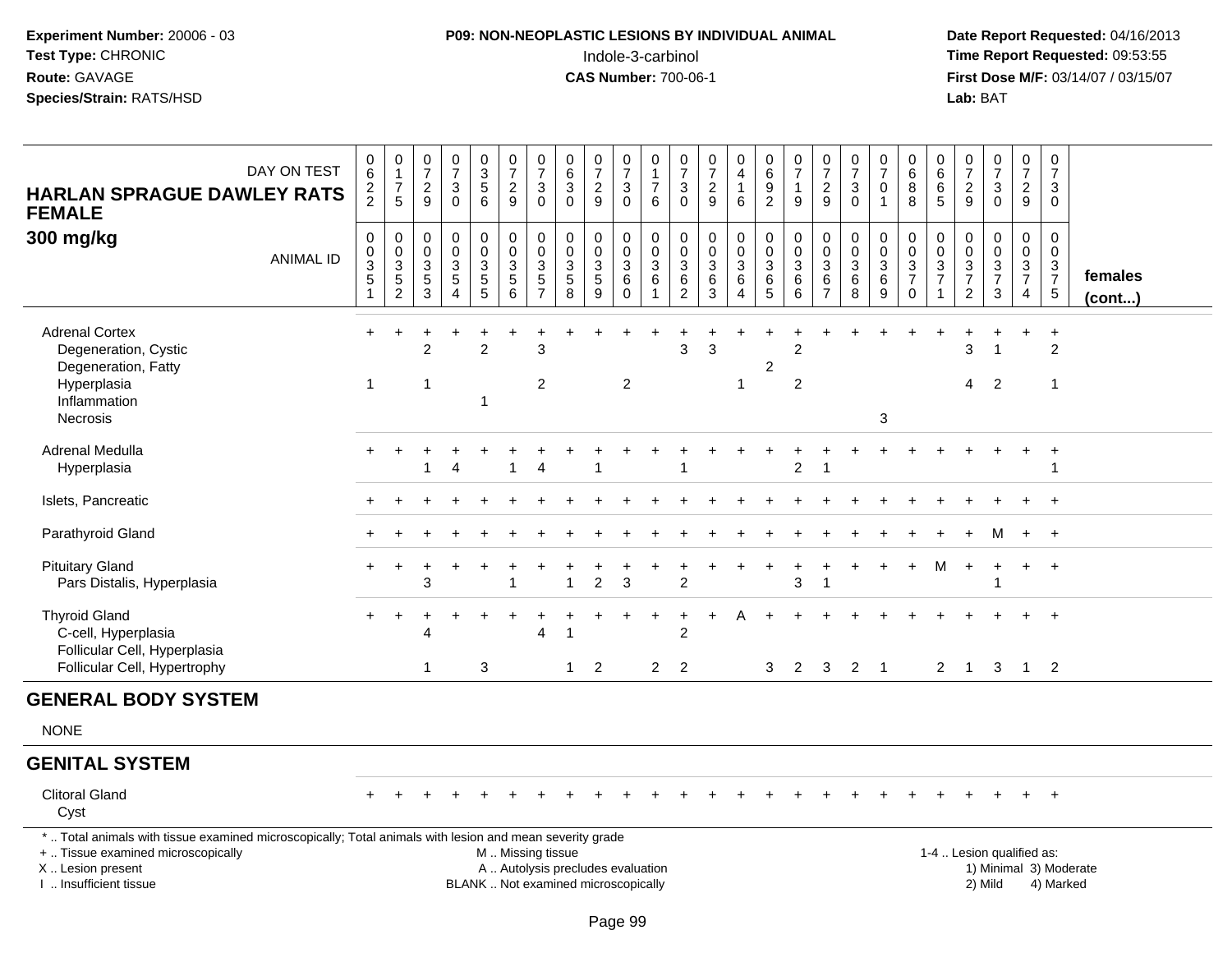# **P09: NON-NEOPLASTIC LESIONS BY INDIVIDUAL ANIMAL**Indole-3-carbinol **Time Report Requested:** 09:53:55

 **Date Report Requested:** 04/16/2013 **First Dose M/F:** 03/14/07 / 03/15/07<br>**Lab:** BAT

| DAY ON TEST<br><b>HARLAN SPRAGUE DAWLEY RATS</b><br><b>FEMALE</b>                                                                              | $\begin{array}{c} 0 \\ 6 \end{array}$<br>$\frac{2}{2}$ | $\begin{smallmatrix}0\\1\end{smallmatrix}$<br>$\overline{7}$<br>5 | $\frac{0}{7}$<br>$\overline{c}$<br>9 | $\begin{array}{c} 0 \\ 7 \end{array}$<br>$\frac{3}{0}$ | $\begin{array}{c} 0 \\ 3 \\ 5 \end{array}$<br>6 | $\frac{0}{7}$<br>$\frac{2}{9}$                 | $\frac{0}{7}$<br>3<br>$\Omega$                                               | $\begin{array}{c} 0 \\ 6 \end{array}$<br>$\overline{3}$<br>$\overline{0}$ | $\frac{0}{7}$<br>$\frac{2}{9}$         | $\frac{0}{7}$<br>$\mathbf 3$<br>$\mathbf 0$ | $\,0\,$<br>$\mathbf{1}$<br>$\overline{7}$<br>6 | $\begin{smallmatrix}0\\7\end{smallmatrix}$<br>3<br>$\Omega$ | $\begin{array}{c} 0 \\ 7 \end{array}$<br>$\frac{2}{9}$ | $\begin{smallmatrix}0\0\4\end{smallmatrix}$<br>$\mathbf{1}$<br>$\,6\,$ | $\begin{array}{c} 0 \\ 6 \end{array}$<br>$\frac{9}{2}$ | $\begin{array}{c} 0 \\ 7 \end{array}$<br>1<br>$\boldsymbol{9}$ | $\begin{array}{c} 0 \\ 7 \end{array}$<br>$\frac{2}{9}$                              | $\frac{0}{7}$<br>$\mathbf{3}$<br>$\overline{0}$     | $\frac{0}{7}$<br>$\pmb{0}$<br>$\mathbf{1}$ | $\begin{array}{c} 0 \\ 6 \end{array}$<br>$\overline{8}$<br>$\overline{8}$ | $\begin{smallmatrix}0\0\0\end{smallmatrix}$<br>6<br>$\overline{5}$ | $\begin{array}{c} 0 \\ 7 \end{array}$<br>$\frac{2}{9}$ | $\begin{smallmatrix}0\\7\end{smallmatrix}$<br>3<br>$\mathbf 0$ | $\frac{0}{7}$<br>$\overline{2}$<br>$\boldsymbol{9}$         | 0<br>$\overline{7}$<br>3<br>$\mathbf 0$ |                         |
|------------------------------------------------------------------------------------------------------------------------------------------------|--------------------------------------------------------|-------------------------------------------------------------------|--------------------------------------|--------------------------------------------------------|-------------------------------------------------|------------------------------------------------|------------------------------------------------------------------------------|---------------------------------------------------------------------------|----------------------------------------|---------------------------------------------|------------------------------------------------|-------------------------------------------------------------|--------------------------------------------------------|------------------------------------------------------------------------|--------------------------------------------------------|----------------------------------------------------------------|-------------------------------------------------------------------------------------|-----------------------------------------------------|--------------------------------------------|---------------------------------------------------------------------------|--------------------------------------------------------------------|--------------------------------------------------------|----------------------------------------------------------------|-------------------------------------------------------------|-----------------------------------------|-------------------------|
| 300 mg/kg<br><b>ANIMAL ID</b>                                                                                                                  | $\pmb{0}$<br>$\mathbf 0$<br>$\frac{3}{5}$              | $\pmb{0}$<br>$\frac{0}{3}$<br>$\overline{2}$                      | 0<br>0<br>$\frac{3}{5}$<br>3         | $_{\rm 0}^{\rm 0}$<br>$\frac{3}{5}$<br>$\Delta$        | 0<br>$\pmb{0}$<br>$\frac{3}{5}$                 | $\pmb{0}$<br>$\mathbf 0$<br>$\frac{3}{5}$<br>6 | $\pmb{0}$<br>$\mathbf 0$<br>$\mathbf{3}$<br>$\overline{5}$<br>$\overline{7}$ | $\mathbf 0$<br>$\mathbf 0$<br>$\frac{3}{5}$<br>8                          | 0<br>$\mathbf 0$<br>$\frac{3}{5}$<br>9 | 0<br>0<br>$^3$ 6<br>$\Omega$                | $\pmb{0}$<br>$\pmb{0}$<br>$\frac{3}{6}$        | 0<br>0<br>$^3$ 6<br>2                                       | 0<br>0<br>3<br>6<br>3                                  | 0<br>$\boldsymbol{0}$<br>$\frac{3}{6}$<br>4                            | $\pmb{0}$<br>$\frac{0}{3}$<br>$\overline{5}$           | $\mathbf 0$<br>$\mathbf 0$<br>3<br>$\,6\,$<br>6                | $\pmb{0}$<br>$\mathbf 0$<br>$\begin{array}{c} 3 \\ 6 \end{array}$<br>$\overline{7}$ | 0<br>$\mathbf 0$<br>$\frac{3}{6}$<br>$\overline{8}$ | 0<br>$\pmb{0}$<br>$\frac{3}{6}$            | $\pmb{0}$<br>$\pmb{0}$<br>$\frac{3}{7}$<br>$\Omega$                       | $\mathbf 0$<br>$\mathbf 0$<br>$\frac{3}{7}$                        | $\pmb{0}$<br>$\frac{0}{3}$<br>2                        | 0<br>0<br>$\frac{3}{7}$<br>3                                   | $\pmb{0}$<br>$\mathsf 0$<br>$\frac{3}{7}$<br>$\overline{4}$ | 0<br>$\mathbf 0$<br>$\frac{3}{7}$<br>5  | females<br>$($ cont $)$ |
| Inflammation                                                                                                                                   |                                                        |                                                                   |                                      |                                                        |                                                 |                                                |                                                                              |                                                                           |                                        |                                             |                                                |                                                             |                                                        |                                                                        |                                                        |                                                                |                                                                                     | $\mathbf 3$                                         |                                            |                                                                           |                                                                    |                                                        |                                                                |                                                             |                                         |                         |
| Ovary<br>Angiectasis<br>Atrophy<br>Cyst<br>Inflammation, Acute<br>Inflammation, Chronic<br>Inflammation, Chronic Active                        | $\mathbf{1}$                                           | 3                                                                 | $\overline{2}$                       |                                                        | $\mathbf{1}$                                    | $\mathbf{3}$<br>3                              | 3<br>$\mathbf{3}$                                                            | 1                                                                         | $\overline{1}$                         | 3<br>$\overline{2}$<br>$\overline{2}$       |                                                | $\overline{2}$                                              | $\mathbf{3}$                                           | 1                                                                      | 3                                                      | -1<br>$\mathbf{1}$                                             | 3<br>$\overline{2}$                                                                 | $\mathbf{3}$<br>$\overline{2}$                      | $\mathbf{1}$                               | $\overline{2}$                                                            | $\overline{4}$                                                     | $\overline{2}$                                         |                                                                | 3                                                           | $\mathbf{3}$                            |                         |
| Uterus<br>Dilatation<br>Inflammation, Acute<br>Thrombosis<br>Endometrium, Hyperplasia, Cystic<br>Endometrium, Metaplasia, Squamous             |                                                        |                                                                   |                                      |                                                        | $\overline{1}$                                  |                                                |                                                                              | $\overline{\mathbf{c}}$<br>$\overline{2}$                                 |                                        | $\overline{2}$<br>3                         |                                                | $\overline{c}$<br>2                                         | $\overline{1}$                                         |                                                                        |                                                        | 2                                                              | 3<br>$\overline{2}$<br>$\mathbf{3}$                                                 | $\ensuremath{\mathsf{3}}$<br>$\overline{1}$         | $\overline{1}$                             |                                                                           |                                                                    | $\overline{c}$<br>$\mathfrak{p}$                       |                                                                | $\overline{1}$                                              |                                         |                         |
| Vagina                                                                                                                                         | $+$                                                    |                                                                   |                                      |                                                        |                                                 |                                                | $\ddot{}$                                                                    |                                                                           |                                        |                                             |                                                |                                                             |                                                        |                                                                        |                                                        |                                                                |                                                                                     |                                                     |                                            |                                                                           |                                                                    |                                                        |                                                                |                                                             |                                         |                         |
| <b>HEMATOPOIETIC SYSTEM</b>                                                                                                                    |                                                        |                                                                   |                                      |                                                        |                                                 |                                                |                                                                              |                                                                           |                                        |                                             |                                                |                                                             |                                                        |                                                                        |                                                        |                                                                |                                                                                     |                                                     |                                            |                                                                           |                                                                    |                                                        |                                                                |                                                             |                                         |                         |
| <b>Bone Marrow</b><br>Hyperplasia                                                                                                              | 3                                                      |                                                                   |                                      |                                                        | 3                                               |                                                | $\overline{2}$                                                               | $\overline{2}$                                                            |                                        | 3                                           |                                                |                                                             |                                                        |                                                                        | 3                                                      | $\overline{2}$                                                 |                                                                                     |                                                     | $\ddot{}$<br>3                             |                                                                           |                                                                    |                                                        | $\ddot{}$                                                      | $\ddot{}$<br>2                                              | $+$                                     |                         |
| Lymph Node<br>Axillary, Hyperplasia, Lymphoid<br>Iliac, Infiltration Cellular, Histiocyte                                                      |                                                        |                                                                   |                                      |                                                        |                                                 |                                                |                                                                              |                                                                           |                                        | $+$                                         |                                                |                                                             |                                                        | $\ddot{}$<br>3                                                         |                                                        |                                                                |                                                                                     |                                                     | $\ddot{}$<br>3                             |                                                                           |                                                                    |                                                        |                                                                |                                                             |                                         |                         |
| Lymph Node, Mandibular                                                                                                                         |                                                        |                                                                   |                                      |                                                        |                                                 |                                                |                                                                              |                                                                           |                                        |                                             |                                                |                                                             |                                                        |                                                                        |                                                        |                                                                |                                                                                     |                                                     |                                            |                                                                           |                                                                    |                                                        |                                                                | $+$                                                         | $^{+}$                                  |                         |
| *  Total animals with tissue examined microscopically; Total animals with lesion and mean severity grade<br>+  Tissue examined microscopically |                                                        |                                                                   |                                      |                                                        |                                                 | M  Missing tissue                              |                                                                              |                                                                           |                                        |                                             |                                                |                                                             |                                                        |                                                                        |                                                        |                                                                |                                                                                     |                                                     |                                            |                                                                           |                                                                    | 1-4  Lesion qualified as:                              |                                                                |                                                             |                                         |                         |

X .. Lesion present

I .. Insufficient tissue

A .. Autolysis precludes evaluation and the series of the series of the series of the series of the series of the series of the series of the series of the series of the series of the series of the series of the series of BLANK .. Not examined microscopically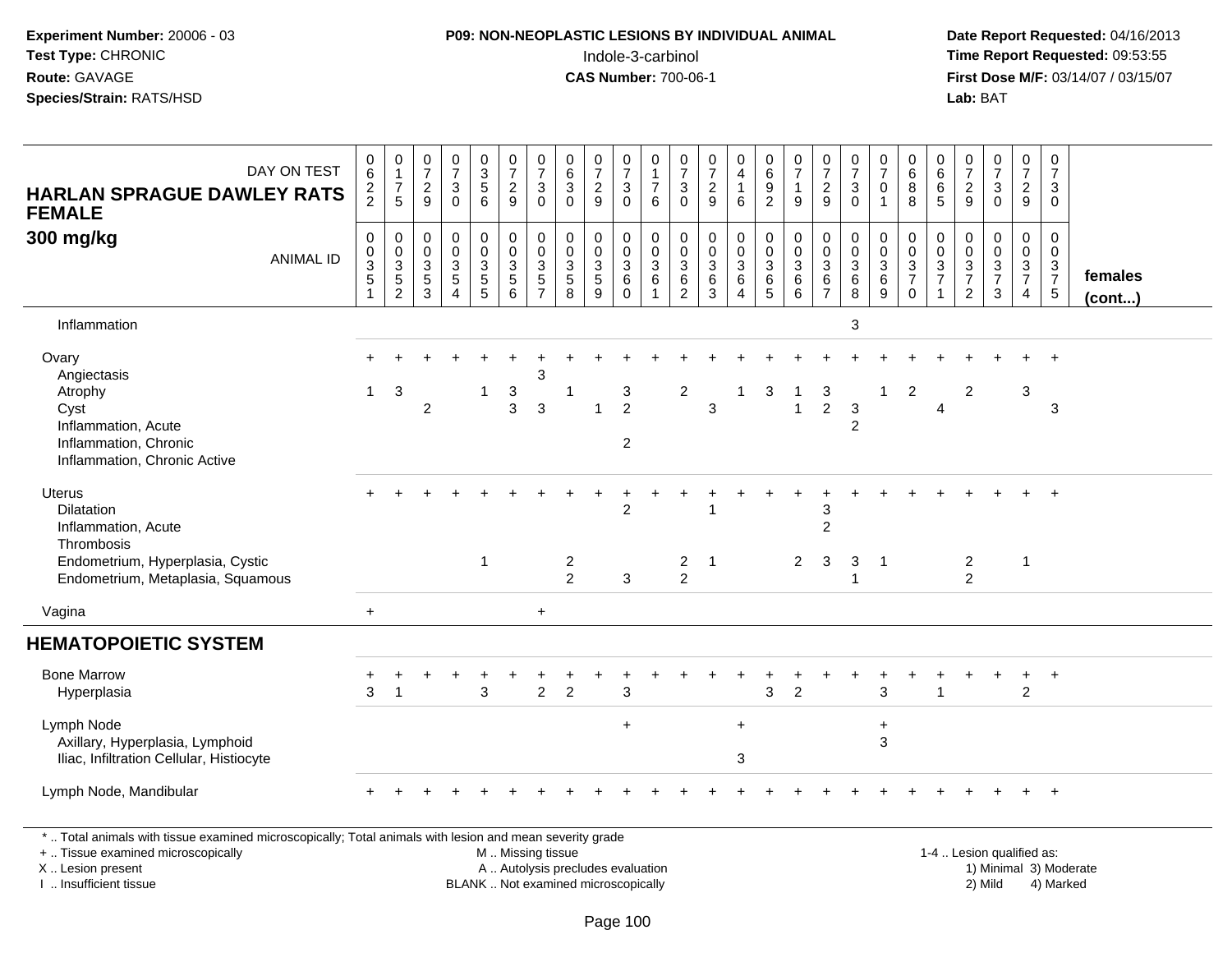# **P09: NON-NEOPLASTIC LESIONS BY INDIVIDUAL ANIMAL**Indole-3-carbinol **Time Report Requested:** 09:53:55

| DAY ON TEST<br><b>HARLAN SPRAGUE DAWLEY RATS</b><br><b>FEMALE</b>                                                                                                                             | $\pmb{0}$<br>$\,6\,$<br>$\frac{2}{2}$                         | 0<br>$\mathbf{1}$<br>$\overline{7}$<br>5                          | $\frac{0}{7}$<br>$\frac{2}{9}$                                      | $\frac{0}{7}$<br>$\mathbf{3}$<br>$\overline{0}$      | $\mathbf 0$<br>$\frac{3}{5}$                  | $\frac{0}{7}$<br>$\frac{2}{9}$                                               | $\begin{array}{c} 0 \\ 7 \end{array}$<br>$\ensuremath{\mathsf{3}}$<br>$\overline{0}$ | $\pmb{0}$<br>$6\phantom{a}$<br>$\sqrt{3}$<br>$\overline{0}$              | $\frac{0}{7}$<br>$\frac{2}{9}$                               | $\frac{0}{7}$<br>$_{0}^{3}$                                     | 0<br>$\mathbf{1}$<br>$\overline{7}$<br>6     | $\,0\,$<br>$\overline{7}$<br>$\mathbf{3}$<br>$\overline{0}$ | $\frac{0}{7}$<br>$\frac{2}{9}$                            | $\mathbf 0$<br>$\overline{4}$<br>$\mathbf{1}$<br>6                    | 0<br>6<br>9<br>$\overline{2}$                               | $\begin{array}{c} 0 \\ 7 \end{array}$<br>$\mathbf{1}$<br>9           | $\frac{0}{7}$<br>$\overline{c}$<br>$\overline{9}$                 | $\frac{0}{7}$<br>3<br>$\overline{0}$                    | $\frac{0}{7}$<br>0<br>$\overline{1}$                         | $\begin{array}{c} 0 \\ 6 \end{array}$<br>$\bf 8$<br>$\overline{8}$ | 0<br>$\,6\,$<br>6<br>$\overline{5}$                      | $\frac{0}{7}$<br>$\frac{2}{9}$                                     | $\begin{array}{c} 0 \\ 7 \end{array}$<br>3<br>$\overline{0}$                    | $\pmb{0}$<br>$\overline{7}$<br>$\sqrt{2}$<br>9 | $\pmb{0}$<br>$\overline{7}$<br>3<br>$\Omega$           |                        |
|-----------------------------------------------------------------------------------------------------------------------------------------------------------------------------------------------|---------------------------------------------------------------|-------------------------------------------------------------------|---------------------------------------------------------------------|------------------------------------------------------|-----------------------------------------------|------------------------------------------------------------------------------|--------------------------------------------------------------------------------------|--------------------------------------------------------------------------|--------------------------------------------------------------|-----------------------------------------------------------------|----------------------------------------------|-------------------------------------------------------------|-----------------------------------------------------------|-----------------------------------------------------------------------|-------------------------------------------------------------|----------------------------------------------------------------------|-------------------------------------------------------------------|---------------------------------------------------------|--------------------------------------------------------------|--------------------------------------------------------------------|----------------------------------------------------------|--------------------------------------------------------------------|---------------------------------------------------------------------------------|------------------------------------------------|--------------------------------------------------------|------------------------|
| 300 mg/kg<br><b>ANIMAL ID</b>                                                                                                                                                                 | $\pmb{0}$<br>$\pmb{0}$<br>$\overline{3}$<br>5<br>$\mathbf{1}$ | 0<br>$\pmb{0}$<br>$\overline{3}$<br>$\,$ 5 $\,$<br>$\overline{c}$ | $\mathsf{O}\xspace$<br>$\pmb{0}$<br>$\overline{3}$<br>$\frac{5}{3}$ | $\pmb{0}$<br>$\pmb{0}$<br>$\frac{3}{5}$<br>$\lambda$ | $\pmb{0}$<br>$_{3}^{\rm 0}$<br>$\overline{5}$ | $\pmb{0}$<br>$\pmb{0}$<br>$\overline{3}$<br>$\overline{5}$<br>$\overline{6}$ | $\pmb{0}$<br>$\mathbf 0$<br>$\sqrt{3}$<br>$\frac{5}{7}$                              | $\mathbf 0$<br>$\mathbf 0$<br>$\sqrt{3}$<br>$\overline{5}$<br>8          | 0<br>$\pmb{0}$<br>$\ensuremath{\mathsf{3}}$<br>$\frac{5}{9}$ | $\pmb{0}$<br>$\mathbf 0$<br>$\overline{3}$<br>$\,6$<br>$\Omega$ | $\mathbf 0$<br>0<br>$\overline{3}$<br>6<br>1 | $\pmb{0}$<br>$\pmb{0}$<br>$\sqrt{3}$<br>$\frac{6}{2}$       | $\pmb{0}$<br>$\pmb{0}$<br>$\overline{3}$<br>$\frac{6}{3}$ | $\pmb{0}$<br>$\pmb{0}$<br>$\overline{3}$<br>$\,6\,$<br>$\overline{4}$ | $\pmb{0}$<br>$\mathbf 0$<br>$\overline{3}$<br>$\frac{6}{5}$ | $\pmb{0}$<br>$\mathbf 0$<br>$\sqrt{3}$<br>$\,6\,$<br>$6\phantom{1}6$ | $\pmb{0}$<br>$\mathbf 0$<br>$\mathfrak{Z}$<br>6<br>$\overline{7}$ | 0<br>$\pmb{0}$<br>$\overline{3}$<br>$\overline{6}$<br>8 | $\mathbf 0$<br>$\mathbf 0$<br>$\overline{3}$<br>$\,6\,$<br>9 | $\pmb{0}$<br>$\frac{0}{3}$<br>$\mathbf 0$                          | $\mathbf 0$<br>$\pmb{0}$<br>$\sqrt{3}$<br>$\overline{7}$ | $\boldsymbol{0}$<br>$\mathbf 0$<br>$\frac{3}{7}$<br>$\overline{2}$ | 0<br>$\mathsf 0$<br>$\ensuremath{\mathsf{3}}$<br>$\overline{7}$<br>$\mathbf{3}$ | $\pmb{0}$<br>$\mathbf 0$<br>$\frac{3}{7}$<br>4 | $\mathbf 0$<br>$\mathbf 0$<br>3<br>$\overline{7}$<br>5 | females<br>(cont)      |
| Lymph Node, Mesenteric<br>Hemorrhage<br>Lymphatic, Ectasia                                                                                                                                    |                                                               |                                                                   | $\mathbf{1}$                                                        | $\overline{1}$                                       |                                               |                                                                              | -1                                                                                   |                                                                          |                                                              |                                                                 | 3                                            |                                                             | 3                                                         |                                                                       | 3                                                           |                                                                      | 1                                                                 | $\overline{2}$                                          |                                                              |                                                                    |                                                          | $\mathbf 1$                                                        | $\overline{1}$                                                                  | $\overline{2}$                                 | $+$                                                    |                        |
| Spleen<br>Hematopoietic Cell Proliferation                                                                                                                                                    | 3                                                             |                                                                   |                                                                     | $\ddot{}$<br>$\overline{2}$                          | 3                                             |                                                                              | 3                                                                                    | 3                                                                        |                                                              | 3                                                               |                                              |                                                             | $\mathcal{P}$                                             |                                                                       | 3                                                           | 3                                                                    | 2                                                                 |                                                         | 3                                                            |                                                                    | $\overline{c}$                                           | 3                                                                  |                                                                                 | $\pm$<br>$\overline{2}$                        | $\ddot{}$<br>$\overline{2}$                            |                        |
| Thymus<br>Atrophy<br>Hemorrhage                                                                                                                                                               | 3                                                             |                                                                   |                                                                     | $\overline{2}$                                       | $\overline{2}$                                | 2                                                                            | $\overline{2}$                                                                       |                                                                          |                                                              |                                                                 |                                              | 1                                                           | $\overline{1}$                                            | $\overline{c}$<br>$\overline{c}$                                      | $\overline{2}$                                              | 3                                                                    | $\overline{2}$                                                    | $\overline{2}$                                          |                                                              | 3                                                                  | Δ                                                        | $\overline{\phantom{a}}$                                           |                                                                                 | $\overline{2}$                                 | $\ddot{}$<br>3                                         |                        |
| <b>INTEGUMENTARY SYSTEM</b>                                                                                                                                                                   |                                                               |                                                                   |                                                                     |                                                      |                                               |                                                                              |                                                                                      |                                                                          |                                                              |                                                                 |                                              |                                                             |                                                           |                                                                       |                                                             |                                                                      |                                                                   |                                                         |                                                              |                                                                    |                                                          |                                                                    |                                                                                 |                                                |                                                        |                        |
| <b>Mammary Gland</b><br>Hyperplasia                                                                                                                                                           |                                                               |                                                                   |                                                                     |                                                      |                                               |                                                                              |                                                                                      | $\overline{2}$                                                           |                                                              |                                                                 |                                              | $\overline{c}$                                              |                                                           |                                                                       |                                                             |                                                                      |                                                                   |                                                         |                                                              | 1                                                                  |                                                          |                                                                    |                                                                                 |                                                | $\overline{1}$                                         |                        |
| Skin<br><b>Cyst Epithelial Inclusion</b><br><b>Fibrosis</b>                                                                                                                                   |                                                               |                                                                   |                                                                     |                                                      |                                               |                                                                              |                                                                                      |                                                                          |                                                              |                                                                 |                                              |                                                             |                                                           |                                                                       |                                                             |                                                                      |                                                                   |                                                         |                                                              | -1                                                                 |                                                          |                                                                    |                                                                                 |                                                | $\overline{+}$                                         |                        |
| <b>MUSCULOSKELETAL SYSTEM</b>                                                                                                                                                                 |                                                               |                                                                   |                                                                     |                                                      |                                               |                                                                              |                                                                                      |                                                                          |                                                              |                                                                 |                                              |                                                             |                                                           |                                                                       |                                                             |                                                                      |                                                                   |                                                         |                                                              |                                                                    |                                                          |                                                                    |                                                                                 |                                                |                                                        |                        |
| <b>Bone</b>                                                                                                                                                                                   |                                                               |                                                                   |                                                                     |                                                      |                                               |                                                                              |                                                                                      |                                                                          |                                                              |                                                                 |                                              |                                                             |                                                           |                                                                       |                                                             |                                                                      |                                                                   |                                                         |                                                              |                                                                    |                                                          |                                                                    |                                                                                 |                                                | $+$                                                    |                        |
| <b>Skeletal Muscle</b>                                                                                                                                                                        |                                                               |                                                                   |                                                                     |                                                      |                                               |                                                                              |                                                                                      |                                                                          |                                                              |                                                                 |                                              |                                                             |                                                           |                                                                       |                                                             |                                                                      |                                                                   |                                                         |                                                              |                                                                    |                                                          |                                                                    |                                                                                 |                                                |                                                        |                        |
| <b>NERVOUS SYSTEM</b>                                                                                                                                                                         |                                                               |                                                                   |                                                                     |                                                      |                                               |                                                                              |                                                                                      |                                                                          |                                                              |                                                                 |                                              |                                                             |                                                           |                                                                       |                                                             |                                                                      |                                                                   |                                                         |                                                              |                                                                    |                                                          |                                                                    |                                                                                 |                                                |                                                        |                        |
| <b>Brain</b><br>Hemorrhage                                                                                                                                                                    |                                                               |                                                                   |                                                                     |                                                      |                                               |                                                                              |                                                                                      |                                                                          |                                                              |                                                                 |                                              |                                                             |                                                           |                                                                       |                                                             |                                                                      |                                                                   |                                                         |                                                              | $\overline{c}$                                                     |                                                          |                                                                    |                                                                                 |                                                |                                                        |                        |
| *  Total animals with tissue examined microscopically; Total animals with lesion and mean severity grade<br>+  Tissue examined microscopically<br>X  Lesion present<br>I  Insufficient tissue |                                                               |                                                                   |                                                                     |                                                      |                                               | M  Missing tissue                                                            |                                                                                      | A  Autolysis precludes evaluation<br>BLANK  Not examined microscopically |                                                              |                                                                 |                                              |                                                             |                                                           |                                                                       |                                                             |                                                                      |                                                                   |                                                         |                                                              |                                                                    |                                                          |                                                                    | 1-4  Lesion qualified as:<br>2) Mild                                            |                                                | 4) Marked                                              | 1) Minimal 3) Moderate |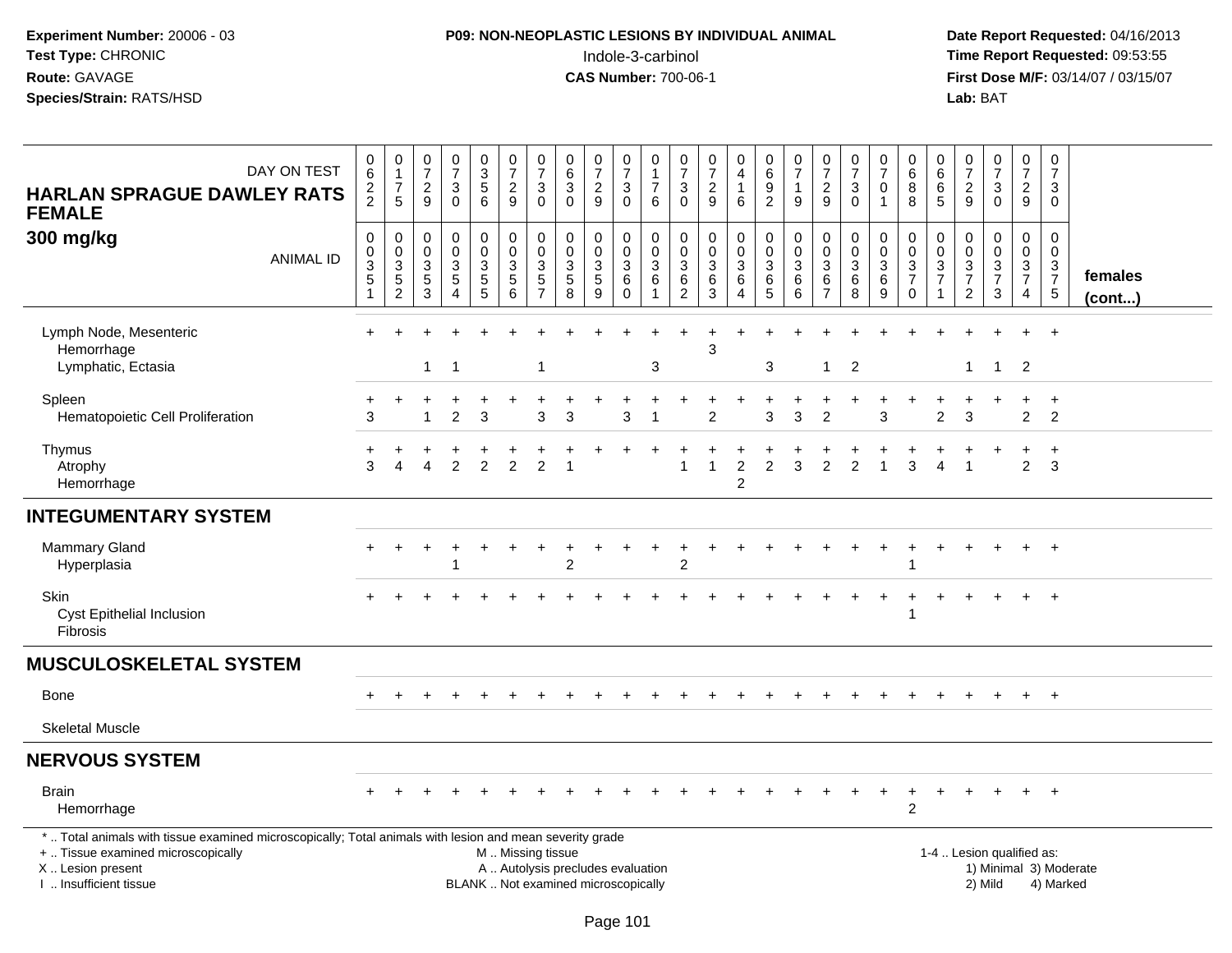| Test Type: CHRONIC<br>Route: GAVAGE<br>Species/Strain: RATS/HSD                                                                                                              |                                                            |                                                 |                                                                 |                                                      |                                       |                                                                 |                                               |                                                                           |                                                     | Indole-3-carbinol<br><b>CAS Number: 700-06-1</b>                     |                                                |                                                                        |                                                             |                                                                       |                                                                           |                                            |                                                           |                                                         |                                                                      |                                                            |                                                                                |                                   | Lab: BAT                                                 |                                                             |                                                                | Time Report Requested: 09:53:55<br>First Dose M/F: 03/14/07 / 03/15/07 |
|------------------------------------------------------------------------------------------------------------------------------------------------------------------------------|------------------------------------------------------------|-------------------------------------------------|-----------------------------------------------------------------|------------------------------------------------------|---------------------------------------|-----------------------------------------------------------------|-----------------------------------------------|---------------------------------------------------------------------------|-----------------------------------------------------|----------------------------------------------------------------------|------------------------------------------------|------------------------------------------------------------------------|-------------------------------------------------------------|-----------------------------------------------------------------------|---------------------------------------------------------------------------|--------------------------------------------|-----------------------------------------------------------|---------------------------------------------------------|----------------------------------------------------------------------|------------------------------------------------------------|--------------------------------------------------------------------------------|-----------------------------------|----------------------------------------------------------|-------------------------------------------------------------|----------------------------------------------------------------|------------------------------------------------------------------------|
| DAY ON TEST<br><b>HARLAN SPRAGUE DAWLEY RATS</b><br><b>FEMALE</b>                                                                                                            | $\begin{array}{c} 0 \\ 6 \end{array}$<br>$\frac{2}{2}$     | $\begin{array}{c} 0 \\ 1 \\ 7 \\ 5 \end{array}$ | $\frac{0}{7}$<br>$\frac{2}{9}$                                  | $\frac{0}{7}$<br>$_{0}^{3}$                          | 0<br>3<br>5<br>6                      | $\begin{smallmatrix}0\\7\end{smallmatrix}$<br>$\frac{2}{9}$     | $\frac{0}{7}$<br>$\sqrt{3}$<br>$\overline{0}$ | $\begin{array}{c} 0 \\ 6 \end{array}$<br>$\overline{3}$<br>$\overline{0}$ | $\frac{0}{7}$<br>$\frac{2}{9}$                      | $\frac{0}{7}$<br>$\ensuremath{\mathsf{3}}$<br>$\overline{0}$         | 0<br>$\mathbf{1}$<br>$\overline{7}$<br>$\,6\,$ | $\frac{0}{7}$<br>$_{0}^{3}$                                            | $\begin{smallmatrix}0\\7\end{smallmatrix}$<br>$\frac{2}{9}$ | $\begin{smallmatrix}0\\4\end{smallmatrix}$<br>$\mathbf{1}$<br>$\,6\,$ | $\begin{array}{c} 0 \\ 6 \end{array}$<br>$\overline{9}$<br>$\overline{2}$ | $\frac{0}{7}$<br>1<br>9                    | $\frac{0}{7}$<br>$\frac{2}{9}$                            | $\frac{0}{7}$<br>$_{0}^{3}$                             | $\frac{0}{7}$<br>$\mathsf{O}\xspace$<br>$\overline{1}$               | $\begin{array}{c} 0 \\ 6 \\ 8 \end{array}$                 | $\begin{array}{c} 0 \\ 6 \end{array}$<br>$\begin{array}{c} 6 \\ 5 \end{array}$ | $\frac{0}{7}$<br>$\frac{2}{9}$    | $\frac{0}{7}$<br>$\frac{3}{0}$                           | $\begin{smallmatrix}0\\7\end{smallmatrix}$<br>$\frac{2}{9}$ | $\begin{smallmatrix}0\\7\end{smallmatrix}$<br>3<br>$\mathbf 0$ |                                                                        |
| 300 mg/kg<br><b>ANIMAL ID</b>                                                                                                                                                | $\pmb{0}$<br>$\pmb{0}$<br>$\overline{3}$<br>$\overline{5}$ | 0<br>0<br>0<br>5<br>2                           | $\pmb{0}$<br>$\mathsf{O}\xspace$<br>$\sqrt{3}$<br>$\frac{5}{3}$ | 0<br>$\mathsf{O}\xspace$<br>3<br>$\overline{5}$<br>4 | $\pmb{0}$<br>$\pmb{0}$<br>$rac{3}{5}$ | $\mathbf 0$<br>$\pmb{0}$<br>$\mathbf{3}$<br>$\overline{5}$<br>6 | $\mathbf 0$<br>$\pmb{0}$<br>$\mathbf{3}$<br>5 | $\mathbf 0$<br>$\pmb{0}$<br>$\frac{3}{5}$<br>8                            | 0<br>$\pmb{0}$<br>$\sqrt{3}$<br>$\overline{5}$<br>9 | 0<br>$\mathbf 0$<br>$\ensuremath{\mathsf{3}}$<br>$\,6\,$<br>$\Omega$ | 0<br>$\mathsf{O}\xspace$<br>$\mathbf{3}$<br>6  | $\mathbf 0$<br>$\pmb{0}$<br>$\ensuremath{\mathsf{3}}$<br>$\frac{6}{2}$ | $\pmb{0}$<br>$\pmb{0}$<br>$\frac{3}{6}$<br>$\overline{3}$   | $\pmb{0}$<br>$\pmb{0}$<br>$\frac{3}{6}$<br>$\overline{4}$             | $\pmb{0}$<br>$\mathbf 0$<br>$\overline{3}$<br>6<br>5                      | 0<br>$\mathbf 0$<br>$\mathbf{3}$<br>6<br>6 | 0<br>$\mathbf 0$<br>$\sqrt{3}$<br>$\,6$<br>$\overline{7}$ | 0<br>$_{3}^{\rm 0}$<br>$6\phantom{a}$<br>$\overline{8}$ | 0<br>$\mathbf 0$<br>$\ensuremath{\mathsf{3}}$<br>$6\phantom{a}$<br>9 | $\mathbf 0$<br>$\mathbf 0$<br>$\frac{3}{7}$<br>$\mathbf 0$ | 0<br>$\mathbf 0$<br>$\sqrt{3}$<br>$\overline{7}$<br>$\blacktriangleleft$       | 0<br>$\mathbf 0$<br>$\frac{3}{7}$ | 0<br>$\boldsymbol{0}$<br>$\frac{3}{7}$<br>$\overline{3}$ | 0<br>$\mathbf 0$<br>$\frac{3}{7}$<br>$\overline{4}$         | $\mathbf 0$<br>$\mathbf 0$<br>$\frac{3}{7}$<br>$\overline{5}$  | females<br>(cont)                                                      |
| <b>Necrosis</b>                                                                                                                                                              |                                                            |                                                 |                                                                 |                                                      |                                       |                                                                 |                                               |                                                                           |                                                     |                                                                      |                                                |                                                                        |                                                             |                                                                       |                                                                           |                                            |                                                           |                                                         |                                                                      | $\overline{c}$                                             |                                                                                |                                   |                                                          |                                                             |                                                                |                                                                        |
| <b>RESPIRATORY SYSTEM</b>                                                                                                                                                    |                                                            |                                                 |                                                                 |                                                      |                                       |                                                                 |                                               |                                                                           |                                                     |                                                                      |                                                |                                                                        |                                                             |                                                                       |                                                                           |                                            |                                                           |                                                         |                                                                      |                                                            |                                                                                |                                   |                                                          |                                                             |                                                                |                                                                        |
| Lung<br>Inflammation, Chronic<br>Alveolar Epithelium, Hyperplasia<br>Alveolar Epithelium, Metaplasia, Squamous<br>Alveolus, Infiltration Cellular, Histiocyte                | $\mathcal{P}$                                              |                                                 | 2                                                               |                                                      |                                       | $\overline{2}$                                                  | 3                                             |                                                                           | 3<br>$\mathbf{1}$                                   |                                                                      |                                                |                                                                        |                                                             | $\overline{c}$                                                        | 3                                                                         | 3                                          | 3                                                         | 3                                                       | 3                                                                    | 3                                                          | 3<br>1                                                                         |                                   | $\overline{2}$                                           | 2                                                           | $\overline{1}$                                                 |                                                                        |
| Nose<br>Foreign Body<br>Inflammation, Chronic Active<br>Olfactory Epithelium, Atrophy<br>Respiratory Epithelium, Hyperplasia<br>Respiratory Epithelium, Metaplasia, Squamous |                                                            |                                                 |                                                                 |                                                      |                                       |                                                                 |                                               |                                                                           |                                                     |                                                                      |                                                |                                                                        |                                                             |                                                                       | $\overline{c}$<br>1                                                       |                                            | $\mathbf{1}$                                              | X<br>$\overline{1}$                                     |                                                                      |                                                            |                                                                                |                                   | Χ<br>$\overline{2}$                                      |                                                             | $+$<br>$\overline{1}$                                          |                                                                        |
| Trachea                                                                                                                                                                      |                                                            |                                                 |                                                                 |                                                      |                                       |                                                                 |                                               |                                                                           |                                                     |                                                                      |                                                |                                                                        |                                                             |                                                                       |                                                                           |                                            |                                                           |                                                         |                                                                      |                                                            |                                                                                |                                   |                                                          | $+$                                                         | $+$                                                            |                                                                        |
| <b>SPECIAL SENSES SYSTEM</b>                                                                                                                                                 |                                                            |                                                 |                                                                 |                                                      |                                       |                                                                 |                                               |                                                                           |                                                     |                                                                      |                                                |                                                                        |                                                             |                                                                       |                                                                           |                                            |                                                           |                                                         |                                                                      |                                                            |                                                                                |                                   |                                                          |                                                             |                                                                |                                                                        |
| Eye                                                                                                                                                                          |                                                            |                                                 |                                                                 |                                                      |                                       |                                                                 |                                               |                                                                           |                                                     |                                                                      |                                                |                                                                        |                                                             |                                                                       |                                                                           |                                            |                                                           |                                                         |                                                                      |                                                            |                                                                                |                                   |                                                          |                                                             | $+$                                                            |                                                                        |
| Harderian Gland                                                                                                                                                              |                                                            |                                                 |                                                                 |                                                      |                                       |                                                                 |                                               |                                                                           |                                                     |                                                                      |                                                |                                                                        |                                                             |                                                                       |                                                                           |                                            |                                                           |                                                         |                                                                      |                                                            |                                                                                |                                   |                                                          |                                                             | $+$                                                            |                                                                        |
| <b>URINARY SYSTEM</b>                                                                                                                                                        |                                                            |                                                 |                                                                 |                                                      |                                       |                                                                 |                                               |                                                                           |                                                     |                                                                      |                                                |                                                                        |                                                             |                                                                       |                                                                           |                                            |                                                           |                                                         |                                                                      |                                                            |                                                                                |                                   |                                                          |                                                             |                                                                |                                                                        |
| Kidney<br>Nephropathy<br>Pelvis, Inflammation                                                                                                                                | $\overline{2}$                                             | 3<br>3                                          | $\overline{2}$                                                  | $\overline{2}$                                       | $\mathbf{1}$                          | $\overline{2}$                                                  | 3                                             | $\overline{c}$                                                            | $\overline{c}$                                      |                                                                      | 2                                              | 3                                                                      | 3                                                           | $\mathbf{3}$                                                          | $\mathbf{1}$                                                              | $\mathbf{3}$                               | -1                                                        | $\overline{2}$                                          |                                                                      |                                                            |                                                                                | $\overline{2}$                    | $\overline{2}$                                           | $\ddot{}$                                                   | $\ddot{}$<br>3                                                 |                                                                        |
| *  Total animals with tissue examined microscopically; Total animals with lesion and mean severity grade                                                                     |                                                            |                                                 |                                                                 |                                                      |                                       |                                                                 |                                               |                                                                           |                                                     |                                                                      |                                                |                                                                        |                                                             |                                                                       |                                                                           |                                            |                                                           |                                                         |                                                                      |                                                            |                                                                                |                                   |                                                          |                                                             |                                                                |                                                                        |

**P09: NON-NEOPLASTIC LESIONS BY INDIVIDUAL ANIMAL**

+ .. Tissue examined microscopically

**Experiment Number:** 20006 - 03

X .. Lesion present

I .. Insufficient tissue

M .. Missing tissue

BLANK .. Not examined microscopically 2) Mild 4) Marked

 1-4 .. Lesion qualified as: Lesion present **A** .. Autolysis precludes evaluation 1996 and the server all the server all the server all the server and the server all the server all the server all the server all the server all the server all the server 1) Minimal 3) Moderate<br>2) Mild 4) Marked

**Date Report Requested:** 04/16/2013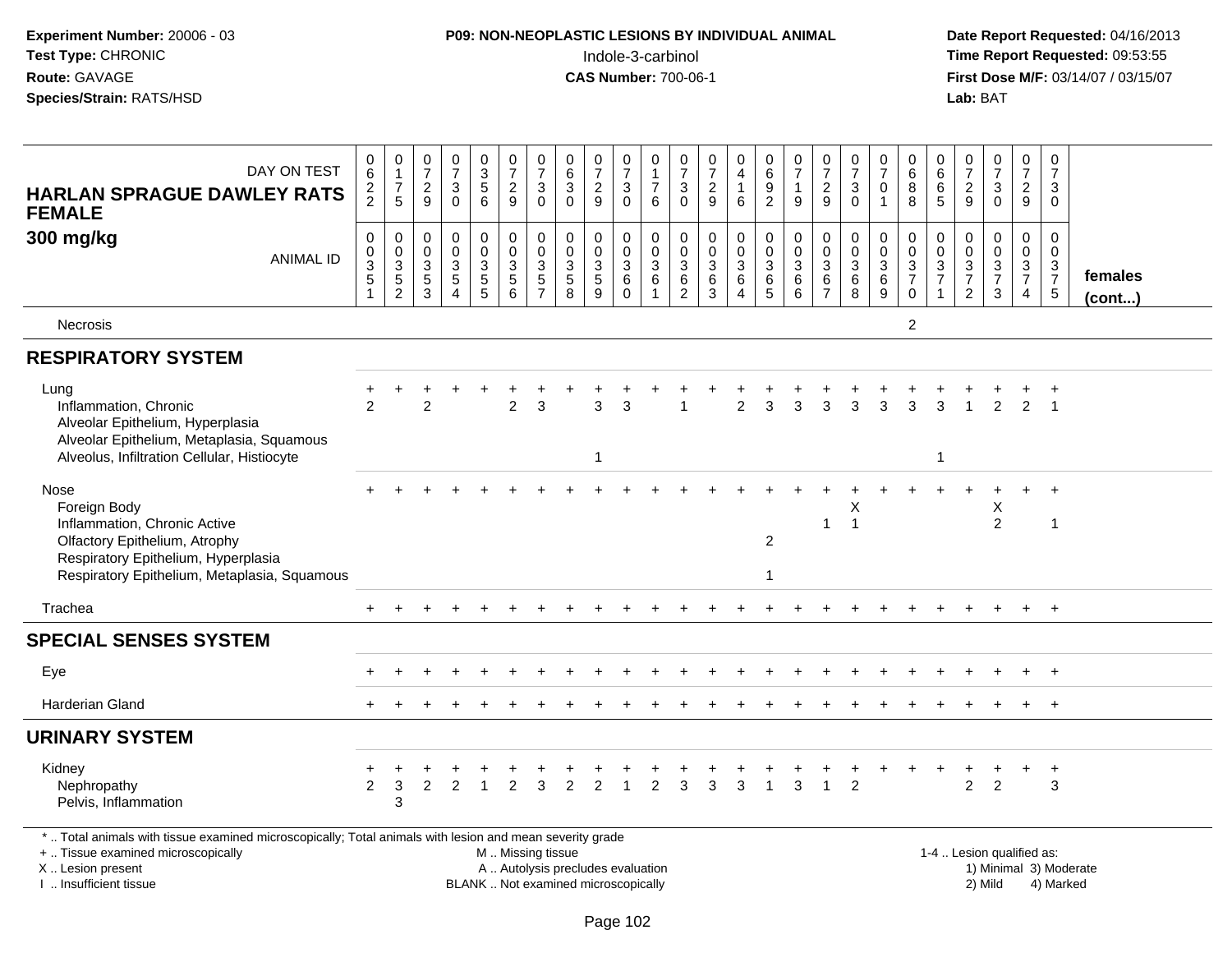## **P09: NON-NEOPLASTIC LESIONS BY INDIVIDUAL ANIMAL**Indole-3-carbinol **Time Report Requested:** 09:53:55

 **Date Report Requested:** 04/16/2013 **First Dose M/F:** 03/14/07 / 03/15/07<br>**Lab: BAT** 

| DAY ON TEST<br><b>HARLAN SPRAGUE DAWLEY RATS</b><br><b>FEMALE</b> | $\overline{0}$<br>6<br>$\frac{2}{2}$<br><u>_</u> | 0<br>$\overline{ }$<br><sub>5</sub>   | У | 3<br>0            | 3<br>5<br>6           | 0<br>$\rightarrow$<br>2<br>9 | 0<br>3<br>0                           | 6<br>$\sim$<br>J.<br>U | ∠           | 0<br>◠<br>J.<br>0          | 6           | 3<br>0       | U<br>ົ<br>$\sim$<br>9           | 4<br>6                | 6<br>ົ<br>$\epsilon$   | 9                | U<br><u>_</u><br>9 | 3<br>0           | 0<br>0                | 6<br>8<br>8 | 6<br>6<br>$\mathbf{p}$ | 0<br>ົ<br><u>_</u><br>9 | ◠<br>U      | 0<br>⇁<br>2<br>9      | 0<br>$\rightarrow$<br>3<br>0 |                         |
|-------------------------------------------------------------------|--------------------------------------------------|---------------------------------------|---|-------------------|-----------------------|------------------------------|---------------------------------------|------------------------|-------------|----------------------------|-------------|--------------|---------------------------------|-----------------------|------------------------|------------------|--------------------|------------------|-----------------------|-------------|------------------------|-------------------------|-------------|-----------------------|------------------------------|-------------------------|
| 300 mg/kg<br>ANIMAL ID                                            | 0<br>0<br>3<br>5                                 | U<br>U<br>$\sim$<br>ు<br>$\circ$<br>2 |   | ు<br><sub>5</sub> | 0<br>0<br>3<br>5<br>5 | 0<br>0<br>3<br>5<br>6        | 0<br>$\mathbf{0}$<br>3<br>$\mathbf b$ | υ<br>J<br>5<br>8       | ు<br>5<br>9 | 0<br>$\sim$<br>ა<br>6<br>0 | 0<br>3<br>6 | -3<br>6<br>ົ | 0<br>U<br>$\sim$<br>Ĵ<br>6<br>3 | $\sim$<br>ۍ<br>6<br>4 | $\sim$<br>J.<br>6<br>5 | 0<br>3<br>6<br>6 | U<br>0<br>3<br>6   | 0<br>3<br>6<br>8 | 0<br>0<br>3<br>6<br>9 | ີ<br>۰J     | ر-                     | 0<br>υ<br>3<br>ົ<br>∼   | U<br>ు<br>3 | 0<br>0<br>3<br>⇁<br>4 | 0<br>0<br>3<br>5             | females<br>$($ cont $)$ |
| <b>Urinary Bladder</b>                                            |                                                  |                                       |   |                   |                       |                              |                                       |                        |             |                            |             |              |                                 |                       |                        |                  |                    |                  |                       |             |                        |                         |             |                       | $\div$                       |                         |

\* .. Total animals with tissue examined microscopically; Total animals with lesion and mean severity grade

+ .. Tissue examined microscopically

X .. Lesion present

I .. Insufficient tissue

 M .. Missing tissueA .. Autolysis precludes evaluation

BLANK .. Not examined microscopically 2) Mild 4) Marked

1-4 .. Lesion qualified as: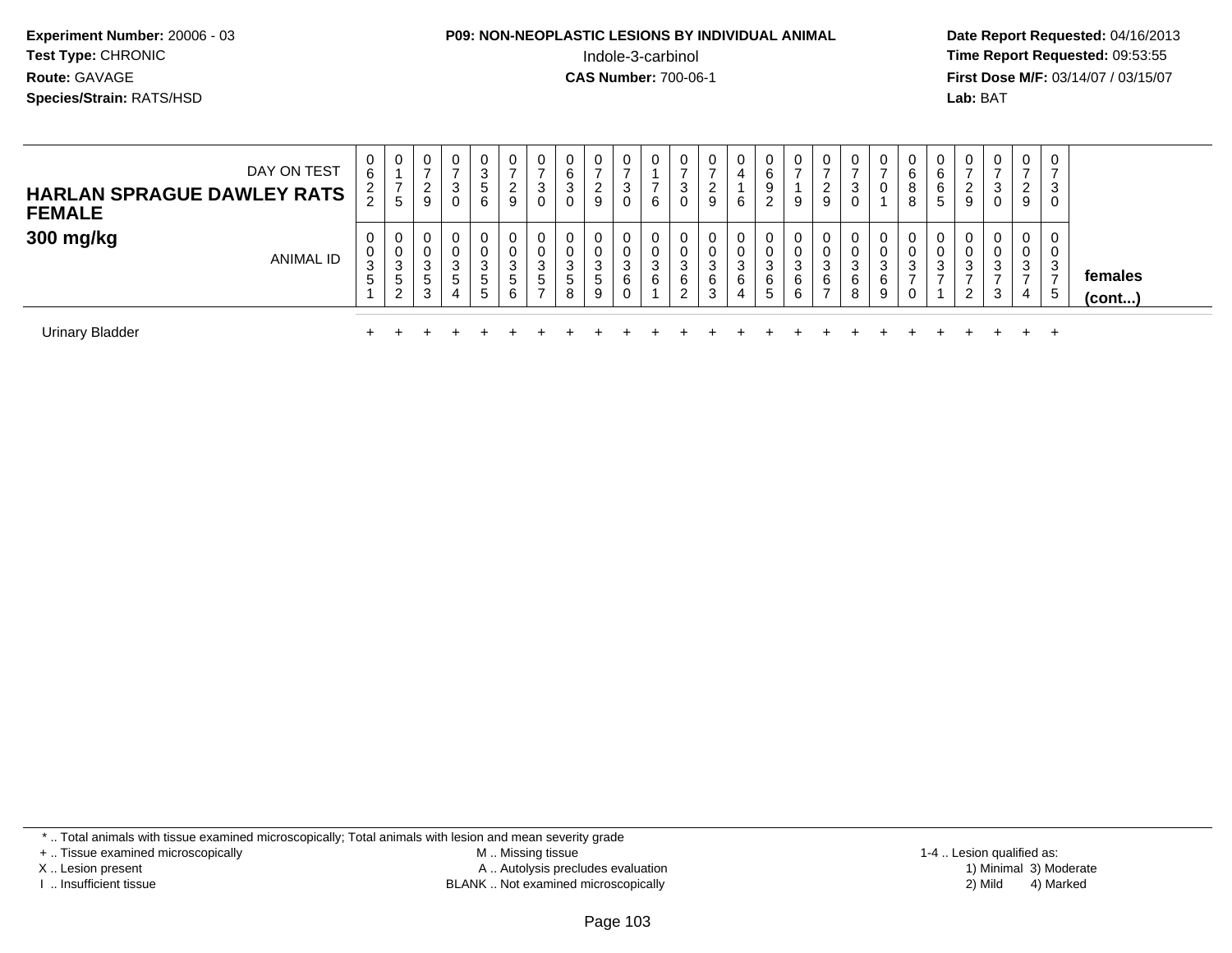## **P09: NON-NEOPLASTIC LESIONS BY INDIVIDUAL ANIMAL**Indole-3-carbinol **Time Report Requested:** 09:53:55

 **Date Report Requested:** 04/16/2013 **First Dose M/F:** 03/14/07 / 03/15/07<br>**Lab: BAT Lab:** BAT

| DAY ON TEST<br><b>HARLAN SPRAGUE DAWLEY RATS</b><br><b>FEMALE</b>                                                                                                                                                                  | 0<br>$\overline{1}$<br>$\frac{9}{7}$               | $\begin{matrix} 0 \\ 7 \\ 3 \\ 0 \end{matrix}$                    | $\begin{array}{c} 0 \\ 5 \end{array}$<br>9<br>$\overline{2}$ | $\frac{0}{7}$<br>$\mathbf{3}$<br>$\Omega$                         | 0<br>$\mathbf{1}$<br>8<br>$\overline{4}$          | $\begin{array}{c} 0 \\ 7 \end{array}$<br>$\mathbf{3}$<br>$\Omega$   | $\frac{0}{7}$<br>$\mathbf{3}$<br>$\mathbf 0$                               | $\frac{0}{7}$<br>3<br>$\mathbf{0}$                                   | $\begin{array}{c} 0 \\ 5 \\ 6 \end{array}$<br>3                   | $\frac{0}{7}$<br>$\overline{c}$<br>9          | $\frac{0}{7}$<br>$\overline{2}$<br>9                           | $\begin{array}{c} 0 \\ 6 \end{array}$<br>$\pmb{0}$<br>5 | $\begin{array}{c} 0 \\ 7 \\ 2 \end{array}$<br>9 | $\begin{array}{c} 0 \\ 7 \\ 3 \end{array}$<br>$\mathbf 0$         | $\begin{array}{c} 0 \\ 5 \\ 7 \end{array}$<br>$\overline{1}$                | $\begin{array}{c} 0 \\ 7 \\ 2 \end{array}$<br>9                                | $\frac{0}{7}$<br>$\mathbf{3}$<br>$\mathbf 0$                                   | $\frac{0}{7}$<br>$\mathbf{3}$<br>$\Omega$                                  | $\frac{0}{7}$<br>$\overline{c}$<br>9           | $\begin{matrix} 0 \\ 6 \\ 4 \end{matrix}$<br>5                      | $\begin{array}{c} 0 \\ 6 \\ 7 \end{array}$<br>$\overline{4}$ | $\begin{array}{c} 0 \\ 7 \\ 2 \end{array}$<br>9  | $064$<br>$45$                                                   | $\begin{array}{c} 0 \\ 7 \\ 2 \end{array}$<br>9        | 0<br>$\overline{7}$<br>$\mathbf{3}$<br>$\boldsymbol{0}$          |          |                                                                                                  |
|------------------------------------------------------------------------------------------------------------------------------------------------------------------------------------------------------------------------------------|----------------------------------------------------|-------------------------------------------------------------------|--------------------------------------------------------------|-------------------------------------------------------------------|---------------------------------------------------|---------------------------------------------------------------------|----------------------------------------------------------------------------|----------------------------------------------------------------------|-------------------------------------------------------------------|-----------------------------------------------|----------------------------------------------------------------|---------------------------------------------------------|-------------------------------------------------|-------------------------------------------------------------------|-----------------------------------------------------------------------------|--------------------------------------------------------------------------------|--------------------------------------------------------------------------------|----------------------------------------------------------------------------|------------------------------------------------|---------------------------------------------------------------------|--------------------------------------------------------------|--------------------------------------------------|-----------------------------------------------------------------|--------------------------------------------------------|------------------------------------------------------------------|----------|--------------------------------------------------------------------------------------------------|
| 300 mg/kg<br><b>ANIMAL ID</b>                                                                                                                                                                                                      | $\pmb{0}$<br>$_{3}^{\rm 0}$<br>$\overline{7}$<br>6 | $\begin{array}{c} 0 \\ 0 \\ 3 \\ 7 \end{array}$<br>$\overline{7}$ | 0<br>0<br>$\sqrt{3}$<br>$\overline{7}$<br>8                  | $\mathbf 0$<br>$\mathbf 0$<br>$\sqrt{3}$<br>$\boldsymbol{7}$<br>9 | 0<br>$\mathbf 0$<br>$\mathbf{3}$<br>8<br>$\Omega$ | 0<br>$\ddot{\mathbf{0}}$<br>$\sqrt{3}$<br>$\bf 8$<br>$\overline{1}$ | $\pmb{0}$<br>$\pmb{0}$<br>$\ensuremath{\mathsf{3}}$<br>8<br>$\overline{2}$ | $\mathbf 0$<br>$\mathbf 0$<br>$\mathbf{3}$<br>$\bf8$<br>$\mathbf{3}$ | $\mathbf 0$<br>$\mathbf 0$<br>$\mathbf{3}$<br>8<br>$\overline{4}$ | 0<br>0<br>$\sqrt{3}$<br>$\bf 8$<br>$\sqrt{5}$ | $\mathbf 0$<br>$\mathbf 0$<br>$\sqrt{3}$<br>$\bf 8$<br>$\,6\,$ | 0<br>$\pmb{0}$<br>$\sqrt{3}$<br>8<br>$\overline{7}$     | 0<br>0<br>$\sqrt{3}$<br>$\bf 8$<br>8            | $\pmb{0}$<br>$\pmb{0}$<br>$\sqrt{3}$<br>$\bf 8$<br>$\overline{9}$ | $\pmb{0}$<br>$\mathbf 0$<br>$\mathbf{3}$<br>$\boldsymbol{9}$<br>$\mathbf 0$ | $\pmb{0}$<br>$\mathbf 0$<br>$\mathbf{3}$<br>$\boldsymbol{9}$<br>$\overline{1}$ | $\pmb{0}$<br>$\mathbf 0$<br>$\mathbf{3}$<br>$\boldsymbol{9}$<br>$\overline{c}$ | $\pmb{0}$<br>$\mathbf 0$<br>$\sqrt{3}$<br>$\boldsymbol{9}$<br>$\mathbf{3}$ | 0<br>$\mathbf 0$<br>3<br>$\boldsymbol{9}$<br>4 | $\pmb{0}$<br>$\mathsf{O}\xspace$<br>$\overline{3}$<br>$\frac{9}{5}$ | $\mathbf 0$<br>$\pmb{0}$<br>$\sqrt{3}$<br>$\frac{9}{6}$      | $\mathbf 0$<br>0<br>$\mathsf 3$<br>$\frac{9}{7}$ | $\pmb{0}$<br>$\mathbf 0$<br>$\sqrt{3}$<br>$\boldsymbol{9}$<br>8 | 0<br>$\mathsf{O}\xspace$<br>3<br>$\boldsymbol{9}$<br>9 | 0<br>$\mathbf 0$<br>$\overline{4}$<br>$\mathbf 0$<br>$\mathbf 0$ | * TOTALS |                                                                                                  |
| <b>ALIMENTARY SYSTEM</b>                                                                                                                                                                                                           |                                                    |                                                                   |                                                              |                                                                   |                                                   |                                                                     |                                                                            |                                                                      |                                                                   |                                               |                                                                |                                                         |                                                 |                                                                   |                                                                             |                                                                                |                                                                                |                                                                            |                                                |                                                                     |                                                              |                                                  |                                                                 |                                                        |                                                                  |          |                                                                                                  |
| Esophagus<br>Perforation                                                                                                                                                                                                           |                                                    |                                                                   |                                                              |                                                                   |                                                   |                                                                     |                                                                            |                                                                      |                                                                   |                                               |                                                                |                                                         |                                                 |                                                                   |                                                                             |                                                                                |                                                                                |                                                                            |                                                |                                                                     |                                                              |                                                  |                                                                 |                                                        | $\ddot{}$                                                        | 50       | $\mathbf{1}$                                                                                     |
| Intestine Large, Cecum                                                                                                                                                                                                             | м                                                  | $+$                                                               | $\ddot{}$                                                    | $\ddot{}$                                                         | M                                                 | $\ddot{}$                                                           |                                                                            |                                                                      |                                                                   |                                               |                                                                |                                                         |                                                 |                                                                   |                                                                             |                                                                                |                                                                                |                                                                            |                                                |                                                                     |                                                              |                                                  |                                                                 |                                                        | $\ddot{}$                                                        | 48       |                                                                                                  |
| Intestine Large, Colon                                                                                                                                                                                                             | м                                                  | $\ddot{}$                                                         |                                                              |                                                                   | M                                                 |                                                                     |                                                                            |                                                                      |                                                                   |                                               |                                                                |                                                         |                                                 |                                                                   |                                                                             |                                                                                |                                                                                |                                                                            |                                                |                                                                     |                                                              |                                                  |                                                                 |                                                        |                                                                  | 48       |                                                                                                  |
| Intestine Large, Rectum                                                                                                                                                                                                            |                                                    |                                                                   |                                                              |                                                                   |                                                   |                                                                     |                                                                            |                                                                      |                                                                   |                                               |                                                                |                                                         |                                                 |                                                                   |                                                                             |                                                                                |                                                                                |                                                                            |                                                |                                                                     |                                                              |                                                  |                                                                 |                                                        |                                                                  | 50       |                                                                                                  |
| Intestine Small, Duodenum<br>Lymphatic, Ectasia                                                                                                                                                                                    | М                                                  | $\overline{\mathbf{1}}$                                           | -1                                                           | 2                                                                 | M                                                 |                                                                     | $\overline{1}$                                                             |                                                                      | 2                                                                 | $\overline{1}$                                | -1                                                             |                                                         | 3                                               | $\overline{1}$                                                    | $\overline{1}$                                                              | 3                                                                              | 1                                                                              |                                                                            |                                                | $\overline{1}$                                                      |                                                              |                                                  | -1                                                              | 1                                                      | $+$                                                              | 47       | 38 1.5                                                                                           |
| Intestine Small, Ileum                                                                                                                                                                                                             | M                                                  |                                                                   |                                                              |                                                                   | M                                                 |                                                                     |                                                                            |                                                                      |                                                                   |                                               |                                                                |                                                         |                                                 |                                                                   |                                                                             |                                                                                |                                                                                |                                                                            |                                                |                                                                     |                                                              |                                                  |                                                                 |                                                        | $\ddot{}$                                                        | 47       |                                                                                                  |
| Intestine Small, Jejunum<br>Lymphatic, Ectasia                                                                                                                                                                                     | м                                                  | $\ddot{}$<br>3                                                    | 3                                                            | 3                                                                 | M                                                 | $\overline{2}$                                                      | $\overline{2}$                                                             | 2                                                                    | 3                                                                 | 3                                             |                                                                | $\overline{c}$                                          | 3                                               |                                                                   | $\overline{c}$                                                              | 3                                                                              | $\overline{c}$                                                                 | $\overline{2}$                                                             |                                                | $\overline{2}$                                                      | 3                                                            | 3                                                | $\overline{2}$                                                  | $\mathbf{1}$                                           | $\mathbf{3}$                                                     | 48       | 47 2.5                                                                                           |
| Liver<br>Angiectasis<br><b>Basophilic Focus</b><br><b>Clear Cell Focus</b><br>Eosinophilic Focus<br>Hepatodiaphragmatic Nodule<br>Inflammation, Chronic<br><b>Mixed Cell Focus</b><br>Bile Duct, Cyst<br>Bile Duct, Cyst, Multiple | M                                                  | $\ddot{}$<br>X                                                    | $\ddot{}$<br>X                                               | $\ddot{}$<br>$\times$                                             | м                                                 | $+$<br>X<br>X                                                       | $\pm$                                                                      | X                                                                    |                                                                   | $\ddot{}$                                     | +<br>$\overline{2}$<br>X                                       |                                                         |                                                 | $\ddot{}$<br>X<br>2                                               | $\ddot{}$                                                                   | $\ddot{}$<br>$\overline{2}$<br>X<br>$\times$                                   | $2^{\circ}$                                                                    | -3                                                                         |                                                | $X$ $X$                                                             |                                                              | $\mathsf X$                                      | $\boldsymbol{\mathsf{X}}$                                       | ٠                                                      | $+$                                                              | 48       | $3 \t1.7$<br>14<br>18<br>6<br>$\mathbf{2}$<br>1<br>2.0<br>4<br>2.5<br>4<br>2.5<br>$\overline{2}$ |

\* .. Total animals with tissue examined microscopically; Total animals with lesion and mean severity grade

+ .. Tissue examined microscopically

X .. Lesion present

I .. Insufficient tissue

M .. Missing tissue

A .. Autolysis precludes evaluation

BLANK .. Not examined microscopically 2) Mild 4) Marked

1-4 .. Lesion qualified as: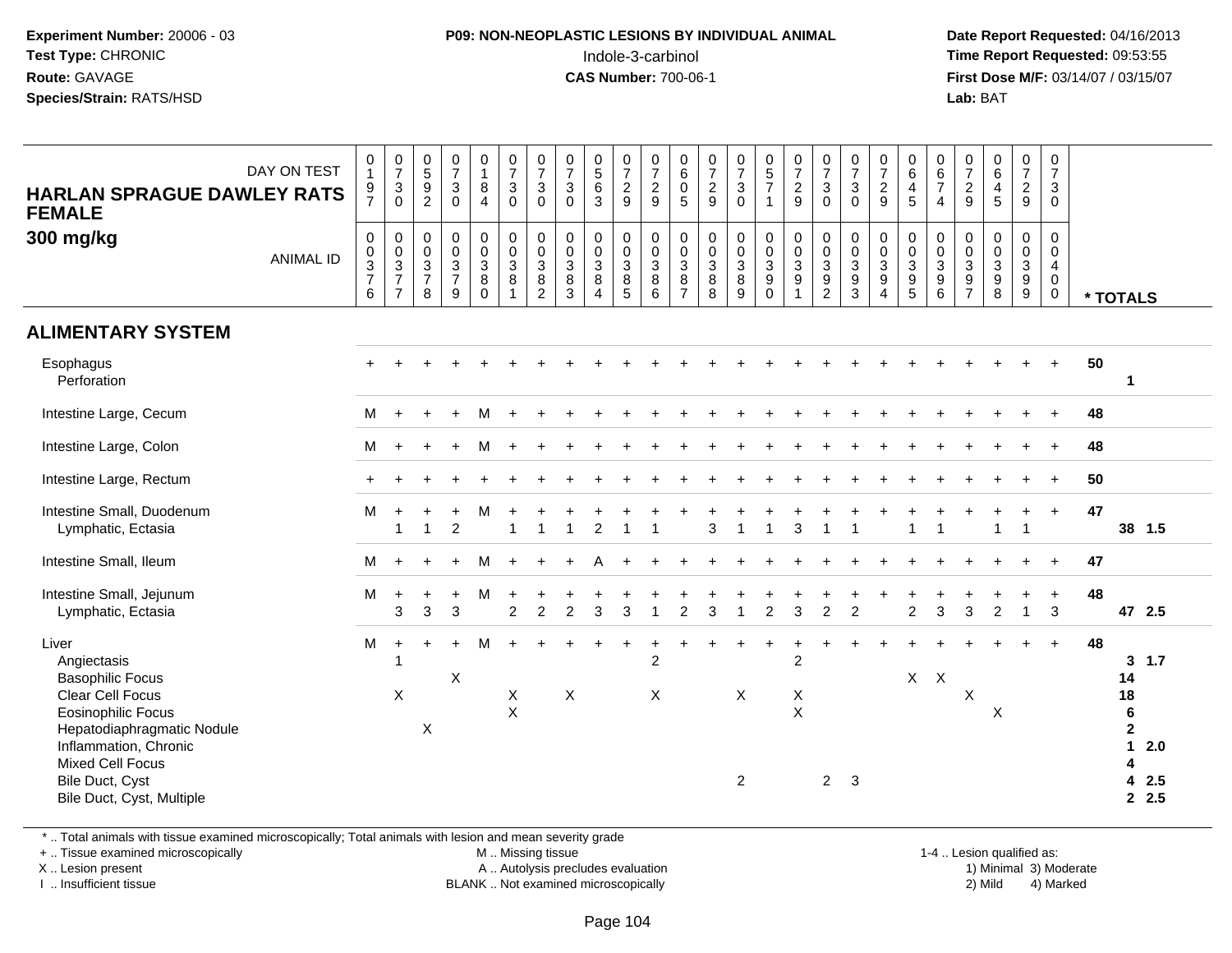## **P09: NON-NEOPLASTIC LESIONS BY INDIVIDUAL ANIMAL**Indole-3-carbinol **Time Report Requested:** 09:53:55

 **Date Report Requested:** 04/16/2013 **First Dose M/F:** 03/14/07 / 03/15/07<br>**Lab: BAT Lab:** BAT

| DAY ON TEST<br><b>HARLAN SPRAGUE DAWLEY RATS</b><br><b>FEMALE</b>       | $\mathbf 0$<br>$\mathbf{1}$<br>$\frac{9}{7}$ | $\begin{smallmatrix}0\\7\end{smallmatrix}$<br>$\sqrt{3}$<br>0                   | $\begin{array}{c} 0 \\ 5 \end{array}$<br>$\frac{9}{2}$               | $\frac{0}{7}$<br>$\mathbf 3$<br>$\mathbf 0$            | $\pmb{0}$<br>$\mathbf{1}$<br>8<br>$\overline{4}$                     | $\frac{0}{7}$<br>$\sqrt{3}$<br>$\mathbf 0$                                      | $\frac{0}{7}$<br>$\mathbf{3}$<br>$\mathbf 0$                | $\frac{0}{7}$<br>$\mathbf 3$<br>$\mathbf 0$ | $0$<br>5<br>6<br>3                         | $\begin{array}{c} 0 \\ 7 \\ 2 \end{array}$<br>$\mathsf g$               | $\frac{0}{7}$<br>$\overline{2}$<br>$\boldsymbol{9}$              | $_{6}^{\rm 0}$<br>$\ddot{\mathbf{0}}$<br>$\sqrt{5}$           | $\begin{array}{c} 0 \\ 7 \end{array}$<br>$\frac{2}{9}$                         | $\begin{smallmatrix}0\\7\end{smallmatrix}$<br>$\mathfrak{S}$<br>$\mathbf 0$ | $\begin{array}{c} 0 \\ 5 \\ 7 \end{array}$<br>$\mathbf{1}$                       | $\frac{0}{7}$<br>$\overline{c}$<br>9                                              | $\frac{0}{7}$<br>$\mathfrak{B}$<br>$\Omega$                                         | $\frac{0}{7}$<br>$\sqrt{3}$<br>$\mathbf 0$                           | $\frac{0}{7}$<br>$\boldsymbol{2}$<br>9                               | $\begin{array}{c} 0 \\ 6 \end{array}$<br>$\overline{4}$<br>$\overline{5}$ | 0<br>$\,6\,$<br>$\overline{7}$<br>$\overline{4}$          | $\frac{0}{7}$<br>$\sqrt{2}$<br>9                                    | $\begin{array}{c} 0 \\ 6 \\ 4 \end{array}$<br>5 | $\begin{array}{c} 0 \\ 7 \end{array}$<br>$\overline{2}$<br>$9\,$  | 0<br>$\overline{7}$<br>$\sqrt{3}$<br>0            |             |                       |  |
|-------------------------------------------------------------------------|----------------------------------------------|---------------------------------------------------------------------------------|----------------------------------------------------------------------|--------------------------------------------------------|----------------------------------------------------------------------|---------------------------------------------------------------------------------|-------------------------------------------------------------|---------------------------------------------|--------------------------------------------|-------------------------------------------------------------------------|------------------------------------------------------------------|---------------------------------------------------------------|--------------------------------------------------------------------------------|-----------------------------------------------------------------------------|----------------------------------------------------------------------------------|-----------------------------------------------------------------------------------|-------------------------------------------------------------------------------------|----------------------------------------------------------------------|----------------------------------------------------------------------|---------------------------------------------------------------------------|-----------------------------------------------------------|---------------------------------------------------------------------|-------------------------------------------------|-------------------------------------------------------------------|---------------------------------------------------|-------------|-----------------------|--|
| 300 mg/kg<br><b>ANIMAL ID</b>                                           | $\pmb{0}$<br>$\,0\,$<br>$\frac{3}{7}$<br>6   | 0<br>$\pmb{0}$<br>$\ensuremath{\mathsf{3}}$<br>$\overline{7}$<br>$\overline{7}$ | 0<br>$\mathbf 0$<br>$\ensuremath{\mathsf{3}}$<br>$\overline{7}$<br>8 | $\pmb{0}$<br>$\ddot{\mathbf{0}}$<br>$\frac{3}{7}$<br>9 | 0<br>$\overline{0}$<br>$\ensuremath{\mathsf{3}}$<br>8<br>$\mathbf 0$ | $\pmb{0}$<br>$\ddot{\mathbf{0}}$<br>$\overline{3}$<br>$\bf 8$<br>$\overline{1}$ | 0<br>$\mathbf 0$<br>$\sqrt{3}$<br>$\bf 8$<br>$\overline{c}$ | $\pmb{0}$<br>$\mathbf 0$<br>3<br>8<br>3     | 0<br>$\pmb{0}$<br>3<br>8<br>$\overline{4}$ | 0<br>$\ddot{\mathbf{0}}$<br>$\overline{3}$<br>$\bf 8$<br>$\overline{5}$ | $\,0\,$<br>$\ddot{\mathbf{0}}$<br>$\overline{3}$<br>$\,8\,$<br>6 | 0<br>$\mathbf 0$<br>$\mathbf{3}$<br>$\bf 8$<br>$\overline{7}$ | $\begin{smallmatrix} 0\\0 \end{smallmatrix}$<br>$\overline{3}$<br>$\bf 8$<br>8 | 0<br>$\mathbf 0$<br>$\ensuremath{\mathsf{3}}$<br>$\,8\,$<br>9               | $\pmb{0}$<br>$\overline{0}$<br>$\ensuremath{\mathsf{3}}$<br>$9\,$<br>$\mathbf 0$ | 0<br>$\mathbf 0$<br>$\ensuremath{\mathsf{3}}$<br>$\boldsymbol{9}$<br>$\mathbf{1}$ | 0<br>$\mathbf 0$<br>$\ensuremath{\mathsf{3}}$<br>$\boldsymbol{9}$<br>$\overline{2}$ | 0<br>$\pmb{0}$<br>$\ensuremath{\mathsf{3}}$<br>$\boldsymbol{9}$<br>3 | 0<br>$\mathbf 0$<br>$\ensuremath{\mathsf{3}}$<br>9<br>$\overline{4}$ | 0<br>$\frac{0}{3}$<br>$\overline{5}$                                      | 0<br>$\mathbf 0$<br>$\mathbf{3}$<br>$\boldsymbol{9}$<br>6 | $\pmb{0}$<br>$\mathbf 0$<br>3<br>$\boldsymbol{9}$<br>$\overline{7}$ | 0<br>$\mathbf 0$<br>$_9^3$<br>8                 | 0<br>$\mathsf{O}\xspace$<br>$\mathbf{3}$<br>$\boldsymbol{9}$<br>9 | 0<br>$\mathbf 0$<br>4<br>$\pmb{0}$<br>$\mathbf 0$ |             | * TOTALS              |  |
| Mesentery                                                               |                                              |                                                                                 |                                                                      |                                                        |                                                                      |                                                                                 |                                                             |                                             |                                            |                                                                         |                                                                  |                                                               |                                                                                |                                                                             |                                                                                  |                                                                                   |                                                                                     |                                                                      |                                                                      |                                                                           | $\ddot{}$                                                 |                                                                     |                                                 |                                                                   |                                                   | $\mathbf 1$ |                       |  |
| Oral Mucosa<br>Hyperplasia, Squamous                                    |                                              |                                                                                 |                                                                      |                                                        |                                                                      | 3                                                                               |                                                             |                                             |                                            |                                                                         |                                                                  |                                                               |                                                                                |                                                                             |                                                                                  |                                                                                   |                                                                                     |                                                                      |                                                                      |                                                                           |                                                           |                                                                     |                                                 |                                                                   | $\ddot{}$                                         | 50          | 2.0                   |  |
| Pancreas<br>Acinus, Hyperplasia<br>Artery, Inflammation, Chronic Active | M                                            | $\mathbf{1}$                                                                    |                                                                      |                                                        |                                                                      |                                                                                 |                                                             |                                             |                                            |                                                                         | $\overline{4}$                                                   |                                                               |                                                                                |                                                                             |                                                                                  |                                                                                   |                                                                                     | $\mathbf{1}$                                                         | $\mathbf{3}$                                                         |                                                                           |                                                           |                                                                     |                                                 |                                                                   | $\ddot{}$                                         | 48          | $1 1.0$<br>62.2       |  |
| <b>Salivary Glands</b>                                                  |                                              |                                                                                 |                                                                      |                                                        |                                                                      |                                                                                 |                                                             |                                             |                                            |                                                                         |                                                                  |                                                               |                                                                                |                                                                             |                                                                                  |                                                                                   |                                                                                     |                                                                      |                                                                      |                                                                           |                                                           |                                                                     |                                                 |                                                                   | $\div$                                            | 50          |                       |  |
| Stomach, Forestomach<br>Hyperplasia<br>Inflammation                     |                                              |                                                                                 |                                                                      |                                                        | м                                                                    |                                                                                 |                                                             | $\overline{2}$                              |                                            |                                                                         | $\overline{2}$                                                   |                                                               |                                                                                |                                                                             |                                                                                  |                                                                                   |                                                                                     |                                                                      | 3<br>$\mathfrak{S}$                                                  |                                                                           |                                                           |                                                                     |                                                 |                                                                   | $\ddot{}$                                         | 49          | 32.3<br>$1 \quad 3.0$ |  |
| Stomach, Glandular                                                      |                                              |                                                                                 |                                                                      | $\ddot{}$                                              | м                                                                    |                                                                                 |                                                             |                                             |                                            |                                                                         |                                                                  |                                                               |                                                                                |                                                                             |                                                                                  |                                                                                   |                                                                                     |                                                                      |                                                                      |                                                                           |                                                           |                                                                     |                                                 |                                                                   |                                                   | 49          |                       |  |
| Tongue<br>Cyst                                                          |                                              |                                                                                 |                                                                      |                                                        |                                                                      |                                                                                 |                                                             |                                             |                                            |                                                                         |                                                                  |                                                               |                                                                                |                                                                             |                                                                                  |                                                                                   |                                                                                     |                                                                      | $\ddot{}$<br>3                                                       |                                                                           |                                                           |                                                                     |                                                 |                                                                   |                                                   | $\mathbf 1$ | 13.0                  |  |
| <b>CARDIOVASCULAR SYSTEM</b>                                            |                                              |                                                                                 |                                                                      |                                                        |                                                                      |                                                                                 |                                                             |                                             |                                            |                                                                         |                                                                  |                                                               |                                                                                |                                                                             |                                                                                  |                                                                                   |                                                                                     |                                                                      |                                                                      |                                                                           |                                                           |                                                                     |                                                 |                                                                   |                                                   |             |                       |  |
| <b>Blood Vessel</b><br>Inflammation, Chronic Active                     |                                              |                                                                                 |                                                                      |                                                        |                                                                      |                                                                                 |                                                             |                                             |                                            |                                                                         | $\overline{2}$                                                   |                                                               |                                                                                |                                                                             |                                                                                  |                                                                                   |                                                                                     | $\overline{2}$                                                       | $\overline{2}$                                                       |                                                                           |                                                           | $\overline{2}$                                                      | ÷                                               | +                                                                 | $\ddot{}$                                         | 50          | 7, 1.9                |  |
| Heart<br>Cardiomyopathy<br>Epicardium, Inflammation                     | 3                                            | -1                                                                              |                                                                      |                                                        | м                                                                    |                                                                                 |                                                             |                                             |                                            |                                                                         | $\overline{2}$                                                   | 2                                                             | $\overline{2}$                                                                 | -1                                                                          |                                                                                  | -1                                                                                |                                                                                     | $\overline{2}$                                                       |                                                                      |                                                                           |                                                           |                                                                     |                                                 | $\overline{1}$                                                    | $\ddot{}$<br>$\overline{1}$                       | 49          | 24 1.4<br>1, 3.0      |  |
| <b>ENDOCRINE SYSTEM</b>                                                 |                                              |                                                                                 |                                                                      |                                                        |                                                                      |                                                                                 |                                                             |                                             |                                            |                                                                         |                                                                  |                                                               |                                                                                |                                                                             |                                                                                  |                                                                                   |                                                                                     |                                                                      |                                                                      |                                                                           |                                                           |                                                                     |                                                 |                                                                   |                                                   |             |                       |  |

\* .. Total animals with tissue examined microscopically; Total animals with lesion and mean severity grade

+ .. Tissue examined microscopically

X .. Lesion present

I .. Insufficient tissue

M .. Missing tissue

A .. Autolysis precludes evaluation

BLANK .. Not examined microscopically 2) Mild 4) Marked

1-4 .. Lesion qualified as:<br>1) Minimal 3) Moderate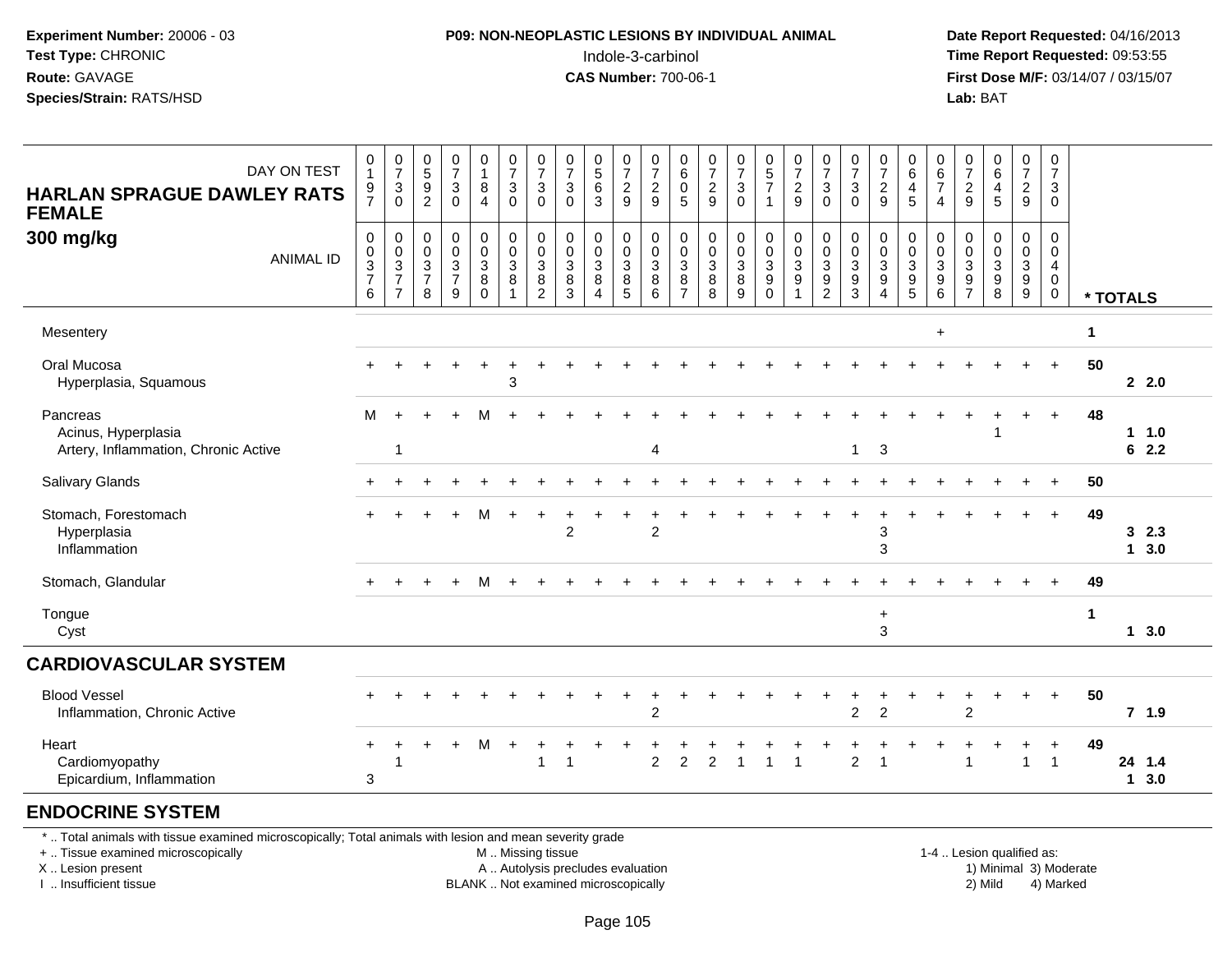# **P09: NON-NEOPLASTIC LESIONS BY INDIVIDUAL ANIMAL**Indole-3-carbinol **Time Report Requested:** 09:53:55

| DAY ON TEST<br><b>HARLAN SPRAGUE DAWLEY RATS</b><br><b>FEMALE</b>                                                                                                                             | $\begin{smallmatrix}0\\1\end{smallmatrix}$<br>$\frac{9}{7}$  | $\begin{array}{c} 0 \\ 7 \end{array}$<br>$\ensuremath{\mathsf{3}}$<br>$\mathbf 0$ | $\begin{array}{c} 0 \\ 5 \\ 9 \end{array}$<br>$\overline{2}$    | $\begin{array}{c} 0 \\ 7 \end{array}$<br>$\mathbf{3}$<br>$\mathbf 0$ | 0<br>$\mathbf{1}$<br>8<br>$\overline{4}$                               | $\begin{array}{c} 0 \\ 7 \end{array}$<br>$\sqrt{3}$<br>$\mathbf 0$ | $\frac{0}{7}$<br>3<br>$\Omega$                                     | $\frac{0}{7}$<br>$\sqrt{3}$<br>$\mathbf{0}$                                                   | $0$<br>5<br>6<br>3                         | $\frac{0}{7}$<br>$\frac{2}{9}$                            | $\begin{array}{c} 0 \\ 7 \end{array}$<br>$\frac{2}{9}$ | $\begin{array}{c} 0 \\ 6 \end{array}$<br>$\begin{array}{c} 0 \\ 5 \end{array}$ | $\begin{array}{c} 0 \\ 7 \end{array}$<br>$\frac{2}{9}$            | $\frac{0}{7}$<br>$\ensuremath{\mathsf{3}}$<br>$\mathbf 0$  | $\begin{array}{c} 0 \\ 5 \end{array}$<br>$\overline{7}$<br>$\mathbf{1}$              | $\frac{0}{7}$<br>$\frac{2}{9}$                                                 | $\frac{0}{7}$<br>$\sqrt{3}$<br>$\mathbf{0}$                          | $\begin{array}{c} 0 \\ 7 \end{array}$<br>$\ensuremath{\mathsf{3}}$<br>$\mathbf{0}$ | $\frac{0}{7}$<br>$\sqrt{2}$<br>9                        | $\begin{array}{c} 0 \\ 6 \end{array}$<br>$\overline{4}$<br>5           | 0<br>$\,6\,$<br>$\overline{7}$<br>$\overline{4}$     | $\frac{0}{7}$<br>$\sqrt{2}$<br>$\overline{9}$                                                 | $\begin{matrix} 0 \\ 6 \end{matrix}$<br>4<br>5 | $\begin{smallmatrix}0\\7\end{smallmatrix}$<br>$\overline{2}$<br>9 | 0<br>$\overline{7}$<br>3<br>0   |                                     |              |                                              |
|-----------------------------------------------------------------------------------------------------------------------------------------------------------------------------------------------|--------------------------------------------------------------|-----------------------------------------------------------------------------------|-----------------------------------------------------------------|----------------------------------------------------------------------|------------------------------------------------------------------------|--------------------------------------------------------------------|--------------------------------------------------------------------|-----------------------------------------------------------------------------------------------|--------------------------------------------|-----------------------------------------------------------|--------------------------------------------------------|--------------------------------------------------------------------------------|-------------------------------------------------------------------|------------------------------------------------------------|--------------------------------------------------------------------------------------|--------------------------------------------------------------------------------|----------------------------------------------------------------------|------------------------------------------------------------------------------------|---------------------------------------------------------|------------------------------------------------------------------------|------------------------------------------------------|-----------------------------------------------------------------------------------------------|------------------------------------------------|-------------------------------------------------------------------|---------------------------------|-------------------------------------|--------------|----------------------------------------------|
| 300 mg/kg<br><b>ANIMAL ID</b>                                                                                                                                                                 | $\mathsf{O}\xspace$<br>$_{3}^{\rm 0}$<br>$\overline{7}$<br>6 | $\pmb{0}$<br>$\mathbf 0$<br>$\overline{3}$<br>$\overline{7}$<br>$\overline{7}$    | $\mathbf 0$<br>$\mathbf 0$<br>$\sqrt{3}$<br>$\overline{7}$<br>8 | $\mathbf 0$<br>$\mathbf 0$<br>$\mathbf{3}$<br>$\overline{7}$<br>9    | 0<br>$\mathbf 0$<br>$\ensuremath{\mathsf{3}}$<br>$\bf8$<br>$\mathbf 0$ | $\mathbf 0$<br>$\mathbf 0$<br>$\ensuremath{\mathsf{3}}$<br>8<br>1  | 0<br>$\pmb{0}$<br>$\ensuremath{\mathsf{3}}$<br>8<br>$\overline{c}$ | $\mathbf 0$<br>$\mathsf{O}\xspace$<br>$\overline{3}$<br>8<br>$\overline{3}$                   | 0<br>$\pmb{0}$<br>$\overline{3}$<br>8<br>4 | 0<br>$\mathsf 0$<br>$\overline{3}$<br>8<br>$\overline{5}$ | 0<br>$\mathbf 0$<br>$\overline{3}$<br>8<br>6           | 0<br>$\mathbf 0$<br>$\ensuremath{\mathsf{3}}$<br>8<br>$\overline{7}$           | $\mathbf 0$<br>$\mathbf 0$<br>$\ensuremath{\mathsf{3}}$<br>8<br>8 | $\pmb{0}$<br>$\mathbf 0$<br>$\overline{3}$<br>$\,8\,$<br>9 | $\begin{smallmatrix}0\\0\end{smallmatrix}$<br>$\overline{3}$<br>$9\,$<br>$\mathbf 0$ | $\mathbf 0$<br>$\pmb{0}$<br>$\overline{3}$<br>$\boldsymbol{9}$<br>$\mathbf{1}$ | 0<br>$\mathbf 0$<br>$\ensuremath{\mathsf{3}}$<br>9<br>$\overline{2}$ | 0<br>$\pmb{0}$<br>$\overline{3}$<br>$\boldsymbol{9}$<br>3                          | 0<br>$\mathbf 0$<br>$\sqrt{3}$<br>$\boldsymbol{9}$<br>4 | $\mathbf 0$<br>$\overline{0}$<br>$\overline{3}$<br>9<br>$\overline{5}$ | 0<br>$\Omega$<br>$\sqrt{3}$<br>$\boldsymbol{9}$<br>6 | $\mathbf 0$<br>$\mathbf 0$<br>$\ensuremath{\mathsf{3}}$<br>$\boldsymbol{9}$<br>$\overline{7}$ | 0<br>$\mathbf 0$<br>3<br>$\boldsymbol{9}$<br>8 | 0<br>$\mathsf{O}\xspace$<br>$\frac{3}{9}$                         | $\mathbf 0$<br>0<br>4<br>0<br>0 |                                     | * TOTALS     |                                              |
| <b>Adrenal Cortex</b><br>Degeneration, Cystic<br>Degeneration, Fatty<br>Hyperplasia<br>Inflammation<br>Necrosis                                                                               | M                                                            | $\ddot{}$<br>3<br>3                                                               | $\ddot{}$                                                       | $\div$                                                               | M                                                                      | $\ddot{}$<br>$\overline{c}$                                        | 3                                                                  | $\mathbf 1$                                                                                   | $\overline{1}$                             |                                                           | 3                                                      |                                                                                |                                                                   |                                                            | $\overline{2}$                                                                       | $\overline{4}$                                                                 | 3                                                                    | -1                                                                                 |                                                         |                                                                        |                                                      |                                                                                               |                                                |                                                                   | $\ddot{}$                       | 48                                  | $\mathbf{1}$ | 15 2.3<br>2.0<br>15 1.9<br>$1 \t1.0$<br>13.0 |
| Adrenal Medulla<br>Hyperplasia                                                                                                                                                                | M                                                            | $+$                                                                               |                                                                 |                                                                      | м                                                                      |                                                                    |                                                                    |                                                                                               |                                            |                                                           |                                                        |                                                                                |                                                                   |                                                            |                                                                                      | $\mathbf{1}$                                                                   | $\overline{2}$                                                       |                                                                                    |                                                         |                                                                        |                                                      |                                                                                               |                                                |                                                                   | $\ddot{}$<br>$\overline{1}$     | 48                                  |              | $12$ 1.7                                     |
| Islets, Pancreatic                                                                                                                                                                            |                                                              |                                                                                   |                                                                 |                                                                      |                                                                        |                                                                    |                                                                    |                                                                                               |                                            |                                                           |                                                        |                                                                                |                                                                   |                                                            |                                                                                      |                                                                                |                                                                      |                                                                                    |                                                         |                                                                        |                                                      |                                                                                               |                                                |                                                                   |                                 | 50                                  |              |                                              |
| Parathyroid Gland                                                                                                                                                                             |                                                              |                                                                                   |                                                                 |                                                                      |                                                                        |                                                                    |                                                                    |                                                                                               |                                            |                                                           |                                                        |                                                                                |                                                                   |                                                            |                                                                                      |                                                                                |                                                                      |                                                                                    |                                                         |                                                                        |                                                      |                                                                                               |                                                |                                                                   |                                 | 49                                  |              |                                              |
| <b>Pituitary Gland</b><br>Pars Distalis, Hyperplasia                                                                                                                                          | $\ddot{}$                                                    | $\overline{c}$                                                                    | 1                                                               | -1                                                                   |                                                                        | 1                                                                  |                                                                    | 4                                                                                             | $\mathbf 1$                                |                                                           |                                                        | 1                                                                              | $\overline{c}$                                                    | 4                                                          |                                                                                      | $\overline{c}$                                                                 |                                                                      |                                                                                    |                                                         | $\overline{c}$                                                         | 1                                                    |                                                                                               | 3                                              |                                                                   | $\ddot{}$<br>$\overline{4}$     | 49                                  |              | 24 2.0                                       |
| <b>Thyroid Gland</b><br>C-cell, Hyperplasia<br>Follicular Cell, Hyperplasia<br>Follicular Cell, Hypertrophy                                                                                   | $+$                                                          |                                                                                   |                                                                 | $\overline{2}$                                                       |                                                                        | $\mathbf{1}$                                                       |                                                                    | $1 \quad 2$                                                                                   |                                            | 2<br>3                                                    |                                                        |                                                                                | $\overline{2}$                                                    | 3                                                          | $\overline{4}$                                                                       | $\overline{2}$                                                                 | $\overline{1}$                                                       | 3                                                                                  | 3                                                       | $\overline{2}$                                                         |                                                      |                                                                                               | 3                                              | $\overline{1}$                                                    | $\ddot{}$                       | 47                                  | $\mathbf{1}$ | 52.6<br>3.0<br>30 2.0                        |
| <b>GENERAL BODY SYSTEM</b>                                                                                                                                                                    |                                                              |                                                                                   |                                                                 |                                                                      |                                                                        |                                                                    |                                                                    |                                                                                               |                                            |                                                           |                                                        |                                                                                |                                                                   |                                                            |                                                                                      |                                                                                |                                                                      |                                                                                    |                                                         |                                                                        |                                                      |                                                                                               |                                                |                                                                   |                                 |                                     |              |                                              |
| <b>NONE</b>                                                                                                                                                                                   |                                                              |                                                                                   |                                                                 |                                                                      |                                                                        |                                                                    |                                                                    |                                                                                               |                                            |                                                           |                                                        |                                                                                |                                                                   |                                                            |                                                                                      |                                                                                |                                                                      |                                                                                    |                                                         |                                                                        |                                                      |                                                                                               |                                                |                                                                   |                                 |                                     |              |                                              |
| <b>GENITAL SYSTEM</b>                                                                                                                                                                         |                                                              |                                                                                   |                                                                 |                                                                      |                                                                        |                                                                    |                                                                    |                                                                                               |                                            |                                                           |                                                        |                                                                                |                                                                   |                                                            |                                                                                      |                                                                                |                                                                      |                                                                                    |                                                         |                                                                        |                                                      |                                                                                               |                                                |                                                                   |                                 |                                     |              |                                              |
| <b>Clitoral Gland</b><br>Cyst                                                                                                                                                                 |                                                              |                                                                                   |                                                                 |                                                                      |                                                                        |                                                                    |                                                                    |                                                                                               |                                            |                                                           |                                                        |                                                                                |                                                                   |                                                            | 3                                                                                    |                                                                                |                                                                      | ÷<br>3                                                                             | +<br>3                                                  |                                                                        |                                                      |                                                                                               |                                                | 3                                                                 | $\ddot{}$                       | 50                                  |              | 4 3.0                                        |
| *  Total animals with tissue examined microscopically; Total animals with lesion and mean severity grade<br>+  Tissue examined microscopically<br>X  Lesion present<br>I. Insufficient tissue |                                                              |                                                                                   |                                                                 |                                                                      |                                                                        |                                                                    |                                                                    | M. Missing tissue<br>A  Autolysis precludes evaluation<br>BLANK  Not examined microscopically |                                            |                                                           |                                                        |                                                                                |                                                                   |                                                            |                                                                                      |                                                                                |                                                                      |                                                                                    |                                                         |                                                                        |                                                      |                                                                                               | 1-4  Lesion qualified as:<br>2) Mild           |                                                                   |                                 | 1) Minimal 3) Moderate<br>4) Marked |              |                                              |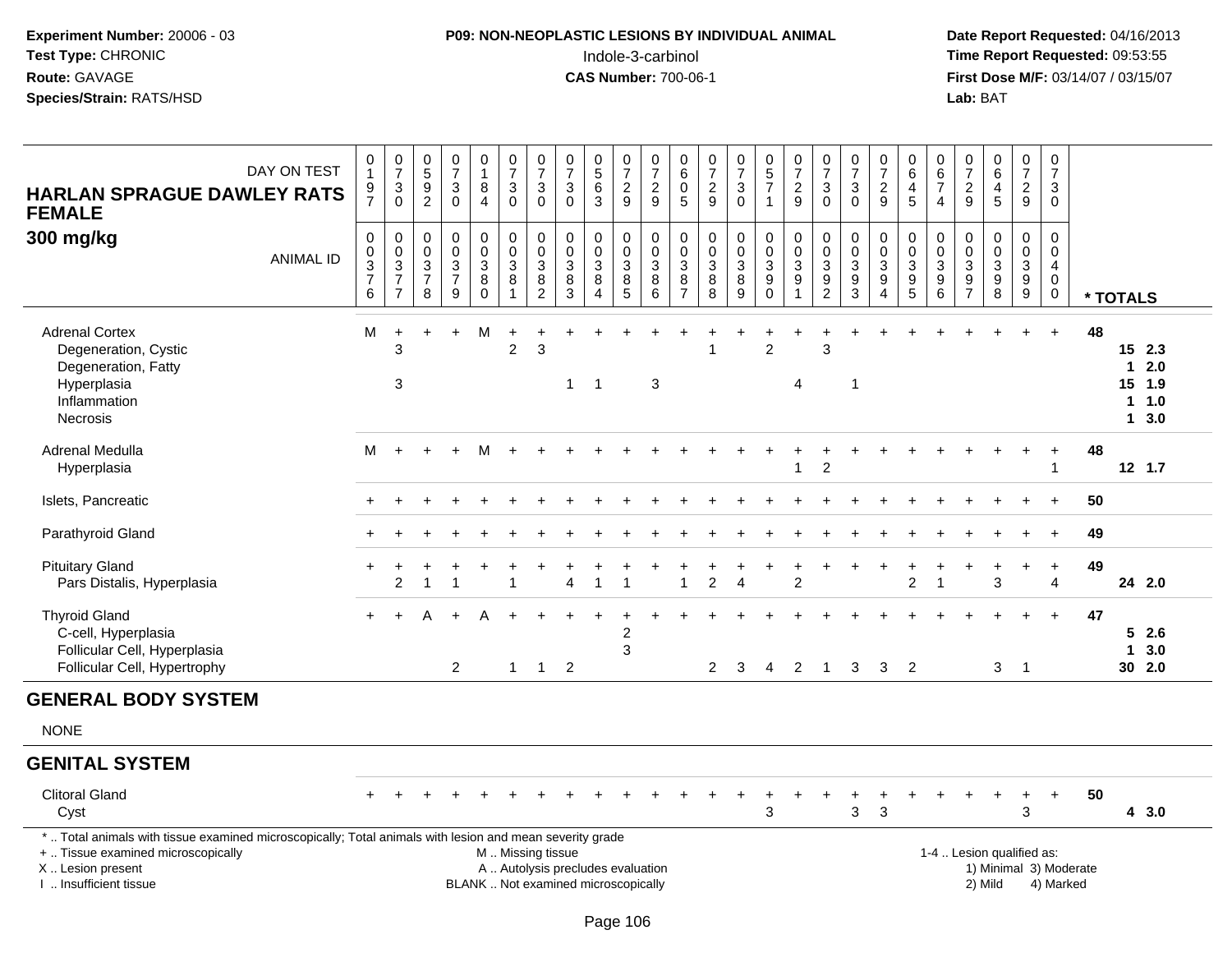# **P09: NON-NEOPLASTIC LESIONS BY INDIVIDUAL ANIMAL**Indole-3-carbinol **Time Report Requested:** 09:53:55

 **Date Report Requested:** 04/16/2013 **First Dose M/F:** 03/14/07 / 03/15/07<br>**Lab:** BAT

| DAY ON TEST<br><b>HARLAN SPRAGUE DAWLEY RATS</b><br><b>FEMALE</b>                                                                                                   | 0<br>$\mathbf{1}$<br>$\frac{9}{7}$                      | $\frac{0}{7}$<br>$\frac{3}{0}$               | $\begin{array}{c} 0 \\ 5 \end{array}$<br>$9\,$<br>$\overline{2}$               | $\frac{0}{7}$<br>$\sqrt{3}$<br>$\Omega$                         | 0<br>$\mathbf{1}$<br>8<br>4                         | $\frac{0}{7}$<br>$\overline{3}$<br>$\mathbf 0$                                | $\frac{0}{7}$<br>$\sqrt{3}$<br>$\mathbf{0}$                                     | $\frac{0}{7}$<br>$\mathbf{3}$<br>$\Omega$                                  | $\begin{array}{c} 0 \\ 5 \\ 6 \end{array}$<br>3    | $\frac{0}{7}$<br>$\overline{c}$<br>9                               | 0<br>$\overline{7}$<br>$\overline{2}$<br>9 | 0<br>6<br>$\pmb{0}$<br>5                              | $\frac{0}{7}$<br>$\frac{2}{9}$                                                       | $\frac{0}{7}$<br>$\mathbf{3}$<br>$\overline{0}$                 | $\begin{array}{c} 0 \\ 5 \\ 7 \end{array}$<br>$\overline{1}$ | $\frac{0}{7}$<br>$\overline{2}$<br>9                          | $\frac{0}{7}$<br>3<br>$\Omega$                                       | $\frac{0}{7}$<br>$\frac{3}{0}$                                             | $\frac{0}{7}$<br>$\overline{c}$<br>9                    | $\begin{array}{c} 0 \\ 6 \\ 4 \end{array}$<br>5 | $\begin{array}{c} 0 \\ 6 \\ 7 \end{array}$<br>$\overline{4}$          | $\frac{0}{7}$<br>$\frac{2}{9}$                           | $\begin{matrix} 0 \\ 6 \\ 4 \end{matrix}$<br>5                                                | $\frac{0}{7}$<br>$\overline{2}$<br>9            | 0<br>$\overline{7}$<br>$\mathbf{3}$<br>$\mathbf 0$               |              |                                  |                                                |
|---------------------------------------------------------------------------------------------------------------------------------------------------------------------|---------------------------------------------------------|----------------------------------------------|--------------------------------------------------------------------------------|-----------------------------------------------------------------|-----------------------------------------------------|-------------------------------------------------------------------------------|---------------------------------------------------------------------------------|----------------------------------------------------------------------------|----------------------------------------------------|--------------------------------------------------------------------|--------------------------------------------|-------------------------------------------------------|--------------------------------------------------------------------------------------|-----------------------------------------------------------------|--------------------------------------------------------------|---------------------------------------------------------------|----------------------------------------------------------------------|----------------------------------------------------------------------------|---------------------------------------------------------|-------------------------------------------------|-----------------------------------------------------------------------|----------------------------------------------------------|-----------------------------------------------------------------------------------------------|-------------------------------------------------|------------------------------------------------------------------|--------------|----------------------------------|------------------------------------------------|
| 300 mg/kg<br><b>ANIMAL ID</b>                                                                                                                                       | 0<br>$\mathbf 0$<br>$\mathbf{3}$<br>$\overline{7}$<br>6 | $\pmb{0}$<br>$\frac{0}{3}$<br>$\overline{7}$ | $\mathbf 0$<br>$\mathbf 0$<br>$\ensuremath{\mathsf{3}}$<br>$\overline{7}$<br>8 | $\mathbf 0$<br>$\mathbf 0$<br>$\sqrt{3}$<br>$\overline{7}$<br>9 | 0<br>$\pmb{0}$<br>$\mathbf{3}$<br>8<br>$\mathbf{0}$ | $\boldsymbol{0}$<br>$\mathsf{O}\xspace$<br>$\mathsf 3$<br>8<br>$\overline{1}$ | $\pmb{0}$<br>$\overline{0}$<br>$\ensuremath{\mathsf{3}}$<br>8<br>$\overline{2}$ | $\pmb{0}$<br>$\pmb{0}$<br>$\ensuremath{\mathsf{3}}$<br>8<br>$\overline{3}$ | $\mathbf 0$<br>$\mathbf 0$<br>$\sqrt{3}$<br>8<br>Δ | 0<br>$\pmb{0}$<br>$\ensuremath{\mathsf{3}}$<br>8<br>$\overline{5}$ | 0<br>$\mathbf 0$<br>$\sqrt{3}$<br>8<br>6   | 0<br>$\pmb{0}$<br>$\mathbf{3}$<br>8<br>$\overline{7}$ | $\mathbf 0$<br>$\mathbf 0$<br>$\ensuremath{\mathsf{3}}$<br>$\bf 8$<br>$\overline{8}$ | $\pmb{0}$<br>$\pmb{0}$<br>$\overline{3}$<br>8<br>$\overline{9}$ | $\mathbf 0$<br>$\pmb{0}$<br>$\frac{3}{9}$                    | $\pmb{0}$<br>$\pmb{0}$<br>$\sqrt{3}$<br>$9\,$<br>$\mathbf{1}$ | 0<br>$\mathbf 0$<br>$\ensuremath{\mathsf{3}}$<br>$9\,$<br>$\sqrt{2}$ | $\pmb{0}$<br>$\pmb{0}$<br>$\ensuremath{\mathsf{3}}$<br>9<br>$\overline{3}$ | 0<br>$\mathbf 0$<br>$\mathbf{3}$<br>9<br>$\overline{A}$ | $\pmb{0}$<br>$\mathbf 0$<br>$\frac{3}{9}$       | $\pmb{0}$<br>$\mathbf 0$<br>$\ensuremath{\mathsf{3}}$<br>9<br>$\,6\,$ | 0<br>$\boldsymbol{0}$<br>$\frac{3}{9}$<br>$\overline{7}$ | $\mathbf 0$<br>$\mathbf 0$<br>$\ensuremath{\mathsf{3}}$<br>$\boldsymbol{9}$<br>$\overline{8}$ | 0<br>$\pmb{0}$<br>$\mathbf{3}$<br>$\frac{9}{9}$ | 0<br>$\mathbf 0$<br>$\overline{4}$<br>$\mathbf 0$<br>$\mathbf 0$ |              | * TOTALS                         |                                                |
| Inflammation                                                                                                                                                        |                                                         |                                              |                                                                                |                                                                 |                                                     |                                                                               |                                                                                 |                                                                            |                                                    |                                                                    |                                            |                                                       |                                                                                      |                                                                 |                                                              |                                                               | 3                                                                    |                                                                            |                                                         |                                                 |                                                                       |                                                          |                                                                                               |                                                 |                                                                  |              |                                  | 2, 3.0                                         |
| Ovary<br>Angiectasis<br>Atrophy<br>Cyst<br>Inflammation, Acute<br>Inflammation, Chronic<br>Inflammation, Chronic Active                                             |                                                         |                                              | 3                                                                              |                                                                 |                                                     |                                                                               |                                                                                 | $\overline{2}$                                                             | $\overline{\mathbf{1}}$                            | $\mathbf{1}$                                                       | $\overline{2}$                             |                                                       | $\mathbf{1}$                                                                         | 3                                                               |                                                              | $\overline{2}$                                                |                                                                      | $\overline{2}$                                                             | 3<br>$\overline{1}$                                     | $\overline{2}$                                  | 2                                                                     | 2                                                        | 2                                                                                             | 2                                               | $\overline{2}$<br>$\overline{2}$                                 | 49           | $\mathbf 1$<br>$\mathbf 1$<br>1. | 3.0<br>30 1.9<br>16 2.3<br>2.0<br>2.0<br>1 1.0 |
| <b>Uterus</b><br>Dilatation<br>Inflammation, Acute<br>Thrombosis<br>Endometrium, Hyperplasia, Cystic<br>Endometrium, Metaplasia, Squamous                           |                                                         |                                              | 4<br>$\overline{c}$<br>3<br>$\overline{2}$                                     |                                                                 |                                                     |                                                                               |                                                                                 | $\mathbf{3}$                                                               | 4<br>$\overline{2}$                                | $\overline{2}$                                                     | -1<br>$\overline{1}$                       |                                                       | $\mathbf{1}$                                                                         | $\overline{2}$<br>$\sqrt{3}$<br>$\overline{2}$                  |                                                              |                                                               | 2<br>$\overline{\mathbf{c}}$<br>$\overline{2}$                       | $\mathbf 1$<br>$\overline{2}$                                              | $\mathbf{1}$<br>$\overline{1}$                          | $\overline{2}$                                  | 2                                                                     | $\overline{2}$                                           |                                                                                               | 3                                               | $\overline{2}$<br>$\overline{1}$<br>$\mathbf 1$                  | 50           | 5<br>9<br>1                      | 2.8<br>1.8<br>3.0<br>21 1.9<br>$11 \t1.8$      |
| Vagina                                                                                                                                                              |                                                         |                                              |                                                                                |                                                                 |                                                     |                                                                               |                                                                                 |                                                                            |                                                    |                                                                    |                                            |                                                       |                                                                                      |                                                                 |                                                              |                                                               |                                                                      |                                                                            |                                                         |                                                 |                                                                       |                                                          |                                                                                               |                                                 |                                                                  | $\mathbf{2}$ |                                  |                                                |
| <b>HEMATOPOIETIC SYSTEM</b><br><b>Bone Marrow</b><br>Hyperplasia                                                                                                    | -1                                                      |                                              | $\overline{c}$                                                                 |                                                                 |                                                     |                                                                               | $\overline{c}$                                                                  |                                                                            | -1                                                 |                                                                    |                                            |                                                       |                                                                                      |                                                                 |                                                              |                                                               |                                                                      |                                                                            |                                                         |                                                 |                                                                       |                                                          | 1                                                                                             |                                                 | $\ddot{}$                                                        | 50           |                                  | 17 1.9                                         |
| Lymph Node<br>Axillary, Hyperplasia, Lymphoid<br>Iliac, Infiltration Cellular, Histiocyte                                                                           |                                                         |                                              |                                                                                |                                                                 |                                                     |                                                                               |                                                                                 |                                                                            |                                                    |                                                                    |                                            |                                                       |                                                                                      |                                                                 |                                                              |                                                               |                                                                      |                                                                            |                                                         |                                                 |                                                                       |                                                          |                                                                                               |                                                 |                                                                  | 3            |                                  | 13.0<br>13.0                                   |
| Lymph Node, Mandibular                                                                                                                                              |                                                         |                                              |                                                                                |                                                                 |                                                     |                                                                               |                                                                                 |                                                                            |                                                    |                                                                    |                                            |                                                       |                                                                                      |                                                                 |                                                              |                                                               |                                                                      |                                                                            |                                                         |                                                 |                                                                       |                                                          |                                                                                               |                                                 |                                                                  | 50           |                                  |                                                |
| *  Total animals with tissue examined microscopically; Total animals with lesion and mean severity grade<br>+  Tissue examined microscopically<br>X  Lesion present | M  Missing tissue<br>A  Autolysis precludes evaluation  |                                              |                                                                                |                                                                 |                                                     |                                                                               |                                                                                 |                                                                            |                                                    |                                                                    |                                            |                                                       |                                                                                      |                                                                 |                                                              |                                                               |                                                                      | 1-4  Lesion qualified as:                                                  |                                                         |                                                 | 1) Minimal 3) Moderate                                                |                                                          |                                                                                               |                                                 |                                                                  |              |                                  |                                                |

X .. Lesion present

I .. Insufficient tissue

BLANK .. Not examined microscopically 2) Mild 4) Marked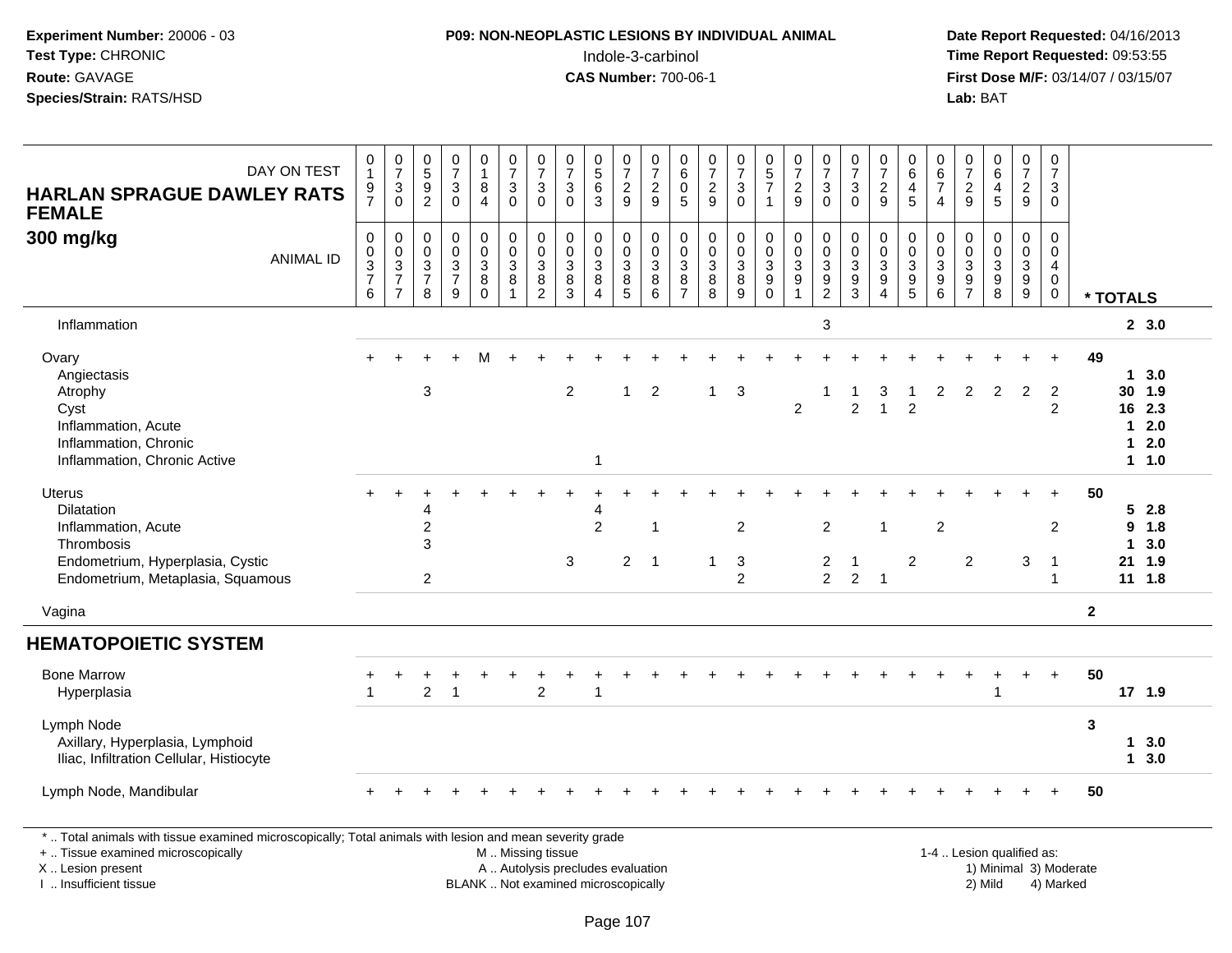# **P09: NON-NEOPLASTIC LESIONS BY INDIVIDUAL ANIMAL**Indole-3-carbinol **Time Report Requested:** 09:53:55

| DAY ON TEST<br><b>HARLAN SPRAGUE DAWLEY RATS</b><br><b>FEMALE</b>                | 0<br>$\mathbf{1}$<br>$\frac{9}{7}$                                                                                                                                                                        | $\frac{0}{7}$<br>$\frac{3}{0}$                                            | $\begin{array}{c} 0 \\ 5 \\ 9 \\ 2 \end{array}$                 | $\begin{array}{c} 0 \\ 7 \end{array}$<br>$\frac{3}{0}$                          | $\begin{smallmatrix}0\\1\end{smallmatrix}$<br>$_{4}^{8}$                     | $\frac{0}{7}$<br>$\overline{3}$<br>$\mathbf 0$                          | $\frac{0}{7}$<br>$\sqrt{3}$<br>$\mathbf 0$                | $\frac{0}{7}$<br>$\ensuremath{\mathsf{3}}$<br>$\mathbf 0$            | $\begin{array}{c} 0 \\ 5 \\ 6 \end{array}$<br>$\overline{3}$        | $\begin{array}{c} 0 \\ 7 \end{array}$<br>$\frac{2}{9}$         | $\frac{0}{7}$<br>$\frac{2}{9}$                         | $\begin{array}{c} 0 \\ 6 \end{array}$<br>$\mathbf 0$<br>$\sqrt{5}$ | $\begin{array}{c} 0 \\ 7 \end{array}$<br>$\frac{2}{9}$ | $\frac{0}{7}$<br>$\frac{3}{0}$              | $\begin{array}{c} 0 \\ 5 \\ 7 \end{array}$<br>$\overline{1}$                | $\frac{0}{7}$<br>$\frac{2}{9}$                                    | $\begin{matrix} 0 \\ 7 \end{matrix}$<br>$\mathbf{3}$<br>$\mathbf 0$                         | $\pmb{0}$<br>$\overline{7}$<br>$\ensuremath{\mathsf{3}}$<br>$\mathbf 0$ | $\frac{0}{7}$<br>$\frac{2}{9}$                                        | $\pmb{0}$<br>$\begin{array}{c} 6 \\ 4 \\ 5 \end{array}$ | $\begin{array}{c} 0 \\ 6 \end{array}$<br>$\overline{7}$<br>$\overline{4}$ | $\pmb{0}$<br>$\overline{7}$<br>$\frac{2}{9}$         | $\begin{array}{c} 0 \\ 6 \end{array}$<br>$\overline{\mathbf{4}}$<br>$\overline{5}$ | $\frac{0}{7}$<br>$\frac{2}{9}$                                      | $\mathsf{O}\xspace$<br>$\overline{7}$<br>$\sqrt{3}$<br>$\mathbf 0$ |             |          |                    |  |
|----------------------------------------------------------------------------------|-----------------------------------------------------------------------------------------------------------------------------------------------------------------------------------------------------------|---------------------------------------------------------------------------|-----------------------------------------------------------------|---------------------------------------------------------------------------------|------------------------------------------------------------------------------|-------------------------------------------------------------------------|-----------------------------------------------------------|----------------------------------------------------------------------|---------------------------------------------------------------------|----------------------------------------------------------------|--------------------------------------------------------|--------------------------------------------------------------------|--------------------------------------------------------|---------------------------------------------|-----------------------------------------------------------------------------|-------------------------------------------------------------------|---------------------------------------------------------------------------------------------|-------------------------------------------------------------------------|-----------------------------------------------------------------------|---------------------------------------------------------|---------------------------------------------------------------------------|------------------------------------------------------|------------------------------------------------------------------------------------|---------------------------------------------------------------------|--------------------------------------------------------------------|-------------|----------|--------------------|--|
| 300 mg/kg<br><b>ANIMAL ID</b>                                                    | $\boldsymbol{0}$<br>0<br>$\overline{3}$<br>$\overline{7}$<br>6                                                                                                                                            | $\pmb{0}$<br>$\begin{array}{c} 0 \\ 3 \\ 7 \end{array}$<br>$\overline{7}$ | $\pmb{0}$<br>$\pmb{0}$<br>$\overline{3}$<br>$\overline{7}$<br>8 | $\begin{matrix} 0 \\ 0 \\ 3 \end{matrix}$<br>$\overline{7}$<br>$\boldsymbol{9}$ | $\pmb{0}$<br>$\mathsf{O}\xspace$<br>$\overline{3}$<br>$\bf 8$<br>$\mathbf 0$ | $\pmb{0}$<br>$\mathbf 0$<br>$\overline{3}$<br>$\,8\,$<br>$\overline{1}$ | 0<br>$\mathbf 0$<br>$\overline{3}$<br>8<br>$\overline{c}$ | $\pmb{0}$<br>$\pmb{0}$<br>$\overline{3}$<br>$\bf8$<br>$\overline{3}$ | $\mathsf{O}\xspace$<br>$\pmb{0}$<br>$\overline{3}$<br>8<br>$\Delta$ | $\mathbf 0$<br>$\mathsf{O}\xspace$<br>$\overline{3}$<br>$^8$ 5 | $\mathsf 0$<br>$\mathsf 0$<br>$\overline{3}$<br>8<br>6 | 0<br>$\pmb{0}$<br>$\sqrt{3}$<br>$\, 8$<br>$\overline{7}$           | $\mathbf 0$<br>$\pmb{0}$<br>$\overline{3}$<br>$_{8}^8$ | $\pmb{0}$<br>$\frac{0}{3}$<br>$\frac{8}{9}$ | 0<br>$\frac{0}{3}$<br>$9\,$<br>$\overline{0}$                               | $\begin{array}{c} 0 \\ 0 \\ 3 \\ 9 \end{array}$<br>$\overline{1}$ | $\pmb{0}$<br>$\mathbf 0$<br>$\ensuremath{\mathsf{3}}$<br>$\boldsymbol{9}$<br>$\overline{2}$ | $\pmb{0}$<br>$\mathbf 0$<br>$\overline{3}$<br>$\frac{9}{3}$             | 0<br>$\mathbf 0$<br>$\overline{3}$<br>$9\,$<br>$\boldsymbol{\Lambda}$ | $\pmb{0}$<br>$\frac{0}{3}$<br>$\frac{9}{5}$             | 0<br>$\mathbf 0$<br>$\overline{3}$<br>$\boldsymbol{9}$<br>$\overline{6}$  | 0<br>0<br>$\ensuremath{\mathsf{3}}$<br>$\frac{9}{7}$ | $\pmb{0}$<br>$\pmb{0}$<br>$\overline{3}$<br>$_{\rm 8}^{\rm 9}$                     | $\mathbf 0$<br>$\mathsf 0$<br>$\overline{3}$<br>9<br>$\overline{9}$ | $\mathbf 0$<br>$\pmb{0}$<br>$\overline{4}$<br>$\mathbf 0$<br>0     |             | * TOTALS |                    |  |
| Lymph Node, Mesenteric<br>Hemorrhage<br>Lymphatic, Ectasia                       | M                                                                                                                                                                                                         |                                                                           |                                                                 |                                                                                 | м                                                                            |                                                                         |                                                           |                                                                      |                                                                     |                                                                |                                                        |                                                                    |                                                        |                                             |                                                                             |                                                                   |                                                                                             | 3                                                                       | $\overline{2}$                                                        |                                                         |                                                                           | 1                                                    | 3                                                                                  | $\overline{1}$                                                      | $\ddot{}$                                                          | 48          |          | 13.0<br>$15$ 1.7   |  |
| Spleen<br>Hematopoietic Cell Proliferation                                       | M                                                                                                                                                                                                         | $\ddot{}$                                                                 | $\ddot{}$<br>3                                                  | $\ddot{}$                                                                       | M                                                                            | $\ddot{}$<br>$\overline{2}$                                             | $\overline{2}$                                            | 3                                                                    | $\overline{\mathbf{1}}$                                             | $\overline{1}$                                                 | $\overline{2}$                                         |                                                                    | $\overline{2}$                                         | ÷                                           | $\overline{2}$                                                              |                                                                   |                                                                                             | $\overline{c}$                                                          | $\overline{2}$                                                        | 1                                                       | 3                                                                         |                                                      | 3                                                                                  | $\ddot{}$<br>3                                                      | $\ddot{}$                                                          | 48          |          | 33 2.2             |  |
| Thymus<br>Atrophy<br>Hemorrhage                                                  | ÷<br>$\overline{1}$                                                                                                                                                                                       | $\ddot{}$                                                                 | $\overline{2}$                                                  |                                                                                 |                                                                              | $\overline{c}$                                                          | 3                                                         |                                                                      | $\overline{4}$                                                      | $\overline{2}$                                                 | 4                                                      |                                                                    |                                                        | $\overline{2}$                              | 3                                                                           | $\overline{1}$                                                    | 3                                                                                           |                                                                         |                                                                       | $\overline{2}$                                          |                                                                           | $\overline{2}$                                       | 3                                                                                  | $\ddot{}$<br>$\overline{2}$                                         | $\ddot{}$<br>3                                                     | 50          |          | 38 2.3<br>$12.0$   |  |
| <b>INTEGUMENTARY SYSTEM</b>                                                      |                                                                                                                                                                                                           |                                                                           |                                                                 |                                                                                 |                                                                              |                                                                         |                                                           |                                                                      |                                                                     |                                                                |                                                        |                                                                    |                                                        |                                             |                                                                             |                                                                   |                                                                                             |                                                                         |                                                                       |                                                         |                                                                           |                                                      |                                                                                    |                                                                     |                                                                    |             |          |                    |  |
| <b>Mammary Gland</b><br>Hyperplasia                                              |                                                                                                                                                                                                           |                                                                           |                                                                 |                                                                                 |                                                                              | $\overline{2}$                                                          |                                                           |                                                                      |                                                                     |                                                                |                                                        |                                                                    |                                                        |                                             | 1                                                                           | $\overline{1}$                                                    |                                                                                             |                                                                         |                                                                       |                                                         |                                                                           |                                                      |                                                                                    |                                                                     | $\ddot{}$                                                          | 50          |          | 7.1.4              |  |
| Skin<br>Cyst Epithelial Inclusion<br>Fibrosis                                    | $\mathbf{1}$                                                                                                                                                                                              |                                                                           |                                                                 |                                                                                 |                                                                              |                                                                         |                                                           |                                                                      |                                                                     |                                                                |                                                        |                                                                    |                                                        |                                             |                                                                             |                                                                   |                                                                                             |                                                                         |                                                                       |                                                         |                                                                           |                                                      |                                                                                    |                                                                     | $+$                                                                | 50          |          | $1 1.0$<br>$1 1.0$ |  |
| <b>MUSCULOSKELETAL SYSTEM</b>                                                    |                                                                                                                                                                                                           |                                                                           |                                                                 |                                                                                 |                                                                              |                                                                         |                                                           |                                                                      |                                                                     |                                                                |                                                        |                                                                    |                                                        |                                             |                                                                             |                                                                   |                                                                                             |                                                                         |                                                                       |                                                         |                                                                           |                                                      |                                                                                    |                                                                     |                                                                    |             |          |                    |  |
| Bone                                                                             |                                                                                                                                                                                                           |                                                                           |                                                                 |                                                                                 |                                                                              |                                                                         |                                                           |                                                                      |                                                                     |                                                                |                                                        |                                                                    |                                                        |                                             |                                                                             |                                                                   |                                                                                             |                                                                         |                                                                       |                                                         |                                                                           |                                                      |                                                                                    |                                                                     |                                                                    | 50          |          |                    |  |
| <b>Skeletal Muscle</b>                                                           |                                                                                                                                                                                                           |                                                                           |                                                                 |                                                                                 |                                                                              |                                                                         |                                                           |                                                                      |                                                                     |                                                                |                                                        |                                                                    |                                                        |                                             |                                                                             |                                                                   |                                                                                             |                                                                         |                                                                       |                                                         | $\ddot{}$                                                                 |                                                      |                                                                                    |                                                                     |                                                                    | $\mathbf 1$ |          |                    |  |
| <b>NERVOUS SYSTEM</b>                                                            |                                                                                                                                                                                                           |                                                                           |                                                                 |                                                                                 |                                                                              |                                                                         |                                                           |                                                                      |                                                                     |                                                                |                                                        |                                                                    |                                                        |                                             |                                                                             |                                                                   |                                                                                             |                                                                         |                                                                       |                                                         |                                                                           |                                                      |                                                                                    |                                                                     |                                                                    |             |          |                    |  |
| <b>Brain</b><br>Hemorrhage                                                       |                                                                                                                                                                                                           |                                                                           |                                                                 |                                                                                 |                                                                              |                                                                         |                                                           |                                                                      |                                                                     |                                                                |                                                        |                                                                    |                                                        |                                             |                                                                             |                                                                   |                                                                                             |                                                                         |                                                                       |                                                         |                                                                           |                                                      |                                                                                    |                                                                     | $+$                                                                | 50          |          | 12.0               |  |
| +  Tissue examined microscopically<br>X Lesion present<br>I. Insufficient tissue | *  Total animals with tissue examined microscopically; Total animals with lesion and mean severity grade<br>M  Missing tissue<br>A  Autolysis precludes evaluation<br>BLANK  Not examined microscopically |                                                                           |                                                                 |                                                                                 |                                                                              |                                                                         |                                                           |                                                                      |                                                                     |                                                                |                                                        |                                                                    |                                                        |                                             | 1-4  Lesion qualified as:<br>1) Minimal 3) Moderate<br>2) Mild<br>4) Marked |                                                                   |                                                                                             |                                                                         |                                                                       |                                                         |                                                                           |                                                      |                                                                                    |                                                                     |                                                                    |             |          |                    |  |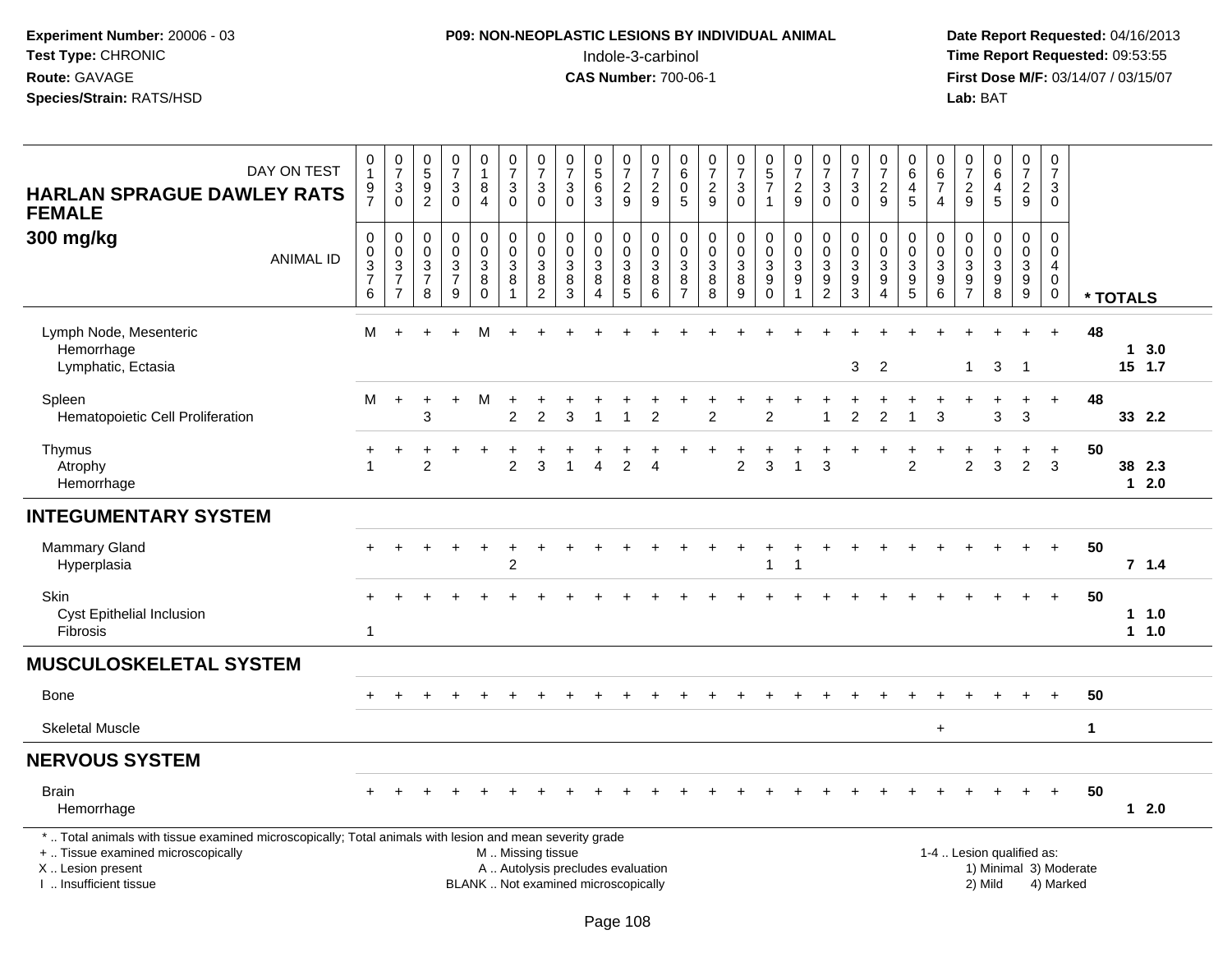| Experiment Number: 20006 - 03<br>Test Type: CHRONIC<br>Route: GAVAGE<br>Species/Strain: RATS/HSD                                                                             |                                          |                                                           |                                                                             |                                         |                                                                       |                                                             |                                              |                                           |                                              |                                                                                           | P09: NON-NEOPLASTIC LESIONS BY INDIVIDUAL ANIMAL<br>Indole-3-carbinol<br><b>CAS Number: 700-06-1</b> |                                                                            |                                                                            |                                                                 |                                                            |                                                                         |                                                           |                                                         |                                              |                                                             |                                                           |                                        | Lab: BAT                                                                 |                                                            |                                                     |    | Date Report Requested: 04/16/2013<br>Time Report Requested: 09:53:55<br>First Dose M/F: 03/14/07 / 03/15/07 |  |
|------------------------------------------------------------------------------------------------------------------------------------------------------------------------------|------------------------------------------|-----------------------------------------------------------|-----------------------------------------------------------------------------|-----------------------------------------|-----------------------------------------------------------------------|-------------------------------------------------------------|----------------------------------------------|-------------------------------------------|----------------------------------------------|-------------------------------------------------------------------------------------------|------------------------------------------------------------------------------------------------------|----------------------------------------------------------------------------|----------------------------------------------------------------------------|-----------------------------------------------------------------|------------------------------------------------------------|-------------------------------------------------------------------------|-----------------------------------------------------------|---------------------------------------------------------|----------------------------------------------|-------------------------------------------------------------|-----------------------------------------------------------|----------------------------------------|--------------------------------------------------------------------------|------------------------------------------------------------|-----------------------------------------------------|----|-------------------------------------------------------------------------------------------------------------|--|
| DAY ON TEST<br><b>HARLAN SPRAGUE DAWLEY RATS</b><br><b>FEMALE</b>                                                                                                            | 0<br>$\mathbf{1}$<br>9<br>$\overline{7}$ | $\frac{0}{7}$<br>$\ensuremath{\mathsf{3}}$<br>$\mathbf 0$ | $\begin{array}{c} 0 \\ 5 \end{array}$<br>$\boldsymbol{9}$<br>$\overline{2}$ | $\frac{0}{7}$<br>3<br>$\mathbf 0$       | 0<br>$\mathbf{1}$<br>8<br>$\overline{4}$                              | $\frac{0}{7}$<br>$\sqrt{3}$<br>$\pmb{0}$                    | $\frac{0}{7}$<br>3<br>$\Omega$               | $\frac{0}{7}$<br>$\sqrt{3}$<br>$\Omega$   | $\begin{matrix}0\5\6\end{matrix}$<br>3       | $\frac{0}{7}$<br>$\frac{2}{9}$                                                            | $\frac{0}{7}$<br>$\boldsymbol{2}$<br>$9\,$                                                           | $\begin{smallmatrix}0\0\0\end{smallmatrix}$<br>5                           | $\frac{0}{7}$<br>$\frac{2}{9}$                                             | $\frac{0}{7}$<br>$\sqrt{3}$<br>$\mathbf 0$                      | $\begin{array}{c} 0 \\ 5 \\ 7 \end{array}$<br>$\mathbf{1}$ | $\frac{0}{7}$<br>$\frac{2}{9}$                                          | $\frac{0}{7}$<br>$\ensuremath{\mathsf{3}}$<br>$\mathbf 0$ | $\frac{0}{7}$<br>$\sqrt{3}$<br>$\mathbf{0}$             | $\frac{0}{7}$<br>$\overline{c}$<br>9         | 0<br>$\,6\,$<br>$\overline{\mathbf{4}}$<br>5                | 0<br>$\,6\,$<br>$\overline{7}$<br>$\overline{4}$          | $\frac{0}{7}$<br>$\frac{2}{9}$         | $\begin{array}{c} 0 \\ 6 \end{array}$<br>$\overline{\mathbf{4}}$<br>5    | $\frac{0}{7}$<br>$\frac{2}{9}$                             | 0<br>$\overline{7}$<br>$\mathbf{3}$<br>$\mathbf{0}$ |    |                                                                                                             |  |
| 300 mg/kg<br><b>ANIMAL ID</b>                                                                                                                                                | 0<br>$\pmb{0}$<br>$\frac{3}{7}$<br>6     | 0<br>$\,0\,$<br>$\frac{3}{7}$<br>$\overline{7}$           | 0<br>$\mathbf 0$<br>$\ensuremath{\mathsf{3}}$<br>$\overline{7}$<br>8        | 0<br>$\mathsf{O}$<br>$\frac{3}{7}$<br>9 | $\pmb{0}$<br>$\bar{0}$<br>$\mathbf{3}$<br>$\overline{8}$ <sup>8</sup> | $\pmb{0}$<br>$\overline{0}$<br>$\sqrt{3}$<br>$\overline{8}$ | 0<br>$\mathbf 0$<br>3<br>8<br>$\overline{2}$ | $\mathbf 0$<br>$\mathbf 0$<br>3<br>8<br>3 | 0<br>$\mathbf 0$<br>3<br>$\overline{8}$<br>4 | 0<br>$\mathsf{O}\xspace$<br>$\ensuremath{\mathsf{3}}$<br>$\overline{8}$<br>$\overline{5}$ | 0<br>$\pmb{0}$<br>$\sqrt{3}$<br>$\,8\,$<br>6                                                         | 0<br>$\mathsf{O}\xspace$<br>$\sqrt{3}$<br>$\overline{8}$<br>$\overline{7}$ | $\pmb{0}$<br>$\mathbf 0$<br>$\sqrt{3}$<br>$\overline{8}$<br>$\overline{8}$ | 0<br>$\ddot{\mathbf{0}}$<br>$\mathbf{3}$<br>$\overline{8}$<br>9 | 0<br>$\ddot{\mathbf{0}}$<br>$\frac{3}{9}$<br>$\Omega$      | 0<br>$\ddot{\mathbf{0}}$<br>$\ensuremath{\mathsf{3}}$<br>$\overline{9}$ | 0<br>$\pmb{0}$<br>$\frac{3}{9}$<br>$\overline{2}$         | 0<br>$\mathbf 0$<br>$\sqrt{3}$<br>$\boldsymbol{9}$<br>3 | 0<br>$\mathbf 0$<br>3<br>$\overline{9}$<br>4 | 0<br>$\ddot{\mathbf{0}}$<br>$\frac{3}{9}$<br>$\overline{5}$ | 0<br>$\mathbf 0$<br>$\mathbf{3}$<br>$\boldsymbol{9}$<br>6 | 0<br>0<br>3<br>$9\,$<br>$\overline{7}$ | $\mathbf 0$<br>$\mathbf 0$<br>$\begin{array}{c} 3 \\ 9 \\ 8 \end{array}$ | 0<br>$\mathsf{O}\xspace$<br>$\mathbf{3}$<br>$\overline{9}$ | 0<br>0<br>$\overline{4}$<br>$\mathbf 0$<br>0        |    | * TOTALS                                                                                                    |  |
| <b>Necrosis</b>                                                                                                                                                              |                                          |                                                           |                                                                             |                                         |                                                                       |                                                             |                                              |                                           |                                              |                                                                                           |                                                                                                      |                                                                            |                                                                            |                                                                 |                                                            |                                                                         |                                                           |                                                         |                                              |                                                             |                                                           |                                        |                                                                          |                                                            |                                                     |    | $12.0$                                                                                                      |  |
| <b>RESPIRATORY SYSTEM</b>                                                                                                                                                    |                                          |                                                           |                                                                             |                                         |                                                                       |                                                             |                                              |                                           |                                              |                                                                                           |                                                                                                      |                                                                            |                                                                            |                                                                 |                                                            |                                                                         |                                                           |                                                         |                                              |                                                             |                                                           |                                        |                                                                          |                                                            |                                                     |    |                                                                                                             |  |
| Lung<br>Inflammation, Chronic<br>Alveolar Epithelium, Hyperplasia<br>Alveolar Epithelium, Metaplasia, Squamous                                                               |                                          | $\mathbf{1}$                                              | $\overline{2}$                                                              |                                         | м                                                                     | 2                                                           | -1                                           |                                           | 3                                            | $\overline{2}$                                                                            |                                                                                                      | 3                                                                          |                                                                            | 1                                                               | 3                                                          | $\mathbf{3}$                                                            | $\overline{2}$                                            | 3                                                       | 3                                            |                                                             | 3                                                         |                                        | $\overline{c}$<br>$\overline{\phantom{a}}$                               | $\mathbf{3}$                                               | $\ddot{}$                                           | 49 | 35 2.3<br>11.0<br>1.0<br>1.                                                                                 |  |
| Alveolus, Infiltration Cellular, Histiocyte                                                                                                                                  |                                          |                                                           |                                                                             | 1                                       |                                                                       |                                                             |                                              |                                           |                                              |                                                                                           |                                                                                                      |                                                                            | $\overline{2}$                                                             |                                                                 |                                                            |                                                                         | $\overline{1}$                                            |                                                         |                                              |                                                             | $\mathbf{1}$                                              | $\overline{1}$                         |                                                                          | $\mathbf{1}$                                               | $\overline{1}$                                      |    | 9 1.1                                                                                                       |  |
| Nose<br>Foreign Body<br>Inflammation, Chronic Active<br>Olfactory Epithelium, Atrophy<br>Respiratory Epithelium, Hyperplasia<br>Respiratory Epithelium, Metaplasia, Squamous | 2<br>$\overline{1}$                      | Χ<br>1                                                    |                                                                             |                                         | $\overline{c}$<br>1                                                   |                                                             |                                              |                                           |                                              |                                                                                           |                                                                                                      |                                                                            |                                                                            | $\mathbf 1$                                                     |                                                            | $\overline{2}$                                                          |                                                           |                                                         |                                              |                                                             |                                                           |                                        |                                                                          | 1                                                          |                                                     | 50 | 3<br>6<br>1.3<br>5<br>1.6<br>2 1.0<br>11.0                                                                  |  |
| Trachea                                                                                                                                                                      |                                          |                                                           |                                                                             |                                         |                                                                       |                                                             |                                              |                                           |                                              |                                                                                           |                                                                                                      |                                                                            |                                                                            |                                                                 |                                                            |                                                                         |                                                           |                                                         |                                              |                                                             |                                                           |                                        |                                                                          |                                                            |                                                     | 50 |                                                                                                             |  |
| <b>SPECIAL SENSES SYSTEM</b>                                                                                                                                                 |                                          |                                                           |                                                                             |                                         |                                                                       |                                                             |                                              |                                           |                                              |                                                                                           |                                                                                                      |                                                                            |                                                                            |                                                                 |                                                            |                                                                         |                                                           |                                                         |                                              |                                                             |                                                           |                                        |                                                                          |                                                            |                                                     |    |                                                                                                             |  |
| Eye                                                                                                                                                                          |                                          |                                                           |                                                                             |                                         |                                                                       |                                                             |                                              |                                           |                                              |                                                                                           |                                                                                                      |                                                                            |                                                                            |                                                                 |                                                            |                                                                         |                                                           |                                                         |                                              |                                                             |                                                           |                                        |                                                                          |                                                            |                                                     | 50 |                                                                                                             |  |
| <b>Harderian Gland</b>                                                                                                                                                       |                                          |                                                           |                                                                             |                                         |                                                                       |                                                             |                                              |                                           |                                              |                                                                                           |                                                                                                      |                                                                            |                                                                            |                                                                 |                                                            |                                                                         |                                                           |                                                         |                                              |                                                             |                                                           |                                        |                                                                          |                                                            |                                                     | 50 |                                                                                                             |  |
| <b>URINARY SYSTEM</b>                                                                                                                                                        |                                          |                                                           |                                                                             |                                         |                                                                       |                                                             |                                              |                                           |                                              |                                                                                           |                                                                                                      |                                                                            |                                                                            |                                                                 |                                                            |                                                                         |                                                           |                                                         |                                              |                                                             |                                                           |                                        |                                                                          |                                                            |                                                     |    |                                                                                                             |  |
| Kidney<br>Nephropathy<br>Pelvis, Inflammation                                                                                                                                | M                                        | $\ddot{}$<br>$\mathcal{P}$                                | $\overline{2}$                                                              | $+$                                     | M <sub>1</sub>                                                        | $\overline{1}$                                              |                                              |                                           |                                              |                                                                                           | + + + + + + + + + + + + + + + + +<br>1 3 1 1 3 2 2 3 1 3 2 2 3 1 1 3 1                               |                                                                            |                                                                            |                                                                 |                                                            |                                                                         |                                                           |                                                         |                                              |                                                             |                                                           |                                        |                                                                          |                                                            | $\overline{2}$                                      | 48 | 43 2.0<br>$1 \t3.0$                                                                                         |  |

+ .. Tissue examined microscopically

X .. Lesion present

I .. Insufficient tissue

 M .. Missing tissueBLANK .. Not examined microscopically

 1-4 .. Lesion qualified as: A .. Autolysis precludes evaluation and the series of the series of the series of the series of the series of the series of the series of the series of the series of the series of the series of the series of the series of